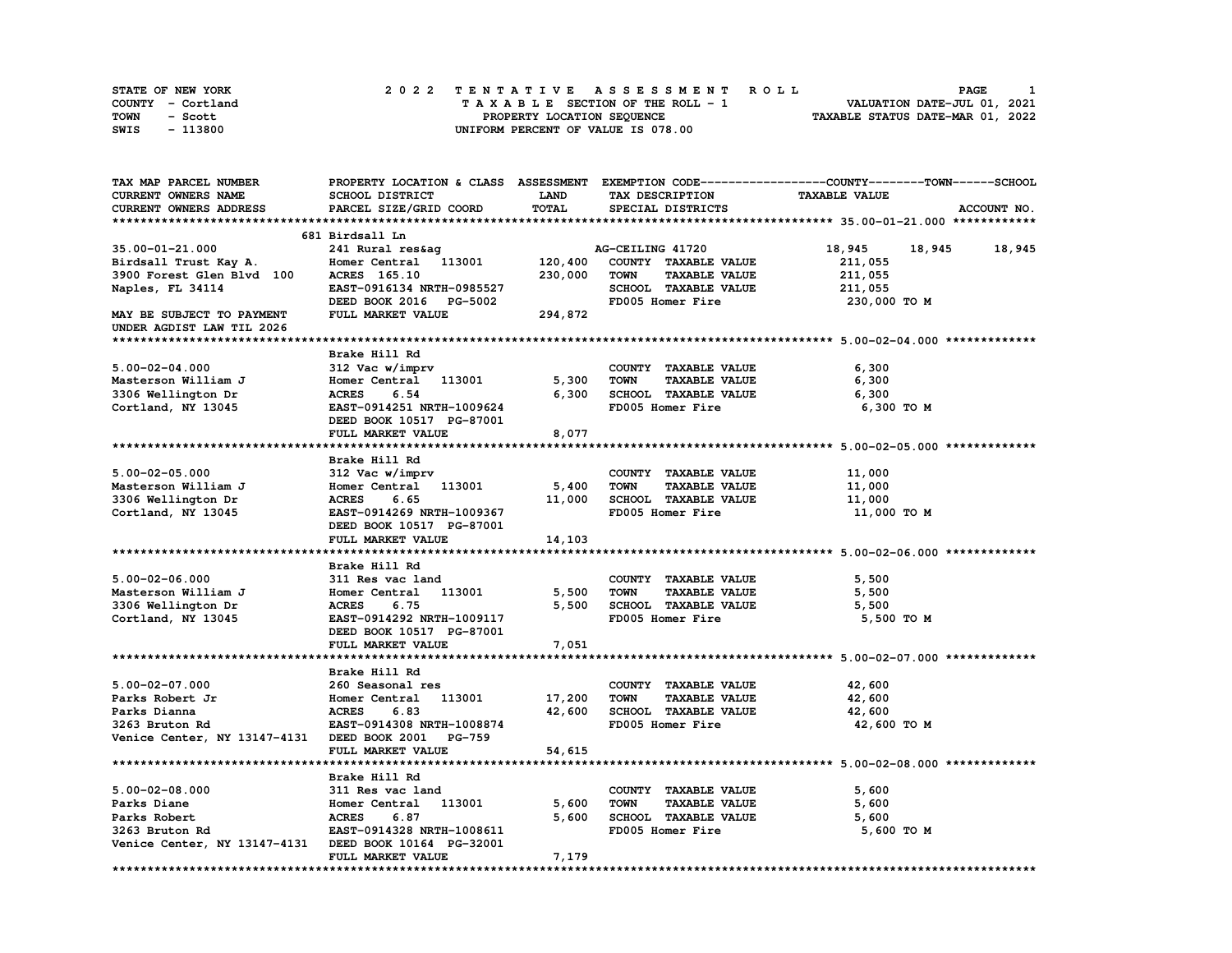| STATE OF NEW YORK |          |  | 2022 TENTATIVE ASSESSMENT ROLL |  |  |  |                                    |  |  |  |  |  |  |                                  | <b>PAGE</b> | $\overline{2}$ |
|-------------------|----------|--|--------------------------------|--|--|--|------------------------------------|--|--|--|--|--|--|----------------------------------|-------------|----------------|
| COUNTY - Cortland |          |  |                                |  |  |  | TAXABLE SECTION OF THE ROLL - 1    |  |  |  |  |  |  | VALUATION DATE-JUL 01, 2021      |             |                |
| TOWN              | - Scott  |  |                                |  |  |  | PROPERTY LOCATION SEQUENCE         |  |  |  |  |  |  | TAXABLE STATUS DATE-MAR 01, 2022 |             |                |
| SWIS              | - 113800 |  |                                |  |  |  | UNIFORM PERCENT OF VALUE IS 078.00 |  |  |  |  |  |  |                                  |             |                |

| TAX MAP PARCEL NUMBER  |                           |             |                                     | PROPERTY LOCATION & CLASS ASSESSMENT EXEMPTION CODE----------------COUNTY-------TOWN------SCHOOL |
|------------------------|---------------------------|-------------|-------------------------------------|--------------------------------------------------------------------------------------------------|
| CURRENT OWNERS NAME    | SCHOOL DISTRICT           | <b>LAND</b> | TAX DESCRIPTION                     | <b>TAXABLE VALUE</b>                                                                             |
| CURRENT OWNERS ADDRESS | PARCEL SIZE/GRID COORD    | TOTAL       | SPECIAL DISTRICTS                   | ACCOUNT NO.                                                                                      |
|                        |                           |             |                                     |                                                                                                  |
|                        | Brake Hill Rd             |             |                                     |                                                                                                  |
| $5.00 - 02 - 09.000$   | 311 Res vac land          |             | COUNTY TAXABLE VALUE                | 5,600                                                                                            |
| Baldwin Barry W Jr     | 113001<br>Homer Central   | 5,600       | <b>TAXABLE VALUE</b><br><b>TOWN</b> | 5,600                                                                                            |
|                        | <b>ACRES</b><br>6.88      |             |                                     |                                                                                                  |
| PO Box 12              |                           | 5,600       | SCHOOL TAXABLE VALUE                | 5,600                                                                                            |
| Harford, NY 13784      | EAST-0914326 NRTH-1008358 |             | FD005 Homer Fire                    | 5,600 TO M                                                                                       |
|                        | DEED BOOK 2017 PG-5965    |             |                                     |                                                                                                  |
|                        | FULL MARKET VALUE         | 7,179       |                                     |                                                                                                  |
|                        |                           |             |                                     |                                                                                                  |
|                        | Brake Hill Rd             |             |                                     |                                                                                                  |
| $5.00 - 02 - 10.000$   | 311 Res vac land          |             | COUNTY TAXABLE VALUE                | 5,600                                                                                            |
| Baldwin Barry W Jr     | Homer Central<br>113001   | 5,600       | <b>TOWN</b><br><b>TAXABLE VALUE</b> | 5,600                                                                                            |
| PO Box 12              | 6.95<br><b>ACRES</b>      | 5,600       | <b>SCHOOL TAXABLE VALUE</b>         | 5,600                                                                                            |
| Harford, NY 13784      | EAST-0914351 NRTH-1008112 |             | FD005 Homer Fire                    | 5,600 TO M                                                                                       |
|                        | DEED BOOK 2017 PG-5965    |             |                                     |                                                                                                  |
|                        | FULL MARKET VALUE         | 7,179       |                                     |                                                                                                  |
|                        |                           |             |                                     |                                                                                                  |
|                        | Brake Hill Rd             |             |                                     |                                                                                                  |
| $5.00 - 02 - 11.000$   | 260 Seasonal res          |             | COUNTY TAXABLE VALUE                | 16,100                                                                                           |
| Baldwin Barry Jr       | Homer Central<br>113001   | 5,600       | <b>TOWN</b><br><b>TAXABLE VALUE</b> | 16,100                                                                                           |
| Baldwin Barry Sr       | <b>ACRES</b><br>6.99      | 16,100      | SCHOOL TAXABLE VALUE                | 16,100                                                                                           |
|                        |                           |             |                                     |                                                                                                  |
| 545 Owego Hill Rd      | EAST-0914366 NRTH-1007862 |             | FD005 Homer Fire                    | 16,100 TO M                                                                                      |
| PO Box 12              | DEED BOOK 10609 PG-28001  |             |                                     |                                                                                                  |
| Harford, NY 13784      | FULL MARKET VALUE         | 20,641      |                                     |                                                                                                  |
|                        |                           |             |                                     |                                                                                                  |
|                        | Brake Hill Rd             |             |                                     |                                                                                                  |
| $5.00 - 02 - 13.000$   | 312 Vac w/imprv           |             | COUNTY TAXABLE VALUE                | 29,200                                                                                           |
| Parker Troy M          | 113001<br>Homer Central   | 12,300      | <b>TOWN</b><br><b>TAXABLE VALUE</b> | 29,200                                                                                           |
| 71 Hamlin St           | 7.40<br><b>ACRES</b>      | 29,200      | SCHOOL TAXABLE VALUE                | 29,200                                                                                           |
| Cortland, NY 13045     | EAST-0914402 NRTH-1007380 |             | FD005 Homer Fire                    | 29,200 TO M                                                                                      |
|                        | DEED BOOK 2010<br>PG-6652 |             |                                     |                                                                                                  |
|                        | FULL MARKET VALUE         | 37,436      |                                     |                                                                                                  |
|                        |                           |             |                                     |                                                                                                  |
|                        | Brake Hill Rd             |             |                                     |                                                                                                  |
| $5.00 - 02 - 15.000$   | 322 Rural vac>10          |             | COUNTY TAXABLE VALUE                | 11,000                                                                                           |
| Snyder Nancy L         | 113001<br>Homer Central   | 11,000      | <b>TOWN</b><br><b>TAXABLE VALUE</b> | 11,000                                                                                           |
| Snyder Elrick S Jr     | ACRES 16.96               | 11,000      | <b>SCHOOL TAXABLE VALUE</b>         | 11,000                                                                                           |
| 8 Meadow Dr            | EAST-0915711 NRTH-1007873 |             | FD005 Homer Fire                    | 11,000 TO M                                                                                      |
| Homer, NY 13077        | DEED BOOK 2015 PG-6444    |             |                                     |                                                                                                  |
|                        |                           |             |                                     |                                                                                                  |
|                        | FULL MARKET VALUE         | 14,103      |                                     |                                                                                                  |
|                        |                           |             |                                     |                                                                                                  |
|                        | Brake Hill Rd             |             |                                     |                                                                                                  |
| $5.00 - 02 - 17.100$   | 314 Rural vac<10          |             | COUNTY TAXABLE VALUE                | 5,500                                                                                            |
| Volturno Anthony P     | Homer Central<br>113001   | 5,500       | <b>TOWN</b><br><b>TAXABLE VALUE</b> | 5,500                                                                                            |
| c/o Sylvester Volturno | <b>ACRES</b><br>8.43      | 5,500       | <b>SCHOOL TAXABLE VALUE</b>         | 5,500                                                                                            |
| 310 Kasson Rd          | EAST-0915722 NRTH-1008450 |             | FD005 Homer Fire                    | 5,500 TO M                                                                                       |
| Camillus, NY 13031     | DEED BOOK 2017 PG-5712    |             |                                     |                                                                                                  |
|                        | FULL MARKET VALUE         | 7,051       |                                     |                                                                                                  |
| ***********            |                           |             |                                     |                                                                                                  |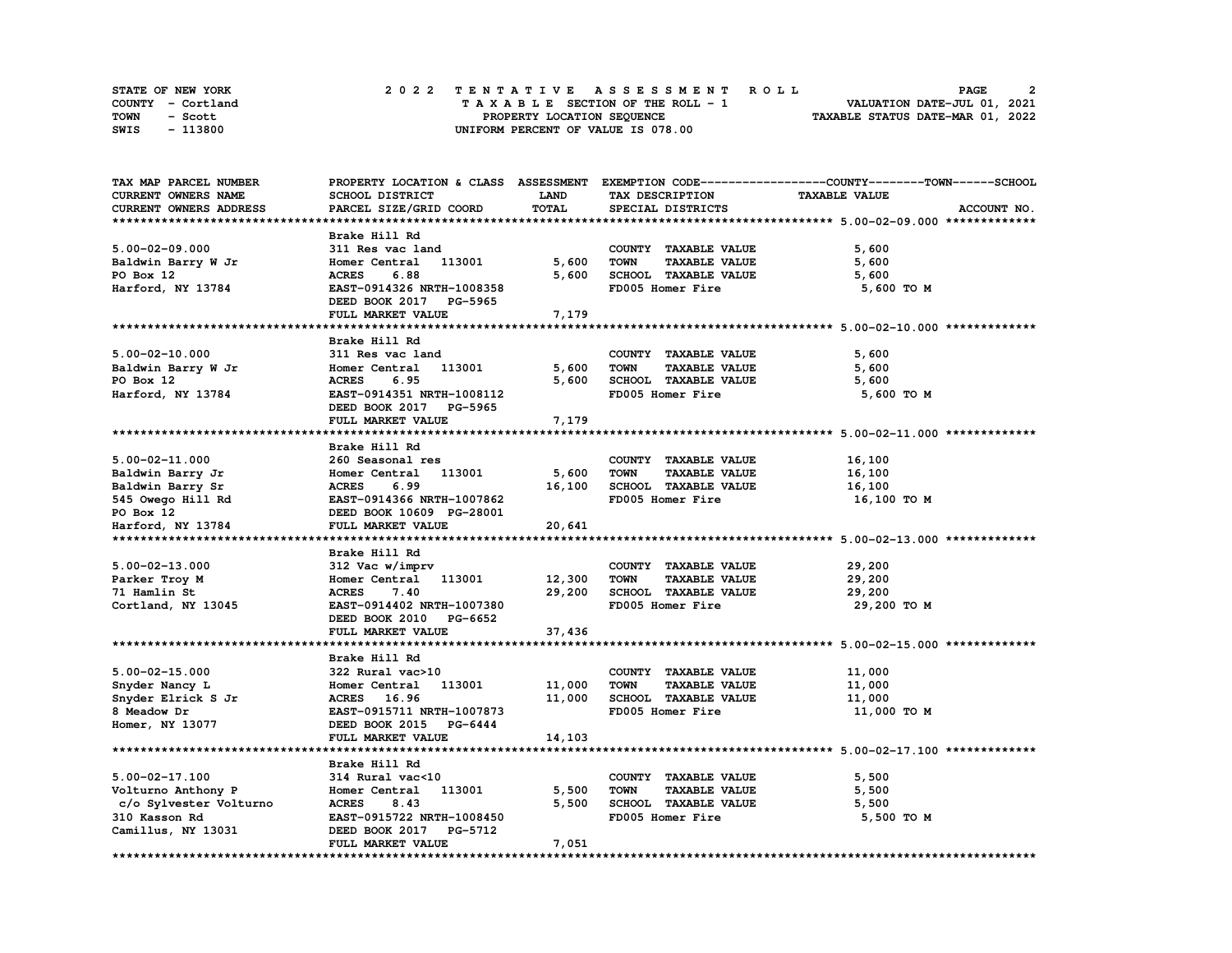| STATE OF NEW YORK | 2022 TENTATIVE ASSESSMENT ROLL     | <b>PAGE</b>                      |
|-------------------|------------------------------------|----------------------------------|
| COUNTY - Cortland | TAXABLE SECTION OF THE ROLL - 1    | VALUATION DATE-JUL 01, 2021      |
| TOWN<br>- Scott   | PROPERTY LOCATION SEQUENCE         | TAXABLE STATUS DATE-MAR 01, 2022 |
| - 113800<br>SWIS  | UNIFORM PERCENT OF VALUE IS 078.00 |                                  |

| TAX MAP PARCEL NUMBER                                   |                                |             |                                     | PROPERTY LOCATION & CLASS ASSESSMENT EXEMPTION CODE-----------------COUNTY-------TOWN-----SCHOOL |
|---------------------------------------------------------|--------------------------------|-------------|-------------------------------------|--------------------------------------------------------------------------------------------------|
| <b>CURRENT OWNERS NAME</b>                              | SCHOOL DISTRICT                | <b>LAND</b> | TAX DESCRIPTION                     | <b>TAXABLE VALUE</b>                                                                             |
| CURRENT OWNERS ADDRESS                                  | PARCEL SIZE/GRID COORD         | TOTAL       | SPECIAL DISTRICTS                   | ACCOUNT NO.                                                                                      |
|                                                         |                                |             |                                     |                                                                                                  |
|                                                         |                                |             |                                     |                                                                                                  |
|                                                         | Brake Hill Rd                  |             |                                     |                                                                                                  |
| $5.00 - 02 - 17.200$                                    | 312 Vac w/imprv                |             | COUNTY TAXABLE VALUE                | 14,900                                                                                           |
| Volturno Anthony P                                      | Homer Central 113001           | 5,600       | <b>TOWN</b><br><b>TAXABLE VALUE</b> | 14,900                                                                                           |
| 310 Kasson Rd                                           | <b>ACRES</b><br>8.73           | 14,900      | SCHOOL TAXABLE VALUE                | 14,900                                                                                           |
| Camillus, NY 13031                                      | EAST-0915725 NRTH-1008196      |             | FD005 Homer Fire                    | 14,900 TO M                                                                                      |
|                                                         | DEED BOOK 2017 PG-5712         |             |                                     |                                                                                                  |
|                                                         | FULL MARKET VALUE              | 19,103      |                                     |                                                                                                  |
|                                                         |                                |             |                                     |                                                                                                  |
|                                                         |                                |             |                                     |                                                                                                  |
|                                                         | Brake Hill Rd                  |             |                                     |                                                                                                  |
| $5.00 - 02 - 19.000$                                    | 260 Seasonal res               |             | COUNTY TAXABLE VALUE                | 18,200                                                                                           |
| Cornwell Mark A                                         | 113001<br>Homer Central        | 7,500       | <b>TOWN</b><br><b>TAXABLE VALUE</b> | 18,200                                                                                           |
| 1784 Solar Ln                                           | <b>ACRES</b><br>9.17           | 18,200      | SCHOOL TAXABLE VALUE                | 18,200                                                                                           |
| Virginia Beach, VA 23456-1313 EAST-0915704 NRTH-1008700 |                                |             | FD005 Homer Fire                    | 18,200 TO M                                                                                      |
|                                                         |                                |             |                                     |                                                                                                  |
|                                                         | DEED BOOK 10234 PG-82003       |             |                                     |                                                                                                  |
|                                                         | FULL MARKET VALUE              | 23,333      |                                     |                                                                                                  |
|                                                         |                                |             |                                     |                                                                                                  |
|                                                         | Brake Hill Rd                  |             |                                     |                                                                                                  |
| $5.00 - 02 - 20.000$                                    | 322 Rural vac>10               |             | COUNTY TAXABLE VALUE                | 14,900                                                                                           |
| Cornwell Mark A                                         | 113001<br>Homer Central        | 14,900      | <b>TOWN</b><br><b>TAXABLE VALUE</b> | 14,900                                                                                           |
| 1784 Solar Ln                                           | ACRES 18.39                    | 14,900      | SCHOOL TAXABLE VALUE                | 14,900                                                                                           |
|                                                         |                                |             |                                     |                                                                                                  |
| Virgina Beach, VA 23456-1313                            | EAST-0915667 NRTH-1009099      |             | FD005 Homer Fire                    | 14,900 TO M                                                                                      |
|                                                         | DEED BOOK 10234 PG-82004       |             |                                     |                                                                                                  |
|                                                         | FULL MARKET VALUE              | 19,103      |                                     |                                                                                                  |
|                                                         |                                |             |                                     |                                                                                                  |
|                                                         | Brake Hill Rd                  |             |                                     |                                                                                                  |
| $5.00 - 02 - 22.000$                                    | 260 Seasonal res               |             | COUNTY TAXABLE VALUE                | 18,500                                                                                           |
| Cornwell Mark A                                         | 113001<br>Homer Central        | 7,500       | <b>TOWN</b><br><b>TAXABLE VALUE</b> | 18,500                                                                                           |
| 1784 Solar Ln                                           | <b>ACRES</b><br>9.21           | 18,500      | SCHOOL TAXABLE VALUE                | 18,500                                                                                           |
|                                                         |                                |             |                                     |                                                                                                  |
| Virginia Beach, VA 23456                                | EAST-0915647 NRTH-1009454      |             | FD005 Homer Fire                    | 18,500 TO M                                                                                      |
|                                                         | DEED BOOK 511<br><b>PG-158</b> |             |                                     |                                                                                                  |
|                                                         | FULL MARKET VALUE              | 23,718      |                                     |                                                                                                  |
|                                                         |                                |             |                                     |                                                                                                  |
|                                                         | Brake Hill Rd                  |             |                                     |                                                                                                  |
| $5.00 - 02 - 23.000$                                    | 312 Vac w/imprv                |             | COUNTY TAXABLE VALUE                | 7,500                                                                                            |
| Millard David L                                         | Homer Central<br>113001        | 7,500       | <b>TOWN</b><br><b>TAXABLE VALUE</b> | 7,500                                                                                            |
|                                                         |                                |             |                                     |                                                                                                  |
| 25 Genesee Ave Apt 2                                    | <b>ACRES</b><br>9.19           | 7,500       | SCHOOL TAXABLE VALUE                | 7,500                                                                                            |
| Binghamton, NY 13903                                    | EAST-0915633 NRTH-1009712      |             | FD005 Homer Fire                    | 7,500 TO M                                                                                       |
|                                                         | DEED BOOK 476<br>PG-127        |             |                                     |                                                                                                  |
|                                                         | FULL MARKET VALUE              | 9,615       |                                     |                                                                                                  |
|                                                         |                                |             |                                     |                                                                                                  |
|                                                         | Brake Hill Rd                  |             |                                     |                                                                                                  |
|                                                         |                                |             |                                     |                                                                                                  |
| $5.00 - 02 - 24.000$                                    | 260 Seasonal res               |             | COUNTY TAXABLE VALUE                | 37,600                                                                                           |
| Stappenbeck Edward                                      | Homer Central<br>113001        | 7,600       | <b>TOWN</b><br><b>TAXABLE VALUE</b> | 37,600                                                                                           |
| 300 Westminster Rd                                      | <b>ACRES</b><br>9.27           | 37,600      | SCHOOL TAXABLE VALUE                | 37,600                                                                                           |
| Dewitt, NY 13214-1824                                   | EAST-0915620 NRTH-1009954      |             | FD005 Homer Fire                    | 37,600 TO M                                                                                      |
|                                                         | PG-284<br>DEED BOOK 538        |             |                                     |                                                                                                  |
|                                                         | FULL MARKET VALUE              | 48,205      |                                     |                                                                                                  |
|                                                         |                                |             |                                     |                                                                                                  |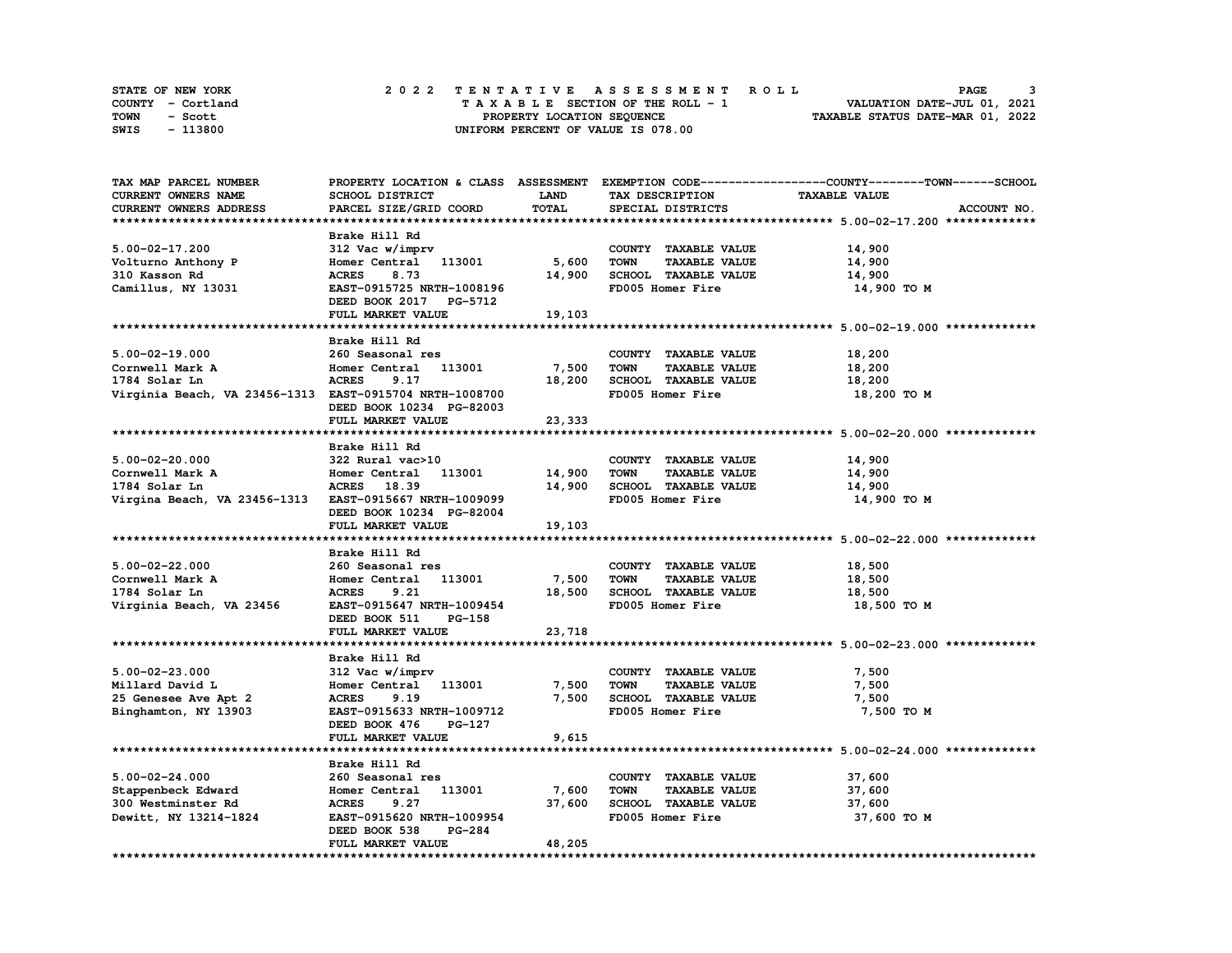| STATE OF NEW YORK | 2022 TENTATIVE ASSESSMENT ROLL     | <b>PAGE</b>                      |
|-------------------|------------------------------------|----------------------------------|
| COUNTY - Cortland | TAXABLE SECTION OF THE ROLL - 1    | VALUATION DATE-JUL 01, 2021      |
| TOWN<br>- Scott   | PROPERTY LOCATION SEQUENCE         | TAXABLE STATUS DATE-MAR 01, 2022 |
| SWIS<br>- 113800  | UNIFORM PERCENT OF VALUE IS 078.00 |                                  |

| TAX MAP PARCEL NUMBER   |                                |             |                                     | PROPERTY LOCATION & CLASS ASSESSMENT EXEMPTION CODE----------------COUNTY-------TOWN------SCHOOL |
|-------------------------|--------------------------------|-------------|-------------------------------------|--------------------------------------------------------------------------------------------------|
| CURRENT OWNERS NAME     | SCHOOL DISTRICT                | <b>LAND</b> | TAX DESCRIPTION                     | <b>TAXABLE VALUE</b>                                                                             |
| CURRENT OWNERS ADDRESS  | PARCEL SIZE/GRID COORD         | TOTAL       | SPECIAL DISTRICTS                   | ACCOUNT NO.                                                                                      |
|                         |                                |             |                                     |                                                                                                  |
|                         |                                |             |                                     |                                                                                                  |
|                         | Brake Hill Rd                  |             |                                     |                                                                                                  |
| $5.00 - 02 - 25.000$    | 314 Rural vac<10               |             | COUNTY TAXABLE VALUE                | 7,600                                                                                            |
| Schill Robert           | 113001<br>Homer Central        | 7,600       | <b>TAXABLE VALUE</b><br><b>TOWN</b> | 7,600                                                                                            |
| Gibbs Jared             | <b>ACRES</b><br>9.33           | 7,600       | SCHOOL TAXABLE VALUE                | 7,600                                                                                            |
| 317 Route 38            | EAST-0915601 NRTH-1010203      |             | FD005 Homer Fire                    | 7,600 TO M                                                                                       |
| Hastings, NY 13076      | DEED BOOK 2019 PG-469          |             |                                     |                                                                                                  |
|                         | FULL MARKET VALUE              | 9,744       |                                     |                                                                                                  |
|                         |                                |             |                                     |                                                                                                  |
|                         |                                |             |                                     |                                                                                                  |
|                         | Brake Hill Rd                  |             |                                     |                                                                                                  |
| $5.00 - 02 - 27.100$    | 910 Priv forest                |             | COUNTY TAXABLE VALUE                | 40,700                                                                                           |
| Farm East LLC           | 113001<br>Homer Central        | 40,700      | <b>TAXABLE VALUE</b><br><b>TOWN</b> | 40,700                                                                                           |
| 890 McLean Rd           | 62.90<br><b>ACRES</b>          | 40,700      | SCHOOL TAXABLE VALUE                | 40,700                                                                                           |
| Cortland, NY 13045      | EAST-0917277 NRTH-1009456      |             | FD005 Homer Fire                    | 40,700 TO M                                                                                      |
|                         |                                |             |                                     |                                                                                                  |
|                         | DEED BOOK 533<br><b>PG-286</b> |             |                                     |                                                                                                  |
|                         | FULL MARKET VALUE              | 52,179      |                                     |                                                                                                  |
|                         |                                |             |                                     |                                                                                                  |
|                         | Brake Hill Rd                  |             |                                     |                                                                                                  |
| 15.00-01-08.000         | 312 Vac w/imprv                |             | COUNTY TAXABLE VALUE                | 60,800                                                                                           |
| Malstrom Charles R      | Homer Central 113001           | 47,800      | <b>TOWN</b><br><b>TAXABLE VALUE</b> | 60,800                                                                                           |
|                         | ACRES 59.03                    | 60,800      | SCHOOL TAXABLE VALUE                | 60,800                                                                                           |
| 1006 Kiner Ave          |                                |             |                                     |                                                                                                  |
| Lebanon, PA 17042       | EAST-0916070 NRTH-1003401      |             | FD005 Homer Fire                    | 60,800 TO M                                                                                      |
|                         | DEED BOOK 2017 PG-2855         |             |                                     |                                                                                                  |
|                         | FULL MARKET VALUE              | 77,949      |                                     |                                                                                                  |
|                         |                                |             |                                     |                                                                                                  |
|                         | Brake Hill Rd                  |             |                                     |                                                                                                  |
| 15.00-02-01.000         | 312 Vac w/imprv                |             | COUNTY TAXABLE VALUE                | 21,100                                                                                           |
|                         |                                |             | <b>TOWN</b>                         |                                                                                                  |
| Bissi Samuel            | Homer Central 113001           | 9,300       | <b>TAXABLE VALUE</b>                | 21,100                                                                                           |
| 4071 Slate Hill Rd      | ACRES 11.45                    | 21,100      | SCHOOL TAXABLE VALUE                | 21,100                                                                                           |
| Marcellus, NY 13108     | EAST-0914425 NRTH-1007067      |             | FD005 Homer Fire                    | 21,100 TO M                                                                                      |
|                         | DEED BOOK 10340 PG-46002       |             |                                     |                                                                                                  |
|                         | FULL MARKET VALUE              | 27,051      |                                     |                                                                                                  |
|                         |                                |             |                                     |                                                                                                  |
|                         | Brake Hill Rd                  |             |                                     |                                                                                                  |
|                         |                                |             |                                     |                                                                                                  |
| 15.00-02-02.000         | 322 Rural vac>10               |             | COUNTY TAXABLE VALUE                | 9,300                                                                                            |
| Bissi Samuel            | 113001<br>Homer Central        | 9,300       | <b>TOWN</b><br><b>TAXABLE VALUE</b> | 9,300                                                                                            |
| 4071 Slate Hill Rd      | ACRES 11.46                    | 9,300       | SCHOOL TAXABLE VALUE                | 9,300                                                                                            |
| Marcellus, NY 13108     | EAST-0914507 NRTH-1006649      |             | FD005 Homer Fire                    | 9,300 TO M                                                                                       |
|                         | DEED BOOK 10340 PG-46002       |             |                                     |                                                                                                  |
|                         | FULL MARKET VALUE              | 11,923      |                                     |                                                                                                  |
|                         |                                |             |                                     |                                                                                                  |
|                         |                                |             |                                     |                                                                                                  |
|                         | Brake Hill Rd                  |             |                                     |                                                                                                  |
| 15.00-02-03.100         | 322 Rural vac>10               |             | COUNTY TAXABLE VALUE                | 18,300                                                                                           |
| Endler Francis C        | Homer Central<br>113001        | 18,300      | <b>TOWN</b><br><b>TAXABLE VALUE</b> | 18,300                                                                                           |
| Endler Barbara          | <b>ACRES</b> 25.59             | 18,300      | <b>SCHOOL TAXABLE VALUE</b>         | 18,300                                                                                           |
| 180 Tompkins St         | EAST-0914479 NRTH-1006050      |             | FD005 Homer Fire                    | 18,300 TO M                                                                                      |
|                         |                                |             |                                     |                                                                                                  |
| Cortland, NY 13045-3330 | DEED BOOK 528<br>PG-171        |             |                                     |                                                                                                  |
|                         | FULL MARKET VALUE              | 23,462      |                                     |                                                                                                  |
| **************          |                                |             |                                     |                                                                                                  |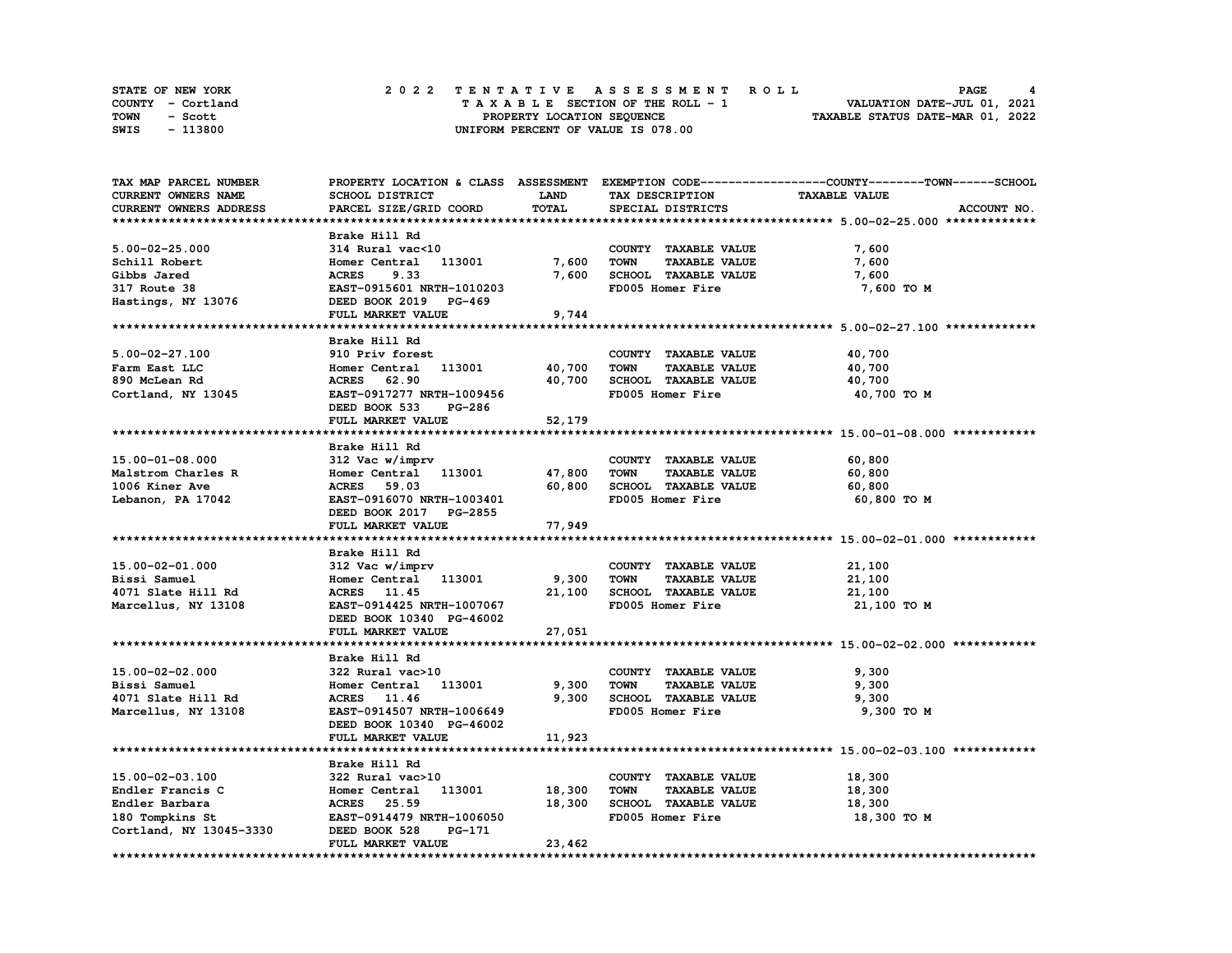| STATE OF NEW YORK | 2022 TENTATIVE ASSESSMENT ROLL     | PAGE                             |
|-------------------|------------------------------------|----------------------------------|
| COUNTY - Cortland | TAXABLE SECTION OF THE ROLL - 1    | VALUATION DATE-JUL 01, 2021      |
| TOWN<br>- Scott   | PROPERTY LOCATION SEQUENCE         | TAXABLE STATUS DATE-MAR 01, 2022 |
| - 113800<br>SWIS  | UNIFORM PERCENT OF VALUE IS 078.00 |                                  |

| TAX MAP PARCEL NUMBER    |                                  |             |                                     | PROPERTY LOCATION & CLASS ASSESSMENT EXEMPTION CODE-----------------COUNTY-------TOWN-----SCHOOL |
|--------------------------|----------------------------------|-------------|-------------------------------------|--------------------------------------------------------------------------------------------------|
| CURRENT OWNERS NAME      | SCHOOL DISTRICT                  | <b>LAND</b> | TAX DESCRIPTION                     | <b>TAXABLE VALUE</b>                                                                             |
| CURRENT OWNERS ADDRESS   | PARCEL SIZE/GRID COORD           | TOTAL       | SPECIAL DISTRICTS                   | ACCOUNT NO.                                                                                      |
|                          |                                  |             |                                     |                                                                                                  |
|                          | Brake Hill Rd                    |             |                                     |                                                                                                  |
| 15.00-02-04.000          | 312 Vac w/imprv                  |             | COUNTY TAXABLE VALUE                | 44,700                                                                                           |
|                          |                                  |             | <b>TOWN</b>                         |                                                                                                  |
| Aber Robert F            | Homer Central<br>113001          | 41,900      | <b>TAXABLE VALUE</b>                | 44,700                                                                                           |
| 116 Harding Avenue South | <b>ACRES</b><br>40.13            | 44,700      | SCHOOL TAXABLE VALUE                | 44,700                                                                                           |
| Liverpool, NY 13088      | EAST-0914550 NRTH-1004514        |             | FD005 Homer Fire                    | 44,700 TO M                                                                                      |
|                          | DEED BOOK 2014<br>PG-6996        |             |                                     |                                                                                                  |
|                          | FULL MARKET VALUE                | 57,308      |                                     |                                                                                                  |
|                          |                                  |             |                                     |                                                                                                  |
|                          | Brake Hill Rd                    |             |                                     |                                                                                                  |
| 15.00-02-05.000          | 322 Rural vac>10                 |             | COUNTY TAXABLE VALUE                | 8,200                                                                                            |
| Aber Robert F            | 113001<br>Homer Central          | 8,200       | <b>TOWN</b><br><b>TAXABLE VALUE</b> | 8,200                                                                                            |
| 116 Harding Avenue South | ACRES 10.14                      | 8,200       | SCHOOL TAXABLE VALUE                | 8,200                                                                                            |
| Liverpool, NY 13088      | EAST-0914619 NRTH-1003636        |             | FD005 Homer Fire                    | 8,200 TO M                                                                                       |
|                          |                                  |             |                                     |                                                                                                  |
|                          | DEED BOOK 2014 PG-6995           |             |                                     |                                                                                                  |
|                          | FULL MARKET VALUE                | 10,513      |                                     |                                                                                                  |
|                          |                                  |             |                                     |                                                                                                  |
|                          | Brake Hill Rd                    |             |                                     |                                                                                                  |
| 15.00-02-09.100          | 322 Rural vac>10                 |             | COUNTY TAXABLE VALUE                | 40,000                                                                                           |
| Endler Jeffrey A         | 113001<br>Homer Central          | 40,000      | <b>TOWN</b><br><b>TAXABLE VALUE</b> | 40,000                                                                                           |
| 7171 Brake Hill Rd       | <b>ACRES</b> 58.70               | 40,000      | SCHOOL TAXABLE VALUE                | 40,000                                                                                           |
| Homer, NY 13077-9610     | EAST-0913773 NRTH-1004655        |             | FD005 Homer Fire                    | 40,000 TO M                                                                                      |
|                          | DEED BOOK 2010 PG-2537           |             |                                     |                                                                                                  |
|                          | FULL MARKET VALUE                | 51,282      |                                     |                                                                                                  |
|                          |                                  |             |                                     |                                                                                                  |
|                          | Brake Hill Rd                    |             |                                     |                                                                                                  |
| 15.00-03-03.000          | 322 Rural vac>10                 |             | COUNTY TAXABLE VALUE                | 18,400                                                                                           |
|                          | 113001                           | 18,400      | <b>TOWN</b><br><b>TAXABLE VALUE</b> |                                                                                                  |
| Kopley John D            | Homer Central                    |             |                                     | 18,400                                                                                           |
| Kopley Wendy B           | ACRES 17.25                      | 18,400      | SCHOOL TAXABLE VALUE                | 18,400                                                                                           |
| 3851 East St             | EAST-0915956 NRTH-1006251        |             | FD005 Homer Fire                    | 18,400 TO M                                                                                      |
| Skaneateles, NY 13152    | DEED BOOK 2012<br>PG-2523        |             |                                     |                                                                                                  |
|                          | FULL MARKET VALUE                | 23,590      |                                     |                                                                                                  |
|                          |                                  |             |                                     |                                                                                                  |
|                          | Brake Hill Rd                    |             |                                     |                                                                                                  |
| 15.00-03-06.000          | 322 Rural vac>10                 |             | COUNTY TAXABLE VALUE                | 9,000                                                                                            |
| Kopley John D            | Homer Central<br>113001          | 9,000       | <b>TOWN</b><br><b>TAXABLE VALUE</b> | 9,000                                                                                            |
| Kopley Wendy B           | ACRES 10.02                      | 9,000       | <b>SCHOOL TAXABLE VALUE</b>         | 9,000                                                                                            |
| 3851 East St             | EAST-0915949 NRTH-1005299        |             | FD005 Homer Fire                    | 9,000 TO M                                                                                       |
| Skaneateles, NY 13152    | DEED BOOK 2012<br><b>PG-2522</b> |             |                                     |                                                                                                  |
|                          | FULL MARKET VALUE                | 11,538      |                                     |                                                                                                  |
|                          |                                  |             |                                     |                                                                                                  |
|                          |                                  |             |                                     |                                                                                                  |
|                          | Brake Hill Rd                    |             |                                     |                                                                                                  |
| 15.00-03-07.000          | 322 Rural vac>10                 |             | COUNTY TAXABLE VALUE                | 21,100                                                                                           |
| Kopley John D            | 113001<br>Homer Central          | 21,100      | <b>TOWN</b><br><b>TAXABLE VALUE</b> | 21,100                                                                                           |
| Kopley Wendy B           | <b>ACRES</b> 28.00               | 21,100      | <b>SCHOOL TAXABLE VALUE</b>         | 21,100                                                                                           |
| 3851 East St             | EAST-0916031 NRTH-1004801        |             | FD005 Homer Fire                    | 21,100 TO M                                                                                      |
| Skaneateles, NY 13152    | DEED BOOK 2012<br><b>PG-2522</b> |             |                                     |                                                                                                  |
|                          | FULL MARKET VALUE                | 27,051      |                                     |                                                                                                  |
| ***********              |                                  |             |                                     |                                                                                                  |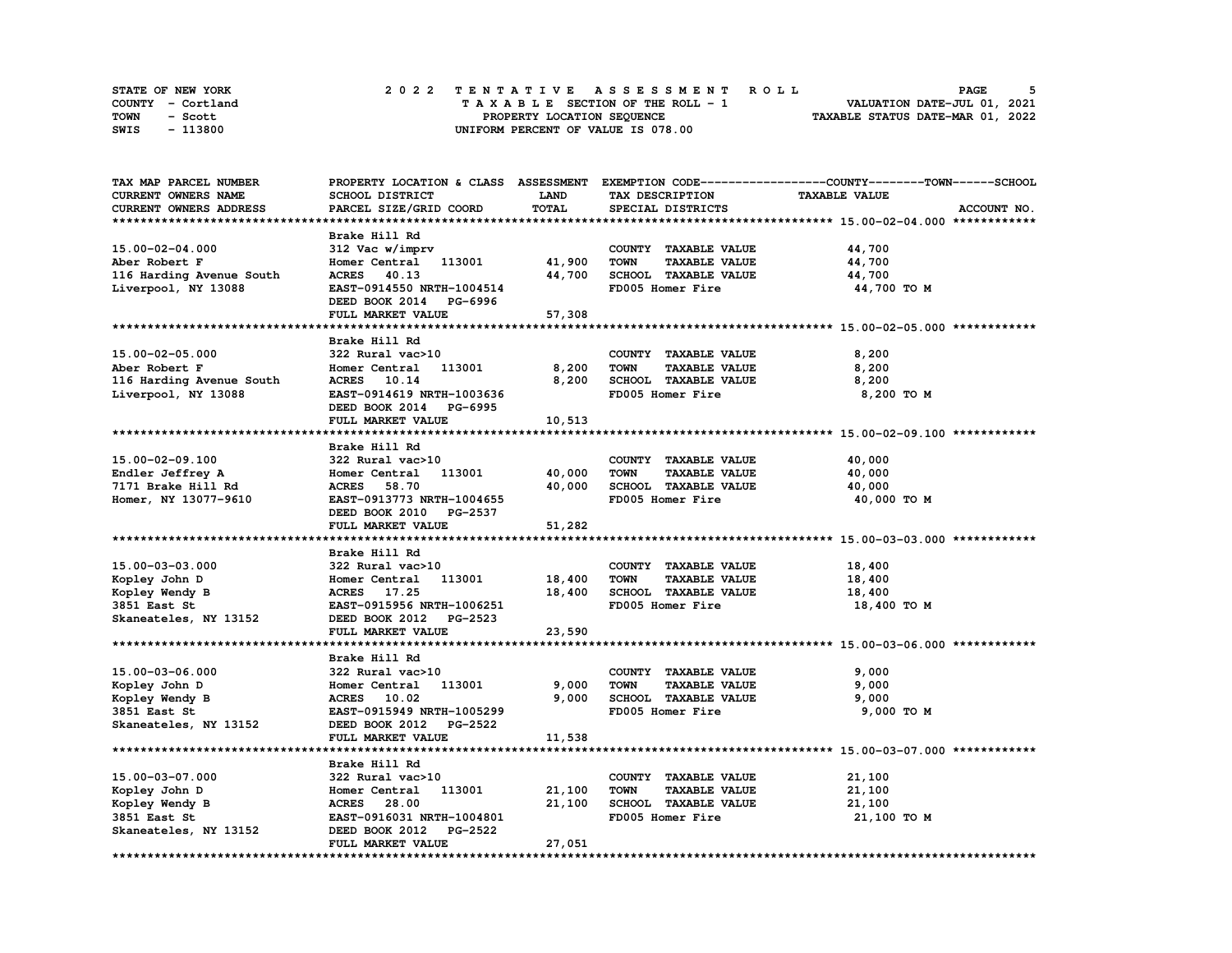| STATE OF NEW YORK | 2022 TENTATIVE ASSESSMENT ROLL     | -6<br><b>PAGE</b>                |
|-------------------|------------------------------------|----------------------------------|
| COUNTY - Cortland | TAXABLE SECTION OF THE ROLL - 1    | VALUATION DATE-JUL 01, 2021      |
| TOWN<br>- Scott   | PROPERTY LOCATION SEQUENCE         | TAXABLE STATUS DATE-MAR 01, 2022 |
| - 113800<br>SWIS  | UNIFORM PERCENT OF VALUE IS 078.00 |                                  |

|                                                                                                         | PROPERTY LOCATION & CLASS ASSESSMENT EXEMPTION CODE----------------COUNTY-------TOWN-----SCHOOL |
|---------------------------------------------------------------------------------------------------------|-------------------------------------------------------------------------------------------------|
| <b>CURRENT OWNERS NAME</b><br><b>LAND</b><br>SCHOOL DISTRICT<br>TAX DESCRIPTION<br><b>TAXABLE VALUE</b> |                                                                                                 |
| TOTAL<br><b>CURRENT OWNERS ADDRESS</b><br>PARCEL SIZE/GRID COORD<br>SPECIAL DISTRICTS                   | ACCOUNT NO.                                                                                     |
|                                                                                                         |                                                                                                 |
| Brake Hill Rd                                                                                           |                                                                                                 |
| 15.00-03-08.000<br>311 Res vac land<br>COUNTY TAXABLE VALUE<br>5,800                                    |                                                                                                 |
| Homer Central 113001<br>5,800<br>TOWN<br><b>TAXABLE VALUE</b><br>Kopley John D<br>5,800                 |                                                                                                 |
| 5,800 SCHOOL TAXABLE VALUE<br>Kopley Wendy B<br><b>ACRES</b><br>9.06<br>5,800                           |                                                                                                 |
| EAST-0915690 NRTH-1004297<br>FD005 Homer Fire<br>3851 East St                                           | 5,800 TO M                                                                                      |
| Skaneateles, NY 13152<br>DEED BOOK 2012 PG-2522                                                         |                                                                                                 |
| FULL MARKET VALUE<br>7,436                                                                              |                                                                                                 |
|                                                                                                         |                                                                                                 |
| Brake Hill Rd                                                                                           |                                                                                                 |
| 105 Vac farmland<br>25.00-02-40.000<br>AG-CEILING 41720<br>15,660                                       | 15,660<br>15,660                                                                                |
| Homer Central 113001 40,000<br>COUNTY TAXABLE VALUE<br>24,340<br>McMahon Peter                          |                                                                                                 |
| 60.00<br><b>ACRES</b><br>40,000<br>TOWN<br><b>TAXABLE VALUE</b><br>24,340<br>McMahon Michael            |                                                                                                 |
| EAST-0917107 NRTH-0995460<br>5005 Creal Rd<br>24,340                                                    |                                                                                                 |
| SCHOOL TAXABLE VALUE<br>FD005 Homer Fire<br>DEED BOOK 2015 PG-5368<br>40,000 TO M<br>Homer, NY 13077    |                                                                                                 |
| FULL MARKET VALUE<br>51,282                                                                             |                                                                                                 |
| MAY BE SUBJECT TO PAYMENT                                                                               |                                                                                                 |
| UNDER AGDIST LAW TIL 2026                                                                               |                                                                                                 |
|                                                                                                         |                                                                                                 |
| Brake Hill Rd                                                                                           |                                                                                                 |
| 322 Rural vac>10<br>25.00-02-41.000<br>COUNTY TAXABLE VALUE<br>11,600                                   |                                                                                                 |
| 11,600<br>TOWN<br>TAXABLE VALUE<br>11,600                                                               |                                                                                                 |
| 11,600 SCHOOL TAXABLE VALUE<br>11,600                                                                   |                                                                                                 |
| Homer, NY 13077-9724 EAST-0917294 NRTH-0993906<br>FD005 Homer Fire<br>11,600 TO M                       |                                                                                                 |
| DEED BOOK 2011 PG-2448                                                                                  |                                                                                                 |
| 14,872<br>FULL MARKET VALUE                                                                             |                                                                                                 |
|                                                                                                         |                                                                                                 |
| Brake Hill Rd                                                                                           |                                                                                                 |
| 25.00-04-04.000<br>322 Rural vac>10<br>COUNTY TAXABLE VALUE<br>17,800                                   |                                                                                                 |
| Homer Central 113001 17,800<br>Adams Richard R<br><b>TOWN</b><br><b>TAXABLE VALUE</b>                   |                                                                                                 |
| 17,800<br>ACRES 22.02<br>17,800<br>SCHOOL TAXABLE VALUE                                                 |                                                                                                 |
| Adams Beverly J<br>17,800<br>6558 Glen Haven Rd EAST-0915660 NRTH-0995777                               |                                                                                                 |
| FD005 Homer Fire                                                                                        | 17,800 TO M                                                                                     |
| Homer, NY 13077-9724<br>DEED BOOK 529<br>PG-164                                                         |                                                                                                 |
| 22,821<br>FULL MARKET VALUE                                                                             |                                                                                                 |
| Brake Hill Rd                                                                                           |                                                                                                 |
| 322 Rural vac>10                                                                                        |                                                                                                 |
| 25.00-04-07.000<br>COUNTY TAXABLE VALUE<br>13,400<br>Hall Brian D<br><b>TOWN</b>                        |                                                                                                 |
| Homer Central 113001 13,400<br><b>TAXABLE VALUE</b><br>13,400                                           |                                                                                                 |
| 13,400 SCHOOL TAXABLE VALUE<br>FD005 Homer Fire<br>1851 Mountain View Dr<br>ACRES 12.38<br>13,400       |                                                                                                 |
| EAST-0915918 NRTH-0995156<br>Homer, NY 13077-9432                                                       | 13,400 TO M                                                                                     |
| DEED BOOK 1997 PG-4519                                                                                  |                                                                                                 |
| 17,179<br>FULL MARKET VALUE                                                                             |                                                                                                 |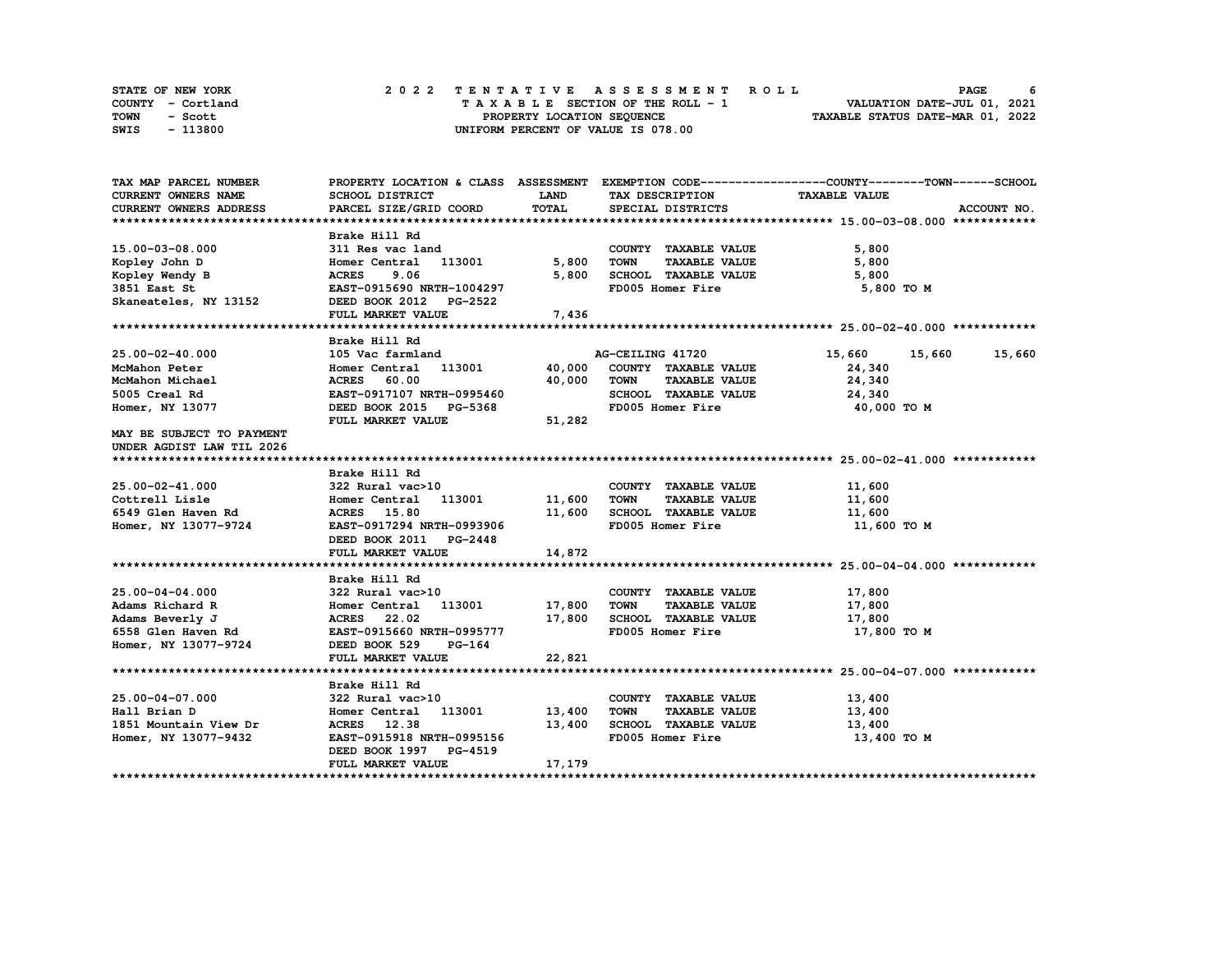| STATE OF NEW YORK | 2022 TENTATIVE ASSESSMENT ROLL     | PAGE                             |
|-------------------|------------------------------------|----------------------------------|
| COUNTY - Cortland | TAXABLE SECTION OF THE ROLL - 1    | VALUATION DATE-JUL 01, 2021      |
| TOWN<br>- Scott   | PROPERTY LOCATION SEOUENCE         | TAXABLE STATUS DATE-MAR 01, 2022 |
| - 113800<br>SWIS  | UNIFORM PERCENT OF VALUE IS 078.00 |                                  |

| TAX MAP PARCEL NUMBER         |                                                                                                |             |                                     | PROPERTY LOCATION & CLASS ASSESSMENT EXEMPTION CODE----------------COUNTY-------TOWN-----SCHOOL |             |
|-------------------------------|------------------------------------------------------------------------------------------------|-------------|-------------------------------------|-------------------------------------------------------------------------------------------------|-------------|
| CURRENT OWNERS NAME           | SCHOOL DISTRICT                                                                                | <b>LAND</b> | TAX DESCRIPTION                     | <b>TAXABLE VALUE</b>                                                                            |             |
| <b>CURRENT OWNERS ADDRESS</b> | PARCEL SIZE/GRID COORD                                                                         | TOTAL       | SPECIAL DISTRICTS                   |                                                                                                 | ACCOUNT NO. |
|                               |                                                                                                |             |                                     |                                                                                                 |             |
|                               | Brake Hill Rd                                                                                  |             |                                     |                                                                                                 |             |
| 25.00-04-11.000               | 314 Rural vac<10                                                                               |             | COUNTY TAXABLE VALUE                | 1,600                                                                                           |             |
| Ames Samuel                   | Homer Central 113001 1,600                                                                     |             | <b>TOWN</b><br><b>TAXABLE VALUE</b> | 1,600                                                                                           |             |
| R D 1                         | <b>ACRES</b><br>2.00                                                                           | 1,600       | SCHOOL TAXABLE VALUE                | 1,600                                                                                           |             |
| Homer, NY 13077-9801          | EAST-0916673 NRTH-0994454                                                                      |             | FD005 Homer Fire                    | 1,600 TO M                                                                                      |             |
|                               | DEED BOOK 189<br><b>PG-532</b>                                                                 |             |                                     |                                                                                                 |             |
|                               | FULL MARKET VALUE                                                                              | 2,051       |                                     |                                                                                                 |             |
|                               |                                                                                                |             |                                     |                                                                                                 |             |
|                               | Brake Hill Rd                                                                                  |             |                                     |                                                                                                 |             |
| 25.00-05-01.000               | 322 Rural vac>10                                                                               |             | COUNTY TAXABLE VALUE                |                                                                                                 |             |
| <b>Helms Mark E</b>           |                                                                                                |             | <b>TOWN</b><br><b>TAXABLE VALUE</b> | 11,200<br>11,200                                                                                |             |
| Helms Patricia C              |                                                                                                | 11,200      | SCHOOL TAXABLE VALUE 11,200         |                                                                                                 |             |
| 685 Old State Rd              | ACRES 18.39<br>EAST-0914487 1<br>EAST-0914487 1<br>DEED BOOK 2003<br>EAST-0914487 NRTH-0998002 |             | FD005 Homer Fire                    | 11,200 TO M                                                                                     |             |
| Homer, NY 13077               | DEED BOOK 2003 PG-1141                                                                         |             |                                     |                                                                                                 |             |
|                               | FULL MARKET VALUE                                                                              | 14,359      |                                     |                                                                                                 |             |
|                               |                                                                                                |             |                                     |                                                                                                 |             |
|                               | Brake Hill Rd                                                                                  |             |                                     |                                                                                                 |             |
| 25.00-05-02.110               | 322 Rural vac>10                                                                               |             | COUNTY TAXABLE VALUE                | 33,700                                                                                          |             |
| <b>Helms Mark E</b>           | Homer Central 113001 33,700                                                                    |             | <b>TOWN</b><br><b>TAXABLE VALUE</b> | 33,700                                                                                          |             |
| 685 Old State Rd              | <b>ACRES</b> 56.71                                                                             | 33,700      | SCHOOL TAXABLE VALUE 33,700         |                                                                                                 |             |
| Homer, NY 13077               | EAST-0915215 NRTH-0997835                                                                      |             | FD005 Homer Fire                    | 33,700 TO M                                                                                     |             |
|                               | DEED BOOK 544<br><b>PG-218</b>                                                                 |             |                                     |                                                                                                 |             |
|                               | FULL MARKET VALUE                                                                              | 43,205      |                                     |                                                                                                 |             |
|                               |                                                                                                |             |                                     |                                                                                                 |             |
|                               | Brake Hill Rd                                                                                  |             |                                     |                                                                                                 |             |
| 25.00-05-03.000               | 311 Res vac land                                                                               |             | COUNTY TAXABLE VALUE 4,300          |                                                                                                 |             |
|                               |                                                                                                | 4,300       | TOWN<br><b>TAXABLE VALUE</b>        | 4,300                                                                                           |             |
|                               |                                                                                                | 4,300       | <b>SCHOOL TAXABLE VALUE</b>         | 4,300                                                                                           |             |
| Skaneateles Falls, NY         | EAST-0915671 NRTH-0997343                                                                      |             | FD005 Homer Fire                    | 4,300 TO M                                                                                      |             |
|                               | 13153-0193 DEED BOOK 381<br><b>PG-173</b>                                                      |             |                                     |                                                                                                 |             |
|                               | FULL MARKET VALUE                                                                              | 5,513       |                                     |                                                                                                 |             |
|                               |                                                                                                |             |                                     |                                                                                                 |             |
|                               | Brake Hill Rd                                                                                  |             |                                     |                                                                                                 |             |
| $35.00 - 01 - 12.000$         | 105 Vac farmland                                                                               |             | AG-CEILING 41720                    | 31,483<br>31,483                                                                                | 31,483      |
| McMahon Peter                 | Homer Central 113001 89,700                                                                    |             | COUNTY TAXABLE VALUE                | 58,217                                                                                          |             |
| McMahon Michael               | ACRES 143.50                                                                                   | 89,700      | TOWN<br><b>TAXABLE VALUE</b>        | 58,217                                                                                          |             |
| 5005 Creal Rd                 | EAST-0916192 NRTH-0990580                                                                      |             | SCHOOL TAXABLE VALUE 58,217         |                                                                                                 |             |
| Homer, NY 13077               | DEED BOOK 2015 PG-5368                                                                         |             | FD005 Homer Fire                    | 89,700 TO M                                                                                     |             |
|                               | FULL MARKET VALUE                                                                              | 115,000     |                                     |                                                                                                 |             |
| MAY BE SUBJECT TO PAYMENT     |                                                                                                |             |                                     |                                                                                                 |             |
| UNDER AGDIST LAW TIL 2026     |                                                                                                |             |                                     |                                                                                                 |             |
|                               |                                                                                                |             |                                     |                                                                                                 |             |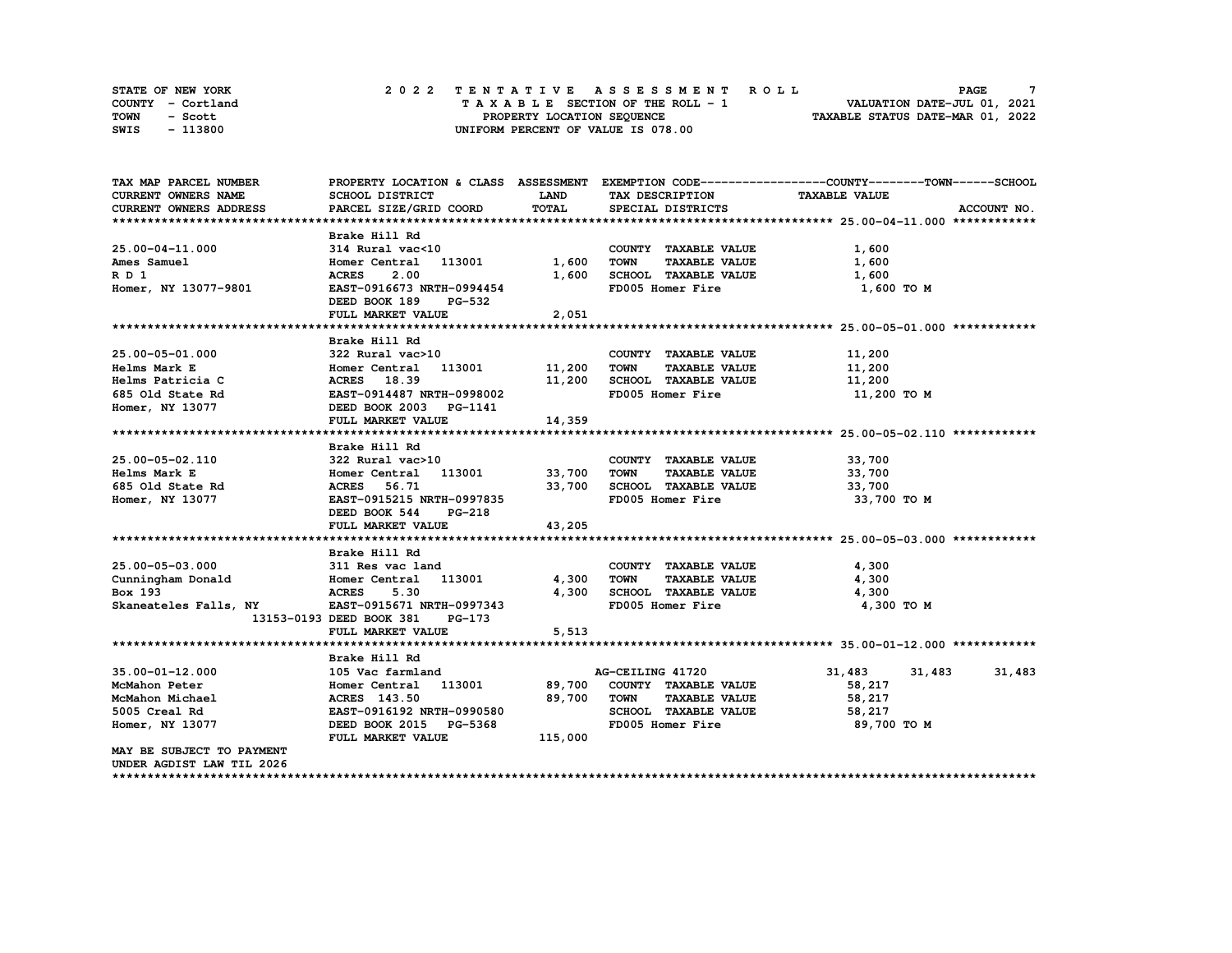| STATE OF NEW YORK | 2022 TENTATIVE ASSESSMENT ROLL     | PAGE                             |
|-------------------|------------------------------------|----------------------------------|
| COUNTY - Cortland | TAXABLE SECTION OF THE ROLL - 1    | VALUATION DATE-JUL 01, 2021      |
| TOWN<br>- Scott   | PROPERTY LOCATION SEOUENCE         | TAXABLE STATUS DATE-MAR 01, 2022 |
| - 113800<br>SWIS  | UNIFORM PERCENT OF VALUE IS 078.00 |                                  |

| TAX MAP PARCEL NUMBER                 | PROPERTY LOCATION & CLASS ASSESSMENT EXEMPTION CODE----------------COUNTY-------TOWN-----SCHOOL |        |                                     |                      |               |
|---------------------------------------|-------------------------------------------------------------------------------------------------|--------|-------------------------------------|----------------------|---------------|
| CURRENT OWNERS NAME                   | SCHOOL DISTRICT                                                                                 | LAND   | TAX DESCRIPTION                     | <b>TAXABLE VALUE</b> |               |
| CURRENT OWNERS ADDRESS                | PARCEL SIZE/GRID COORD                                                                          | TOTAL  | SPECIAL DISTRICTS                   |                      | ACCOUNT NO.   |
|                                       |                                                                                                 |        |                                     |                      |               |
|                                       | Brake Hill Rd                                                                                   |        |                                     |                      |               |
| 35.00-01-16.000                       | 322 Rural vac>10                                                                                |        | AG-CEILING 41720                    | 31,708               | 31,708 31,708 |
| Butts Chad S                          | 113001 61,900<br>Homer Central                                                                  |        | COUNTY TAXABLE VALUE                | 30,192               |               |
| 5560 Route 41                         | <b>ACRES</b> 73.00                                                                              | 61,900 | <b>TOWN</b><br><b>TAXABLE VALUE</b> | 30,192               |               |
| Homer, NY 13077                       | EAST-0918286 NRTH-0987570                                                                       |        | SCHOOL TAXABLE VALUE                | 30,192               |               |
|                                       | DEED BOOK 2011 PG-5545                                                                          |        | FD005 Homer Fire                    | 61,900 то м          |               |
| MAY BE SUBJECT TO PAYMENT             | FULL MARKET VALUE                                                                               | 79,359 |                                     |                      |               |
| UNDER AGDIST LAW TIL 2026             |                                                                                                 |        |                                     |                      |               |
|                                       |                                                                                                 |        |                                     |                      |               |
|                                       | Brake Hill Rd                                                                                   |        |                                     |                      |               |
| $35.00 - 01 - 17.000$                 | 322 Rural vac>10                                                                                |        | COUNTY TAXABLE VALUE                | 32,100               |               |
| Kirk Albert E                         | Homer Central 113001                                                                            | 32,100 | <b>TOWN</b><br><b>TAXABLE VALUE</b> | 32,100               |               |
| Kirk Susan                            | ACRES 74.30                                                                                     | 32,100 | SCHOOL TAXABLE VALUE                | 32,100               |               |
| 5610 Route 11                         | EAST-0919412 NRTH-0986820                                                                       |        | FD005 Homer Fire                    | 32,100 то м          |               |
| Homer, NY 13077-9441                  | DEED BOOK 393<br>PG-187                                                                         |        |                                     |                      |               |
|                                       | FULL MARKET VALUE                                                                               | 41,154 |                                     |                      |               |
|                                       |                                                                                                 |        |                                     |                      |               |
|                                       | Brake Hill Rd                                                                                   |        |                                     |                      |               |
| 35.00-01-19.000                       | 322 Rural vac>10                                                                                |        | AG-CEILING 41720                    | 22,592<br>22,592     | 22,592        |
| Butts Stephen D                       | Homer Central 113001                                                                            | 47,300 | COUNTY TAXABLE VALUE                | 24,708               |               |
| Butts Karen H                         | <b>ACRES</b> 65.00                                                                              | 47,300 | <b>TOWN</b><br><b>TAXABLE VALUE</b> | 24,708               |               |
| 5813 State Route 41                   | EAST-0918581 NRTH-0984935                                                                       |        | SCHOOL TAXABLE VALUE                | 24,708               |               |
| Homer, NY 13077-9317                  | DEED BOOK 332<br>PG-415                                                                         |        | FD005 Homer Fire                    | 47,300 TO M          |               |
|                                       | FULL MARKET VALUE                                                                               | 60,641 |                                     |                      |               |
| MAY BE SUBJECT TO PAYMENT             |                                                                                                 |        |                                     |                      |               |
| UNDER AGDIST LAW TIL 2026             |                                                                                                 |        |                                     |                      |               |
|                                       |                                                                                                 |        |                                     |                      |               |
|                                       | Brake Hill Rd                                                                                   |        |                                     |                      |               |
| 35.00-01-20.000                       | 322 Rural vac>10                                                                                |        | COUNTY TAXABLE VALUE                | 15,800               |               |
| Russell Charles L                     | Homer Central 113001                                                                            | 15,800 | TOWN<br><b>TAXABLE VALUE</b>        | 15,800               |               |
| Russell Dena D                        | ACRES 21.93                                                                                     | 15,800 | SCHOOL TAXABLE VALUE                | 15,800               |               |
| 5998 State Route 41                   | EAST-0916951 NRTH-0984366                                                                       |        | FD005 Homer Fire                    | 15,800 TO M          |               |
| Homer, NY 13077-9330                  | DEED BOOK 475<br>$PG-273$                                                                       |        |                                     |                      |               |
|                                       | FULL MARKET VALUE                                                                               | 20,256 |                                     |                      |               |
|                                       |                                                                                                 |        |                                     |                      |               |
|                                       | 6197 Brake Hill Rd                                                                              |        |                                     |                      |               |
| $35.00 - 01 - 18.000$                 | 312 Vac w/imprv                                                                                 |        | COUNTY TAXABLE VALUE                | 57,700               |               |
| Phelps Barbara L                      | Homer Central 113001                                                                            | 47,700 | <b>TOWN</b><br><b>TAXABLE VALUE</b> | 57,700               |               |
| Bell Daniel W                         |                                                                                                 | 57,700 | SCHOOL TAXABLE VALUE                | 57,700               |               |
|                                       | <b>ACRES 81.00<br/>EAST-0920011 NRTH-0985271</b>                                                |        | FD005 Homer Fire                    | 57,700 TO M          |               |
| 4409 Sweeney Rd<br>Cortland, NY 13045 | DEED BOOK 2000<br><b>PG-5452</b>                                                                |        |                                     |                      |               |
|                                       | FULL MARKET VALUE                                                                               | 73,974 |                                     |                      |               |
|                                       |                                                                                                 |        |                                     |                      |               |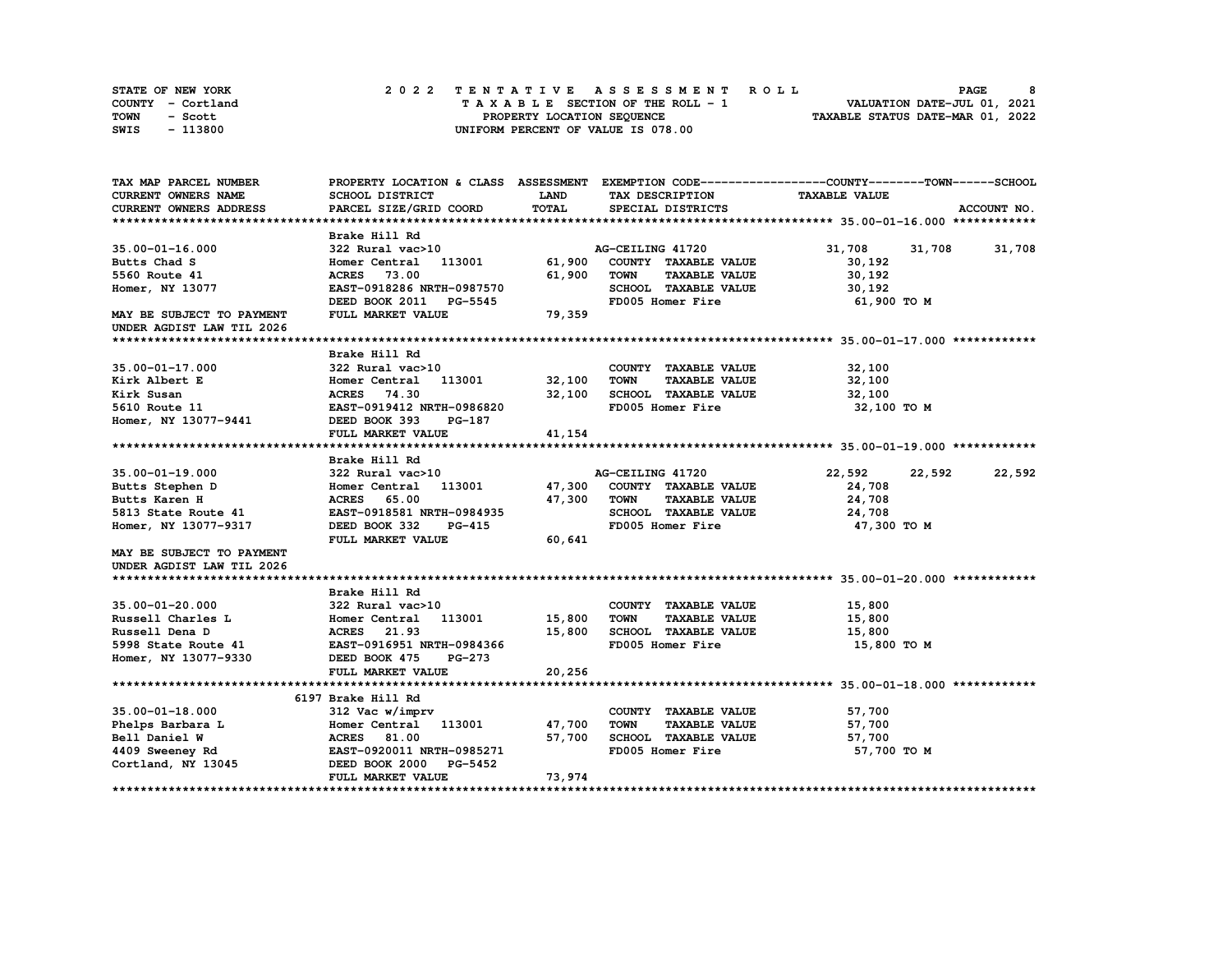| STATE OF NEW YORK | 2022 TENTATIVE ASSESSMENT ROLL     | -9<br><b>PAGE</b>                |
|-------------------|------------------------------------|----------------------------------|
| COUNTY - Cortland | TAXABLE SECTION OF THE ROLL - 1    | VALUATION DATE-JUL 01, 2021      |
| TOWN<br>- Scott   | PROPERTY LOCATION SEQUENCE         | TAXABLE STATUS DATE-MAR 01, 2022 |
| - 113800<br>SWIS  | UNIFORM PERCENT OF VALUE IS 078.00 |                                  |

| TAX MAP PARCEL NUMBER      |                                                                      |             |                                     | PROPERTY LOCATION & CLASS ASSESSMENT EXEMPTION CODE----------------COUNTY-------TOWN-----SCHOOL |
|----------------------------|----------------------------------------------------------------------|-------------|-------------------------------------|-------------------------------------------------------------------------------------------------|
| <b>CURRENT OWNERS NAME</b> | SCHOOL DISTRICT                                                      | <b>LAND</b> | TAX DESCRIPTION                     | <b>TAXABLE VALUE</b>                                                                            |
| CURRENT OWNERS ADDRESS     | PARCEL SIZE/GRID COORD                                               | TOTAL       | SPECIAL DISTRICTS                   | ACCOUNT NO.                                                                                     |
|                            |                                                                      |             |                                     |                                                                                                 |
|                            | 6220 Brake Hill Rd                                                   |             |                                     |                                                                                                 |
| 36.00-08-06.000            | 322 Rural vac>10                                                     |             | COUNTY TAXABLE VALUE                | 48,400                                                                                          |
| White Alfred               | 113001<br>Homer Central                                              | 48,400      | <b>TAXABLE VALUE</b><br><b>TOWN</b> | 48,400                                                                                          |
| White Richard              | <b>ACRES</b><br>84.97                                                | 48,400      | SCHOOL TAXABLE VALUE                | 48,400                                                                                          |
| c/o Richard White          | EAST-0921490 NRTH-0986903                                            |             | FD005 Homer Fire                    | 48,400 TO M                                                                                     |
| 6761 Rte 41                | DEED BOOK 2020 PG-3468                                               |             |                                     |                                                                                                 |
|                            |                                                                      |             |                                     |                                                                                                 |
| Homer, NY 13077            | FULL MARKET VALUE                                                    | 62,051      |                                     |                                                                                                 |
|                            |                                                                      |             |                                     |                                                                                                 |
|                            | 6344 Brake Hill Rd                                                   |             |                                     |                                                                                                 |
| $35.00 - 01 - 15.200$      | 260 Seasonal res                                                     |             | COUNTY TAXABLE VALUE                | 48,400                                                                                          |
| <b>Jeffers Peter</b>       | Homer Central<br>113001                                              | 44,000      | <b>TOWN</b><br><b>TAXABLE VALUE</b> | 48,400                                                                                          |
| <b>Jeffers Janet</b>       | ACRES 76.19<br><b>ACRES     76.19<br/>EAST-0919772  NRTH-0988671</b> | 48,400      | <b>SCHOOL TAXABLE VALUE</b>         | 48,400                                                                                          |
| 11 Miller Dr               |                                                                      |             | FD005 Homer Fire                    | 48,400 TO M                                                                                     |
| Homer, NY 13077            | DEED BOOK 2001 PG-3957                                               |             |                                     |                                                                                                 |
|                            | FULL MARKET VALUE                                                    | 62,051      |                                     |                                                                                                 |
|                            |                                                                      |             |                                     |                                                                                                 |
|                            | 6784 Brake Hill Rd                                                   |             |                                     |                                                                                                 |
| $25.00 - 02 - 36.000$      | 311 Res vac land                                                     |             | COUNTY TAXABLE VALUE                | 4,900                                                                                           |
| Keelhar Kristopher M       | Homer Central<br>113001                                              | 4,900       | <b>TOWN</b><br><b>TAXABLE VALUE</b> | 4,900                                                                                           |
| 914 Peru Rd                | <b>ACRES</b><br>6.00                                                 | 4,900       | SCHOOL TAXABLE VALUE                | 4,900                                                                                           |
| Groton, NY 13073           | EAST-0916165 NRTH-0996894                                            |             | FD005 Homer Fire                    | 4,900 TO M                                                                                      |
|                            | DEED BOOK 2012 PG-7484                                               |             |                                     |                                                                                                 |
|                            | FULL MARKET VALUE                                                    | 6,282       |                                     |                                                                                                 |
|                            |                                                                      |             |                                     |                                                                                                 |
|                            | 6789 Brake Hill Rd                                                   |             |                                     |                                                                                                 |
| 25.00-05-04.000            | 312 Vac w/imprv                                                      |             | COUNTY TAXABLE VALUE                | 8,400                                                                                           |
| Cunningham Donald          | Homer Central 113001                                                 | 4,000       | <b>TOWN</b><br><b>TAXABLE VALUE</b> | 8,400                                                                                           |
| Cunningham Patricia        | <b>ACRES</b><br>5.30                                                 | 8,400       | SCHOOL TAXABLE VALUE                | 8,400                                                                                           |
| Box 193                    | EAST-0915731 NRTH-0996662                                            |             | FD005 Homer Fire                    | 8,400 TO M                                                                                      |
| Skaneatles Falls, NY       | DEED BOOK 372<br><b>PG-115</b>                                       |             |                                     |                                                                                                 |
|                            | 13153-0193 FULL MARKET VALUE                                         | 10,769      |                                     |                                                                                                 |
|                            |                                                                      |             |                                     |                                                                                                 |
|                            | 6790 Brake Hill Rd                                                   |             |                                     |                                                                                                 |
| 25.00-02-37.000            | 210 1 Family Res                                                     |             | COUNTY TAXABLE VALUE                | 14,300                                                                                          |
| Keelhar David              | Homer Central<br>113001                                              | 5,900       | <b>TOWN</b><br><b>TAXABLE VALUE</b> | 14,300                                                                                          |
| PO Box 308                 | <b>ACRES</b><br>7.30                                                 | 14,300      | <b>SCHOOL TAXABLE VALUE</b>         | 14,300                                                                                          |
|                            |                                                                      |             |                                     |                                                                                                 |
| Homer, NY 13077            | EAST-0916657 NRTH-0996904                                            |             | FD005 Homer Fire                    | 14,300 TO M                                                                                     |
|                            | DEED BOOK 10614 PG-32001                                             |             |                                     |                                                                                                 |
|                            | FULL MARKET VALUE                                                    | 18,333      |                                     |                                                                                                 |
|                            |                                                                      |             |                                     |                                                                                                 |
|                            | 7171 Brake Hill Rd                                                   |             |                                     |                                                                                                 |
| 15.00-02-03.200            | 240 Rural res                                                        |             | <b>BAS STAR 41854</b>               | 0<br>0<br>25,800                                                                                |
| Endler Jeffrey A           | 113001<br>Homer Central                                              | 31,600      | COUNTY TAXABLE VALUE                | 115,300                                                                                         |
| 7171 Brake Hill Rd         | ACRES 11.18                                                          | 115,300     | <b>TOWN</b><br><b>TAXABLE VALUE</b> | 115,300                                                                                         |
| Homer, NY 13077-9610       | EAST-0914489 NRTH-1005480                                            |             | <b>SCHOOL TAXABLE VALUE</b>         | 89,500                                                                                          |
|                            | DEED BOOK 2010<br><b>PG-2537</b>                                     |             | FD005 Homer Fire                    | 115,300 то м                                                                                    |
|                            | FULL MARKET VALUE                                                    | 147,821     |                                     |                                                                                                 |
|                            |                                                                      |             |                                     |                                                                                                 |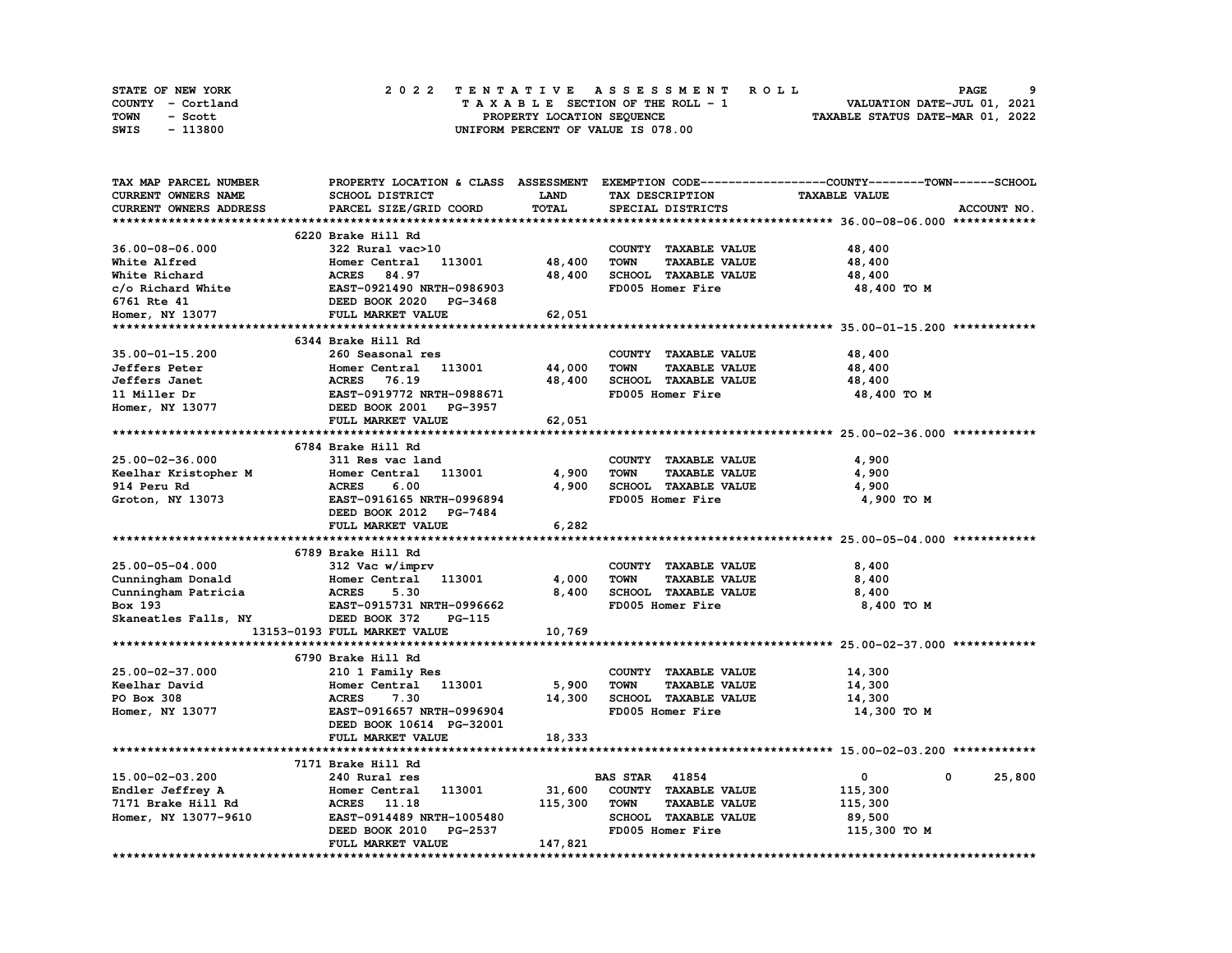| STATE OF NEW YORK | 2022 TENTATIVE ASSESSMENT ROLL          | 10<br><b>PAGE</b>                |
|-------------------|-----------------------------------------|----------------------------------|
| COUNTY - Cortland | $T A X A B L E$ SECTION OF THE ROLL - 1 | VALUATION DATE-JUL 01, 2021      |
| TOWN<br>- Scott   | PROPERTY LOCATION SEQUENCE              | TAXABLE STATUS DATE-MAR 01, 2022 |
| - 113800<br>SWIS  | UNIFORM PERCENT OF VALUE IS 078.00      |                                  |

| TAX MAP PARCEL NUMBER      |                                       |         |                                     | PROPERTY LOCATION & CLASS ASSESSMENT EXEMPTION CODE----------------COUNTY-------TOWN------SCHOOL |
|----------------------------|---------------------------------------|---------|-------------------------------------|--------------------------------------------------------------------------------------------------|
| <b>CURRENT OWNERS NAME</b> | SCHOOL DISTRICT                       | LAND    | TAX DESCRIPTION                     | <b>TAXABLE VALUE</b>                                                                             |
| CURRENT OWNERS ADDRESS     | PARCEL SIZE/GRID COORD                | TOTAL   | SPECIAL DISTRICTS                   | ACCOUNT NO.                                                                                      |
|                            |                                       |         |                                     |                                                                                                  |
|                            | 7290 Brake Hill Rd                    |         |                                     |                                                                                                  |
| $5.00 - 02 - 14.000$       | 210 1 Family Res                      |         | COUNTY TAXABLE VALUE                | 101,042                                                                                          |
| Sanderson James            | Homer Central 113001                  | 22,800  | <b>TOWN</b><br><b>TAXABLE VALUE</b> | 101,042                                                                                          |
| Sanderson Kimberly         | ACRES 10.43                           | 101,042 | SCHOOL TAXABLE VALUE                | 101,042                                                                                          |
| 5 Chestnut St              | <b>EAST-0915792 NRTH-1007455</b>      |         | FD005 Homer Fire                    | 101,042 TO M                                                                                     |
|                            | Cortland, NY 13045 Cortland, NY 13045 |         |                                     |                                                                                                  |
|                            | FULL MARKET VALUE                     | 129,541 |                                     |                                                                                                  |
|                            |                                       |         |                                     |                                                                                                  |
|                            | 7354 Brake Hill Rd                    |         |                                     |                                                                                                  |
| 15.00-03-01.000            | 210 1 Family Res                      |         | COUNTY TAXABLE VALUE                | 83,142                                                                                           |
| Proctor Brad               | Homer Central 113001                  | 23,500  | <b>TOWN</b><br><b>TAXABLE VALUE</b> | 83,142                                                                                           |
|                            |                                       | 83,142  | SCHOOL TAXABLE VALUE                | 83,142                                                                                           |
|                            |                                       |         | FD005 Homer Fire                    | 83,142 TO M                                                                                      |
|                            |                                       |         |                                     |                                                                                                  |
| Homer, NY 13077            | FULL MARKET VALUE                     | 106,592 |                                     |                                                                                                  |
|                            |                                       |         |                                     |                                                                                                  |
|                            | 7405 Brake Hill Rd                    |         |                                     |                                                                                                  |
| $5.00 - 02 - 12.000$       | 260 Seasonal res                      |         | COUNTY TAXABLE VALUE                | 21,300                                                                                           |
| Burkhart Ronald W          | Homer Central 113001                  | 4,300   | <b>TAXABLE VALUE</b><br>TOWN        | 21,300                                                                                           |
| 243 W Brighton Ave         | <b>ACRES</b><br>6.60                  | 21,300  | SCHOOL TAXABLE VALUE                | 21,300                                                                                           |
| Syracuse, NY 13205-1628    | EAST-0914393 NRTH-1007617             |         | FD005 Homer Fire                    | 21,300 TO M                                                                                      |
|                            | DEED BOOK 1995 PG-1736                |         |                                     |                                                                                                  |
|                            | FULL MARKET VALUE                     | 27,308  |                                     |                                                                                                  |
|                            |                                       |         |                                     |                                                                                                  |
|                            | 7509 Brake Hill Rd                    |         |                                     |                                                                                                  |
| $5.00 - 02 - 03.000$       | 210 1 Family Res                      |         | VET COM C 41132                     | 6,300<br>$\mathbf{o}$<br>0                                                                       |
| Romprey David E            | Homer Central 113001                  |         | 15,200 VET COM T 41133              | $\mathbf 0$<br>0<br>6,300                                                                        |
| 7509 Brake Hill Rd         | 6.50<br><b>ACRES</b>                  |         | 25, 200 VET DIS CT 41141            | $\Omega$<br>12,600<br>12,600                                                                     |
| Homer, NY 13077-9308       | EAST-0914237 NRTH-1009865             |         | <b>BAS STAR</b> 41854               | 25,200<br>0<br>$\mathbf{0}$                                                                      |
|                            | DEED BOOK 488<br><b>PG-299</b>        |         | COUNTY TAXABLE VALUE                | 6,300                                                                                            |
|                            | FULL MARKET VALUE                     | 32,308  | <b>TOWN</b><br><b>TAXABLE VALUE</b> | 6,300                                                                                            |
|                            |                                       |         | SCHOOL TAXABLE VALUE                | 0                                                                                                |
|                            |                                       |         | FD005 Homer Fire                    | 25,200 TO M                                                                                      |
|                            |                                       |         |                                     |                                                                                                  |
|                            | 7543 Brake Hill Rd                    |         |                                     |                                                                                                  |
| $5.00 - 02 - 01.000$       | 260 Seasonal res                      |         | COUNTY TAXABLE VALUE                | 43,400                                                                                           |
| Henrie Dustin D            | 113001<br>Homer Central               | 30,200  | <b>TOWN</b><br><b>TAXABLE VALUE</b> | 43,400                                                                                           |
| Henrie Ginger I            | ACRES 15.02                           | 43,400  | SCHOOL TAXABLE VALUE                | 43,400                                                                                           |
| 2932 St Rt 42              | EAST-0914212 NRTH-1010293             |         | FD005 Homer Fire                    | 43,400 TO M                                                                                      |
| Milleville, PA 17846       | DEED BOOK 2015<br><b>PG-3502</b>      |         |                                     |                                                                                                  |
|                            | FULL MARKET VALUE                     | 55,641  |                                     |                                                                                                  |
|                            |                                       |         |                                     |                                                                                                  |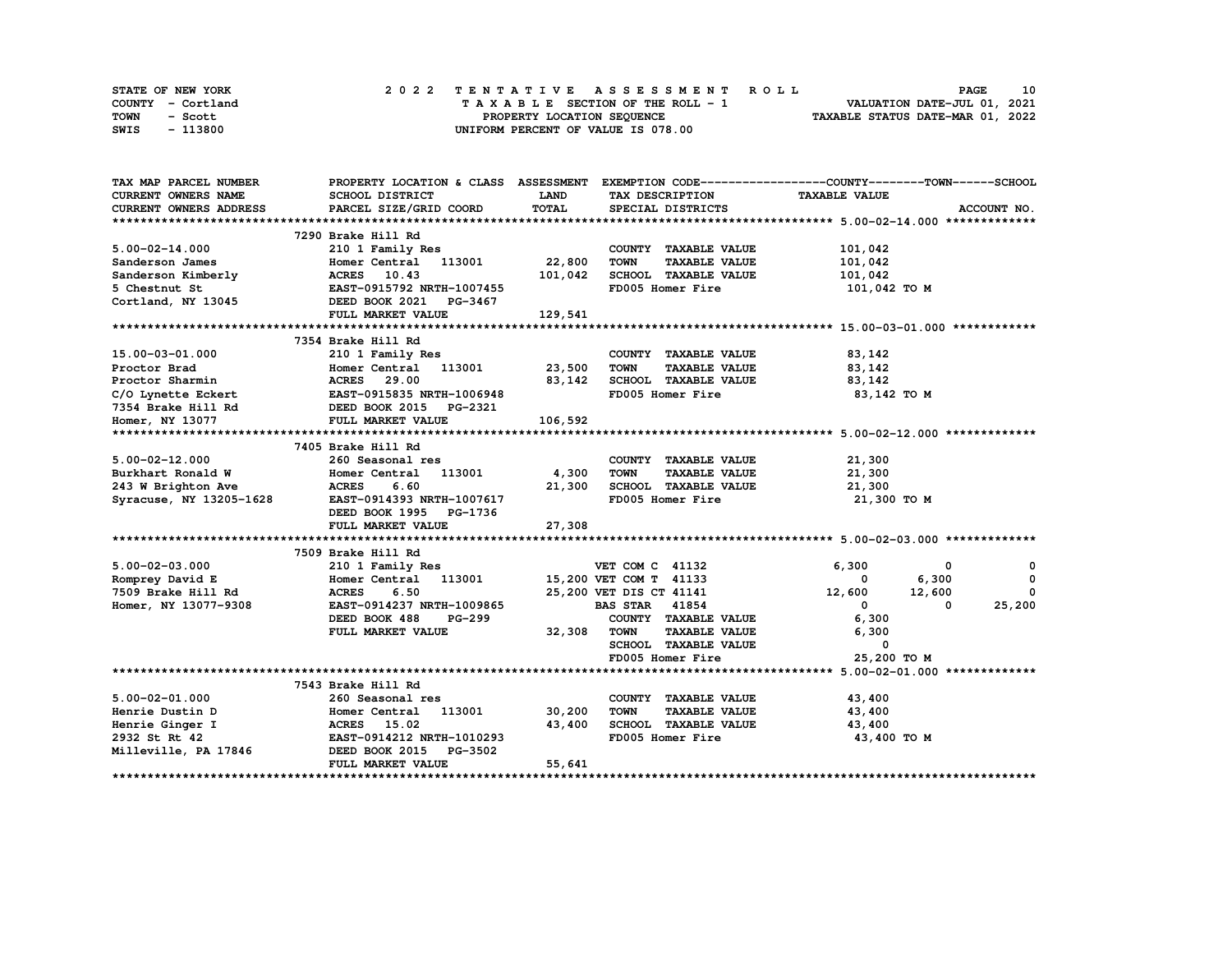| STATE OF NEW YORK | 2022 TENTATIVE ASSESSMENT ROLL     | <b>PAGE</b>                      |
|-------------------|------------------------------------|----------------------------------|
| COUNTY - Cortland | TAXABLE SECTION OF THE ROLL - 1    | VALUATION DATE-JUL 01, 2021      |
| TOWN<br>- Scott   | PROPERTY LOCATION SEQUENCE         | TAXABLE STATUS DATE-MAR 01, 2022 |
| SWIS<br>- 113800  | UNIFORM PERCENT OF VALUE IS 078.00 |                                  |

| <b>CURRENT OWNERS NAME</b><br><b>SCHOOL DISTRICT</b><br><b>LAND</b><br>TAX DESCRIPTION<br><b>TAXABLE VALUE</b><br><b>TOTAL</b><br>CURRENT OWNERS ADDRESS<br>PARCEL SIZE/GRID COORD<br>SPECIAL DISTRICTS<br>ACCOUNT NO.<br>7550 Brake Hill Rd<br>$5.00 - 02 - 26.000$<br>260 Seasonal res<br>COUNTY TAXABLE VALUE<br>49,600<br>Homer Central 113001<br>21,400<br><b>TOWN</b><br><b>TAXABLE VALUE</b><br>49,600<br>Gibbs Erik<br>49,600<br>SCHOOL TAXABLE VALUE<br>Schill Robert<br>ACRES 12.04<br>49,600<br>FD005 Homer Fire<br>161 Center St<br>EAST-0915577 NRTH-1010494<br>49,600 TO M<br>Cleveland, NY 13042<br>DEED BOOK 10436 PG-43001<br>FULL MARKET VALUE<br>63,590<br>Brown Hill Rd<br>44,668<br>AG COMMIT 41730<br>44,668<br>44,668<br>34.00-01-08.000<br>105 Vac farmland<br>Homer Central 113001<br>94,600<br>COUNTY TAXABLE VALUE<br>Malchak Stephen A<br>49,932<br>ACRES 133.00<br>94,600<br><b>TOWN</b><br><b>TAXABLE VALUE</b><br>49,932<br>Malchak Joseph<br>1520 Otisco Valley Rd<br>EAST-0906132 NRTH-0988674<br>SCHOOL TAXABLE VALUE<br>49,932<br>Marietta, NY 13110<br>FD005 Homer Fire<br>94,600 TO M<br>DEED BOOK 2019 PG-88<br>FULL MARKET VALUE<br>121,282<br>MAY BE SUBJECT TO PAYMENT<br>UNDER AGDIST LAW TIL 2029<br>Brown Hill Rd<br>AG-CEILING 41720<br>34.00-01-10.111<br>105 Vac farmland<br>11,853<br>11,853<br>11,853<br>35,300<br>McMahon Michael<br>Homer Central<br>113001<br>COUNTY TAXABLE VALUE<br>23,447<br><b>ACRES</b> 54.30<br>35,300<br>23,447<br>McMahon Peter<br><b>TOWN</b><br><b>TAXABLE VALUE</b><br>EAST-0907061 NRTH-0985332<br>SCHOOL TAXABLE VALUE<br>5005 Creal Rd<br>23,447<br>Homer, NY 13077-9360<br>DEED BOOK 2002 PG-2557<br>FD005 Homer Fire<br>35,300 TO M<br>FULL MARKET VALUE<br>45,256<br>MAY BE SUBJECT TO PAYMENT<br>UNDER AGDIST LAW TIL 2026<br>Brown Hill Rd<br>34.00-01-10.120<br>105 Vac farmland<br>AG-CEILING 41720<br>25,111<br>25,111<br>25,111<br>57,500<br>COUNTY TAXABLE VALUE<br>32,389<br>McMahon Heidi D<br>Homer Central 113001<br>57,500<br>92 Brown Hill Rd<br><b>ACRES</b><br>80.50<br><b>TOWN</b><br><b>TAXABLE VALUE</b><br>32,389<br>EAST-0906617 NRTH-0983973<br>SCHOOL TAXABLE VALUE<br>Homer, NY 13077<br>32,389<br>FD005 Homer Fire<br>DEED BOOK 2014 PG-6981<br>57,500 TO M<br>FULL MARKET VALUE<br>73,718<br>MAY BE SUBJECT TO PAYMENT<br>UNDER AGDIST LAW TIL 2026<br>Brown Hill Rd<br>34.00-01-11.000<br>322 Rural vac>10<br>COUNTY TAXABLE VALUE<br>17,300<br>Proctor Malcolm C<br>113001<br>17,300<br><b>TOWN</b><br><b>TAXABLE VALUE</b><br>Homer Central<br>17,300<br>284 Hinman Rd<br>17,300<br>SCHOOL TAXABLE VALUE<br>ACRES 21.30<br>17,300<br>Cortland, NY 13045<br>EAST-0908214 NRTH-0987794<br>FD005 Homer Fire<br>17,300 то м<br>DEED BOOK 455<br><b>PG-250</b><br>FULL MARKET VALUE<br>22,179 | TAX MAP PARCEL NUMBER | PROPERTY LOCATION & CLASS ASSESSMENT |  | EXEMPTION CODE-----------------COUNTY-------TOWN------SCHOOL |  |
|-----------------------------------------------------------------------------------------------------------------------------------------------------------------------------------------------------------------------------------------------------------------------------------------------------------------------------------------------------------------------------------------------------------------------------------------------------------------------------------------------------------------------------------------------------------------------------------------------------------------------------------------------------------------------------------------------------------------------------------------------------------------------------------------------------------------------------------------------------------------------------------------------------------------------------------------------------------------------------------------------------------------------------------------------------------------------------------------------------------------------------------------------------------------------------------------------------------------------------------------------------------------------------------------------------------------------------------------------------------------------------------------------------------------------------------------------------------------------------------------------------------------------------------------------------------------------------------------------------------------------------------------------------------------------------------------------------------------------------------------------------------------------------------------------------------------------------------------------------------------------------------------------------------------------------------------------------------------------------------------------------------------------------------------------------------------------------------------------------------------------------------------------------------------------------------------------------------------------------------------------------------------------------------------------------------------------------------------------------------------------------------------------------------------------------------------------------------------------------------------------------------------------------------------------------------------------------------------------------------------------------------------------------------------------------------------------------------------------------------------------------------------------------------------------------------|-----------------------|--------------------------------------|--|--------------------------------------------------------------|--|
|                                                                                                                                                                                                                                                                                                                                                                                                                                                                                                                                                                                                                                                                                                                                                                                                                                                                                                                                                                                                                                                                                                                                                                                                                                                                                                                                                                                                                                                                                                                                                                                                                                                                                                                                                                                                                                                                                                                                                                                                                                                                                                                                                                                                                                                                                                                                                                                                                                                                                                                                                                                                                                                                                                                                                                                                           |                       |                                      |  |                                                              |  |
|                                                                                                                                                                                                                                                                                                                                                                                                                                                                                                                                                                                                                                                                                                                                                                                                                                                                                                                                                                                                                                                                                                                                                                                                                                                                                                                                                                                                                                                                                                                                                                                                                                                                                                                                                                                                                                                                                                                                                                                                                                                                                                                                                                                                                                                                                                                                                                                                                                                                                                                                                                                                                                                                                                                                                                                                           |                       |                                      |  |                                                              |  |
|                                                                                                                                                                                                                                                                                                                                                                                                                                                                                                                                                                                                                                                                                                                                                                                                                                                                                                                                                                                                                                                                                                                                                                                                                                                                                                                                                                                                                                                                                                                                                                                                                                                                                                                                                                                                                                                                                                                                                                                                                                                                                                                                                                                                                                                                                                                                                                                                                                                                                                                                                                                                                                                                                                                                                                                                           |                       |                                      |  |                                                              |  |
|                                                                                                                                                                                                                                                                                                                                                                                                                                                                                                                                                                                                                                                                                                                                                                                                                                                                                                                                                                                                                                                                                                                                                                                                                                                                                                                                                                                                                                                                                                                                                                                                                                                                                                                                                                                                                                                                                                                                                                                                                                                                                                                                                                                                                                                                                                                                                                                                                                                                                                                                                                                                                                                                                                                                                                                                           |                       |                                      |  |                                                              |  |
|                                                                                                                                                                                                                                                                                                                                                                                                                                                                                                                                                                                                                                                                                                                                                                                                                                                                                                                                                                                                                                                                                                                                                                                                                                                                                                                                                                                                                                                                                                                                                                                                                                                                                                                                                                                                                                                                                                                                                                                                                                                                                                                                                                                                                                                                                                                                                                                                                                                                                                                                                                                                                                                                                                                                                                                                           |                       |                                      |  |                                                              |  |
|                                                                                                                                                                                                                                                                                                                                                                                                                                                                                                                                                                                                                                                                                                                                                                                                                                                                                                                                                                                                                                                                                                                                                                                                                                                                                                                                                                                                                                                                                                                                                                                                                                                                                                                                                                                                                                                                                                                                                                                                                                                                                                                                                                                                                                                                                                                                                                                                                                                                                                                                                                                                                                                                                                                                                                                                           |                       |                                      |  |                                                              |  |
|                                                                                                                                                                                                                                                                                                                                                                                                                                                                                                                                                                                                                                                                                                                                                                                                                                                                                                                                                                                                                                                                                                                                                                                                                                                                                                                                                                                                                                                                                                                                                                                                                                                                                                                                                                                                                                                                                                                                                                                                                                                                                                                                                                                                                                                                                                                                                                                                                                                                                                                                                                                                                                                                                                                                                                                                           |                       |                                      |  |                                                              |  |
|                                                                                                                                                                                                                                                                                                                                                                                                                                                                                                                                                                                                                                                                                                                                                                                                                                                                                                                                                                                                                                                                                                                                                                                                                                                                                                                                                                                                                                                                                                                                                                                                                                                                                                                                                                                                                                                                                                                                                                                                                                                                                                                                                                                                                                                                                                                                                                                                                                                                                                                                                                                                                                                                                                                                                                                                           |                       |                                      |  |                                                              |  |
|                                                                                                                                                                                                                                                                                                                                                                                                                                                                                                                                                                                                                                                                                                                                                                                                                                                                                                                                                                                                                                                                                                                                                                                                                                                                                                                                                                                                                                                                                                                                                                                                                                                                                                                                                                                                                                                                                                                                                                                                                                                                                                                                                                                                                                                                                                                                                                                                                                                                                                                                                                                                                                                                                                                                                                                                           |                       |                                      |  |                                                              |  |
|                                                                                                                                                                                                                                                                                                                                                                                                                                                                                                                                                                                                                                                                                                                                                                                                                                                                                                                                                                                                                                                                                                                                                                                                                                                                                                                                                                                                                                                                                                                                                                                                                                                                                                                                                                                                                                                                                                                                                                                                                                                                                                                                                                                                                                                                                                                                                                                                                                                                                                                                                                                                                                                                                                                                                                                                           |                       |                                      |  |                                                              |  |
|                                                                                                                                                                                                                                                                                                                                                                                                                                                                                                                                                                                                                                                                                                                                                                                                                                                                                                                                                                                                                                                                                                                                                                                                                                                                                                                                                                                                                                                                                                                                                                                                                                                                                                                                                                                                                                                                                                                                                                                                                                                                                                                                                                                                                                                                                                                                                                                                                                                                                                                                                                                                                                                                                                                                                                                                           |                       |                                      |  |                                                              |  |
|                                                                                                                                                                                                                                                                                                                                                                                                                                                                                                                                                                                                                                                                                                                                                                                                                                                                                                                                                                                                                                                                                                                                                                                                                                                                                                                                                                                                                                                                                                                                                                                                                                                                                                                                                                                                                                                                                                                                                                                                                                                                                                                                                                                                                                                                                                                                                                                                                                                                                                                                                                                                                                                                                                                                                                                                           |                       |                                      |  |                                                              |  |
|                                                                                                                                                                                                                                                                                                                                                                                                                                                                                                                                                                                                                                                                                                                                                                                                                                                                                                                                                                                                                                                                                                                                                                                                                                                                                                                                                                                                                                                                                                                                                                                                                                                                                                                                                                                                                                                                                                                                                                                                                                                                                                                                                                                                                                                                                                                                                                                                                                                                                                                                                                                                                                                                                                                                                                                                           |                       |                                      |  |                                                              |  |
|                                                                                                                                                                                                                                                                                                                                                                                                                                                                                                                                                                                                                                                                                                                                                                                                                                                                                                                                                                                                                                                                                                                                                                                                                                                                                                                                                                                                                                                                                                                                                                                                                                                                                                                                                                                                                                                                                                                                                                                                                                                                                                                                                                                                                                                                                                                                                                                                                                                                                                                                                                                                                                                                                                                                                                                                           |                       |                                      |  |                                                              |  |
|                                                                                                                                                                                                                                                                                                                                                                                                                                                                                                                                                                                                                                                                                                                                                                                                                                                                                                                                                                                                                                                                                                                                                                                                                                                                                                                                                                                                                                                                                                                                                                                                                                                                                                                                                                                                                                                                                                                                                                                                                                                                                                                                                                                                                                                                                                                                                                                                                                                                                                                                                                                                                                                                                                                                                                                                           |                       |                                      |  |                                                              |  |
|                                                                                                                                                                                                                                                                                                                                                                                                                                                                                                                                                                                                                                                                                                                                                                                                                                                                                                                                                                                                                                                                                                                                                                                                                                                                                                                                                                                                                                                                                                                                                                                                                                                                                                                                                                                                                                                                                                                                                                                                                                                                                                                                                                                                                                                                                                                                                                                                                                                                                                                                                                                                                                                                                                                                                                                                           |                       |                                      |  |                                                              |  |
|                                                                                                                                                                                                                                                                                                                                                                                                                                                                                                                                                                                                                                                                                                                                                                                                                                                                                                                                                                                                                                                                                                                                                                                                                                                                                                                                                                                                                                                                                                                                                                                                                                                                                                                                                                                                                                                                                                                                                                                                                                                                                                                                                                                                                                                                                                                                                                                                                                                                                                                                                                                                                                                                                                                                                                                                           |                       |                                      |  |                                                              |  |
|                                                                                                                                                                                                                                                                                                                                                                                                                                                                                                                                                                                                                                                                                                                                                                                                                                                                                                                                                                                                                                                                                                                                                                                                                                                                                                                                                                                                                                                                                                                                                                                                                                                                                                                                                                                                                                                                                                                                                                                                                                                                                                                                                                                                                                                                                                                                                                                                                                                                                                                                                                                                                                                                                                                                                                                                           |                       |                                      |  |                                                              |  |
|                                                                                                                                                                                                                                                                                                                                                                                                                                                                                                                                                                                                                                                                                                                                                                                                                                                                                                                                                                                                                                                                                                                                                                                                                                                                                                                                                                                                                                                                                                                                                                                                                                                                                                                                                                                                                                                                                                                                                                                                                                                                                                                                                                                                                                                                                                                                                                                                                                                                                                                                                                                                                                                                                                                                                                                                           |                       |                                      |  |                                                              |  |
|                                                                                                                                                                                                                                                                                                                                                                                                                                                                                                                                                                                                                                                                                                                                                                                                                                                                                                                                                                                                                                                                                                                                                                                                                                                                                                                                                                                                                                                                                                                                                                                                                                                                                                                                                                                                                                                                                                                                                                                                                                                                                                                                                                                                                                                                                                                                                                                                                                                                                                                                                                                                                                                                                                                                                                                                           |                       |                                      |  |                                                              |  |
|                                                                                                                                                                                                                                                                                                                                                                                                                                                                                                                                                                                                                                                                                                                                                                                                                                                                                                                                                                                                                                                                                                                                                                                                                                                                                                                                                                                                                                                                                                                                                                                                                                                                                                                                                                                                                                                                                                                                                                                                                                                                                                                                                                                                                                                                                                                                                                                                                                                                                                                                                                                                                                                                                                                                                                                                           |                       |                                      |  |                                                              |  |
|                                                                                                                                                                                                                                                                                                                                                                                                                                                                                                                                                                                                                                                                                                                                                                                                                                                                                                                                                                                                                                                                                                                                                                                                                                                                                                                                                                                                                                                                                                                                                                                                                                                                                                                                                                                                                                                                                                                                                                                                                                                                                                                                                                                                                                                                                                                                                                                                                                                                                                                                                                                                                                                                                                                                                                                                           |                       |                                      |  |                                                              |  |
|                                                                                                                                                                                                                                                                                                                                                                                                                                                                                                                                                                                                                                                                                                                                                                                                                                                                                                                                                                                                                                                                                                                                                                                                                                                                                                                                                                                                                                                                                                                                                                                                                                                                                                                                                                                                                                                                                                                                                                                                                                                                                                                                                                                                                                                                                                                                                                                                                                                                                                                                                                                                                                                                                                                                                                                                           |                       |                                      |  |                                                              |  |
|                                                                                                                                                                                                                                                                                                                                                                                                                                                                                                                                                                                                                                                                                                                                                                                                                                                                                                                                                                                                                                                                                                                                                                                                                                                                                                                                                                                                                                                                                                                                                                                                                                                                                                                                                                                                                                                                                                                                                                                                                                                                                                                                                                                                                                                                                                                                                                                                                                                                                                                                                                                                                                                                                                                                                                                                           |                       |                                      |  |                                                              |  |
|                                                                                                                                                                                                                                                                                                                                                                                                                                                                                                                                                                                                                                                                                                                                                                                                                                                                                                                                                                                                                                                                                                                                                                                                                                                                                                                                                                                                                                                                                                                                                                                                                                                                                                                                                                                                                                                                                                                                                                                                                                                                                                                                                                                                                                                                                                                                                                                                                                                                                                                                                                                                                                                                                                                                                                                                           |                       |                                      |  |                                                              |  |
|                                                                                                                                                                                                                                                                                                                                                                                                                                                                                                                                                                                                                                                                                                                                                                                                                                                                                                                                                                                                                                                                                                                                                                                                                                                                                                                                                                                                                                                                                                                                                                                                                                                                                                                                                                                                                                                                                                                                                                                                                                                                                                                                                                                                                                                                                                                                                                                                                                                                                                                                                                                                                                                                                                                                                                                                           |                       |                                      |  |                                                              |  |
|                                                                                                                                                                                                                                                                                                                                                                                                                                                                                                                                                                                                                                                                                                                                                                                                                                                                                                                                                                                                                                                                                                                                                                                                                                                                                                                                                                                                                                                                                                                                                                                                                                                                                                                                                                                                                                                                                                                                                                                                                                                                                                                                                                                                                                                                                                                                                                                                                                                                                                                                                                                                                                                                                                                                                                                                           |                       |                                      |  |                                                              |  |
|                                                                                                                                                                                                                                                                                                                                                                                                                                                                                                                                                                                                                                                                                                                                                                                                                                                                                                                                                                                                                                                                                                                                                                                                                                                                                                                                                                                                                                                                                                                                                                                                                                                                                                                                                                                                                                                                                                                                                                                                                                                                                                                                                                                                                                                                                                                                                                                                                                                                                                                                                                                                                                                                                                                                                                                                           |                       |                                      |  |                                                              |  |
|                                                                                                                                                                                                                                                                                                                                                                                                                                                                                                                                                                                                                                                                                                                                                                                                                                                                                                                                                                                                                                                                                                                                                                                                                                                                                                                                                                                                                                                                                                                                                                                                                                                                                                                                                                                                                                                                                                                                                                                                                                                                                                                                                                                                                                                                                                                                                                                                                                                                                                                                                                                                                                                                                                                                                                                                           |                       |                                      |  |                                                              |  |
|                                                                                                                                                                                                                                                                                                                                                                                                                                                                                                                                                                                                                                                                                                                                                                                                                                                                                                                                                                                                                                                                                                                                                                                                                                                                                                                                                                                                                                                                                                                                                                                                                                                                                                                                                                                                                                                                                                                                                                                                                                                                                                                                                                                                                                                                                                                                                                                                                                                                                                                                                                                                                                                                                                                                                                                                           |                       |                                      |  |                                                              |  |
|                                                                                                                                                                                                                                                                                                                                                                                                                                                                                                                                                                                                                                                                                                                                                                                                                                                                                                                                                                                                                                                                                                                                                                                                                                                                                                                                                                                                                                                                                                                                                                                                                                                                                                                                                                                                                                                                                                                                                                                                                                                                                                                                                                                                                                                                                                                                                                                                                                                                                                                                                                                                                                                                                                                                                                                                           |                       |                                      |  |                                                              |  |
|                                                                                                                                                                                                                                                                                                                                                                                                                                                                                                                                                                                                                                                                                                                                                                                                                                                                                                                                                                                                                                                                                                                                                                                                                                                                                                                                                                                                                                                                                                                                                                                                                                                                                                                                                                                                                                                                                                                                                                                                                                                                                                                                                                                                                                                                                                                                                                                                                                                                                                                                                                                                                                                                                                                                                                                                           |                       |                                      |  |                                                              |  |
|                                                                                                                                                                                                                                                                                                                                                                                                                                                                                                                                                                                                                                                                                                                                                                                                                                                                                                                                                                                                                                                                                                                                                                                                                                                                                                                                                                                                                                                                                                                                                                                                                                                                                                                                                                                                                                                                                                                                                                                                                                                                                                                                                                                                                                                                                                                                                                                                                                                                                                                                                                                                                                                                                                                                                                                                           |                       |                                      |  |                                                              |  |
|                                                                                                                                                                                                                                                                                                                                                                                                                                                                                                                                                                                                                                                                                                                                                                                                                                                                                                                                                                                                                                                                                                                                                                                                                                                                                                                                                                                                                                                                                                                                                                                                                                                                                                                                                                                                                                                                                                                                                                                                                                                                                                                                                                                                                                                                                                                                                                                                                                                                                                                                                                                                                                                                                                                                                                                                           |                       |                                      |  |                                                              |  |
|                                                                                                                                                                                                                                                                                                                                                                                                                                                                                                                                                                                                                                                                                                                                                                                                                                                                                                                                                                                                                                                                                                                                                                                                                                                                                                                                                                                                                                                                                                                                                                                                                                                                                                                                                                                                                                                                                                                                                                                                                                                                                                                                                                                                                                                                                                                                                                                                                                                                                                                                                                                                                                                                                                                                                                                                           |                       |                                      |  |                                                              |  |
|                                                                                                                                                                                                                                                                                                                                                                                                                                                                                                                                                                                                                                                                                                                                                                                                                                                                                                                                                                                                                                                                                                                                                                                                                                                                                                                                                                                                                                                                                                                                                                                                                                                                                                                                                                                                                                                                                                                                                                                                                                                                                                                                                                                                                                                                                                                                                                                                                                                                                                                                                                                                                                                                                                                                                                                                           |                       |                                      |  |                                                              |  |
|                                                                                                                                                                                                                                                                                                                                                                                                                                                                                                                                                                                                                                                                                                                                                                                                                                                                                                                                                                                                                                                                                                                                                                                                                                                                                                                                                                                                                                                                                                                                                                                                                                                                                                                                                                                                                                                                                                                                                                                                                                                                                                                                                                                                                                                                                                                                                                                                                                                                                                                                                                                                                                                                                                                                                                                                           |                       |                                      |  |                                                              |  |
|                                                                                                                                                                                                                                                                                                                                                                                                                                                                                                                                                                                                                                                                                                                                                                                                                                                                                                                                                                                                                                                                                                                                                                                                                                                                                                                                                                                                                                                                                                                                                                                                                                                                                                                                                                                                                                                                                                                                                                                                                                                                                                                                                                                                                                                                                                                                                                                                                                                                                                                                                                                                                                                                                                                                                                                                           |                       |                                      |  |                                                              |  |
|                                                                                                                                                                                                                                                                                                                                                                                                                                                                                                                                                                                                                                                                                                                                                                                                                                                                                                                                                                                                                                                                                                                                                                                                                                                                                                                                                                                                                                                                                                                                                                                                                                                                                                                                                                                                                                                                                                                                                                                                                                                                                                                                                                                                                                                                                                                                                                                                                                                                                                                                                                                                                                                                                                                                                                                                           |                       |                                      |  |                                                              |  |
|                                                                                                                                                                                                                                                                                                                                                                                                                                                                                                                                                                                                                                                                                                                                                                                                                                                                                                                                                                                                                                                                                                                                                                                                                                                                                                                                                                                                                                                                                                                                                                                                                                                                                                                                                                                                                                                                                                                                                                                                                                                                                                                                                                                                                                                                                                                                                                                                                                                                                                                                                                                                                                                                                                                                                                                                           |                       |                                      |  |                                                              |  |
|                                                                                                                                                                                                                                                                                                                                                                                                                                                                                                                                                                                                                                                                                                                                                                                                                                                                                                                                                                                                                                                                                                                                                                                                                                                                                                                                                                                                                                                                                                                                                                                                                                                                                                                                                                                                                                                                                                                                                                                                                                                                                                                                                                                                                                                                                                                                                                                                                                                                                                                                                                                                                                                                                                                                                                                                           |                       |                                      |  |                                                              |  |
|                                                                                                                                                                                                                                                                                                                                                                                                                                                                                                                                                                                                                                                                                                                                                                                                                                                                                                                                                                                                                                                                                                                                                                                                                                                                                                                                                                                                                                                                                                                                                                                                                                                                                                                                                                                                                                                                                                                                                                                                                                                                                                                                                                                                                                                                                                                                                                                                                                                                                                                                                                                                                                                                                                                                                                                                           |                       |                                      |  |                                                              |  |
|                                                                                                                                                                                                                                                                                                                                                                                                                                                                                                                                                                                                                                                                                                                                                                                                                                                                                                                                                                                                                                                                                                                                                                                                                                                                                                                                                                                                                                                                                                                                                                                                                                                                                                                                                                                                                                                                                                                                                                                                                                                                                                                                                                                                                                                                                                                                                                                                                                                                                                                                                                                                                                                                                                                                                                                                           |                       |                                      |  |                                                              |  |
|                                                                                                                                                                                                                                                                                                                                                                                                                                                                                                                                                                                                                                                                                                                                                                                                                                                                                                                                                                                                                                                                                                                                                                                                                                                                                                                                                                                                                                                                                                                                                                                                                                                                                                                                                                                                                                                                                                                                                                                                                                                                                                                                                                                                                                                                                                                                                                                                                                                                                                                                                                                                                                                                                                                                                                                                           |                       |                                      |  |                                                              |  |
|                                                                                                                                                                                                                                                                                                                                                                                                                                                                                                                                                                                                                                                                                                                                                                                                                                                                                                                                                                                                                                                                                                                                                                                                                                                                                                                                                                                                                                                                                                                                                                                                                                                                                                                                                                                                                                                                                                                                                                                                                                                                                                                                                                                                                                                                                                                                                                                                                                                                                                                                                                                                                                                                                                                                                                                                           |                       |                                      |  |                                                              |  |
|                                                                                                                                                                                                                                                                                                                                                                                                                                                                                                                                                                                                                                                                                                                                                                                                                                                                                                                                                                                                                                                                                                                                                                                                                                                                                                                                                                                                                                                                                                                                                                                                                                                                                                                                                                                                                                                                                                                                                                                                                                                                                                                                                                                                                                                                                                                                                                                                                                                                                                                                                                                                                                                                                                                                                                                                           |                       |                                      |  |                                                              |  |
|                                                                                                                                                                                                                                                                                                                                                                                                                                                                                                                                                                                                                                                                                                                                                                                                                                                                                                                                                                                                                                                                                                                                                                                                                                                                                                                                                                                                                                                                                                                                                                                                                                                                                                                                                                                                                                                                                                                                                                                                                                                                                                                                                                                                                                                                                                                                                                                                                                                                                                                                                                                                                                                                                                                                                                                                           |                       |                                      |  |                                                              |  |
|                                                                                                                                                                                                                                                                                                                                                                                                                                                                                                                                                                                                                                                                                                                                                                                                                                                                                                                                                                                                                                                                                                                                                                                                                                                                                                                                                                                                                                                                                                                                                                                                                                                                                                                                                                                                                                                                                                                                                                                                                                                                                                                                                                                                                                                                                                                                                                                                                                                                                                                                                                                                                                                                                                                                                                                                           |                       |                                      |  |                                                              |  |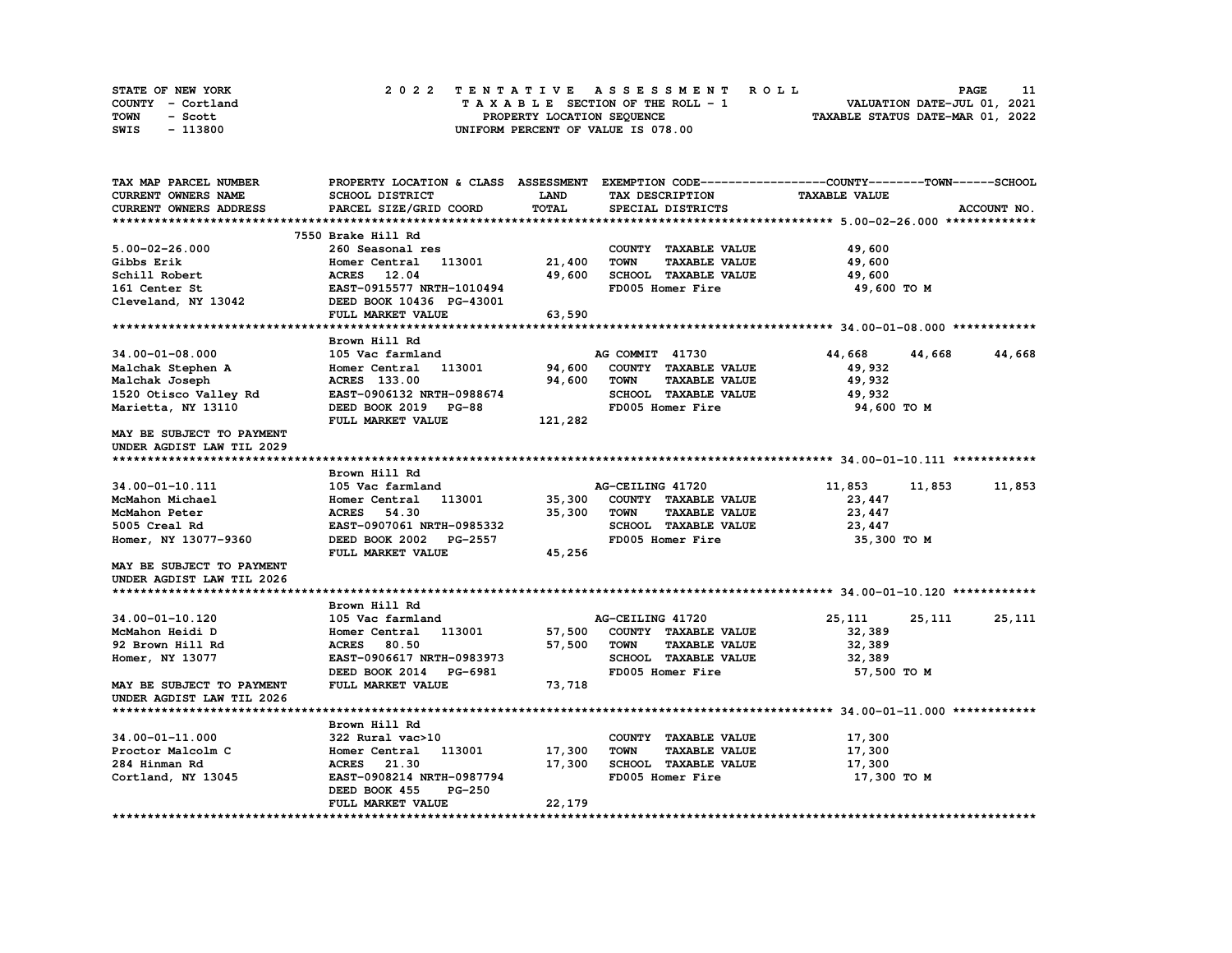| STATE OF NEW YORK | 2022 TENTATIVE ASSESSMENT ROLL     | 12<br><b>PAGE</b>                |
|-------------------|------------------------------------|----------------------------------|
| COUNTY - Cortland | TAXABLE SECTION OF THE ROLL - 1    | VALUATION DATE-JUL 01, 2021      |
| TOWN<br>- Scott   | PROPERTY LOCATION SEQUENCE         | TAXABLE STATUS DATE-MAR 01, 2022 |
| - 113800<br>SWIS  | UNIFORM PERCENT OF VALUE IS 078.00 |                                  |

| TAX MAP PARCEL NUMBER         | PROPERTY LOCATION & CLASS ASSESSMENT EXEMPTION CODE----------------COUNTY-------TOWN-----SCHOOL |         |                                     |                      |                        |
|-------------------------------|-------------------------------------------------------------------------------------------------|---------|-------------------------------------|----------------------|------------------------|
| <b>CURRENT OWNERS NAME</b>    | <b>SCHOOL DISTRICT</b>                                                                          | LAND    | TAX DESCRIPTION                     | <b>TAXABLE VALUE</b> |                        |
| <b>CURRENT OWNERS ADDRESS</b> | PARCEL SIZE/GRID COORD                                                                          | TOTAL   | SPECIAL DISTRICTS                   |                      | ACCOUNT NO.            |
|                               |                                                                                                 |         |                                     |                      |                        |
|                               | Brown Hill Rd                                                                                   |         |                                     |                      |                        |
| 34.00-01-12.000               | 105 Vac farmland                                                                                |         | AG-CEILING 41720                    | 7,781                | 7,781<br>7,781         |
| Potter Dean L                 | 113001<br>Homer Central                                                                         | 29,300  | COUNTY TAXABLE VALUE                | 21,519               |                        |
| Potter Kaye                   | 48.24<br><b>ACRES</b>                                                                           | 29,300  | <b>TOWN</b><br><b>TAXABLE VALUE</b> | 21,519               |                        |
| 196 Houghton Hill Rd          | EAST-0908882 NRTH-0984184                                                                       |         | SCHOOL TAXABLE VALUE                | 21,519               |                        |
| Homer, NY 13077               | DEED BOOK 422<br><b>PG-260</b>                                                                  |         | FD005 Homer Fire                    | 29,300 TO M          |                        |
|                               | FULL MARKET VALUE                                                                               | 37,564  |                                     |                      |                        |
| MAY BE SUBJECT TO PAYMENT     |                                                                                                 |         |                                     |                      |                        |
| UNDER AGDIST LAW TIL 2026     |                                                                                                 |         |                                     |                      |                        |
|                               |                                                                                                 |         |                                     |                      |                        |
|                               | Brown Hill Rd                                                                                   |         |                                     |                      |                        |
| 35.00-03-01.000               | 314 Rural vac<10                                                                                |         | COUNTY TAXABLE VALUE                | 1,300                |                        |
| Shirley Evan S                | Homer Central<br>113001                                                                         | 1,300   | <b>TOWN</b><br><b>TAXABLE VALUE</b> | 1,300                |                        |
| Shirley Stacy M               | FRNT 274.22 DPTH 185.83                                                                         | 1,300   | SCHOOL TAXABLE VALUE                | 1,300                |                        |
| 450 Brown Hill Rd             | EAST-0910919 NRTH-0984503                                                                       |         | FD005 Homer Fire                    | 1,300 TO M           |                        |
| Homer, NY 13077               | DEED BOOK 2021<br>PG-3169                                                                       |         |                                     |                      |                        |
|                               | FULL MARKET VALUE                                                                               | 1,667   |                                     |                      |                        |
|                               |                                                                                                 |         |                                     |                      |                        |
|                               | 92 Brown Hill Rd                                                                                |         |                                     |                      |                        |
| 34.00-01-10.200               | 240 Rural res                                                                                   |         | <b>BAS STAR 41854</b>               | $\mathbf{0}$         | $\mathbf 0$<br>25,800  |
| McMahon Heidi D               | 113001<br>Homer Central                                                                         | 29,700  | COUNTY TAXABLE VALUE                | 181,700              |                        |
| 92 Brown Hill Rd              | ACRES 14.30                                                                                     | 181,700 | <b>TOWN</b><br><b>TAXABLE VALUE</b> | 181,700              |                        |
| Homer, NY 13077               | EAST-0904813 NRTH-0983976                                                                       |         | <b>SCHOOL TAXABLE VALUE</b>         | 155,900              |                        |
|                               | DEED BOOK 2014<br>PG-6981                                                                       |         | FD005 Homer Fire                    | 181,700 TO M         |                        |
|                               | FULL MARKET VALUE                                                                               | 232,949 |                                     |                      |                        |
|                               |                                                                                                 |         |                                     |                      |                        |
|                               | 93 Brown Hill Rd                                                                                |         |                                     |                      |                        |
| 34.00-01-09.000               | 241 Rural res&ag                                                                                |         | AG-CEILING 41720                    | 50,662               | 50,662<br>50,662       |
| Brown Dana M                  | 113001<br>Homer Central                                                                         |         | 136,800 BAS STAR<br>41854           | 0                    | 25,800<br>$^{\circ}$   |
| 93 Brown Hill Rd              | <b>ACRES</b> 150.00                                                                             | 240,300 | COUNTY TAXABLE VALUE                | 189,638              |                        |
| Homer, NY 13077               | EAST-0905280 NRTH-0986526                                                                       |         | <b>TOWN</b><br><b>TAXABLE VALUE</b> | 189,638              |                        |
|                               | DEED BOOK 562<br>PG-107                                                                         |         | <b>SCHOOL TAXABLE VALUE</b>         | 163,838              |                        |
| MAY BE SUBJECT TO PAYMENT     | FULL MARKET VALUE                                                                               | 308,077 | FD005 Homer Fire                    | 240,300 TO M         |                        |
| UNDER AGDIST LAW TIL 2026     |                                                                                                 |         |                                     |                      |                        |
|                               |                                                                                                 |         |                                     |                      |                        |
|                               | 433 Brown Hill Rd                                                                               |         |                                     |                      |                        |
| 35.00-04-07.000               | 210 1 Family Res                                                                                |         | <b>BAS STAR 41854</b>               | $\mathbf 0$          | 25,800<br>$\mathbf{0}$ |
| Adams Jesse                   | Homer Central 113001                                                                            | 20,600  | COUNTY TAXABLE VALUE                | 151,400              |                        |
| 433 Brown Hill Rd             | <b>ACRES</b><br>2.06                                                                            | 151,400 | <b>TOWN</b><br><b>TAXABLE VALUE</b> | 151,400              |                        |
| Homer, NY 13077-9380          | EAST-0910925 NRTH-0984783                                                                       |         | SCHOOL TAXABLE VALUE                | 125,600              |                        |
|                               | DEED BOOK 10142 PG-22002                                                                        |         | FD005 Homer Fire                    | 151,400 TO M         |                        |
|                               | FULL MARKET VALUE                                                                               | 194,103 |                                     |                      |                        |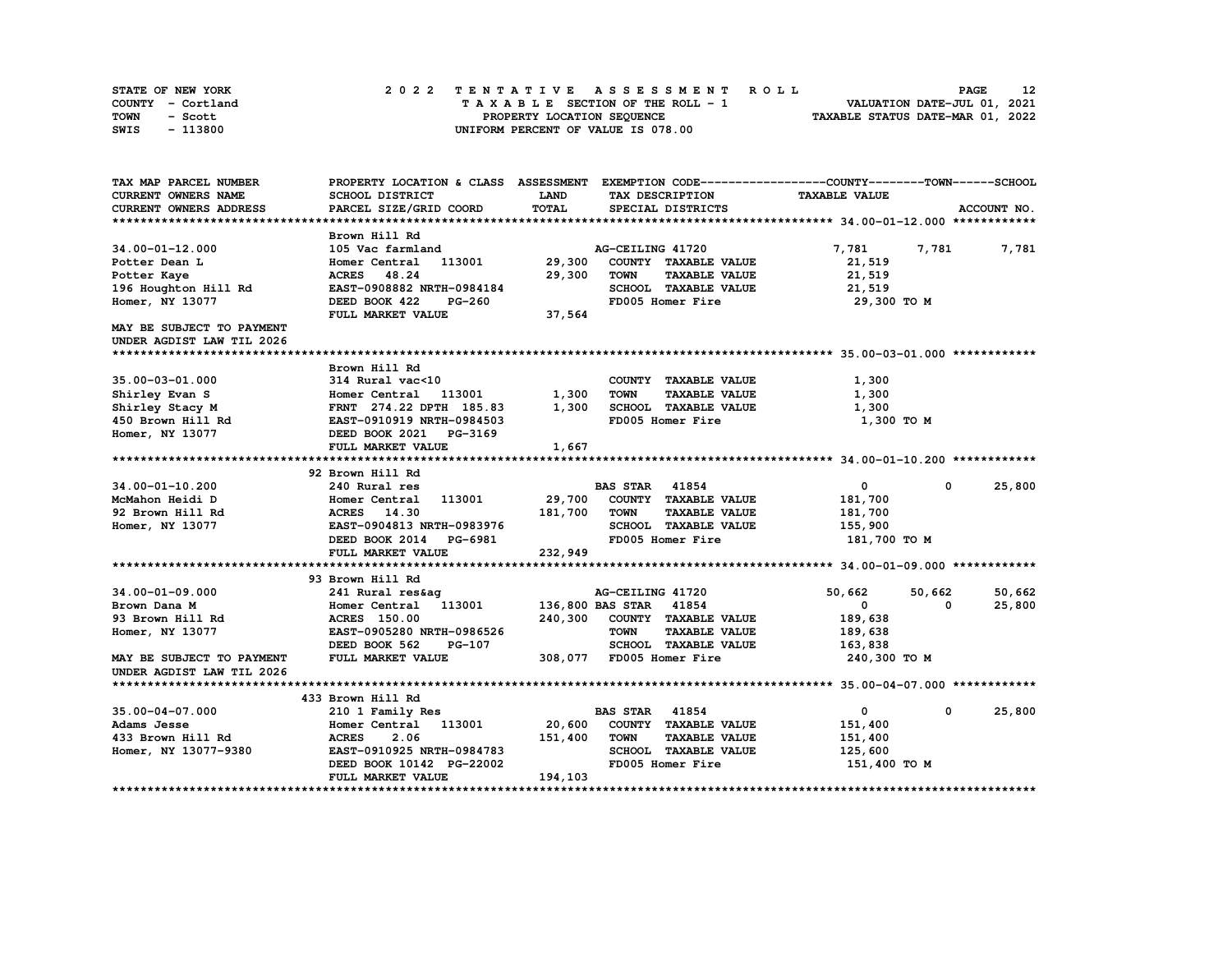| STATE OF NEW YORK | 2022 TENTATIVE ASSESSMENT ROLL     | 13<br><b>PAGE</b>                |
|-------------------|------------------------------------|----------------------------------|
| COUNTY - Cortland | TAXABLE SECTION OF THE ROLL - 1    | VALUATION DATE-JUL 01, 2021      |
| TOWN<br>- Scott   | PROPERTY LOCATION SEQUENCE         | TAXABLE STATUS DATE-MAR 01, 2022 |
| - 113800<br>SWIS  | UNIFORM PERCENT OF VALUE IS 078.00 |                                  |

| TAX MAP PARCEL NUMBER            | PROPERTY LOCATION & CLASS ASSESSMENT EXEMPTION CODE----------------COUNTY-------TOWN-----SCHOOL |              |                                     |                      |             |
|----------------------------------|-------------------------------------------------------------------------------------------------|--------------|-------------------------------------|----------------------|-------------|
| CURRENT OWNERS NAME              | <b>SCHOOL DISTRICT</b>                                                                          | <b>LAND</b>  | TAX DESCRIPTION                     | <b>TAXABLE VALUE</b> |             |
| CURRENT OWNERS ADDRESS           | PARCEL SIZE/GRID COORD                                                                          | <b>TOTAL</b> | SPECIAL DISTRICTS                   |                      | ACCOUNT NO. |
| *************************        |                                                                                                 |              |                                     |                      |             |
|                                  | 450 Brown Hill Rd                                                                               |              |                                     |                      |             |
| 35.00-03-02.000                  | 210 1 Family Res                                                                                |              | <b>BAS STAR 41854</b>               | 0<br>$^{\circ}$      | 25,800      |
| Shirley Evan S                   | 113001<br>Homer Central                                                                         | 19,300       | COUNTY TAXABLE VALUE                | 156,400              |             |
| 450 Brown Hill Rd                | <b>ACRES</b><br>1.28 BANK WELLS                                                                 | 156,400      | <b>TAXABLE VALUE</b><br><b>TOWN</b> | 156,400              |             |
| Homer, NY 13077                  | EAST-0911154 NRTH-0984576                                                                       |              | SCHOOL TAXABLE VALUE                | 130,600              |             |
|                                  | DEED BOOK 2021 PG-3169                                                                          |              | FD005 Homer Fire                    | 156,400 TO M         |             |
|                                  | FULL MARKET VALUE                                                                               | 200,513      |                                     |                      |             |
|                                  |                                                                                                 |              |                                     |                      |             |
|                                  | Brown Hill Rd Spur                                                                              |              |                                     |                      |             |
| 34.00-01-10.112                  | 105 Vac farmland                                                                                |              | AG-CEILING 41720                    | 39,878<br>39,878     | 39,878      |
| McMahon Michael                  | Homer Central 113001                                                                            | 110,800      | COUNTY TAXABLE VALUE                | 70,922               |             |
| McMahon Peter                    | ACRES 165.60                                                                                    | 110,800      | <b>TOWN</b><br><b>TAXABLE VALUE</b> | 70,922               |             |
| 5005 Creal Rd                    | EAST-0908262 NRTH-0986925                                                                       |              | SCHOOL TAXABLE VALUE                | 70,922               |             |
| Homer, NY 13077-9360             | DEED BOOK 2002 PG-2557                                                                          |              | FD005 Homer Fire                    | 110,800 TO M         |             |
|                                  | FULL MARKET VALUE                                                                               | 142,051      |                                     |                      |             |
| MAY BE SUBJECT TO PAYMENT        |                                                                                                 |              |                                     |                      |             |
| UNDER AGDIST LAW TIL 2026        |                                                                                                 |              |                                     |                      |             |
|                                  |                                                                                                 |              |                                     |                      |             |
|                                  | Cold Brook Rd                                                                                   |              |                                     |                      |             |
| 16.00-01-12.200                  | 314 Rural vac<10                                                                                |              | COUNTY TAXABLE VALUE                | 1,800                |             |
| Barrows Terry                    | Homer Central<br>113001                                                                         | 1,800        | <b>TOWN</b><br><b>TAXABLE VALUE</b> | 1,800                |             |
| 7078 Cold Brook Rd               | FRNT 174.00 DPTH 272.16                                                                         | 1,800        | SCHOOL TAXABLE VALUE                | 1,800                |             |
| Homer, NY 13077-9738             | <b>ACRES</b><br>1.10                                                                            |              | FD005 Homer Fire                    | 1,800 TO M           |             |
|                                  | EAST-0923065 NRTH-1002316                                                                       |              |                                     |                      |             |
|                                  | DEED BOOK 348<br><b>PG-324</b>                                                                  |              |                                     |                      |             |
|                                  | FULL MARKET VALUE                                                                               | 2,308        |                                     |                      |             |
|                                  |                                                                                                 |              |                                     |                      |             |
|                                  | Cold Brook Rd                                                                                   |              |                                     |                      |             |
| 16.00-01-15.000                  | 314 Rural vac<10                                                                                |              | COUNTY TAXABLE VALUE                | 1,900                |             |
| Mitchell Jere R                  | Homer Central<br>113001                                                                         | 1,900        | <b>TOWN</b><br><b>TAXABLE VALUE</b> | 1,900                |             |
| Mitchell Rebecca J               | <b>ACRES</b><br>1.20                                                                            | 1,900        | SCHOOL TAXABLE VALUE                | 1,900                |             |
| 4401 Forum Blvd                  | EAST-0923170 NRTH-1002148                                                                       |              | FD005 Homer Fire                    | 1,900 TO M           |             |
| Columbia, MO 65203-6017          | DEED BOOK 363<br><b>PG-174</b>                                                                  |              |                                     |                      |             |
|                                  | FULL MARKET VALUE                                                                               | 2,436        |                                     |                      |             |
|                                  |                                                                                                 |              |                                     |                      |             |
|                                  | Cold Brook Rd                                                                                   |              |                                     |                      |             |
| 16.00-01-16.100                  | 322 Rural vac>10                                                                                |              | AG COMMIT 41730                     | 13,365<br>13,365     | 13,365      |
| Contento Farms, LLC              | 113001<br>Homer Central                                                                         | 51,900       | COUNTY TAXABLE VALUE                | 38,535               |             |
| Attn: Gerald Contento            | 92.60<br><b>ACRES</b>                                                                           | 51,900       | <b>TOWN</b><br><b>TAXABLE VALUE</b> | 38,535               |             |
| 7217 Cold Brook Rd               | EAST-0924071 NRTH-1001887                                                                       |              | SCHOOL TAXABLE VALUE                | 38,535               |             |
| Homer, NY 13077                  | DEED BOOK 2010<br><b>PG-4443</b>                                                                |              | FD005 Homer Fire                    | 51,900 TO M          |             |
|                                  | FULL MARKET VALUE                                                                               | 66,538       |                                     |                      |             |
| <b>MAY BE SUBJECT TO PAYMENT</b> |                                                                                                 |              |                                     |                      |             |
| UNDER AGDIST LAW TIL 2029        |                                                                                                 |              |                                     |                      |             |
|                                  |                                                                                                 |              |                                     |                      |             |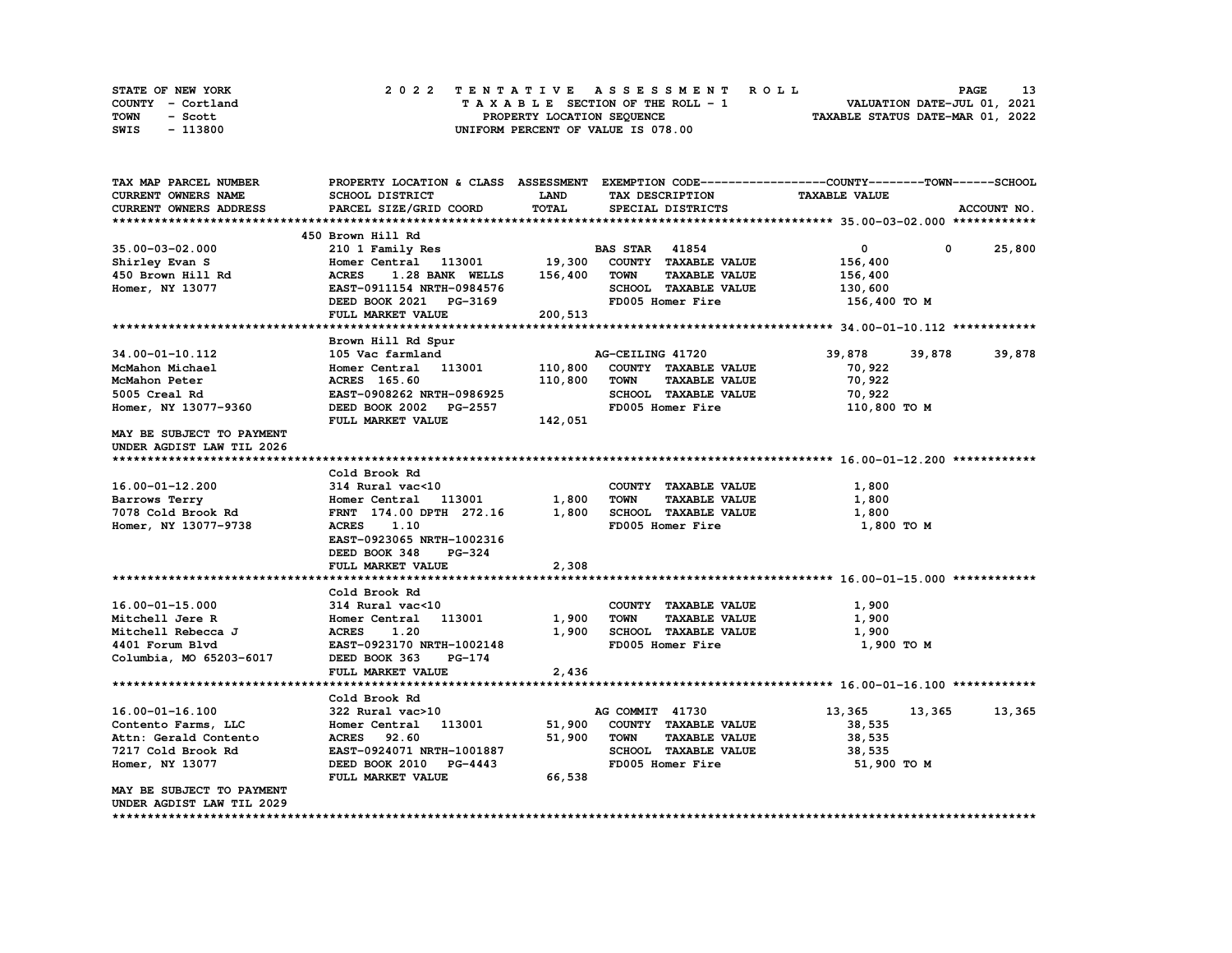| STATE OF NEW YORK |          |  |  |  |  |  | 2022 TENTATIVE ASSESSMENT ROLL     |  |  |  |  |  |  |                                  |                             |  | PAGE | 14 |
|-------------------|----------|--|--|--|--|--|------------------------------------|--|--|--|--|--|--|----------------------------------|-----------------------------|--|------|----|
| COUNTY - Cortland |          |  |  |  |  |  | TAXABLE SECTION OF THE ROLL - 1    |  |  |  |  |  |  |                                  | VALUATION DATE-JUL 01, 2021 |  |      |    |
| TOWN              | - Scott  |  |  |  |  |  | PROPERTY LOCATION SEQUENCE         |  |  |  |  |  |  | TAXABLE STATUS DATE-MAR 01, 2022 |                             |  |      |    |
| SWIS              | - 113800 |  |  |  |  |  | UNIFORM PERCENT OF VALUE IS 078.00 |  |  |  |  |  |  |                                  |                             |  |      |    |

| TAX MAP PARCEL NUMBER     |                               |         |                                     | PROPERTY LOCATION & CLASS ASSESSMENT EXEMPTION CODE----------------COUNTY-------TOWN-----SCHOOL |
|---------------------------|-------------------------------|---------|-------------------------------------|-------------------------------------------------------------------------------------------------|
| CURRENT OWNERS NAME       | <b>SCHOOL DISTRICT</b>        | LAND    | TAX DESCRIPTION                     | <b>TAXABLE VALUE</b>                                                                            |
| CURRENT OWNERS ADDRESS    | PARCEL SIZE/GRID COORD        | TOTAL   | SPECIAL DISTRICTS                   | ACCOUNT NO.                                                                                     |
|                           |                               |         |                                     |                                                                                                 |
|                           | Cold Brook Rd                 |         |                                     |                                                                                                 |
| 16.00-03-01.000           | 210 1 Family Res              |         | COUNTY TAXABLE VALUE                | 184,774                                                                                         |
| Kash Joseph III           | Homer Central 113001 36,115   |         | TOWN<br><b>TAXABLE VALUE</b>        | 184,774                                                                                         |
| Kash Carrie               | ACRES 13.41                   | 184,774 | SCHOOL TAXABLE VALUE                | 184,774                                                                                         |
| 12 Ellwood Ave            | EAST-0919682 NRTH-1006900     |         | FD005 Homer Fire                    | 184,774 TO M                                                                                    |
| Cortland, NY 13045        | DEED BOOK 2018 PG-7449        |         |                                     |                                                                                                 |
|                           | FULL MARKET VALUE             | 236,890 |                                     |                                                                                                 |
|                           |                               |         |                                     |                                                                                                 |
|                           | Cold Brook Rd                 |         |                                     |                                                                                                 |
| 16.00-03-05.000           | 322 Rural vac>10              |         | COUNTY TAXABLE VALUE                | 7,900                                                                                           |
| Hubbard Cynthia A         | Homer Central 113001 7,900    |         | <b>TOWN</b><br><b>TAXABLE VALUE</b> | 7,900                                                                                           |
| 957 Route 26              | ACRES 14.83                   | 7,900   | SCHOOL TAXABLE VALUE                | 7,900                                                                                           |
| Pitcher, NY 13136-9999    | EAST-0919758 NRTH-1005979     |         | FD005 Homer Fire                    | 7,900 TO M                                                                                      |
|                           | DEED BOOK 2002 PG-836         |         |                                     |                                                                                                 |
|                           | FULL MARKET VALUE             | 10,128  |                                     |                                                                                                 |
|                           |                               |         |                                     |                                                                                                 |
|                           | Cold Brook Rd                 |         |                                     |                                                                                                 |
| 16.00-03-14.100           | 322 Rural vac>10              |         | AG COMMIT 41730                     | 16,832 16,832 16,832                                                                            |
| Contento Farms, LLC       | Homer Central 113001 40,100   |         | COUNTY TAXABLE VALUE                | 23,268                                                                                          |
| Attn: Gerald Contento, Jr | ACRES 54.71                   | 40,100  | <b>TOWN</b><br><b>TAXABLE VALUE</b> | 23,268                                                                                          |
| 7217 Cold Brook Rd        | EAST-0920023 NRTH-1004297     |         | SCHOOL TAXABLE VALUE                | 23,268                                                                                          |
| Homer, NY 13077           | DEED BOOK 2010 PG-4446        |         | FD005 Homer Fire                    | 40,100 TO M                                                                                     |
|                           | FULL MARKET VALUE             | 51,410  |                                     |                                                                                                 |
| MAY BE SUBJECT TO PAYMENT |                               |         |                                     |                                                                                                 |
| UNDER AGDIST LAW TIL 2029 |                               |         |                                     |                                                                                                 |
|                           |                               |         |                                     |                                                                                                 |
|                           | Cold Brook Rd                 |         |                                     |                                                                                                 |
| 16.00-04-03.000           | 314 Rural vac<10              |         | COUNTY TAXABLE VALUE                | 1,600                                                                                           |
| Leeam Investments, LLC    | 113001 1,600<br>Homer Central |         | <b>TOWN</b><br><b>TAXABLE VALUE</b> | 1,600                                                                                           |
| c/o Lee & Amtzis, P.L.    | <b>ACRES</b><br>1.00          | 1,600   | SCHOOL TAXABLE VALUE                | 1,600                                                                                           |
| 5550 Glades Rd Ste 401    | EAST-0922296 NRTH-1002641     |         | FD005 Homer Fire                    | 1,600 TO M                                                                                      |
| Boca Raton, FL 33431      | DEED BOOK 2018 PG-4582        |         |                                     |                                                                                                 |
|                           | FULL MARKET VALUE             | 2,051   |                                     |                                                                                                 |
|                           |                               |         |                                     |                                                                                                 |
|                           | Cold Brook Rd                 |         |                                     |                                                                                                 |
| 16.00-04-06.000           | $312$ Vac w/imprv             |         | COUNTY TAXABLE VALUE                | 43,400                                                                                          |
| Contento Farms, LLC       | Homer Central 113001          | 33,400  | <b>TOWN</b><br><b>TAXABLE VALUE</b> | 43,400                                                                                          |
|                           |                               | 43,400  |                                     |                                                                                                 |
| Attn: Gerald Contento, Jr | ACRES 70.66                   |         | <b>SCHOOL TAXABLE VALUE</b>         | 43,400                                                                                          |
| 7217 Cold Brook Rd        | EAST-0921639 NRTH-1000715     |         | FD005 Homer Fire                    | 43,400 TO M                                                                                     |
| Homer, NY 13077           | DEED BOOK 2010 PG-4445        |         |                                     |                                                                                                 |
|                           | FULL MARKET VALUE             | 55,641  |                                     |                                                                                                 |
|                           |                               |         |                                     |                                                                                                 |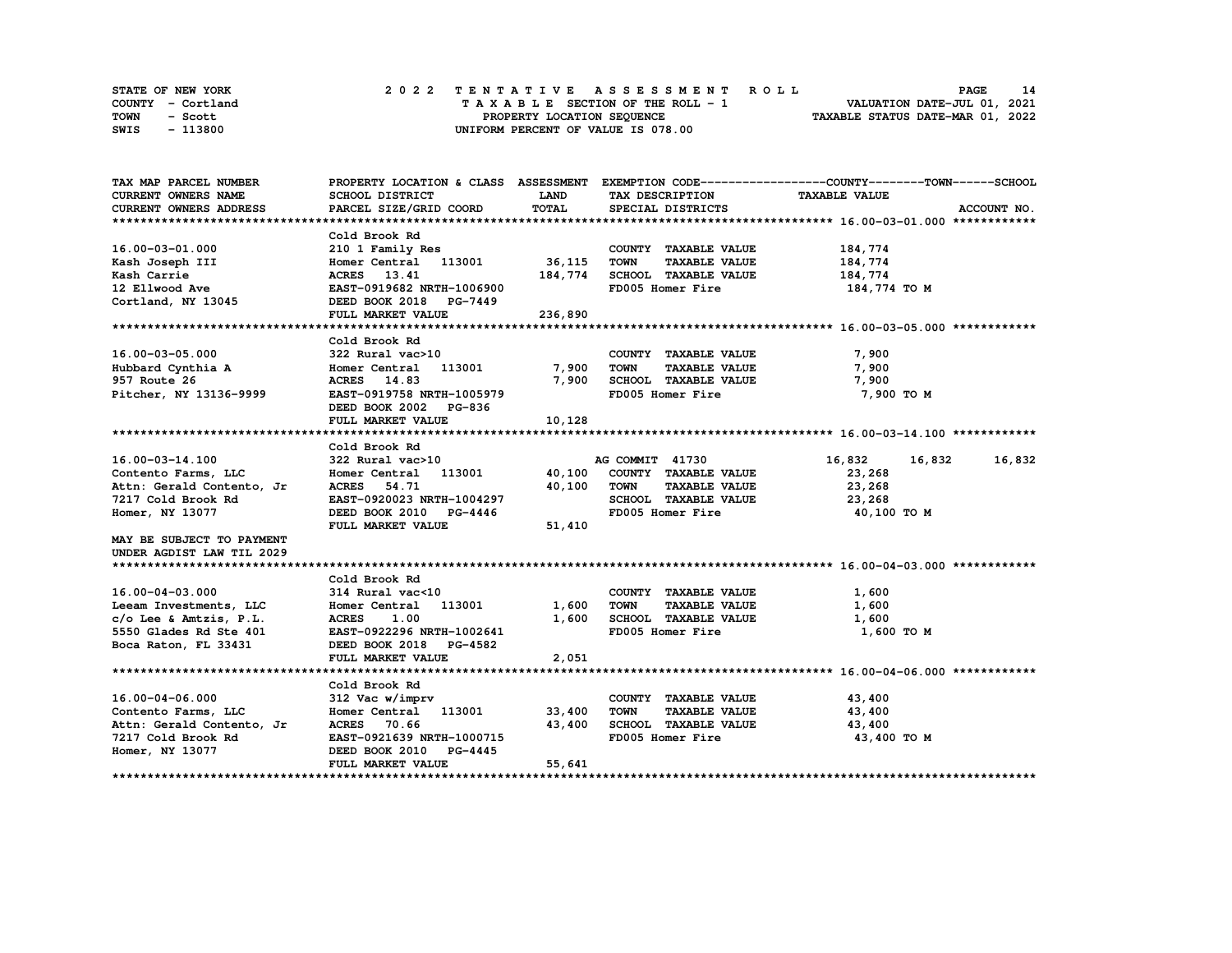| <b>STATE OF NEW YORK</b> | 2022 TENTATIVE ASSESSMENT ROLL     | 15<br><b>PAGE</b>                |
|--------------------------|------------------------------------|----------------------------------|
| COUNTY - Cortland        | TAXABLE SECTION OF THE ROLL - 1    | VALUATION DATE-JUL 01, 2021      |
| TOWN<br>- Scott          | PROPERTY LOCATION SEQUENCE         | TAXABLE STATUS DATE-MAR 01, 2022 |
| - 113800<br>SWIS         | UNIFORM PERCENT OF VALUE IS 078.00 |                                  |

| TAX MAP PARCEL NUMBER                          |                                                               |             |                                     | PROPERTY LOCATION & CLASS ASSESSMENT EXEMPTION CODE----------------COUNTY-------TOWN------SCHOOL |
|------------------------------------------------|---------------------------------------------------------------|-------------|-------------------------------------|--------------------------------------------------------------------------------------------------|
| CURRENT OWNERS NAME                            | SCHOOL DISTRICT                                               | <b>LAND</b> | TAX DESCRIPTION                     | <b>TAXABLE VALUE</b>                                                                             |
| <b>CURRENT OWNERS ADDRESS</b>                  | PARCEL SIZE/GRID COORD                                        | TOTAL       | SPECIAL DISTRICTS                   | ACCOUNT NO.                                                                                      |
|                                                |                                                               |             |                                     |                                                                                                  |
|                                                | Cold Brook Rd                                                 |             |                                     |                                                                                                  |
| 26.00-01-01.000                                | 322 Rural vac>10                                              |             | COUNTY TAXABLE VALUE                | 22,000                                                                                           |
| Grinnell Joanne                                | 113001<br>Homer Central                                       | 22,000      | <b>TOWN</b><br><b>TAXABLE VALUE</b> | 22,000                                                                                           |
| 2853 McGraw Marathon Rd                        | <b>ACRES</b><br>35.00                                         | 22,000      | SCHOOL TAXABLE VALUE                | 22,000                                                                                           |
| McGraw, NY 13101                               | EAST-0920316 NRTH-0999306                                     |             | FD005 Homer Fire                    | 22,000 TO M                                                                                      |
|                                                | DEED BOOK 10684 PG-51001                                      |             |                                     |                                                                                                  |
|                                                | FULL MARKET VALUE                                             | 28,205      |                                     |                                                                                                  |
|                                                |                                                               |             |                                     |                                                                                                  |
|                                                | Cold Brook Rd                                                 |             |                                     |                                                                                                  |
| 26.00-01-02.000                                | 322 Rural vac>10                                              |             | COUNTY TAXABLE VALUE                | 37,800                                                                                           |
| McNamara Trust                                 | Homer Central<br>113001                                       | 37,800      | <b>TOWN</b><br><b>TAXABLE VALUE</b> | 37,800                                                                                           |
| McNamara Timothy D                             | 65.00<br><b>ACRES</b>                                         | 37,800      | SCHOOL TAXABLE VALUE                | 37,800                                                                                           |
| c/o Davif M McNamara                           | EAST-0921564 NRTH-0999409                                     |             | FD005 Homer Fire                    | 37,800 TO M                                                                                      |
| 6899 Cold Brook Rd 293                         | DEED BOOK 2018 PG-3307                                        |             |                                     |                                                                                                  |
| Homer, NY 13077                                | FULL MARKET VALUE                                             | 48,462      |                                     |                                                                                                  |
|                                                |                                                               |             |                                     |                                                                                                  |
|                                                | Cold Brook Rd                                                 |             |                                     |                                                                                                  |
| 26.00-01-03.121                                | 322 Rural vac>10                                              |             | COUNTY TAXABLE VALUE                | 11,900                                                                                           |
| Hall Priscilla A                               | Homer Central 113001                                          | 11,900      | <b>TOWN</b><br><b>TAXABLE VALUE</b> | 11,900                                                                                           |
| C/O Patrick Burke                              | <b>ACRES</b><br>20.00                                         | 11,900      | SCHOOL TAXABLE VALUE                | 11,900                                                                                           |
| 6969 1/2 Cold Brook Rd                         | EAST-0922874 NRTH-0999925                                     |             | FD005 Homer Fire                    | 11,900 TO M                                                                                      |
| Homer, NY 13077                                | DEED BOOK 1997 PG-761                                         |             |                                     |                                                                                                  |
|                                                | FULL MARKET VALUE                                             | 15,256      |                                     |                                                                                                  |
|                                                |                                                               |             |                                     |                                                                                                  |
|                                                | Cold Brook Rd                                                 |             |                                     |                                                                                                  |
| 26.00-01-05.120                                | 314 Rural vac<10                                              |             | COUNTY TAXABLE VALUE                | 13,738                                                                                           |
| Zachary Michelle Marie                         | Homer Central 113001                                          | 13,738      | <b>TOWN</b><br><b>TAXABLE VALUE</b> | 13,738                                                                                           |
| Zachary Vanze Douglas                          | <b>ACRES</b><br>2.65                                          | 13,738      | SCHOOL TAXABLE VALUE                | 13,738                                                                                           |
| 400 West Rd Apt 1                              | EAST-0924110 NRTH-0998887                                     |             | FD005 Homer Fire                    | 13,738 то м                                                                                      |
| Cortland, NY 13045                             | DEED BOOK 2022 PG-537                                         |             |                                     |                                                                                                  |
|                                                | FULL MARKET VALUE                                             | 17,613      |                                     |                                                                                                  |
| PRIOR OWNER ON 3/01/2022                       |                                                               |             |                                     |                                                                                                  |
| Zachary Michelle Marie                         |                                                               |             |                                     |                                                                                                  |
|                                                |                                                               |             |                                     |                                                                                                  |
|                                                | Cold Brook Rd                                                 |             |                                     |                                                                                                  |
| 26.00-01-06.100                                | 322 Rural vac>10                                              |             | COUNTY TAXABLE VALUE                | 4,100                                                                                            |
| McNamara Trust                                 | 113001<br>Homer Central                                       | 4,100       | <b>TAXABLE VALUE</b><br><b>TOWN</b> | 4,100                                                                                            |
| McNamara Timothy D                             | ACRES 12.00                                                   | 4,100       | SCHOOL TAXABLE VALUE                | 4,100                                                                                            |
|                                                |                                                               |             | FD005 Homer Fire                    |                                                                                                  |
| c/o David M McNamara<br>6899 Cold Brook Rd 293 | EAST-0923171 NRTH-0999338<br>DEED BOOK 2018<br><b>PG-3307</b> |             |                                     | 4,100 TO M                                                                                       |
| Homer, NY 13077                                | FULL MARKET VALUE                                             | 5,256       |                                     |                                                                                                  |
|                                                |                                                               |             |                                     |                                                                                                  |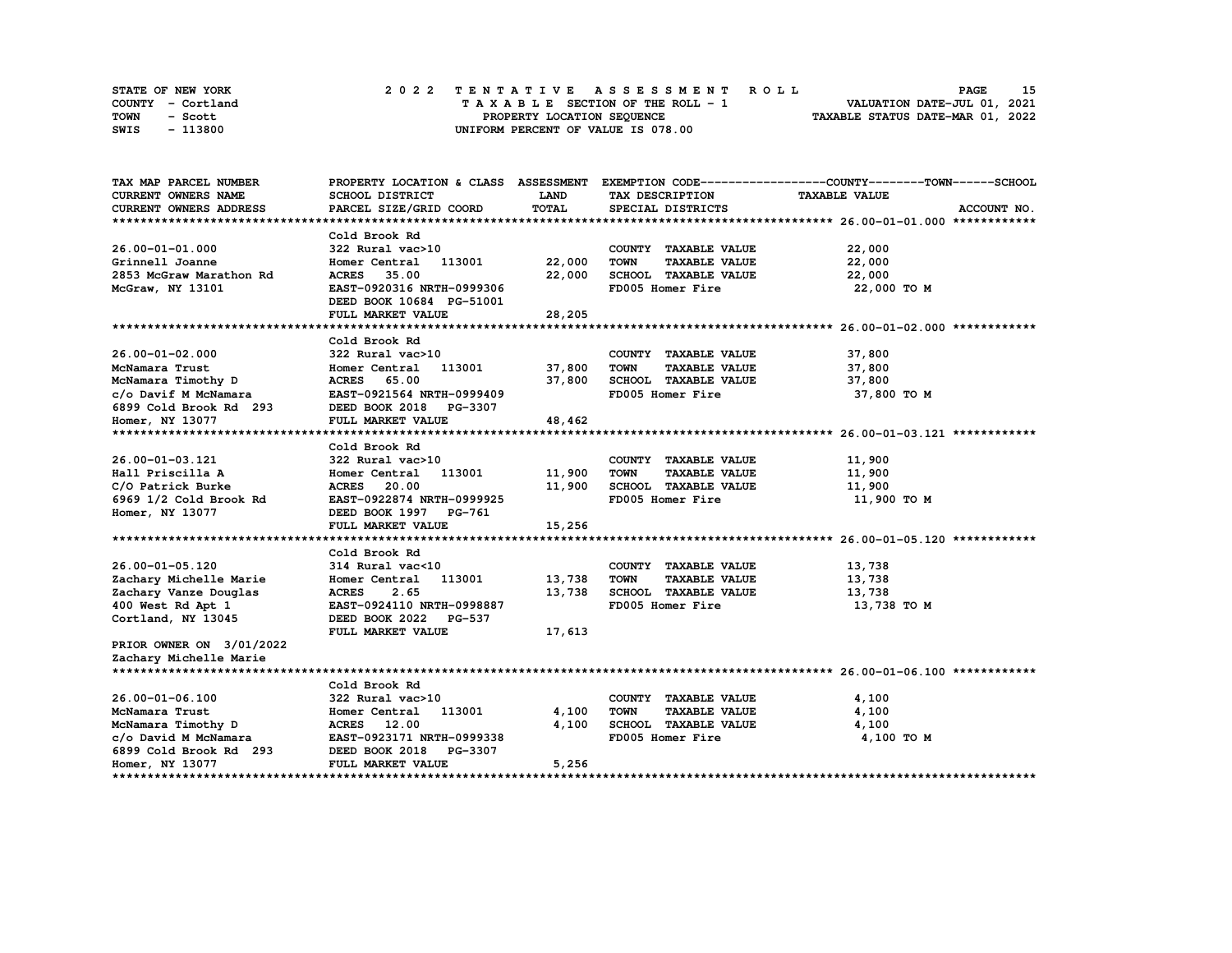| STATE OF NEW YORK | 2022 TENTATIVE ASSESSMENT ROLL     | 16<br><b>PAGE</b>                |
|-------------------|------------------------------------|----------------------------------|
| COUNTY - Cortland | TAXABLE SECTION OF THE ROLL - 1    | VALUATION DATE-JUL 01, 2021      |
| TOWN<br>- Scott   | PROPERTY LOCATION SEQUENCE         | TAXABLE STATUS DATE-MAR 01, 2022 |
| - 113800<br>SWIS  | UNIFORM PERCENT OF VALUE IS 078.00 |                                  |

| TAX MAP PARCEL NUMBER      |                                  |         |                                     | PROPERTY LOCATION & CLASS ASSESSMENT EXEMPTION CODE----------------COUNTY-------TOWN------SCHOOL |
|----------------------------|----------------------------------|---------|-------------------------------------|--------------------------------------------------------------------------------------------------|
| <b>CURRENT OWNERS NAME</b> | SCHOOL DISTRICT                  | LAND    | TAX DESCRIPTION                     | <b>TAXABLE VALUE</b>                                                                             |
| CURRENT OWNERS ADDRESS     | PARCEL SIZE/GRID COORD           | TOTAL   | SPECIAL DISTRICTS                   | ACCOUNT NO.                                                                                      |
|                            |                                  |         |                                     |                                                                                                  |
|                            |                                  |         |                                     |                                                                                                  |
|                            | Cold Brook Rd                    |         |                                     |                                                                                                  |
| 26.00-01-13.000            | 311 Res vac land                 |         | COUNTY TAXABLE VALUE                | 7,300                                                                                            |
| Gray Elbert                | Homer Central<br>113001          | 7,300   | <b>TAXABLE VALUE</b><br><b>TOWN</b> | 7,300                                                                                            |
| Attn: James A Gray         | 9.00<br><b>ACRES</b>             | 7,300   | SCHOOL TAXABLE VALUE                | 7,300                                                                                            |
| 10 Water St                | EAST-0924956 NRTH-0993706        |         | FD005 Homer Fire                    | 7,300 TO M                                                                                       |
| Homer, NY 13077-1130       | DEED BOOK 297<br>PG-349          |         |                                     |                                                                                                  |
|                            | FULL MARKET VALUE                | 9,359   |                                     |                                                                                                  |
|                            |                                  |         |                                     |                                                                                                  |
|                            |                                  |         |                                     |                                                                                                  |
|                            | Cold Brook Rd                    |         |                                     |                                                                                                  |
| 26.00-01-14.000            | 322 Rural vac>10                 |         | COUNTY TAXABLE VALUE                | 9,900                                                                                            |
| Panek Adam E               | 113001<br>Homer Central          | 9,900   | <b>TOWN</b><br><b>TAXABLE VALUE</b> | 9,900                                                                                            |
| 9527 Pine Lake Path        | ACRES 12.20                      | 9,900   | <b>SCHOOL TAXABLE VALUE</b>         | 9,900                                                                                            |
| Brewerton, NY 13029        | EAST-0924960 NRTH-0993167        |         | FD005 Homer Fire                    | 9,900 TO M                                                                                       |
|                            | DEED BOOK 2008 PG-4635           |         |                                     |                                                                                                  |
|                            | FULL MARKET VALUE                | 12,692  |                                     |                                                                                                  |
|                            |                                  |         |                                     |                                                                                                  |
|                            |                                  |         |                                     |                                                                                                  |
|                            | Cold Brook Rd                    |         |                                     |                                                                                                  |
| 26.00-01-19.000            | 322 Rural vac>10                 |         | COUNTY TAXABLE VALUE                | 136,100                                                                                          |
| Steger Donald I            | 113001<br>Homer Central          | 136,100 | <b>TOWN</b><br><b>TAXABLE VALUE</b> | 136,100                                                                                          |
| Steger Constance B         | ACRES 210.00                     | 136,100 | SCHOOL TAXABLE VALUE                | 136,100                                                                                          |
| 6567 Cold Brook Rd         | EAST-0929223 NRTH-0993933        |         | FD005 Homer Fire                    | 136,100 то м                                                                                     |
| Homer, NY 13077            | DEED BOOK 2016 PG-813            |         |                                     |                                                                                                  |
|                            | FULL MARKET VALUE                | 174,487 |                                     |                                                                                                  |
|                            |                                  |         |                                     |                                                                                                  |
|                            |                                  |         |                                     |                                                                                                  |
|                            | Cold Brook Rd                    |         |                                     |                                                                                                  |
| 26.00-02-03.200            | 311 Res vac land                 |         | COUNTY TAXABLE VALUE                | 1,100                                                                                            |
| Christopher William H      | Homer Central<br>113001          | 1,100   | <b>TOWN</b><br><b>TAXABLE VALUE</b> | 1,100                                                                                            |
| Christopher Cathy J        | <b>ACRES</b><br>3.26             | 1,100   | <b>SCHOOL TAXABLE VALUE</b>         | 1,100                                                                                            |
| 6641 Stevens Rd            | EAST-0924993 NRTH-0991840        |         | FD005 Homer Fire                    | 1,100 TO M                                                                                       |
| Homer, NY 13077-9750       | DEED BOOK 10265 PG-19001         |         |                                     |                                                                                                  |
|                            | FULL MARKET VALUE                | 1,410   |                                     |                                                                                                  |
|                            |                                  |         |                                     |                                                                                                  |
|                            |                                  |         |                                     |                                                                                                  |
|                            | Cold Brook Rd                    |         |                                     |                                                                                                  |
| 26.00-02-05.120            | 322 Rural vac>10                 |         | COUNTY TAXABLE VALUE                | 16,700                                                                                           |
| Christopher William H      | 113001<br>Homer Central          | 16,700  | <b>TOWN</b><br><b>TAXABLE VALUE</b> | 16,700                                                                                           |
| Cathy J Christopher        | ACRES 11.14                      | 16,700  | SCHOOL TAXABLE VALUE                | 16,700                                                                                           |
| 6641 Stevens Rd            | EAST-0925420 NRTH-0991128        |         | FD005 Homer Fire                    | 16,700 TO M                                                                                      |
| Homer, NY 13077            | DEED BOOK 2018<br><b>PG-5332</b> |         |                                     |                                                                                                  |
|                            |                                  |         |                                     |                                                                                                  |
|                            | FULL MARKET VALUE                | 21,410  |                                     |                                                                                                  |
|                            |                                  |         |                                     |                                                                                                  |
|                            | Cold Brook Rd                    |         |                                     |                                                                                                  |
| $36.00 - 01 - 18.000$      | 322 Rural vac>10                 |         | COUNTY TAXABLE VALUE                | 6,300                                                                                            |
| Rogers Richard E S         | Homer Central<br>113001          | 6,300   | <b>TOWN</b><br><b>TAXABLE VALUE</b> | 6,300                                                                                            |
| Rogers Richard E           | ACRES 15.82                      | 6,300   | <b>SCHOOL TAXABLE VALUE</b>         | 6,300                                                                                            |
| 6268 Stevens Rd            | EAST-0926429 NRTH-0986194        |         | FD005 Homer Fire                    | 6,300 то м                                                                                       |
|                            |                                  |         |                                     |                                                                                                  |
| Homer, NY 13077            | DEED BOOK 2016<br><b>PG-3535</b> |         |                                     |                                                                                                  |
|                            | FULL MARKET VALUE                | 8,077   |                                     |                                                                                                  |
|                            |                                  |         |                                     |                                                                                                  |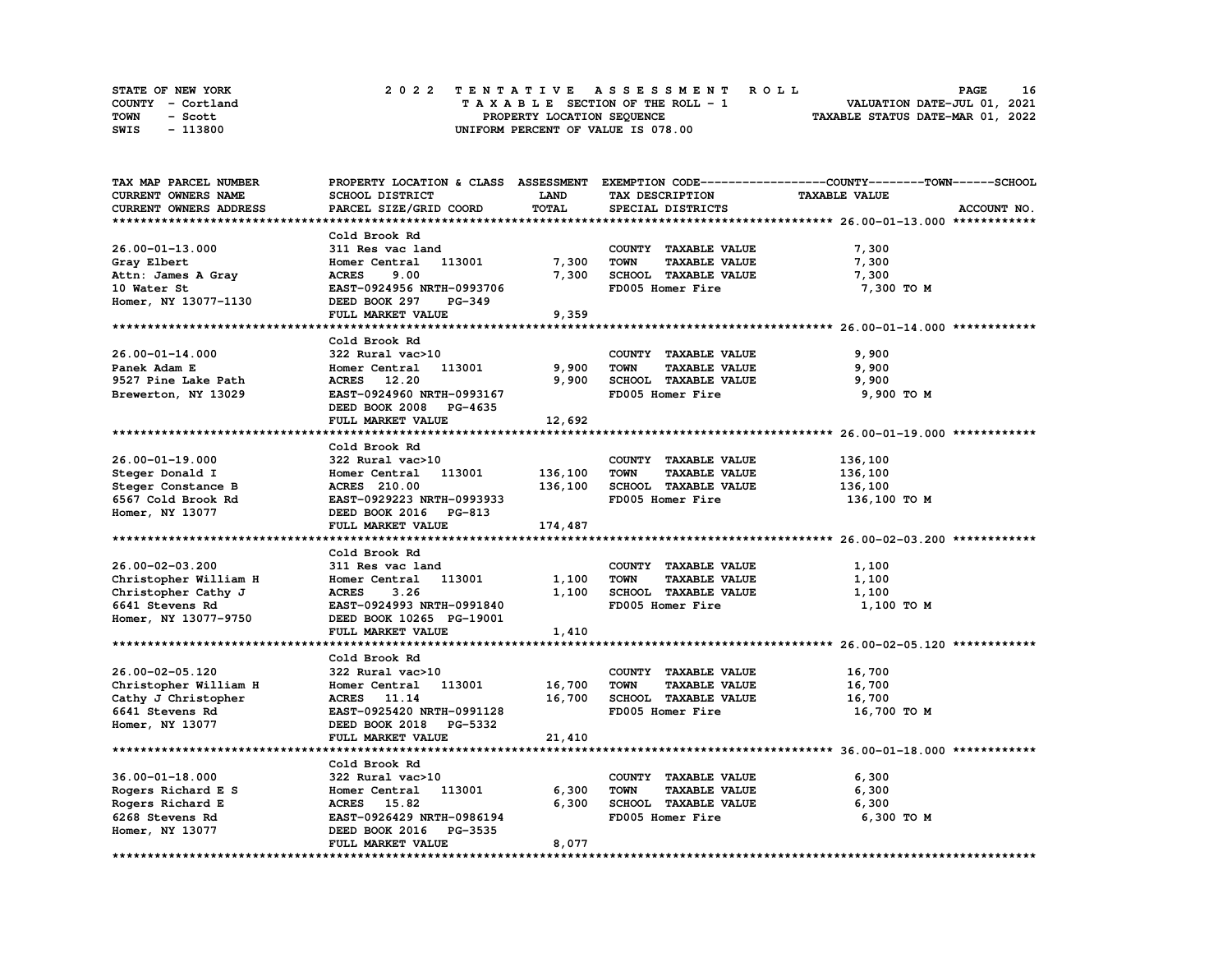| STATE OF NEW YORK |                   |  | 2022 TENTATIVE ASSESSMENT ROLL                                 | PAGE |  |
|-------------------|-------------------|--|----------------------------------------------------------------|------|--|
|                   | COUNTY - Cortland |  | VALUATION DATE-JUL 01, 2021<br>TAXABLE SECTION OF THE ROLL - 1 |      |  |
| TOWN              | - Scott           |  | TAXABLE STATUS DATE-MAR 01, 2022<br>PROPERTY LOCATION SEQUENCE |      |  |
| SWIS              | - 113800          |  | UNIFORM PERCENT OF VALUE IS 078.00                             |      |  |

| TAX MAP PARCEL NUMBER      |                                  |                |                                     | PROPERTY LOCATION & CLASS ASSESSMENT EXEMPTION CODE----------------COUNTY-------TOWN------SCHOOL |
|----------------------------|----------------------------------|----------------|-------------------------------------|--------------------------------------------------------------------------------------------------|
| CURRENT OWNERS NAME        | SCHOOL DISTRICT                  | <b>LAND</b>    | TAX DESCRIPTION                     | <b>TAXABLE VALUE</b>                                                                             |
| CURRENT OWNERS ADDRESS     | PARCEL SIZE/GRID COORD           | TOTAL          | SPECIAL DISTRICTS                   | ACCOUNT NO.                                                                                      |
|                            |                                  |                |                                     |                                                                                                  |
|                            | Cold Brook Rd                    |                |                                     |                                                                                                  |
|                            |                                  |                |                                     |                                                                                                  |
| $36.00 - 02 - 05.000$      | 311 Res vac land                 |                | COUNTY TAXABLE VALUE                | 7,600                                                                                            |
| Drapikowski John P         | Homer Central<br>113001          | 7,600          | <b>TAXABLE VALUE</b><br><b>TOWN</b> | 7,600                                                                                            |
| Drapikowski Kelly E        | 4.59<br>ACRES                    | 7,600          | SCHOOL TAXABLE VALUE                | 7,600                                                                                            |
| 6113 Cold Brook Rd         | EAST-0926781 NRTH-0985265        |                | FD005 Homer Fire                    | 7,600 TO M                                                                                       |
| Homer, NY 13077            | DEED BOOK 2020<br><b>PG-3124</b> |                |                                     |                                                                                                  |
|                            | FULL MARKET VALUE                | 9,744          |                                     |                                                                                                  |
|                            |                                  |                |                                     |                                                                                                  |
|                            | Cold Brook Rd                    |                |                                     |                                                                                                  |
| 36.00-05-06.000            | 260 Seasonal res                 |                | COUNTY TAXABLE VALUE                | 93,100                                                                                           |
| Musson Dennis A            | 113001<br>Homer Central          | 42,200         | <b>TOWN</b><br><b>TAXABLE VALUE</b> | 93,100                                                                                           |
|                            |                                  |                |                                     |                                                                                                  |
| Libbey Jean A              | ACRES 17.60                      | 93,100         | SCHOOL TAXABLE VALUE                | 93,100                                                                                           |
| 1425 St Rt 41A             | EAST-0925514 NRTH-0989452        |                | FD005 Homer Fire                    | 93,100 TO M                                                                                      |
| Cortland, NY 13045         | DEED BOOK 2018 PG-2840           |                |                                     |                                                                                                  |
|                            | FULL MARKET VALUE                | 119,359        |                                     |                                                                                                  |
|                            |                                  |                |                                     |                                                                                                  |
|                            | Cold Brook Rd                    |                |                                     |                                                                                                  |
| 36.00-05-07.000            | 311 Res vac land                 |                | COUNTY TAXABLE VALUE                | 6,000                                                                                            |
| Zackowski Deborah J        | 113001<br>Homer Central          | 6,000          | <b>TOWN</b><br><b>TAXABLE VALUE</b> | 6,000                                                                                            |
| 7588 Aster Dr              | <b>ACRES</b><br>7.40             | 6,000          | <b>SCHOOL TAXABLE VALUE</b>         | 6,000                                                                                            |
|                            |                                  |                | FD005 Homer Fire                    |                                                                                                  |
| Liverpool, NY 13088        | EAST-0925138 NRTH-0988922        |                |                                     | 6,000 TO M                                                                                       |
|                            | DEED BOOK 563<br>$PG-138$        |                |                                     |                                                                                                  |
|                            | FULL MARKET VALUE                | 7,692          |                                     |                                                                                                  |
|                            |                                  |                |                                     |                                                                                                  |
|                            | Cold Brook Rd                    |                |                                     |                                                                                                  |
| 36.00-07-11.000            | 322 Rural vac>10                 |                | COUNTY TAXABLE VALUE                | 10,300                                                                                           |
| Sullivan Jay P             | 113001<br>Homer Central          | 10,300         | TOWN<br><b>TAXABLE VALUE</b>        | 10,300                                                                                           |
| 2962 S. Cortland-Virgil Rd | ACRES 11.90                      | 10,300         | SCHOOL TAXABLE VALUE                | 10,300                                                                                           |
| Cortland, NY 13045         | EAST-0925419 NRTH-0987380        |                | FD005 Homer Fire                    | 10,300 TO M                                                                                      |
|                            | DEED BOOK 2014<br>PG-5483        |                |                                     |                                                                                                  |
|                            | FULL MARKET VALUE                | 13,205         |                                     |                                                                                                  |
|                            |                                  |                |                                     |                                                                                                  |
|                            |                                  |                |                                     |                                                                                                  |
|                            | Cold Brook Rd                    |                |                                     |                                                                                                  |
| $36.00 - 07 - 12.000$      | 322 Rural vac>10                 |                | COUNTY TAXABLE VALUE                | 16,500                                                                                           |
| Rogers Richard E Sr        | 113001<br>Homer Central          | 16,500         | <b>TOWN</b><br><b>TAXABLE VALUE</b> | 16,500                                                                                           |
| Rogers Richard E Jr        | <b>ACRES</b><br>9.90             | 16,500         | SCHOOL TAXABLE VALUE                | 16,500                                                                                           |
| 6268 Stevens Rd            | EAST-0925732 NRTH-0987412        |                | FD005 Homer Fire                    | 16,500 TO M                                                                                      |
| Homer, NY 13077            | DEED BOOK 2016 PG-3535           |                |                                     |                                                                                                  |
|                            | FULL MARKET VALUE                | 21,154         |                                     |                                                                                                  |
|                            |                                  |                |                                     |                                                                                                  |
|                            | 6105 Cold Brook Rd               |                |                                     |                                                                                                  |
| 36.00-02-04.100            | 270 Mfg housing                  |                | COUNTY TAXABLE VALUE                | 43,700                                                                                           |
|                            |                                  | 14,000         | TOWN                                |                                                                                                  |
| Halliday Robert            | Homer Central 113001             |                | <b>TAXABLE VALUE</b>                | 43,700                                                                                           |
| Halliday Mark              | FRNT 190.00 DPTH 340.00          | 43,700         | SCHOOL TAXABLE VALUE                | 43,700                                                                                           |
| 6105 Cold Brook Rd         | EAST-0926840 NRTH-0984798        |                | FD005 Homer Fire                    | 43,700 TO M                                                                                      |
| Homer, NY 13077            | DEED BOOK 2015 PG-5409           |                |                                     |                                                                                                  |
|                            | FULL MARKET VALUE                | 56,026         |                                     |                                                                                                  |
|                            |                                  | ************** |                                     |                                                                                                  |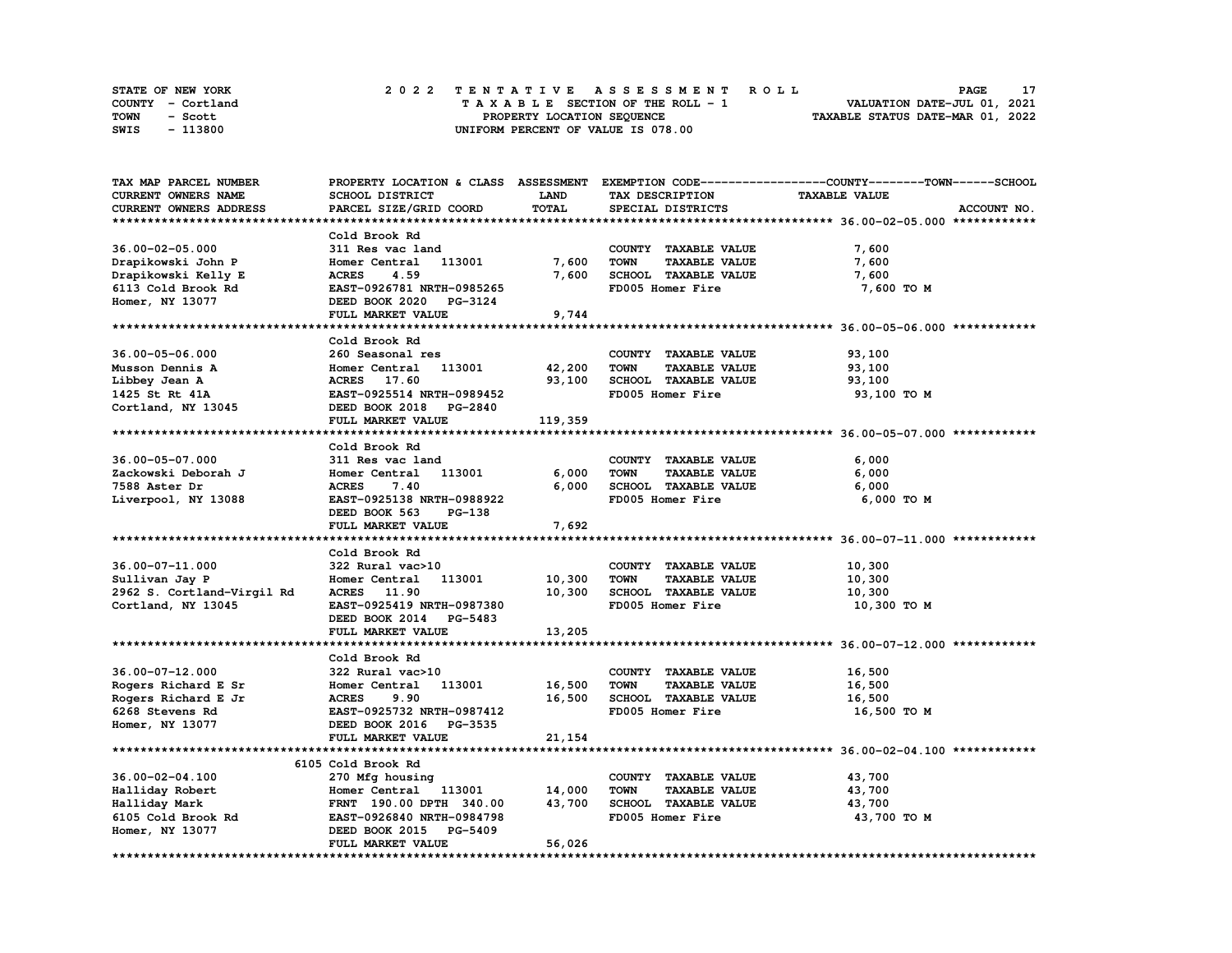| STATE OF NEW YORK |  |  |                                    |  |                                 | 2022 TENTATIVE ASSESSMENT ROLL |                                  | <b>PAGE</b> | 18 |
|-------------------|--|--|------------------------------------|--|---------------------------------|--------------------------------|----------------------------------|-------------|----|
| COUNTY - Cortland |  |  |                                    |  | TAXABLE SECTION OF THE ROLL - 1 |                                | VALUATION DATE-JUL 01, 2021      |             |    |
| TOWN<br>- Scott   |  |  | PROPERTY LOCATION SEQUENCE         |  |                                 |                                | TAXABLE STATUS DATE-MAR 01, 2022 |             |    |
| - 113800<br>SWIS  |  |  | UNIFORM PERCENT OF VALUE IS 078.00 |  |                                 |                                |                                  |             |    |

| TAX MAP PARCEL NUMBER                                                   | PROPERTY LOCATION & CLASS ASSESSMENT EXEMPTION CODE----------------COUNTY-------TOWN------SCHOOL |              |                                     |                                 |              |             |
|-------------------------------------------------------------------------|--------------------------------------------------------------------------------------------------|--------------|-------------------------------------|---------------------------------|--------------|-------------|
| <b>CURRENT OWNERS NAME</b>                                              | SCHOOL DISTRICT                                                                                  | LAND         | TAX DESCRIPTION                     | <b>TAXABLE VALUE</b>            |              |             |
| <b>CURRENT OWNERS ADDRESS</b>                                           | PARCEL SIZE/GRID COORD                                                                           | TOTAL        | SPECIAL DISTRICTS                   |                                 |              | ACCOUNT NO. |
|                                                                         |                                                                                                  |              |                                     |                                 |              |             |
|                                                                         | 6106 Cold Brook Rd                                                                               |              |                                     |                                 |              |             |
| 36.00-01-17.110                                                         | 270 Mfg housing                                                                                  |              | COUNTY TAXABLE VALUE                | 46,900                          |              |             |
| Grinnell Joanne                                                         | Homer Central 113001 21,800                                                                      |              | <b>TOWN</b><br><b>TAXABLE VALUE</b> | 46,900                          |              |             |
| 2853 McGraw Marathon Rd                                                 | <b>ACRES</b><br>2.80                                                                             | 46,900       | SCHOOL TAXABLE VALUE                | 46,900                          |              |             |
| McGraw, NY 13101                                                        | EAST-0927148 NRTH-0984967                                                                        |              | FD005 Homer Fire                    | 46,900 TO M                     |              |             |
|                                                                         | DEED BOOK 2008 PG-7215                                                                           |              |                                     |                                 |              |             |
|                                                                         | FULL MARKET VALUE                                                                                | 60,128       |                                     |                                 |              |             |
|                                                                         |                                                                                                  |              |                                     |                                 |              |             |
|                                                                         | 6113 Cold Brook Rd                                                                               |              |                                     |                                 |              |             |
| $36.00 - 02 - 03.000$                                                   | 210 1 Family Res                                                                                 |              | <b>ENH STAR 41834</b>               | $\mathbf{0}$                    | $\mathbf{0}$ | 64,410      |
| Drapikowski John P and Homer Central 113001 29,500 COUNTY TAXABLE VALUE |                                                                                                  |              |                                     | 118,100                         |              |             |
| 6113 Cold Brook Rd                                                      | 6.30<br><b>ACRES</b>                                                                             | 118,100 TOWN |                                     | <b>TAXABLE VALUE</b><br>118,100 |              |             |
| Homer, NY 13077-9769                                                    | EAST-0926444 NRTH-0984869                                                                        |              | SCHOOL TAXABLE VALUE                | 53,690                          |              |             |
|                                                                         | DEED BOOK 2015 PG-4596                                                                           |              | FD005 Homer Fire                    | 118,100 TO M                    |              |             |
|                                                                         | FULL MARKET VALUE                                                                                | 151,410      |                                     |                                 |              |             |
|                                                                         |                                                                                                  |              |                                     |                                 |              |             |
|                                                                         | 6121 Cold Brook Rd                                                                               |              |                                     |                                 |              |             |
| 36.00-02-01.112                                                         | 312 Vac w/imprv                                                                                  |              | COUNTY TAXABLE VALUE                | 44,100                          |              |             |
| Gilbert Brandon M                                                       | Homer Central 113001 41,100                                                                      |              | <b>TOWN</b>                         | 44,100<br><b>TAXABLE VALUE</b>  |              |             |
| 1294 Long Rd                                                            |                                                                                                  |              | 44,100 SCHOOL TAXABLE VALUE         | 44,100                          |              |             |
| Homer, NY 13077                                                         | <b>ACRES</b> 30.20<br>EAST-0925194 I<br>EAST-0925194 NRTH-0984939                                |              | FD005 Homer Fire                    | 44,100 TO M                     |              |             |
|                                                                         | DEED BOOK 2015 PG-1604                                                                           |              |                                     |                                 |              |             |
|                                                                         | FULL MARKET VALUE                                                                                | 56,538       |                                     |                                 |              |             |
|                                                                         |                                                                                                  |              |                                     |                                 |              |             |
|                                                                         | 6133 Cold Brook Rd                                                                               |              |                                     |                                 |              |             |
| 36.00-02-02.000                                                         | 210 1 Family Res                                                                                 |              | <b>BAS STAR</b> 41854               | $\mathbf{0}$                    | $^{\circ}$   | 25,800      |
| Bearup Rachel M                                                         | 113001 31,200<br>Homer Central                                                                   |              | COUNTY TAXABLE VALUE                | 210,000                         |              |             |
|                                                                         | 8.63 BANKCORELOG 210,000 TOWN                                                                    |              |                                     | <b>TAXABLE VALUE</b><br>210,000 |              |             |
|                                                                         |                                                                                                  |              | SCHOOL TAXABLE VALUE                | 184,200                         |              |             |
| Homer, NY 13077                                                         | DEED BOOK 2011 PG-4790                                                                           |              | FD005 Homer Fire                    | 210,000 TO M                    |              |             |
|                                                                         | FULL MARKET VALUE                                                                                | 269,231      |                                     |                                 |              |             |
|                                                                         |                                                                                                  |              |                                     |                                 |              |             |
|                                                                         | 6166 Cold Brook Rd                                                                               |              |                                     |                                 |              |             |
| 36.00-01-16.000                                                         | 416 Mfg hsing pk                                                                                 |              | COUNTY TAXABLE VALUE                | 179,850                         |              |             |
| Sweet Cody S                                                            | Homer Central 113001                                                                             | 80,000       | <b>TOWN</b>                         | <b>TAXABLE VALUE</b><br>179,850 |              |             |
| 6640 Creek St                                                           | <b>ACRES</b><br>5.90                                                                             | 179,850      | SCHOOL TAXABLE VALUE                | 179,850                         |              |             |
| Homer, NY 13077                                                         | EAST-0926381 NRTH-0985818                                                                        |              | FD005 Homer Fire                    | 179,850 то м                    |              |             |
|                                                                         | DEED BOOK 2018 PG-2073                                                                           |              |                                     |                                 |              |             |
|                                                                         | FULL MARKET VALUE                                                                                | 230,577      |                                     |                                 |              |             |
|                                                                         |                                                                                                  |              |                                     |                                 |              |             |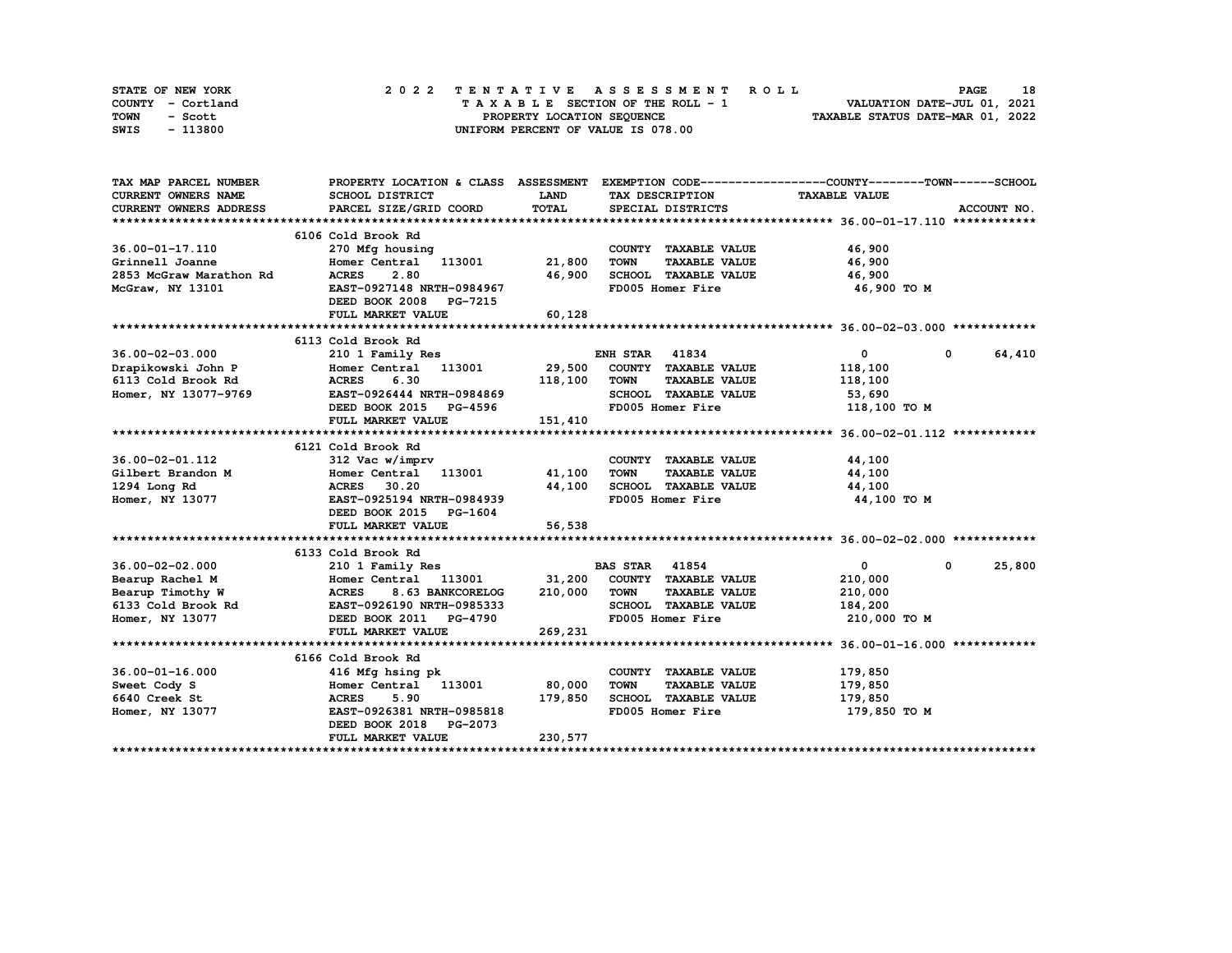| STATE OF NEW YORK | 2022 TENTATIVE ASSESSMENT ROLL     | 19<br><b>PAGE</b>                |
|-------------------|------------------------------------|----------------------------------|
| COUNTY - Cortland | TAXABLE SECTION OF THE ROLL - 1    | VALUATION DATE-JUL 01, 2021      |
| TOWN<br>- Scott   | PROPERTY LOCATION SEQUENCE         | TAXABLE STATUS DATE-MAR 01, 2022 |
| - 113800<br>SWIS  | UNIFORM PERCENT OF VALUE IS 078.00 |                                  |

| TAX MAP PARCEL NUMBER                        | PROPERTY LOCATION & CLASS ASSESSMENT EXEMPTION CODE----------------COUNTY-------TOWN-----SCHOOL |          |                                     |                      |                       |
|----------------------------------------------|-------------------------------------------------------------------------------------------------|----------|-------------------------------------|----------------------|-----------------------|
| CURRENT OWNERS NAME                          | SCHOOL DISTRICT                                                                                 | LAND     | TAX DESCRIPTION                     | <b>TAXABLE VALUE</b> |                       |
| CURRENT OWNERS ADDRESS                       | PARCEL SIZE/GRID COORD                                                                          | TOTAL    | SPECIAL DISTRICTS                   |                      | ACCOUNT NO.           |
|                                              |                                                                                                 |          |                                     |                      |                       |
|                                              | 6505 Cold Brook Rd                                                                              |          |                                     |                      |                       |
| 26.00-01-18.200                              | 240 Rural res                                                                                   |          | AG-CEILING 41720                    | 21,658               | 21,658 21,658         |
| Vaber Douglas M                              | Homer Central                                                                                   |          | 113001 66,900 BAS STAR 41854        | $\mathbf{0}$         | 25,800<br>0           |
| 6505 Cold Brook Rd                           | <b>ACRES</b> 75.10                                                                              | 154,900  | COUNTY TAXABLE VALUE                | 133,242              |                       |
| Homer, NY 13077-9715                         | EAST-0923806 NRTH-0991908                                                                       |          | <b>TOWN</b><br><b>TAXABLE VALUE</b> | 133,242              |                       |
|                                              | DEED BOOK 2012 PG-5032                                                                          |          | SCHOOL TAXABLE VALUE                | 107,442              |                       |
| MAY BE SUBJECT TO PAYMENT                    | FULL MARKET VALUE                                                                               |          | 198,590 FD005 Homer Fire            | 154,900 TO M         |                       |
| UNDER AGDIST LAW TIL 2026                    |                                                                                                 |          |                                     |                      |                       |
|                                              |                                                                                                 |          |                                     |                      |                       |
|                                              | 6544 Cold Brook Rd                                                                              |          |                                     |                      |                       |
| 26.00-01-15.000                              | 210 1 Family Res                                                                                |          | <b>BAS STAR</b> 41854               | $\mathbf{0}$         | 25,800<br>$\mathbf 0$ |
| Carruthers Zoey                              | Homer Central 113001 29,500                                                                     |          | COUNTY TAXABLE VALUE                | 152,200              |                       |
| Mawhir Morgan                                | <b>ACRES</b><br>7.50 BANKCORELOG                                                                | 152,200  | <b>TOWN</b><br><b>TAXABLE VALUE</b> | 152,200              |                       |
| 6544 Cold Brook Rd EAST-0924755 NRTH-0992405 |                                                                                                 |          | SCHOOL TAXABLE VALUE                | 126,400              |                       |
|                                              |                                                                                                 |          | FD005 Homer Fire                    |                      |                       |
| Homer, NY 13077                              | DEED BOOK 2011 PG-5368                                                                          |          |                                     | 152,200 то м         |                       |
|                                              | FULL MARKET VALUE                                                                               | 195,128  |                                     |                      |                       |
|                                              |                                                                                                 |          |                                     |                      |                       |
|                                              | 6855 Cold Brook Rd                                                                              |          |                                     |                      |                       |
| 26.00-01-09.100                              | 241 Rural res&ag<br>Homer Central 113001 83,600                                                 |          | AG COMMIT 41730                     | 24,225               | 24,225<br>24,225      |
| Simon Joseph                                 |                                                                                                 |          | COUNTY TAXABLE VALUE                | 103,875              |                       |
| 1839 Simon Rd                                | ACRES 103.30                                                                                    | 128,100  | <b>TOWN</b><br><b>TAXABLE VALUE</b> | 103,875              |                       |
| Preble, NY 13141                             | EAST-0923173 NRTH-0998011                                                                       |          | SCHOOL TAXABLE VALUE                | 103,875              |                       |
|                                              | DEED BOOK 345<br><b>PG-174</b>                                                                  |          | FD005 Homer Fire                    | 128,100 TO M         |                       |
| MAY BE SUBJECT TO PAYMENT                    | FULL MARKET VALUE                                                                               | 164, 231 |                                     |                      |                       |
| UNDER AGDIST LAW TIL 2029                    |                                                                                                 |          |                                     |                      |                       |
|                                              |                                                                                                 |          |                                     |                      |                       |
|                                              | 6886 Cold Brook Rd                                                                              |          |                                     |                      |                       |
| 26.00-01-09.200                              | 312 Vac w/imprv                                                                                 |          | COUNTY TAXABLE VALUE                | 20,000               |                       |
| Seaward David W                              | Homer Central 113001 3,800                                                                      |          | <b>TOWN</b><br><b>TAXABLE VALUE</b> | 20,000               |                       |
| Seaward Lee M                                | <b>ACRES</b><br>2.30                                                                            | 20,000   | SCHOOL TAXABLE VALUE                | 20,000               |                       |
| 6930 Cold Brook Rd                           | EAST-0924167 NRTH-0998057                                                                       |          | FD005 Homer Fire                    | 20,000 TO M          |                       |
| Homer, NY 13077                              | DEED BOOK 2018<br><b>PG-3425</b>                                                                |          |                                     |                      |                       |
|                                              | FULL MARKET VALUE                                                                               | 25,641   |                                     |                      |                       |
|                                              |                                                                                                 |          |                                     |                      |                       |
|                                              | 6888 Cold Brook Rd                                                                              |          |                                     |                      |                       |
| 26.00-01-10.000                              | 270 Mfg housing                                                                                 |          | <b>BAS STAR</b> 41854               | $\mathbf{0}$         | 25,800<br>$^{\circ}$  |
| McElroy John D Jr                            | 113001<br>Homer Central                                                                         | 21,000   | COUNTY TAXABLE VALUE                | 30,300               |                       |
| Box 249                                      | ACRES<br>2.28                                                                                   | 30,300   | TOWN<br><b>TAXABLE VALUE</b>        | 30,300               |                       |
| Tully, NY 13159-0249                         | EAST-0924121 NRTH-0998490                                                                       |          | SCHOOL TAXABLE VALUE                | 4,500                |                       |
|                                              | <b>PG-178</b><br>DEED BOOK 524                                                                  |          | FD005 Homer Fire                    | 30,300 TO M          |                       |
|                                              | FULL MARKET VALUE                                                                               | 38,846   |                                     |                      |                       |
|                                              |                                                                                                 |          |                                     |                      |                       |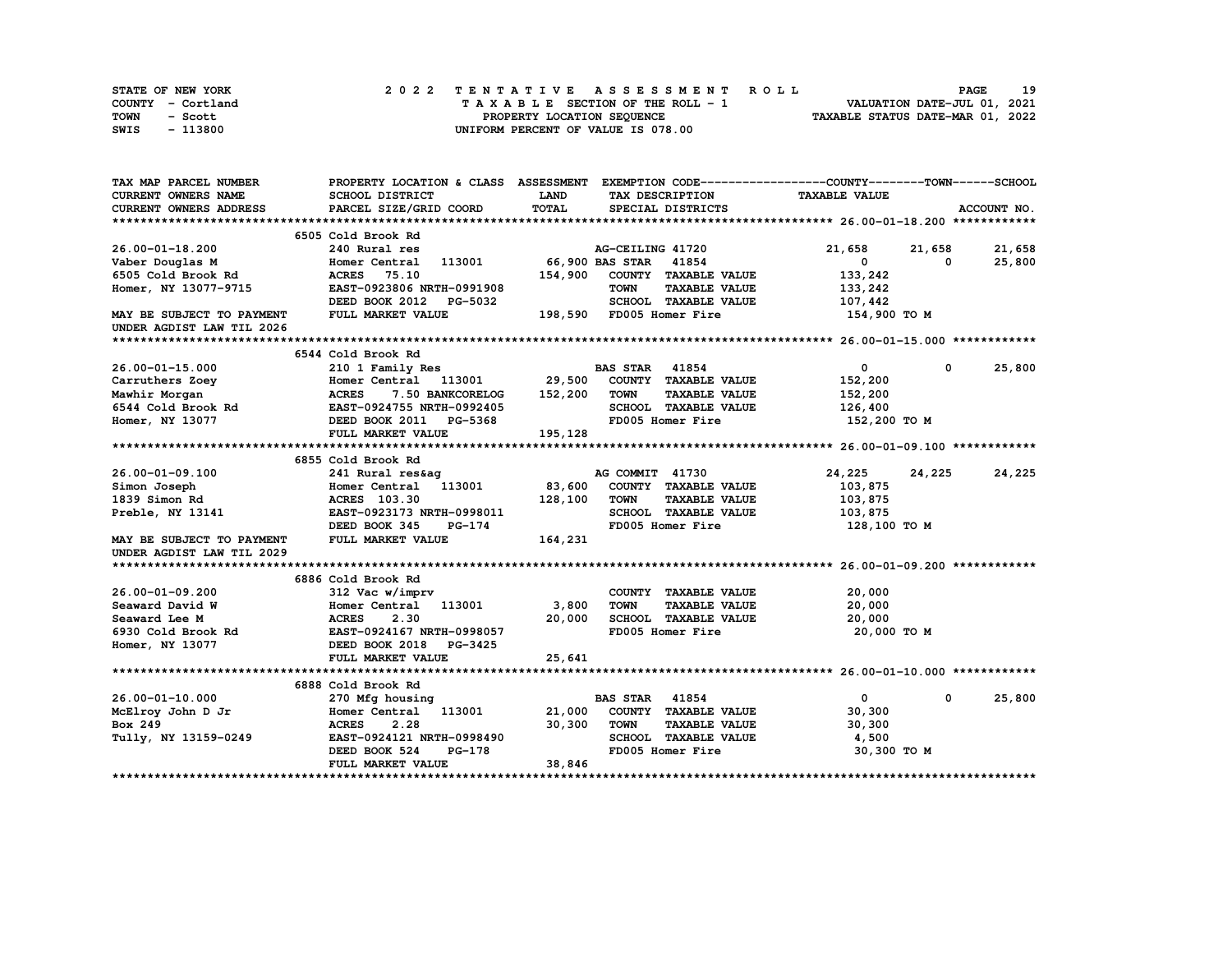| STATE OF NEW YORK | 2022 TENTATIVE ASSESSMENT ROLL     | 20<br><b>PAGE</b>                |
|-------------------|------------------------------------|----------------------------------|
| COUNTY - Cortland | TAXABLE SECTION OF THE ROLL - 1    | VALUATION DATE-JUL 01, 2021      |
| TOWN<br>- Scott   | PROPERTY LOCATION SEQUENCE         | TAXABLE STATUS DATE-MAR 01, 2022 |
| - 113800<br>SWIS  | UNIFORM PERCENT OF VALUE IS 078.00 |                                  |

| TAX MAP PARCEL NUMBER     |                                |              | PROPERTY LOCATION & CLASS ASSESSMENT EXEMPTION CODE-----------------COUNTY-------TOWN------SCHOOL |                      |            |             |
|---------------------------|--------------------------------|--------------|---------------------------------------------------------------------------------------------------|----------------------|------------|-------------|
| CURRENT OWNERS NAME       | SCHOOL DISTRICT                | LAND         | TAX DESCRIPTION                                                                                   | <b>TAXABLE VALUE</b> |            |             |
| CURRENT OWNERS ADDRESS    | PARCEL SIZE/GRID COORD         | <b>TOTAL</b> | SPECIAL DISTRICTS                                                                                 |                      |            | ACCOUNT NO. |
|                           |                                |              |                                                                                                   |                      |            |             |
|                           | 6889 Cold Brook Rd             |              |                                                                                                   |                      |            |             |
| 26.00-01-08.000           | 270 Mfg housing                |              | COUNTY TAXABLE VALUE                                                                              | 35,300               |            |             |
| Merihew Sam               | Homer Central<br>113001        | 23,400       | <b>TAXABLE VALUE</b><br><b>TOWN</b>                                                               | 35,300               |            |             |
| Merihew Sarah             | <b>ACRES</b><br>3.80           | 35,300       | SCHOOL TAXABLE VALUE                                                                              | 35,300               |            |             |
| 6889 Cold Brook Rd        | EAST-0923651 NRTH-0998529      |              | FD005 Homer Fire                                                                                  |                      |            |             |
|                           |                                |              |                                                                                                   | 35,300 TO M          |            |             |
| Homer, NY 13077-9738      | DEED BOOK 332<br>PG-845        |              |                                                                                                   |                      |            |             |
|                           | FULL MARKET VALUE              | 45,256       |                                                                                                   |                      |            |             |
|                           |                                |              |                                                                                                   |                      |            |             |
|                           | 6899 Cold Brook Rd             |              |                                                                                                   |                      |            |             |
| $26.00 - 01 - 07.000$     | 240 Rural res                  |              | <b>BAS STAR</b><br>41854                                                                          | 0                    | 0          | 25,800      |
| McNamara Trust            | 113001<br>Homer Central        | 25,600       | COUNTY TAXABLE VALUE                                                                              | 132,900              |            |             |
| McNamara Timothy D        | <b>ACRES</b> 15.00             | 132,900      | <b>TOWN</b><br><b>TAXABLE VALUE</b>                                                               | 132,900              |            |             |
| C/o David M McNamara      | EAST-0923224 NRTH-0998902      |              | <b>SCHOOL TAXABLE VALUE</b>                                                                       | 107,100              |            |             |
| 6899 Cold Brook Rd        | DEED BOOK 2018 PG-3307         |              | FD005 Homer Fire                                                                                  | 132,900 TO M         |            |             |
| Homer, NY 13077           | FULL MARKET VALUE              | 170,385      |                                                                                                   |                      |            |             |
|                           |                                |              |                                                                                                   |                      |            |             |
|                           | 6905 Cold Brook Rd             |              |                                                                                                   |                      |            |             |
| 26.00-01-06.200           | 210 1 Family Res               |              | COUNTY TAXABLE VALUE                                                                              | 88,900               |            |             |
| Lawton James R            | Homer Central<br>113001        | 18,900       | <b>TOWN</b><br><b>TAXABLE VALUE</b>                                                               | 88,900               |            |             |
| Lawton April D            | <b>ACRES</b><br>1.00           | 88,900       | <b>SCHOOL TAXABLE VALUE</b>                                                                       | 88,900               |            |             |
| 249 Holiday Rd Ste A10615 | EAST-0923803 NRTH-0999271      |              | FD005 Homer Fire                                                                                  | 88,900 TO M          |            |             |
| Lancaster, SC 29720       | DEED BOOK 450<br><b>PG-108</b> |              |                                                                                                   |                      |            |             |
|                           | FULL MARKET VALUE              | 113,974      |                                                                                                   |                      |            |             |
|                           |                                |              |                                                                                                   |                      |            |             |
|                           | 6906 Cold Brook Rd             |              |                                                                                                   |                      |            |             |
| 26.00-01-05.110           | 240 Rural res                  |              | <b>BAS STAR 41854</b>                                                                             | $\mathbf{0}$         | $^{\circ}$ | 25,800      |
|                           |                                |              | COUNTY TAXABLE VALUE                                                                              |                      |            |             |
| Sabelli John A            | 113001<br>Homer Central        | 30,012       |                                                                                                   | 155,512              |            |             |
| Sabelli Donna             | <b>ACRES</b><br>26.35          | 155,512      | <b>TAXABLE VALUE</b><br>TOWN                                                                      | 155,512              |            |             |
| 6906 Cold Brook Rd        | EAST-0924505 NRTH-0999367      |              | SCHOOL TAXABLE VALUE                                                                              | 129,712              |            |             |
| Homer, NY 13077-9738      | DEED BOOK 358<br>PG-472        |              | FD005 Homer Fire                                                                                  | 155,512 TO M         |            |             |
|                           | FULL MARKET VALUE              | 199,374      |                                                                                                   |                      |            |             |
|                           |                                |              |                                                                                                   |                      |            |             |
|                           | 6930 Cold Brook Rd             |              |                                                                                                   |                      |            |             |
| 26.00-01-05.200           | 210 1 Family Res               |              | <b>ENH STAR</b><br>41834                                                                          | 0                    | 0          | 64,410      |
| Seaward David W           | 113001<br>Homer Central        | 33,500       | COUNTY TAXABLE VALUE                                                                              | 129,300              |            |             |
| Seaward Lee M             | <b>ACRES</b> 10.00             | 129,300      | <b>TAXABLE VALUE</b><br><b>TOWN</b>                                                               | 129,300              |            |             |
| 6930 Cold Brook Rd        | EAST-0924292 NRTH-0999997      |              | <b>SCHOOL TAXABLE VALUE</b>                                                                       | 64,890               |            |             |
| Homer, NY 13077-9738      | DEED BOOK 344<br>PG-432        |              | FD005 Homer Fire                                                                                  | 129,300 TO M         |            |             |
|                           | FULL MARKET VALUE              | 165,769      |                                                                                                   |                      |            |             |
|                           |                                |              |                                                                                                   |                      |            |             |
|                           | 6969 Cold Brook Rd             |              |                                                                                                   |                      |            |             |
| 26.00-01-03.122           | 210 1 Family Res               |              | <b>BAS STAR</b><br>41854                                                                          | $\mathbf 0$          | 0          | 25,800      |
| Cargen Richard C          | Homer Central<br>113001        | 28,000       | COUNTY TAXABLE VALUE                                                                              | 122,100              |            |             |
| Cargen Kimberly           | <b>ACRES</b><br>6.60           | 122,100      | <b>TOWN</b><br><b>TAXABLE VALUE</b>                                                               | 122,100              |            |             |
| 6969 Cold Brook Rd        | EAST-0923578 NRTH-0999780      |              | <b>SCHOOL TAXABLE VALUE</b>                                                                       | 96,300               |            |             |
| Homer, NY 13077-9738      | DEED BOOK 2000<br>PG-4738      |              | FD005 Homer Fire                                                                                  | 122,100 TO M         |            |             |
|                           | FULL MARKET VALUE              | 156,538      |                                                                                                   |                      |            |             |
|                           |                                |              |                                                                                                   |                      |            |             |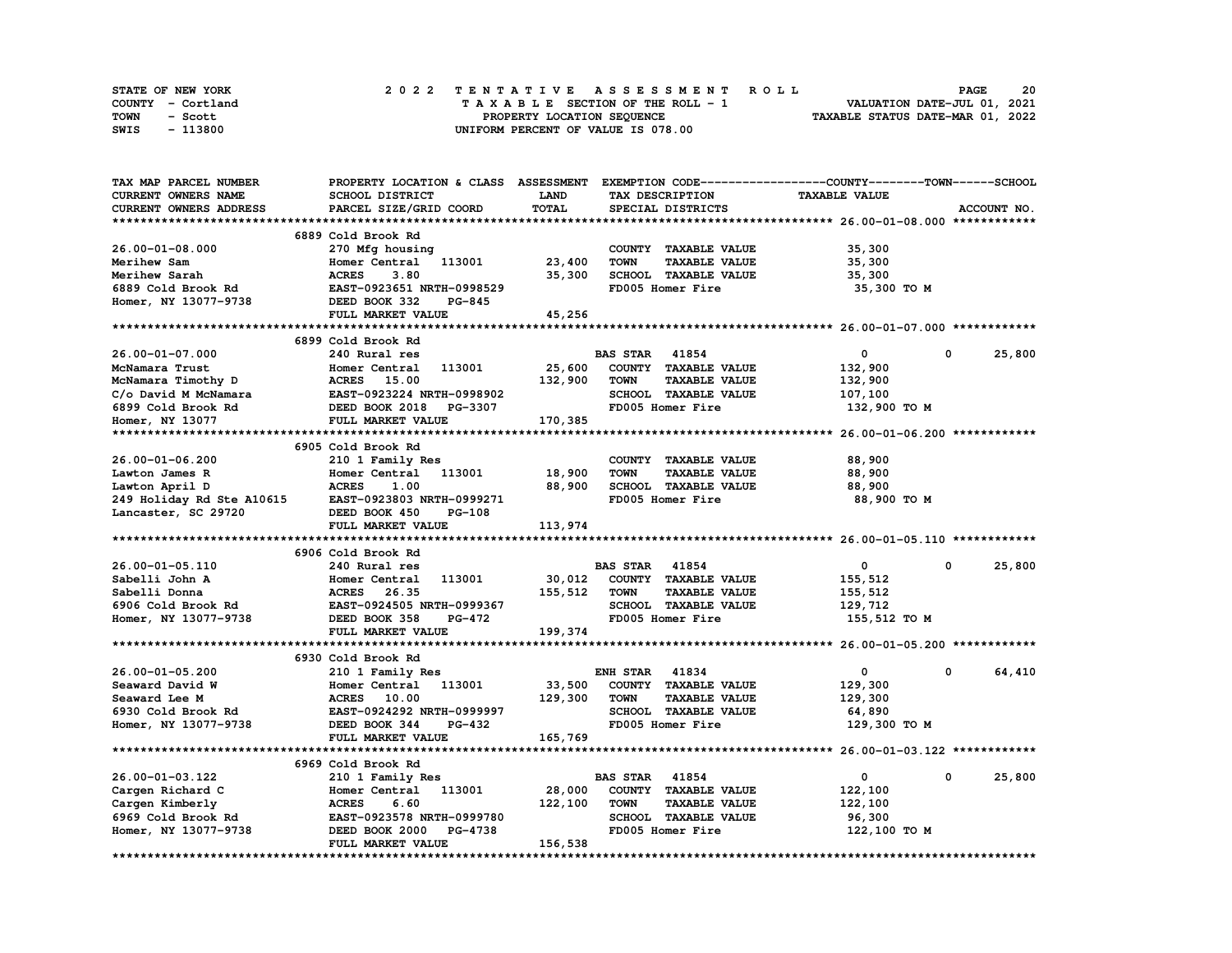| STATE OF NEW YORK | 2022 TENTATIVE ASSESSMENT ROLL                                 | 21<br><b>PAGE</b>           |  |  |  |  |  |  |  |
|-------------------|----------------------------------------------------------------|-----------------------------|--|--|--|--|--|--|--|
| COUNTY - Cortland | TAXABLE SECTION OF THE ROLL - 1                                | VALUATION DATE-JUL 01, 2021 |  |  |  |  |  |  |  |
| TOWN<br>- Scott   | TAXABLE STATUS DATE-MAR 01, 2022<br>PROPERTY LOCATION SEQUENCE |                             |  |  |  |  |  |  |  |
| - 113800<br>SWIS  | UNIFORM PERCENT OF VALUE IS 078.00                             |                             |  |  |  |  |  |  |  |

| TAX MAP PARCEL NUMBER  |                                  |             |                                     | PROPERTY LOCATION & CLASS ASSESSMENT EXEMPTION CODE----------------COUNTY-------TOWN------SCHOOL |             |
|------------------------|----------------------------------|-------------|-------------------------------------|--------------------------------------------------------------------------------------------------|-------------|
| CURRENT OWNERS NAME    | SCHOOL DISTRICT                  | <b>LAND</b> | TAX DESCRIPTION                     | <b>TAXABLE VALUE</b>                                                                             |             |
| CURRENT OWNERS ADDRESS | PARCEL SIZE/GRID COORD           | TOTAL       | SPECIAL DISTRICTS                   |                                                                                                  | ACCOUNT NO. |
|                        |                                  |             |                                     |                                                                                                  |             |
|                        | 6970 Cold Brook Rd               |             |                                     |                                                                                                  |             |
| $26.00 - 01 - 04.000$  | 210 1 Family Res                 |             | <b>ENH STAR 41834</b>               | $\mathbf{0}$<br>0                                                                                | 64,410      |
| Foster Harold Jr       | Homer Central 113001             | 24,400      | COUNTY TAXABLE VALUE                | 94,800                                                                                           |             |
| Foster Felicia         | 4.37<br><b>ACRES</b>             | 94,800      | <b>TAXABLE VALUE</b><br><b>TOWN</b> | 94,800                                                                                           |             |
| 6970 Cold Brook Rd     | EAST-0923990 NRTH-1000201        |             | SCHOOL TAXABLE VALUE                | 30,390                                                                                           |             |
| Homer, NY 13077-9738   | DEED BOOK 373<br><b>PG-355</b>   |             | FD005 Homer Fire                    | 94,800 TO M                                                                                      |             |
|                        | FULL MARKET VALUE                |             |                                     |                                                                                                  |             |
|                        |                                  | 121,538     |                                     |                                                                                                  |             |
|                        |                                  |             |                                     |                                                                                                  |             |
|                        | 6971 Cold Brook Rd               |             |                                     |                                                                                                  |             |
| 26.00-01-03.110        | 312 Vac w/imprv                  |             | COUNTY TAXABLE VALUE                | 27,600                                                                                           |             |
| Davis Sandra L         | Homer Central 113001             | 21,200      | <b>TOWN</b><br><b>TAXABLE VALUE</b> | 27,600                                                                                           |             |
| 3514 S. E. 24th Ter    | <b>ACRES</b><br>2.38             | 27,600      | SCHOOL TAXABLE VALUE                | 27,600                                                                                           |             |
| Okeechobee, FL 34974   | EAST-0923545 NRTH-1000144        |             | FD005 Homer Fire                    | 27,600 TO M                                                                                      |             |
|                        | DEED BOOK 2020 PG-4589           |             |                                     |                                                                                                  |             |
|                        | FULL MARKET VALUE                | 35,385      |                                     |                                                                                                  |             |
|                        |                                  |             |                                     |                                                                                                  |             |
|                        | 6973 Cold Brook Rd               |             |                                     |                                                                                                  |             |
| 26.00-01-03.200        | 270 Mfg housing                  |             | <b>BAS STAR 41854</b>               | $\overline{0}$<br>$\mathbf{0}$                                                                   | 25,800      |
| Little Brian P         | Homer Central<br>113001          | 18,900      | COUNTY TAXABLE VALUE                | 60,500                                                                                           |             |
| Little Charmaine D     | <b>ACRES</b><br>1.00             | 60,500      | <b>TAXABLE VALUE</b><br><b>TOWN</b> | 60,500                                                                                           |             |
| C/O Robert E Little    | EAST-0923485 NRTH-1000324        |             | SCHOOL TAXABLE VALUE                | 34,700                                                                                           |             |
| 6973 Cold Brook Rd     | DEED BOOK 2019 PG-1774           |             | FD005 Homer Fire                    | 60,500 TO M                                                                                      |             |
| Homer, NY 13077        | FULL MARKET VALUE                | 77,564      |                                     |                                                                                                  |             |
|                        |                                  |             |                                     |                                                                                                  |             |
|                        | 6977 Cold Brook Rd               |             |                                     |                                                                                                  |             |
| 16.00-02-03.000        | 270 Mfg housing                  |             | COUNTY TAXABLE VALUE                | 48,500                                                                                           |             |
| Partis Dorothy M       | Homer Central 113001             | 19,800      | <b>TOWN</b><br><b>TAXABLE VALUE</b> | 48,500                                                                                           |             |
| 6977 Cold Brook Rd     | 1.62<br><b>ACRES</b>             | 48,500      | SCHOOL TAXABLE VALUE                | 48,500                                                                                           |             |
|                        | EAST-0922884 NRTH-1001823        |             | FD005 Homer Fire                    |                                                                                                  |             |
| Homer, NY 13077        |                                  |             |                                     | 48,500 TO M                                                                                      |             |
|                        | DEED BOOK 2010 PG-6033           |             |                                     |                                                                                                  |             |
|                        | FULL MARKET VALUE                | 62,179      |                                     |                                                                                                  |             |
|                        |                                  |             |                                     |                                                                                                  |             |
|                        | 6983 Cold Brook Rd               |             |                                     |                                                                                                  |             |
| 16.00-04-07.000        | 210 1 Family Res                 |             | COUNTY TAXABLE VALUE                | 155,200                                                                                          |             |
| Dugan Melissa M        | Homer Central 113001             | 29,900      | <b>TOWN</b><br><b>TAXABLE VALUE</b> | 155,200                                                                                          |             |
| 6983 Cold Brook Rd     | <b>ACRES</b><br>7.80             | 155,200     | SCHOOL TAXABLE VALUE                | 155,200                                                                                          |             |
| Homer, NY 13077-9738   | EAST-0923229 NRTH-1000580        |             | FD005 Homer Fire                    | 155,200 TO M                                                                                     |             |
|                        | DEED BOOK 2014 PG-2688           |             |                                     |                                                                                                  |             |
|                        | FULL MARKET VALUE                | 198,974     |                                     |                                                                                                  |             |
|                        |                                  |             |                                     |                                                                                                  |             |
|                        | 6989 Cold Brook Rd               |             |                                     |                                                                                                  |             |
| 16.00-02-05.000        | 270 Mfg housing                  |             | <b>BAS STAR 41854</b>               | $\mathbf{0}$<br>$^{\circ}$                                                                       | 25,800      |
| Pecci Jennifer N       | Homer Central 113001             | 23,900      | COUNTY TAXABLE VALUE                | 83,500                                                                                           |             |
| 6989 Cold Brook Rd     | <b>ACRES</b><br>4.08 BANKCORELOG | 83,500      | <b>TOWN</b><br><b>TAXABLE VALUE</b> | 83,500                                                                                           |             |
| Homer, NY 13077-9738   | EAST-0922830 NRTH-1001337        |             | SCHOOL TAXABLE VALUE                | 57,700                                                                                           |             |
|                        | DEED BOOK 2002 PG-5827           |             | FD005 Homer Fire                    | 83,500 TO M                                                                                      |             |
|                        | FULL MARKET VALUE                | 107,051     |                                     |                                                                                                  |             |
|                        |                                  |             |                                     |                                                                                                  |             |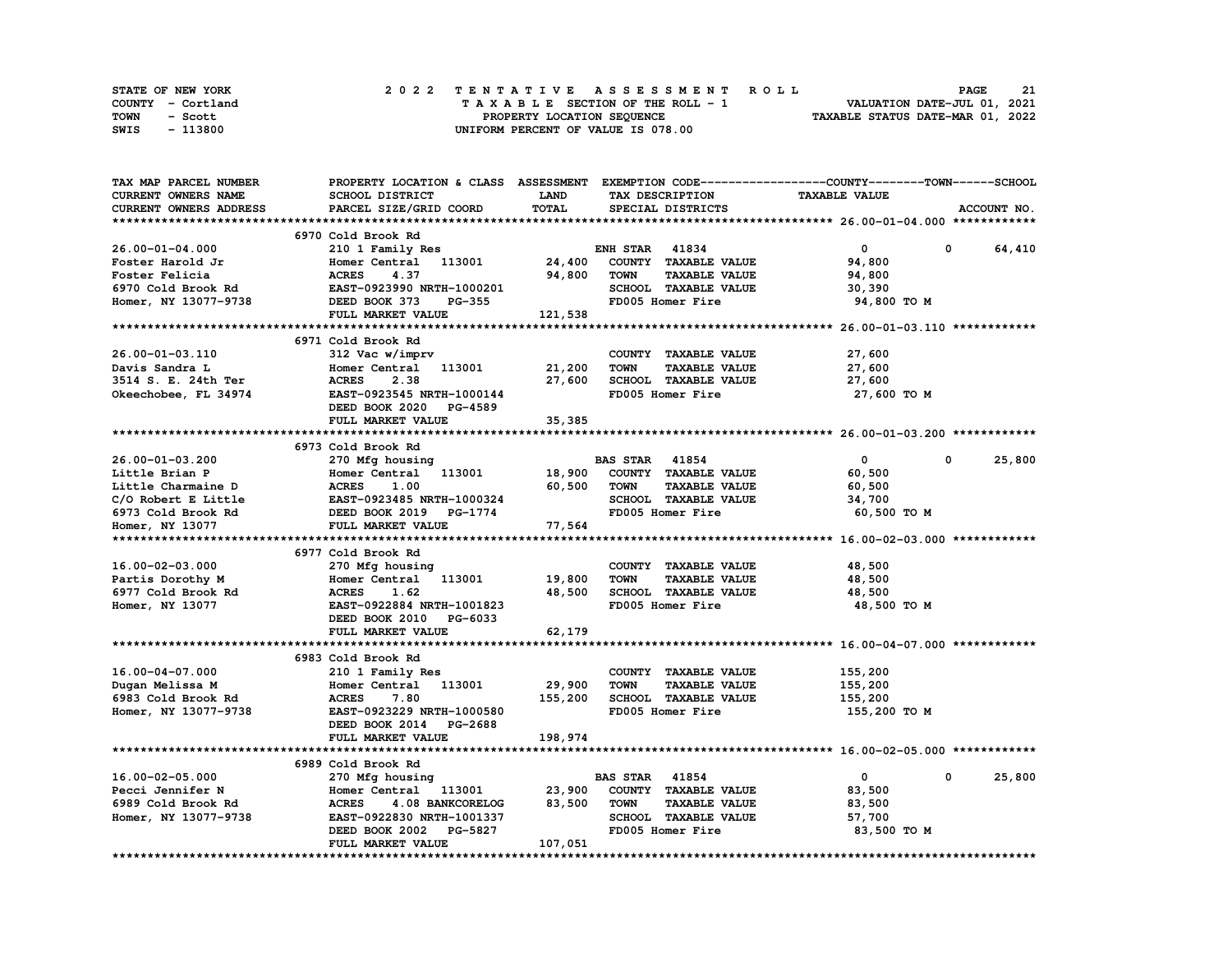| STATE OF NEW YORK | 2022 TENTATIVE ASSESSMENT ROLL          | -22<br><b>PAGE</b>               |
|-------------------|-----------------------------------------|----------------------------------|
| COUNTY - Cortland | $T A X A B L E$ SECTION OF THE ROLL - 1 | VALUATION DATE-JUL 01, 2021      |
| TOWN<br>- Scott   | PROPERTY LOCATION SEQUENCE              | TAXABLE STATUS DATE-MAR 01, 2022 |
| - 113800<br>SWIS  | UNIFORM PERCENT OF VALUE IS 078.00      |                                  |

| TAX MAP PARCEL NUMBER  | PROPERTY LOCATION & CLASS ASSESSMENT EXEMPTION CODE-----------------COUNTY-------TOWN-----SCHOOL |              |                        |                             |                      |            |             |
|------------------------|--------------------------------------------------------------------------------------------------|--------------|------------------------|-----------------------------|----------------------|------------|-------------|
| CURRENT OWNERS NAME    | SCHOOL DISTRICT                                                                                  | <b>LAND</b>  |                        | TAX DESCRIPTION             | <b>TAXABLE VALUE</b> |            |             |
| CURRENT OWNERS ADDRESS | PARCEL SIZE/GRID COORD                                                                           | <b>TOTAL</b> |                        | SPECIAL DISTRICTS           |                      |            | ACCOUNT NO. |
|                        |                                                                                                  |              |                        |                             |                      |            |             |
|                        | 6990 Cold Brook Rd                                                                               |              |                        |                             |                      |            |             |
| 16.00-02-06.100        | 270 Mfg housing                                                                                  |              | <b>VET WAR C 41122</b> |                             | 5,160                | 0          | 0           |
| Hollenbeck Pamela M    | Homer Central<br>113001                                                                          |              | 19,100 VET WAR T 41123 |                             | 0                    | 5,160      | $\mathbf 0$ |
| Hollenbeck Dennis      | 1.13<br><b>ACRES</b>                                                                             |              | 66,900 ENH STAR        | 41834                       | $\mathbf{o}$         | 0          | 64,410      |
| 94 Clinton St          | EAST-0923415 NRTH-1001430                                                                        |              |                        | COUNTY TAXABLE VALUE        | 61,740               |            |             |
| Homer, NY 13077        | DEED BOOK 1996<br><b>PG-5593</b>                                                                 |              | <b>TOWN</b>            | <b>TAXABLE VALUE</b>        | 61,740               |            |             |
|                        | FULL MARKET VALUE                                                                                | 85,769       |                        | <b>SCHOOL TAXABLE VALUE</b> | 2,490                |            |             |
|                        |                                                                                                  |              |                        | FD005 Homer Fire            | 66,900 TO M          |            |             |
|                        |                                                                                                  |              |                        |                             |                      |            |             |
|                        | 7030 Cold Brook Rd                                                                               |              |                        |                             |                      |            |             |
| 16.00-02-06.200        | 210 1 Family Res                                                                                 |              | <b>BAS STAR</b>        | 41854                       | $\mathbf 0$          | $^{\circ}$ | 25,800      |
| Noble M Bradford       | Homer Central<br>113001                                                                          | 19,100       |                        | COUNTY TAXABLE VALUE        | 80,400               |            |             |
| Noble Margaret         | <b>ACRES</b><br>1.16 BANKCORELOG                                                                 | 80,400       | <b>TOWN</b>            | <b>TAXABLE VALUE</b>        | 80,400               |            |             |
| 7030 Cold Brook Rd     | EAST-0923333 NRTH-1001665                                                                        |              |                        | SCHOOL TAXABLE VALUE        | 54,600               |            |             |
| Homer, NY 13077-9777   | DEED BOOK 501<br>PG-196                                                                          |              |                        | FD005 Homer Fire            | 80,400 TO M          |            |             |
|                        | FULL MARKET VALUE                                                                                | 103,077      |                        |                             |                      |            |             |
|                        |                                                                                                  |              |                        |                             |                      |            |             |
|                        | 7041 Cold Brook Rd                                                                               |              |                        |                             |                      |            |             |
| 16.00-02-04.000        | 270 Mfg housing                                                                                  |              |                        | COUNTY TAXABLE VALUE        | 73,500               |            |             |
| Amidon John            | Homer Central 113001                                                                             | 22,500       | TOWN                   | <b>TAXABLE VALUE</b>        | 73,500               |            |             |
| Amidon Melody          | <b>ACRES</b><br>3.20                                                                             | 73,500       |                        | SCHOOL TAXABLE VALUE        | 73,500               |            |             |
| 60 Rt 41               | EAST-0922809 NRTH-1001506                                                                        |              |                        | FD005 Homer Fire            | 73,500 TO M          |            |             |
| Homer, NY 13077        | DEED BOOK 2014<br>PG-7017                                                                        |              |                        |                             |                      |            |             |
|                        | FULL MARKET VALUE                                                                                | 94,231       |                        |                             |                      |            |             |
|                        | 7049 Cold Brook Rd                                                                               |              |                        |                             |                      |            |             |
| 16.00-02-01.000        | $215$ 1 Fam Res w/                                                                               |              | <b>ENH STAR</b>        | 41834                       | $\mathbf 0$          | 0          | 64,410      |
| Allen Kenneth C        | 113001<br>Homer Central                                                                          | 28,200       |                        | COUNTY TAXABLE VALUE        | 87,750               |            |             |
| Allen Renee R          | <b>ACRES</b><br>6.73                                                                             | 87,750       | <b>TOWN</b>            | <b>TAXABLE VALUE</b>        | 87,750               |            |             |
| 7049 Cold Brook Rd     | EAST-0922676 NRTH-1001703                                                                        |              |                        | <b>SCHOOL TAXABLE VALUE</b> | 23,340               |            |             |
| Homer, NY 13077-9738   | DEED BOOK 2020 PG-3779                                                                           |              |                        | FD005 Homer Fire            | 87,750 TO M          |            |             |
|                        | FULL MARKET VALUE                                                                                | 112,500      |                        |                             |                      |            |             |
|                        |                                                                                                  |              |                        |                             |                      |            |             |
|                        | 7060 Cold Brook Rd                                                                               |              |                        |                             |                      |            |             |
| 16.00-02-07.000        | 210 1 Family Res                                                                                 |              | <b>BAS STAR 41854</b>  |                             | $\mathbf{0}$         | 0          | 25,800      |
| Christy Kyle Leigh     | Homer Central<br>113001                                                                          | 20,600       |                        | COUNTY TAXABLE VALUE        | 153,400              |            |             |
| 7060 Cold Brook Rd     | 2.06 BANK WELLS<br><b>ACRES</b>                                                                  | 153,400      | <b>TOWN</b>            | <b>TAXABLE VALUE</b>        | 153,400              |            |             |
| Homer, NY 13077-9777   | EAST-0923232 NRTH-1001907                                                                        |              |                        | <b>SCHOOL TAXABLE VALUE</b> | 127,600              |            |             |
|                        | DEED BOOK 2019<br><b>PG-5546</b>                                                                 |              |                        | FD005 Homer Fire            | 153,400 TO M         |            |             |
|                        | FULL MARKET VALUE                                                                                | 196,667      |                        |                             |                      |            |             |
|                        |                                                                                                  |              |                        |                             |                      |            |             |
|                        | 7065 Cold Brook Rd                                                                               |              |                        |                             |                      |            |             |
| 16.00-02-02.000        | 270 Mfg housing                                                                                  |              |                        | COUNTY TAXABLE VALUE        | 29,500               |            |             |
| Amidon John E          | 113001<br>Homer Central                                                                          | 11,100       | <b>TOWN</b>            | <b>TAXABLE VALUE</b>        | 29,500               |            |             |
| Amidon Melody L        | FRNT 132.00 DPTH 140.25                                                                          | 29,500       |                        | SCHOOL TAXABLE VALUE        | 29,500               |            |             |
| 60 East Lake Rd        | EAST-0922919 NRTH-1001950                                                                        |              |                        | FD005 Homer Fire            | 29,500 TO M          |            |             |
| Homer, NY 13077        | DEED BOOK 2016 PG-2221                                                                           |              |                        |                             |                      |            |             |
|                        | FULL MARKET VALUE                                                                                | 37,821       |                        |                             |                      |            |             |
|                        |                                                                                                  |              |                        |                             |                      |            |             |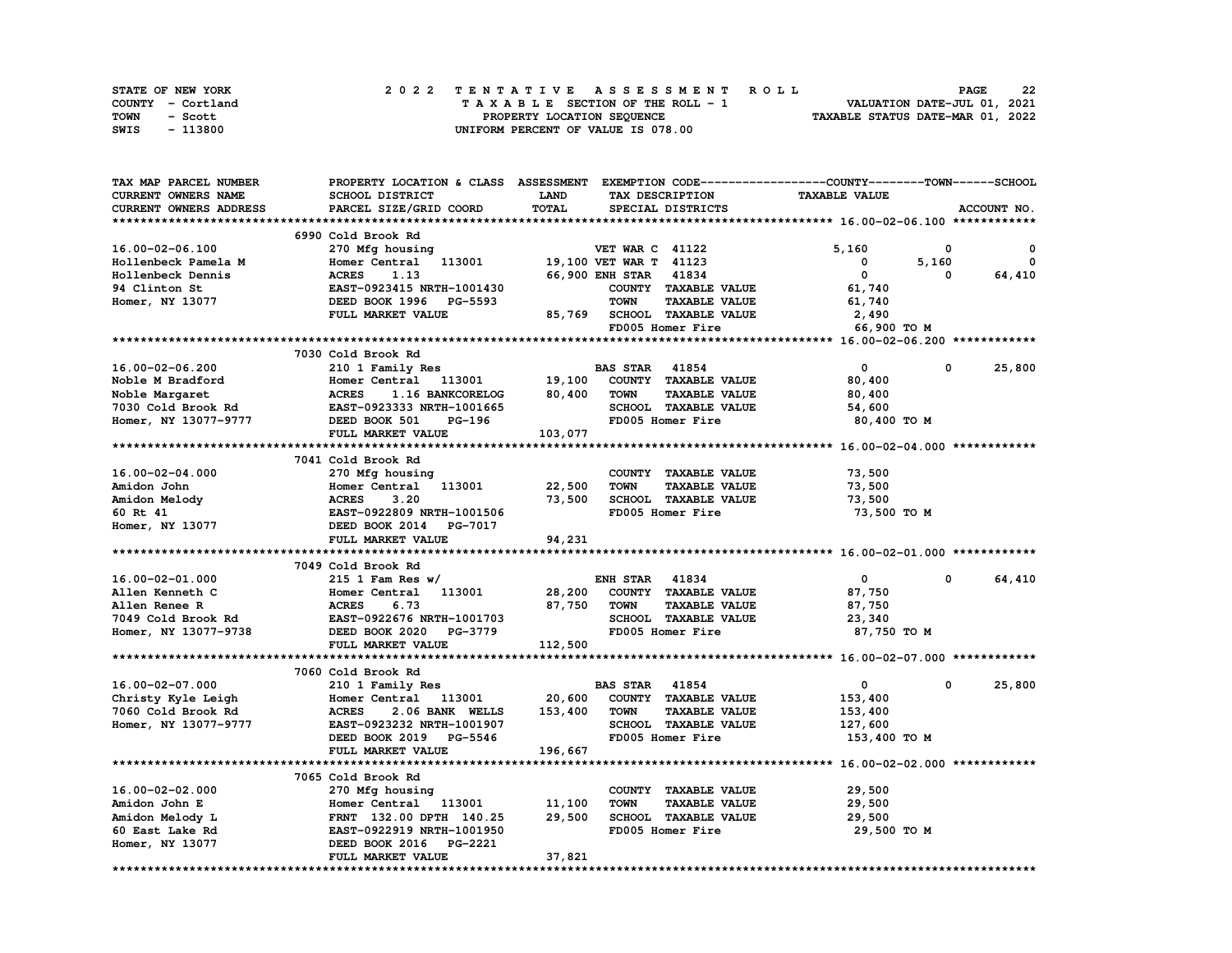| STATE OF NEW YORK |          |                            |  | 2022 TENTATIVE ASSESSMENT ROLL |  |  |  |  |  |  |                                    |  |  |  |  |  |  |  |                             | <b>PAGE</b> | 23 |
|-------------------|----------|----------------------------|--|--------------------------------|--|--|--|--|--|--|------------------------------------|--|--|--|--|--|--|--|-----------------------------|-------------|----|
| COUNTY - Cortland |          |                            |  |                                |  |  |  |  |  |  | TAXABLE SECTION OF THE ROLL - 1    |  |  |  |  |  |  |  | VALUATION DATE-JUL 01, 2021 |             |    |
| TOWN              | - Scott  | PROPERTY LOCATION SEQUENCE |  |                                |  |  |  |  |  |  | TAXABLE STATUS DATE-MAR 01, 2022   |  |  |  |  |  |  |  |                             |             |    |
| SWIS              | - 113800 |                            |  |                                |  |  |  |  |  |  | UNIFORM PERCENT OF VALUE IS 078.00 |  |  |  |  |  |  |  |                             |             |    |

| TAX MAP PARCEL NUMBER      | PROPERTY LOCATION & CLASS ASSESSMENT EXEMPTION CODE----------------COUNTY-------TOWN-----SCHOOL |             |                       |                             |                      |             |             |
|----------------------------|-------------------------------------------------------------------------------------------------|-------------|-----------------------|-----------------------------|----------------------|-------------|-------------|
| <b>CURRENT OWNERS NAME</b> | SCHOOL DISTRICT                                                                                 | <b>LAND</b> |                       | TAX DESCRIPTION             | <b>TAXABLE VALUE</b> |             |             |
| CURRENT OWNERS ADDRESS     | PARCEL SIZE/GRID COORD                                                                          | TOTAL       |                       | SPECIAL DISTRICTS           |                      |             | ACCOUNT NO. |
|                            |                                                                                                 |             |                       |                             |                      |             |             |
|                            | 7078 Cold Brook Rd                                                                              |             |                       |                             |                      |             |             |
| 16.00-01-13.000            | 210 1 Family Res                                                                                |             | <b>ENH STAR 41834</b> |                             | $\mathbf{0}$         | 0           | 64,410      |
| Barrows Terry              | Homer Central 113001                                                                            | 10,000      |                       | COUNTY TAXABLE VALUE        | 80,600               |             |             |
|                            |                                                                                                 |             |                       |                             |                      |             |             |
| 7078 Cold Brook Rd         | 60.00 DPTH 139.25<br><b>FRNT</b>                                                                | 80,600      | <b>TOWN</b>           | <b>TAXABLE VALUE</b>        | 80,600               |             |             |
| Homer, NY 13077-9738       | EAST-0922926 NRTH-1002210                                                                       |             |                       | <b>SCHOOL TAXABLE VALUE</b> | 16,190               |             |             |
|                            | DEED BOOK 353<br><b>PG-608</b>                                                                  |             |                       | FD005 Homer Fire            | 80,600 TO M          |             |             |
|                            | FULL MARKET VALUE                                                                               | 103,333     |                       |                             |                      |             |             |
|                            |                                                                                                 |             |                       |                             |                      |             |             |
|                            | 7086 Cold Brook Rd                                                                              |             |                       |                             |                      |             |             |
| 16.00-01-12.100            | 270 Mfg housing                                                                                 |             | <b>BAS STAR 41854</b> |                             | $\mathbf{0}$         | 0           | 25,800      |
| Goff Michael E             | Homer Central 113001                                                                            | 19,900      |                       | COUNTY TAXABLE VALUE        | 81,300               |             |             |
| Goff Jamie                 | 1.60 BANK WELLS 81,300<br><b>ACRES</b>                                                          |             | <b>TOWN</b>           | TAXABLE VALUE               | 81,300               |             |             |
| 7086 Cold Brook Rd         | EAST-0922922 NRTH-1002414                                                                       |             |                       | <b>SCHOOL TAXABLE VALUE</b> | 55,500               |             |             |
| Homer, NY 13077            | DEED BOOK 2012 PG-871                                                                           |             |                       | FD005 Homer Fire            | 81,300 TO M          |             |             |
|                            | FULL MARKET VALUE                                                                               | 104,231     |                       |                             |                      |             |             |
|                            |                                                                                                 |             |                       |                             |                      |             |             |
|                            | 7087 Cold Brook Rd                                                                              |             |                       |                             |                      |             |             |
|                            |                                                                                                 |             |                       |                             |                      |             |             |
| 16.00-04-05.000            | 311 Res vac land                                                                                |             |                       | COUNTY TAXABLE VALUE        | 9,700                |             |             |
| Scanlon Aaron J            | 113001<br>Homer Central                                                                         | 9,700       | <b>TOWN</b>           | <b>TAXABLE VALUE</b>        | 9,700                |             |             |
| 1720 Tallett Rd            | <b>ACRES</b><br>5.22                                                                            | 9,700       |                       | SCHOOL TAXABLE VALUE        | 9,700                |             |             |
| DeRuyder, NY 13052         | EAST-0922508 NRTH-1002181                                                                       |             |                       | FD005 Homer Fire            | 9,700 TO M           |             |             |
|                            | DEED BOOK 2013 PG-4234                                                                          |             |                       |                             |                      |             |             |
|                            | FULL MARKET VALUE                                                                               | 12,436      |                       |                             |                      |             |             |
|                            |                                                                                                 |             |                       |                             |                      |             |             |
|                            | 7100 Cold Brook Rd                                                                              |             |                       |                             |                      |             |             |
| 16.00-01-11.000            | 210 1 Family Res                                                                                |             | <b>BAS STAR 41854</b> |                             | $\overline{0}$       | $\mathbf 0$ | 25,800      |
| Collins Michael S          | 113001<br>Homer Central                                                                         | 28,600      |                       | COUNTY TAXABLE VALUE        | 102,400              |             |             |
| Welsh Joanne B             | 7.03<br><b>ACRES</b>                                                                            | 102,400     | TOWN                  | <b>TAXABLE VALUE</b>        | 102,400              |             |             |
| 7100 Cold Brook Rd         | EAST-0922708 NRTH-1002757                                                                       |             |                       | SCHOOL TAXABLE VALUE        | 76,600               |             |             |
| Homer, NY 13077-9738       | DEED BOOK 2003 PG-956                                                                           |             |                       | FD005 Homer Fire            | 102,400 TO M         |             |             |
|                            | FULL MARKET VALUE                                                                               | 131,282     |                       |                             |                      |             |             |
|                            |                                                                                                 |             |                       |                             |                      |             |             |
|                            |                                                                                                 |             |                       |                             |                      |             |             |
|                            | 7113 Cold Brook Rd                                                                              |             |                       |                             |                      |             |             |
| 16.00-04-04.000            | 210 1 Family Res                                                                                |             | <b>BAS STAR 41854</b> |                             | 0                    | 0           | 25,800      |
| Mackey Patrick D Jr        | Homer Central 113001                                                                            | 19,200      |                       | COUNTY TAXABLE VALUE        | 123,800              |             |             |
| 7113 Cold Brook Rd         | <b>ACRES</b><br>1.59                                                                            | 123,800     | <b>TOWN</b>           | <b>TAXABLE VALUE</b>        | 123,800              |             |             |
| Homer, NY 13077            | EAST-0922377 NRTH-1002440                                                                       |             |                       | <b>SCHOOL TAXABLE VALUE</b> | 98,000               |             |             |
|                            | DEED BOOK 2014<br><b>PG-53</b>                                                                  |             |                       | FD005 Homer Fire            | 123,800 TO M         |             |             |
|                            | FULL MARKET VALUE                                                                               | 158,718     |                       |                             |                      |             |             |
|                            |                                                                                                 |             |                       |                             |                      |             |             |
|                            | 7132 Cold Brook Rd                                                                              |             |                       |                             |                      |             |             |
| 16.00-01-10.000            | 270 Mfg housing                                                                                 |             |                       | COUNTY TAXABLE VALUE        | 51,200               |             |             |
| Contento Kevin             | 113001<br>Homer Central                                                                         | 18,900      | <b>TOWN</b>           | <b>TAXABLE VALUE</b>        | 51,200               |             |             |
| Zolla Jenifer              | <b>ACRES</b><br>1.00                                                                            | 51,200      |                       | SCHOOL TAXABLE VALUE        | 51,200               |             |             |
|                            |                                                                                                 |             |                       | FD005 Homer Fire            |                      |             |             |
| 7132 Cold Brook Rd         | EAST-0922324 NRTH-1002901                                                                       |             |                       |                             | 51,200 TO M          |             |             |
| Homer, NY 13077            | DEED BOOK 2012<br><b>PG-3391</b>                                                                |             |                       |                             |                      |             |             |
|                            | FULL MARKET VALUE                                                                               | 65,641      |                       |                             |                      |             |             |
|                            |                                                                                                 |             |                       |                             |                      |             |             |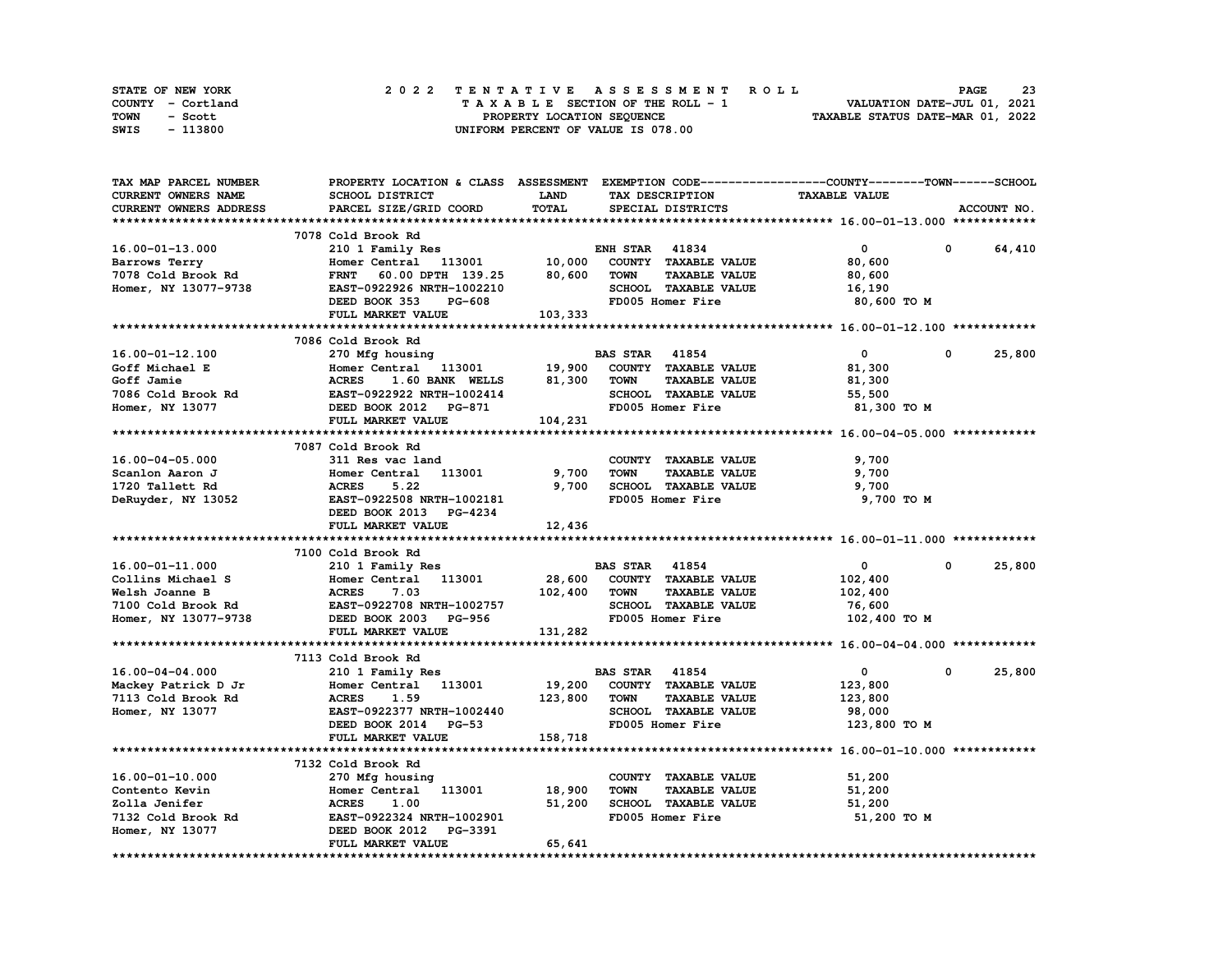| STATE OF NEW YORK | 2022 TENTATIVE ASSESSMENT ROLL                                 | -24<br><b>PAGE</b>          |  |  |  |  |  |  |  |
|-------------------|----------------------------------------------------------------|-----------------------------|--|--|--|--|--|--|--|
| COUNTY - Cortland | TAXABLE SECTION OF THE ROLL - 1                                | VALUATION DATE-JUL 01, 2021 |  |  |  |  |  |  |  |
| TOWN<br>- Scott   | TAXABLE STATUS DATE-MAR 01, 2022<br>PROPERTY LOCATION SEQUENCE |                             |  |  |  |  |  |  |  |
| - 113800<br>SWIS  | UNIFORM PERCENT OF VALUE IS 078.00                             |                             |  |  |  |  |  |  |  |

| TAX MAP PARCEL NUMBER                                                                                                                                          |                                                     |             |                                     | PROPERTY LOCATION & CLASS ASSESSMENT EXEMPTION CODE----------------COUNTY-------TOWN------SCHOOL |             |
|----------------------------------------------------------------------------------------------------------------------------------------------------------------|-----------------------------------------------------|-------------|-------------------------------------|--------------------------------------------------------------------------------------------------|-------------|
| <b>CURRENT OWNERS NAME</b>                                                                                                                                     | <b>SCHOOL DISTRICT</b>                              | <b>LAND</b> | TAX DESCRIPTION                     | <b>TAXABLE VALUE</b>                                                                             |             |
| <b>CURRENT OWNERS ADDRESS</b>                                                                                                                                  | PARCEL SIZE/GRID COORD                              | TOTAL       | SPECIAL DISTRICTS                   |                                                                                                  | ACCOUNT NO. |
|                                                                                                                                                                |                                                     |             |                                     |                                                                                                  |             |
|                                                                                                                                                                | 7185 Cold Brook Rd                                  |             |                                     |                                                                                                  |             |
|                                                                                                                                                                |                                                     |             | COUNTY TAXABLE VALUE                | 220,000                                                                                          |             |
|                                                                                                                                                                |                                                     |             | TOWN<br><b>TAXABLE VALUE</b>        | 220,000                                                                                          |             |
|                                                                                                                                                                |                                                     | 220,000     | SCHOOL TAXABLE VALUE 220,000        |                                                                                                  |             |
|                                                                                                                                                                |                                                     |             | FD005 Homer Fire                    | 220,000 TO M                                                                                     |             |
| Meiczinger Roberta J<br>Ties S.47<br>7185 Cold Brook Rd<br>EAST-0921191 NRTH-1003452<br>Homer, NY 13077<br>DEED BOOK 2021 PG-3874                              |                                                     |             |                                     |                                                                                                  |             |
|                                                                                                                                                                | <b>FULL MARKET VALUE</b>                            | 282,051     |                                     |                                                                                                  |             |
|                                                                                                                                                                |                                                     |             |                                     |                                                                                                  |             |
|                                                                                                                                                                | 7217 Cold Brook Rd                                  |             |                                     |                                                                                                  |             |
| 16.00-03-11.000                                                                                                                                                | 210 1 Family Res                                    |             | <b>BAS STAR</b> 41854               | $\mathbf{0}$<br>$\mathbf{0}$                                                                     | 25,800      |
|                                                                                                                                                                | Homer Central 113001 20,600 COUNTY TAXABLE VALUE    |             |                                     | 175,000                                                                                          |             |
|                                                                                                                                                                |                                                     |             | <b>TAXABLE VALUE</b>                | 175,000                                                                                          |             |
| Contento Gerald A Jr Momer Central 113001 20,600 COUNTY<br>7217 Cold Brook Rd ACRES 2.09 175,000 TOWN<br>Homer, NY 13077-9775 EAST-0920717 NRTH-1004271 SCHOOL |                                                     |             | SCHOOL TAXABLE VALUE 149,200        |                                                                                                  |             |
|                                                                                                                                                                |                                                     |             | FD005 Homer Fire                    | 175,000 TO M                                                                                     |             |
|                                                                                                                                                                | DEED BOOK 2020 PG-4911<br>FULL MARKET VALUE 224,359 |             |                                     |                                                                                                  |             |
|                                                                                                                                                                |                                                     |             |                                     |                                                                                                  |             |
|                                                                                                                                                                | 7234 Cold Brook Rd                                  |             |                                     |                                                                                                  |             |
| 16.00-03-10.000                                                                                                                                                | 270 Mfg housing                                     |             | COUNTY TAXABLE VALUE                | 13,000                                                                                           |             |
|                                                                                                                                                                |                                                     |             | TAXABLE VALUE<br><b>TOWN</b>        | 13,000                                                                                           |             |
|                                                                                                                                                                | 1.00                                                | 13,000      | SCHOOL TAXABLE VALUE 13,000         |                                                                                                  |             |
| Contento Gerald A Jr<br>7217 Cold Brook Rd<br>Homer, NY 13077-9775<br>DEED P                                                                                   | EAST-0920871 NRTH-1004770                           |             | FD005 Homer Fire                    | 13,000 TO M                                                                                      |             |
|                                                                                                                                                                | DEED BOOK 1997 PG-4220                              |             |                                     |                                                                                                  |             |
|                                                                                                                                                                | FULL MARKET VALUE                                   | 16,667      |                                     |                                                                                                  |             |
|                                                                                                                                                                |                                                     |             |                                     |                                                                                                  |             |
|                                                                                                                                                                | 7237 Cold Brook Rd                                  |             |                                     |                                                                                                  |             |
| 16.00-03-09.000                                                                                                                                                | 210 1 Family Res                                    |             | COUNTY TAXABLE VALUE                | 76,100                                                                                           |             |
|                                                                                                                                                                |                                                     |             | <b>TOWN</b><br><b>TAXABLE VALUE</b> | 76,100                                                                                           |             |
|                                                                                                                                                                |                                                     |             | SCHOOL TAXABLE VALUE                | 76,100                                                                                           |             |
|                                                                                                                                                                |                                                     |             | FD005 Homer Fire                    | 76,100 то м                                                                                      |             |
| Little York, NY 13087-0520                                                                                                                                     | EAST-0920682 NRTH-1004664                           |             |                                     |                                                                                                  |             |
|                                                                                                                                                                | DEED BOOK 432<br><b>PG-202</b>                      |             |                                     |                                                                                                  |             |
|                                                                                                                                                                | FULL MARKET VALUE                                   | 97,564      |                                     |                                                                                                  |             |
|                                                                                                                                                                |                                                     |             |                                     |                                                                                                  |             |
|                                                                                                                                                                | 7245 Cold Brook Rd                                  |             |                                     |                                                                                                  |             |
| 16.00-03-08.000                                                                                                                                                | 240 Rural res                                       |             | <b>BAS STAR</b> 41854               | $\mathbf{0}$<br>$\mathbf 0$                                                                      | 25,800      |
|                                                                                                                                                                |                                                     |             | COUNTY TAXABLE VALUE                | 197,000                                                                                          |             |
|                                                                                                                                                                |                                                     |             | <b>TAXABLE VALUE</b>                | 197,000                                                                                          |             |
|                                                                                                                                                                |                                                     |             | SCHOOL TAXABLE VALUE 171,200        |                                                                                                  |             |
| Little York, NY 13087-0520                                                                                                                                     | DEED BOOK 493<br><b>PG-73</b>                       |             | FD005 Homer Fire 197,000 TO M       |                                                                                                  |             |
|                                                                                                                                                                | FULL MARKET VALUE                                   | 252,564     |                                     |                                                                                                  |             |
|                                                                                                                                                                |                                                     |             |                                     |                                                                                                  |             |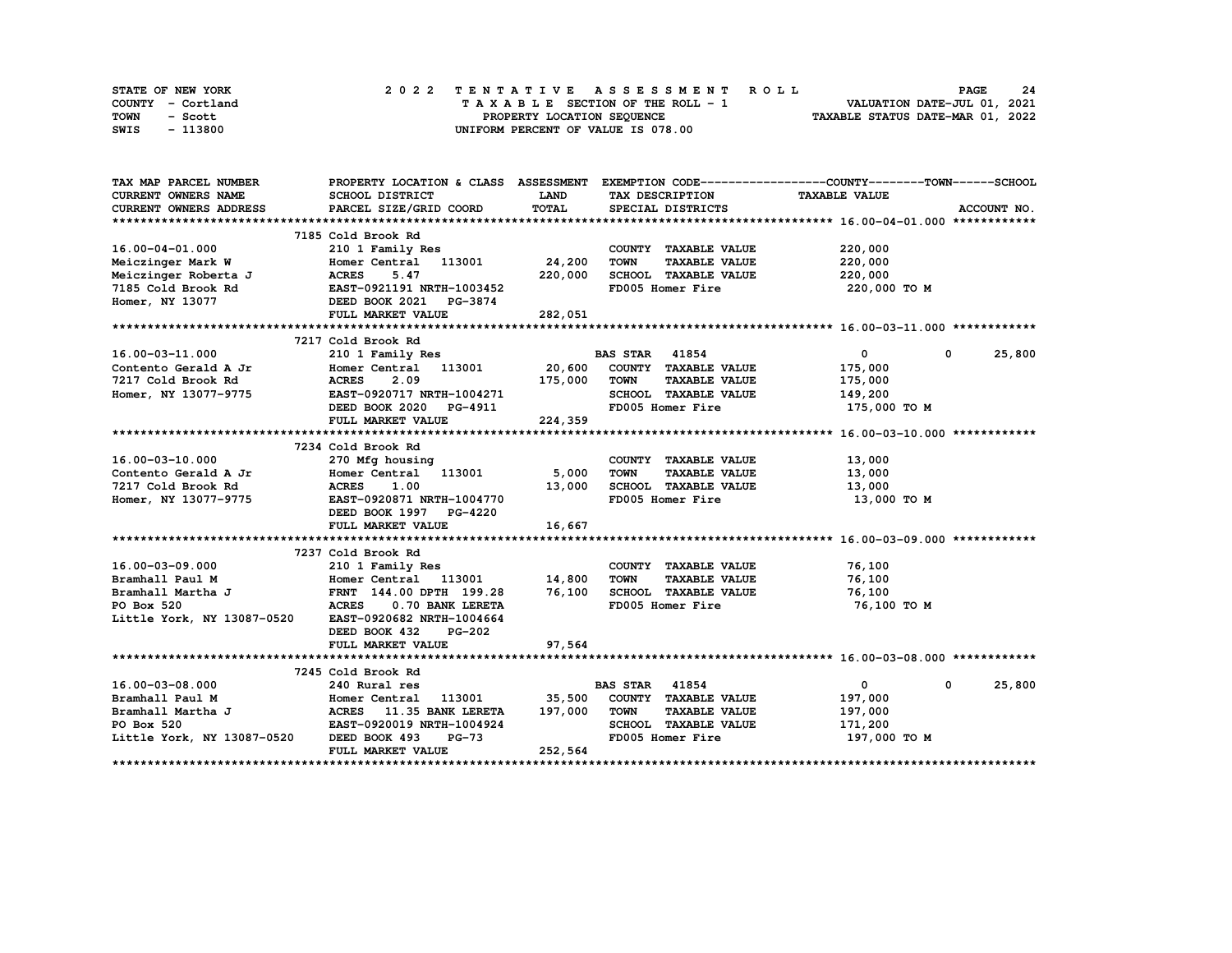| STATE OF NEW YORK | 2022 TENTATIVE ASSESSMENT ROLL     | 25<br><b>PAGE</b>                |
|-------------------|------------------------------------|----------------------------------|
| COUNTY - Cortland | TAXABLE SECTION OF THE ROLL - 1    | VALUATION DATE-JUL 01, 2021      |
| TOWN<br>- Scott   | PROPERTY LOCATION SEQUENCE         | TAXABLE STATUS DATE-MAR 01, 2022 |
| - 113800<br>SWIS  | UNIFORM PERCENT OF VALUE IS 078.00 |                                  |

| TAX MAP PARCEL NUMBER                                      |                           |             |                                     | PROPERTY LOCATION & CLASS ASSESSMENT EXEMPTION CODE-----------------COUNTY-------TOWN-----SCHOOL |
|------------------------------------------------------------|---------------------------|-------------|-------------------------------------|--------------------------------------------------------------------------------------------------|
| CURRENT OWNERS NAME                                        | SCHOOL DISTRICT           | <b>LAND</b> | TAX DESCRIPTION                     | <b>TAXABLE VALUE</b>                                                                             |
| CURRENT OWNERS ADDRESS                                     | PARCEL SIZE/GRID COORD    | TOTAL       | SPECIAL DISTRICTS                   | ACCOUNT NO.                                                                                      |
|                                                            |                           |             |                                     |                                                                                                  |
|                                                            | 7257 Cold Brook Rd        |             |                                     |                                                                                                  |
| 16.00-03-07.000                                            | 270 Mfg housing           |             | <b>BAS STAR 41854</b>               | $\mathbf{0}$<br>25,800<br>$^{\circ}$                                                             |
| Hathaway Brian K                                           | Homer Central 113001      | 20,500      | COUNTY TAXABLE VALUE                | 44,300                                                                                           |
| 7257 Cold Brook Rd                                         | 2.00<br><b>ACRES</b>      | 44,300      | <b>TOWN</b><br><b>TAXABLE VALUE</b> | 44,300                                                                                           |
| Homer, NY 13077-9775                                       | EAST-0920405 NRTH-1005126 |             | SCHOOL TAXABLE VALUE                | 18,500                                                                                           |
|                                                            | DEED BOOK 2001 PG-2136    |             | FD005 Homer Fire                    | 44,300 TO M                                                                                      |
|                                                            | FULL MARKET VALUE         | 56,795      |                                     |                                                                                                  |
|                                                            |                           |             |                                     |                                                                                                  |
|                                                            | 7270 Cold Brook Rd        |             |                                     |                                                                                                  |
| 16.00-03-16.000                                            | 312 Vac w/imprv           |             | COUNTY TAXABLE VALUE                | 27,900                                                                                           |
| Contento Theresa                                           | Homer Central 113001      | 26,900      | <b>TOWN</b><br><b>TAXABLE VALUE</b> |                                                                                                  |
|                                                            |                           | 27,900      | SCHOOL TAXABLE VALUE                | 27,900                                                                                           |
| 7277 Cold Brook Rd                                         | <b>ACRES</b> 46.80        |             |                                     | 27,900                                                                                           |
| Homer, NY 13077                                            | EAST-0921068 NRTH-1005530 |             | FD005 Homer Fire                    | 27,900 TO M                                                                                      |
|                                                            | DEED BOOK 2020 PG-4991    |             |                                     |                                                                                                  |
| <b>MAY BE SUBJECT TO PAYMENT</b>                           | FULL MARKET VALUE         | 35,769      |                                     |                                                                                                  |
| UNDER AGDIST LAW TIL 2029                                  |                           |             |                                     |                                                                                                  |
|                                                            |                           |             |                                     |                                                                                                  |
|                                                            | 7277 Cold Brook Rd        |             |                                     |                                                                                                  |
| 16.00-03-06.000                                            | 210 1 Family Res          |             | COUNTY TAXABLE VALUE                | 223,370                                                                                          |
| Contento Theresa                                           | Homer Central 113001      | 28,450      | <b>TOWN</b><br><b>TAXABLE VALUE</b> | 223,370                                                                                          |
| 7277 Cold Brook Rd                                         | <b>ACRES</b><br>8.29      | 223,370     | SCHOOL TAXABLE VALUE                | 223,370                                                                                          |
| Homer, NY 13077                                            | EAST-0919927 NRTH-1005359 |             | FD005 Homer Fire                    | 223,370 то м                                                                                     |
|                                                            | DEED BOOK 2020 PG-4991    |             |                                     |                                                                                                  |
|                                                            | FULL MARKET VALUE         | 286,372     |                                     |                                                                                                  |
|                                                            |                           |             |                                     |                                                                                                  |
|                                                            | 7309 Cold Brook Rd        |             |                                     |                                                                                                  |
| 16.00-03-04.000                                            | 270 Mfg housing           |             | COUNTY TAXABLE VALUE                | 34,100                                                                                           |
| Stevens Brett M                                            | Homer Central 113001      | 19,100      | <b>TAXABLE VALUE</b><br><b>TOWN</b> | 34,100                                                                                           |
| 7309 Cold Brook Rd                                         | <b>ACRES</b><br>1.10      | 34,100      | SCHOOL TAXABLE VALUE                | 34,100                                                                                           |
| Homer, NY 13077                                            | EAST-0920179 NRTH-1006006 |             | FD005 Homer Fire                    | 34,100 TO M                                                                                      |
|                                                            | DEED BOOK 2021 PG-449     |             |                                     |                                                                                                  |
|                                                            | FULL MARKET VALUE         | 43,718      |                                     |                                                                                                  |
|                                                            |                           |             |                                     |                                                                                                  |
|                                                            | 7337 Cold Brook Rd        |             |                                     |                                                                                                  |
| 16.00-03-03.000                                            | 314 Rural vac<10          |             | COUNTY TAXABLE VALUE                | 2,600                                                                                            |
| Simister Richard J                                         | Homer Central 113001      | 2,600       | <b>TOWN</b><br><b>TAXABLE VALUE</b> | 2,600                                                                                            |
| Simister Nancy B                                           | 1.60<br><b>ACRES</b>      | 2,600       | SCHOOL TAXABLE VALUE                | 2,600                                                                                            |
|                                                            | EAST-0920109 NRTH-1006298 |             | FD005 Homer Fire                    | 2,600 то м                                                                                       |
| 1660 White Bridge Rd<br>Homer. NY 13077<br>Homer, NY 13077 | DEED BOOK 2011 PG-5562    |             |                                     |                                                                                                  |
|                                                            | FULL MARKET VALUE         | 3,333       |                                     |                                                                                                  |
|                                                            |                           |             |                                     |                                                                                                  |
|                                                            | 7367 Cold Brook Rd        |             |                                     |                                                                                                  |
| 16.00-03-02.100                                            | 322 Rural vac>10          |             | COUNTY TAXABLE VALUE                | 35,250                                                                                           |
| Hess Joshua F                                              | 113001<br>Homer Central   | 35,250      | <b>TAXABLE VALUE</b><br>TOWN        | 35,250                                                                                           |
| 1888 St Rt 38A                                             | ACRES 48.75               | 35,250      | SCHOOL TAXABLE VALUE                | 35,250                                                                                           |
|                                                            | EAST-0921121 NRTH-1007035 |             | FD005 Homer Fire                    |                                                                                                  |
| Moravia, NY 13118                                          |                           |             |                                     | 35,250 TO M                                                                                      |
|                                                            | DEED BOOK 2020 PG-547     |             |                                     |                                                                                                  |
|                                                            | FULL MARKET VALUE         | 45,192      |                                     |                                                                                                  |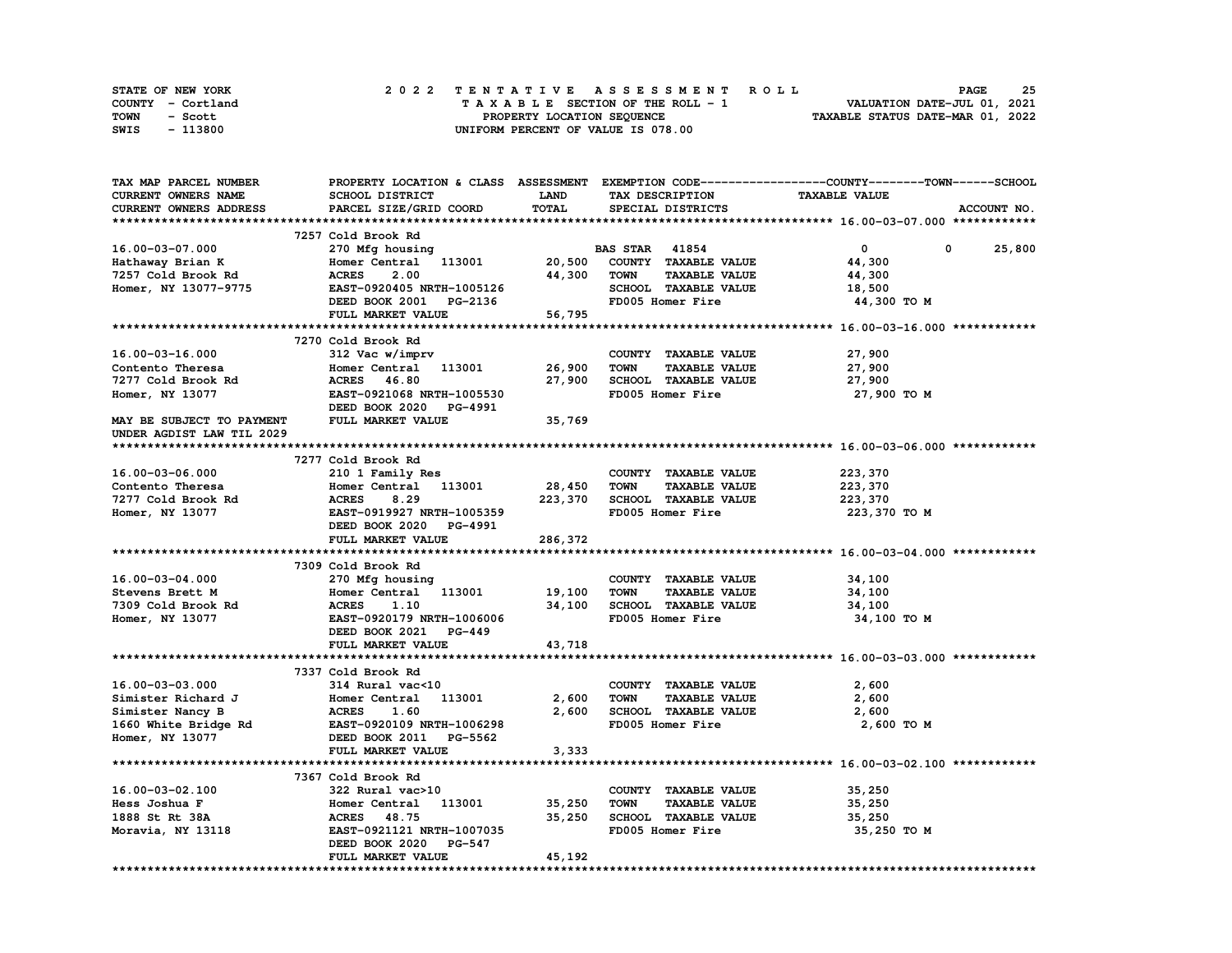|      | STATE OF NEW YORK |  | 2022 TENTATIVE ASSESSMENT ROLL |  |  |  |                                    |  |  |  |  |  |  |                                  |  | <b>PAGE</b>                 | 26 |
|------|-------------------|--|--------------------------------|--|--|--|------------------------------------|--|--|--|--|--|--|----------------------------------|--|-----------------------------|----|
|      | COUNTY - Cortland |  |                                |  |  |  | TAXABLE SECTION OF THE ROLL - 1    |  |  |  |  |  |  |                                  |  | VALUATION DATE-JUL 01, 2021 |    |
| TOWN | - Scott           |  |                                |  |  |  | PROPERTY LOCATION SEQUENCE         |  |  |  |  |  |  | TAXABLE STATUS DATE-MAR 01, 2022 |  |                             |    |
| SWIS | - 113800          |  |                                |  |  |  | UNIFORM PERCENT OF VALUE IS 078.00 |  |  |  |  |  |  |                                  |  |                             |    |

| TAX MAP PARCEL NUMBER                                                                                                                                                                                                                            | PROPERTY LOCATION & CLASS ASSESSMENT EXEMPTION CODE----------------COUNTY-------TOWN-----SCHOOL |             |                               |                         |                                                   |                    |              |
|--------------------------------------------------------------------------------------------------------------------------------------------------------------------------------------------------------------------------------------------------|-------------------------------------------------------------------------------------------------|-------------|-------------------------------|-------------------------|---------------------------------------------------|--------------------|--------------|
| CURRENT OWNERS NAME                                                                                                                                                                                                                              | SCHOOL DISTRICT                                                                                 | <b>LAND</b> | TAX DESCRIPTION               |                         | <b>TAXABLE VALUE</b>                              |                    |              |
| <b>CURRENT OWNERS ADDRESS</b>                                                                                                                                                                                                                    | PARCEL SIZE/GRID COORD                                                                          | TOTAL       | SPECIAL DISTRICTS             |                         |                                                   |                    | ACCOUNT NO.  |
|                                                                                                                                                                                                                                                  |                                                                                                 |             |                               |                         |                                                   |                    |              |
|                                                                                                                                                                                                                                                  | 7374 Cold Brook Rd                                                                              |             |                               |                         |                                                   |                    |              |
| 5.00-02-30.200                                                                                                                                                                                                                                   | 210 1 Family Res                                                                                |             |                               | COUNTY TAXABLE VALUE    | 55,000                                            |                    |              |
| Amidon John E                                                                                                                                                                                                                                    | Homer Central 113001 20,400                                                                     |             | <b>TOWN</b>                   | <b>TAXABLE VALUE</b>    | 55,000                                            |                    |              |
| 60 NYS Route 41                                                                                                                                                                                                                                  | 1.93<br><b>ACRES</b>                                                                            | 55,000      |                               | SCHOOL TAXABLE VALUE    | 55,000                                            |                    |              |
| Homer, NY 13077                                                                                                                                                                                                                                  | EAST-0919505 NRTH-1008339                                                                       |             | FD005 Homer Fire              |                         | 55,000 TO M                                       |                    |              |
|                                                                                                                                                                                                                                                  | DEED BOOK 2001 PG-4636                                                                          |             |                               |                         |                                                   |                    |              |
|                                                                                                                                                                                                                                                  | FULL MARKET VALUE                                                                               | 70,513      |                               |                         |                                                   |                    |              |
|                                                                                                                                                                                                                                                  |                                                                                                 |             |                               |                         |                                                   |                    |              |
|                                                                                                                                                                                                                                                  | 7376 Cold Brook Rd                                                                              |             |                               |                         |                                                   |                    |              |
| 5.00-02-30.100                                                                                                                                                                                                                                   | 270 Mfg housing                                                                                 |             | <b>BAS STAR 41854</b>         |                         | $\mathbf{0}$                                      | $^{\circ}$         | 25,800       |
|                                                                                                                                                                                                                                                  |                                                                                                 |             |                               |                         | 43,100                                            |                    |              |
|                                                                                                                                                                                                                                                  |                                                                                                 |             |                               |                         | 43,100                                            |                    |              |
| Homer, NY 13077-9739 EAST-0918932 NRTH-1008655                                                                                                                                                                                                   |                                                                                                 |             |                               | SCHOOL TAXABLE VALUE    | 17,300                                            |                    |              |
|                                                                                                                                                                                                                                                  | DEED BOOK 515<br>PG-327                                                                         |             | FD005 Homer Fire              |                         | 43,100 TO M                                       |                    |              |
|                                                                                                                                                                                                                                                  | FULL MARKET VALUE                                                                               | 55,256      |                               |                         |                                                   |                    |              |
|                                                                                                                                                                                                                                                  |                                                                                                 |             |                               |                         |                                                   |                    |              |
|                                                                                                                                                                                                                                                  | 7389 Cold Brook Rd                                                                              |             |                               |                         |                                                   |                    |              |
| $6.00 - 02 - 05.200$                                                                                                                                                                                                                             | 210 1 Family Res                                                                                |             | <b>BAS STAR 41854</b>         |                         | $\bullet$                                         | $^{\circ}$         | 25,800       |
| 8.00-02-03.200<br>Perks William H<br>Perks Caroline E<br>Perks Carol Brook Rd<br>Tass Cold Brook Rd<br>EXST-0919538 NRTH-1007817<br>Homer. NY 13077-9773<br>DEED BOOK 2002 PG-1773<br>The Carol Brook 2002 PG-1773<br>Person Caroline Corporatio | Homer Central 113001 33,500 COUNTY TAXABLE VALUE                                                |             |                               |                         | 187,500                                           |                    |              |
|                                                                                                                                                                                                                                                  |                                                                                                 |             | TOWN                          | <b>TAXABLE VALUE</b>    | 187,500                                           |                    |              |
|                                                                                                                                                                                                                                                  |                                                                                                 |             |                               | SCHOOL TAXABLE VALUE    | 161,700                                           |                    |              |
|                                                                                                                                                                                                                                                  |                                                                                                 |             | FD005 Homer Fire              |                         | 187,500 TO M                                      |                    |              |
|                                                                                                                                                                                                                                                  | FULL MARKET VALUE                                                                               | 240,385     |                               |                         |                                                   |                    |              |
|                                                                                                                                                                                                                                                  |                                                                                                 |             |                               |                         |                                                   |                    |              |
|                                                                                                                                                                                                                                                  | 7446 Cold Brook Rd                                                                              |             |                               |                         |                                                   |                    |              |
| $6.00 - 02 - 01.100$                                                                                                                                                                                                                             | 240 Rural res                                                                                   |             | VET COM C 41132               |                         | 8,600                                             | 0                  | 0            |
|                                                                                                                                                                                                                                                  |                                                                                                 |             |                               |                         | $\mathbf 0$                                       | 8,600              | 0            |
|                                                                                                                                                                                                                                                  |                                                                                                 |             |                               | 133,758 VET DIS C 41142 |                                                   | $\mathbf 0$        | $\mathbf{0}$ |
|                                                                                                                                                                                                                                                  |                                                                                                 |             |                               |                         | $\begin{smallmatrix} 17,200\ 0 \end{smallmatrix}$ |                    | $\mathbf{0}$ |
| Homer, NY 13077-9774                                                                                                                                                                                                                             | EAST-0920045 NRTH-1008721                                                                       |             | <b>VET DIS T 41143</b>        |                         |                                                   | 17,200<br>$\Omega$ |              |
|                                                                                                                                                                                                                                                  | DEED BOOK 2019 PG-2688                                                                          |             | <b>BAS STAR</b> 41854         |                         | $\overline{\mathbf{0}}$                           |                    | 25,800       |
|                                                                                                                                                                                                                                                  | FULL MARKET VALUE                                                                               |             | 171, 485 COUNTY TAXABLE VALUE |                         | 107,958                                           |                    |              |
|                                                                                                                                                                                                                                                  |                                                                                                 |             | <b>TOWN</b>                   | <b>TAXABLE VALUE</b>    | 107,958                                           |                    |              |
|                                                                                                                                                                                                                                                  |                                                                                                 |             |                               | SCHOOL TAXABLE VALUE    | 107,958                                           |                    |              |
|                                                                                                                                                                                                                                                  |                                                                                                 |             | FD005 Homer Fire              |                         | 133,758 то м                                      |                    |              |
|                                                                                                                                                                                                                                                  |                                                                                                 |             |                               |                         |                                                   |                    |              |
|                                                                                                                                                                                                                                                  | 7482 Cold Brook Rd                                                                              |             |                               |                         |                                                   |                    |              |
| $6.00 - 02 - 04.000$                                                                                                                                                                                                                             | 322 Rural vac>10                                                                                |             |                               | COUNTY TAXABLE VALUE    | 5,700                                             |                    |              |
| Stevens Brett M                                                                                                                                                                                                                                  | Homer Central 113001                                                                            | 5,700       | <b>TOWN</b>                   | <b>TAXABLE VALUE</b>    | 5,700                                             |                    |              |
|                                                                                                                                                                                                                                                  |                                                                                                 | 5,700       |                               | SCHOOL TAXABLE VALUE    | 5,700                                             |                    |              |
|                                                                                                                                                                                                                                                  |                                                                                                 |             | FD005 Homer Fire              |                         | 5,700 TO M                                        |                    |              |
|                                                                                                                                                                                                                                                  | DEED BOOK 2019 PG-3745                                                                          |             |                               |                         |                                                   |                    |              |
|                                                                                                                                                                                                                                                  | FULL MARKET VALUE                                                                               | 7,308       |                               |                         |                                                   |                    |              |
|                                                                                                                                                                                                                                                  |                                                                                                 |             |                               |                         |                                                   |                    |              |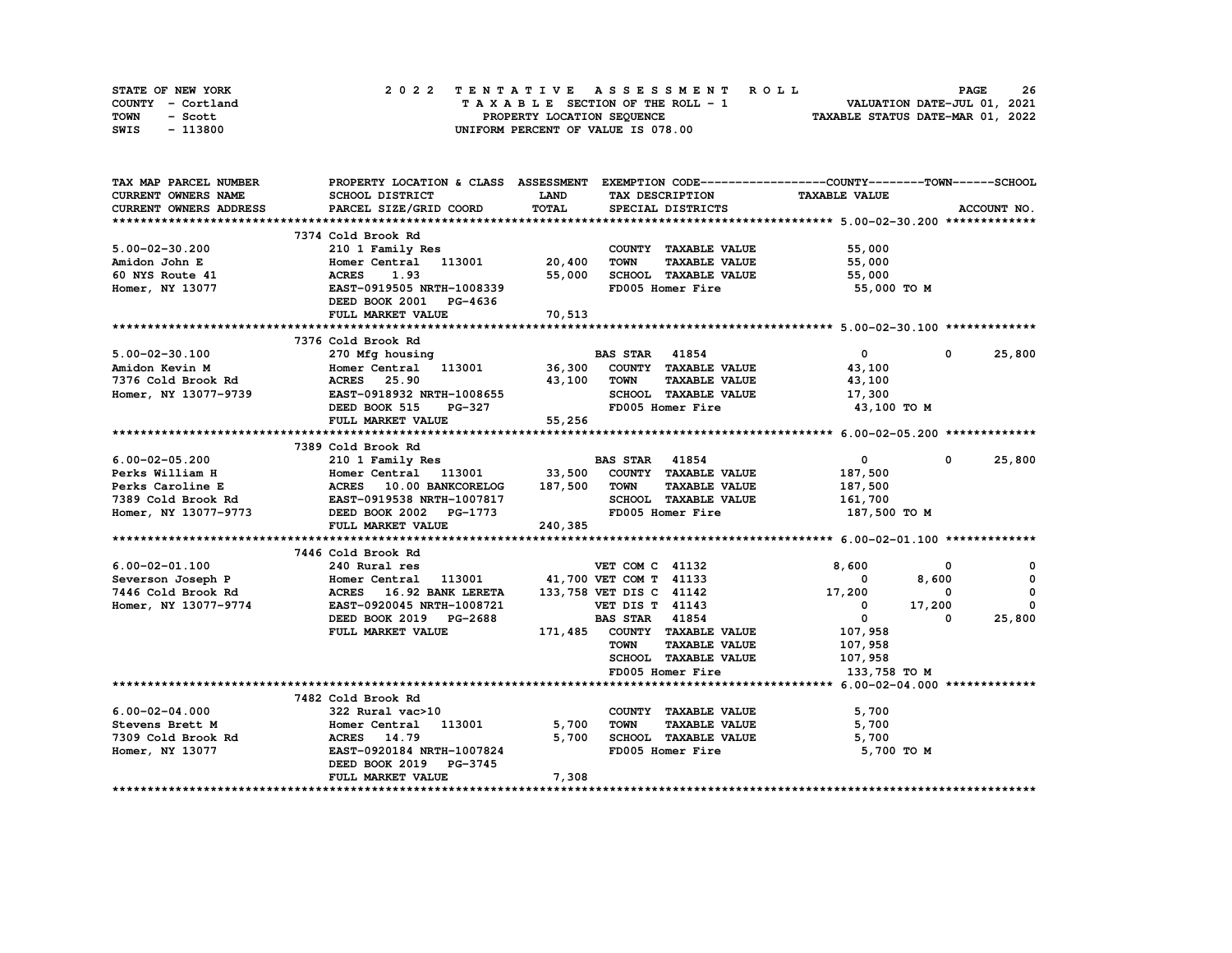| STATE OF NEW YORK | 2022 TENTATIVE ASSESSMENT ROLL     | 27<br><b>PAGE</b>                |
|-------------------|------------------------------------|----------------------------------|
| COUNTY - Cortland | TAXABLE SECTION OF THE ROLL - 1    | VALUATION DATE-JUL 01, 2021      |
| TOWN<br>- Scott   | PROPERTY LOCATION SEQUENCE         | TAXABLE STATUS DATE-MAR 01, 2022 |
| - 113800<br>SWIS  | UNIFORM PERCENT OF VALUE IS 078.00 |                                  |

| TAX MAP PARCEL NUMBER      | PROPERTY LOCATION & CLASS ASSESSMENT EXEMPTION CODE----------------COUNTY-------TOWN-----SCHOOL |         |                                             |                      |                      |
|----------------------------|-------------------------------------------------------------------------------------------------|---------|---------------------------------------------|----------------------|----------------------|
| <b>CURRENT OWNERS NAME</b> | <b>SCHOOL DISTRICT</b>                                                                          | LAND    | TAX DESCRIPTION                             | <b>TAXABLE VALUE</b> |                      |
| CURRENT OWNERS ADDRESS     | PARCEL SIZE/GRID COORD                                                                          | TOTAL   | SPECIAL DISTRICTS                           |                      | ACCOUNT NO.          |
|                            |                                                                                                 |         |                                             |                      |                      |
|                            | 7560 Cold Brook Rd                                                                              |         |                                             |                      |                      |
| $6.00 - 01 - 01.000$       | 312 Vac w/imprv                                                                                 |         | AG COMMIT 41730                             | 62,872               | 62,872 62,872        |
| Canevari Paul J            | 113001<br>Homer Central                                                                         | 114,700 | COUNTY TAXABLE VALUE                        | 62,328               |                      |
| 1059 Hideaway Hill Rd      | ACRES 106.90                                                                                    | 125,200 | <b>TOWN</b><br><b>TAXABLE VALUE</b>         | 62,328               |                      |
| Kunkletown, PA 18058       | EAST-0920804 NRTH-1010097                                                                       |         | SCHOOL TAXABLE VALUE                        | 62,328               |                      |
|                            | DEED BOOK 10217 PG-69001                                                                        |         | FD005 Homer Fire                            | 125,200 TO M         |                      |
| MAY BE SUBJECT TO PAYMENT  | FULL MARKET VALUE                                                                               | 160,513 |                                             |                      |                      |
| UNDER AGDIST LAW TIL 2029  |                                                                                                 |         |                                             |                      |                      |
|                            |                                                                                                 |         |                                             |                      |                      |
|                            | 7595 Cold Brook Rd                                                                              |         | 68 PCT OF VALUE USED FOR EXEMPTION PURPOSES |                      |                      |
| $5.00 - 02 - 28.000$       | 240 Rural res                                                                                   |         | VET WAR CT 41121                            | 5,160                | 5,160<br>0           |
| Eastman Frank C II         | Homer Central 113001                                                                            | 89,400  | COUNTY TAXABLE VALUE                        | 146,440              |                      |
| Eastman Norton B Jr        | 79.00<br><b>ACRES</b>                                                                           | 151,600 | <b>TAXABLE VALUE</b><br>TOWN                | 146,440              |                      |
| 7295 Cold Brook Rd         | EAST-0918560 NRTH-1010035                                                                       |         | SCHOOL TAXABLE VALUE                        | 151,600              |                      |
| Homer, NY 13077            | EAST-0918300 MARALL<br>DEED BOOK 2016 PG-3599<br>Communistie                                    |         | FD005 Homer Fire                            | 151,600 то м         |                      |
|                            |                                                                                                 | 194,359 |                                             |                      |                      |
|                            | FULL MARKET VALUE                                                                               |         |                                             |                      |                      |
|                            |                                                                                                 |         |                                             |                      |                      |
|                            | 7147-7171 Cold Brook Rd                                                                         |         |                                             |                      |                      |
| $16.00 - 04 - 02.000$      | 190 Game presrve                                                                                |         | AG COMMIT 41730                             | 16,668               | 16,668<br>16,668     |
| Contento Farms, LLC        | Homer Central 113001                                                                            | 104,900 | COUNTY TAXABLE VALUE                        | 217,032              |                      |
| Attn: Gerald Contento, Jr  | ACRES 136.80                                                                                    | 233,700 | <b>TOWN</b><br><b>TAXABLE VALUE</b>         | 217,032              |                      |
| 7217 Cold Brook Rd         | EAST-0921062 NRTH-1002355                                                                       |         | SCHOOL TAXABLE VALUE                        | 217,032              |                      |
| Homer, NY 13077            | DEED BOOK 2010 PG-4447                                                                          |         | FD005 Homer Fire                            | 233,700 то м         |                      |
|                            | FULL MARKET VALUE                                                                               | 299,615 |                                             |                      |                      |
| MAY BE SUBJECT TO PAYMENT  |                                                                                                 |         |                                             |                      |                      |
| UNDER AGDIST LAW TIL 2029  |                                                                                                 |         |                                             |                      |                      |
|                            |                                                                                                 |         |                                             |                      |                      |
|                            | 7158, 7188 Cold Brook Rd                                                                        |         |                                             |                      |                      |
| 16.00-03-12.000            | 270 Mfg housing                                                                                 |         | <b>VET WAR T 41123</b>                      | 0                    | 5,160<br>0           |
| Ruoff Guy                  | Homer Central 113001                                                                            |         | 29,025 VET WAR C 41122                      | 5,160                | $\Omega$<br>$\Omega$ |
| Ruoff Hailey M             | ACRES 12.70                                                                                     | 130,000 | COUNTY TAXABLE VALUE                        | 124,840              |                      |
| 7158 Cold Brook Rd         | EAST-0922022 NRTH-1003526                                                                       |         | <b>TAXABLE VALUE</b><br><b>TOWN</b>         | 124,840              |                      |
| Homer, NY 13077            | DEED BOOK 2015 PG-5649                                                                          |         | SCHOOL TAXABLE VALUE                        | 130,000              |                      |
|                            | FULL MARKET VALUE                                                                               | 166,667 | FD005 Homer Fire                            | 130,000 TO M         |                      |
|                            |                                                                                                 |         |                                             |                      |                      |
|                            | Country Ln                                                                                      |         |                                             |                      |                      |
| 35.00-04-04.000            | 311 Res vac land                                                                                |         | COUNTY TAXABLE VALUE                        | 10,700               |                      |
| Brown William F            | 113001<br>Homer Central                                                                         | 10,700  | <b>TAXABLE VALUE</b><br><b>TOWN</b>         | 10,700               |                      |
| 6213 Sunnyside Dr          | <b>ACRES</b><br>6.60                                                                            | 10,700  | SCHOOL TAXABLE VALUE                        | 10,700               |                      |
| Homer, NY 13077            | EAST-0912397 NRTH-0987085                                                                       |         | FD005 Homer Fire                            | 10,700 TO M          |                      |
|                            | DEED BOOK 2017 PG-6336                                                                          |         |                                             |                      |                      |
|                            | FULL MARKET VALUE                                                                               | 13,718  |                                             |                      |                      |
|                            |                                                                                                 |         |                                             |                      |                      |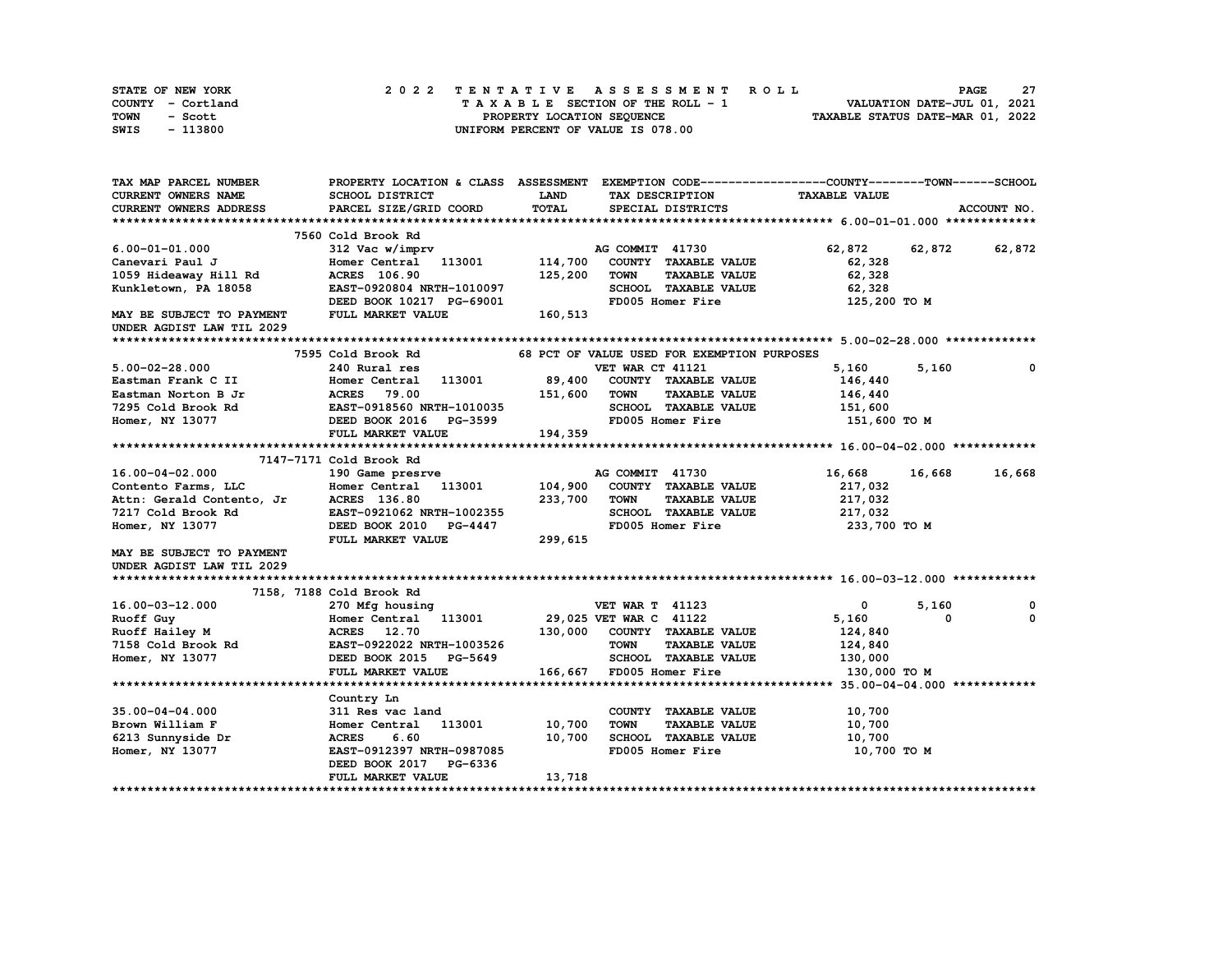| STATE OF NEW YORK | 2022 TENTATIVE ASSESSMENT ROLL          | 28<br><b>PAGE</b>                |
|-------------------|-----------------------------------------|----------------------------------|
| COUNTY - Cortland | $T A X A B L E$ SECTION OF THE ROLL - 1 | VALUATION DATE-JUL 01, 2021      |
| TOWN<br>- Scott   | PROPERTY LOCATION SEQUENCE              | TAXABLE STATUS DATE-MAR 01, 2022 |
| - 113800<br>SWIS  | UNIFORM PERCENT OF VALUE IS 078.00      |                                  |

| TAX MAP PARCEL NUMBER      | PROPERTY LOCATION & CLASS ASSESSMENT |                                                | EXEMPTION CODE-----------------COUNTY-------TOWN------SCHOOL |
|----------------------------|--------------------------------------|------------------------------------------------|--------------------------------------------------------------|
| <b>CURRENT OWNERS NAME</b> | SCHOOL DISTRICT                      | <b>LAND</b><br>TAX DESCRIPTION                 | <b>TAXABLE VALUE</b>                                         |
| CURRENT OWNERS ADDRESS     | PARCEL SIZE/GRID COORD               | TOTAL<br>SPECIAL DISTRICTS                     | ACCOUNT NO.                                                  |
|                            |                                      |                                                |                                                              |
|                            | 6189 Country Ln                      |                                                |                                                              |
| 35.03-01-24.000            | 210 1 Family Res                     | <b>BAS STAR</b><br>41854                       | 25,800<br>0<br>0                                             |
| Estep Nancy                | Homer Central 113001                 | 16,200<br>COUNTY TAXABLE VALUE                 | 104,100                                                      |
| 6189 Country Ln            | FRNT 105.78 DPTH 224.00              | 104,100<br><b>TOWN</b><br><b>TAXABLE VALUE</b> | 104,100                                                      |
| Homer, NY 13077-9325       | <b>ACRES</b><br>0.48 BANK WELLS      | SCHOOL TAXABLE VALUE                           | 78,300                                                       |
|                            | EAST-0913456 NRTH-0986135            | FD005 Homer Fire                               | 104,100 TO M                                                 |
|                            | DEED BOOK 10415 PG-25001             |                                                |                                                              |
|                            | FULL MARKET VALUE                    | 133,462                                        |                                                              |
|                            |                                      |                                                |                                                              |
|                            |                                      |                                                |                                                              |
|                            | 6192 Country Ln                      |                                                |                                                              |
| 35.03-01-20.000            | 210 1 Family Res                     | CW 15 VET/ 41163                               | 5,160<br>$^{\circ}$<br>0                                     |
| Dunn Donald E Sr           | Homer Central 113001                 | 16,700 ENH STAR 41834                          | $\mathbf 0$<br>64,410<br>0                                   |
| Dunn Marie A               | FRNT 100.00 DPTH 250.00              | 102,300 CW_15_VET/ 41162                       | 5,160<br>0<br>0                                              |
| 6192 Country Ln            | <b>ACRES</b><br>0.55                 | COUNTY TAXABLE VALUE                           | 97,140                                                       |
| Homer, NY 13077-9325       | EAST-0913615 NRTH-0986344            | <b>TOWN</b><br><b>TAXABLE VALUE</b>            | 97,140                                                       |
|                            | DEED BOOK 333<br>PG-1069             | SCHOOL TAXABLE VALUE                           | 37,890                                                       |
|                            | FULL MARKET VALUE                    | 131,154 FD005 Homer Fire                       | 102,300 TO M                                                 |
|                            |                                      |                                                |                                                              |
|                            | 6198 Country Ln                      |                                                |                                                              |
| 35.03-01-19.000            | 210 1 Family Res                     | VET DIS CT 41141                               | 17,200<br>17,200<br>0                                        |
| Adams Darin R              |                                      | Homer Central 113001 16,700 VET COM CT 41131   | 8,600<br>8,600<br>$\Omega$                                   |
| Adams Sammi N              | FRNT 100.00 DPTH 224.92              | 88,900 BAS STAR 41854                          | 25,800<br>$\mathbf 0$<br>0                                   |
| 6198 Country Ln            | 0.52 BANKCORELOG<br><b>ACRES</b>     | COUNTY TAXABLE VALUE                           | 63,100                                                       |
| Homer, NY 13077-9325       | EAST-0913547 NRTH-0986416            | <b>TAXABLE VALUE</b><br><b>TOWN</b>            | 63,100                                                       |
|                            | DEED BOOK 2011 PG-5737               | SCHOOL TAXABLE VALUE                           | 63,100                                                       |
|                            | FULL MARKET VALUE                    | 113,974 FD005 Homer Fire                       | 88,900 TO M                                                  |
|                            |                                      |                                                |                                                              |
|                            | 6202 Country Ln                      |                                                |                                                              |
| $35.03 - 01 - 18.000$      | 210 1 Family Res                     | <b>BAS STAR</b> 41854                          | $\mathbf 0$<br>25,800<br>$^{\circ}$                          |
|                            |                                      | COUNTY TAXABLE VALUE                           |                                                              |
| Riehlman Lonny B           | Homer Central 113001                 | 16,700                                         | 101,600                                                      |
| 6202 Country Ln            | FRNT 100.00 DPTH 224.31              | 101,600<br><b>TOWN</b><br><b>TAXABLE VALUE</b> | 101,600                                                      |
| Homer, NY 13077-9328       | <b>BANKCORELOG</b>                   | SCHOOL TAXABLE VALUE                           | 75,800                                                       |
|                            | EAST-0913467 NRTH-0986482            | FD005 Homer Fire                               | 101,600 TO M                                                 |
|                            | DEED BOOK 10417 PG-26001             |                                                |                                                              |
|                            | FULL MARKET VALUE                    | 130,256                                        |                                                              |
|                            |                                      |                                                |                                                              |
|                            | 6206 Country Ln                      |                                                |                                                              |
| 35.03-01-17.000            | 210 1 Family Res                     | <b>BAS STAR</b><br>41854                       | $\mathbf 0$<br>25,800<br>0                                   |
| Comerford Ronald P         | Homer Central 113001                 | 16,700<br>COUNTY TAXABLE VALUE                 | 80,100                                                       |
| Comerford Darlene J        | FRNT 100.00 DPTH 223.69              | 80,100<br><b>TAXABLE VALUE</b><br><b>TOWN</b>  | 80,100                                                       |
| 6206 Country Ln            | EAST-0913394 NRTH-0986552            | SCHOOL TAXABLE VALUE                           | 54,300                                                       |
| Homer, NY 13077-9328       | PG-399<br>DEED BOOK 335              | FD005 Homer Fire                               | 80,100 TO M                                                  |
|                            | FULL MARKET VALUE                    | 102,692                                        |                                                              |
|                            |                                      |                                                |                                                              |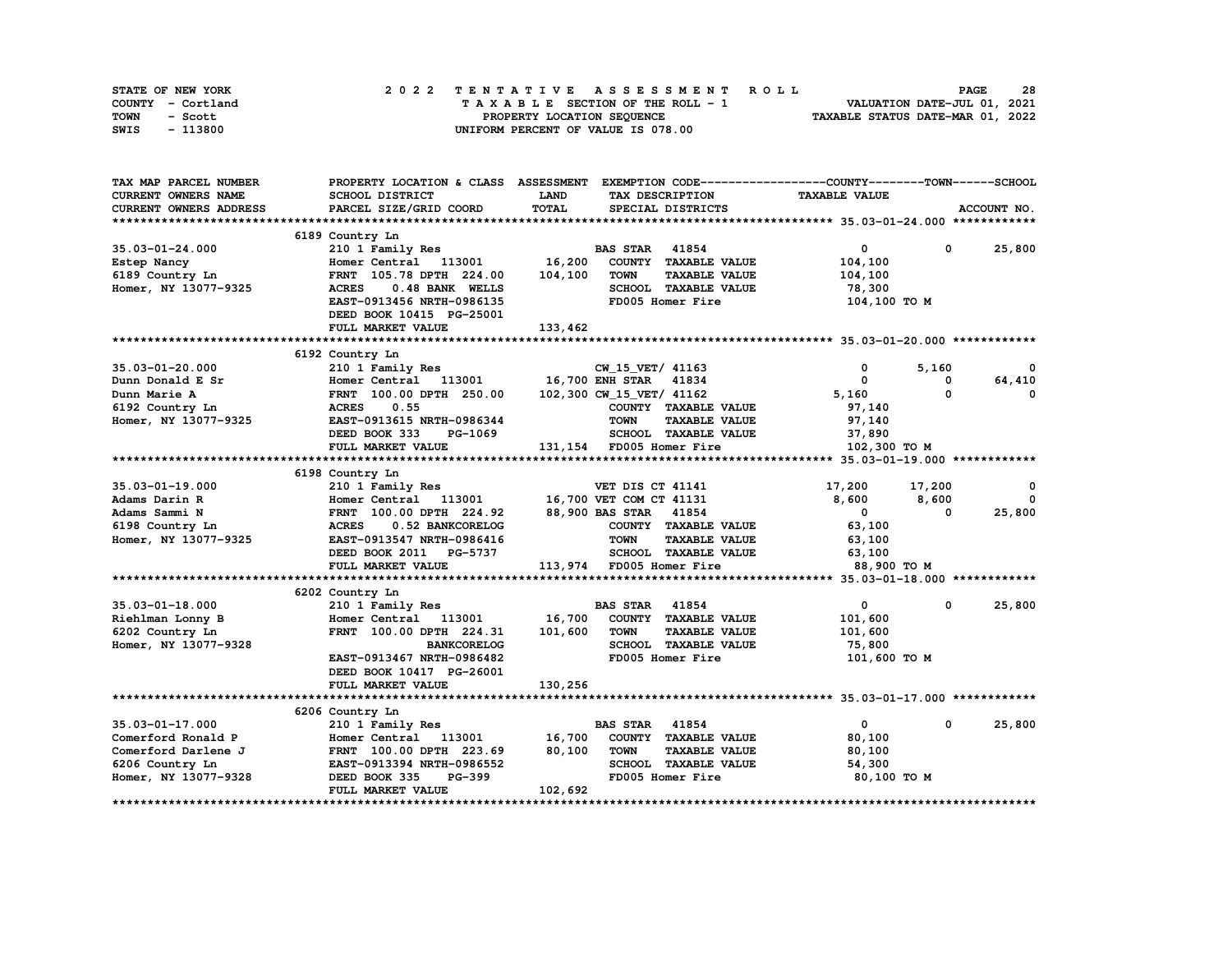| <b>STATE OF NEW YORK</b> | 2022 TENTATIVE ASSESSMENT ROLL          | 29<br><b>PAGE</b>                |
|--------------------------|-----------------------------------------|----------------------------------|
| COUNTY - Cortland        | $T A X A B L E$ SECTION OF THE ROLL - 1 | VALUATION DATE-JUL 01, 2021      |
| TOWN<br>- Scott          | PROPERTY LOCATION SEQUENCE              | TAXABLE STATUS DATE-MAR 01, 2022 |
| - 113800<br>SWIS         | UNIFORM PERCENT OF VALUE IS 078.00      |                                  |

| TAX MAP PARCEL NUMBER      | PROPERTY LOCATION & CLASS ASSESSMENT |             |                                     | EXEMPTION CODE-----------------COUNTY-------TOWN------SCHOOL |
|----------------------------|--------------------------------------|-------------|-------------------------------------|--------------------------------------------------------------|
| <b>CURRENT OWNERS NAME</b> | SCHOOL DISTRICT                      | <b>LAND</b> | TAX DESCRIPTION                     | <b>TAXABLE VALUE</b>                                         |
| CURRENT OWNERS ADDRESS     | PARCEL SIZE/GRID COORD               | TOTAL       | SPECIAL DISTRICTS                   | ACCOUNT NO.                                                  |
|                            |                                      |             |                                     |                                                              |
|                            | 6211 Country Ln                      |             |                                     |                                                              |
| $35.03 - 01 - 34.000$      | 210 1 Family Res                     |             | COUNTY TAXABLE VALUE                | 120,700                                                      |
| Mcquinness Matthew         | Homer Central 113001                 | 16,700      | <b>TOWN</b><br><b>TAXABLE VALUE</b> | 120,700                                                      |
| Hickok Amber               | FRNT 168.21 DPTH 148.26              | 120,700     | SCHOOL TAXABLE VALUE                | 120,700                                                      |
| 6211 Country Ln            | <b>ACRES</b><br>0.49 BANKCORELOG     |             | FD005 Homer Fire                    | 120,700 то м                                                 |
| Homer, NY 13077            | EAST-0913158 NRTH-0986455            |             |                                     |                                                              |
|                            | DEED BOOK 2017 PG-5071               |             |                                     |                                                              |
|                            | FULL MARKET VALUE                    | 154,744     |                                     |                                                              |
|                            |                                      |             |                                     |                                                              |
|                            |                                      |             |                                     |                                                              |
|                            | 6212 Country Ln                      |             |                                     |                                                              |
| 35.03-01-16.000            | 210 1 Family Res                     |             | <b>BAS STAR 41854</b>               | 25,800<br>$\bullet$<br>$\mathbf{0}$                          |
| Ferris Theresa J           | Homer Central 113001 16,700          |             | COUNTY TAXABLE VALUE                | 113,700                                                      |
| Ferris James               | FRNT 100.00 DPTH 223.08              | 113,700     | <b>TOWN</b><br><b>TAXABLE VALUE</b> | 113,700                                                      |
| 6212 Country Ln            | EAST-0913321 NRTH-0986611            |             | SCHOOL TAXABLE VALUE                | 87,900                                                       |
| Homer, NY 13077-9328       | DEED BOOK 10447 PG-32002             |             | FD005 Homer Fire                    | 113,700 TO M                                                 |
|                            | FULL MARKET VALUE                    | 145,769     |                                     |                                                              |
|                            |                                      |             |                                     |                                                              |
|                            | 6216 Country Ln                      |             |                                     |                                                              |
| $35.03 - 01 - 15.000$      | 210 1 Family Res                     |             | COUNTY TAXABLE VALUE                | 84,500                                                       |
| Platt Daniel S             | Homer Central 113001                 | 16,700      | <b>TOWN</b><br><b>TAXABLE VALUE</b> | 84,500                                                       |
| Platt Kelly L              | FRNT 100.00 DPTH 222.46              | 84,500      | SCHOOL TAXABLE VALUE                | 84,500                                                       |
| 6216 Country Ln            | <b>ACRES</b><br>0.51 BANK WELLS      |             | FD005 Homer Fire                    | 84,500 TO M                                                  |
| Homer, NY 13077-9328       | EAST-0913247 NRTH-0986682            |             |                                     |                                                              |
|                            | DEED BOOK 2001 PG-4720               |             |                                     |                                                              |
|                            | FULL MARKET VALUE                    | 108,333     |                                     |                                                              |
|                            |                                      |             |                                     |                                                              |
|                            | 6219 Country Ln                      |             |                                     |                                                              |
| $35.03 - 01 - 35.000$      | 210 1 Family Res                     |             | COUNTY TAXABLE VALUE                | 113,400                                                      |
| Phillips Donald W          | Homer Central 113001                 | 16,000      | <b>TOWN</b><br><b>TAXABLE VALUE</b> | 113,400                                                      |
|                            |                                      | 113,400     | SCHOOL TAXABLE VALUE                |                                                              |
| Towers Tracey A            | FRNT 151.18 DPTH 155.21              |             |                                     | 113,400                                                      |
| 6219 Country Ln            | <b>ACRES</b><br>0.47 BANKCORELOG     |             | FD005 Homer Fire                    | 113,400 TO M                                                 |
| Homer, NY 13077-9328       | EAST-0913027 NRTH-0986564            |             |                                     |                                                              |
|                            | DEED BOOK 1998 PG-2945               |             |                                     |                                                              |
|                            | FULL MARKET VALUE                    | 145,385     |                                     |                                                              |
|                            |                                      |             |                                     |                                                              |
|                            | 6220 Country Ln                      |             |                                     |                                                              |
| 35.03-01-14.000            | 210 1 Family Res                     |             | <b>BAS STAR 41854</b>               | 25,800<br>$\mathbf{0}$<br>$^{\circ}$                         |
| Klotz Stacy                | Homer Central 113001 16,700          |             | COUNTY TAXABLE VALUE                | 85,600                                                       |
| Hall Elwin                 | FRNT 100.00 DPTH 221.85              | 85,600      | <b>TOWN</b><br><b>TAXABLE VALUE</b> | 85,600                                                       |
| 6220 Country Ln            | <b>BANK WELLS</b>                    |             | SCHOOL TAXABLE VALUE                | 59,800                                                       |
| Homer, NY 13077-9328       | EAST-0913177 NRTH-0986749            |             | FD005 Homer Fire                    | 85,600 то м                                                  |
|                            | DEED BOOK 10370 PG-43001             |             |                                     |                                                              |
|                            | FULL MARKET VALUE                    | 109,744     |                                     |                                                              |
|                            |                                      |             |                                     |                                                              |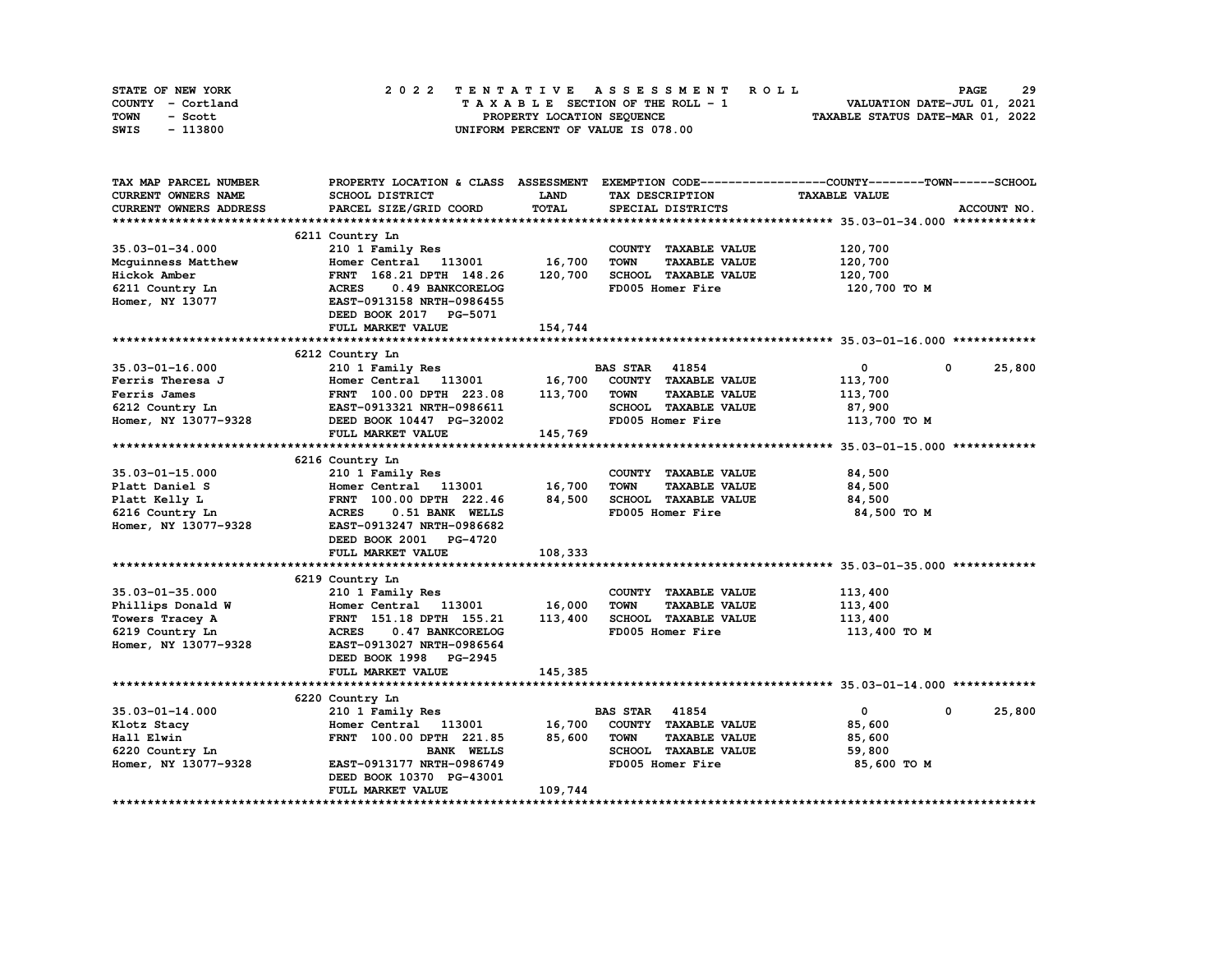| STATE OF NEW YORK | 2022 TENTATIVE ASSESSMENT ROLL     | 30<br><b>PAGE</b>                |
|-------------------|------------------------------------|----------------------------------|
| COUNTY - Cortland | TAXABLE SECTION OF THE ROLL - 1    | VALUATION DATE-JUL 01, 2021      |
| TOWN<br>- Scott   | PROPERTY LOCATION SEQUENCE         | TAXABLE STATUS DATE-MAR 01, 2022 |
| - 113800<br>SWIS  | UNIFORM PERCENT OF VALUE IS 078.00 |                                  |

| TAX MAP PARCEL NUMBER                   | PROPERTY LOCATION & CLASS ASSESSMENT                                         |              |                        |                                          | EXEMPTION CODE-----------------COUNTY-------TOWN------SCHOOL |             |             |
|-----------------------------------------|------------------------------------------------------------------------------|--------------|------------------------|------------------------------------------|--------------------------------------------------------------|-------------|-------------|
| CURRENT OWNERS NAME                     | SCHOOL DISTRICT                                                              | <b>LAND</b>  |                        | TAX DESCRIPTION                          | <b>TAXABLE VALUE</b>                                         |             |             |
| <b>CURRENT OWNERS ADDRESS</b>           | PARCEL SIZE/GRID COORD                                                       | <b>TOTAL</b> |                        | SPECIAL DISTRICTS                        |                                                              |             | ACCOUNT NO. |
|                                         |                                                                              |              |                        |                                          |                                                              |             |             |
|                                         | 6225 Country Ln                                                              |              |                        |                                          |                                                              |             |             |
| $35.03 - 01 - 36.000$                   | 210 1 Family Res                                                             |              | <b>VET DIS T 41143</b> |                                          | 0                                                            | 17,200      | 0           |
| Nickerson Albert E                      | Homer Central 113001                                                         |              | 16,000 VET COM C 41132 |                                          | 8,600                                                        | 0           | 0           |
| Nickerson Nicole M                      | FRNT 183.00 DPTH 147.47                                                      |              |                        | 122,000 VET DIS C 41142                  | 17,200                                                       | 0           | 0           |
| 6225 Country Ln                         | <b>ACRES</b><br>0.47 BANKCORELOG                                             |              | VET COM T 41133        |                                          | $\overline{\mathbf{0}}$                                      | 8,600       | 0           |
| Homer, NY 13077                         | EAST-0912913 NRTH-0986682                                                    |              |                        | COUNTY TAXABLE VALUE                     | 96,200                                                       |             |             |
|                                         | DEED BOOK 2016 PG-6641                                                       |              | <b>TOWN</b>            | <b>TAXABLE VALUE</b>                     | 96,200                                                       |             |             |
|                                         | FULL MARKET VALUE                                                            |              |                        | 156,410 SCHOOL TAXABLE VALUE             | 122,000                                                      |             |             |
|                                         |                                                                              |              |                        | FD005 Homer Fire                         | 122,000 TO M                                                 |             |             |
|                                         |                                                                              |              |                        |                                          |                                                              |             |             |
|                                         | 6226 Country Ln                                                              |              |                        |                                          |                                                              |             |             |
| $35.03 - 01 - 13.000$                   | 210 1 Family Res                                                             |              | <b>BAS STAR</b> 41854  |                                          | $\mathbf{0}$                                                 | $\mathbf 0$ | 25,800      |
| Vanliew Terry L                         | Homer Central 113001 16,700                                                  |              |                        | COUNTY TAXABLE VALUE                     | 91,200                                                       |             |             |
| 6226 Country Ln                         | FRNT 100.00 DPTH 221.23                                                      | 91,200       | <b>TOWN</b>            | <b>TAXABLE VALUE</b>                     | 91,200                                                       |             |             |
| Homer, NY 13077-9328                    | <b>BANKCORELOG</b>                                                           |              |                        | SCHOOL TAXABLE VALUE                     | 65,400                                                       |             |             |
|                                         | EAST-0913102 NRTH-0986819                                                    |              |                        | FD005 Homer Fire                         | 91,200 TO M                                                  |             |             |
|                                         | DEED BOOK 512<br>$PG-253$                                                    |              |                        |                                          |                                                              |             |             |
|                                         | FULL MARKET VALUE                                                            | 116,923      |                        |                                          |                                                              |             |             |
|                                         |                                                                              |              |                        |                                          |                                                              |             |             |
|                                         | 6230 Country Ln                                                              |              |                        |                                          |                                                              |             |             |
| 35.03-01-11.000                         | 210 1 Family Res                                                             |              | <b>ENH STAR 41834</b>  |                                          | $\mathbf{0}$                                                 | 0           | 64,410      |
| Haley Robert L                          | Homer Central 113001 16,700                                                  |              |                        | COUNTY TAXABLE VALUE                     | 104,200                                                      |             |             |
| Haley Sharon L                          | Homer Central 113001<br>FRNT 100.00 DPTH 220.62<br>EAST-0913029 NRTH-0986886 | 104,200      | <b>TOWN</b>            | <b>TAXABLE VALUE</b>                     | 104,200                                                      |             |             |
|                                         |                                                                              |              |                        | SCHOOL TAXABLE VALUE                     | 39,790                                                       |             |             |
| 6230 Country Ln<br>Homer, NY 13077-9328 | DEED BOOK 341<br><b>PG-770</b>                                               |              |                        | FD005 Homer Fire                         | 104,200 TO M                                                 |             |             |
|                                         | FULL MARKET VALUE                                                            | 133,590      |                        |                                          |                                                              |             |             |
|                                         |                                                                              |              |                        |                                          |                                                              |             |             |
|                                         | 6236 Country Ln                                                              |              |                        |                                          |                                                              |             |             |
| 35.03-01-10.000                         | 215 1 Fam Res w/                                                             |              |                        | COUNTY TAXABLE VALUE                     | 142,000                                                      |             |             |
| VanBuren Cully D                        | Homer Central 113001                                                         | 15,100       | <b>TOWN</b>            | <b>TAXABLE VALUE</b>                     | 142,000                                                      |             |             |
| Oaks-Doan Jody L                        | FRNT 100.03 DPTH 220.27                                                      | 142,000      |                        | SCHOOL TAXABLE VALUE                     | 142,000                                                      |             |             |
| 6236 Country Ln                         | <b>ACRES</b><br>0.44 BANKCORELOG                                             |              |                        | FD005 Homer Fire                         | 142,000 TO M                                                 |             |             |
| Homer, NY 13077                         | EAST-0912954 NRTH-0986945                                                    |              |                        |                                          |                                                              |             |             |
|                                         | DEED BOOK 2018 PG-7386                                                       |              |                        |                                          |                                                              |             |             |
|                                         | FULL MARKET VALUE                                                            | 182,051      |                        |                                          |                                                              |             |             |
|                                         |                                                                              |              |                        |                                          |                                                              |             |             |
|                                         | 6240 Country Ln                                                              |              |                        |                                          |                                                              |             |             |
| $35.03 - 01 - 09.000$                   | 210 1 Family Res                                                             |              |                        | COUNTY TAXABLE VALUE                     | 115,700                                                      |             |             |
| West Tyler                              | Homer Central 113001                                                         | 16,200       | <b>TOWN</b>            | <b>TAXABLE VALUE</b>                     | 115,700                                                      |             |             |
| 6240 Country Ln                         | FRNT 119.40 DPTH 219.26<br><b>BANKCORELOG</b>                                | 115,700      |                        | SCHOOL TAXABLE VALUE<br>FD005 Homer Fire | 115,700                                                      |             |             |
| Homer, NY 13077                         | EAST-0912908 NRTH-0987013                                                    |              |                        |                                          | 115,700 TO M                                                 |             |             |
|                                         |                                                                              |              |                        |                                          |                                                              |             |             |
|                                         | DEED BOOK 2020 PG-3971<br>FULL MARKET VALUE                                  | 148,333      |                        |                                          |                                                              |             |             |
|                                         |                                                                              |              |                        |                                          |                                                              |             |             |
|                                         |                                                                              |              |                        |                                          |                                                              |             |             |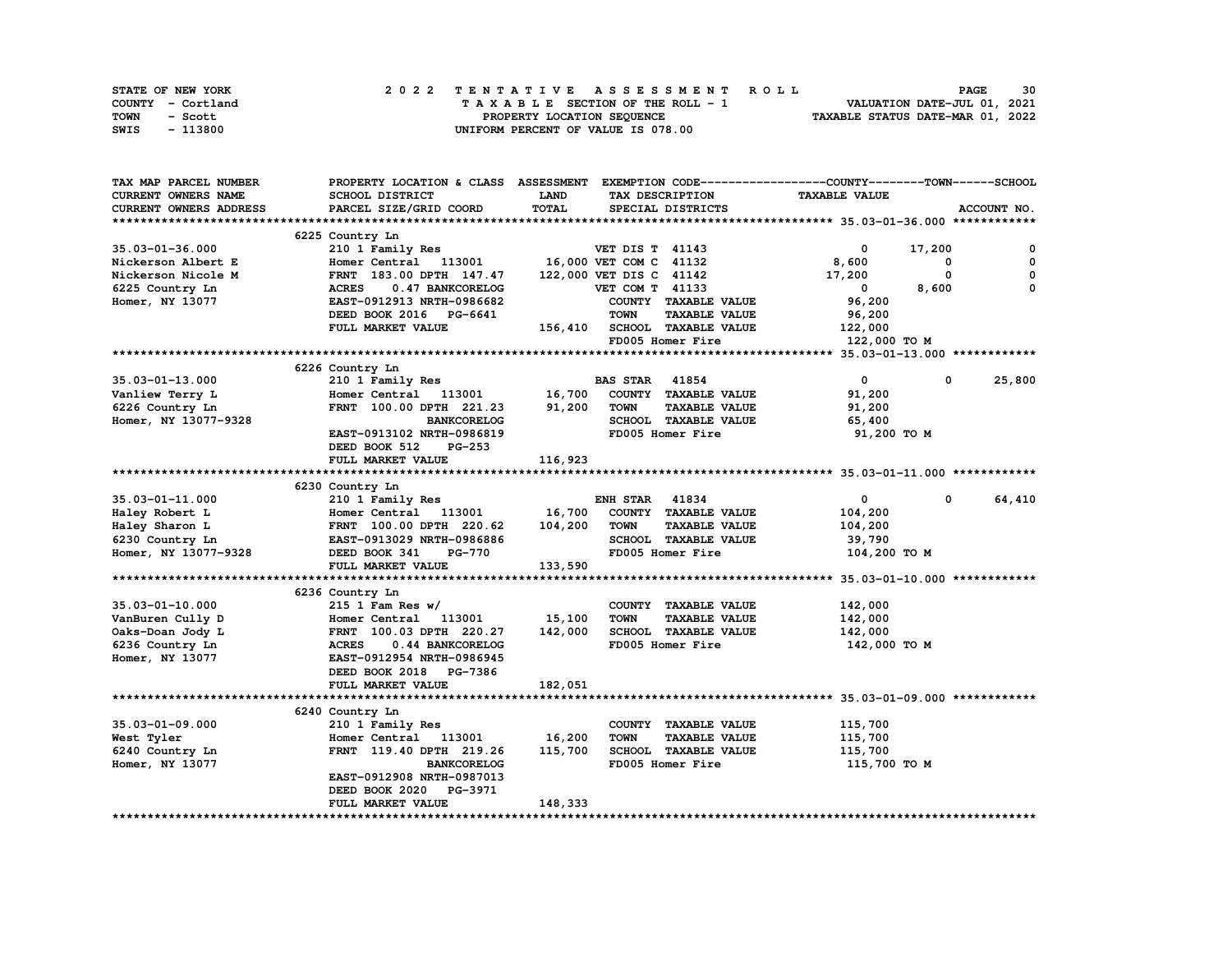| STATE OF NEW YORK | 2022 TENTATIVE ASSESSMENT ROLL     | 31<br><b>PAGE</b>                |
|-------------------|------------------------------------|----------------------------------|
| COUNTY - Cortland | TAXABLE SECTION OF THE ROLL - 1    | VALUATION DATE-JUL 01, 2021      |
| TOWN<br>- Scott   | PROPERTY LOCATION SEQUENCE         | TAXABLE STATUS DATE-MAR 01, 2022 |
| - 113800<br>SWIS  | UNIFORM PERCENT OF VALUE IS 078.00 |                                  |

| TAX MAP PARCEL NUMBER  | PROPERTY LOCATION & CLASS ASSESSMENT |              | EXEMPTION CODE-----------------COUNTY-------TOWN-----SCHOOL |                      |                        |
|------------------------|--------------------------------------|--------------|-------------------------------------------------------------|----------------------|------------------------|
| CURRENT OWNERS NAME    | <b>SCHOOL DISTRICT</b>               | <b>LAND</b>  | TAX DESCRIPTION                                             | <b>TAXABLE VALUE</b> |                        |
| CURRENT OWNERS ADDRESS | PARCEL SIZE/GRID COORD               | <b>TOTAL</b> | SPECIAL DISTRICTS                                           |                      | ACCOUNT NO.            |
|                        |                                      |              |                                                             |                      |                        |
|                        | 6243 Country Ln                      |              |                                                             |                      |                        |
| 35.03-01-38.000        | 210 1 Family Res                     |              | <b>BAS STAR</b><br>41854                                    | 0                    | 25,800<br>0            |
| Anania Scott M         | Homer Central 113001                 | 16,700       | COUNTY TAXABLE VALUE                                        | 141,200              |                        |
| Sayles Laurie A        | FRNT 140.53 DPTH 164.49              | 141,200      | <b>TOWN</b><br><b>TAXABLE VALUE</b>                         | 141,200              |                        |
| 6243 Country Ln        | <b>ACRES</b><br>0.52 BANKCORELOG     |              | SCHOOL TAXABLE VALUE                                        | 115,400              |                        |
| Homer, NY 13077-9329   | EAST-0912671 NRTH-0986925            |              | FD005 Homer Fire                                            | 141,200 TO M         |                        |
|                        | DEED BOOK 2013 PG-5578               |              |                                                             |                      |                        |
|                        | FULL MARKET VALUE                    | 181,026      |                                                             |                      |                        |
|                        |                                      |              |                                                             |                      |                        |
|                        | 6246 Country Ln                      |              |                                                             |                      |                        |
| $35.03 - 01 - 06.000$  | 210 1 Family Res                     |              | <b>BAS STAR</b> 41854                                       | $\mathbf{0}$         | 0<br>25,800            |
| Moriarty Brian M       | Homer Central 113001                 | 16,000       | COUNTY TAXABLE VALUE                                        | 93,500               |                        |
| Murphy Amber N         | FRNT 100.00 DPTH 232.63              | 93,500       | <b>TOWN</b><br><b>TAXABLE VALUE</b>                         | 93,500               |                        |
| 6246 Country Ln        | 0.47 BANKCORELOG<br><b>ACRES</b>     |              | SCHOOL TAXABLE VALUE                                        | 67,700               |                        |
| Homer, NY 13077-8313   | EAST-0912865 NRTH-0987106            |              | FD005 Homer Fire                                            | 93,500 TO M          |                        |
|                        | DEED BOOK 2019 PG-2949               |              |                                                             |                      |                        |
|                        | FULL MARKET VALUE                    | 119,872      |                                                             |                      |                        |
|                        |                                      |              |                                                             |                      |                        |
|                        |                                      |              |                                                             |                      |                        |
|                        | 6248 Country Ln                      |              |                                                             |                      |                        |
| $35.03 - 01 - 05.000$  | 210 1 Family Res                     |              | COUNTY TAXABLE VALUE<br><b>TOWN</b>                         | 105,000              |                        |
| Hart Karissa E         | Homer Central 113001                 | 16,700       | <b>TAXABLE VALUE</b>                                        | 105,000              |                        |
| 6248 Country Ln        | <b>FRNT 335.00 DPTH</b><br>60.00     | 105,000      | SCHOOL TAXABLE VALUE                                        | 105,000              |                        |
| Homer, NY 13077-9329   | <b>BANKCORELOG</b>                   |              | FD005 Homer Fire                                            | 105,000 TO M         |                        |
|                        | EAST-0912816 NRTH-0987182            |              |                                                             |                      |                        |
|                        | DEED BOOK 2021 PG-72                 |              |                                                             |                      |                        |
|                        | FULL MARKET VALUE                    | 134,615      |                                                             |                      |                        |
|                        |                                      |              |                                                             |                      |                        |
|                        | 6249 Country Ln                      |              |                                                             |                      |                        |
| 35.03-01-39.000        | 210 1 Family Res                     |              | <b>BAS STAR 41854</b>                                       | 0                    | $\mathbf{0}$<br>25,800 |
| Carr Connal M          | Homer Central 113001                 | 16,200       | COUNTY TAXABLE VALUE                                        | 111,200              |                        |
| Carr Michelle L        | FRNT 125.41 DPTH 171.21              | 111,200      | <b>TOWN</b><br><b>TAXABLE VALUE</b>                         | 111,200              |                        |
| 6249 Country Ln        | <b>ACRES</b><br>0.48 BANKCORELOG     |              | <b>SCHOOL TAXABLE VALUE</b>                                 | 85,400               |                        |
| Homer, NY 13077-9320   | EAST-0912607 NRTH-0987040            |              | FD005 Homer Fire                                            | 111,200 TO M         |                        |
|                        | DEED BOOK 2002 PG-3683               |              |                                                             |                      |                        |
|                        | FULL MARKET VALUE                    | 142,564      |                                                             |                      |                        |
|                        |                                      |              |                                                             |                      |                        |
|                        | 6257 Country Ln                      |              |                                                             |                      |                        |
| 35.03-01-01.000        | 210 1 Family Res                     |              | <b>BAS STAR 41854</b>                                       | $\mathbf 0$          | $\mathbf{0}$<br>25,800 |
| Brevetti Renato K      | Homer Central 113001                 | 16,200       | COUNTY TAXABLE VALUE                                        | 106,300              |                        |
| Brevetti Victoria L    | FRNT 100.00 DPTH 182.22              | 106,300      | <b>TOWN</b><br><b>TAXABLE VALUE</b>                         | 106,300              |                        |
| 6257 Country Ln        | <b>ACRES</b><br>0.48                 |              | <b>SCHOOL TAXABLE VALUE</b>                                 | 80,500               |                        |
| Homer, NY 13077-9319   | EAST-0912592 NRTH-0987365            |              | FD005 Homer Fire                                            | 106,300 то м         |                        |
|                        | DEED BOOK 550<br><b>PG-325</b>       |              |                                                             |                      |                        |
|                        | <b>FULL MARKET VALUE</b>             | 136,282      |                                                             |                      |                        |
|                        |                                      |              |                                                             |                      |                        |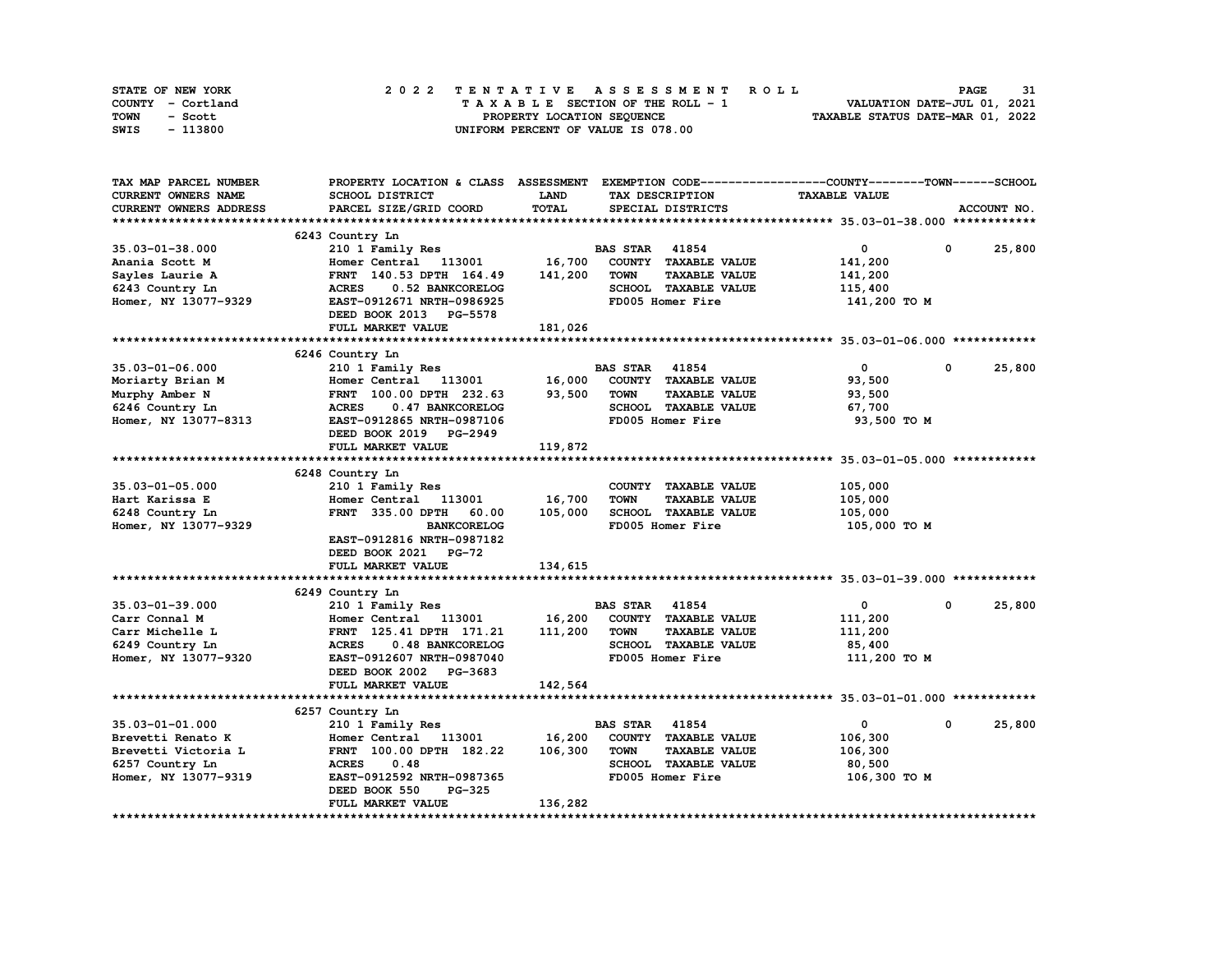| STATE OF NEW YORK | 2022 TENTATIVE ASSESSMENT ROLL     | 32<br><b>PAGE</b>                |
|-------------------|------------------------------------|----------------------------------|
| COUNTY - Cortland | TAXABLE SECTION OF THE ROLL - 1    | VALUATION DATE-JUL 01, 2021      |
| TOWN<br>- Scott   | PROPERTY LOCATION SEQUENCE         | TAXABLE STATUS DATE-MAR 01, 2022 |
| - 113800<br>SWIS  | UNIFORM PERCENT OF VALUE IS 078.00 |                                  |

| TAX MAP PARCEL NUMBER                   | PROPERTY LOCATION & CLASS ASSESSMENT EXEMPTION CODE----------------COUNTY-------TOWN-----SCHOOL |         |                       |                      |                      |              |             |
|-----------------------------------------|-------------------------------------------------------------------------------------------------|---------|-----------------------|----------------------|----------------------|--------------|-------------|
| CURRENT OWNERS NAME                     | SCHOOL DISTRICT                                                                                 | LAND    |                       | TAX DESCRIPTION      | <b>TAXABLE VALUE</b> |              |             |
| CURRENT OWNERS ADDRESS                  | PARCEL SIZE/GRID COORD                                                                          | TOTAL   |                       | SPECIAL DISTRICTS    |                      |              | ACCOUNT NO. |
|                                         |                                                                                                 |         |                       |                      |                      |              |             |
|                                         | 6263 Country Ln                                                                                 |         |                       |                      |                      |              |             |
| $35.03 - 01 - 02.000$                   | 210 1 Family Res                                                                                |         | <b>ENH STAR 41834</b> |                      | $\mathbf{0}$         | $\mathbf{0}$ | 64,410      |
| Breidinger Richard C                    | Homer Central 113001 16,000                                                                     |         |                       | COUNTY TAXABLE VALUE | 115,200              |              |             |
| 6263 Country Ln                         | FRNT 115.00 DPTH 179.73 115,200                                                                 |         | <b>TOWN</b>           | <b>TAXABLE VALUE</b> | 115,200              |              |             |
| Homer, NY 13077-9329                    | EAST-0912703 NRTH-0987367                                                                       |         |                       | SCHOOL TAXABLE VALUE | 50,790               |              |             |
|                                         | DEED BOOK 422<br>PG-318                                                                         |         |                       | FD005 Homer Fire     | 115,200 TO M         |              |             |
|                                         | FULL MARKET VALUE                                                                               | 147,692 |                       |                      |                      |              |             |
|                                         |                                                                                                 |         |                       |                      |                      |              |             |
|                                         | 6269 Country Ln                                                                                 |         |                       |                      |                      |              |             |
| 35.03-01-03.000                         | 210 1 Family Res                                                                                |         | <b>BAS STAR 41854</b> |                      | $\mathbf{0}$         | $^{\circ}$   | 25,800      |
| Parker Chad A                           | Homer Central 113001 16,000<br>FRNT 130.00 DPTH 182.85 97,000                                   |         |                       | COUNTY TAXABLE VALUE | 97,000               |              |             |
| Parker Elizabeth J                      |                                                                                                 |         | <b>TOWN</b>           | <b>TAXABLE VALUE</b> | 97,000               |              |             |
| 6269 Country Ln                         | 0.47 BANKCORELOG<br><b>ACRES</b>                                                                |         |                       | SCHOOL TAXABLE VALUE | 71,200               |              |             |
| Homer, NY 13077-9319                    | EAST-0912820 NRTH-0987373                                                                       |         |                       | FD005 Homer Fire     | 97,000 TO M          |              |             |
|                                         | DEED BOOK 556<br><b>PG-189</b>                                                                  |         |                       |                      |                      |              |             |
|                                         | FULL MARKET VALUE                                                                               | 124,359 |                       |                      |                      |              |             |
|                                         |                                                                                                 |         |                       |                      |                      |              |             |
|                                         | 6640 Creek Rd                                                                                   |         |                       |                      |                      |              |             |
| 25.03-01-26.000                         | 210 1 Family Res                                                                                |         | <b>BAS STAR 41854</b> |                      | $\mathbf{0}$         | $\mathbf 0$  | 25,800      |
| Sweet Cody S                            | Homer Central 113001 20,800                                                                     |         |                       | COUNTY TAXABLE VALUE | 151,540              |              |             |
| 6640 Creek Rd                           | 2.26 BANKCORELOG<br><b>ACRES</b>                                                                | 151,540 | <b>TOWN</b>           | <b>TAXABLE VALUE</b> | 151,540              |              |             |
| Homer, NY 13077                         | EAST-0910888 NRTH-0993993                                                                       |         |                       | SCHOOL TAXABLE VALUE | 125,740              |              |             |
|                                         | DEED BOOK 2014 PG-5187                                                                          |         |                       | FD005 Homer Fire     | 151,540 TO M         |              |             |
|                                         | FULL MARKET VALUE                                                                               | 194,282 |                       |                      |                      |              |             |
|                                         |                                                                                                 |         |                       |                      |                      |              |             |
|                                         | 6641 Creek Rd                                                                                   |         |                       |                      |                      |              |             |
| 25.03-01-22.000                         | 210 1 Family Res                                                                                |         | <b>BAS STAR 41854</b> |                      | $\overline{0}$       | $\mathbf 0$  | 25,800      |
| Cash Carrie A                           | Homer Central 113001 11,600                                                                     |         |                       | COUNTY TAXABLE VALUE | 77,300               |              |             |
| Cash John E                             | FRNT 271.01 DPTH 190.31 77,300                                                                  |         | <b>TOWN</b>           | <b>TAXABLE VALUE</b> | 77,300               |              |             |
|                                         | <b>BANKCORELOG</b>                                                                              |         |                       | SCHOOL TAXABLE VALUE | 51,500               |              |             |
| 11 Ripley Hill Manor<br>Homer, NY 13077 | EAST-0910821 NRTH-0994297                                                                       |         |                       | FD005 Homer Fire     | 77,300 TO M          |              |             |
|                                         | DEED BOOK 2008 PG-7319                                                                          |         |                       |                      |                      |              |             |
|                                         | FULL MARKET VALUE                                                                               | 99,103  |                       |                      |                      |              |             |
|                                         |                                                                                                 |         |                       |                      |                      |              |             |
|                                         | 6642 Creek Rd                                                                                   |         |                       |                      |                      |              |             |
| 25.03-01-21.000                         | 210 1 Family Res                                                                                |         | <b>BAS STAR 41854</b> |                      | $\mathbf{0}$         | $^{\circ}$   | 25,800      |
| Allen Wayne M                           | Homer Central 113001 17,800                                                                     |         |                       | COUNTY TAXABLE VALUE | 111,200              |              |             |
| Allen Mary K                            | FRNT 157.85 DPTH 225.37                                                                         | 111,200 | <b>TOWN</b>           | <b>TAXABLE VALUE</b> | 111,200              |              |             |
| 6642 Creek Rd                           | 0.87 BANK LERETA<br><b>ACRES</b>                                                                |         |                       | SCHOOL TAXABLE VALUE | 85,400               |              |             |
| Homer, NY 13077                         | EAST-0911034 NRTH-0994313                                                                       |         |                       | FD005 Homer Fire     | 111,200 TO M         |              |             |
|                                         | <b>PG-231</b><br>DEED BOOK 416                                                                  |         |                       |                      |                      |              |             |
|                                         | FULL MARKET VALUE                                                                               | 142,564 |                       |                      |                      |              |             |
|                                         |                                                                                                 |         |                       |                      |                      |              |             |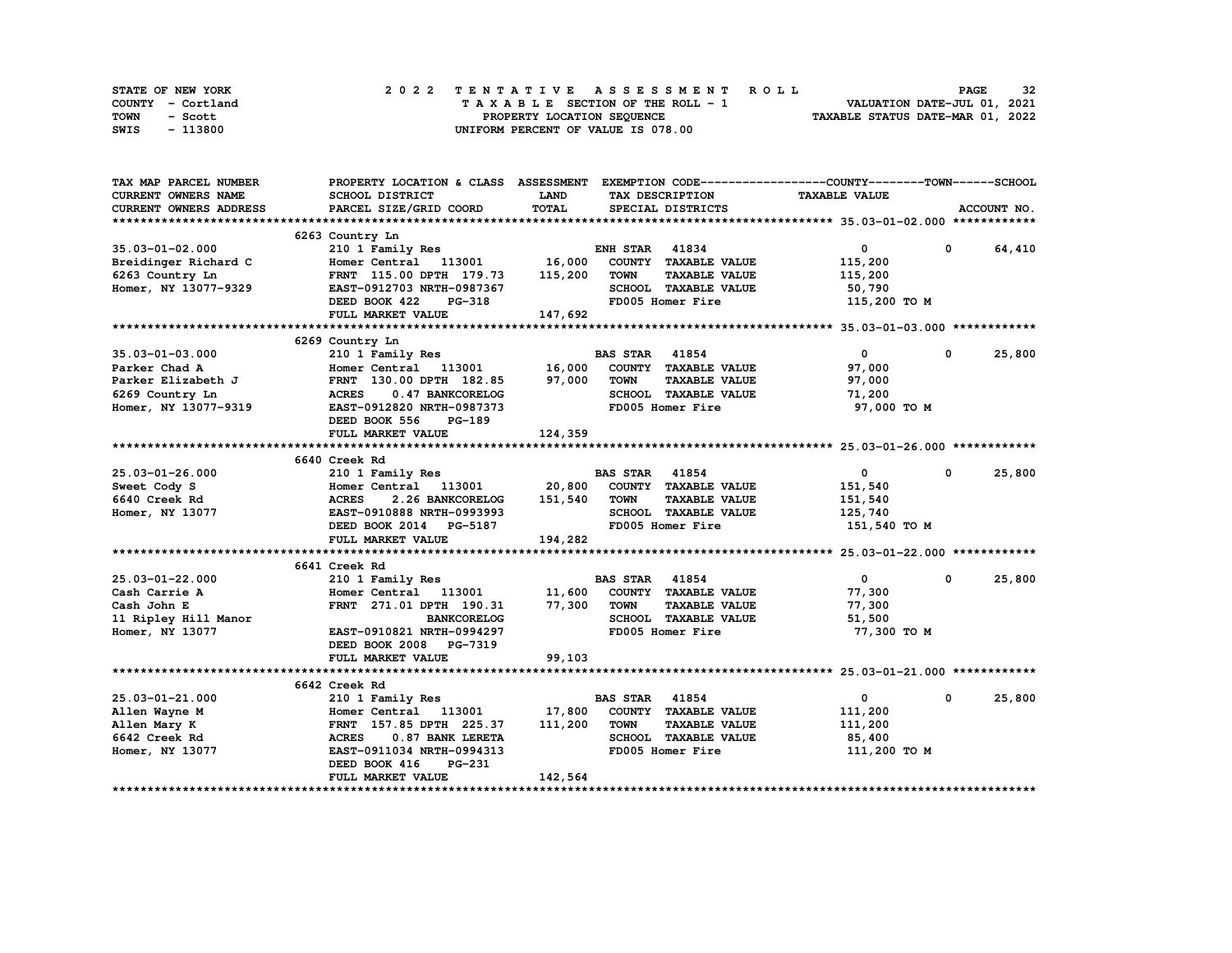| STATE OF NEW YORK | 2022 TENTATIVE ASSESSMENT ROLL     | 33<br><b>PAGE</b>                |
|-------------------|------------------------------------|----------------------------------|
| COUNTY - Cortland | TAXABLE SECTION OF THE ROLL - 1    | VALUATION DATE-JUL 01, 2021      |
| TOWN<br>- Scott   | PROPERTY LOCATION SEQUENCE         | TAXABLE STATUS DATE-MAR 01, 2022 |
| - 113800<br>SWIS  | UNIFORM PERCENT OF VALUE IS 078.00 |                                  |

| TAX MAP PARCEL NUMBER  | PROPERTY LOCATION & CLASS ASSESSMENT |              |                             |                      | EXEMPTION CODE-----------------COUNTY-------TOWN------SCHOOL |             |             |
|------------------------|--------------------------------------|--------------|-----------------------------|----------------------|--------------------------------------------------------------|-------------|-------------|
| CURRENT OWNERS NAME    | SCHOOL DISTRICT                      | LAND         | TAX DESCRIPTION             |                      | <b>TAXABLE VALUE</b>                                         |             |             |
| CURRENT OWNERS ADDRESS | PARCEL SIZE/GRID COORD               | <b>TOTAL</b> | SPECIAL DISTRICTS           |                      |                                                              |             | ACCOUNT NO. |
|                        |                                      |              |                             |                      |                                                              |             |             |
|                        | 557 Cutler Rd                        |              |                             |                      |                                                              |             |             |
| $35.03 - 01 - 55.000$  | 210 1 Family Res                     |              | COUNTY TAXABLE VALUE        |                      | 125,000                                                      |             |             |
| Harris Jeannette F     | Homer Central 113001                 | 15,700       | <b>TOWN</b>                 | <b>TAXABLE VALUE</b> | 125,000                                                      |             |             |
| 919 Merrill St         | FRNT 113.00 DPTH 178.48              | 125,000      | SCHOOL TAXABLE VALUE        |                      | 125,000                                                      |             |             |
| Houston, TX 77099      | EAST-0913014 NRTH-0985693            |              | FD005 Homer Fire            |                      | 125,000 TO M                                                 |             |             |
|                        | DEED BOOK 2018 PG-6496               |              |                             |                      |                                                              |             |             |
|                        | FULL MARKET VALUE                    | 160,256      |                             |                      |                                                              |             |             |
|                        |                                      |              |                             |                      |                                                              |             |             |
|                        | 571 Cutler Rd                        |              |                             |                      |                                                              |             |             |
| $35.03 - 01 - 29.000$  | 210 1 Family Res                     |              | <b>BAS STAR 41854</b>       |                      | $\mathbf{0}$                                                 | $\mathbf 0$ | 25,800      |
| Hubbard John S         | Homer Central 113001                 | 16,700       | COUNTY TAXABLE VALUE        |                      | 82,200                                                       |             |             |
| Knight Nakia M         | FRNT 100.00 DPTH 225.00              | 82,200       | <b>TOWN</b>                 | <b>TAXABLE VALUE</b> | 82,200                                                       |             |             |
|                        | <b>BANKCORELOG</b>                   |              | SCHOOL TAXABLE VALUE        |                      | 56,400                                                       |             |             |
| 571 Cutler Rd          | EAST-0913241 NRTH-0985840            |              | FD005 Homer Fire            |                      |                                                              |             |             |
| Homer, NY 13077-9324   |                                      |              |                             |                      | 82,200 TO M                                                  |             |             |
|                        | DEED BOOK 2003 PG-211                |              |                             |                      |                                                              |             |             |
|                        | FULL MARKET VALUE                    | 105,385      |                             |                      |                                                              |             |             |
|                        |                                      |              |                             |                      |                                                              |             |             |
|                        | 575 Cutler Rd                        |              |                             |                      |                                                              |             |             |
| $35.03 - 01 - 28.000$  | 210 1 Family Res                     |              | <b>BAS STAR</b>             | 41854                | $\mathbf{0}$                                                 | 0           | 25,800      |
| Podsiedlik Gary G      | Homer Central 113001                 | 16,700       | COUNTY TAXABLE VALUE        |                      | 118,700                                                      |             |             |
| Podsiedlik Terrie L    | FRNT 100.00 DPTH 225.00              | 118,700      | <b>TOWN</b>                 | <b>TAXABLE VALUE</b> | 118,700                                                      |             |             |
| 575 Cutler Rd          | <b>BANKCORELOG</b>                   |              | <b>SCHOOL TAXABLE VALUE</b> |                      | 92,900                                                       |             |             |
| Homer, NY 13077-9324   | EAST-0913330 NRTH-0985880            |              | FD005 Homer Fire            |                      | 118,700 TO M                                                 |             |             |
|                        | DEED BOOK 536<br><b>PG-269</b>       |              |                             |                      |                                                              |             |             |
|                        | FULL MARKET VALUE                    | 152,179      |                             |                      |                                                              |             |             |
|                        |                                      |              |                             |                      |                                                              |             |             |
|                        | 581 Cutler Rd                        |              |                             |                      |                                                              |             |             |
| 35.03-01-27.000        | 210 1 Family Res                     |              | <b>VET WAR T 41123</b>      |                      | 0                                                            | 5,160       | 0           |
| Murphy Darren J        | Homer Central 113001                 |              | 16,700 VET WAR C 41122      |                      | 5.160                                                        | 0           | 0           |
| 581 Cutler Rd          | FRNT 100.00 DPTH 225.00              |              | 119,100 VET DIS CT 41141    |                      | 17,200                                                       | 17,200      | 0           |
| Homer, NY 13077        | <b>BANK LERETA</b>                   |              | COUNTY TAXABLE VALUE        |                      | 96,740                                                       |             |             |
|                        | EAST-0913419 NRTH-0985925            |              | <b>TOWN</b>                 | <b>TAXABLE VALUE</b> | 96,740                                                       |             |             |
|                        | DEED BOOK 2015 PG-5778               |              | SCHOOL TAXABLE VALUE        |                      | 119,100                                                      |             |             |
|                        | FULL MARKET VALUE                    |              | 152,692 FD005 Homer Fire    |                      | 119,100 TO M                                                 |             |             |
|                        |                                      |              |                             |                      |                                                              |             |             |
|                        | 587 Cutler Rd                        |              |                             |                      |                                                              |             |             |
| $35.03 - 01 - 26.000$  | 210 1 Family Res                     |              | CW 15 VET/ 41162            |                      | 5,160                                                        | 0           | 0           |
| Phelps Russell J       | Homer Central 113001                 |              | 16,700 BAS STAR 41854       |                      | 0                                                            | 0           | 25,800      |
| Phelps Teresa A        | FRNT 100.00 DPTH 225.00              |              | 118,700 CW_15_VET/ 41163    |                      | 0                                                            | 5,160       | 0           |
| 587 Cutler Rd          | EAST-0913504 NRTH-0985972            |              | COUNTY TAXABLE VALUE        |                      | 113,540                                                      |             |             |
| Homer, NY 13077-9324   | DEED BOOK 507<br><b>PG-27</b>        |              | <b>TOWN</b>                 | <b>TAXABLE VALUE</b> | 113,540                                                      |             |             |
|                        | FULL MARKET VALUE                    | 152,179      | <b>SCHOOL TAXABLE VALUE</b> |                      | 92,900                                                       |             |             |
|                        |                                      |              | FD005 Homer Fire            |                      | 118,700 TO M                                                 |             |             |
|                        |                                      |              |                             |                      |                                                              |             |             |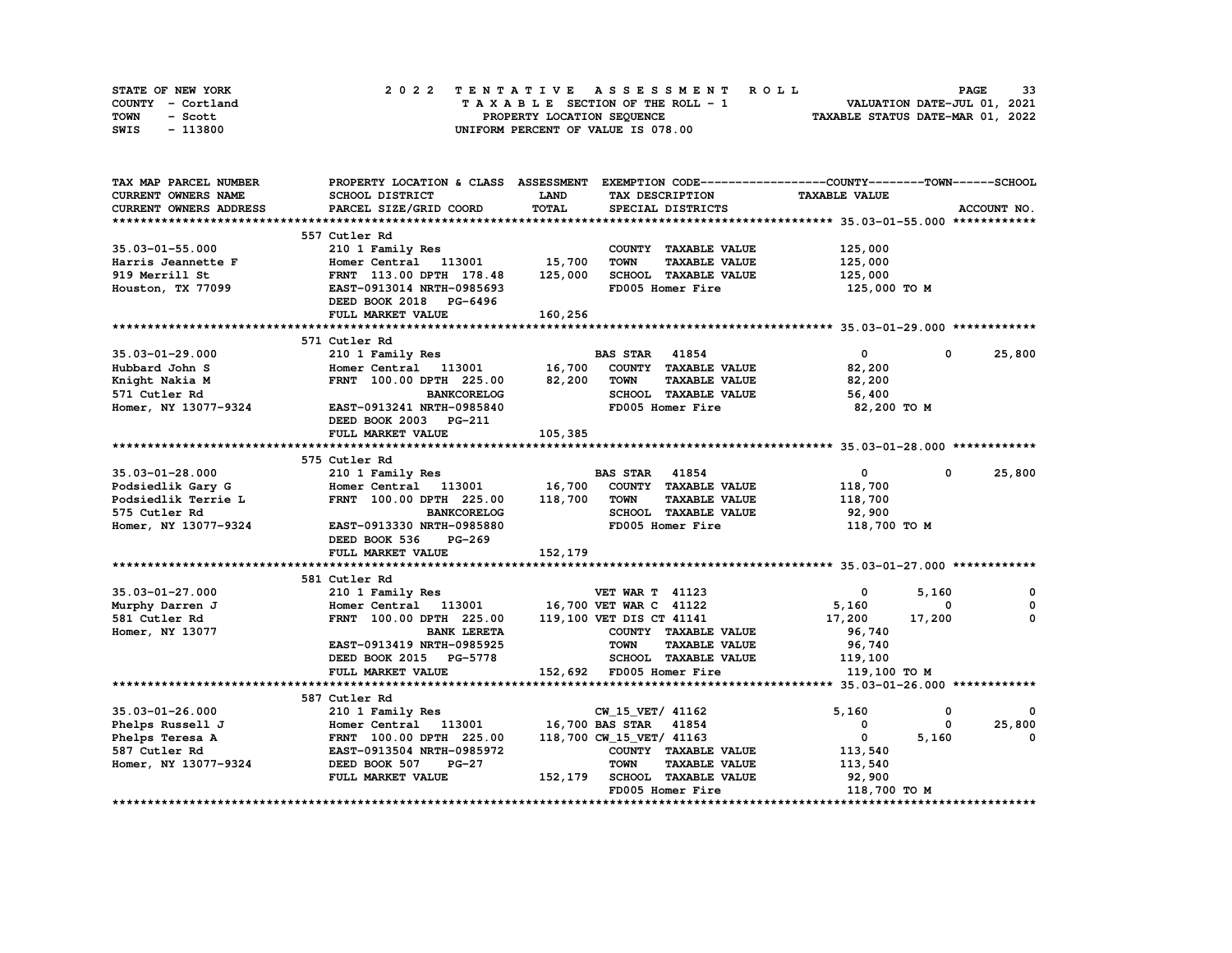| STATE OF NEW YORK | 2022 TENTATIVE ASSESSMENT ROLL     | 34<br><b>PAGE</b>                |
|-------------------|------------------------------------|----------------------------------|
| COUNTY - Cortland | TAXABLE SECTION OF THE ROLL - 1    | VALUATION DATE-JUL 01, 2021      |
| TOWN<br>- Scott   | PROPERTY LOCATION SEQUENCE         | TAXABLE STATUS DATE-MAR 01, 2022 |
| - 113800<br>SWIS  | UNIFORM PERCENT OF VALUE IS 078.00 |                                  |

| TAX MAP PARCEL NUMBER  |                                  |             |                                     | PROPERTY LOCATION & CLASS ASSESSMENT EXEMPTION CODE----------------COUNTY-------TOWN-----SCHOOL |             |
|------------------------|----------------------------------|-------------|-------------------------------------|-------------------------------------------------------------------------------------------------|-------------|
| CURRENT OWNERS NAME    | SCHOOL DISTRICT                  | <b>LAND</b> | TAX DESCRIPTION                     | <b>TAXABLE VALUE</b>                                                                            |             |
| CURRENT OWNERS ADDRESS | PARCEL SIZE/GRID COORD           | TOTAL       | SPECIAL DISTRICTS                   |                                                                                                 | ACCOUNT NO. |
|                        |                                  |             |                                     |                                                                                                 |             |
|                        | 591 Cutler Rd                    |             |                                     |                                                                                                 |             |
| $35.03 - 01 - 25.000$  | 210 1 Family Res                 |             | <b>BAS STAR</b> 41854               | $\mathbf{0}$                                                                                    | 0<br>25,800 |
| McCoy Henry            | Homer Central 113001             | 16,700      | COUNTY TAXABLE VALUE                | 88,800                                                                                          |             |
| McCoy Susan            | FRNT 100.00 DPTH 225.00          | 88,800      | <b>TOWN</b><br><b>TAXABLE VALUE</b> | 88,800                                                                                          |             |
| 591 Cutler Rd          | <b>BANKCORELOG</b>               |             | SCHOOL TAXABLE VALUE                | 63,000                                                                                          |             |
| Homer, NY 13077        | EAST-0913593 NRTH-0986020        |             | FD005 Homer Fire                    | 88,800 TO M                                                                                     |             |
|                        | DEED BOOK 553<br>$PG-1$          |             |                                     |                                                                                                 |             |
|                        | FULL MARKET VALUE                | 113,846     |                                     |                                                                                                 |             |
|                        |                                  |             |                                     |                                                                                                 |             |
|                        | Durkee Rd                        |             |                                     |                                                                                                 |             |
| $4.00 - 01 - 04.000$   | 312 Vac w/imprv                  |             | COUNTY TAXABLE VALUE                | 10,500                                                                                          |             |
| Edlund Eric A          | Homer Central 113001             | 3,500       | <b>TOWN</b><br><b>TAXABLE VALUE</b> | 10,500                                                                                          |             |
| Edlund Nancy           | <b>ACRES</b><br>2.10             | 10,500      | SCHOOL TAXABLE VALUE                | 10,500                                                                                          |             |
| 7508 Durkee Rd         | EAST-0905415 NRTH-1009227        |             | FD005 Homer Fire                    | 10,500 TO M                                                                                     |             |
| Homer, NY 13077-9999   | DEED BOOK 370<br><b>PG-372</b>   |             |                                     |                                                                                                 |             |
|                        | FULL MARKET VALUE                | 13,462      |                                     |                                                                                                 |             |
|                        |                                  |             |                                     |                                                                                                 |             |
|                        | 7508 Durkee Rd                   |             |                                     |                                                                                                 |             |
| $4.00 - 01 - 05.000$   | 210 1 Family Res                 |             | <b>ENH STAR 41834</b>               | $\mathbf{0}$                                                                                    | 0<br>64,410 |
| Edlund Eric A          | Homer Central 113001             | 28,800      | COUNTY TAXABLE VALUE                | 126,940                                                                                         |             |
| Edlund Nancy J         | <b>ACRES</b><br>2.10 BANKCORELOG | 126,940     | <b>TAXABLE VALUE</b><br>TOWN        | 126,940                                                                                         |             |
| 7508 Durkee Rd         | EAST-0905447 NRTH-1009142        |             | SCHOOL TAXABLE VALUE                | 62,530                                                                                          |             |
| Homer, NY 13077-9999   | DEED BOOK 355 PG-929             |             | FD005 Homer Fire                    | 126,940 TO M                                                                                    |             |
|                        | FULL MARKET VALUE                | 162,744     |                                     |                                                                                                 |             |
|                        |                                  |             |                                     |                                                                                                 |             |
|                        | Fair Haven Rd                    |             |                                     |                                                                                                 |             |
| $4.00 - 01 - 03.000$   | 314 Rural vac<10                 |             | COUNTY TAXABLE VALUE                | 2,900                                                                                           |             |
| Niederhofer Mary Ellen | Homer Central 113001             | 2,900       | <b>TOWN</b><br><b>TAXABLE VALUE</b> | 2,900                                                                                           |             |
| O'Neil Elizabeth       | <b>ACRES</b><br>3.58             | 2,900       | SCHOOL TAXABLE VALUE                | 2,900                                                                                           |             |
| PO Box 23              | EAST-0905324 NRTH-1009413        |             | FD005 Homer Fire                    | 2,900 TO M                                                                                      |             |
| Homer, NY 13077        | DEED BOOK 2016 PG-3102           |             |                                     |                                                                                                 |             |
|                        | FULL MARKET VALUE                | 3,718       |                                     |                                                                                                 |             |
|                        |                                  |             |                                     |                                                                                                 |             |
|                        | Fair Haven Rd                    |             |                                     |                                                                                                 |             |
| $4.00 - 01 - 07.000$   | 311 Res vac land                 |             | COUNTY TAXABLE VALUE                | 3,600                                                                                           |             |
| Keegan Carol A         | Homer Central 113001             | 3,600       | <b>TAXABLE VALUE</b><br><b>TOWN</b> | 3,600                                                                                           |             |
| 2560 Howe Rd           | <b>ACRES</b><br>4.39             | 3,600       | SCHOOL TAXABLE VALUE                | 3,600                                                                                           |             |
| Skaneateles, NY 13152  | EAST-0905438 NRTH-1008886        |             | FD005 Homer Fire                    | 3,600 TO M                                                                                      |             |
|                        | DEED BOOK 2009 PG-1031           |             |                                     |                                                                                                 |             |
|                        | FULL MARKET VALUE                | 4,615       |                                     |                                                                                                 |             |
|                        |                                  |             |                                     |                                                                                                 |             |
|                        | Fair Haven Rd                    |             |                                     |                                                                                                 |             |
| $4.19 - 01 - 08.000$   | 312 Vac $w/imprv$ - WTRFNT       |             | COUNTY TAXABLE VALUE                | 232,300                                                                                         |             |
| Kraetz Richard J Jr.   | Homer Central 113001             | 230,700     | <b>TOWN</b><br><b>TAXABLE VALUE</b> | 232,300                                                                                         |             |
| Kraetz Shelly G        | FRNT 159.55 DPTH 75.00           | 232,300     | SCHOOL TAXABLE VALUE                | 232,300                                                                                         |             |
| 16 Elizabeth St W      | <b>ACRES</b><br>0.47             |             | FD005 Homer Fire                    | 232,300 то м                                                                                    |             |
| Skaneateles, NY 13152  | EAST-0904757 NRTH-1009075        |             |                                     |                                                                                                 |             |
|                        | DEED BOOK 2009 PG-2415           |             |                                     |                                                                                                 |             |
|                        | FULL MARKET VALUE                | 297,821     |                                     |                                                                                                 |             |
|                        |                                  |             |                                     |                                                                                                 |             |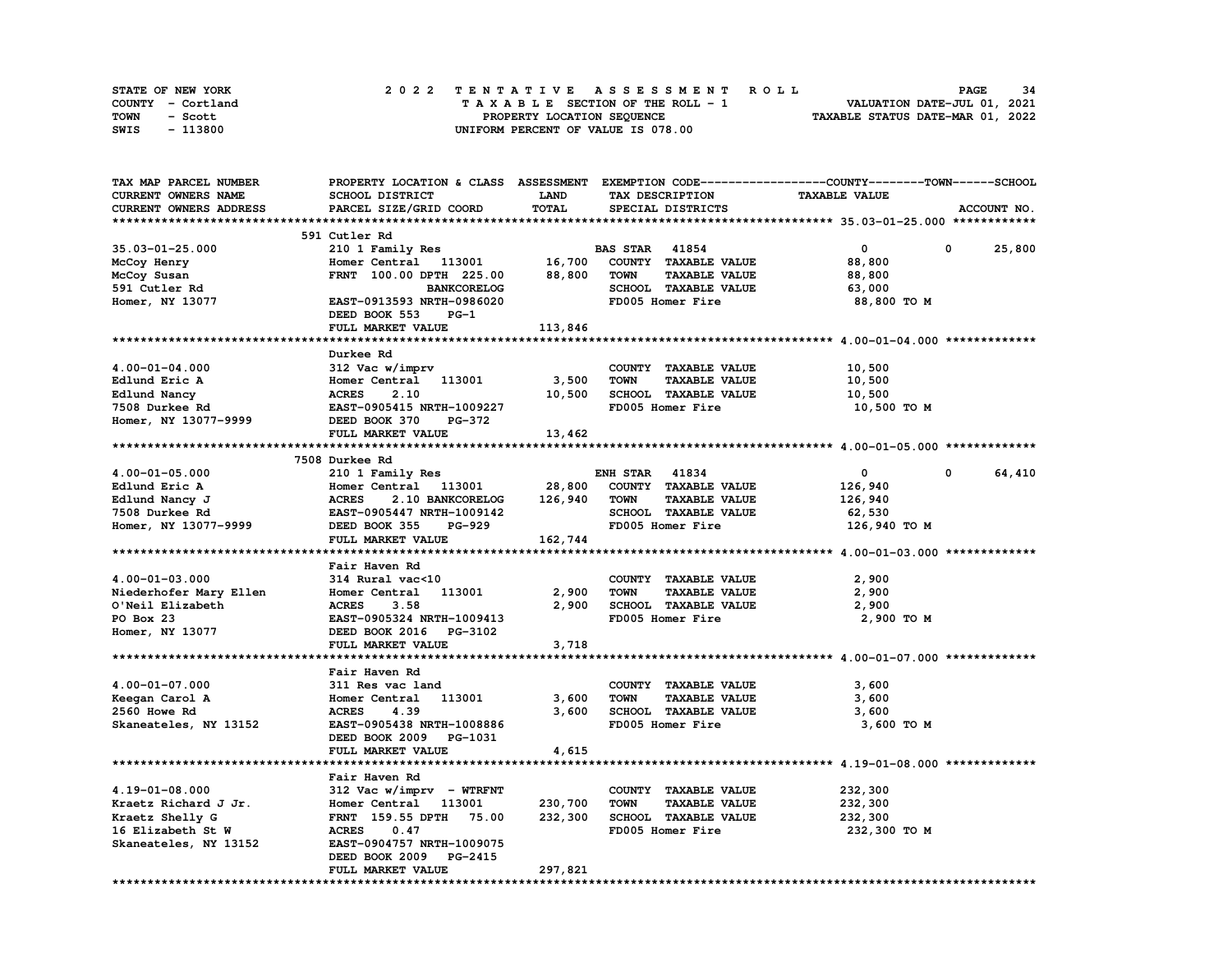| STATE OF NEW YORK | 2022 TENTATIVE ASSESSMENT ROLL     | 35<br><b>PAGE</b>                |
|-------------------|------------------------------------|----------------------------------|
| COUNTY - Cortland | TAXABLE SECTION OF THE ROLL - 1    | VALUATION DATE-JUL 01, 2021      |
| TOWN<br>- Scott   | PROPERTY LOCATION SEQUENCE         | TAXABLE STATUS DATE-MAR 01, 2022 |
| - 113800<br>SWIS  | UNIFORM PERCENT OF VALUE IS 078.00 |                                  |

| TAX MAP PARCEL NUMBER  |                                |                    |                                     | PROPERTY LOCATION & CLASS ASSESSMENT EXEMPTION CODE----------------COUNTY-------TOWN-----SCHOOL |
|------------------------|--------------------------------|--------------------|-------------------------------------|-------------------------------------------------------------------------------------------------|
| CURRENT OWNERS NAME    | SCHOOL DISTRICT                | LAND               | TAX DESCRIPTION                     | <b>TAXABLE VALUE</b>                                                                            |
| CURRENT OWNERS ADDRESS | PARCEL SIZE/GRID COORD         | TOTAL              | SPECIAL DISTRICTS                   | ACCOUNT NO.                                                                                     |
|                        |                                |                    |                                     |                                                                                                 |
|                        | Fair Haven Rd                  |                    |                                     |                                                                                                 |
| $4.19 - 01 - 24.000$   | 312 Vac w/imprv - WTRFNT       |                    | COUNTY TAXABLE VALUE                | 16,200                                                                                          |
| Dugan Michael          | Homer Central 113001           | 15,100             | <b>TOWN</b><br><b>TAXABLE VALUE</b> | 16,200                                                                                          |
| 12227 Legacy Bright St | FRNT 12.00 DPTH 38.00          | 16,200             | SCHOOL TAXABLE VALUE                | 16,200                                                                                          |
| Riverview, FL 33578    | EAST-0904851 NRTH-1009559      |                    | FD005 Homer Fire                    | 16,200 TO M                                                                                     |
|                        | DEED BOOK 2018 PG-7398         |                    |                                     |                                                                                                 |
|                        | FULL MARKET VALUE              | 20,769             |                                     |                                                                                                 |
|                        |                                |                    |                                     |                                                                                                 |
|                        | Fair Haven Rd                  |                    |                                     |                                                                                                 |
| $4.19 - 01 - 25.000$   | 260 Seasonal res               |                    |                                     |                                                                                                 |
|                        |                                |                    | COUNTY TAXABLE VALUE                | 76,700                                                                                          |
| Matthews Richard K     | Homer Central 113001           | 3,800              | <b>TOWN</b><br><b>TAXABLE VALUE</b> | 76,700                                                                                          |
| Matthews Patricia      | FRNT 115.00 DPTH 60.00         | 76,700             | SCHOOL TAXABLE VALUE                | 76,700                                                                                          |
| c/o Robert Flannery    | <b>ACRES</b><br>0.13           |                    | FD005 Homer Fire                    | 76,700 TO M                                                                                     |
| 108 Marquand Ave       | EAST-0904903 NRTH-1008717      |                    |                                     |                                                                                                 |
| Bronxville, NY 10708   | DEED BOOK 2011 PG-4930         |                    |                                     |                                                                                                 |
|                        | FULL MARKET VALUE              | 98,333             |                                     |                                                                                                 |
|                        |                                |                    |                                     |                                                                                                 |
|                        | Fair Haven Rd                  |                    |                                     |                                                                                                 |
| $4.19 - 01 - 26.000$   | 312 Vac w/imprv - WTRFNT       |                    | COUNTY TAXABLE VALUE                | 146,300                                                                                         |
| Matthews Richard K     | Homer Central 113001           | 133,200            | <b>TOWN</b><br><b>TAXABLE VALUE</b> | 146,300                                                                                         |
| Matthews Patricia      | FRNT 115.00 DPTH 70.00         | 146,300            | SCHOOL TAXABLE VALUE                | 146,300                                                                                         |
| c/o Flannery, Robert   | <b>ACRES</b><br>0.10           |                    | FD005 Homer Fire                    | 146,300 то м                                                                                    |
| 1 Pine Ter             | EAST-0904812 NRTH-1008701      |                    |                                     |                                                                                                 |
| Bronxville, NY 10708   | DEED BOOK 2011 PG-4930         |                    |                                     |                                                                                                 |
|                        | FULL MARKET VALUE              | 187,564            |                                     |                                                                                                 |
|                        |                                |                    |                                     |                                                                                                 |
|                        | Fair Haven Rd                  |                    |                                     |                                                                                                 |
| $4.19 - 01 - 27.000$   | 312 Vac $w/imprv$ - WTRFNT     |                    | COUNTY TAXABLE VALUE                | 34,900                                                                                          |
| Fairhaven Enterprises  | Homer Central 113001           | 33, 900<br>34, 900 | <b>TOWN</b><br><b>TAXABLE VALUE</b> | 34,900                                                                                          |
| 7450 Fair Haven Rd     | FRNT 152.00 DPTH 10.00         |                    | SCHOOL TAXABLE VALUE                | 34,900                                                                                          |
| Homer, NY 13077-9733   | <b>ACRES</b><br>0.06           |                    | FD005 Homer Fire                    | 34,900 TO M                                                                                     |
|                        | EAST-0904826 NRTH-1008545      |                    |                                     |                                                                                                 |
|                        | DEED BOOK 557<br><b>PG-347</b> |                    |                                     |                                                                                                 |
|                        | FULL MARKET VALUE              | 44,744             |                                     |                                                                                                 |
|                        |                                |                    |                                     |                                                                                                 |
|                        | Fair Haven Rd                  |                    |                                     |                                                                                                 |
| 14.00-01-47.000        | 314 Rural vac<10 - WTRFNT      |                    | COUNTY TAXABLE VALUE                | 25,300                                                                                          |
| Bell John              | 113001<br>Homer Central        | 25,300             | <b>TOWN</b><br><b>TAXABLE VALUE</b> | 25,300                                                                                          |
| 5737 Sayles Corners Rd | <b>ACRES</b><br>1.20           | 25,300             | SCHOOL TAXABLE VALUE                | 25,300                                                                                          |
| Moravia, NY 13118-9663 | EAST-0905037 NRTH-1005900      |                    | FD005 Homer Fire                    | 25,300 TO M                                                                                     |
|                        | DEED BOOK 10255 PG-75001       |                    |                                     |                                                                                                 |
|                        | FULL MARKET VALUE              | 32,436             |                                     |                                                                                                 |
|                        |                                |                    |                                     |                                                                                                 |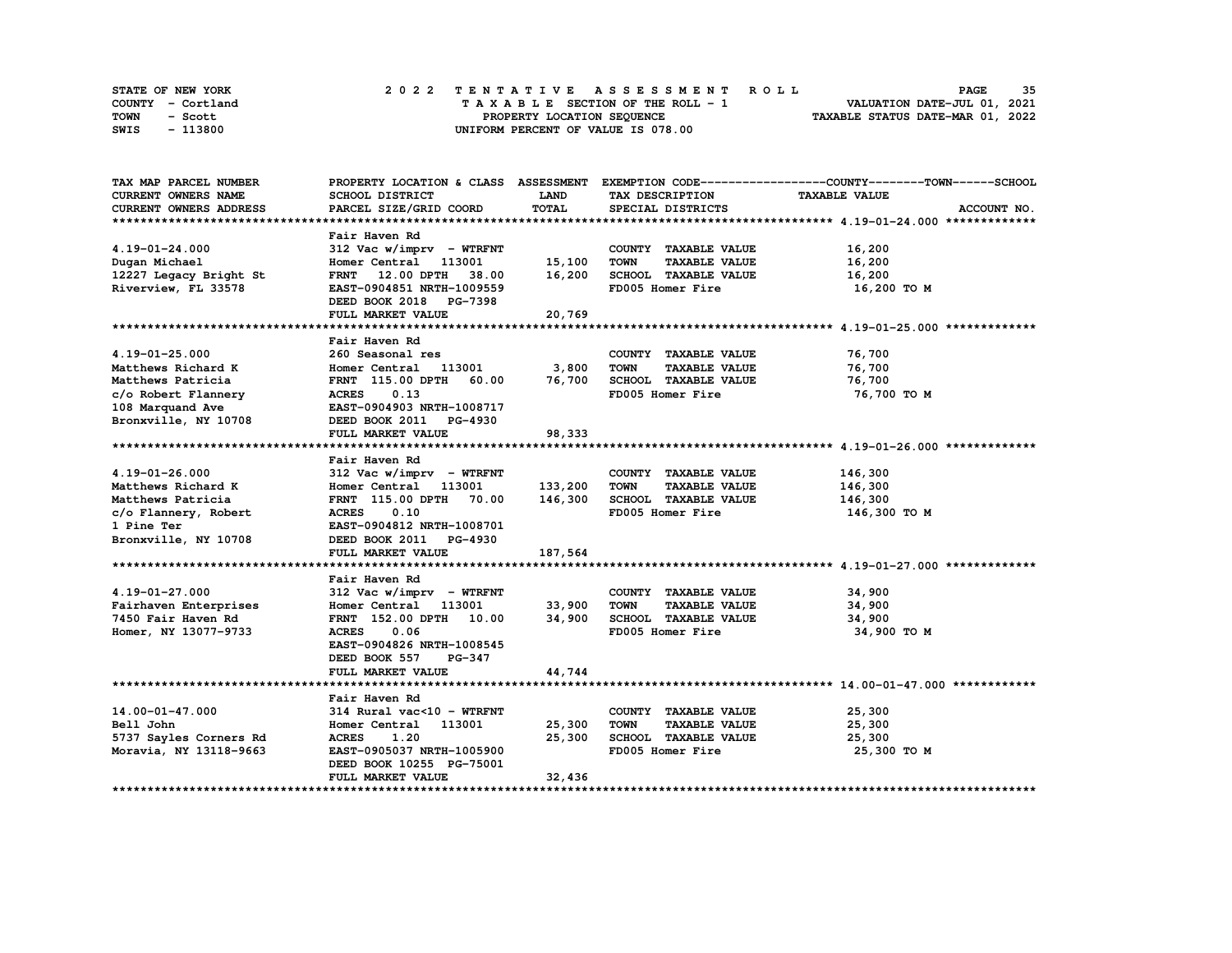| STATE OF NEW YORK | 2022 TENTATIVE ASSESSMENT ROLL     | 36<br><b>PAGE</b>                |
|-------------------|------------------------------------|----------------------------------|
| COUNTY - Cortland | TAXABLE SECTION OF THE ROLL - 1    | VALUATION DATE-JUL 01, 2021      |
| TOWN<br>- Scott   | PROPERTY LOCATION SEQUENCE         | TAXABLE STATUS DATE-MAR 01, 2022 |
| - 113800<br>SWIS  | UNIFORM PERCENT OF VALUE IS 078.00 |                                  |

| TAX MAP PARCEL NUMBER      |                                                 |             |                                     | PROPERTY LOCATION & CLASS ASSESSMENT EXEMPTION CODE----------------COUNTY-------TOWN-----SCHOOL |                       |
|----------------------------|-------------------------------------------------|-------------|-------------------------------------|-------------------------------------------------------------------------------------------------|-----------------------|
| <b>CURRENT OWNERS NAME</b> | <b>SCHOOL DISTRICT</b>                          | <b>LAND</b> | TAX DESCRIPTION                     | <b>TAXABLE VALUE</b>                                                                            |                       |
| CURRENT OWNERS ADDRESS     | PARCEL SIZE/GRID COORD                          | TOTAL       | SPECIAL DISTRICTS                   |                                                                                                 | ACCOUNT NO.           |
|                            |                                                 |             |                                     |                                                                                                 |                       |
|                            | Fair Haven Rd                                   |             |                                     |                                                                                                 |                       |
| 14.07-01-09.000            | 314 Rural vac<10 - WTRFNT                       |             | COUNTY TAXABLE VALUE                | 500                                                                                             |                       |
| Coon Alfred                | Homer Central<br>113001                         | 500         | <b>TOWN</b><br><b>TAXABLE VALUE</b> | 500                                                                                             |                       |
| Coon Nancy                 | 50.00 DPTH 84.33<br><b>FRNT</b>                 | 500         | SCHOOL TAXABLE VALUE                | 500                                                                                             |                       |
| 7333 Fairhaven Rd          | 0.08<br><b>ACRES</b>                            |             | FD005 Homer Fire                    | 500 TO M                                                                                        |                       |
| Homer, NY 13077            | EAST-0904915 NRTH-1006497                       |             |                                     |                                                                                                 |                       |
|                            | DEED BOOK 2018 PG-4705                          |             |                                     |                                                                                                 |                       |
|                            | FULL MARKET VALUE                               | 641         |                                     |                                                                                                 |                       |
|                            |                                                 |             |                                     |                                                                                                 |                       |
|                            | 7306 Fair Haven Rd                              |             |                                     |                                                                                                 |                       |
| 14.00-01-46.100            | 311 Res vac land                                |             | COUNTY TAXABLE VALUE                | 14,800                                                                                          |                       |
| Fairhaven Enterprises      | 113001<br>Homer Central                         | 14,800      | <b>TOWN</b><br><b>TAXABLE VALUE</b> | 14,800                                                                                          |                       |
| 7450 Fair Haven Rd         | 9.15<br><b>ACRES</b>                            | 14,800      | SCHOOL TAXABLE VALUE                | 14,800                                                                                          |                       |
| Homer, NY 13077-9733       | EAST-0905625 NRTH-1005709                       |             | FD005 Homer Fire                    | 14,800 TO M                                                                                     |                       |
|                            | DEED BOOK 557<br>PG-341                         |             |                                     |                                                                                                 |                       |
|                            | FULL MARKET VALUE                               | 18,974      |                                     |                                                                                                 |                       |
|                            |                                                 |             |                                     |                                                                                                 |                       |
|                            | 7310 Fair Haven Rd                              |             |                                     |                                                                                                 |                       |
| 14.00-01-46.200            | 210 1 Family Res                                |             | <b>ENH STAR 41834</b>               | $\mathbf{0}$                                                                                    | 64,410<br>$\mathbf 0$ |
| Andre - Trustee Susan M    | Homer Central 113001                            | 28,700      | COUNTY TAXABLE VALUE                | 155,000                                                                                         |                       |
| Barca - Trustee Laura A    | <b>ACRES</b><br>7.09                            | 155,000     | <b>TOWN</b><br><b>TAXABLE VALUE</b> | 155,000                                                                                         |                       |
| atten: Joan Robinson       | EAST-0905607 NRTH-1006089                       |             | SCHOOL TAXABLE VALUE                | 90,590                                                                                          |                       |
| 7310 Fair Haven Rd         | DEED BOOK 2018 PG-7576                          |             | FD005 Homer Fire                    | 155,000 TO M                                                                                    |                       |
| Homer, NY 13077-9733       | FULL MARKET VALUE                               | 198,718     |                                     |                                                                                                 |                       |
|                            |                                                 |             |                                     |                                                                                                 |                       |
|                            | 7333 Fair Haven Rd                              |             |                                     |                                                                                                 |                       |
| 14.07-01-14.000            | 210 1 Family Res - WTRFNT                       |             | <b>ENH STAR 41834</b>               | $\mathbf{0}$                                                                                    | 64,410<br>$^{\circ}$  |
| Coon Alfred                | Homer Central 113001                            | 14,400      | COUNTY TAXABLE VALUE                | 115,200                                                                                         |                       |
| Coon Nancy                 | FRNT 145.00 DPTH 159.32                         | 115,200     | TOWN<br><b>TAXABLE VALUE</b>        | 115,200                                                                                         |                       |
| 7333 Fair Haven Rd         | <b>ACRES</b><br>0.53                            |             | SCHOOL TAXABLE VALUE                | 50,790                                                                                          |                       |
|                            | EAST-0905016 NRTH-1006209                       |             | FD005 Homer Fire                    | 115,200 TO M                                                                                    |                       |
| Homer, NY 13077-9733       | DEED BOOK 313<br>PG-284                         |             |                                     |                                                                                                 |                       |
|                            |                                                 | 147,692     |                                     |                                                                                                 |                       |
|                            | FULL MARKET VALUE                               |             |                                     |                                                                                                 |                       |
|                            |                                                 |             |                                     |                                                                                                 |                       |
| 14.07-01-13.000            | 7339 Fair Haven Rd<br>210 1 Family Res - WTRFNT |             | CW 15 VET/ 41162                    | 5,160                                                                                           | 0<br>0                |
| Clark Richard J            | Homer Central 113001                            |             | 8,400 CW_15_VET/ 41163              | 5,160<br>$\mathbf 0$                                                                            | $^{\circ}$            |
| Clark Shirley S            | FRNT 88.60 DPTH 153.95                          |             | 92,200 ENH STAR 41834               | $\mathbf 0$                                                                                     | 64,410<br>0           |
| 7339 Fair Haven Rd         | EAST-0905008 NRTH-1006324                       |             | COUNTY TAXABLE VALUE                |                                                                                                 |                       |
|                            | DEED BOOK 403<br><b>PG-272</b>                  |             | <b>TOWN</b><br><b>TAXABLE VALUE</b> | 87,040                                                                                          |                       |
| Homer, NY 13077-8710       | FULL MARKET VALUE                               |             | SCHOOL TAXABLE VALUE                | 87,040                                                                                          |                       |
|                            |                                                 | 118,205     |                                     | 27,790                                                                                          |                       |
|                            |                                                 |             | FD005 Homer Fire                    | 92,200 TO M                                                                                     |                       |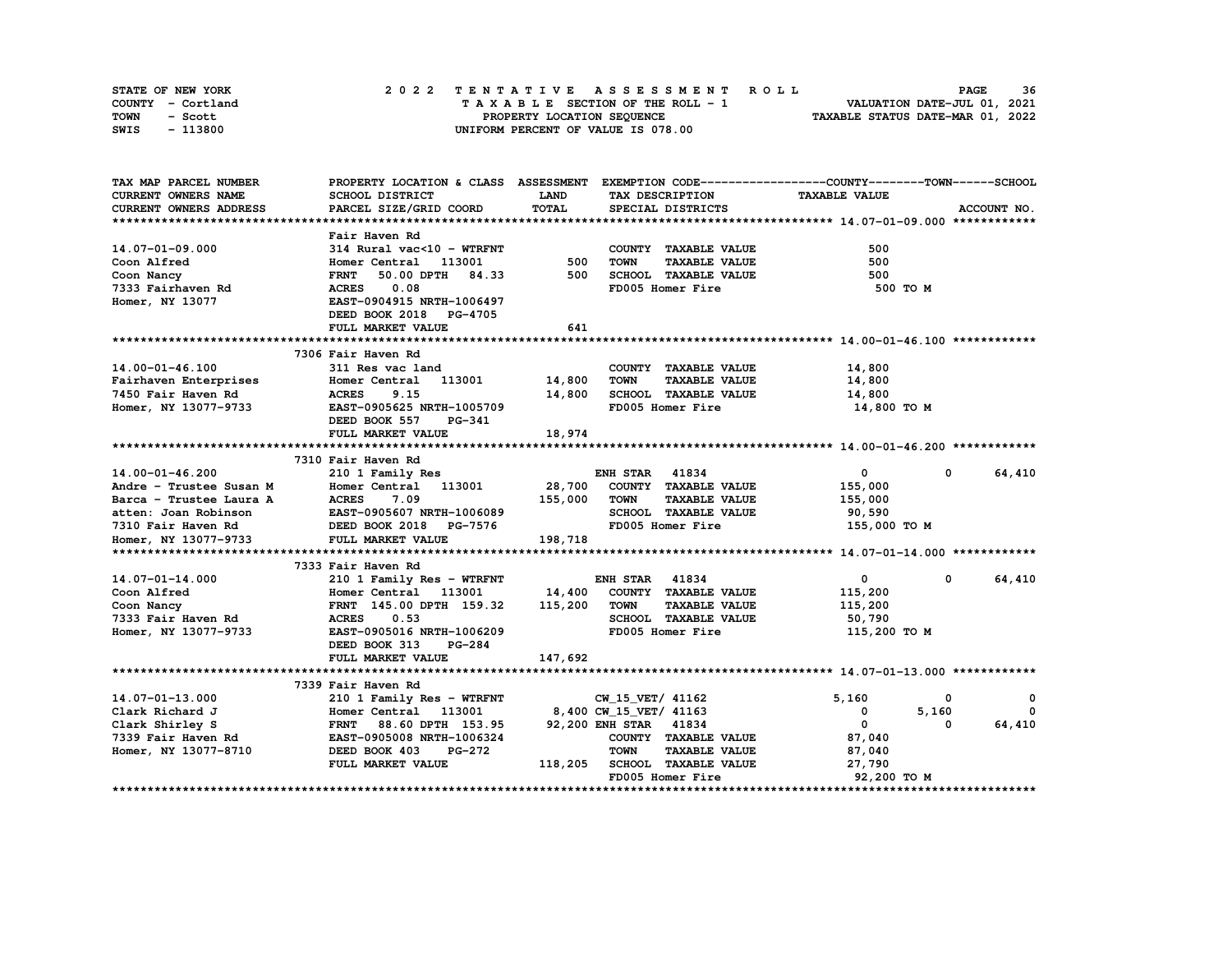|      | STATE OF NEW YORK |  | 2022 TENTATIVE ASSESSMENT ROLL |  |  |  |                                    |  |  |  |  |  |  |  |  | <b>PAGE</b>                      | 37 |
|------|-------------------|--|--------------------------------|--|--|--|------------------------------------|--|--|--|--|--|--|--|--|----------------------------------|----|
|      | COUNTY - Cortland |  |                                |  |  |  | TAXABLE SECTION OF THE ROLL - 1    |  |  |  |  |  |  |  |  | VALUATION DATE-JUL 01, 2021      |    |
| TOWN | - Scott           |  |                                |  |  |  | PROPERTY LOCATION SEQUENCE         |  |  |  |  |  |  |  |  | TAXABLE STATUS DATE-MAR 01, 2022 |    |
| SWIS | - 113800          |  |                                |  |  |  | UNIFORM PERCENT OF VALUE IS 078.00 |  |  |  |  |  |  |  |  |                                  |    |

| TAX MAP PARCEL NUMBER                         | PROPERTY LOCATION & CLASS ASSESSMENT                 |         |                                     | EXEMPTION CODE-----------------COUNTY-------TOWN------SCHOOL |
|-----------------------------------------------|------------------------------------------------------|---------|-------------------------------------|--------------------------------------------------------------|
| <b>CURRENT OWNERS NAME</b>                    | SCHOOL DISTRICT                                      | LAND    | TAX DESCRIPTION                     | <b>TAXABLE VALUE</b>                                         |
| <b>CURRENT OWNERS ADDRESS</b>                 | PARCEL SIZE/GRID COORD                               | TOTAL   | SPECIAL DISTRICTS                   | ACCOUNT NO.                                                  |
|                                               |                                                      |         |                                     |                                                              |
|                                               | 7341 Fair Haven Rd                                   |         |                                     |                                                              |
| 14.07-01-12.000                               | 260 Seasonal res - WTRFNT                            |         | COUNTY TAXABLE VALUE                | 82,560                                                       |
| Coffee Grounds, LLC                           | Homer Central<br>113001                              | 5,900   | <b>TOWN</b><br><b>TAXABLE VALUE</b> | 82,560                                                       |
| Brooks Michelle                               | FRNT 71.61 DPTH 154.39                               | 82,560  | SCHOOL TAXABLE VALUE                | 82,560                                                       |
| 5338 Route 41 Rd                              | FRNT 71.61 DPTH 154.39<br>EAST-0904991 NRTH-1006398  |         | FD005 Homer Fire                    | 82,560 то м                                                  |
| Homer, NY 13077                               | DEED BOOK 2020 PG-3427                               |         |                                     |                                                              |
|                                               | FULL MARKET VALUE                                    | 105,846 |                                     |                                                              |
|                                               |                                                      |         |                                     |                                                              |
|                                               | 7343 Fair Haven Rd                                   |         |                                     |                                                              |
| 14.07-01-11.000                               | 210 1 Family Res - WTRFNT                            |         | COUNTY TAXABLE VALUE                | 141,000                                                      |
| Woodworth Kenneth M                           | Homer Central 113001                                 | 7,600   | <b>TOWN</b><br><b>TAXABLE VALUE</b> | 141,000                                                      |
| Woodworth Traci M                             | <b>FRNT</b><br>70.00 DPTH 175.75                     | 141,000 | SCHOOL TAXABLE VALUE                | 141,000                                                      |
| 1463 Congdon Rd                               | <b>ACRES</b><br>0.31                                 |         | FD005 Homer Fire                    | 141,000 TO M                                                 |
| Cortland, NY 13045                            | EAST-0904975 NRTH-1006464                            |         |                                     |                                                              |
|                                               | DEED BOOK 2018<br><b>PG-4705</b>                     |         |                                     |                                                              |
|                                               | FULL MARKET VALUE                                    | 180,769 |                                     |                                                              |
|                                               |                                                      |         |                                     |                                                              |
|                                               | 7346 Fair Haven Rd                                   |         |                                     |                                                              |
| 14.00-01-09.000                               | 260 Seasonal res                                     |         | COUNTY TAXABLE VALUE                | 134,000                                                      |
| Matijas Trust Lauri                           | 113001 37,600<br>Homer Central                       |         | <b>TOWN</b><br><b>TAXABLE VALUE</b> | 134,000                                                      |
| Noone Romney M                                |                                                      | 134,000 | SCHOOL TAXABLE VALUE                | 134,000                                                      |
| 63 Windwhisper Ln                             | <b>ACRES     19.06<br/>EAST-0905600 NRTH-1006727</b> |         | FD005 Homer Fire                    | 134,000 TO M                                                 |
| Annapolis, MD 21403 DEED BOOK 2018 PG-6097    |                                                      |         |                                     |                                                              |
|                                               | FULL MARKET VALUE                                    | 171,795 |                                     |                                                              |
|                                               |                                                      |         |                                     |                                                              |
|                                               | 7349 Fair Haven Rd                                   |         |                                     |                                                              |
|                                               | 210 1 Family Res - WTRFNT                            |         | COUNTY TAXABLE VALUE                | 168,700                                                      |
| Rusyniak Anthony J<br>Rusyniak Anthony J      | Homer Central 113001                                 | 14,600  | <b>TOWN</b><br><b>TAXABLE VALUE</b> | 168,700                                                      |
| Rusyniak Ellen                                | 40.42 DPTH 115.25<br><b>FRNT</b>                     | 168,700 | SCHOOL TAXABLE VALUE                | 168,700                                                      |
| 1300 S Salina St<br>PO Box 1142               | <b>ACRES</b><br>0.58                                 |         | FD005 Homer Fire                    | 168,700 то м                                                 |
|                                               | EAST-0904900 NRTH-1006598                            |         |                                     |                                                              |
| Syracuse, NY 13201                            | DEED BOOK 10680 PG-82001                             |         |                                     |                                                              |
|                                               | FULL MARKET VALUE                                    | 216,282 |                                     |                                                              |
|                                               |                                                      |         |                                     |                                                              |
|                                               | 7355 Fair Haven Rd                                   |         |                                     |                                                              |
| 14.07-01-07.000                               | 210 1 Family Res                                     |         | COUNTY TAXABLE VALUE                | 85,000                                                       |
| Rusyniak Anthony J Homer Central 113001 7,300 |                                                      |         | <b>TOWN</b><br><b>TAXABLE VALUE</b> | 85,000                                                       |
|                                               |                                                      | 85,000  | SCHOOL TAXABLE VALUE                | 85,000                                                       |
|                                               |                                                      |         | FD005 Homer Fire                    | 85,000 TO M                                                  |
| Syracuse, NY 13201                            | DEED BOOK 2008 PG-3597                               |         |                                     |                                                              |
|                                               | FULL MARKET VALUE                                    | 108,974 |                                     |                                                              |
|                                               |                                                      |         |                                     |                                                              |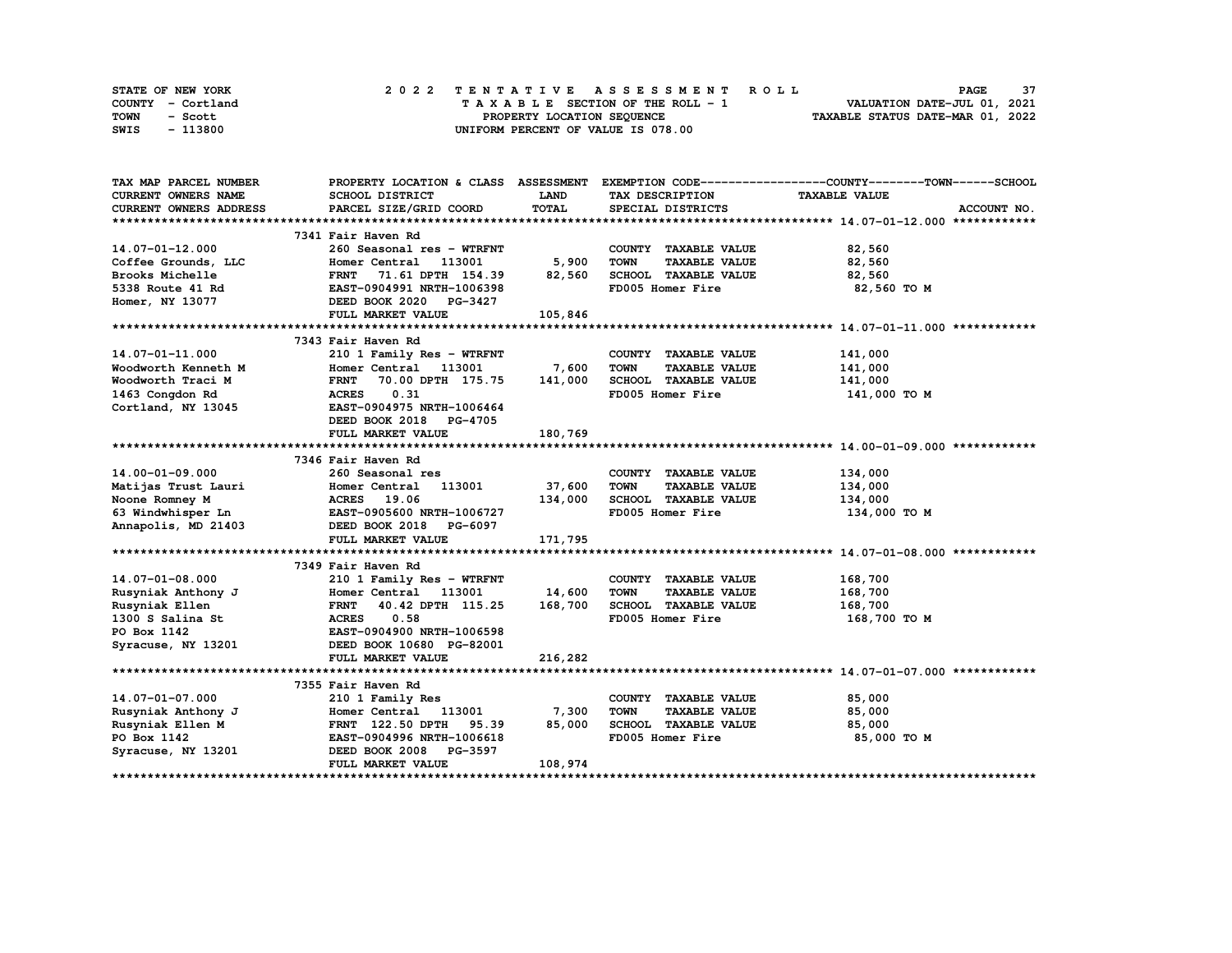| STATE OF NEW YORK | 2022 TENTATIVE ASSESSMENT ROLL     | 38<br><b>PAGE</b>                |
|-------------------|------------------------------------|----------------------------------|
| COUNTY - Cortland | TAXABLE SECTION OF THE ROLL - 1    | VALUATION DATE-JUL 01, 2021      |
| TOWN<br>- Scott   | PROPERTY LOCATION SEQUENCE         | TAXABLE STATUS DATE-MAR 01, 2022 |
| - 113800<br>SWIS  | UNIFORM PERCENT OF VALUE IS 078.00 |                                  |

| TAX MAP PARCEL NUMBER                 |                                                     |             |                                     | PROPERTY LOCATION & CLASS ASSESSMENT EXEMPTION CODE----------------COUNTY-------TOWN------SCHOOL |                        |
|---------------------------------------|-----------------------------------------------------|-------------|-------------------------------------|--------------------------------------------------------------------------------------------------|------------------------|
| CURRENT OWNERS NAME                   | SCHOOL DISTRICT                                     | <b>LAND</b> | TAX DESCRIPTION                     | <b>TAXABLE VALUE</b>                                                                             |                        |
| <b>CURRENT OWNERS ADDRESS</b>         | PARCEL SIZE/GRID COORD                              | TOTAL       | SPECIAL DISTRICTS                   |                                                                                                  | ACCOUNT NO.            |
|                                       |                                                     |             |                                     |                                                                                                  |                        |
|                                       | 7363 Fair Haven Rd                                  |             |                                     |                                                                                                  |                        |
| 14.07-01-06.000                       | 210 1 Family Res                                    |             | <b>BAS STAR</b> 41854               | $\overline{0}$                                                                                   | $0 \t 25,800$          |
| Ostrander Samuel L                    | Homer Central 113001 10,000                         |             | COUNTY TAXABLE VALUE                | 116,200                                                                                          |                        |
| 7363 Fair Haven Rd                    | FRNT 138.90 DPTH 120.00 116,200                     |             | <b>TAXABLE VALUE</b><br>TOWN        | 116,200                                                                                          |                        |
| Homer, NY 13077-9733                  | ACRES 0.37                                          |             | SCHOOL TAXABLE VALUE                | 90,400                                                                                           |                        |
|                                       | EAST-0904980 NRTH-1006741                           |             | FD005 Homer Fire                    | 116,200 TO M                                                                                     |                        |
|                                       | DEED BOOK 493<br>PG-317                             |             |                                     |                                                                                                  |                        |
|                                       | FULL MARKET VALUE                                   | 148,974     |                                     |                                                                                                  |                        |
|                                       |                                                     |             |                                     |                                                                                                  |                        |
|                                       | 7373 Fair Haven Rd                                  |             |                                     |                                                                                                  |                        |
| 14.07-01-05.000                       | 210 1 Family Res - WTRFNT                           |             | <b>BAS STAR</b> 41854               | $\mathbf{0}$                                                                                     | 0<br>25,800            |
|                                       |                                                     | 27,400      |                                     | COUNTY TAXABLE VALUE                                                                             |                        |
|                                       |                                                     |             |                                     | 97,300                                                                                           |                        |
|                                       |                                                     | 97,300      | <b>TAXABLE VALUE</b><br><b>TOWN</b> | 97,300                                                                                           |                        |
|                                       |                                                     |             | SCHOOL TAXABLE VALUE                | 71,500                                                                                           |                        |
| Homer, NY 13077-9733                  | DEED BOOK 472<br>PG-344                             |             | FD005 Homer Fire                    | 97,300 TO M                                                                                      |                        |
|                                       | FULL MARKET VALUE                                   | 124,744     |                                     |                                                                                                  |                        |
|                                       |                                                     |             |                                     |                                                                                                  |                        |
|                                       | 7381 Fair Haven Rd                                  |             |                                     |                                                                                                  |                        |
| 14.07-01-04.000                       | 260 Seasonal res                                    |             | COUNTY TAXABLE VALUE                | 82,520                                                                                           |                        |
|                                       | Carmichael Andrew J Momer Central 113001 13,800     |             | <b>TOWN</b><br><b>TAXABLE VALUE</b> | 82,520                                                                                           |                        |
| Carmichael Kimberly A                 | FRNT 214.29 DPTH 104.10 82,520 SCHOOL TAXABLE VALUE |             |                                     | 82,520                                                                                           |                        |
| 7381 Fair Haven Rd<br>Homer, NY 13077 | <b>BANKCORELOG</b>                                  |             | FD005 Homer Fire                    | 82,520 то м                                                                                      |                        |
|                                       | EAST-0904939 NRTH-1007077                           |             |                                     |                                                                                                  |                        |
|                                       | DEED BOOK 10357 PG-85001                            |             |                                     |                                                                                                  |                        |
|                                       | FULL MARKET VALUE                                   | 105,795     |                                     |                                                                                                  |                        |
|                                       |                                                     |             |                                     |                                                                                                  |                        |
|                                       | 7382 Fair Haven Rd                                  |             |                                     |                                                                                                  |                        |
| 14.00-01-08.000                       | 260 Seasonal res                                    |             | <b>BAS STAR 41854</b>               | $\mathbf{0}$                                                                                     | 25,800<br>$\mathbf{0}$ |
| Trivisonno Dustin                     | Homer Central 113001 16,200                         |             | COUNTY TAXABLE VALUE                | 87,900                                                                                           |                        |
| 7382 Fair Haven Rd                    | FRNT 200.00 DPTH 175.25 87,900                      |             | <b>TOWN</b><br><b>TAXABLE VALUE</b> | 87,900                                                                                           |                        |
| Homer, NY 13077                       | EAST-0905119 NRTH-1007077                           |             | SCHOOL TAXABLE VALUE                | 62,100                                                                                           |                        |
|                                       | DEED BOOK 10390 PG-38002                            |             | FD005 Homer Fire                    | 87,900 TO M                                                                                      |                        |
|                                       | FULL MARKET VALUE                                   | 112,692     |                                     |                                                                                                  |                        |
|                                       |                                                     |             |                                     |                                                                                                  |                        |
|                                       | 7392 Fair Haven Rd                                  |             |                                     |                                                                                                  |                        |
| 14.00-01-07.000                       | 210 1 Family Res                                    |             | COUNTY TAXABLE VALUE                | 135,000                                                                                          |                        |
| Sweeney Dustin                        | 113001 27,000<br>Homer Central                      |             | <b>TOWN</b><br><b>TAXABLE VALUE</b> | 135,000                                                                                          |                        |
| 7392 Fair Haven Rd                    | ACRES 10.43 BANKCORELOG                             | 135,000     | SCHOOL TAXABLE VALUE                | 135,000                                                                                          |                        |
| Homer, NY 13077-9733                  | EAST-0905602 NRTH-1007435                           |             | FD005 Homer Fire                    | 135,000 TO M                                                                                     |                        |
|                                       | DEED BOOK 2019 PG-38                                |             |                                     |                                                                                                  |                        |
|                                       | FULL MARKET VALUE                                   | 173,077     |                                     |                                                                                                  |                        |
|                                       |                                                     |             |                                     |                                                                                                  |                        |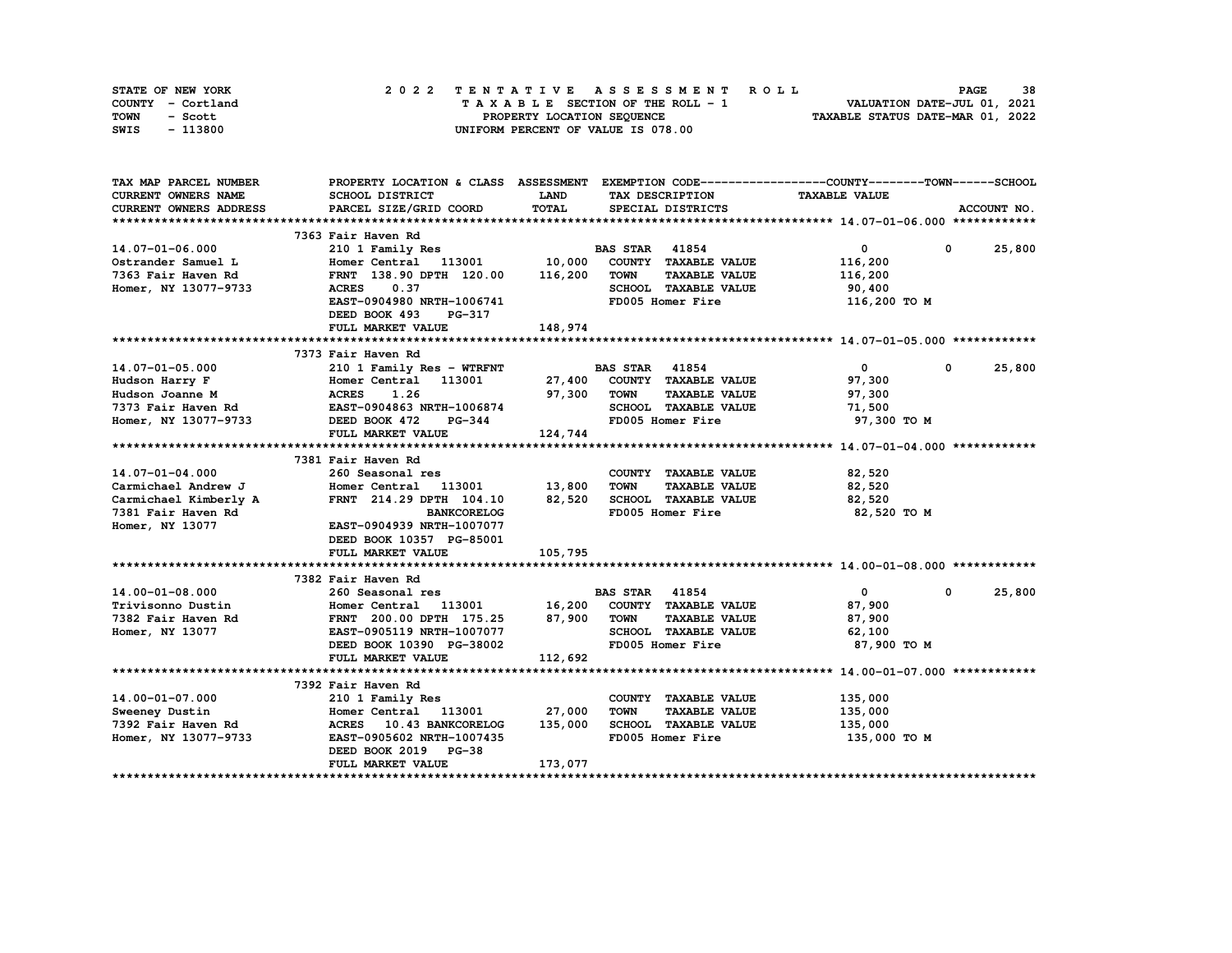|      | STATE OF NEW YORK | 2022 TENTATIVE ASSESSMENT ROLL     | -39<br><b>PAGE</b>               |
|------|-------------------|------------------------------------|----------------------------------|
|      | COUNTY - Cortland | TAXABLE SECTION OF THE ROLL - 1    | VALUATION DATE-JUL 01, 2021      |
| TOWN | - Scott           | PROPERTY LOCATION SEQUENCE         | TAXABLE STATUS DATE-MAR 01, 2022 |
| SWIS | - 113800          | UNIFORM PERCENT OF VALUE IS 078.00 |                                  |

| TAX MAP PARCEL NUMBER      | PROPERTY LOCATION & CLASS ASSESSMENT |              |                                     | EXEMPTION CODE-----------------COUNTY-------TOWN------SCHOOL |
|----------------------------|--------------------------------------|--------------|-------------------------------------|--------------------------------------------------------------|
| CURRENT OWNERS NAME        | SCHOOL DISTRICT                      | <b>LAND</b>  | TAX DESCRIPTION                     | <b>TAXABLE VALUE</b>                                         |
| CURRENT OWNERS ADDRESS     | PARCEL SIZE/GRID COORD               | <b>TOTAL</b> | SPECIAL DISTRICTS                   | ACCOUNT NO.                                                  |
|                            |                                      |              |                                     |                                                              |
|                            | 7393 Fair Haven Rd                   |              |                                     |                                                              |
| 14.07-01-03.000            | 260 Seasonal res                     |              | COUNTY TAXABLE VALUE                | 37,200                                                       |
| Williams James A Jr        | Homer Central 113001                 | 7,300        | <b>TOWN</b><br><b>TAXABLE VALUE</b> | 37,200                                                       |
| Williams Carolyn R         | FRNT 185.00 DPTH 78.77               | 37,200       | SCHOOL TAXABLE VALUE                | 37,200                                                       |
| 1668 Southwood Trl         | <b>ACRES</b><br>0.28                 |              | FD005 Homer Fire                    | 37,200 TO M                                                  |
| Saint Cloud, MN 56301-9640 | EAST-0904914 NRTH-1007275            |              |                                     |                                                              |
|                            | DEED BOOK 369<br>PG-905              |              |                                     |                                                              |
|                            | FULL MARKET VALUE                    | 47,692       |                                     |                                                              |
|                            |                                      |              |                                     |                                                              |
|                            |                                      |              |                                     |                                                              |
|                            | 7397 Fair Haven Rd                   |              |                                     |                                                              |
| 14.07-01-02.000            | 260 Seasonal res - WTRFNT            |              | COUNTY TAXABLE VALUE                | 128,300                                                      |
| Garritano Herman A         | Homer Central 113001                 | 33,700       | <b>TOWN</b><br><b>TAXABLE VALUE</b> | 128,300                                                      |
| c/o Cynthia Petters        | <b>FRNT</b><br>51.48 DPTH 160.25     | 128,300      | SCHOOL TAXABLE VALUE                | 128,300                                                      |
| 67 Onondaga St Ste 500     | 0.24<br><b>ACRES</b>                 |              | FD005 Homer Fire                    | 128,300 то м                                                 |
| Skaneateles, NY 13151      | EAST-0904852 NRTH-1007388            |              |                                     |                                                              |
|                            | DEED BOOK 2011 PG-4974               |              |                                     |                                                              |
|                            | FULL MARKET VALUE                    | 164,487      |                                     |                                                              |
|                            |                                      |              |                                     |                                                              |
|                            | 7401 Fair Haven Rd                   |              |                                     |                                                              |
| 14.07-01-01.000            | 260 Seasonal res - WTRFNT            |              | COUNTY TAXABLE VALUE                | 157,260                                                      |
| Haynes Family Ties Trust   | Homer Central<br>113001              | 31,800       | <b>TOWN</b><br><b>TAXABLE VALUE</b> | 157,260                                                      |
| 2181 Washington St         | FRNT 48.51 DPTH 160.25 157,260       |              | SCHOOL TAXABLE VALUE                | 157,260                                                      |
| Cortland, NY 13045         | <b>ACRES</b><br>0.18                 |              | FD005 Homer Fire                    | 157,260 то м                                                 |
|                            | EAST-0904848 NRTH-1007439            |              |                                     |                                                              |
|                            | DEED BOOK 2017 PG-6500               |              |                                     |                                                              |
|                            | FULL MARKET VALUE                    | 201,615      |                                     |                                                              |
|                            |                                      |              |                                     |                                                              |
|                            | 7410 Fair Haven Rd                   |              |                                     |                                                              |
|                            |                                      |              |                                     | $\mathbf{0}$                                                 |
| 14.00-01-06.000            | 210 1 Family Res - WTRFNT            |              | <b>BAS STAR 41854</b>               | 25,800<br>$\mathbf{0}$                                       |
| Schoonover Steven E        | Homer Central 113001                 | 57,300       | COUNTY TAXABLE VALUE                | 108,600                                                      |
| Schoonover Patricia Ann    | <b>ACRES</b><br>4.89                 | 108,600      | <b>TOWN</b><br><b>TAXABLE VALUE</b> | 108,600                                                      |
| 7410 Fair Haven Rd         | EAST-0905145 NRTH-1007655            |              | SCHOOL TAXABLE VALUE                | 82,800                                                       |
| Homer, NY 13077-9733       | DEED BOOK 343<br>PG-793              |              | FD005 Homer Fire                    | 108,600 то м                                                 |
|                            | FULL MARKET VALUE                    | 139,231      |                                     |                                                              |
|                            |                                      |              |                                     |                                                              |
|                            | 7433 Fair Haven Rd                   |              |                                     |                                                              |
| 14.00-01-04.000            | 314 Rural vac<10 - WTRFNT            |              | COUNTY TAXABLE VALUE                | 11,300                                                       |
| Paradigm Properties LLC    | Homer Central 113001                 | 11,300       | <b>TAXABLE VALUE</b><br><b>TOWN</b> | 11,300                                                       |
| 4620 Briar Hill Rd         | FRNT 326.47 DPTH 55.10               | 11,300       | SCHOOL TAXABLE VALUE                | 11,300                                                       |
| Cortland, NY 13045         | <b>ACRES</b><br>0.27                 |              | FD005 Homer Fire                    | 11,300 то м                                                  |
|                            | EAST-0904869 NRTH-1007633            |              |                                     |                                                              |
|                            | DEED BOOK 10375 PG-49001             |              |                                     |                                                              |
|                            | FULL MARKET VALUE                    | 14,487       |                                     |                                                              |
|                            |                                      |              |                                     |                                                              |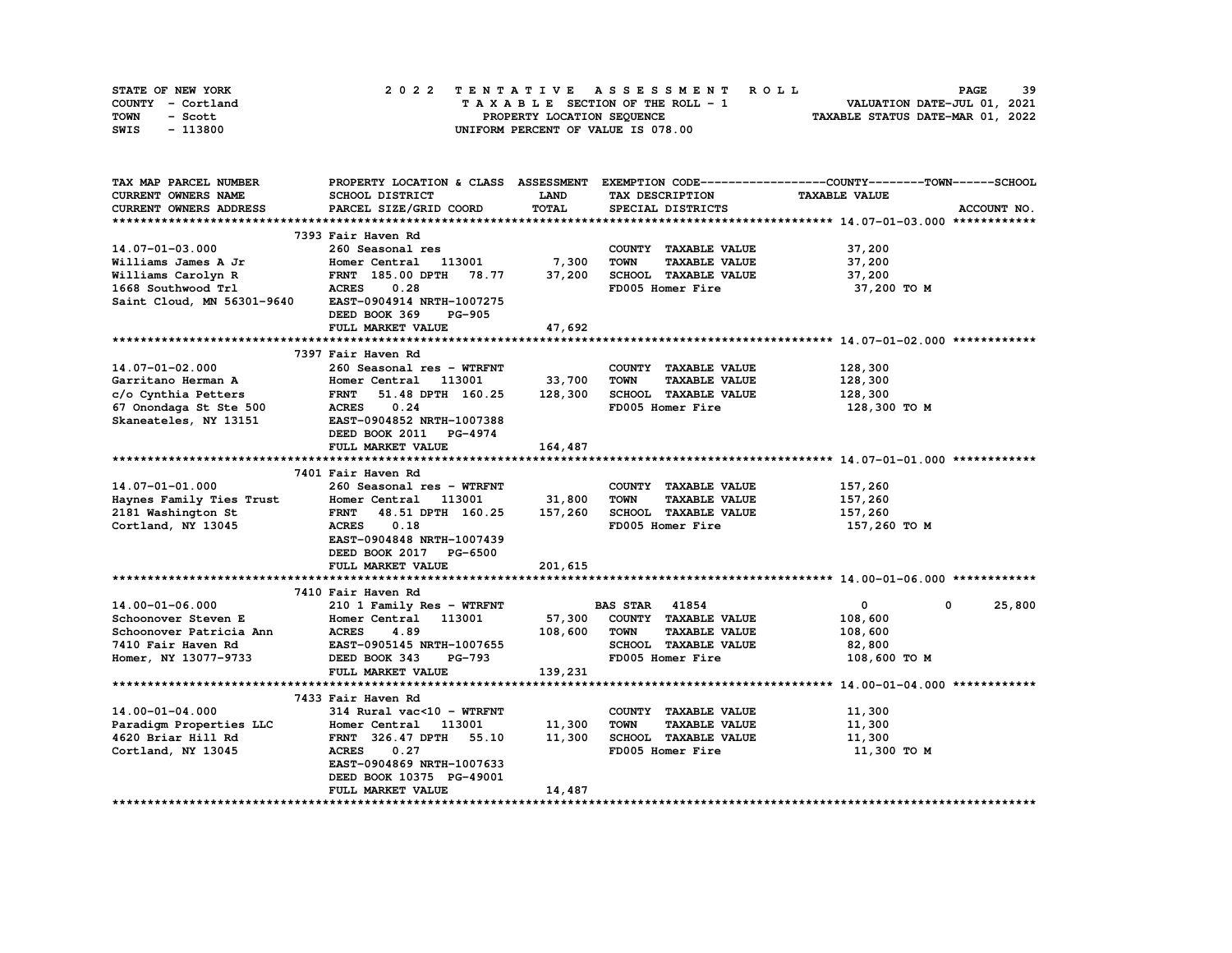| STATE OF NEW YORK | 2022 TENTATIVE ASSESSMENT ROLL     | 40<br><b>PAGE</b>                |
|-------------------|------------------------------------|----------------------------------|
| COUNTY - Cortland | TAXABLE SECTION OF THE ROLL - 1    | VALUATION DATE-JUL 01, 2021      |
| TOWN<br>- Scott   | PROPERTY LOCATION SEQUENCE         | TAXABLE STATUS DATE-MAR 01, 2022 |
| - 113800<br>SWIS  | UNIFORM PERCENT OF VALUE IS 078.00 |                                  |

| TAX MAP PARCEL NUMBER      |                                             |             |                                     | PROPERTY LOCATION & CLASS ASSESSMENT EXEMPTION CODE-----------------COUNTY-------TOWN------SCHOOL |
|----------------------------|---------------------------------------------|-------------|-------------------------------------|---------------------------------------------------------------------------------------------------|
| CURRENT OWNERS NAME        | <b>SCHOOL DISTRICT</b>                      | <b>LAND</b> | TAX DESCRIPTION                     | <b>TAXABLE VALUE</b>                                                                              |
| CURRENT OWNERS ADDRESS     | PARCEL SIZE/GRID COORD                      | TOTAL       | SPECIAL DISTRICTS                   | ACCOUNT NO.                                                                                       |
|                            |                                             |             |                                     |                                                                                                   |
|                            |                                             |             |                                     |                                                                                                   |
|                            | 7434 Fair Haven Rd                          |             |                                     |                                                                                                   |
| 14.00-01-05.000            | 421 Restaurant - WTRFNT                     |             | COUNTY TAXABLE VALUE                | 285,000                                                                                           |
| Isabella Grace Realty ILLC | Homer Central<br>113001                     | 210,000     | <b>TOWN</b><br><b>TAXABLE VALUE</b> | 285,000                                                                                           |
| 3333 East Lake Rd          | <b>ACRES</b><br>5.80                        | 285,000     | <b>SCHOOL TAXABLE VALUE</b>         | 285,000                                                                                           |
| Skaneatleles, NY 13152     | EAST-0905232 NRTH-1007973                   |             | FD005 Homer Fire                    | 285,000 TO M                                                                                      |
|                            | DEED BOOK 2016 PG-323                       |             |                                     |                                                                                                   |
|                            | FULL MARKET VALUE                           | 365,385     |                                     |                                                                                                   |
|                            |                                             |             |                                     |                                                                                                   |
|                            |                                             |             |                                     |                                                                                                   |
|                            | 7450 Fair Haven Rd                          |             |                                     |                                                                                                   |
| $4.00 - 01 - 09.000$       | 240 Rural res<br>- WTRFNT                   |             | COUNTY TAXABLE VALUE                | 370,000                                                                                           |
| Hudson Frances M M (LU)    | Homer Central<br>113001                     | 283,400     | <b>TOWN</b><br><b>TAXABLE VALUE</b> | 370,000                                                                                           |
| Fairhaven Enterprises      | ACRES 12.70                                 | 370,000     | SCHOOL TAXABLE VALUE                | 370,000                                                                                           |
| 7450 Fair Haven Rd         | <b>EAST-0905466 NRTH-1008283</b>            |             | FD005 Homer Fire                    | 370,000 TO M                                                                                      |
| Homer, NY 13077-9733       | DEED BOOK 557<br>PG-349                     |             |                                     |                                                                                                   |
|                            | FULL MARKET VALUE                           | 474,359     |                                     |                                                                                                   |
|                            |                                             |             |                                     |                                                                                                   |
|                            |                                             |             |                                     |                                                                                                   |
|                            | 7458 Fair Haven Rd                          |             |                                     |                                                                                                   |
| $4.00 - 01 - 08.000$       | 260 Seasonal res                            |             | COUNTY TAXABLE VALUE                | 100,500                                                                                           |
| Fairhaven Enterprises      | Homer Central 113001                        | 34,100      | <b>TOWN</b><br><b>TAXABLE VALUE</b> | 100,500                                                                                           |
| 7450 Fair Haven Rd         | <b>ACRES</b><br>5.80                        | 100,500     | SCHOOL TAXABLE VALUE                | 100,500                                                                                           |
| Homer, NY 13077-9733       | EAST-0905443 NRTH-1008639                   |             | FD005 Homer Fire                    | 100,500 TO M                                                                                      |
|                            | DEED BOOK 557<br><b>PG-345</b>              |             |                                     |                                                                                                   |
|                            |                                             |             |                                     |                                                                                                   |
|                            |                                             |             |                                     |                                                                                                   |
|                            | FULL MARKET VALUE                           | 128,846     |                                     |                                                                                                   |
|                            |                                             |             |                                     |                                                                                                   |
|                            | 7470 Fair Haven Rd                          |             |                                     |                                                                                                   |
| $4.19 - 01 - 14.000$       | 260 Seasonal res                            |             | COUNTY TAXABLE VALUE                | 95,900                                                                                            |
| Fairhaven Enterprises      | 113001<br>Homer Central                     | 27,900      | <b>TOWN</b><br><b>TAXABLE VALUE</b> | 95,900                                                                                            |
| 7450 Fair Haven Rd         | <b>ACRES</b><br>1.50                        | 95,900      | SCHOOL TAXABLE VALUE                | 95,900                                                                                            |
| Homer, NY 13077-9733       | EAST-0905018 NRTH-1008627                   |             | FD005 Homer Fire                    | 95,900 TO M                                                                                       |
|                            | DEED BOOK 557<br>PG-347                     |             |                                     |                                                                                                   |
|                            |                                             |             |                                     |                                                                                                   |
|                            | FULL MARKET VALUE                           | 122,949     |                                     |                                                                                                   |
|                            |                                             |             |                                     |                                                                                                   |
|                            | 7474 Fair Haven Rd                          |             |                                     |                                                                                                   |
| $4.19 - 01 - 16.000$       | 260 Seasonal res                            |             | COUNTY TAXABLE VALUE                | 60,500                                                                                            |
| Keegan Carol A             | Homer Central 113001                        | 10,800      | <b>TOWN</b><br><b>TAXABLE VALUE</b> | 60,500                                                                                            |
| 2560 Howe Rd               | 67.11 DPTH 113.23<br><b>FRNT</b>            | 60,500      | SCHOOL TAXABLE VALUE                | 60,500                                                                                            |
| Skaneateles, NY 13152      | <b>ACRES</b><br>0.28                        |             | FD005 Homer Fire                    | 60,500 TO M                                                                                       |
|                            | EAST-0904941 NRTH-1008785                   |             |                                     |                                                                                                   |
|                            | DEED BOOK 2009 PG-1031                      |             |                                     |                                                                                                   |
|                            |                                             |             |                                     |                                                                                                   |
|                            | FULL MARKET VALUE                           | 77,564      |                                     |                                                                                                   |
|                            |                                             |             |                                     |                                                                                                   |
|                            | 7479 Fair Haven Rd                          |             |                                     |                                                                                                   |
| 4.19-01-11.000             | 312 Vac $w/imprv$ - WTRFNT                  |             | COUNTY TAXABLE VALUE                | 150,600                                                                                           |
| Keegan Carol A             | Homer Central 113001                        | 118,400     | <b>TOWN</b><br><b>TAXABLE VALUE</b> | 150,600                                                                                           |
| 2560 Howe Rd               | 67.11 DPTH 77.40<br><b>FRNT</b>             | 150,600     | SCHOOL TAXABLE VALUE                | 150,600                                                                                           |
| Skaneateles, NY 13152      | <b>ACRES</b><br>0.11                        |             | FD005 Homer Fire                    | 150,600 то м                                                                                      |
|                            | EAST-0904789 NRTH-1008797                   |             |                                     |                                                                                                   |
|                            |                                             |             |                                     |                                                                                                   |
|                            | DEED BOOK 2009 PG-1031<br>FULL MARKET VALUE | 193,077     |                                     |                                                                                                   |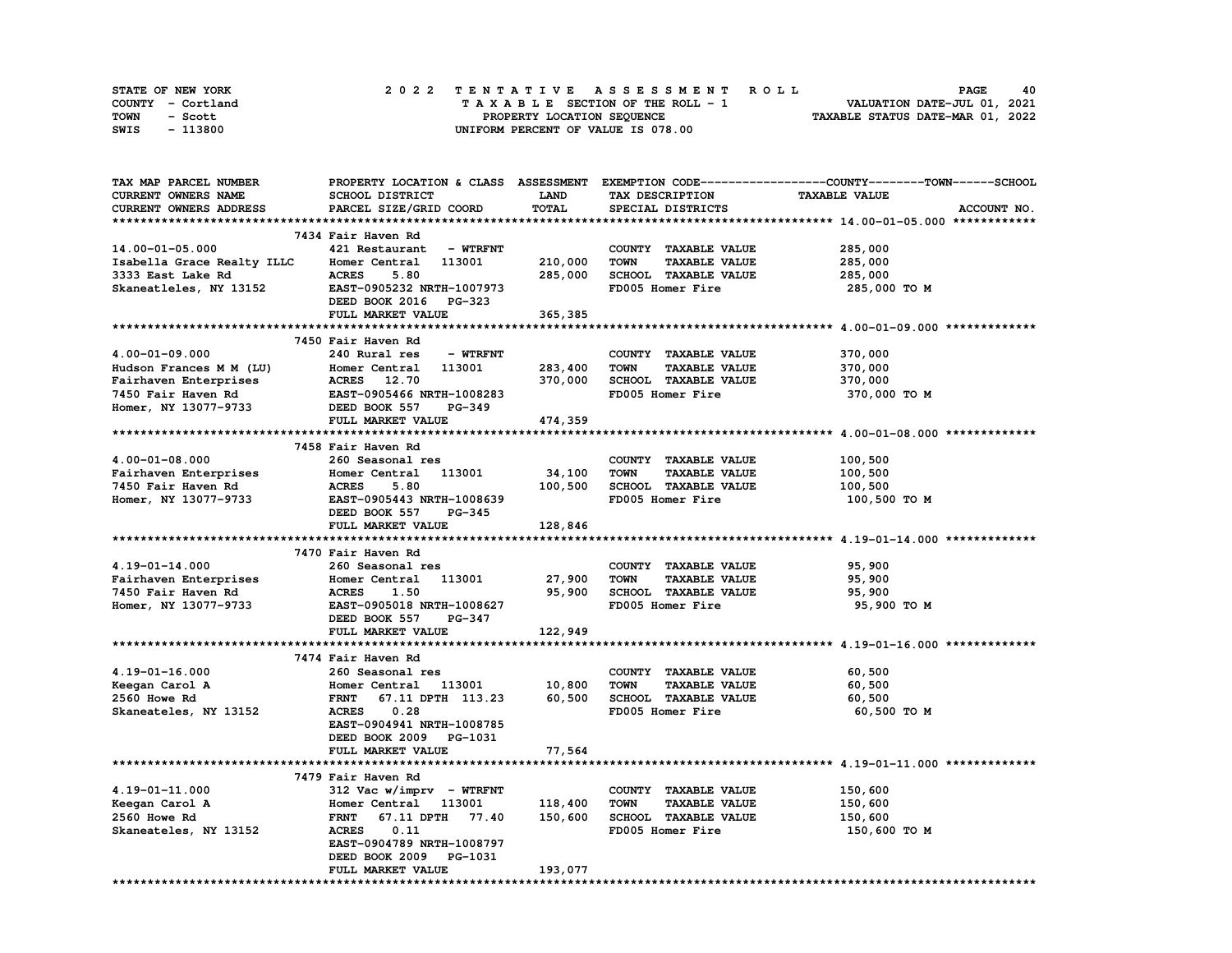|      | STATE OF NEW YORK |  | 2022 TENTATIVE ASSESSMENT ROLL |  |  |  |                                    |  |  |  |  |  |  |                                  | <b>PAGE</b> | 41 |
|------|-------------------|--|--------------------------------|--|--|--|------------------------------------|--|--|--|--|--|--|----------------------------------|-------------|----|
|      | COUNTY - Cortland |  |                                |  |  |  | TAXABLE SECTION OF THE ROLL - 1    |  |  |  |  |  |  | VALUATION DATE-JUL 01, 2021      |             |    |
| TOWN | - Scott           |  |                                |  |  |  | PROPERTY LOCATION SEQUENCE         |  |  |  |  |  |  | TAXABLE STATUS DATE-MAR 01, 2022 |             |    |
| SWIS | - 113800          |  |                                |  |  |  | UNIFORM PERCENT OF VALUE IS 078.00 |  |  |  |  |  |  |                                  |             |    |

| TAX MAP PARCEL NUMBER                      |                                                                                                                                                                                                                                                                                                                      |              |                                          | PROPERTY LOCATION & CLASS ASSESSMENT EXEMPTION CODE----------------COUNTY-------TOWN------SCHOOL |                        |
|--------------------------------------------|----------------------------------------------------------------------------------------------------------------------------------------------------------------------------------------------------------------------------------------------------------------------------------------------------------------------|--------------|------------------------------------------|--------------------------------------------------------------------------------------------------|------------------------|
| CURRENT OWNERS NAME                        | SCHOOL DISTRICT                                                                                                                                                                                                                                                                                                      | <b>LAND</b>  | TAX DESCRIPTION                          | <b>TAXABLE VALUE</b>                                                                             |                        |
| CURRENT OWNERS ADDRESS                     | PARCEL SIZE/GRID COORD                                                                                                                                                                                                                                                                                               | TOTAL        | SPECIAL DISTRICTS                        |                                                                                                  | ACCOUNT NO.            |
|                                            |                                                                                                                                                                                                                                                                                                                      |              |                                          |                                                                                                  |                        |
|                                            | 7483 Fair Haven Rd                                                                                                                                                                                                                                                                                                   |              |                                          |                                                                                                  |                        |
| 4.19-01-10.000                             | 260 Seasonal res - WTRFNT                                                                                                                                                                                                                                                                                            |              | COUNTY TAXABLE VALUE                     | 152,400                                                                                          |                        |
| Edlund Eric A                              | Homer Central 113001                                                                                                                                                                                                                                                                                                 | 105,200      | <b>TAXABLE VALUE</b><br><b>TOWN</b>      | 152,400                                                                                          |                        |
| Edlund Nancy J                             | 66.00 DPTH 80.00 152,400<br><b>FRNT</b>                                                                                                                                                                                                                                                                              |              | SCHOOL TAXABLE VALUE 152,400             |                                                                                                  |                        |
| 7508 Durkee Rd                             | ACRES 0.10                                                                                                                                                                                                                                                                                                           |              | FD005 Homer Fire                         | 152,400 TO M                                                                                     |                        |
| Homer, NY 13077-9999                       | EAST-0904794 NRTH-1008865                                                                                                                                                                                                                                                                                            |              |                                          |                                                                                                  |                        |
|                                            | DEED BOOK 529<br>$PG-55$                                                                                                                                                                                                                                                                                             |              |                                          |                                                                                                  |                        |
|                                            | FULL MARKET VALUE                                                                                                                                                                                                                                                                                                    | 195,385      |                                          |                                                                                                  |                        |
|                                            |                                                                                                                                                                                                                                                                                                                      |              |                                          |                                                                                                  |                        |
|                                            | 7483 Fair Haven Rd                                                                                                                                                                                                                                                                                                   |              |                                          |                                                                                                  |                        |
| 4.19-01-17.000                             | 314 Rural vac<10                                                                                                                                                                                                                                                                                                     |              | COUNTY TAXABLE VALUE                     | 3,300                                                                                            |                        |
|                                            | Edlund Eric<br>Edlund Exic<br>Edlund Nancy J<br>TERNT 66.00 DPTH 115.00<br>T508 Durkee Rd<br>EAST-0904929 NRTH-1008879<br>Homer, NY 13077-9999<br>DEED BOOK 529<br>PG-55                                                                                                                                             | 3,300        | TAXABLE VALUE<br><b>TOWN</b>             | 3,300                                                                                            |                        |
|                                            |                                                                                                                                                                                                                                                                                                                      | 3,300        | SCHOOL TAXABLE VALUE                     | 3,300                                                                                            |                        |
|                                            |                                                                                                                                                                                                                                                                                                                      |              | FD005 Homer Fire                         | 3,300 TO M                                                                                       |                        |
|                                            |                                                                                                                                                                                                                                                                                                                      |              |                                          |                                                                                                  |                        |
|                                            | FULL MARKET VALUE                                                                                                                                                                                                                                                                                                    | 4,231        |                                          |                                                                                                  |                        |
|                                            |                                                                                                                                                                                                                                                                                                                      |              |                                          |                                                                                                  |                        |
|                                            | 7486 Fair Haven Rd                                                                                                                                                                                                                                                                                                   |              |                                          |                                                                                                  |                        |
|                                            | Fair Haven Rd<br>210 1 Family Res                                                                                                                                                                                                                                                                                    |              |                                          | $\mathbf{0}$                                                                                     | $\mathbf{0}$<br>25,800 |
|                                            |                                                                                                                                                                                                                                                                                                                      |              |                                          | 131,800                                                                                          |                        |
|                                            |                                                                                                                                                                                                                                                                                                                      |              | <b>TAXABLE VALUE</b>                     | 131,800                                                                                          |                        |
|                                            |                                                                                                                                                                                                                                                                                                                      |              | SCHOOL TAXABLE VALUE<br>FD005 Homer Fire | 106,000                                                                                          |                        |
|                                            |                                                                                                                                                                                                                                                                                                                      |              |                                          | 131,800 TO M                                                                                     |                        |
|                                            | <b>FULL MARKET VALUE</b>                                                                                                                                                                                                                                                                                             | 168,974      |                                          |                                                                                                  |                        |
|                                            |                                                                                                                                                                                                                                                                                                                      |              |                                          |                                                                                                  |                        |
|                                            | 7487 Fair Haven Rd                                                                                                                                                                                                                                                                                                   |              |                                          |                                                                                                  |                        |
|                                            |                                                                                                                                                                                                                                                                                                                      |              | COUNTY TAXABLE VALUE                     | 210,000                                                                                          |                        |
|                                            |                                                                                                                                                                                                                                                                                                                      | 132,400      | <b>TOWN</b><br><b>TAXABLE VALUE</b>      | 210,000                                                                                          |                        |
|                                            |                                                                                                                                                                                                                                                                                                                      | 210,000      | SCHOOL TAXABLE VALUE 210,000             |                                                                                                  |                        |
|                                            | $\begin{tabular}{l l l l} 4.19-01-09.000 & 260 Seasonal res - WTRENT \\ \texttt{France} & Homer Central & 113001 \\ \texttt{France} & Anne & FRNT & 90.82 DPTH & 62.92 \\ \texttt{4328} & Cosmos Hill Rd & EAST-0904795 NRTH-1008950 \\ \texttt{Cortland, NY} & 13045 & DEED BOOK & 2019 & PG-3954 \\ \end{tabular}$ |              | FD005 Homer Fire                         | 210,000 TO M                                                                                     |                        |
|                                            |                                                                                                                                                                                                                                                                                                                      |              |                                          |                                                                                                  |                        |
|                                            | FULL MARKET VALUE                                                                                                                                                                                                                                                                                                    | 269,231      |                                          |                                                                                                  |                        |
|                                            |                                                                                                                                                                                                                                                                                                                      |              |                                          |                                                                                                  |                        |
|                                            | 7490 Fair Haven Rd                                                                                                                                                                                                                                                                                                   |              |                                          |                                                                                                  |                        |
| $4.19 - 01 - 18.000$                       | 260 Seasonal res                                                                                                                                                                                                                                                                                                     |              | COUNTY TAXABLE VALUE                     | 79,950                                                                                           |                        |
| Kraetz Richard J Jr.                       | Homer Central 113001 13,300                                                                                                                                                                                                                                                                                          |              | <b>TAXABLE VALUE</b><br><b>TOWN</b>      | 79,950                                                                                           |                        |
| Kraetz Shelly G                            | FRNT 302.84 DPTH                                                                                                                                                                                                                                                                                                     | 82.00 79,950 | SCHOOL TAXABLE VALUE                     | 79,950                                                                                           |                        |
| 16 Elizabeth St W<br>Skaneateles, NY 13152 | <b>ACRES</b><br>0.62                                                                                                                                                                                                                                                                                                 |              | FD005 Homer Fire                         | 79,950 TO M                                                                                      |                        |
|                                            | EAST-0904902 NRTH-1009053                                                                                                                                                                                                                                                                                            |              |                                          |                                                                                                  |                        |
|                                            | DEED BOOK 2009 PG-2415                                                                                                                                                                                                                                                                                               |              |                                          |                                                                                                  |                        |
|                                            | FULL MARKET VALUE                                                                                                                                                                                                                                                                                                    | 102,500      |                                          |                                                                                                  |                        |
|                                            |                                                                                                                                                                                                                                                                                                                      |              |                                          |                                                                                                  |                        |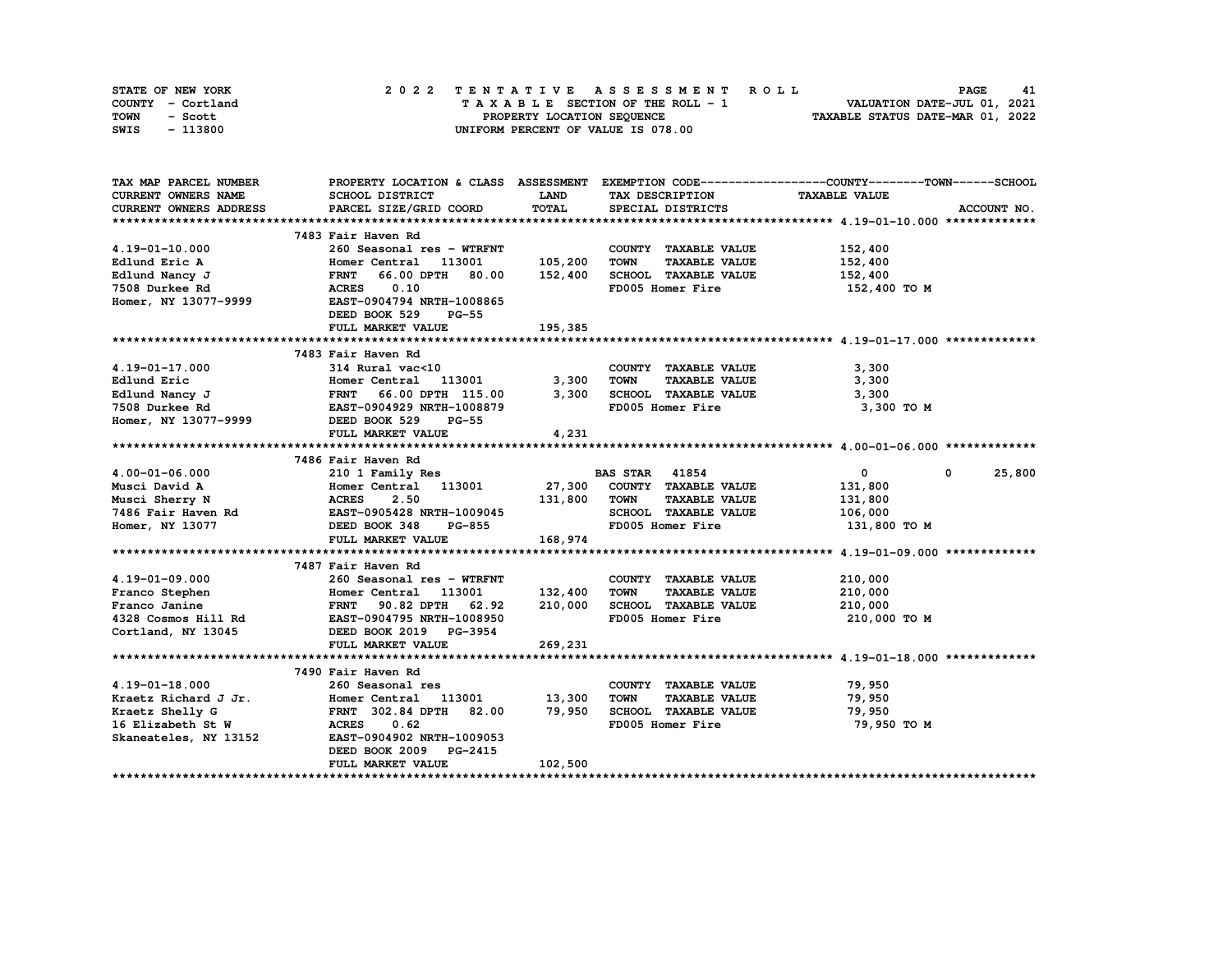| STATE OF NEW YORK | 2022 TENTATIVE ASSESSMENT ROLL     | 42<br><b>PAGE</b>                |
|-------------------|------------------------------------|----------------------------------|
| COUNTY - Cortland | TAXABLE SECTION OF THE ROLL - 1    | VALUATION DATE-JUL 01, 2021      |
| TOWN<br>- Scott   | PROPERTY LOCATION SEQUENCE         | TAXABLE STATUS DATE-MAR 01, 2022 |
| - 113800<br>SWIS  | UNIFORM PERCENT OF VALUE IS 078.00 |                                  |

| TAX MAP PARCEL NUMBER                                                                       |                                                     |         |                                     | PROPERTY LOCATION & CLASS ASSESSMENT EXEMPTION CODE----------------COUNTY-------TOWN-----SCHOOL |
|---------------------------------------------------------------------------------------------|-----------------------------------------------------|---------|-------------------------------------|-------------------------------------------------------------------------------------------------|
| <b>CURRENT OWNERS NAME</b>                                                                  | SCHOOL DISTRICT                                     | LAND    | TAX DESCRIPTION                     | <b>TAXABLE VALUE</b>                                                                            |
| CURRENT OWNERS ADDRESS                                                                      | PARCEL SIZE/GRID COORD                              | TOTAL   | SPECIAL DISTRICTS                   | ACCOUNT NO.                                                                                     |
|                                                                                             |                                                     |         |                                     |                                                                                                 |
|                                                                                             | 7496 Fair Haven Rd                                  |         |                                     |                                                                                                 |
| 4.19-01-20.000                                                                              | 260 Seasonal res                                    |         | COUNTY TAXABLE VALUE                | 48,300                                                                                          |
|                                                                                             | Homer Central 113001 16,500                         |         | TOWN<br><b>TAXABLE VALUE</b>        | 48,300                                                                                          |
|                                                                                             | FRNT 160.94 DPTH 183.05 48,300 SCHOOL TAXABLE VALUE |         |                                     | 48,300                                                                                          |
| Wheeler Deanna<br>9455 Lancaster Ave FRNT 160.94 Drin 100.0291<br>EAST-0905011 NRTH-1009291 |                                                     |         | FD005 Homer Fire                    | 48,300 TO M                                                                                     |
|                                                                                             | DEED BOOK 2000 PG-2614                              |         |                                     |                                                                                                 |
|                                                                                             | FULL MARKET VALUE                                   | 61,923  |                                     |                                                                                                 |
|                                                                                             |                                                     |         |                                     |                                                                                                 |
|                                                                                             | 7497 Fair Haven Rd                                  |         |                                     |                                                                                                 |
| $4.19 - 01 - 07.200$                                                                        | 260 Seasonal res - WTRFNT                           |         | COUNTY TAXABLE VALUE                | 152,200                                                                                         |
| Clark Kimball                                                                               | 200 Seasonai 1es - mini<br>Homer Central 113001     | 92,900  | TOWN<br><b>TAXABLE VALUE</b>        | 152,200                                                                                         |
| 4407 Jack in the Pulpit Cir FRNT 43.50 DPTH 84.27 152,200                                   |                                                     |         | SCHOOL TAXABLE VALUE                | 152,200                                                                                         |
| Manlius, NY 13104                                                                           | ACRES 0.12                                          |         | FD005 Homer Fire                    | 152,200 TO M                                                                                    |
|                                                                                             | EAST-0904759 NRTH-1009176                           |         |                                     |                                                                                                 |
|                                                                                             | DEED BOOK 2010 PG-1882                              |         |                                     |                                                                                                 |
|                                                                                             | FULL MARKET VALUE                                   | 195,128 |                                     |                                                                                                 |
|                                                                                             |                                                     |         |                                     |                                                                                                 |
|                                                                                             | 7499 Fair Haven Rd                                  |         |                                     |                                                                                                 |
| 4.19-01-07.100                                                                              | 260 Seasonal res - WTRFNT                           |         | COUNTY TAXABLE VALUE                | 166,937                                                                                         |
|                                                                                             |                                                     |         |                                     | 166,937                                                                                         |
|                                                                                             |                                                     |         |                                     | 166,937                                                                                         |
|                                                                                             |                                                     |         |                                     | 166,937 то м                                                                                    |
| Syracuse, NY 13224 EAST-0904764 NRTH-1009220                                                |                                                     |         |                                     |                                                                                                 |
|                                                                                             | DEED BOOK 10430 PG-26002                            |         |                                     |                                                                                                 |
|                                                                                             | FULL MARKET VALUE                                   | 214,022 |                                     |                                                                                                 |
|                                                                                             |                                                     |         |                                     |                                                                                                 |
|                                                                                             | 7510 Fair Haven Rd                                  |         |                                     |                                                                                                 |
| 4.19-01-21.000                                                                              | 210 1 Family Res                                    |         | <b>ENH STAR 41834</b>               | $\mathbf{0}$<br>64,410<br>$^{\circ}$                                                            |
| Estate of Marianne Lont Homer Central 113001 10,800 COUNTY TAXABLE VALUE                    |                                                     |         |                                     | 100,400                                                                                         |
| 36 N Brook St                                                                               | FRNT 132.00 DPTH 82.00 100,400                      |         | TOWN<br><b>TAXABLE VALUE</b>        | 100,400                                                                                         |
| Geneva, NY 14456                                                                            | EAST-0904891 NRTH-1009280                           |         | SCHOOL TAXABLE VALUE                | 35,990                                                                                          |
|                                                                                             | DEED BOOK 518<br><b>PG-171</b>                      |         | FD005 Homer Fire                    | 100,400 TO M                                                                                    |
|                                                                                             | FULL MARKET VALUE                                   | 128,718 |                                     |                                                                                                 |
|                                                                                             |                                                     |         |                                     |                                                                                                 |
|                                                                                             | 7511 Fair Haven Rd                                  |         |                                     |                                                                                                 |
| $4.19 - 01 - 06.000$                                                                        | 260 Seasonal res - WTRFNT                           |         | COUNTY TAXABLE VALUE                | 231,400                                                                                         |
|                                                                                             |                                                     | 173,400 | <b>TOWN</b><br><b>TAXABLE VALUE</b> | 231,400                                                                                         |
| Greve Family Trust Form and Homer Central 113001<br>12772 Buckeye Rd FRNT 156.00 DPTH 53    | FRNT 156.00 DPTH 53.00                              | 231,400 | SCHOOL TAXABLE VALUE                | 231,400                                                                                         |
| Highland, IL 62249                                                                          | EAST-0904793 NRTH-1009319                           |         | FD005 Homer Fire                    | 231,400 TO M                                                                                    |
|                                                                                             | DEED BOOK 2018 PG-1796                              |         |                                     |                                                                                                 |
|                                                                                             | FULL MARKET VALUE                                   | 296,667 |                                     |                                                                                                 |
|                                                                                             |                                                     |         |                                     |                                                                                                 |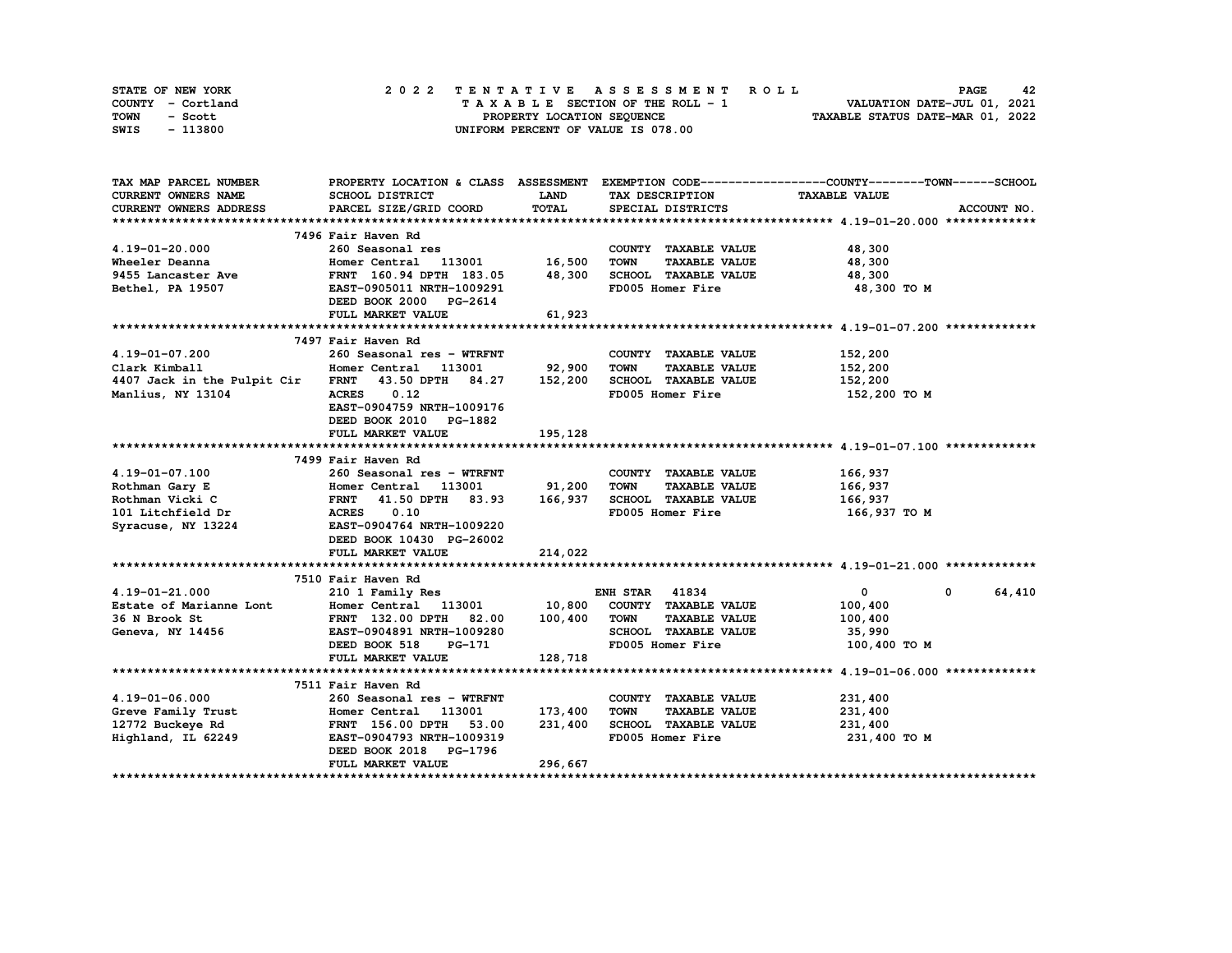| STATE OF NEW YORK |          |  |  |  |  |  | 2022 TENTATIVE ASSESSMENT ROLL     |  |  |  |  |  |  |                                  |  | <b>PAGE</b>                 | 43 |
|-------------------|----------|--|--|--|--|--|------------------------------------|--|--|--|--|--|--|----------------------------------|--|-----------------------------|----|
| COUNTY - Cortland |          |  |  |  |  |  | TAXABLE SECTION OF THE ROLL - 1    |  |  |  |  |  |  |                                  |  | VALUATION DATE-JUL 01, 2021 |    |
| TOWN              | - Scott  |  |  |  |  |  | PROPERTY LOCATION SEQUENCE         |  |  |  |  |  |  | TAXABLE STATUS DATE-MAR 01, 2022 |  |                             |    |
| SWIS              | - 113800 |  |  |  |  |  | UNIFORM PERCENT OF VALUE IS 078.00 |  |  |  |  |  |  |                                  |  |                             |    |

| TAX MAP PARCEL NUMBER  |                                                                                                                                        |             |                                     | PROPERTY LOCATION & CLASS ASSESSMENT EXEMPTION CODE-----------------COUNTY-------TOWN------SCHOOL |
|------------------------|----------------------------------------------------------------------------------------------------------------------------------------|-------------|-------------------------------------|---------------------------------------------------------------------------------------------------|
| CURRENT OWNERS NAME    | SCHOOL DISTRICT                                                                                                                        | <b>LAND</b> | TAX DESCRIPTION                     | <b>TAXABLE VALUE</b>                                                                              |
| CURRENT OWNERS ADDRESS | PARCEL SIZE/GRID COORD                                                                                                                 | TOTAL       | SPECIAL DISTRICTS                   | ACCOUNT NO.                                                                                       |
|                        |                                                                                                                                        |             |                                     |                                                                                                   |
|                        | 7513 Fair Haven Rd                                                                                                                     |             |                                     |                                                                                                   |
| $4.19 - 01 - 05.000$   | 312 Vac w/imprv - WTRFNT                                                                                                               |             | COUNTY TAXABLE VALUE                | 187,750                                                                                           |
| Calabro Family LLC     | Homer Central 113001                                                                                                                   | 175,900     | <b>TOWN</b><br><b>TAXABLE VALUE</b> | 187,750                                                                                           |
| Calabro Christopher    | FRNT 163.60 DPTH 45.00                                                                                                                 | 187,750     | SCHOOL TAXABLE VALUE                | 187,750                                                                                           |
| 124 Port Watson St     | EAST-0904815 NRTH-1009468                                                                                                              |             | FD005 Homer Fire                    | 187,750 TO M                                                                                      |
| Cortland, NY 13045     | DEED BOOK 2013 PG-90                                                                                                                   |             |                                     |                                                                                                   |
|                        | FULL MARKET VALUE                                                                                                                      | 240,705     |                                     |                                                                                                   |
|                        |                                                                                                                                        |             |                                     |                                                                                                   |
|                        | 7514 Fair Haven Rd                                                                                                                     |             |                                     |                                                                                                   |
| $4.19 - 01 - 22.000$   | 260 Seasonal res                                                                                                                       |             | COUNTY TAXABLE VALUE                | 83,600                                                                                            |
| Calabro Family LLC     | Homer Central 113001 13,800                                                                                                            |             | <b>TOWN</b><br><b>TAXABLE VALUE</b> | 83,600                                                                                            |
| Calabro Christopher    | FRNT 189.52 DPTH 118.49                                                                                                                | 83,600      | SCHOOL TAXABLE VALUE                | 83,600                                                                                            |
| 124 Port Watson St     | 0.51<br><b>ACRES</b>                                                                                                                   |             | FD005 Homer Fire                    | 83,600 то м                                                                                       |
| Cortland, NY 13045     | EAST-0904948 NRTH-1009461                                                                                                              |             |                                     |                                                                                                   |
|                        | DEED BOOK 2013 PG-90                                                                                                                   |             |                                     |                                                                                                   |
|                        | FULL MARKET VALUE                                                                                                                      | 107,179     |                                     |                                                                                                   |
|                        |                                                                                                                                        |             |                                     |                                                                                                   |
|                        | 7527 Fair Haven Rd                                                                                                                     |             |                                     |                                                                                                   |
| $4.19 - 01 - 04.000$   | 260 Seasonal res - WTRFNT                                                                                                              |             | COUNTY TAXABLE VALUE                | 261,100                                                                                           |
| Sampson David Trustee  | Homer Central<br>113001                                                                                                                | 198,700     | <b>TOWN</b><br><b>TAXABLE VALUE</b> | 261,100                                                                                           |
| Sampson Karen Trustee  | FRNT 141.46 DPTH 60.00                                                                                                                 | 261,100     | SCHOOL TAXABLE VALUE                | 261,100                                                                                           |
| 9 Maple Dr             | <b>ACRES</b><br>0.31                                                                                                                   |             | FD005 Homer Fire                    | 261,100 то м                                                                                      |
| West Hampton, NJ 08060 | EAST-0904861 NRTH-1009641                                                                                                              |             |                                     |                                                                                                   |
|                        | DEED BOOK 2019 PG-1                                                                                                                    |             |                                     |                                                                                                   |
|                        |                                                                                                                                        |             |                                     |                                                                                                   |
|                        | FULL MARKET VALUE                                                                                                                      | 334,744     |                                     |                                                                                                   |
|                        |                                                                                                                                        |             |                                     |                                                                                                   |
|                        | 7533 Fair Haven Rd                                                                                                                     |             |                                     |                                                                                                   |
| $4.19 - 01 - 03.200$   | 260 Seasonal res - WTRFNT                                                                                                              |             | COUNTY TAXABLE VALUE                | 267,000                                                                                           |
| Nordby Kathleen A      | Homer Central 113001                                                                                                                   | 176,400     | <b>TOWN</b><br><b>TAXABLE VALUE</b> | 267,000                                                                                           |
| 3141 Bush Rd           | FRNT 100.51 DPTH 90.00                                                                                                                 | 267,000     | SCHOOL TAXABLE VALUE                | 267,000                                                                                           |
| Jamesville, NY 13078   | EAST-0904871 NRTH-1009751                                                                                                              |             | FD005 Homer Fire                    | 267,000 то м                                                                                      |
|                        | DEED BOOK 2019 PG-2787                                                                                                                 |             |                                     |                                                                                                   |
|                        | FULL MARKET VALUE                                                                                                                      | 342,308     |                                     |                                                                                                   |
|                        |                                                                                                                                        |             |                                     |                                                                                                   |
|                        | 7536 Fair Haven Rd                                                                                                                     |             |                                     |                                                                                                   |
| $4.00 - 01 - 01.000$   | 311 Res vac land                                                                                                                       |             | COUNTY TAXABLE VALUE                | 6,000                                                                                             |
| Raney William R        | 113001<br>Homer Central                                                                                                                | 6,000       | <b>TOWN</b><br><b>TAXABLE VALUE</b> | 6,000                                                                                             |
| Nordby Kathleen A      | <b>ACRES</b><br>3.70                                                                                                                   | 6,000       | SCHOOL TAXABLE VALUE                | 6,000                                                                                             |
|                        |                                                                                                                                        |             | FD005 Homer Fire                    | 6,000 TO M                                                                                        |
|                        | Nordby Kathleen A Morby<br>C/O Kathleen A Norby<br>EAST-0905287 NRTH-1009853<br>3141 Bush Rd<br>Tamasville. NY 13078 FULL MARKET VALUE |             |                                     |                                                                                                   |
|                        |                                                                                                                                        | 7,692       |                                     |                                                                                                   |
|                        |                                                                                                                                        |             |                                     |                                                                                                   |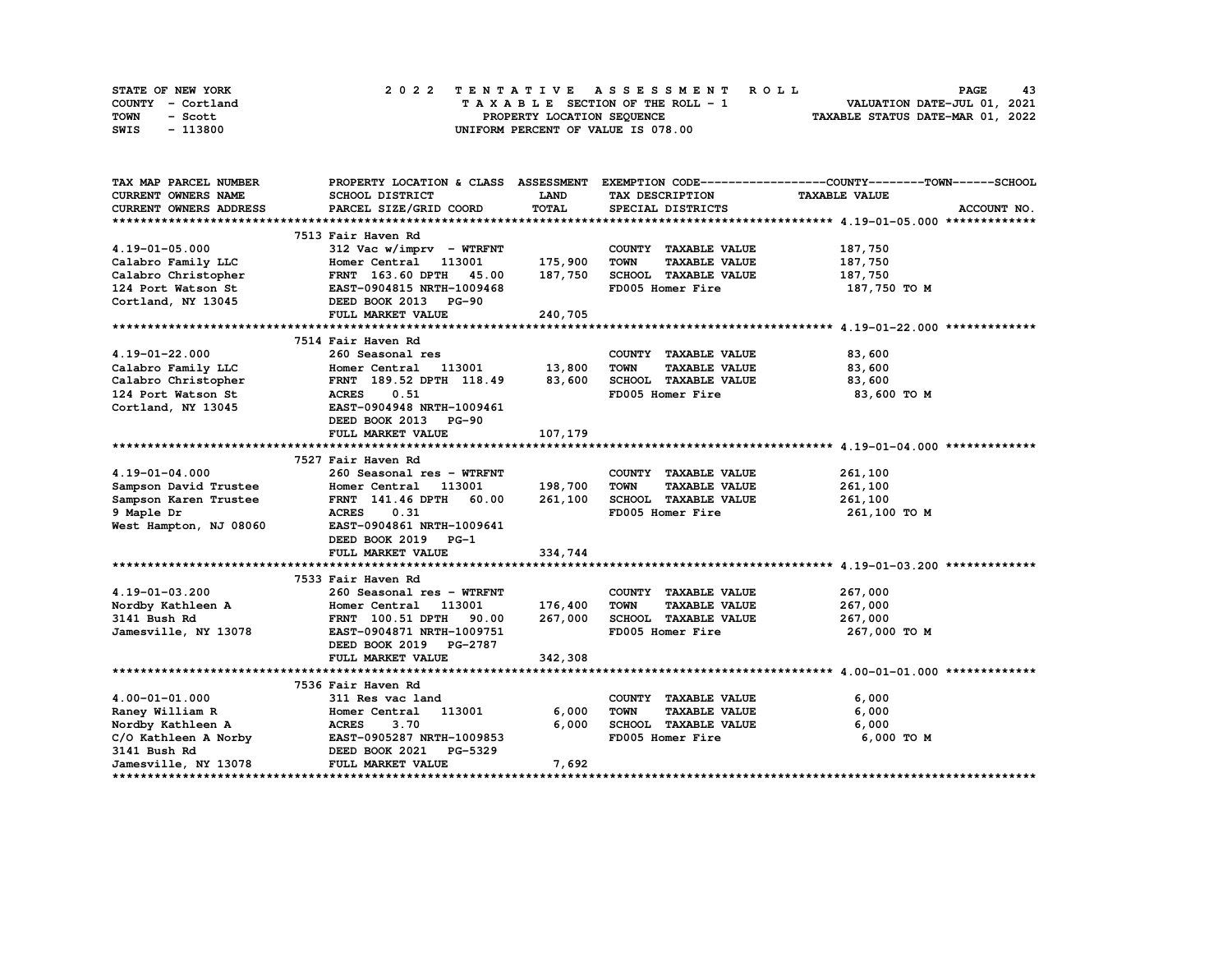| STATE OF NEW YORK | 2022 TENTATIVE ASSESSMENT ROLL     | <b>PAGE</b><br>44                |
|-------------------|------------------------------------|----------------------------------|
| COUNTY - Cortland | TAXABLE SECTION OF THE ROLL - 1    | VALUATION DATE-JUL 01, 2021      |
| TOWN<br>- Scott   | PROPERTY LOCATION SEQUENCE         | TAXABLE STATUS DATE-MAR 01, 2022 |
| SWIS<br>- 113800  | UNIFORM PERCENT OF VALUE IS 078.00 |                                  |

| <b>TAX MAP PARCEL NUMBER</b> | PROPERTY LOCATION & CLASS ASSESSMENT |             |                                     | EXEMPTION CODE-----------------COUNTY-------TOWN-----SCHOOL |
|------------------------------|--------------------------------------|-------------|-------------------------------------|-------------------------------------------------------------|
| CURRENT OWNERS NAME          | SCHOOL DISTRICT                      | <b>LAND</b> | TAX DESCRIPTION                     | <b>TAXABLE VALUE</b>                                        |
| CURRENT OWNERS ADDRESS       | PARCEL SIZE/GRID COORD               | TOTAL       | SPECIAL DISTRICTS                   | ACCOUNT NO.                                                 |
|                              |                                      |             |                                     |                                                             |
|                              | 7537 Fair Haven Rd                   |             |                                     |                                                             |
| 4.19-01-03.100               | 260 Seasonal res - WTRFNT            |             | COUNTY TAXABLE VALUE                | 117,600                                                     |
| Nordby Kathleen A            | Homer Central 113001                 | 77,000      | <b>TOWN</b><br><b>TAXABLE VALUE</b> | 117,600                                                     |
|                              |                                      |             |                                     |                                                             |
| Raney Pam                    | <b>FRNT</b><br>38.00 DPTH 105.00     | 117,600     | SCHOOL TAXABLE VALUE                | 117,600                                                     |
| 3141 Bush Rd                 | EAST-0904863 NRTH-1009813            |             | FD005 Homer Fire                    | 117,600 TO M                                                |
| Jamesville, NY 13078         | DEED BOOK 2021 PG-5328               |             |                                     |                                                             |
|                              | FULL MARKET VALUE                    | 150,769     |                                     |                                                             |
|                              |                                      |             |                                     |                                                             |
|                              | 7541 Fair Haven Rd                   |             |                                     |                                                             |
| $4.19 - 01 - 02.000$         | 260 Seasonal res - WTRFNT            |             | COUNTY TAXABLE VALUE                | 202,640                                                     |
| Meier Otto                   | Homer Central 113001                 | 133,300     | TOWN<br><b>TAXABLE VALUE</b>        | 202,640                                                     |
| Meier Mary Jane L            | FRNT 66.00 DPTH 114.00               | 202,640     | SCHOOL TAXABLE VALUE                | 202,640                                                     |
| 534 Forest St                | EAST-0904861 NRTH-1009864            |             | FD005 Homer Fire                    | 202,640 ТО М                                                |
| Londonderry, NH 03053        | DEED BOOK 2020 PG-1723               |             |                                     |                                                             |
|                              | FULL MARKET VALUE                    | 259,795     |                                     |                                                             |
|                              |                                      |             |                                     |                                                             |
|                              | 7549 Fair Haven Rd                   |             |                                     |                                                             |
| $4.19 - 01 - 01.000$         | 260 Seasonal res - WTRFNT            |             | COUNTY TAXABLE VALUE                | 182,300                                                     |
| Attleson Sandra K            | Homer Central 113001                 | 129,500     | <b>TAXABLE VALUE</b><br><b>TOWN</b> | 182,300                                                     |
| 29 Floral Ave                | <b>FRNT</b>                          | 182,300     | SCHOOL TAXABLE VALUE                |                                                             |
|                              | 66.00 DPTH 115.00                    |             |                                     | 182,300                                                     |
| Cortland, NY 13045           | <b>ACRES</b><br>0.17                 |             | FD005 Homer Fire                    | 182,300 то м                                                |
|                              | EAST-0904852 NRTH-1009912            |             |                                     |                                                             |
|                              | DEED BOOK 10148 PG-2001              |             |                                     |                                                             |
|                              | FULL MARKET VALUE                    | 233,718     |                                     |                                                             |
|                              |                                      |             |                                     |                                                             |
|                              | Glen Haven Rd                        |             |                                     |                                                             |
| 14.00-01-25.000              | 322 Rural vac>10                     |             | COUNTY TAXABLE VALUE                | 23,100                                                      |
| Armstrong Kim A              | 113001<br>Homer Central              | 23,100      | <b>TOWN</b><br><b>TAXABLE VALUE</b> | 23,100                                                      |
| Armstrong Linda J            | <b>ACRES</b> 28.50                   | 23,100      | <b>SCHOOL TAXABLE VALUE</b>         | 23,100                                                      |
| 351 LaFayette Rd             | EAST-0908049 NRTH-1004538            |             | FD005 Homer Fire                    | 23,100 TO M                                                 |
| Groton, NY 13073             | DEED BOOK 10434 PG-79001             |             |                                     |                                                             |
|                              | FULL MARKET VALUE                    | 29,615      |                                     |                                                             |
|                              |                                      |             |                                     |                                                             |
|                              | Glen Haven Rd                        |             |                                     |                                                             |
| 14.00-01-40.100              | 322 Rural vac>10                     |             | COUNTY TAXABLE VALUE                | 23,300                                                      |
| Murphy William L             | 113001<br>Homer Central              | 23,300      | <b>TOWN</b><br><b>TAXABLE VALUE</b> | 23,300                                                      |
| 7191 Glen Haven Rd           | <b>ACRES</b><br>34.30                | 23,300      | SCHOOL TAXABLE VALUE                | 23,300                                                      |
| Homer, NY 13077-9730         | EAST-0904384 NRTH-1003441            |             | FD005 Homer Fire                    | 23,300 TO M                                                 |
|                              |                                      |             |                                     |                                                             |
|                              | DEED BOOK 1999 PG-2880               |             |                                     |                                                             |
|                              | FULL MARKET VALUE                    | 29,872      |                                     |                                                             |
|                              |                                      |             |                                     |                                                             |
|                              | Glen Haven Rd                        |             |                                     |                                                             |
| 14.00-01-54.200              | 314 Rural vac<10                     |             | COUNTY TAXABLE VALUE                | 500                                                         |
| Cottage of Glen Haven, LLC   | Homer Central<br>113001              | 500         | <b>TOWN</b><br><b>TAXABLE VALUE</b> | 500                                                         |
| 37 E. Main St                | <b>FRNT</b> 102.15 DPTH<br>67.30     | 500         | SCHOOL TAXABLE VALUE                | 500                                                         |
| Marcellus, NY 13108          |                                      |             | FD005 Homer Fire                    | 500 TO M                                                    |
|                              | <b>ACRES</b><br>0.16                 |             |                                     |                                                             |
|                              | EAST-0903311 NRTH-1006066            |             |                                     |                                                             |
|                              | DEED BOOK 2020<br><b>PG-4117</b>     |             |                                     |                                                             |
|                              | FULL MARKET VALUE                    | 641         |                                     |                                                             |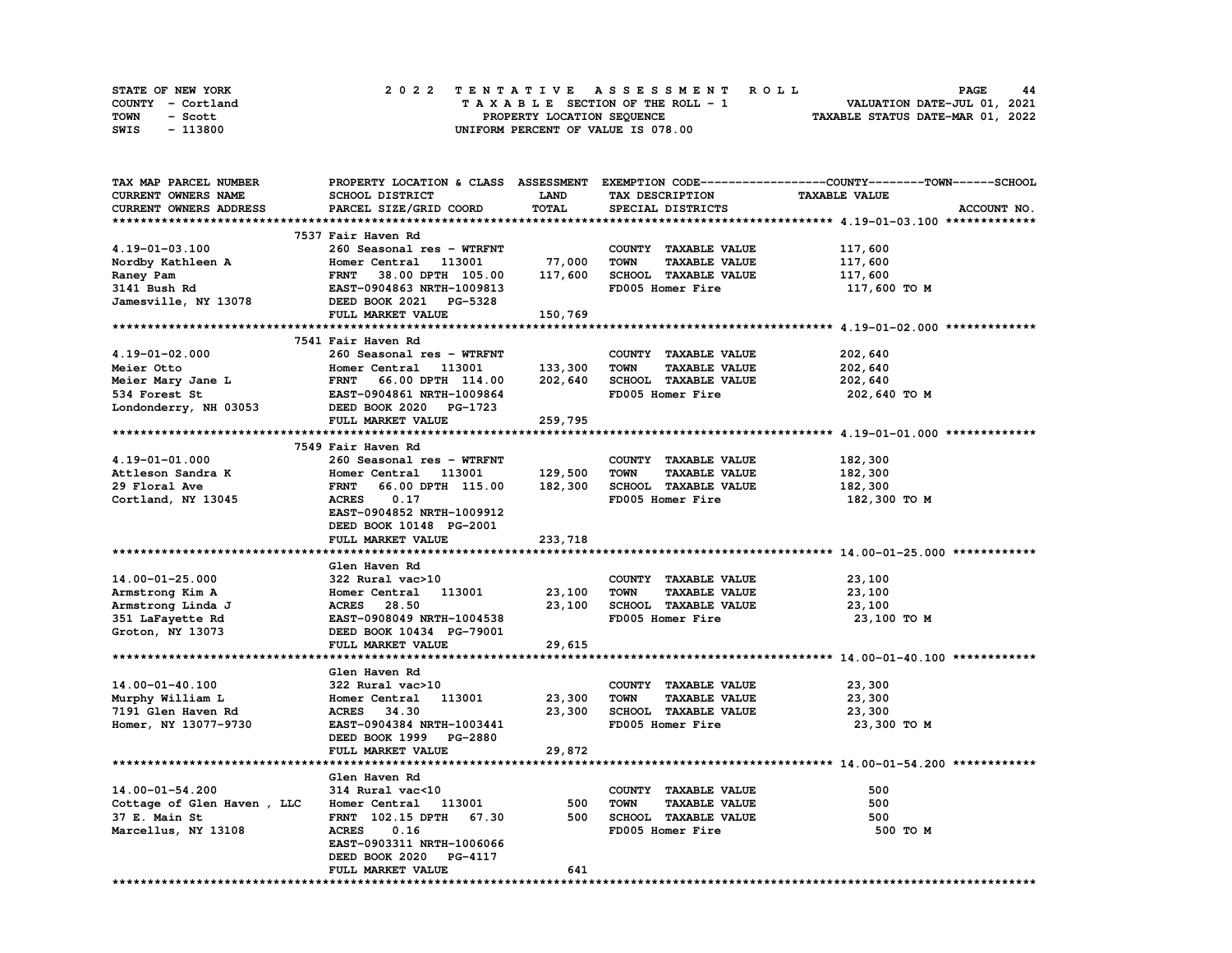| <b>STATE OF NEW YORK</b> | 2022 TENTATIVE ASSESSMENT ROLL     | 45<br>PAGE                       |
|--------------------------|------------------------------------|----------------------------------|
| COUNTY - Cortland        | TAXABLE SECTION OF THE ROLL - 1    | VALUATION DATE-JUL 01, 2021      |
| TOWN<br>- Scott          | PROPERTY LOCATION SEQUENCE         | TAXABLE STATUS DATE-MAR 01, 2022 |
| - 113800<br>SWIS         | UNIFORM PERCENT OF VALUE IS 078.00 |                                  |

| TAX MAP PARCEL NUMBER                                                                                       |                                                                                                                                        |             |                                     | PROPERTY LOCATION & CLASS ASSESSMENT EXEMPTION CODE----------------COUNTY-------TOWN-----SCHOOL |             |
|-------------------------------------------------------------------------------------------------------------|----------------------------------------------------------------------------------------------------------------------------------------|-------------|-------------------------------------|-------------------------------------------------------------------------------------------------|-------------|
| CURRENT OWNERS NAME                                                                                         | SCHOOL DISTRICT                                                                                                                        | <b>LAND</b> | TAX DESCRIPTION                     | <b>TAXABLE VALUE</b>                                                                            |             |
| CURRENT OWNERS ADDRESS                                                                                      | PARCEL SIZE/GRID COORD                                                                                                                 | TOTAL       | SPECIAL DISTRICTS                   |                                                                                                 | ACCOUNT NO. |
|                                                                                                             |                                                                                                                                        |             |                                     |                                                                                                 |             |
|                                                                                                             | Glen Haven Rd                                                                                                                          |             |                                     |                                                                                                 |             |
| 14.00-01-58.000                                                                                             | 314 Rural vac<10                                                                                                                       |             | COUNTY TAXABLE VALUE                | 7,500                                                                                           |             |
|                                                                                                             | 113001 7,500<br>Homer Central                                                                                                          |             | <b>TOWN</b><br><b>TAXABLE VALUE</b> | 7,500                                                                                           |             |
| Barber David L<br>7013 State Route 41<br>Homer, NY 13077-9721                                               | <b>ACRES</b><br>9.20                                                                                                                   |             | 7,500 SCHOOL TAXABLE VALUE          | 7,500                                                                                           |             |
|                                                                                                             | AUNED 9.20<br>EAST-0909146 NRTH-1004357<br>---- -                                                                                      |             | FD005 Homer Fire                    | 7,500 TO M                                                                                      |             |
|                                                                                                             | DEED BOOK 1995 PG-501                                                                                                                  |             |                                     |                                                                                                 |             |
|                                                                                                             | FULL MARKET VALUE                                                                                                                      | 9,615       |                                     |                                                                                                 |             |
|                                                                                                             |                                                                                                                                        |             |                                     |                                                                                                 |             |
|                                                                                                             | Glen Haven Rd                                                                                                                          |             |                                     |                                                                                                 |             |
| 14.00-02-02.110                                                                                             | 120 Field crops                                                                                                                        |             | AG-CEILING 41720                    | 20,040<br>20,040                                                                                | 20,040      |
| A2CIB, LLC                                                                                                  | Homer Central 113001 89,250                                                                                                            |             | COUNTY TAXABLE VALUE                | 69,210                                                                                          |             |
| 4572 Cosmos Hill Rd                                                                                         | ACRES 103.33                                                                                                                           | 89,250      | TOWN<br><b>TAXABLE VALUE</b>        | 69,210                                                                                          |             |
| Cortland, NY 13045                                                                                          | EAST-0906729 NRTH-1002275                                                                                                              |             | SCHOOL TAXABLE VALUE                | 69,210                                                                                          |             |
|                                                                                                             |                                                                                                                                        |             | FD005 Homer Fire                    | 89,250 то м                                                                                     |             |
| MAY BE SUBJECT TO PAYMENT                                                                                   | DEED BOOK 2021 $PG-4142$<br>FULL MARKET VALUE 114,423                                                                                  |             |                                     |                                                                                                 |             |
| UNDER AGDIST LAW TIL 2026                                                                                   |                                                                                                                                        |             |                                     |                                                                                                 |             |
|                                                                                                             |                                                                                                                                        |             |                                     |                                                                                                 |             |
|                                                                                                             | Glen Haven Rd                                                                                                                          |             |                                     |                                                                                                 |             |
| 14.00-02-02.120                                                                                             |                                                                                                                                        |             |                                     | 13,902<br>13,902                                                                                | 13,902      |
| Greenfield Timothy                                                                                          | 120 Field crops                                 AG-CEILING 41720<br>Homer Central   113001             56,900   COUNTY   TAXABLE VALUE |             |                                     | 42,998                                                                                          |             |
| Greenfield Jennifer L                                                                                       | <b>ACRES</b> 104.98                                                                                                                    | 56,900      | <b>TOWN</b><br><b>TAXABLE VALUE</b> | 42,998                                                                                          |             |
| 7000 Glen Haven Rd                                                                                          | EAST-0906908 NRTH-1000234                                                                                                              |             | SCHOOL TAXABLE VALUE                | 42,998                                                                                          |             |
| Homer, NY 13077                                                                                             | DEED BOOK 2021 PG-2224                                                                                                                 |             | FD005 Homer Fire                    | 56,900 то м                                                                                     |             |
|                                                                                                             | FULL MARKET VALUE                                                                                                                      | 72,949      |                                     |                                                                                                 |             |
| MAY BE SUBJECT TO PAYMENT                                                                                   |                                                                                                                                        |             |                                     |                                                                                                 |             |
| UNDER AGDIST LAW TIL 2026                                                                                   |                                                                                                                                        |             |                                     |                                                                                                 |             |
|                                                                                                             |                                                                                                                                        |             |                                     |                                                                                                 |             |
|                                                                                                             | Glen Haven Rd                                                                                                                          |             |                                     |                                                                                                 |             |
| 14.00-02-07.000                                                                                             | 322 Rural vac>10                                                                                                                       |             | COUNTY TAXABLE VALUE                | 32,200                                                                                          |             |
| Carmichael Andrew J                                                                                         | Homer Central 113001 32,200 TOWN                                                                                                       |             | <b>TAXABLE VALUE</b>                | 32,200                                                                                          |             |
|                                                                                                             |                                                                                                                                        | 32,200      | SCHOOL TAXABLE VALUE 32,200         |                                                                                                 |             |
| Carmichael Kimberly A<br>Tair Haven Rd<br>Tair Haven Rd<br>EAST-0904567 1<br>Homer, NY 13077 DEED BOOK 2010 | EAST-0904567 NRTH-1000881                                                                                                              |             | FD005 Homer Fire                    | 32,200 TO M                                                                                     |             |
|                                                                                                             | DEED BOOK 2016 PG-683                                                                                                                  |             |                                     |                                                                                                 |             |
|                                                                                                             | FULL MARKET VALUE                                                                                                                      | 41,282      |                                     |                                                                                                 |             |
|                                                                                                             |                                                                                                                                        |             |                                     |                                                                                                 |             |
|                                                                                                             | Glen Haven Rd                                                                                                                          |             |                                     |                                                                                                 |             |
| 14.00-02-08.000                                                                                             | 322 Rural vac>10                                                                                                                       |             | COUNTY TAXABLE VALUE                | 13,500                                                                                          |             |
| Davis Carlton A Jr                                                                                          |                                                                                                                                        |             | <b>TOWN</b><br><b>TAXABLE VALUE</b> | 13,500                                                                                          |             |
| 7157 Rt 41 Rd                                                                                               | ACRES 16.58                                                                                                                            | 13,500      | SCHOOL TAXABLE VALUE 13,500         |                                                                                                 |             |
| <b>HOMER, NY 13077</b>                                                                                      | EAST-0908537 NRTH-1000008                                                                                                              |             | FD005 Homer Fire                    | 13,500 TO M                                                                                     |             |
|                                                                                                             | DEED BOOK 2015 PG-6933                                                                                                                 |             |                                     |                                                                                                 |             |
|                                                                                                             | FULL MARKET VALUE                                                                                                                      | 17,308      |                                     |                                                                                                 |             |
|                                                                                                             |                                                                                                                                        |             |                                     |                                                                                                 |             |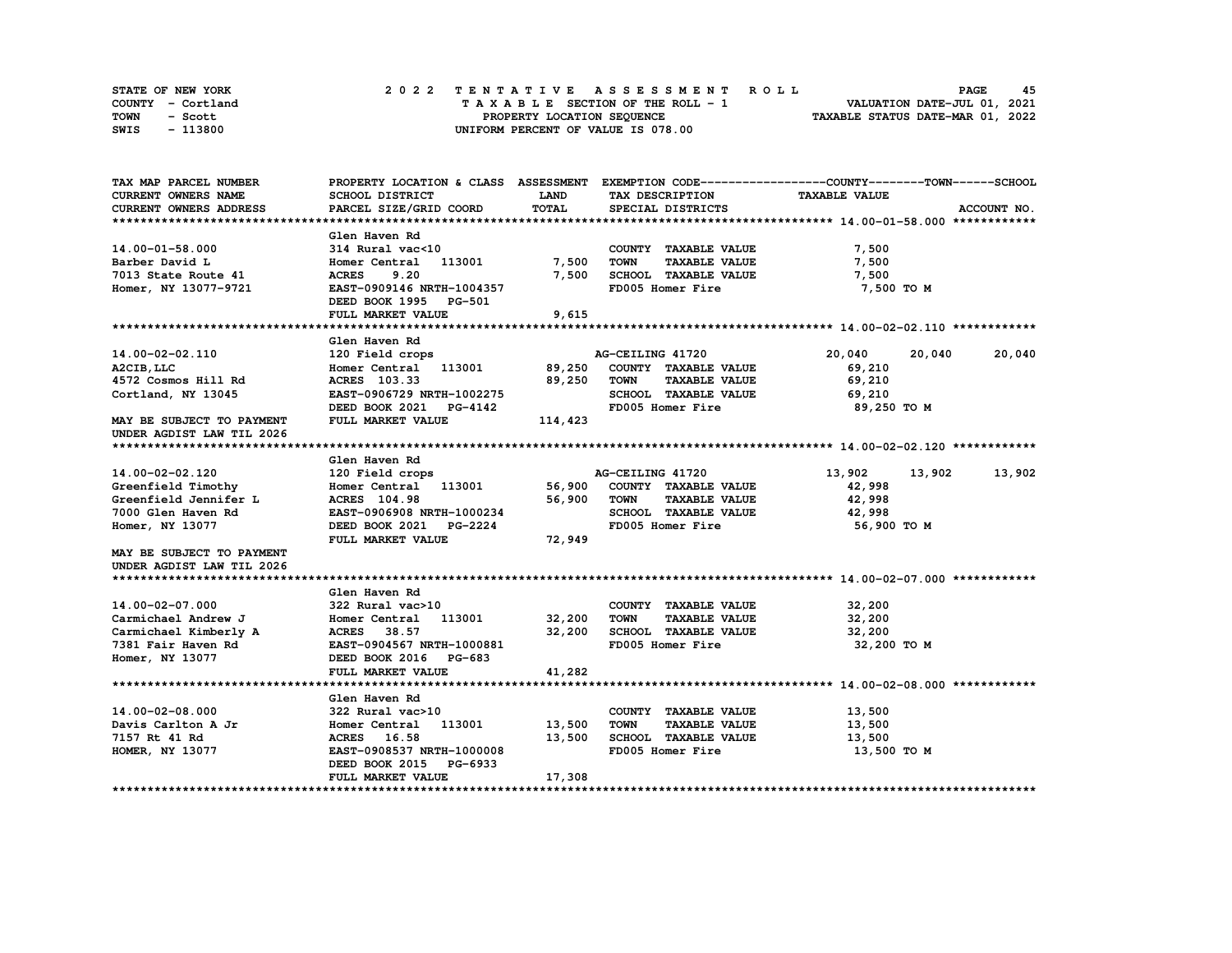| STATE OF NEW YORK | 2022 TENTATIVE ASSESSMENT ROLL     | 46<br><b>PAGE</b>                |
|-------------------|------------------------------------|----------------------------------|
| COUNTY - Cortland | TAXABLE SECTION OF THE ROLL - 1    | VALUATION DATE-JUL 01, 2021      |
| TOWN<br>- Scott   | PROPERTY LOCATION SEQUENCE         | TAXABLE STATUS DATE-MAR 01, 2022 |
| - 113800<br>SWIS  | UNIFORM PERCENT OF VALUE IS 078.00 |                                  |

| TAX MAP PARCEL NUMBER                                                                                                                       |                                                 |             |                                     | PROPERTY LOCATION & CLASS ASSESSMENT EXEMPTION CODE----------------COUNTY-------TOWN-----SCHOOL |
|---------------------------------------------------------------------------------------------------------------------------------------------|-------------------------------------------------|-------------|-------------------------------------|-------------------------------------------------------------------------------------------------|
| <b>CURRENT OWNERS NAME</b>                                                                                                                  | SCHOOL DISTRICT                                 | <b>LAND</b> | TAX DESCRIPTION TAXABLE VALUE       |                                                                                                 |
| <b>CURRENT OWNERS ADDRESS</b>                                                                                                               | PARCEL SIZE/GRID COORD                          | TOTAL       | SPECIAL DISTRICTS                   | ACCOUNT NO.                                                                                     |
|                                                                                                                                             |                                                 |             |                                     |                                                                                                 |
|                                                                                                                                             | Glen Haven Rd                                   |             |                                     |                                                                                                 |
| 14.00-03-03.122                                                                                                                             | 314 Rural vac<10                                |             | COUNTY TAXABLE VALUE                | 8,100                                                                                           |
| Norton Robert E                                                                                                                             | Homer Central 113001                            |             | 8,100 TOWN<br><b>TAXABLE VALUE</b>  | 8,100                                                                                           |
| 7273 Vincent Hill Rd                                                                                                                        | 1.00<br><b>ACRES</b>                            |             | 8,100 SCHOOL TAXABLE VALUE          | 8,100                                                                                           |
| Homer, NY 13077-9734                                                                                                                        | EAST-0905375 NRTH-1004836                       |             | FD005 Homer Fire                    | 8,100 TO M                                                                                      |
|                                                                                                                                             | DEED BOOK 1998 PG-4688                          |             |                                     |                                                                                                 |
|                                                                                                                                             | FULL MARKET VALUE                               | 10,385      |                                     |                                                                                                 |
|                                                                                                                                             |                                                 |             |                                     |                                                                                                 |
|                                                                                                                                             | Glen Haven Rd                                   |             |                                     |                                                                                                 |
| 24.00-01-23.200                                                                                                                             | 322 Rural vac>10                                |             | COUNTY TAXABLE VALUE                | 28,700                                                                                          |
| Reagan Avis R                                                                                                                               | Homer Central 113001 28,700                     |             | TOWN<br><b>TAXABLE VALUE</b>        | 28,700                                                                                          |
|                                                                                                                                             |                                                 |             |                                     | 28,700                                                                                          |
|                                                                                                                                             |                                                 |             |                                     | 28,700 TO M                                                                                     |
| Homer, NY 13077-9508 DEED BOOK 2000 PG-2489                                                                                                 |                                                 |             |                                     |                                                                                                 |
|                                                                                                                                             | FULL MARKET VALUE 36,795                        |             |                                     |                                                                                                 |
|                                                                                                                                             |                                                 |             |                                     |                                                                                                 |
|                                                                                                                                             | Glen Haven Rd                                   |             |                                     |                                                                                                 |
| 24.00-01-24.200                                                                                                                             | 311 Res vac land<br>Homer Central 113001 14,910 |             | COUNTY TAXABLE VALUE                | 14,910                                                                                          |
| Ingrahm Joshua J                                                                                                                            |                                                 |             | <b>TAXABLE VALUE</b><br>TOWN        | 14,910                                                                                          |
| Filkins Amanda L                                                                                                                            | ACRES 19.88                                     |             | 14,910 SCHOOL TAXABLE VALUE 14,910  |                                                                                                 |
| 6822 Glen Haven Rd<br>"---- NV 13077                                                                                                        | EAST-0907747 NRTH-0997241                       |             | FD005 Homer Fire                    | 14,910 TO M                                                                                     |
| Homer, NY 13077                                                                                                                             | DEED BOOK 2016 PG-426                           |             |                                     |                                                                                                 |
|                                                                                                                                             | FULL MARKET VALUE                               | 19,115      |                                     |                                                                                                 |
|                                                                                                                                             |                                                 |             |                                     |                                                                                                 |
|                                                                                                                                             | Glen Haven Rd                                   |             |                                     |                                                                                                 |
| 24.00-05-09.000                                                                                                                             | 314 Rural vac<10                                |             | COUNTY TAXABLE VALUE                | 500                                                                                             |
| Norton Jason A                                                                                                                              | Homer Central 113001                            | 500<br>500  | <b>TOWN</b><br><b>TAXABLE VALUE</b> | 500                                                                                             |
| Norton Robert E                                                                                                                             | FRNT 250.00 DPTH 200.00                         |             | SCHOOL TAXABLE VALUE                | 500                                                                                             |
| 7273 Vincent Hill Rd                                                                                                                        | ACRES 0.53                                      |             | FD005 Homer Fire                    | 500 TO M                                                                                        |
| Homer, NY 13077-9734                                                                                                                        | EAST-0909093 NRTH-0994070                       |             |                                     |                                                                                                 |
|                                                                                                                                             | DEED BOOK 1998 PG-3506                          |             |                                     |                                                                                                 |
|                                                                                                                                             | FULL MARKET VALUE                               | 641         |                                     |                                                                                                 |
|                                                                                                                                             |                                                 |             |                                     |                                                                                                 |
|                                                                                                                                             | Glen Haven Rd                                   |             |                                     |                                                                                                 |
| 24.00-06-06.000                                                                                                                             | 311 Res vac land                                |             | COUNTY TAXABLE VALUE                | 8,000                                                                                           |
| Morse Corena M                                                                                                                              | Homer Central 113001<br>ACRES 8.04              | 8,000       | <b>TOWN</b><br>TAXABLE VALUE        | 8,000                                                                                           |
| Felici Monica M                                                                                                                             |                                                 | 8,000       | SCHOOL TAXABLE VALUE                | 8,000                                                                                           |
|                                                                                                                                             |                                                 |             | FD005 Homer Fire                    | 8,000 TO M                                                                                      |
| c/o Carol Masterpaul<br>C/o Carol Masterpaul<br>EAST-0908003 NRTH-0996331<br>FOLD BOOK 2015 PG-5093<br>Homer, NY 13077<br>FULL MARKET VALUE |                                                 |             |                                     |                                                                                                 |
|                                                                                                                                             |                                                 | 10,256      |                                     |                                                                                                 |
|                                                                                                                                             |                                                 |             |                                     |                                                                                                 |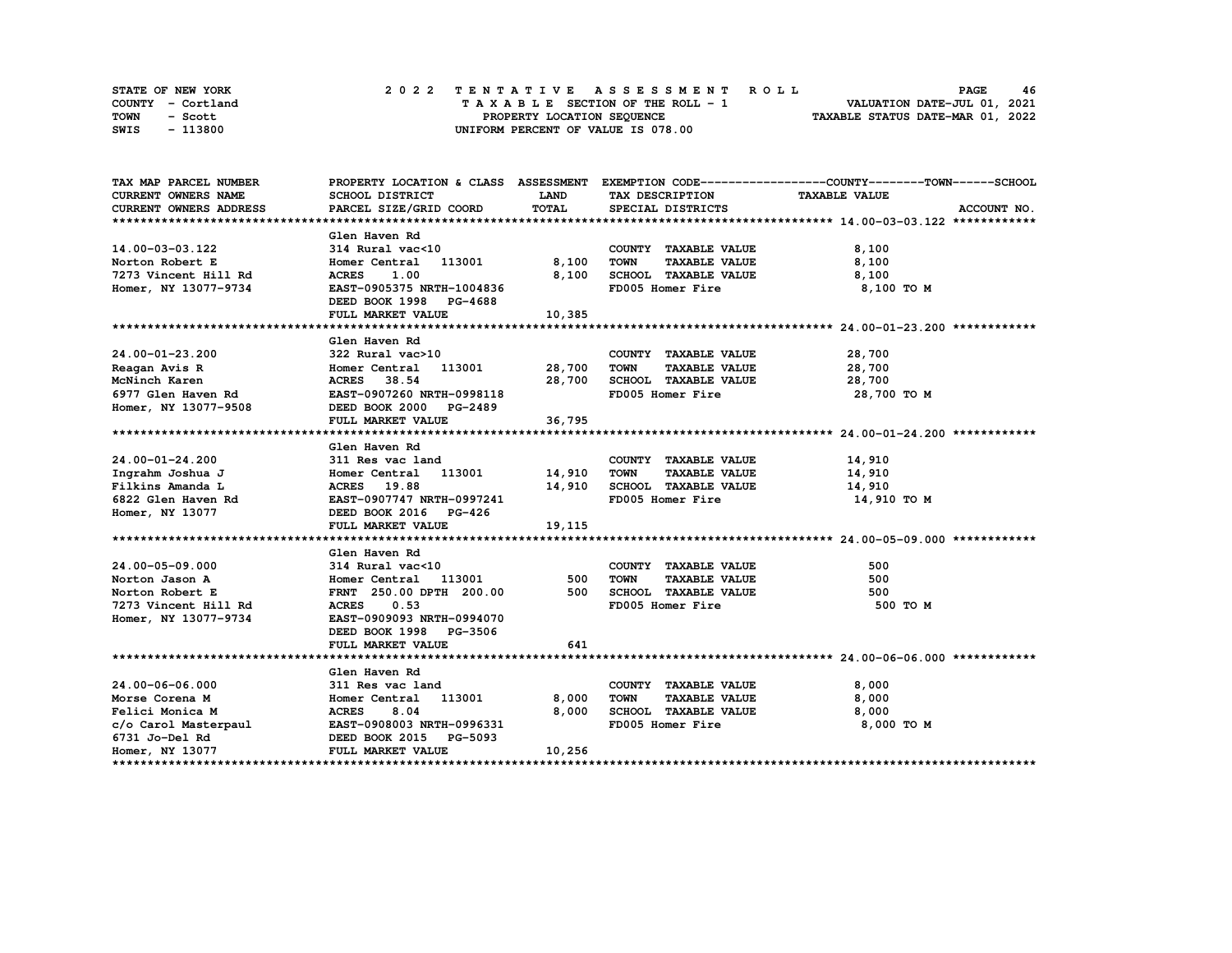| STATE OF NEW YORK | 2022 TENTATIVE ASSESSMENT ROLL     | 47<br><b>PAGE</b>                |
|-------------------|------------------------------------|----------------------------------|
| COUNTY - Cortland | TAXABLE SECTION OF THE ROLL - 1    | VALUATION DATE-JUL 01, 2021      |
| TOWN<br>- Scott   | PROPERTY LOCATION SEQUENCE         | TAXABLE STATUS DATE-MAR 01, 2022 |
| - 113800<br>SWIS  | UNIFORM PERCENT OF VALUE IS 078.00 |                                  |

| TAX MAP PARCEL NUMBER                        | PROPERTY LOCATION & CLASS ASSESSMENT EXEMPTION CODE-----------------COUNTY-------TOWN------SCHOOL |             |                                     |                      |                        |
|----------------------------------------------|---------------------------------------------------------------------------------------------------|-------------|-------------------------------------|----------------------|------------------------|
| <b>CURRENT OWNERS NAME</b>                   | SCHOOL DISTRICT                                                                                   | <b>LAND</b> | TAX DESCRIPTION                     | <b>TAXABLE VALUE</b> |                        |
| CURRENT OWNERS ADDRESS                       | PARCEL SIZE/GRID COORD                                                                            | TOTAL       | SPECIAL DISTRICTS                   |                      | ACCOUNT NO.            |
|                                              |                                                                                                   |             |                                     |                      |                        |
|                                              | Glen Haven Rd                                                                                     |             |                                     |                      |                        |
| 25.00-01-47.111                              | 120 Field crops                                                                                   |             | AG-CEILING 41720                    | 14,931               | 14,931<br>14,931       |
| Perry David                                  | Homer Central 113001                                                                              |             | 76,700 COUNTY TAXABLE VALUE         | 66,569               |                        |
| 738 Houghton Hill Rd                         | 96.60<br><b>ACRES</b>                                                                             | 81,500      | <b>TOWN</b><br><b>TAXABLE VALUE</b> | 66,569               |                        |
| Homer, NY 13077-9340                         | EAST-0910026 NRTH-0993408                                                                         |             | SCHOOL TAXABLE VALUE                | 66,569               |                        |
|                                              | DEED BOOK 2002 PG-3311                                                                            |             | FD005 Homer Fire                    | 81,500 TO M          |                        |
| MAY BE SUBJECT TO PAYMENT                    | FULL MARKET VALUE                                                                                 | 104,487     |                                     |                      |                        |
| UNDER AGDIST LAW TIL 2026                    |                                                                                                   |             |                                     |                      |                        |
|                                              |                                                                                                   |             |                                     |                      |                        |
|                                              |                                                                                                   |             |                                     |                      |                        |
|                                              | 6514 Glen Haven Rd                                                                                |             |                                     |                      | $^{\circ}$             |
| 25.03-01-09.000                              | 210 1 Family Res                                                                                  |             | <b>BAS STAR 41854</b>               | $\bullet$            | 25,800                 |
| Mountford Bonnie                             | Homer Central 113001 11,100 COUNTY TAXABLE VALUE                                                  |             |                                     | 66,200               |                        |
| Mountford Robert                             | FRNT 79.50 DPTH 156.50                                                                            | 66,200      | <b>TOWN</b><br><b>TAXABLE VALUE</b> | 66,200               |                        |
| 6514 Glen Haven Rd EAST-0911351 NRTH-0994756 |                                                                                                   |             | SCHOOL TAXABLE VALUE                | 40,400               |                        |
| Homer, NY 13077-9708                         | DEED BOOK 2011 PG-1102                                                                            |             | FD005 Homer Fire                    | 66,200 то м          |                        |
|                                              | FULL MARKET VALUE                                                                                 | 84,872      |                                     |                      |                        |
|                                              |                                                                                                   |             |                                     |                      |                        |
|                                              | 6515 Glen Haven Rd                                                                                |             |                                     |                      |                        |
| $25.03 - 01 - 16.100$                        | 210 1 Family Res                                                                                  |             | COUNTY TAXABLE VALUE                | 94,200               |                        |
| Robinson Donald G Jr                         | Homer Central 113001 19,100                                                                       |             | <b>TAXABLE VALUE</b><br><b>TOWN</b> | 94,200               |                        |
| Robinson Janet A                             | FRNT 103.00 DPTH                                                                                  | 94,200      | SCHOOL TAXABLE VALUE                | 94,200               |                        |
| 6515 Glen Haven Rd                           | <b>ACRES</b><br>1.11                                                                              |             | FD005 Homer Fire                    | 94,200 TO M          |                        |
| Homer, NY 13077-9708                         | EAST-0911414 NRTH-0994462                                                                         |             |                                     |                      |                        |
|                                              | DEED BOOK 551<br><b>PG-210</b>                                                                    |             |                                     |                      |                        |
|                                              | FULL MARKET VALUE                                                                                 | 120,769     |                                     |                      |                        |
|                                              |                                                                                                   |             |                                     |                      |                        |
|                                              | 6516 Glen Haven Rd                                                                                |             |                                     |                      |                        |
| 25.03-01-08.000                              | 210 1 Family Res                                                                                  |             | <b>ENH STAR 41834</b>               | $\mathbf{0}$         | 64,410<br>$\mathbf{0}$ |
| Phalen Jerry                                 | Homer Central 113001                                                                              |             | 8,900 COUNTY TAXABLE VALUE          | 73,200               |                        |
| Phalen Karen                                 | FRNT 110.88 DPTH 104.52 73,200                                                                    |             | <b>TOWN</b><br><b>TAXABLE VALUE</b> | 73,200               |                        |
| 6516 Glen Haven Rd                           | ACRES 0.32                                                                                        |             | SCHOOL TAXABLE VALUE                | 8,790                |                        |
| Homer, NY 13077-9501                         | EAST-0911272 NRTH-0994696                                                                         |             | FD005 Homer Fire                    | 73,200 TO M          |                        |
|                                              | DEED BOOK 354<br>PG-1080                                                                          |             |                                     |                      |                        |
|                                              | FULL MARKET VALUE                                                                                 | 93,846      |                                     |                      |                        |
|                                              |                                                                                                   |             |                                     |                      |                        |
|                                              |                                                                                                   |             |                                     |                      |                        |
|                                              | 6517 Glen Haven Rd                                                                                |             |                                     |                      |                        |
| 25.03-01-17.000                              | 220 2 Family Res                                                                                  |             | COUNTY TAXABLE VALUE                | 72,400               |                        |
| Coon Annalisa R                              | Homer Central 113001 12,200                                                                       |             | <b>TOWN</b><br><b>TAXABLE VALUE</b> | 72,400               |                        |
| 6517 Glen Haven Rd                           | FRNT 74.25 DPTH 354.83 72,400                                                                     |             | SCHOOL TAXABLE VALUE                | 72,400               |                        |
| Homer, NY 13077-9512                         | ACRES 0.58                                                                                        |             | FD005 Homer Fire                    | 72,400 TO M          |                        |
|                                              | EAST-0911320 NRTH-0994426                                                                         |             |                                     |                      |                        |
|                                              | DEED BOOK 2017 PG-2457                                                                            |             |                                     |                      |                        |
|                                              | FULL MARKET VALUE                                                                                 | 92,821      |                                     |                      |                        |
|                                              |                                                                                                   |             |                                     |                      |                        |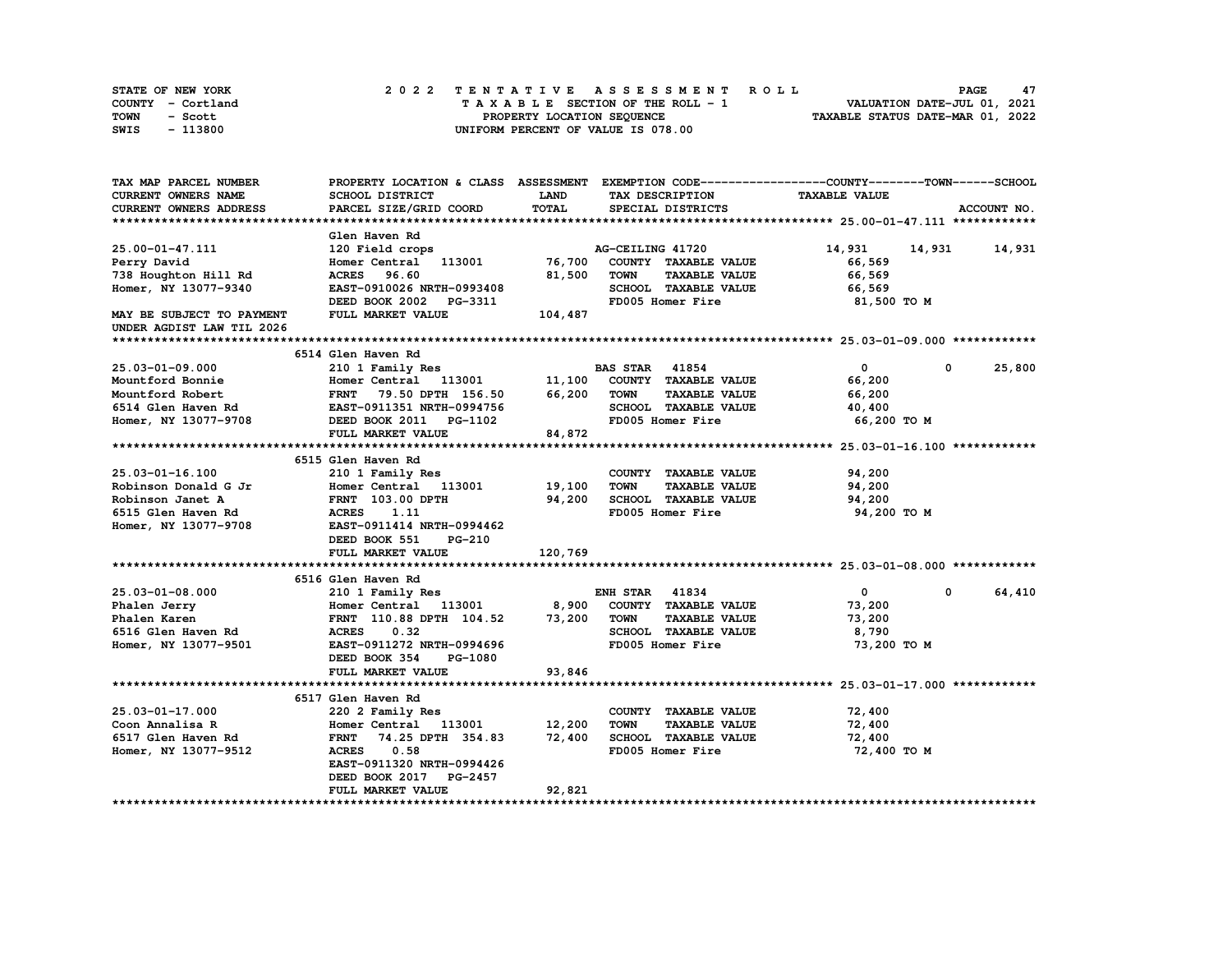| STATE OF NEW YORK | 2022 TENTATIVE ASSESSMENT ROLL     | 48<br><b>PAGE</b>                |
|-------------------|------------------------------------|----------------------------------|
| COUNTY - Cortland | TAXABLE SECTION OF THE ROLL - 1    | VALUATION DATE-JUL 01, 2021      |
| TOWN<br>- Scott   | PROPERTY LOCATION SEQUENCE         | TAXABLE STATUS DATE-MAR 01, 2022 |
| - 113800<br>SWIS  | UNIFORM PERCENT OF VALUE IS 078.00 |                                  |

| TAX MAP PARCEL NUMBER      | PROPERTY LOCATION & CLASS ASSESSMENT |         | EXEMPTION CODE-----------------COUNTY-------TOWN-----SCHOOL |                      |                        |
|----------------------------|--------------------------------------|---------|-------------------------------------------------------------|----------------------|------------------------|
| <b>CURRENT OWNERS NAME</b> | SCHOOL DISTRICT                      | LAND    | TAX DESCRIPTION                                             | <b>TAXABLE VALUE</b> |                        |
| CURRENT OWNERS ADDRESS     | PARCEL SIZE/GRID COORD               | TOTAL   | SPECIAL DISTRICTS                                           |                      | ACCOUNT NO.            |
|                            |                                      |         |                                                             |                      |                        |
|                            | 6521 Glen Haven Rd                   |         |                                                             |                      |                        |
| 25.03-01-18.000            | 210 1 Family Res                     |         | COUNTY TAXABLE VALUE                                        | 62,200               |                        |
| Clayman Paula              | Homer Central<br>113001              | 11,200  | <b>TOWN</b><br><b>TAXABLE VALUE</b>                         | 62,200               |                        |
| 6521 Glen Haven Rd         | FRNT 62.70 DPTH 345.18               | 62,200  | SCHOOL TAXABLE VALUE                                        | 62,200               |                        |
| Homer, NY 13077-9708       | EAST-0911256 NRTH-0994404            |         | FD005 Homer Fire                                            | 62,200 то м          |                        |
|                            | DEED BOOK 2020 PG-645                |         |                                                             |                      |                        |
|                            | FULL MARKET VALUE                    | 79,744  |                                                             |                      |                        |
|                            |                                      |         |                                                             |                      |                        |
|                            | 6522 Glen Haven Rd                   |         |                                                             |                      |                        |
| $25.03 - 01 - 07.000$      | 270 Mfg housing                      |         | <b>BAS STAR</b> 41854                                       | $\mathbf 0$          | 25,800<br>$\mathbf 0$  |
| Conger Shawne A            | Homer Central 113001                 | 10,500  | COUNTY TAXABLE VALUE                                        | 54,100               |                        |
| Conger Michael W           | <b>FRNT</b><br>96.90 DPTH 137.56     | 54,100  | <b>TOWN</b><br><b>TAXABLE VALUE</b>                         | 54,100               |                        |
| 6522 Glen Haven Rd         | <b>ACRES</b><br>0.38 BANKCORELOG     |         | SCHOOL TAXABLE VALUE                                        | 28,300               |                        |
| Homer, NY 13077-9708       | EAST-0911162 NRTH-0994698            |         | FD005 Homer Fire                                            | 54,100 TO M          |                        |
|                            | DEED BOOK 1999 PG-1100               |         |                                                             |                      |                        |
|                            | FULL MARKET VALUE                    | 69,359  |                                                             |                      |                        |
|                            |                                      |         |                                                             |                      |                        |
|                            | 6525 Glen Haven Rd                   |         |                                                             |                      |                        |
| 25.03-01-19.000            | 210 1 Family Res                     |         | BAS STAR 41854                                              | $\overline{0}$       | 25,800<br>$\mathbf{0}$ |
| Aloi-Robinson Deborah      | Homer Central 113001                 | 15,300  | COUNTY TAXABLE VALUE                                        | 93,600               |                        |
| 6525 Glen Haven Rd         | FRNT 82.46 DPTH 332.34               | 93,600  | <b>TOWN</b><br><b>TAXABLE VALUE</b>                         | 93,600               |                        |
| Homer, NY 13077            | EAST-0911176 NRTH-0994399            |         | SCHOOL TAXABLE VALUE                                        | 67,800               |                        |
|                            | DEED BOOK 10427 PG-60002             |         | FD005 Homer Fire                                            | 93,600 TO M          |                        |
|                            | FULL MARKET VALUE                    | 120,000 |                                                             |                      |                        |
|                            |                                      |         |                                                             |                      |                        |
|                            | 6528 Glen Haven Rd                   |         |                                                             |                      |                        |
| 25.03-01-06.000            | 210 1 Family Res                     |         | <b>BAS STAR</b> 41854                                       | $^{\circ}$           | 25,800<br>$^{\circ}$   |
| Ward Shawn P               | Homer Central 113001                 | 8,500   | COUNTY TAXABLE VALUE                                        | 60,600               |                        |
| 6528 Glen Haven Rd         | <b>FRNT</b><br>95.58 DPTH 110.47     | 60,600  | <b>TOWN</b><br><b>TAXABLE VALUE</b>                         | 60,600               |                        |
| Homer, NY 13077-9501       | <b>BANK WELLS</b>                    |         | SCHOOL TAXABLE VALUE                                        | 34,800               |                        |
|                            | EAST-0911078 NRTH-0994660            |         | FD005 Homer Fire                                            | 60,600 TO M          |                        |
|                            | DEED BOOK 10195 PG-87002             |         |                                                             |                      |                        |
|                            | FULL MARKET VALUE                    | 77,692  |                                                             |                      |                        |
|                            |                                      |         |                                                             |                      |                        |
|                            | 6534 Glen Haven Rd                   |         |                                                             |                      |                        |
| 25.03-01-05.000            | 210 1 Family Res                     |         | <b>BAS STAR 41854</b>                                       | $\mathbf{0}$         | 25,800<br>0            |
| Morgan Jeffrey P           | Homer Central<br>113001              | 19,200  | COUNTY TAXABLE VALUE                                        | 120,150              |                        |
| 6534 Glen Haven Rd         | 1.23 BANKCORELOG<br>ACRES            | 120,150 | <b>TOWN</b><br><b>TAXABLE VALUE</b>                         | 120,150              |                        |
| Homer, NY 13077-9708       | EAST-0910925 NRTH-0994680            |         | SCHOOL TAXABLE VALUE                                        | 94,350               |                        |
|                            | DEED BOOK 2019 PG-2998               |         | FD005 Homer Fire                                            | 120,150 TO M         |                        |
|                            | FULL MARKET VALUE                    | 154,038 |                                                             |                      |                        |
|                            |                                      |         |                                                             |                      |                        |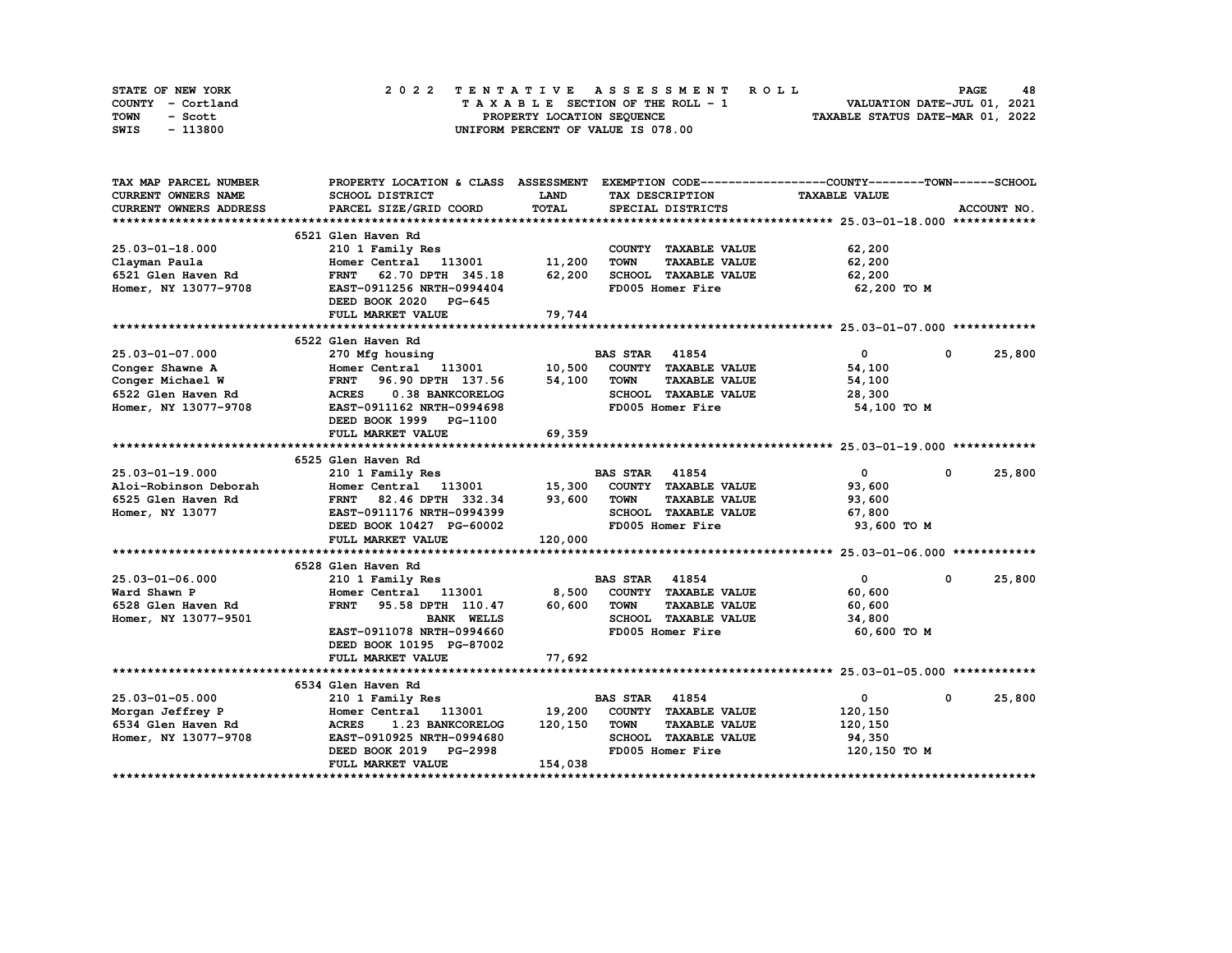| STATE OF NEW YORK |                   |  |  |  |  | 2022 TENTATIVE ASSESSMENT ROLL     |  |  |  |  |  |  |                                  | <b>PAGE</b> | 49 |
|-------------------|-------------------|--|--|--|--|------------------------------------|--|--|--|--|--|--|----------------------------------|-------------|----|
|                   | COUNTY - Cortland |  |  |  |  | TAXABLE SECTION OF THE ROLL - 1    |  |  |  |  |  |  | VALUATION DATE-JUL 01, 2021      |             |    |
| TOWN              | - Scott           |  |  |  |  | PROPERTY LOCATION SEQUENCE         |  |  |  |  |  |  | TAXABLE STATUS DATE-MAR 01, 2022 |             |    |
| SWIS              | - 113800          |  |  |  |  | UNIFORM PERCENT OF VALUE IS 078.00 |  |  |  |  |  |  |                                  |             |    |

| TAX MAP PARCEL NUMBER                                                  | PROPERTY LOCATION & CLASS ASSESSMENT EXEMPTION CODE----------------COUNTY-------TOWN-----SCHOOL |             |                                     |                      |                       |
|------------------------------------------------------------------------|-------------------------------------------------------------------------------------------------|-------------|-------------------------------------|----------------------|-----------------------|
| <b>CURRENT OWNERS NAME</b>                                             | SCHOOL DISTRICT                                                                                 | <b>LAND</b> | TAX DESCRIPTION                     | <b>TAXABLE VALUE</b> |                       |
| CURRENT OWNERS ADDRESS                                                 | PARCEL SIZE/GRID COORD                                                                          | TOTAL       | SPECIAL DISTRICTS                   |                      | ACCOUNT NO.           |
|                                                                        |                                                                                                 |             |                                     |                      |                       |
|                                                                        | 6535 Glen Haven Rd                                                                              |             |                                     |                      |                       |
| 25.03-01-20.000                                                        | 210 1 Family Res                                                                                |             | COUNTY TAXABLE VALUE                | 76,700               |                       |
| Church Scott United Methodist Homer Central 113001 13,600              |                                                                                                 |             | <b>TOWN</b><br><b>TAXABLE VALUE</b> | 76,700               |                       |
| 6816 Route 41                                                          | FRNT 185.00 DPTH 155.00 76,700                                                                  |             | SCHOOL TAXABLE VALUE                | 76,700               |                       |
| Homer, NY 13077                                                        | <b>ACRES</b><br>0.61                                                                            |             | FD005 Homer Fire                    | 76,700 TO M          |                       |
|                                                                        | EAST-0911017 NRTH-0994457                                                                       |             |                                     |                      |                       |
|                                                                        | DEED BOOK 329<br><b>PG-603</b>                                                                  |             |                                     |                      |                       |
|                                                                        | FULL MARKET VALUE                                                                               | 98,333      |                                     |                      |                       |
|                                                                        |                                                                                                 |             |                                     |                      |                       |
|                                                                        | 6549 Glen Haven Rd                                                                              |             |                                     |                      |                       |
| 25.03-01-23.000                                                        | 210 1 Family Res                                                                                |             | <b>ENH STAR 41834</b>               | $\mathbf{0}$         | 64,410<br>$\mathbf 0$ |
| Cottrell Lisle                                                         | Homer Central 113001 22,100                                                                     |             | COUNTY TAXABLE VALUE                | 76,000               |                       |
| <b>ACRES</b><br>Cottrell Shirley C                                     | 1.40                                                                                            | 76,000      | <b>TOWN</b><br><b>TAXABLE VALUE</b> | 76,000               |                       |
|                                                                        |                                                                                                 |             | SCHOOL TAXABLE VALUE                | 11,590               |                       |
| 6549 Glen Haven Rd<br>Homer, NY 13077-9724<br>DEED BOOK 306,5 PG-652,1 |                                                                                                 |             | FD005 Homer Fire                    | 76,000 то м          |                       |
|                                                                        | FULL MARKET VALUE                                                                               | 97,436      |                                     |                      |                       |
|                                                                        |                                                                                                 |             |                                     |                      |                       |
|                                                                        | 6550 Glen Haven Rd                                                                              |             |                                     |                      |                       |
| 25.03-01-04.000                                                        | 210 1 Family Res                                                                                |             | <b>BAS STAR 41854</b>               | $\mathbf{0}$         | 25,800<br>0           |
| <b>Bull Nicole E</b>                                                   | Homer Central 113001                                                                            | 19,100      | COUNTY TAXABLE VALUE                | 85,350               |                       |
| 6550 Glen Haven Rd                                                     | <b>ACRES</b><br>1.16                                                                            | 85,350      | <b>TOWN</b><br><b>TAXABLE VALUE</b> | 85,350               |                       |
| Homer, NY 13077-9724                                                   | EAST-0910757 NRTH-0994685                                                                       |             | SCHOOL TAXABLE VALUE                | 59,550               |                       |
|                                                                        | DEED BOOK 2021 PG-6030                                                                          |             | FD005 Homer Fire                    | 85,350 TO M          |                       |
|                                                                        | FULL MARKET VALUE                                                                               | 109,423     |                                     |                      |                       |
|                                                                        |                                                                                                 |             |                                     |                      |                       |
|                                                                        | 6554 Glen Haven Rd                                                                              |             |                                     |                      |                       |
| 25.03-01-03.000                                                        | 210 1 Family Res                                                                                |             | COUNTY TAXABLE VALUE                | 74,300               |                       |
| Stockwell Kevin R Momer Central 113001                                 |                                                                                                 | 19,400      | <b>TOWN</b><br><b>TAXABLE VALUE</b> | 74,300               |                       |
| Stockwell Leah                                                         | <b>ACRES</b><br>1.09                                                                            | 74,300      | SCHOOL TAXABLE VALUE                | 74,300               |                       |
| 3811 Valley View Dr Apt 10                                             | EAST-0910649 NRTH-0994700                                                                       |             | FD005 Homer Fire                    | 74,300 TO M          |                       |
| Cortland, NY 13045                                                     | DEED BOOK 2022 PG-1319                                                                          |             |                                     |                      |                       |
|                                                                        | FULL MARKET VALUE                                                                               | 95,256      |                                     |                      |                       |
| PRIOR OWNER ON 3/01/2022                                               |                                                                                                 |             |                                     |                      |                       |
| Stockwell Kevin R                                                      |                                                                                                 |             |                                     |                      |                       |
|                                                                        |                                                                                                 |             |                                     |                      |                       |
|                                                                        | 6558 Glen Haven Rd                                                                              |             |                                     |                      |                       |
| 25.03-01-02.000                                                        | 210 1 Family Res                                                                                |             | <b>ENH STAR 41834</b>               | $\mathbf{0}$         | 64,410<br>$^{\circ}$  |
| Adams Richard R                                                        | Homer Central 113001                                                                            | 20,200      | COUNTY TAXABLE VALUE                | 94,000               |                       |
| 6558 Glen Haven Rd                                                     | <b>ACRES</b><br>1.81                                                                            | 94,000      | <b>TOWN</b><br><b>TAXABLE VALUE</b> | 94,000               |                       |
| Homer, NY 13077-9724                                                   | EAST-0910498 NRTH-0994645                                                                       |             | SCHOOL TAXABLE VALUE                | 29,590               |                       |
|                                                                        | <b>PG-726</b><br>DEED BOOK 306                                                                  |             | FD005 Homer Fire                    | 94,000 TO M          |                       |
|                                                                        |                                                                                                 |             |                                     |                      |                       |
|                                                                        | FULL MARKET VALUE                                                                               | 120,513     |                                     |                      |                       |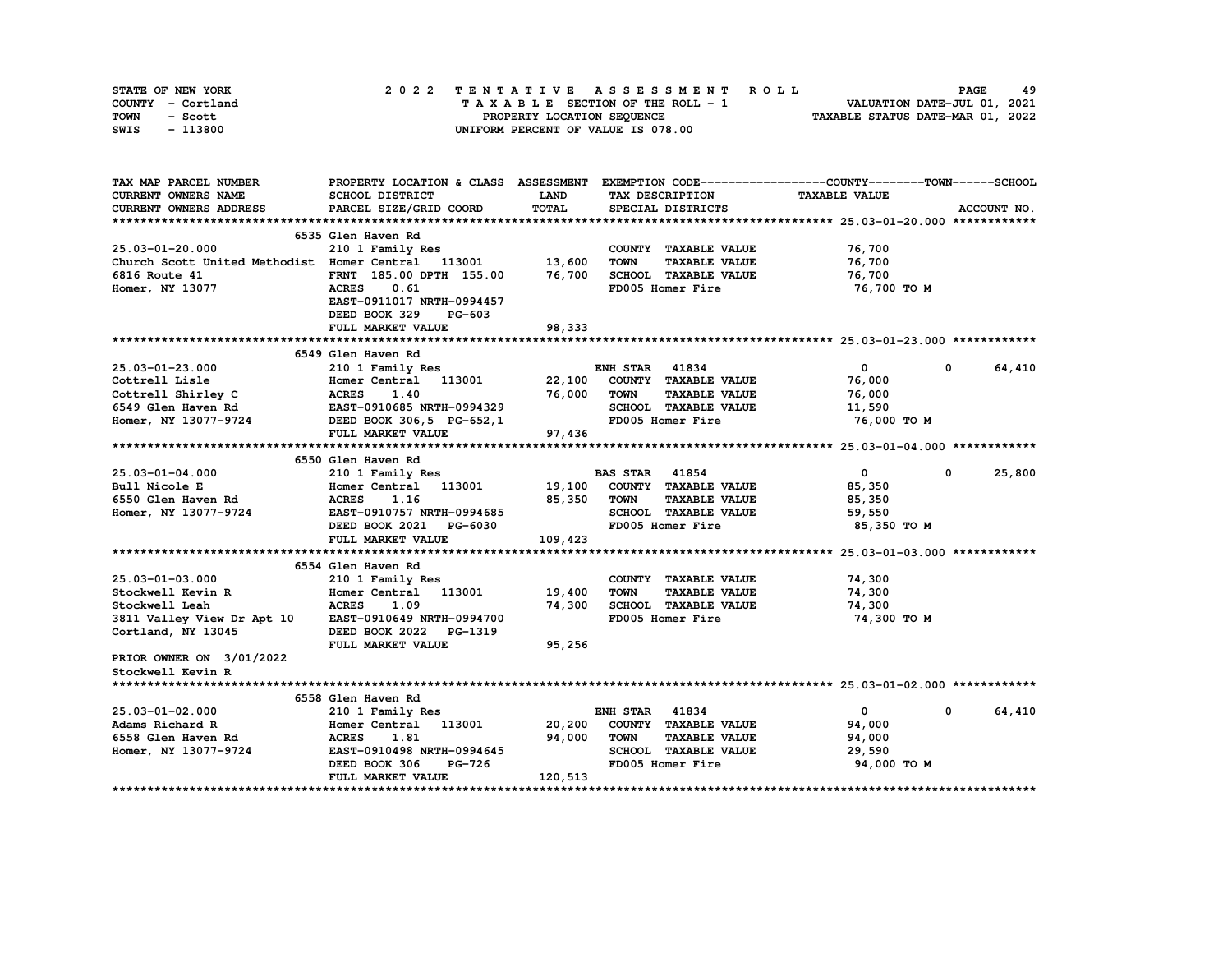| STATE OF NEW YORK | 2022 TENTATIVE ASSESSMENT ROLL     | 50<br><b>PAGE</b>                |
|-------------------|------------------------------------|----------------------------------|
| COUNTY - Cortland | TAXABLE SECTION OF THE ROLL - 1    | VALUATION DATE-JUL 01, 2021      |
| TOWN<br>- Scott   | PROPERTY LOCATION SEQUENCE         | TAXABLE STATUS DATE-MAR 01, 2022 |
| - 113800<br>SWIS  | UNIFORM PERCENT OF VALUE IS 078.00 |                                  |

| TAX MAP PARCEL NUMBER  |                                  |         |                                     | PROPERTY LOCATION & CLASS ASSESSMENT EXEMPTION CODE----------------COUNTY-------TOWN------SCHOOL |  |
|------------------------|----------------------------------|---------|-------------------------------------|--------------------------------------------------------------------------------------------------|--|
| CURRENT OWNERS NAME    | SCHOOL DISTRICT                  | LAND    | TAX DESCRIPTION                     | <b>TAXABLE VALUE</b>                                                                             |  |
| CURRENT OWNERS ADDRESS | PARCEL SIZE/GRID COORD           | TOTAL   | SPECIAL DISTRICTS                   | ACCOUNT NO.                                                                                      |  |
|                        |                                  |         |                                     |                                                                                                  |  |
|                        | 6563 Glen Haven Rd               |         |                                     |                                                                                                  |  |
| 25.03-01-25.000        | 210 1 Family Res                 |         | COUNTY TAXABLE VALUE                | 125,000                                                                                          |  |
| Jones Brian T          | Homer Central 113001             | 13,700  | <b>TOWN</b><br><b>TAXABLE VALUE</b> | 125,000                                                                                          |  |
| Jones Lisa M           | FRNT 120.00 DPTH 225.25          | 125,000 | <b>SCHOOL TAXABLE VALUE</b>         | 125,000                                                                                          |  |
| 6563 Glen Haven Rd     | <b>BANK LERETA</b>               |         | FD005 Homer Fire                    | 125,000 TO M                                                                                     |  |
| Homer, NY 13077        | EAST-0910484 NRTH-0994268        |         |                                     |                                                                                                  |  |
|                        | DEED BOOK 2017 PG-1078           |         |                                     |                                                                                                  |  |
|                        | FULL MARKET VALUE                | 160,256 |                                     |                                                                                                  |  |
|                        |                                  |         |                                     |                                                                                                  |  |
|                        | 6568 Glen Haven Rd               |         |                                     |                                                                                                  |  |
| 25.03-01-01.000        | 210 1 Family Res                 |         | <b>BAS STAR 41854</b>               | $\mathbf{0}$<br>$^{\circ}$<br>25,800                                                             |  |
| Reagan Charles S       | Homer Central 113001 12,300      |         | COUNTY TAXABLE VALUE                | 98,000                                                                                           |  |
| 6568 Glen Haven Rd     | 93.06 DPTH 224.86<br><b>FRNT</b> | 98,000  | <b>TOWN</b><br><b>TAXABLE VALUE</b> | 98,000                                                                                           |  |
| Homer, NY 13077        | <b>ACRES</b><br>0.52 BANKCORELOG |         | SCHOOL TAXABLE VALUE                | 72,200                                                                                           |  |
|                        | EAST-0910417 NRTH-0994522        |         | FD005 Homer Fire                    | 98,000 TO M                                                                                      |  |
|                        | DEED BOOK 2011 PG-3680           |         |                                     |                                                                                                  |  |
|                        | FULL MARKET VALUE                | 125,641 |                                     |                                                                                                  |  |
|                        |                                  |         |                                     |                                                                                                  |  |
|                        | 6582 Glen Haven Rd               |         |                                     |                                                                                                  |  |
| 25.00-01-47.112        | 312 Vac w/imprv                  |         | COUNTY TAXABLE VALUE                | 44,100                                                                                           |  |
| Anderson Charles E     | Homer Central 113001             | 23,800  | <b>TOWN</b><br><b>TAXABLE VALUE</b> | 44,100                                                                                           |  |
| Anderson Alice J W     | ACRES 10.99                      | 44,100  | SCHOOL TAXABLE VALUE                | 44,100                                                                                           |  |
| 920 Briarwood Rd       | EAST-0910222 NRTH-0994865        |         | FD005 Homer Fire                    | 44,100 TO M                                                                                      |  |
| Cortland, NY 13045     | DEED BOOK 10484 PG-92003         |         |                                     |                                                                                                  |  |
|                        | FULL MARKET VALUE                | 56,538  |                                     |                                                                                                  |  |
|                        |                                  |         |                                     |                                                                                                  |  |
|                        | 6612 Glen Haven Rd               |         |                                     |                                                                                                  |  |
| 25.00-01-46.100        | 210 1 Family Res                 |         | <b>BAS STAR</b> 41854               | 25,800<br>$\mathbf{0}$<br>$\mathbf 0$                                                            |  |
| Sickmon John E         | Homer Central 113001             | 20,400  | COUNTY TAXABLE VALUE                | 159,000                                                                                          |  |
| Sickmon Tammy L        | <b>ACRES</b><br>1.95             | 159,000 | <b>TOWN</b><br><b>TAXABLE VALUE</b> | 159,000                                                                                          |  |
| 6612 Glen Haven Rd     | EAST-0909597 NRTH-0994368        |         | SCHOOL TAXABLE VALUE                | 133,200                                                                                          |  |
| Homer, NY 13077        | DEED BOOK 10569 PG-72001         |         | FD005 Homer Fire                    | 159,000 то м                                                                                     |  |
|                        | FULL MARKET VALUE                | 203,846 |                                     |                                                                                                  |  |
|                        |                                  |         |                                     |                                                                                                  |  |
|                        | 6626 Glen Haven Rd               |         |                                     |                                                                                                  |  |
| 25.00-01-46.200        | 210 1 Family Res                 |         | COUNTY TAXABLE VALUE                | 197,800                                                                                          |  |
| Tario George           | 113001<br>Homer Central          | 24,200  | <b>TOWN</b><br><b>TAXABLE VALUE</b> | 197,800                                                                                          |  |
| Tario Brenda           | <b>ACRES</b><br>4.29             | 197,800 | SCHOOL TAXABLE VALUE                | 197,800                                                                                          |  |
| 6626 Glen Haven Rd     | EAST-0909327 NRTH-0994310        |         | FD005 Homer Fire                    | 197,800 то м                                                                                     |  |
| Homer, NY 13077-9724   | DEED BOOK 2021<br><b>PG-3490</b> |         |                                     |                                                                                                  |  |
|                        | FULL MARKET VALUE                | 253,590 |                                     |                                                                                                  |  |
|                        |                                  |         |                                     |                                                                                                  |  |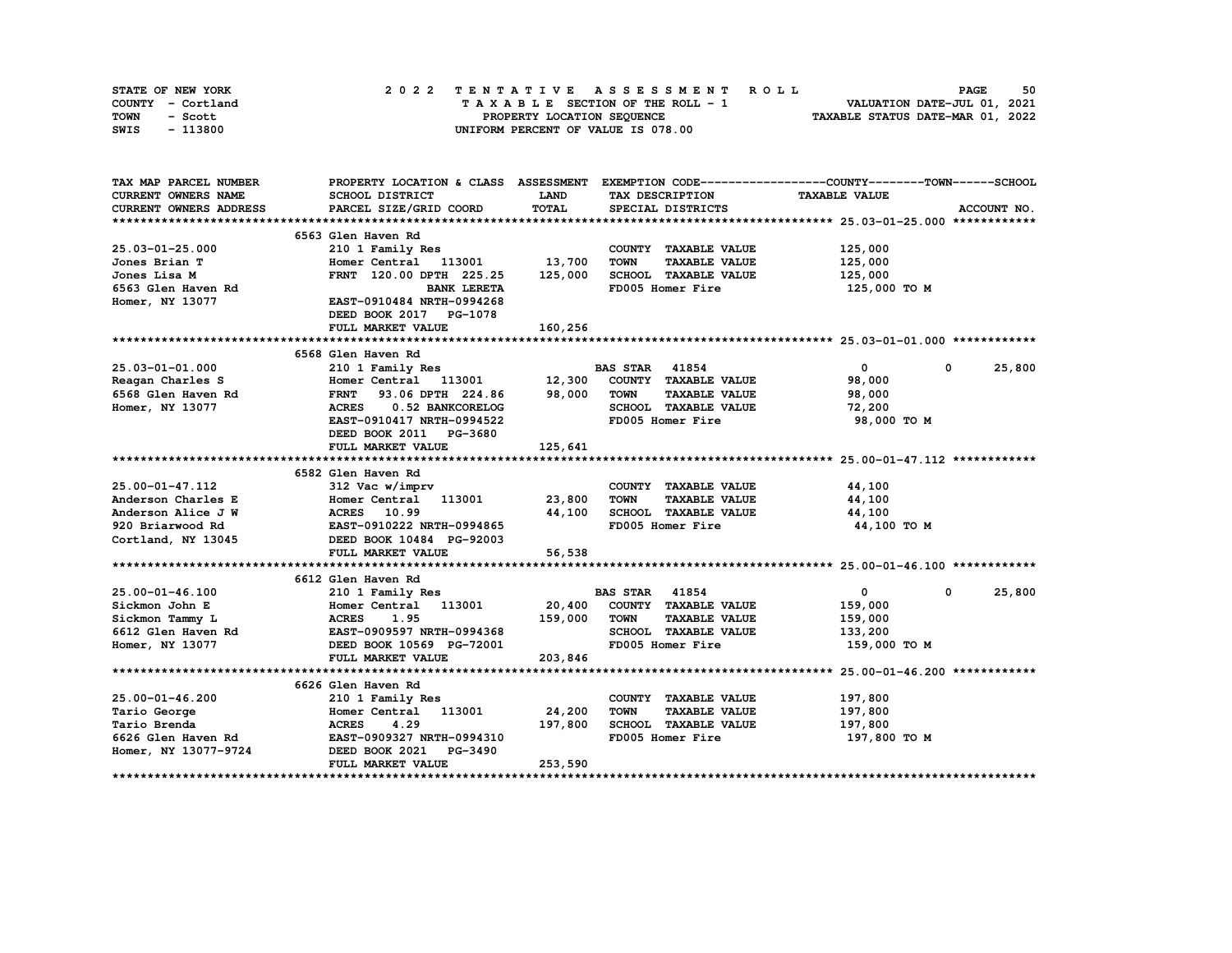| STATE OF NEW YORK | 2022 TENTATIVE ASSESSMENT ROLL     | 51<br><b>PAGE</b>                |
|-------------------|------------------------------------|----------------------------------|
| COUNTY - Cortland | TAXABLE SECTION OF THE ROLL - 1    | VALUATION DATE-JUL 01, 2021      |
| TOWN<br>- Scott   | PROPERTY LOCATION SEOUENCE         | TAXABLE STATUS DATE-MAR 01, 2022 |
| - 113800<br>SWIS  | UNIFORM PERCENT OF VALUE IS 078.00 |                                  |

| TAX MAP PARCEL NUMBER      | PROPERTY LOCATION & CLASS ASSESSMENT |             | EXEMPTION CODE------------------COUNTY-------TOWN------SCHOOL |                      |       |             |
|----------------------------|--------------------------------------|-------------|---------------------------------------------------------------|----------------------|-------|-------------|
| <b>CURRENT OWNERS NAME</b> | SCHOOL DISTRICT                      | <b>LAND</b> | TAX DESCRIPTION                                               | <b>TAXABLE VALUE</b> |       |             |
| CURRENT OWNERS ADDRESS     | PARCEL SIZE/GRID COORD               | TOTAL       | SPECIAL DISTRICTS                                             |                      |       | ACCOUNT NO. |
|                            |                                      |             |                                                               |                      |       |             |
|                            | 6655 Glen Haven Rd                   |             |                                                               |                      |       |             |
| 24.00-06-14.000            | 210 1 Family Res                     |             | COUNTY TAXABLE VALUE                                          | 113,000              |       |             |
| Dugan Danielle             | Homer Central 113001                 | 15,100      | <b>TAXABLE VALUE</b><br><b>TOWN</b>                           | 113,000              |       |             |
| 7151 Cold Brook Rd         | FRNT 200.00 DPTH 175.25              | 113,000     | SCHOOL TAXABLE VALUE                                          | 113,000              |       |             |
| Homer, NY 13077            | <b>ACRES</b><br>0.72 BANKCORELOG     |             | FD005 Homer Fire                                              | 113,000 то м         |       |             |
|                            | EAST-0908754 NRTH-0994171            |             |                                                               |                      |       |             |
|                            | DEED BOOK 2017<br><b>PG-5799</b>     |             |                                                               |                      |       |             |
|                            | FULL MARKET VALUE                    | 144,872     |                                                               |                      |       |             |
|                            |                                      |             |                                                               |                      |       |             |
|                            | 6698 Glen Haven Rd                   |             |                                                               |                      |       |             |
| 24.00-06-13.000            | 210 1 Family Res                     |             | VET WAR CT 41121                                              | 5,160                | 5,160 | 0           |
| Rinaldi Trust Kristen Lee  | Homer Central 113001                 |             | 34,600 ENH STAR 41834                                         | 0                    | 0     | 64,410      |
| c/o Kolleen Oldenbury      | ACRES 13.37                          | 219,200     | COUNTY TAXABLE VALUE                                          | 214,040              |       |             |
| 4 Lamb Ln                  | EAST-0908802 NRTH-0994691            |             | <b>TOWN</b><br><b>TAXABLE VALUE</b>                           | 214,040              |       |             |
| Canton, MA 02021           | DEED BOOK 2013 PG-3991               |             | SCHOOL TAXABLE VALUE                                          | 154,790              |       |             |
|                            | FULL MARKET VALUE                    |             | 281,026 FD005 Homer Fire                                      | 219,200 то м         |       |             |
|                            |                                      |             |                                                               |                      |       |             |
|                            | 6708 Glen Haven Rd                   |             |                                                               |                      |       |             |
| 24.00-06-12.000            | 210 1 Family Res                     |             | <b>BAS STAR</b> 41854                                         | $\mathbf{0}$         | 0     | 25,800      |
| Rumsey Jacqueline          | Homer Central 113001 21,300          |             | COUNTY TAXABLE VALUE                                          | 96,600               |       |             |
| Rumsey Eric John           | <b>ACRES</b><br>2.43                 | 96,600      | <b>TAXABLE VALUE</b><br><b>TOWN</b>                           | 96,600               |       |             |
| 6708 Glen Haven Rd         | EAST-0908402 NRTH-0995128            |             | SCHOOL TAXABLE VALUE                                          | 70,800               |       |             |
| Homer, NY 13077-9725       | DEED BOOK 2016<br>PG-6892            |             | FD005 Homer Fire                                              | 96,600 TO M          |       |             |
|                            | FULL MARKET VALUE                    | 123,846     |                                                               |                      |       |             |
|                            |                                      |             |                                                               |                      |       |             |
|                            | 6709 Glen Haven Rd                   |             |                                                               |                      |       |             |
| 24.00-06-09.000            | 210 1 Family Res                     |             | <b>ENH STAR 41834</b>                                         | $\mathbf{0}$         | 0     | 64,410      |
| Harrity Peter F            | Homer Central 113001                 | 27,460      | COUNTY TAXABLE VALUE                                          | 152,460              |       |             |
| Felker-Harrity Karen S     | <b>ACRES</b><br>6.46                 | 152,460     | <b>TOWN</b><br><b>TAXABLE VALUE</b>                           | 152,460              |       |             |
| 6709 Glen Haven Rd         | EAST-0907785 NRTH-0995294            |             | SCHOOL TAXABLE VALUE                                          | 88,050               |       |             |
| Homer, NY 13077            | DEED BOOK 2013, PG-4074,             |             | FD005 Homer Fire                                              | 152,460 TO M         |       |             |
|                            | FULL MARKET VALUE                    | 195,462     |                                                               |                      |       |             |
|                            |                                      |             |                                                               |                      |       |             |
|                            | 6754 Glen Haven Rd                   |             |                                                               |                      |       |             |
| 24.00-06-05.000            | 210 1 Family Res                     |             | <b>BAS STAR</b><br>41854                                      | $\mathbf{0}$         | 0     | 25,800      |
| Thorington Chris E         | Homer Central<br>113001              | 27,400      | COUNTY TAXABLE VALUE                                          | 93,500               |       |             |
| Thorington Kathleen        | <b>ACRES</b><br>6.27                 | 93,500      | <b>TOWN</b><br><b>TAXABLE VALUE</b>                           | 93,500               |       |             |
| 6754 Glen Haven Rd         | EAST-0907719 NRTH-0996655            |             | SCHOOL TAXABLE VALUE                                          | 67,700               |       |             |
| Homer, NY 13077-9725       | $PG-3$<br>DEED BOOK 448              |             | FD005 Homer Fire                                              | 93,500 TO M          |       |             |
|                            | FULL MARKET VALUE                    | 119,872     |                                                               |                      |       |             |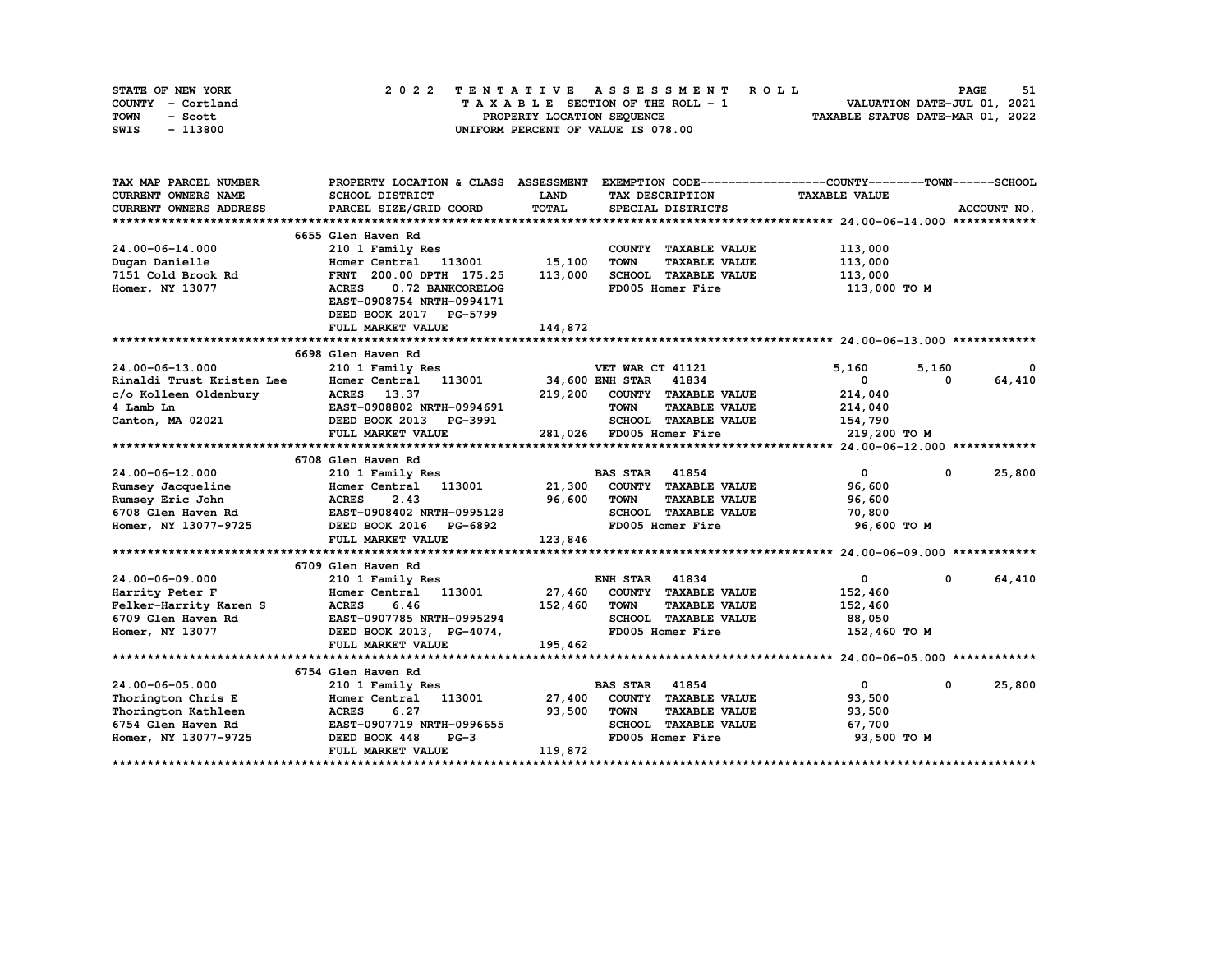| STATE OF NEW YORK | 2022 TENTATIVE ASSESSMENT ROLL     | 52<br><b>PAGE</b>                |
|-------------------|------------------------------------|----------------------------------|
| COUNTY - Cortland | TAXABLE SECTION OF THE ROLL - 1    | VALUATION DATE-JUL 01, 2021      |
| TOWN<br>- Scott   | PROPERTY LOCATION SEQUENCE         | TAXABLE STATUS DATE-MAR 01, 2022 |
| - 113800<br>SWIS  | UNIFORM PERCENT OF VALUE IS 078.00 |                                  |

| TAX MAP PARCEL NUMBER                      | PROPERTY LOCATION & CLASS ASSESSMENT EXEMPTION CODE-----------------COUNTY-------TOWN------SCHOOL |              |                                              |                      |                        |
|--------------------------------------------|---------------------------------------------------------------------------------------------------|--------------|----------------------------------------------|----------------------|------------------------|
| <b>CURRENT OWNERS NAME</b>                 | SCHOOL DISTRICT                                                                                   | <b>LAND</b>  | TAX DESCRIPTION                              | <b>TAXABLE VALUE</b> |                        |
| CURRENT OWNERS ADDRESS                     | PARCEL SIZE/GRID COORD                                                                            | <b>TOTAL</b> | SPECIAL DISTRICTS                            |                      | ACCOUNT NO.            |
|                                            |                                                                                                   |              |                                              |                      |                        |
|                                            | 6777 Glen Haven Rd                                                                                |              |                                              |                      |                        |
| 24.00-06-08.000                            | 210 1 Family Res                                                                                  |              | <b>ENH STAR 41834</b>                        | $\mathbf{0}$         | 64,410<br>$^{\circ}$   |
| Lewis John D                               | Homer Central 113001                                                                              | 30,700       | COUNTY TAXABLE VALUE                         | 161,000              |                        |
| Lewis Kimberly                             | <b>ACRES</b><br>8.24                                                                              | 161,000      | TOWN<br><b>TAXABLE VALUE</b>                 | 161,000              |                        |
| 3905 Sycamore Dr                           | EAST-0907412 NRTH-0996052                                                                         |              | SCHOOL TAXABLE VALUE                         | 96,590               |                        |
| Northampton, PA 18067                      | DEED BOOK 2021 PG-7091                                                                            |              | FD005 Homer Fire                             | 161,000 TO M         |                        |
|                                            | FULL MARKET VALUE                                                                                 | 206,410      |                                              |                      |                        |
|                                            |                                                                                                   |              |                                              |                      |                        |
|                                            | 6803 Glen Haven Rd                                                                                |              |                                              |                      |                        |
| 24.00-01-25.100                            | 312 Vac w/imprv                                                                                   |              | COUNTY TAXABLE VALUE                         | 20,600               |                        |
| Curlew Christeen T                         | Homer Central 113001                                                                              | 12,700       | <b>TOWN</b><br><b>TAXABLE VALUE</b>          | 20,600               |                        |
| 4917 Foster Rd                             | <b>ACRES</b> 10.00                                                                                | 20,600       | SCHOOL TAXABLE VALUE                         | 20,600               |                        |
| Cortland, NY 13045                         | EAST-0906806 NRTH-0996528                                                                         |              | FD005 Homer Fire                             | 20,600 TO M          |                        |
|                                            | DEED BOOK 332, 2 PG-74, 76                                                                        |              |                                              |                      |                        |
|                                            | FULL MARKET VALUE                                                                                 | 26,410       |                                              |                      |                        |
|                                            |                                                                                                   |              |                                              |                      |                        |
|                                            | 6809 Glen Haven Rd                                                                                |              |                                              |                      |                        |
| 24.00-01-25.200                            | 210 1 Family Res                                                                                  |              | COUNTY TAXABLE VALUE                         | 138,200              |                        |
| Teribury Jason                             | Homer Central 113001                                                                              | 22,700       | <b>TOWN</b><br><b>TAXABLE VALUE</b>          | 138,200              |                        |
| Teribury Heather                           | <b>ACRES</b><br>6.27 BANKCORELOG                                                                  | 138,200      | SCHOOL TAXABLE VALUE                         | 138,200              |                        |
|                                            | EAST-0906689 NRTH-0996978                                                                         |              | FD005 Homer Fire                             | 138,200 то м         |                        |
| 6809 Glen Haven Rd<br>Homer, NY 13077-9506 | DEED BOOK 2015 PG-3645                                                                            |              |                                              |                      |                        |
|                                            | FULL MARKET VALUE                                                                                 | 177,179      |                                              |                      |                        |
|                                            |                                                                                                   |              |                                              |                      |                        |
|                                            |                                                                                                   |              |                                              |                      |                        |
| 24.00-01-24.100                            | 6822 Glen Haven Rd                                                                                |              | COUNTY TAXABLE VALUE                         |                      |                        |
|                                            | 240 Rural res                                                                                     | 20,215       | TOWN                                         | 147,315              |                        |
| Ingrahm Joshua J<br>Filkins Amanda L       | Homer Central 113001<br><b>ACRES</b><br>4.62                                                      | 147,315      | <b>TAXABLE VALUE</b><br>SCHOOL TAXABLE VALUE | 147,315              |                        |
|                                            |                                                                                                   |              | FD005 Homer Fire                             | 147,315              |                        |
| 6822 Glen Haven Rd                         | EAST-0907079 NRTH-0997253<br>DEED BOOK 2016 PG-426                                                |              |                                              | 147,315 TO M         |                        |
| Homer, NY 13077                            |                                                                                                   |              |                                              |                      |                        |
|                                            | FULL MARKET VALUE                                                                                 | 188,865      |                                              |                      |                        |
|                                            |                                                                                                   |              |                                              |                      |                        |
|                                            | 6841 Glen Haven Rd                                                                                |              |                                              |                      | 0                      |
| 24.00-01-26.000                            | 210 1 Family Res                                                                                  |              | <b>VET WAR C 41122</b>                       | 5,160                | 0                      |
| Powers Susan N                             | Homer Central 113001                                                                              |              | 24,700 VET WAR T 41123                       | $\mathbf 0$          | 5,160<br>$^{\circ}$    |
| Powers Paul A                              | <b>ACRES</b><br>4.61                                                                              |              | 139,800 VET DIS C 41142                      | 13,980               | 0<br>0                 |
| 6841 Glen Haven Rd                         | EAST-0906619 NRTH-0997356                                                                         |              | <b>VET DIS T 41143</b>                       | 0                    | $\mathbf{0}$<br>13,980 |
| Homer, NY 13077-9506                       | DEED BOOK 2017 PG-162                                                                             |              | <b>BAS STAR 41854</b>                        | $\mathbf{0}$         | 25,800<br><sup>0</sup> |
|                                            | FULL MARKET VALUE                                                                                 |              | 179,231 COUNTY TAXABLE VALUE                 | 120,660              |                        |
|                                            |                                                                                                   |              | <b>TOWN</b><br><b>TAXABLE VALUE</b>          | 120,660              |                        |
|                                            |                                                                                                   |              | SCHOOL TAXABLE VALUE                         | 114,000              |                        |
|                                            |                                                                                                   |              | FD005 Homer Fire                             | 139,800 TO M         |                        |
|                                            |                                                                                                   |              |                                              |                      |                        |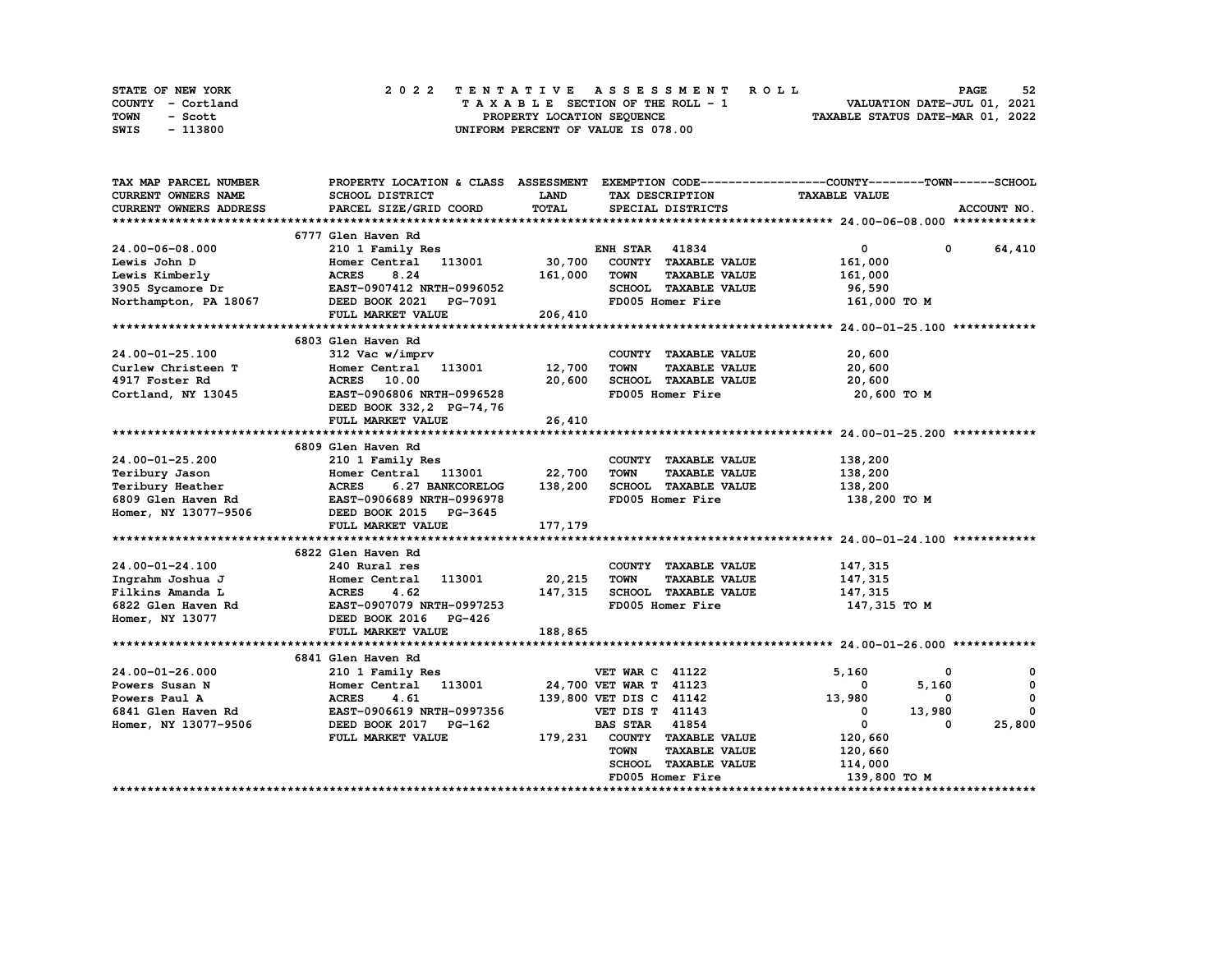| STATE OF NEW YORK |  | 2022 TENTATIVE ASSESSMENT ROLL     |  | <b>PAGE</b>                      | 53 |
|-------------------|--|------------------------------------|--|----------------------------------|----|
| COUNTY - Cortland |  | TAXABLE SECTION OF THE ROLL - 1    |  | VALUATION DATE-JUL 01, 2021      |    |
| TOWN<br>- Scott   |  | PROPERTY LOCATION SEQUENCE         |  | TAXABLE STATUS DATE-MAR 01, 2022 |    |
| - 113800<br>SWIS  |  | UNIFORM PERCENT OF VALUE IS 078.00 |  |                                  |    |

| TAX MAP PARCEL NUMBER                   | PROPERTY LOCATION & CLASS ASSESSMENT  |         | EXEMPTION CODE-----------------COUNTY-------TOWN-----SCHOOL |                      |                        |
|-----------------------------------------|---------------------------------------|---------|-------------------------------------------------------------|----------------------|------------------------|
| <b>CURRENT OWNERS NAME</b>              | SCHOOL DISTRICT                       | LAND    | TAX DESCRIPTION                                             | <b>TAXABLE VALUE</b> |                        |
| CURRENT OWNERS ADDRESS                  | PARCEL SIZE/GRID COORD                | TOTAL   | SPECIAL DISTRICTS                                           |                      | ACCOUNT NO.            |
|                                         |                                       |         |                                                             |                      |                        |
|                                         | 6851 Glen Haven Rd                    |         |                                                             |                      |                        |
| 24.00-01-20.200                         | 270 Mfg housing                       |         | <b>BAS STAR</b><br>41854                                    | $\mathbf{0}$         | 25,800<br>$^{\circ}$   |
| Bacon Ricky B                           | Homer Central<br>113001               | 22,500  | COUNTY TAXABLE VALUE                                        | 62,500               |                        |
| Bacon JoAnn                             | <b>ACRES</b><br>3.21                  | 62,500  | <b>TOWN</b><br><b>TAXABLE VALUE</b>                         | 62,500               |                        |
| 6851 Glen Haven Rd                      | EAST-0906424 NRTH-0997715             |         | SCHOOL TAXABLE VALUE                                        | 36,700               |                        |
| Homer, NY 13077-9506                    | DEED BOOK 2002<br><b>PG-7045</b>      |         | FD005 Homer Fire                                            | 62,500 TO M          |                        |
|                                         | FULL MARKET VALUE                     | 80,128  |                                                             |                      |                        |
|                                         |                                       |         |                                                             |                      |                        |
|                                         | 6877 Glen Haven Rd                    |         |                                                             |                      |                        |
| 24.00-01-20.100                         | 210 1 Family Res                      |         | VET WAR CT 41121                                            | 5,160                | 5,160<br>0             |
| Waterson Audrey W                       | Homer Central<br>113001               |         | 23,800 AGED C<br>41802                                      | 33,320               | $^{\circ}$<br>0        |
| Waterson Mark R                         | 4.00<br><b>ACRES</b>                  |         | 41806<br>71,800 AGED T&S                                    | 0                    | 28,720<br>26,656       |
| 6877 Glen Haven Rd                      | EAST-0906210 NRTH-0998011             |         | 41834<br><b>ENH STAR</b>                                    | $\mathbf 0$          | 43,080<br>$\Omega$     |
| Homer, NY 13077                         | DEED BOOK 2014<br>PG-2474             |         | COUNTY TAXABLE VALUE                                        | 33,320               |                        |
|                                         | FULL MARKET VALUE                     | 92,051  | <b>TOWN</b><br><b>TAXABLE VALUE</b>                         | 39,984               |                        |
|                                         |                                       |         | SCHOOL TAXABLE VALUE                                        | $\Omega$             |                        |
|                                         |                                       |         | FD005 Homer Fire                                            | 71,800 TO M          |                        |
|                                         |                                       |         |                                                             |                      |                        |
|                                         | 6901 Glen Haven Rd                    |         |                                                             |                      |                        |
| 24.00-01-19.100                         | 270 Mfg housing                       |         | COUNTY TAXABLE VALUE                                        | 30,600               |                        |
|                                         | 113001                                | 19,500  | <b>TOWN</b>                                                 | 30,600               |                        |
| Reynolds James F<br>6887 Grout Brook Rd | Homer Central<br><b>ACRES</b><br>1.38 |         | <b>TAXABLE VALUE</b><br>SCHOOL TAXABLE VALUE                |                      |                        |
|                                         |                                       | 30,600  |                                                             | 30,600               |                        |
| Homer, NY 13077                         | EAST-0906059 NRTH-0998455             |         | FD005 Homer Fire                                            | 30,600 TO M          |                        |
|                                         | DEED BOOK 559<br>PG-275               |         |                                                             |                      |                        |
|                                         | FULL MARKET VALUE                     | 39,231  |                                                             |                      |                        |
|                                         | 6910 Glen Haven Rd                    |         |                                                             |                      |                        |
| $24.00 - 01 - 10.000$                   | 210 1 Family Res                      |         | <b>BAS STAR</b><br>41854                                    | $\mathbf{0}$         | 25,800<br>$\mathbf{0}$ |
|                                         |                                       | 21,500  |                                                             |                      |                        |
| Renner Lynne M                          | 113001<br>Homer Central               |         | COUNTY TAXABLE VALUE                                        | 81,200               |                        |
| 6910 Glen Haven Rd                      | <b>ACRES</b><br>2.63 BANKCORELOG      | 81,200  | <b>TAXABLE VALUE</b><br><b>TOWN</b>                         | 81,200               |                        |
| Homer, NY 13077-9507                    | EAST-0906294 NRTH-0998664             |         | <b>SCHOOL TAXABLE VALUE</b>                                 | 55,400               |                        |
|                                         | DEED BOOK 503<br><b>PG-337</b>        |         | FD005 Homer Fire                                            | 81,200 TO M          |                        |
|                                         | FULL MARKET VALUE                     | 104,103 |                                                             |                      |                        |
|                                         |                                       |         |                                                             |                      |                        |
|                                         | 6913 Glen Haven Rd                    |         |                                                             |                      |                        |
| 24.00-01-18.000                         | 210 1 Family Res                      |         | VET WAR CT 41121                                            | 5,160                | 5,160                  |
| Jacobi Richard                          | Homer Central<br>113001               |         | 41834<br>10,900 ENH STAR                                    | 0                    | 64,410<br>0            |
| Jacobi Jean E                           | FRNT 250.00 DPTH 152.90               | 112,800 | COUNTY TAXABLE VALUE                                        | 107,640              |                        |
| 6913 Glen Haven Rd                      | EAST-0905976 NRTH-0998752             |         | <b>TOWN</b><br><b>TAXABLE VALUE</b>                         | 107,640              |                        |
| Homer, NY 13077-9508                    | DEED BOOK 287<br>PG-174               |         | SCHOOL TAXABLE VALUE                                        | 48,390               |                        |
|                                         | FULL MARKET VALUE                     |         | 144,615 FD005 Homer Fire                                    | 112,800 TO M         |                        |
|                                         |                                       |         |                                                             |                      |                        |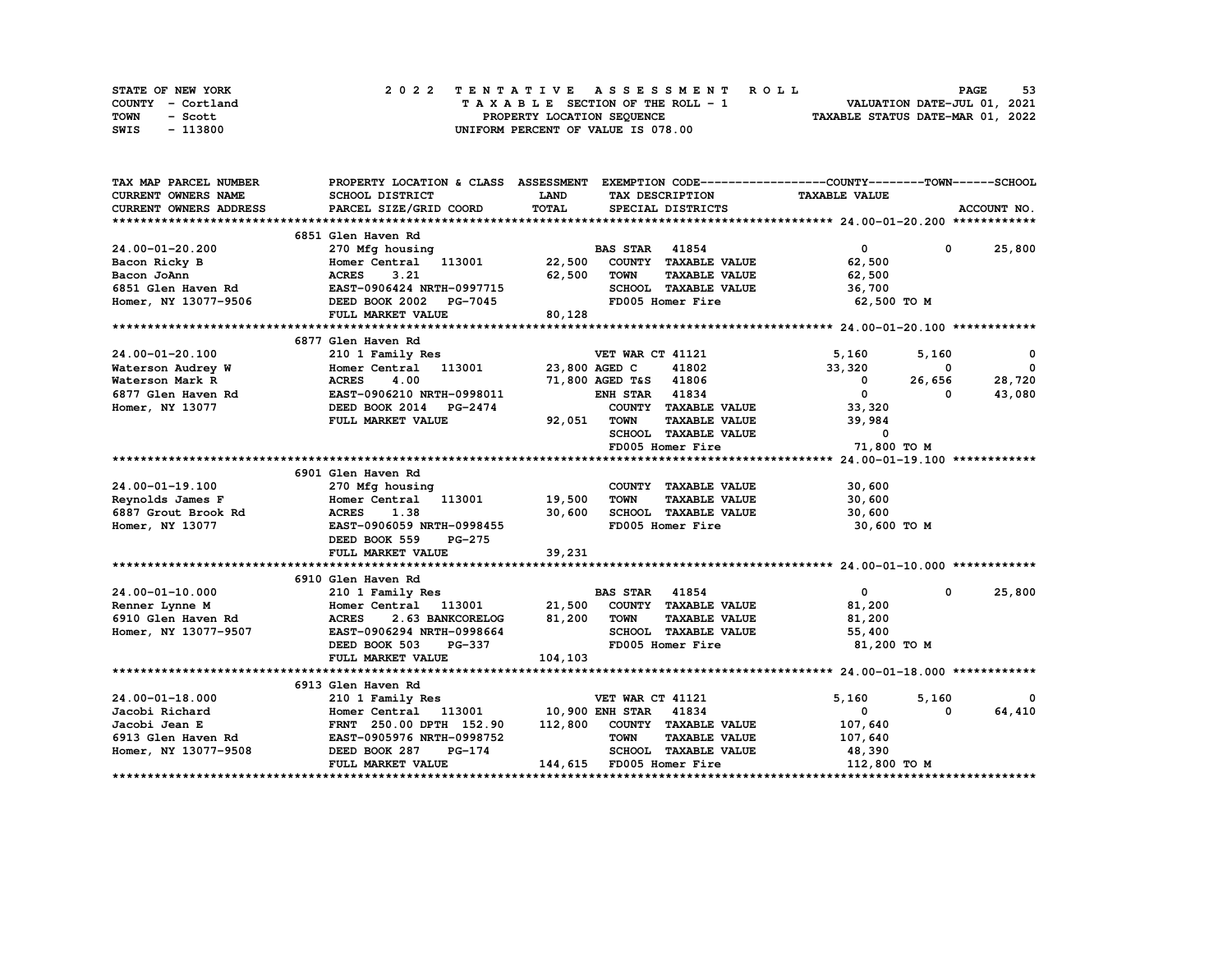| STATE OF NEW YORK | 2022 TENTATIVE ASSESSMENT ROLL     | 54<br><b>PAGE</b>                |
|-------------------|------------------------------------|----------------------------------|
| COUNTY - Cortland | TAXABLE SECTION OF THE ROLL - 1    | VALUATION DATE-JUL 01, 2021      |
| TOWN<br>- Scott   | PROPERTY LOCATION SEQUENCE         | TAXABLE STATUS DATE-MAR 01, 2022 |
| - 113800<br>SWIS  | UNIFORM PERCENT OF VALUE IS 078.00 |                                  |

| TAX MAP PARCEL NUMBER                                                                                                                                      | PROPERTY LOCATION & CLASS ASSESSMENT EXEMPTION CODE----------------COUNTY-------TOWN-----SCHOOL |             |                                     |                             |             |
|------------------------------------------------------------------------------------------------------------------------------------------------------------|-------------------------------------------------------------------------------------------------|-------------|-------------------------------------|-----------------------------|-------------|
| CURRENT OWNERS NAME                                                                                                                                        | SCHOOL DISTRICT                                                                                 | <b>LAND</b> | TAX DESCRIPTION                     | <b>TAXABLE VALUE</b>        |             |
| CURRENT OWNERS ADDRESS                                                                                                                                     | PARCEL SIZE/GRID COORD                                                                          | TOTAL       | SPECIAL DISTRICTS                   |                             | ACCOUNT NO. |
|                                                                                                                                                            |                                                                                                 |             |                                     |                             |             |
|                                                                                                                                                            | 6925 Glen Haven Rd                                                                              |             |                                     |                             |             |
| 24.00-01-11.000                                                                                                                                            | 311 Res vac land                                                                                |             | COUNTY TAXABLE VALUE                | 1,000                       |             |
| Pierson Lance A                                                                                                                                            | Homer Central 113001                                                                            | 1,000       | <b>TOWN</b><br><b>TAXABLE VALUE</b> | 1,000                       |             |
| 7990 NYS RT 30                                                                                                                                             | FRNT 370.00 DPTH 40.63                                                                          | 1,000       | SCHOOL TAXABLE VALUE                | 1,000                       |             |
| Blue Mountain Lake, NY 12813 ACRES                                                                                                                         | 0.54                                                                                            |             | FD005 Homer Fire                    | 1,000 TO M                  |             |
|                                                                                                                                                            | EAST-0905798 NRTH-0999027                                                                       |             |                                     |                             |             |
|                                                                                                                                                            | DEED BOOK 2018 PG-2890                                                                          |             |                                     |                             |             |
|                                                                                                                                                            | FULL MARKET VALUE                                                                               | 1,282       |                                     |                             |             |
|                                                                                                                                                            |                                                                                                 |             |                                     |                             |             |
|                                                                                                                                                            | 6926 Glen Haven Rd                                                                              |             |                                     |                             |             |
| 24.00-01-09.000                                                                                                                                            | 240 Rural res                                                                                   |             | COUNTY TAXABLE VALUE                | 118,800                     |             |
|                                                                                                                                                            |                                                                                                 | 46,700      | <b>TAXABLE VALUE</b><br><b>TOWN</b> | 118,800                     |             |
|                                                                                                                                                            |                                                                                                 | 118,800     | SCHOOL TAXABLE VALUE                | 118,800                     |             |
| Marshall Jesse L<br>Filkins Pamela A<br>6926 Glen Haven Rd<br>Homer, NY 13077<br>ERST-0907166 NRTH-0998909<br>Homer, NY 13077<br>DEED BOOK 2014<br>PG-2059 |                                                                                                 |             | FD005 Homer Fire                    | 118,800 TO M                |             |
|                                                                                                                                                            |                                                                                                 |             |                                     |                             |             |
|                                                                                                                                                            | FULL MARKET VALUE                                                                               | 152,308     |                                     |                             |             |
| MAY BE SUBJECT TO PAYMENT                                                                                                                                  |                                                                                                 |             |                                     |                             |             |
| UNDER AGDIST LAW TIL 2022                                                                                                                                  |                                                                                                 |             |                                     |                             |             |
|                                                                                                                                                            |                                                                                                 |             |                                     |                             |             |
|                                                                                                                                                            | 6946 Glen Haven Rd                                                                              |             |                                     |                             |             |
| 24.00-01-08.000                                                                                                                                            | 210 1 Family Res                                                                                |             | <b>BAS STAR 41854</b>               | $\mathbf{0}$<br>0           | 25,800      |
| Ward David B                                                                                                                                               | Homer Central 113001 23,200 COUNTY TAXABLE VALUE                                                |             |                                     | 83,900                      |             |
| Ward Marsha R                                                                                                                                              | <b>ACRES</b><br>3.66                                                                            | 83,900      | TOWN<br><b>TAXABLE VALUE</b>        | 83,900                      |             |
| 6946 Glen Haven Rd EAST-0905882 NRTH-0999374                                                                                                               |                                                                                                 |             | SCHOOL TAXABLE VALUE                | 58,100                      |             |
| Homer, NY 13077-9507                                                                                                                                       | DEED BOOK 353<br>PG-1117                                                                        |             | FD005 Homer Fire                    | 83,900 то м                 |             |
|                                                                                                                                                            | FULL MARKET VALUE                                                                               | 107,564     |                                     |                             |             |
|                                                                                                                                                            |                                                                                                 |             |                                     |                             |             |
|                                                                                                                                                            | 6953 Glen Haven Rd                                                                              |             |                                     |                             |             |
| 24.00-01-07.200                                                                                                                                            | 210 1 Family Res                                                                                |             | <b>BAS STAR 41854</b>               | $\mathbf{0}$<br>$^{\circ}$  | 25,800      |
| Parente Joshua                                                                                                                                             | Homer Central 113001 21,100 COUNTY TAXABLE VALUE                                                |             |                                     | 144,600                     |             |
| Parente Brandi                                                                                                                                             | 2.36 BANKCORELOG 144,600                                                                        |             | TOWN<br><b>TAXABLE VALUE</b>        | 144,600                     |             |
| 6953 Glen Haven Rd<br>Homer, NY 13077-9508                                                                                                                 | EAST-0905472 NRTH-0999401                                                                       |             | SCHOOL TAXABLE VALUE                | 118,800                     |             |
|                                                                                                                                                            | DEED BOOK 2013 PG-3283                                                                          |             | FD005 Homer Fire                    | 144,600 TO M                |             |
| *<br>695<br>21<br>Homer<br>ACRES<br>EAST-<br>DEF<br>F<br>T                                                                                                 | FULL MARKET VALUE                                                                               | 185,385     |                                     |                             |             |
|                                                                                                                                                            |                                                                                                 |             |                                     |                             |             |
| 24.00-01-02.100                                                                                                                                            | 6977 Glen Haven Rd<br>240 Rural res                                                             |             | <b>ENH STAR 41834</b>               | $\mathbf{0}$<br>$\mathbf 0$ | 64,410      |
|                                                                                                                                                            | Homer Central 113001 62,100                                                                     |             | COUNTY TAXABLE VALUE                | 242,600                     |             |
| Reagan Avis R<br>McNinch Karen                                                                                                                             |                                                                                                 | 242,600     | <b>TOWN</b><br><b>TAXABLE VALUE</b> |                             |             |
| 6977 Glen Haven Rd                                                                                                                                         |                                                                                                 |             | SCHOOL TAXABLE VALUE                | 242,600<br>178,190          |             |
| Homer, NY 13077-9508                                                                                                                                       | ACRES 52.30 242,60<br>EAST-0904622 NRTH-0999816 242,60<br>DEED BOOK 2000 PG-2490                |             | FD005 Homer Fire                    | 242,600 TO M                |             |
|                                                                                                                                                            | FULL MARKET VALUE                                                                               | 311,026     |                                     |                             |             |
|                                                                                                                                                            |                                                                                                 |             |                                     |                             |             |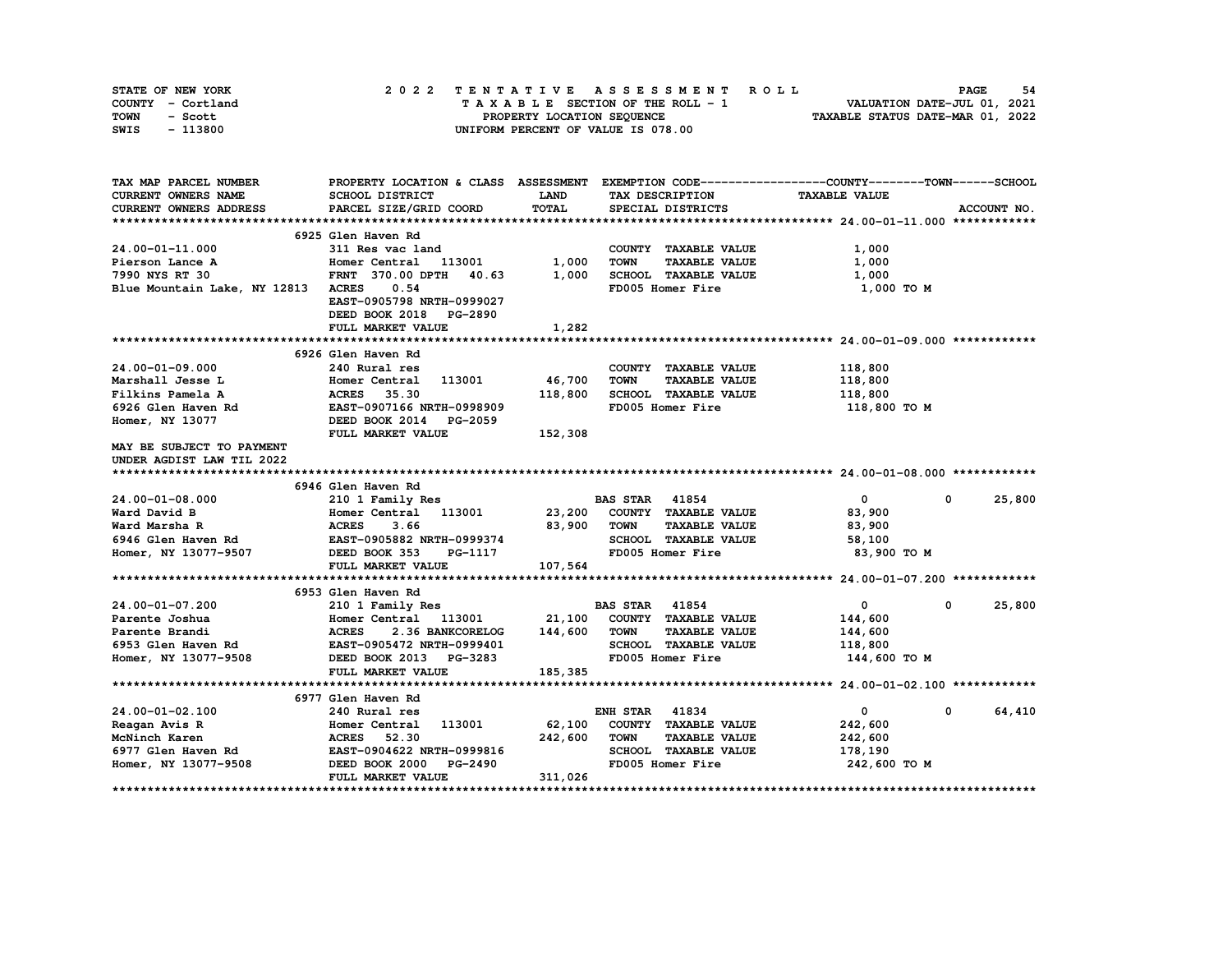| STATE OF NEW YORK | 2022 TENTATIVE ASSESSMENT ROLL     | 55<br><b>PAGE</b>                |
|-------------------|------------------------------------|----------------------------------|
| COUNTY - Cortland | TAXABLE SECTION OF THE ROLL - 1    | VALUATION DATE-JUL 01, 2021      |
| TOWN<br>- Scott   | PROPERTY LOCATION SEQUENCE         | TAXABLE STATUS DATE-MAR 01, 2022 |
| - 113800<br>SWIS  | UNIFORM PERCENT OF VALUE IS 078.00 |                                  |

| TAX MAP PARCEL NUMBER      | PROPERTY LOCATION & CLASS ASSESSMENT EXEMPTION CODE----------------COUNTY-------TOWN------SCHOOL |                   |                       |                             |                      |              |             |
|----------------------------|--------------------------------------------------------------------------------------------------|-------------------|-----------------------|-----------------------------|----------------------|--------------|-------------|
| <b>CURRENT OWNERS NAME</b> | SCHOOL DISTRICT                                                                                  | LAND              |                       | TAX DESCRIPTION             | <b>TAXABLE VALUE</b> |              |             |
| CURRENT OWNERS ADDRESS     | PARCEL SIZE/GRID COORD                                                                           | TOTAL             |                       | SPECIAL DISTRICTS           |                      |              | ACCOUNT NO. |
|                            |                                                                                                  |                   |                       |                             |                      |              |             |
|                            | 6978 Glen Haven Rd                                                                               |                   |                       |                             |                      |              |             |
| 14.00-02-03.000            | 270 Mfg housing                                                                                  |                   | <b>BAS STAR 41854</b> |                             | $\mathbf{0}$         | 0            | 25,800      |
| Helms Rebecca A            | Homer Central 113001                                                                             | 21,200            |                       | COUNTY TAXABLE VALUE        | 55,000               |              |             |
| Hawks Jamie L              | <b>ACRES</b><br>2.38                                                                             | 55,000            | <b>TOWN</b>           | <b>TAXABLE VALUE</b>        | 55,000               |              |             |
| 6978 Glen Haven Rd         | EAST-0905750 NRTH-0999763                                                                        |                   |                       | SCHOOL TAXABLE VALUE        | 29,200               |              |             |
| Homer, NY 13077-9730       | DEED BOOK 563<br>PG-191                                                                          |                   |                       | FD005 Homer Fire            | 55,000 TO M          |              |             |
|                            | FULL MARKET VALUE                                                                                | 70,513            |                       |                             |                      |              |             |
|                            |                                                                                                  |                   |                       |                             |                      |              |             |
|                            | 6997 Glen Haven Rd                                                                               |                   |                       |                             |                      |              |             |
| 24.00-01-01.000            | 210 1 Family Res                                                                                 |                   |                       | COUNTY TAXABLE VALUE        | 188,500              |              |             |
| Knapp Paul E Jr            | Homer Central<br>113001                                                                          | 22,500            | <b>TOWN</b>           | <b>TAXABLE VALUE</b>        | 188,500              |              |             |
| Gardella-Knapp Karen L     | <b>ACRES</b><br>3.19 BANKCORELOG                                                                 | 188,500           |                       | SCHOOL TAXABLE VALUE        | 188,500              |              |             |
| 6979 Route 41              | EAST-0905414 NRTH-1000275                                                                        |                   |                       | FD005 Homer Fire            | 188,500 то м         |              |             |
| Homer, NY 13077            | DEED BOOK 2017 PG-3544                                                                           |                   |                       |                             |                      |              |             |
|                            | FULL MARKET VALUE                                                                                | 241,667           |                       |                             |                      |              |             |
|                            |                                                                                                  |                   |                       |                             |                      |              |             |
|                            | 7000 Glen Haven Rd                                                                               |                   |                       |                             |                      |              |             |
|                            |                                                                                                  |                   |                       |                             |                      |              |             |
| 14.00-02-02.200            | 210 1 Family Res                                                                                 |                   |                       | COUNTY TAXABLE VALUE        | 117,900              |              |             |
| Greenfield Timothy         | Homer Central<br>113001<br>5.39                                                                  | 26,000<br>117,900 | TOWN                  | <b>TAXABLE VALUE</b>        | 117,900              |              |             |
| Greenfield Jennifer L      | <b>ACRES</b>                                                                                     |                   |                       | SCHOOL TAXABLE VALUE        | 117,900              |              |             |
| 7000 Glen Haven Rd         | EAST-0905801 NRTH-1000213                                                                        |                   |                       | FD005 Homer Fire            | 117,900 TO M         |              |             |
| Homer, NY 13077            | DEED BOOK 2021 PG-2224                                                                           |                   |                       |                             |                      |              |             |
|                            | FULL MARKET VALUE                                                                                | 151,154           |                       |                             |                      |              |             |
|                            |                                                                                                  |                   |                       |                             |                      |              |             |
|                            | 7035 Glen Haven Rd                                                                               |                   |                       |                             |                      |              |             |
| 14.00-02-06.000            | 210 1 Family Res                                                                                 |                   |                       | COUNTY TAXABLE VALUE        | 124,600              |              |             |
| Carmichael Kimberly        | 113001<br>Homer Central                                                                          | 22,900            | <b>TOWN</b>           | <b>TAXABLE VALUE</b>        | 124,600              |              |             |
| Carmichael Andrew          | <b>ACRES</b><br>3.47 BANKCORELOG                                                                 | 124,600           |                       | SCHOOL TAXABLE VALUE        | 124,600              |              |             |
| 7035 Glen Haven Rd         | EAST-0905395 NRTH-1000769                                                                        |                   |                       | FD005 Homer Fire            | 124,600 TO M         |              |             |
| Homer, NY 13077-9730       | DEED BOOK 2021 PG-1558                                                                           |                   |                       |                             |                      |              |             |
|                            | FULL MARKET VALUE                                                                                | 159,744           |                       |                             |                      |              |             |
|                            |                                                                                                  |                   |                       |                             |                      |              |             |
|                            | 7066 Glen Haven Rd                                                                               |                   |                       |                             |                      |              |             |
| 14.00-02-04.000            | 210 1 Family Res                                                                                 |                   |                       | COUNTY TAXABLE VALUE        | 104,000              |              |             |
| Arnold Shawn               | Homer Central 113001                                                                             | 20,700            | <b>TOWN</b>           | <b>TAXABLE VALUE</b>        | 104,000              |              |             |
| 7066 Glen Haven Rd         | <b>ACRES</b><br>2.00 BANKCORELOG                                                                 | 104,000           |                       | SCHOOL TAXABLE VALUE        | 104,000              |              |             |
| Homer, NY 13077-9518       | EAST-0905680 NRTH-1001553                                                                        |                   |                       | FD005 Homer Fire            | 104,000 TO M         |              |             |
|                            | DEED BOOK 2009 PG-4441                                                                           |                   |                       |                             |                      |              |             |
|                            | FULL MARKET VALUE                                                                                | 133,333           |                       |                             |                      |              |             |
|                            |                                                                                                  |                   |                       |                             |                      |              |             |
|                            | 7085 Glen Haven Rd                                                                               |                   |                       |                             |                      |              |             |
| 14.00-01-37.000            | 240 Rural res                                                                                    |                   | <b>BAS STAR 41854</b> |                             | $\mathbf 0$          | $\mathbf{0}$ | 25,800      |
| Heyer Ehren P              | 113001<br>Homer Central                                                                          | 42,100            |                       | COUNTY TAXABLE VALUE        | 136,560              |              |             |
| Heyer Anastatia L          | ACRES 38.77                                                                                      | 136,560           | <b>TOWN</b>           | <b>TAXABLE VALUE</b>        | 136,560              |              |             |
| 7085 Glen Haven Rd         | EAST-0904526 NRTH-1001792                                                                        |                   |                       | <b>SCHOOL TAXABLE VALUE</b> | 110,760              |              |             |
| Homer, NY 13077-9510       | DEED BOOK 2012<br>PG-8296                                                                        |                   |                       | FD005 Homer Fire            | 136,560 TO M         |              |             |
|                            | FULL MARKET VALUE                                                                                | 175,077           |                       |                             |                      |              |             |
|                            |                                                                                                  |                   |                       |                             |                      |              |             |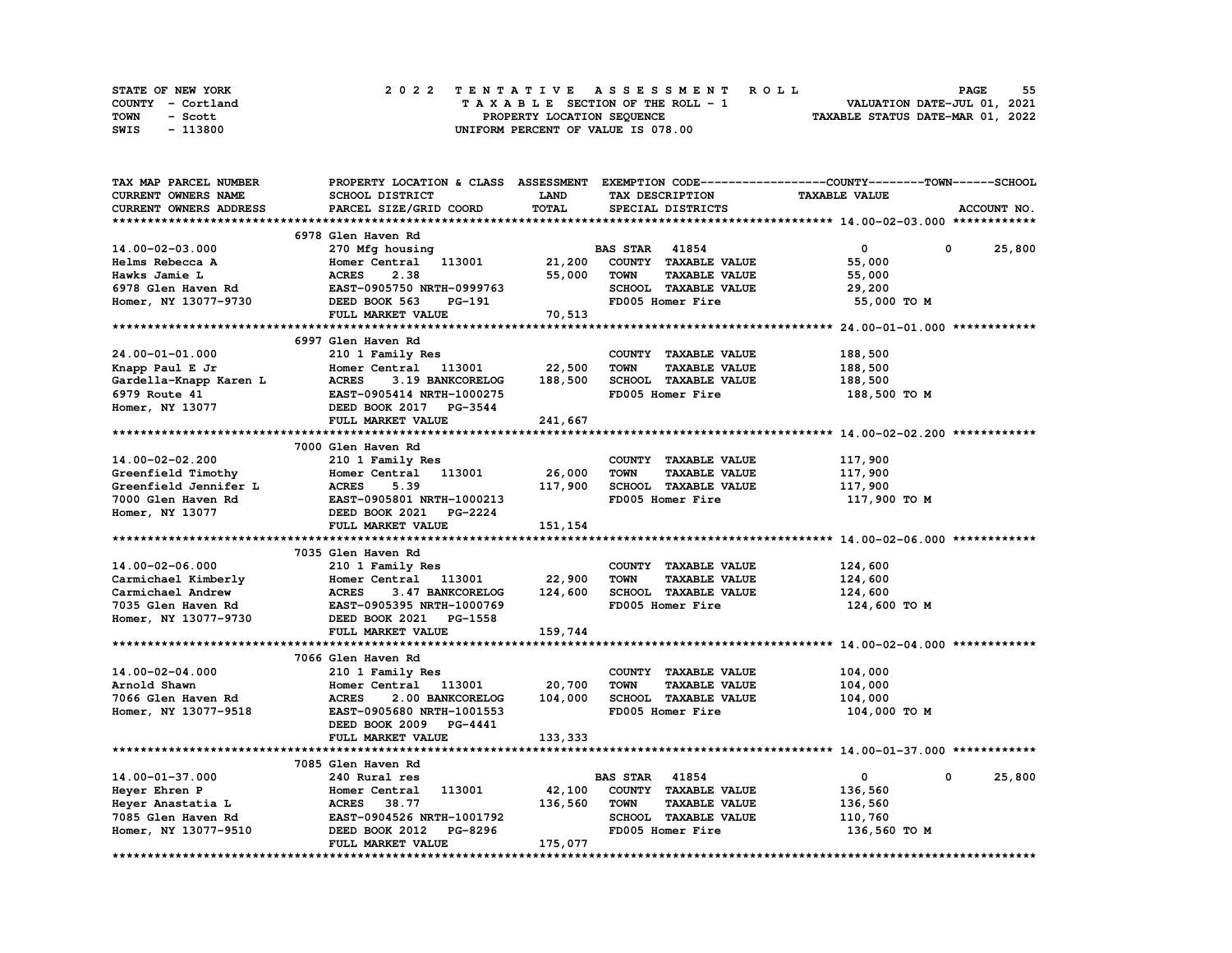| STATE OF NEW YORK | 2022 TENTATIVE ASSESSMENT ROLL     | 56<br><b>PAGE</b>                |
|-------------------|------------------------------------|----------------------------------|
| COUNTY - Cortland | TAXABLE SECTION OF THE ROLL - 1    | VALUATION DATE-JUL 01, 2021      |
| TOWN<br>- Scott   | PROPERTY LOCATION SEQUENCE         | TAXABLE STATUS DATE-MAR 01, 2022 |
| - 113800<br>SWIS  | UNIFORM PERCENT OF VALUE IS 078.00 |                                  |

| TAX MAP PARCEL NUMBER         | PROPERTY LOCATION & CLASS ASSESSMENT |              | EXEMPTION CODE-----------------COUNTY-------TOWN------SCHOOL |                      |                      |              |
|-------------------------------|--------------------------------------|--------------|--------------------------------------------------------------|----------------------|----------------------|--------------|
| <b>CURRENT OWNERS NAME</b>    | SCHOOL DISTRICT                      | LAND         | TAX DESCRIPTION                                              | <b>TAXABLE VALUE</b> |                      |              |
| <b>CURRENT OWNERS ADDRESS</b> | PARCEL SIZE/GRID COORD               | <b>TOTAL</b> | SPECIAL DISTRICTS                                            |                      | ACCOUNT NO.          |              |
|                               |                                      |              |                                                              |                      |                      |              |
|                               | 7086 Glen Haven Rd                   |              |                                                              |                      |                      |              |
| 14.00-02-05.000               | 210 1 Family Res                     |              | CW 15 VET/ 41162                                             | 5,160                | 0                    | 0            |
| Davis Ruth                    | 113001<br>Homer Central              |              | 20,500 CW_15_VET/ 41163                                      | 0                    | 5,160                | 0            |
| 7086 Glen Haven Rd            | <b>ACRES</b><br>2.00                 |              | 83,700 BAS STAR 41854                                        | $^{\circ}$           | 25,800<br>$\Omega$   |              |
| Homer, NY 13077-9730          | EAST-0905672 NRTH-1001801            |              | COUNTY TAXABLE VALUE                                         | 78,540               |                      |              |
|                               | DEED BOOK 374<br>$PG-30$             |              | <b>TOWN</b><br><b>TAXABLE VALUE</b>                          | 78,540               |                      |              |
|                               | FULL MARKET VALUE                    | 107,308      | SCHOOL TAXABLE VALUE                                         | 57,900               |                      |              |
|                               |                                      |              | FD005 Homer Fire                                             | 83,700 TO M          |                      |              |
|                               |                                      |              |                                                              |                      |                      |              |
|                               |                                      |              |                                                              |                      |                      |              |
|                               | 7133 Glen Haven Rd                   |              |                                                              |                      |                      |              |
| 14.00-01-38.000               | 557 Outdr sport                      |              | COUNTY TAXABLE VALUE                                         | 52,600               |                      |              |
| Homer Rod & Gun Club          | Homer Central<br>113001              | 40,400       | <b>TOWN</b><br><b>TAXABLE VALUE</b>                          | 52,600               |                      |              |
| Attn: Greg Fuller             | 31.60<br><b>ACRES</b>                | 52,600       | SCHOOL TAXABLE VALUE                                         | 52,600               |                      |              |
| 3937 Bells Mills Rd           | EAST-0904384 NRTH-1002645            |              | FD005 Homer Fire                                             | 52,600 TO M          |                      |              |
| Truxton, NY 13158             | DEED BOOK 210<br>PG-167              |              |                                                              |                      |                      |              |
|                               | FULL MARKET VALUE                    | 67,436       |                                                              |                      |                      |              |
|                               |                                      |              |                                                              |                      |                      |              |
|                               | 7142 Glen Haven Rd                   |              |                                                              |                      |                      |              |
| 14.00-02-01.000               | 270 Mfg housing                      |              | <b>VET WAR C 41122</b>                                       | 5,160                | 0                    | 0            |
| Lapp Stephen L                | Homer Central 113001                 |              | 19,700 VET WAR T 41123                                       | 0                    | 5,160                | $\mathbf{0}$ |
| Lapp Deborah                  | <b>ACRES</b><br>1.45                 |              | 47,700 ENH STAR 41834                                        | $\mathbf{o}$         | 47,700<br>0          |              |
| 7142 Glen Haven Rd            | EAST-0905552 NRTH-1002940            |              | COUNTY TAXABLE VALUE                                         | 42,540               |                      |              |
| Homer, NY 13077-9730          | DEED BOOK 387<br>$PG-94$             |              | <b>TOWN</b><br><b>TAXABLE VALUE</b>                          | 42,540               |                      |              |
|                               | FULL MARKET VALUE                    | 61,154       | <b>SCHOOL TAXABLE VALUE</b>                                  | 0                    |                      |              |
|                               |                                      |              | FD005 Homer Fire                                             | 47,700 TO M          |                      |              |
|                               |                                      |              |                                                              |                      |                      |              |
|                               | 7191 Glen Haven Rd                   |              |                                                              |                      |                      |              |
| 14.00-01-40.200               | 210 1 Family Res                     |              | 41854<br><b>BAS STAR</b>                                     | $\mathbf{0}$         | 25,800<br>$^{\circ}$ |              |
| Murphy William L              | 113001<br>Homer Central              | 21,700       | COUNTY TAXABLE VALUE                                         | 165,750              |                      |              |
| 7191 Glen Haven Rd            | <b>ACRES</b><br>2.78                 | 165,750      | <b>TOWN</b><br><b>TAXABLE VALUE</b>                          |                      |                      |              |
|                               |                                      |              |                                                              | 165,750              |                      |              |
| Homer, NY 13077-9730          | EAST-0905031 NRTH-1003703            |              | SCHOOL TAXABLE VALUE                                         | 139,950              |                      |              |
|                               | DEED BOOK 1999 PG-2880               |              | FD005 Homer Fire                                             | 165,750 TO M         |                      |              |
|                               | FULL MARKET VALUE                    | 212,500      |                                                              |                      |                      |              |
|                               |                                      |              |                                                              |                      |                      |              |
|                               | 7203 Glen Haven Rd                   |              |                                                              |                      |                      |              |
| 14.00-01-41.000               | 210 1 Family Res                     |              | <b>BAS STAR</b><br>41854                                     | $\mathbf{0}$         | 25,800<br>0          |              |
| Davis Rachel L                | Homer Central 113001                 | 13,400       | COUNTY TAXABLE VALUE                                         | 90,700               |                      |              |
| Lapp Stephen                  | FRNT 150.00 DPTH 175.25              | 90,700       | <b>TOWN</b><br><b>TAXABLE VALUE</b>                          | 90,700               |                      |              |
| 7203 Glen Haven Rd            | <b>BANKCORELOG</b>                   |              | <b>SCHOOL TAXABLE VALUE</b>                                  | 64,900               |                      |              |
| Homer, NY 13077-9730          | EAST-0905232 NRTH-1003794            |              | FD005 Homer Fire                                             | 90,700 TO M          |                      |              |
|                               | DEED BOOK 10165 PG-10002             |              |                                                              |                      |                      |              |
|                               | FULL MARKET VALUE                    | 116,282      |                                                              |                      |                      |              |
|                               |                                      |              |                                                              |                      |                      |              |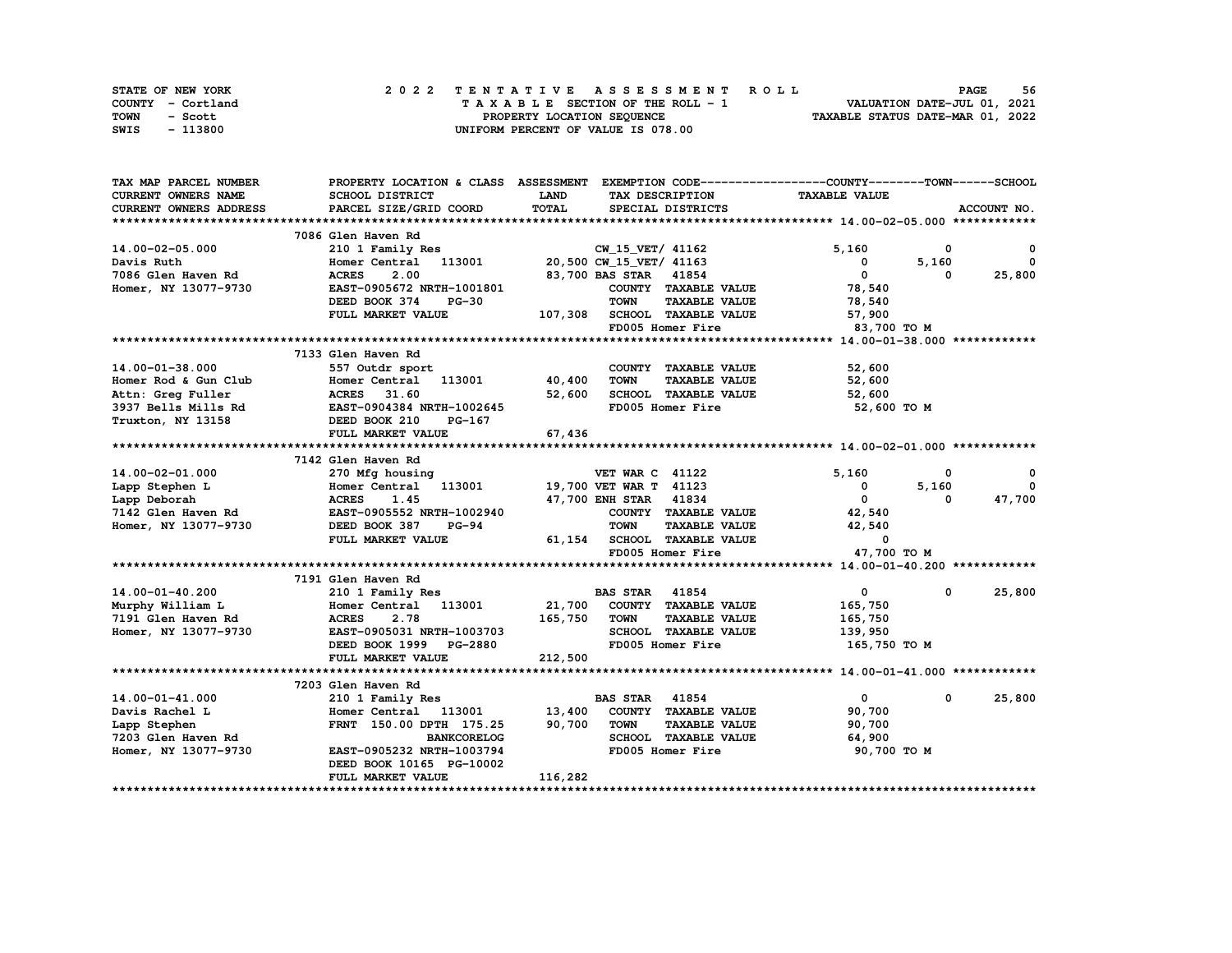| STATE OF NEW YORK | 2022 TENTATIVE ASSESSMENT ROLL     | 57<br><b>PAGE</b>                |
|-------------------|------------------------------------|----------------------------------|
| COUNTY - Cortland | TAXABLE SECTION OF THE ROLL - 1    | VALUATION DATE-JUL 01, 2021      |
| TOWN<br>- Scott   | PROPERTY LOCATION SEQUENCE         | TAXABLE STATUS DATE-MAR 01, 2022 |
| - 113800<br>SWIS  | UNIFORM PERCENT OF VALUE IS 078.00 |                                  |

| TAX MAP PARCEL NUMBER                                                                                            |                                                               |             |                                     | PROPERTY LOCATION & CLASS ASSESSMENT EXEMPTION CODE----------------COUNTY-------TOWN------SCHOOL |
|------------------------------------------------------------------------------------------------------------------|---------------------------------------------------------------|-------------|-------------------------------------|--------------------------------------------------------------------------------------------------|
| CURRENT OWNERS NAME                                                                                              | <b>SCHOOL DISTRICT</b>                                        | <b>LAND</b> | TAX DESCRIPTION                     | <b>TAXABLE VALUE</b>                                                                             |
| CURRENT OWNERS ADDRESS                                                                                           | PARCEL SIZE/GRID COORD                                        | TOTAL       | SPECIAL DISTRICTS                   | ACCOUNT NO.                                                                                      |
|                                                                                                                  |                                                               |             |                                     |                                                                                                  |
|                                                                                                                  | 7210 Glen Haven Rd                                            |             |                                     |                                                                                                  |
| 14.00-01-24.000                                                                                                  | 312 Vac w/imprv                                               |             | COUNTY TAXABLE VALUE                | 36,320                                                                                           |
|                                                                                                                  |                                                               |             |                                     |                                                                                                  |
| Coon Brian E                                                                                                     | Homer Central 113001                                          | 21,200      | <b>TOWN</b><br><b>TAXABLE VALUE</b> | 36,320                                                                                           |
| 6889 Glen Haven Rd                                                                                               | ACRES 41.20                                                   | 36,320      | SCHOOL TAXABLE VALUE                | 36,320                                                                                           |
| Homer, NY 13077                                                                                                  | EAST-0906401 NRTH-1003542                                     |             | FD005 Homer Fire                    | 36,320 то м                                                                                      |
|                                                                                                                  | DEED BOOK 2018 PG-5943                                        |             |                                     |                                                                                                  |
|                                                                                                                  | FULL MARKET VALUE                                             | 46,564      |                                     |                                                                                                  |
|                                                                                                                  |                                                               |             |                                     |                                                                                                  |
|                                                                                                                  | 7234 Glen Haven Rd                                            |             |                                     |                                                                                                  |
| 14.00-01-23.000                                                                                                  | 240 Rural res                                                 |             | COUNTY TAXABLE VALUE                | 130,600                                                                                          |
| Schoonover Eleanor L                                                                                             | Homer Central<br>113001                                       | 35,000      | <b>TOWN</b><br><b>TAXABLE VALUE</b> | 130,600                                                                                          |
| 7234 Glen Haven Rd                                                                                               | ACRES 31.20                                                   | 130,600     | SCHOOL TAXABLE VALUE                | 130,600                                                                                          |
| Homer, NY 13077-9730                                                                                             | EAST-0905718 NRTH-1004156                                     |             | FD005 Homer Fire                    | 130,600 то м                                                                                     |
|                                                                                                                  | DEED BOOK 283<br>PG-839                                       |             |                                     |                                                                                                  |
|                                                                                                                  |                                                               |             |                                     |                                                                                                  |
|                                                                                                                  | FULL MARKET VALUE                                             | 167,436     |                                     |                                                                                                  |
|                                                                                                                  |                                                               |             |                                     |                                                                                                  |
|                                                                                                                  | 7241 Glen Haven Rd                                            |             |                                     |                                                                                                  |
| 14.00-01-39.000                                                                                                  | 312 Vac w/imprv                                               |             | COUNTY TAXABLE VALUE                | 39,900                                                                                           |
| Schoonover Steven E                                                                                              | Homer Central 113001                                          | 22,000      | <b>TOWN</b><br><b>TAXABLE VALUE</b> | 39,900                                                                                           |
|                                                                                                                  |                                                               | 39,900      | SCHOOL TAXABLE VALUE                | 39,900                                                                                           |
| Schoonover Patricia (1992)<br>1991 E Lake Rd (1992)<br>1997 EAST-0904090 NRTH-1004412<br>1992 EED BOOK 375 PG-89 |                                                               |             | FD005 Homer Fire                    | 39,900 TO M                                                                                      |
|                                                                                                                  |                                                               |             |                                     |                                                                                                  |
|                                                                                                                  | FULL MARKET VALUE                                             | 51,154      |                                     |                                                                                                  |
|                                                                                                                  |                                                               |             |                                     |                                                                                                  |
|                                                                                                                  | 7242 Glen Haven Rd                                            |             |                                     |                                                                                                  |
| 14.00-03-07.000                                                                                                  | 331 Com vac w/im                                              |             | COUNTY TAXABLE VALUE                | 53,000                                                                                           |
| Blakely Mark                                                                                                     | 113001<br>Homer Central                                       | 9,400       | <b>TOWN</b><br><b>TAXABLE VALUE</b> | 53,000                                                                                           |
|                                                                                                                  | <b>ACRES</b><br>1.88                                          | 53,000      | SCHOOL TAXABLE VALUE                | 53,000                                                                                           |
| Blakely Family Trust<br>214 Marshall Ave                                                                         |                                                               |             | FD005 Homer Fire                    | 53,000 TO M                                                                                      |
|                                                                                                                  | ------<br>EAST-0905389 NRTH-1004518<br>DEED BOOK 2008 PG-1861 |             |                                     |                                                                                                  |
| Sandusky, OH 44870                                                                                               |                                                               |             |                                     |                                                                                                  |
|                                                                                                                  | FULL MARKET VALUE                                             | 67,949      |                                     |                                                                                                  |
|                                                                                                                  |                                                               |             |                                     |                                                                                                  |
|                                                                                                                  | 7247 Glen Haven Rd                                            |             |                                     |                                                                                                  |
| 14.00-01-42.000                                                                                                  | 270 Mfg housing                                               |             | COUNTY TAXABLE VALUE                | 25,300                                                                                           |
| Morris Joyce S                                                                                                   | Homer Central 113001                                          | 9,600       | <b>TOWN</b><br><b>TAXABLE VALUE</b> | 25,300                                                                                           |
|                                                                                                                  | FRNT 165.00 DPTH 104.25                                       | 25,300      | SCHOOL TAXABLE VALUE                | 25,300                                                                                           |
| Morris Floyd J Jr<br>7027 Military Rd                                                                            | <b>ACRES</b><br>0.32                                          |             | FD005 Homer Fire                    | 25,300 то м                                                                                      |
| Homer, NY 13077                                                                                                  | EAST-0905201 NRTH-1004654                                     |             |                                     |                                                                                                  |
|                                                                                                                  | DEED BOOK 2021 PG-4848                                        |             |                                     |                                                                                                  |
|                                                                                                                  | FULL MARKET VALUE                                             | 32,436      |                                     |                                                                                                  |
|                                                                                                                  |                                                               |             |                                     |                                                                                                  |
|                                                                                                                  | 7253 Glen Haven Rd                                            |             |                                     |                                                                                                  |
| 14.00-01-43.000                                                                                                  | 210 1 Family Res                                              |             | COUNTY TAXABLE VALUE                | 33,300                                                                                           |
|                                                                                                                  | Homer Central                                                 |             | <b>TOWN</b><br><b>TAXABLE VALUE</b> | 33,300                                                                                           |
| Hobart Kyle                                                                                                      | 113001 12,300                                                 |             |                                     |                                                                                                  |
| 9246 Glennwood Dr                                                                                                | FRNT 150.00 DPTH 175.25                                       | 33,300      | SCHOOL TAXABLE VALUE                | 33,300                                                                                           |
| Leroy, NY 14482                                                                                                  | <b>ACRES</b><br>0.60                                          |             | FD005 Homer Fire                    | 33,300 TO M                                                                                      |
|                                                                                                                  | EAST-0905136 NRTH-1004808                                     |             |                                     |                                                                                                  |
|                                                                                                                  | DEED BOOK 2020 PG-1645                                        |             |                                     |                                                                                                  |
|                                                                                                                  | FULL MARKET VALUE                                             | 42,692      |                                     |                                                                                                  |
|                                                                                                                  |                                                               |             |                                     |                                                                                                  |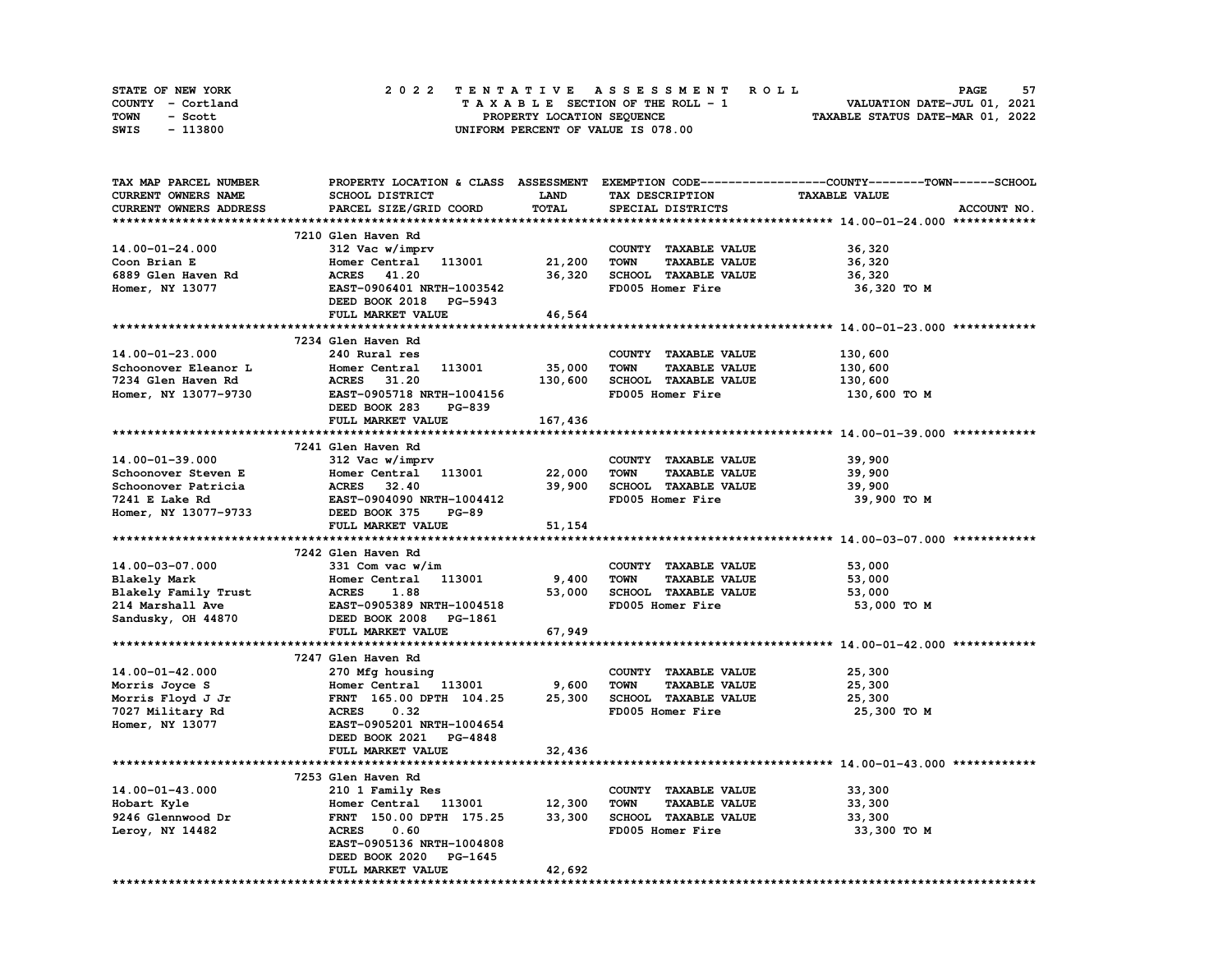| STATE OF NEW YORK | 2022 TENTATIVE ASSESSMENT ROLL     | 58<br><b>PAGE</b>                |
|-------------------|------------------------------------|----------------------------------|
| COUNTY - Cortland | TAXABLE SECTION OF THE ROLL - 1    | VALUATION DATE-JUL 01, 2021      |
| TOWN<br>- Scott   | PROPERTY LOCATION SEQUENCE         | TAXABLE STATUS DATE-MAR 01, 2022 |
| - 113800<br>SWIS  | UNIFORM PERCENT OF VALUE IS 078.00 |                                  |

| TAX MAP PARCEL NUMBER    | PROPERTY LOCATION & CLASS ASSESSMENT EXEMPTION CODE----------------COUNTY-------TOWN------SCHOOL |         |                                     |                           |             |
|--------------------------|--------------------------------------------------------------------------------------------------|---------|-------------------------------------|---------------------------|-------------|
| CURRENT OWNERS NAME      | <b>SCHOOL DISTRICT</b>                                                                           | LAND    | TAX DESCRIPTION                     | <b>TAXABLE VALUE</b>      |             |
| CURRENT OWNERS ADDRESS   | PARCEL SIZE/GRID COORD                                                                           | TOTAL   | SPECIAL DISTRICTS                   |                           | ACCOUNT NO. |
|                          |                                                                                                  |         |                                     |                           |             |
|                          | 7270 Glen Haven Rd                                                                               |         |                                     |                           |             |
| 14.00-03-03.110          | 210 1 Family Res                                                                                 |         | COUNTY TAXABLE VALUE                | 72,400                    |             |
| Giamei Nicholas          | Homer Central<br>113001                                                                          | 21,700  | <b>TOWN</b><br><b>TAXABLE VALUE</b> | 72,400                    |             |
| Dunham Robin Ann         | <b>ACRES</b><br>2.74 BANKCORELOG                                                                 | 72,400  | <b>SCHOOL TAXABLE VALUE</b>         | 72,400                    |             |
| 7270 Glen Haven Rd       | EAST-0905467 NRTH-1005090                                                                        |         | FD005 Homer Fire                    | 72,400 TO M               |             |
| Homer, NY 13077-9735     | DEED BOOK 2016 PG-584                                                                            |         |                                     |                           |             |
|                          | FULL MARKET VALUE                                                                                | 92,821  |                                     |                           |             |
|                          |                                                                                                  |         |                                     |                           |             |
|                          | 7285 Glen Haven Rd                                                                               |         |                                     |                           |             |
| 14.00-01-44.000          | 210 1 Family Res                                                                                 |         | <b>BAS STAR</b><br>41854            | $\mathbf 0$<br>$^{\circ}$ | 25,800      |
| Dumond John E            | Homer Central<br>113001                                                                          | 33,900  | COUNTY TAXABLE VALUE                | 81,500                    |             |
| Dumond Cynthia A         | ACRES 10.29                                                                                      | 81,500  | <b>TOWN</b><br><b>TAXABLE VALUE</b> | 81,500                    |             |
| 7285 Glen Haven Rd       | EAST-0904887 NRTH-1005094                                                                        |         | <b>SCHOOL TAXABLE VALUE</b>         | 55,700                    |             |
| Homer, NY 13077-9730     | DEED BOOK 2002 PG-2691                                                                           |         | FD005 Homer Fire                    | 81,500 TO M               |             |
|                          | FULL MARKET VALUE                                                                                | 104,487 |                                     |                           |             |
|                          |                                                                                                  |         |                                     |                           |             |
|                          | 7286 Glen Haven Rd                                                                               |         |                                     |                           |             |
| 14.00-03-01.000          | 210 1 Family Res                                                                                 |         | 41854<br><b>BAS STAR</b>            | 0<br>0                    | 25,800      |
| Williams Laurance A      | Homer Central<br>113001                                                                          | 21,100  | COUNTY TAXABLE VALUE                | 116,900                   |             |
| 2493 Nunnery Rd          | <b>ACRES</b><br>2.32                                                                             | 116,900 | <b>TOWN</b><br><b>TAXABLE VALUE</b> | 116,900                   |             |
| Skaneateles, NY 13152    | EAST-0905449 NRTH-1005336                                                                        |         | SCHOOL TAXABLE VALUE                | 91,100                    |             |
|                          | DEED BOOK 2021<br>PG-5919                                                                        |         | FD005 Homer Fire                    | 116,900 TO M              |             |
|                          | FULL MARKET VALUE                                                                                | 149,872 |                                     |                           |             |
|                          |                                                                                                  |         |                                     |                           |             |
|                          | 7343 Glen Haven Rd                                                                               |         |                                     |                           |             |
| 14.00-01-48.110          | 210 1 Family Res                                                                                 |         | COUNTY TAXABLE VALUE                | 122,400                   |             |
| Sweeney Kristi           | Homer Central<br>113001                                                                          | 23,100  | <b>TAXABLE VALUE</b><br><b>TOWN</b> | 122,400                   |             |
| 83 Mayfield St           | <b>ACRES</b><br>3.40                                                                             | 122,400 | <b>SCHOOL TAXABLE VALUE</b>         | 122,400                   |             |
| Rochester, NY 14609      | EAST-0904871 NRTH-1005559                                                                        |         | FD005 Homer Fire                    | 122,400 TO M              |             |
|                          | DEED BOOK 2022<br>$PG-400$                                                                       |         |                                     |                           |             |
| PRIOR OWNER ON 3/01/2022 | FULL MARKET VALUE                                                                                | 156,923 |                                     |                           |             |
| Sweeney Kristi           |                                                                                                  |         |                                     |                           |             |
|                          |                                                                                                  |         |                                     |                           |             |
|                          | 7349 Glen Haven Rd                                                                               |         |                                     |                           |             |
| 14.00-01-48.220          | 270 Mfg housing                                                                                  |         | COUNTY TAXABLE VALUE                | 125,000                   |             |
| White Edmund             | 113001                                                                                           | 32,200  | <b>TOWN</b><br><b>TAXABLE VALUE</b> |                           |             |
|                          | Homer Central                                                                                    | 125,000 | SCHOOL TAXABLE VALUE                | 125,000                   |             |
| Flannery Haley K         | <b>ACRES</b><br>6.91<br>EAST-0904436 NRTH-1005224                                                |         | FD005 Homer Fire                    | 125,000                   |             |
| 7349 Glen Haven Rd       |                                                                                                  |         |                                     | 125,000 TO M              |             |
| Homer, NY 13077          | DEED BOOK 2021<br>PG-5781                                                                        |         |                                     |                           |             |
|                          | FULL MARKET VALUE                                                                                | 160,256 |                                     |                           |             |
|                          |                                                                                                  |         |                                     |                           |             |
|                          | 7393 Glen Haven Rd                                                                               |         |                                     |                           |             |
| 14.00-01-49.000          | 210 1 Family Res                                                                                 |         | COUNTY TAXABLE VALUE                | 147,000                   |             |
| Wright Heather K         | 113001<br>Homer Central                                                                          | 24,000  | <b>TAXABLE VALUE</b><br>TOWN        | 147,000                   |             |
| Wright David R           | <b>ACRES</b><br>4.10 BANK WELLS                                                                  | 147,000 | SCHOOL TAXABLE VALUE                | 147,000                   |             |
| 7393 Glen Haven Rd       | EAST-0904167 NRTH-1005245                                                                        |         | FD005 Homer Fire                    | 147,000 TO M              |             |
| Homer, NY 13077          | DEED BOOK 2021<br><b>PG-869</b>                                                                  |         |                                     |                           |             |
|                          | FULL MARKET VALUE                                                                                | 188,462 |                                     |                           |             |
|                          |                                                                                                  |         |                                     |                           |             |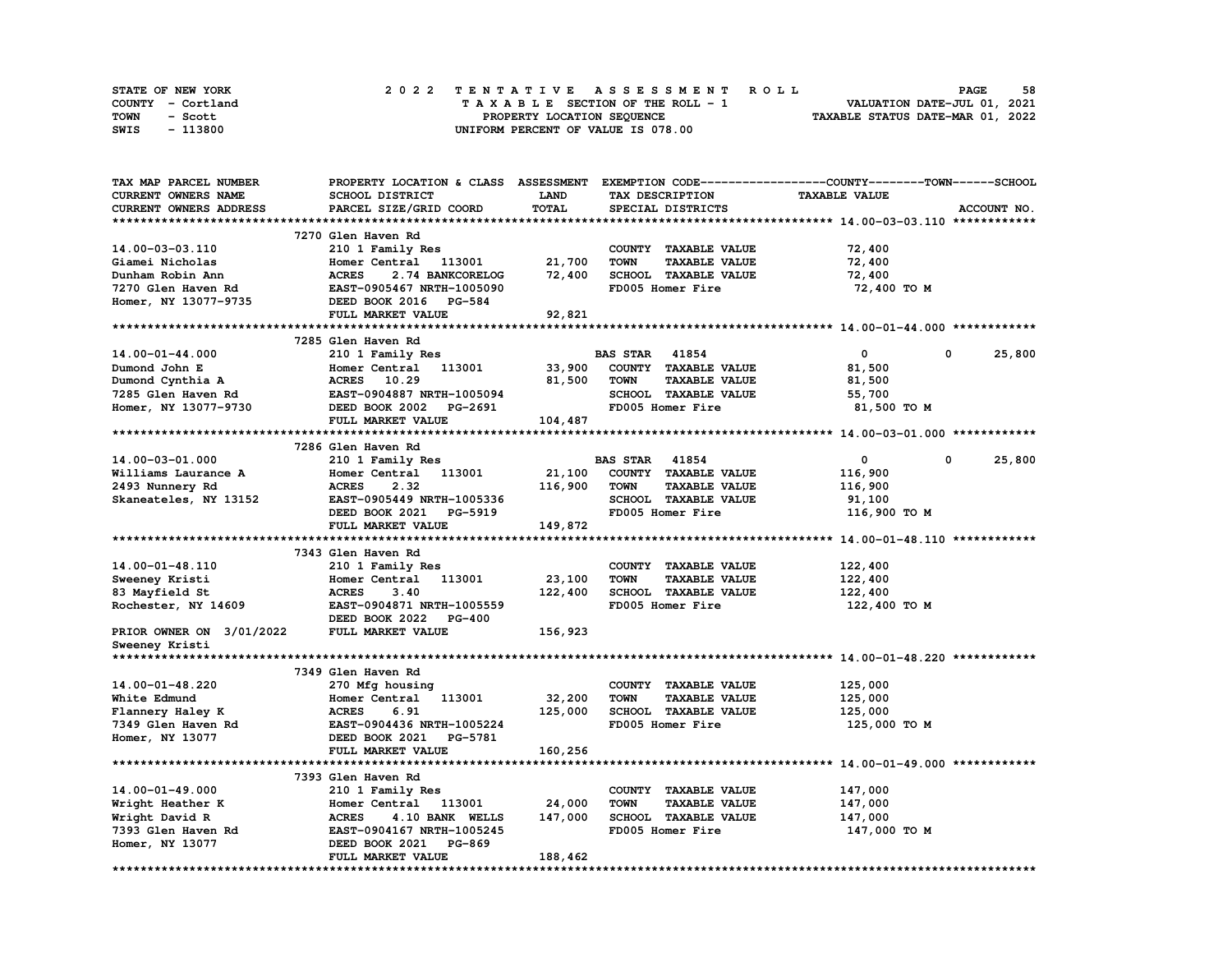| STATE OF NEW YORK | 2022 TENTATIVE ASSESSMENT ROLL     | 59<br><b>PAGE</b>                |
|-------------------|------------------------------------|----------------------------------|
| COUNTY - Cortland | TAXABLE SECTION OF THE ROLL - 1    | VALUATION DATE-JUL 01, 2021      |
| TOWN<br>- Scott   | PROPERTY LOCATION SEQUENCE         | TAXABLE STATUS DATE-MAR 01, 2022 |
| - 113800<br>SWIS  | UNIFORM PERCENT OF VALUE IS 078.00 |                                  |

| TAX MAP PARCEL NUMBER      | PROPERTY LOCATION & CLASS ASSESSMENT EXEMPTION CODE-----------------COUNTY-------TOWN------SCHOOL |              |                       |                      |                      |   |             |
|----------------------------|---------------------------------------------------------------------------------------------------|--------------|-----------------------|----------------------|----------------------|---|-------------|
| CURRENT OWNERS NAME        | SCHOOL DISTRICT                                                                                   | LAND         | TAX DESCRIPTION       |                      | <b>TAXABLE VALUE</b> |   |             |
| CURRENT OWNERS ADDRESS     | PARCEL SIZE/GRID COORD                                                                            | <b>TOTAL</b> |                       | SPECIAL DISTRICTS    |                      |   | ACCOUNT NO. |
|                            |                                                                                                   |              |                       |                      |                      |   |             |
|                            | 7395 Glen Haven Rd                                                                                |              |                       |                      |                      |   |             |
| 14.00-01-50.100            | 210 1 Family Res                                                                                  |              | <b>BAS STAR 41854</b> |                      | 0                    | 0 | 25,800      |
| Derancy Douglas A          | Homer Central<br>113001                                                                           | 25,200       |                       | COUNTY TAXABLE VALUE | 135,500              |   |             |
|                            | <b>ACRES</b><br>4.87                                                                              |              | <b>TOWN</b>           | <b>TAXABLE VALUE</b> |                      |   |             |
| Derancy Deborah G          |                                                                                                   | 135,500      |                       |                      | 135,500              |   |             |
| 7395 Glen Haven Rd         | EAST-0903919 NRTH-1005315                                                                         |              |                       | SCHOOL TAXABLE VALUE | 109,700              |   |             |
| Homer, NY 13077-9741       | DEED BOOK 455<br>PG-300                                                                           |              |                       | FD005 Homer Fire     | 135,500 TO M         |   |             |
|                            | FULL MARKET VALUE                                                                                 | 173,718      |                       |                      |                      |   |             |
|                            |                                                                                                   |              |                       |                      |                      |   |             |
|                            | 7403 Glen Haven Rd                                                                                |              |                       |                      |                      |   |             |
| 14.00-01-52.000            | 260 Seasonal res                                                                                  |              |                       | COUNTY TAXABLE VALUE | 55,400               |   |             |
| Buechner William R         | Homer Central<br>113001                                                                           | 27,000       | <b>TOWN</b>           | <b>TAXABLE VALUE</b> | 55,400               |   |             |
| Buechner Suzanne P         | <b>ACRES</b><br>6.00                                                                              | 55,400       |                       | SCHOOL TAXABLE VALUE | 55,400               |   |             |
| 8124 Dog Wood Ln           | EAST-0903543 NRTH-1005348                                                                         |              |                       | FD005 Homer Fire     | 55,400 TO M          |   |             |
| Montgomery, AL 36117       | DEED BOOK 2017 PG-4853                                                                            |              |                       |                      |                      |   |             |
|                            | FULL MARKET VALUE                                                                                 | 71,026       |                       |                      |                      |   |             |
|                            |                                                                                                   |              |                       |                      |                      |   |             |
|                            | 7411 Glen Haven Rd                                                                                |              |                       |                      |                      |   |             |
| 14.00-01-53.000            | 240 Rural res<br>- WTRFNT                                                                         |              |                       | COUNTY TAXABLE VALUE | 242,300              |   |             |
| Hunsinger David A          | Homer Central<br>113001                                                                           | 138,300      | <b>TOWN</b>           | <b>TAXABLE VALUE</b> | 242,300              |   |             |
| Hunsinger Becca L          | <b>ACRES</b><br>21.14 BANKCORELOG                                                                 | 242,300      |                       | SCHOOL TAXABLE VALUE | 242,300              |   |             |
| 7411 Glen Haven Rd         | EAST-0903681 NRTH-1006368                                                                         |              |                       | FD005 Homer Fire     | 242,300 TO M         |   |             |
| Homer, NY 13077            | DEED BOOK 2016 PG-3831                                                                            |              |                       |                      |                      |   |             |
|                            | FULL MARKET VALUE                                                                                 | 310,641      |                       |                      |                      |   |             |
|                            |                                                                                                   |              |                       |                      |                      |   |             |
|                            |                                                                                                   |              |                       |                      |                      |   |             |
|                            | 7417 Glen Haven Rd                                                                                |              |                       |                      |                      |   |             |
| 14.00-01-54.100            | 210 1 Family Res                                                                                  |              |                       | COUNTY TAXABLE VALUE | 377,400              |   |             |
| Cottage of Glen Haven, LLC | Homer Central<br>113001                                                                           | 19,400       | <b>TOWN</b>           | <b>TAXABLE VALUE</b> | 377,400              |   |             |
| 37 E. Main St              | FRNT 219.75 DPTH 176.72                                                                           | 377,400      |                       | SCHOOL TAXABLE VALUE | 377,400              |   |             |
| Marcellus, NY 13108        | <b>ACRES</b><br>0.89                                                                              |              |                       | FD005 Homer Fire     | 377,400 TO M         |   |             |
|                            | EAST-0903356 NRTH-1005912                                                                         |              |                       |                      |                      |   |             |
|                            | DEED BOOK 2020<br>PG-4117                                                                         |              |                       |                      |                      |   |             |
|                            | FULL MARKET VALUE                                                                                 | 483,846      |                       |                      |                      |   |             |
|                            |                                                                                                   |              |                       |                      |                      |   |             |
|                            | 6567 Gray Rd                                                                                      |              |                       |                      |                      |   |             |
| $26.00 - 01 - 12.000$      | 240 Rural res                                                                                     |              | <b>ENH STAR 41834</b> |                      | 0                    | 0 | 64,410      |
| Steger Donald I            | 113001<br>Homer Central                                                                           | 359,100      |                       | COUNTY TAXABLE VALUE | 418,000              |   |             |
| Steger Constance B         | ACRES 665.50                                                                                      | 418,000      | <b>TOWN</b>           | <b>TAXABLE VALUE</b> | 418,000              |   |             |
| 6567 Cold Brook Rd         | EAST-0921989 NRTH-0994847                                                                         |              |                       | SCHOOL TAXABLE VALUE | 353,590              |   |             |
| Homer, NY 13077            | DEED BOOK 2016<br><b>PG-813</b>                                                                   |              |                       | FD005 Homer Fire     | 418,000 TO M         |   |             |
|                            | FULL MARKET VALUE                                                                                 | 535,897      |                       |                      |                      |   |             |
|                            |                                                                                                   |              |                       |                      |                      |   |             |
|                            | Grinnell Rd                                                                                       |              |                       |                      |                      |   |             |
| 24.00-05-03.000            | 322 Rural vac>10                                                                                  |              |                       | COUNTY TAXABLE VALUE | 11,600               |   |             |
|                            | 113001                                                                                            |              |                       | <b>TAXABLE VALUE</b> |                      |   |             |
| Cawley Trust Kimberly H    | Homer Central                                                                                     | 11,600       | <b>TOWN</b>           | SCHOOL TAXABLE VALUE | 11,600               |   |             |
| Cawley Kimberly H          | ACRES 10.29                                                                                       | 11,600       |                       |                      | 11,600               |   |             |
| 289 Grinnell Rd            | EAST-0908044 NRTH-0993624                                                                         |              |                       | FD005 Homer Fire     | 11,600 TO M          |   |             |
| Homer, NY 13077            | DEED BOOK 2014<br>PG-4818                                                                         |              |                       |                      |                      |   |             |
|                            | FULL MARKET VALUE                                                                                 | 14,872       |                       |                      |                      |   |             |
|                            |                                                                                                   |              |                       |                      |                      |   |             |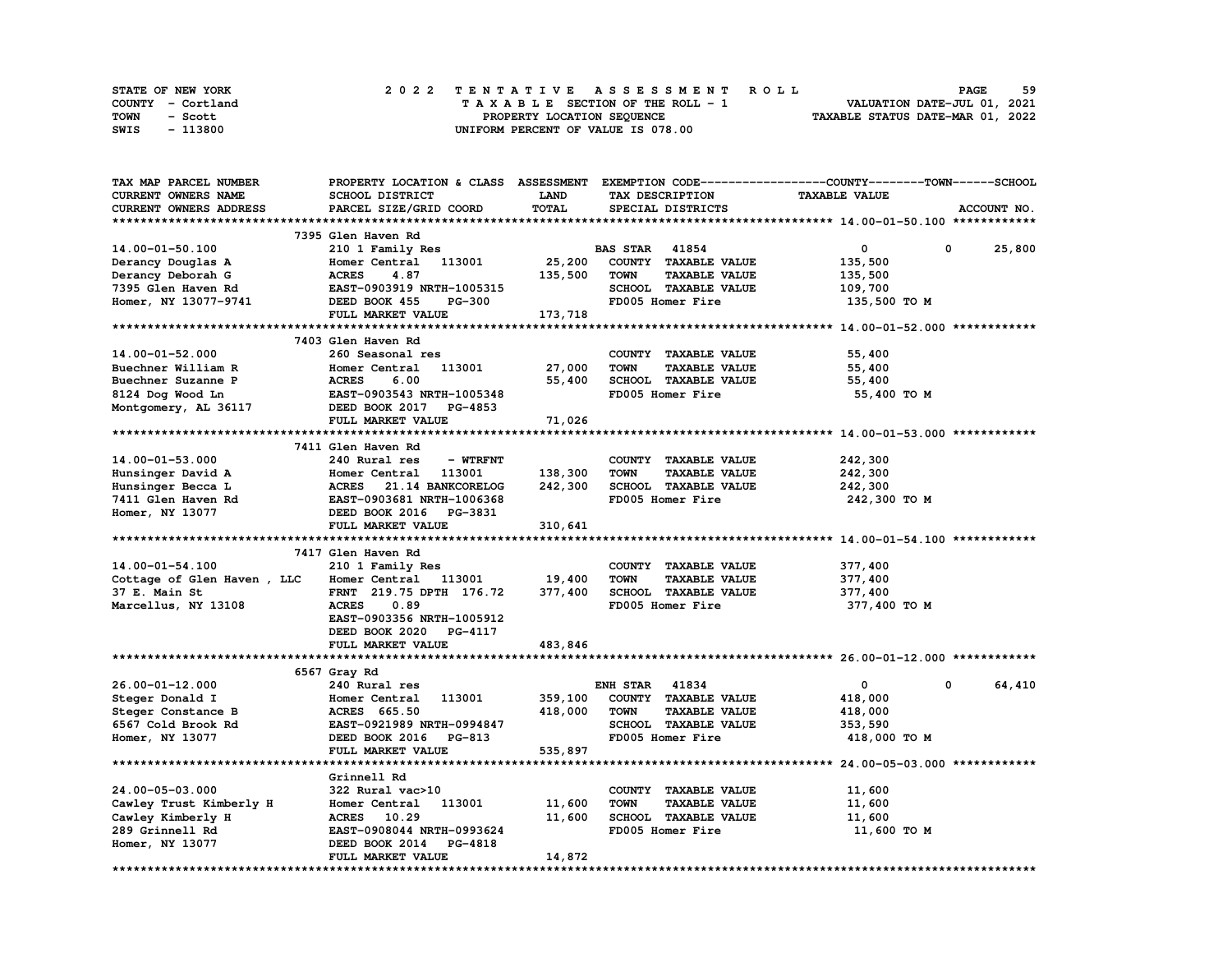| STATE OF NEW YORK | 2022 TENTATIVE ASSESSMENT ROLL     | 60<br><b>PAGE</b>                |
|-------------------|------------------------------------|----------------------------------|
| COUNTY - Cortland | TAXABLE SECTION OF THE ROLL - 1    | VALUATION DATE-JUL 01, 2021      |
| TOWN<br>- Scott   | PROPERTY LOCATION SEQUENCE         | TAXABLE STATUS DATE-MAR 01, 2022 |
| - 113800<br>SWIS  | UNIFORM PERCENT OF VALUE IS 078.00 |                                  |

| TAX MAP PARCEL NUMBER                               | PROPERTY LOCATION & CLASS ASSESSMENT EXEMPTION CODE----------------COUNTY-------TOWN------SCHOOL |             |                                     |                               |                        |
|-----------------------------------------------------|--------------------------------------------------------------------------------------------------|-------------|-------------------------------------|-------------------------------|------------------------|
| CURRENT OWNERS NAME                                 | SCHOOL DISTRICT                                                                                  | <b>LAND</b> |                                     | TAX DESCRIPTION TAXABLE VALUE |                        |
| <b>CURRENT OWNERS ADDRESS</b>                       | PARCEL SIZE/GRID COORD                                                                           | TOTAL       | SPECIAL DISTRICTS                   |                               | ACCOUNT NO.            |
|                                                     |                                                                                                  |             |                                     |                               |                        |
|                                                     | Grinnell Rd                                                                                      |             |                                     |                               |                        |
| 24.00-05-11.000                                     | 314 Rural vac<10                                                                                 |             | COUNTY TAXABLE VALUE                | 500                           |                        |
| Brill Wanda M                                       | Homer Central 113001 500                                                                         |             | <b>TOWN</b><br><b>TAXABLE VALUE</b> | 500                           |                        |
| 334 Grinnell Rd                                     | FRNT 110.00 DPTH 373.03 500                                                                      |             | SCHOOL TAXABLE VALUE                | 500                           |                        |
| Homer, NY 13077-9334                                | EAST-0908914 NRTH-0993508                                                                        |             | FD005 Homer Fire                    | 500 TO M                      |                        |
|                                                     | DEED BOOK 470<br><b>PG-205</b>                                                                   |             |                                     |                               |                        |
|                                                     | FULL MARKET VALUE                                                                                | 641         |                                     |                               |                        |
|                                                     |                                                                                                  |             |                                     |                               |                        |
|                                                     | Grinnell Rd                                                                                      |             |                                     |                               |                        |
| 24.00-05-12.110                                     |                                                                                                  |             |                                     | 14,810 14,810                 | 14,810                 |
| McMahon Michael                                     |                                                                                                  |             |                                     | 15,490                        |                        |
| McMahon Peter                                       | <b>ACRES</b> 29.00                                                                               | 30,300      | <b>TOWN</b><br><b>TAXABLE VALUE</b> | 15,490                        |                        |
| 5005 Creal Rd                                       | EAST-0908498 NRTH-0992571                                                                        |             | SCHOOL TAXABLE VALUE                | 15,490                        |                        |
| Homer, NY 13077                                     | DEED BOOK 2011 PG-1806                                                                           |             | FD005 Homer Fire                    | 30,300 TO M                   |                        |
|                                                     | FULL MARKET VALUE                                                                                | 38,846      |                                     |                               |                        |
| MAY BE SUBJECT TO PAYMENT                           |                                                                                                  |             |                                     |                               |                        |
| UNDER AGDIST LAW TIL 2026                           |                                                                                                  |             |                                     |                               |                        |
|                                                     |                                                                                                  |             |                                     |                               |                        |
|                                                     | 255 Grinnell Rd                                                                                  |             |                                     |                               |                        |
| 24.00-05-16.000                                     | 210 1 Family Res BAS STAR 41854                                                                  |             |                                     | $\overline{\mathbf{0}}$       | 25,800<br>$\mathbf{0}$ |
| St Peter James S                                    | Homer Central 113001 21,300 COUNTY TAXABLE VALUE                                                 |             |                                     | 86,200                        |                        |
| St Peter Bonita                                     |                                                                                                  | 86,200 TOWN | <b>TAXABLE VALUE</b>                | 86,200                        |                        |
| 255 Grinnell Rd                                     |                                                                                                  |             |                                     | SCHOOL TAXABLE VALUE 60,400   |                        |
| Homer, NY 13077-9334 DEED BOOK 468                  | ACRES 2.49 86, 200<br>EAST-0907382 NRTH-0992585<br>2334 DEED BOOK 468 PG-334                     |             | FD005 Homer Fire                    | 86,200 то м                   |                        |
|                                                     | FULL MARKET VALUE                                                                                | 110,513     |                                     |                               |                        |
|                                                     |                                                                                                  |             |                                     |                               |                        |
|                                                     | 257 Grinnell Rd                                                                                  |             |                                     |                               |                        |
| 24.00-05-15.100                                     | 311 Res vac land                                                                                 |             | COUNTY TAXABLE VALUE                | 25,400                        |                        |
| Cawley Trust Kimberly H Homer Central 113001 25,400 |                                                                                                  |             | <b>TOWN</b>                         | TAXABLE VALUE<br>25,400       |                        |
| 289 Grinnell Rd                                     |                                                                                                  | 25,400      | SCHOOL TAXABLE VALUE                | 25,400                        |                        |
| Homer, NY 13077                                     |                                                                                                  |             | FD005 Homer Fire                    | 25,400 TO M                   |                        |
|                                                     | DEED BOOK 2013 PG-7215                                                                           |             |                                     |                               |                        |
|                                                     | FULL MARKET VALUE                                                                                | 32,564      |                                     |                               |                        |
|                                                     |                                                                                                  |             |                                     |                               |                        |
|                                                     | 258 Grinnell Rd                                                                                  |             |                                     |                               |                        |
| 24.00-05-12.200                                     | 210 1 Family Res                                                                                 |             | COUNTY TAXABLE VALUE                | 144,500                       |                        |
| Watkins Joseph J                                    | Homer Central 113001 20,300                                                                      |             | <b>TOWN</b><br><b>TAXABLE VALUE</b> | 144,500                       |                        |
| Watkins Sherry L                                    |                                                                                                  |             |                                     | SCHOOL TAXABLE VALUE 144,500  |                        |
| 258 Grinnell Rd                                     | <b>ACRES</b> 1.87 BANKCORELOG 144,500<br>EAST-0907705 NRTH-0992453                               |             | FD005 Homer Fire                    | 144,500 TO M                  |                        |
| Homer, NY 13077-9334 DEED BOOK 2009 PG-3237         |                                                                                                  |             |                                     |                               |                        |
|                                                     | FULL MARKET VALUE                                                                                | 185,256     |                                     |                               |                        |
|                                                     |                                                                                                  |             |                                     |                               |                        |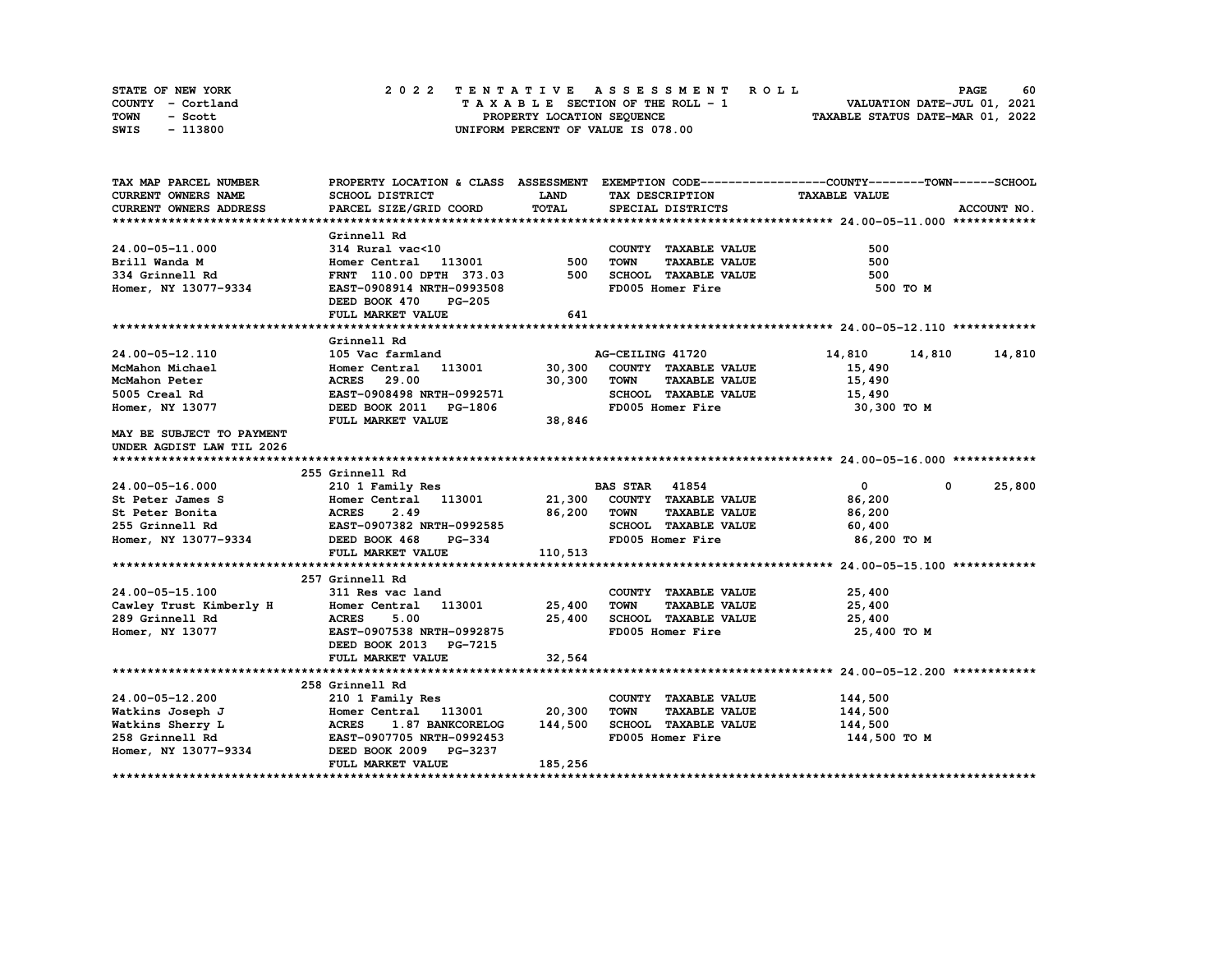| STATE OF NEW YORK | 2022 TENTATIVE ASSESSMENT ROLL          | 61<br><b>PAGE</b>                |
|-------------------|-----------------------------------------|----------------------------------|
| COUNTY - Cortland | $T A X A B L E$ SECTION OF THE ROLL - 1 | VALUATION DATE-JUL 01, 2021      |
| TOWN<br>- Scott   | PROPERTY LOCATION SEQUENCE              | TAXABLE STATUS DATE-MAR 01, 2022 |
| - 113800<br>SWIS  | UNIFORM PERCENT OF VALUE IS 078.00      |                                  |

| TAX MAP PARCEL NUMBER      | PROPERTY LOCATION & CLASS ASSESSMENT EXEMPTION CODE-----------------COUNTY-------TOWN------SCHOOL |             |                                     |                      |              |             |
|----------------------------|---------------------------------------------------------------------------------------------------|-------------|-------------------------------------|----------------------|--------------|-------------|
| <b>CURRENT OWNERS NAME</b> | SCHOOL DISTRICT                                                                                   | <b>LAND</b> | TAX DESCRIPTION                     | <b>TAXABLE VALUE</b> |              |             |
| CURRENT OWNERS ADDRESS     | PARCEL SIZE/GRID COORD                                                                            | TOTAL       | SPECIAL DISTRICTS                   |                      |              | ACCOUNT NO. |
|                            |                                                                                                   |             |                                     |                      |              |             |
|                            | 287 Grinnell Rd                                                                                   |             |                                     |                      |              |             |
| 24.00-05-14.000            | 270 Mfg housing                                                                                   |             | COUNTY TAXABLE VALUE                | 28,600               |              |             |
| Cawley Trust Kimberly H    | Homer Central<br>113001                                                                           | 22,000      | <b>TOWN</b><br><b>TAXABLE VALUE</b> | 28,600               |              |             |
| 289 Grinnell Rd            | 2.90<br><b>ACRES</b>                                                                              | 28,600      | <b>SCHOOL TAXABLE VALUE</b>         | 28,600               |              |             |
| Homer, NY 13077            | EAST-0907724 NRTH-0993086                                                                         |             | FD005 Homer Fire                    |                      |              |             |
|                            |                                                                                                   |             |                                     | 28,600 TO M          |              |             |
|                            | DEED BOOK 2015 PG-748                                                                             |             |                                     |                      |              |             |
|                            | FULL MARKET VALUE                                                                                 | 36,667      |                                     |                      |              |             |
|                            |                                                                                                   |             |                                     |                      |              |             |
|                            | 289 Grinnell Rd                                                                                   |             |                                     |                      |              |             |
| 24.00-05-02.000            | 210 1 Family Res                                                                                  |             | COUNTY TAXABLE VALUE                | 200,560              |              |             |
| Cawley Trust Kimberly H    | Homer Central<br>113001                                                                           | 30,500      | <b>TOWN</b><br><b>TAXABLE VALUE</b> | 200,560              |              |             |
| Cawley Kimberly H          | <b>ACRES</b><br>8.12                                                                              | 200,560     | SCHOOL TAXABLE VALUE                | 200,560              |              |             |
| 289 Grinnell Rd            | EAST-0907673 NRTH-0993436                                                                         |             | FD005 Homer Fire                    | 200,560 TO M         |              |             |
| Homer, NY 13077            | DEED BOOK 2014 PG-4818                                                                            |             |                                     |                      |              |             |
|                            | FULL MARKET VALUE                                                                                 | 257,128     |                                     |                      |              |             |
|                            |                                                                                                   |             |                                     |                      |              |             |
|                            | 295 Grinnell Rd                                                                                   |             |                                     |                      |              |             |
| 24.00-05-05.000            | 270 Mfg housing                                                                                   |             | <b>BAS STAR 41854</b>               | $\mathbf 0$          | $^{\circ}$   | 25,800      |
| Parker Alice               | Homer Central 113001                                                                              | 15,100      | COUNTY TAXABLE VALUE                | 39,200               |              |             |
| 295 Grinnell Rd            | FRNT 180.00 DPTH 175.25                                                                           | 39,200      | <b>TAXABLE VALUE</b><br><b>TOWN</b> | 39,200               |              |             |
| Homer, NY 13077-9334       | EAST-0908371 NRTH-0993339                                                                         |             | SCHOOL TAXABLE VALUE                | 13,400               |              |             |
|                            | DEED BOOK 10234 PG-45001                                                                          |             | FD005 Homer Fire                    | 39,200 TO M          |              |             |
|                            | FULL MARKET VALUE                                                                                 | 50,256      |                                     |                      |              |             |
|                            |                                                                                                   |             |                                     |                      |              |             |
|                            |                                                                                                   |             |                                     |                      |              |             |
|                            | 312 Grinnell Rd                                                                                   |             |                                     |                      |              |             |
| 24.00-05-12.120            | 210 1 Family Res                                                                                  |             | VET COM CT 41131                    | 8,600                | 8,600        | 0           |
| Matijas Robert J           | Homer Central<br>113001                                                                           |             | 20,500 BAS STAR 41854               | 0                    | 0            | 25,800      |
| Matijas Julie M            | <b>ACRES</b><br>2.00 BANKCORELOG                                                                  | 174,300     | COUNTY TAXABLE VALUE                | 165,700              |              |             |
| 312 Grinnell Rd            | EAST-0908837 NRTH-0993318                                                                         |             | <b>TOWN</b><br><b>TAXABLE VALUE</b> | 165,700              |              |             |
| Homer, NY 13077-9334       | DEED BOOK 2008 PG-1004                                                                            |             | SCHOOL TAXABLE VALUE                | 148,500              |              |             |
|                            | FULL MARKET VALUE                                                                                 |             | 223,462 FD005 Homer Fire            | 174,300 TO M         |              |             |
|                            |                                                                                                   |             |                                     |                      |              |             |
|                            | 316 Grinnell Rd                                                                                   |             |                                     |                      |              |             |
| 24.00-05-13.000            | 270 Mfg housing                                                                                   |             | <b>BAS STAR</b><br>41854            | 0                    | 0            | 25,800      |
| Lynch Robert J             | 113001<br>Homer Central                                                                           | 20,500      | COUNTY TAXABLE VALUE                | 41,600               |              |             |
| Lynch Kathy R              | <b>ACRES</b><br>1.99                                                                              | 41,600      | <b>TAXABLE VALUE</b><br><b>TOWN</b> | 41,600               |              |             |
| 316 Grinnell Rd            | EAST-0908616 NRTH-0993200                                                                         |             | SCHOOL TAXABLE VALUE                | 15,800               |              |             |
| Homer, NY 13077-9334       | DEED BOOK 420<br>$PG-54$                                                                          |             | FD005 Homer Fire                    | 41,600 TO M          |              |             |
|                            | FULL MARKET VALUE                                                                                 | 53,333      |                                     |                      |              |             |
|                            |                                                                                                   |             |                                     |                      |              |             |
|                            | 327 Grinnell Rd                                                                                   |             |                                     |                      |              |             |
| 24.00-05-06.000            | 210 1 Family Res                                                                                  |             | <b>BAS STAR 41854</b>               | $\mathbf{o}$         | $\mathbf{0}$ | 25,800      |
| Meriwether Seth            | Homer Central<br>113001                                                                           | 27,900      | COUNTY TAXABLE VALUE                | 147,100              |              |             |
| 327 Grinnell Rd            | <b>ACRES</b><br>6.52                                                                              | 147,100     | <b>TOWN</b><br><b>TAXABLE VALUE</b> | 147,100              |              |             |
| Homer, NY 13077-9334       | EAST-0908499 NRTH-0993715                                                                         |             | SCHOOL TAXABLE VALUE                | 121,300              |              |             |
|                            | DEED BOOK 2000, PG-1649,                                                                          |             | FD005 Homer Fire                    | 147,100 TO M         |              |             |
|                            | FULL MARKET VALUE                                                                                 | 188,590     |                                     |                      |              |             |
|                            |                                                                                                   |             |                                     |                      |              |             |
|                            |                                                                                                   |             |                                     |                      |              |             |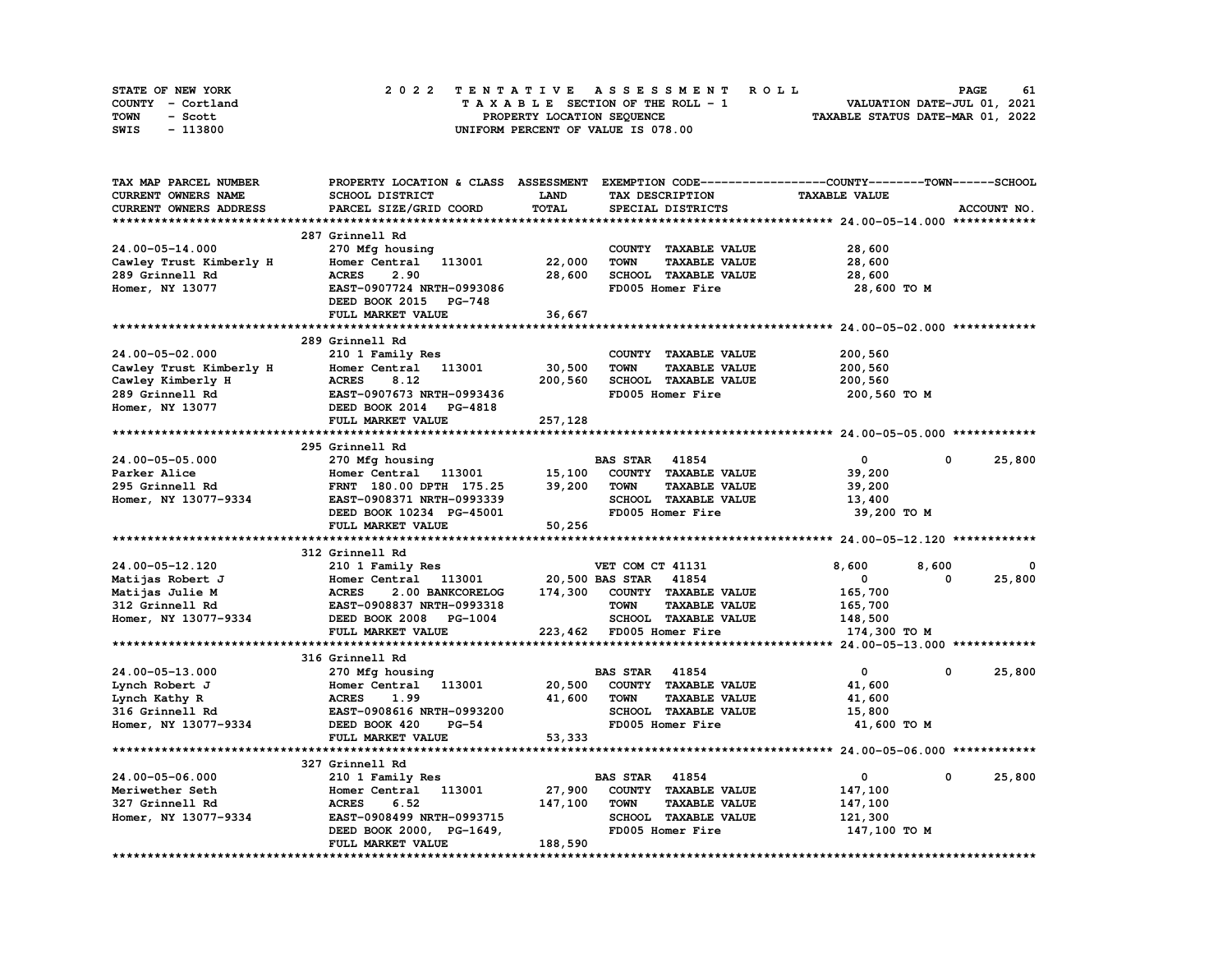|      | STATE OF NEW YORK |  | 2022 TENTATIVE ASSESSMENT ROLL |  |  |  |                                    |  |  |  |  |  |  |                                  | <b>PAGE</b>                 | 62 |
|------|-------------------|--|--------------------------------|--|--|--|------------------------------------|--|--|--|--|--|--|----------------------------------|-----------------------------|----|
|      | COUNTY - Cortland |  |                                |  |  |  | TAXABLE SECTION OF THE ROLL - 1    |  |  |  |  |  |  |                                  | VALUATION DATE-JUL 01, 2021 |    |
| TOWN | - Scott           |  |                                |  |  |  | PROPERTY LOCATION SEQUENCE         |  |  |  |  |  |  | TAXABLE STATUS DATE-MAR 01, 2022 |                             |    |
| SWIS | - 113800          |  |                                |  |  |  | UNIFORM PERCENT OF VALUE IS 078.00 |  |  |  |  |  |  |                                  |                             |    |

| TAX MAP PARCEL NUMBER      | PROPERTY LOCATION & CLASS ASSESSMENT EXEMPTION CODE----------------COUNTY-------TOWN------SCHOOL |         |                                     |                      |             |
|----------------------------|--------------------------------------------------------------------------------------------------|---------|-------------------------------------|----------------------|-------------|
| <b>CURRENT OWNERS NAME</b> | SCHOOL DISTRICT                                                                                  | LAND    | TAX DESCRIPTION                     | <b>TAXABLE VALUE</b> |             |
| CURRENT OWNERS ADDRESS     | PARCEL SIZE/GRID COORD                                                                           | TOTAL   | SPECIAL DISTRICTS                   |                      | ACCOUNT NO. |
|                            |                                                                                                  |         |                                     |                      |             |
|                            | 331 Grinnell Rd                                                                                  |         |                                     |                      |             |
| 24.00-05-07.100            |                                                                                                  |         | <b>BAS STAR 41854</b>               | 0<br>0               |             |
|                            | 270 Mfg housing                                                                                  |         |                                     |                      | 25,800      |
| Ferri Jeff E               | 113001<br>Homer Central                                                                          | 24,100  | COUNTY TAXABLE VALUE                | 66,900               |             |
| Ferri Louanne A            | 4.23<br><b>ACRES</b>                                                                             | 66,900  | <b>TOWN</b><br><b>TAXABLE VALUE</b> | 66,900               |             |
| 331 Grinnell Rd            | EAST-0908842 NRTH-0993919                                                                        |         | SCHOOL TAXABLE VALUE                | 41,100               |             |
| Homer, NY 13077-9334       | DEED BOOK 1997 PG-862                                                                            |         | FD005 Homer Fire                    | 66,900 то м          |             |
|                            | FULL MARKET VALUE                                                                                | 85,769  |                                     |                      |             |
|                            |                                                                                                  |         |                                     |                      |             |
|                            | 334 Grinnell Rd                                                                                  |         |                                     |                      |             |
| 24.00-05-10.000            | 270 Mfg housing                                                                                  |         | COUNTY TAXABLE VALUE                | 104,000              |             |
| Snyder Jon                 | Homer Central<br>113001                                                                          | 23,000  | <b>TOWN</b><br><b>TAXABLE VALUE</b> | 104,000              |             |
| 394 Lillian Ave            | <b>ACRES</b><br>3.56                                                                             | 104,000 | SCHOOL TAXABLE VALUE                | 104,000              |             |
| Syracuse, NY 13206         | EAST-0909067 NRTH-0993435                                                                        |         | FD005 Homer Fire                    | 104,000 TO M         |             |
|                            | DEED BOOK 2022<br><b>PG-265</b>                                                                  |         |                                     |                      |             |
|                            | FULL MARKET VALUE                                                                                | 133,333 |                                     |                      |             |
|                            |                                                                                                  |         |                                     |                      |             |
|                            |                                                                                                  |         |                                     |                      |             |
|                            | 291,293 Grinnell Rd                                                                              |         |                                     |                      |             |
| 24.00-05-04.000            | 270 Mfg housing                                                                                  |         | VET WAR CT 41121                    | 5,160<br>5,160       | 0           |
| Hapgood Richard            | Homer Central<br>113001                                                                          | 18,900  | COUNTY TAXABLE VALUE                | 63,040               |             |
| 293 Grinnell Rd            | <b>ACRES</b><br>1.00                                                                             | 68,200  | <b>TOWN</b><br><b>TAXABLE VALUE</b> | 63,040               |             |
| Homer, NY 13077            | EAST-0908215 NRTH-0993247                                                                        |         | SCHOOL TAXABLE VALUE                | 68,200               |             |
|                            | DEED BOOK 2017 PG-4462                                                                           |         | FD005 Homer Fire                    | 68,200 TO M          |             |
|                            | FULL MARKET VALUE                                                                                | 87,436  |                                     |                      |             |
|                            |                                                                                                  |         |                                     |                      |             |
|                            | Grout Brook Rd                                                                                   |         |                                     |                      |             |
| $24.00 - 01 - 28.000$      | 311 Res vac land                                                                                 |         | COUNTY TAXABLE VALUE                | 1,700                |             |
| Tinker Roger L             | 113001<br>Homer Central                                                                          | 1,700   | <b>TOWN</b><br><b>TAXABLE VALUE</b> | 1,700                |             |
| Tinker Laverna B           | 5.70<br><b>ACRES</b>                                                                             | 1,700   | SCHOOL TAXABLE VALUE                | 1,700                |             |
| 6828 Grout Brook Rd        | EAST-0906266 NRTH-0997154                                                                        |         | FD005 Homer Fire                    | 1,700 TO M           |             |
| Homer, NY 13077-8707       | DEED BOOK 339<br><b>PG-951</b>                                                                   |         |                                     |                      |             |
|                            | FULL MARKET VALUE                                                                                |         |                                     |                      |             |
|                            |                                                                                                  | 2,179   |                                     |                      |             |
|                            |                                                                                                  |         |                                     |                      |             |
|                            | Grout Brook Rd                                                                                   |         |                                     |                      |             |
| 24.00-05-01.000            | 311 Res vac land                                                                                 |         | COUNTY TAXABLE VALUE                | 4,100                |             |
| Cawley Trust Kimberly H    | 113001<br>Homer Central                                                                          | 4,100   | <b>TOWN</b><br><b>TAXABLE VALUE</b> | 4,100                |             |
| Cawley Kimberly H          | <b>ACRES</b><br>5.07                                                                             | 4,100   | SCHOOL TAXABLE VALUE                | 4,100                |             |
| 289 Grinnell Rd            | EAST-0907095 NRTH-0993675                                                                        |         | FD005 Homer Fire                    | 4,100 TO M           |             |
| Homer, NY 13077            | DEED BOOK 2014<br>PG-4818                                                                        |         |                                     |                      |             |
|                            | FULL MARKET VALUE                                                                                | 5,256   |                                     |                      |             |
|                            |                                                                                                  |         |                                     |                      |             |
|                            | Grout Brook Rd                                                                                   |         |                                     |                      |             |
| 24.00-05-19.000            | 322 Rural vac>10                                                                                 |         | COUNTY TAXABLE VALUE                | 8,100                |             |
| Cawley Trust Kimberly H    | Homer Central<br>113001                                                                          | 8,100   | <b>TOWN</b><br><b>TAXABLE VALUE</b> | 8,100                |             |
| Cawley Kimberly H          | ACRES 10.01                                                                                      | 8,100   | SCHOOL TAXABLE VALUE                | 8,100                |             |
| 289 Grinnell Rd            | EAST-0907115 NRTH-0993060                                                                        |         | FD005 Homer Fire                    | 8,100 TO M           |             |
|                            |                                                                                                  |         |                                     |                      |             |
| Homer, NY 13077            | DEED BOOK 2014<br>PG-4818                                                                        |         |                                     |                      |             |
| *************************  | FULL MARKET VALUE                                                                                | 10,385  |                                     |                      |             |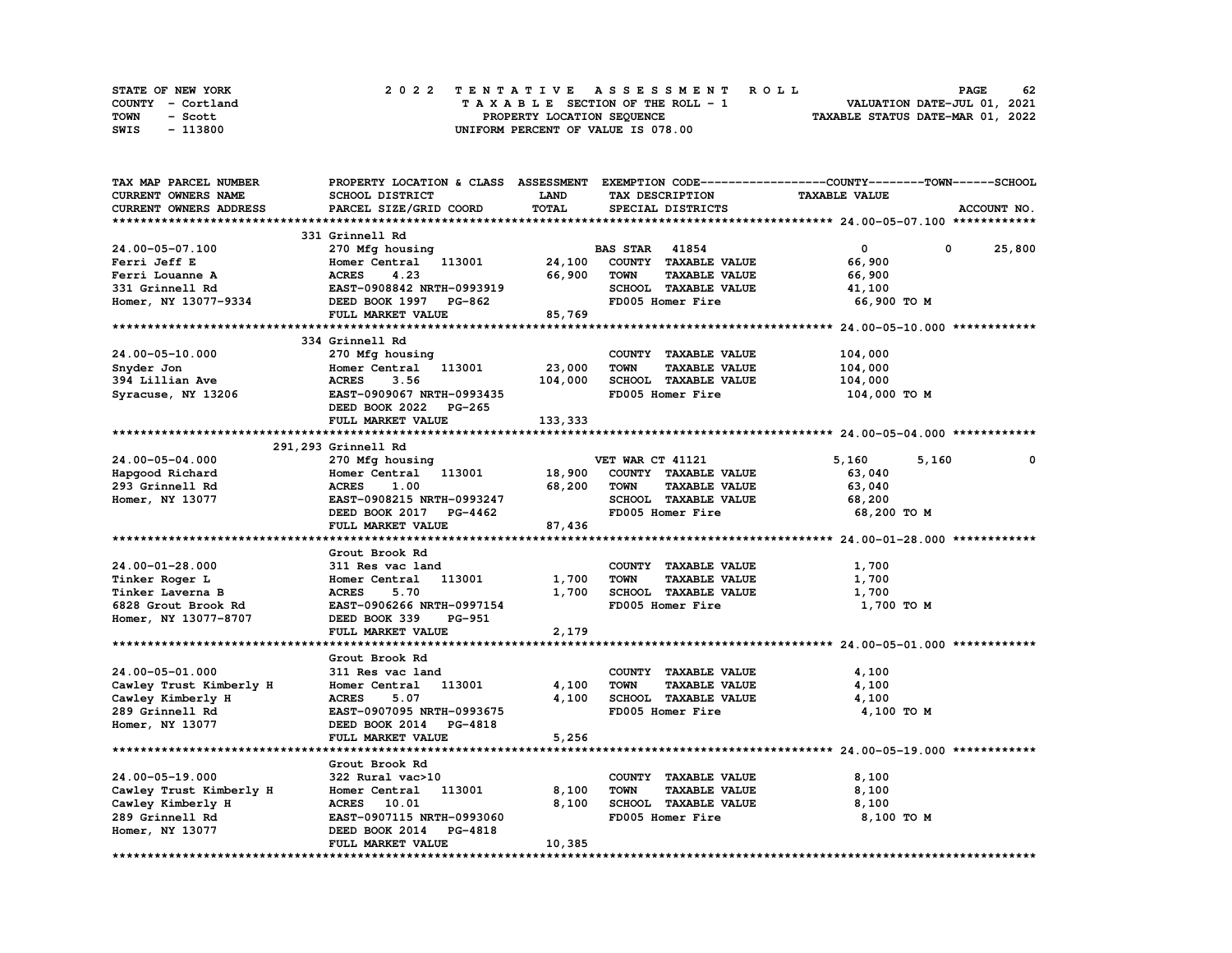|      | STATE OF NEW YORK |  |  |  |  |  | 2022 TENTATIVE ASSESSMENT ROLL     |  |  |  |  |  |  |                                  | <b>PAGE</b> | 63 |
|------|-------------------|--|--|--|--|--|------------------------------------|--|--|--|--|--|--|----------------------------------|-------------|----|
|      | COUNTY - Cortland |  |  |  |  |  | TAXABLE SECTION OF THE ROLL - 1    |  |  |  |  |  |  | VALUATION DATE-JUL 01, 2021      |             |    |
| TOWN | - Scott           |  |  |  |  |  | PROPERTY LOCATION SEQUENCE         |  |  |  |  |  |  | TAXABLE STATUS DATE-MAR 01, 2022 |             |    |
| SWIS | - 113800          |  |  |  |  |  | UNIFORM PERCENT OF VALUE IS 078.00 |  |  |  |  |  |  |                                  |             |    |

| TAX MAP PARCEL NUMBER       |                                         |             |                                         | PROPERTY LOCATION & CLASS ASSESSMENT EXEMPTION CODE-----------------COUNTY-------TOWN------SCHOOL |             |
|-----------------------------|-----------------------------------------|-------------|-----------------------------------------|---------------------------------------------------------------------------------------------------|-------------|
| <b>CURRENT OWNERS NAME</b>  | <b>SCHOOL DISTRICT</b>                  | <b>LAND</b> | TAX DESCRIPTION                         | <b>TAXABLE VALUE</b>                                                                              |             |
| CURRENT OWNERS ADDRESS      | PARCEL SIZE/GRID COORD                  | TOTAL       | SPECIAL DISTRICTS                       |                                                                                                   | ACCOUNT NO. |
|                             |                                         |             |                                         |                                                                                                   |             |
|                             | Grout Brook Rd                          |             |                                         |                                                                                                   |             |
| 24.00-05-20.000             | 314 Rural vac<10                        |             | COUNTY TAXABLE VALUE                    | 8,700                                                                                             |             |
| Mydlenski Matthew           | 113001<br>Homer Central                 | 8,700       | <b>TOWN</b><br><b>TAXABLE VALUE</b>     | 8,700                                                                                             |             |
| Mydlenski Chastity          | 1.40<br><b>ACRES</b>                    | 8,700       | SCHOOL TAXABLE VALUE                    | 8,700                                                                                             |             |
| 6568 Grout Brook Rd         | EAST-0906885 NRTH-0993060               |             | FD005 Homer Fire                        | 8,700 TO M                                                                                        |             |
| Homer, NY 13077             | DEED BOOK 2009 PG-2377                  |             |                                         |                                                                                                   |             |
|                             | FULL MARKET VALUE                       | 11,154      |                                         |                                                                                                   |             |
|                             |                                         |             |                                         |                                                                                                   |             |
|                             | Grout Brook Rd                          |             |                                         |                                                                                                   |             |
| 24.00-06-24.000             | 314 Rural vac<10                        |             | COUNTY TAXABLE VALUE                    | 1,600                                                                                             |             |
| Sopp Donn W                 | Homer Central<br>113001                 | 1,600       | <b>TOWN</b><br><b>TAXABLE VALUE</b>     | 1,600                                                                                             |             |
| Sopp Valerie A              | FRNT 134.00 DPTH 271.75                 | 1,600       | TOWN<br>SCHOOL TAXABLE VALUE<br>- - - - | 1,600                                                                                             |             |
| 6736 Grout Brook Rd         | EAST-0906024 NRTH-0995583               |             | FD005 Homer Fire                        | 1,600 TO M                                                                                        |             |
| Scott, NY 13077-9723        | DEED BOOK 10251 PG-15001                |             |                                         |                                                                                                   |             |
|                             | FULL MARKET VALUE                       | 2,051       |                                         |                                                                                                   |             |
|                             |                                         |             |                                         |                                                                                                   |             |
|                             | 6562 Grout Brook Rd                     |             |                                         |                                                                                                   |             |
| 24.00-05-17.000             | 210 1 Family Res                        |             | COUNTY TAXABLE VALUE                    | 41,300                                                                                            |             |
| Lyon Daniel B               | Homer Central 113001                    | 10,600      | <b>TOWN</b><br><b>TAXABLE VALUE</b>     | 41,300                                                                                            |             |
| Lyon Patricia A             | FRNT 200.00 DPTH 110.00                 | 41,300      | SCHOOL TAXABLE VALUE                    | 41,300                                                                                            |             |
| 4997 East River Crossing Rd | <b>BANKCORELOG</b>                      |             | FD005 Homer Fire                        | 41,300 TO M                                                                                       |             |
| Cortland, NY 13045          | EAST-0907211 NRTH-0992331               |             |                                         |                                                                                                   |             |
|                             | DEED BOOK 10384 PG-85001                |             |                                         |                                                                                                   |             |
|                             | FULL MARKET VALUE                       | 52,949      |                                         |                                                                                                   |             |
|                             |                                         |             |                                         |                                                                                                   |             |
|                             | 6568 Grout Brook Rd                     |             |                                         |                                                                                                   |             |
| 24.00-05-18.000             | 210 1 Family Res                        |             | <b>BAS STAR 41854</b>                   | $\mathbf{0}$<br>$^{\circ}$                                                                        | 25,800      |
| Mydlenski Matthew A         | Homer Central 113001                    | 20,800      | COUNTY TAXABLE VALUE                    | 109,800                                                                                           |             |
| Mydlenski Chastity          | 2.22 BANK LERETA<br><b>ACRES</b>        | 109,800     | <b>TAXABLE VALUE</b><br>TOWN            | 109,800                                                                                           |             |
| 6568 Grout Brook Rd         | EAST-0907030 NRTH-0992641               |             | SCHOOL TAXABLE VALUE                    | 84,000                                                                                            |             |
| Homer, NY 13077-9729        | DEED BOOK 2009 PG-4072                  |             | FD005 Homer Fire                        | 109,800 TO M                                                                                      |             |
|                             | FULL MARKET VALUE                       | 140,769     |                                         |                                                                                                   |             |
|                             |                                         |             |                                         |                                                                                                   |             |
|                             | 6601 Grout Brook Rd                     |             |                                         |                                                                                                   |             |
| 24.00-05-25.000             | 210 1 Family Res                        |             | 41854<br><b>BAS STAR</b>                | $\mathbf{0}$<br>$^{\circ}$                                                                        | 25,800      |
| Giamei Amber                | Homer Central<br>113001                 | 19,500      | COUNTY TAXABLE VALUE                    | 129,000                                                                                           |             |
| 6601 Grout Brook Rd         | <b>ACRES</b><br><b>1.37 BANKCORELOG</b> | 129,000     | <b>TOWN</b><br><b>TAXABLE VALUE</b>     | 129,000                                                                                           |             |
| Homer, NY 13077-9729        | EAST-0906656 NRTH-0993179               |             | SCHOOL TAXABLE VALUE                    | 103,200                                                                                           |             |
|                             | DEED BOOK 2014 PG-452                   |             | FD005 Homer Fire                        | 129,000 то м                                                                                      |             |
|                             | FULL MARKET VALUE                       | 165,385     |                                         |                                                                                                   |             |
|                             |                                         |             |                                         |                                                                                                   |             |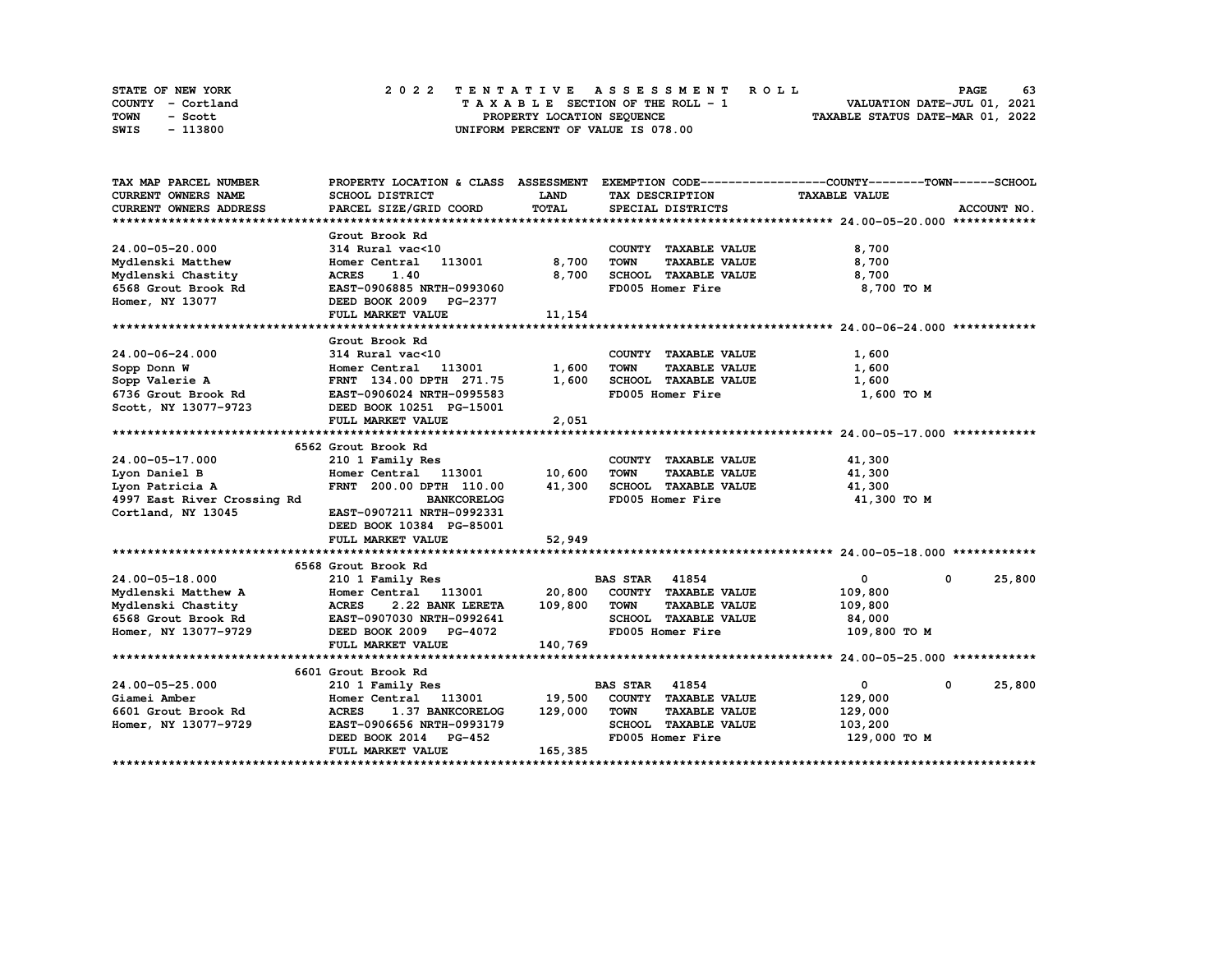| STATE OF NEW YORK | 2022 TENTATIVE ASSESSMENT ROLL          | 64<br>PAGE                       |
|-------------------|-----------------------------------------|----------------------------------|
| COUNTY - Cortland | $T A X A B L E$ SECTION OF THE ROLL - 1 | VALUATION DATE-JUL 01, 2021      |
| TOWN<br>- Scott   | PROPERTY LOCATION SEQUENCE              | TAXABLE STATUS DATE-MAR 01, 2022 |
| - 113800<br>SWIS  | UNIFORM PERCENT OF VALUE IS 078.00      |                                  |

| <b>TAX MAP PARCEL NUMBER</b> | PROPERTY LOCATION & CLASS ASSESSMENT EXEMPTION CODE----------------COUNTY-------TOWN------SCHOOL |             |                          |                              |                      |       |             |
|------------------------------|--------------------------------------------------------------------------------------------------|-------------|--------------------------|------------------------------|----------------------|-------|-------------|
| CURRENT OWNERS NAME          | SCHOOL DISTRICT                                                                                  | <b>LAND</b> | TAX DESCRIPTION          |                              | <b>TAXABLE VALUE</b> |       |             |
| CURRENT OWNERS ADDRESS       | PARCEL SIZE/GRID COORD                                                                           | TOTAL       |                          | SPECIAL DISTRICTS            |                      |       | ACCOUNT NO. |
|                              |                                                                                                  |             |                          |                              |                      |       |             |
|                              | 6634 Grout Brook Rd                                                                              |             |                          |                              |                      |       |             |
| 24.00-05-26.000              | 210 1 Family Res                                                                                 |             | <b>ENH STAR 41834</b>    |                              | 0                    | 0     | 64,410      |
| Fenton Douglas               | 113001<br>Homer Central                                                                          | 22,100      |                          | COUNTY TAXABLE VALUE         | 100,300              |       |             |
| Fenton Carol                 | <b>ACRES</b><br>3.00                                                                             | 100,300     | <b>TOWN</b>              | <b>TAXABLE VALUE</b>         | 100,300              |       |             |
| 6634 Grout Brook Rd          | EAST-0906788 NRTH-0993778                                                                        |             |                          | SCHOOL TAXABLE VALUE         | 35,890               |       |             |
| PO Box 414                   | DEED BOOK 373<br>PG-792                                                                          |             | FD005 Homer Fire         |                              | 100,300 TO M         |       |             |
| Homer, NY 13077-9729         | FULL MARKET VALUE                                                                                | 128,590     |                          |                              |                      |       |             |
|                              |                                                                                                  |             |                          |                              |                      |       |             |
|                              | 6649 Grout Brook Rd                                                                              |             |                          |                              |                      |       |             |
| 24.00-06-22.000              | 322 Rural vac>10                                                                                 |             |                          | COUNTY TAXABLE VALUE         | 124,200              |       |             |
| Farm East LLC                | 113001<br>Homer Central                                                                          | 124,200     | <b>TOWN</b>              | <b>TAXABLE VALUE</b>         | 124,200              |       |             |
| 890 McLean Rd                | <b>ACRES</b> 194.10                                                                              | 124,200     |                          | <b>SCHOOL TAXABLE VALUE</b>  | 124,200              |       |             |
| Cortland, NY 13045           | EAST-0904999 NRTH-0995353                                                                        |             |                          | FD005 Homer Fire             | 124,200 то м         |       |             |
|                              | DEED BOOK 2001 PG-391                                                                            |             |                          |                              |                      |       |             |
|                              | FULL MARKET VALUE                                                                                | 159,231     |                          |                              |                      |       |             |
|                              |                                                                                                  |             |                          |                              |                      |       |             |
|                              | 6700 Grout Brook Rd                                                                              |             |                          |                              |                      |       |             |
| 24.00-06-20.000              | 260 Seasonal res                                                                                 |             |                          | COUNTY TAXABLE VALUE         | 74,400               |       |             |
| Mango Charles A              | Homer Central 113001                                                                             | 36,100      | <b>TOWN</b>              | <b>TAXABLE VALUE</b>         | 74,400               |       |             |
| Mango Barbara E              | ACRES 22.14                                                                                      | 74,400      |                          | <b>SCHOOL TAXABLE VALUE</b>  | 74,400               |       |             |
| 515 N Orchard Rd             | EAST-0906495 NRTH-0994694                                                                        |             |                          | FD005 Homer Fire             | 74,400 TO M          |       |             |
| Syracuse, NY 13209-2056      | DEED BOOK 523<br><b>PG-70</b>                                                                    |             |                          |                              |                      |       |             |
|                              | FULL MARKET VALUE                                                                                | 95,385      |                          |                              |                      |       |             |
|                              |                                                                                                  |             |                          |                              |                      |       |             |
|                              | 6736 Grout Brook Rd                                                                              |             |                          |                              |                      |       |             |
| 24.00-06-23.000              |                                                                                                  |             | <b>ENH STAR 41834</b>    |                              | $\mathbf 0$          | 0     | 64,410      |
| Sopp Donn W                  | 210 1 Family Res<br>Homer Central 113001                                                         | 22,400      |                          | COUNTY TAXABLE VALUE         | 101,800              |       |             |
|                              | <b>ACRES</b><br>3.14                                                                             | 101,800     | <b>TOWN</b>              | <b>TAXABLE VALUE</b>         |                      |       |             |
| Sopp Valerie A               |                                                                                                  |             |                          |                              | 101,800              |       |             |
| 6736 Grout Brook Rd          | EAST-0906018 NRTH-0995338                                                                        |             |                          | SCHOOL TAXABLE VALUE         | 37,390               |       |             |
| Homer, NY 13077-9729         | DEED BOOK 488<br>$PG-29$                                                                         |             |                          | FD005 Homer Fire             | 101,800 TO M         |       |             |
|                              | FULL MARKET VALUE                                                                                | 130,513     |                          |                              |                      |       |             |
|                              |                                                                                                  |             |                          |                              |                      |       |             |
|                              | 6739 Grout Brook Rd                                                                              |             |                          |                              |                      |       |             |
| 24.00-06-21.000              | 210 1 Family Res                                                                                 |             | <b>ENH STAR 41834</b>    |                              | $\mathbf{0}$         | 0     | 64,410      |
| Berlew Arland E              | Homer Central<br>113001                                                                          | 22,100      |                          | COUNTY TAXABLE VALUE         | 99,000               |       |             |
| Berlew Sharon                | 2.98<br><b>ACRES</b>                                                                             | 99,000      | <b>TOWN</b>              | <b>TAXABLE VALUE</b>         | 99,000               |       |             |
| 6739 Grout Brook Rd          | EAST-0905833 NRTH-0994911                                                                        |             |                          | SCHOOL TAXABLE VALUE         | 34,590               |       |             |
| Homer, NY 13077-8706         | DEED BOOK 329<br>PG-244                                                                          |             | FD005 Homer Fire         |                              | 99,000 TO M          |       |             |
|                              | FULL MARKET VALUE                                                                                | 126,923     |                          |                              |                      |       |             |
|                              |                                                                                                  |             |                          |                              |                      |       |             |
|                              | 6740 Grout Brook Rd                                                                              |             |                          |                              |                      |       |             |
| 24.00-06-25.000              | 210 1 Family Res                                                                                 |             | <b>BAS STAR 41854</b>    |                              | $\mathbf 0$          | 0     | 25,800      |
| Williams Andrew W            | 113001<br>Homer Central                                                                          |             | 22,600 CW_15_VET/ 41162  |                              | 5,160                | 0     | $^{\circ}$  |
| 6740 Grout Brook Rd          | <b>ACRES</b><br>3.29                                                                             |             | 124,100 CW_15_VET/ 41163 |                              | $\mathbf{0}$         | 5,160 | 0           |
| Homer, NY 13077              | EAST-0906440 NRTH-0995565                                                                        |             |                          | COUNTY TAXABLE VALUE         | 118,940              |       |             |
|                              | DEED BOOK 2012 PG-2762                                                                           |             | <b>TOWN</b>              | <b>TAXABLE VALUE</b>         | 118,940              |       |             |
|                              | FULL MARKET VALUE                                                                                |             |                          | 159,103 SCHOOL TAXABLE VALUE | 98,300               |       |             |
|                              |                                                                                                  |             | FD005 Homer Fire         |                              | 124,100 TO M         |       |             |
|                              |                                                                                                  |             |                          |                              |                      |       |             |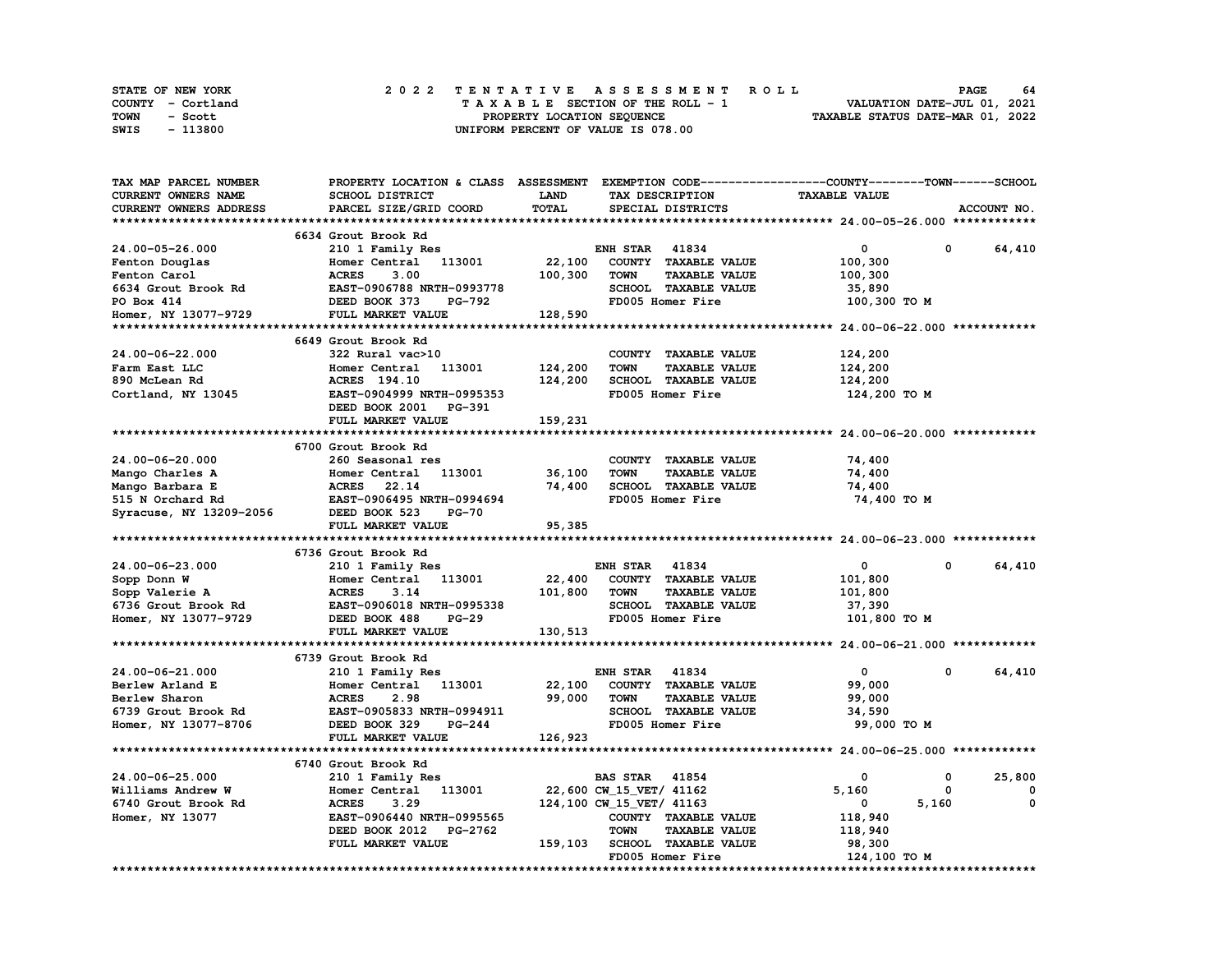| STATE OF NEW YORK | 2022 TENTATIVE ASSESSMENT ROLL     | 65<br><b>PAGE</b>                |
|-------------------|------------------------------------|----------------------------------|
| COUNTY - Cortland | TAXABLE SECTION OF THE ROLL - 1    | VALUATION DATE-JUL 01, 2021      |
| TOWN<br>- Scott   | PROPERTY LOCATION SEQUENCE         | TAXABLE STATUS DATE-MAR 01, 2022 |
| - 113800<br>SWIS  | UNIFORM PERCENT OF VALUE IS 078.00 |                                  |

| TAX MAP PARCEL NUMBER                                                                          | PROPERTY LOCATION & CLASS ASSESSMENT EXEMPTION CODE----------------COUNTY-------TOWN-----SCHOOL |             |                                     |                            |               |
|------------------------------------------------------------------------------------------------|-------------------------------------------------------------------------------------------------|-------------|-------------------------------------|----------------------------|---------------|
| CURRENT OWNERS NAME                                                                            | <b>SCHOOL DISTRICT</b>                                                                          | <b>LAND</b> | TAX DESCRIPTION                     | <b>TAXABLE VALUE</b>       |               |
| <b>CURRENT OWNERS ADDRESS</b>                                                                  | PARCEL SIZE/GRID COORD                                                                          | TOTAL       | SPECIAL DISTRICTS                   |                            | ACCOUNT NO.   |
|                                                                                                |                                                                                                 |             |                                     |                            |               |
|                                                                                                | 6754 Grout Brook Rd                                                                             |             |                                     |                            |               |
| 24.00-06-26.000                                                                                | 210 1 Family Res                                                                                |             | <b>BAS STAR</b> 41854               | $\mathbf{0}$               | $0 \t 25,800$ |
| Baldwin Bobby L                                                                                | Homer Central 113001 24,200 COUNTY TAXABLE VALUE                                                |             |                                     | 87,500                     |               |
|                                                                                                |                                                                                                 |             | <b>TOWN</b><br><b>TAXABLE VALUE</b> | 87,500                     |               |
|                                                                                                |                                                                                                 |             | SCHOOL TAXABLE VALUE                | 61,700                     |               |
|                                                                                                |                                                                                                 |             | FD005 Homer Fire                    | 87,500 TO M                |               |
|                                                                                                | FULL MARKET VALUE                                                                               | 112,179     |                                     |                            |               |
|                                                                                                |                                                                                                 |             |                                     |                            |               |
|                                                                                                | 6770 Grout Brook Rd                                                                             |             |                                     |                            |               |
|                                                                                                |                                                                                                 |             | COUNTY TAXABLE VALUE                | 96,000                     |               |
|                                                                                                |                                                                                                 |             | <b>TOWN</b><br><b>TAXABLE VALUE</b> | 96,000                     |               |
|                                                                                                |                                                                                                 |             | SCHOOL TAXABLE VALUE 96,000         |                            |               |
|                                                                                                |                                                                                                 |             | FD005 Homer Fire                    | 96,000 TO M                |               |
|                                                                                                | EAST-0906336 NRTH-0996265                                                                       |             |                                     |                            |               |
|                                                                                                |                                                                                                 |             |                                     |                            |               |
|                                                                                                | DEED BOOK 2018 PG-6397                                                                          |             |                                     |                            |               |
|                                                                                                | FULL MARKET VALUE                                                                               | 123,077     |                                     |                            |               |
|                                                                                                |                                                                                                 |             |                                     |                            |               |
|                                                                                                | 6772 Grout Brook Rd                                                                             |             |                                     |                            |               |
| 24.00-06-02.000                                                                                | 260 Seasonal res                                                                                |             | COUNTY TAXABLE VALUE                | 7,500                      |               |
| Kabat Patricia A                                                                               | Homer Central 113001                                                                            | 6,200       | <b>TOWN</b><br><b>TAXABLE VALUE</b> | 7,500                      |               |
| 6774 Grout Brook Rd FRNT 150.00 DPTH 260.52 7,500<br>Homer, NY 13077 EAST-0906255 NRTH-0996378 |                                                                                                 |             | SCHOOL TAXABLE VALUE                | 7,500                      |               |
| Homer, NY 13077                                                                                |                                                                                                 |             | FD005 Homer Fire                    | 7,500 TO M                 |               |
|                                                                                                | DEED BOOK 2008 PG-7149                                                                          |             |                                     |                            |               |
|                                                                                                | FULL MARKET VALUE                                                                               | 9,615       |                                     |                            |               |
|                                                                                                |                                                                                                 |             |                                     |                            |               |
|                                                                                                | 6774 Grout Brook Rd                                                                             |             |                                     |                            |               |
| 24.00-06-01.000                                                                                |                                                                                                 |             |                                     | $\mathbf{0}$<br>$^{\circ}$ | 25,800        |
| Kabat Patricia                                                                                 |                                                                                                 |             |                                     | 108,500                    |               |
| 6774 Grout Brook Rd                                                                            | FRNT 351.50 DPTH 260.52 108,500                                                                 |             | <b>TOWN</b><br><b>TAXABLE VALUE</b> | 108,500                    |               |
| Homer, NY 13077-8706                                                                           | <b>ACRES</b><br>2.15                                                                            |             | SCHOOL TAXABLE VALUE                | 82,700                     |               |
|                                                                                                | EAST-0906134 NRTH-0996601                                                                       |             | FD005 Homer Fire                    | 108,500 TO M               |               |
|                                                                                                | DEED BOOK 368<br><b>PG-796</b>                                                                  |             |                                     |                            |               |
|                                                                                                | FULL MARKET VALUE                                                                               | 139,103     |                                     |                            |               |
|                                                                                                |                                                                                                 |             |                                     |                            |               |
|                                                                                                | 6800 Grout Brook Rd                                                                             |             |                                     |                            |               |
| 24.00-01-31.000                                                                                | 210 1 Family Res                                                                                |             | VET WAR CT 41121                    | 5,160<br>5,160             | 0             |
| Rosekrans Leonard J                                                                            | Homer Central 113001 19,200 ENH STAR 41834                                                      |             |                                     | $\mathbf{0}$<br>0          | 64,410        |
| Rosekrans Barbara J                                                                            | 1.23<br><b>ACRES</b>                                                                            |             | 94,600 COUNTY TAXABLE VALUE         | 89,440                     |               |
| 6800 Grout Brook Rd                                                                            | <b>EAST-0906028 NRTH-0996880</b>                                                                |             | <b>TOWN</b><br><b>TAXABLE VALUE</b> | 89,440                     |               |
| Homer, NY 13077-9729                                                                           | DEED BOOK 352<br><b>PG-1054</b>                                                                 |             | SCHOOL TAXABLE VALUE 30,190         |                            |               |
|                                                                                                | FULL MARKET VALUE                                                                               |             | 121,282 FD005 Homer Fire            | 94,600 TO M                |               |
|                                                                                                |                                                                                                 |             |                                     |                            |               |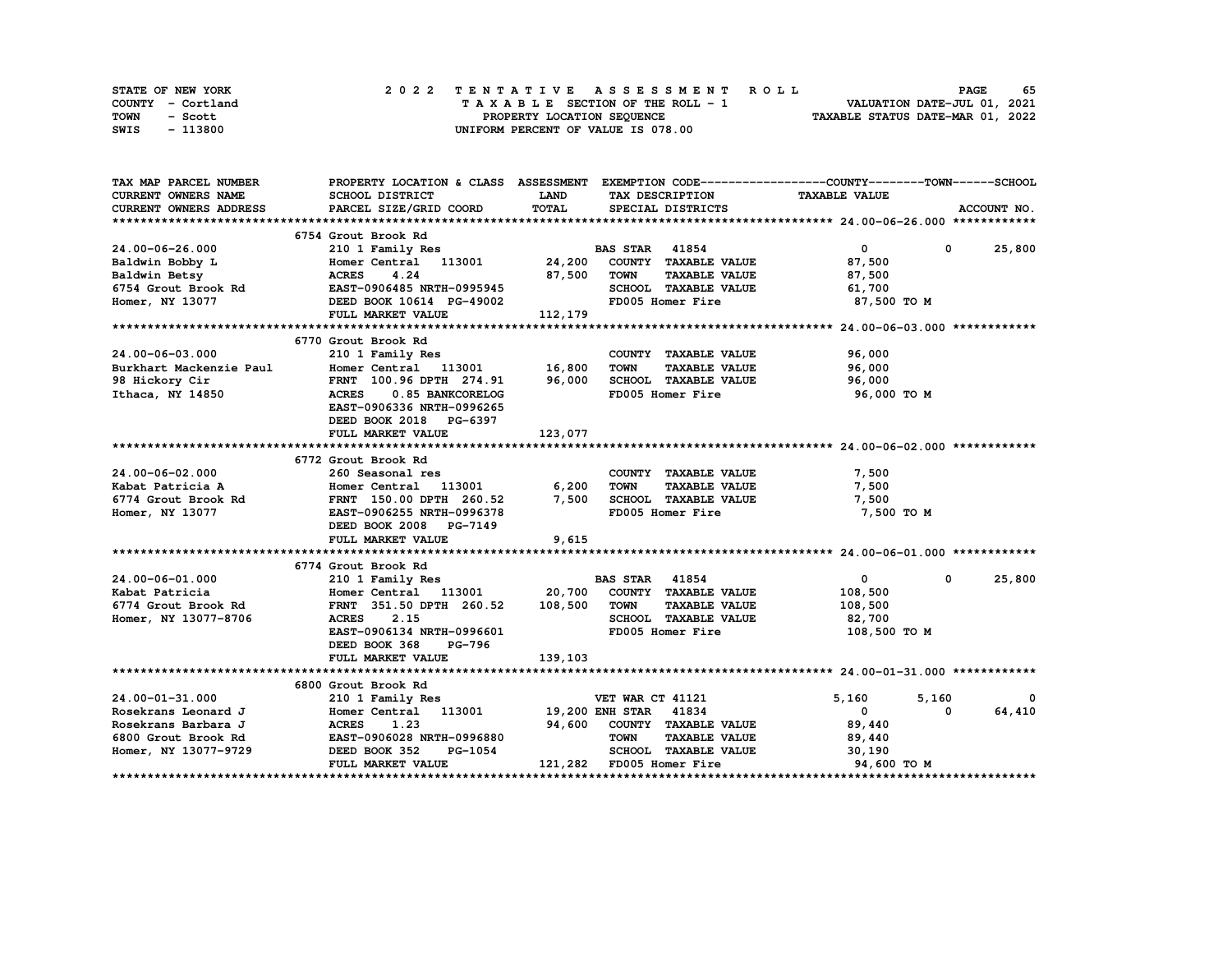| STATE OF NEW YORK | 2022 TENTATIVE ASSESSMENT ROLL     | 66<br><b>PAGE</b>                |
|-------------------|------------------------------------|----------------------------------|
| COUNTY - Cortland | TAXABLE SECTION OF THE ROLL - 1    | VALUATION DATE-JUL 01, 2021      |
| TOWN<br>- Scott   | PROPERTY LOCATION SEQUENCE         | TAXABLE STATUS DATE-MAR 01, 2022 |
| - 113800<br>SWIS  | UNIFORM PERCENT OF VALUE IS 078.00 |                                  |

| TAX MAP PARCEL NUMBER         |                                                                                                                                                                                                                                    |             |                                                | PROPERTY LOCATION & CLASS ASSESSMENT EXEMPTION CODE-----------------COUNTY-------TOWN------SCHOOL |             |
|-------------------------------|------------------------------------------------------------------------------------------------------------------------------------------------------------------------------------------------------------------------------------|-------------|------------------------------------------------|---------------------------------------------------------------------------------------------------|-------------|
| <b>CURRENT OWNERS NAME</b>    | SCHOOL DISTRICT                                                                                                                                                                                                                    | <b>LAND</b> | TAX DESCRIPTION                                | <b>TAXABLE VALUE</b>                                                                              |             |
| <b>CURRENT OWNERS ADDRESS</b> | PARCEL SIZE/GRID COORD                                                                                                                                                                                                             | TOTAL       | SPECIAL DISTRICTS                              |                                                                                                   | ACCOUNT NO. |
|                               |                                                                                                                                                                                                                                    |             |                                                |                                                                                                   |             |
|                               | 6828 Grout Brook Rd                                                                                                                                                                                                                |             |                                                |                                                                                                   |             |
| 24.00-01-30.000               | 210 1 Family Res                                                                                                                                                                                                                   |             | <b>ENH STAR 41834</b>                          | $\mathbf{0}$                                                                                      | 0 64,410    |
| Tinker Roger                  | Homer Central 113001 16,700                                                                                                                                                                                                        |             | COUNTY TAXABLE VALUE                           | 121,100                                                                                           |             |
| 6828 Grout Brook Rd           | FRNT 210.00 DPTH 170.25 121,100                                                                                                                                                                                                    |             | TOWN<br><b>TAXABLE VALUE</b>                   | 121,100                                                                                           |             |
| Homer, NY 13077-8707          | <b>ACRES</b><br>0.84                                                                                                                                                                                                               |             | SCHOOL TAXABLE VALUE                           | 56,690                                                                                            |             |
|                               | EAST-0906043 NRTH-0997115                                                                                                                                                                                                          |             | FD005 Homer Fire                               | 121,100 TO M                                                                                      |             |
|                               | DEED BOOK 293<br><b>PG-606</b>                                                                                                                                                                                                     |             |                                                |                                                                                                   |             |
|                               | FULL MARKET VALUE                                                                                                                                                                                                                  | 155,256     |                                                |                                                                                                   |             |
|                               |                                                                                                                                                                                                                                    |             |                                                |                                                                                                   |             |
|                               |                                                                                                                                                                                                                                    |             |                                                |                                                                                                   |             |
|                               | 6830 Grout Brook Rd                                                                                                                                                                                                                |             |                                                |                                                                                                   |             |
| 24.00-01-29.000               | 312 Vac w/imprv                                                                                                                                                                                                                    |             | COUNTY TAXABLE VALUE                           | 13,000                                                                                            |             |
| Esposito Luke                 | Homer Central 113001 8,000                                                                                                                                                                                                         |             | <b>TAXABLE VALUE</b><br><b>TOWN</b>            | 13,000                                                                                            |             |
| 1571 Hills Rd                 | FRNT 165.00 DPTH 170.25 13,000                                                                                                                                                                                                     |             | SCHOOL TAXABLE VALUE                           | 13,000                                                                                            |             |
| Fabius, NY 13063-9775         | <b>ACRES</b><br>0.74                                                                                                                                                                                                               |             | FD005 Homer Fire                               | 13,000 то м                                                                                       |             |
|                               | EAST-0906063 NRTH-0997303                                                                                                                                                                                                          |             |                                                |                                                                                                   |             |
|                               | DEED BOOK 476<br>PG-302                                                                                                                                                                                                            |             |                                                |                                                                                                   |             |
|                               | FULL MARKET VALUE                                                                                                                                                                                                                  | 16,667      |                                                |                                                                                                   |             |
|                               |                                                                                                                                                                                                                                    |             |                                                |                                                                                                   |             |
|                               | 6856 Grout Brook Rd                                                                                                                                                                                                                |             |                                                |                                                                                                   |             |
| 24.00-01-22.000               | 314 Rural vac<10                                                                                                                                                                                                                   |             | COUNTY TAXABLE VALUE                           | 9,100                                                                                             |             |
| Bacon Jo Ann                  | Homer Central 113001                                                                                                                                                                                                               | 9,100       | <b>TOWN</b><br><b>TAXABLE VALUE</b>            | 9,100                                                                                             |             |
|                               | Bacon Jo Ann<br>Bacon Rickey<br>6581 Glen Haven Rd 881 Clen Haven Rd 881 Clen Haven Rd 881 Clen Haven Rd 881 Clen Haven Rd 881 Clen Haven Rd 881 Clen Haven Rd 881 Clen Haven Rd 881 Clen Haven Rd 881 Clen Haven Rd 881 Clen Have |             |                                                | 9,100                                                                                             |             |
|                               |                                                                                                                                                                                                                                    |             | 9,100 SCHOOL TAXABLE VALUE<br>FD005 Homer Fire | 9,100 TO M                                                                                        |             |
| Homer, NY 13077               | DEED BOOK 2012 PG-5052                                                                                                                                                                                                             |             |                                                |                                                                                                   |             |
|                               | FULL MARKET VALUE                                                                                                                                                                                                                  | 11,667      |                                                |                                                                                                   |             |
|                               |                                                                                                                                                                                                                                    |             |                                                |                                                                                                   |             |
|                               | 6887 Grout Brook Rd                                                                                                                                                                                                                |             |                                                |                                                                                                   |             |
|                               |                                                                                                                                                                                                                                    |             |                                                |                                                                                                   |             |
| 24.00-01-16.200               | 270 Mfg housing                                                                                                                                                                                                                    |             | VET WAR CT 41121                               | 5,160<br>5,160                                                                                    | 0           |
| Reynolds James F              | Homer Central 113001 23,100 ENH STAR 41834                                                                                                                                                                                         |             |                                                | $^{\circ}$<br>$\overline{\mathbf{0}}$                                                             | 49,600      |
| 6887 Grout Brook Rd           |                                                                                                                                                                                                                                    |             | 49,600 COUNTY TAXABLE VALUE                    | 44,440                                                                                            |             |
| Homer, NY 13077               |                                                                                                                                                                                                                                    |             | <b>TOWN</b><br><b>TAXABLE VALUE</b>            | 44,440                                                                                            |             |
|                               | DEED BOOK 559<br>PG-279                                                                                                                                                                                                            |             | SCHOOL TAXABLE VALUE                           | $^{\circ}$                                                                                        |             |
|                               | FULL MARKET VALUE                                                                                                                                                                                                                  |             | 63,590 FD005 Homer Fire                        | 49,600 TO M                                                                                       |             |
|                               |                                                                                                                                                                                                                                    |             |                                                |                                                                                                   |             |
|                               | 6888 Grout Brook Rd                                                                                                                                                                                                                |             |                                                |                                                                                                   |             |
| 24.00-01-23.100               | 210 1 Family Res                                                                                                                                                                                                                   |             | <b>BAS STAR 41854</b>                          | $\mathbf{0}$<br>$\mathbf{0}$                                                                      | 25,800      |
| Coon Brian E                  | Homer Central 113001 20,500                                                                                                                                                                                                        |             | COUNTY TAXABLE VALUE                           | 179,000                                                                                           |             |
| 6889 Glen Haven Rd            | <b>ACRES</b><br>2.00                                                                                                                                                                                                               | 179,000     | TOWN<br><b>TAXABLE VALUE</b>                   | 179,000                                                                                           |             |
| Homer, NY 13077-9506          | EAST-0906104 NRTH-0998280                                                                                                                                                                                                          |             | SCHOOL TAXABLE VALUE                           | 153,200                                                                                           |             |
|                               | DEED BOOK 10193 PG-45001                                                                                                                                                                                                           |             | FD005 Homer Fire                               | 179,000 TO M                                                                                      |             |
|                               | FULL MARKET VALUE                                                                                                                                                                                                                  | 229,487     |                                                |                                                                                                   |             |
|                               |                                                                                                                                                                                                                                    |             |                                                |                                                                                                   |             |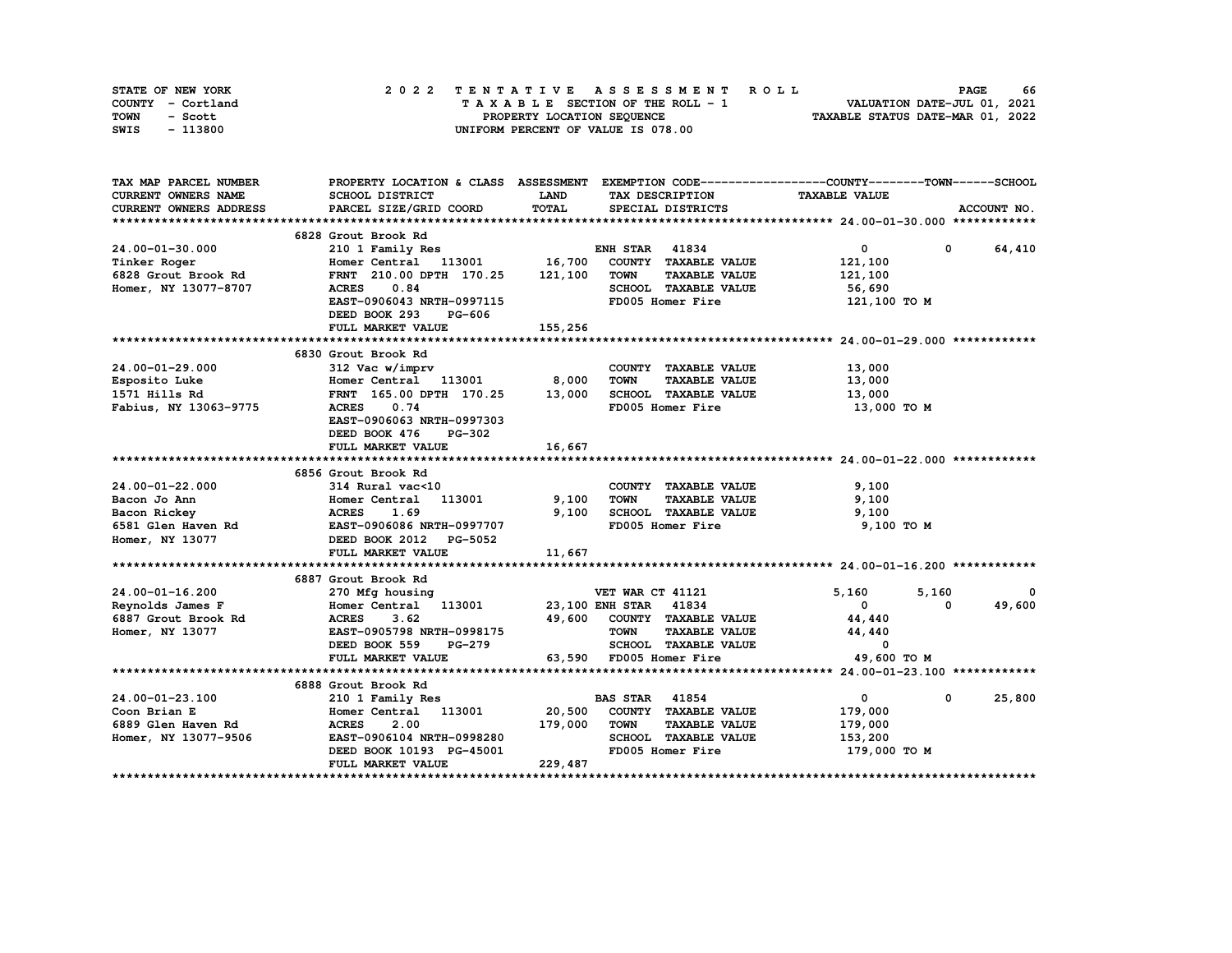| STATE OF NEW YORK |          |  |  |  |  | 2022 TENTATIVE ASSESSMENT ROLL     |  |  |  |  |  |  |                                  | <b>PAGE</b> | 67 |
|-------------------|----------|--|--|--|--|------------------------------------|--|--|--|--|--|--|----------------------------------|-------------|----|
| COUNTY - Cortland |          |  |  |  |  | TAXABLE SECTION OF THE ROLL - 1    |  |  |  |  |  |  | VALUATION DATE-JUL 01, 2021      |             |    |
| TOWN              | - Scott  |  |  |  |  | PROPERTY LOCATION SEQUENCE         |  |  |  |  |  |  | TAXABLE STATUS DATE-MAR 01, 2022 |             |    |
| SWIS              | - 113800 |  |  |  |  | UNIFORM PERCENT OF VALUE IS 078.00 |  |  |  |  |  |  |                                  |             |    |

| TAX MAP PARCEL NUMBER     |                                                                                            |             | PROPERTY LOCATION & CLASS ASSESSMENT EXEMPTION CODE----------------COUNTY-------TOWN------SCHOOL |                      |                      |
|---------------------------|--------------------------------------------------------------------------------------------|-------------|--------------------------------------------------------------------------------------------------|----------------------|----------------------|
| CURRENT OWNERS NAME       | SCHOOL DISTRICT                                                                            | <b>LAND</b> | TAX DESCRIPTION                                                                                  | <b>TAXABLE VALUE</b> |                      |
| CURRENT OWNERS ADDRESS    | PARCEL SIZE/GRID COORD                                                                     | TOTAL       | SPECIAL DISTRICTS                                                                                |                      | ACCOUNT NO.          |
|                           |                                                                                            |             |                                                                                                  |                      |                      |
|                           | 6895 Grout Brook Rd                                                                        |             |                                                                                                  |                      |                      |
| 24.00-01-17.000           | 260 Seasonal res                                                                           |             | COUNTY TAXABLE VALUE                                                                             | 35,400               |                      |
| Baldwin Bobby             | Homer Central 113001 9,100                                                                 |             | <b>TOWN</b><br><b>TAXABLE VALUE</b>                                                              | 35,400               |                      |
| Baldwin Betsy             | FRNT 305.00 DPTH 40.25 35,400                                                              |             | SCHOOL TAXABLE VALUE                                                                             | 35,400               |                      |
|                           | 6754 Grout Brook Rd EAST-0905843 NRTH-0998567                                              |             | FD005 Homer Fire                                                                                 | 35,400 TO M          |                      |
| Homer, NY 13077           | DEED BOOK 10264 PG-33001                                                                   |             |                                                                                                  |                      |                      |
|                           | FULL MARKET VALUE                                                                          | 45,385      |                                                                                                  |                      |                      |
|                           |                                                                                            |             |                                                                                                  |                      |                      |
|                           | 6902 Grout Brook Rd                                                                        |             |                                                                                                  |                      |                      |
| 24.00-01-19.200           | 210 1 Family Res                                                                           |             | COUNTY TAXABLE VALUE                                                                             | 19,000               |                      |
| Cawley Kimberly           | Homer Central 113001 15,900                                                                |             | <b>TOWN</b><br><b>TAXABLE VALUE</b>                                                              | 19,000               |                      |
| 127 North Main St         | FRNT 190.00 DPTH 252.20                                                                    | 19,000      | SCHOOL TAXABLE VALUE                                                                             | 19,000               |                      |
| Cortland, NY 13045        | EAST-0906019 NRTH-0998613                                                                  |             | FD005 Homer Fire                                                                                 | 19,000 TO M          |                      |
|                           | DEED BOOK 2017 PG-5725                                                                     |             |                                                                                                  |                      |                      |
|                           | FULL MARKET VALUE                                                                          | 24,359      |                                                                                                  |                      |                      |
|                           |                                                                                            |             |                                                                                                  |                      |                      |
|                           | Hewitt Rd                                                                                  |             |                                                                                                  |                      |                      |
| 15.00-01-24.121           | 322 Rural vac>10                                                                           |             | AG-CEILING 41720                                                                                 | 12,074 12,074        | 12,074               |
| Hartford Richard L        | Homer Central 113001                                                                       | 36,400      | COUNTY TAXABLE VALUE                                                                             | 24,326               |                      |
| Hartford Nancy J          | <b>ACRES</b><br>66.20                                                                      | 36,400      | TOWN<br><b>TAXABLE VALUE</b>                                                                     | 24,326               |                      |
| 6988 Route 41             | EAST-0912374 NRTH-1001209                                                                  |             | SCHOOL TAXABLE VALUE                                                                             | 24,326               |                      |
| Homer, NY 13077           | DEED BOOK 2018 PG-6259                                                                     |             | FD005 Homer Fire                                                                                 | 36,400 то м          |                      |
|                           | FULL MARKET VALUE                                                                          | 46,667      |                                                                                                  |                      |                      |
| MAY BE SUBJECT TO PAYMENT |                                                                                            |             |                                                                                                  |                      |                      |
| UNDER AGDIST LAW TIL 2026 |                                                                                            |             |                                                                                                  |                      |                      |
|                           |                                                                                            |             |                                                                                                  |                      |                      |
|                           | 455 Hewitt Rd                                                                              |             |                                                                                                  |                      |                      |
| $25.01 - 01 - 09.000$     | 210 1 Family Res                                                                           |             | <b>ENH STAR 41834</b>                                                                            | $\mathbf{0}$         | 64,410<br>$^{\circ}$ |
| St Peter Betty K (LU)     | Homer Central 113001                                                                       |             | 19,100 COUNTY TAXABLE VALUE                                                                      | 66,700               |                      |
| St Peter Linda            | <b>ACRES</b><br>1.10                                                                       | 66,700      | <b>TOWN</b><br><b>TAXABLE VALUE</b>                                                              | 66,700               |                      |
| 455 Hewitt Rd             | EAST-0911270 NRTH-0999401                                                                  |             | SCHOOL TAXABLE VALUE                                                                             | 2,290                |                      |
| Homer, NY 13077-9722      | DEED BOOK 2012 PG-5494                                                                     |             | FD005 Homer Fire                                                                                 | 66,700 TO M          |                      |
|                           | FULL MARKET VALUE                                                                          | 85,513      |                                                                                                  |                      |                      |
|                           |                                                                                            |             |                                                                                                  |                      |                      |
|                           | 456 Hewitt Rd                                                                              |             |                                                                                                  |                      |                      |
| 25.01-01-11.000           | 210 1 Family Res                                                                           |             | AGED C<br>41802                                                                                  | 25,350               | 0                    |
| Lee Elizabeth M           |                                                                                            |             |                                                                                                  | $^{\circ}$           | $^{\circ}$<br>50,700 |
| 456 Hewitt Rd             | Homer Central 113001 9,200 ENH STAR 41834<br>FRNT 104.00 DPTH 142.50 50,700 COUNTY TAXABLE |             | COUNTY TAXABLE VALUE                                                                             | 25,350               |                      |
| Homer, NY 13077-9722      | <b>ACRES</b><br>0.31                                                                       |             | <b>TOWN</b><br><b>TAXABLE VALUE</b>                                                              | 50,700               |                      |
|                           | EAST-0911259 NRTH-0999167                                                                  |             | SCHOOL TAXABLE VALUE                                                                             | 0                    |                      |
|                           | DEED BOOK 1999 PG-4825                                                                     |             | FD005 Homer Fire                                                                                 | 50,700 TO M          |                      |
|                           | FULL MARKET VALUE                                                                          | 65,000      |                                                                                                  |                      |                      |
|                           |                                                                                            |             |                                                                                                  |                      |                      |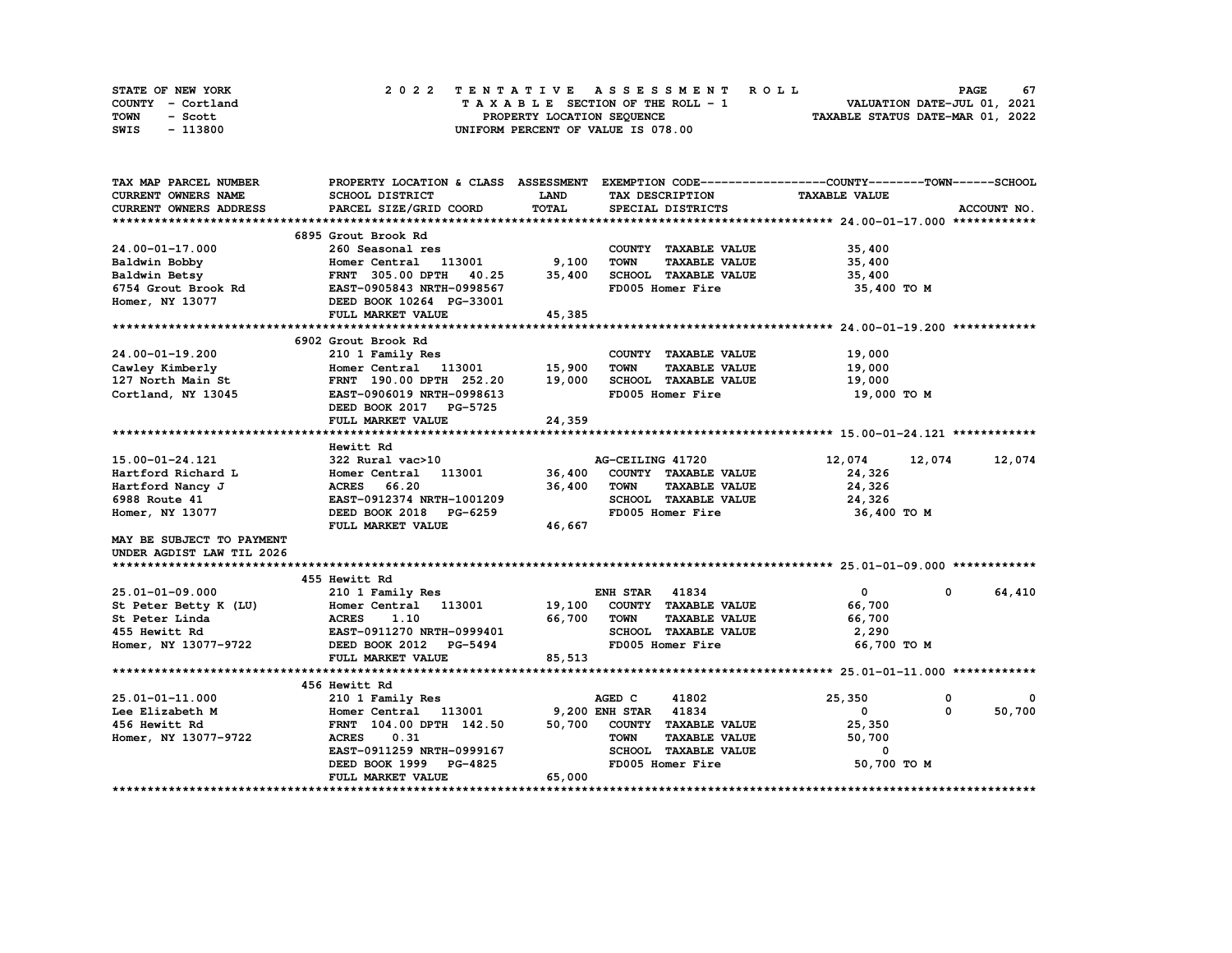| STATE OF NEW YORK | 2022 TENTATIVE ASSESSMENT ROLL     | 68<br><b>PAGE</b>                |
|-------------------|------------------------------------|----------------------------------|
| COUNTY - Cortland | TAXABLE SECTION OF THE ROLL - 1    | VALUATION DATE-JUL 01, 2021      |
| TOWN<br>- Scott   | PROPERTY LOCATION SEQUENCE         | TAXABLE STATUS DATE-MAR 01, 2022 |
| - 113800<br>SWIS  | UNIFORM PERCENT OF VALUE IS 078.00 |                                  |

| TAX MAP PARCEL NUMBER      |                                                |             |                                          | PROPERTY LOCATION & CLASS ASSESSMENT EXEMPTION CODE----------------COUNTY-------TOWN-----SCHOOL |               |
|----------------------------|------------------------------------------------|-------------|------------------------------------------|-------------------------------------------------------------------------------------------------|---------------|
| <b>CURRENT OWNERS NAME</b> | SCHOOL DISTRICT                                | <b>LAND</b> | TAX DESCRIPTION                          | <b>TAXABLE VALUE</b>                                                                            |               |
| CURRENT OWNERS ADDRESS     | PARCEL SIZE/GRID COORD                         | TOTAL       | SPECIAL DISTRICTS                        |                                                                                                 | ACCOUNT NO.   |
|                            |                                                |             |                                          |                                                                                                 |               |
|                            | 460 Hewitt Rd                                  |             |                                          |                                                                                                 |               |
| 25.01-01-14.100            | 270 Mfg housing                                |             | <b>BAS STAR</b> 41854                    | $\mathbf{0}$                                                                                    | $0 \t 25,800$ |
| Weeks Raymond E            | Homer Central 113001                           | 21,000      | COUNTY TAXABLE VALUE                     | 43,300                                                                                          |               |
| 460 Hewitt Rd              | 2.24<br><b>ACRES</b>                           | 43,300      | <b>TOWN</b><br><b>TAXABLE VALUE</b>      | 43,300                                                                                          |               |
| Homer, NY 13077-9722       | EAST-0911368 NRTH-0999022                      |             | SCHOOL TAXABLE VALUE                     | 17,500                                                                                          |               |
|                            | DEED BOOK 1997 PG-4238                         |             | FD005 Homer Fire                         | 43,300 TO M                                                                                     |               |
|                            | FULL MARKET VALUE                              | 55,513      |                                          |                                                                                                 |               |
|                            |                                                |             |                                          |                                                                                                 |               |
|                            | 468 Hewitt Rd                                  |             |                                          |                                                                                                 |               |
| 25.01-01-14.200            | 210 1 Family Res                               |             | COUNTY TAXABLE VALUE                     | 108,000                                                                                         |               |
| Nuhn Natalie Subeh         | Homer Central 113001                           | 20,000      | <b>TOWN</b><br><b>TAXABLE VALUE</b>      | 108,000                                                                                         |               |
| Nuhn William W             | <b>ACRES</b><br>1.64                           | 108,000     | SCHOOL TAXABLE VALUE<br>EDOOS Homer Fire | 108,000                                                                                         |               |
|                            | 215 S. Logan Ave EAST-0911560 NRTH-0999027     |             | FD005 Homer Fire                         | 108,000 то м                                                                                    |               |
|                            | Audubon, NJ 08106<br>DEED BOOK 2018<br>PG-4877 |             |                                          |                                                                                                 |               |
|                            | FULL MARKET VALUE                              | 138,462     |                                          |                                                                                                 |               |
|                            |                                                |             |                                          |                                                                                                 |               |
|                            | 472 Hewitt Rd                                  |             |                                          |                                                                                                 |               |
| 25.00-02-29.000            | 240 Rural res                                  |             | <b>BAS STAR</b> 41854                    | 0<br>0                                                                                          | 25,800        |
| Wilson Matthew W           | Homer Central                                  |             | 113001 69,700 Dis & Lim 41932            | 30,294<br>$\Omega$                                                                              | $^{\circ}$    |
| 472 Hewitt Rd              | <b>ACRES</b><br>79.70                          |             | 112,200 COUNTY TAXABLE VALUE             | 81,906                                                                                          |               |
| Homer, NY 13077-9722       | EAST-0912651 NRTH-0998978                      |             | <b>TOWN</b><br><b>TAXABLE VALUE</b>      | 112,200                                                                                         |               |
|                            | DEED BOOK 2009 PG-2204                         |             | SCHOOL TAXABLE VALUE                     | 86,400                                                                                          |               |
|                            | FULL MARKET VALUE                              |             | 143,846 FD005 Homer Fire                 | 112,200 TO M                                                                                    |               |
|                            |                                                |             |                                          |                                                                                                 |               |
|                            | 473 Hewitt Rd                                  |             |                                          |                                                                                                 |               |
| 25.00-02-30.100            | 210 1 Family Res                               |             | AG-CEILING 41720                         | 4,734<br>4,734                                                                                  | 4,734         |
| Grinnell Ward H            | Homer Central 113001 25,250 BAS STAR 41854     |             |                                          | $\mathbf{0}$<br>0                                                                               | 25,800        |
| 473 Hewitt Rd              | 8.40<br><b>ACRES</b>                           | 92,250      | COUNTY TAXABLE VALUE                     | 87,516                                                                                          |               |
| Homer, NY 13077-9722       | EAST-0912194 NRTH-0999436                      |             | <b>TOWN</b><br><b>TAXABLE VALUE</b>      | 87,516                                                                                          |               |
|                            | DEED BOOK 571,2 PG-55,15                       |             | SCHOOL TAXABLE VALUE                     | 61,716                                                                                          |               |
| MAY BE SUBJECT TO PAYMENT  | FULL MARKET VALUE                              |             | 118,269 FD005 Homer Fire                 | 92,250 TO M                                                                                     |               |
| UNDER AGDIST LAW TIL 2026  |                                                |             |                                          |                                                                                                 |               |
|                            |                                                |             |                                          |                                                                                                 |               |
|                            | 931 Hewitt Rd                                  |             |                                          |                                                                                                 |               |
| 15.00-03-04.000            | 241 Rural res&ag                               |             | COUNTY TAXABLE VALUE                     | 275,500                                                                                         |               |
| Servies Stephen A          | Homer Central 113001                           | 201,500     | <b>TOWN</b><br><b>TAXABLE VALUE</b>      | 275,500                                                                                         |               |
| Servies Gail A             | <b>ACRES</b> 255.40                            | 275,500     | SCHOOL TAXABLE VALUE                     | 275,500                                                                                         |               |
| 931 Hewitt Rd              | EAST-0917816 NRTH-1006642                      |             | FD005 Homer Fire                         | 275,500 TO M                                                                                    |               |
| Homer, NY 13077-9722       | DEED BOOK 527<br>PG-201                        |             |                                          |                                                                                                 |               |
|                            | FULL MARKET VALUE                              | 353,205     |                                          |                                                                                                 |               |
|                            |                                                |             |                                          |                                                                                                 |               |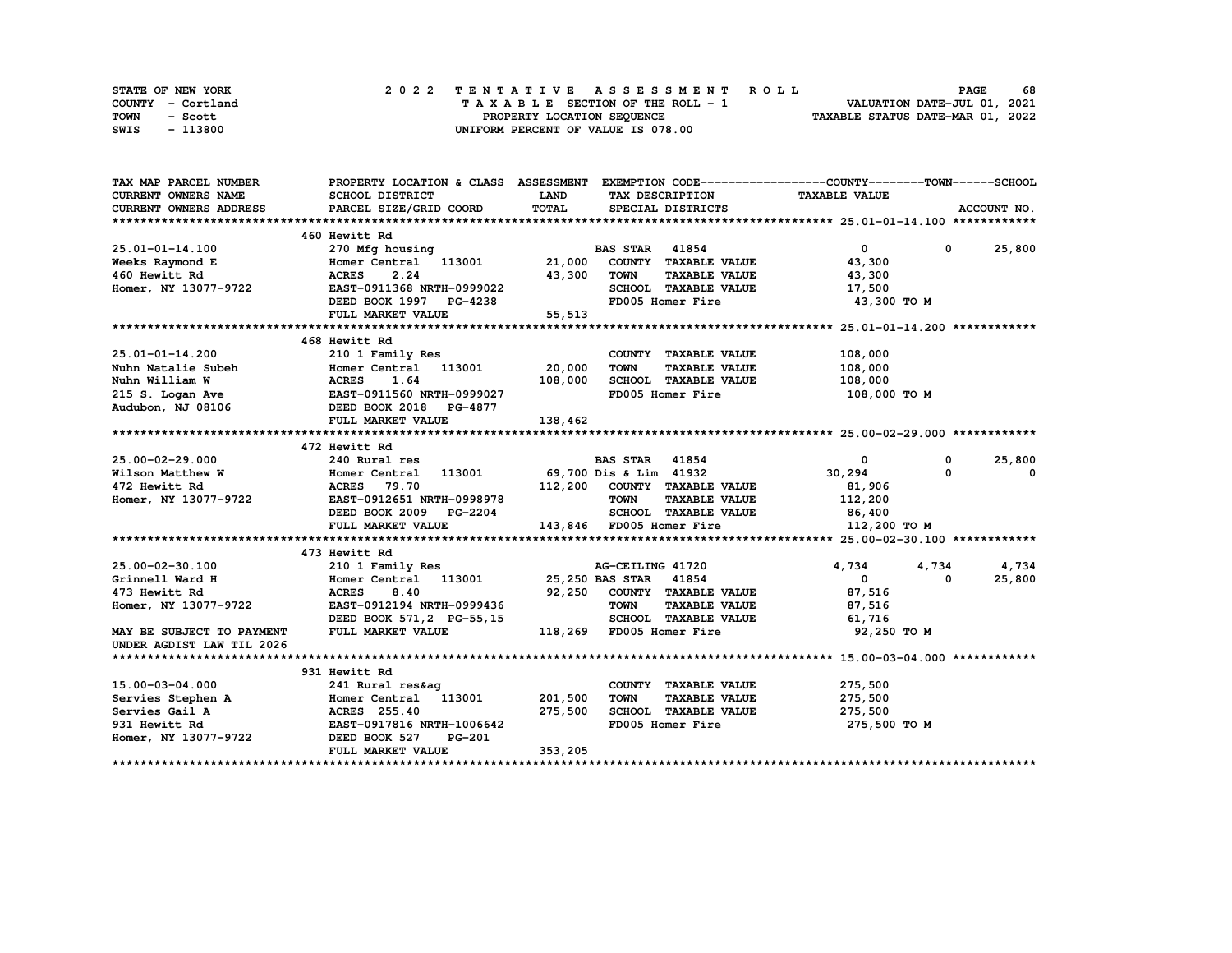| STATE OF NEW YORK | 2022 TENTATIVE ASSESSMENT ROLL     | 69<br><b>PAGE</b>                |
|-------------------|------------------------------------|----------------------------------|
| COUNTY - Cortland | TAXABLE SECTION OF THE ROLL - 1    | VALUATION DATE-JUL 01, 2021      |
| TOWN<br>- Scott   | PROPERTY LOCATION SEQUENCE         | TAXABLE STATUS DATE-MAR 01, 2022 |
| - 113800<br>SWIS  | UNIFORM PERCENT OF VALUE IS 078.00 |                                  |

| TAX MAP PARCEL NUMBER      | PROPERTY LOCATION & CLASS ASSESSMENT EXEMPTION CODE----------------COUNTY-------TOWN-----SCHOOL |             |                                     |                      |                      |
|----------------------------|-------------------------------------------------------------------------------------------------|-------------|-------------------------------------|----------------------|----------------------|
| <b>CURRENT OWNERS NAME</b> | SCHOOL DISTRICT                                                                                 | <b>LAND</b> | TAX DESCRIPTION                     | <b>TAXABLE VALUE</b> |                      |
| CURRENT OWNERS ADDRESS     | PARCEL SIZE/GRID COORD                                                                          | TOTAL       | SPECIAL DISTRICTS                   |                      | ACCOUNT NO.          |
|                            |                                                                                                 |             |                                     |                      |                      |
|                            | 6950 Hewitt Rd                                                                                  |             |                                     |                      |                      |
| 15.00-01-28.000            | 240 Rural res                                                                                   |             | AG-CEILING 41720                    | 52,332               | 52,332<br>52,332     |
| Fellows Donald D           | 113001<br>Homer Central                                                                         |             | 111,800 ENH STAR 41834              | $\mathbf 0$          | 64,410<br>$^{\circ}$ |
| 6950 Hewitt Rd             | 96.20<br><b>ACRES</b>                                                                           | 129,300     | COUNTY TAXABLE VALUE                | 76,968               |                      |
| Homer, NY 13077-9722       | EAST-0913443 NRTH-1001390                                                                       |             | <b>TOWN</b><br><b>TAXABLE VALUE</b> | 76,968               |                      |
|                            | DEED BOOK 568<br><b>PG-127</b>                                                                  |             | SCHOOL TAXABLE VALUE                | 12,558               |                      |
| MAY BE SUBJECT TO PAYMENT  | FULL MARKET VALUE                                                                               |             | 165,769 FD005 Homer Fire            | 129,300 TO M         |                      |
| UNDER AGDIST LAW TIL 2026  |                                                                                                 |             |                                     |                      |                      |
|                            |                                                                                                 |             |                                     |                      |                      |
|                            | 6712 Jo-Del Rd                                                                                  |             |                                     |                      |                      |
| 24.00-06-11.000            | 210 1 Family Res                                                                                |             | COUNTY TAXABLE VALUE                | 95,200               |                      |
| Pierson Lance              | Homer Central 113001                                                                            | 20,400      | <b>TOWN</b><br><b>TAXABLE VALUE</b> | 95,200               |                      |
| 463 NY State Rte 28        | <b>ACRES</b><br>1.90                                                                            | 95,200      | SCHOOL TAXABLE VALUE                | 95,200               |                      |
| Raquette Lake, NY 13436    | EAST-0908324 NRTH-0995293                                                                       |             | FD005 Homer Fire                    | 95,200 TO M          |                      |
|                            | DEED BOOK 2014 PG-3331                                                                          |             |                                     |                      |                      |
|                            | FULL MARKET VALUE                                                                               | 122,051     |                                     |                      |                      |
|                            |                                                                                                 |             |                                     |                      |                      |
|                            | 6720 Jo-Del Rd                                                                                  |             |                                     |                      |                      |
| 24.00-06-10.000            | 210 1 Family Res                                                                                |             | <b>BAS STAR 41854</b>               | $\mathbf{0}$         | $^{\circ}$<br>25,800 |
| Stockwin Robert J          | Homer Central 113001                                                                            | 26,000      | COUNTY TAXABLE VALUE                | 192,200              |                      |
| Stockwin Rebecca A         | <b>ACRES</b><br>5.39                                                                            | 192,200     | <b>TOWN</b><br><b>TAXABLE VALUE</b> | 192,200              |                      |
| 6720 Jo-Del Rd             | EAST-0908247 NRTH-0995531                                                                       |             | SCHOOL TAXABLE VALUE                | 166,400              |                      |
| Homer, NY 13077-9746       | DEED BOOK 1998 PG-7035                                                                          |             | FD005 Homer Fire                    | 192,200 TO M         |                      |
|                            | FULL MARKET VALUE                                                                               | 246,410     |                                     |                      |                      |
|                            |                                                                                                 |             |                                     |                      |                      |
|                            | 6731 Jo-Del Rd                                                                                  |             |                                     |                      |                      |
| 24.00-06-07.000            | 210 1 Family Res                                                                                |             | <b>ENH STAR 41834</b>               | $\mathbf 0$          | 64,410<br>0          |
| Morse Corena M             | Homer Central 113001                                                                            | 28,400      | COUNTY TAXABLE VALUE                | 148,700              |                      |
| Felici Monica M            | 6.88<br><b>ACRES</b>                                                                            | 148,700     | <b>TOWN</b><br><b>TAXABLE VALUE</b> | 148,700              |                      |
| c/o Carol Masterpaul       | EAST-0908167 NRTH-0995935                                                                       |             | SCHOOL TAXABLE VALUE                | 84,290               |                      |
| 6731 Jo-Del Rd             | DEED BOOK 2015 PG-5093                                                                          |             | FD005 Homer Fire                    | 148,700 TO M         |                      |
| Homer, NY 13077            | FULL MARKET VALUE                                                                               | 190,641     |                                     |                      |                      |
|                            |                                                                                                 |             |                                     |                      |                      |
|                            | Long Rd                                                                                         |             |                                     |                      |                      |
| 25.00-03-11.000            | 314 Rural vac<10                                                                                |             | COUNTY TAXABLE VALUE                | 1,100                |                      |
| Rusyniak Anthony J         | Homer Central<br>113001                                                                         | 1,100       | <b>TOWN</b><br><b>TAXABLE VALUE</b> | 1,100                |                      |
| PO Box 1142                | FRNT 200.00 DPTH 175.25                                                                         | 1,100       | SCHOOL TAXABLE VALUE                | 1,100                |                      |
| Syracuse, NY 13201         | EAST-0913406 NRTH-0993405                                                                       |             | FD005 Homer Fire                    | 1,100 TO M           |                      |
|                            | DEED BOOK 2017<br>PG-2569                                                                       |             |                                     |                      |                      |
|                            | FULL MARKET VALUE                                                                               | 1,410       |                                     |                      |                      |
|                            |                                                                                                 |             |                                     |                      |                      |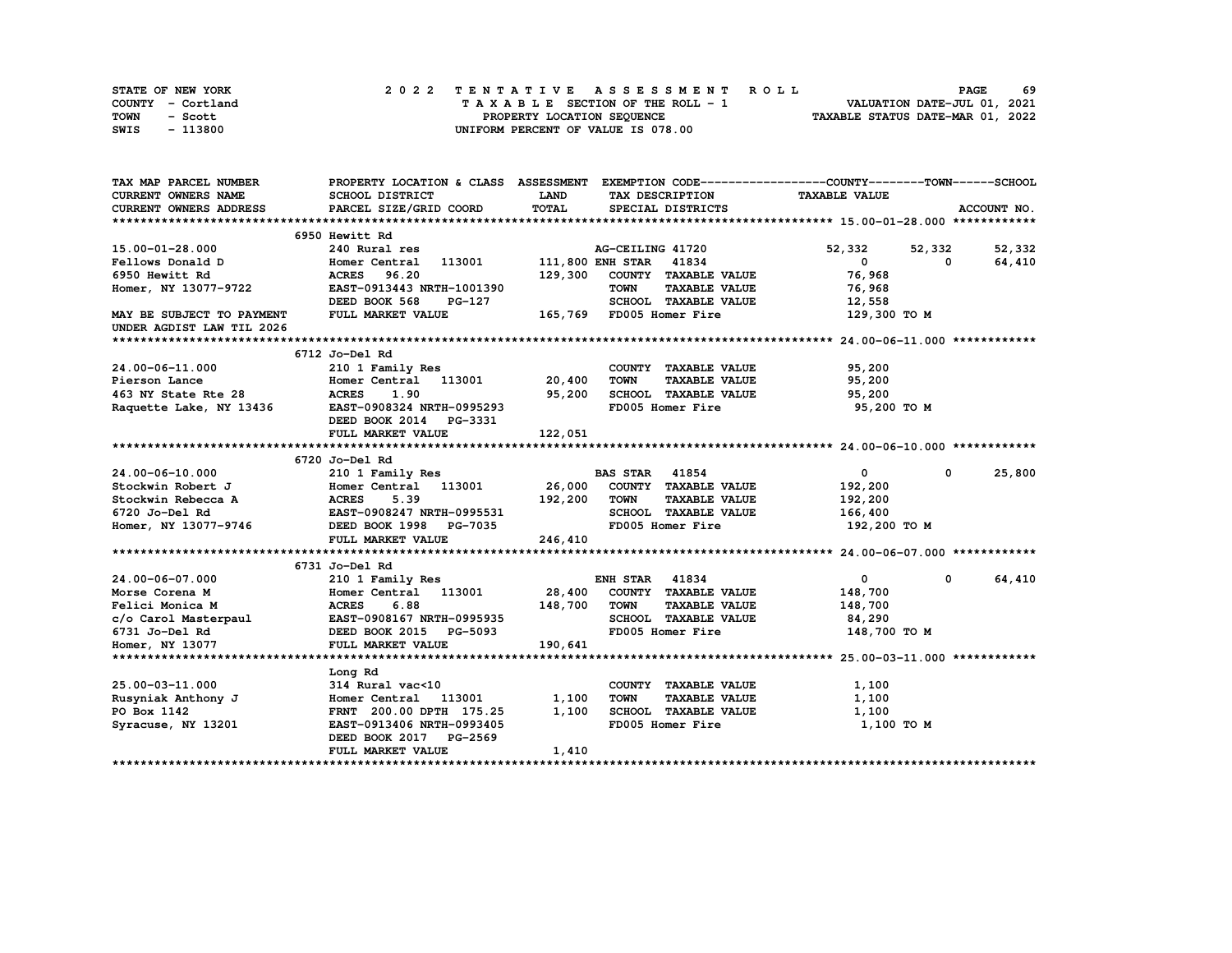| STATE OF NEW YORK | 2022 TENTATIVE ASSESSMENT ROLL     | 70<br><b>PAGE</b>                |
|-------------------|------------------------------------|----------------------------------|
| COUNTY - Cortland | TAXABLE SECTION OF THE ROLL - 1    | VALUATION DATE-JUL 01, 2021      |
| TOWN<br>- Scott   | PROPERTY LOCATION SEQUENCE         | TAXABLE STATUS DATE-MAR 01, 2022 |
| - 113800<br>SWIS  | UNIFORM PERCENT OF VALUE IS 078.00 |                                  |

| TAX MAP PARCEL NUMBER     | PROPERTY LOCATION & CLASS ASSESSMENT EXEMPTION CODE----------------COUNTY-------TOWN------SCHOOL |              |                  |                      |                      |       |             |
|---------------------------|--------------------------------------------------------------------------------------------------|--------------|------------------|----------------------|----------------------|-------|-------------|
| CURRENT OWNERS NAME       | SCHOOL DISTRICT                                                                                  | LAND         | TAX DESCRIPTION  |                      | <b>TAXABLE VALUE</b> |       |             |
| CURRENT OWNERS ADDRESS    | PARCEL SIZE/GRID COORD                                                                           | <b>TOTAL</b> |                  | SPECIAL DISTRICTS    |                      |       | ACCOUNT NO. |
|                           |                                                                                                  |              |                  |                      |                      |       |             |
|                           | Long Rd                                                                                          |              |                  |                      |                      |       |             |
| 25.00-04-18.000           | 322 Rural vac>10                                                                                 |              | AG-CEILING 41720 |                      | 7,104                | 7,104 | 7,104       |
| Rusyniak Anthony          | Homer Central<br>113001                                                                          | 11,000       |                  | COUNTY TAXABLE VALUE | 3,896                |       |             |
| Long Rd                   | ACRES 10.24                                                                                      | 11,000       | <b>TOWN</b>      | <b>TAXABLE VALUE</b> | 3,896                |       |             |
| PO Box 1142               | EAST-0915221 NRTH-0994044                                                                        |              |                  | SCHOOL TAXABLE VALUE | 3,896                |       |             |
| Syracuse, NY 13201        | DEED BOOK 2020<br><b>PG-3400</b>                                                                 |              |                  | FD005 Homer Fire     | 11,000 TO M          |       |             |
|                           | FULL MARKET VALUE                                                                                | 14,103       |                  |                      |                      |       |             |
| MAY BE SUBJECT TO PAYMENT |                                                                                                  |              |                  |                      |                      |       |             |
| UNDER AGDIST LAW TIL 2026 |                                                                                                  |              |                  |                      |                      |       |             |
|                           |                                                                                                  |              |                  |                      |                      |       |             |
|                           | Long Rd                                                                                          |              |                  |                      |                      |       |             |
| 25.00-04-19.000           | 311 Res vac land                                                                                 |              |                  | COUNTY TAXABLE VALUE | 6,900                |       |             |
| Coville Jeff L            | Homer Central<br>113001                                                                          | 6,900        | <b>TOWN</b>      | <b>TAXABLE VALUE</b> | 6,900                |       |             |
| c/o Lance Pierson         | <b>ACRES</b><br>8.54                                                                             | 6,900        |                  | SCHOOL TAXABLE VALUE | 6,900                |       |             |
| 7990 Route 28 + 30        | EAST-0914951 NRTH-0993948                                                                        |              |                  | FD005 Homer Fire     | 6,900 TO M           |       |             |
| Blue Mtn. Lake, NY 12812  | DEED BOOK 1997 PG-147                                                                            |              |                  |                      |                      |       |             |
|                           | FULL MARKET VALUE                                                                                | 8,846        |                  |                      |                      |       |             |
|                           |                                                                                                  |              |                  |                      |                      |       |             |
|                           | Long Rd                                                                                          |              |                  |                      |                      |       |             |
| 25.00-04-21.000           | 314 Rural vac<10                                                                                 |              |                  | COUNTY TAXABLE VALUE | 3,100                |       |             |
| Simonetta Russell S       | Homer Central<br>113001                                                                          | 3,100        | <b>TOWN</b>      | <b>TAXABLE VALUE</b> | 3,100                |       |             |
| Simonetta Penny A         | <b>ACRES</b><br>1.95                                                                             | 3,100        |                  | SCHOOL TAXABLE VALUE | 3,100                |       |             |
| 576 Old State Rd W        | EAST-0913925 NRTH-0993672                                                                        |              | FD005 Homer Fire |                      | 3,100 TO M           |       |             |
| Homer, NY 13077-9733      | DEED BOOK 2002 PG-5833                                                                           |              |                  |                      |                      |       |             |
|                           | FULL MARKET VALUE                                                                                | 3,974        |                  |                      |                      |       |             |
|                           |                                                                                                  |              |                  |                      |                      |       |             |
|                           | Long Rd                                                                                          |              |                  |                      |                      |       |             |
| 25.00-04-22.000           | 322 Rural vac>10                                                                                 |              |                  | COUNTY TAXABLE VALUE | 9,500                |       |             |
| Simonetta Russell S       | Homer Central<br>113001                                                                          | 9,500        | <b>TOWN</b>      | <b>TAXABLE VALUE</b> | 9,500                |       |             |
| Simonetta Penny A         | <b>ACRES</b> 10.08                                                                               | 9,500        |                  | SCHOOL TAXABLE VALUE | 9,500                |       |             |
| 576 Old State Rd W        | EAST-0913904 NRTH-0994296                                                                        |              |                  | FD005 Homer Fire     | 9,500 TO M           |       |             |
| Homer, NY 13077-9377      | DEED BOOK 2002 PG-5832                                                                           |              |                  |                      |                      |       |             |
|                           | FULL MARKET VALUE                                                                                | 12,179       |                  |                      |                      |       |             |
|                           |                                                                                                  |              |                  |                      |                      |       |             |
|                           | Long Rd                                                                                          |              |                  |                      |                      |       |             |
| 36.00-02-01.220           | 314 Rural vac<10                                                                                 |              |                  | COUNTY TAXABLE VALUE | 1,100                |       |             |
| Niederhofer Thomas        | Homer Central 113001                                                                             | 1,100        | <b>TOWN</b>      | <b>TAXABLE VALUE</b> | 1,100                |       |             |
| Niederhofer Sandra B      | FRNT 130.00 DPTH 250.00                                                                          | 1,100        |                  | SCHOOL TAXABLE VALUE | 1,100                |       |             |
| c/o James Campbell        | <b>ACRES</b><br>0.73                                                                             |              | FD005 Homer Fire |                      | 1,100 TO M           |       |             |
| 23 Elwood Ave             | EAST-0925797 NRTH-0985665                                                                        |              |                  |                      |                      |       |             |
| Cortland, NY 13045        | DEED BOOK 533<br><b>PG-333</b>                                                                   |              |                  |                      |                      |       |             |
|                           | FULL MARKET VALUE                                                                                | 1,410        |                  |                      |                      |       |             |
|                           |                                                                                                  |              |                  |                      |                      |       |             |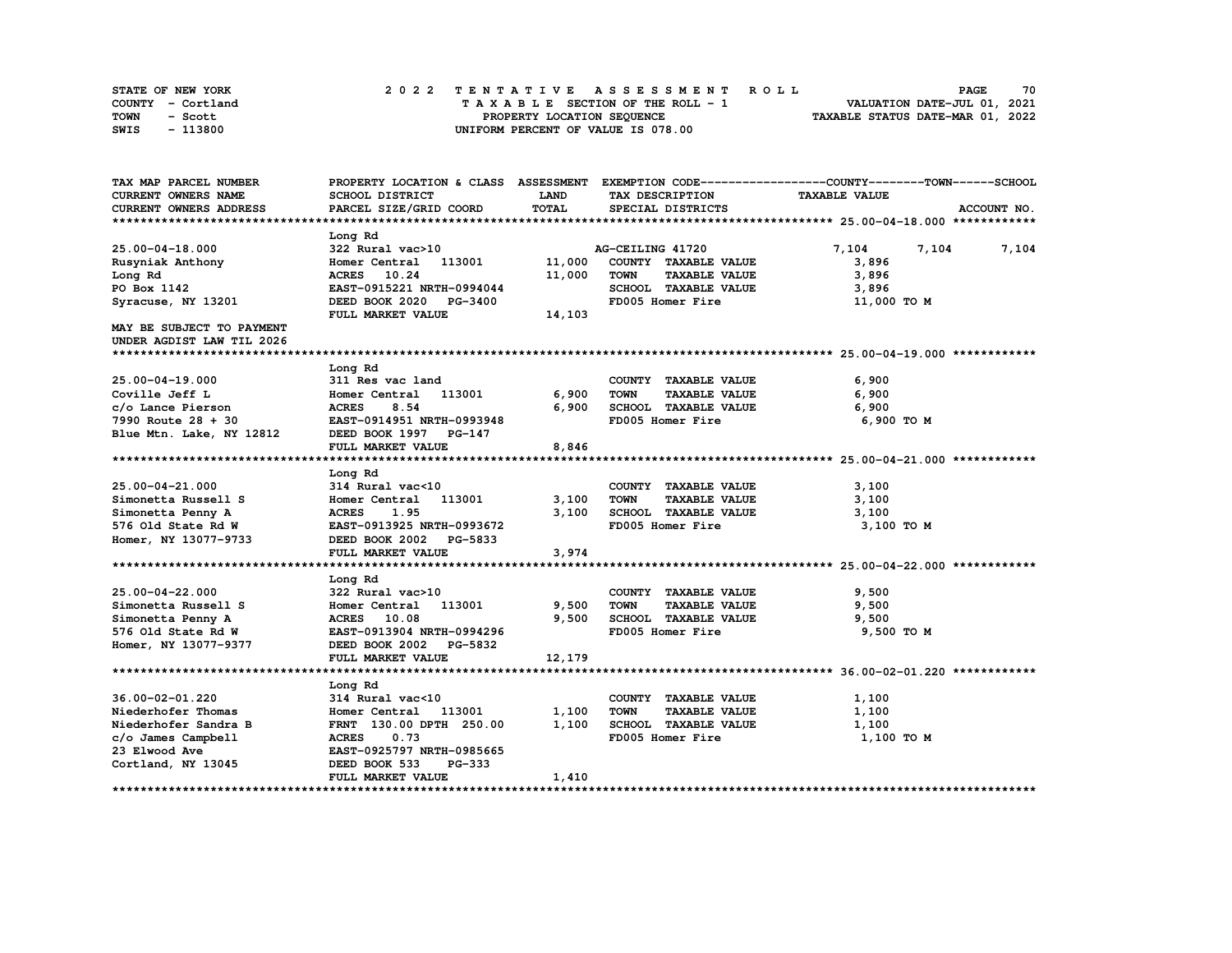| STATE OF NEW YORK |  | 2022 TENTATIVE ASSESSMENT ROLL     |  |  | <b>PAGE</b>                      | 71 |
|-------------------|--|------------------------------------|--|--|----------------------------------|----|
| COUNTY - Cortland |  | TAXABLE SECTION OF THE ROLL - 1    |  |  | VALUATION DATE-JUL 01, 2021      |    |
| TOWN<br>- Scott   |  | PROPERTY LOCATION SEQUENCE         |  |  | TAXABLE STATUS DATE-MAR 01, 2022 |    |
| - 113800<br>SWIS  |  | UNIFORM PERCENT OF VALUE IS 078.00 |  |  |                                  |    |

| TAX MAP PARCEL NUMBER       |                                |             |                                     | PROPERTY LOCATION & CLASS ASSESSMENT EXEMPTION CODE-----------------COUNTY-------TOWN-----SCHOOL |
|-----------------------------|--------------------------------|-------------|-------------------------------------|--------------------------------------------------------------------------------------------------|
| CURRENT OWNERS NAME         | SCHOOL DISTRICT                | <b>LAND</b> | TAX DESCRIPTION                     | <b>TAXABLE VALUE</b>                                                                             |
| CURRENT OWNERS ADDRESS      | PARCEL SIZE/GRID COORD         | TOTAL       | SPECIAL DISTRICTS                   | ACCOUNT NO.                                                                                      |
|                             |                                |             |                                     |                                                                                                  |
|                             | Long Rd                        |             |                                     |                                                                                                  |
| 36.00-04-03.110             | 322 Rural vac>10               |             | COUNTY TAXABLE VALUE                | 64,300                                                                                           |
| Sweeney Michael J           | 113001<br>Homer Central        | 64,300      | <b>TOWN</b><br><b>TAXABLE VALUE</b> | 64,300                                                                                           |
|                             |                                |             |                                     |                                                                                                  |
| Sweeney Kelli L             | ACRES 124.71                   | 64,300      | SCHOOL TAXABLE VALUE                | 64,300                                                                                           |
| 1465 Ayers Rd               | EAST-0922686 NRTH-0990806      |             | FD005 Homer Fire                    | 64,300 TO M                                                                                      |
| Homer, NY 13077             | DEED BOOK 2021 PG-7262         |             |                                     |                                                                                                  |
|                             | FULL MARKET VALUE              | 82,436      |                                     |                                                                                                  |
|                             |                                |             |                                     |                                                                                                  |
|                             | Long Rd                        |             |                                     |                                                                                                  |
| 36.00-07-04.200             | 311 Res vac land               |             | COUNTY TAXABLE VALUE                | 12,700                                                                                           |
| Stone Todd M                | 113001<br>Homer Central        | 12,700      | <b>TOWN</b><br><b>TAXABLE VALUE</b> | 12,700                                                                                           |
| Stone Amy J                 | <b>ACRES</b><br>2.91           | 12,700      | SCHOOL TAXABLE VALUE                | 12,700                                                                                           |
| 31 Hudson St                | EAST-0923338 NRTH-0987907      |             | FD005 Homer Fire                    | 12,700 TO M                                                                                      |
| Homer, NY 13077             | DEED BOOK 10145 PG-80001       |             |                                     |                                                                                                  |
|                             |                                |             |                                     |                                                                                                  |
|                             | FULL MARKET VALUE              | 16,282      |                                     |                                                                                                  |
|                             |                                |             |                                     |                                                                                                  |
|                             | Long Rd                        |             |                                     |                                                                                                  |
| $36.00 - 07 - 05.000$       | 311 Res vac land               |             | COUNTY TAXABLE VALUE                | 22,700                                                                                           |
| Falgiatano Charles L        | 113001<br>Homer Central        | 22,700      | <b>TOWN</b><br><b>TAXABLE VALUE</b> | 22,700                                                                                           |
| U/W William Deline Jr Trust | ACRES 10.00                    | 22,700      | SCHOOL TAXABLE VALUE                | 22,700                                                                                           |
| C/O Eva DeLine              | EAST-0923679 NRTH-0987644      |             | FD005 Homer Fire                    | 22,700 TO M                                                                                      |
| 995 Ste Route 11A           | DEED BOOK 2012 PG-5884         |             |                                     |                                                                                                  |
| Tully, NY 13159             | FULL MARKET VALUE              | 29,103      |                                     |                                                                                                  |
|                             |                                |             |                                     |                                                                                                  |
|                             | Long Rd                        |             |                                     |                                                                                                  |
| 36.00-08-01.100             | 322 Rural vac>10               |             | COUNTY TAXABLE VALUE                | 7,900                                                                                            |
|                             |                                |             | <b>TOWN</b>                         |                                                                                                  |
| Kline Lucas H               | 113001<br>Homer Central        | 7,900       | <b>TAXABLE VALUE</b>                | 7,900                                                                                            |
| Kline Tracy L               | ACRES 15.96                    | 7,900       | SCHOOL TAXABLE VALUE                | 7,900                                                                                            |
| 1085 Long Rd                | EAST-0921356 NRTH-0988028      |             |                                     |                                                                                                  |
| Homer, NY 13077             | DEED BOOK 2012 PG-7790         |             |                                     |                                                                                                  |
|                             | FULL MARKET VALUE              | 10,128      |                                     |                                                                                                  |
|                             |                                |             |                                     |                                                                                                  |
|                             | Long Rd                        |             |                                     |                                                                                                  |
| 36.00-08-05.200             | 314 Rural vac<10               |             | COUNTY TAXABLE VALUE                | 15,200                                                                                           |
| Weber Bruce                 | 113001<br>Homer Central        | 15,200      | <b>TOWN</b><br><b>TAXABLE VALUE</b> | 15,200                                                                                           |
| Weber Mary                  | <b>ACRES</b><br>2.80           | 15,200      | SCHOOL TAXABLE VALUE                | 15,200                                                                                           |
| 1174 Long Rd                | EAST-0922922 NRTH-0986999      |             | FD005 Homer Fire                    | 15,200 TO M                                                                                      |
| Homer, NY 13077             | DEED BOOK 538<br><b>PG-150</b> |             |                                     |                                                                                                  |
|                             |                                |             |                                     |                                                                                                  |
|                             | FULL MARKET VALUE              | 19,487      |                                     |                                                                                                  |
|                             |                                |             |                                     |                                                                                                  |
|                             | Long Rd                        |             |                                     |                                                                                                  |
| 36.00-08-10.000             | 312 Vac w/imprv                |             | COUNTY TAXABLE VALUE                | 5,100                                                                                            |
| Niederhofer Thomas          | Homer Central 113001           | 500         | <b>TOWN</b><br><b>TAXABLE VALUE</b> | 5,100                                                                                            |
| 23 Elwood Ave               | FRNT 400.00 DPTH 100.00        | 5,100       | SCHOOL TAXABLE VALUE                | 5,100                                                                                            |
| Vortland, NY 13045          | EAST-0925478 NRTH-0985716      |             | FD005 Homer Fire                    | 5,100 TO M                                                                                       |
|                             | DEED BOOK 500<br>PG-186        |             |                                     |                                                                                                  |
|                             | FULL MARKET VALUE              | 6,538       |                                     |                                                                                                  |
|                             |                                |             |                                     |                                                                                                  |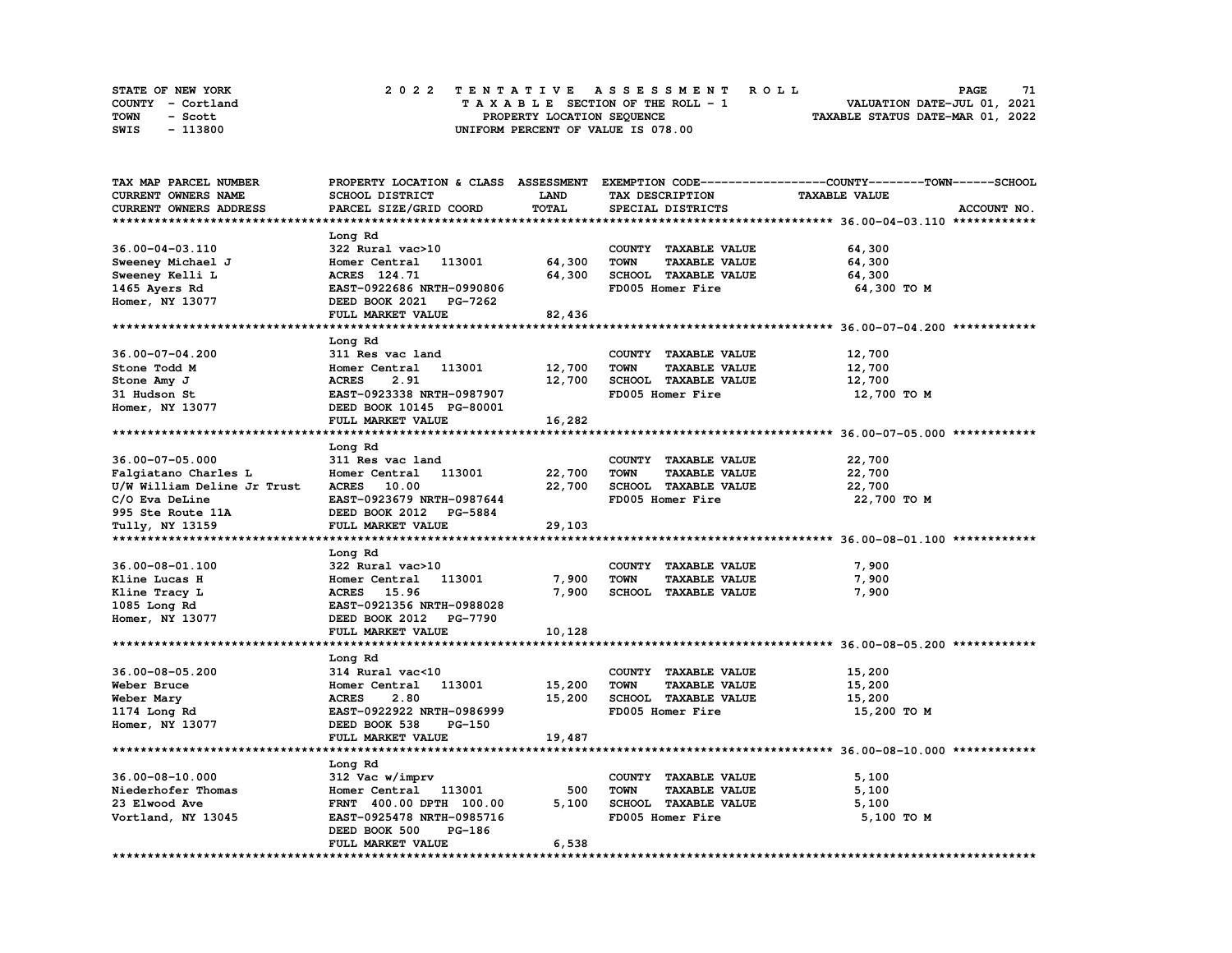| STATE OF NEW YORK | 2022 TENTATIVE ASSESSMENT ROLL     | 72<br><b>PAGE</b>                |
|-------------------|------------------------------------|----------------------------------|
| COUNTY - Cortland | TAXABLE SECTION OF THE ROLL - 1    | VALUATION DATE-JUL 01, 2021      |
| TOWN<br>- Scott   | PROPERTY LOCATION SEQUENCE         | TAXABLE STATUS DATE-MAR 01, 2022 |
| - 113800<br>SWIS  | UNIFORM PERCENT OF VALUE IS 078.00 |                                  |

| TAX MAP PARCEL NUMBER      | PROPERTY LOCATION & CLASS ASSESSMENT EXEMPTION CODE-----------------COUNTY-------TOWN-----SCHOOL |             |                                     |                             |             |
|----------------------------|--------------------------------------------------------------------------------------------------|-------------|-------------------------------------|-----------------------------|-------------|
| <b>CURRENT OWNERS NAME</b> | SCHOOL DISTRICT                                                                                  | <b>LAND</b> | TAX DESCRIPTION                     | <b>TAXABLE VALUE</b>        |             |
| CURRENT OWNERS ADDRESS     | PARCEL SIZE/GRID COORD                                                                           | TOTAL       | SPECIAL DISTRICTS                   |                             | ACCOUNT NO. |
|                            |                                                                                                  |             |                                     |                             |             |
|                            | 477 Long Rd                                                                                      |             |                                     |                             |             |
| $25.00 - 01 - 61.000$      | 270 Mfg housing                                                                                  |             | COUNTY TAXABLE VALUE                | 29,200                      |             |
| Marshall Jessie Lee        | Homer Central 113001                                                                             | 9,000       | <b>TOWN</b><br><b>TAXABLE VALUE</b> | 29,200                      |             |
| 477 Long Rd                | FRNT 110.25 DPTH 139.25                                                                          | 29,200      | SCHOOL TAXABLE VALUE                | 29,200                      |             |
| Homer, NY 13077            | <b>ACRES</b><br>0.34                                                                             |             | FD005 Homer Fire                    | 29,200 TO M                 |             |
|                            | EAST-0911602 NRTH-0994792                                                                        |             |                                     |                             |             |
|                            | DEED BOOK 10686 PG-33001                                                                         |             |                                     |                             |             |
|                            | FULL MARKET VALUE                                                                                | 37,436      |                                     |                             |             |
|                            |                                                                                                  |             |                                     |                             |             |
|                            | 501 Long Rd                                                                                      |             |                                     |                             |             |
| $25.00 - 01 - 62.000$      | 210 1 Family Res                                                                                 |             | <b>BAS STAR 41854</b>               | $\mathbf 0$<br>$\mathbf{0}$ | 25,800      |
|                            | Homer Central 113001                                                                             | 13,400      | COUNTY TAXABLE VALUE                | 91,000                      |             |
| Barney Karen               |                                                                                                  |             |                                     |                             |             |
| 501 Long Rd                | FRNT 310.00 DPTH 140.00                                                                          | 91,000      | <b>TOWN</b><br><b>TAXABLE VALUE</b> | 91,000                      |             |
| Homer, NY 13077-9305       | EAST-0912251 NRTH-0994739                                                                        |             | SCHOOL TAXABLE VALUE                | 65,200                      |             |
|                            | DEED BOOK 2001 PG-6735                                                                           |             | FD005 Homer Fire                    | 91,000 TO M                 |             |
|                            | FULL MARKET VALUE                                                                                | 116,667     |                                     |                             |             |
|                            |                                                                                                  |             |                                     |                             |             |
|                            | 513 Long Rd                                                                                      |             |                                     |                             |             |
| $25.00 - 01 - 64.000$      | 210 1 Family Res                                                                                 |             | COUNTY TAXABLE VALUE                | 70,100                      |             |
| Sheehan Tamara L           | Homer Central 113001                                                                             | 17,000      | <b>TAXABLE VALUE</b><br><b>TOWN</b> | 70,100                      |             |
| Sheehan Steven L           | FRNT 300.00 DPTH 120.00                                                                          | 70,100      | SCHOOL TAXABLE VALUE                | 70,100                      |             |
| 513 Long Rd                | <b>ACRES</b><br>0.86                                                                             |             | FD005 Homer Fire                    | 70,100 TO M                 |             |
| Homer, NY 13077            | EAST-0912374 NRTH-0994570                                                                        |             |                                     |                             |             |
|                            | DEED BOOK 2017 PG-6043                                                                           |             |                                     |                             |             |
|                            | FULL MARKET VALUE                                                                                | 89,872      |                                     |                             |             |
|                            |                                                                                                  |             |                                     |                             |             |
|                            | 523 Long Rd                                                                                      |             |                                     |                             |             |
| $25.00 - 01 - 65.000$      | 210 1 Family Res                                                                                 |             | COUNTY TAXABLE VALUE                | 51,500                      |             |
| Terwilliger James L        | 113001<br>Homer Central                                                                          | 21,300      | <b>TOWN</b><br><b>TAXABLE VALUE</b> | 51,500                      |             |
| 523 Long Rd                | <b>ACRES</b><br>2.44                                                                             | 51,500      | SCHOOL TAXABLE VALUE                | 51,500                      |             |
| Homer, NY 13077-9305       | EAST-0912598 NRTH-0994442                                                                        |             | FD005 Homer Fire                    | 51,500 TO M                 |             |
|                            | DEED BOOK 2001<br><b>PG-230</b>                                                                  |             |                                     |                             |             |
|                            | FULL MARKET VALUE                                                                                | 66,026      |                                     |                             |             |
|                            |                                                                                                  |             |                                     |                             |             |
|                            | 613 Long Rd                                                                                      |             |                                     |                             |             |
| 25.00-01-59.200            | 260 Seasonal res                                                                                 |             | COUNTY TAXABLE VALUE                | 60,000                      |             |
| Donnelly Frank             | 113001<br>Homer Central                                                                          | 36,750      | <b>TOWN</b><br><b>TAXABLE VALUE</b> | 60,000                      |             |
| Donnelly Nan               | ACRES 26.23                                                                                      | 60,000      | SCHOOL TAXABLE VALUE                | 60,000                      |             |
| 585 Highland Rd            | EAST-0913076 NRTH-0994015                                                                        |             | FD005 Homer Fire                    | 60,000 TO M                 |             |
| Moorseville, NC 28115      | DEED BOOK 2018<br>PG-1882                                                                        |             |                                     |                             |             |
|                            | FULL MARKET VALUE                                                                                | 76,923      |                                     |                             |             |
|                            |                                                                                                  |             |                                     |                             |             |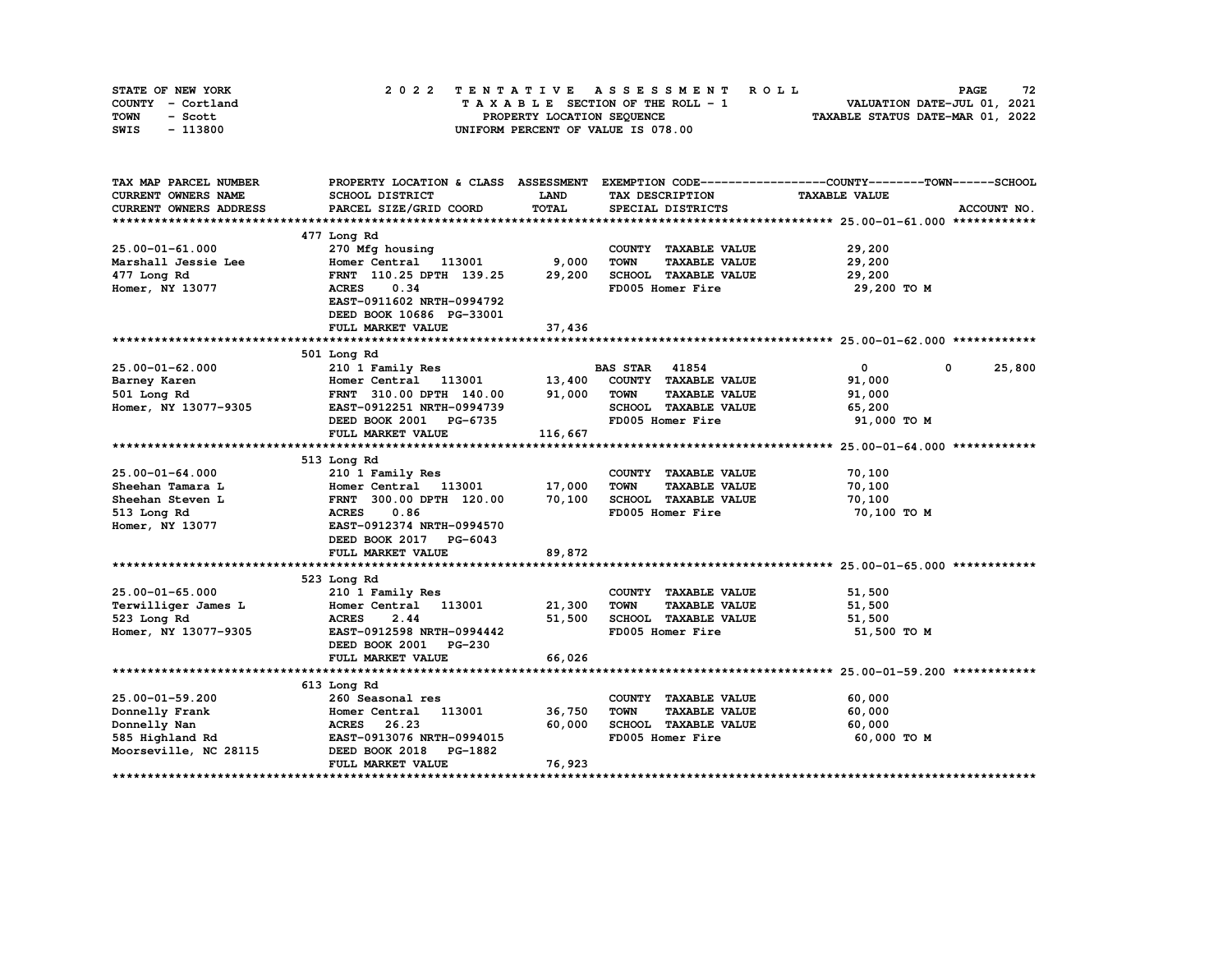| STATE OF NEW YORK | 2022 TENTATIVE ASSESSMENT ROLL     | 73<br><b>PAGE</b>                |
|-------------------|------------------------------------|----------------------------------|
| COUNTY - Cortland | TAXABLE SECTION OF THE ROLL - 1    | VALUATION DATE-JUL 01, 2021      |
| TOWN<br>- Scott   | PROPERTY LOCATION SEQUENCE         | TAXABLE STATUS DATE-MAR 01, 2022 |
| - 113800<br>SWIS  | UNIFORM PERCENT OF VALUE IS 078.00 |                                  |

| TAX MAP PARCEL NUMBER     | PROPERTY LOCATION & CLASS ASSESSMENT |              |                                     | EXEMPTION CODE-----------------COUNTY-------TOWN------SCHOOL |             |
|---------------------------|--------------------------------------|--------------|-------------------------------------|--------------------------------------------------------------|-------------|
| CURRENT OWNERS NAME       | SCHOOL DISTRICT                      | LAND         | TAX DESCRIPTION                     | <b>TAXABLE VALUE</b>                                         |             |
| CURRENT OWNERS ADDRESS    | PARCEL SIZE/GRID COORD               | <b>TOTAL</b> | SPECIAL DISTRICTS                   |                                                              | ACCOUNT NO. |
|                           |                                      |              |                                     |                                                              |             |
|                           | 624 Long Rd                          |              |                                     |                                                              |             |
| 25.00-03-10.000           | 270 Mfg housing                      |              | <b>ENH STAR</b><br>41834            | $\mathbf{0}$<br>$\mathbf 0$                                  | 30,700      |
| Baker Mary A              | Homer Central 113001                 | 16,200       | COUNTY TAXABLE VALUE                | 30,700                                                       |             |
| 624 Long Rd               | FRNT 200.00 DPTH 174.25              | 30,700       | <b>TAXABLE VALUE</b><br><b>TOWN</b> | 30,700                                                       |             |
| Homer, NY 13077-9305      | EAST-0913014 NRTH-0993369            |              | SCHOOL TAXABLE VALUE                | 0                                                            |             |
|                           | DEED BOOK 451<br><b>PG-210</b>       |              | FD005 Homer Fire                    | 30,700 TO M                                                  |             |
|                           | FULL MARKET VALUE                    | 39,359       |                                     |                                                              |             |
|                           |                                      |              |                                     |                                                              |             |
|                           | 625 Long Rd                          |              |                                     |                                                              |             |
| 25.00-04-01.100-1         | 210 1 Family Res                     |              | COUNTY TAXABLE VALUE                | 279,454                                                      |             |
| Tepfer Lisa               | Homer Central 113001                 | 25,300       | <b>TOWN</b><br><b>TAXABLE VALUE</b> | 279,454                                                      |             |
| Tepfer Amanda             | <b>ACRES</b><br>4.90 BANK WELLS      | 279,454      | SCHOOL TAXABLE VALUE                | 279,454                                                      |             |
| 625 Long Rd               | EAST-0914340 NRTH-0993751            |              | FD005 Homer Fire                    | 279,454 TO M                                                 |             |
| Homer, NY 13077-9354      | DEED BOOK 2021 PG-3139               |              |                                     |                                                              |             |
|                           |                                      |              |                                     |                                                              |             |
|                           | FULL MARKET VALUE                    | 358,274      |                                     |                                                              |             |
|                           |                                      |              |                                     |                                                              |             |
|                           | 762 Long Rd                          |              |                                     |                                                              |             |
| 25.00-03-05.000           | 113 Cattle farm                      |              | AG 10-YR<br>41700                   | 43,200<br>43,200                                             | 43,200      |
| Rusyniak Anthony J        | 113001<br>Homer Central              |              | 85,950 AG 10-YR<br>41700            | 201,600<br>201,600                                           | 201,600     |
| PO Box 1142               | <b>ACRES</b><br>98.09                |              | 330,750 AG-CEILING 41720            | 40,293<br>40,293                                             | 40,293      |
| Syracuse, NY 13201-1142   | EAST-0914731 NRTH-0993068            |              | COUNTY TAXABLE VALUE                | 45,657                                                       |             |
|                           | DEED BOOK 2002 PG-1418               |              | <b>TOWN</b><br><b>TAXABLE VALUE</b> | 45,657                                                       |             |
| MAY BE SUBJECT TO PAYMENT | FULL MARKET VALUE                    | 424,038      | <b>SCHOOL TAXABLE VALUE</b>         | 45,657                                                       |             |
| UNDER AGDIST LAW TIL 2026 |                                      |              | FD005 Homer Fire                    | 330,750 TO M                                                 |             |
|                           |                                      |              |                                     |                                                              |             |
|                           | 787 Long Rd                          |              |                                     |                                                              |             |
| 25.00-04-12.000           | 260 Seasonal res                     |              | AG-CEILING 41720                    | 28,972<br>28,972                                             | 28,972      |
| Rusyniak Anthony J        | 113001<br>Homer Central              | 71,778       | COUNTY TAXABLE VALUE                | 61,428                                                       |             |
| Rusyniak Ellen M          | <b>ACRES</b><br>62.88                | 90,400       | <b>TOWN</b><br><b>TAXABLE VALUE</b> | 61,428                                                       |             |
| PO Box 1142               | EAST-0915979 NRTH-0994043            |              | SCHOOL TAXABLE VALUE                | 61,428                                                       |             |
| Syracuse, NY 13201        | DEED BOOK 2013, PG-6937,             |              | FD005 Homer Fire                    | 90,400 TO M                                                  |             |
|                           | FULL MARKET VALUE                    | 115,897      |                                     |                                                              |             |
| MAY BE SUBJECT TO PAYMENT |                                      |              |                                     |                                                              |             |
| UNDER AGDIST LAW TIL 2026 |                                      |              |                                     |                                                              |             |
|                           |                                      |              |                                     |                                                              |             |
|                           | 981 Long Rd                          |              |                                     |                                                              |             |
| 25.00-02-52.000           | 240 Rural res                        |              | <b>ENH STAR 41834</b>               | $\mathbf 0$<br>$\mathbf 0$                                   | 64,410      |
| Norris Mark               | Homer Central<br>113001              | 32,500       | COUNTY TAXABLE VALUE                | 72,400                                                       |             |
| Norris Maureen H          | <b>ACRES</b><br>23.33                | 72,400       | <b>TOWN</b><br><b>TAXABLE VALUE</b> | 72,400                                                       |             |
| 981 Long Rd               | EAST-0919010 NRTH-0992481            |              | SCHOOL TAXABLE VALUE                | 7,990                                                        |             |
| Homer, NY 13077-9303      | PG-349<br>DEED BOOK 425              |              | FD005 Homer Fire                    | 72,400 TO M                                                  |             |
|                           | FULL MARKET VALUE                    | 92,821       |                                     |                                                              |             |
|                           |                                      |              |                                     |                                                              |             |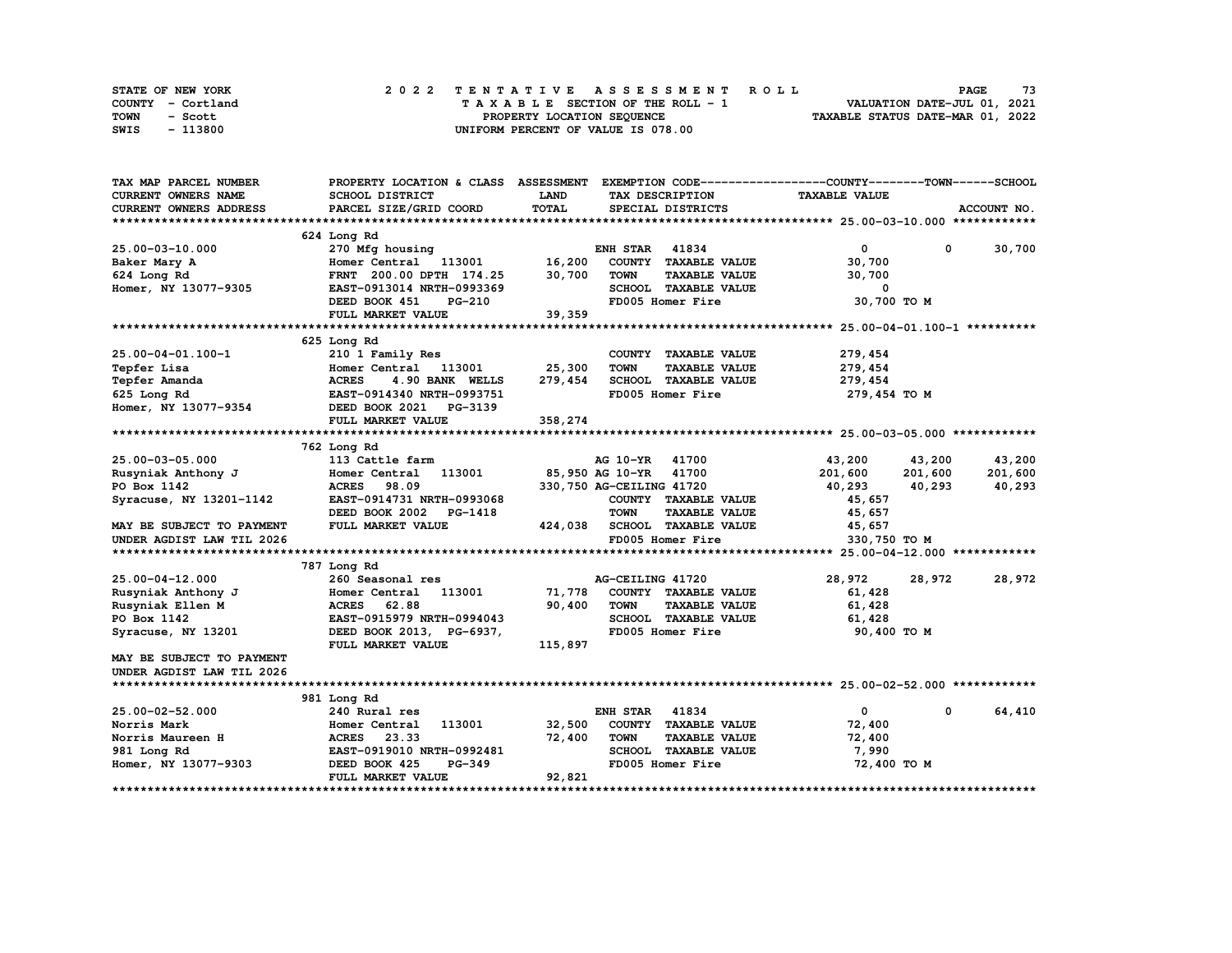| STATE OF NEW YORK | 2022 TENTATIVE ASSESSMENT ROLL     | 74<br><b>PAGE</b>                |
|-------------------|------------------------------------|----------------------------------|
| COUNTY - Cortland | TAXABLE SECTION OF THE ROLL - 1    | VALUATION DATE-JUL 01, 2021      |
| TOWN<br>- Scott   | PROPERTY LOCATION SEQUENCE         | TAXABLE STATUS DATE-MAR 01, 2022 |
| SWIS<br>- 113800  | UNIFORM PERCENT OF VALUE IS 078.00 |                                  |

| TAX MAP PARCEL NUMBER     | PROPERTY LOCATION & CLASS ASSESSMENT EXEMPTION CODE----------------COUNTY-------TOWN-----SCHOOL |             |                                     |                           |               |
|---------------------------|-------------------------------------------------------------------------------------------------|-------------|-------------------------------------|---------------------------|---------------|
| CURRENT OWNERS NAME       | SCHOOL DISTRICT                                                                                 | <b>LAND</b> | TAX DESCRIPTION                     | <b>TAXABLE VALUE</b>      |               |
| CURRENT OWNERS ADDRESS    | PARCEL SIZE/GRID COORD                                                                          | TOTAL       | SPECIAL DISTRICTS                   |                           | ACCOUNT NO.   |
|                           |                                                                                                 |             |                                     |                           |               |
|                           | 1033 Long Rd                                                                                    |             |                                     |                           |               |
| $35.00 - 01 - 13.000$     | 241 Rural res&ag                                                                                |             | AG-CEILING 41720                    | 12,916                    | 12,916 12,916 |
| Knowlton John C           | Homer Central 113001                                                                            | 91,500      | COUNTY TAXABLE VALUE                | 196,984                   |               |
| 1033 Long Rd              | ACRES 142.00                                                                                    | 209,900     | <b>TOWN</b><br><b>TAXABLE VALUE</b> | 196,984                   |               |
| Homer, NY 13077           | EAST-0919619 NRTH-0991389                                                                       |             | SCHOOL TAXABLE VALUE                | 196,984                   |               |
|                           | DEED BOOK 2009 PG-4478                                                                          |             | FD005 Homer Fire                    | 209,900 то м              |               |
| MAY BE SUBJECT TO PAYMENT | FULL MARKET VALUE                                                                               | 269,103     |                                     |                           |               |
| UNDER AGDIST LAW TIL 2026 |                                                                                                 |             |                                     |                           |               |
|                           |                                                                                                 |             |                                     |                           |               |
|                           | 1048 Long Rd                                                                                    |             |                                     |                           |               |
| 36.00-04-01.000           | 240 Rural res                                                                                   |             | COUNTY TAXABLE VALUE                | 207,900                   |               |
| Kline Lucas H             | 113001<br>Homer Central                                                                         | 73,200      | <b>TOWN</b><br><b>TAXABLE VALUE</b> | 207,900                   |               |
| Kline Tracy L             | ACRES 93.96                                                                                     | 207,900     | SCHOOL TAXABLE VALUE                | 207,900                   |               |
| 1085 Long Rd              | EAST-0920275 NRTH-0990291                                                                       |             | FD005 Homer Fire                    | 207,900 то м              |               |
| Homer, NY 13077-9742      | DEED BOOK 2022 PG-293                                                                           |             |                                     |                           |               |
|                           | FULL MARKET VALUE                                                                               | 266,538     |                                     |                           |               |
| PRIOR OWNER ON 3/01/2022  |                                                                                                 |             |                                     |                           |               |
| Kline Lucas H             |                                                                                                 |             |                                     |                           |               |
|                           |                                                                                                 |             |                                     |                           |               |
|                           | 1049 Long Rd                                                                                    |             |                                     |                           |               |
| $36.00 - 04 - 02.000$     | 210 1 Family Res                                                                                |             | COUNTY TAXABLE VALUE                | 229,700                   |               |
| Peck Kevin B              | Homer Central 113001                                                                            | 24,200      | <b>TOWN</b><br><b>TAXABLE VALUE</b> | 229,700                   |               |
| Peck Teresa M             | <b>ACRES</b><br>5.01 BANK WELLS                                                                 | 229,700     | SCHOOL TAXABLE VALUE                | 229,700                   |               |
| 1049 Long Rd              | EAST-0921680 NRTH-0991768                                                                       |             | FD005 Homer Fire                    | 229,700 TO M              |               |
| Homer, NY 13077           | DEED BOOK 2010 PG-5354                                                                          |             |                                     |                           |               |
|                           | FULL MARKET VALUE                                                                               | 294,487     |                                     |                           |               |
|                           |                                                                                                 |             |                                     |                           |               |
|                           | 1073 Long Rd                                                                                    |             |                                     |                           |               |
| 36.00-07-01.000           | 105 Vac farmland                                                                                |             | AG-CEILING 41720                    | 18,899                    | 18,899 18,899 |
| Hilsberg Kay F            | Homer Central 113001                                                                            | 22,700      | COUNTY TAXABLE VALUE                | 3,801                     |               |
| 130 Atkinson Ave          | ACRES 10.00                                                                                     | 22,700      | <b>TOWN</b><br><b>TAXABLE VALUE</b> |                           |               |
|                           | EAST-0922234 NRTH-0989396                                                                       |             | SCHOOL TAXABLE VALUE                | 3,801                     |               |
| Syracuse, NY 13207        |                                                                                                 |             | FD005 Homer Fire                    | 3,801                     |               |
|                           | DEED BOOK 2008 PG-4682                                                                          | 29,103      |                                     | 22,700 TO M               |               |
| MAY BE SUBJECT TO PAYMENT | FULL MARKET VALUE                                                                               |             |                                     |                           |               |
| UNDER AGDIST LAW TIL 2026 |                                                                                                 |             |                                     |                           |               |
|                           |                                                                                                 |             |                                     |                           |               |
| 36.00-08-01.200           | 1085 Long Rd                                                                                    |             | <b>BAS STAR 41854</b>               | $\mathbf 0$<br>$^{\circ}$ |               |
|                           | 240 Rural res                                                                                   |             |                                     |                           | 25,800        |
| Kline Lucas H             | 113001<br>Homer Central                                                                         | 37,800      | COUNTY TAXABLE VALUE<br><b>TOWN</b> | 237,100                   |               |
| Kline Tracy L             | ACRES 29.89<br>EAST-0921732 NRTH-0988477                                                        | 237,100     | <b>TAXABLE VALUE</b>                | 237,100                   |               |
| 1085 Long Rd              |                                                                                                 |             | SCHOOL TAXABLE VALUE                | 211,300                   |               |
| Homer, NY 13077           | <b>PG-6368</b><br>DEED BOOK 2009<br>FULL MARKET VALUE                                           |             | FD005 Homer Fire                    | 237,100 то м              |               |
|                           |                                                                                                 | 303,974     |                                     |                           |               |
|                           |                                                                                                 |             |                                     |                           |               |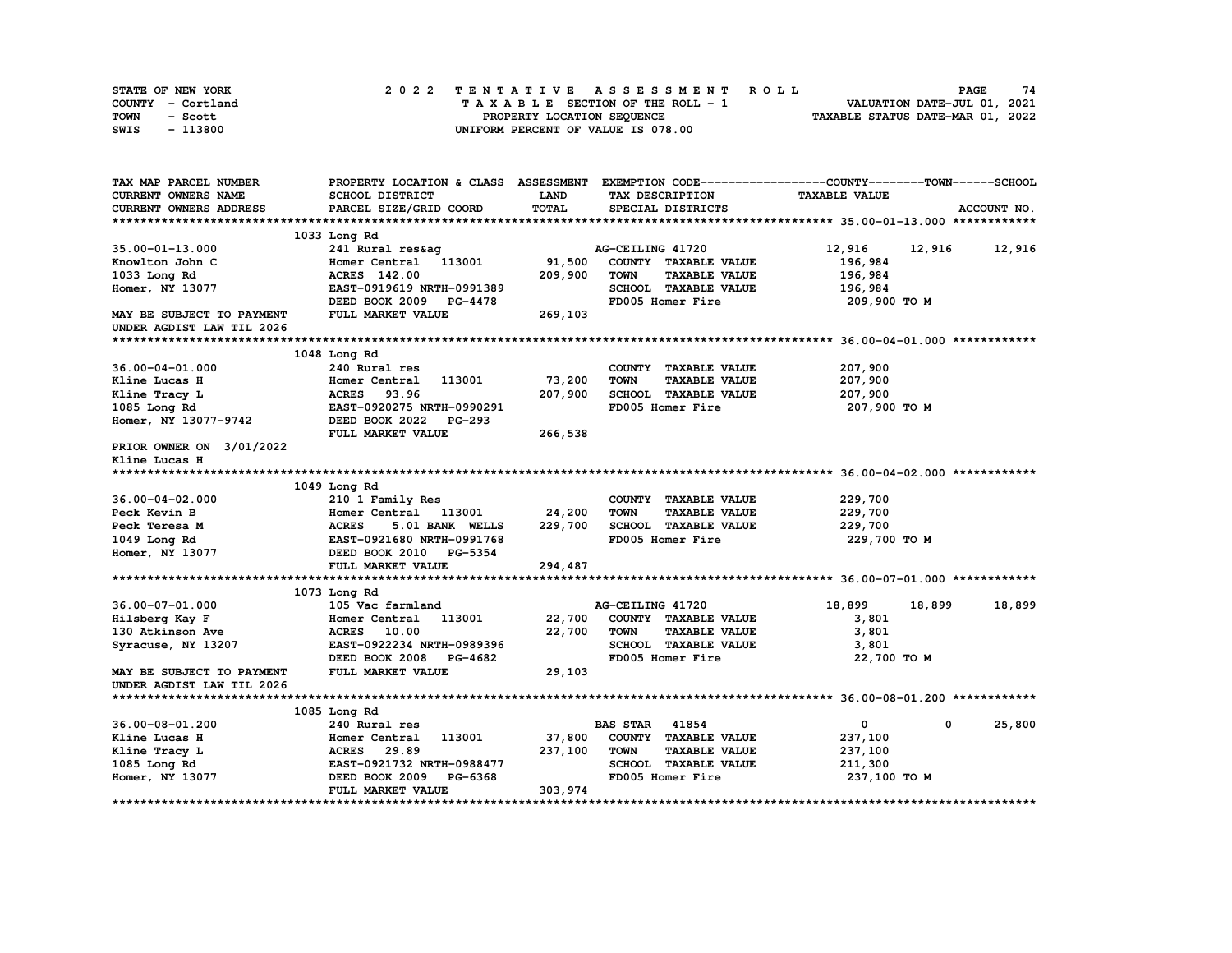| STATE OF NEW YORK | 2022 TENTATIVE ASSESSMENT ROLL     | 75<br><b>PAGE</b>                |
|-------------------|------------------------------------|----------------------------------|
| COUNTY - Cortland | TAXABLE SECTION OF THE ROLL - 1    | VALUATION DATE-JUL 01, 2021      |
| TOWN<br>- Scott   | PROPERTY LOCATION SEQUENCE         | TAXABLE STATUS DATE-MAR 01, 2022 |
| - 113800<br>SWIS  | UNIFORM PERCENT OF VALUE IS 078.00 |                                  |

| TAX MAP PARCEL NUMBER            | PROPERTY LOCATION & CLASS ASSESSMENT EXEMPTION CODE----------------COUNTY-------TOWN-----SCHOOL |              |                                       |                      |                       |
|----------------------------------|-------------------------------------------------------------------------------------------------|--------------|---------------------------------------|----------------------|-----------------------|
| CURRENT OWNERS NAME              | <b>SCHOOL DISTRICT</b>                                                                          | LAND         | TAX DESCRIPTION                       | <b>TAXABLE VALUE</b> |                       |
| CURRENT OWNERS ADDRESS           | PARCEL SIZE/GRID COORD                                                                          | <b>TOTAL</b> | SPECIAL DISTRICTS                     |                      | ACCOUNT NO.           |
|                                  |                                                                                                 |              |                                       |                      |                       |
|                                  | 1095 Long Rd                                                                                    |              |                                       |                      |                       |
| 36.00-07-02.000                  | 240 Rural res                                                                                   |              | AG-CEILING 41720                      | 10,254               | 10,254 10,254         |
| Hilsberg Kay F                   | Homer Central<br>113001                                                                         | 34,600       | COUNTY TAXABLE VALUE                  | 100,846              |                       |
| 130 Atkinson Ave                 | <b>ACRES</b><br>18.10                                                                           | 111,100      | <b>TOWN</b><br><b>TAXABLE VALUE</b>   | 100,846              |                       |
| Syracuse, NY 13207               | EAST-0922856 NRTH-0989176                                                                       |              | SCHOOL TAXABLE VALUE                  | 100,846              |                       |
|                                  | DEED BOOK 10374 PG-81001                                                                        |              | FD005 Homer Fire                      | 111,100 TO M         |                       |
| <b>MAY BE SUBJECT TO PAYMENT</b> | FULL MARKET VALUE                                                                               | 142,436      |                                       |                      |                       |
| UNDER AGDIST LAW TIL 2026        |                                                                                                 |              |                                       |                      |                       |
|                                  |                                                                                                 |              |                                       |                      |                       |
|                                  | 1103 Long Rd                                                                                    |              |                                       |                      |                       |
| 36.00-07-03.000                  | 105 Vac farmland                                                                                |              | AG-CEILING 41720                      | 17,894<br>17,894     | 17,894                |
| Hilsberg Kay F                   | 113001<br>Homer Central                                                                         | 23,100       | COUNTY TAXABLE VALUE                  | 5,206                |                       |
| 130 Atkinson Ave                 | <b>ACRES</b><br>12.14                                                                           | 23,100       | <b>TOWN</b><br><b>TAXABLE VALUE</b>   | 5,206                |                       |
| Syracuse, NY 13207               | EAST-0923107 NRTH-0988768                                                                       |              | SCHOOL TAXABLE VALUE                  | 5,206                |                       |
|                                  | DEED BOOK 10374 PG-82001                                                                        |              | FD005 Homer Fire                      |                      |                       |
|                                  | FULL MARKET VALUE                                                                               |              |                                       | 23,100 TO M          |                       |
| MAY BE SUBJECT TO PAYMENT        |                                                                                                 | 29,615       |                                       |                      |                       |
| UNDER AGDIST LAW TIL 2026        |                                                                                                 |              |                                       |                      |                       |
|                                  |                                                                                                 |              |                                       |                      |                       |
| 36.00-07-04.100                  | 1111 Long Rd                                                                                    |              | <b>ENH STAR</b><br>41834              | $\mathbf{0}$         | 64,410<br>0           |
|                                  | 240 Rural res                                                                                   |              |                                       |                      |                       |
| Stone Roy R                      | 113001<br>Homer Central                                                                         | 37,400       | COUNTY TAXABLE VALUE                  | 121,800              |                       |
| Stone Cathy A                    | ACRES 17.11                                                                                     | 121,800      | <b>TOWN</b><br><b>TAXABLE VALUE</b>   | 121,800              |                       |
| 1111 Long Rd                     | EAST-0923425 NRTH-0988226                                                                       |              | SCHOOL TAXABLE VALUE                  | 57,390               |                       |
| Homer, NY 13077-9713             | DEED BOOK 567<br>PG-266                                                                         |              | FD005 Homer Fire                      | 121,800 TO M         |                       |
|                                  | FULL MARKET VALUE                                                                               | 156,154      |                                       |                      |                       |
|                                  |                                                                                                 |              |                                       |                      |                       |
|                                  | 1112 Long Rd                                                                                    |              |                                       |                      |                       |
| 36.00-08-03.000                  | 240 Rural res                                                                                   |              | <b>BAS STAR</b><br>41854              | $\mathbf{0}$         | $^{\circ}$<br>25,800  |
| Lambrecht Richard M Jr           | 113001<br>Homer Central                                                                         | 26,500       | COUNTY TAXABLE VALUE                  | 227,000              |                       |
| Lambrecht Margaret A             | ACRES 10.93                                                                                     | 227,000      | <b>TOWN</b><br><b>TAXABLE VALUE</b>   | 227,000              |                       |
| 1112 Long Rd                     | EAST-0922573 NRTH-0987860                                                                       |              | <b>SCHOOL TAXABLE VALUE</b>           | 201,200              |                       |
| Homer, NY 13077-9713             | DEED BOOK 2010<br>PG-1315                                                                       |              | FD005 Homer Fire                      | 227,000 TO M         |                       |
|                                  | FULL MARKET VALUE                                                                               | 291,026      |                                       |                      |                       |
|                                  |                                                                                                 |              |                                       |                      |                       |
|                                  | 1144 Long Rd                                                                                    |              |                                       |                      |                       |
| 36.00-08-04.000                  | 240 Rural res                                                                                   |              | <b>BAS STAR 41854</b>                 | $\mathbf 0$          | 25,800<br>$\mathbf 0$ |
| Cope Maurice D                   | 113001<br>Homer Central                                                                         | 27,300       | COUNTY<br><b>TAXABLE VALUE</b>        | 165,200              |                       |
| Cope Lisa T                      | <b>ACRES</b><br>13.72                                                                           | 165,200      | <b>TOWN</b><br><b>TAXABLE VALUE</b>   | 165,200              |                       |
| 1144 Long Rd                     | EAST-0922724 NRTH-0987270                                                                       |              | <b>SCHOOL</b><br><b>TAXABLE VALUE</b> | 139,400              |                       |
| Homer, NY 13077-9713             | DEED BOOK 548<br>$PG-63$                                                                        |              | FD005 Homer Fire                      | 165,200 TO M         |                       |
|                                  | FULL MARKET VALUE                                                                               | 211,795      |                                       |                      |                       |
|                                  |                                                                                                 |              |                                       |                      |                       |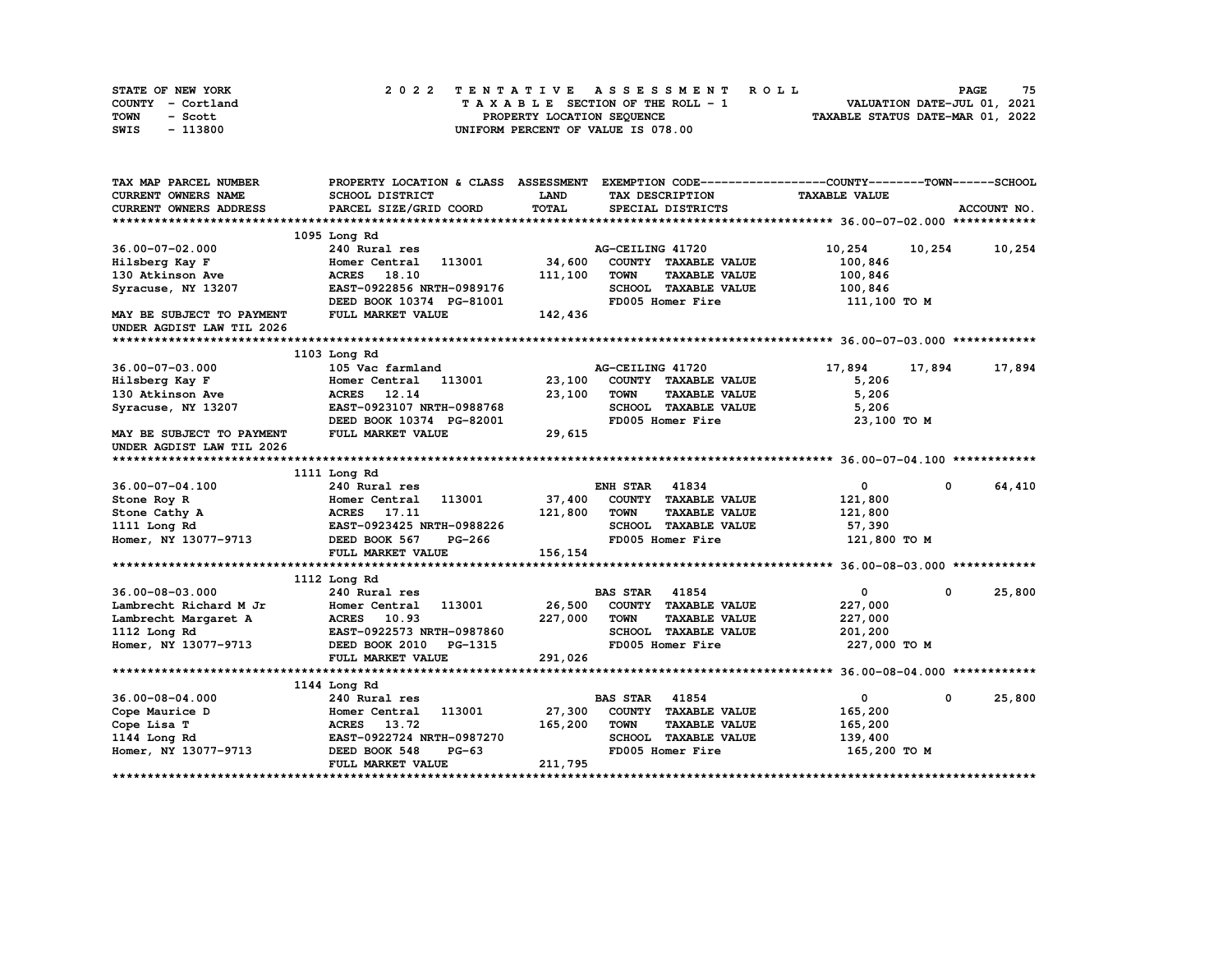| <b>STATE OF NEW YORK</b> | 2022 TENTATIVE ASSESSMENT ROLL          | 76<br><b>PAGE</b>                |
|--------------------------|-----------------------------------------|----------------------------------|
| COUNTY - Cortland        | $T A X A B L E$ SECTION OF THE ROLL - 1 | VALUATION DATE-JUL 01, 2021      |
| TOWN<br>- Scott          | PROPERTY LOCATION SEQUENCE              | TAXABLE STATUS DATE-MAR 01, 2022 |
| - 113800<br>SWIS         | UNIFORM PERCENT OF VALUE IS 078.00      |                                  |

| TAX MAP PARCEL NUMBER                                                                                                                                                                                                                                                                                                 |                                              |                   |                                              | PROPERTY LOCATION & CLASS ASSESSMENT EXEMPTION CODE----------------COUNTY-------TOWN-----SCHOOL |
|-----------------------------------------------------------------------------------------------------------------------------------------------------------------------------------------------------------------------------------------------------------------------------------------------------------------------|----------------------------------------------|-------------------|----------------------------------------------|-------------------------------------------------------------------------------------------------|
| CURRENT OWNERS NAME                                                                                                                                                                                                                                                                                                   | SCHOOL DISTRICT                              | LAND              | TAX DESCRIPTION                              | <b>TAXABLE VALUE</b>                                                                            |
| <b>CURRENT OWNERS ADDRESS</b>                                                                                                                                                                                                                                                                                         | PARCEL SIZE/GRID COORD                       | TOTAL             | SPECIAL DISTRICTS                            | ACCOUNT NO.                                                                                     |
|                                                                                                                                                                                                                                                                                                                       |                                              |                   |                                              |                                                                                                 |
|                                                                                                                                                                                                                                                                                                                       | 1169 Long Rd                                 |                   |                                              |                                                                                                 |
| 36.00-08-08.100                                                                                                                                                                                                                                                                                                       | 210 1 Family Res                             |                   | COUNTY TAXABLE VALUE                         | 163,900                                                                                         |
| Fitch Elizabeth                                                                                                                                                                                                                                                                                                       | Homer Central 113001                         | 21,500            | <b>TOWN</b><br><b>TAXABLE VALUE</b>          | 163,900                                                                                         |
| 1169 Long Rd                                                                                                                                                                                                                                                                                                          | 4.99<br><b>ACRES</b>                         | 163,900           | SCHOOL TAXABLE VALUE                         | 163,900                                                                                         |
| Homer, NY 13077-9713                                                                                                                                                                                                                                                                                                  | EAST-0923513 NRTH-0987162                    |                   | FD005 Homer Fire                             | 163,900 то м                                                                                    |
|                                                                                                                                                                                                                                                                                                                       | DEED BOOK 2022 PG-854                        |                   |                                              |                                                                                                 |
| PRIOR OWNER ON 3/01/2022                                                                                                                                                                                                                                                                                              | FULL MARKET VALUE                            | 210,128           |                                              |                                                                                                 |
| Fitch Elizabeth                                                                                                                                                                                                                                                                                                       |                                              |                   |                                              |                                                                                                 |
|                                                                                                                                                                                                                                                                                                                       |                                              |                   |                                              |                                                                                                 |
|                                                                                                                                                                                                                                                                                                                       | 1174 Long Rd                                 |                   |                                              |                                                                                                 |
| 36.00-08-05.100                                                                                                                                                                                                                                                                                                       | 240 Rural res                                |                   | <b>BAS STAR 41854</b>                        | $\mathbf{0}$<br>25,800<br>0                                                                     |
| Weber Bruce                                                                                                                                                                                                                                                                                                           | Homer Central 113001                         |                   | 32,950 COUNTY TAXABLE VALUE                  | 170,150                                                                                         |
| Weber Mary                                                                                                                                                                                                                                                                                                            | Homer Ce<br>ACRES<br>21.52                   | 170,150           | <b>TOWN</b><br><b>TAXABLE VALUE</b>          | 170,150                                                                                         |
| 1174 Long Rd                                                                                                                                                                                                                                                                                                          | EAST-0922781 NRTH-0986452                    |                   | SCHOOL TAXABLE VALUE                         | 144,350                                                                                         |
| Homer, NY 13077-9713                                                                                                                                                                                                                                                                                                  | DEED BOOK 538<br><b>PG-150</b>               |                   | FD005 Homer Fire                             | 170,150 TO M                                                                                    |
|                                                                                                                                                                                                                                                                                                                       | FULL MARKET VALUE                            | 218,141           |                                              |                                                                                                 |
|                                                                                                                                                                                                                                                                                                                       |                                              |                   |                                              |                                                                                                 |
|                                                                                                                                                                                                                                                                                                                       | 1195 Long Rd                                 |                   |                                              |                                                                                                 |
| 36.00-07-06.000                                                                                                                                                                                                                                                                                                       | 210 1 Family Res                             |                   | COUNTY TAXABLE VALUE                         | 169,400                                                                                         |
| Brevetti Anthony J                                                                                                                                                                                                                                                                                                    | Homer Central 113001 25,400                  |                   | <b>TOWN</b><br><b>TAXABLE VALUE</b>          | 169,400                                                                                         |
| Way Bridget C $\begin{array}{l} \texttt{May} \texttt{Eridget C} \\ 1195 \texttt{ Long Rd} \\ \texttt{Homer, NY 13077-8711} \end{array} \qquad \begin{array}{l} \texttt{ACRES} \qquad 5.00 \texttt{ BANKCORELOG} \\ \texttt{EAST-0923801 NRTH-0987027} \\ \texttt{DEED BOOK 2018} \qquad \texttt{PG-4757} \end{array}$ |                                              | 169,400           | SCHOOL TAXABLE VALUE                         | 169,400                                                                                         |
|                                                                                                                                                                                                                                                                                                                       |                                              |                   | FD005 Homer Fire                             | 169,400 то м                                                                                    |
|                                                                                                                                                                                                                                                                                                                       |                                              |                   |                                              |                                                                                                 |
|                                                                                                                                                                                                                                                                                                                       | FULL MARKET VALUE                            | 217,179           |                                              |                                                                                                 |
|                                                                                                                                                                                                                                                                                                                       |                                              |                   |                                              |                                                                                                 |
|                                                                                                                                                                                                                                                                                                                       | 1196 Long Rd                                 |                   |                                              |                                                                                                 |
| 36.00-08-08.200                                                                                                                                                                                                                                                                                                       | 322 Rural vac>10                             |                   | COUNTY TAXABLE VALUE                         | 28,000                                                                                          |
| Fischl Paul J                                                                                                                                                                                                                                                                                                         | Homer Central 113001                         | 28,000            | <b>TOWN</b><br><b>TAXABLE VALUE</b>          | 28,000                                                                                          |
| Olexa Raina                                                                                                                                                                                                                                                                                                           | <b>ACRES</b><br>36.64                        | 28,000            | SCHOOL TAXABLE VALUE                         | 28,000                                                                                          |
| 1950 Otisco Valley Rd EAST-0923292 NRTH-0985839                                                                                                                                                                                                                                                                       |                                              |                   | FD005 Homer Fire                             | 28,000 TO M                                                                                     |
| Marietta, NY 13110                                                                                                                                                                                                                                                                                                    | DEED BOOK 2020 PG-1188                       |                   |                                              |                                                                                                 |
|                                                                                                                                                                                                                                                                                                                       | FULL MARKET VALUE                            | 35,897            |                                              |                                                                                                 |
|                                                                                                                                                                                                                                                                                                                       |                                              |                   |                                              |                                                                                                 |
|                                                                                                                                                                                                                                                                                                                       | 1207 Long Rd                                 |                   |                                              |                                                                                                 |
| 36.00-07-07.000                                                                                                                                                                                                                                                                                                       | 210 1 Family Res                             |                   | COUNTY TAXABLE VALUE<br><b>TOWN</b>          | 134,000                                                                                         |
| Larsen Kris J<br>Powers Cheryl                                                                                                                                                                                                                                                                                        | Homer Central 113001<br><b>ACRES</b><br>4.69 | 23,035<br>134,000 | <b>TAXABLE VALUE</b><br>SCHOOL TAXABLE VALUE | 134,000                                                                                         |
| 1207 Long Rd                                                                                                                                                                                                                                                                                                          | EAST-0924041 NRTH-0986942                    |                   | FD005 Homer Fire                             | 134,000<br>134,000 TO M                                                                         |
| Homer, NY 13077                                                                                                                                                                                                                                                                                                       | PG-3209<br>DEED BOOK 2017                    |                   |                                              |                                                                                                 |
|                                                                                                                                                                                                                                                                                                                       | FULL MARKET VALUE                            | 171,795           |                                              |                                                                                                 |
|                                                                                                                                                                                                                                                                                                                       |                                              |                   |                                              |                                                                                                 |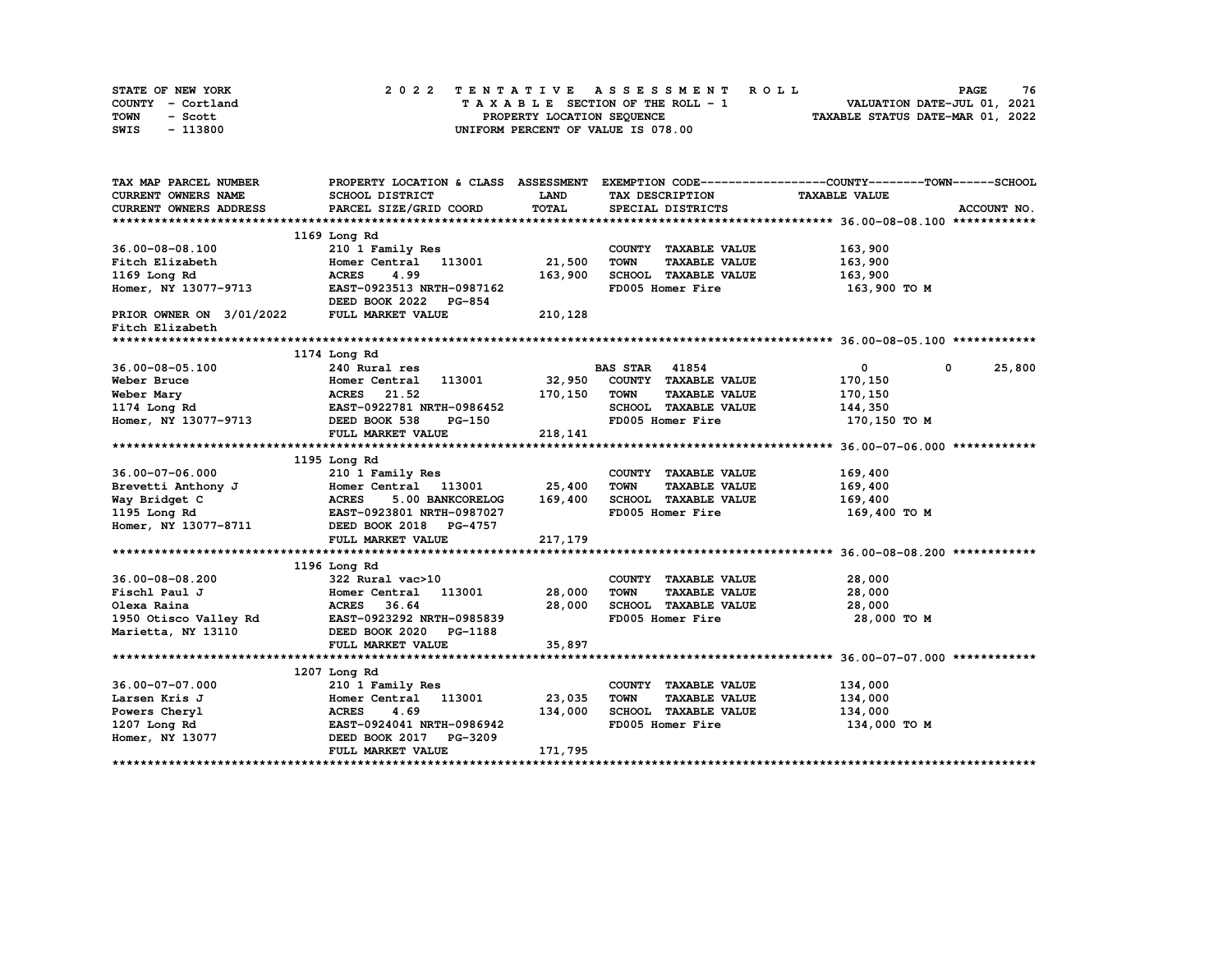| STATE OF NEW YORK | 2022 TENTATIVE ASSESSMENT ROLL          | 77<br><b>PAGE</b>                |
|-------------------|-----------------------------------------|----------------------------------|
| COUNTY - Cortland | $T A X A B L E$ SECTION OF THE ROLL - 1 | VALUATION DATE-JUL 01, 2021      |
| TOWN<br>- Scott   | PROPERTY LOCATION SEQUENCE              | TAXABLE STATUS DATE-MAR 01, 2022 |
| - 113800<br>SWIS  | UNIFORM PERCENT OF VALUE IS 078.00      |                                  |

| TAX MAP PARCEL NUMBER  | PROPERTY LOCATION & CLASS ASSESSMENT         |         |                                     | EXEMPTION CODE-----------------COUNTY-------TOWN------SCHOOL |                        |
|------------------------|----------------------------------------------|---------|-------------------------------------|--------------------------------------------------------------|------------------------|
| CURRENT OWNERS NAME    | SCHOOL DISTRICT                              | LAND    | TAX DESCRIPTION                     | <b>TAXABLE VALUE</b>                                         |                        |
| CURRENT OWNERS ADDRESS | PARCEL SIZE/GRID COORD                       | TOTAL   | SPECIAL DISTRICTS                   |                                                              | ACCOUNT NO.            |
|                        |                                              |         |                                     |                                                              |                        |
|                        | 1215 Long Rd                                 |         |                                     |                                                              |                        |
| $36.00 - 07 - 08.000$  | 210 1 Family Res                             |         | <b>ENH STAR 41834</b>               | $\mathbf 0$                                                  | 64,410<br>$\mathbf{0}$ |
| Lindley Leo F          | Homer Central 113001 24,800 VET WAR CT 41121 |         |                                     | 5,160                                                        | 5,160<br>0             |
| Lindley Susan M        | 4.69<br><b>ACRES</b>                         |         | 157,800 COUNTY TAXABLE VALUE        | 152,640                                                      |                        |
| 1215 Long Rd           | EAST-0924219 NRTH-0986849                    |         | <b>TOWN</b><br><b>TAXABLE VALUE</b> | 152,640                                                      |                        |
| Homer, NY 13077        | DEED BOOK 10499 PG-24001                     |         | SCHOOL TAXABLE VALUE                | 93,390                                                       |                        |
|                        | FULL MARKET VALUE                            |         | 202,308 FD005 Homer Fire            | 157,800 TO M                                                 |                        |
|                        |                                              |         |                                     |                                                              |                        |
|                        | 1232 Long Rd                                 |         |                                     |                                                              |                        |
| $36.00 - 08 - 09.000$  | 240 Rural res                                |         | <b>VET WAR C 41122</b>              | 5.160                                                        | 0<br>0                 |
| Roberts Scott D        | 113001<br>Homer Central                      |         | 33,200 VET WAR T 41123              | $\mathbf 0$                                                  | 5,160<br>0             |
| 61 North West St       | <b>ACRES</b><br>22.74 BANKCORELOG            |         | 187,500 VET DIS CT 41141            | 17,200<br>17,200                                             | $\mathbf{o}$           |
| Homer, NY 13077        | EAST-0924388 NRTH-0985863                    |         | COUNTY TAXABLE VALUE                | 165,140                                                      |                        |
|                        | DEED BOOK 2019 PG-138                        |         | <b>TOWN</b><br><b>TAXABLE VALUE</b> | 165,140                                                      |                        |
|                        | FULL MARKET VALUE                            | 240,385 | SCHOOL TAXABLE VALUE                | 187,500                                                      |                        |
|                        |                                              |         | FD005 Homer Fire                    | 187,500 TO M                                                 |                        |
|                        |                                              |         |                                     |                                                              |                        |
|                        | 1235 Long Rd                                 |         |                                     |                                                              |                        |
| 36.00-07-15.000        | 210 1 Family Res                             |         | <b>BAS STAR 41854</b>               | $\mathbf{0}$                                                 | 25,800<br>$\mathbf 0$  |
| Siler Julie D          | Homer Central 113001                         | 19,800  | COUNTY TAXABLE VALUE                | 111,500                                                      |                        |
| 1235 Long Rd           | <b>ACRES</b><br>1.50                         | 111,500 | <b>TOWN</b><br><b>TAXABLE VALUE</b> | 111,500                                                      |                        |
| Homer, NY 13077-9713   | EAST-0925537 NRTH-0985883                    |         | SCHOOL TAXABLE VALUE                | 85,700                                                       |                        |
|                        | DEED BOOK 2016 PG-974                        |         | FD005 Homer Fire                    | 111,500 TO M                                                 |                        |
|                        | FULL MARKET VALUE                            | 142,949 |                                     |                                                              |                        |
|                        |                                              |         |                                     |                                                              |                        |
|                        | 1243 Long Rd                                 |         |                                     |                                                              |                        |
| 36.00-07-17.000        | 210 1 Family Res                             |         | <b>BAS STAR 41854</b>               | $\mathbf{0}$                                                 | 25,800<br>$\mathbf 0$  |
| Hull Gary G            | Homer Central 113001                         | 14,300  | COUNTY TAXABLE VALUE                | 71,100                                                       |                        |
| 1243 Long Rd           | FRNT 153.29 DPTH 174.20                      | 71,100  | <b>TOWN</b><br><b>TAXABLE VALUE</b> | 71,100                                                       |                        |
| Homer, NY 13077-9713   | <b>ACRES</b><br>0.66 BANKCORELOG             |         | SCHOOL TAXABLE VALUE                | 45,300                                                       |                        |
|                        | EAST-0925769 NRTH-0985855                    |         | FD005 Homer Fire                    | 71,100 TO M                                                  |                        |
|                        | DEED BOOK 2022<br><b>PG-234</b>              |         |                                     |                                                              |                        |
|                        | FULL MARKET VALUE                            | 91,154  |                                     |                                                              |                        |
|                        |                                              |         |                                     |                                                              |                        |
|                        | 1277 Long Rd                                 |         |                                     |                                                              |                        |
| $36.00 - 07 - 13.000$  | 270 Mfg housing                              |         | COUNTY TAXABLE VALUE                | 89,600                                                       |                        |
| Morgan Dennis J        | 113001<br>Homer Central                      | 29,600  | <b>TOWN</b><br><b>TAXABLE VALUE</b> | 89,600                                                       |                        |
| Ellis Tracey           | ACRES 10.87                                  | 89,600  | SCHOOL TAXABLE VALUE                | 89,600                                                       |                        |
| 1277 Long Rd           | EAST-0924831 NRTH-0986433                    |         | FD005 Homer Fire                    | 89,600 TO M                                                  |                        |
| Homer, NY 13077-9713   | DEED BOOK 2017<br>PG-4636                    |         |                                     |                                                              |                        |
|                        | FULL MARKET VALUE                            | 114,872 |                                     |                                                              |                        |
|                        |                                              |         |                                     |                                                              |                        |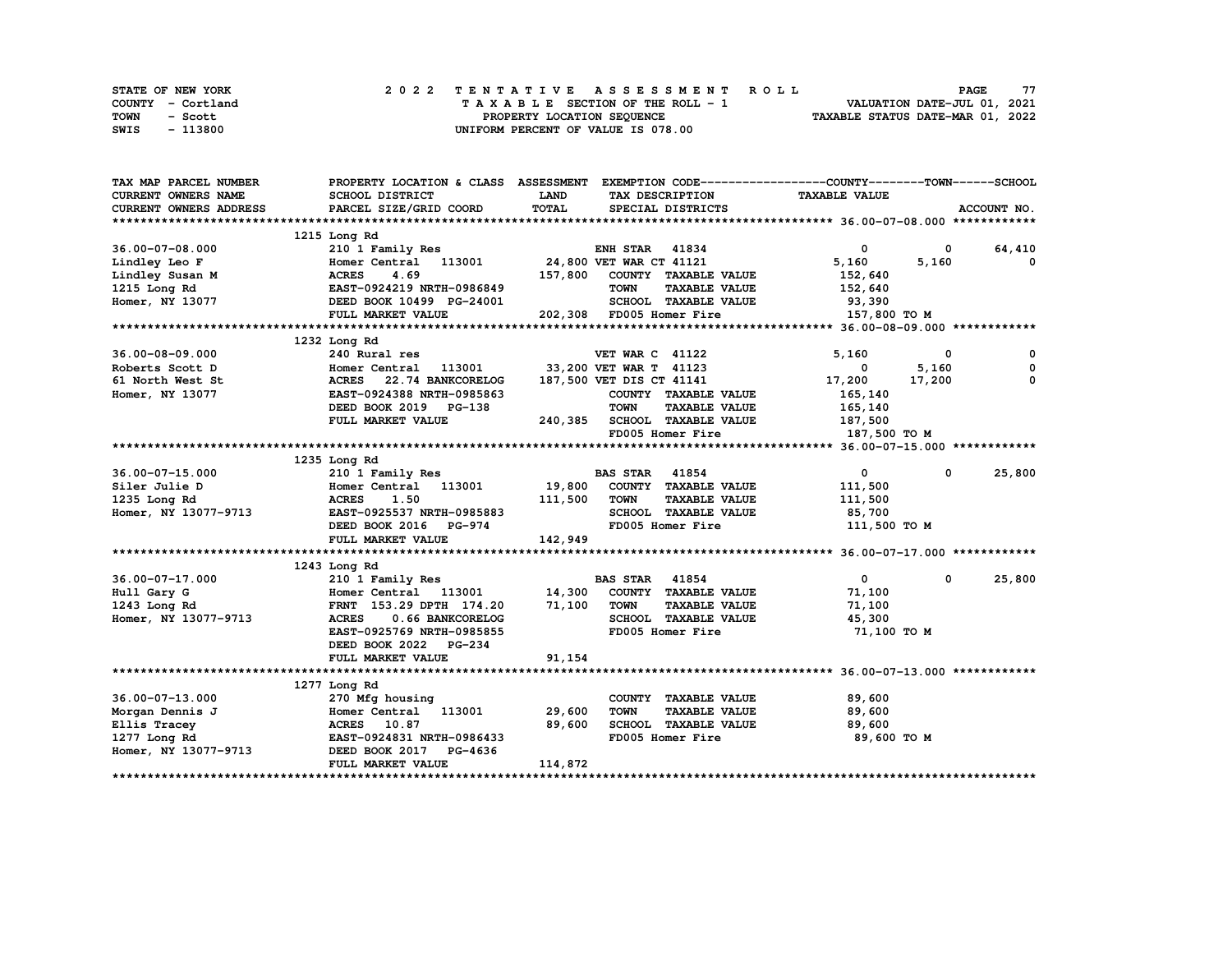| <b>STATE OF NEW YORK</b> | 2022 TENTATIVE ASSESSMENT ROLL     | 78<br><b>PAGE</b>                |
|--------------------------|------------------------------------|----------------------------------|
| COUNTY - Cortland        | TAXABLE SECTION OF THE ROLL - 1    | VALUATION DATE-JUL 01, 2021      |
| TOWN<br>- Scott          | PROPERTY LOCATION SEQUENCE         | TAXABLE STATUS DATE-MAR 01, 2022 |
| - 113800<br>SWIS         | UNIFORM PERCENT OF VALUE IS 078.00 |                                  |

| TAX MAP PARCEL NUMBER   |                             |             |                                             | PROPERTY LOCATION & CLASS ASSESSMENT EXEMPTION CODE-----------------COUNTY-------TOWN-----SCHOOL |
|-------------------------|-----------------------------|-------------|---------------------------------------------|--------------------------------------------------------------------------------------------------|
| CURRENT OWNERS NAME     | SCHOOL DISTRICT             | <b>LAND</b> | TAX DESCRIPTION                             | <b>TAXABLE VALUE</b>                                                                             |
| CURRENT OWNERS ADDRESS  | PARCEL SIZE/GRID COORD      | TOTAL       | SPECIAL DISTRICTS                           | ACCOUNT NO.                                                                                      |
|                         |                             |             |                                             |                                                                                                  |
|                         | 1293 Long Rd                |             |                                             |                                                                                                  |
| $36.00 - 07 - 16.000$   | 210 1 Family Res            |             | COUNTY TAXABLE VALUE                        | 39,000                                                                                           |
| Leonard Robert P        | Homer Central 113001        | 19,100      | <b>TOWN</b><br><b>TAXABLE VALUE</b>         | 39,000                                                                                           |
| Leonard Geneene A       | 1.30<br><b>ACRES</b>        | 39,000      | SCHOOL TAXABLE VALUE                        | 39,000                                                                                           |
| 204 Spring St           | EAST-0925939 NRTH-0985871   |             | FD005 Homer Fire                            | 39,000 TO M                                                                                      |
| Groton, NY 13073        | DEED BOOK 2008 PG-7325      |             |                                             |                                                                                                  |
|                         | FULL MARKET VALUE           | 50,000      |                                             |                                                                                                  |
|                         |                             |             |                                             |                                                                                                  |
|                         |                             |             |                                             |                                                                                                  |
|                         | 1294 Long Rd                |             | 90 PCT OF VALUE USED FOR EXEMPTION PURPOSES |                                                                                                  |
| 36.00-02-01.210         | 240 Rural res               |             | <b>BAS STAR 41854</b>                       | $\mathbf 0$<br>25,800<br>$\mathbf 0$                                                             |
| Gilbert Brandon M       | Homer Central 113001        |             | 34,300 VET COM CT 41131                     | 8,600<br>8,600<br>0                                                                              |
| 1294 Long Rd            | ACRES 18.01 BANK LERETA     |             | 150,000 VET DIS CT 41141                    | $\mathbf 0$<br>13,500<br>13,500                                                                  |
| Homer, NY 13077         | EAST-0924982 NRTH-0985451   |             | COUNTY TAXABLE VALUE                        | 127,900                                                                                          |
|                         | DEED BOOK 2012 PG-5464      |             | <b>TOWN</b><br><b>TAXABLE VALUE</b>         | 127,900                                                                                          |
|                         | FULL MARKET VALUE           |             | 192,308 SCHOOL TAXABLE VALUE                | 124,200                                                                                          |
|                         |                             |             | FD005 Homer Fire                            | 150,000 TO M                                                                                     |
|                         |                             |             |                                             |                                                                                                  |
|                         | Merrill Rd                  |             |                                             |                                                                                                  |
| 24.00-06-15.200         | 311 Res vac land            |             | COUNTY TAXABLE VALUE                        | 14,400                                                                                           |
| Cawley Trust Kimberly H | Homer Central 113001 14,400 |             | <b>TAXABLE VALUE</b><br><b>TOWN</b>         | 14,400                                                                                           |
| 281 Grinnell Rd         | <b>ACRES</b><br>6.00        | 14,400      | SCHOOL TAXABLE VALUE                        | 14,400                                                                                           |
| Homer, NY 13077         | EAST-0908102 NRTH-0994220   |             | FD005 Homer Fire                            | 14,400 TO M                                                                                      |
|                         | DEED BOOK 2013 PG-7554      |             |                                             |                                                                                                  |
|                         | FULL MARKET VALUE           | 18,462      |                                             |                                                                                                  |
|                         |                             |             |                                             |                                                                                                  |
|                         | Merrill Rd                  |             |                                             |                                                                                                  |
| 24.00-06-17.000         |                             |             | COUNTY TAXABLE VALUE                        | 39,700                                                                                           |
|                         | 312 Vac w/imprv             |             | <b>TAXABLE VALUE</b>                        |                                                                                                  |
| Gilpin Gary W           | Homer Central 113001        | 19,400      | TOWN                                        | 39,700                                                                                           |
| Gilpin Ann C            | <b>ACRES</b><br>2.22        | 39,700      | SCHOOL TAXABLE VALUE                        | 39,700                                                                                           |
| 6992 N Glenn Haven Rd   | EAST-0907848 NRTH-0994293   |             | FD005 Homer Fire                            | 39,700 TO M                                                                                      |
| Homer, NY 13077         | DEED BOOK 2011 PG-4863      |             |                                             |                                                                                                  |
|                         | FULL MARKET VALUE           | 50,897      |                                             |                                                                                                  |
|                         |                             |             |                                             |                                                                                                  |
|                         | 241 Merrill Rd              |             |                                             |                                                                                                  |
| 24.00-06-19.110         | 240 Rural res               |             | COUNTY TAXABLE VALUE                        | 201,300                                                                                          |
| Guy Michael T           | 113001<br>Homer Central     | 56,650      | <b>TOWN</b><br><b>TAXABLE VALUE</b>         | 201,300                                                                                          |
| 241 Merrill Rd          | <b>ACRES</b><br>41.00       | 201,300     | SCHOOL TAXABLE VALUE                        | 201,300                                                                                          |
| Homer, NY 13077         | EAST-0907168 NRTH-0995140   |             | FD005 Homer Fire                            | 201,300 то м                                                                                     |
|                         | DEED BOOK 2017 PG-291       |             |                                             |                                                                                                  |
|                         | FULL MARKET VALUE           | 258,077     |                                             |                                                                                                  |
|                         |                             |             |                                             |                                                                                                  |
|                         | 246 Merrill Rd              |             |                                             |                                                                                                  |
| 24.00-06-18.000         | $215$ 1 Fam Res w/          |             | COUNTY TAXABLE VALUE                        | 201,900                                                                                          |
| Stauber Richard         | Homer Central 113001        | 22,700      | <b>TOWN</b><br><b>TAXABLE VALUE</b>         | 201,900                                                                                          |
| Stauber Alexis          | <b>ACRES</b><br>2.47        | 201,900     | SCHOOL TAXABLE VALUE                        | 201,900                                                                                          |
| 246 Merrill Rd          | EAST-0907696 NRTH-0994339   |             | FD005 Homer Fire                            | 201,900 TO M                                                                                     |
|                         | DEED BOOK 2012 PG-3408      |             |                                             |                                                                                                  |
| Homer, NY 13077         |                             |             |                                             |                                                                                                  |
|                         | FULL MARKET VALUE           | 258,846     |                                             |                                                                                                  |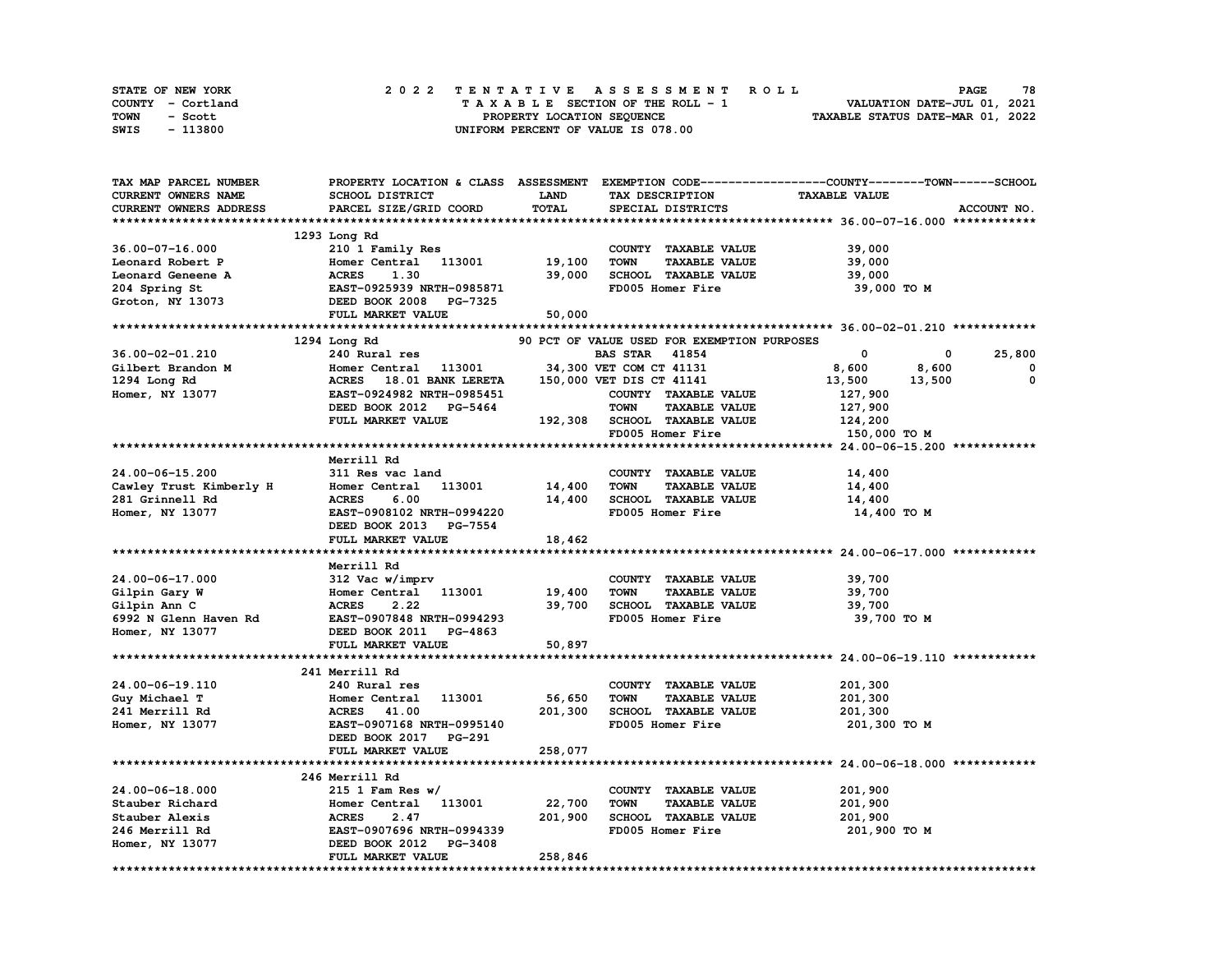| STATE OF NEW YORK | 2022 TENTATIVE ASSESSMENT ROLL     | 79<br><b>PAGE</b>                |
|-------------------|------------------------------------|----------------------------------|
| COUNTY - Cortland | TAXABLE SECTION OF THE ROLL - 1    | VALUATION DATE-JUL 01, 2021      |
| TOWN<br>- Scott   | PROPERTY LOCATION SEQUENCE         | TAXABLE STATUS DATE-MAR 01, 2022 |
| - 113800<br>SWIS  | UNIFORM PERCENT OF VALUE IS 078.00 |                                  |

| TAX MAP PARCEL NUMBER     | PROPERTY LOCATION & CLASS ASSESSMENT |             |                                     | EXEMPTION CODE-----------------COUNTY-------TOWN------SCHOOL |             |
|---------------------------|--------------------------------------|-------------|-------------------------------------|--------------------------------------------------------------|-------------|
| CURRENT OWNERS NAME       | SCHOOL DISTRICT                      | <b>LAND</b> | TAX DESCRIPTION                     | <b>TAXABLE VALUE</b>                                         |             |
| CURRENT OWNERS ADDRESS    | PARCEL SIZE/GRID COORD               | TOTAL       | SPECIAL DISTRICTS                   |                                                              | ACCOUNT NO. |
|                           |                                      |             |                                     |                                                              |             |
|                           | 247 Merrill Rd                       |             |                                     |                                                              |             |
| 24.00-06-19.120           | 311 Res vac land                     |             | COUNTY TAXABLE VALUE                | 14,700                                                       |             |
| Guy Jacob T               | Homer Central 113001                 | 14,700      | <b>TOWN</b><br><b>TAXABLE VALUE</b> | 14,700                                                       |             |
| 247 Merrill Rd            | 3.20<br><b>ACRES</b>                 | 14,700      | SCHOOL TAXABLE VALUE                | 14,700                                                       |             |
| Homer, NY 13077           | EAST-0907934 NRTH-0994832            |             | FD005 Homer Fire                    | 14,700 TO M                                                  |             |
|                           | DEED BOOK 2021 PG-4241               |             |                                     |                                                              |             |
|                           |                                      |             |                                     |                                                              |             |
|                           | FULL MARKET VALUE                    | 18,846      |                                     |                                                              |             |
|                           |                                      |             |                                     |                                                              |             |
|                           | 254 Merrill Rd                       |             |                                     |                                                              |             |
| 24.00-06-15.100           | 312 Vac w/imprv                      |             | COUNTY TAXABLE VALUE                | 67,300                                                       |             |
| Wickwire John C           | Homer Central 113001                 | 9,700       | <b>TAXABLE VALUE</b><br><b>TOWN</b> | 67,300                                                       |             |
| PO Box 384                | <b>ACRES</b><br>3.19                 | 67,300      | SCHOOL TAXABLE VALUE                | 67,300                                                       |             |
| Homer, NY 13077           | EAST-0908380 NRTH-0994455            |             | FD005 Homer Fire                    | 67,300 TO M                                                  |             |
|                           | DEED BOOK 2010 PG-6551               |             |                                     |                                                              |             |
|                           | FULL MARKET VALUE                    | 86,282      |                                     |                                                              |             |
|                           |                                      |             |                                     |                                                              |             |
|                           | Military Rd                          |             |                                     |                                                              |             |
| $15.00 - 01 - 18.000$     | 105 Vac farmland                     |             | AG-CEILING 41720                    | 49,392<br>49,392                                             | 49,392      |
| Grinnell Ward             | 113001<br>Homer Central              | 83,200      | COUNTY TAXABLE VALUE                | 33,808                                                       |             |
| Grinnell Wayne A          | <b>ACRES</b><br>55.80                | 83,200      | <b>TOWN</b><br><b>TAXABLE VALUE</b> | 33,808                                                       |             |
| 473 Hewitt Rd             | EAST-0909855 NRTH-1001771            |             | SCHOOL TAXABLE VALUE                | 33,808                                                       |             |
|                           |                                      |             | FD005 Homer Fire                    |                                                              |             |
| Homer, NY 13077-9722      | DEED BOOK 532<br><b>PG-304</b>       |             |                                     | 83,200 TO M                                                  |             |
|                           | FULL MARKET VALUE                    | 106,667     |                                     |                                                              |             |
| MAY BE SUBJECT TO PAYMENT |                                      |             |                                     |                                                              |             |
| UNDER AGDIST LAW TIL 2026 |                                      |             |                                     |                                                              |             |
|                           |                                      |             |                                     |                                                              |             |
|                           | Military Rd                          |             |                                     |                                                              |             |
| 15.00-01-21.000           | 322 Rural vac>10                     |             | COUNTY TAXABLE VALUE                | 20,100                                                       |             |
| Quaile Harold             | Homer Central 113001                 | 20,100      | <b>TOWN</b><br><b>TAXABLE VALUE</b> | 20,100                                                       |             |
| Quaile Carla              | 22.21<br><b>ACRES</b>                | 20,100      | SCHOOL TAXABLE VALUE                | 20,100                                                       |             |
| 6977 State Route 41       | EAST-0909879 NRTH-1000315            |             | FD005 Homer Fire                    | 20,100 TO M                                                  |             |
| Homer, NY 13077-9721      | DEED BOOK 551<br><b>PG-198</b>       |             |                                     |                                                              |             |
|                           | FULL MARKET VALUE                    | 25,769      |                                     |                                                              |             |
|                           |                                      |             |                                     |                                                              |             |
|                           | Military Rd                          |             |                                     |                                                              |             |
| $25.00 - 01 - 05.200$     |                                      |             | AG COMMIT 41730                     | 4,787                                                        |             |
|                           | 312 Vac w/imprv                      |             |                                     | 4,787                                                        | 4,787       |
| Barber David L            | 113001<br>Homer Central              | 8,100       | COUNTY TAXABLE VALUE                | 8,513                                                        |             |
| Barber Cathy A            | <b>ACRES</b><br>5.00                 | 13,300      | <b>TOWN</b><br><b>TAXABLE VALUE</b> | 8,513                                                        |             |
| 7013 State Route 41       | EAST-0910809 NRTH-0999868            |             | SCHOOL TAXABLE VALUE                | 8,513                                                        |             |
| Homer, NY 13077-9721      | DEED BOOK 1997 PG-1037               |             | FD005 Homer Fire                    | 13,300 TO M                                                  |             |
|                           | FULL MARKET VALUE                    | 17,051      |                                     |                                                              |             |
| MAY BE SUBJECT TO PAYMENT |                                      |             |                                     |                                                              |             |
| UNDER AGDIST LAW TIL 2029 |                                      |             |                                     |                                                              |             |
|                           |                                      |             |                                     |                                                              |             |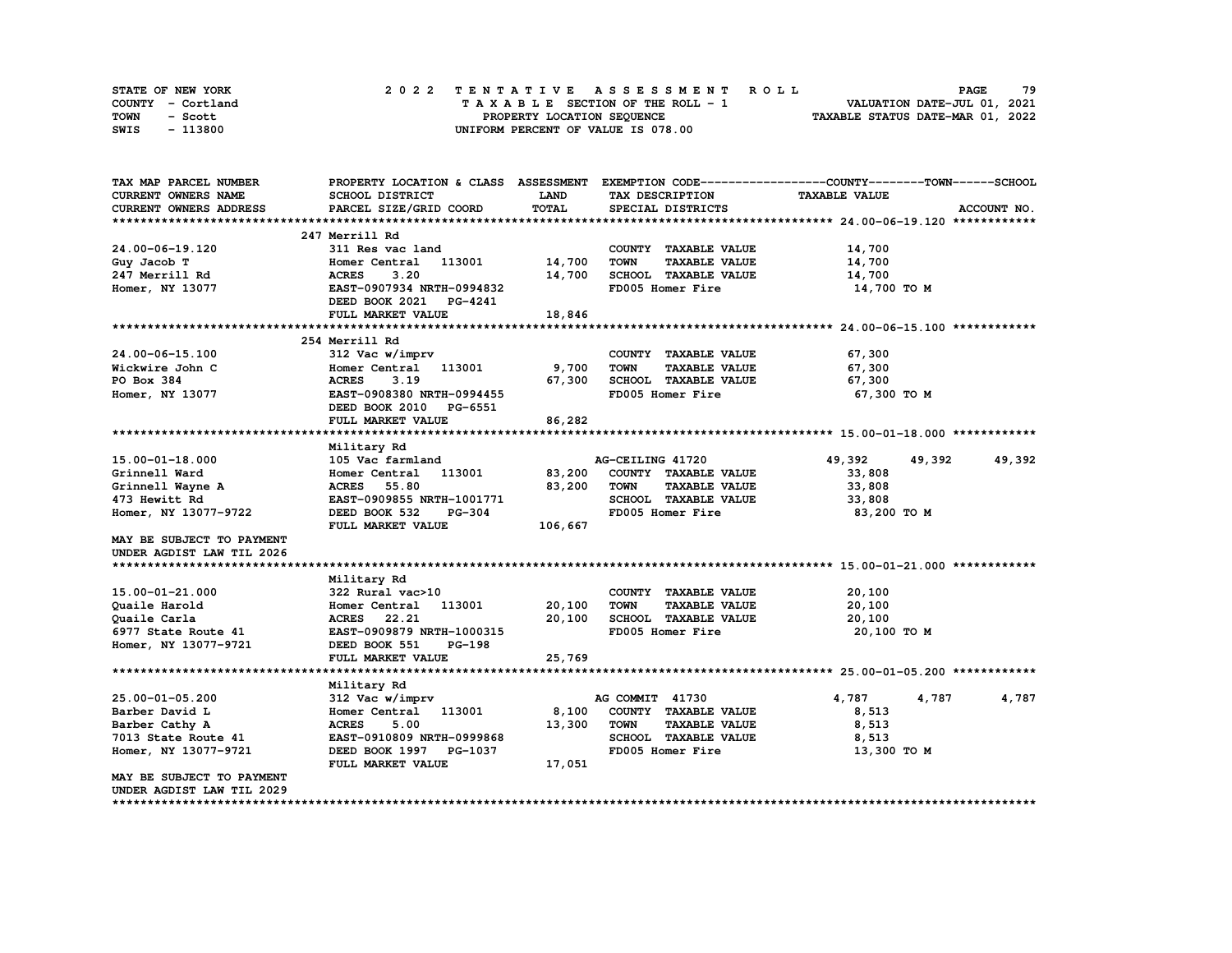| STATE OF NEW YORK | 2022 TENTATIVE ASSESSMENT ROLL     | 80<br><b>PAGE</b>                |
|-------------------|------------------------------------|----------------------------------|
| COUNTY - Cortland | TAXABLE SECTION OF THE ROLL - 1    | VALUATION DATE-JUL 01, 2021      |
| TOWN<br>- Scott   | PROPERTY LOCATION SEQUENCE         | TAXABLE STATUS DATE-MAR 01, 2022 |
| - 113800<br>SWIS  | UNIFORM PERCENT OF VALUE IS 078.00 |                                  |

| TAX MAP PARCEL NUMBER     |                                  |             |                                          | PROPERTY LOCATION & CLASS ASSESSMENT EXEMPTION CODE-----------------COUNTY-------TOWN------SCHOOL |
|---------------------------|----------------------------------|-------------|------------------------------------------|---------------------------------------------------------------------------------------------------|
| CURRENT OWNERS NAME       | SCHOOL DISTRICT                  | <b>LAND</b> | TAX DESCRIPTION                          | <b>TAXABLE VALUE</b>                                                                              |
| CURRENT OWNERS ADDRESS    | PARCEL SIZE/GRID COORD           | TOTAL       | SPECIAL DISTRICTS                        | ACCOUNT NO.                                                                                       |
|                           |                                  |             |                                          |                                                                                                   |
|                           | 6951 Military Rd                 |             |                                          |                                                                                                   |
| 25.01-01-05.000           | 270 Mfg housing                  |             | COUNTY TAXABLE VALUE                     | 46,800                                                                                            |
| Putnam David M            | Homer Central 113001             | 13,400      | <b>TOWN</b><br><b>TAXABLE VALUE</b>      | 46,800                                                                                            |
|                           |                                  |             |                                          |                                                                                                   |
| 6951 Military Rd          | FRNT 155.00 DPTH 169.25          | 46,800      | SCHOOL TAXABLE VALUE<br>FD005 Homer Fire | 46,800                                                                                            |
| Homer, NY 13077-9743      | EAST-0910969 NRTH-0999543        |             |                                          | 46,800 TO M                                                                                       |
|                           | DEED BOOK 2020 PG-5472           |             |                                          |                                                                                                   |
|                           | FULL MARKET VALUE                | 60,000      |                                          |                                                                                                   |
|                           |                                  |             |                                          |                                                                                                   |
|                           | 7027 Military Rd                 |             |                                          |                                                                                                   |
| 15.00-01-23.000           | 210 1 Family Res                 |             | VET WAR CT 41121                         | 5,160<br>5,160                                                                                    |
| Morris Joyce S            | Homer Central 113001             |             | 15,400 ENH STAR 41834                    | 64,410<br>0<br>0                                                                                  |
| 7027 Military Rd          | FRNT 163.70 DPTH 200.00 92,800   |             | COUNTY TAXABLE VALUE                     | 87,640                                                                                            |
| Homer, NY 13077           | EAST-0910835 NRTH-1000213        |             | <b>TOWN</b><br><b>TAXABLE VALUE</b>      | 87,640                                                                                            |
|                           | DEED BOOK 345<br>PG-947          |             | SCHOOL TAXABLE VALUE                     | 28,390                                                                                            |
|                           | FULL MARKET VALUE                |             | 118,974 FD005 Homer Fire                 | 92,800 TO M                                                                                       |
|                           |                                  |             |                                          |                                                                                                   |
|                           |                                  |             |                                          |                                                                                                   |
|                           | 7052 Military Rd                 |             |                                          |                                                                                                   |
| 15.00-01-19.200           | 210 1 Family Res                 |             | COUNTY TAXABLE VALUE                     | 148,625                                                                                           |
| Williams Douglas          | Homer Central 113001             | 27,400      | <b>TOWN</b><br><b>TAXABLE VALUE</b>      | 148,625                                                                                           |
| Williams Katherine        | <b>ACRES</b><br>6.25 BANKCORELOG | 148,625     | SCHOOL TAXABLE VALUE                     | 148,625                                                                                           |
| 7052 Military Rd          | EAST-0911037 NRTH-1000942        |             | FD005 Homer Fire                         | 148,625 TO M                                                                                      |
| Homer, NY 13077-8730      | DEED BOOK 2017 PG-4245           |             |                                          |                                                                                                   |
|                           | FULL MARKET VALUE                | 190,545     |                                          |                                                                                                   |
|                           |                                  |             |                                          |                                                                                                   |
|                           | 7055 Military Rd                 |             |                                          |                                                                                                   |
| 15.00-01-17.000           | 260 Seasonal res                 |             | COUNTY TAXABLE VALUE                     | 96,000                                                                                            |
| O'Connor Karen J          | 113001<br>Homer Central          | 61,000      | <b>TAXABLE VALUE</b><br><b>TOWN</b>      | 96,000                                                                                            |
| 112 Elm St                | <b>ACRES</b> 78.51               | 96,000      | SCHOOL TAXABLE VALUE                     | 96,000                                                                                            |
| Cortland, NY 13045        | EAST-0908440 NRTH-1002298        |             | FD005 Homer Fire                         | 96,000 TO M                                                                                       |
|                           | DEED BOOK 2018 PG-3657           |             |                                          |                                                                                                   |
|                           |                                  |             |                                          |                                                                                                   |
|                           | FULL MARKET VALUE                | 123,077     |                                          |                                                                                                   |
|                           |                                  |             |                                          |                                                                                                   |
|                           | 1179 Old State Rd East           |             |                                          |                                                                                                   |
| 26.00-01-11.000           | 260 Seasonal res                 |             | COUNTY TAXABLE VALUE                     | 31,300                                                                                            |
| Barnes Austin T           | Homer Central 113001             | 17,000      | <b>TOWN</b><br><b>TAXABLE VALUE</b>      | 31,300                                                                                            |
| 98 Pigeon Roost Ln        | <b>ACRES</b><br>2.10             | 31,300      | SCHOOL TAXABLE VALUE                     | 31,300                                                                                            |
| Yellville, AR 72687       | EAST-0923840 NRTH-0997279        |             | FD005 Homer Fire                         | 31,300 TO M                                                                                       |
|                           | DEED BOOK 2001 PG-3971           |             |                                          |                                                                                                   |
|                           | FULL MARKET VALUE                | 40,128      |                                          |                                                                                                   |
|                           |                                  |             |                                          |                                                                                                   |
|                           | Old State Rd West                |             |                                          |                                                                                                   |
| 25.00-01-63.000           | 322 Rural vac>10                 |             | COUNTY TAXABLE VALUE                     | 8,900                                                                                             |
|                           | 113001                           | 8,900       | <b>TOWN</b><br><b>TAXABLE VALUE</b>      | 8,900                                                                                             |
| Tully Virginia            | Homer Central                    |             |                                          |                                                                                                   |
| Thornton Shirley          | ACRES 17.40                      | 8,900       | SCHOOL TAXABLE VALUE                     | 8,900                                                                                             |
| 3843 Sid White Rd         | EAST-0913119 NRTH-0994695        |             | FD005 Homer Fire                         | 8,900 TO M                                                                                        |
| Branchport, NY 14418-9502 | DEED BOOK 2003 PG-2196           |             |                                          |                                                                                                   |
|                           | FULL MARKET VALUE                | 11,410      |                                          |                                                                                                   |
|                           |                                  |             |                                          |                                                                                                   |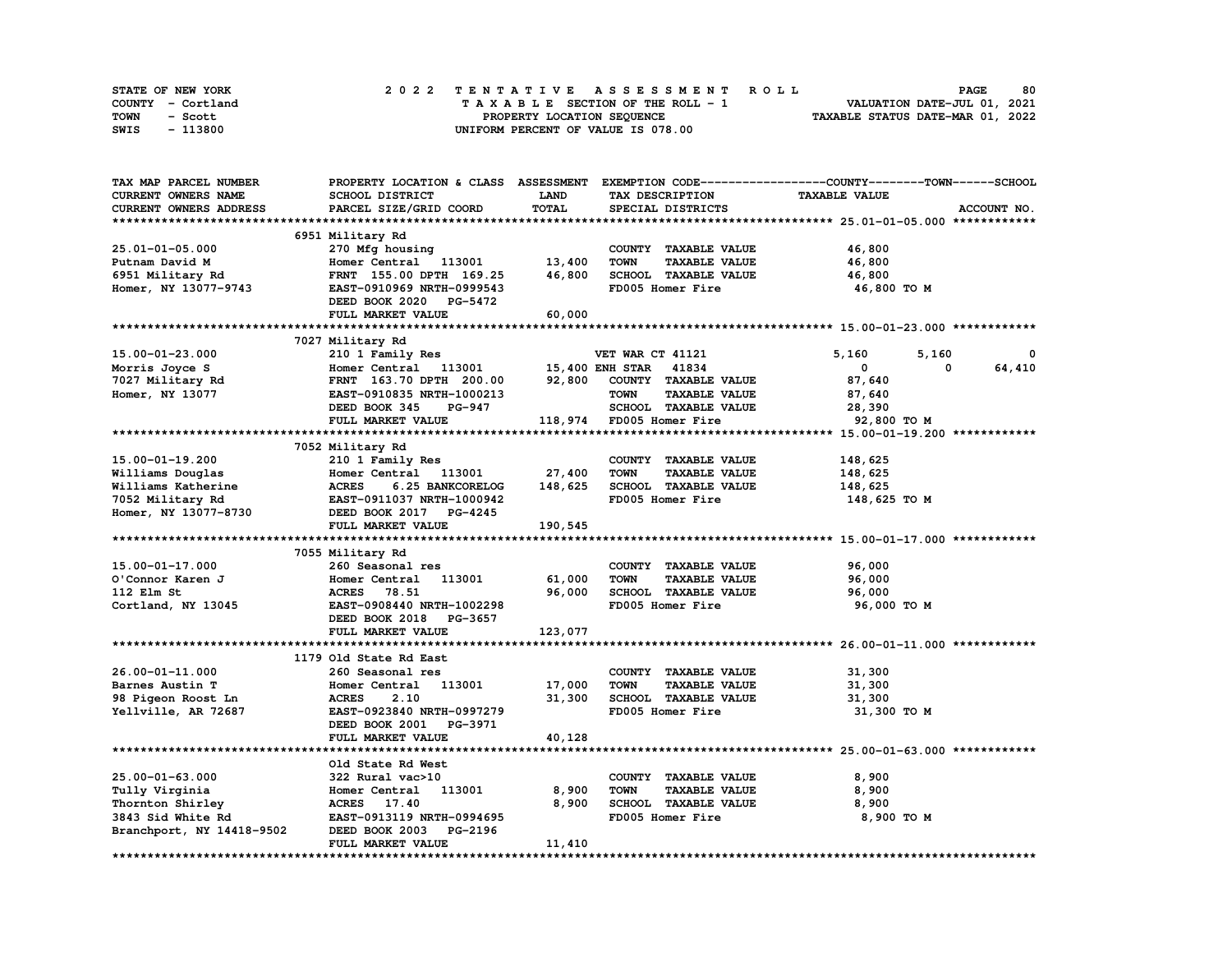| STATE OF NEW YORK | 2022 TENTATIVE ASSESSMENT ROLL     | 81<br><b>PAGE</b>                |
|-------------------|------------------------------------|----------------------------------|
| COUNTY - Cortland | TAXABLE SECTION OF THE ROLL - 1    | VALUATION DATE-JUL 01, 2021      |
| TOWN<br>- Scott   | PROPERTY LOCATION SEQUENCE         | TAXABLE STATUS DATE-MAR 01, 2022 |
| - 113800<br>SWIS  | UNIFORM PERCENT OF VALUE IS 078.00 |                                  |

| TAX MAP PARCEL NUMBER  |                                                                   |             |                                     | PROPERTY LOCATION & CLASS ASSESSMENT EXEMPTION CODE-----------------COUNTY-------TOWN-----SCHOOL |
|------------------------|-------------------------------------------------------------------|-------------|-------------------------------------|--------------------------------------------------------------------------------------------------|
| CURRENT OWNERS NAME    | SCHOOL DISTRICT                                                   | <b>LAND</b> | TAX DESCRIPTION                     | <b>TAXABLE VALUE</b>                                                                             |
| CURRENT OWNERS ADDRESS | PARCEL SIZE/GRID COORD                                            | TOTAL       | SPECIAL DISTRICTS                   | ACCOUNT NO.                                                                                      |
|                        |                                                                   |             |                                     |                                                                                                  |
|                        | Old State Rd West                                                 |             |                                     |                                                                                                  |
| 25.00-04-01.200        | 322 Rural vac>10                                                  |             | COUNTY TAXABLE VALUE                | 13,500                                                                                           |
| Simonetta Russell S    | Homer Central 113001 13,500                                       |             | TOWN<br><b>TAXABLE VALUE</b>        | 13,500                                                                                           |
| Simonetta Penny A      | ACRES 16.50                                                       | 13,500      | SCHOOL TAXABLE VALUE                | 13,500                                                                                           |
| 576 Old State Rd West  | EAST-0914149 NRTH-0994803                                         |             | FD005 Homer Fire                    | 13,500 то м                                                                                      |
|                        | DEED BOOK 2002 PG-5831                                            |             |                                     |                                                                                                  |
| Homer, NY 13077-9377   |                                                                   |             |                                     |                                                                                                  |
|                        | FULL MARKET VALUE                                                 | 17,308      |                                     |                                                                                                  |
|                        |                                                                   |             |                                     |                                                                                                  |
|                        | Old State Rd West                                                 |             |                                     |                                                                                                  |
| 25.00-05-02.120        | 314 Rural vac<10                                                  |             | COUNTY TAXABLE VALUE                | 13,100                                                                                           |
| <b>Helms Mark E</b>    | Homer Central 113001                                              | 13,100      | <b>TOWN</b><br><b>TAXABLE VALUE</b> | 13,100                                                                                           |
| 685 Old State Rd       | 4.12<br><b>ACRES</b>                                              | 13,100      | SCHOOL TAXABLE VALUE                | 13,100                                                                                           |
| Homer, NY 13077        | EAST-0915007 NRTH-0996202                                         |             | FD005 Homer Fire                    | 13,100 TO M                                                                                      |
|                        | DEED BOOK 544<br>PG-218                                           |             |                                     |                                                                                                  |
|                        | FULL MARKET VALUE                                                 | 16,795      |                                     |                                                                                                  |
|                        |                                                                   |             |                                     |                                                                                                  |
|                        | Old State Rd West                                                 |             |                                     |                                                                                                  |
| 25.00-05-06.000        | 322 Rural vac>10                                                  |             | COUNTY TAXABLE VALUE                | 7,900                                                                                            |
| <b>Helms Mark E</b>    | Homer Central 113001                                              | 7,900       | <b>TOWN</b><br><b>TAXABLE VALUE</b> | 7,900                                                                                            |
| 685 Old State Rd       | ACRES 13.45                                                       | 7,900       | SCHOOL TAXABLE VALUE                | 7,900                                                                                            |
| Homer, NY 13101314     | EAST-0914566 NRTH-0996433                                         |             | FD005 Homer Fire                    | 7,900 TO M                                                                                       |
|                        | DEED BOOK 2002 PG-3671                                            |             |                                     |                                                                                                  |
|                        | FULL MARKET VALUE                                                 | 10,128      |                                     |                                                                                                  |
|                        |                                                                   |             |                                     |                                                                                                  |
|                        | Old State Rd West                                                 |             |                                     |                                                                                                  |
| 25.00-05-09.000        | 322 Rural vac>10                                                  |             | COUNTY TAXABLE VALUE                | 9,600                                                                                            |
| White Richard P Jr     | Homer Central 113001                                              | 9,600       | <b>TOWN</b><br><b>TAXABLE VALUE</b> | 9,600                                                                                            |
| 6761 State Route 41    | ACRES 14.78                                                       | 9,600       | SCHOOL TAXABLE VALUE                | 9,600                                                                                            |
| Homer, NY 13077-9723   | EAST-0912495 NRTH-0995852                                         |             | FD005 Homer Fire                    | 9,600 TO M                                                                                       |
|                        | DEED BOOK 534<br><b>PG-150</b>                                    |             |                                     |                                                                                                  |
|                        | FULL MARKET VALUE                                                 | 12,308      |                                     |                                                                                                  |
|                        |                                                                   |             |                                     |                                                                                                  |
|                        | 567 Old State Rd West                                             |             |                                     |                                                                                                  |
| 25.00-05-08.000        | 240 Rural res                                                     |             | <b>BAS STAR 41854</b>               | 25,800<br>$\mathbf{0}$<br>0                                                                      |
|                        | Homer Central 113001                                              | 35,500      | COUNTY TAXABLE VALUE                |                                                                                                  |
| Hayes Steven R         |                                                                   |             |                                     | 157,600                                                                                          |
| PO Box 72              | ACRES 25.06 BANKCORELOG                                           | 157,600     | <b>TAXABLE VALUE</b><br>TOWN        | 157,600                                                                                          |
| Homer, NY 13077-0072   | EAST-0913071 NRTH-0995856                                         |             | SCHOOL TAXABLE VALUE                | 131,800                                                                                          |
|                        | DEED BOOK 10173 PG-80001                                          |             | FD005 Homer Fire                    | 157,600 TO M                                                                                     |
|                        | FULL MARKET VALUE                                                 | 202,051     |                                     |                                                                                                  |
|                        |                                                                   |             |                                     |                                                                                                  |
|                        | 576 Old State Rd West                                             |             |                                     |                                                                                                  |
| 25.00-05-07.000        | 240 Rural res                                                     |             | COUNTY TAXABLE VALUE                | 259,400                                                                                          |
| Simonetta Russell S    | Homer Central<br>ACRES 50.55<br>Homer Central 113001              | 42,800      | <b>TOWN</b><br><b>TAXABLE VALUE</b> | 259,400                                                                                          |
| Simonetta Penny A      |                                                                   | 259,400     | SCHOOL TAXABLE VALUE                | 259,400                                                                                          |
|                        | 576 Old State Rd W<br>Homer. NY 13077-9337 DEED BOOK 1997 PG-5027 |             | FD005 Homer Fire                    | 259,400 то м                                                                                     |
|                        |                                                                   |             |                                     |                                                                                                  |
|                        | FULL MARKET VALUE                                                 | 332,564     |                                     |                                                                                                  |
|                        |                                                                   |             |                                     |                                                                                                  |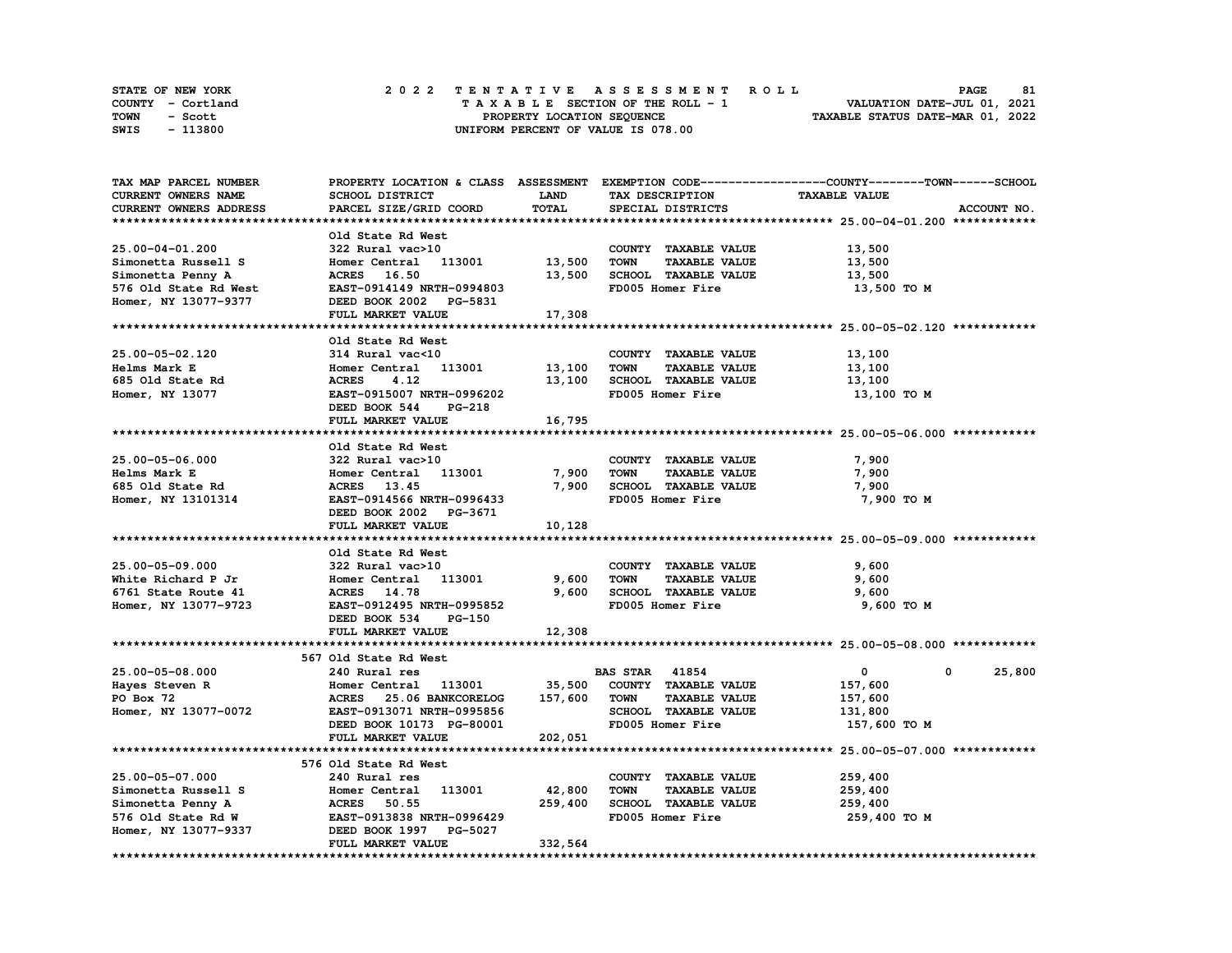|      | STATE OF NEW YORK |  |  |  |  |  | 2022 TENTATIVE ASSESSMENT ROLL     |  |  |  |  |  |  |                                  |                             | <b>PAGE</b> |  | 82 |
|------|-------------------|--|--|--|--|--|------------------------------------|--|--|--|--|--|--|----------------------------------|-----------------------------|-------------|--|----|
|      | COUNTY - Cortland |  |  |  |  |  | TAXABLE SECTION OF THE ROLL - 1    |  |  |  |  |  |  |                                  | VALUATION DATE-JUL 01, 2021 |             |  |    |
| TOWN | - Scott           |  |  |  |  |  | PROPERTY LOCATION SEQUENCE         |  |  |  |  |  |  | TAXABLE STATUS DATE-MAR 01, 2022 |                             |             |  |    |
| SWIS | - 113800          |  |  |  |  |  | UNIFORM PERCENT OF VALUE IS 078.00 |  |  |  |  |  |  |                                  |                             |             |  |    |

| TAX MAP PARCEL NUMBER  |                                  |         |                                     | PROPERTY LOCATION & CLASS ASSESSMENT EXEMPTION CODE-----------------COUNTY-------TOWN-----SCHOOL |
|------------------------|----------------------------------|---------|-------------------------------------|--------------------------------------------------------------------------------------------------|
| CURRENT OWNERS NAME    | SCHOOL DISTRICT                  | LAND    | TAX DESCRIPTION                     | <b>TAXABLE VALUE</b>                                                                             |
| CURRENT OWNERS ADDRESS | PARCEL SIZE/GRID COORD           | TOTAL   | SPECIAL DISTRICTS                   | ACCOUNT NO.                                                                                      |
|                        |                                  |         |                                     |                                                                                                  |
|                        | 656 Old State Rd West            |         |                                     |                                                                                                  |
| 25.00-04-02.000        | 322 Rural vac>10                 |         | COUNTY TAXABLE VALUE                | 16,500                                                                                           |
| Kash Joseph A          | Homer Central 113001             | 16,500  | <b>TOWN</b><br><b>TAXABLE VALUE</b> | 16,500                                                                                           |
|                        | ACRES 22.65                      | 16,500  |                                     |                                                                                                  |
| Kash Lou Ann C         |                                  |         | SCHOOL TAXABLE VALUE                | 16,500                                                                                           |
| 20 Grove St            | EAST-0914869 NRTH-0995250        |         | FD005 Homer Fire                    | 16,500 TO M                                                                                      |
| Homer, NY 13077        | DEED BOOK 2021 PG-2296           |         |                                     |                                                                                                  |
|                        | FULL MARKET VALUE                | 21,154  |                                     |                                                                                                  |
|                        |                                  |         |                                     |                                                                                                  |
|                        | 685 Old State Rd West            |         |                                     |                                                                                                  |
| 25.00-05-02.200        | 210 1 Family Res                 |         | <b>BAS STAR 41854</b>               | 0<br>0<br>25,800                                                                                 |
| <b>Helms Mark E</b>    | Homer Central 113001             | 15,100  | COUNTY TAXABLE VALUE                | 133,850                                                                                          |
| 685 Old State Rd       | <b>ACRES</b><br>3.62 BANKCORELOG | 133,850 | TOWN<br><b>TAXABLE VALUE</b>        | 133,850                                                                                          |
| Homer, NY 13077        | EAST-0915392 NRTH-0996371        |         | SCHOOL TAXABLE VALUE                | 108,050                                                                                          |
|                        | DEED BOOK 544<br>PG-218          |         | FD005 Homer Fire                    | 133,850 TO M                                                                                     |
|                        | FULL MARKET VALUE                | 171,603 |                                     |                                                                                                  |
|                        |                                  |         |                                     |                                                                                                  |
|                        | Puckers St                       |         |                                     |                                                                                                  |
|                        |                                  |         |                                     |                                                                                                  |
| $6.00 - 01 - 02.100$   | 322 Rural vac>10                 |         | COUNTY TAXABLE VALUE                | 9,600                                                                                            |
| Dexter Ronald A        | 113001<br>Homer Central          | 9,600   | <b>TAXABLE VALUE</b><br><b>TOWN</b> | 9,600                                                                                            |
| Dexter Mary L          | ACRES 11.92                      | 9,600   | SCHOOL TAXABLE VALUE                | 9,600                                                                                            |
| 1685 White Bridge Cir  | EAST-0922461 NRTH-1009424        |         | FD005 Homer Fire                    | 9,600 TO M                                                                                       |
| Homer, NY 13077-9707   | DEED BOOK 559<br>PG-336          |         |                                     |                                                                                                  |
|                        | FULL MARKET VALUE                | 12,308  |                                     |                                                                                                  |
|                        |                                  |         |                                     |                                                                                                  |
|                        | Puckers St                       |         |                                     |                                                                                                  |
| $6.00 - 01 - 02.200$   | 322 Rural vac>10                 |         | COUNTY TAXABLE VALUE                | 9,800                                                                                            |
| Michales Gary J        | Homer Central 113001             | 9,800   | <b>TOWN</b><br><b>TAXABLE VALUE</b> | 9,800                                                                                            |
| Michales Suzanne M     | ACRES 12.12                      | 9,800   | SCHOOL TAXABLE VALUE                | 9,800                                                                                            |
| 2072 E River Rd        | EAST-0922433 NRTH-1010202        |         | FD005 Homer Fire                    | 9,800 TO M                                                                                       |
|                        | DEED BOOK 1998 PG-2437           |         |                                     |                                                                                                  |
| Cortland, NY 13045     |                                  |         |                                     |                                                                                                  |
|                        | FULL MARKET VALUE                | 12,564  |                                     |                                                                                                  |
|                        |                                  |         |                                     |                                                                                                  |
|                        | Puckers St                       |         |                                     |                                                                                                  |
| $6.00 - 01 - 03.000$   | 322 Rural vac>10                 |         | COUNTY TAXABLE VALUE                | 40,200                                                                                           |
| Dexter Ronald A        | Homer Central 113001             | 40,200  | <b>TOWN</b><br><b>TAXABLE VALUE</b> | 40,200                                                                                           |
| Dexter Mary L          | ACRES 49.55                      | 40,200  | SCHOOL TAXABLE VALUE                | 40,200                                                                                           |
| 1685 White Bridge Cir  | EAST-0923298 NRTH-1010691        |         | FD005 Homer Fire                    | 40,200 TO M                                                                                      |
| Homer, NY 13077-9707   | DEED BOOK 2002 PG-7062           |         |                                     |                                                                                                  |
|                        | FULL MARKET VALUE                | 51,538  |                                     |                                                                                                  |
|                        |                                  |         |                                     |                                                                                                  |
|                        | Puckers St                       |         |                                     |                                                                                                  |
| $6.00 - 01 - 04.000$   | 322 Rural vac>10                 |         | COUNTY TAXABLE VALUE                | 24,800                                                                                           |
|                        |                                  |         |                                     |                                                                                                  |
| Dexter Ronald A        | 113001<br>Homer Central          | 24,800  | <b>TOWN</b><br><b>TAXABLE VALUE</b> | 24,800                                                                                           |
| Dexter Mary L          | ACRES 30.67                      | 24,800  | SCHOOL TAXABLE VALUE                | 24,800                                                                                           |
| 1685 White Bridge Cir  | EAST-0923540 NRTH-1009541        |         | FD005 Homer Fire                    | 24,800 TO M                                                                                      |
| Homer, NY 13077-9707   | DEED BOOK 559<br>PG-334          |         |                                     |                                                                                                  |
|                        | FULL MARKET VALUE                | 31,795  |                                     |                                                                                                  |
|                        |                                  |         |                                     |                                                                                                  |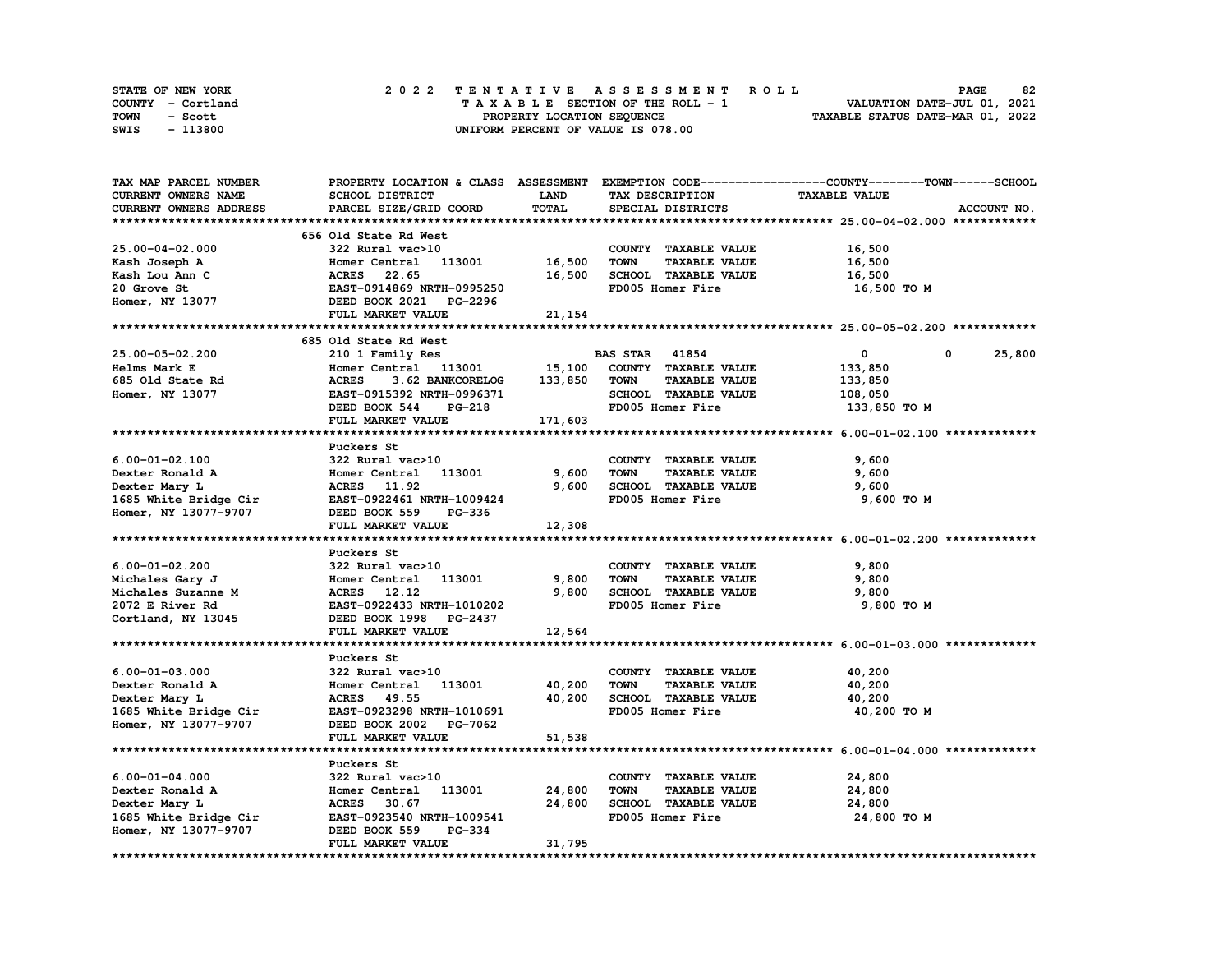| <b>STATE OF NEW YORK</b> | 2022 TENTATIVE ASSESSMENT ROLL     | 83<br><b>PAGE</b>                |
|--------------------------|------------------------------------|----------------------------------|
| COUNTY - Cortland        | TAXABLE SECTION OF THE ROLL - 1    | VALUATION DATE-JUL 01, 2021      |
| TOWN<br>- Scott          | PROPERTY LOCATION SEQUENCE         | TAXABLE STATUS DATE-MAR 01, 2022 |
| - 113800<br>SWIS         | UNIFORM PERCENT OF VALUE IS 078.00 |                                  |

| TAX MAP PARCEL NUMBER  |                           |             |                                     | PROPERTY LOCATION & CLASS ASSESSMENT EXEMPTION CODE-----------------COUNTY-------TOWN-----SCHOOL |
|------------------------|---------------------------|-------------|-------------------------------------|--------------------------------------------------------------------------------------------------|
| CURRENT OWNERS NAME    | SCHOOL DISTRICT           | <b>LAND</b> | TAX DESCRIPTION                     | <b>TAXABLE VALUE</b>                                                                             |
| CURRENT OWNERS ADDRESS | PARCEL SIZE/GRID COORD    | TOTAL       | SPECIAL DISTRICTS                   | ACCOUNT NO.                                                                                      |
|                        |                           |             |                                     |                                                                                                  |
|                        | Puckers St                |             |                                     |                                                                                                  |
| $6.00 - 01 - 05.000$   | 314 Rural vac<10          |             | COUNTY TAXABLE VALUE                | 3,655                                                                                            |
| Dexter Ronald A        | Homer Central<br>113001   | 3,655       | TOWN<br><b>TAXABLE VALUE</b>        | 3,655                                                                                            |
|                        |                           |             |                                     |                                                                                                  |
| Dexter Mary L          | <b>ACRES</b><br>4.10      | 3,655       | SCHOOL TAXABLE VALUE                | 3,655                                                                                            |
| 1685 White Bridge Cir  | EAST-0922512 NRTH-1008890 |             | FD005 Homer Fire                    | 3,655 TO M                                                                                       |
| Homer, NY 13077        | DEED BOOK 2020 PG-6962    |             |                                     |                                                                                                  |
|                        | FULL MARKET VALUE         | 4,686       |                                     |                                                                                                  |
|                        |                           |             |                                     |                                                                                                  |
|                        | Puckers St                |             |                                     |                                                                                                  |
| $6.00 - 01 - 06.000$   | 314 Rural vac<10          |             | COUNTY TAXABLE VALUE                | 8,100                                                                                            |
| Dexter Ronald A        | 113001<br>Homer Central   | 8,100       | <b>TOWN</b><br><b>TAXABLE VALUE</b> | 8,100                                                                                            |
| Dexter Mary L          | <b>ACRES</b><br>9.50      | 8,100       | SCHOOL TAXABLE VALUE                | 8,100                                                                                            |
| 1685 White Bridge Cir  | EAST-0923602 NRTH-1008953 |             | FD005 Homer Fire                    | 8,100 TO M                                                                                       |
| Homer, NY 13077        | DEED BOOK 2020 PG-6962    |             |                                     |                                                                                                  |
|                        | FULL MARKET VALUE         | 10,385      |                                     |                                                                                                  |
|                        |                           |             |                                     |                                                                                                  |
|                        | Puckers St                |             |                                     |                                                                                                  |
|                        |                           |             |                                     |                                                                                                  |
| $6.00 - 01 - 07.000$   | 314 Rural vac<10          |             | COUNTY TAXABLE VALUE                | 7,700                                                                                            |
| Rosen Kevin            | 113001<br>Homer Central   | 7,700       | <b>TOWN</b><br><b>TAXABLE VALUE</b> | 7,700                                                                                            |
| 119 Morris Rd          | <b>ACRES</b><br>9.50      | 7,700       | SCHOOL TAXABLE VALUE                | 7,700                                                                                            |
| Freeville, NY 13068    | EAST-0923605 NRTH-1008684 |             | FD005 Homer Fire                    | 7,700 TO M                                                                                       |
|                        | DEED BOOK 2010 PG-6293    |             |                                     |                                                                                                  |
|                        | FULL MARKET VALUE         | 9,872       |                                     |                                                                                                  |
|                        |                           |             |                                     |                                                                                                  |
|                        | Puckers St                |             |                                     |                                                                                                  |
| $6.00 - 01 - 08.000$   | 312 Vac w/imprv           |             | COUNTY TAXABLE VALUE                | 7,100                                                                                            |
| Rosen Kevin            | Homer Central 113001      | 3,300       | <b>TAXABLE VALUE</b><br>TOWN        | 7,100                                                                                            |
| 119 Morris Rd          | 4.10<br><b>ACRES</b>      | 7,100       | SCHOOL TAXABLE VALUE                | 7,100                                                                                            |
| Freeville, NY 13068    | EAST-0922524 NRTH-1008622 |             | FD005 Homer Fire                    | 7,100 TO M                                                                                       |
|                        | DEED BOOK 2010 PG-6293    |             |                                     |                                                                                                  |
|                        |                           |             |                                     |                                                                                                  |
|                        | FULL MARKET VALUE         | 9,103       |                                     |                                                                                                  |
|                        |                           |             |                                     |                                                                                                  |
|                        | Puckers St                |             |                                     |                                                                                                  |
| $6.00 - 02 - 02.100$   | 312 Vac w/imprv           |             | COUNTY TAXABLE VALUE                | 14,600                                                                                           |
| Phelps Russell J       | Homer Central 113001      | 9,400       | <b>TOWN</b><br><b>TAXABLE VALUE</b> | 14,600                                                                                           |
| Phelps Teresa A        | <b>ACRES</b> 16.95        | 14,600      | SCHOOL TAXABLE VALUE                | 14,600                                                                                           |
| 587 Cutler Rd          | EAST-0921303 NRTH-1009034 |             | FD005 Homer Fire                    | 14,600 TO M                                                                                      |
| Homer, NY 13077        | DEED BOOK 2016 PG-3239    |             |                                     |                                                                                                  |
|                        | FULL MARKET VALUE         | 18,718      |                                     |                                                                                                  |
|                        |                           |             |                                     |                                                                                                  |
|                        | Puckers St                |             |                                     |                                                                                                  |
| $6.00 - 02 - 02.210$   | 312 Vac w/imprv           |             | COUNTY TAXABLE VALUE                | 13,200                                                                                           |
| Goff Michael E         | Homer Central 113001      | 6,600       | <b>TOWN</b><br><b>TAXABLE VALUE</b> | 13,200                                                                                           |
| Goff Mark              | <b>ACRES</b><br>8.69      | 13,200      | SCHOOL TAXABLE VALUE                | 13,200                                                                                           |
| 733 Route 222          | EAST-0921336 NRTH-1008706 |             | FD005 Homer Fire                    |                                                                                                  |
|                        |                           |             |                                     | 13,200 TO M                                                                                      |
| Cortland, NY 13045     | DEED BOOK 2012 PG-7651    |             |                                     |                                                                                                  |
|                        | FULL MARKET VALUE         | 16,923      |                                     |                                                                                                  |
|                        |                           |             |                                     |                                                                                                  |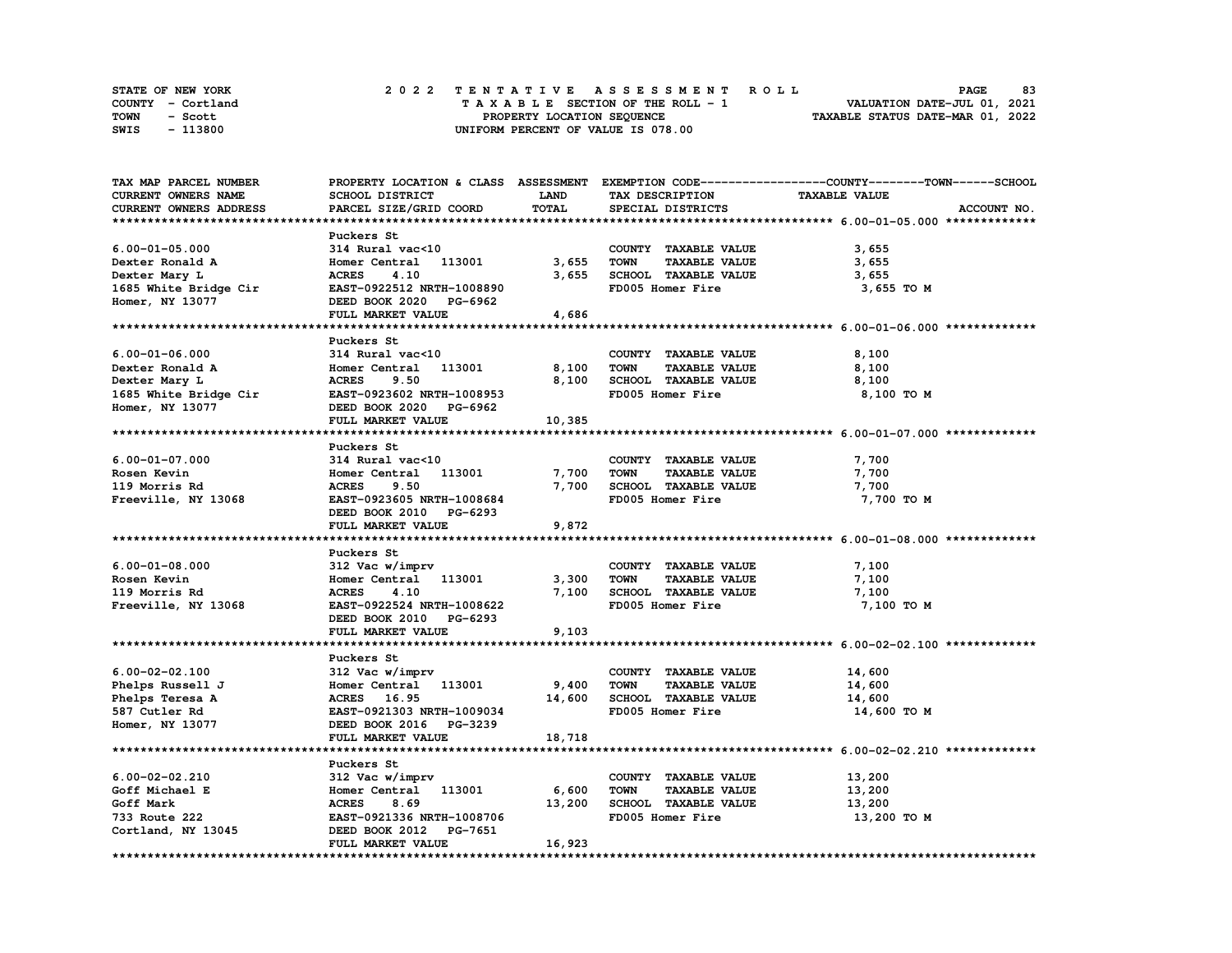| STATE OF NEW YORK | 2022 TENTATIVE ASSESSMENT ROLL     | 84<br><b>PAGE</b>                |
|-------------------|------------------------------------|----------------------------------|
| COUNTY - Cortland | TAXABLE SECTION OF THE ROLL - 1    | VALUATION DATE-JUL 01, 2021      |
| TOWN<br>- Scott   | PROPERTY LOCATION SEOUENCE         | TAXABLE STATUS DATE-MAR 01, 2022 |
| - 113800<br>SWIS  | UNIFORM PERCENT OF VALUE IS 078.00 |                                  |

| TAX MAP PARCEL NUMBER         |                                |             |                                     | PROPERTY LOCATION & CLASS ASSESSMENT EXEMPTION CODE----------------COUNTY-------TOWN-----SCHOOL |
|-------------------------------|--------------------------------|-------------|-------------------------------------|-------------------------------------------------------------------------------------------------|
| CURRENT OWNERS NAME           | SCHOOL DISTRICT                | <b>LAND</b> | TAX DESCRIPTION                     | <b>TAXABLE VALUE</b>                                                                            |
| <b>CURRENT OWNERS ADDRESS</b> | PARCEL SIZE/GRID COORD         | TOTAL       | SPECIAL DISTRICTS                   | ACCOUNT NO.                                                                                     |
|                               |                                |             |                                     |                                                                                                 |
|                               | Puckers St                     |             |                                     |                                                                                                 |
| $6.00 - 02 - 02.220$          | 312 Vac w/imprv                |             | COUNTY TAXABLE VALUE                | 6,700                                                                                           |
| Bergeron John M               | Homer Central 113001           | 5,600       | TOWN<br><b>TAXABLE VALUE</b>        | 6,700                                                                                           |
| PO Box 73                     | 8.69<br><b>ACRES</b>           | 6,700       | SCHOOL TAXABLE VALUE                | 6,700                                                                                           |
| Homer, NY 13077-0073          | EAST-0921347 NRTH-1008485      |             | FD005 Homer Fire                    | 6,700 TO M                                                                                      |
|                               | DEED BOOK 371<br><b>PG-727</b> |             |                                     |                                                                                                 |
|                               | FULL MARKET VALUE              | 8,590       |                                     |                                                                                                 |
|                               |                                |             |                                     |                                                                                                 |
|                               | Puckers St                     |             |                                     |                                                                                                 |
| 16.00-01-05.111               | 322 Rural vac>10               |             | COUNTY TAXABLE VALUE                | 55,600                                                                                          |
| Contento Farms, LLC           | Homer Central 113001 55,600    |             | TOWN<br><b>TAXABLE VALUE</b>        | 55,600                                                                                          |
| 7217 Cold Brook Rd            | <b>ACRES</b> 70.20             |             | 55,600 SCHOOL TAXABLE VALUE 55,600  |                                                                                                 |
| Homer, NY 13077               | EAST-0923550 NRTH-1003874      |             | FD005 Homer Fire                    | 55,600 TO M                                                                                     |
|                               | DEED BOOK 2015 PG-5196         |             |                                     |                                                                                                 |
|                               | FULL MARKET VALUE              | 71,282      |                                     |                                                                                                 |
|                               |                                |             |                                     |                                                                                                 |
|                               | Puckers St                     |             |                                     |                                                                                                 |
| 16.00-01-05.120               | 314 Rural vac<10               |             | COUNTY TAXABLE VALUE                | 2,300                                                                                           |
| Hayes Edward                  | Homer Central 113001           | 2,300       | <b>TOWN</b><br><b>TAXABLE VALUE</b> | 2,300                                                                                           |
| 7180 Puckers St               | <b>ACRES</b><br>2.06           | 2,300       | SCHOOL TAXABLE VALUE                | 2,300                                                                                           |
| Homer, NY 13077               | EAST-0922575 NRTH-1003565      |             | FD005 Homer Fire                    | 2,300 то м                                                                                      |
|                               | DEED BOOK 2016 PG-3403         |             |                                     |                                                                                                 |
|                               | FULL MARKET VALUE              | 2,949       |                                     |                                                                                                 |
|                               |                                |             |                                     |                                                                                                 |
|                               | Puckers St                     |             |                                     |                                                                                                 |
| 16.00-03-14.200               | 190 Game presrve               |             | AG COMMIT 41730                     | 21,733<br>21,733<br>21,733                                                                      |
| Contento Farms, LLC           | Homer Central 113001           |             | 82,600 COUNTY TAXABLE VALUE         | 95,467                                                                                          |
| Attn: Gerald Contento, Jr     | ACRES 129.81                   | 117,200     | <b>TOWN</b><br><b>TAXABLE VALUE</b> | 95,467                                                                                          |
| 7217 Cold Brook Rd            | EAST-0922221 NRTH-1005116      |             | SCHOOL TAXABLE VALUE                | 95,467                                                                                          |
| Homer, NY 13077               | DEED BOOK 2010 PG-4446         |             | FD005 Homer Fire                    | 117,200 TO M                                                                                    |
|                               | FULL MARKET VALUE              | 150,256     |                                     |                                                                                                 |
| MAY BE SUBJECT TO PAYMENT     |                                |             |                                     |                                                                                                 |
| UNDER AGDIST LAW TIL 2029     |                                |             |                                     |                                                                                                 |
|                               |                                |             |                                     |                                                                                                 |
|                               | Puckers St                     |             |                                     |                                                                                                 |
| 16.00-03-15.000               | 322 Rural vac>10               |             | COUNTY TAXABLE VALUE                | 35,000                                                                                          |
| Contento Farms, LLC.          | Homer Central 113001           | 35,000      | <b>TOWN</b><br><b>TAXABLE VALUE</b> | 35,000                                                                                          |
| Meiczinger Mark               | <b>ACRES</b> 100.70            | 35,000      | SCHOOL TAXABLE VALUE 35,000         |                                                                                                 |
| 7217 Cold Brook Rd            | EAST-0923411 NRTH-1006885      |             | FD005 Homer Fire                    | 35,000 TO M                                                                                     |
| Homer, NY 13077               | DEED BOOK 2016 PG-257          |             |                                     |                                                                                                 |
|                               | FULL MARKET VALUE              | 44,872      |                                     |                                                                                                 |
|                               |                                |             |                                     |                                                                                                 |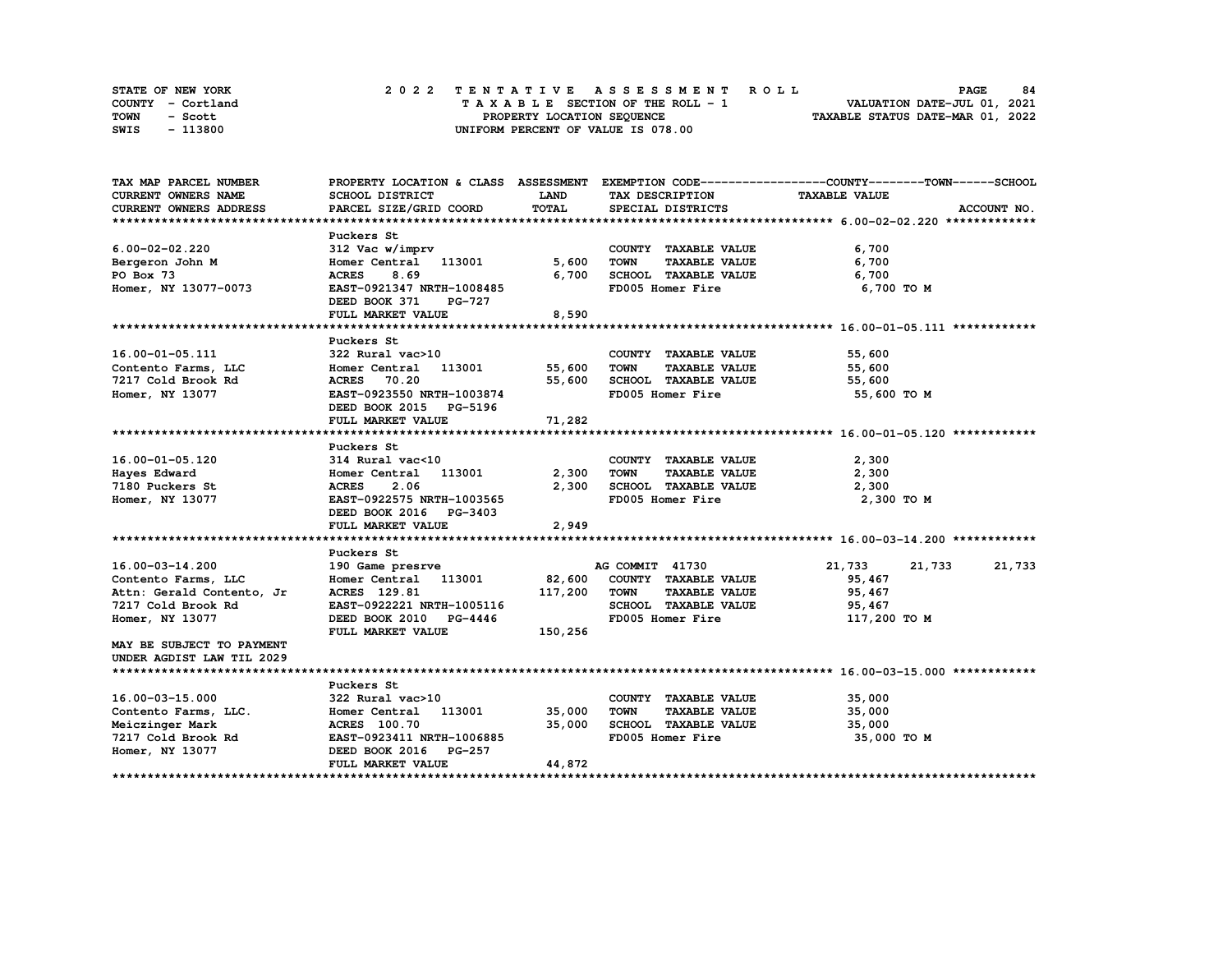| STATE OF NEW YORK |  | 2022 TENTATIVE ASSESSMENT ROLL     | 85<br><b>PAGE</b>           |
|-------------------|--|------------------------------------|-----------------------------|
| COUNTY - Cortland |  | TAXABLE SECTION OF THE ROLL - 1    | VALUATION DATE-JUL 01, 2021 |
| TOWN<br>- Scott   |  | TAXABLE STATUS DATE-MAR 01, 2022   |                             |
| SWIS<br>- 113800  |  | UNIFORM PERCENT OF VALUE IS 078.00 |                             |

| TAX MAP PARCEL NUMBER                 |                                                                                                                                                                         |              |                                     | PROPERTY LOCATION & CLASS ASSESSMENT EXEMPTION CODE----------------COUNTY-------TOWN-----SCHOOL |
|---------------------------------------|-------------------------------------------------------------------------------------------------------------------------------------------------------------------------|--------------|-------------------------------------|-------------------------------------------------------------------------------------------------|
| CURRENT OWNERS NAME                   | SCHOOL DISTRICT                                                                                                                                                         | <b>LAND</b>  | TAX DESCRIPTION                     | <b>TAXABLE VALUE</b>                                                                            |
| <b>CURRENT OWNERS ADDRESS</b>         | PARCEL SIZE/GRID COORD                                                                                                                                                  | <b>TOTAL</b> | SPECIAL DISTRICTS                   | ACCOUNT NO.                                                                                     |
|                                       |                                                                                                                                                                         |              |                                     |                                                                                                 |
|                                       | 7160 Puckers St                                                                                                                                                         |              |                                     |                                                                                                 |
| 16.00-01-09.100                       |                                                                                                                                                                         |              | <b>BAS STAR 41854</b>               | $\overline{0}$<br>$0 \t 25,800$                                                                 |
| Curatolo Peter K                      |                                                                                                                                                                         |              | COUNTY TAXABLE VALUE                | 87,100                                                                                          |
| Curatolo Diana L                      | FRNT 237.98 DPTH 167.37 87,100                                                                                                                                          |              | <b>TOWN</b><br><b>TAXABLE VALUE</b> | 87,100                                                                                          |
| 7160 Puckers St                       | <b>BANKCORELOG</b>                                                                                                                                                      |              | SCHOOL TAXABLE VALUE 61,300         |                                                                                                 |
| Homer, NY 13077-9717                  | EAST-0922387 NRTH-1003236                                                                                                                                               |              | FD005 Homer Fire                    | 87,100 TO M                                                                                     |
|                                       | DEED BOOK 571 PG-249                                                                                                                                                    |              |                                     |                                                                                                 |
|                                       | FULL MARKET VALUE                                                                                                                                                       | 111,667      |                                     |                                                                                                 |
|                                       |                                                                                                                                                                         |              |                                     |                                                                                                 |
|                                       | 7170 Puckers St                                                                                                                                                         |              |                                     |                                                                                                 |
| 16.00-01-05.200                       | 270 Mfg housing                                                                                                                                                         |              | COUNTY TAXABLE VALUE                | 62,200                                                                                          |
| Freeman Glenn N                       | Homer Central 113001 21,100<br>Homer<br>ACRES                                                                                                                           |              | <b>TOWN</b><br><b>TAXABLE VALUE</b> | 62,200                                                                                          |
| 7170 Pucker St                        | 2.34                                                                                                                                                                    | 62,200       | SCHOOL TAXABLE VALUE                | 62,200                                                                                          |
| Homer, NY 13077                       | EAST-0922521 NRTH-1003312                                                                                                                                               |              | FD005 Homer Fire                    | 62,200 то м                                                                                     |
|                                       | DEED BOOK 2015 PG-1942                                                                                                                                                  |              |                                     |                                                                                                 |
|                                       | FULL MARKET VALUE                                                                                                                                                       | 79,744       |                                     |                                                                                                 |
|                                       |                                                                                                                                                                         |              |                                     |                                                                                                 |
|                                       | 7180 Puckers St                                                                                                                                                         |              |                                     |                                                                                                 |
| 16.00-01-24.000                       | 270 Mfg housing                                                                                                                                                         |              | COUNTY TAXABLE VALUE                | 36,500                                                                                          |
|                                       | Prints Edward Homer Central 113001 19,000<br>Tayes Edward Homer Central 113001 19,000<br>7180 Puckers St ACRES 1.09 36,500<br>Homer, NY 13077 EAST-0922558 NRTH-1003848 |              | <b>TOWN</b><br><b>TAXABLE VALUE</b> | 36,500                                                                                          |
|                                       |                                                                                                                                                                         |              | SCHOOL TAXABLE VALUE                | 36,500                                                                                          |
| Homer, NY 13077                       |                                                                                                                                                                         |              | FD005 Homer Fire                    | 36,500 TO M                                                                                     |
|                                       | DEED BOOK 2016 PG-3403                                                                                                                                                  |              |                                     |                                                                                                 |
|                                       | FULL MARKET VALUE                                                                                                                                                       | 46,795       |                                     |                                                                                                 |
|                                       |                                                                                                                                                                         |              |                                     |                                                                                                 |
|                                       | 7291 Puckers St                                                                                                                                                         |              |                                     |                                                                                                 |
| $6.00 - 02 - 03.000$                  | 260 Seasonal res                                                                                                                                                        |              | COUNTY TAXABLE VALUE                | 81,600                                                                                          |
| Schlosser Ryan                        | 260 Seasonal 1<br>Homer Central<br>ACRES 34.70<br>Homer Central 113001 23,520                                                                                           |              | <b>TOWN</b><br><b>TAXABLE VALUE</b> | 81,600                                                                                          |
| Schlosser Suzanne                     |                                                                                                                                                                         | 81,600       | SCHOOL TAXABLE VALUE 81,600         |                                                                                                 |
|                                       | 292 Lanes Pond Rd<br>Howell, NJ 07731 CDEED BOOK 2014 PG-4682                                                                                                           |              | FD005 Homer Fire                    | 81,600 TO M                                                                                     |
|                                       |                                                                                                                                                                         |              |                                     |                                                                                                 |
|                                       | FULL MARKET VALUE                                                                                                                                                       | 104,615      |                                     |                                                                                                 |
|                                       |                                                                                                                                                                         |              |                                     |                                                                                                 |
|                                       | 7294 Puckers St                                                                                                                                                         |              |                                     |                                                                                                 |
| $6.00 - 01 - 09.000$                  | 322 Rural vac>10                                                                                                                                                        |              | COUNTY TAXABLE VALUE                | 17,700                                                                                          |
| Contento Anthony Gerald Homer Central | 113001 17,700                                                                                                                                                           |              | TAXABLE VALUE<br><b>TOWN</b>        | 17,700                                                                                          |
|                                       |                                                                                                                                                                         |              |                                     | 17,700                                                                                          |
|                                       |                                                                                                                                                                         |              |                                     | 17,700 TO M                                                                                     |
|                                       | Homer, NY 13077-9775 DEED BOOK 10292 PG-54002                                                                                                                           |              |                                     |                                                                                                 |
|                                       | FULL MARKET VALUE                                                                                                                                                       | 22,692       |                                     |                                                                                                 |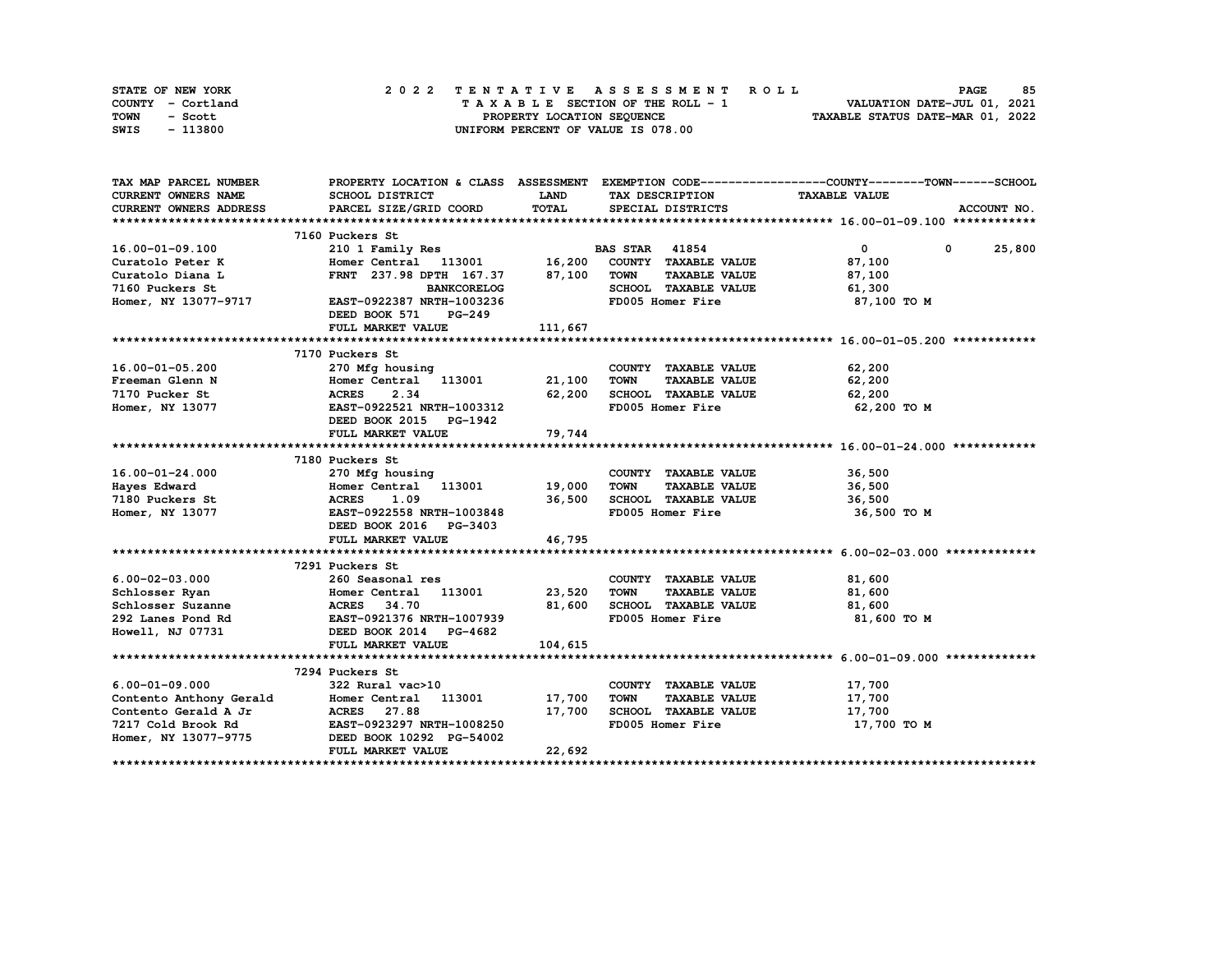| STATE OF NEW YORK | 2022 TENTATIVE ASSESSMENT ROLL     | 86<br><b>PAGE</b>                |
|-------------------|------------------------------------|----------------------------------|
| COUNTY - Cortland | TAXABLE SECTION OF THE ROLL - 1    | VALUATION DATE-JUL 01, 2021      |
| TOWN<br>- Scott   | PROPERTY LOCATION SEQUENCE         | TAXABLE STATUS DATE-MAR 01, 2022 |
| - 113800<br>SWIS  | UNIFORM PERCENT OF VALUE IS 078.00 |                                  |

| TAX MAP PARCEL NUMBER      |                                  |             |                                     | PROPERTY LOCATION & CLASS ASSESSMENT EXEMPTION CODE----------------COUNTY-------TOWN-----SCHOOL |
|----------------------------|----------------------------------|-------------|-------------------------------------|-------------------------------------------------------------------------------------------------|
| <b>CURRENT OWNERS NAME</b> | SCHOOL DISTRICT                  | <b>LAND</b> | TAX DESCRIPTION                     | <b>TAXABLE VALUE</b>                                                                            |
| CURRENT OWNERS ADDRESS     | PARCEL SIZE/GRID COORD           | TOTAL       | SPECIAL DISTRICTS                   | ACCOUNT NO.                                                                                     |
|                            |                                  |             |                                     |                                                                                                 |
|                            | 7353 Ripley Hill Cross Rd        |             |                                     |                                                                                                 |
| 15.00-05-07.000            | 270 Mfg housing                  |             | AGED C<br>41802                     | 30,000<br>0<br>0                                                                                |
| Landcastle Rodney          | Homer Central 113001             |             | 21,100 AGED T&S 41806               | 18,000<br>18,000<br>0                                                                           |
| Landcastle Joyce           | 2.30<br><b>ACRES</b>             |             | 41834<br>60,000 ENH STAR            | $\mathbf{0}$<br>42,000<br><sup>0</sup>                                                          |
| 7353 Ripley Hill Rd        | EAST-0911573 NRTH-1006302        |             | COUNTY TAXABLE VALUE                | 30,000                                                                                          |
| Homer, NY 13077-9720       | DEED BOOK 1998<br>PG-5266        |             | <b>TOWN</b><br><b>TAXABLE VALUE</b> | 42,000                                                                                          |
|                            | FULL MARKET VALUE                | 76,923      | <b>SCHOOL TAXABLE VALUE</b>         | 0                                                                                               |
|                            |                                  |             | FD005 Homer Fire                    | 60,000 TO M                                                                                     |
|                            |                                  |             |                                     |                                                                                                 |
|                            | Ripley Hill Rd                   |             |                                     |                                                                                                 |
| $5.00 - 01 - 19.000$       | 323 Vacant rural                 |             | COUNTY TAXABLE VALUE                | 16,200                                                                                          |
| S F Property Group, LLC    | Homer Central<br>113001          | 16,200      | <b>TOWN</b><br><b>TAXABLE VALUE</b> | 16,200                                                                                          |
|                            |                                  | 16,200      | SCHOOL TAXABLE VALUE                |                                                                                                 |
| PO Box 10                  | <b>ACRES</b><br>21.55            |             | FD005 Homer Fire                    | 16,200                                                                                          |
| Cortland, NY 13045         | EAST-0910601 NRTH-1008614        |             |                                     | 16,200 TO M                                                                                     |
|                            | DEED BOOK 2018<br>PG-3606        |             |                                     |                                                                                                 |
|                            | FULL MARKET VALUE                | 20,769      |                                     |                                                                                                 |
|                            |                                  |             |                                     |                                                                                                 |
|                            | Ripley Hill Rd                   |             |                                     |                                                                                                 |
| $5.00 - 04 - 01.000$       | 314 Rural vac<10                 |             | COUNTY TAXABLE VALUE                | 1,100                                                                                           |
| Franklin Wendy L           | Homer Central 113001             | 1,100       | <b>TOWN</b><br><b>TAXABLE VALUE</b> | 1,100                                                                                           |
| Cushing Christine M        | 1.07<br><b>ACRES</b>             | 1,100       | SCHOOL TAXABLE VALUE                | 1,100                                                                                           |
| 7447 Ripley Hill Rd        | EAST-0911027 NRTH-1008199        |             | FD005 Homer Fire                    | 1,100 TO M                                                                                      |
| Homer, NY 13077            | DEED BOOK 2019<br><b>PG-2770</b> |             |                                     |                                                                                                 |
|                            | FULL MARKET VALUE                | 1,410       |                                     |                                                                                                 |
| MAY BE SUBJECT TO PAYMENT  |                                  |             |                                     |                                                                                                 |
| UNDER AGDIST LAW TIL 2024  |                                  |             |                                     |                                                                                                 |
|                            |                                  |             |                                     |                                                                                                 |
|                            | Ripley Hill Rd                   |             |                                     |                                                                                                 |
| 15.00-02-11.000            | 105 Vac farmland                 |             | AG-CEILING 41720                    | 26,018<br>26,018<br>26,018                                                                      |
| Birdsall Dennis            | Homer Central<br>113001          | 54,200      | COUNTY TAXABLE VALUE                | 28,182                                                                                          |
| Birdsall Heather           | ACRES 52.04                      | 54,200      | <b>TOWN</b><br><b>TAXABLE VALUE</b> | 28,182                                                                                          |
| 5429 Road 47               | EAST-0912397 NRTH-1004594        |             | SCHOOL TAXABLE VALUE                | 28,182                                                                                          |
| Torrington, WY 82240       | DEED BOOK 2013 PG-61             |             | FD005 Homer Fire                    | 54,200 TO M                                                                                     |
|                            | FULL MARKET VALUE                | 69,487      |                                     |                                                                                                 |
| MAY BE SUBJECT TO PAYMENT  |                                  |             |                                     |                                                                                                 |
| UNDER AGDIST LAW TIL 2026  |                                  |             |                                     |                                                                                                 |
|                            |                                  |             |                                     |                                                                                                 |
|                            | Ripley Hill Rd                   |             |                                     |                                                                                                 |
| 15.00-05-05.000            | 105 Vac farmland                 |             | COUNTY TAXABLE VALUE                | 26,000                                                                                          |
|                            | Homer Central<br>113001          | 26,000      | <b>TOWN</b><br><b>TAXABLE VALUE</b> | 26,000                                                                                          |
| Guy Phillip L              |                                  | 26,000      | SCHOOL TAXABLE VALUE                | 26,000                                                                                          |
| Guy Michael P              | <b>ACRES</b><br>33.92            |             |                                     |                                                                                                 |
| 7109 Route 41              | EAST-0913067 NRTH-1006784        |             | FD005 Homer Fire                    | 26,000 TO M                                                                                     |
| Homer, NY 13077            | DEED BOOK 10509 PG-29001         |             |                                     |                                                                                                 |
|                            | <b>FULL MARKET VALUE</b>         | 33, 333     |                                     |                                                                                                 |
|                            |                                  |             |                                     |                                                                                                 |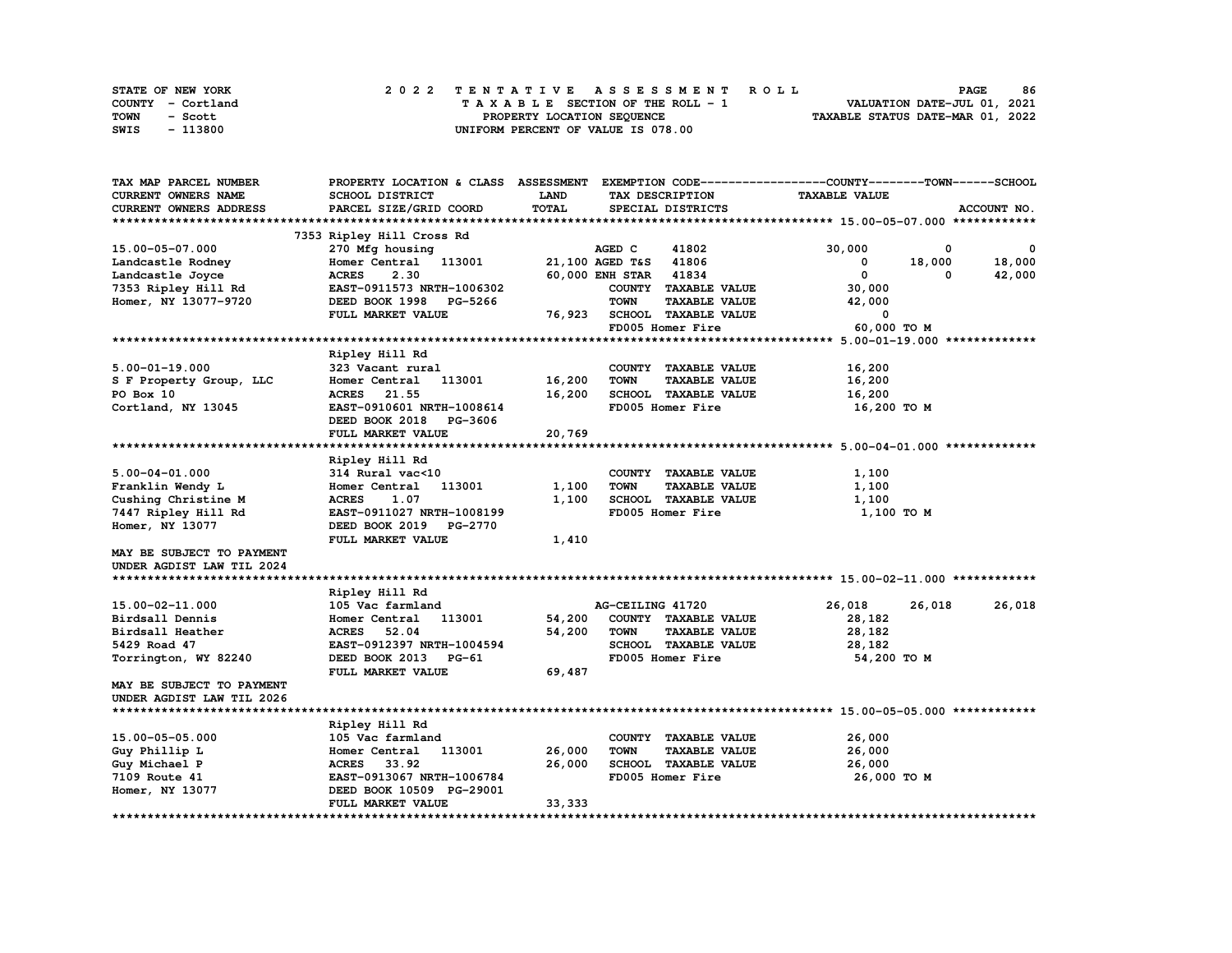| <b>STATE OF NEW YORK</b> | 2022 TENTATIVE ASSESSMENT ROLL          | 87<br><b>PAGE</b>                |
|--------------------------|-----------------------------------------|----------------------------------|
| COUNTY - Cortland        | $T A X A B L E$ SECTION OF THE ROLL - 1 | VALUATION DATE-JUL 01, 2021      |
| TOWN<br>- Scott          | PROPERTY LOCATION SEQUENCE              | TAXABLE STATUS DATE-MAR 01, 2022 |
| - 113800<br>SWIS         | UNIFORM PERCENT OF VALUE IS 078.00      |                                  |

| TAX MAP PARCEL NUMBER     | PROPERTY LOCATION & CLASS ASSESSMENT EXEMPTION CODE----------------COUNTY-------TOWN------SCHOOL |         |                                     |                      |             |
|---------------------------|--------------------------------------------------------------------------------------------------|---------|-------------------------------------|----------------------|-------------|
| CURRENT OWNERS NAME       | SCHOOL DISTRICT                                                                                  | LAND    | TAX DESCRIPTION                     | <b>TAXABLE VALUE</b> |             |
| CURRENT OWNERS ADDRESS    | PARCEL SIZE/GRID COORD                                                                           | TOTAL   | SPECIAL DISTRICTS                   |                      | ACCOUNT NO. |
|                           |                                                                                                  |         |                                     |                      |             |
|                           | Ripley Hill Rd                                                                                   |         |                                     |                      |             |
| 15.00-05-10.000           | 314 Rural vac<10                                                                                 |         | COUNTY TAXABLE VALUE                | 5,400                |             |
| Franklin Michael L        | Homer Central<br>113001                                                                          | 5,400   | <b>TOWN</b><br><b>TAXABLE VALUE</b> | 5,400                |             |
| Franklin Joan E           | 5.01<br><b>ACRES</b>                                                                             | 5,400   | SCHOOL TAXABLE VALUE                | 5,400                |             |
| 7489 Ripley Hill Rd       | EAST-0911577 NRTH-1005386                                                                        |         | FD005 Homer Fire                    | 5,400 TO M           |             |
| Homer, NY 13077-9720      | DEED BOOK 1997 PG-4903                                                                           |         |                                     |                      |             |
|                           | FULL MARKET VALUE                                                                                | 6,923   |                                     |                      |             |
|                           |                                                                                                  |         |                                     |                      |             |
|                           | 7164 Ripley Hill Rd                                                                              |         |                                     |                      |             |
| 15.00-01-26.000           | 210 1 Family Res                                                                                 |         | COUNTY TAXABLE VALUE                | 70,200               |             |
| Leubner Edward            | Homer Central<br>113001                                                                          | 18,000  | TOWN<br><b>TAXABLE VALUE</b>        | 70,200               |             |
| Leubner Traci             | FRNT 173.00 DPTH 215.25                                                                          | 70,200  | SCHOOL TAXABLE VALUE                | 70,200               |             |
| 2700 Rose Hill Rd         | <b>ACRES</b><br>0.94                                                                             |         | FD005 Homer Fire                    | 70,200 TO M          |             |
| Marietta, NY 13110        | EAST-0911730 NRTH-1003127                                                                        |         |                                     |                      |             |
|                           | DEED BOOK 2019<br>PG-3994                                                                        |         |                                     |                      |             |
|                           | FULL MARKET VALUE                                                                                | 90,000  |                                     |                      |             |
|                           |                                                                                                  |         |                                     |                      |             |
|                           | 7208 Ripley Hill Rd                                                                              |         |                                     |                      |             |
| 15.00-02-10.000           | 416 Mfg hsing pk                                                                                 |         | COUNTY TAXABLE VALUE                | 172,500              |             |
| Ripley Hill Community LLC | Homer Central 113001                                                                             | 78,100  | <b>TOWN</b><br><b>TAXABLE VALUE</b> | 172,500              |             |
| PO Box 5791               | <b>ACRES</b><br>9.61                                                                             | 172,500 | SCHOOL TAXABLE VALUE                | 172,500              |             |
| Cortland, NY 13045        | EAST-0911870 NRTH-1003781                                                                        |         | FD005 Homer Fire                    | 172,500 TO M         |             |
|                           | DEED BOOK 2020<br><b>PG-4296</b>                                                                 |         |                                     |                      |             |
|                           |                                                                                                  |         |                                     |                      |             |
|                           | FULL MARKET VALUE                                                                                | 221,154 |                                     |                      |             |
|                           |                                                                                                  |         |                                     |                      |             |
|                           | 7217 Ripley Hill Rd                                                                              |         |                                     |                      |             |
| 15.00-04-04.000           | 210 1 Family Res                                                                                 |         | <b>BAS STAR 41854</b>               | 0                    | 25,800<br>0 |
| Prindle Charles G         | Homer Central<br>113001                                                                          | 20,500  | COUNTY TAXABLE VALUE                | 109,900              |             |
| 7217 Ripley Hill Rd       | <b>ACRES</b><br>2.01 BANKCORELOG                                                                 | 109,900 | <b>TAXABLE VALUE</b><br>TOWN        | 109,900              |             |
| Homer, NY 13077-9719      | EAST-0911578 NRTH-1004324                                                                        |         | SCHOOL TAXABLE VALUE                | 84,100               |             |
|                           | DEED BOOK 1998 PG-5200                                                                           |         | FD005 Homer Fire                    | 109,900 TO M         |             |
|                           | FULL MARKET VALUE                                                                                | 140,897 |                                     |                      |             |
|                           |                                                                                                  |         |                                     |                      |             |
|                           | 7235 Ripley Hill Rd                                                                              |         |                                     |                      |             |
| 15.00-04-03.000           | 210 1 Family Res                                                                                 |         | <b>BAS STAR 41854</b>               | $\mathbf{0}$         | 25,800<br>0 |
| Frenia Joseph J Jr        | 113001<br>Homer Central                                                                          | 20,500  | COUNTY TAXABLE VALUE                | 122,400              |             |
| 7235 Ripley Hill Rd       | 2.00<br><b>ACRES</b>                                                                             | 122,400 | <b>TAXABLE VALUE</b><br>TOWN        | 122,400              |             |
| Homer, NY 13077-9719      | EAST-0911620 NRTH-1004690                                                                        |         | SCHOOL TAXABLE VALUE                | 96,600               |             |
|                           | DEED BOOK 1998<br>PG-1131                                                                        |         | FD005 Homer Fire                    | 122,400 TO M         |             |
|                           | FULL MARKET VALUE                                                                                | 156,923 |                                     |                      |             |
|                           |                                                                                                  |         |                                     |                      |             |
|                           | 7243 Ripley Hill Rd                                                                              |         |                                     |                      |             |
| 15.00-04-02.000           | 270 Mfg housing                                                                                  |         | COUNTY TAXABLE VALUE                | 66,000               |             |
| Amidon John E             | 113001<br>Homer Central                                                                          | 20,500  | TOWN<br><b>TAXABLE VALUE</b>        | 66,000               |             |
| Amidon Melody L           | <b>ACRES</b><br>2.00                                                                             | 66,000  | <b>SCHOOL TAXABLE VALUE</b>         | 66,000               |             |
| 60 Route 41               | EAST-0911581 NRTH-1004987                                                                        |         | FD005 Homer Fire                    | 66,000 TO M          |             |
| Homer, NY 13077           | DEED BOOK 2017<br>PG-3417                                                                        |         |                                     |                      |             |
|                           | FULL MARKET VALUE                                                                                | 84,615  |                                     |                      |             |
|                           |                                                                                                  |         |                                     |                      |             |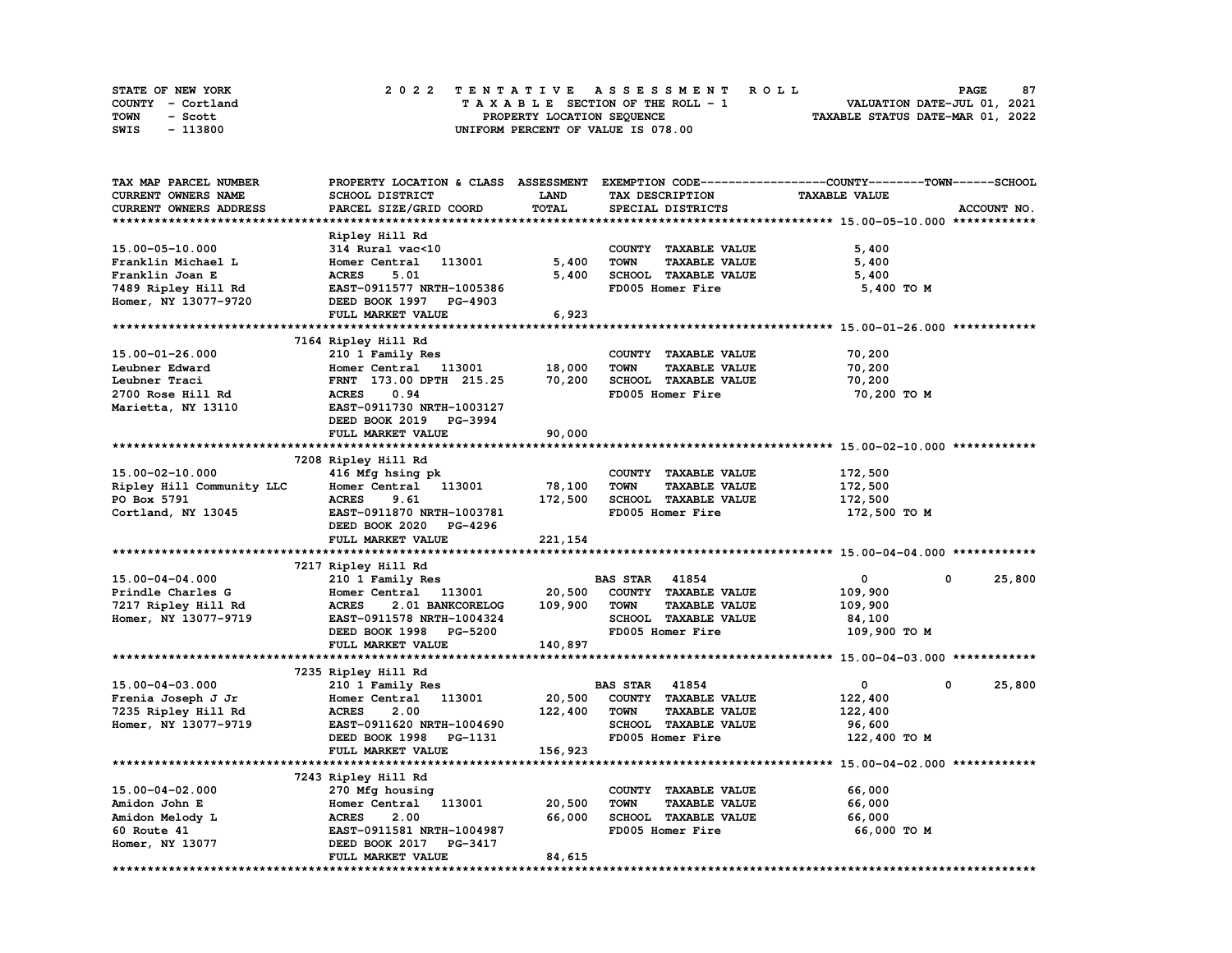|      | STATE OF NEW YORK |  | 2022 TENTATIVE ASSESSMENT ROLL |  |  |  |                                    |  |  |  |  |  |  |                                  |  | <b>PAGE</b> | 88 |  |
|------|-------------------|--|--------------------------------|--|--|--|------------------------------------|--|--|--|--|--|--|----------------------------------|--|-------------|----|--|
|      | COUNTY - Cortland |  |                                |  |  |  | TAXABLE SECTION OF THE ROLL - 1    |  |  |  |  |  |  | VALUATION DATE-JUL 01, 2021      |  |             |    |  |
| TOWN | - Scott           |  |                                |  |  |  | PROPERTY LOCATION SEQUENCE         |  |  |  |  |  |  | TAXABLE STATUS DATE-MAR 01, 2022 |  |             |    |  |
| SWIS | - 113800          |  |                                |  |  |  | UNIFORM PERCENT OF VALUE IS 078.00 |  |  |  |  |  |  |                                  |  |             |    |  |

| TAX MAP PARCEL NUMBER     | PROPERTY LOCATION & CLASS ASSESSMENT EXEMPTION CODE----------------COUNTY-------TOWN-----SCHOOL |             |                          |                             |                      |       |              |
|---------------------------|-------------------------------------------------------------------------------------------------|-------------|--------------------------|-----------------------------|----------------------|-------|--------------|
| CURRENT OWNERS NAME       | SCHOOL DISTRICT                                                                                 | <b>LAND</b> |                          | TAX DESCRIPTION             | <b>TAXABLE VALUE</b> |       |              |
| CURRENT OWNERS ADDRESS    | PARCEL SIZE/GRID COORD                                                                          | TOTAL       |                          | SPECIAL DISTRICTS           |                      |       | ACCOUNT NO.  |
|                           |                                                                                                 |             |                          |                             |                      |       |              |
|                           | 7275 Ripley Hill Rd                                                                             |             |                          |                             |                      |       |              |
|                           |                                                                                                 |             |                          |                             |                      |       |              |
| 15.00-05-09.120           | 270 Mfg housing                                                                                 |             | <b>BAS STAR</b> 41854    |                             | 0                    | 0     | 25,800       |
| Hapgood Harold W          | Homer Central<br>113001                                                                         | 20,500      |                          | COUNTY TAXABLE VALUE        | 107,900              |       |              |
| 7275 Ripley Hill Rd       | 2.03 BANK WELLS<br><b>ACRES</b>                                                                 | 107,900     | <b>TOWN</b>              | <b>TAXABLE VALUE</b>        | 107,900              |       |              |
| Homer, NY 13077-9720      | EAST-0911547 NRTH-1005747                                                                       |             |                          | SCHOOL TAXABLE VALUE        | 82,100               |       |              |
|                           | DEED BOOK 2012 PG-1463                                                                          |             |                          | FD005 Homer Fire            | 107,900 TO M         |       |              |
|                           | FULL MARKET VALUE                                                                               | 138,333     |                          |                             |                      |       |              |
| ************************* |                                                                                                 |             |                          |                             |                      |       |              |
|                           | 7310 Ripley Hill Rd                                                                             |             |                          |                             |                      |       |              |
| 15.00-02-09.200           | 240 Rural res                                                                                   |             | VET COM C 41132          |                             | 8,600                |       |              |
|                           |                                                                                                 |             |                          |                             | 0                    |       | $\mathbf{o}$ |
| McNamara Robert W         | Homer Central<br>113001                                                                         |             | 77,900 VET COM T 41133   |                             |                      | 8,600 |              |
| McNamara Judith           | ACRES 28.29 BANKCORELOG                                                                         | 173,500     |                          | COUNTY TAXABLE VALUE        | 164,900              |       |              |
| 7310 Ripley Hill Rd       | EAST-0912851 NRTH-1005919                                                                       |             | <b>TOWN</b>              | <b>TAXABLE VALUE</b>        | 164,900              |       |              |
| Homer, NY 13077-9719      | DEED BOOK 541<br>$PG-43$                                                                        |             |                          | SCHOOL TAXABLE VALUE        | 173,500              |       |              |
|                           | FULL MARKET VALUE                                                                               |             | 222,436 FD005 Homer Fire |                             | 173,500 TO M         |       |              |
|                           |                                                                                                 |             |                          |                             |                      |       |              |
|                           | 7311 Ripley Hill Rd                                                                             |             |                          |                             |                      |       |              |
| 15.00-05-09.200           | 270 Mfg housing                                                                                 |             | <b>BAS STAR</b>          | 41854                       | $\mathbf 0$          | 0     | 25,800       |
| Thompson David J Sr       | Homer Central<br>113001                                                                         | 20,500      |                          | COUNTY TAXABLE VALUE        | 55,700               |       |              |
| Thompson Bonnie L         | <b>ACRES</b><br>2.00                                                                            | 55,700      | <b>TOWN</b>              | <b>TAXABLE VALUE</b>        | 55,700               |       |              |
|                           |                                                                                                 |             |                          |                             |                      |       |              |
| PO Box 253                | EAST-0911564 NRTH-1005990                                                                       |             |                          | SCHOOL TAXABLE VALUE        | 29,900               |       |              |
| Homer, NY 13077-0253      | DEED BOOK 2001 PG-2375                                                                          |             |                          | FD005 Homer Fire            | 55,700 TO M          |       |              |
|                           | FULL MARKET VALUE                                                                               | 71,410      |                          |                             |                      |       |              |
|                           |                                                                                                 |             |                          |                             |                      |       |              |
|                           | 7356 Ripley Hill Rd                                                                             |             |                          |                             |                      |       |              |
| 15.00-05-06.000           | 270 Mfg housing                                                                                 |             |                          | COUNTY TAXABLE VALUE        | 122,000              |       |              |
| Eaton Gregory A           | 113001<br>Homer Central                                                                         | 29,200      | <b>TOWN</b>              | <b>TAXABLE VALUE</b>        | 122,000              |       |              |
| Eaton Erika N             | ACRES 10.00 BANKCORELOG                                                                         | 122,000     |                          | SCHOOL TAXABLE VALUE        | 122,000              |       |              |
| 7356 Ripley Hill Rd       | EAST-0912185 NRTH-1006483                                                                       |             |                          | FD005 Homer Fire            | 122,000 TO M         |       |              |
| Homer, NY 13077-9720      | DEED BOOK 2017 PG-6273                                                                          |             |                          |                             |                      |       |              |
|                           | FULL MARKET VALUE                                                                               | 156,410     |                          |                             |                      |       |              |
|                           |                                                                                                 |             |                          |                             |                      |       |              |
|                           |                                                                                                 |             |                          |                             |                      |       |              |
|                           | 7380 Ripley Hill Rd                                                                             |             |                          |                             |                      |       |              |
| 15.00-05-03.000           | 210 1 Family Res                                                                                |             | <b>BAS STAR</b>          | 41854                       | 0                    | 0     | 25,800       |
| Cook Daniel H             | Homer Central<br>113001                                                                         | 24,000      |                          | COUNTY TAXABLE VALUE        | 109,540              |       |              |
| 7380 Ripley Hill Rd       | <b>ACRES</b><br>6.60 BANK WELLS                                                                 | 109,540     | <b>TOWN</b>              | <b>TAXABLE VALUE</b>        | 109,540              |       |              |
| Homer, NY 13077-9720      | EAST-0912125 NRTH-1007136                                                                       |             |                          | SCHOOL TAXABLE VALUE        | 83,740               |       |              |
|                           | DEED BOOK 2012 PG-7624                                                                          |             |                          | FD005 Homer Fire            | 109,540 TO M         |       |              |
|                           | FULL MARKET VALUE                                                                               | 140,436     |                          |                             |                      |       |              |
|                           |                                                                                                 |             |                          |                             |                      |       |              |
|                           | 7447 Ripley Hill Rd                                                                             |             |                          |                             |                      |       |              |
| $5.00 - 04 - 02.000$      | 270 Mfg housing                                                                                 |             | <b>BAS STAR</b>          | 41854                       | 0                    | 0     | 25,800       |
| Franklin Wendy L          | Homer Central<br>113001                                                                         | 22,100      |                          | COUNTY TAXABLE VALUE        | 116,400              |       |              |
|                           |                                                                                                 |             |                          |                             |                      |       |              |
| Cushing Christine M       | <b>ACRES</b><br>3.00 BANK WELLS                                                                 | 116,400     | <b>TOWN</b>              | <b>TAXABLE VALUE</b>        | 116,400              |       |              |
| 7447 Ripley Hill Rd       | EAST-0911335 NRTH-1008238                                                                       |             |                          | <b>SCHOOL TAXABLE VALUE</b> | 90,600               |       |              |
| Homer, NY 13077-9720      | DEED BOOK 10283 PG-26003                                                                        |             |                          | FD005 Homer Fire            | 116,400 TO M         |       |              |
|                           | FULL MARKET VALUE                                                                               | 149,231     |                          |                             |                      |       |              |
|                           |                                                                                                 |             |                          |                             |                      |       |              |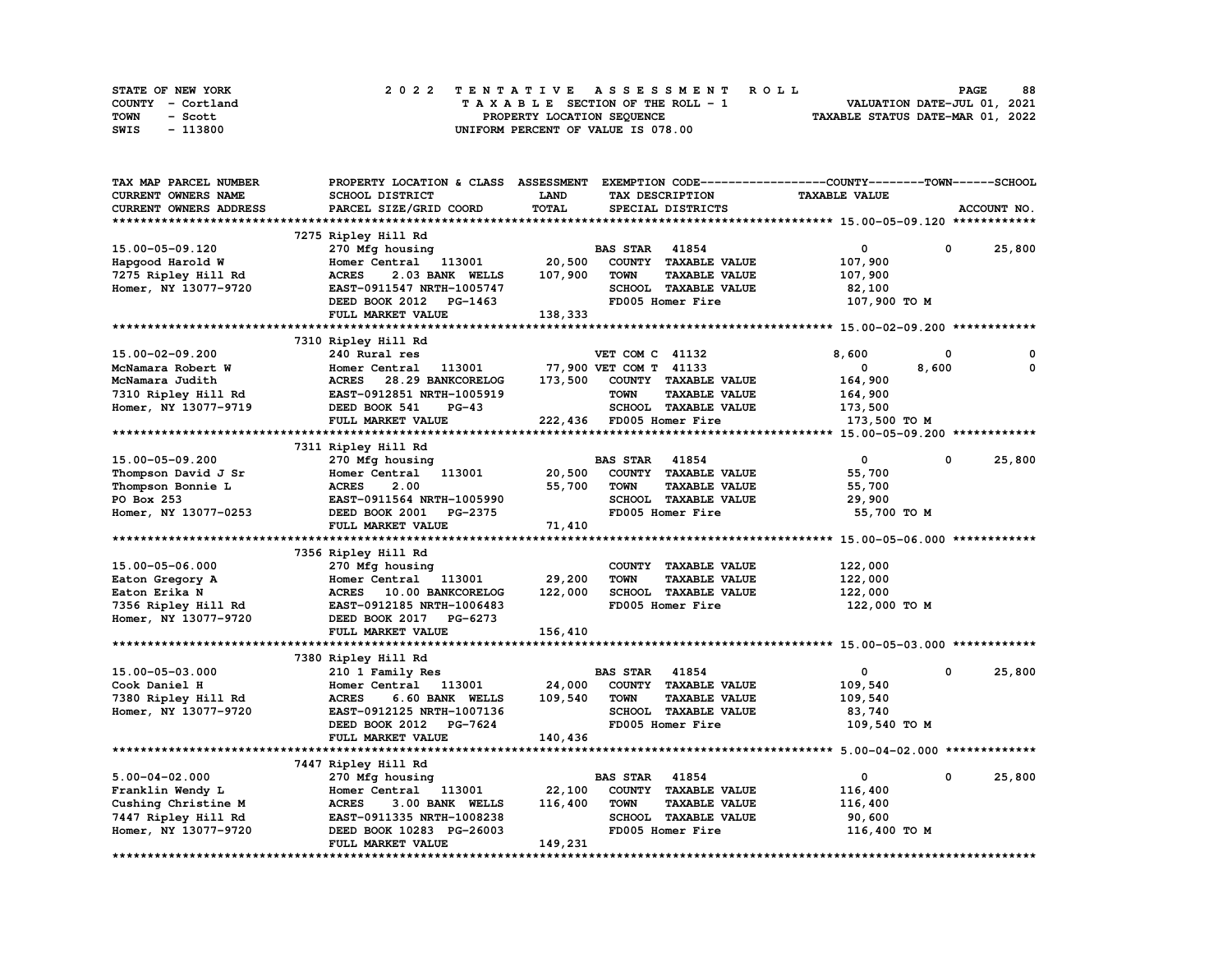| STATE OF NEW YORK | 2022 TENTATIVE ASSESSMENT ROLL          | 89<br><b>PAGE</b>                |
|-------------------|-----------------------------------------|----------------------------------|
| COUNTY - Cortland | $T A X A B L E$ SECTION OF THE ROLL - 1 | VALUATION DATE-JUL 01, 2021      |
| TOWN<br>- Scott   | PROPERTY LOCATION SEQUENCE              | TAXABLE STATUS DATE-MAR 01, 2022 |
| - 113800<br>SWIS  | UNIFORM PERCENT OF VALUE IS 078.00      |                                  |

| TAX MAP PARCEL NUMBER     | PROPERTY LOCATION & CLASS ASSESSMENT |              | EXEMPTION CODE------------------COUNTY-------TOWN------SCHOOL |                      |        |             |
|---------------------------|--------------------------------------|--------------|---------------------------------------------------------------|----------------------|--------|-------------|
| CURRENT OWNERS NAME       | SCHOOL DISTRICT                      | LAND         | TAX DESCRIPTION                                               | <b>TAXABLE VALUE</b> |        |             |
| CURRENT OWNERS ADDRESS    | PARCEL SIZE/GRID COORD               | <b>TOTAL</b> | SPECIAL DISTRICTS                                             |                      |        | ACCOUNT NO. |
|                           |                                      |              |                                                               |                      |        |             |
|                           | 7465 Ripley Hill Rd                  |              |                                                               |                      |        |             |
| $5.00 - 04 - 07.000$      | 241 Rural res&aq                     |              | AG-CEILING 41720                                              | 71,521               | 71,521 | 71,521      |
| Franklin Michael          | Homer Central<br>113001              | 182,930      | COUNTY TAXABLE VALUE                                          | 235,879              |        |             |
| Franklin Joan             | ACRES 177.50                         | 307,400      | <b>TOWN</b><br><b>TAXABLE VALUE</b>                           | 235,879              |        |             |
| 7489 Ripley Hill Rd       | EAST-0912286 NRTH-1008918            |              | SCHOOL TAXABLE VALUE                                          | 235,879              |        |             |
| Homer, NY 13077-9720      | DEED BOOK 464<br><b>PG-203</b>       |              | FD005 Homer Fire                                              | 307,400 TO M         |        |             |
|                           | FULL MARKET VALUE                    | 394,103      |                                                               |                      |        |             |
| MAY BE SUBJECT TO PAYMENT |                                      |              |                                                               |                      |        |             |
| UNDER AGDIST LAW TIL 2026 |                                      |              |                                                               |                      |        |             |
|                           |                                      |              |                                                               |                      |        |             |
|                           | 7489 Ripley Hill Rd                  |              |                                                               |                      |        |             |
| $5.00 - 04 - 03.000$      | 210 1 Family Res                     |              | <b>BAS STAR 41854</b>                                         | 0                    | 0      | 25,800      |
| Franklin Michael          | Homer Central<br>113001              | 11,400       | COUNTY TAXABLE VALUE                                          | 115,200              |        |             |
| Franklin Joan E           | FRNT 152.70 DPTH 136.65              | 115,200      | <b>TOWN</b><br><b>TAXABLE VALUE</b>                           | 115,200              |        |             |
| 7489 Ripley Hill Rd       | <b>ACRES</b><br>0.45                 |              | <b>SCHOOL TAXABLE VALUE</b>                                   | 89,400               |        |             |
| Homer, NY 13077-9720      | EAST-0911379 NRTH-1008951            |              | FD005 Homer Fire                                              | 115,200 TO M         |        |             |
|                           | DEED BOOK 296<br>PG-942              |              |                                                               |                      |        |             |
|                           | FULL MARKET VALUE                    | 147,692      |                                                               |                      |        |             |
|                           |                                      |              |                                                               |                      |        |             |
|                           | 7509 Ripley Hill Rd                  |              |                                                               |                      |        |             |
| $5.00 - 04 - 04.000$      | 210 1 Family Res                     |              | <b>VET WAR T 41123</b>                                        | 0                    | 5,160  | 0           |
| Storey Johni R            | 113001<br>Homer Central              |              | 17,500 VET WAR C 41122                                        | 5,160                | 0      | 0           |
| 7526 Regina Dr            | 1.02 BANKCORELOG<br><b>ACRES</b>     |              | 41854<br>120,700 BAS STAR                                     | 0                    | 0      | 25,800      |
| Fort Wayne, IN 46815      | EAST-0911305 NRTH-1009345            |              | <b>VET DIS C 41142</b>                                        | 17,200               | 0      | $^{\circ}$  |
|                           | DEED BOOK 2021<br>PG-3831            |              | VET DIS T 41143                                               | 0                    | 17,200 | 0           |
|                           | FULL MARKET VALUE                    | 154,744      | COUNTY TAXABLE VALUE                                          | 98,340               |        |             |
|                           |                                      |              | <b>TOWN</b><br><b>TAXABLE VALUE</b>                           | 98,340               |        |             |
|                           |                                      |              | SCHOOL TAXABLE VALUE                                          | 94,900               |        |             |
|                           |                                      |              | FD005 Homer Fire                                              | 120,700 TO M         |        |             |
|                           |                                      |              |                                                               |                      |        |             |
|                           | 7562 Ripley Hill Rd                  |              |                                                               |                      |        |             |
| $5.00 - 04 - 06.000$      | 210 1 Family Res                     |              | <b>BAS STAR</b><br>41854                                      | 0                    | 0      | 25,800      |
| Fox Geoffrey              | Homer Central<br>113001              | 23,800       | COUNTY TAXABLE VALUE                                          | 218,000              |        |             |
| Fox Stephanie             | <b>ACRES</b><br>4.00                 | 218,000      | <b>TOWN</b><br><b>TAXABLE VALUE</b>                           | 218,000              |        |             |
| 7562 Ripley Hill Rd       | EAST-0911576 NRTH-1010227            |              | SCHOOL TAXABLE VALUE                                          | 192,200              |        |             |
| Homer, NY 13077-9720      | DEED BOOK 1995<br><b>PG-5097</b>     |              | FD005 Homer Fire                                              | 218,000 TO M         |        |             |
|                           | FULL MARKET VALUE                    | 279,487      |                                                               |                      |        |             |
|                           |                                      |              |                                                               |                      |        |             |
|                           | Route 41                             |              |                                                               |                      |        |             |
| $5.00 - 01 - 03.120$      | 314 Rural vac<10                     |              | COUNTY TAXABLE VALUE                                          | 500                  |        |             |
| Brown Kennard W Jr        | 113001<br>Homer Central              | 500          | <b>TOWN</b><br><b>TAXABLE VALUE</b>                           | 500                  |        |             |
| Storrier Scarlet M        | 85.07 DPTH 162.50<br><b>FRNT</b>     | 500          | SCHOOL TAXABLE VALUE                                          | 500                  |        |             |
| 7471 State Route 41       | 0.37<br><b>ACRES</b>                 |              | FD005 Homer Fire                                              | 500 TO M             |        |             |
| Homer, NY 13077           | EAST-0909180 NRTH-1008544            |              |                                                               |                      |        |             |
|                           | DEED BOOK 2011<br>PG-3001            |              |                                                               |                      |        |             |
|                           | FULL MARKET VALUE                    | 641          |                                                               |                      |        |             |
|                           |                                      |              |                                                               |                      |        |             |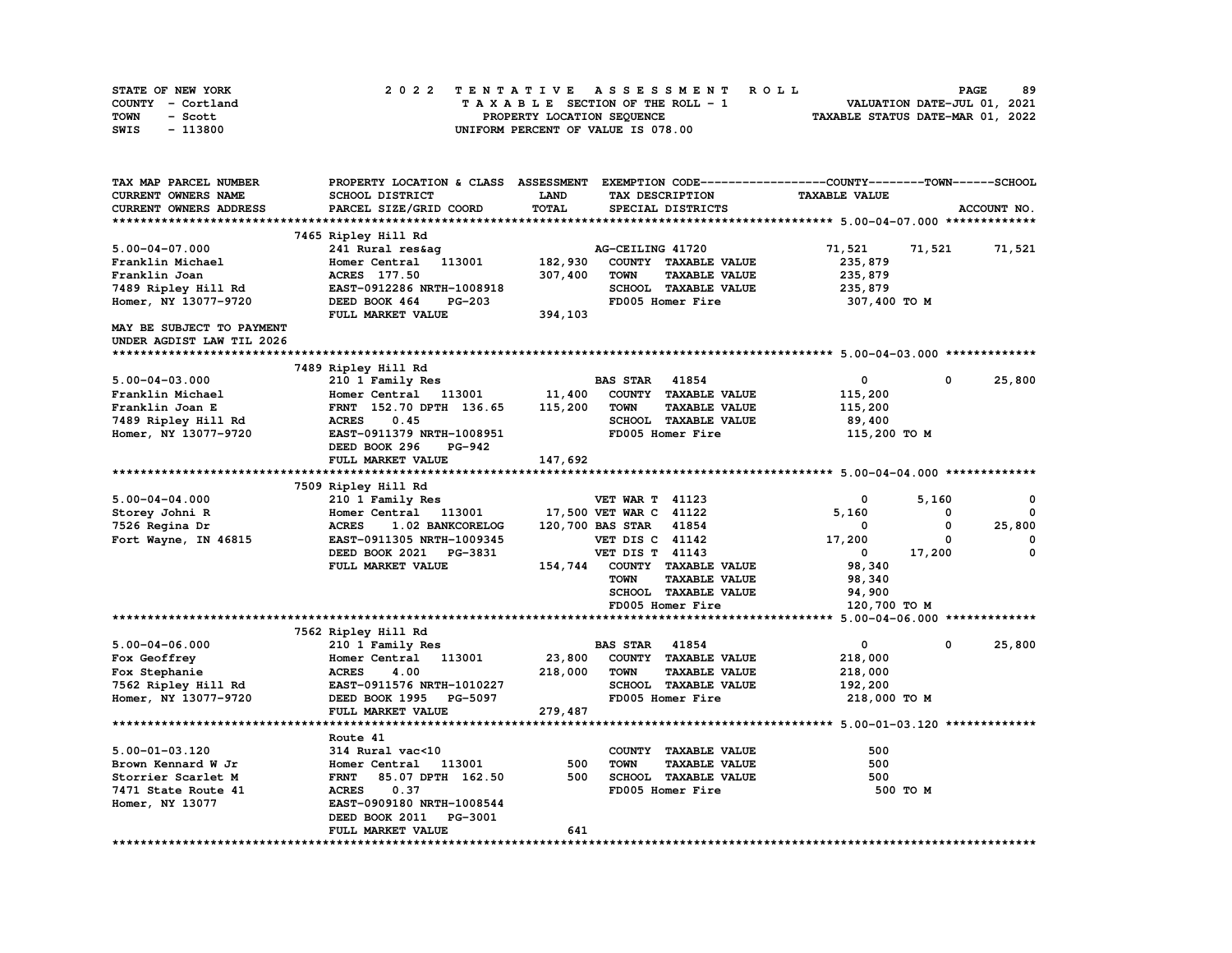| STATE OF NEW YORK | 2022 TENTATIVE ASSESSMENT ROLL     | 90<br><b>PAGE</b>                |
|-------------------|------------------------------------|----------------------------------|
| COUNTY - Cortland | TAXABLE SECTION OF THE ROLL - 1    | VALUATION DATE-JUL 01, 2021      |
| TOWN<br>- Scott   | PROPERTY LOCATION SEQUENCE         | TAXABLE STATUS DATE-MAR 01, 2022 |
| - 113800<br>SWIS  | UNIFORM PERCENT OF VALUE IS 078.00 |                                  |

| TAX MAP PARCEL NUMBER     |                                |              |                                     | PROPERTY LOCATION & CLASS ASSESSMENT EXEMPTION CODE----------------COUNTY-------TOWN-----SCHOOL |             |
|---------------------------|--------------------------------|--------------|-------------------------------------|-------------------------------------------------------------------------------------------------|-------------|
| CURRENT OWNERS NAME       | SCHOOL DISTRICT                | LAND         | TAX DESCRIPTION                     | <b>TAXABLE VALUE</b>                                                                            |             |
| CURRENT OWNERS ADDRESS    | PARCEL SIZE/GRID COORD         | <b>TOTAL</b> | SPECIAL DISTRICTS                   |                                                                                                 | ACCOUNT NO. |
|                           |                                |              |                                     |                                                                                                 |             |
|                           | Route 41                       |              |                                     |                                                                                                 |             |
| $5.00 - 03 - 06.000$      | 311 Res vac land               |              | COUNTY TAXABLE VALUE                | 9,800                                                                                           |             |
| Dugan Michael E           | Homer Central 113001           | 9,800        | <b>TOWN</b><br><b>TAXABLE VALUE</b> | 9,800                                                                                           |             |
| Dugan James J             | ACRES 10.00                    | 9,800        | SCHOOL TAXABLE VALUE                | 9,800                                                                                           |             |
| 12227 Legacy Bright St Rd | EAST-0908551 NRTH-1009729      |              | FD005 Homer Fire                    | 9,800 TO M                                                                                      |             |
| Riverview, FL 33578       | DEED BOOK 441<br><b>PG-254</b> |              |                                     |                                                                                                 |             |
|                           | FULL MARKET VALUE              | 12,564       |                                     |                                                                                                 |             |
|                           |                                |              |                                     |                                                                                                 |             |
|                           | Route 41                       |              |                                     |                                                                                                 |             |
| $5.00 - 03 - 08.110$      | 105 Vac farmland               |              | AG COMMIT 41730                     | 10,226<br>10,226                                                                                | 10,226      |
| Franklin Michael          | 113001<br>Homer Central        | 21,800       | COUNTY TAXABLE VALUE                | 11,574                                                                                          |             |
| Franklin Joan             | ACRES 22.20                    | 21,800       | TOWN<br><b>TAXABLE VALUE</b>        | 11,574                                                                                          |             |
| 7489 Ripley Hill Rd       | EAST-0910261 NRTH-1009858      |              | SCHOOL TAXABLE VALUE                | 11,574                                                                                          |             |
| Homer, NY 13077-9720      | DEED BOOK 370<br><b>PG-338</b> |              | FD005 Homer Fire                    | 21,800 TO M                                                                                     |             |
|                           | FULL MARKET VALUE              | 27,949       |                                     |                                                                                                 |             |
| MAY BE SUBJECT TO PAYMENT |                                |              |                                     |                                                                                                 |             |
| UNDER AGDIST LAW TIL 2029 |                                |              |                                     |                                                                                                 |             |
|                           |                                |              |                                     |                                                                                                 |             |
|                           | Route 41                       |              |                                     |                                                                                                 |             |
| $5.00 - 03 - 08.122$      | 314 Rural vac<10               |              | COUNTY TAXABLE VALUE                | 5,580                                                                                           |             |
| Paul Candace              | Homer Central 113001           | 5,580        | <b>TOWN</b><br><b>TAXABLE VALUE</b> | 5,580                                                                                           |             |
| 7544 State Route 41       | <b>ACRES</b><br>3.72           | 5,580        | SCHOOL TAXABLE VALUE                | 5,580                                                                                           |             |
| Homer, NY 13077-8747      | EAST-0909419 NRTH-1010055      |              | FD005 Homer Fire                    | 5,580 TO M                                                                                      |             |
|                           | DEED BOOK 1995 PG-4727         |              |                                     |                                                                                                 |             |
|                           | FULL MARKET VALUE              | 7,154        |                                     |                                                                                                 |             |
|                           |                                |              |                                     |                                                                                                 |             |
|                           | Route 41                       |              |                                     |                                                                                                 |             |
| 15.00-01-14.110           | 322 Rural vac>10               |              | COUNTY TAXABLE VALUE                | 41,100                                                                                          |             |
| Garrow Lloyd C            | Homer Central 113001           | 41,100       | <b>TAXABLE VALUE</b><br>TOWN        | 41,100                                                                                          |             |
| Garrow Linda L            | <b>ACRES</b><br>50.75          | 41,100       | SCHOOL TAXABLE VALUE                | 41,100                                                                                          |             |
| 7139 Route 41             | EAST-0910016 NRTH-1003071      |              | FD005 Homer Fire                    | 41,100 TO M                                                                                     |             |
| Homer, NY 13077           | DEED BOOK 2016 PG-1098         |              |                                     |                                                                                                 |             |
|                           | FULL MARKET VALUE              | 52,692       |                                     |                                                                                                 |             |
|                           |                                |              |                                     |                                                                                                 |             |
|                           | Route 41                       |              |                                     |                                                                                                 |             |
| 15.00-01-24.211           | 105 Vac farmland               |              | AG-CEILING 41720                    | 14,250<br>14,250                                                                                | 14,250      |
| Franklin Michael          | Homer Central<br>113001        | 29,400       | COUNTY TAXABLE VALUE                | 15,150                                                                                          |             |
| Franklin Joan             | ACRES 28.80                    | 29,400       | <b>TOWN</b><br><b>TAXABLE VALUE</b> | 15,150                                                                                          |             |
| 7489 Ripley Hill Rd       | EAST-0909949 NRTH-1000803      |              | SCHOOL TAXABLE VALUE                | 15,150                                                                                          |             |
| Homer, NY 13077-9201      | DEED BOOK 474<br><b>PG-88</b>  |              | FD005 Homer Fire                    | 29,400 TO M                                                                                     |             |
|                           | FULL MARKET VALUE              | 37,692       |                                     |                                                                                                 |             |
| MAY BE SUBJECT TO PAYMENT |                                |              |                                     |                                                                                                 |             |
| UNDER AGDIST LAW TIL 2026 |                                |              |                                     |                                                                                                 |             |
|                           |                                |              |                                     |                                                                                                 |             |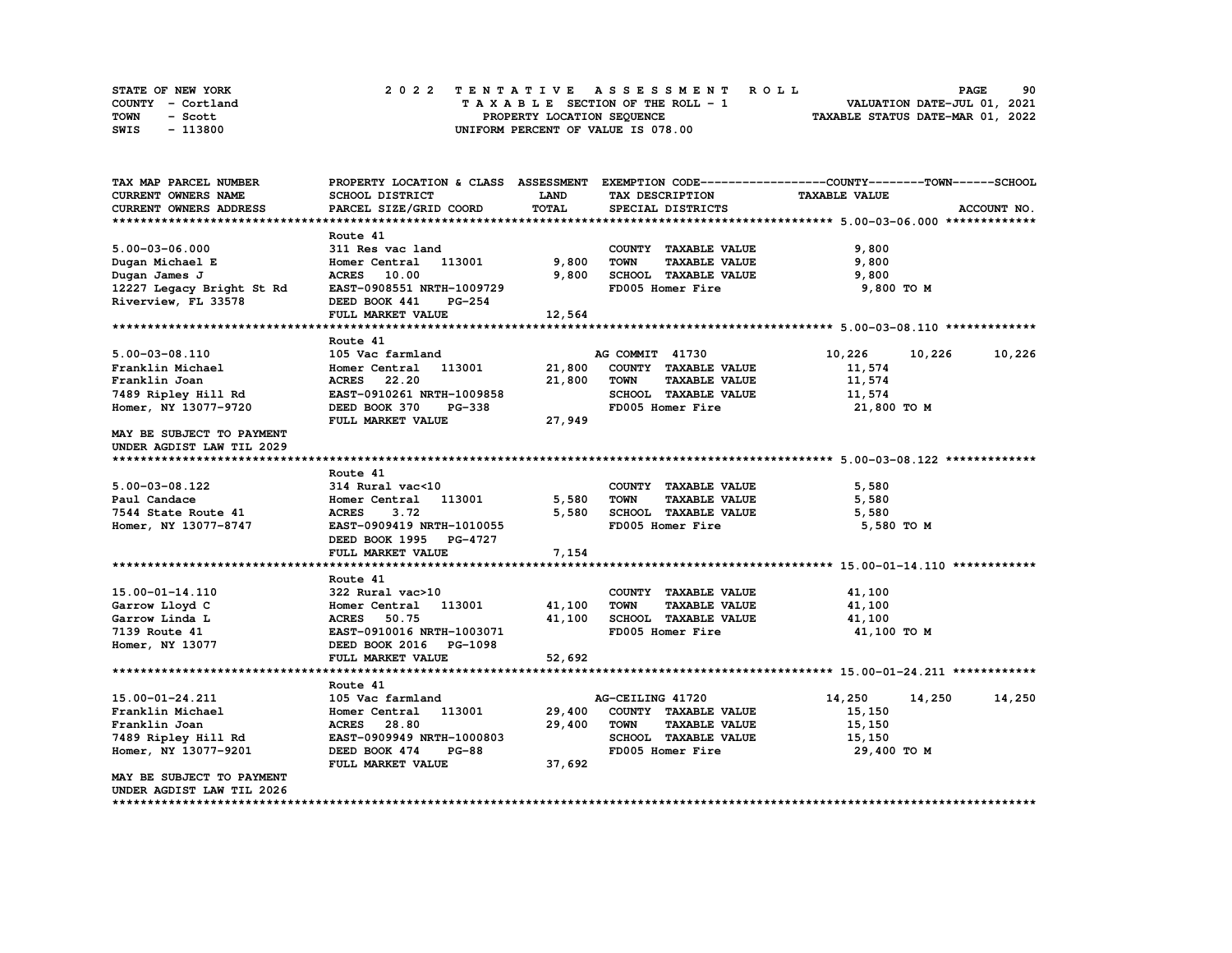| <b>STATE OF NEW YORK</b> | 2022 TENTATIVE ASSESSMENT ROLL          | 91<br><b>PAGE</b>                |
|--------------------------|-----------------------------------------|----------------------------------|
| COUNTY - Cortland        | $T A X A B L E$ SECTION OF THE ROLL - 1 | VALUATION DATE-JUL 01, 2021      |
| TOWN<br>- Scott          | PROPERTY LOCATION SEQUENCE              | TAXABLE STATUS DATE-MAR 01, 2022 |
| - 113800<br>SWIS         | UNIFORM PERCENT OF VALUE IS 078.00      |                                  |

| TAX MAP PARCEL NUMBER     | PROPERTY LOCATION & CLASS ASSESSMENT EXEMPTION CODE----------------COUNTY-------TOWN-----SCHOOL |             |                                     |                      |                  |
|---------------------------|-------------------------------------------------------------------------------------------------|-------------|-------------------------------------|----------------------|------------------|
| CURRENT OWNERS NAME       | SCHOOL DISTRICT                                                                                 | <b>LAND</b> | TAX DESCRIPTION                     | <b>TAXABLE VALUE</b> |                  |
| CURRENT OWNERS ADDRESS    | PARCEL SIZE/GRID COORD                                                                          | TOTAL       | SPECIAL DISTRICTS                   |                      | ACCOUNT NO.      |
|                           |                                                                                                 |             |                                     |                      |                  |
|                           | Route 41                                                                                        |             |                                     |                      |                  |
| 15.00-01-24.212           | 105 Vac farmland                                                                                |             | AG-CEILING 41720                    | 6,578                | 6,578<br>6,578   |
| Franklin Michael          | Homer Central 113001                                                                            | 15,700      | COUNTY TAXABLE VALUE                | 9,122                |                  |
| Franklin Joan             | <b>ACRES</b> 19.00                                                                              | 15,700      | <b>TOWN</b><br><b>TAXABLE VALUE</b> | 9,122                |                  |
| 7489 Ripley Hill Rd       | EAST-0911685 NRTH-1001584                                                                       |             | SCHOOL TAXABLE VALUE                | 9,122                |                  |
| Homer, NY 13077-9720      | DEED BOOK 474<br>$PG-88$                                                                        |             | FD005 Homer Fire                    | 15,700 TO M          |                  |
|                           | FULL MARKET VALUE                                                                               | 20,128      |                                     |                      |                  |
| MAY BE SUBJECT TO PAYMENT |                                                                                                 |             |                                     |                      |                  |
| UNDER AGDIST LAW TIL 2026 |                                                                                                 |             |                                     |                      |                  |
|                           |                                                                                                 |             |                                     |                      |                  |
|                           | Route 41                                                                                        |             |                                     |                      |                  |
| 15.00-05-01.200           | 112 Dairy farm                                                                                  |             | AG-CEILING 41720                    | 53,769               | 53,769<br>53,769 |
| Skan-Tisco Holdings, LLC  | Homer Central 113001                                                                            |             | 151,800 AG IMPROV 42100             | 10,700               | 10,700<br>10,700 |
| 1261 East Lake Rd         | ACRES 164.20                                                                                    | 224,150     | COUNTY TAXABLE VALUE                | 159,681              |                  |
| Skaneateles, NY 13152     | EAST-0909937 NRTH-1007621                                                                       |             | <b>TOWN</b><br><b>TAXABLE VALUE</b> | 159,681              |                  |
|                           | DEED BOOK 2015 PG-739                                                                           |             | SCHOOL TAXABLE VALUE                | 159,681              |                  |
| MAY BE SUBJECT TO PAYMENT | FULL MARKET VALUE                                                                               |             | 287,372 FD005 Homer Fire            | 213,450 то м         |                  |
|                           |                                                                                                 |             | 10,700 EX                           |                      |                  |
| UNDER AGDIST LAW TIL 2026 |                                                                                                 |             |                                     |                      |                  |
|                           |                                                                                                 |             |                                     |                      |                  |
|                           | Route 41                                                                                        |             |                                     |                      |                  |
| 15.00-05-11.000           | 314 Rural vac<10                                                                                |             | COUNTY TAXABLE VALUE                | 5,400                |                  |
| Franklin Michael L        | Homer Central<br>113001                                                                         | 5,400       | <b>TOWN</b><br><b>TAXABLE VALUE</b> | 5,400                |                  |
| Franklin Joan E           | <b>ACRES</b><br>5.01                                                                            | 5,400       | SCHOOL TAXABLE VALUE                | 5,400                |                  |
| 7489 Ripley Hill Rd       | EAST-0911167 NRTH-1005370                                                                       |             | FD005 Homer Fire                    | 5,400 TO M           |                  |
| Homer, NY 13077-9720      | DEED BOOK 1997 PG-4903                                                                          |             |                                     |                      |                  |
|                           | FULL MARKET VALUE                                                                               | 6,923       |                                     |                      |                  |
|                           |                                                                                                 |             |                                     |                      |                  |
|                           | Route 41                                                                                        |             |                                     |                      |                  |
| 15.00-05-12.000           | 314 Rural vac<10                                                                                |             | COUNTY TAXABLE VALUE                | 7,600                |                  |
| Franklin Michael L        | 113001<br>Homer Central                                                                         | 7,600       | <b>TOWN</b><br><b>TAXABLE VALUE</b> | 7,600                |                  |
| Franklin Joan E           | <b>ACRES</b><br>6.96                                                                            | 7,600       | SCHOOL TAXABLE VALUE                | 7,600                |                  |
| 4789 Ripley Hill Rd       | EAST-0911051 NRTH-1005818                                                                       |             | FD005 Homer Fire                    | 7,600 TO M           |                  |
| Homer, NY 13077-9720      | DEED BOOK 1997, PG-4903,                                                                        |             |                                     |                      |                  |
|                           | FULL MARKET VALUE                                                                               | 9,744       |                                     |                      |                  |
|                           |                                                                                                 |             |                                     |                      |                  |
|                           | Route 41                                                                                        |             |                                     |                      |                  |
| 15.00-05-14.000           | 105 Vac farmland                                                                                |             | AG-CEILING 41720                    | 2,839                | 2,839<br>2,839   |
| Birdsall Dennis           | 113001<br>Homer Central                                                                         | 6,800       | COUNTY TAXABLE VALUE                | 3,961                |                  |
| Birdsall Heather          | <b>ACRES</b><br>8.40                                                                            | 6,800       | <b>TOWN</b><br><b>TAXABLE VALUE</b> | 3,961                |                  |
| 5429 Road 47              | EAST-0910803 NRTH-1003804                                                                       |             | SCHOOL TAXABLE VALUE                | 3,961                |                  |
| Torrington, WY 82240      | DEED BOOK 10463 PG-64004                                                                        |             | FD005 Homer Fire                    | 6,800 TO M           |                  |
|                           | FULL MARKET VALUE                                                                               | 8,718       |                                     |                      |                  |
| MAY BE SUBJECT TO PAYMENT |                                                                                                 |             |                                     |                      |                  |
| UNDER AGDIST LAW TIL 2026 |                                                                                                 |             |                                     |                      |                  |
|                           |                                                                                                 |             |                                     |                      |                  |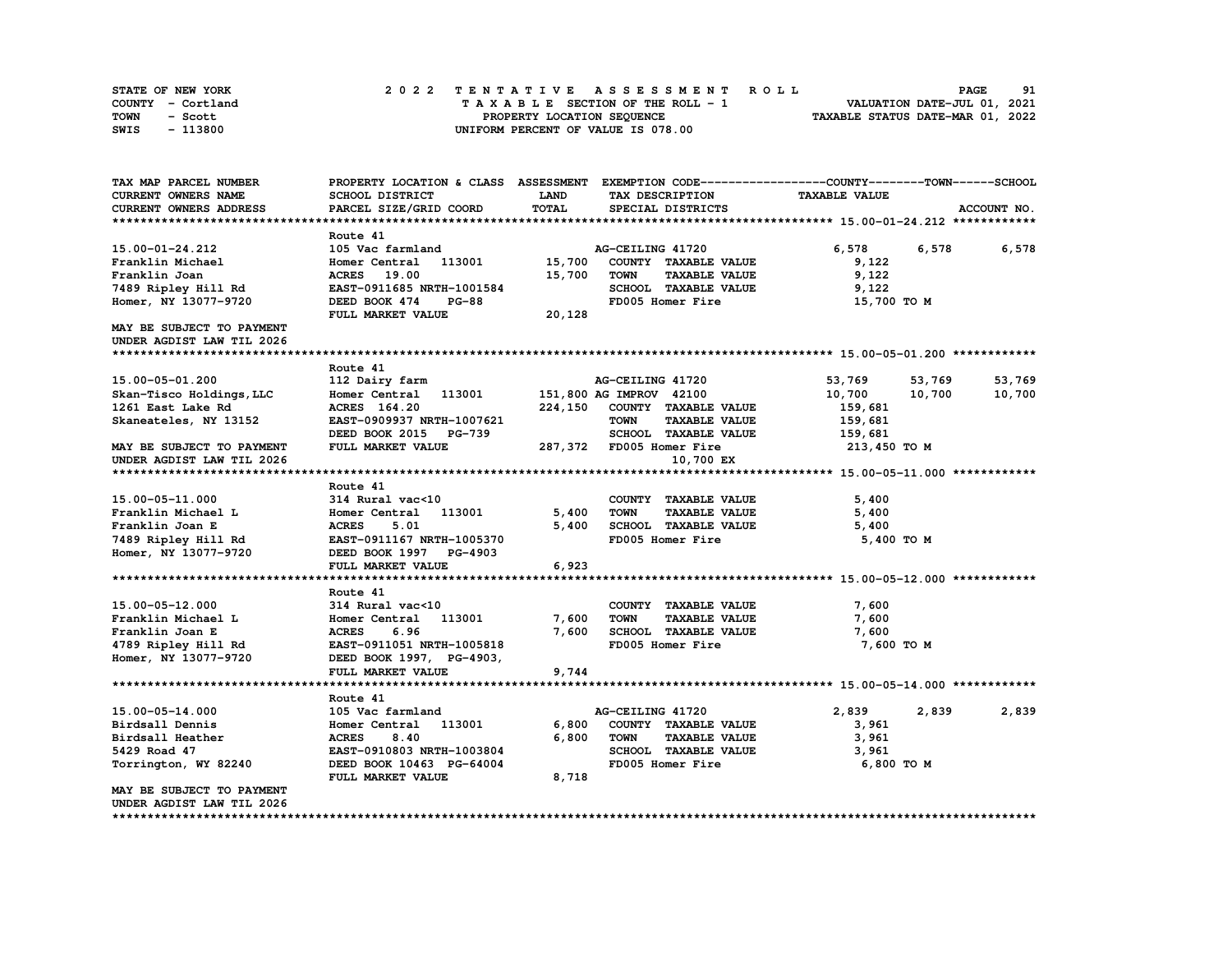| STATE OF NEW YORK | 2022 TENTATIVE ASSESSMENT ROLL                                 |                                    |  | 92<br><b>PAGE</b>           |  |  |  |  |  |
|-------------------|----------------------------------------------------------------|------------------------------------|--|-----------------------------|--|--|--|--|--|
| COUNTY - Cortland |                                                                | TAXABLE SECTION OF THE ROLL - 1    |  | VALUATION DATE-JUL 01, 2021 |  |  |  |  |  |
| TOWN<br>- Scott   | TAXABLE STATUS DATE-MAR 01, 2022<br>PROPERTY LOCATION SEOUENCE |                                    |  |                             |  |  |  |  |  |
| - 113800<br>SWIS  |                                                                | UNIFORM PERCENT OF VALUE IS 078.00 |  |                             |  |  |  |  |  |

| TAX MAP PARCEL NUMBER                | PROPERTY LOCATION & CLASS ASSESSMENT EXEMPTION CODE----------------COUNTY-------TOWN-----SCHOOL |                |                                              |                      |                |
|--------------------------------------|-------------------------------------------------------------------------------------------------|----------------|----------------------------------------------|----------------------|----------------|
| CURRENT OWNERS NAME                  | SCHOOL DISTRICT                                                                                 | LAND           | TAX DESCRIPTION                              | <b>TAXABLE VALUE</b> |                |
| CURRENT OWNERS ADDRESS               | PARCEL SIZE/GRID COORD                                                                          | <b>TOTAL</b>   | SPECIAL DISTRICTS                            |                      | ACCOUNT NO.    |
|                                      |                                                                                                 |                |                                              |                      |                |
|                                      | Route 41                                                                                        |                |                                              |                      |                |
| 15.00-05-15.000                      | 105 Vac farmland                                                                                |                | AG-CEILING 41720                             | 2,772                | 2,772<br>2,772 |
| Birdsall Dennis                      | Homer Central 113001                                                                            | 6,700          | COUNTY TAXABLE VALUE                         | 3,928                |                |
| Birdsall Heather                     | <b>ACRES</b><br>8.08                                                                            | 6,700          | <b>TOWN</b><br><b>TAXABLE VALUE</b>          | 3,928                |                |
| 5429 Road 47                         | EAST-0910727 NRTH-1004105                                                                       |                | SCHOOL TAXABLE VALUE                         | 3,928                |                |
| Torrington, WY 82240                 | DEED BOOK 10463 PG-64004                                                                        |                | FD005 Homer Fire                             | 6,700 TO M           |                |
|                                      | FULL MARKET VALUE                                                                               | 8,590          |                                              |                      |                |
| MAY BE SUBJECT TO PAYMENT            |                                                                                                 |                |                                              |                      |                |
| UNDER AGDIST LAW TIL 2026            |                                                                                                 |                |                                              |                      |                |
|                                      |                                                                                                 |                |                                              |                      |                |
|                                      | Route 41                                                                                        |                |                                              |                      |                |
| 15.00-05-17.000                      | 105 Vac farmland                                                                                |                | AG-CEILING 41720                             | 5,340                | 5,340<br>5,340 |
| Birdsall Dennis                      | Homer Central<br>113001                                                                         | 8,000          | COUNTY TAXABLE VALUE                         | 2,660                |                |
| Birdsall Heather                     | 4.00<br><b>ACRES</b>                                                                            | 8,000          | <b>TOWN</b><br><b>TAXABLE VALUE</b>          | 2,660                |                |
| 5429 Road 47                         | EAST-0910122 NRTH-1006087                                                                       |                | SCHOOL TAXABLE VALUE                         | 2,660                |                |
| Torrington, WY 82240                 | DEED BOOK 10463 PG-64004                                                                        |                | FD005 Homer Fire                             | 8,000 TO M           |                |
|                                      | FULL MARKET VALUE                                                                               | 10,256         |                                              |                      |                |
| MAY BE SUBJECT TO PAYMENT            |                                                                                                 |                |                                              |                      |                |
| UNDER AGDIST LAW TIL 2026            |                                                                                                 |                |                                              |                      |                |
|                                      |                                                                                                 |                |                                              |                      |                |
|                                      | Route 41                                                                                        |                |                                              |                      |                |
| 15.00-05-18.000                      | 105 Vac farmland                                                                                |                | AG-CEILING 41720                             | 3,879                | 3,879<br>3,879 |
| Birdsall Dennis                      | Homer Central 113001                                                                            | 6,000          | COUNTY TAXABLE VALUE                         | 2,121                |                |
| Birdsall Heather                     | <b>ACRES</b><br>3.43                                                                            | 6.000          | <b>TOWN</b><br><b>TAXABLE VALUE</b>          | 2,121                |                |
| 5429 Road 47                         | EAST-0910066 NRTH-1006312                                                                       |                | SCHOOL TAXABLE VALUE                         | 2,121                |                |
| Torrington, WY 82240                 | DEED BOOK 10463 PG-64004                                                                        |                | FD005 Homer Fire                             | 6,000 TO M           |                |
|                                      | FULL MARKET VALUE                                                                               | 7,692          |                                              |                      |                |
| MAY BE SUBJECT TO PAYMENT            |                                                                                                 |                |                                              |                      |                |
| UNDER AGDIST LAW TIL 2026            |                                                                                                 |                |                                              |                      |                |
|                                      |                                                                                                 |                |                                              |                      |                |
| 15.00-05-19.000                      | Route 41                                                                                        |                |                                              |                      |                |
|                                      | 314 Rural vac<10                                                                                |                | COUNTY TAXABLE VALUE<br><b>TAXABLE VALUE</b> | 7,300                |                |
| Armstrong Kim A                      | Homer Central<br>113001<br>9.12<br><b>ACRES</b>                                                 | 7,300<br>7,300 | <b>TOWN</b><br><b>SCHOOL TAXABLE VALUE</b>   | 7,300<br>7,300       |                |
| Armstrong Linda J                    | EAST-0909085 NRTH-1004741                                                                       |                | FD005 Homer Fire                             | 7,300 TO M           |                |
| 351 LaFayette Rd<br>Groton, NY 13073 | DEED BOOK 10434 PG-79001                                                                        |                |                                              |                      |                |
|                                      | FULL MARKET VALUE                                                                               | 9,359          |                                              |                      |                |
|                                      |                                                                                                 |                |                                              |                      |                |
|                                      | Route 41                                                                                        |                |                                              |                      |                |
| 15.00-05-20.000                      | 322 Rural vac>10                                                                                |                | COUNTY TAXABLE VALUE                         | 9,000                |                |
| Vail Nicholas J                      | Homer Central<br>113001                                                                         | 9,000          | <b>TOWN</b><br><b>TAXABLE VALUE</b>          | 9,000                |                |
| 608 Mount Pleasant Rd                | <b>ACRES</b><br>11.00                                                                           | 9,000          | <b>SCHOOL TAXABLE VALUE</b>                  | 9,000                |                |
| Freeville, NY 13068-9627             | EAST-0908160 NRTH-1005537                                                                       |                | FD005 Homer Fire                             | 9,000 TO M           |                |
|                                      | DEED BOOK 1997<br>PG-3376                                                                       |                |                                              |                      |                |
|                                      | FULL MARKET VALUE                                                                               | 11,538         |                                              |                      |                |
|                                      |                                                                                                 |                |                                              |                      |                |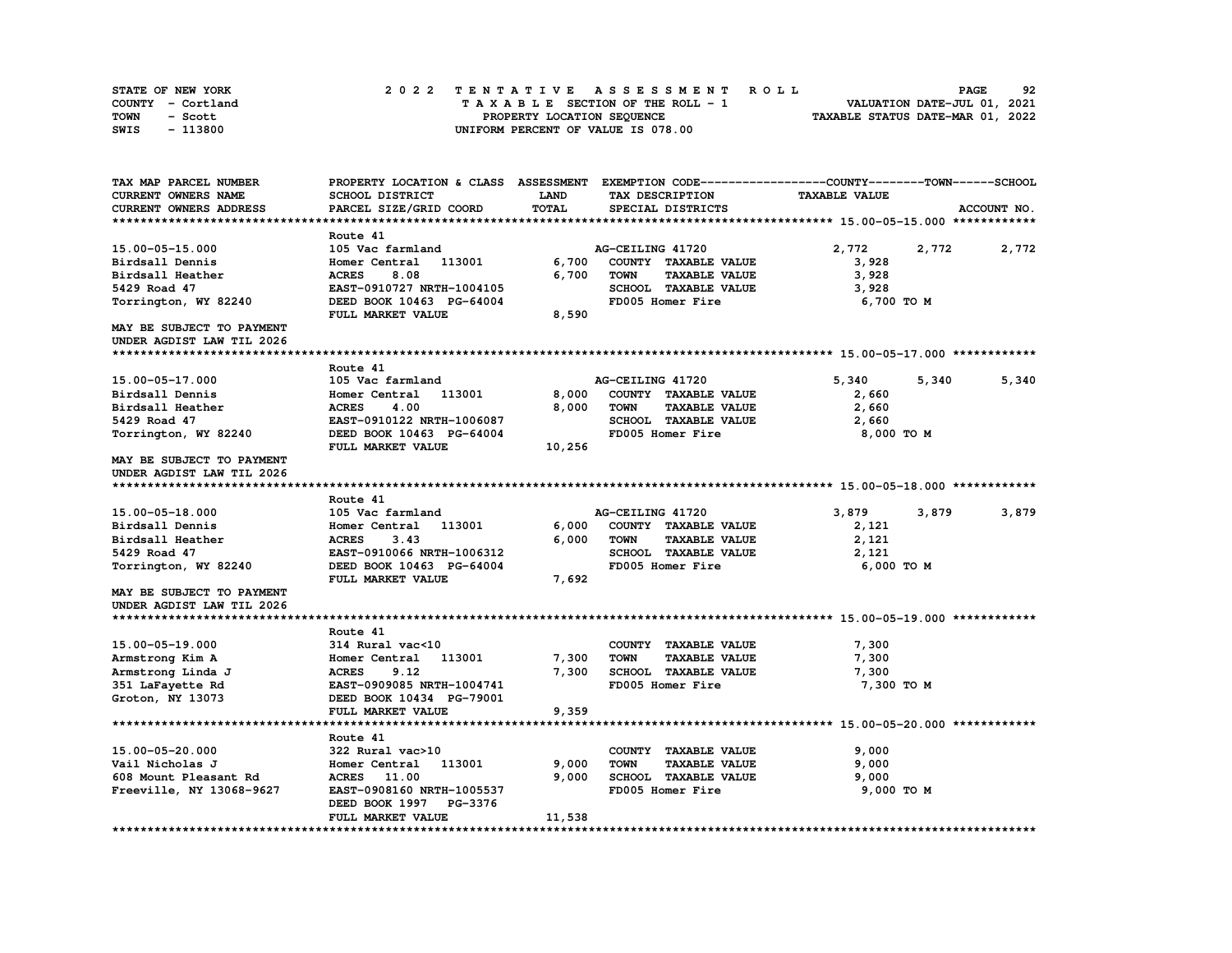| STATE OF NEW YORK | 2022 TENTATIVE ASSESSMENT ROLL                                 | 93<br><b>PAGE</b>           |  |  |  |  |  |  |
|-------------------|----------------------------------------------------------------|-----------------------------|--|--|--|--|--|--|
| COUNTY - Cortland | $T A X A B L E$ SECTION OF THE ROLL - 1                        | VALUATION DATE-JUL 01, 2021 |  |  |  |  |  |  |
| TOWN<br>- Scott   | TAXABLE STATUS DATE-MAR 01, 2022<br>PROPERTY LOCATION SEQUENCE |                             |  |  |  |  |  |  |
| - 113800<br>SWIS  | UNIFORM PERCENT OF VALUE IS 078.00                             |                             |  |  |  |  |  |  |

| TAX MAP PARCEL NUMBER                                  |                             |             |                                     | PROPERTY LOCATION & CLASS ASSESSMENT EXEMPTION CODE----------------COUNTY-------TOWN-----SCHOOL |
|--------------------------------------------------------|-----------------------------|-------------|-------------------------------------|-------------------------------------------------------------------------------------------------|
| CURRENT OWNERS NAME                                    | SCHOOL DISTRICT             | <b>LAND</b> | TAX DESCRIPTION                     | <b>TAXABLE VALUE</b>                                                                            |
| CURRENT OWNERS ADDRESS                                 | PARCEL SIZE/GRID COORD      | TOTAL       | SPECIAL DISTRICTS                   | ACCOUNT NO.                                                                                     |
|                                                        |                             |             |                                     |                                                                                                 |
|                                                        | Route 41                    |             |                                     |                                                                                                 |
| 15.00-05-21.000                                        | 314 Rural vac<10            |             | COUNTY TAXABLE VALUE                | 6,700                                                                                           |
| Zech Daniel J                                          | Homer Central 113001        | 6,700       | <b>TOWN</b><br><b>TAXABLE VALUE</b> | 6,700                                                                                           |
| Zech Jessica L                                         | 8.30<br><b>ACRES</b>        | 6,700       | SCHOOL TAXABLE VALUE                | 6,700                                                                                           |
| 2 John St                                              | EAST-0907502 NRTH-1005196   |             | FD005 Homer Fire                    | 6,700 TO M                                                                                      |
| Homer, NY 13077                                        | DEED BOOK 2016 PG-2667      |             |                                     |                                                                                                 |
|                                                        | FULL MARKET VALUE           | 8,590       |                                     |                                                                                                 |
|                                                        |                             |             |                                     |                                                                                                 |
|                                                        | Route 41                    |             |                                     |                                                                                                 |
| $25.00 - 01 - 08.000$                                  | 322 Rural vac>10            |             | COUNTY TAXABLE VALUE                | 9,000                                                                                           |
|                                                        |                             | 9,000       | <b>TOWN</b><br><b>TAXABLE VALUE</b> |                                                                                                 |
| Davis Carlton A Jr                                     | Homer Central 113001        |             |                                     | 9,000                                                                                           |
| 7157 Rt 41 Rd                                          | ACRES 10.96                 | 9,000       | SCHOOL TAXABLE VALUE                | 9,000                                                                                           |
| <b>HOMER, NY 13077</b>                                 | EAST-0908565 NRTH-0998999   |             | FD005 Homer Fire                    | 9,000 TO M                                                                                      |
|                                                        | DEED BOOK 2015 PG-6933      |             |                                     |                                                                                                 |
|                                                        | FULL MARKET VALUE           | 11,538      |                                     |                                                                                                 |
|                                                        |                             |             |                                     |                                                                                                 |
|                                                        | Route 41                    |             |                                     |                                                                                                 |
| 25.00-01-10.200                                        | 311 Res vac land            |             | COUNTY TAXABLE VALUE                | 4,800                                                                                           |
| Davis Arthur A                                         | Homer Central 113001        | 4,800       | <b>TOWN</b><br><b>TAXABLE VALUE</b> | 4,800                                                                                           |
| Davis Heather M                                        | <b>ACRES</b><br>8.69        | 4,800       | SCHOOL TAXABLE VALUE                | 4,800                                                                                           |
| 6921 Route 41                                          | EAST-0909613 NRTH-0998865   |             | FD005 Homer Fire                    | 4,800 TO M                                                                                      |
| Homer, NY 13077                                        | DEED BOOK 2009 PG-2571      |             |                                     |                                                                                                 |
|                                                        | FULL MARKET VALUE           | 6,154       |                                     |                                                                                                 |
|                                                        |                             |             |                                     |                                                                                                 |
|                                                        | Route 41                    |             |                                     |                                                                                                 |
| $25.00 - 01 - 14.120$                                  | 322 Rural vac>10            |             | COUNTY TAXABLE VALUE                | 10,700                                                                                          |
| Davis Carlton A Jr                                     | Homer Central 113001 10,700 |             | <b>TOWN</b><br><b>TAXABLE VALUE</b> | 10,700                                                                                          |
| 7157 Rt 41 Rd                                          | ACRES 13.15                 | 10,700      | SCHOOL TAXABLE VALUE                | 10,700                                                                                          |
| <b>HOMER, NY 13077</b>                                 | EAST-0908611 NRTH-0998202   |             | FD005 Homer Fire                    | 10,700 TO M                                                                                     |
|                                                        | DEED BOOK 2015 PG-6933      |             |                                     |                                                                                                 |
|                                                        | FULL MARKET VALUE           | 13,718      |                                     |                                                                                                 |
|                                                        |                             |             |                                     |                                                                                                 |
|                                                        | Route 41                    |             |                                     |                                                                                                 |
| 25.00-01-14.200                                        | 105 Vac farmland            |             | AG COMMIT 41730                     | 12,418<br>12,418<br>12,418                                                                      |
| Davis Carlton Jr                                       | Homer Central 113001        | 24,300      | COUNTY TAXABLE VALUE                | 11,882                                                                                          |
| 7086 Glen Haven Rd                                     | <b>ACRES</b> 25.92          | 24,300      | <b>TOWN</b><br><b>TAXABLE VALUE</b> | 11,882                                                                                          |
| Homer, NY 13077-9730                                   | EAST-0909782 NRTH-0998401   |             | SCHOOL TAXABLE VALUE                | 11,882                                                                                          |
|                                                        | DEED BOOK 560<br>PG-126     |             | FD005 Homer Fire                    | 24,300 TO M                                                                                     |
|                                                        | FULL MARKET VALUE           | 31,154      |                                     |                                                                                                 |
| MAY BE SUBJECT TO PAYMENT<br>UNDER AGDIST LAW TIL 2029 |                             |             |                                     |                                                                                                 |
|                                                        |                             |             |                                     |                                                                                                 |
|                                                        |                             |             |                                     |                                                                                                 |
|                                                        | Route 41                    |             |                                     |                                                                                                 |
| 25.00-01-21.000                                        | 314 Rural vac<10            |             | COUNTY TAXABLE VALUE                | 3,200                                                                                           |
| Tully Virginia                                         | Homer Central 113001        | 3,200       | <b>TOWN</b><br><b>TAXABLE VALUE</b> | 3,200                                                                                           |
| Thornton Shirley                                       | <b>ACRES</b><br>4.00        | 3,200       | SCHOOL TAXABLE VALUE                | 3,200                                                                                           |
| 3843 Sid White Rd                                      | EAST-0908442 NRTH-0997055   |             | FD005 Homer Fire                    | 3,200 TO M                                                                                      |
| Branchport, NY 14418-9502                              | DEED BOOK 2003 PG-2199      |             |                                     |                                                                                                 |
|                                                        | FULL MARKET VALUE           | 4,103       |                                     |                                                                                                 |
|                                                        |                             |             |                                     |                                                                                                 |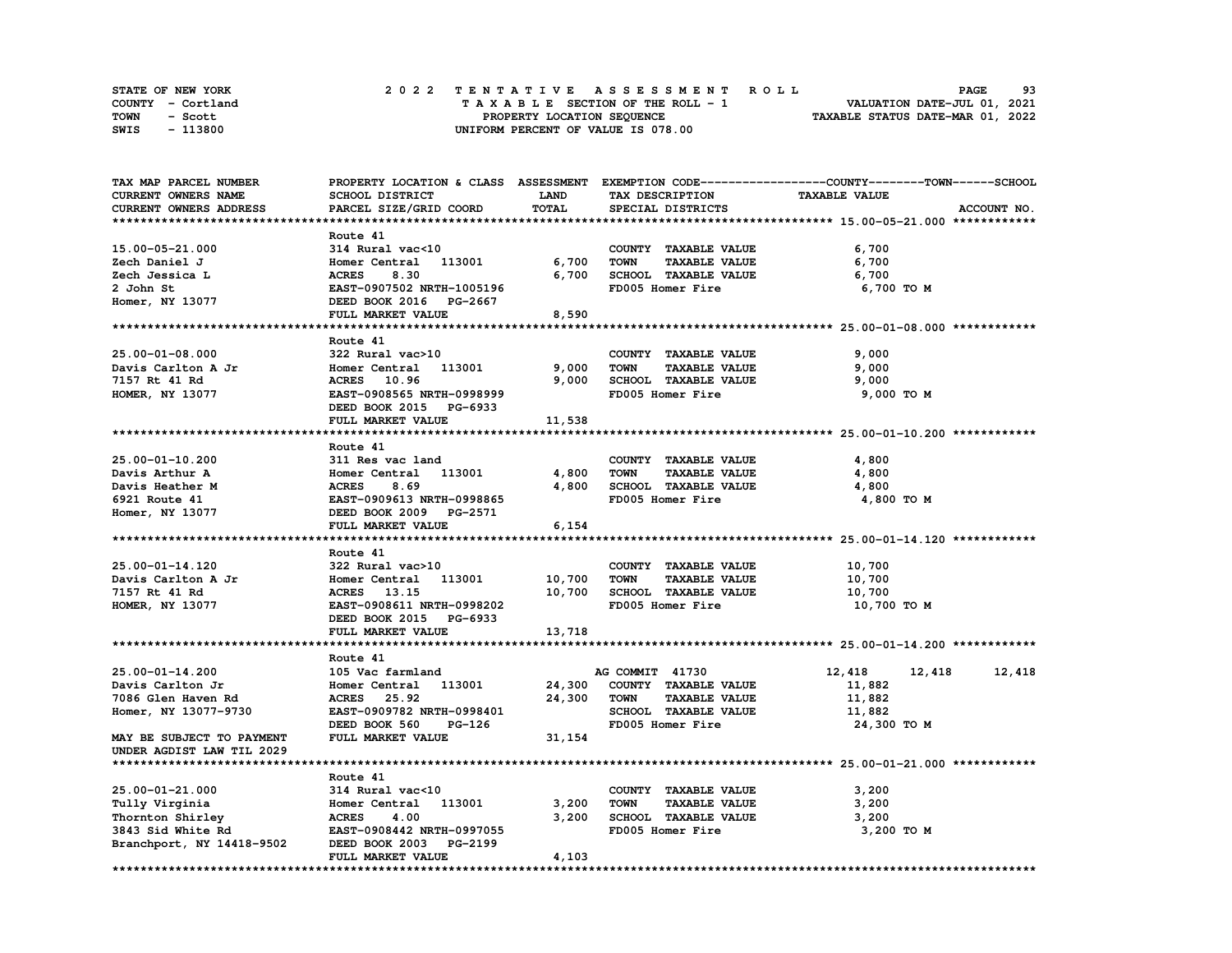| STATE OF NEW YORK | 2022 TENTATIVE ASSESSMENT ROLL                                 | 94<br><b>PAGE</b>           |  |  |  |  |  |  |  |
|-------------------|----------------------------------------------------------------|-----------------------------|--|--|--|--|--|--|--|
| COUNTY - Cortland | TAXABLE SECTION OF THE ROLL - 1                                | VALUATION DATE-JUL 01, 2021 |  |  |  |  |  |  |  |
| TOWN<br>- Scott   | TAXABLE STATUS DATE-MAR 01, 2022<br>PROPERTY LOCATION SEQUENCE |                             |  |  |  |  |  |  |  |
| - 113800<br>SWIS  | UNIFORM PERCENT OF VALUE IS 078.00                             |                             |  |  |  |  |  |  |  |

| TAX MAP PARCEL NUMBER            |                           |             |                                     | PROPERTY LOCATION & CLASS ASSESSMENT EXEMPTION CODE----------------COUNTY-------TOWN-----SCHOOL |             |
|----------------------------------|---------------------------|-------------|-------------------------------------|-------------------------------------------------------------------------------------------------|-------------|
| CURRENT OWNERS NAME              | SCHOOL DISTRICT           | <b>LAND</b> | TAX DESCRIPTION                     | <b>TAXABLE VALUE</b>                                                                            |             |
| CURRENT OWNERS ADDRESS           | PARCEL SIZE/GRID COORD    | TOTAL       | SPECIAL DISTRICTS                   |                                                                                                 | ACCOUNT NO. |
|                                  |                           |             |                                     |                                                                                                 |             |
|                                  | Route 41                  |             |                                     |                                                                                                 |             |
| 25.00-01-59.100                  | 105 Vac farmland          |             | AG-CEILING 41720                    | 21,727<br>21,727                                                                                | 21,727      |
| McMahon Michael P                | Homer Central 113001      | 56,300      | COUNTY TAXABLE VALUE                | 34,573                                                                                          |             |
| McMahon Peter F                  | 77.20<br><b>ACRES</b>     | 56,300      | <b>TAXABLE VALUE</b><br>TOWN        | 34,573                                                                                          |             |
| 5005 Creal Rd                    | EAST-0911943 NRTH-0993513 |             | SCHOOL TAXABLE VALUE                | 34,573                                                                                          |             |
| Homer, NY 13077-8334             | DEED BOOK 10313 PG-46001  |             | FD005 Homer Fire                    | 56,300 TO M                                                                                     |             |
|                                  | FULL MARKET VALUE         | 72,179      |                                     |                                                                                                 |             |
|                                  |                           |             |                                     |                                                                                                 |             |
| <b>MAY BE SUBJECT TO PAYMENT</b> |                           |             |                                     |                                                                                                 |             |
| UNDER AGDIST LAW TIL 2026        |                           |             |                                     |                                                                                                 |             |
|                                  |                           |             |                                     |                                                                                                 |             |
|                                  | Route 41                  |             |                                     |                                                                                                 |             |
| 25.00-01-67.000                  | 105 Vac farmland          |             | AG-CEILING 41720                    | 1,707<br>1,707                                                                                  | 1,707       |
| Ten Mile Holdings, LLC           | Homer Central 113001      | 3,300       | COUNTY TAXABLE VALUE                | 1,593                                                                                           |             |
| 1261 East Lake Rd                | <b>ACRES</b><br>4.19      | 3,300       | <b>TOWN</b><br><b>TAXABLE VALUE</b> | 1,593                                                                                           |             |
| Skaneateles, NY 13152            | EAST-0908391 NRTH-0997488 |             | SCHOOL TAXABLE VALUE                | 1,593                                                                                           |             |
|                                  | DEED BOOK 2019 PG-6231    |             | FD005 Homer Fire                    | 3,300 TO M                                                                                      |             |
| MAY BE SUBJECT TO PAYMENT        | FULL MARKET VALUE         | 4,231       |                                     |                                                                                                 |             |
| UNDER AGDIST LAW TIL 2026        |                           |             |                                     |                                                                                                 |             |
|                                  |                           |             |                                     |                                                                                                 |             |
|                                  | Route 41                  |             |                                     |                                                                                                 |             |
| 25.00-02-23.000                  | 105 Vac farmland          |             | AG-CEILING 41720                    | 5,886<br>5,886                                                                                  | 5,886       |
| Ten Mile Holdings, LLC           | Homer Central 113001      |             | 12,900 COUNTY TAXABLE VALUE         | 9,014                                                                                           |             |
| 1261 East Lake Rd                | ACRES 14.16               | 14,900      | <b>TOWN</b><br><b>TAXABLE VALUE</b> | 9,014                                                                                           |             |
| Skaneateles, NY 13152            | EAST-0911971 NRTH-0995363 |             | SCHOOL TAXABLE VALUE                | 9,014                                                                                           |             |
|                                  | DEED BOOK 2019 PG-6231    |             | FD005 Homer Fire                    | 14,900 TO M                                                                                     |             |
| MAY BE SUBJECT TO PAYMENT        | FULL MARKET VALUE         | 19,103      |                                     |                                                                                                 |             |
| UNDER AGDIST LAW TIL 2026        |                           |             |                                     |                                                                                                 |             |
|                                  |                           |             |                                     |                                                                                                 |             |
|                                  | Route 41                  |             |                                     |                                                                                                 |             |
| $25.00 - 02 - 24.000$            | 311 Res vac land          |             | COUNTY TAXABLE VALUE                | 8,400                                                                                           |             |
| White Richard P Jr               | Homer Central 113001      | 8,400       | <b>TOWN</b><br><b>TAXABLE VALUE</b> | 8,400                                                                                           |             |
| 6761 State Route 41              | <b>ACRES</b><br>5.20      | 8,400       | SCHOOL TAXABLE VALUE                | 8,400                                                                                           |             |
| Homer, NY 13077-9723             | EAST-0912055 NRTH-0996036 |             | FD005 Homer Fire                    | 8,400 TO M                                                                                      |             |
|                                  | DEED BOOK 1999 PG-1053    |             |                                     |                                                                                                 |             |
|                                  | FULL MARKET VALUE         | 10,769      |                                     |                                                                                                 |             |
|                                  |                           |             |                                     |                                                                                                 |             |
|                                  |                           |             |                                     |                                                                                                 |             |
|                                  | Route 41                  |             |                                     |                                                                                                 |             |
| 25.00-02-26.000                  | 322 Rural vac>10          |             | COUNTY TAXABLE VALUE                | 10,000                                                                                          |             |
| Hapgood Patrick A                | Homer Central 113001      | 10,000      | <b>TAXABLE VALUE</b><br><b>TOWN</b> | 10,000                                                                                          |             |
| Hapgood Trina M                  | ACRES 15.50               | 10,000      | SCHOOL TAXABLE VALUE                | 10,000                                                                                          |             |
| 6786 Route 41                    | EAST-0912293 NRTH-0997025 |             | FD005 Homer Fire                    | 10,000 TO M                                                                                     |             |
| Homer, NY 13077                  | DEED BOOK 2012 PG-983     |             |                                     |                                                                                                 |             |
|                                  | FULL MARKET VALUE         | 12,821      |                                     |                                                                                                 |             |
|                                  |                           |             |                                     |                                                                                                 |             |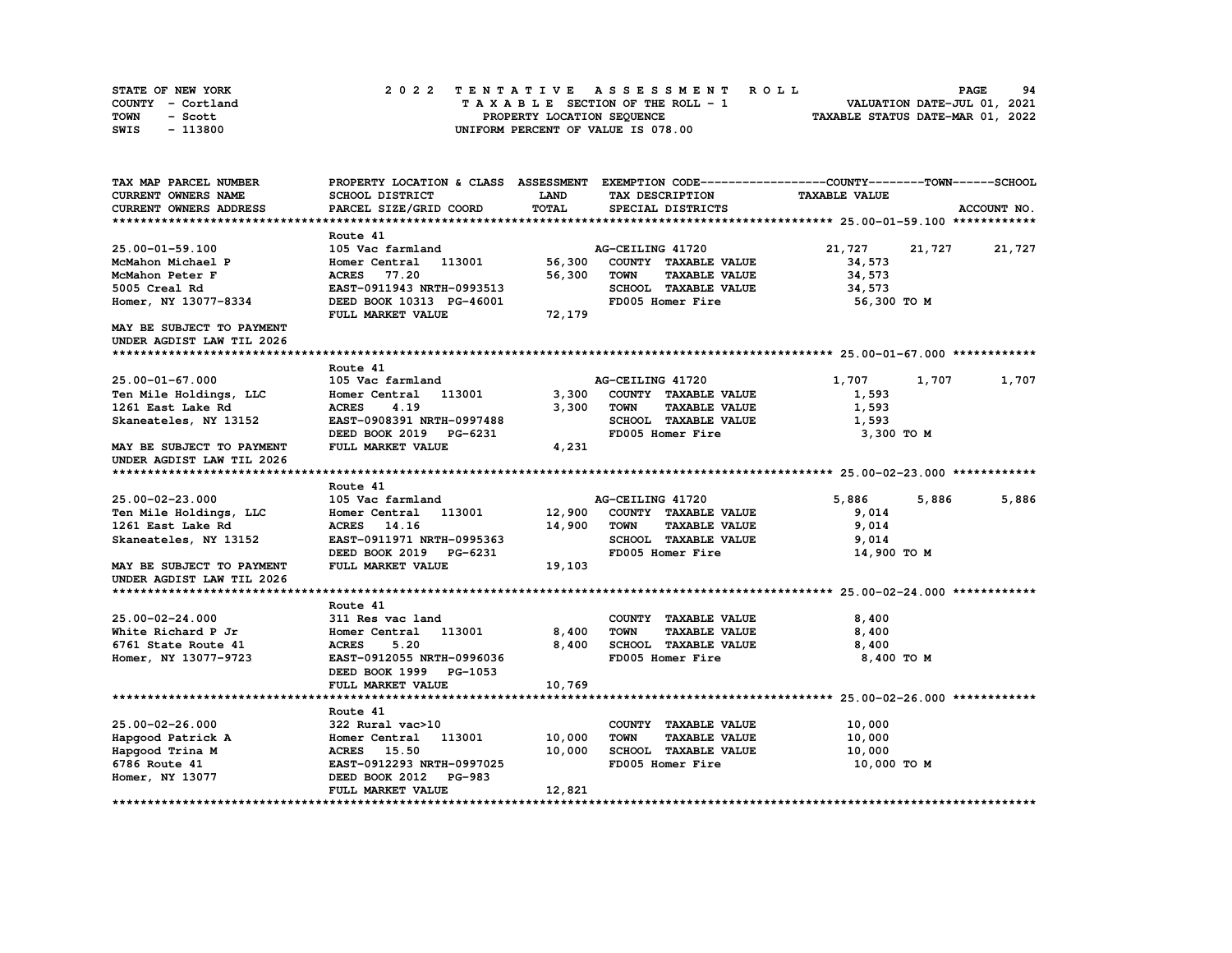| STATE OF NEW YORK |                                       |  |  |  |  |  |  |  |  | 2022 TENTATIVE ASSESSMENT ROLL     |  |  |  |  |  |  |                             | <b>PAGE</b> | 95 |
|-------------------|---------------------------------------|--|--|--|--|--|--|--|--|------------------------------------|--|--|--|--|--|--|-----------------------------|-------------|----|
|                   | COUNTY - Cortland                     |  |  |  |  |  |  |  |  | TAXABLE SECTION OF THE ROLL - 1    |  |  |  |  |  |  | VALUATION DATE-JUL 01, 2021 |             |    |
| TOWN              | PROPERTY LOCATION SEQUENCE<br>- Scott |  |  |  |  |  |  |  |  | TAXABLE STATUS DATE-MAR 01, 2022   |  |  |  |  |  |  |                             |             |    |
| SWIS              | - 113800                              |  |  |  |  |  |  |  |  | UNIFORM PERCENT OF VALUE IS 078.00 |  |  |  |  |  |  |                             |             |    |

| TAX MAP PARCEL NUMBER     |                                 |             |                                            | PROPERTY LOCATION & CLASS ASSESSMENT EXEMPTION CODE----------------COUNTY-------TOWN-----SCHOOL |
|---------------------------|---------------------------------|-------------|--------------------------------------------|-------------------------------------------------------------------------------------------------|
| CURRENT OWNERS NAME       | SCHOOL DISTRICT                 | <b>LAND</b> | TAX DESCRIPTION                            | <b>TAXABLE VALUE</b>                                                                            |
| CURRENT OWNERS ADDRESS    | PARCEL SIZE/GRID COORD          | TOTAL       | SPECIAL DISTRICTS                          | ACCOUNT NO.                                                                                     |
|                           |                                 |             |                                            |                                                                                                 |
|                           | Route 41                        |             |                                            |                                                                                                 |
| 25.00-02-27.000           | 311 Res vac land                |             | COUNTY TAXABLE VALUE                       | 2,500                                                                                           |
| Burhans Chad D            | Homer Central 113001            | 2,500       | <b>TOWN</b><br><b>TAXABLE VALUE</b>        | 2,500                                                                                           |
| 6165 Sinnyside Dr         | 7.00<br><b>ACRES</b>            | 2,500       | SCHOOL TAXABLE VALUE                       | 2,500                                                                                           |
| Homer, NY 13077           | EAST-0912335 NRTH-0997326       |             | FD005 Homer Fire                           | 2,500 TO M                                                                                      |
|                           | DEED BOOK 2018 PG-6005          |             |                                            |                                                                                                 |
|                           | FULL MARKET VALUE               | 3,205       |                                            |                                                                                                 |
|                           |                                 |             |                                            |                                                                                                 |
|                           | Route 41                        |             |                                            |                                                                                                 |
| 25.00-02-32.000           | 910 Priv forest                 |             | COUNTY TAXABLE VALUE                       | 13,000                                                                                          |
| Farm East LLC             | Homer Central 113001 13,000     |             | <b>TOWN</b><br><b>TAXABLE VALUE</b>        | 13,000                                                                                          |
| 890 McLean Rd             | ACRES 20.00                     | 13,000      | SCHOOL TAXABLE VALUE                       | 13,000                                                                                          |
| Cortland, NY 13045        | EAST-0913720 NRTH-0997931       |             | FD005 Homer Fire                           | 13,000 TO M                                                                                     |
|                           | DEED BOOK 2001 PG-390           |             |                                            |                                                                                                 |
|                           | FULL MARKET VALUE               | 16,667      |                                            |                                                                                                 |
|                           |                                 |             |                                            |                                                                                                 |
|                           | Route 41                        |             |                                            |                                                                                                 |
| 25.01-01-12.000           | 314 Rural vac<10                |             | COUNTY TAXABLE VALUE                       | 500                                                                                             |
| Downing Ross O            | Homer Central 113001            | 500         | <b>TOWN</b><br><b>TAXABLE VALUE</b>        | 500                                                                                             |
| 4117 North East 17th St   | FRNT 171.67 DPTH 185.60 500     |             | SCHOOL TAXABLE VALUE                       | 500                                                                                             |
| Renton, WA 98059          | EAST-0911185 NRTH-0999008       |             | FD005 Homer Fire                           | 500 TO M                                                                                        |
|                           | DEED BOOK 2021 PG-4759          |             |                                            |                                                                                                 |
|                           | FULL MARKET VALUE               | 641         |                                            |                                                                                                 |
|                           |                                 |             |                                            |                                                                                                 |
|                           | Route 41                        |             |                                            |                                                                                                 |
| 25.03-01-12.000           | 312 Vac w/imprv                 |             | COUNTY TAXABLE VALUE                       | 4,000                                                                                           |
| Ferro Tara                | Homer Central 113001            | 500         | <b>TOWN</b><br><b>TAXABLE VALUE</b>        | 4,000                                                                                           |
| 6880 Route 41             | 57.75 DPTH 66.75<br><b>FRNT</b> | 4,000       | SCHOOL TAXABLE VALUE                       | 4,000                                                                                           |
| Homer, NY 13077           | EAST-0911395 NRTH-0994992       |             | FD005 Homer Fire                           | 4,000 TO M                                                                                      |
|                           | DEED BOOK 2021 PG-5668          |             |                                            |                                                                                                 |
|                           | FULL MARKET VALUE               | 5,128       |                                            |                                                                                                 |
|                           |                                 |             |                                            |                                                                                                 |
|                           | Route 41                        |             |                                            |                                                                                                 |
| 25.03-01-13.000           | 105 Vac farmland                |             | AG-CEILING 41720                           | 1,985<br>1,985<br>1,985                                                                         |
| Ten Mile Holdings, LLC    | Homer Central 113001            | 3,700       | COUNTY TAXABLE VALUE                       | 4,715                                                                                           |
| 1261 East Lake Rd         | 3.90<br><b>ACRES</b>            | 6,700       | <b>TOWN</b><br><b>TAXABLE VALUE</b>        | 4,715                                                                                           |
| Skaneateles, NY 13152     | EAST-0911049 NRTH-0994982       |             | <b>TUNN 1-1-1-</b><br>SCHOOL TAXABLE VALUE | 4,715                                                                                           |
|                           | DEED BOOK 2019 PG-6231          |             | FD005 Homer Fire                           | 6,700 TO M                                                                                      |
| MAY BE SUBJECT TO PAYMENT | FULL MARKET VALUE               | 8,590       |                                            |                                                                                                 |
| UNDER AGDIST LAW TIL 2026 |                                 |             |                                            |                                                                                                 |
|                           |                                 |             |                                            |                                                                                                 |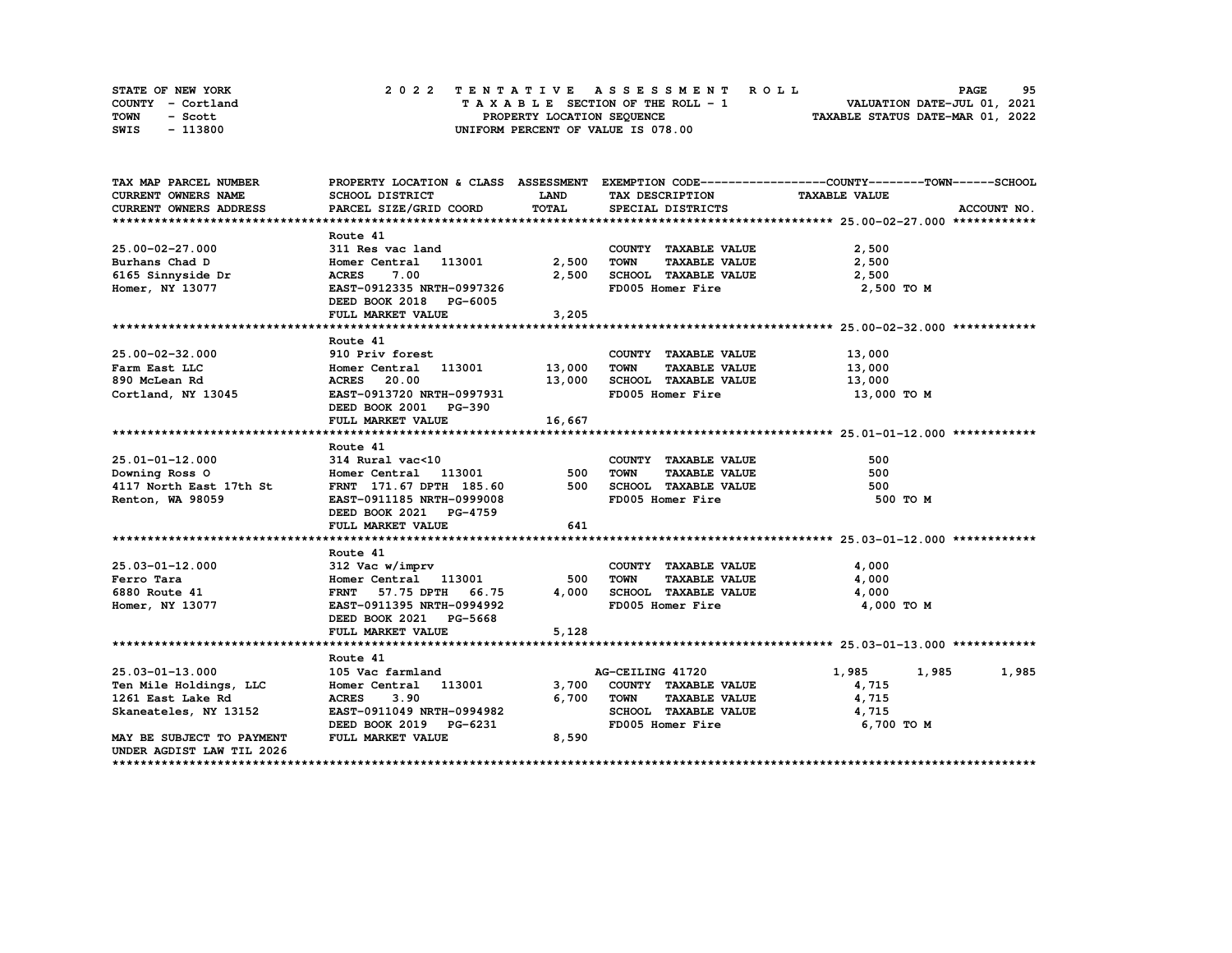| STATE OF NEW YORK |  | 2022 TENTATIVE ASSESSMENT ROLL     | 96<br><b>PAGE</b>           |
|-------------------|--|------------------------------------|-----------------------------|
| COUNTY - Cortland |  | TAXABLE SECTION OF THE ROLL - 1    | VALUATION DATE-JUL 01, 2021 |
| TOWN<br>- Scott   |  | TAXABLE STATUS DATE-MAR 01, 2022   |                             |
| - 113800<br>SWIS  |  | UNIFORM PERCENT OF VALUE IS 078.00 |                             |

| TAX MAP PARCEL NUMBER         | PROPERTY LOCATION & CLASS ASSESSMENT EXEMPTION CODE----------------COUNTY-------TOWN------SCHOOL |              |                  |                              |                      |               |             |
|-------------------------------|--------------------------------------------------------------------------------------------------|--------------|------------------|------------------------------|----------------------|---------------|-------------|
| CURRENT OWNERS NAME           | SCHOOL DISTRICT                                                                                  | LAND         |                  | TAX DESCRIPTION              | <b>TAXABLE VALUE</b> |               |             |
| <b>CURRENT OWNERS ADDRESS</b> | PARCEL SIZE/GRID COORD                                                                           | <b>TOTAL</b> |                  | SPECIAL DISTRICTS            |                      |               | ACCOUNT NO. |
|                               |                                                                                                  |              |                  |                              |                      |               |             |
|                               | Route 41                                                                                         |              |                  |                              |                      |               |             |
| 35.00-01-01.111               | 105 Vac farmland                                                                                 |              | AG-CEILING 41720 |                              | 67,647               | 67,647        | 67,647      |
| McMahon Michael P             | Homer Central 113001 112,000                                                                     |              |                  | COUNTY TAXABLE VALUE         | 44,353               |               |             |
| McMahon Peter F               | ACRES 81.60                                                                                      | 112,000      | <b>TOWN</b>      | <b>TAXABLE VALUE</b>         | 44,353               |               |             |
| 5005 Creal Rd                 | EAST-0910597 NRTH-0991739                                                                        |              |                  | SCHOOL TAXABLE VALUE         | 44,353               |               |             |
| Homer, NY 13077               | DEED BOOK 10313 PG-46001                                                                         |              | FD005 Homer Fire |                              | 112,000 TO M         |               |             |
|                               | FULL MARKET VALUE                                                                                | 143,590      |                  |                              |                      |               |             |
| MAY BE SUBJECT TO PAYMENT     |                                                                                                  |              |                  |                              |                      |               |             |
| UNDER AGDIST LAW TIL 2026     |                                                                                                  |              |                  |                              |                      |               |             |
|                               |                                                                                                  |              |                  |                              |                      |               |             |
|                               | Route 41                                                                                         |              |                  |                              |                      |               |             |
| 35.00-01-06.112               | 105 Vac farmland                                                                                 |              | AG-CEILING 41720 |                              |                      | 8,031         | 8,031       |
| McMahon Michael               | Homer Central 113001 29,158 COUNTY TAXABLE VALUE                                                 |              |                  |                              | 21,127               |               |             |
| McMahon Peter                 | ACRES 49.25                                                                                      |              | 29,158 TOWN      | <b>TAXABLE VALUE</b>         | 21,127               |               |             |
| 5005 Creal Rd                 | EAST-0914466 NRTH-0989826                                                                        |              |                  | SCHOOL TAXABLE VALUE         | 21,127               |               |             |
| Homer, NY 13077               | DEED BOOK 2016 PG-921                                                                            |              | FD005 Homer Fire |                              | 29,158 TO M          |               |             |
|                               | FULL MARKET VALUE                                                                                | 37,382       |                  |                              |                      |               |             |
| MAY BE SUBJECT TO PAYMENT     |                                                                                                  |              |                  |                              |                      |               |             |
| UNDER AGDIST LAW TIL 2026     |                                                                                                  |              |                  |                              |                      |               |             |
|                               |                                                                                                  |              |                  |                              |                      |               |             |
|                               | Route 41                                                                                         |              |                  |                              |                      |               |             |
| 35.00-01-06.120               | 105 Vac farmland                                                                                 |              | AG-CEILING 41720 |                              | 17,433               | 17,433 17,433 |             |
| McMahon Michael               | Homer Central 113001 26,300 COUNTY TAXABLE VALUE                                                 |              |                  |                              | 8,867                |               |             |
| McMahon Peter                 | ACRES 14.50                                                                                      |              | 26,300 TOWN      | <b>TAXABLE VALUE</b>         | 8,867                |               |             |
| 5005 Creal Rd                 | EAST-0911551 NRTH-0989789                                                                        |              |                  | SCHOOL TAXABLE VALUE         | 8,867                |               |             |
| Homer, NY 13077               | DEED BOOK 2014 PG-467                                                                            |              |                  | FD005 Homer Fire             | 26,300 то м          |               |             |
|                               | FULL MARKET VALUE                                                                                | 33.718       |                  |                              |                      |               |             |
| MAY BE SUBJECT TO PAYMENT     |                                                                                                  |              |                  |                              |                      |               |             |
| UNDER AGDIST LAW TIL 2026     |                                                                                                  |              |                  |                              |                      |               |             |
|                               |                                                                                                  |              |                  |                              |                      |               |             |
|                               | Route 41                                                                                         |              |                  |                              |                      |               |             |
| 35.00-01-06.200               | 105 Vac farmland                                                                                 |              | AG-CEILING 41720 |                              | 62,683               | 62,683        | 62,683      |
| McMahon Michael               | Homer Central 113001                                                                             |              |                  | 102,000 COUNTY TAXABLE VALUE | 39,317               |               |             |
| McMahon Peter                 | ACRES 51.24                                                                                      | 102,000      | <b>TOWN</b>      | <b>TAXABLE VALUE</b>         | 39,317               |               |             |
| 5005 Creal Rd                 | EAST-0910953 NRTH-0989637                                                                        |              |                  | SCHOOL TAXABLE VALUE         | 39,317               |               |             |
| Homer, NY 13077-9360          | DEED BOOK 1998 PG-5523                                                                           |              | FD005 Homer Fire |                              | 102,000 TO M         |               |             |
|                               | FULL MARKET VALUE                                                                                | 130,769      |                  |                              |                      |               |             |
| MAY BE SUBJECT TO PAYMENT     |                                                                                                  |              |                  |                              |                      |               |             |
| UNDER AGDIST LAW TIL 2026     |                                                                                                  |              |                  |                              |                      |               |             |

**\*\*\*\*\*\*\*\*\*\*\*\*\*\*\*\*\*\*\*\*\*\*\*\*\*\*\*\*\*\*\*\*\*\*\*\*\*\*\*\*\*\*\*\*\*\*\*\*\*\*\*\*\*\*\*\*\*\*\*\*\*\*\*\*\*\*\*\*\*\*\*\*\*\*\*\*\*\*\*\*\*\*\*\*\*\*\*\*\*\*\*\*\*\*\*\*\*\*\*\*\*\*\*\*\*\*\*\*\*\*\*\*\*\*\*\*\*\*\*\*\*\*\*\*\*\*\*\*\*\*\*\***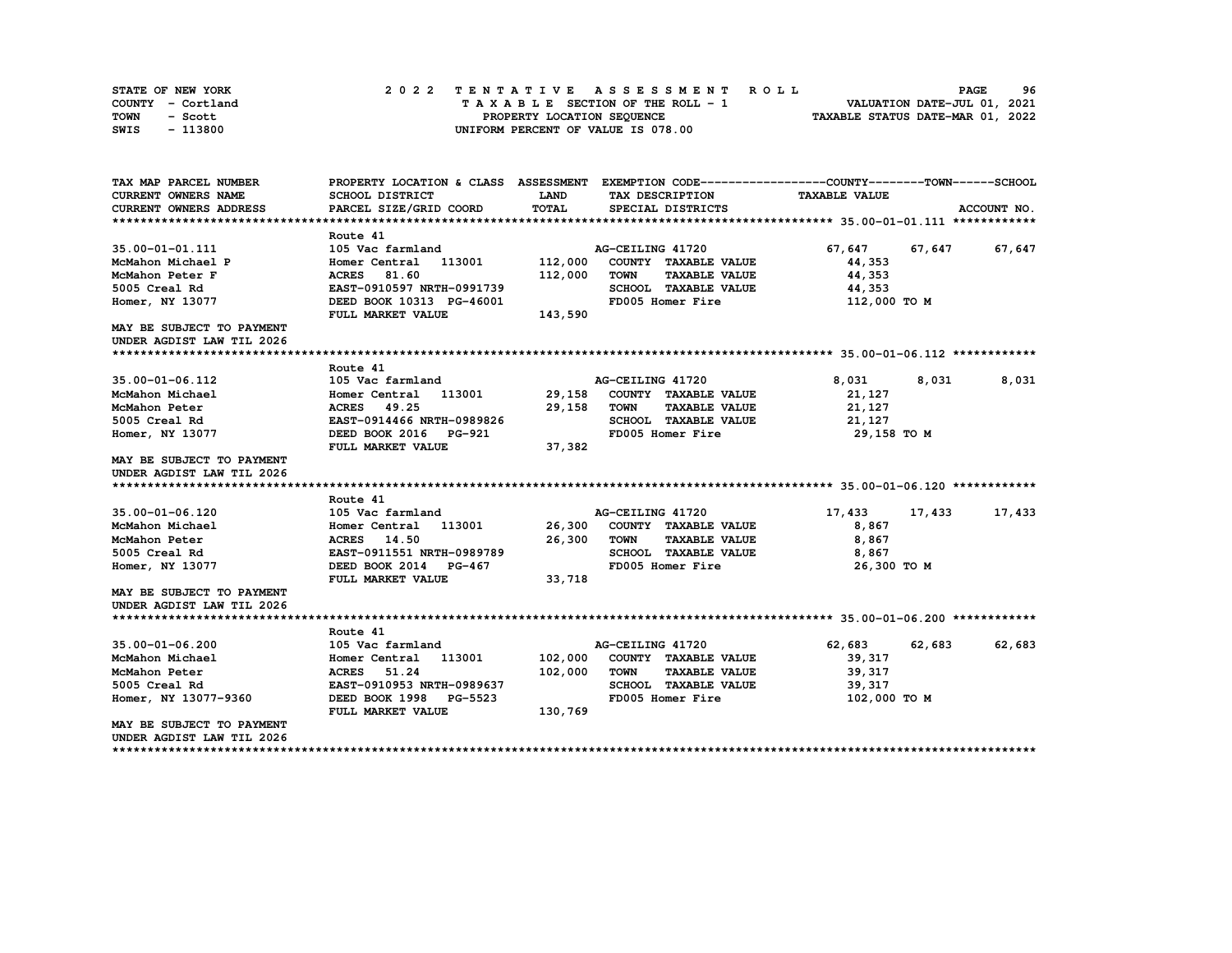| STATE OF NEW YORK | 2022 TENTATIVE ASSESSMENT ROLL     | 97<br><b>PAGE</b>                |
|-------------------|------------------------------------|----------------------------------|
| COUNTY - Cortland | TAXABLE SECTION OF THE ROLL - 1    | VALUATION DATE-JUL 01, 2021      |
| TOWN<br>- Scott   | PROPERTY LOCATION SEQUENCE         | TAXABLE STATUS DATE-MAR 01, 2022 |
| - 113800<br>SWIS  | UNIFORM PERCENT OF VALUE IS 078.00 |                                  |

| TAX MAP PARCEL NUMBER      |                                                        |               |                                     | PROPERTY LOCATION & CLASS ASSESSMENT EXEMPTION CODE----------------COUNTY-------TOWN-----SCHOOL |             |
|----------------------------|--------------------------------------------------------|---------------|-------------------------------------|-------------------------------------------------------------------------------------------------|-------------|
| <b>CURRENT OWNERS NAME</b> | SCHOOL DISTRICT                                        | <b>LAND</b>   | TAX DESCRIPTION                     | <b>TAXABLE VALUE</b>                                                                            |             |
| CURRENT OWNERS ADDRESS     | PARCEL SIZE/GRID COORD                                 | TOTAL         | SPECIAL DISTRICTS                   |                                                                                                 | ACCOUNT NO. |
|                            |                                                        |               |                                     |                                                                                                 |             |
|                            | Route 41                                               |               |                                     |                                                                                                 |             |
| 35.00-01-11.110            | 105 Vac farmland                                       |               | AG-CEILING 41720                    | 35, 223 35, 223 35, 223                                                                         |             |
| McMahon Peter              | Homer Central 113001 119,100 AG IMPROV 42100           |               |                                     | 3,000<br>3,000                                                                                  | 3,000       |
| McMahon Michael            | ACRES 160.80                                           | 130,462       | COUNTY TAXABLE VALUE                | 92,239                                                                                          |             |
| 5005 Creal Rd              | EAST-0913379 NRTH-0991187                              |               | <b>TOWN</b><br><b>TAXABLE VALUE</b> | 92,239                                                                                          |             |
| Homer, NY 13077            | DEED BOOK 2015 PG-5368                                 |               | SCHOOL TAXABLE VALUE                | 92,239                                                                                          |             |
|                            | FULL MARKET VALUE                                      |               | 167,259 FD005 Homer Fire            | 127,462 TO M                                                                                    |             |
| MAY BE SUBJECT TO PAYMENT  |                                                        |               | 3,000 EX                            |                                                                                                 |             |
| UNDER AGDIST LAW TIL 2026  |                                                        |               |                                     |                                                                                                 |             |
|                            |                                                        |               |                                     |                                                                                                 |             |
|                            | Route 41                                               |               |                                     |                                                                                                 |             |
| 35.00-01-22.110            | 105 Vac farmland                                       |               | AG-CEILING 41720                    | 95,699<br>95,699                                                                                | 95,699      |
| Birdsall Dennis            | Homer Central 113001                                   | A)<br>181,200 | COUNTY TAXABLE VALUE                |                                                                                                 |             |
|                            |                                                        |               | <b>TOWN</b>                         | 85,501                                                                                          |             |
| 5429 Road 47               | <b>ACRES</b> 144.90                                    | 181,200       | <b>TAXABLE VALUE</b>                | 85,501                                                                                          |             |
| Torrington, WY 82240       | EAST-0914936 NRTH-0987241                              |               | SCHOOL TAXABLE VALUE                | 85,501                                                                                          |             |
|                            | DEED BOOK 2019 PG-3868                                 |               | FD005 Homer Fire                    | 181,200 TO M                                                                                    |             |
| MAY BE SUBJECT TO PAYMENT  | FULL MARKET VALUE                                      | 232,308       |                                     |                                                                                                 |             |
| UNDER AGDIST LAW TIL 2026  |                                                        |               |                                     |                                                                                                 |             |
|                            |                                                        |               |                                     |                                                                                                 |             |
|                            | Route 41                                               |               |                                     |                                                                                                 |             |
| $35.03 - 01 - 07.000$      | 312 Vac $w/$ imprv<br>Homer Central 113001 1,100       |               | COUNTY TAXABLE VALUE                | 15,000                                                                                          |             |
| Brown Darrell M            |                                                        |               | <b>TOWN</b><br><b>TAXABLE VALUE</b> | 15,000                                                                                          |             |
| Brown Mary T               | FRNT 133.41 DPTH 120.43 15,000                         |               | SCHOOL TAXABLE VALUE                | 15,000                                                                                          |             |
| 6255 State Route 41        | <b>ACRES</b><br>0.45                                   |               | FD005 Homer Fire                    | 15,000 TO M                                                                                     |             |
| Homer, NY 13077-9338       | EAST-0912997 NRTH-0987190                              |               |                                     |                                                                                                 |             |
|                            | DEED BOOK 546<br><b>PG-72</b>                          |               |                                     |                                                                                                 |             |
|                            | FULL MARKET VALUE                                      | 19,231        |                                     |                                                                                                 |             |
|                            |                                                        |               |                                     |                                                                                                 |             |
|                            | Route 41                                               |               |                                     |                                                                                                 |             |
| $35.03 - 01 - 12.000$      | 314 Rural vac<10                                       |               | COUNTY TAXABLE VALUE                | 500                                                                                             |             |
| Brown Darrell M            |                                                        |               | <b>TOWN</b><br><b>TAXABLE VALUE</b> | 500                                                                                             |             |
| Brown Mary T               | Homer Central 113001 500<br>FRNT 174.00 DPTH 91.13 500 | 500           | SCHOOL TAXABLE VALUE                | 500                                                                                             |             |
| 6255 Route 41              | EAST-0913134 NRTH-0986960                              |               | FD005 Homer Fire                    | 500 TO M                                                                                        |             |
| Homer, NY 13077-9338       | DEED BOOK 546<br><b>PG-72</b>                          |               |                                     |                                                                                                 |             |
|                            | FULL MARKET VALUE                                      | 641           |                                     |                                                                                                 |             |
|                            |                                                        |               |                                     |                                                                                                 |             |
|                            | 6085 Route 41                                          |               |                                     |                                                                                                 |             |
| 35.00-03-07.200            | 210 1 Family Res                                       |               | COUNTY TAXABLE VALUE                | 121,500                                                                                         |             |
| Seibel George              | Homer Central 113001 20,100                            |               | <b>TOWN</b><br><b>TAXABLE VALUE</b> | 121,500                                                                                         |             |
| 1 Academy St               | <b>ACRES</b><br>1.76                                   | 121,500       | SCHOOL TAXABLE VALUE                | 121,500                                                                                         |             |
| Homer, NY 13077            | EAST-0914848 NRTH-0984306                              |               | FD005 Homer Fire                    | 121,500 TO M                                                                                    |             |
|                            | DEED BOOK 2018 PG-2265                                 |               |                                     |                                                                                                 |             |
|                            | FULL MARKET VALUE                                      | 155,769       |                                     |                                                                                                 |             |
|                            |                                                        |               |                                     |                                                                                                 |             |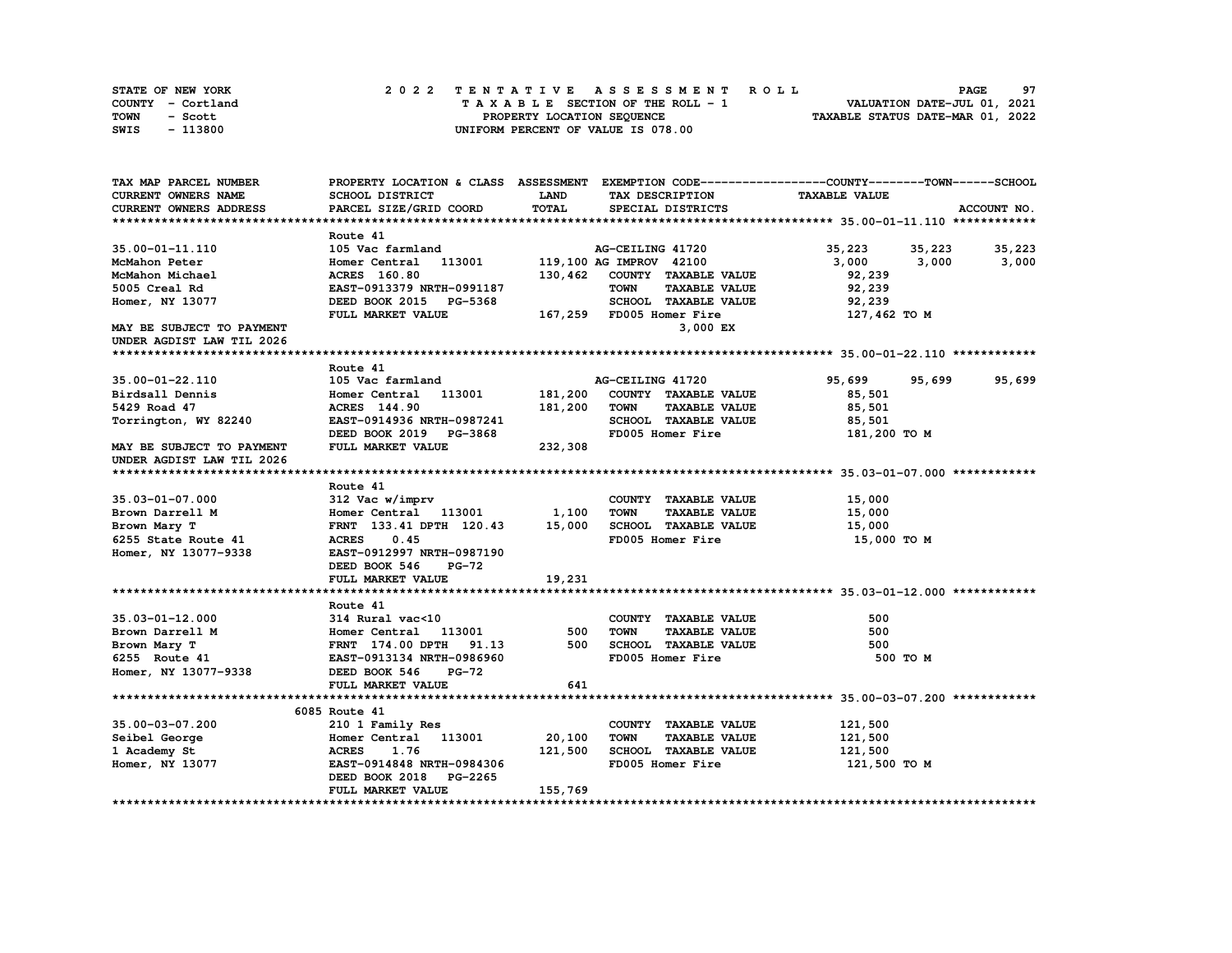| STATE OF NEW YORK | 2022 TENTATIVE ASSESSMENT ROLL          | 98<br><b>PAGE</b>                |
|-------------------|-----------------------------------------|----------------------------------|
| COUNTY - Cortland | $T A X A B L E$ SECTION OF THE ROLL - 1 | VALUATION DATE-JUL 01, 2021      |
| TOWN<br>- Scott   | PROPERTY LOCATION SEQUENCE              | TAXABLE STATUS DATE-MAR 01, 2022 |
| - 113800<br>SWIS  | UNIFORM PERCENT OF VALUE IS 078.00      |                                  |

| TAX MAP PARCEL NUMBER                   | PROPERTY LOCATION & CLASS ASSESSMENT EXEMPTION CODE----------------COUNTY-------TOWN-----SCHOOL |         |                                               |                      |                        |
|-----------------------------------------|-------------------------------------------------------------------------------------------------|---------|-----------------------------------------------|----------------------|------------------------|
| CURRENT OWNERS NAME                     | SCHOOL DISTRICT                                                                                 | LAND    | TAX DESCRIPTION                               | <b>TAXABLE VALUE</b> |                        |
| CURRENT OWNERS ADDRESS                  | PARCEL SIZE/GRID COORD                                                                          | TOTAL   | SPECIAL DISTRICTS                             |                      | ACCOUNT NO.            |
|                                         |                                                                                                 |         |                                               |                      |                        |
|                                         | 6250 Route 41                                                                                   |         |                                               |                      |                        |
| 35.00-01-22.120                         | 210 1 Family Res                                                                                |         | <b>ENH STAR 41834</b>                         | $\mathbf{0}$         | 64,410<br>$\mathbf{0}$ |
| Keith Leigh H                           | 113001<br>Homer Central                                                                         | 19,100  | COUNTY TAXABLE VALUE                          | 117,800              |                        |
| Keith Catherine L                       | <b>ACRES</b><br>1.16                                                                            | 117,800 | <b>TOWN</b><br><b>TAXABLE VALUE</b>           | 117,800              |                        |
| 6250 State Route 41                     | EAST-0913349 NRTH-0986985                                                                       |         | SCHOOL TAXABLE VALUE                          | 53,390               |                        |
| Homer, NY 13077-9338                    | DEED BOOK 453<br>PG-169                                                                         |         | FD005 Homer Fire                              | 117,800 TO M         |                        |
|                                         | FULL MARKET VALUE                                                                               | 151,026 |                                               |                      |                        |
|                                         |                                                                                                 |         |                                               |                      |                        |
|                                         | 6255 Route 41                                                                                   |         |                                               |                      |                        |
| 35.03-01-08.000                         | 210 1 Family Res                                                                                |         | 41854<br><b>BAS STAR</b>                      | $\Omega$             | 25,800<br>$^{\circ}$   |
| Brown Darrell M                         | Homer Central 113001 11,000                                                                     |         | COUNTY TAXABLE VALUE                          | 80,600               |                        |
| Brown Mary T                            | FRNT 130.00 DPTH 140.62                                                                         | 80,600  | <b>TOWN</b><br><b>TAXABLE VALUE</b>           | 80,600               |                        |
| 6255 St Rt 41                           | EAST-0913038 NRTH-0987075                                                                       |         | SCHOOL TAXABLE VALUE                          | 54,800               |                        |
| Homer, NY 13077-9338                    | DEED BOOK 562<br>PG-262                                                                         |         | FD005 Homer Fire                              | 80,600 TO M          |                        |
|                                         | FULL MARKET VALUE                                                                               | 103,333 |                                               |                      |                        |
|                                         |                                                                                                 |         |                                               |                      |                        |
|                                         | 6256 Route 41                                                                                   |         |                                               |                      |                        |
| 35.00-01-22.200                         | 210 1 Family Res                                                                                |         | <b>BAS STAR 41854</b>                         | 0                    | 25,800<br>0            |
|                                         |                                                                                                 |         |                                               | 8,600                | 8,600<br>0             |
| Lindsey Charles A                       | Homer Central 113001 22,500 VET COM CT 41131<br><b>ACRES</b>                                    |         | 3.22 BANKCORELOG 157,700 COUNTY TAXABLE VALUE |                      |                        |
| Lindsey Charlene<br>6256 State Route 41 |                                                                                                 |         |                                               | 149,100              |                        |
|                                         | EAST-0913464 NRTH-0987093                                                                       |         | <b>TAXABLE VALUE</b><br><b>TOWN</b>           | 149,100              |                        |
| Homer, NY 13077-9338                    | DEED BOOK 442<br>$PG-203$                                                                       |         | SCHOOL TAXABLE VALUE                          | 131,900              |                        |
|                                         | FULL MARKET VALUE                                                                               |         | 202,179 FD005 Homer Fire                      | 157,700 TO M         |                        |
|                                         |                                                                                                 |         |                                               |                      |                        |
|                                         | 6271 Route 41                                                                                   |         |                                               |                      |                        |
| $35.03 - 01 - 04.000$                   | 210 1 Family Res                                                                                |         | <b>BAS STAR</b><br>41854                      | $\Omega$             | 25,800<br>0            |
| Evangelista Joseph D                    | Homer Central 113001 11,700                                                                     |         | COUNTY TAXABLE VALUE                          | 74,500               |                        |
| 6271 Route 41                           | FRNT 149.50 DPTH 124.90                                                                         | 74,500  | <b>TOWN</b><br><b>TAXABLE VALUE</b>           | 74,500               |                        |
| Homer, NY 13077                         | <b>ACRES</b><br>0.59 BANK LERETA                                                                |         | SCHOOL TAXABLE VALUE                          | 48,700               |                        |
|                                         | EAST-0912943 NRTH-0987393                                                                       |         | FD005 Homer Fire                              | 74,500 TO M          |                        |
|                                         | DEED BOOK 2015 PG-5485                                                                          |         |                                               |                      |                        |
|                                         | FULL MARKET VALUE                                                                               | 95,513  |                                               |                      |                        |
|                                         |                                                                                                 |         |                                               |                      |                        |
|                                         | 6356 Route 41                                                                                   |         |                                               |                      |                        |
| 35.00-01-23.000                         | 112 Dairy farm                                                                                  |         | AG-CEILING 41720                              | 110,362              | 110,362<br>110,362     |
| Dewitt Stephen                          | Homer Central 113001                                                                            |         | 244,900 ENH STAR 41834                        | $\mathbf 0$          | 64,410<br>0            |
| Dewitt Elsa J                           | ACRES 217.60                                                                                    |         | 308,900 AG IMPROV 42100                       | 2,500                | 2,500<br>2,500         |
| 6356 State Route 41                     | EAST-0914948 NRTH-0988774                                                                       |         | COUNTY TAXABLE VALUE                          | 196,038              |                        |
| Homer, NY 13077-9318                    | DEED BOOK 291<br>$PG-748$                                                                       |         | <b>TOWN</b><br><b>TAXABLE VALUE</b>           | 196,038              |                        |
|                                         | FULL MARKET VALUE                                                                               | 396,026 | SCHOOL TAXABLE VALUE                          | 131,628              |                        |
| MAY BE SUBJECT TO PAYMENT               |                                                                                                 |         | FD005 Homer Fire                              | 306,400 TO M         |                        |
| UNDER AGDIST LAW TIL 2026               |                                                                                                 |         | 2,500 EX                                      |                      |                        |
|                                         |                                                                                                 |         |                                               |                      |                        |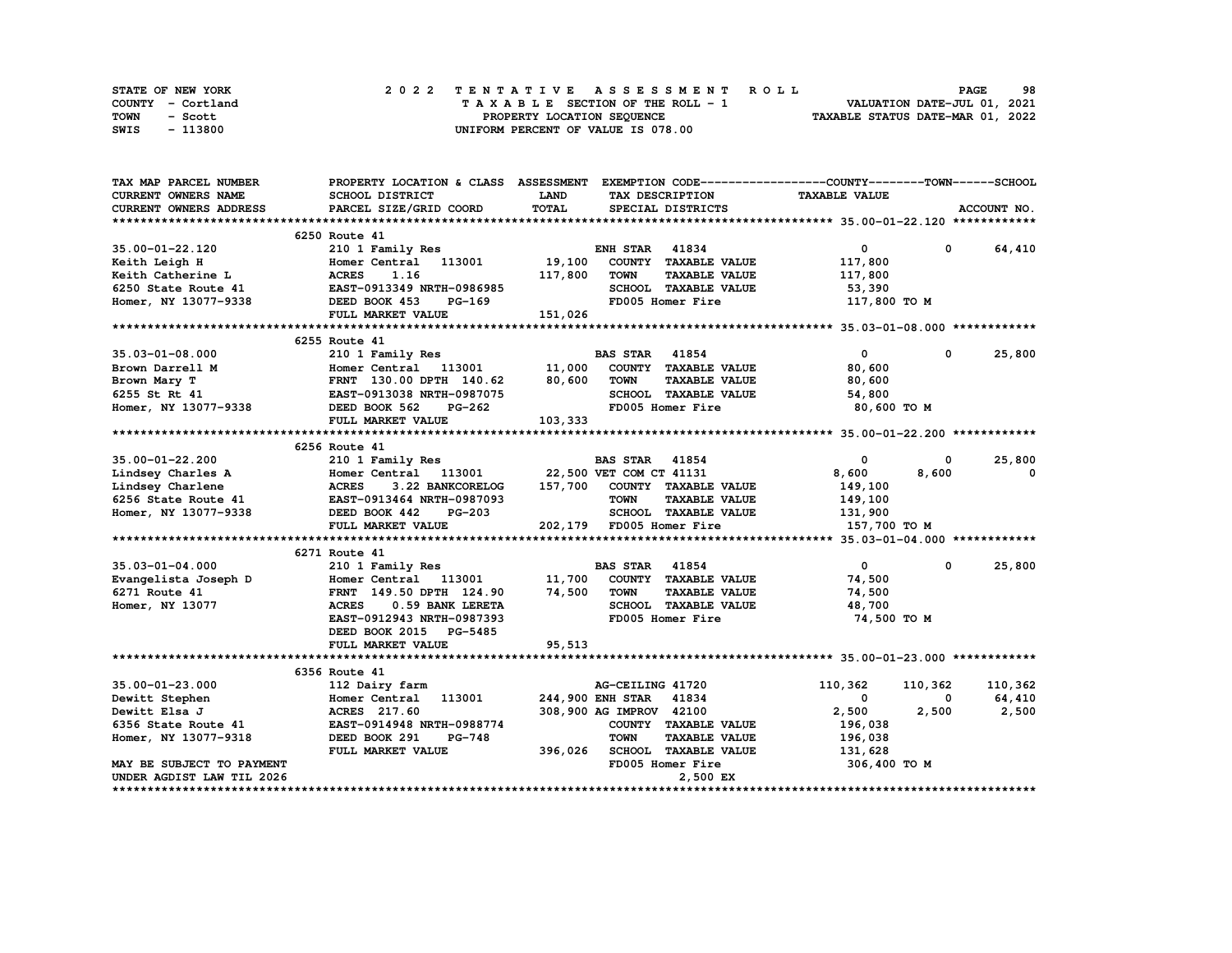| STATE OF NEW YORK | 2022 TENTATIVE ASSESSMENT ROLL     | 99<br><b>PAGE</b>                |
|-------------------|------------------------------------|----------------------------------|
| COUNTY - Cortland | TAXABLE SECTION OF THE ROLL - 1    | VALUATION DATE-JUL 01, 2021      |
| TOWN<br>- Scott   | PROPERTY LOCATION SEQUENCE         | TAXABLE STATUS DATE-MAR 01, 2022 |
| - 113800<br>SWIS  | UNIFORM PERCENT OF VALUE IS 078.00 |                                  |

| TAX MAP PARCEL NUMBER     | PROPERTY LOCATION & CLASS ASSESSMENT EXEMPTION CODE----------------COUNTY-------TOWN-----SCHOOL |                   |                          |                              |                      |            |               |
|---------------------------|-------------------------------------------------------------------------------------------------|-------------------|--------------------------|------------------------------|----------------------|------------|---------------|
| CURRENT OWNERS NAME       | SCHOOL DISTRICT                                                                                 | LAND              | TAX DESCRIPTION          |                              | <b>TAXABLE VALUE</b> |            |               |
| CURRENT OWNERS ADDRESS    | PARCEL SIZE/GRID COORD                                                                          | TOTAL             | SPECIAL DISTRICTS        |                              |                      |            | ACCOUNT NO.   |
|                           |                                                                                                 |                   |                          |                              |                      |            |               |
|                           | 6387 Route 41                                                                                   |                   |                          |                              |                      |            |               |
| 35.00-01-06.111           | 210 1 Family Res                                                                                |                   | <b>BAS STAR 41854</b>    |                              | $\overline{0}$       |            | $0 \t 25,800$ |
| Siddiqui Shahid M         | Homer Central 113001 20,530                                                                     |                   |                          | COUNTY TAXABLE VALUE         | 61,430               |            |               |
| Siddiqui Land Trust       | <b>ACRES</b><br>2.90                                                                            | 61,430            | <b>TOWN</b>              | <b>TAXABLE VALUE</b>         | 61,430               |            |               |
| 6387 Route 41             | EAST-0912654 NRTH-0989722                                                                       |                   |                          | SCHOOL TAXABLE VALUE         | 35,630               |            |               |
|                           | Homer, NY 13077-6387 DEED BOOK 10672 PG-91001                                                   |                   | FD005 Homer Fire         |                              | 61,430 TO M          |            |               |
|                           | <b>FULL MARKET VALUE</b>                                                                        | G-91001<br>78,756 |                          |                              |                      |            |               |
|                           |                                                                                                 |                   |                          |                              |                      |            |               |
|                           | 6459 Route 41                                                                                   |                   |                          |                              |                      |            |               |
| 35.00-01-11.200           | 240 Rural res                                                                                   |                   | <b>ENH STAR 41834</b>    |                              | $\mathbf{0}$         | 0          | 64,410        |
| Eaton Ruth M              | 113001<br>Homer Central                                                                         | 23,520            |                          | COUNTY TAXABLE VALUE         | 131,450              |            |               |
| 4459 Route 41             | Homer Central<br>ACRES 10.00                                                                    | 131,450           | <b>TOWN</b>              | <b>TAXABLE VALUE</b>         | 131,450              |            |               |
| Homer, NY 13077           | EAST-0911015 NRTH-0990968                                                                       |                   |                          | SCHOOL TAXABLE VALUE         | 67,040               |            |               |
|                           | DEED BOOK 2015 PG-5371                                                                          |                   | FD005 Homer Fire         |                              | 131,450 TO M         |            |               |
|                           | FULL MARKET VALUE                                                                               | 168,526           |                          |                              |                      |            |               |
|                           |                                                                                                 |                   |                          |                              |                      |            |               |
|                           | 6460 Route 41                                                                                   |                   |                          |                              |                      |            |               |
| 35.00-01-11.120           | 416 Mfg hsing pk                                                                                |                   | <b>BAS STAR</b>          | 41854                        | $\mathbf 0$          | 0          | 98,760        |
| Sweet Cody S              | Homer Central 113001                                                                            |                   | 83,550 AG IMPROV 42100   |                              | 3,800                | 3,800      | 3,800         |
| 6640 Creek St             | <b>ACRES</b><br>6.36                                                                            |                   |                          | 167,250 COUNTY TAXABLE VALUE | 163,450              |            |               |
| Homer, NY 13077           | EAST-0912502 NRTH-0991636                                                                       |                   | <b>TOWN</b>              | <b>TAXABLE VALUE</b>         | 163,450              |            |               |
|                           | DEED BOOK 2016 PG-2157                                                                          |                   |                          | SCHOOL TAXABLE VALUE         | 64,690               |            |               |
| MAY BE SUBJECT TO PAYMENT | FULL MARKET VALUE                                                                               |                   | 214,423 FD005 Homer Fire |                              | 163,450 TO M         |            |               |
| UNDER AGDIST LAW TIL 2024 |                                                                                                 |                   |                          | 3,800 EX                     |                      |            |               |
|                           |                                                                                                 |                   |                          |                              |                      |            |               |
|                           | 6463 Route 41                                                                                   |                   |                          |                              |                      |            |               |
|                           |                                                                                                 |                   |                          |                              |                      |            |               |
| $35.00 - 01 - 07.000$     | 210 1 Family Res<br>St Peter Jeffery E Franch Homer Central 113001 12,600                       |                   | <b>BAS STAR</b> 41854    |                              | $\mathbf{0}$         | $^{\circ}$ | 25,800        |
|                           |                                                                                                 |                   |                          | COUNTY TAXABLE VALUE         | 85,400               |            |               |
|                           |                                                                                                 |                   | TOWN                     | <b>TAXABLE VALUE</b>         | 85,400               |            |               |
| 6463 Route 41             | <b>ACRES</b><br>0.54                                                                            |                   |                          | SCHOOL TAXABLE VALUE         | 59,600               |            |               |
| Homer, NY 13077-9318      | EAST-0912345 NRTH-0991242                                                                       |                   | FD005 Homer Fire         |                              | 85,400 TO M          |            |               |
|                           | DEED BOOK 567<br><b>PG-245</b>                                                                  |                   |                          |                              |                      |            |               |
|                           | FULL MARKET VALUE                                                                               | 109,487           |                          |                              |                      |            |               |
|                           |                                                                                                 |                   |                          |                              |                      |            |               |
|                           | 6471 Route 41                                                                                   |                   |                          |                              |                      |            |               |
| $35.00 - 01 - 08.000$     | 210 1 Family Res                                                                                |                   | VET COM C 41132          |                              | 8,600                | 0          | 0             |
| Wilk Melissa S            | Homer Central 113001 11,600 VET COM T 41133                                                     |                   |                          |                              | $\mathbf{0}$         | 8,600      | 0             |
| 6471 Route 41             | FRNT 119.89 DPTH 167.74 129,500 COUNTY TAXABLE VALUE                                            |                   |                          |                              | 120,900              |            |               |
| Homer, NY 13077           | <b>BANKCORELOG</b>                                                                              |                   | <b>TOWN</b>              | <b>TAXABLE VALUE</b>         | 120,900              |            |               |
|                           | EAST-0912315 NRTH-0991356                                                                       |                   |                          | SCHOOL TAXABLE VALUE         | 129,500              |            |               |
|                           | DEED BOOK 2019 PG-2633                                                                          |                   | FD005 Homer Fire         |                              | 129,500 TO M         |            |               |
|                           | FULL MARKET VALUE                                                                               | 166,026           |                          |                              |                      |            |               |
|                           |                                                                                                 |                   |                          |                              |                      |            |               |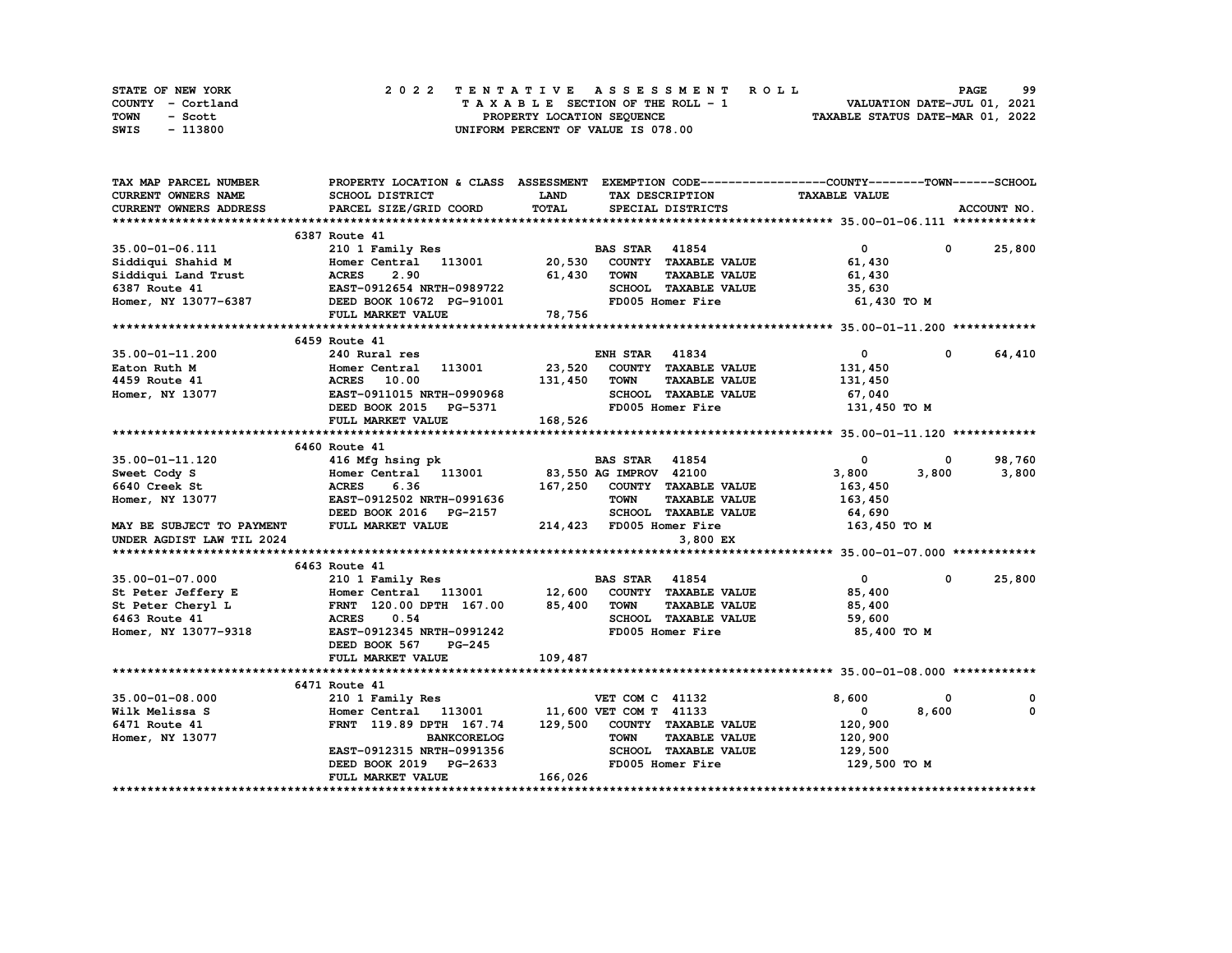| STATE OF NEW YORK | 2022 TENTATIVE ASSESSMENT ROLL     | 100<br><b>PAGE</b>               |
|-------------------|------------------------------------|----------------------------------|
| COUNTY - Cortland | TAXABLE SECTION OF THE ROLL - 1    | VALUATION DATE-JUL 01, 2021      |
| TOWN<br>- Scott   | PROPERTY LOCATION SEQUENCE         | TAXABLE STATUS DATE-MAR 01, 2022 |
| - 113800<br>SWIS  | UNIFORM PERCENT OF VALUE IS 078.00 |                                  |

| TAX MAP PARCEL NUMBER                     |                                  |             |                                     | PROPERTY LOCATION & CLASS ASSESSMENT EXEMPTION CODE----------------COUNTY-------TOWN------SCHOOL |
|-------------------------------------------|----------------------------------|-------------|-------------------------------------|--------------------------------------------------------------------------------------------------|
| CURRENT OWNERS NAME                       | SCHOOL DISTRICT                  | <b>LAND</b> | TAX DESCRIPTION                     | <b>TAXABLE VALUE</b>                                                                             |
| CURRENT OWNERS ADDRESS                    | PARCEL SIZE/GRID COORD           | TOTAL       | SPECIAL DISTRICTS                   | ACCOUNT NO.                                                                                      |
|                                           |                                  |             |                                     |                                                                                                  |
|                                           | 6477 Route 41                    |             |                                     |                                                                                                  |
| 35.00-01-09.100                           | 210 1 Family Res                 |             | COUNTY TAXABLE VALUE                | 99,850                                                                                           |
| Eaton Tyler                               | Homer Central 113001 19,400      |             | <b>TOWN</b><br><b>TAXABLE VALUE</b> | 99,850                                                                                           |
| 6477 Route 41                             | 1.36 BANKCORELOG<br><b>ACRES</b> | 99,850      | SCHOOL TAXABLE VALUE                | 99,850                                                                                           |
| Homer, NY 13077                           | EAST-0912109 NRTH-0991444        |             | FD005 Homer Fire                    | 99,850 TO M                                                                                      |
|                                           | DEED BOOK 2017 PG-4966           |             |                                     |                                                                                                  |
|                                           | FULL MARKET VALUE                | 128,013     |                                     |                                                                                                  |
|                                           |                                  |             |                                     |                                                                                                  |
|                                           | 6485 Route 41                    |             |                                     |                                                                                                  |
| 35.00-01-09.200                           | 270 Mfg housing                  |             | <b>BAS STAR</b> 41854               | $\mathbf{0}$<br>25,800<br>0                                                                      |
| Keep Susan                                | Homer Central 113001             | 19,200      | COUNTY TAXABLE VALUE                | 72,980                                                                                           |
| Keep Shane                                | <b>ACRES</b><br>1.17             | 72,980      | TOWN<br><b>TAXABLE VALUE</b>        | 72,980                                                                                           |
| 7067 Creech Rd<br>Cortland, NY 13045-8951 | EAST-0912083 NRTH-0991547        |             | SCHOOL TAXABLE VALUE                | 47,180                                                                                           |
|                                           | DEED BOOK 2003 PG-3295           |             | FD005 Homer Fire                    | 72,980 то м                                                                                      |
|                                           | FULL MARKET VALUE                | 93,564      |                                     |                                                                                                  |
|                                           |                                  |             |                                     |                                                                                                  |
|                                           | 6523 Route 41                    |             |                                     |                                                                                                  |
| 35.00-01-01.120                           | 210 1 Family Res                 |             | COUNTY TAXABLE VALUE                | 111,100                                                                                          |
| Capalongo Daniel                          | Homer Central 113001             | 25,900      | <b>TOWN</b><br><b>TAXABLE VALUE</b> | 111,100                                                                                          |
| 6523 Route 41                             | <b>ACRES</b><br>5.33             | 111,100     | SCHOOL TAXABLE VALUE                | 111,100                                                                                          |
| Homer, NY 13077                           | EAST-0911988 NRTH-0991838        |             | FD005 Homer Fire                    | 111,100 то м                                                                                     |
|                                           | DEED BOOK 2022 PG-939            |             |                                     |                                                                                                  |
| PRIOR OWNER ON 3/01/2022                  | FULL MARKET VALUE                | 142,436     |                                     |                                                                                                  |
| Capalongo Daniel                          |                                  |             |                                     |                                                                                                  |
|                                           |                                  |             |                                     |                                                                                                  |
|                                           | 6660 Route 41                    |             |                                     |                                                                                                  |
| $25.00 - 01 - 60.000$                     | $425$ Bar                        |             | COUNTY TAXABLE VALUE                | 65,000                                                                                           |
| Morgan John                               | Homer Central 113001 4,200       |             | <b>TOWN</b><br><b>TAXABLE VALUE</b> | 65,000                                                                                           |
| 6769 Steger Rd                            | FRNT 224.71 DPTH 37.65           | 65,000      | SCHOOL TAXABLE VALUE                | 65,000                                                                                           |
| Preble, NY 13141                          | 0.21<br><b>ACRES</b>             |             | FD005 Homer Fire                    | 65,000 TO M                                                                                      |
|                                           | EAST-0911622 NRTH-0994563        |             |                                     |                                                                                                  |
|                                           | DEED BOOK 2016 PG-6998           |             |                                     |                                                                                                  |
|                                           | FULL MARKET VALUE                | 83,333      |                                     |                                                                                                  |
|                                           |                                  |             |                                     |                                                                                                  |
|                                           | 6663 Route 41                    |             |                                     |                                                                                                  |
| 25.03-01-15.000                           | 330 Vacant comm                  |             | COUNTY TAXABLE VALUE                | 5,700                                                                                            |
| Morgan John                               | Homer Central 113001             | 5,700       | <b>TOWN</b><br><b>TAXABLE VALUE</b> | 5,700                                                                                            |
| 6769 Steger Rd                            | FRNT 194.94 DPTH 85.00           | 5,700       | SCHOOL TAXABLE VALUE                | 5,700                                                                                            |
| Preble, NY 13141                          | EAST-0911508 NRTH-0994551        |             | FD005 Homer Fire                    | 5,700 TO M                                                                                       |
|                                           | DEED BOOK 2016 PG-6998           |             |                                     |                                                                                                  |
|                                           | FULL MARKET VALUE                | 7,308       |                                     |                                                                                                  |
|                                           |                                  |             |                                     |                                                                                                  |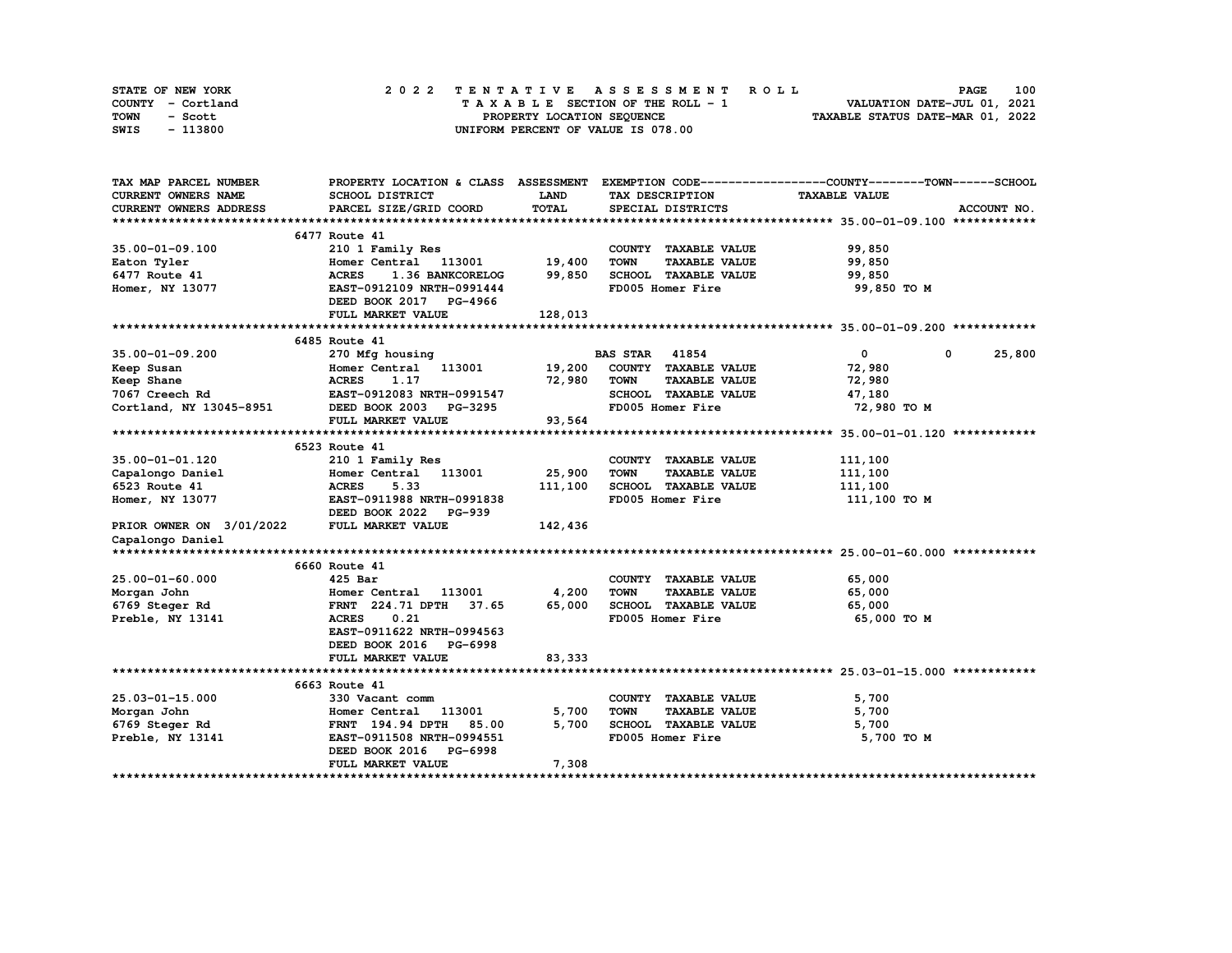| STATE OF NEW YORK | 2022 TENTATIVE ASSESSMENT ROLL     | 101<br><b>PAGE</b>               |
|-------------------|------------------------------------|----------------------------------|
| COUNTY - Cortland | TAXABLE SECTION OF THE ROLL - 1    | VALUATION DATE-JUL 01, 2021      |
| TOWN<br>- Scott   | PROPERTY LOCATION SEQUENCE         | TAXABLE STATUS DATE-MAR 01, 2022 |
| - 113800<br>SWIS  | UNIFORM PERCENT OF VALUE IS 078.00 |                                  |

| TAX MAP PARCEL NUMBER         |                                              |             |                                     | PROPERTY LOCATION & CLASS ASSESSMENT EXEMPTION CODE----------------COUNTY-------TOWN-----SCHOOL |             |
|-------------------------------|----------------------------------------------|-------------|-------------------------------------|-------------------------------------------------------------------------------------------------|-------------|
| CURRENT OWNERS NAME           | SCHOOL DISTRICT                              | <b>LAND</b> | TAX DESCRIPTION                     | <b>TAXABLE VALUE</b>                                                                            |             |
| <b>CURRENT OWNERS ADDRESS</b> | PARCEL SIZE/GRID COORD                       | TOTAL       | SPECIAL DISTRICTS                   |                                                                                                 | ACCOUNT NO. |
|                               |                                              |             |                                     |                                                                                                 |             |
|                               | 6686 Route 41                                |             |                                     |                                                                                                 |             |
| 25.00-02-22.000               | 210 1 Family Res                             |             | COUNTY TAXABLE VALUE                | 73,000                                                                                          |             |
| McCall Brandon James          | Homer Central 113001                         | 16,400      | <b>TOWN</b><br><b>TAXABLE VALUE</b> | 73,000                                                                                          |             |
| 6686 Route 41                 | FRNT 150.00 DPTH 457.62                      | 73,000      | SCHOOL TAXABLE VALUE                | 73,000                                                                                          |             |
| Homer, NY 13077-8735          | <b>BANKCORELOG</b>                           |             | FD005 Homer Fire                    | 73,000 TO M                                                                                     |             |
|                               | EAST-0911618 NRTH-0994896                    |             |                                     |                                                                                                 |             |
|                               | DEED BOOK 2020 PG-2619                       |             |                                     |                                                                                                 |             |
|                               | FULL MARKET VALUE                            | 93,590      |                                     |                                                                                                 |             |
|                               |                                              |             |                                     |                                                                                                 |             |
|                               | 6703 Route 41                                |             |                                     |                                                                                                 |             |
| 25.03-01-14.000               | 312 Vac w/imprv                              |             | AG-CEILING 41720                    | 89<br>89                                                                                        | 89          |
| Ten Mile Holdings, LLC        | Homer Central 113001                         | 900         | COUNTY TAXABLE VALUE                | 3,071                                                                                           |             |
| 1261 East Lake Rd             | <b>ACRES</b><br>1.00                         | 3,160       | <b>TOWN</b><br><b>TAXABLE VALUE</b> | 3,071                                                                                           |             |
| Skaneateles, NY 13152         | EAST-0911322 NRTH-0995095                    |             | SCHOOL TAXABLE VALUE                | 3,071                                                                                           |             |
|                               | DEED BOOK 2019 PG-6231                       |             | FD005 Homer Fire                    | 3,160 TO M                                                                                      |             |
| MAY BE SUBJECT TO PAYMENT     | FULL MARKET VALUE                            | 4,051       |                                     |                                                                                                 |             |
| UNDER AGDIST LAW TIL 2026     |                                              |             |                                     |                                                                                                 |             |
|                               |                                              |             |                                     |                                                                                                 |             |
|                               | 6704 Route 41                                |             |                                     |                                                                                                 |             |
| 25.00-02-21.000               | 210 1 Family Res                             |             | VET COM CT 41131                    | 8,600<br>8,600                                                                                  | 0           |
| Root Jimmy A                  | Homer Central 113001 23,100 VET DIS CT 41141 |             |                                     | 17,200<br>17,200                                                                                | $\Omega$    |
| Root Linda                    | <b>ACRES</b><br>3.58                         |             | 98,700 ENH STAR 41834               | $\mathbf{0}$<br>$^{\circ}$                                                                      | 64,410      |
| 6704 State Route 41           | EAST-0911523 NRTH-0995471                    |             | COUNTY TAXABLE VALUE                | 72,900                                                                                          |             |
| Homer, NY 13077-9723          | DEED BOOK 359<br>PG-598                      |             | <b>TOWN</b><br><b>TAXABLE VALUE</b> | 72,900                                                                                          |             |
|                               | FULL MARKET VALUE                            |             | 126,538 SCHOOL TAXABLE VALUE        | 34,290                                                                                          |             |
|                               |                                              |             | FD005 Homer Fire                    | 98,700 TO M                                                                                     |             |
|                               |                                              |             |                                     |                                                                                                 |             |
|                               | 6713 Route 41                                |             |                                     |                                                                                                 |             |
| 25.00-01-22.000               | 112 Dairy farm                               |             | AG-CEILING 41720                    | 37,797<br>37,797                                                                                | 37,797      |
| Ten Mile Holdings, LLC        | Homer Central 113001                         | 108,600     | COUNTY TAXABLE VALUE                | 150,803                                                                                         |             |
| 1261 East Lake Rd             | <b>ACRES</b> 116.20                          | 188,600     | <b>TOWN</b><br><b>TAXABLE VALUE</b> | 150,803                                                                                         |             |
| Skaneateles, NY 13152         | EAST-0909930 NRTH-0996205                    |             | SCHOOL TAXABLE VALUE                | 150,803                                                                                         |             |
|                               | DEED BOOK 2019 PG-6231                       |             | FD005 Homer Fire                    | 188,600 то м                                                                                    |             |
| MAY BE SUBJECT TO PAYMENT     | FULL MARKET VALUE                            | 241,795     |                                     |                                                                                                 |             |
| UNDER AGDIST LAW TIL 2026     |                                              |             |                                     |                                                                                                 |             |
|                               |                                              |             |                                     |                                                                                                 |             |
|                               | 6735 Route 41                                |             |                                     |                                                                                                 |             |
| 25.01-02-09.000               | 486 Mini-mart                                |             | COUNTY TAXABLE VALUE                | 117,500                                                                                         |             |
| Cortland County               | 113001<br>Homer Central                      | 10,000      | <b>TOWN</b><br><b>TAXABLE VALUE</b> | 117,500                                                                                         |             |
| 60 Central Ave                | FRNT 120.00 DPTH 100.00                      | 117,500     | SCHOOL TAXABLE VALUE                | 117,500                                                                                         |             |
| Cortland, NY 13045            | <b>ACRES</b><br>0.36                         |             | FD005 Homer Fire                    | 117,500 TO M                                                                                    |             |
|                               | EAST-0911244 NRTH-0995747                    |             |                                     |                                                                                                 |             |
|                               | DEED BOOK 2019 PG-1831                       |             |                                     |                                                                                                 |             |
|                               | FULL MARKET VALUE                            | 150,641     |                                     |                                                                                                 |             |
|                               |                                              |             |                                     |                                                                                                 |             |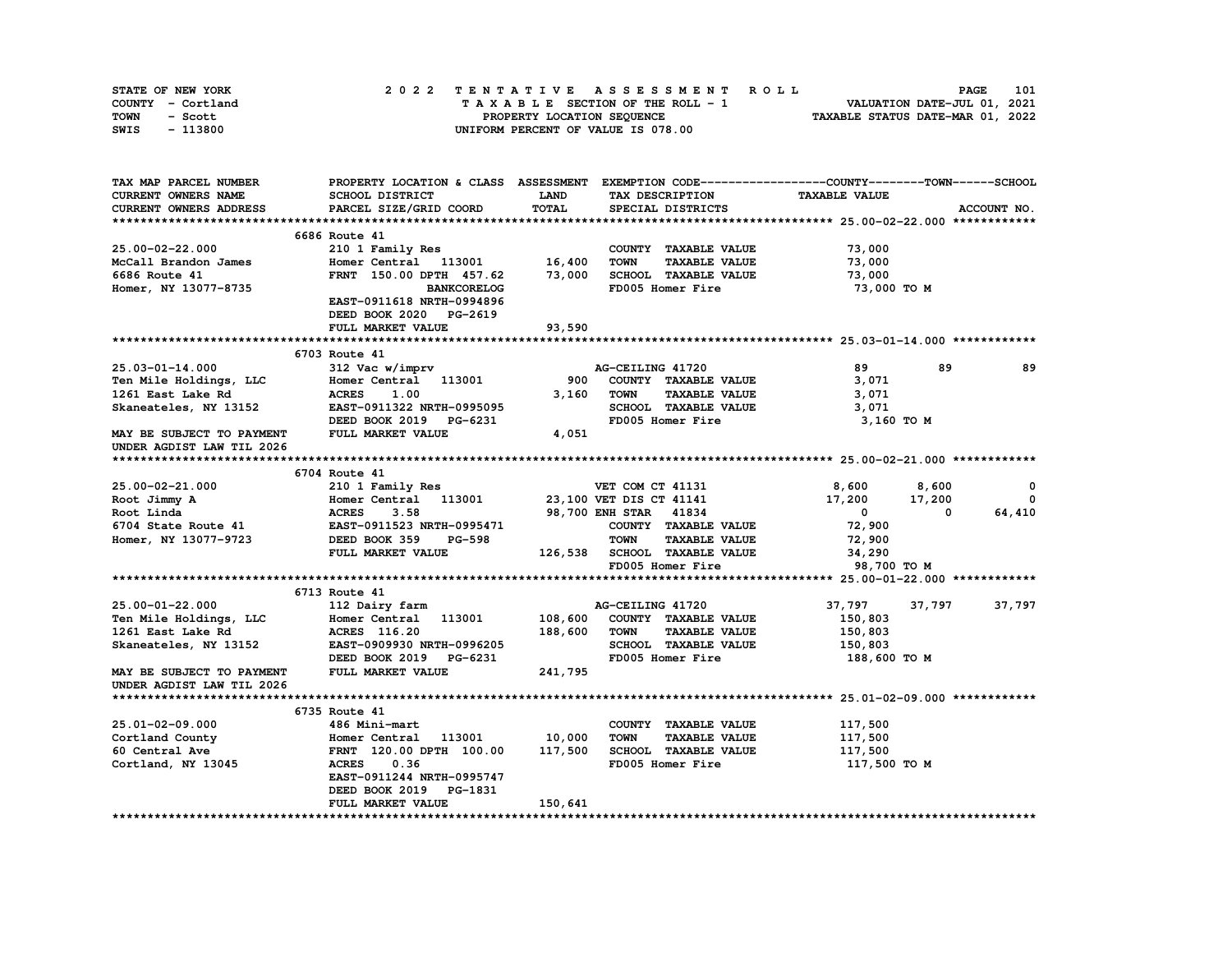| STATE OF NEW YORK | 2022 TENTATIVE ASSESSMENT ROLL     | 102<br><b>PAGE</b>               |
|-------------------|------------------------------------|----------------------------------|
| COUNTY - Cortland | TAXABLE SECTION OF THE ROLL - 1    | VALUATION DATE-JUL 01, 2021      |
| TOWN<br>- Scott   | PROPERTY LOCATION SEQUENCE         | TAXABLE STATUS DATE-MAR 01, 2022 |
| - 113800<br>SWIS  | UNIFORM PERCENT OF VALUE IS 078.00 |                                  |

| TAX MAP PARCEL NUMBER                                                                                                                                                                                                        |                                                                                                                                                  |                |                                     | PROPERTY LOCATION & CLASS ASSESSMENT EXEMPTION CODE----------------COUNTY-------TOWN-----SCHOOL |             |
|------------------------------------------------------------------------------------------------------------------------------------------------------------------------------------------------------------------------------|--------------------------------------------------------------------------------------------------------------------------------------------------|----------------|-------------------------------------|-------------------------------------------------------------------------------------------------|-------------|
| CURRENT OWNERS NAME                                                                                                                                                                                                          | SCHOOL DISTRICT                                                                                                                                  | <b>LAND</b>    | TAX DESCRIPTION                     | <b>TAXABLE VALUE</b>                                                                            |             |
| CURRENT OWNERS ADDRESS                                                                                                                                                                                                       | PARCEL SIZE/GRID COORD                                                                                                                           | TOTAL          | SPECIAL DISTRICTS                   |                                                                                                 | ACCOUNT NO. |
|                                                                                                                                                                                                                              |                                                                                                                                                  |                |                                     |                                                                                                 |             |
|                                                                                                                                                                                                                              | 6745 Route 41                                                                                                                                    |                |                                     |                                                                                                 |             |
| 25.01-02-08.000                                                                                                                                                                                                              | 210 1 Family Res                                                                                                                                 |                | <b>ENH STAR 41834</b>               | $\mathbf{0}$                                                                                    | 0 64,410    |
| Pittsley Carole A                                                                                                                                                                                                            | Homer Central 113001 14,800                                                                                                                      |                | COUNTY TAXABLE VALUE                | 81,000                                                                                          |             |
| 6745 State Route 41                                                                                                                                                                                                          | FRNT 157.00 DPTH 194.00 81,000                                                                                                                   |                | <b>TOWN</b><br><b>TAXABLE VALUE</b> | 81,000                                                                                          |             |
| Homer, NY 13077-9723                                                                                                                                                                                                         | EAST-0911167 NRTH-0995886                                                                                                                        |                | SCHOOL TAXABLE VALUE                | 16,590                                                                                          |             |
|                                                                                                                                                                                                                              | DEED BOOK 386<br><b>PG-50</b>                                                                                                                    | $\overline{a}$ | FD005 Homer Fire                    | 81,000 TO M                                                                                     |             |
|                                                                                                                                                                                                                              | FULL MARKET VALUE                                                                                                                                | 103,846        |                                     |                                                                                                 |             |
|                                                                                                                                                                                                                              |                                                                                                                                                  |                |                                     |                                                                                                 |             |
|                                                                                                                                                                                                                              | 6749 Route 41                                                                                                                                    |                |                                     |                                                                                                 |             |
| 25.01-02-07.000                                                                                                                                                                                                              | 210 1 Family Res                                                                                                                                 |                | COUNTY TAXABLE VALUE                | 90,400                                                                                          |             |
|                                                                                                                                                                                                                              |                                                                                                                                                  |                | TOWN<br><b>TAXABLE VALUE</b>        | 90,400                                                                                          |             |
|                                                                                                                                                                                                                              |                                                                                                                                                  |                | SCHOOL TAXABLE VALUE 90,400         |                                                                                                 |             |
|                                                                                                                                                                                                                              |                                                                                                                                                  |                | FD005 Homer Fire                    | 90,400 TO M                                                                                     |             |
| 25.01-02-07.000 210 1 Family Res<br>Manwarren Wayne G Homer Central 113001 11,800<br>Thompson Chandra M FRNT 90.32 DPTH 198.16 90,400<br>3944 Route 13 ACRES 0.48 BANK LERETA<br>Truxton, NY 13158 EAST-0911143 NRTH-0995998 |                                                                                                                                                  |                |                                     |                                                                                                 |             |
|                                                                                                                                                                                                                              | DEED BOOK 2018 PG-788                                                                                                                            |                |                                     |                                                                                                 |             |
|                                                                                                                                                                                                                              | FULL MARKET VALUE                                                                                                                                | 115,897        |                                     |                                                                                                 |             |
|                                                                                                                                                                                                                              |                                                                                                                                                  |                |                                     |                                                                                                 |             |
|                                                                                                                                                                                                                              | 6754 Route 41                                                                                                                                    |                |                                     |                                                                                                 |             |
| $25.00 - 02 - 20.000$                                                                                                                                                                                                        | 210 1 Family Res                                                                                                                                 |                | <b>BAS STAR</b> 41854               | $\overline{0}$<br>$\mathbf{0}$                                                                  | 25,800      |
| DeHart Matthew M                                                                                                                                                                                                             | Homer Central 113001 26,600 COUNTY TAXABLE VALUE                                                                                                 |                |                                     | 124,000                                                                                         |             |
|                                                                                                                                                                                                                              |                                                                                                                                                  |                | TOWN<br><b>TAXABLE VALUE</b>        | 124,000                                                                                         |             |
|                                                                                                                                                                                                                              |                                                                                                                                                  | 124,000        | SCHOOL TAXABLE VALUE                | 98,200                                                                                          |             |
|                                                                                                                                                                                                                              |                                                                                                                                                  |                | FD005 Homer Fire                    | 124,000 TO M                                                                                    |             |
|                                                                                                                                                                                                                              | FULL MARKET VALUE                                                                                                                                | 158,974        |                                     |                                                                                                 |             |
|                                                                                                                                                                                                                              |                                                                                                                                                  |                |                                     |                                                                                                 |             |
|                                                                                                                                                                                                                              | 6757 Route 41                                                                                                                                    |                |                                     |                                                                                                 |             |
| 25.01-02-06.000                                                                                                                                                                                                              |                                                                                                                                                  |                | COUNTY TAXABLE VALUE                | 31,700                                                                                          |             |
|                                                                                                                                                                                                                              |                                                                                                                                                  |                | <b>TOWN</b><br><b>TAXABLE VALUE</b> | 31,700                                                                                          |             |
| Avery Keith W                                                                                                                                                                                                                |                                                                                                                                                  |                | SCHOOL TAXABLE VALUE                |                                                                                                 |             |
| Avery Karen S                                                                                                                                                                                                                | 270 Mfg housing<br>Homer Central 113001 12,100<br>FRNT 110.72 DPTH 197.09 31,700<br>Rd EAST-0911134 NRTH-0996094<br>13040 DEED BOOK 2015 PG-4016 |                | FD005 Homer Fire                    | 31,700                                                                                          |             |
| $4097$ West Tower Rd                                                                                                                                                                                                         |                                                                                                                                                  |                |                                     | 31,700 TO M                                                                                     |             |
| Cincinnatus, NY 13040                                                                                                                                                                                                        | DEED BOOK 2015 PG-4016                                                                                                                           |                |                                     |                                                                                                 |             |
|                                                                                                                                                                                                                              | FULL MARKET VALUE                                                                                                                                | 40,641         |                                     |                                                                                                 |             |
|                                                                                                                                                                                                                              |                                                                                                                                                  |                |                                     |                                                                                                 |             |
|                                                                                                                                                                                                                              |                                                                                                                                                  |                |                                     |                                                                                                 | 64,410      |
| $25.01 - 02 - 05.000$                                                                                                                                                                                                        | 220 2 Family Res<br>Homer Central 113001 12,100<br>FRNT 125.58 DPTH 130.00                                                                       |                | <b>ENH STAR 41834</b>               | $\mathbf{0}$<br>$\mathbf{0}$                                                                    |             |
| White Richard P Jr                                                                                                                                                                                                           |                                                                                                                                                  |                | COUNTY TAXABLE VALUE                | 100,400                                                                                         |             |
| 6761 State Route 41                                                                                                                                                                                                          |                                                                                                                                                  |                | <b>TOWN</b><br><b>TAXABLE VALUE</b> | 100,400                                                                                         |             |
| Homer, NY 13077-9723                                                                                                                                                                                                         | <b>ACRES</b><br>0.50                                                                                                                             |                | SCHOOL TAXABLE VALUE                | 35,990                                                                                          |             |
|                                                                                                                                                                                                                              | EAST-0911115 NRTH-0996203                                                                                                                        |                | FD005 Homer Fire                    | 100,400 TO M                                                                                    |             |
|                                                                                                                                                                                                                              | DEED BOOK 1999 PG-1053                                                                                                                           |                |                                     |                                                                                                 |             |
|                                                                                                                                                                                                                              | FULL MARKET VALUE                                                                                                                                | 128,718        |                                     |                                                                                                 |             |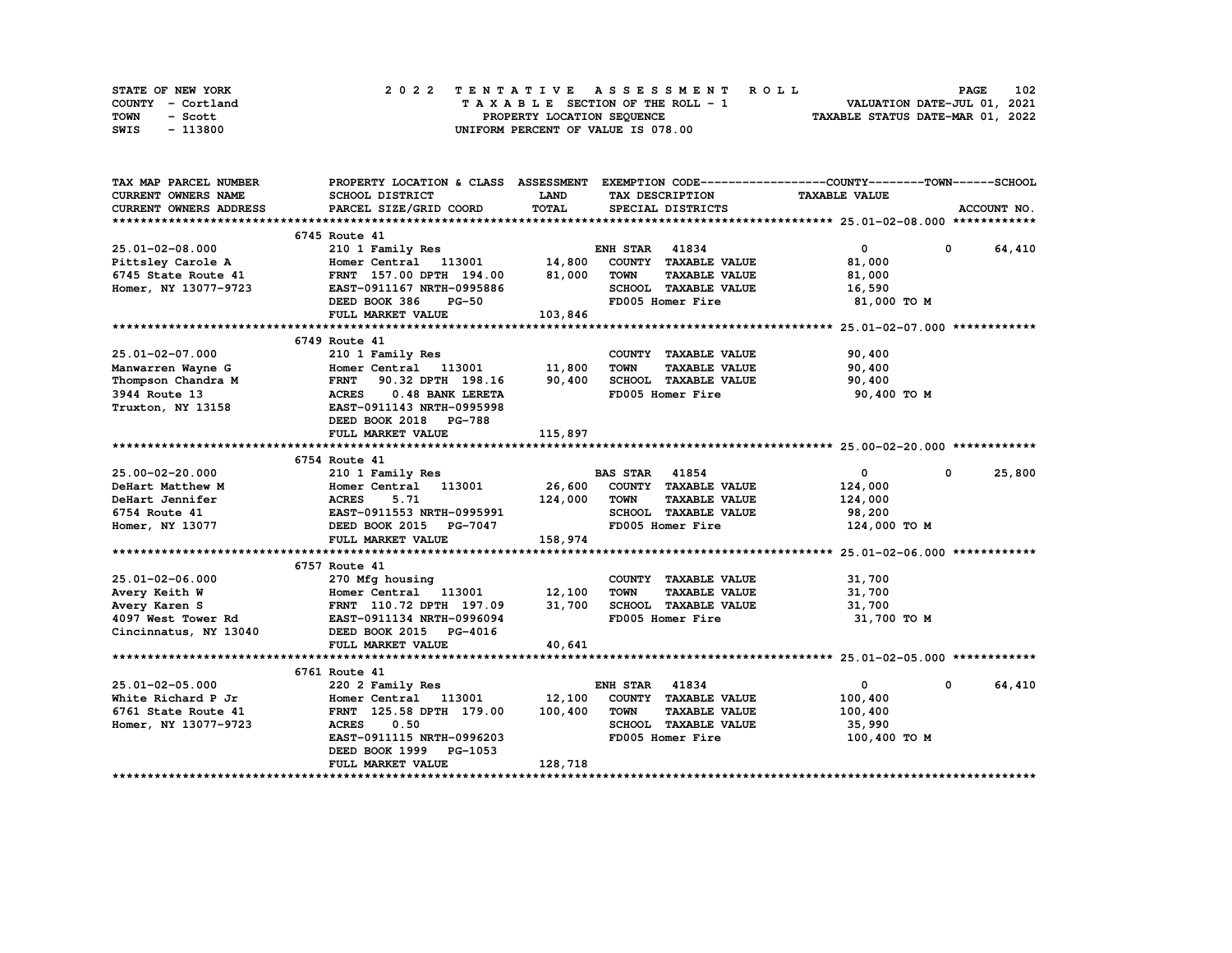| STATE OF NEW YORK | 2022 TENTATIVE ASSESSMENT ROLL     | 103<br><b>PAGE</b>               |
|-------------------|------------------------------------|----------------------------------|
| COUNTY - Cortland | TAXABLE SECTION OF THE ROLL - 1    | VALUATION DATE-JUL 01, 2021      |
| TOWN<br>- Scott   | PROPERTY LOCATION SEQUENCE         | TAXABLE STATUS DATE-MAR 01, 2022 |
| - 113800<br>SWIS  | UNIFORM PERCENT OF VALUE IS 078.00 |                                  |

| TAX MAP PARCEL NUMBER                                                                                                                                                                                                                                   |                                                                                                    |             |                                     | PROPERTY LOCATION & CLASS ASSESSMENT EXEMPTION CODE----------------COUNTY-------TOWN-----SCHOOL |             |
|---------------------------------------------------------------------------------------------------------------------------------------------------------------------------------------------------------------------------------------------------------|----------------------------------------------------------------------------------------------------|-------------|-------------------------------------|-------------------------------------------------------------------------------------------------|-------------|
| CURRENT OWNERS NAME                                                                                                                                                                                                                                     | SCHOOL DISTRICT                                                                                    | <b>LAND</b> | TAX DESCRIPTION                     | <b>TAXABLE VALUE</b>                                                                            |             |
| CURRENT OWNERS ADDRESS                                                                                                                                                                                                                                  | PARCEL SIZE/GRID COORD                                                                             | TOTAL       | SPECIAL DISTRICTS                   |                                                                                                 | ACCOUNT NO. |
|                                                                                                                                                                                                                                                         |                                                                                                    |             |                                     |                                                                                                 |             |
|                                                                                                                                                                                                                                                         | 6762 Route 41                                                                                      |             |                                     |                                                                                                 |             |
| 25.00-02-19.000                                                                                                                                                                                                                                         | 311 Res vac land                                                                                   |             | COUNTY TAXABLE VALUE                | 3,900                                                                                           |             |
| Keep Shane                                                                                                                                                                                                                                              | Homer Central 113001 3,900                                                                         |             | <b>TOWN</b><br><b>TAXABLE VALUE</b> | 3,900                                                                                           |             |
| 6485 Route 41                                                                                                                                                                                                                                           |                                                                                                    | 3,900       | SCHOOL TAXABLE VALUE                | 3,900                                                                                           |             |
| Homer, NY 13077                                                                                                                                                                                                                                         | Homer Central 113001<br>ACRES 2.30<br>EAST-0911522 NRTH-0996329                                    |             | FD005 Homer Fire                    | 3,900 TO M                                                                                      |             |
|                                                                                                                                                                                                                                                         | DEED BOOK 2021 PG-5167                                                                             |             |                                     |                                                                                                 |             |
|                                                                                                                                                                                                                                                         | FULL MARKET VALUE                                                                                  | 5,000       |                                     |                                                                                                 |             |
|                                                                                                                                                                                                                                                         |                                                                                                    |             |                                     |                                                                                                 |             |
|                                                                                                                                                                                                                                                         | 6769 Route 41                                                                                      |             |                                     |                                                                                                 |             |
| 25.01-02-04.000                                                                                                                                                                                                                                         | 210 1 Family Res                                                                                   |             | COUNTY TAXABLE VALUE                | 76,400                                                                                          |             |
| Mullen Belinda                                                                                                                                                                                                                                          |                                                                                                    |             | <b>TAXABLE VALUE</b><br><b>TOWN</b> | 76,400                                                                                          |             |
| 6769 State Route 41                                                                                                                                                                                                                                     | Homer Central 113001 12,100<br>41 FRNT 126.32 DPTH 154.82 76,400                                   |             | SCHOOL TAXABLE VALUE                | 76,400                                                                                          |             |
| Homer, NY 13077-9723                                                                                                                                                                                                                                    | 0.50 BANK LERETA<br><b>ACRES</b>                                                                   |             | FD005 Homer Fire                    | 76,400 TO M                                                                                     |             |
|                                                                                                                                                                                                                                                         | EAST-0911098 NRTH-0996335                                                                          |             |                                     |                                                                                                 |             |
|                                                                                                                                                                                                                                                         | DEED BOOK 2001 PG-3685                                                                             |             |                                     |                                                                                                 |             |
|                                                                                                                                                                                                                                                         | FULL MARKET VALUE                                                                                  | 97,949      |                                     |                                                                                                 |             |
|                                                                                                                                                                                                                                                         |                                                                                                    |             |                                     |                                                                                                 |             |
|                                                                                                                                                                                                                                                         | 6776 Route 41                                                                                      |             |                                     |                                                                                                 |             |
| 25.00-02-18.000                                                                                                                                                                                                                                         |                                                                                                    |             | COUNTY TAXABLE VALUE                | 95,300                                                                                          |             |
| Vidales Katie                                                                                                                                                                                                                                           |                                                                                                    |             | TOWN<br><b>TAXABLE VALUE</b>        | 95,300                                                                                          |             |
| 6776 Route 41                                                                                                                                                                                                                                           | 210 1 Family Res<br>Homer Central 113001 14,900<br>----- 195.300 95.300<br>FRNT 140.47 DPTH 185.12 | 95,300      | SCHOOL TAXABLE VALUE                | 95,300                                                                                          |             |
| Homer, NY 13077                                                                                                                                                                                                                                         | <b>BANKCORELOG</b>                                                                                 |             | FD005 Homer Fire                    | 95,300 TO M                                                                                     |             |
|                                                                                                                                                                                                                                                         | EAST-0911305 NRTH-0996456                                                                          |             |                                     |                                                                                                 |             |
|                                                                                                                                                                                                                                                         | DEED BOOK 2018 PG-6328                                                                             |             |                                     |                                                                                                 |             |
|                                                                                                                                                                                                                                                         | FULL MARKET VALUE                                                                                  | 122,179     |                                     |                                                                                                 |             |
|                                                                                                                                                                                                                                                         |                                                                                                    |             |                                     |                                                                                                 |             |
|                                                                                                                                                                                                                                                         | 6786 Route 41                                                                                      |             |                                     |                                                                                                 |             |
| $25.00 - 02 - 25.000$                                                                                                                                                                                                                                   | 215 1 Fam Res w/                                                                                   |             | <b>BAS STAR 41854</b>               | $\mathbf{0}$<br>$\mathbf{0}$                                                                    | 25,800      |
|                                                                                                                                                                                                                                                         |                                                                                                    |             |                                     | 100,200                                                                                         |             |
|                                                                                                                                                                                                                                                         |                                                                                                    |             |                                     | 100,200                                                                                         |             |
|                                                                                                                                                                                                                                                         |                                                                                                    |             |                                     | 74,400                                                                                          |             |
| Rapgood Patrick A Romer Central 113001 28,900 COUNTY TAXABLE VALUE<br>Rapgood Trina M ACRES 15.05 BANKCORELOG 100,200 TOWN TAXABLE VALUE<br>6786 Route 41 EAST-0912031 NRTH-0996550 SCHOOL TAXABLE VALUE<br>Homer, NY 13077 DEED BOO<br>Homer, NY 13077 |                                                                                                    |             |                                     | 100,200 TO M                                                                                    |             |
|                                                                                                                                                                                                                                                         | FULL MARKET VALUE                                                                                  | 128,462     |                                     |                                                                                                 |             |
|                                                                                                                                                                                                                                                         |                                                                                                    |             |                                     |                                                                                                 |             |
|                                                                                                                                                                                                                                                         | 6789 Route 41                                                                                      |             |                                     |                                                                                                 |             |
|                                                                                                                                                                                                                                                         |                                                                                                    |             |                                     | $\mathbf{0}$<br>$^{\circ}$                                                                      | 64,410      |
|                                                                                                                                                                                                                                                         |                                                                                                    |             |                                     | 102,800                                                                                         |             |
|                                                                                                                                                                                                                                                         |                                                                                                    |             |                                     | 102,800                                                                                         |             |
|                                                                                                                                                                                                                                                         |                                                                                                    |             |                                     | 38,390                                                                                          |             |
| Homer, NY 13077                                                                                                                                                                                                                                         |                                                                                                    |             |                                     | 102,800 то м                                                                                    |             |
|                                                                                                                                                                                                                                                         | DEED BOOK 291<br>PG-672                                                                            |             |                                     |                                                                                                 |             |
|                                                                                                                                                                                                                                                         | FULL MARKET VALUE                                                                                  | 131,795     |                                     |                                                                                                 |             |
|                                                                                                                                                                                                                                                         |                                                                                                    |             |                                     |                                                                                                 |             |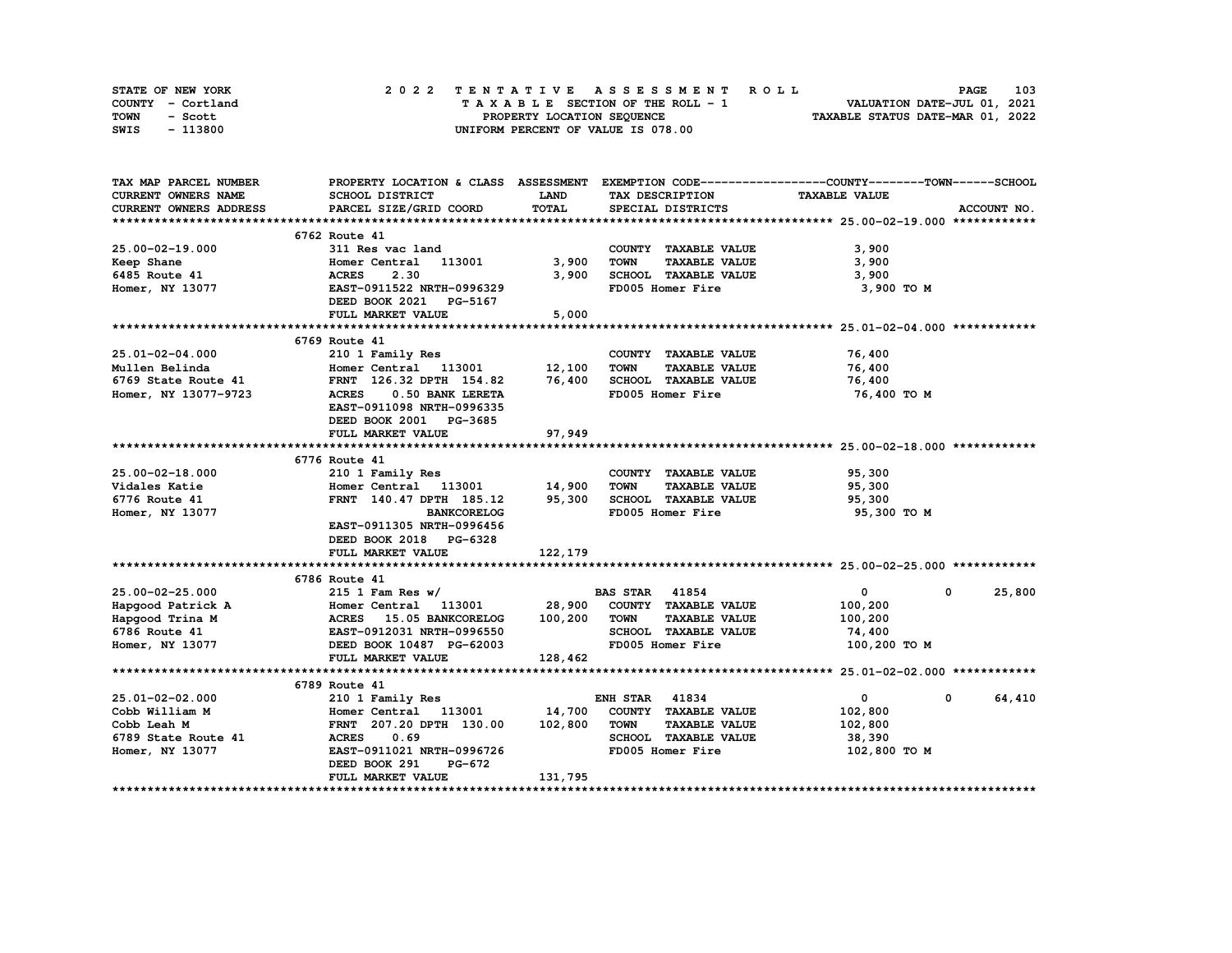|      | STATE OF NEW YORK |  | 2022 TENTATIVE ASSESSMENT ROLL |  |  |  |                                    |  |  |  |  |  |  |                                  | <b>PAGE</b> | 104 |
|------|-------------------|--|--------------------------------|--|--|--|------------------------------------|--|--|--|--|--|--|----------------------------------|-------------|-----|
|      | COUNTY - Cortland |  |                                |  |  |  | TAXABLE SECTION OF THE ROLL - 1    |  |  |  |  |  |  | VALUATION DATE-JUL 01, 2021      |             |     |
| TOWN | - Scott           |  |                                |  |  |  | PROPERTY LOCATION SEQUENCE         |  |  |  |  |  |  | TAXABLE STATUS DATE-MAR 01, 2022 |             |     |
| SWIS | - 113800          |  |                                |  |  |  | UNIFORM PERCENT OF VALUE IS 078.00 |  |  |  |  |  |  |                                  |             |     |

| TAX MAP PARCEL NUMBER                |                           |             |                                     | PROPERTY LOCATION & CLASS ASSESSMENT EXEMPTION CODE----------------COUNTY-------TOWN------SCHOOL |
|--------------------------------------|---------------------------|-------------|-------------------------------------|--------------------------------------------------------------------------------------------------|
| CURRENT OWNERS NAME                  | SCHOOL DISTRICT           | <b>LAND</b> | TAX DESCRIPTION                     | <b>TAXABLE VALUE</b>                                                                             |
| CURRENT OWNERS ADDRESS               | PARCEL SIZE/GRID COORD    | TOTAL       | SPECIAL DISTRICTS                   | ACCOUNT NO.                                                                                      |
|                                      |                           |             |                                     |                                                                                                  |
|                                      | 6790 Route 41             |             |                                     |                                                                                                  |
| $25.00 - 02 - 17.000$                | 312 Vac w/imprv           |             | COUNTY TAXABLE VALUE                | 18,200                                                                                           |
| Hapgood Patrick A                    | Homer Central 113001      | 5,000       | <b>TOWN</b><br><b>TAXABLE VALUE</b> | 18,200                                                                                           |
| Hapgood Trina M                      | FRNT 106.40 DPTH 288.03   | 18,200      | SCHOOL TAXABLE VALUE                | 18,200                                                                                           |
| 6786 Route 41                        | 0.68<br><b>ACRES</b>      |             | FD005 Homer Fire                    | 18,200 TO M                                                                                      |
| Homer, NY 13077                      | EAST-0911285 NRTH-0996785 |             |                                     |                                                                                                  |
|                                      | DEED BOOK 2012 PG-983     |             |                                     |                                                                                                  |
|                                      | FULL MARKET VALUE         | 23,333      |                                     |                                                                                                  |
|                                      |                           |             |                                     |                                                                                                  |
|                                      | 6801 Route 41             |             |                                     |                                                                                                  |
| $25.01 - 02 - 01.000$                | 210 1 Family Res          |             | COUNTY TAXABLE VALUE                | 69,400                                                                                           |
| Kabanuk Karrie                       | Homer Central 113001      | 8,500       | <b>TOWN</b><br><b>TAXABLE VALUE</b> | 69,400                                                                                           |
| Kabanuk Christopher<br>6811 Route 41 | FRNT 85.90 DPTH 119.50    | 69,400      | SCHOOL TAXABLE VALUE                | 69,400                                                                                           |
|                                      | EAST-0910997 NRTH-0996869 |             | FD005 Homer Fire                    | 69,400 TO M                                                                                      |
| Homer, NY 13077                      | DEED BOOK 2021 PG-7267    |             |                                     |                                                                                                  |
|                                      | FULL MARKET VALUE         | 88,974      |                                     |                                                                                                  |
|                                      |                           |             |                                     |                                                                                                  |
|                                      | 6802 Route 41             |             |                                     |                                                                                                  |
| $25.00 - 02 - 16.000$                | 210 1 Family Res          |             | <b>BAS STAR 41854</b>               | $\mathbf{0}$<br>25,800<br>$^{\circ}$                                                             |
| Manning Treena                       | Homer Central 113001      | 15,700      | COUNTY TAXABLE VALUE                | 71,200                                                                                           |
| 6802 Route 41                        | FRNT 140.00 DPTH 300.00   | 71,200      | <b>TAXABLE VALUE</b><br><b>TOWN</b> | 71,200                                                                                           |
| Homer, NY 13077-9723                 | EAST-0911264 NRTH-0996893 |             | SCHOOL TAXABLE VALUE                | 45,400                                                                                           |
|                                      | DEED BOOK 2011 PG-4366    |             | FD005 Homer Fire                    | 71,200 TO M                                                                                      |
|                                      | FULL MARKET VALUE         | 91,282      |                                     |                                                                                                  |
|                                      |                           |             |                                     |                                                                                                  |
|                                      | 6808 Route 41             |             |                                     |                                                                                                  |
| 25.00-02-15.000                      | 210 1 Family Res          |             | COUNTY TAXABLE VALUE                | 94,600                                                                                           |
| <b>Russell Rodney</b>                | Homer Central 113001      | 14,000      | <b>TOWN</b><br><b>TAXABLE VALUE</b> | 94,600                                                                                           |
| 6809 Route 41                        | FRNT 106.90 DPTH 245.72   | 94,600      | SCHOOL TAXABLE VALUE                | 94,600                                                                                           |
| Homer, NY 13077                      | EAST-0911227 NRTH-0997011 |             | FD005 Homer Fire                    | 94,600 TO M                                                                                      |
|                                      | DEED BOOK 2022 PG-684     |             |                                     |                                                                                                  |
| PRIOR OWNER ON 3/01/2022             | FULL MARKET VALUE         | 121,282     |                                     |                                                                                                  |
| Russell Rodney                       |                           |             |                                     |                                                                                                  |
|                                      |                           |             |                                     |                                                                                                  |
|                                      | 6811 Route 41             |             |                                     |                                                                                                  |
| $25.00 - 01 - 19.000$                | 240 Rural res             |             | COUNTY TAXABLE VALUE                | 100,600                                                                                          |
| Kabanuk Debra                        | 113001<br>Homer Central   | 27,600      | <b>TOWN</b><br><b>TAXABLE VALUE</b> | 100,600                                                                                          |
| Coon Rodger                          | ACRES 20.40               | 100,600     | SCHOOL TAXABLE VALUE                | 100,600                                                                                          |
| c/o Rodger Coon                      | EAST-0909749 NRTH-0997382 |             | FD005 Homer Fire                    | 100,600 TO M                                                                                     |
| 7298 Vincent Hill Rd                 | DEED BOOK 2020<br>PG-3759 |             |                                     |                                                                                                  |
| Homer, NY 13077                      | FULL MARKET VALUE         | 128,974     |                                     |                                                                                                  |
|                                      |                           |             |                                     |                                                                                                  |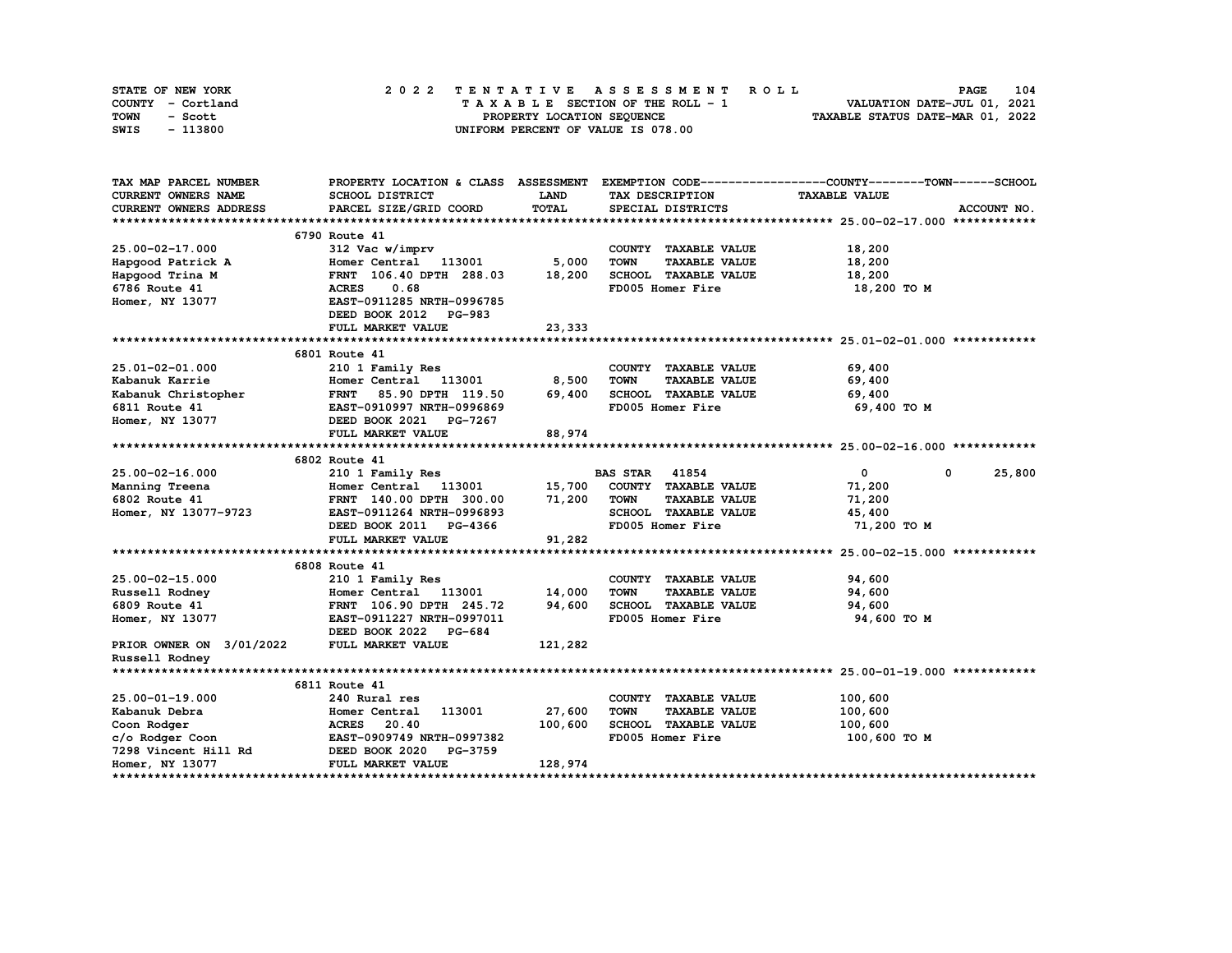| STATE OF NEW YORK | 2022 TENTATIVE ASSESSMENT ROLL     | 105<br><b>PAGE</b>               |
|-------------------|------------------------------------|----------------------------------|
| COUNTY - Cortland | TAXABLE SECTION OF THE ROLL - 1    | VALUATION DATE-JUL 01, 2021      |
| TOWN<br>- Scott   | PROPERTY LOCATION SEQUENCE         | TAXABLE STATUS DATE-MAR 01, 2022 |
| - 113800<br>SWIS  | UNIFORM PERCENT OF VALUE IS 078.00 |                                  |

| TAX MAP PARCEL NUMBER                                     |                                                               |             |                                     | PROPERTY LOCATION & CLASS ASSESSMENT EXEMPTION CODE----------------COUNTY-------TOWN-----SCHOOL |             |
|-----------------------------------------------------------|---------------------------------------------------------------|-------------|-------------------------------------|-------------------------------------------------------------------------------------------------|-------------|
| CURRENT OWNERS NAME                                       | SCHOOL DISTRICT                                               | <b>LAND</b> | TAX DESCRIPTION                     | <b>TAXABLE VALUE</b>                                                                            |             |
| CURRENT OWNERS ADDRESS                                    | PARCEL SIZE/GRID COORD                                        | TOTAL       | SPECIAL DISTRICTS                   |                                                                                                 | ACCOUNT NO. |
|                                                           |                                                               |             |                                     |                                                                                                 |             |
|                                                           | 6826 Route 41                                                 |             |                                     |                                                                                                 |             |
| 25.00-02-28.100                                           | 322 Rural vac>10                                              |             | COUNTY TAXABLE VALUE                | 27,300                                                                                          |             |
| Burhans Chad D                                            | 113001<br>Homer Central                                       | 27,300      | <b>TOWN</b><br><b>TAXABLE VALUE</b> | 27,300                                                                                          |             |
| 6165 Sunnyside Dr                                         | <b>ACRES</b> 38.80                                            | 27,300      | SCHOOL TAXABLE VALUE                | 27,300                                                                                          |             |
| Homer, NY 13077                                           | EAST-0912192 NRTH-0997816                                     |             | FD005 Homer Fire                    | 27,300 TO M                                                                                     |             |
|                                                           | DEED BOOK 2018 PG-6005                                        |             |                                     |                                                                                                 |             |
|                                                           | FULL MARKET VALUE                                             | 35,000      |                                     |                                                                                                 |             |
|                                                           |                                                               |             |                                     |                                                                                                 |             |
|                                                           | 6835 Route 41                                                 |             |                                     |                                                                                                 |             |
| $25.00 - 01 - 18.000$                                     | 210 1 Family Res                                              |             | COUNTY TAXABLE VALUE                | 28,500                                                                                          |             |
| Johnson Heidi E                                           | Homer Central 113001                                          | 19,800      | <b>TOWN</b><br><b>TAXABLE VALUE</b> | 28,500                                                                                          |             |
| 6835 Route 41                                             | <b>ACRES</b><br>1.23                                          | 28,500      | SCHOOL TAXABLE VALUE                | 28,500                                                                                          |             |
| Homer, NY 13077-9723                                      | EAST-0910780 NRTH-0997423                                     |             | FD005 Homer Fire                    | 28,500 TO M                                                                                     |             |
|                                                           | DEED BOOK 2017 PG-4765                                        |             |                                     |                                                                                                 |             |
|                                                           | FULL MARKET VALUE                                             | 36,538      |                                     |                                                                                                 |             |
|                                                           |                                                               |             |                                     |                                                                                                 |             |
|                                                           | 6839 Route 41                                                 |             |                                     |                                                                                                 |             |
| 25.00-01-17.100                                           | 210 1 Family Res                                              |             | <b>ENH STAR 41834</b>               | 0<br>$\mathbf{0}$                                                                               | 64,410      |
|                                                           |                                                               |             | COUNTY TAXABLE VALUE                | 69,200                                                                                          |             |
|                                                           |                                                               |             | <b>TOWN</b><br><b>TAXABLE VALUE</b> | 69,200                                                                                          |             |
| Homer, NY 13077-9723                                      | EAST-0910780 NRTH-0997558                                     |             | SCHOOL TAXABLE VALUE                | 4,790                                                                                           |             |
|                                                           | DEED BOOK 217<br><b>PG-438</b>                                |             | FD005 Homer Fire                    | 69,200 TO M                                                                                     |             |
|                                                           | FULL MARKET VALUE                                             | 88,718      |                                     |                                                                                                 |             |
|                                                           |                                                               |             |                                     |                                                                                                 |             |
|                                                           | 6840 Route 41                                                 |             |                                     |                                                                                                 |             |
| 25.00-02-28.220                                           | 210 1 Family Res                                              |             | COUNTY TAXABLE VALUE                | 160,000                                                                                         |             |
| Rogers Erik M.D.                                          | Homer Central 113001                                          | 22,000      | <b>TOWN</b><br><b>TAXABLE VALUE</b> | 160,000                                                                                         |             |
| 6840 Route 41                                             | <b>ACRES</b><br>2.94 BANKCORELOG                              | 160,000     | SCHOOL TAXABLE VALUE                | 160,000                                                                                         |             |
| Homer, NY 13077                                           | EAST-0911111 NRTH-0997813                                     |             | FD005 Homer Fire                    | 160,000 TO M                                                                                    |             |
|                                                           | DEED BOOK 2019 PG-4155                                        |             |                                     |                                                                                                 |             |
|                                                           | FULL MARKET VALUE                                             | 205,128     |                                     |                                                                                                 |             |
|                                                           |                                                               |             |                                     |                                                                                                 |             |
|                                                           | 6843 Route 41                                                 |             |                                     |                                                                                                 |             |
| 25.00-01-17.200                                           | 210 1 Family Res                                              |             | <b>BAS STAR</b> 41854               | $\mathbf{0}$<br>$\Omega$                                                                        | 25,800      |
| Congdon Tamara S                                          |                                                               |             | COUNTY TAXABLE VALUE                |                                                                                                 |             |
| Congdon Brian R                                           | Homer Central 113001 16,600<br>FRNT 110.00 DPTH 327.00 49,600 |             | <b>TOWN</b><br><b>TAXABLE VALUE</b> | 49,600<br>49,600                                                                                |             |
|                                                           | EAST-0910781 NRTH-0997655                                     |             | SCHOOL TAXABLE VALUE                | 23,800                                                                                          |             |
| $6843$ State Route $41$                                   |                                                               |             | FD005 Homer Fire                    |                                                                                                 |             |
| Homer, NY 13077                                           | DEED BOOK 2012 PG-3205                                        |             |                                     | 49,600 TO M                                                                                     |             |
|                                                           | FULL MARKET VALUE                                             | 63,590      |                                     |                                                                                                 |             |
|                                                           | 6863 Route 41                                                 |             |                                     |                                                                                                 |             |
| 25.00-01-16.100                                           |                                                               |             |                                     |                                                                                                 |             |
|                                                           | 240 Rural res                                                 |             | COUNTY TAXABLE VALUE                | 155,169                                                                                         |             |
| Carr Thomas B                                             | 113001<br>Homer Central                                       | 31,300      | <b>TOWN</b><br><b>TAXABLE VALUE</b> | 155,169                                                                                         |             |
| Carr Bryn M                                               | ACRES 21.97 BANKCORELOG                                       | 155,169     | SCHOOL TAXABLE VALUE                | 155,169                                                                                         |             |
| 6863 State Rt 41                                          | <b>EAST-0909947 NRTH-0997761</b>                              |             | FD005 Homer Fire                    | 155,169 то м                                                                                    |             |
| Homer, NY 13077                                           | DEED BOOK 2017 PG-2059                                        |             |                                     |                                                                                                 |             |
|                                                           | FULL MARKET VALUE                                             | 198,935     |                                     |                                                                                                 |             |
| MAY BE SUBJECT TO PAYMENT                                 |                                                               |             |                                     |                                                                                                 |             |
| UNDER AGDIST LAW TIL 2022<br>**************************** |                                                               |             |                                     |                                                                                                 |             |
|                                                           |                                                               |             |                                     |                                                                                                 |             |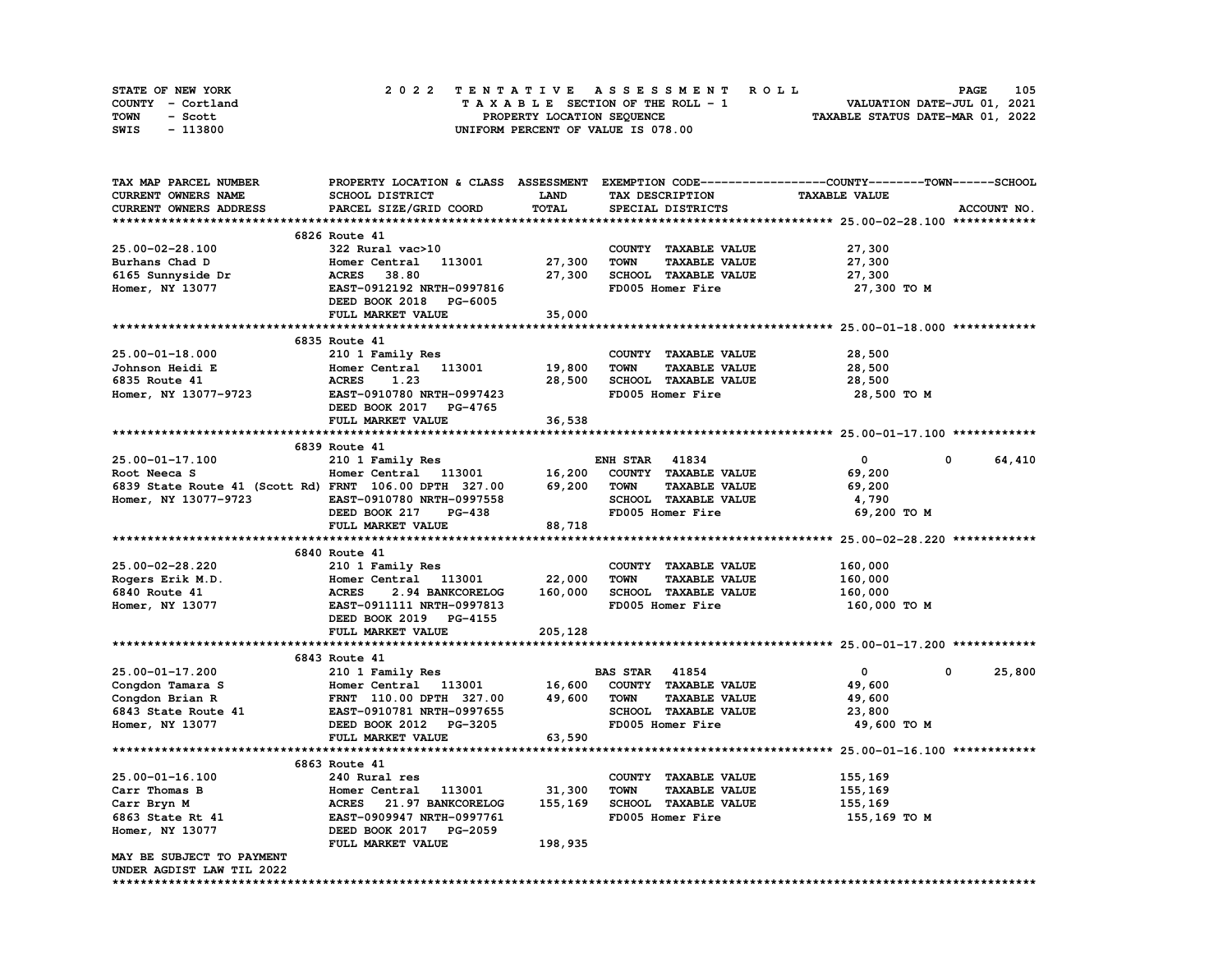| STATE OF NEW YORK | 2022 TENTATIVE ASSESSMENT ROLL     | 106<br><b>PAGE</b>               |
|-------------------|------------------------------------|----------------------------------|
| COUNTY - Cortland | TAXABLE SECTION OF THE ROLL - 1    | VALUATION DATE-JUL 01, 2021      |
| TOWN<br>- Scott   | PROPERTY LOCATION SEQUENCE         | TAXABLE STATUS DATE-MAR 01, 2022 |
| SWIS<br>- 113800  | UNIFORM PERCENT OF VALUE IS 078.00 |                                  |

| TAX MAP PARCEL NUMBER                         | PROPERTY LOCATION & CLASS ASSESSMENT EXEMPTION CODE----------------COUNTY-------TOWN-----SCHOOL |              |                                     |                      |              |             |
|-----------------------------------------------|-------------------------------------------------------------------------------------------------|--------------|-------------------------------------|----------------------|--------------|-------------|
| <b>CURRENT OWNERS NAME</b>                    | SCHOOL DISTRICT                                                                                 | <b>LAND</b>  | TAX DESCRIPTION                     | <b>TAXABLE VALUE</b> |              |             |
| <b>CURRENT OWNERS ADDRESS</b>                 | PARCEL SIZE/GRID COORD                                                                          | <b>TOTAL</b> | SPECIAL DISTRICTS                   |                      |              | ACCOUNT NO. |
|                                               |                                                                                                 |              |                                     |                      |              |             |
|                                               | 6872 Route 41                                                                                   |              |                                     |                      |              |             |
| 25.00-02-09.000                               | 210 1 Family Res                                                                                |              | VET WAR CT 41121                    | 5,160                | 5,160        | 0           |
| King Richie A                                 | Homer Central 113001 14,900 BAS STAR                                                            |              | 41854                               | 0                    | $\Omega$     | 25,800      |
| King Amy L                                    | FRNT 104.25 DPTH 272.25                                                                         |              | 118,100 COUNTY TAXABLE VALUE        | 112,940              |              |             |
| 6872 State Route 41                           | <b>ACRES</b><br>0.71 BANKCORELOG                                                                |              | <b>TAXABLE VALUE</b><br>TOWN        | 112,940              |              |             |
| Homer, NY 13077-9723                          | EAST-0911128 NRTH-0998112                                                                       |              | SCHOOL TAXABLE VALUE                | 92,300               |              |             |
|                                               | DEED BOOK 2000 PG-1309                                                                          |              | FD005 Homer Fire                    | 118,100 TO M         |              |             |
|                                               | FULL MARKET VALUE                                                                               | 151,410      |                                     |                      |              |             |
|                                               |                                                                                                 |              |                                     |                      |              |             |
|                                               | 6879 Route 41                                                                                   |              |                                     |                      |              |             |
| 25.00-01-15.000                               | 210 1 Family Res                                                                                |              | COUNTY TAXABLE VALUE                | 114,500              |              |             |
| Phillips David D                              | Homer Central 113001                                                                            | 14,100       | <b>TAXABLE VALUE</b><br>TOWN        | 114,500              |              |             |
| 2369 Route 41 A                               | FRNT 140.70 DPTH 177.00                                                                         | 114,500      | SCHOOL TAXABLE VALUE                | 114,500              |              |             |
| Moravia, NY 13118                             | <b>ACRES</b><br>0.65 BANKCORELOG                                                                |              | FD005 Homer Fire                    | 114,500 TO M         |              |             |
|                                               | EAST-0910851 NRTH-0998206                                                                       |              |                                     |                      |              |             |
|                                               | DEED BOOK 2017 PG-6210                                                                          |              |                                     |                      |              |             |
|                                               | FULL MARKET VALUE                                                                               | 146,795      |                                     |                      |              |             |
|                                               |                                                                                                 |              |                                     |                      |              |             |
|                                               | 6880 Route 41                                                                                   |              |                                     |                      |              |             |
| $25.00 - 02 - 08.000$                         | 210 1 Family Res                                                                                |              | <b>BAS STAR 41854</b>               | $\Omega$             | $\mathbf{0}$ | 25,800      |
|                                               | Homer Central 113001 19,400                                                                     |              | COUNTY TAXABLE VALUE                | 50,400               |              |             |
| <b>Rawson Lawrence E<br/>Rawson Tara B</b>    | <b>ACRES</b><br>1.35                                                                            | 50,400       | <b>TAXABLE VALUE</b><br>TOWN        | 50,400               |              |             |
| 6880 State Route 41 EAST-0911078 NRTH-0998374 |                                                                                                 |              | SCHOOL TAXABLE VALUE                | 24,600               |              |             |
| Homer, NY 13077-9723                          | DEED BOOK 10270 PG-91001                                                                        |              | FD005 Homer Fire                    | 50,400 TO M          |              |             |
|                                               | FULL MARKET VALUE                                                                               | 64,615       |                                     |                      |              |             |
|                                               |                                                                                                 |              |                                     |                      |              |             |
|                                               | 6883 Route 41                                                                                   |              |                                     |                      |              |             |
| 25.00-01-14.110                               | 210 1 Family Res                                                                                |              | <b>BAS STAR</b><br>41854            | $\mathbf{0}$         | $^{\circ}$   | 25,800      |
| Davis Carlton A Jr                            | Homer Central 113001                                                                            | 23,000       | COUNTY TAXABLE VALUE                | 40,700               |              |             |
| 7157 Rt 41 Rd                                 | <b>ACRES</b><br>3.55                                                                            | 40,700       | <b>TOWN</b><br><b>TAXABLE VALUE</b> | 40,700               |              |             |
| <b>HOMER, NY 13077</b>                        | EAST-0910759 NRTH-0998382                                                                       |              | SCHOOL TAXABLE VALUE                | 14,900               |              |             |
|                                               | DEED BOOK 2015 PG-6933                                                                          |              | FD005 Homer Fire                    | 40,700 TO M          |              |             |
|                                               | FULL MARKET VALUE                                                                               | 52,179       |                                     |                      |              |             |
|                                               |                                                                                                 |              |                                     |                      |              |             |
|                                               | 6891 Route 41                                                                                   |              |                                     |                      |              |             |
| 25.00-01-13.000                               | 210 1 Family Res                                                                                |              | <b>ENH STAR 41834</b>               | $\mathbf{0}$         | 0            | 64,410      |
| Rawson Lawrence W                             | Homer Central 113001                                                                            | 15,200       | COUNTY TAXABLE VALUE                | 78,600               |              |             |
| Rawson Bernadine J                            | FRNT 88.40 DPTH 296.30                                                                          | 78,600       | <b>TOWN</b><br><b>TAXABLE VALUE</b> | 78,600               |              |             |
| 6891 State Route 41                           | 0.73<br><b>ACRES</b>                                                                            |              | SCHOOL TAXABLE VALUE                | 14,190               |              |             |
| Homer, NY 13077-9723                          | EAST-0910854 NRTH-0998598                                                                       |              | FD005 Homer Fire                    | 78,600 TO M          |              |             |
|                                               | DEED BOOK 353<br>PG-664                                                                         |              |                                     |                      |              |             |
|                                               | FULL MARKET VALUE                                                                               | 100,769      |                                     |                      |              |             |
|                                               |                                                                                                 |              |                                     |                      |              |             |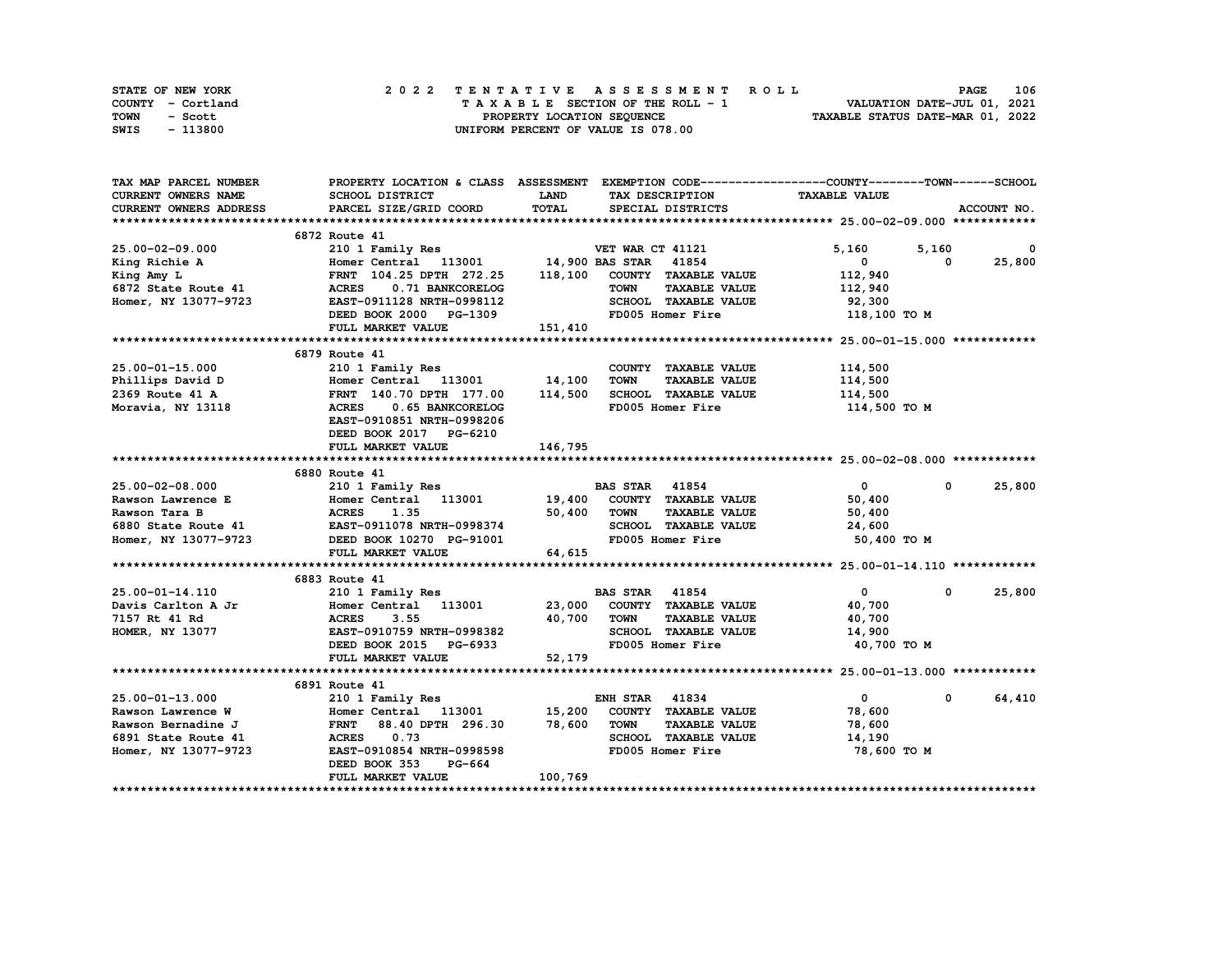| STATE OF NEW YORK | 2022 TENTATIVE ASSESSMENT ROLL     | 107<br><b>PAGE</b>               |
|-------------------|------------------------------------|----------------------------------|
| COUNTY - Cortland | TAXABLE SECTION OF THE ROLL - 1    | VALUATION DATE-JUL 01, 2021      |
| TOWN<br>- Scott   | PROPERTY LOCATION SEQUENCE         | TAXABLE STATUS DATE-MAR 01, 2022 |
| SWIS<br>- 113800  | UNIFORM PERCENT OF VALUE IS 078.00 |                                  |

| TAX MAP PARCEL NUMBER  |                                                                 |             |                                     | PROPERTY LOCATION & CLASS ASSESSMENT EXEMPTION CODE----------------COUNTY-------TOWN-----SCHOOL |             |
|------------------------|-----------------------------------------------------------------|-------------|-------------------------------------|-------------------------------------------------------------------------------------------------|-------------|
| CURRENT OWNERS NAME    | SCHOOL DISTRICT                                                 | <b>LAND</b> | TAX DESCRIPTION                     | <b>TAXABLE VALUE</b>                                                                            |             |
| CURRENT OWNERS ADDRESS | PARCEL SIZE/GRID COORD                                          | TOTAL       | SPECIAL DISTRICTS                   |                                                                                                 | ACCOUNT NO. |
|                        |                                                                 |             |                                     |                                                                                                 |             |
|                        | 6903 Route 41                                                   |             |                                     |                                                                                                 |             |
| 25.00-01-12.000        | 210 1 Family Res                                                |             | COUNTY TAXABLE VALUE                | 60,100                                                                                          |             |
| Creeden Greg A         | Homer Central 113001 13,600                                     |             | <b>TOWN</b><br><b>TAXABLE VALUE</b> | 60,100                                                                                          |             |
| 220 Route 41           | FRNT 125.00 DPTH 245.00                                         | 60,100      | SCHOOL TAXABLE VALUE                | 60,100                                                                                          |             |
| Cortland, NY 13045     | <b>ACRES</b><br>0.61                                            |             | FD005 Homer Fire                    | 60,100 то м                                                                                     |             |
|                        | EAST-0910886 NRTH-0998685                                       |             |                                     |                                                                                                 |             |
|                        | DEED BOOK 2013 PG-2733                                          |             |                                     |                                                                                                 |             |
|                        | FULL MARKET VALUE                                               | 77,051      |                                     |                                                                                                 |             |
|                        |                                                                 |             |                                     |                                                                                                 |             |
|                        | 6916 Route 41                                                   |             |                                     |                                                                                                 |             |
| 25.01-01-13.000        | 314 Rural vac<10                                                |             | COUNTY TAXABLE VALUE                | 1,100                                                                                           |             |
| Kash Joseph A Jr       | Homer Central 113001                                            | 1,100       | <b>TOWN</b><br><b>TAXABLE VALUE</b> | 1,100                                                                                           |             |
| Kash Joseph A III      | FRNT 222.75 DPTH 140.25                                         | 1,100       | SCHOOL TAXABLE VALUE                | 1,100                                                                                           |             |
| 20 Grove St            | <b>ACRES</b><br>0.64                                            |             | FD005 Homer Fire                    | 1,100 то м                                                                                      |             |
| Homer, NY 13077        | EAST-0911148 NRTH-0998808                                       |             |                                     |                                                                                                 |             |
|                        | DEED BOOK 2012 PG-3935                                          |             |                                     |                                                                                                 |             |
|                        | FULL MARKET VALUE                                               | 1,410       |                                     |                                                                                                 |             |
|                        |                                                                 |             |                                     |                                                                                                 |             |
|                        | 6921 Route 41                                                   |             |                                     |                                                                                                 |             |
| $25.00 - 01 - 10.100$  | 210 1 Family Res                                                |             | <b>BAS STAR 41854</b>               | $\mathbf{0}$<br>$\mathbf{0}$                                                                    | 25,800      |
| Davis Arthur A         | Homer Central 113001<br>ACRES 5.00<br>EAST-0910714 NRTH-0998895 | 25,400      | COUNTY TAXABLE VALUE                | 88,300                                                                                          |             |
| Davis Heather M        |                                                                 | 88,300      | <b>TOWN</b><br><b>TAXABLE VALUE</b> | 88,300                                                                                          |             |
| 6921 Route 41          |                                                                 |             | SCHOOL TAXABLE VALUE                | 62,500                                                                                          |             |
| Homer, NY 13077        | DEED BOOK 2009 PG-2571                                          |             | FD005 Homer Fire                    | 88,300 TO M                                                                                     |             |
|                        | FULL MARKET VALUE                                               | 113,205     |                                     |                                                                                                 |             |
|                        |                                                                 |             |                                     |                                                                                                 |             |
|                        | 6929 Route 41                                                   |             |                                     |                                                                                                 |             |
| 25.00-01-09.000        | 210 1 Family Res                                                |             | <b>BAS STAR 41854</b>               | $\mathbf{0}$<br>$^{\circ}$                                                                      | 25,800      |
| Keith Jody             | 113001<br>Homer Central                                         | 25,400      | COUNTY TAXABLE VALUE                | 118,900                                                                                         |             |
| Keith Jeanette         | 5.00 BANK WELLS 118,900<br><b>ACRES</b>                         |             | <b>TOWN</b><br><b>TAXABLE VALUE</b> | 118,900                                                                                         |             |
|                        | 6929 Route 41 EAST-0910348 NRTH-0999106                         |             | SCHOOL TAXABLE VALUE                | 93,100                                                                                          |             |
| Homer, NY 13077        | DEED BOOK 10488 PG-58001                                        |             | FD005 Homer Fire                    | 118,900 TO M                                                                                    |             |
|                        | FULL MARKET VALUE                                               | 152,436     |                                     |                                                                                                 |             |
|                        |                                                                 |             |                                     |                                                                                                 |             |
|                        | 6936 Route 41                                                   |             |                                     |                                                                                                 |             |
| 25.01-01-10.000        | 210 1 Family Res                                                |             | COUNTY TAXABLE VALUE                | 78,600                                                                                          |             |
| Corey Carolyn L        | Homer Central 113001                                            | 9,500       | <b>TOWN</b><br><b>TAXABLE VALUE</b> | 78,600                                                                                          |             |
| Corey Ronald A Sr      | FRNT 91.92 DPTH 139.61                                          | 78,600      | SCHOOL TAXABLE VALUE                | 78,600                                                                                          |             |
| 6936 Route 41          | <b>ACRES</b><br>0.31 BANKCORELOG                                |             | FD005 Homer Fire                    | 78,600 TO M                                                                                     |             |
| Homer, NY 13077        | EAST-0911163 NRTH-0999166                                       |             |                                     |                                                                                                 |             |
|                        | DEED BOOK 10542 PG-79001                                        |             |                                     |                                                                                                 |             |
|                        | FULL MARKET VALUE                                               | 100,769     |                                     |                                                                                                 |             |
|                        |                                                                 |             |                                     |                                                                                                 |             |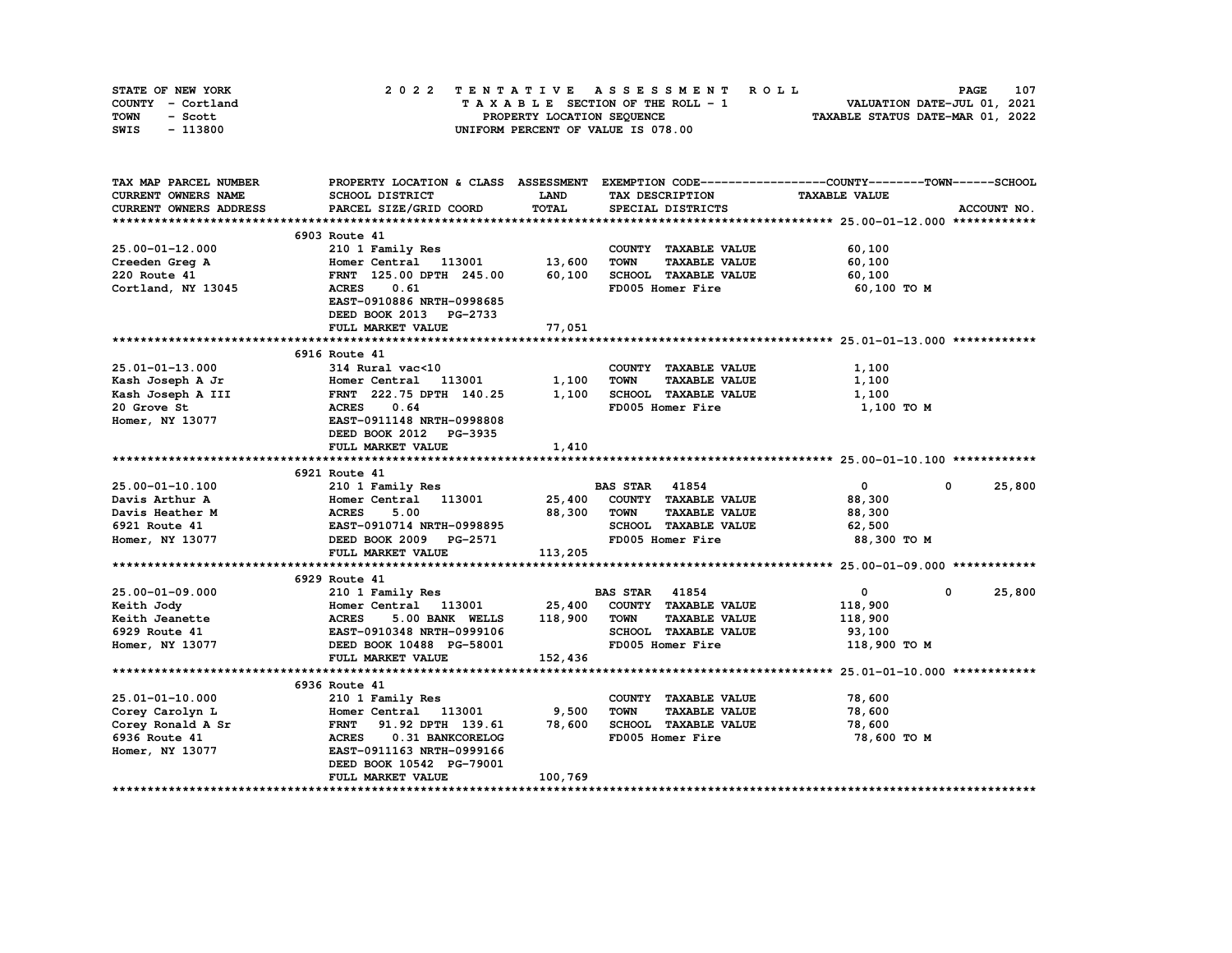| STATE OF NEW YORK | 2022 TENTATIVE ASSESSMENT ROLL     | 108<br><b>PAGE</b>               |
|-------------------|------------------------------------|----------------------------------|
| COUNTY - Cortland | TAXABLE SECTION OF THE ROLL - 1    | VALUATION DATE-JUL 01, 2021      |
| TOWN<br>- Scott   | PROPERTY LOCATION SEQUENCE         | TAXABLE STATUS DATE-MAR 01, 2022 |
| SWIS<br>- 113800  | UNIFORM PERCENT OF VALUE IS 078.00 |                                  |

| TAX MAP PARCEL NUMBER              | PROPERTY LOCATION & CLASS ASSESSMENT EXEMPTION CODE----------------COUNTY-------TOWN-----SCHOOL                                                                                                             |             |                                     |                      |                        |
|------------------------------------|-------------------------------------------------------------------------------------------------------------------------------------------------------------------------------------------------------------|-------------|-------------------------------------|----------------------|------------------------|
| <b>CURRENT OWNERS NAME</b>         | SCHOOL DISTRICT                                                                                                                                                                                             | <b>LAND</b> | TAX DESCRIPTION                     | <b>TAXABLE VALUE</b> |                        |
| <b>CURRENT OWNERS ADDRESS</b>      | PARCEL SIZE/GRID COORD                                                                                                                                                                                      | TOTAL       | SPECIAL DISTRICTS                   |                      | ACCOUNT NO.            |
|                                    |                                                                                                                                                                                                             |             |                                     |                      |                        |
|                                    | 6944 Route 41                                                                                                                                                                                               |             |                                     |                      |                        |
| 25.01-01-08.000                    | $314$ Rural vac<10                                                                                                                                                                                          |             | COUNTY TAXABLE VALUE                | 500                  |                        |
| <b>Fellows Donald</b>              | Homer Central 113001 500                                                                                                                                                                                    |             | <b>TOWN</b><br><b>TAXABLE VALUE</b> | 500                  |                        |
| 6950 Hewitt Rd                     | FRNT 29.75 DPTH 108.00 500                                                                                                                                                                                  |             | SCHOOL TAXABLE VALUE                | 500                  |                        |
| Homer, NY 13077-9722               | EAST-0911172 NRTH-0999299                                                                                                                                                                                   |             | FD005 Homer Fire                    | 500 TO M             |                        |
|                                    | DEED BOOK 358<br><b>PG-837</b>                                                                                                                                                                              |             |                                     |                      |                        |
|                                    | FULL MARKET VALUE                                                                                                                                                                                           | 641         |                                     |                      |                        |
|                                    |                                                                                                                                                                                                             |             |                                     |                      |                        |
|                                    | 6947 Route 41                                                                                                                                                                                               |             |                                     |                      |                        |
| 25.01-01-06.000                    | 210 1 Family Res                                                                                                                                                                                            |             | <b>BAS STAR</b> 41854               | $\mathbf{0}$         | $\mathbf{0}$<br>25,800 |
| Lellig John W Jr                   | Homer Central 113001 17,300                                                                                                                                                                                 |             | COUNTY TAXABLE VALUE                | 83,000               |                        |
| Lellig Heather                     | FRNT 215.12 DPTH 148.92 83,000 TOWN                                                                                                                                                                         |             | <b>TAXABLE VALUE</b>                | 83,000               |                        |
| 6947 Route 41                      | <b>BANK WELLS</b>                                                                                                                                                                                           |             | SCHOOL TAXABLE VALUE                | 57,200               |                        |
| Homer, NY 13077-9723               | EAST-0911000 NRTH-0999371                                                                                                                                                                                   |             | FD005 Homer Fire                    | 83,000 TO M          |                        |
|                                    | DEED BOOK 2015 PG-285                                                                                                                                                                                       |             |                                     |                      |                        |
|                                    | FULL MARKET VALUE                                                                                                                                                                                           | 106,410     |                                     |                      |                        |
|                                    |                                                                                                                                                                                                             |             |                                     |                      |                        |
|                                    | 6961 Route 41                                                                                                                                                                                               |             |                                     |                      |                        |
| $25.01 - 01 - 04.000$              | 210 1 Family Res                                                                                                                                                                                            |             | <b>BAS STAR 41854</b>               | $\mathbf{0}$         | 25,800<br>$\mathbf{0}$ |
|                                    |                                                                                                                                                                                                             |             |                                     | 80,600               |                        |
|                                    |                                                                                                                                                                                                             |             |                                     | 80,600               |                        |
|                                    |                                                                                                                                                                                                             |             | SCHOOL TAXABLE VALUE 54,800         |                      |                        |
|                                    | Fitch Cherie L<br>Fitch Kevin J<br>FRNT 270.00 DPTH 84.10<br>FRNT 270.00 DPTH 84.10<br>EAST-0911108 NRTH-0999676<br>Homer, NY 13077<br>DEED BOOK 2021 PG-7257<br>PEED BOOK 2021 PG-7257<br>FD005 Homer Fire |             |                                     | 80,600 TO M          |                        |
|                                    | FULL MARKET VALUE                                                                                                                                                                                           | 103,333     |                                     |                      |                        |
|                                    |                                                                                                                                                                                                             |             |                                     |                      |                        |
|                                    | 6962 Route 41                                                                                                                                                                                               |             |                                     |                      |                        |
| 25.01-01-07.100                    | 210 1 Family Res                                                                                                                                                                                            |             | <b>BAS STAR 41854</b>               | $\overline{0}$       | 25,800<br>$^{\circ}$   |
| Harris Mark A Jr                   | Homer Central 113001 19,900 COUNTY TAXABLE VALUE                                                                                                                                                            |             |                                     | 112,550              |                        |
| Homer<br>ACRES<br>Harris Melissa S | 1.60 BANKCORELOG 112,550                                                                                                                                                                                    |             | TOWN<br><b>TAXABLE VALUE</b>        | 112,550              |                        |
|                                    | 6962 State Route 41 EAST-0911336 NRTH-0999612                                                                                                                                                               |             | SCHOOL TAXABLE VALUE                | 86,750               |                        |
| Homer, NY 13077                    | DEED BOOK 10522 PG-10003                                                                                                                                                                                    |             | FD005 Homer Fire                    | 112,550 TO M         |                        |
|                                    | FULL MARKET VALUE                                                                                                                                                                                           | 144,295     |                                     |                      |                        |
|                                    |                                                                                                                                                                                                             |             |                                     |                      |                        |
|                                    | 6975 Route 41                                                                                                                                                                                               |             |                                     |                      |                        |
| 25.00-01-05.100                    | 105 Vac farmland                                                                                                                                                                                            |             | AG COMMIT 41730                     | 15,766               | 15,766<br>15,766       |
| Barber David L                     | Homer Central 113001                                                                                                                                                                                        | 34,600      | COUNTY TAXABLE VALUE                | 18,834               |                        |
| Barber Cathy A                     | <b>ACRES</b> 43.01                                                                                                                                                                                          | 34,600      | <b>TAXABLE VALUE</b><br><b>TOWN</b> | 18,834               |                        |
|                                    |                                                                                                                                                                                                             |             | SCHOOL TAXABLE VALUE                | 18,834               |                        |
|                                    | 7013 State Route 41 EAST-0909992 NRTH-0999617<br>Homer, NY 13077-9721 DEED BOOK 1997 PG-1036                                                                                                                |             | FD005 Homer Fire                    | 34,600 TO M          |                        |
|                                    | FULL MARKET VALUE                                                                                                                                                                                           | 44,359      |                                     |                      |                        |
| MAY BE SUBJECT TO PAYMENT          |                                                                                                                                                                                                             |             |                                     |                      |                        |
| UNDER AGDIST LAW TIL 2029          |                                                                                                                                                                                                             |             |                                     |                      |                        |

**\*\*\*\*\*\*\*\*\*\*\*\*\*\*\*\*\*\*\*\*\*\*\*\*\*\*\*\*\*\*\*\*\*\*\*\*\*\*\*\*\*\*\*\*\*\*\*\*\*\*\*\*\*\*\*\*\*\*\*\*\*\*\*\*\*\*\*\*\*\*\*\*\*\*\*\*\*\*\*\*\*\*\*\*\*\*\*\*\*\*\*\*\*\*\*\*\*\*\*\*\*\*\*\*\*\*\*\*\*\*\*\*\*\*\*\*\*\*\*\*\*\*\*\*\*\*\*\*\*\*\*\***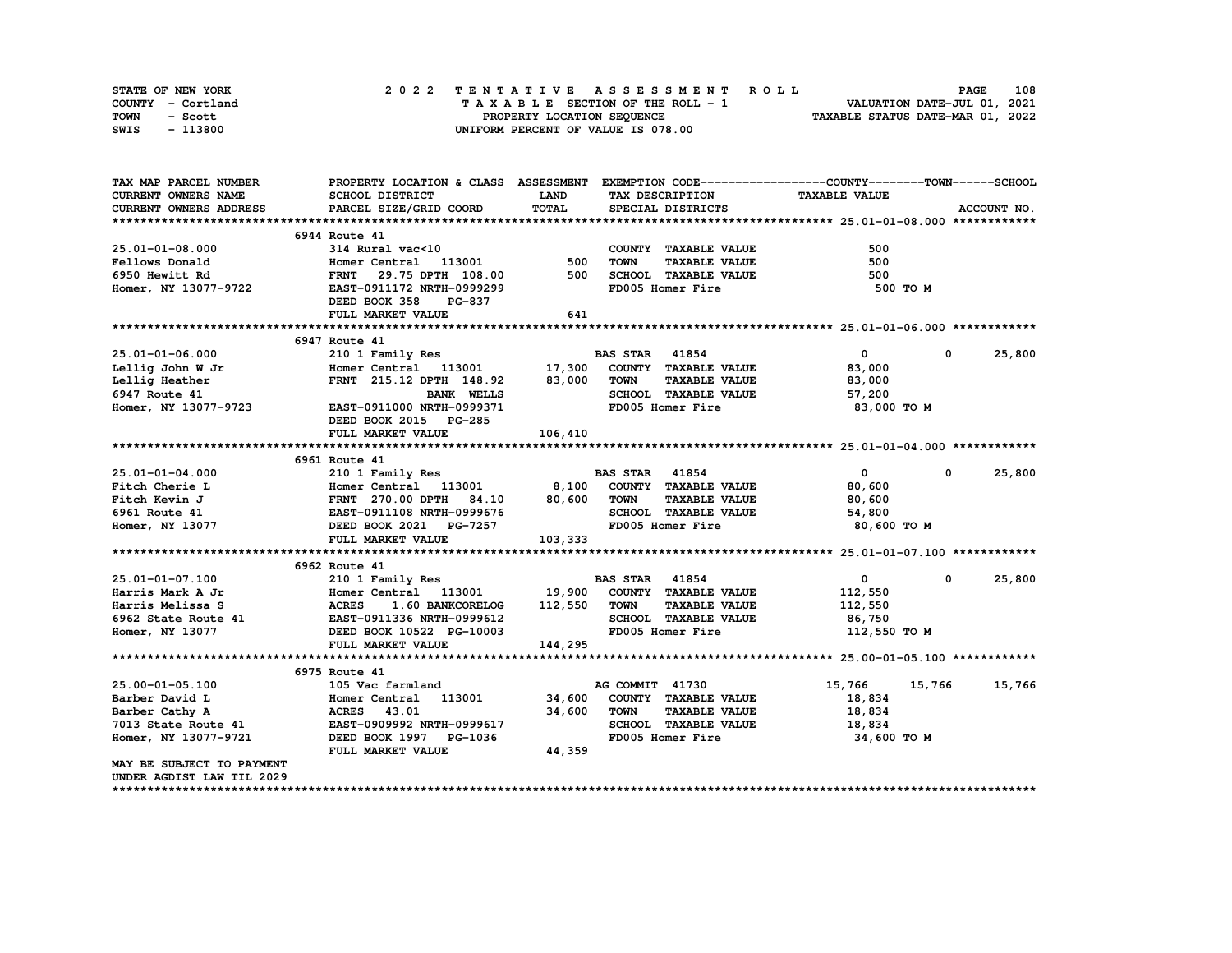| STATE OF NEW YORK | 2022 TENTATIVE ASSESSMENT ROLL     | 109<br><b>PAGE</b>               |
|-------------------|------------------------------------|----------------------------------|
| COUNTY - Cortland | TAXABLE SECTION OF THE ROLL - 1    | VALUATION DATE-JUL 01, 2021      |
| TOWN<br>- Scott   | PROPERTY LOCATION SEQUENCE         | TAXABLE STATUS DATE-MAR 01, 2022 |
| - 113800<br>SWIS  | UNIFORM PERCENT OF VALUE IS 078.00 |                                  |

| TAX MAP PARCEL NUMBER         | PROPERTY LOCATION & CLASS ASSESSMENT EXEMPTION CODE----------------COUNTY-------TOWN-----SCHOOL                                                                                                                                          |              |                                             |                      |                          |
|-------------------------------|------------------------------------------------------------------------------------------------------------------------------------------------------------------------------------------------------------------------------------------|--------------|---------------------------------------------|----------------------|--------------------------|
| <b>CURRENT OWNERS NAME</b>    | SCHOOL DISTRICT                                                                                                                                                                                                                          | <b>LAND</b>  | TAX DESCRIPTION                             | <b>TAXABLE VALUE</b> |                          |
| <b>CURRENT OWNERS ADDRESS</b> | PARCEL SIZE/GRID COORD                                                                                                                                                                                                                   | <b>TOTAL</b> | SPECIAL DISTRICTS                           |                      | ACCOUNT NO.              |
|                               |                                                                                                                                                                                                                                          |              |                                             |                      |                          |
|                               | 6977 Route 41                                                                                                                                                                                                                            |              |                                             |                      |                          |
| 25.01-01-03.000               | 210 1 Family Res                                                                                                                                                                                                                         |              | <b>ENH STAR 41834</b>                       | $\mathbf{0}$         | 64,410<br>$^{\circ}$     |
| Quaile Harold                 | Homer Central 113001 19,800 COUNTY TAXABLE VALUE                                                                                                                                                                                         |              |                                             | 87,900               |                          |
|                               |                                                                                                                                                                                                                                          | 87,900       | TOWN<br><b>TAXABLE VALUE</b>                | 87,900               |                          |
|                               | 2011 Carla MCRES 1.50<br>6977 State Route 41 EAST-0911116 NRTH-0999946                                                                                                                                                                   |              | SCHOOL TAXABLE VALUE 23,490                 |                      |                          |
|                               |                                                                                                                                                                                                                                          |              | FD005 Homer Fire                            | 87,900 то м          |                          |
|                               | FULL MARKET VALUE                                                                                                                                                                                                                        | 112,692      |                                             |                      |                          |
|                               |                                                                                                                                                                                                                                          |              |                                             |                      |                          |
|                               | 6987 Route 41                                                                                                                                                                                                                            |              |                                             |                      |                          |
| 25.01-01-02.000               | 210 1 Family Res                                                                                                                                                                                                                         |              | COUNTY TAXABLE VALUE                        | 55,300               |                          |
|                               |                                                                                                                                                                                                                                          |              | <b>TOWN</b><br><b>TAXABLE VALUE</b>         | 55,300               |                          |
|                               |                                                                                                                                                                                                                                          |              | SCHOOL TAXABLE VALUE                        | 55,300               |                          |
|                               | 25.01-01-02.000 210 1 Family Res<br>Lort Robert W Sr Homer Central 113001 18,300<br>Lort Bonnie FRNT 192.92 DPTH 263.04 55,300<br>1285 Ocean Shore Blvd EAST-0911112 NRTH-1000166<br>Ormond Beach, FL 32176 DEED BOOK 2021 PTG-5549<br>W |              | FD005 Homer Fire                            |                      |                          |
|                               |                                                                                                                                                                                                                                          |              |                                             | 55,300 TO M          |                          |
|                               |                                                                                                                                                                                                                                          |              |                                             |                      |                          |
|                               | FULL MARKET VALUE                                                                                                                                                                                                                        | 70,897       |                                             |                      |                          |
|                               |                                                                                                                                                                                                                                          |              |                                             |                      |                          |
|                               |                                                                                                                                                                                                                                          |              | 83 PCT OF VALUE USED FOR EXEMPTION PURPOSES |                      |                          |
|                               |                                                                                                                                                                                                                                          |              |                                             | 5,160 5,160          | $\overline{\phantom{0}}$ |
|                               |                                                                                                                                                                                                                                          |              |                                             | $1,147$ $1,147$ 0    | 1,147                    |
|                               |                                                                                                                                                                                                                                          |              |                                             |                      | 64,410                   |
|                               | 6988 State Route 41 EAST-0911689 NRTH-1000412<br>Homer, NY 13077-9721 DEED BOOK 518 PG-253                                                                                                                                               |              | COUNTY TAXABLE VALUE                        | 117,593<br>117,593   |                          |
|                               | <b>PG-253</b>                                                                                                                                                                                                                            |              | <b>TOWN</b><br><b>TAXABLE VALUE</b>         |                      |                          |
|                               | FULL MARKET VALUE                                                                                                                                                                                                                        |              | 158,846 SCHOOL TAXABLE VALUE 58,343         |                      |                          |
| MAY BE SUBJECT TO PAYMENT     |                                                                                                                                                                                                                                          |              | FD005 Homer Fire                            | 123,900 TO M         |                          |
| UNDER AGDIST LAW TIL 2026     |                                                                                                                                                                                                                                          |              |                                             |                      |                          |
|                               |                                                                                                                                                                                                                                          |              |                                             |                      |                          |
|                               | 7013 Route 41                                                                                                                                                                                                                            |              |                                             |                      |                          |
| 25.01-01-01.000               | 270 Mfg housing                                                                                                                                                                                                                          |              | <b>BAS STAR</b> 41854                       | $\mathbf{0}$         | 25,800<br>0              |
| Barber David L                |                                                                                                                                                                                                                                          |              |                                             | 106,300              |                          |
| 7013 State Route 41           |                                                                                                                                                                                                                                          |              |                                             | 106,300              |                          |
| Homer, NY 13077-9721          |                                                                                                                                                                                                                                          |              | SCHOOL TAXABLE VALUE                        | 80,500               |                          |
|                               | For Tentral 113001 28,100 COUNTY TAXABLE VALUE<br>ACRES 2.60 106,300 TOWN TAXABLE VALUE<br>EAST-0911105 NRTH-1000454 SCHOOL TAXABLE VALUE<br>DEED BOOK 347 PG-214 FD005 Homer Fire                                                       |              |                                             | 106,300 то м         |                          |
|                               | FULL MARKET VALUE                                                                                                                                                                                                                        | 136,282      |                                             |                      |                          |
|                               |                                                                                                                                                                                                                                          |              |                                             |                      |                          |
|                               | 7041 Route 41                                                                                                                                                                                                                            |              |                                             |                      |                          |
|                               |                                                                                                                                                                                                                                          |              |                                             | $\mathbf{0}$         | 25,800<br>0              |
|                               | 15.00-01-20.000 210 1 Family Res BAS STAR 41854<br>Quaile Jeffrey Homer Central 113001 16,200 COUNTY TAXABLE VALUE<br>19.18 DPTH 136.92 45,300 TOWN TAXABLE VALUE                                                                        |              |                                             | 45,300               |                          |
|                               |                                                                                                                                                                                                                                          |              |                                             | 45,300               |                          |
| Homer, NY 13077-8729          |                                                                                                                                                                                                                                          |              | SCHOOL TAXABLE VALUE 19,500                 |                      |                          |
|                               | $\frac{1}{2}$<br>EAST-0911266 NRTH-1001058                                                                                                                                                                                               |              | FD005 Homer Fire                            | 45,300 то м          |                          |
|                               | DEED BOOK 2000 PG-3090                                                                                                                                                                                                                   |              |                                             |                      |                          |
|                               | FULL MARKET VALUE                                                                                                                                                                                                                        | 58,077       |                                             |                      |                          |
|                               |                                                                                                                                                                                                                                          |              |                                             |                      |                          |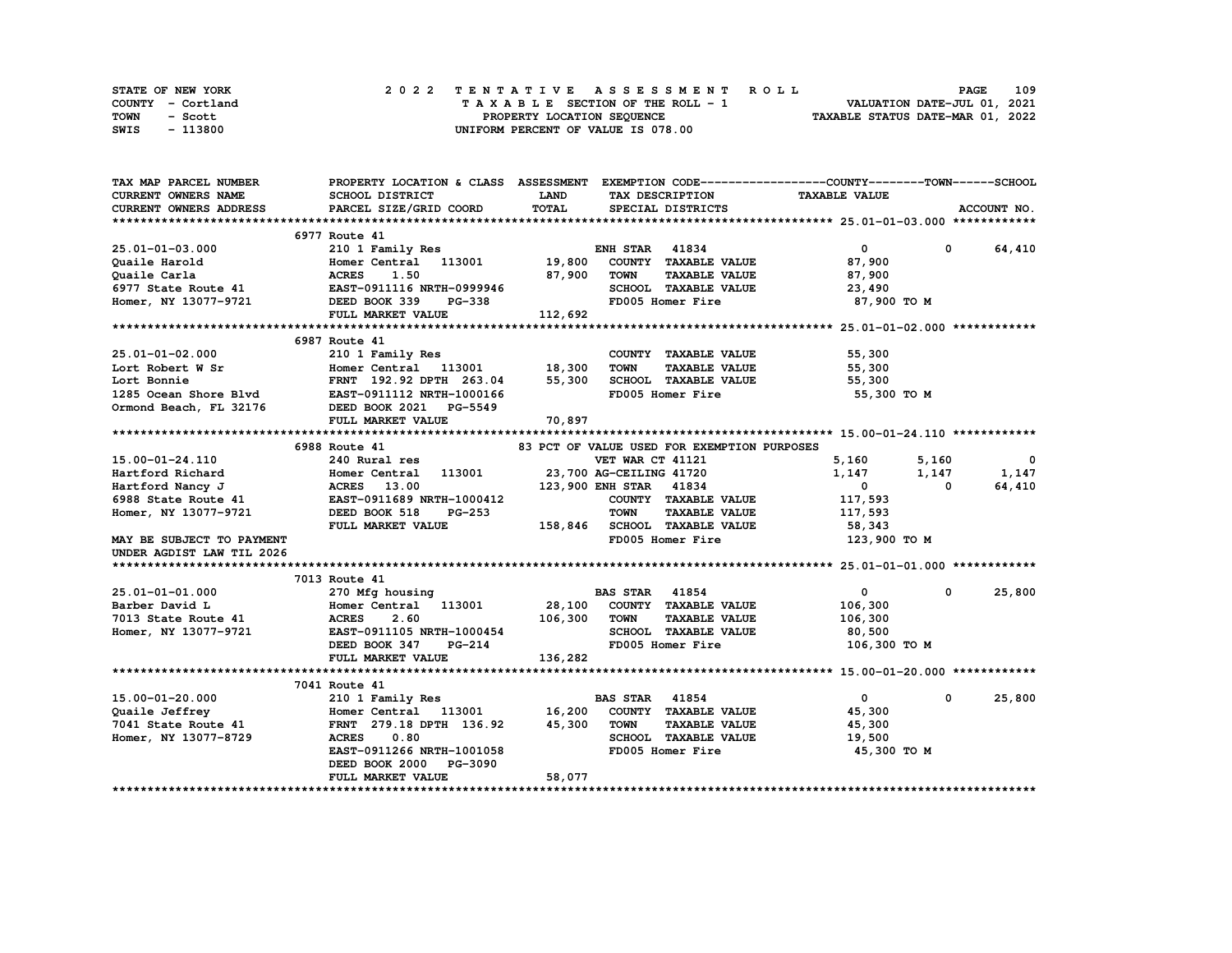| STATE OF NEW YORK | 2022 TENTATIVE ASSESSMENT ROLL     | 110<br>PAGE                      |
|-------------------|------------------------------------|----------------------------------|
| COUNTY - Cortland | TAXABLE SECTION OF THE ROLL - 1    | VALUATION DATE-JUL 01, 2021      |
| TOWN<br>- Scott   | PROPERTY LOCATION SEQUENCE         | TAXABLE STATUS DATE-MAR 01, 2022 |
| - 113800<br>SWIS  | UNIFORM PERCENT OF VALUE IS 078.00 |                                  |

| TAX MAP PARCEL NUMBER                     | PROPERTY LOCATION & CLASS ASSESSMENT EXEMPTION CODE-----------------COUNTY-------TOWN-----SCHOOL                                                                                                                       |                        |                       |                              |                         |              |             |
|-------------------------------------------|------------------------------------------------------------------------------------------------------------------------------------------------------------------------------------------------------------------------|------------------------|-----------------------|------------------------------|-------------------------|--------------|-------------|
| CURRENT OWNERS NAME                       | SCHOOL DISTRICT                                                                                                                                                                                                        | <b>LAND</b>            |                       | TAX DESCRIPTION              | <b>TAXABLE VALUE</b>    |              |             |
| CURRENT OWNERS ADDRESS                    | PARCEL SIZE/GRID COORD                                                                                                                                                                                                 | TOTAL                  |                       | SPECIAL DISTRICTS            |                         |              | ACCOUNT NO. |
|                                           |                                                                                                                                                                                                                        |                        |                       |                              |                         |              |             |
|                                           | 7109 Route 41                                                                                                                                                                                                          |                        |                       |                              |                         |              |             |
| 15.00-01-19.100                           | 240 Rural res                                                                                                                                                                                                          |                        | <b>ENH STAR 41834</b> |                              | $\mathbf 0$             | 0            | 64,410      |
|                                           |                                                                                                                                                                                                                        | 42,100                 |                       | COUNTY TAXABLE VALUE         | 179,300                 |              |             |
|                                           |                                                                                                                                                                                                                        | 179,300                | <b>TOWN</b>           | <b>TAXABLE VALUE</b>         |                         |              |             |
|                                           | Guy Trust Phillip L<br>Guy Trust Marian F<br>Tust Marian F<br>ACRES 32.31<br>T19,300<br>T109 Route 41<br>EAST-0911041 NRTH-1002153<br>Homer, NY 13077<br>DEED BOOK 10503 PG-75001<br>ENTI MPET WAPET WALKER AT 229 872 |                        |                       | SCHOOL TAXABLE VALUE         | 179,300<br>114,890      |              |             |
|                                           |                                                                                                                                                                                                                        |                        |                       |                              |                         |              |             |
|                                           |                                                                                                                                                                                                                        |                        |                       | FD005 Homer Fire             | 179,300 то м            |              |             |
|                                           | FULL MARKET VALUE                                                                                                                                                                                                      | 229,872                |                       |                              |                         |              |             |
|                                           |                                                                                                                                                                                                                        |                        |                       |                              |                         |              |             |
|                                           | 7132 Route 41                                                                                                                                                                                                          |                        |                       |                              |                         |              |             |
| 15.00-01-25.000                           | 210 1 Family Res                                                                                                                                                                                                       |                        |                       | COUNTY TAXABLE VALUE         | 105,600                 |              |             |
| Lilley Joshua                             | Homer Central 113001                                                                                                                                                                                                   | 20,100                 | <b>TOWN</b>           | <b>TAXABLE VALUE</b>         | 105,600                 |              |             |
| Lilley Jason                              | <b>ACRES</b><br>1.71                                                                                                                                                                                                   | 105,600                |                       | SCHOOL TAXABLE VALUE         | 105,600                 |              |             |
| 3988 Piety Ridge Rd<br>Marathon, NY 13803 | EAST-0911798 NRTH-1002573                                                                                                                                                                                              |                        |                       | FD005 Homer Fire             | 105,600 то м            |              |             |
|                                           | DEED BOOK 2020 PG-5107                                                                                                                                                                                                 |                        |                       |                              |                         |              |             |
|                                           | FULL MARKET VALUE                                                                                                                                                                                                      | 135,385                |                       |                              |                         |              |             |
|                                           |                                                                                                                                                                                                                        |                        |                       |                              |                         |              |             |
|                                           | 7139 Route 41                                                                                                                                                                                                          |                        |                       |                              |                         |              |             |
| 15.00-01-14.200                           | 210 1 Family Res                                                                                                                                                                                                       |                        | AGED C                | 41802                        | 70,150                  | 0            | 0           |
| Garrow Lloyd C                            | Homer Central 113001 22,000 AGED T&S 41806                                                                                                                                                                             |                        |                       |                              | $^{\circ}$              | 63,135       | 63,135      |
| 7139 State Route 41                       | <b>ACRES</b><br>2.95                                                                                                                                                                                                   | 140,300 ENH STAR 41834 |                       |                              | $\overline{0}$          | 0            | 64,410      |
| Homer, NY 13077-9721                      | EAST-0911096 NRTH-1002987                                                                                                                                                                                              |                        |                       | COUNTY TAXABLE VALUE         | 70,150                  |              |             |
|                                           | DEED BOOK 505<br><b>PG-38</b>                                                                                                                                                                                          |                        | <b>TOWN</b>           | <b>TAXABLE VALUE</b>         | 77,165                  |              |             |
|                                           | FULL MARKET VALUE                                                                                                                                                                                                      |                        |                       | 179,872 SCHOOL TAXABLE VALUE | 12,755                  |              |             |
|                                           |                                                                                                                                                                                                                        |                        |                       | FD005 Homer Fire             | 140,300 TO M            |              |             |
|                                           |                                                                                                                                                                                                                        |                        |                       |                              |                         |              |             |
|                                           |                                                                                                                                                                                                                        |                        |                       |                              |                         |              |             |
|                                           | 7146 Route 41                                                                                                                                                                                                          |                        |                       |                              |                         |              |             |
| 15.00-01-27.000                           | 240 Rural res                                                                                                                                                                                                          |                        |                       | COUNTY TAXABLE VALUE         | 152,400                 |              |             |
| Sherman Loren M                           | Homer Central 113001                                                                                                                                                                                                   | 26,100                 | <b>TOWN</b>           | <b>TAXABLE VALUE</b>         | 152,400                 |              |             |
| 7146 Route 41                             | ACRES 23.15 BANKCORELOG                                                                                                                                                                                                |                        |                       | 152,400 SCHOOL TAXABLE VALUE | 152,400                 |              |             |
| Homer, NY 13077-9721                      | EAST-0912418 NRTH-1002995                                                                                                                                                                                              |                        |                       | FD005 Homer Fire             | 152,400 TO M            |              |             |
|                                           | DEED BOOK 2016 PG-397                                                                                                                                                                                                  |                        |                       |                              |                         |              |             |
|                                           | FULL MARKET VALUE                                                                                                                                                                                                      | 195,385                |                       |                              |                         |              |             |
|                                           |                                                                                                                                                                                                                        |                        |                       |                              |                         |              |             |
|                                           | 7157 Route 41                                                                                                                                                                                                          |                        |                       |                              |                         |              |             |
| 15.00-01-14.120                           | 210 1 Family Res                                                                                                                                                                                                       |                        | <b>BAS STAR 41854</b> |                              | $\overline{\mathbf{0}}$ | $\mathbf{0}$ | 25,800      |
| Davis Carlton A Jr                        | Homer Central 113001 21,000 COUNTY TAXABLE VALUE                                                                                                                                                                       |                        |                       |                              | 55,600                  |              |             |
| 7086 Glen Haven Rd                        |                                                                                                                                                                                                                        | 55,600                 | <b>TOWN</b>           | <b>TAXABLE VALUE</b>         | 55,600                  |              |             |
| Homer, NY 13077-9730                      | ACRES 2.29<br>EAST-0911380 NRTH-1003208                                                                                                                                                                                |                        |                       | SCHOOL TAXABLE VALUE         | 29,800                  |              |             |
|                                           |                                                                                                                                                                                                                        |                        |                       | FD005 Homer Fire             | 55,600 TO M             |              |             |
|                                           | FULL MARKET VALUE                                                                                                                                                                                                      | 71,282                 |                       |                              |                         |              |             |
|                                           |                                                                                                                                                                                                                        |                        |                       |                              |                         |              |             |
|                                           | 7190 Route 41                                                                                                                                                                                                          |                        |                       |                              |                         |              |             |
| 15.00-04-06.000                           | 210 1 Family Res                                                                                                                                                                                                       |                        |                       | COUNTY TAXABLE VALUE         | 85,100                  |              |             |
| Rainbow Dana S                            | Homer Central 113001 11,100                                                                                                                                                                                            |                        | <b>TOWN</b>           | <b>TAXABLE VALUE</b>         | 85,100                  |              |             |
|                                           | <b>Homer Central 113001<br/>FRNT 198.00 DPTH 150.00<br/>ACRES 0.43</b>                                                                                                                                                 | 85,100                 |                       |                              |                         |              |             |
| Rainbow Jennifer L                        |                                                                                                                                                                                                                        |                        |                       | SCHOOL TAXABLE VALUE         | 85,100                  |              |             |
| 7190 Route 41                             |                                                                                                                                                                                                                        |                        |                       | FD005 Homer Fire             | 85,100 то м             |              |             |
| Homer, NY 13077                           | EAST-0911564 NRTH-1003549                                                                                                                                                                                              |                        |                       |                              |                         |              |             |
|                                           | DEED BOOK 2021 PG-4883                                                                                                                                                                                                 |                        |                       |                              |                         |              |             |
|                                           | FULL MARKET VALUE                                                                                                                                                                                                      | 109,103                |                       |                              |                         |              |             |
|                                           |                                                                                                                                                                                                                        |                        |                       |                              |                         |              |             |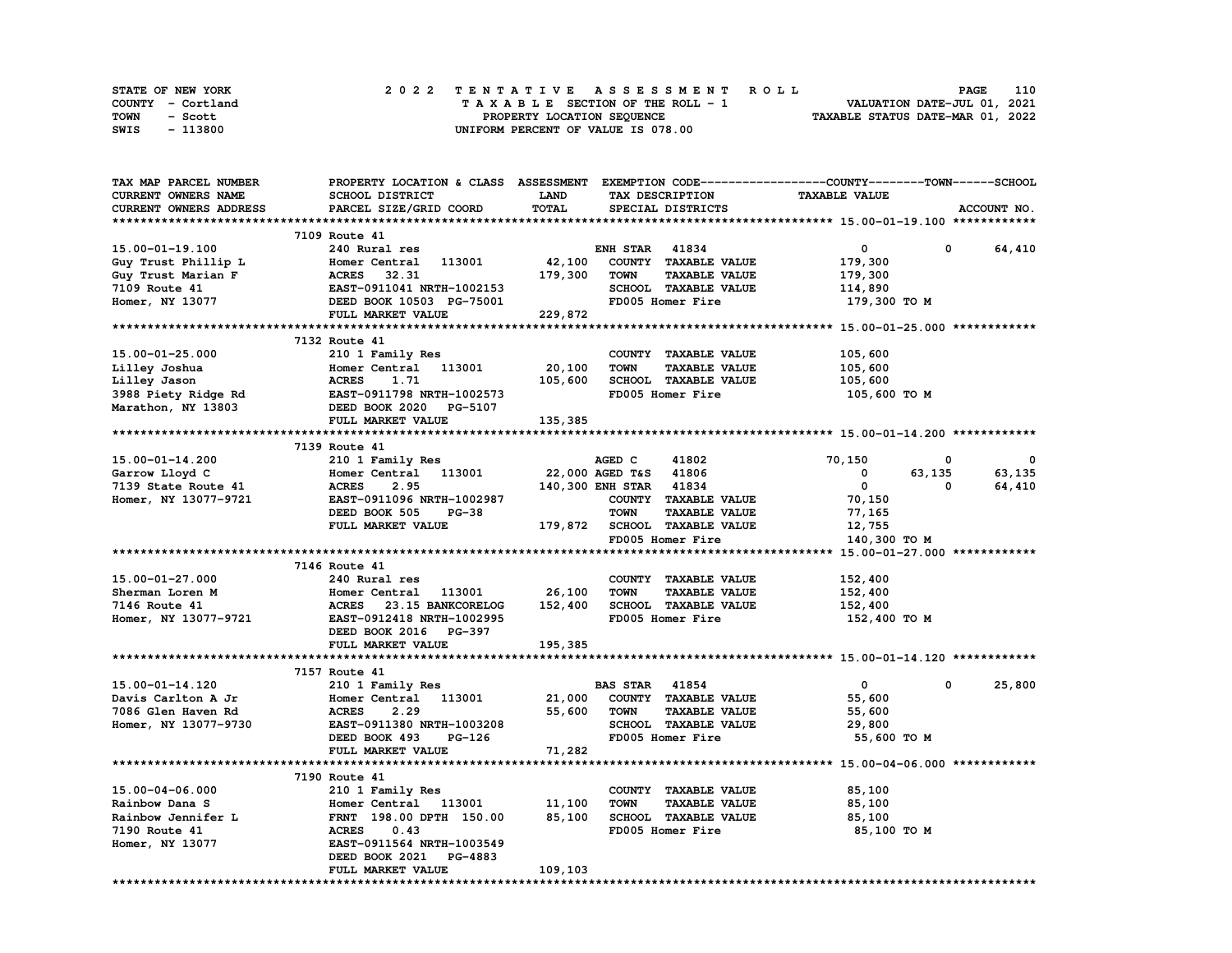| STATE OF NEW YORK | 2022 TENTATIVE ASSESSMENT ROLL     | 111<br><b>PAGE</b>               |
|-------------------|------------------------------------|----------------------------------|
| COUNTY - Cortland | TAXABLE SECTION OF THE ROLL - 1    | VALUATION DATE-JUL 01, 2021      |
| TOWN<br>- Scott   | PROPERTY LOCATION SEQUENCE         | TAXABLE STATUS DATE-MAR 01, 2022 |
| - 113800<br>SWIS  | UNIFORM PERCENT OF VALUE IS 078.00 |                                  |

| TAX MAP PARCEL NUMBER                         | PROPERTY LOCATION & CLASS ASSESSMENT EXEMPTION CODE----------------COUNTY-------TOWN-----SCHOOL                |             |                                     |                      |             |             |
|-----------------------------------------------|----------------------------------------------------------------------------------------------------------------|-------------|-------------------------------------|----------------------|-------------|-------------|
| CURRENT OWNERS NAME                           | <b>SCHOOL DISTRICT</b>                                                                                         | <b>LAND</b> | TAX DESCRIPTION                     | <b>TAXABLE VALUE</b> |             |             |
| <b>CURRENT OWNERS ADDRESS</b>                 | PARCEL SIZE/GRID COORD                                                                                         | TOTAL       | SPECIAL DISTRICTS                   |                      |             | ACCOUNT NO. |
|                                               |                                                                                                                |             |                                     |                      |             |             |
|                                               | 7244 Route 41                                                                                                  |             |                                     |                      |             |             |
| 15.00-04-01.000                               | 271 Mfg housings                                                                                               |             | <b>BAS STAR 41854</b>               | $\mathbf{0}$         | $\mathbf 0$ | 25,800      |
| <b>Stevens Curtis B</b>                       | Homer Central 113001                                                                                           |             | 46,700 COUNTY TAXABLE VALUE         | 82,600               |             |             |
| Stevens Debra J                               | 8.30<br><b>ACRES</b>                                                                                           | 82,600      | <b>TOWN</b><br><b>TAXABLE VALUE</b> | 82,600               |             |             |
| 7244 Route 41                                 |                                                                                                                |             | SCHOOL TAXABLE VALUE                | 56,800               |             |             |
| Homer, NY 13077-9740                          | <b>EAST-0911345 NRTH-1004442<br/>DEED BOOK 2012 PG-919</b>                                                     |             | FD005 Homer Fire                    | 82,600 то м          |             |             |
|                                               | FULL MARKET VALUE                                                                                              | 105,897     |                                     |                      |             |             |
|                                               |                                                                                                                |             |                                     |                      |             |             |
|                                               | 7301 Route 41                                                                                                  |             |                                     |                      |             |             |
| 15.00-05-16.100                               | 112 Dairy farm                                                                                                 |             | AG-CEILING 41720                    | 38,684               | 38,684      | 38,684      |
| Birdsall Dennis                               | Homer Central 113001 98,600 AG IMPROV 42100                                                                    |             |                                     | 4,973                | 4,973       | 4,973       |
| Birdsall Heather                              |                                                                                                                |             | 128,600 COUNTY TAXABLE VALUE        | 84,943               |             |             |
| 5429 Road 47                                  | <b>ACRES 112.00<br/>EAST-0909941 NRTH-1005150</b>                                                              |             | <b>TOWN</b><br><b>TAXABLE VALUE</b> | 84,943               |             |             |
| Torrington, WY 82240 DEED BOOK 10463 PG-64004 |                                                                                                                |             | SCHOOL TAXABLE VALUE                |                      |             |             |
|                                               |                                                                                                                |             |                                     | 84,943               |             |             |
|                                               | FULL MARKET VALUE                                                                                              |             | 164,872 FD005 Homer Fire            | 123,627 TO M         |             |             |
| MAY BE SUBJECT TO PAYMENT                     |                                                                                                                |             | 4,973 EX                            |                      |             |             |
| UNDER AGDIST LAW TIL 2026                     |                                                                                                                |             |                                     |                      |             |             |
|                                               |                                                                                                                |             |                                     |                      |             |             |
|                                               | 7357 Route 41                                                                                                  |             |                                     |                      |             |             |
| 15.00-05-02.000                               | 210 1 Family Res                                                                                               |             | <b>ENH STAR 41834</b>               | $\mathbf{0}$         | $^{\circ}$  | 64,410      |
| Smith Steven                                  | Homer Central 113001 17,800<br>FRNT 175.00 DPTH 243.49 111,300<br>ACRES 0.92                                   |             | COUNTY TAXABLE VALUE                | 111,300              |             |             |
| Smith Sherry                                  |                                                                                                                |             | TOWN<br><b>TAXABLE VALUE</b>        | 111,300              |             |             |
| 7357 Route 41                                 |                                                                                                                |             | SCHOOL TAXABLE VALUE                | 46,890               |             |             |
| Homer, NY 13077-9718                          | EAST-0910179 NRTH-1006505                                                                                      |             | FD005 Homer Fire                    | 111,300 то м         |             |             |
|                                               | DEED BOOK 542<br><b>PG-270</b>                                                                                 |             |                                     |                      |             |             |
|                                               | FULL MARKET VALUE                                                                                              | 142,692     |                                     |                      |             |             |
|                                               |                                                                                                                |             |                                     |                      |             |             |
|                                               | 7450 Route 41                                                                                                  |             |                                     |                      |             |             |
| 5.00-01-07.100                                | 210 1 Family Res                                                                                               |             | COUNTY TAXABLE VALUE                | 76,200               |             |             |
| Becker Michael                                |                                                                                                                |             | <b>TOWN</b><br><b>TAXABLE VALUE</b> | 76,200               |             |             |
| Becker Brianne                                | 210 1 Family Res<br>Homer Central 113001 15,700<br>FRNT 120.00 DPTH 248.42 76,200<br>EAST-0909506 NRTH-1008410 | 76,200      | SCHOOL TAXABLE VALUE                | 76,200               |             |             |
| 7450 Route 41 Rd                              |                                                                                                                |             | FD005 Homer Fire                    | 76,200 то м          |             |             |
| Homer, NY 13077                               | DEED BOOK 2016 PG-4896                                                                                         |             |                                     |                      |             |             |
|                                               | FULL MARKET VALUE                                                                                              | 97,692      |                                     |                      |             |             |
|                                               |                                                                                                                |             |                                     |                      |             |             |
|                                               | 7464 Route 41                                                                                                  |             |                                     |                      |             |             |
| $5.00 - 01 - 05.000$                          | 210 1 Family Res                                                                                               |             | VET WAR CT 41121                    | 5,160                | 5,160       | - 0         |
| Keep Robert E Jr                              | Homer Central 113001 12,900 ENH STAR 41834                                                                     |             |                                     | $^{\circ}$           | 0           | 64,410      |
| Keep Sherrie A                                | FRNT 195.40 DPTH 132.00                                                                                        | 79,900      | COUNTY TAXABLE VALUE                | 74,740               |             |             |
| 7464 State Route 41                           | 0.56<br><b>ACRES</b>                                                                                           |             | <b>TOWN</b><br><b>TAXABLE VALUE</b> | 74,740               |             |             |
| Homer, NY 13077-9718                          | EAST-0909392 NRTH-1008559                                                                                      |             | SCHOOL TAXABLE VALUE                | 15,490               |             |             |
|                                               | <b>PG-760</b><br>DEED BOOK 327                                                                                 |             | FD005 Homer Fire                    | 79,900 TO M          |             |             |
|                                               | FULL MARKET VALUE                                                                                              | 102,436     |                                     |                      |             |             |
|                                               |                                                                                                                |             |                                     |                      |             |             |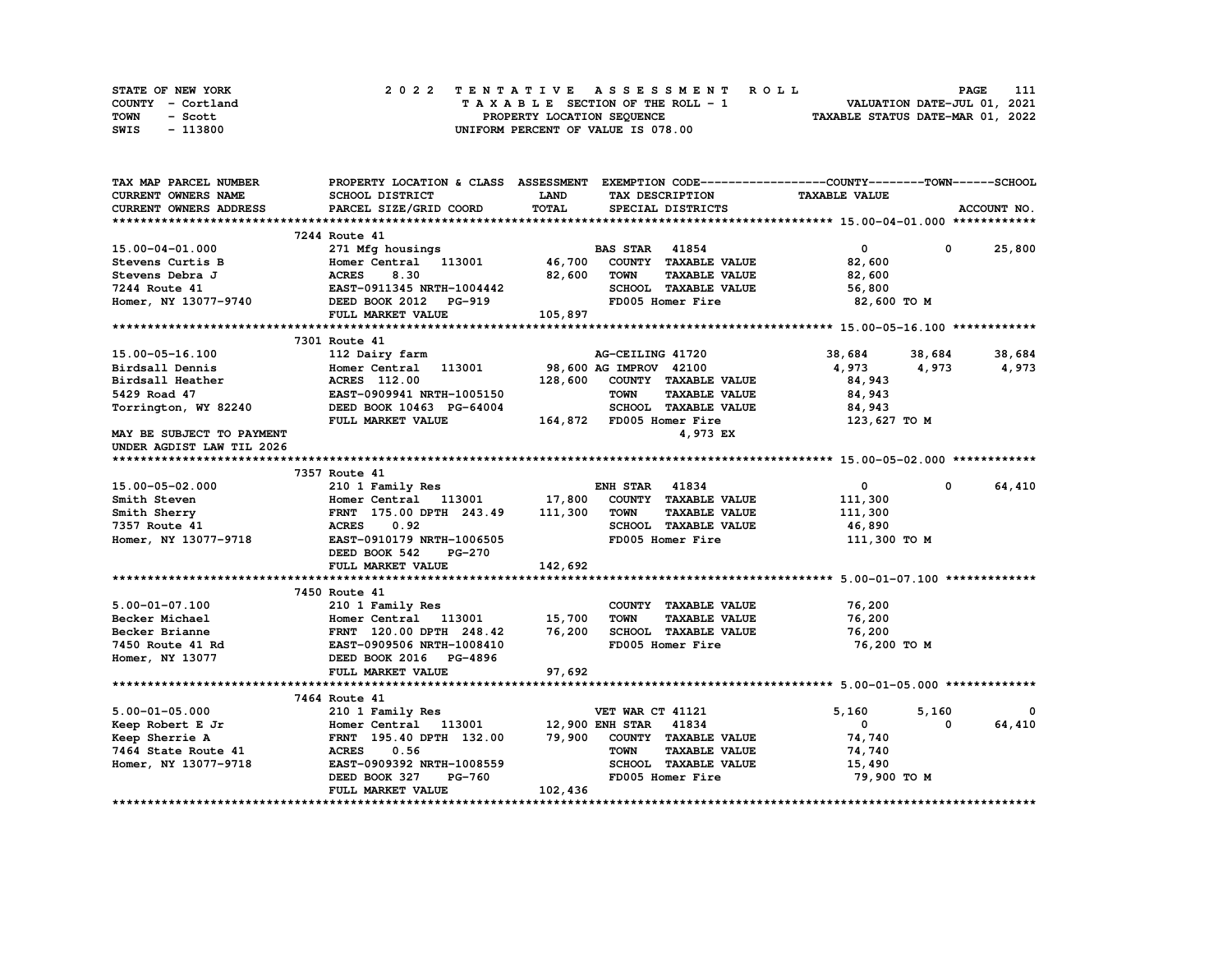| STATE OF NEW YORK | 2022 TENTATIVE ASSESSMENT ROLL     | 112<br><b>PAGE</b>               |
|-------------------|------------------------------------|----------------------------------|
| COUNTY - Cortland | TAXABLE SECTION OF THE ROLL - 1    | VALUATION DATE-JUL 01, 2021      |
| TOWN<br>- Scott   | PROPERTY LOCATION SEQUENCE         | TAXABLE STATUS DATE-MAR 01, 2022 |
| - 113800<br>SWIS  | UNIFORM PERCENT OF VALUE IS 078.00 |                                  |

| TAX MAP PARCEL NUMBER                         | PROPERTY LOCATION & CLASS ASSESSMENT EXEMPTION CODE----------------COUNTY-------TOWN-----SCHOOL |             |                                                                                          |                      |              |                  |
|-----------------------------------------------|-------------------------------------------------------------------------------------------------|-------------|------------------------------------------------------------------------------------------|----------------------|--------------|------------------|
| CURRENT OWNERS NAME                           | SCHOOL DISTRICT                                                                                 | <b>LAND</b> | TAX DESCRIPTION                                                                          | <b>TAXABLE VALUE</b> |              |                  |
| CURRENT OWNERS ADDRESS                        | PARCEL SIZE/GRID COORD                                                                          | TOTAL       | SPECIAL DISTRICTS                                                                        |                      |              | ACCOUNT NO.      |
|                                               |                                                                                                 |             |                                                                                          |                      |              |                  |
|                                               | 7471 Route 41                                                                                   |             |                                                                                          |                      |              |                  |
| $5.00 - 01 - 03.200$                          | 210 1 Family Res                                                                                |             | <b>BAS STAR</b> 41854                                                                    | $\overline{0}$       |              | $0\qquad 25,800$ |
| Brown Kennard W Jr                            | Homer Central 113001 15,200                                                                     |             | COUNTY TAXABLE VALUE                                                                     | 129,100              |              |                  |
| Storrier Scarlett M                           | FRNT 157.79 DPTH 195.70 129,100                                                                 |             | TOWN<br><b>TAXABLE VALUE</b>                                                             | 129,100              |              |                  |
| 7471 State Route 41                           | <b>BANK WELLS</b>                                                                               |             | SCHOOL TAXABLE VALUE                                                                     | 103,300              |              |                  |
| Homer, NY 13077-9718                          | EAST-0909206 NRTH-1008443                                                                       |             | FD005 Homer Fire                                                                         | 129,100 TO M         |              |                  |
|                                               | DEED BOOK 2011 PG-3001                                                                          |             |                                                                                          |                      |              |                  |
|                                               | FULL MARKET VALUE                                                                               | 165, 513    |                                                                                          |                      |              |                  |
|                                               |                                                                                                 |             |                                                                                          |                      |              |                  |
|                                               | 7474 Route 41                                                                                   |             |                                                                                          |                      |              |                  |
| 5.00-01-08.200                                | 210 1 Family Res                                                                                |             | <b>ENH STAR 41834</b>                                                                    | $\mathbf{0}$         | 0            | 64,410           |
| Root Gary S                                   | Homer Central 113001 12,600                                                                     |             | COUNTY TAXABLE VALUE                                                                     | 80,900               |              |                  |
| Root Kaye                                     | FRNT 187.25 DPTH 128.09 80,900                                                                  |             | <b>TOWN</b><br><b>TAXABLE VALUE</b>                                                      | 80,900               |              |                  |
| 7474 State Route 41                           | <b>ACRES</b><br>0.53                                                                            |             | SCHOOL TAXABLE VALUE                                                                     | 16,490               |              |                  |
| Homer, NY 13077-9718                          | EAST-0909333 NRTH-1008740                                                                       |             | FD005 Homer Fire                                                                         | 80,900 TO M          |              |                  |
|                                               | DEED BOOK 363<br>PG-1007                                                                        |             |                                                                                          |                      |              |                  |
|                                               | FULL MARKET VALUE                                                                               | 103,718     |                                                                                          |                      |              |                  |
|                                               |                                                                                                 |             |                                                                                          |                      |              |                  |
|                                               | 7477 Route 41                                                                                   |             |                                                                                          |                      |              |                  |
| 5.00-01-03.110                                | 210 1 Family Res New YET WAR CT 41121                                                           |             |                                                                                          | 5,160                | 5,160        | 0                |
| Holl Ira G                                    | Homer Central 113001                                                                            |             | 18,900 ENH STAR 41834                                                                    | $\mathbf{0}$         | 0            | 64,410           |
| Holl Shirley A                                | <b>ACRES</b><br>1.00                                                                            |             | 145,700 COUNTY TAXABLE VALUE                                                             | 140,540              |              |                  |
| 7477 State Route 41 EAST-0909143 NRTH-1008717 |                                                                                                 |             | <b>TAXABLE VALUE</b><br><b>TOWN</b>                                                      | 140,540              |              |                  |
| Homer, NY 13077-9718 DEED BOOK 312            | <b>PG-344</b>                                                                                   |             |                                                                                          |                      |              |                  |
|                                               | FULL MARKET VALUE                                                                               |             | SCHOOL TAXABLE VALUE 81,290<br>FD005 Homer Fire 145,700 TO M<br>186,795 FD005 Homer Fire |                      |              |                  |
|                                               |                                                                                                 |             |                                                                                          |                      |              |                  |
|                                               |                                                                                                 |             |                                                                                          |                      |              |                  |
|                                               |                                                                                                 |             |                                                                                          |                      |              |                  |
| $5.00 - 01 - 18.000$                          | 7503 Route 41<br>311 Res vac land                                                               |             | NON-PROFIT 25300                                                                         | 18,400               | 18,400       |                  |
|                                               | Homer Central                                                                                   |             | COUNTY TAXABLE VALUE                                                                     | 0                    |              | 18,400           |
| The Finger Lakes Land TR.                     | 113001 18,400<br><b>ACRES</b>                                                                   |             | <b>TOWN</b><br><b>TAXABLE VALUE</b>                                                      | $\Omega$             |              |                  |
| 202 East Court St                             | 3.00                                                                                            | 18,400      |                                                                                          |                      |              |                  |
| Ithaca, NY 14850                              | EAST-0908685 NRTH-1009264                                                                       |             | <b>SCHOOL TAXABLE VALUE</b>                                                              |                      |              |                  |
|                                               | DEED BOOK 2015 PG-3120<br>FULL MARKET VALUE                                                     |             | FD005 Homer Fire                                                                         | 0 TO M               |              |                  |
|                                               |                                                                                                 | 23,590      | 18,400 EX                                                                                |                      |              |                  |
|                                               | 7528 Route 41                                                                                   |             |                                                                                          |                      |              |                  |
| $5.00 - 03 - 08.200$                          | 210 1 Family Res                                                                                |             | <b>ENH STAR 41834</b>                                                                    | $\bullet$            | $\mathbf{0}$ | 64,410           |
| Paul Jeffrey W                                |                                                                                                 |             | COUNTY TAXABLE VALUE                                                                     | 180,000              |              |                  |
|                                               | Homer Central 113001 22,100                                                                     | 180,000     | <b>TOWN</b><br><b>TAXABLE VALUE</b>                                                      | 180,000              |              |                  |
|                                               |                                                                                                 |             | SCHOOL TAXABLE VALUE                                                                     | 115,590              |              |                  |
| 7528 State Route 41 MCRES 3.01 180            | DEED BOOK 10500 PG-87001                                                                        |             | FD005 Homer Fire 180,000 TO M                                                            |                      |              |                  |
|                                               | FULL MARKET VALUE                                                                               | 230,769     |                                                                                          |                      |              |                  |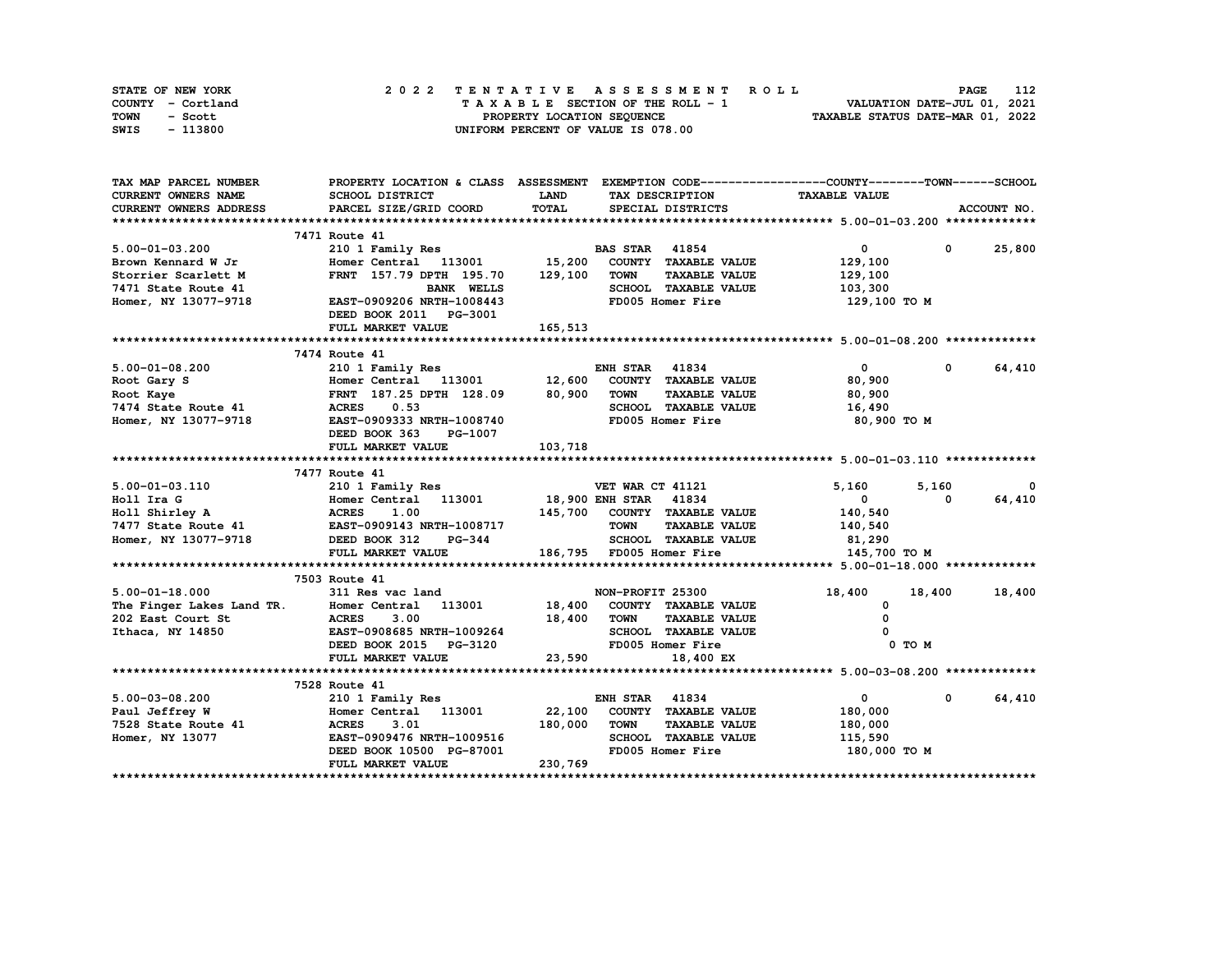| STATE OF NEW YORK | 2022 TENTATIVE ASSESSMENT ROLL     | 113<br>PAGE                      |
|-------------------|------------------------------------|----------------------------------|
| COUNTY - Cortland | TAXABLE SECTION OF THE ROLL - 1    | VALUATION DATE-JUL 01, 2021      |
| TOWN<br>- Scott   | PROPERTY LOCATION SEQUENCE         | TAXABLE STATUS DATE-MAR 01, 2022 |
| - 113800<br>SWIS  | UNIFORM PERCENT OF VALUE IS 078.00 |                                  |

| TAX MAP PARCEL NUMBER                                       | PROPERTY LOCATION & CLASS ASSESSMENT EXEMPTION CODE-----------------COUNTY-------TOWN-----SCHOOL |             |                                     |                      |                        |
|-------------------------------------------------------------|--------------------------------------------------------------------------------------------------|-------------|-------------------------------------|----------------------|------------------------|
| <b>CURRENT OWNERS NAME</b>                                  | SCHOOL DISTRICT                                                                                  | <b>LAND</b> | TAX DESCRIPTION                     | <b>TAXABLE VALUE</b> |                        |
| CURRENT OWNERS ADDRESS                                      | PARCEL SIZE/GRID COORD                                                                           | TOTAL       | SPECIAL DISTRICTS                   |                      | ACCOUNT NO.            |
|                                                             |                                                                                                  |             |                                     |                      |                        |
|                                                             | 7536 Route 41                                                                                    |             |                                     |                      |                        |
| $5.00 - 03 - 08.121$                                        | 210 1 Family Res                                                                                 |             | <b>ENH STAR 41834</b>               | $\mathbf{0}$         | 64,410<br>$\mathbf{0}$ |
| Paul Candace                                                | Homer Central 113001 24,920                                                                      |             | COUNTY TAXABLE VALUE                | 86,860               |                        |
| 7536 State Route 41                                         | 4.44<br><b>ACRES</b>                                                                             | 86,860      | <b>TOWN</b><br><b>TAXABLE VALUE</b> | 86,860               |                        |
| Homer, NY 13077-8747                                        | EAST-0909386 NRTH-1009743                                                                        |             | SCHOOL TAXABLE VALUE                | 22,450               |                        |
|                                                             | DEED BOOK 1995 PG-4727                                                                           |             | FD005 Homer Fire                    | 86,860 то м          |                        |
|                                                             | FULL MARKET VALUE                                                                                | 111,359     |                                     |                      |                        |
|                                                             |                                                                                                  |             |                                     |                      |                        |
|                                                             | 7548 Route 41                                                                                    |             |                                     |                      |                        |
| $5.00 - 03 - 07.000$                                        | 210 1 Family Res                                                                                 |             | <b>BAS STAR 41854</b>               | $\mathbf{0}$         | 25,800<br>$\mathbf 0$  |
| Paul Robert A                                               | Homer Central 113001 20,400                                                                      |             | COUNTY TAXABLE VALUE                | 139,700              |                        |
| 1591 Pork St                                                | <b>ACRES</b><br>2.13                                                                             | 139,700     | <b>TOWN</b><br><b>TAXABLE VALUE</b> | 139,700              |                        |
| Skaneateles, NY 13152                                       | EAST-0909094 NRTH-1010071                                                                        |             | SCHOOL TAXABLE VALUE                | 113,900              |                        |
|                                                             | DEED BOOK 2021 PG-4088                                                                           |             | FD005 Homer Fire                    | 139,700 то м         |                        |
|                                                             | FULL MARKET VALUE                                                                                | 179,103     |                                     |                      |                        |
|                                                             |                                                                                                  |             |                                     |                      |                        |
| 7305-7307 Route 41                                          |                                                                                                  |             |                                     |                      |                        |
| 15.00-05-16.200                                             | 210 1 Family Res                                                                                 |             | AG-CEILING 41720                    | 7,969                | 7,969<br>7,969         |
| Birdsall Dennis                                             | Homer Central 113001                                                                             | 28,200      | COUNTY TAXABLE VALUE                | 97,031               |                        |
| Birdsall Heather                                            | <b>ACRES</b><br>5.00                                                                             | 105,000     | <b>TOWN</b><br><b>TAXABLE VALUE</b> | 97,031               |                        |
| 5429 Roaad 47                                               | EAST-0910218 NRTH-1005831                                                                        |             | SCHOOL TAXABLE VALUE                | 97,031               |                        |
| Torrington, WY 82240                                        | DEED BOOK 10463 PG-64004                                                                         |             | FD005 Homer Fire                    | 105,000 TO M         |                        |
|                                                             | FULL MARKET VALUE                                                                                | 134,615     |                                     |                      |                        |
| MAY BE SUBJECT TO PAYMENT                                   |                                                                                                  |             |                                     |                      |                        |
| UNDER AGDIST LAW TIL 2026                                   |                                                                                                  |             |                                     |                      |                        |
|                                                             |                                                                                                  |             |                                     |                      |                        |
| 7365, 7367 Route 41                                         |                                                                                                  |             |                                     |                      |                        |
| 15.00-05-01.100                                             | 281 Multiple res                                                                                 |             | <b>BAS STAR 41854</b>               | $\mathbf{0}$         | 25,800<br>$\mathbf{0}$ |
| Filkins Vernon B II                                         | Homer Central 113001                                                                             | 19,600      | COUNTY TAXABLE VALUE                | 170,950              |                        |
| 7367 Route 41                                               | <b>ACRES</b><br>3.39                                                                             | 170,950     | <b>TOWN</b><br><b>TAXABLE VALUE</b> | 170,950              |                        |
| Homer, NY 13077-9718                                        | EAST-0910023 NRTH-1006792                                                                        |             | SCHOOL TAXABLE VALUE                | 145,150              |                        |
|                                                             | DEED BOOK 2008 PG-7517                                                                           |             | FD005 Homer Fire                    | 170,950 то м         |                        |
| MAY BE SUBJECT TO PAYMENT                                   | FULL MARKET VALUE                                                                                | 219,167     |                                     |                      |                        |
| UNDER AGDIST LAW TIL 2022                                   |                                                                                                  |             |                                     |                      |                        |
|                                                             |                                                                                                  |             |                                     |                      |                        |
|                                                             | 1375 Simon Rd                                                                                    |             |                                     |                      |                        |
| 26.00-02-02.120                                             | 311 Res vac land                                                                                 |             | COUNTY TAXABLE VALUE                | 11,900               |                        |
| Tomko Kevin                                                 | 113001<br>Homer Central                                                                          | 11,900      | <b>TAXABLE VALUE</b><br><b>TOWN</b> | 11,900               |                        |
|                                                             | <b>ACRES</b><br>3.00                                                                             | 11,900      | SCHOOL TAXABLE VALUE                | 11,900               |                        |
| Tomko Jacqueline R<br>967 Kuttruff Rd<br>Walworth, NY 14568 | EAST-0927875 NRTH-0991251                                                                        |             | FD005 Homer Fire                    | 11,900 TO M          |                        |
|                                                             | <b>PG-336</b><br>DEED BOOK 466                                                                   |             |                                     |                      |                        |
|                                                             | FULL MARKET VALUE                                                                                | 15,256      |                                     |                      |                        |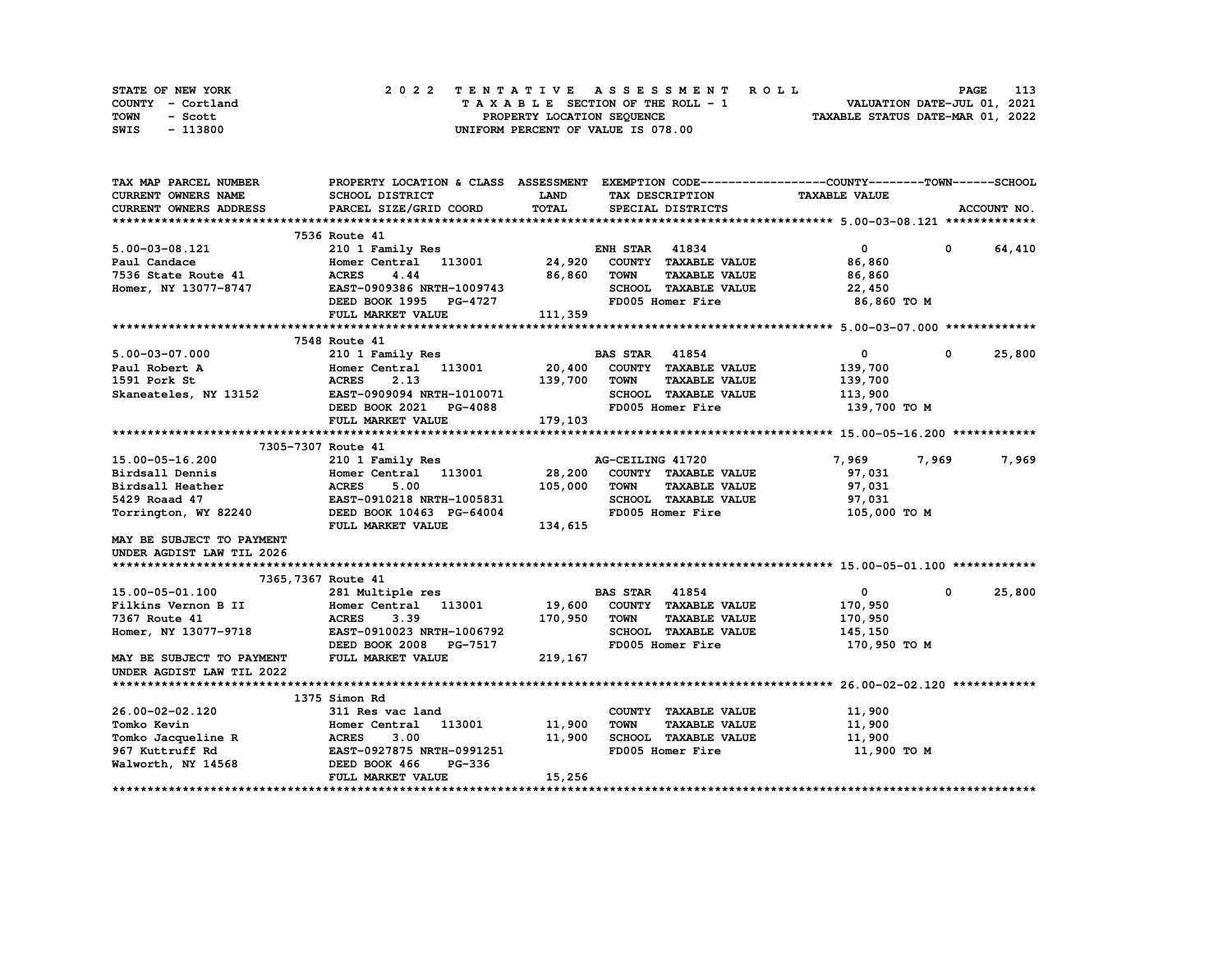| STATE OF NEW YORK | 2022 TENTATIVE ASSESSMENT ROLL     | 114<br><b>PAGE</b>               |
|-------------------|------------------------------------|----------------------------------|
| COUNTY - Cortland | TAXABLE SECTION OF THE ROLL - 1    | VALUATION DATE-JUL 01, 2021      |
| TOWN<br>- Scott   | PROPERTY LOCATION SEQUENCE         | TAXABLE STATUS DATE-MAR 01, 2022 |
| - 113800<br>SWIS  | UNIFORM PERCENT OF VALUE IS 078.00 |                                  |

| TAX MAP PARCEL NUMBER     |                                                  |         |                                     | PROPERTY LOCATION & CLASS ASSESSMENT EXEMPTION CODE----------------COUNTY-------TOWN-----SCHOOL |             |
|---------------------------|--------------------------------------------------|---------|-------------------------------------|-------------------------------------------------------------------------------------------------|-------------|
| CURRENT OWNERS NAME       | SCHOOL DISTRICT                                  | LAND    | TAX DESCRIPTION                     | <b>TAXABLE VALUE</b>                                                                            |             |
| CURRENT OWNERS ADDRESS    | PARCEL SIZE/GRID COORD                           | TOTAL   | SPECIAL DISTRICTS                   |                                                                                                 | ACCOUNT NO. |
|                           |                                                  |         |                                     |                                                                                                 |             |
|                           | 1381 Simon Rd                                    |         |                                     |                                                                                                 |             |
| 26.00-02-02.200           | 210 1 Family Res                                 |         | <b>BAS STAR</b><br>41854            | $\mathbf{0}$<br>$^{\circ}$                                                                      | 25,800      |
| Carr Christopher          | Homer Central 113001                             | 22,100  | COUNTY TAXABLE VALUE                | 184,300                                                                                         |             |
| Hales Susan               | <b>ACRES</b><br>3.02 BANK LERETA                 | 184,300 | <b>TOWN</b><br><b>TAXABLE VALUE</b> | 184,300                                                                                         |             |
| 1381 Simon Rd             | EAST-0928329 NRTH-0991297                        |         | SCHOOL TAXABLE VALUE                | 158,500                                                                                         |             |
| Homer, NY 13077-9700      | DEED BOOK 1996 PG-3532                           |         | FD005 Homer Fire                    | 184,300 то м                                                                                    |             |
|                           | FULL MARKET VALUE                                | 236,282 |                                     |                                                                                                 |             |
|                           |                                                  |         |                                     |                                                                                                 |             |
|                           | 1397 Simon Rd                                    |         |                                     |                                                                                                 |             |
| 36.00-03-06.000           | 120 Field crops                                  |         | AG-CEILING 41720                    | 39,741<br>39,741                                                                                | 39,741      |
| Rogers Richard E          | Homer Central 113001                             | 109,000 | COUNTY TAXABLE VALUE                | 87,059                                                                                          |             |
| Rogers Richard Jr         | ACRES 130.50 BANKCORELOG                         | 126,800 | <b>TOWN</b><br><b>TAXABLE VALUE</b> | 87,059                                                                                          |             |
| 6306 Stevens Rd           | EAST-0929749 NRTH-0990973                        |         | SCHOOL TAXABLE VALUE                | 87,059                                                                                          |             |
| Homer, NY 13077           | DEED BOOK 2015 PG-769                            |         | FD005 Homer Fire                    | 126,800 TO M                                                                                    |             |
|                           | FULL MARKET VALUE                                | 162,564 |                                     |                                                                                                 |             |
| MAY BE SUBJECT TO PAYMENT |                                                  |         |                                     |                                                                                                 |             |
| UNDER AGDIST LAW TIL 2026 |                                                  |         |                                     |                                                                                                 |             |
|                           |                                                  |         |                                     |                                                                                                 |             |
|                           | 558 South View Dr                                |         |                                     |                                                                                                 |             |
| 35.03-01-31.000           | 210 1 Family Res                                 |         | <b>ENH STAR 41834</b>               | $^{\circ}$<br>0                                                                                 | 64,410      |
| Klemm Matthew J Sr        | Homer Central                                    |         | 113001 15,700 VET COM CT 41131      | 8,600<br>8,600                                                                                  | $^{\circ}$  |
| 558 South View Dr         | FRNT 114.00 DPTH 176.00 132,200 VET DIS CT 41141 |         |                                     | 17,200<br>17,200                                                                                | 0           |
| Homer, NY 13077-9326      | <b>BANK WELLS</b>                                |         | COUNTY TAXABLE VALUE                | 106,400                                                                                         |             |
|                           | EAST-0913146 NRTH-0986101                        |         | <b>TOWN</b><br><b>TAXABLE VALUE</b> |                                                                                                 |             |
|                           |                                                  |         | <b>SCHOOL TAXABLE VALUE</b>         | 106,400                                                                                         |             |
|                           | DEED BOOK 10525 PG-32001                         |         | 169,487 FD005 Homer Fire            | 67,790                                                                                          |             |
|                           | FULL MARKET VALUE                                |         |                                     | 132,200 TO M                                                                                    |             |
|                           |                                                  |         |                                     |                                                                                                 |             |
|                           | 561 South View Dr                                |         |                                     |                                                                                                 |             |
| 35.03-01-43.000           | 210 1 Family Res                                 |         | COUNTY TAXABLE VALUE                | 91,100                                                                                          |             |
| Rotchford Christian       | Homer Central 113001                             | 15,700  | <b>TOWN</b><br><b>TAXABLE VALUE</b> | 91,100                                                                                          |             |
| 561 South View Dr         | FRNT 110.00 DPTH 183.00                          | 91,100  | SCHOOL TAXABLE VALUE                | 91,100                                                                                          |             |
| Scott, NY 13077           | <b>BANKCORELOG</b>                               |         | FD005 Homer Fire                    | 91,100 TO M                                                                                     |             |
|                           | EAST-0913116 NRTH-0986300                        |         |                                     |                                                                                                 |             |
|                           | DEED BOOK 2016 PG-7065                           |         |                                     |                                                                                                 |             |
|                           | FULL MARKET VALUE                                | 116,795 |                                     |                                                                                                 |             |
|                           |                                                  |         |                                     |                                                                                                 |             |
|                           | 564 South View Dr                                |         |                                     |                                                                                                 |             |
| $35.03 - 01 - 32.000$     | 210 1 Family Res                                 |         | <b>BAS STAR</b> 41854               | $\mathbf{0}$<br>$^{\circ}$                                                                      | 25,800      |
| Mack Sarah M              | 113001 16,700<br>Homer Central                   |         | COUNTY TAXABLE VALUE                | 91,000                                                                                          |             |
| 564 South View Dr         | FRNT 100.00 DPTH 228.00                          | 91,000  | <b>TOWN</b><br><b>TAXABLE VALUE</b> | 91,000                                                                                          |             |
| Homer, NY 13077-9326      | EAST-0913291 NRTH-0986110                        |         | SCHOOL TAXABLE VALUE                | 65,200                                                                                          |             |
|                           | DEED BOOK 2021<br><b>PG-7480</b>                 |         | FD005 Homer Fire                    | 91,000 TO M                                                                                     |             |
|                           | FULL MARKET VALUE                                | 116,667 |                                     |                                                                                                 |             |
|                           |                                                  |         |                                     |                                                                                                 |             |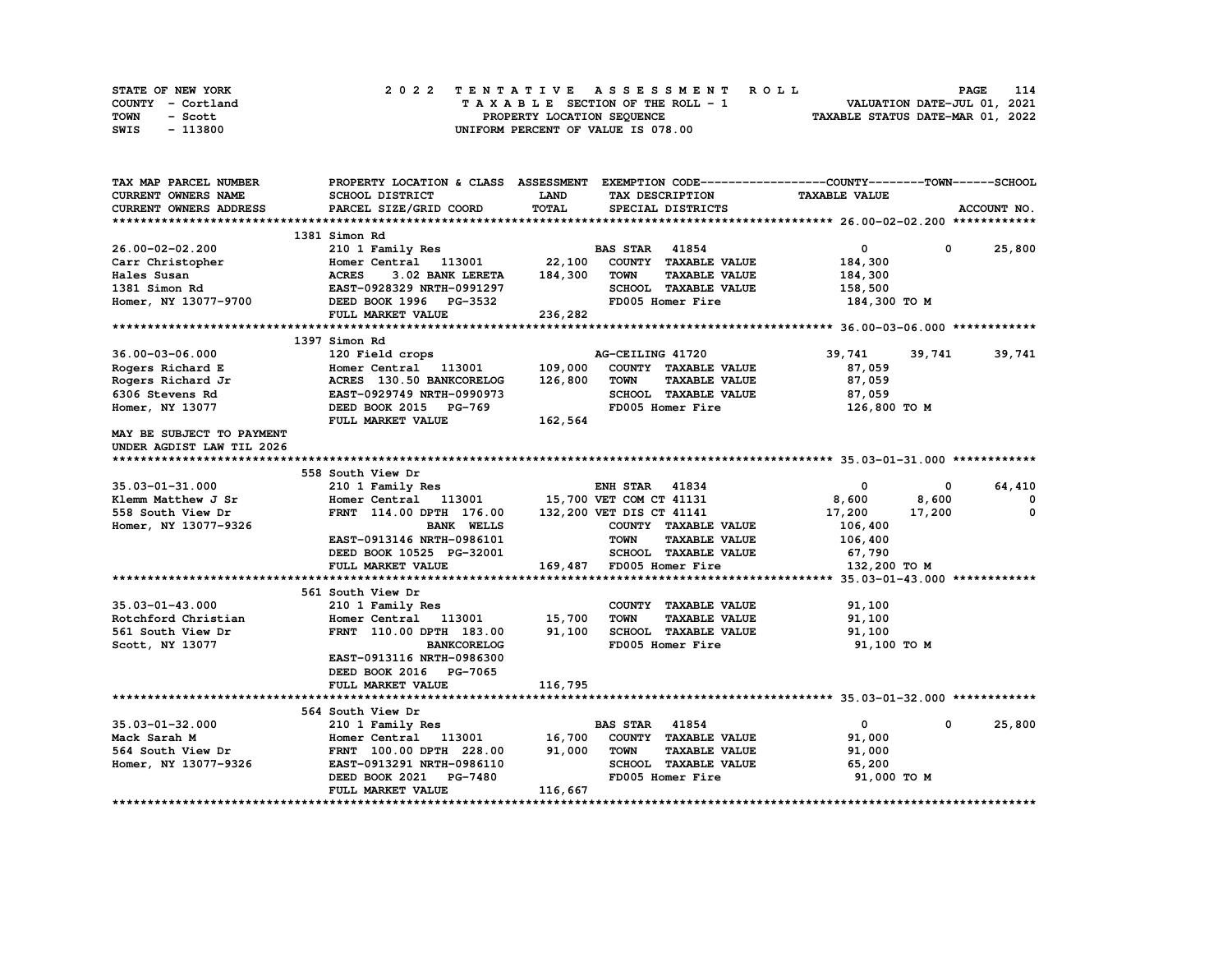| STATE OF NEW YORK | 2022 TENTATIVE ASSESSMENT ROLL     | 115<br><b>PAGE</b>               |
|-------------------|------------------------------------|----------------------------------|
| COUNTY - Cortland | TAXABLE SECTION OF THE ROLL - 1    | VALUATION DATE-JUL 01, 2021      |
| TOWN<br>- Scott   | PROPERTY LOCATION SEQUENCE         | TAXABLE STATUS DATE-MAR 01, 2022 |
| - 113800<br>SWIS  | UNIFORM PERCENT OF VALUE IS 078.00 |                                  |

| TAX MAP PARCEL NUMBER                                  | PROPERTY LOCATION & CLASS ASSESSMENT    |             |                                     | EXEMPTION CODE-----------------COUNTY-------TOWN------SCHOOL |                      |             |             |
|--------------------------------------------------------|-----------------------------------------|-------------|-------------------------------------|--------------------------------------------------------------|----------------------|-------------|-------------|
| CURRENT OWNERS NAME                                    | SCHOOL DISTRICT                         | <b>LAND</b> | TAX DESCRIPTION                     |                                                              | <b>TAXABLE VALUE</b> |             |             |
| CURRENT OWNERS ADDRESS                                 | PARCEL SIZE/GRID COORD                  | TOTAL       | SPECIAL DISTRICTS                   |                                                              |                      |             | ACCOUNT NO. |
|                                                        |                                         |             |                                     |                                                              |                      |             |             |
|                                                        | 567 South View Dr                       |             |                                     |                                                              |                      |             |             |
| $35.03 - 01 - 33.000$                                  | 210 1 Family Res                        |             | <b>BAS STAR 41854</b>               |                                                              | 0                    | 0           | 25,800      |
| Glendening Christopher                                 | Homer Central 113001                    | 16,500      | COUNTY TAXABLE VALUE                |                                                              | 100,500              |             |             |
| 567 South View Dr                                      | FRNT 190.23 DPTH 125.00                 | 100,500     | <b>TOWN</b>                         | <b>TAXABLE VALUE</b>                                         | 100,500              |             |             |
| Homer, NY 13077-8314                                   | <b>ACRES</b><br>0.49 BANKCORELOG        |             | SCHOOL TAXABLE VALUE                |                                                              | 74,700               |             |             |
|                                                        | EAST-0913245 NRTH-0986344               |             | FD005 Homer Fire                    |                                                              | 100,500 TO M         |             |             |
|                                                        | DEED BOOK 2001 PG-5255                  |             |                                     |                                                              |                      |             |             |
|                                                        | FULL MARKET VALUE                       | 128,846     |                                     |                                                              |                      |             |             |
|                                                        |                                         |             |                                     |                                                              |                      |             |             |
|                                                        | 570 South View Dr                       |             |                                     |                                                              |                      |             |             |
| 35.03-01-23.000                                        | 210 1 Family Res                        |             | <b>BAS STAR 41854</b>               |                                                              | 0                    | $\mathbf 0$ | 25,800      |
| Vanwinkle James T III                                  | Homer Central 113001                    | 16,700      | COUNTY TAXABLE VALUE                |                                                              | 100,600              |             |             |
| Vanwinkle Judy A                                       | FRNT 151.02 DPTH 128.00                 | 100,600     | <b>TOWN</b>                         | <b>TAXABLE VALUE</b>                                         | 100,600              |             |             |
| 570 South View Dr                                      | <b>ACRES</b><br>0.51 BANK WELLS         |             | SCHOOL TAXABLE VALUE                |                                                              | 74,800               |             |             |
| Homer, NY 13077-9326                                   | EAST-0913391 NRTH-0986232               |             | FD005 Homer Fire                    |                                                              | 100,600 TO M         |             |             |
|                                                        | DEED BOOK 1997 PG-4778                  |             |                                     |                                                              |                      |             |             |
|                                                        | FULL MARKET VALUE                       | 128,974     |                                     |                                                              |                      |             |             |
|                                                        |                                         |             |                                     |                                                              |                      |             |             |
|                                                        | Stevens Rd                              |             |                                     |                                                              |                      |             |             |
| 26.00-01-18.120<br>Killoren Christopher J              | 312 Vac w/imprv<br>Homer Central 113001 | 94,200      | COUNTY TAXABLE VALUE<br><b>TOWN</b> | <b>TAXABLE VALUE</b>                                         | 102,000<br>102,000   |             |             |
| c/o Mark Eriksson                                      | <b>ACRES</b> 160.00                     | 102,000     | SCHOOL TAXABLE VALUE                |                                                              | 102,000              |             |             |
| 3425 Curtis Rd                                         | EAST-0926486 NRTH-0993864               |             | FD005 Homer Fire                    |                                                              | 102,000 TO M         |             |             |
| Syracuse, NY 13215                                     | DEED BOOK 2016 PG-2185                  |             |                                     |                                                              |                      |             |             |
|                                                        | FULL MARKET VALUE                       | 130,769     |                                     |                                                              |                      |             |             |
|                                                        |                                         |             |                                     |                                                              |                      |             |             |
|                                                        | Stevens Rd                              |             |                                     |                                                              |                      |             |             |
| 26.00-02-07.120                                        | 311 Res vac land                        |             | COUNTY TAXABLE VALUE                |                                                              | 17,300               |             |             |
| Waack Beth A                                           | 113001<br>Homer Central                 | 17,300      | <b>TOWN</b>                         | <b>TAXABLE VALUE</b>                                         | 17,300               |             |             |
| Kulesa Benjamin M                                      | <b>ACRES</b><br>7.59                    | 17,300      | SCHOOL TAXABLE VALUE                |                                                              | 17,300               |             |             |
| 6401 North Kirkville Rd                                | EAST-0926612 NRTH-0991863               |             | FD005 Homer Fire                    |                                                              | 17,300 TO M          |             |             |
| Kirkville, NY 13082                                    | DEED BOOK 2021<br><b>PG-5921</b>        |             |                                     |                                                              |                      |             |             |
|                                                        | FULL MARKET VALUE                       | 22,179      |                                     |                                                              |                      |             |             |
|                                                        |                                         |             |                                     |                                                              |                      |             |             |
|                                                        | Stevens Rd                              |             |                                     |                                                              |                      |             |             |
| 36.00-01-05.120                                        | 105 Vac farmland                        |             | AG-CEILING 41720                    |                                                              | 68,844               | 68,844      | 68,844      |
| New Hope View Farm LLC                                 | Homer Central 113001                    | 155,700     | COUNTY TAXABLE VALUE                |                                                              | 86,856               |             |             |
| Head William R                                         | ACRES 194.33                            | 155,700     | <b>TOWN</b>                         | <b>TAXABLE VALUE</b>                                         | 86,856               |             |             |
| William R Head                                         | EAST-0929490 NRTH-0986636               |             | SCHOOL TAXABLE VALUE                |                                                              | 86,856               |             |             |
| 5937 Route 11                                          | DEED BOOK 10580 PG-43005                |             | FD005 Homer Fire                    |                                                              | 155,700 TO M         |             |             |
| Homer, NY 13077                                        | FULL MARKET VALUE                       | 199,615     |                                     |                                                              |                      |             |             |
| MAY BE SUBJECT TO PAYMENT<br>UNDER AGDIST LAW TIL 2026 |                                         |             |                                     |                                                              |                      |             |             |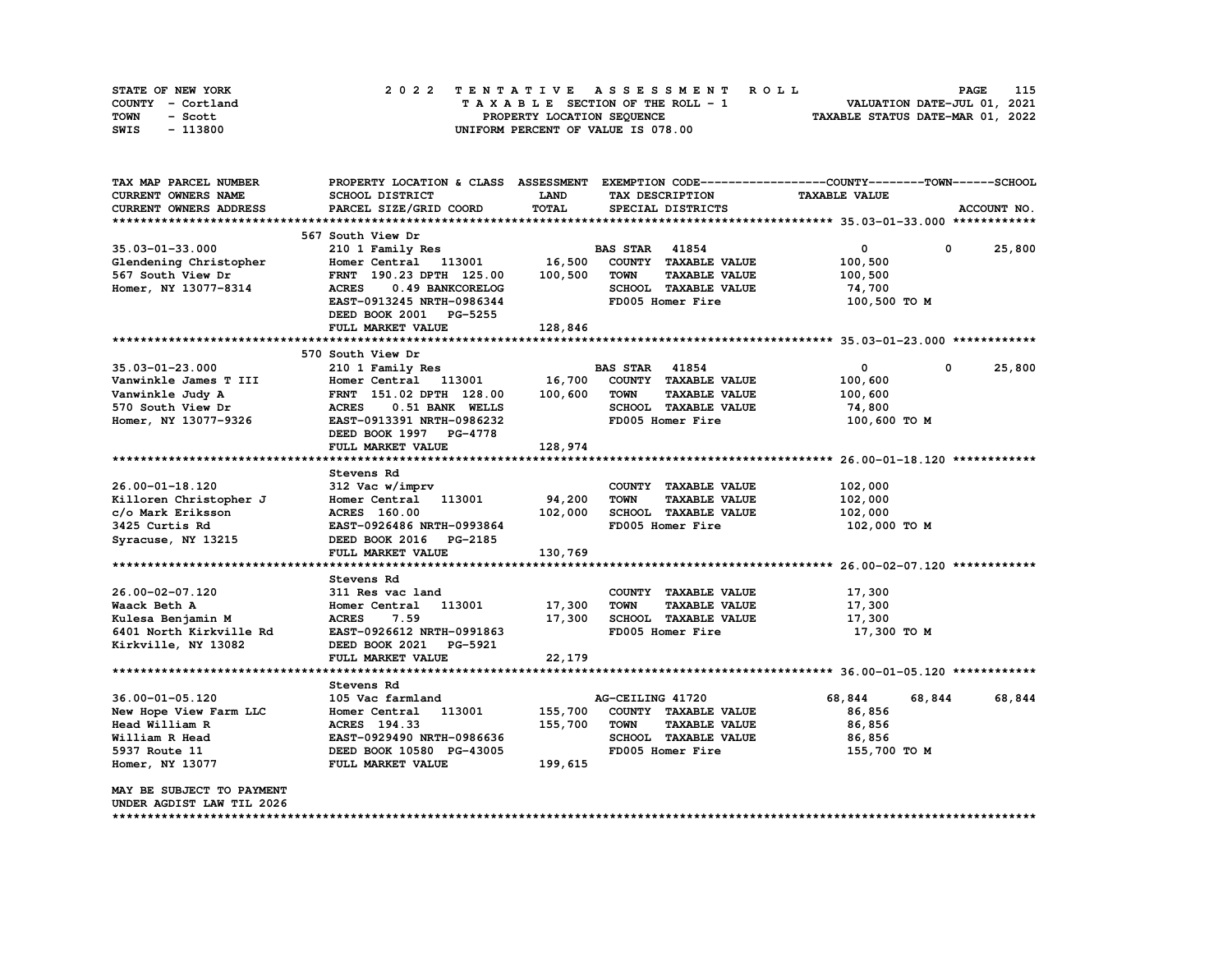| STATE OF NEW YORK | 2022 TENTATIVE ASSESSMENT ROLL     | 116<br><b>PAGE</b>               |
|-------------------|------------------------------------|----------------------------------|
| COUNTY - Cortland | TAXABLE SECTION OF THE ROLL - 1    | VALUATION DATE-JUL 01, 2021      |
| TOWN<br>- Scott   | PROPERTY LOCATION SEQUENCE         | TAXABLE STATUS DATE-MAR 01, 2022 |
| - 113800<br>SWIS  | UNIFORM PERCENT OF VALUE IS 078.00 |                                  |

| TAX MAP PARCEL NUMBER                               |                                             |         |                                     | PROPERTY LOCATION & CLASS ASSESSMENT EXEMPTION CODE----------------COUNTY-------TOWN-----SCHOOL |
|-----------------------------------------------------|---------------------------------------------|---------|-------------------------------------|-------------------------------------------------------------------------------------------------|
| CURRENT OWNERS NAME                                 | SCHOOL DISTRICT                             | LAND    | TAX DESCRIPTION                     | <b>TAXABLE VALUE</b>                                                                            |
| CURRENT OWNERS ADDRESS                              | PARCEL SIZE/GRID COORD                      | TOTAL   | SPECIAL DISTRICTS                   | ACCOUNT NO.                                                                                     |
|                                                     |                                             |         |                                     |                                                                                                 |
|                                                     | Stevens Rd                                  |         |                                     |                                                                                                 |
| 36.00-01-06.000                                     | 322 Rural vac>10                            |         | COUNTY TAXABLE VALUE                | 44,900                                                                                          |
| Beckwith Co-Trustee David                           | 113001<br>Homer Central                     | 44,900  | <b>TOWN</b><br><b>TAXABLE VALUE</b> | 44,900                                                                                          |
| Beckwith Co-Trustee Kathryn B ACRES 76.50           |                                             | 44,900  | SCHOOL TAXABLE VALUE                | 44,900                                                                                          |
| 9807 Singleton Dr                                   | EAST-0926656 NRTH-0987628                   |         | FD005 Homer Fire                    | 44,900 TO M                                                                                     |
| Bethesda, MD 20817                                  | DEED BOOK 2021 PG-6142                      |         |                                     |                                                                                                 |
|                                                     | FULL MARKET VALUE                           | 57,564  |                                     |                                                                                                 |
|                                                     |                                             |         |                                     |                                                                                                 |
|                                                     | Stevens Rd                                  |         |                                     |                                                                                                 |
| 36.00-01-17.220                                     | 314 Rural vac<10                            |         | COUNTY TAXABLE VALUE                | 100                                                                                             |
| Olsenwik Scott                                      | Homer Central 113001                        | 100     | <b>TOWN</b><br><b>TAXABLE VALUE</b> | 100                                                                                             |
| Olsenwik Emily                                      | <b>ACRES</b><br>0.05                        | 100     | SCHOOL TAXABLE VALUE                | 100                                                                                             |
| 6108 Stevens Rd                                     |                                             |         | FD005 Homer Fire                    | 100 TO M                                                                                        |
| Homer, NY 13077                                     | DEED BOOK 10551 PG-57005                    |         |                                     |                                                                                                 |
|                                                     | FULL MARKET VALUE                           | 128     |                                     |                                                                                                 |
|                                                     |                                             |         |                                     |                                                                                                 |
|                                                     | Stevens Rd                                  |         |                                     |                                                                                                 |
| 36.00-01-19.000                                     | 322 Rural vac>10                            |         | COUNTY TAXABLE VALUE                | 13,500                                                                                          |
| Underwood Richard L                                 | Homer Central 113001 13,500                 |         | TOWN<br><b>TAXABLE VALUE</b>        | 13,500                                                                                          |
| 7555 Rte 281                                        | <b>ACRES</b> 25.00                          | 13,500  | SCHOOL TAXABLE VALUE                | 13,500                                                                                          |
| Tully, NY 13159                                     | EAST-0930414 NRTH-0985369                   |         | FD005 Homer Fire                    | 13,500 TO M                                                                                     |
|                                                     | DEED BOOK 2016 PG-5102<br>FULL MARKET VALUE | 17,308  |                                     |                                                                                                 |
|                                                     |                                             |         |                                     |                                                                                                 |
|                                                     | Stevens Rd                                  |         |                                     |                                                                                                 |
| 36.00-03-01.000                                     | 312 Vac w/imprv                             |         | COUNTY TAXABLE VALUE                | 13,700                                                                                          |
| Rogers Richard E                                    | Homer Central 113001 10,000                 |         | TOWN<br><b>TAXABLE VALUE</b>        | 13,700                                                                                          |
| Rogers Richard Jr                                   | <b>ACRES</b><br>6.21                        | 13,700  | SCHOOL TAXABLE VALUE                | 13,700                                                                                          |
| 6306 Stevens Rd                                     | EAST-0927189 NRTH-0988952                   |         | FD005 Homer Fire                    | 13,700 TO M                                                                                     |
| Homer, NY 13077                                     | DEED BOOK 2015 PG-769                       |         |                                     |                                                                                                 |
|                                                     | <b>FULL MARKET VALUE</b>                    | 17,564  |                                     |                                                                                                 |
|                                                     |                                             |         |                                     |                                                                                                 |
|                                                     | Stevens Rd                                  |         |                                     |                                                                                                 |
| 36.00-03-05.100                                     | 105 Vac farmland                            |         | AG-CEILING 41720                    | 21,633<br>21,633<br>21,633                                                                      |
| Slade's Peaceful Vly Realty LL Homer Central 113001 |                                             | 134,500 | COUNTY TAXABLE VALUE                | 112,867                                                                                         |
| 5577 Route 281                                      | ACRES 229.87                                | 134,500 | <b>TOWN</b><br><b>TAXABLE VALUE</b> | 112,867                                                                                         |
| Homer, NY 13077                                     | EAST-0928102 NRTH-0989525                   |         | SCHOOL TAXABLE VALUE                | 112,867                                                                                         |
|                                                     | DEED BOOK 2012 PG-3342                      |         | FD005 Homer Fire                    | 134,500 TO M                                                                                    |
| MAY BE SUBJECT TO PAYMENT                           | FULL MARKET VALUE                           | 172,436 |                                     |                                                                                                 |
| UNDER AGDIST LAW TIL 2026                           |                                             |         |                                     |                                                                                                 |
|                                                     |                                             |         |                                     |                                                                                                 |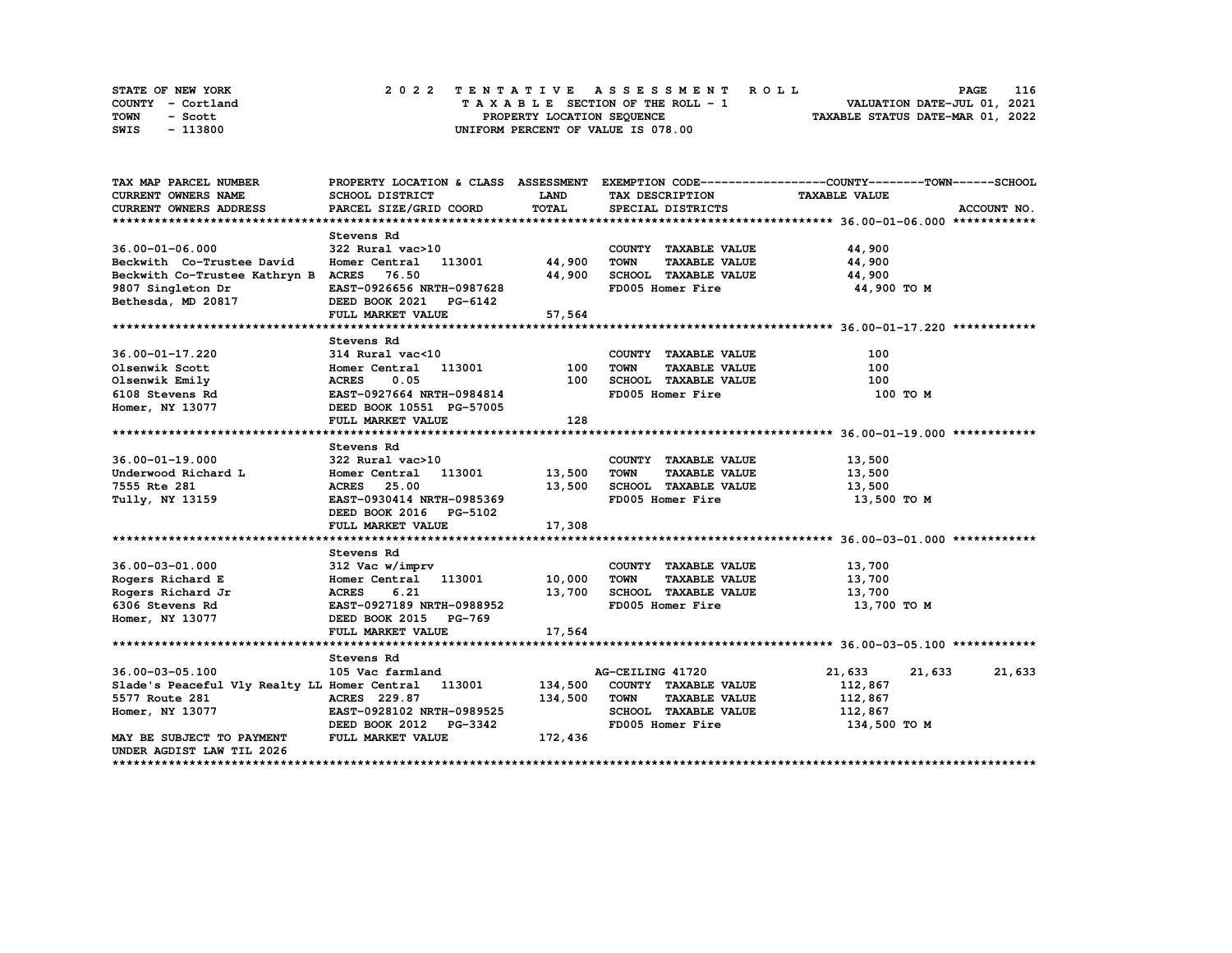| STATE OF NEW YORK | 2022 TENTATIVE ASSESSMENT ROLL     | 117<br><b>PAGE</b>               |
|-------------------|------------------------------------|----------------------------------|
| COUNTY - Cortland | TAXABLE SECTION OF THE ROLL - 1    | VALUATION DATE-JUL 01, 2021      |
| TOWN<br>- Scott   | PROPERTY LOCATION SEQUENCE         | TAXABLE STATUS DATE-MAR 01, 2022 |
| - 113800<br>SWIS  | UNIFORM PERCENT OF VALUE IS 078.00 |                                  |

| TAX MAP PARCEL NUMBER  | PROPERTY LOCATION & CLASS ASSESSMENT EXEMPTION CODE-----------------COUNTY-------TOWN------SCHOOL |             |                                     |                      |   |             |
|------------------------|---------------------------------------------------------------------------------------------------|-------------|-------------------------------------|----------------------|---|-------------|
| CURRENT OWNERS NAME    | <b>SCHOOL DISTRICT</b>                                                                            | <b>LAND</b> | TAX DESCRIPTION                     | <b>TAXABLE VALUE</b> |   |             |
| CURRENT OWNERS ADDRESS | PARCEL SIZE/GRID COORD                                                                            | TOTAL       | SPECIAL DISTRICTS                   |                      |   | ACCOUNT NO. |
|                        |                                                                                                   |             |                                     |                      |   |             |
|                        | 6115 Stevens Rd                                                                                   |             |                                     |                      |   |             |
| 36.00-01-17.120        | 270 Mfg housing                                                                                   |             | <b>BAS STAR</b> 41854               | 0                    | 0 | 25,800      |
| Recor Kelle M          | Homer Central 113001                                                                              | 21,500      | COUNTY TAXABLE VALUE                | 101,600              |   |             |
| 6115 Stevens Rd        | <b>ACRES</b><br>2.60 BANK WELLS                                                                   | 101,600     | <b>TOWN</b><br><b>TAXABLE VALUE</b> | 101,600              |   |             |
| Homer, NY 13077        | EAST-0927487 NRTH-0984951                                                                         |             | SCHOOL TAXABLE VALUE                | 75,800               |   |             |
|                        | DEED BOOK 10420 PG-90001                                                                          |             | FD005 Homer Fire                    |                      |   |             |
|                        |                                                                                                   |             |                                     | 101,600 TO M         |   |             |
|                        | FULL MARKET VALUE                                                                                 | 130,256     |                                     |                      |   |             |
|                        |                                                                                                   |             |                                     |                      |   |             |
|                        | 6128 Stevens Rd                                                                                   |             |                                     |                      |   |             |
| 36.00-01-17.210        | 210 1 Family Res                                                                                  |             | ENH STAR<br>41834                   | 0                    | 0 | 64,410      |
| Dubois Kathleen A      | 113001<br>Homer Central                                                                           | 27,700      | COUNTY TAXABLE VALUE                | 144,300              |   |             |
| 6128 Stevens Rd        | <b>ACRES</b><br>7.82                                                                              | 144,300     | <b>TOWN</b><br><b>TAXABLE VALUE</b> | 144,300              |   |             |
| Homer, NY 13077-9710   | EAST-0928131 NRTH-0985034                                                                         |             | SCHOOL TAXABLE VALUE                | 79,890               |   |             |
|                        | DEED BOOK 422<br>PG-332                                                                           |             | FD005 Homer Fire                    | 144,300 TO M         |   |             |
|                        | FULL MARKET VALUE                                                                                 | 185,000     |                                     |                      |   |             |
|                        |                                                                                                   |             |                                     |                      |   |             |
|                        | 6192 Stevens Rd                                                                                   |             |                                     |                      |   |             |
| 36.00-01-05.110        | 240 Rural res                                                                                     |             | COUNTY TAXABLE VALUE                | 178,600              |   |             |
| Niederhofer Thomas R   | 113001<br>Homer Central                                                                           | 54,300      | <b>TAXABLE VALUE</b><br><b>TOWN</b> | 178,600              |   |             |
| Niederhofer Sandy      | <b>ACRES</b><br>47.00                                                                             | 178,600     | <b>SCHOOL TAXABLE VALUE</b>         | 178,600              |   |             |
| 6192 Stevens Rd        | EAST-0927401 NRTH-0986006                                                                         |             | FD005 Homer Fire                    |                      |   |             |
|                        |                                                                                                   |             |                                     | 178,600 то м         |   |             |
| Homer, NY 13077-9767   | DEED BOOK 2000 PG-4607                                                                            |             |                                     |                      |   |             |
|                        | FULL MARKET VALUE                                                                                 | 228,974     |                                     |                      |   |             |
|                        |                                                                                                   |             |                                     |                      |   |             |
|                        | 6252 Stevens Rd                                                                                   |             |                                     |                      |   |             |
| $36.00 - 01 - 05.200$  | 210 1 Family Res                                                                                  |             | <b>BAS STAR 41854</b>               | $\mathbf{0}$         | 0 | 25,800      |
| Connery Philip M       | Homer Central<br>113001                                                                           | 29,200      | COUNTY TAXABLE VALUE                | 182,000              |   |             |
| Connery Janie L        | 7.33 BANKCORELOG<br><b>ACRES</b>                                                                  | 182,000     | <b>TOWN</b><br><b>TAXABLE VALUE</b> | 182,000              |   |             |
| 6252 Stevens Rd        | EAST-0927867 NRTH-0988005                                                                         |             | SCHOOL TAXABLE VALUE                | 156,200              |   |             |
| Homer, NY 13077-9710   | DEED BOOK 1999 PG-161                                                                             |             | FD005 Homer Fire                    | 182,000 TO M         |   |             |
|                        | FULL MARKET VALUE                                                                                 | 233,333     |                                     |                      |   |             |
|                        |                                                                                                   |             |                                     |                      |   |             |
|                        | 6268 Stevens Rd                                                                                   |             |                                     |                      |   |             |
| 36.00-03-02.000        | 270 Mfg housing                                                                                   |             | <b>BAS STAR</b><br>41854            | 0                    | 0 | 25,800      |
| Rogers Richard E Jr    | Homer Central 113001                                                                              | 19,800      | COUNTY TAXABLE VALUE                | 81,040               |   |             |
| Rogers Robyn S         | <b>ACRES</b><br>1.50 BANKCORELOG                                                                  | 81,040      | TAXABLE VALUE<br><b>TOWN</b>        | 81,040               |   |             |
| 6268 Stevens Rd        | EAST-0927636 NRTH-0988529                                                                         |             | <b>SCHOOL TAXABLE VALUE</b>         | 55,240               |   |             |
|                        |                                                                                                   |             | FD005 Homer Fire                    |                      |   |             |
| Homer, NY 13077-9710   | DEED BOOK 1999 PG-5282                                                                            |             |                                     | 81,040 TO M          |   |             |
|                        | FULL MARKET VALUE                                                                                 | 103,897     |                                     |                      |   |             |
|                        |                                                                                                   |             |                                     |                      |   |             |
|                        | 6306 Stevens Rd                                                                                   |             |                                     |                      |   |             |
| 36.00-03-03.000        | 215 1 Fam Res w/                                                                                  |             | <b>BAS STAR</b><br>41854            | 0                    | 0 | 25,800      |
| Rogers Richard         | Homer Central<br>113001                                                                           | 20,300      | COUNTY TAXABLE VALUE                | 207,500              |   |             |
| Rogers Vickie Lynn     | <b>ACRES</b><br>1.89                                                                              | 207,500     | <b>TOWN</b><br><b>TAXABLE VALUE</b> | 207,500              |   |             |
| 6306 Stevens Rd        | EAST-0927596 NRTH-0988816                                                                         |             | <b>SCHOOL TAXABLE VALUE</b>         | 181,700              |   |             |
| Homer, NY 13077-9710   | DEED BOOK 351<br>PG-834                                                                           |             | FD005 Homer Fire                    | 207,500 TO M         |   |             |
|                        | FULL MARKET VALUE                                                                                 | 266,026     |                                     |                      |   |             |
|                        |                                                                                                   |             |                                     |                      |   |             |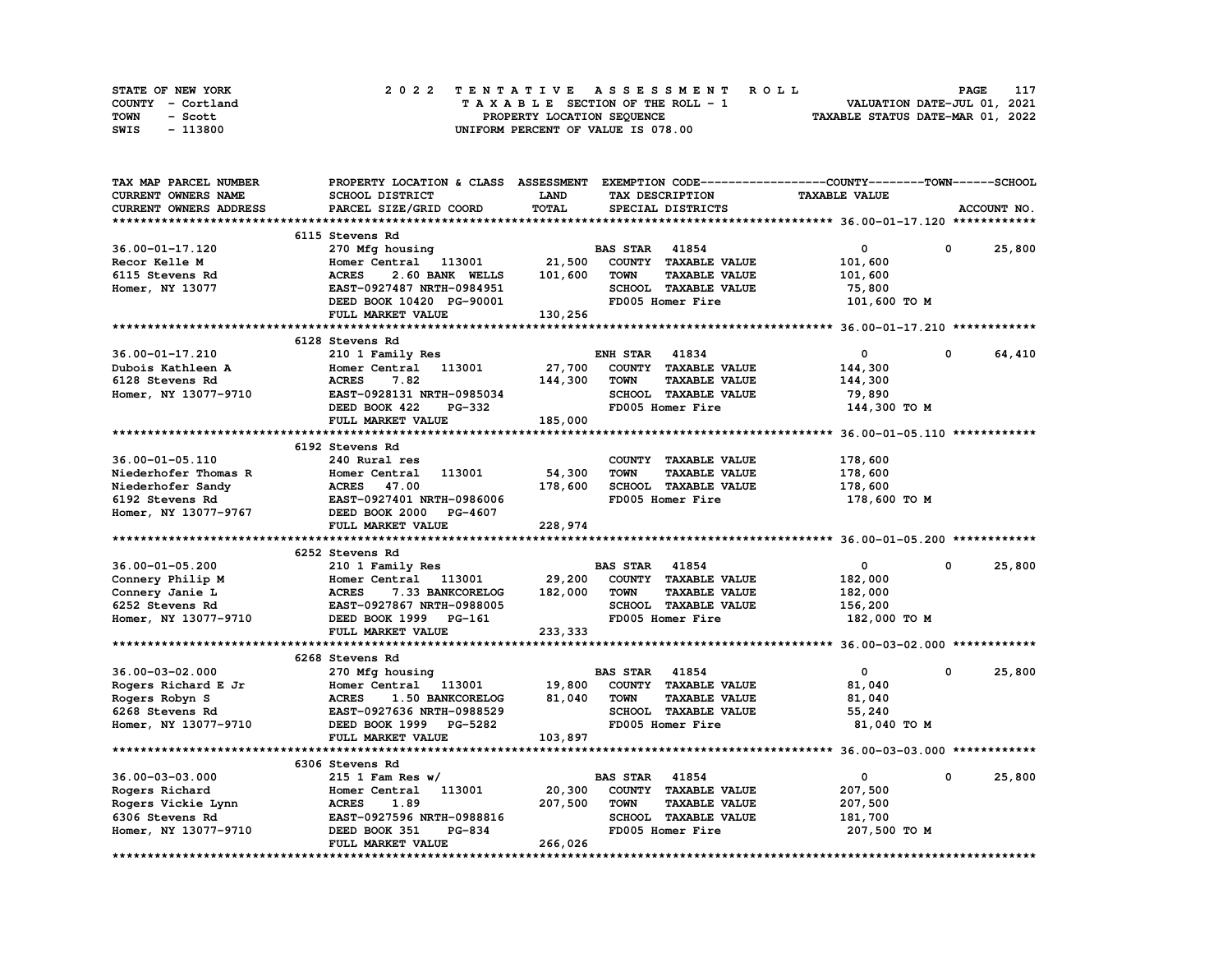| STATE OF NEW YORK | 2022 TENTATIVE ASSESSMENT ROLL     | 118<br><b>PAGE</b>               |
|-------------------|------------------------------------|----------------------------------|
| COUNTY - Cortland | TAXABLE SECTION OF THE ROLL - 1    | VALUATION DATE-JUL 01, 2021      |
| TOWN<br>- Scott   | PROPERTY LOCATION SEQUENCE         | TAXABLE STATUS DATE-MAR 01, 2022 |
| - 113800<br>SWIS  | UNIFORM PERCENT OF VALUE IS 078.00 |                                  |

| TAX MAP PARCEL NUMBER                             | PROPERTY LOCATION & CLASS ASSESSMENT EXEMPTION CODE----------------COUNTY-------TOWN------SCHOOL |             |                       |                      |                      |             |             |
|---------------------------------------------------|--------------------------------------------------------------------------------------------------|-------------|-----------------------|----------------------|----------------------|-------------|-------------|
| <b>CURRENT OWNERS NAME</b>                        | SCHOOL DISTRICT                                                                                  | <b>LAND</b> |                       | TAX DESCRIPTION      | <b>TAXABLE VALUE</b> |             |             |
| <b>CURRENT OWNERS ADDRESS</b>                     | PARCEL SIZE/GRID COORD                                                                           | TOTAL       |                       | SPECIAL DISTRICTS    |                      |             | ACCOUNT NO. |
|                                                   |                                                                                                  |             |                       |                      |                      |             |             |
|                                                   | 6314 Stevens Rd                                                                                  |             |                       |                      |                      |             |             |
| 36.00-03-04.100                                   | 312 Vac w/imprv                                                                                  |             |                       | COUNTY TAXABLE VALUE | 11,400               |             |             |
| Rogers Richard E                                  | Homer Central 113001                                                                             | 5,400       | <b>TOWN</b>           | <b>TAXABLE VALUE</b> | 11,400               |             |             |
| <b>Homer</b><br><b>ACRES</b><br>Rogers Richard Jr | 3.35                                                                                             | 11,400      |                       | SCHOOL TAXABLE VALUE | 11,400               |             |             |
| 6306 Stevens Rd                                   | EAST-0927939 NRTH-0989152                                                                        |             |                       | FD005 Homer Fire     | 11,400 TO M          |             |             |
| Homer, NY 13077                                   | DEED BOOK 2015 PG-769                                                                            |             |                       |                      |                      |             |             |
|                                                   | FULL MARKET VALUE                                                                                | 14,615      |                       |                      |                      |             |             |
|                                                   |                                                                                                  |             |                       |                      |                      |             |             |
|                                                   | 6328 Stevens Rd                                                                                  |             |                       |                      |                      |             |             |
| $36.00 - 03 - 04.200$                             | 210 1 Family Res                                                                                 |             |                       | COUNTY TAXABLE VALUE | 144,600              |             |             |
| Lavere Michael A                                  | Homer Central 113001 21,100                                                                      |             | <b>TOWN</b>           | <b>TAXABLE VALUE</b> | 144,600              |             |             |
| Lavere Katherine S                                | 2.33 BANKCORELOG<br><b>ACRES</b>                                                                 | 144,600     |                       | SCHOOL TAXABLE VALUE | 144,600              |             |             |
| 6328 Stevens Rd                                   | EAST-0927794 NRTH-0989237                                                                        |             |                       | FD005 Homer Fire     | 144,600 TO M         |             |             |
| Homer, NY 13077-9710                              | DEED BOOK 1998 PG-2807                                                                           |             |                       |                      |                      |             |             |
|                                                   | FULL MARKET VALUE                                                                                | 185,385     |                       |                      |                      |             |             |
|                                                   |                                                                                                  |             |                       |                      |                      |             |             |
|                                                   | 6399 Stevens Rd                                                                                  |             |                       |                      |                      |             |             |
| $36.00 - 03 - 05.200$                             | 210 1 Family Res                                                                                 |             | <b>BAS STAR 41854</b> |                      | $\overline{0}$       | $\mathbf 0$ | 25,800      |
| Riley Patrick                                     | Homer Central 113001 25,000                                                                      |             |                       | COUNTY TAXABLE VALUE | 214,700              |             |             |
| 808 State Route 222                               | <b>ACRES</b><br>3.23 BANKCORELOG                                                                 | 214,700     | <b>TOWN</b>           | <b>TAXABLE VALUE</b> | 214,700              |             |             |
| Cortland, NY 13045                                | EAST-0927049 NRTH-0989772                                                                        |             |                       | SCHOOL TAXABLE VALUE | 188,900              |             |             |
|                                                   | DEED BOOK 2011 PG-5701                                                                           |             |                       | FD005 Homer Fire     | 214,700 TO M         |             |             |
|                                                   | FULL MARKET VALUE                                                                                | 275,256     |                       |                      |                      |             |             |
|                                                   |                                                                                                  |             |                       |                      |                      |             |             |
|                                                   | 6438 Stevens Rd                                                                                  |             |                       |                      |                      |             |             |
| 26.00-02-02.110                                   | 210 1 Family Res                                                                                 |             | <b>BAS STAR 41854</b> |                      | $\mathbf 0$          | 0           | 25,800      |
| Schneider Peter G                                 | Homer Central 113001                                                                             | 23,800      |                       | COUNTY TAXABLE VALUE | 224,700              |             |             |
| Schneider Kara L                                  | <b>ACRES</b><br>4.00 BANKCORELOG                                                                 | 224,700     | TOWN                  | <b>TAXABLE VALUE</b> | 224,700              |             |             |
| 6438 Stevens Rd                                   | EAST-0927399 NRTH-0991213                                                                        |             |                       | SCHOOL TAXABLE VALUE | 198,900              |             |             |
| Homer, NY 13077-9710 DEED BOOK 2014 PG-5042       |                                                                                                  |             |                       | FD005 Homer Fire     | 224,700 TO M         |             |             |
|                                                   | FULL MARKET VALUE                                                                                | 288,077     |                       |                      |                      |             |             |
|                                                   |                                                                                                  |             |                       |                      |                      |             |             |
|                                                   | 6441 Stevens Rd                                                                                  |             |                       |                      |                      |             |             |
| 26.00-02-07.200                                   | 311 Res vac land                                                                                 |             |                       | COUNTY TAXABLE VALUE | 11,300               |             |             |
| Holl Evan                                         | Homer Central 113001                                                                             | 11,300      | <b>TOWN</b>           | <b>TAXABLE VALUE</b> | 11,300               |             |             |
| Holl Morgan                                       | 3.01<br><b>ACRES</b>                                                                             | 11,300      |                       | SCHOOL TAXABLE VALUE | 11,300               |             |             |
| 12 Euclid Ave                                     | EAST-0926842 NRTH-0991136                                                                        |             |                       | FD005 Homer Fire     | 11,300 TO M          |             |             |
| Cortland, NY 13045                                | DEED BOOK 2017 PG-353                                                                            |             |                       |                      |                      |             |             |
|                                                   | FULL MARKET VALUE                                                                                | 14,487      |                       |                      |                      |             |             |
|                                                   |                                                                                                  |             |                       |                      |                      |             |             |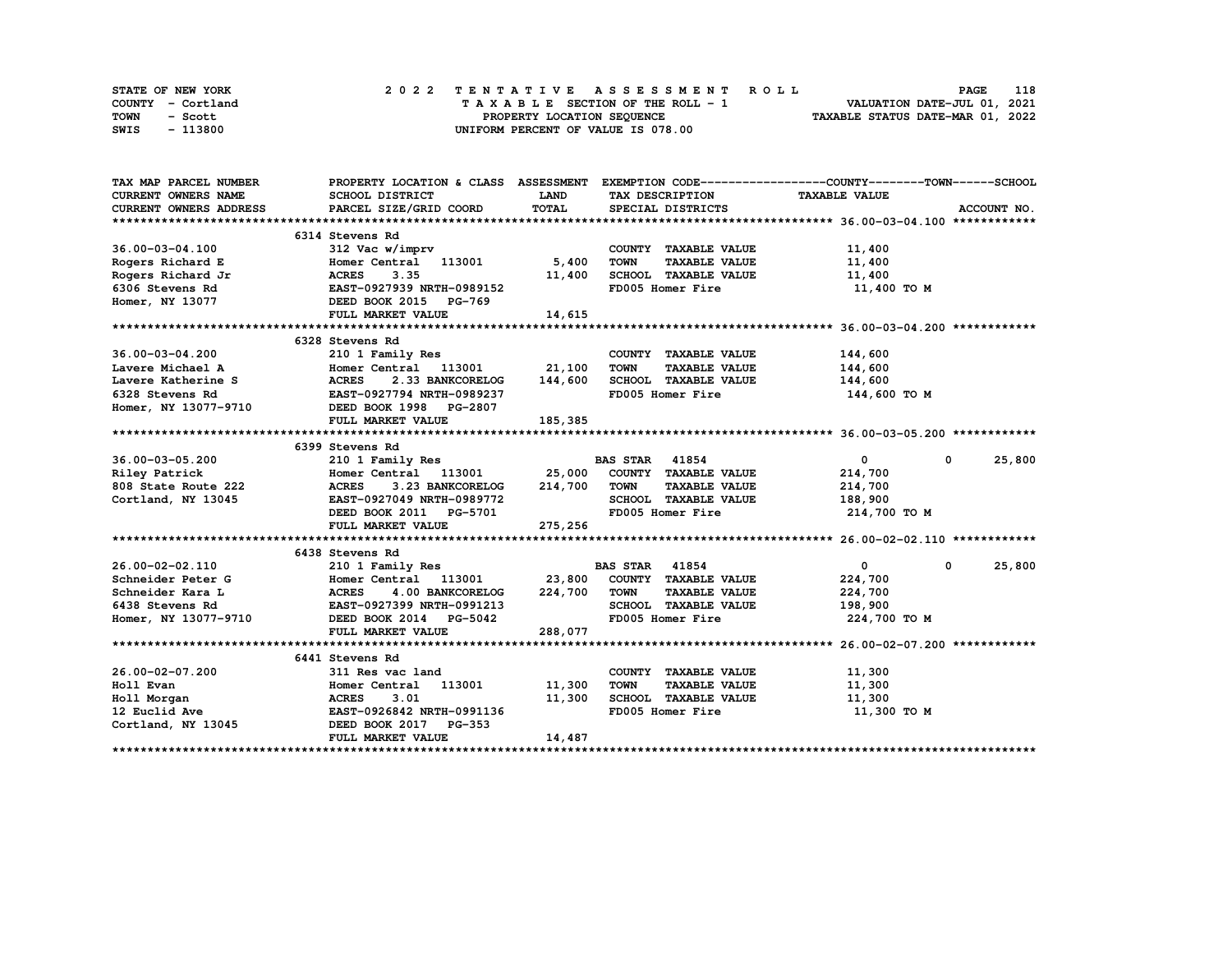| STATE OF NEW YORK | 2022 TENTATIVE ASSESSMENT ROLL     | 119<br><b>PAGE</b>               |
|-------------------|------------------------------------|----------------------------------|
| COUNTY - Cortland | TAXABLE SECTION OF THE ROLL - 1    | VALUATION DATE-JUL 01, 2021      |
| TOWN<br>- Scott   | PROPERTY LOCATION SEQUENCE         | TAXABLE STATUS DATE-MAR 01, 2022 |
| - 113800<br>SWIS  | UNIFORM PERCENT OF VALUE IS 078.00 |                                  |

| TAX MAP PARCEL NUMBER                                                                                                                                                                                                                                                                                                                                                                                                    | PROPERTY LOCATION & CLASS ASSESSMENT EXEMPTION CODE-----------------COUNTY-------TOWN-----SCHOOL |             |                         |                              |                         |                                  |
|--------------------------------------------------------------------------------------------------------------------------------------------------------------------------------------------------------------------------------------------------------------------------------------------------------------------------------------------------------------------------------------------------------------------------|--------------------------------------------------------------------------------------------------|-------------|-------------------------|------------------------------|-------------------------|----------------------------------|
| CURRENT OWNERS NAME                                                                                                                                                                                                                                                                                                                                                                                                      | SCHOOL DISTRICT                                                                                  | <b>LAND</b> |                         | TAX DESCRIPTION              | <b>TAXABLE VALUE</b>    |                                  |
| CURRENT OWNERS ADDRESS                                                                                                                                                                                                                                                                                                                                                                                                   | PARCEL SIZE/GRID COORD                                                                           | TOTAL       |                         | SPECIAL DISTRICTS            |                         | ACCOUNT NO.                      |
|                                                                                                                                                                                                                                                                                                                                                                                                                          |                                                                                                  |             |                         |                              |                         |                                  |
|                                                                                                                                                                                                                                                                                                                                                                                                                          | 6454 Stevens Rd                                                                                  |             |                         |                              |                         |                                  |
| 26.00-02-01.120                                                                                                                                                                                                                                                                                                                                                                                                          | 240 Rural res                                                                                    |             | <b>BAS STAR</b> 41854   |                              | $\mathbf 0$             | 25,800<br>0                      |
|                                                                                                                                                                                                                                                                                                                                                                                                                          |                                                                                                  |             |                         |                              | 5,160                   | 5,160<br>$\overline{\mathbf{0}}$ |
|                                                                                                                                                                                                                                                                                                                                                                                                                          | Homer Central 113001 33,900 VET WAR CT 41121<br>ACRES 10.24 165,000 COUNTY TAXABLE VALUE         |             |                         |                              | 159,840                 |                                  |
| Matthews Bradley K (E) Homer Central 113001<br>Matthews Laurie J (ACRES 10.24<br>6454 Stevens Rd (EAST-0927823 NRTH-0991552                                                                                                                                                                                                                                                                                              |                                                                                                  |             |                         | <b>TAXABLE VALUE</b>         | 159,840                 |                                  |
| $\begin{tabular}{lllllllllllllllllllll} \multicolumn{2}{c}{\textbf{6454}\hspace{0.5cm} \textbf{Hevens Rd}} & \multicolumn{2}{c}{\textbf{EAST-0927823} \hspace{0.5cm} \textbf{RHTH-0991552}} & \multicolumn{2}{c}{\textbf{TOWN}} & \multicolumn{2}{c}{\textbf{TAXABLE}} & \multicolumn{2}{c}{\textbf{Y}} \\ \multicolumn{2}{c}{\textbf{Homer, NY 13077-9710}} & \multicolumn{2}{c}{\textbf{DEED BOK 1997} \hspace{0.5cm}$ |                                                                                                  |             |                         | SCHOOL TAXABLE VALUE         | 139,200                 |                                  |
|                                                                                                                                                                                                                                                                                                                                                                                                                          |                                                                                                  |             |                         |                              | 165,000 TO M            |                                  |
|                                                                                                                                                                                                                                                                                                                                                                                                                          |                                                                                                  |             |                         |                              |                         |                                  |
|                                                                                                                                                                                                                                                                                                                                                                                                                          | 6466 Stevens Rd                                                                                  |             |                         |                              |                         |                                  |
| 26.00-02-01.200                                                                                                                                                                                                                                                                                                                                                                                                          | 240 Rural res                                                                                    |             | <b>VET WAR C 41122</b>  |                              | 5,160                   | $^{\circ}$<br>0                  |
| Brush Peter N                                                                                                                                                                                                                                                                                                                                                                                                            | Homer Central 113001 35,600 ENH STAR 41834                                                       |             |                         |                              | $\Omega$                | 64,410<br>0                      |
| 6466 Stevens Rd                                                                                                                                                                                                                                                                                                                                                                                                          | ACRES 11.47 BANKCORELOG                                                                          |             | 142,600 VET WAR T 41123 |                              | $\overline{\mathbf{0}}$ | 5,160<br>0                       |
| Homer, NY 13077-9710                                                                                                                                                                                                                                                                                                                                                                                                     | EAST-0927882 NRTH-0991872                                                                        |             |                         | COUNTY TAXABLE VALUE         | 137,440                 |                                  |
|                                                                                                                                                                                                                                                                                                                                                                                                                          | DEED BOOK 2011 PG-3308                                                                           |             | <b>TOWN</b>             | <b>TAXABLE VALUE</b>         | 137,440                 |                                  |
|                                                                                                                                                                                                                                                                                                                                                                                                                          | FULL MARKET VALUE                                                                                |             |                         |                              |                         |                                  |
|                                                                                                                                                                                                                                                                                                                                                                                                                          |                                                                                                  |             |                         | 182,821 SCHOOL TAXABLE VALUE | 78,190                  |                                  |
|                                                                                                                                                                                                                                                                                                                                                                                                                          |                                                                                                  |             |                         | FD005 Homer Fire             | 142,600 TO M            |                                  |
|                                                                                                                                                                                                                                                                                                                                                                                                                          |                                                                                                  |             |                         |                              |                         |                                  |
|                                                                                                                                                                                                                                                                                                                                                                                                                          | 6505 Stevens Rd                                                                                  |             |                         |                              |                         |                                  |
| 26.00-02-01.110                                                                                                                                                                                                                                                                                                                                                                                                          | 260 Seasonal res                                                                                 |             |                         | COUNTY TAXABLE VALUE         | 35,700                  |                                  |
| Bieber John S                                                                                                                                                                                                                                                                                                                                                                                                            | Homer Central 113001 15,700                                                                      |             | <b>TOWN</b>             | <b>TAXABLE VALUE</b>         | 35,700                  |                                  |
| 16 Prospect St                                                                                                                                                                                                                                                                                                                                                                                                           |                                                                                                  |             |                         | 35,700 SCHOOL TAXABLE VALUE  | 35,700                  |                                  |
| Homer, NY 13077                                                                                                                                                                                                                                                                                                                                                                                                          | Homer Central 113001 15,700<br>ACRES 27.91 35,700<br>EAST-0927840 NRTH-0992517 35,700            |             |                         | FD005 Homer Fire             | 35,700 TO M             |                                  |
|                                                                                                                                                                                                                                                                                                                                                                                                                          | DEED BOOK 2000 PG-1284                                                                           |             |                         |                              |                         |                                  |
|                                                                                                                                                                                                                                                                                                                                                                                                                          | FULL MARKET VALUE                                                                                | 45,769      |                         |                              |                         |                                  |
|                                                                                                                                                                                                                                                                                                                                                                                                                          |                                                                                                  |             |                         |                              |                         |                                  |
|                                                                                                                                                                                                                                                                                                                                                                                                                          | 6533 Stevens Rd                                                                                  |             |                         |                              |                         |                                  |
| 26.00-02-07.110                                                                                                                                                                                                                                                                                                                                                                                                          | 210 1 Family Res                                                                                 |             |                         | COUNTY TAXABLE VALUE         | 87,200                  |                                  |
| Sullivan David                                                                                                                                                                                                                                                                                                                                                                                                           |                                                                                                  | 29,200      | <b>TOWN</b>             | <b>TAXABLE VALUE</b>         | 87,200                  |                                  |
| 6533 Stevens Rd                                                                                                                                                                                                                                                                                                                                                                                                          | 210 1 ramily Res<br>Homer Central 113001<br>ACRES 7.88<br>EAST-0926634 NRTH-0991456              |             |                         | 87,200 SCHOOL TAXABLE VALUE  | 87,200                  |                                  |
| Homer, NY 13077                                                                                                                                                                                                                                                                                                                                                                                                          | <b>EAST-0926634 NRTH-0991456</b>                                                                 |             |                         | FD005 Homer Fire             | 87,200 TO M             |                                  |
|                                                                                                                                                                                                                                                                                                                                                                                                                          | DEED BOOK 2015 PG-3677                                                                           |             |                         |                              |                         |                                  |
|                                                                                                                                                                                                                                                                                                                                                                                                                          | FULL MARKET VALUE                                                                                | 111,795     |                         |                              |                         |                                  |
|                                                                                                                                                                                                                                                                                                                                                                                                                          |                                                                                                  |             |                         |                              |                         |                                  |
|                                                                                                                                                                                                                                                                                                                                                                                                                          | 6621 Stevens Rd                                                                                  |             |                         |                              |                         |                                  |
| 26.00-02-05.110                                                                                                                                                                                                                                                                                                                                                                                                          | 312 Vac w/imprv                                                                                  |             |                         | COUNTY TAXABLE VALUE         | 30,900                  |                                  |
| Prindle Sheldon                                                                                                                                                                                                                                                                                                                                                                                                          | Homer Central 113001 23,000                                                                      |             | <b>TOWN</b>             | <b>TAXABLE VALUE</b>         | 30,900                  |                                  |
| 8 Cleveland St                                                                                                                                                                                                                                                                                                                                                                                                           | ACRES 15.28                                                                                      | 30,900      |                         | SCHOOL TAXABLE VALUE         | 30,900                  |                                  |
| Cortland, NY 13045                                                                                                                                                                                                                                                                                                                                                                                                       | EAST-0925945 NRTH-0991495                                                                        |             |                         | FD005 Homer Fire             | 30,900 то м             |                                  |
|                                                                                                                                                                                                                                                                                                                                                                                                                          | DEED BOOK 2018 PG-5332                                                                           |             |                         |                              |                         |                                  |
|                                                                                                                                                                                                                                                                                                                                                                                                                          | FULL MARKET VALUE                                                                                | 39,615      |                         |                              |                         |                                  |
|                                                                                                                                                                                                                                                                                                                                                                                                                          |                                                                                                  |             |                         |                              |                         |                                  |
|                                                                                                                                                                                                                                                                                                                                                                                                                          | 6640 Stevens Rd                                                                                  |             |                         |                              |                         |                                  |
| 26.00-01-16.000                                                                                                                                                                                                                                                                                                                                                                                                          | 210 1 Family Res                                                                                 |             |                         | COUNTY TAXABLE VALUE         | 90,700                  |                                  |
| Gallow Bennett                                                                                                                                                                                                                                                                                                                                                                                                           | Homer Central 113001                                                                             | 28,700      | <b>TOWN</b>             | <b>TAXABLE VALUE</b>         | 90,700                  |                                  |
| McCracken Katrina                                                                                                                                                                                                                                                                                                                                                                                                        | <b>ACRES</b><br>7.05                                                                             | 90,700      |                         | SCHOOL TAXABLE VALUE         | 90,700                  |                                  |
| 6640 Stevens Rd                                                                                                                                                                                                                                                                                                                                                                                                          | EAST-0925117 NRTH-0992366                                                                        |             |                         | FD005 Homer Fire             | 90,700 TO M             |                                  |
| Homer, NY 13077-9749                                                                                                                                                                                                                                                                                                                                                                                                     | DEED BOOK 2018 PG-5208                                                                           |             |                         |                              |                         |                                  |
|                                                                                                                                                                                                                                                                                                                                                                                                                          | FULL MARKET VALUE                                                                                | 116,282     |                         |                              |                         |                                  |
|                                                                                                                                                                                                                                                                                                                                                                                                                          |                                                                                                  |             |                         |                              |                         |                                  |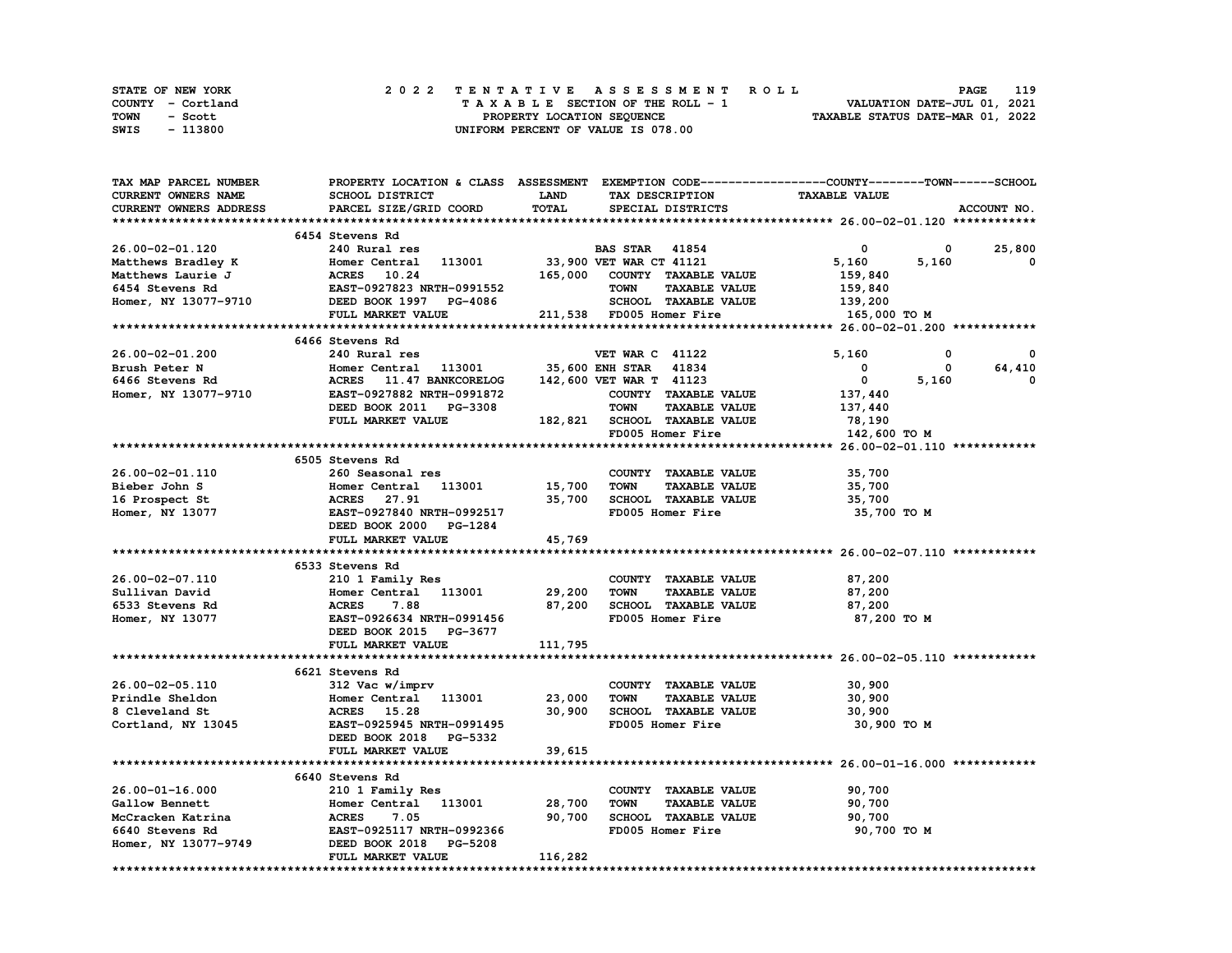| STATE OF NEW YORK | 2022 TENTATIVE ASSESSMENT ROLL     | 120<br><b>PAGE</b>               |
|-------------------|------------------------------------|----------------------------------|
| COUNTY - Cortland | TAXABLE SECTION OF THE ROLL - 1    | VALUATION DATE-JUL 01, 2021      |
| TOWN<br>- Scott   | PROPERTY LOCATION SEQUENCE         | TAXABLE STATUS DATE-MAR 01, 2022 |
| - 113800<br>SWIS  | UNIFORM PERCENT OF VALUE IS 078.00 |                                  |

| TAX MAP PARCEL NUMBER                     | PROPERTY LOCATION & CLASS ASSESSMENT EXEMPTION CODE----------------COUNTY-------TOWN------SCHOOL |             |                                          |                        |              |             |
|-------------------------------------------|--------------------------------------------------------------------------------------------------|-------------|------------------------------------------|------------------------|--------------|-------------|
| CURRENT OWNERS NAME                       | SCHOOL DISTRICT                                                                                  | <b>LAND</b> | TAX DESCRIPTION                          | <b>TAXABLE VALUE</b>   |              |             |
| CURRENT OWNERS ADDRESS                    | PARCEL SIZE/GRID COORD                                                                           | TOTAL       | SPECIAL DISTRICTS                        |                        |              | ACCOUNT NO. |
|                                           |                                                                                                  |             |                                          |                        |              |             |
|                                           | 6641 Stevens Rd                                                                                  |             |                                          |                        |              |             |
| 26.00-02-04.000                           | 210 1 Family Res                                                                                 |             | COUNTY TAXABLE VALUE                     | 176,050                |              |             |
| Christopher William H                     | Homer Central<br>113001                                                                          | 25,500      | <b>TOWN</b><br><b>TAXABLE VALUE</b>      | 176,050                |              |             |
| Christopher Cathy J                       | <b>ACRES</b><br>5.06                                                                             | 176,050     | SCHOOL TAXABLE VALUE                     | 176,050                |              |             |
| 6641 Stevens Rd                           | EAST-0925421 NRTH-0991653                                                                        |             | FD005 Homer Fire                         | 176,050 то м           |              |             |
| Homer, NY 13077-9750                      | DEED BOOK 470<br>$PG-34$                                                                         |             |                                          |                        |              |             |
|                                           | FULL MARKET VALUE                                                                                | 225,705     |                                          |                        |              |             |
|                                           |                                                                                                  |             |                                          |                        |              |             |
|                                           | 6165 Sunnyside Dr                                                                                |             |                                          |                        |              |             |
| 35.03-01-54.000                           | 210 1 Family Res                                                                                 |             | 41854<br><b>BAS STAR</b>                 | 0                      | 0            | 25,800      |
| Burhans Chad D                            | Homer Central 113001                                                                             | 15,700      | COUNTY TAXABLE VALUE                     | 125,000                |              |             |
| 6165 Sunnyside Dr                         | FRNT 181.92 DPTH 112.00                                                                          | 125,000     | <b>TOWN</b><br><b>TAXABLE VALUE</b>      | 125,000                |              |             |
| Homer, NY 13077                           | <b>ACRES</b><br>0.46 BANKCORELOG                                                                 |             | SCHOOL TAXABLE VALUE                     | 99,200                 |              |             |
|                                           | EAST-0913113 NRTH-0985740                                                                        |             | FD005 Homer Fire                         | 125,000 TO M           |              |             |
|                                           | DEED BOOK 2015<br><b>PG-4248</b>                                                                 |             |                                          |                        |              |             |
|                                           | FULL MARKET VALUE                                                                                | 160,256     |                                          |                        |              |             |
|                                           |                                                                                                  |             |                                          |                        |              |             |
|                                           | 6173 Sunnyside Dr                                                                                |             |                                          |                        |              |             |
| $35.03 - 01 - 53.000$                     | 210 1 Family Res                                                                                 |             | <b>BAS STAR 41854</b>                    | $\overline{0}$         | $\mathbf 0$  | 25,800      |
| McMullen Frank A                          | Homer Central 113001                                                                             | 16,700      | COUNTY TAXABLE VALUE                     | 88,200                 |              |             |
| McMullen Tamara D                         | FRNT 100.00 DPTH 225.00                                                                          | 88,200      | <b>TOWN</b><br><b>TAXABLE VALUE</b>      | 88,200                 |              |             |
| 6173 Sunnyside Dr                         | <b>BANKCORELOG</b>                                                                               |             | SCHOOL TAXABLE VALUE                     | 62,400                 |              |             |
| Homer, NY 13077-9321                      | EAST-0912999 NRTH-0985837                                                                        |             | FD005 Homer Fire                         | 88,200 TO M            |              |             |
|                                           | DEED BOOK 560<br>PG-161                                                                          |             |                                          |                        |              |             |
|                                           | FULL MARKET VALUE                                                                                | 113,077     |                                          |                        |              |             |
|                                           |                                                                                                  |             |                                          |                        |              |             |
|                                           | 6176 Sunnyside Dr                                                                                |             |                                          |                        |              |             |
| $35.03 - 01 - 30.000$                     | 210 1 Family Res                                                                                 |             | <b>BAS STAR</b><br>41854                 | $\mathbf{0}$           | $\mathbf{0}$ | 25,800      |
| Hubbard Steven J                          | Homer Central 113001                                                                             | 15,700      | COUNTY TAXABLE VALUE                     | 113,700                |              |             |
|                                           |                                                                                                  | 113,700     | <b>TOWN</b><br><b>TAXABLE VALUE</b>      |                        |              |             |
| Hubbard Susan                             | FRNT 114.00 DPTH 176.00                                                                          |             |                                          | 113,700                |              |             |
| 6176 Sunnyside Dr<br>Homer, NY 13077-9321 | EAST-0913195 NRTH-0986001<br>$PG-74$                                                             |             | SCHOOL TAXABLE VALUE<br>FD005 Homer Fire | 87,900<br>113,700 TO M |              |             |
|                                           | DEED BOOK 380<br>FULL MARKET VALUE                                                               | 145,769     |                                          |                        |              |             |
|                                           |                                                                                                  |             |                                          |                        |              |             |
|                                           |                                                                                                  |             |                                          |                        |              |             |
|                                           | 6177 Sunnyside Dr                                                                                |             | <b>BAS STAR 41854</b>                    | $\mathbf{0}$           |              |             |
| $35.03 - 01 - 52.000$                     | 210 1 Family Res                                                                                 | 16,700      | COUNTY TAXABLE VALUE                     |                        | $\mathbf 0$  | 25,800      |
| Reese Kevin J Sr                          | Homer Central<br>113001                                                                          |             |                                          | 106,000                |              |             |
| Reese Julie A                             | FRNT 100.00 DPTH 225.00                                                                          | 106,000     | <b>TOWN</b><br><b>TAXABLE VALUE</b>      | 106,000                |              |             |
| 6177 Sunnyside Dr                         | EAST-0912950 NRTH-0985925                                                                        |             | SCHOOL TAXABLE VALUE                     | 80,200                 |              |             |
| Homer, NY 13077-9321                      | DEED BOOK 543<br>$PG-41$                                                                         |             | FD005 Homer Fire                         | 106,000 TO M           |              |             |
|                                           | FULL MARKET VALUE                                                                                | 135,897     |                                          |                        |              |             |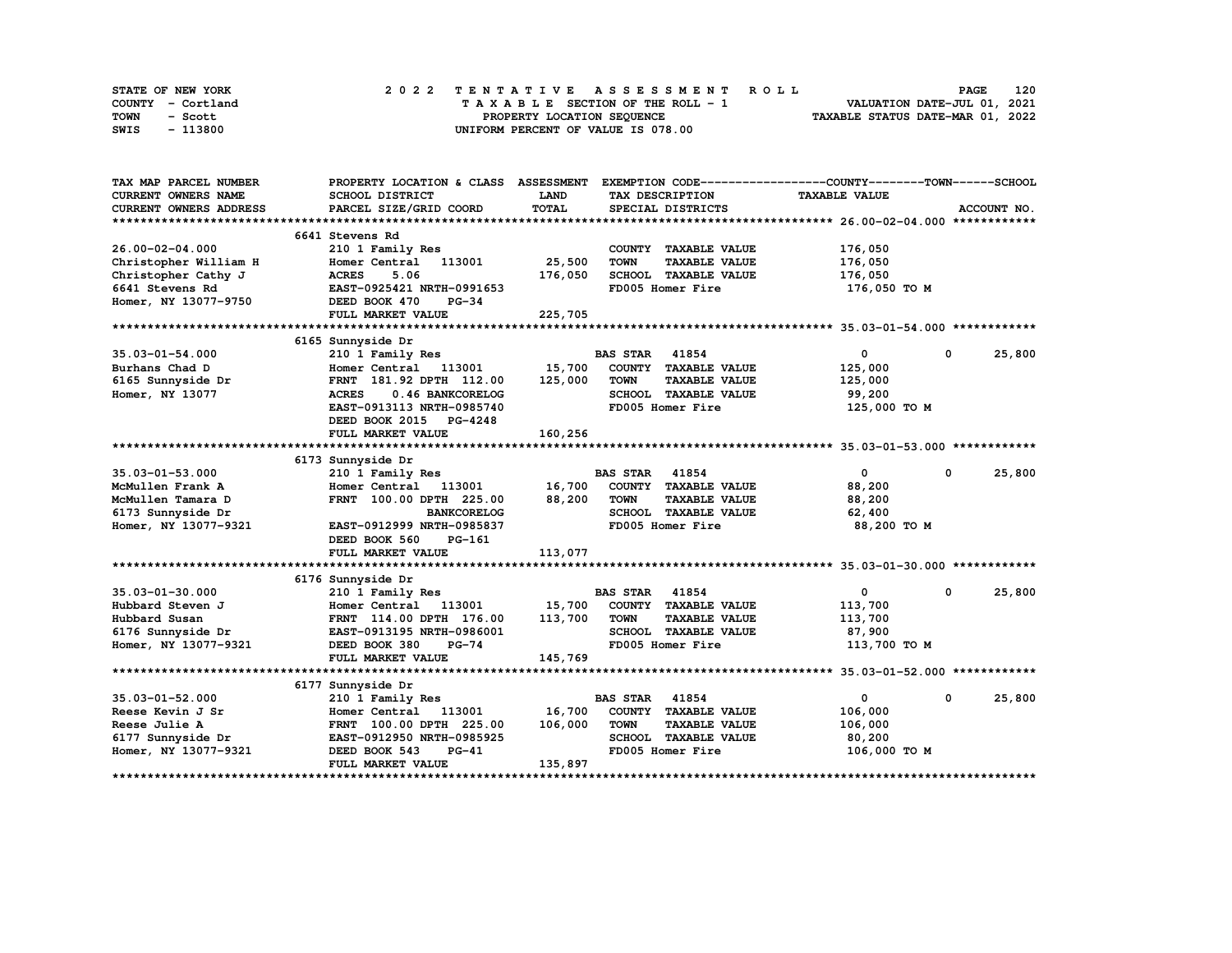| STATE OF NEW YORK | 2022 TENTATIVE ASSESSMENT ROLL     | 121<br><b>PAGE</b>               |
|-------------------|------------------------------------|----------------------------------|
| COUNTY - Cortland | TAXABLE SECTION OF THE ROLL - 1    | VALUATION DATE-JUL 01, 2021      |
| TOWN<br>- Scott   | PROPERTY LOCATION SEQUENCE         | TAXABLE STATUS DATE-MAR 01, 2022 |
| - 113800<br>SWIS  | UNIFORM PERCENT OF VALUE IS 078.00 |                                  |

| TAX MAP PARCEL NUMBER      | PROPERTY LOCATION & CLASS ASSESSMENT |                                                | EXEMPTION CODE-----------------COUNTY-------TOWN------SCHOOL |
|----------------------------|--------------------------------------|------------------------------------------------|--------------------------------------------------------------|
| <b>CURRENT OWNERS NAME</b> | SCHOOL DISTRICT                      | <b>LAND</b><br>TAX DESCRIPTION                 | <b>TAXABLE VALUE</b>                                         |
| CURRENT OWNERS ADDRESS     | PARCEL SIZE/GRID COORD               | TOTAL<br>SPECIAL DISTRICTS                     | ACCOUNT NO.                                                  |
|                            |                                      |                                                |                                                              |
|                            | 6183 Sunnyside Dr                    |                                                |                                                              |
| $35.03 - 01 - 51.000$      | 210 1 Family Res                     | <b>ENH STAR 41834</b>                          | 64,410<br>0<br>$^{\circ}$                                    |
| Osterhoudt Douglas A       | Homer Central<br>113001              | 16,700 VET WAR CT 41121                        | 5,160<br>5,160<br>0                                          |
| Osterhoudt Jeri            | FRNT 100.00 DPTH 225.00              | 90,900 COUNTY TAXABLE VALUE                    | 85,740                                                       |
| 6183 Sunnyside Dr          | EAST-0912906 NRTH-0986009            | <b>TOWN</b><br><b>TAXABLE VALUE</b>            | 85,740                                                       |
| Homer, NY 13077-9321       | DEED BOOK 511<br>PG-296              | SCHOOL TAXABLE VALUE                           | 26,490                                                       |
|                            | FULL MARKET VALUE                    | 116,538 FD005 Homer Fire                       | 90,900 TO M                                                  |
|                            |                                      |                                                |                                                              |
|                            | 6187 Sunnyside Dr                    |                                                |                                                              |
| $35.03 - 01 - 50.000$      | 210 1 Family Res                     | <b>BAS STAR 41854</b>                          | 0<br>$\mathbf 0$<br>25,800                                   |
| Holl Randy P               | Homer Central 113001                 | 16,700<br>COUNTY TAXABLE VALUE                 | 109,100                                                      |
| Holl Kimberly              | FRNT 100.00 DPTH 225.00              | 109,100<br><b>TOWN</b><br><b>TAXABLE VALUE</b> | 109,100                                                      |
| 6187 Sunnyside Dr          | EAST-0912855 NRTH-0986097            | SCHOOL TAXABLE VALUE                           | 83,300                                                       |
| Homer, NY 13077-9321       | DEED BOOK 553<br><b>PG-292</b>       | FD005 Homer Fire                               | 109,100 TO M                                                 |
|                            | FULL MARKET VALUE                    | 139,872                                        |                                                              |
|                            |                                      |                                                |                                                              |
|                            | 6190 Sunnyside Dr                    |                                                |                                                              |
| $35.03 - 01 - 44.000$      | 210 1 Family Res                     | <b>ENH STAR</b><br>41834                       | $\overline{0}$<br>64,410<br>$^{\circ}$                       |
| Seamans Irrev Trust        | Homer Central 113001                 | 15,700<br>COUNTY TAXABLE VALUE                 | 78,500                                                       |
| Stauber Penny              | FRNT 110.00 DPTH 182.84              | 78,500<br><b>TOWN</b><br><b>TAXABLE VALUE</b>  | 78,500                                                       |
| 6190 Sunnyside Dr          | EAST-0913015 NRTH-0986253            | SCHOOL TAXABLE VALUE                           | 14,090                                                       |
| Homer, NY 13077-9320       | DEED BOOK 2013 PG-2277               | FD005 Homer Fire                               | 78,500 TO M                                                  |
|                            | FULL MARKET VALUE                    | 100,641                                        |                                                              |
|                            |                                      |                                                |                                                              |
|                            | 6193 Sunnyside Dr                    |                                                |                                                              |
| $35.03 - 01 - 49.000$      | 210 1 Family Res                     | VET COM CT 41131                               | 8,600<br>8,600<br>$^{\circ}$                                 |
| Kilmer Richard B           | Homer Central 113001                 | 15,500 VET DIS CT 41141                        | 17,200<br>17,200<br>$\mathbf{0}$                             |
| 6193 Sunnyside Dr          | FRNT 100.00 DPTH 225.00              | 106,200 ENH STAR 41834                         | 64,410<br>$^{\circ}$<br>0                                    |
| Homer, NY 13077-9320       | <b>BANKCORELOG</b>                   | COUNTY TAXABLE VALUE                           | 80,400                                                       |
|                            | EAST-0912804 NRTH-0986188            | <b>TOWN</b><br><b>TAXABLE VALUE</b>            | 80,400                                                       |
|                            | PG-169<br>DEED BOOK 534              | SCHOOL TAXABLE VALUE                           | 41,790                                                       |
|                            | FULL MARKET VALUE                    | 136,154 FD005 Homer Fire                       | 106,200 TO M                                                 |
|                            |                                      |                                                |                                                              |
|                            | 6197 Sunnyside Dr                    |                                                |                                                              |
| $35.03 - 01 - 48.000$      | 210 1 Family Res                     | VET DIS CT 41141                               | 13,710<br>13,710<br>0                                        |
| Fuller Edgar S             | Homer Central 113001                 | 16,700 ENH STAR 41834                          | 64,410<br>0<br>0                                             |
| Fuller Juanita M           | FRNT 100.00 DPTH 225.00              | 91,400 VET COM CT 41131                        | 8,600<br>0<br>8,600                                          |
| 6197 Sunnyside Dr          | EAST-0912754 NRTH-0986280            | COUNTY TAXABLE VALUE                           | 69,090                                                       |
| Homer, NY 13077-9320       | DEED BOOK 334<br><b>PG-972</b>       | <b>TOWN</b><br><b>TAXABLE VALUE</b>            | 69,090                                                       |
|                            | FULL MARKET VALUE                    | 117,179<br>SCHOOL TAXABLE VALUE                | 26,990                                                       |
|                            |                                      | FD005 Homer Fire                               | 91,400 TO M                                                  |
|                            |                                      |                                                |                                                              |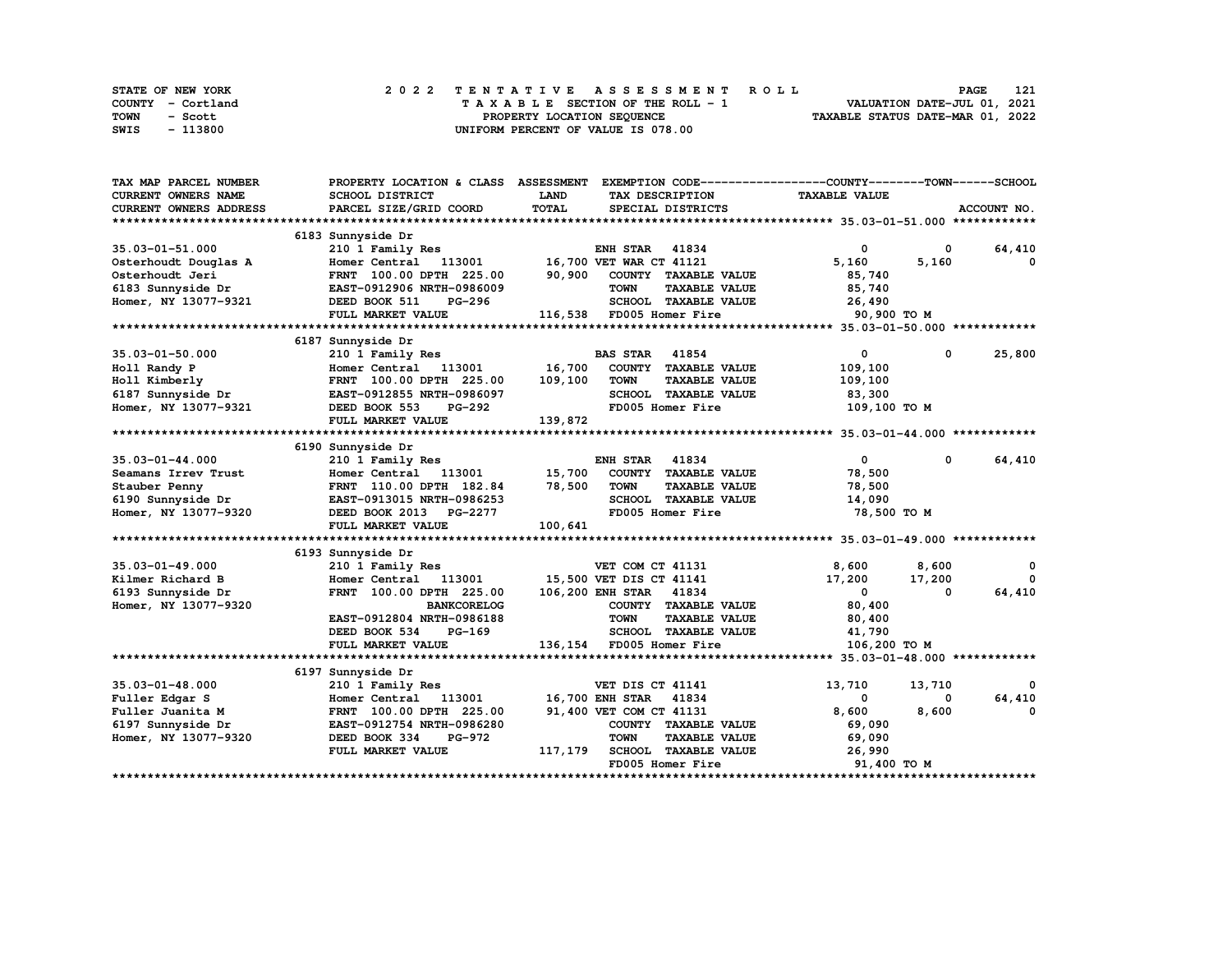| STATE OF NEW YORK | 2022 TENTATIVE ASSESSMENT ROLL     | 122<br><b>PAGE</b>               |
|-------------------|------------------------------------|----------------------------------|
| COUNTY - Cortland | TAXABLE SECTION OF THE ROLL - 1    | VALUATION DATE-JUL 01, 2021      |
| TOWN<br>- Scott   | PROPERTY LOCATION SEQUENCE         | TAXABLE STATUS DATE-MAR 01, 2022 |
| - 113800<br>SWIS  | UNIFORM PERCENT OF VALUE IS 078.00 |                                  |

| TAX MAP PARCEL NUMBER      | PROPERTY LOCATION & CLASS ASSESSMENT |         |                                     | EXEMPTION CODE-----------------COUNTY-------TOWN------SCHOOL |                        |
|----------------------------|--------------------------------------|---------|-------------------------------------|--------------------------------------------------------------|------------------------|
| <b>CURRENT OWNERS NAME</b> | SCHOOL DISTRICT                      | LAND    | TAX DESCRIPTION                     | <b>TAXABLE VALUE</b>                                         |                        |
| CURRENT OWNERS ADDRESS     | PARCEL SIZE/GRID COORD               | TOTAL   | SPECIAL DISTRICTS                   |                                                              | ACCOUNT NO.            |
|                            |                                      |         |                                     |                                                              |                        |
|                            | 6198 Sunnyside Dr                    |         |                                     |                                                              |                        |
| $35.03 - 01 - 42.000$      | 210 1 Family Res                     |         | <b>BAS STAR 41854</b>               | $\mathbf{0}$                                                 | 25,800<br>$\mathbf{0}$ |
| McCarthy Fredrick          | Homer Central 113001 15,700          |         | COUNTY TAXABLE VALUE                | 126,500                                                      |                        |
| 23 State St                | FRNT 100.00 DPTH 200.00              | 126,500 | <b>TOWN</b><br><b>TAXABLE VALUE</b> | 126,500                                                      |                        |
| Tully, NY 13159            | EAST-0912979 NRTH-0986399            |         | SCHOOL TAXABLE VALUE                | 100,700                                                      |                        |
|                            | DEED BOOK 2014 PG-3353               |         | FD005 Homer Fire                    | 126,500 то м                                                 |                        |
|                            | FULL MARKET VALUE                    | 162,179 |                                     |                                                              |                        |
|                            |                                      |         |                                     |                                                              |                        |
|                            | 6203 Sunnyside Dr                    |         |                                     |                                                              |                        |
| $35.03 - 01 - 47.000$      | 210 1 Family Res                     |         | <b>ENH STAR 41834</b>               | $\mathbf{0}$<br>$\mathbf{0}$                                 | 64,410                 |
| Beaumont Michael A         | Homer Central 113001                 | 16,700  | COUNTY TAXABLE VALUE                | 89,100                                                       |                        |
| 6203 Sunnyside Dr          | FRNT 100.00 DPTH 225.00              | 89,100  | <b>TOWN</b><br><b>TAXABLE VALUE</b> | 89,100                                                       |                        |
| Homer, NY 13077-9320       | EAST-0912711 NRTH-0986363            |         | SCHOOL TAXABLE VALUE                | 24,690                                                       |                        |
|                            | DEED BOOK 1997 PG-2225               |         | FD005 Homer Fire                    | 89,100 TO M                                                  |                        |
|                            | FULL MARKET VALUE                    | 114,231 |                                     |                                                              |                        |
|                            |                                      |         |                                     |                                                              |                        |
|                            | 6204 Sunnyside Dr                    |         |                                     |                                                              |                        |
| $35.03 - 01 - 41.000$      | 210 1 Family Res                     |         | COUNTY TAXABLE VALUE                | 115,700                                                      |                        |
| Wolff Cassilyn M           | Homer Central 113001                 | 16,200  | <b>TAXABLE VALUE</b><br><b>TOWN</b> | 115,700                                                      |                        |
| 165 South Main St Apt 297  | FRNT 142.00 DPTH 160.00              | 115,700 | SCHOOL TAXABLE VALUE                | 115,700                                                      |                        |
| Cortland, NY 13045         | <b>ACRES</b><br>0.48                 |         | FD005 Homer Fire                    | 115,700 то м                                                 |                        |
|                            | EAST-0912896 NRTH-0986498            |         |                                     |                                                              |                        |
|                            | DEED BOOK 2021<br><b>PG-6049</b>     |         |                                     |                                                              |                        |
|                            | FULL MARKET VALUE                    | 148,333 |                                     |                                                              |                        |
|                            |                                      |         |                                     |                                                              |                        |
|                            | 6207 Sunnyside Dr                    |         |                                     |                                                              |                        |
| $35.03 - 01 - 46.000$      | 210 1 Family Res                     |         | VET WAR CT 41121                    | 5,160<br>5,160                                               | $\mathbf 0$            |
| Sorell Gabriel             | Homer Central 113001                 |         | 16,700 ENH STAR 41834               | $\mathbf{0}$<br>0                                            | 64,410                 |
| 6207 Sunnyside Dr          | FRNT 100.00 DPTH 225.00              | 99,300  | COUNTY TAXABLE VALUE                | 94,140                                                       |                        |
| Homer, NY 13077-9320       | EAST-0912662 NRTH-0986450            |         | <b>TOWN</b><br><b>TAXABLE VALUE</b> | 94,140                                                       |                        |
|                            | DEED BOOK 2001 PG-38                 |         | SCHOOL TAXABLE VALUE                | 34,890                                                       |                        |
|                            | FULL MARKET VALUE                    |         | 127,308 FD005 Homer Fire            | 99,300 TO M                                                  |                        |
|                            |                                      |         |                                     |                                                              |                        |
|                            | 6210 Sunnyside Dr                    |         |                                     |                                                              |                        |
| $35.03 - 01 - 40.000$      | 210 1 Family Res                     |         | <b>BAS STAR 41854</b>               | $\mathbf{0}$<br>$\mathbf{0}$                                 | 25,800                 |
| Ladd Barbara A             | Homer Central 113001                 | 15,700  | COUNTY TAXABLE VALUE                | 92,200                                                       |                        |
| Attn: Barbara Nickerson    | FRNT 165.44 DPTH 120.08              | 92,200  | <b>TOWN</b><br><b>TAXABLE VALUE</b> | 92,200                                                       |                        |
| 6210 Sunnyside Dr          | <b>BANKCORELOG</b>                   |         | SCHOOL TAXABLE VALUE                | 66,400                                                       |                        |
| Homer, NY 13077-9320       | EAST-0912812 NRTH-0986621            |         | FD005 Homer Fire                    | 92,200 TO M                                                  |                        |
|                            | DEED BOOK 444<br><b>PG-290</b>       |         |                                     |                                                              |                        |
|                            | FULL MARKET VALUE                    | 118,205 |                                     |                                                              |                        |
|                            |                                      |         |                                     |                                                              |                        |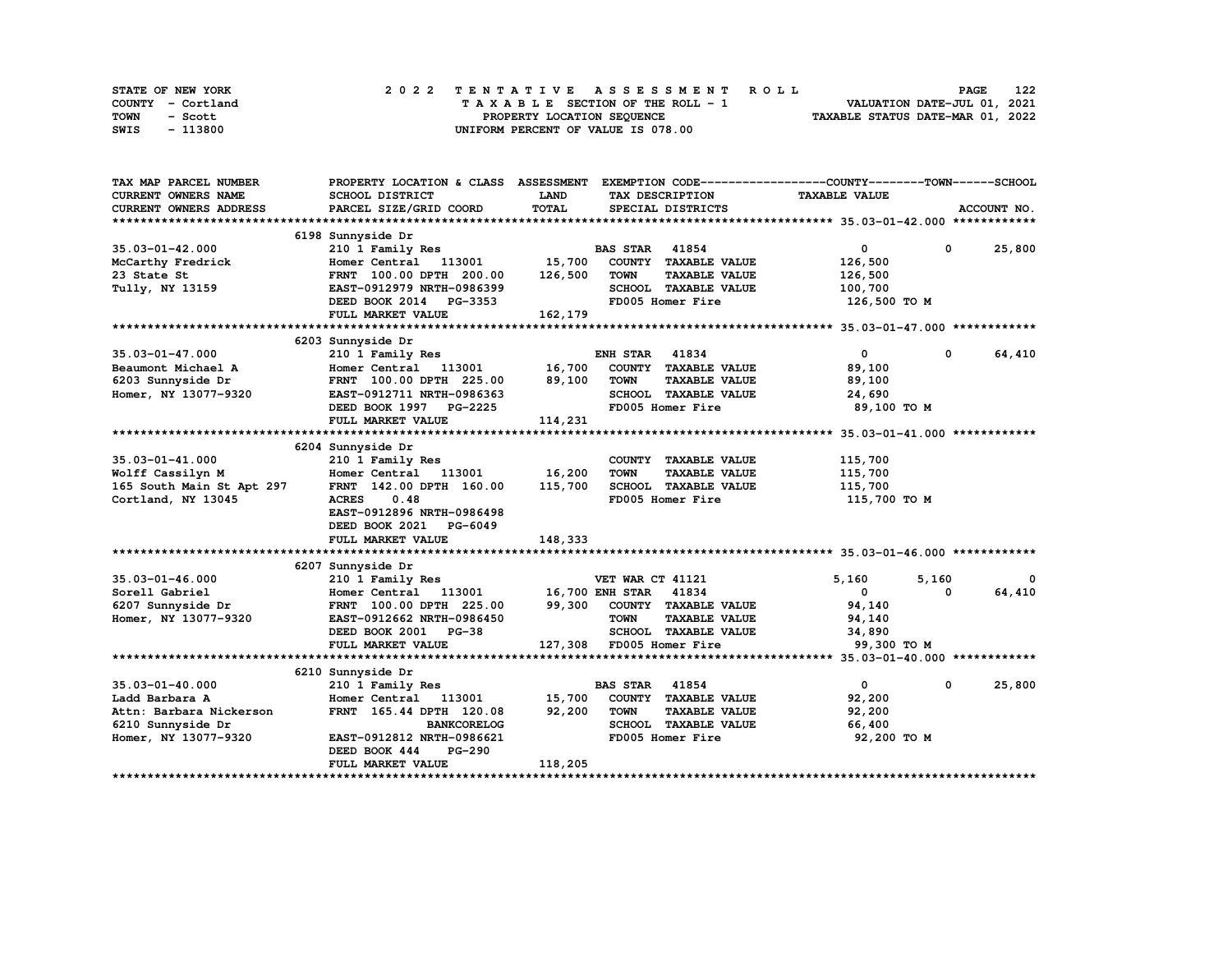| STATE OF NEW YORK | 2022 TENTATIVE ASSESSMENT ROLL     | 123<br><b>PAGE</b>               |
|-------------------|------------------------------------|----------------------------------|
| COUNTY - Cortland | TAXABLE SECTION OF THE ROLL - 1    | VALUATION DATE-JUL 01, 2021      |
| TOWN<br>- Scott   | PROPERTY LOCATION SEQUENCE         | TAXABLE STATUS DATE-MAR 01, 2022 |
| - 113800<br>SWIS  | UNIFORM PERCENT OF VALUE IS 078.00 |                                  |

| TAX MAP PARCEL NUMBER         | PROPERTY LOCATION & CLASS ASSESSMENT EXEMPTION CODE----------------COUNTY-------TOWN-----SCHOOL |             |                       |                      |                      |              |               |
|-------------------------------|-------------------------------------------------------------------------------------------------|-------------|-----------------------|----------------------|----------------------|--------------|---------------|
| <b>CURRENT OWNERS NAME</b>    | <b>SCHOOL DISTRICT</b>                                                                          | <b>LAND</b> |                       | TAX DESCRIPTION      | <b>TAXABLE VALUE</b> |              |               |
| <b>CURRENT OWNERS ADDRESS</b> | PARCEL SIZE/GRID COORD                                                                          | TOTAL       |                       | SPECIAL DISTRICTS    |                      |              | ACCOUNT NO.   |
|                               |                                                                                                 |             |                       |                      |                      |              |               |
|                               | 6213 Sunnyside Dr                                                                               |             |                       |                      |                      |              |               |
| $35.03 - 01 - 45.000$         | 210 1 Family Res                                                                                |             | <b>BAS STAR 41854</b> |                      | $\mathbf{0}$         |              | $0 \t 25,800$ |
| Brown William F               | Homer Central 113001                                                                            | 16,700      |                       | COUNTY TAXABLE VALUE | 102,200              |              |               |
| 6213 Sunnyside Dr             | FRNT 100.00 DPTH 225.00                                                                         | 102,200     | <b>TOWN</b>           | <b>TAXABLE VALUE</b> | 102,200              |              |               |
| Homer, NY 13077-9320          | <b>BANK WELLS</b>                                                                               |             |                       | SCHOOL TAXABLE VALUE | 76,400               |              |               |
|                               | EAST-0912611 NRTH-0986535                                                                       |             |                       | FD005 Homer Fire     | 102,200 TO M         |              |               |
|                               | DEED BOOK 10298 PG-84002                                                                        |             |                       |                      |                      |              |               |
|                               | FULL MARKET VALUE                                                                               | 131,026     |                       |                      |                      |              |               |
|                               |                                                                                                 |             |                       |                      |                      |              |               |
|                               |                                                                                                 |             |                       |                      |                      |              |               |
|                               | 6239 Sunnyside Dr                                                                               |             |                       |                      |                      |              |               |
| $35.03 - 01 - 37.000$         | 210 1 Family Res                                                                                |             | <b>BAS STAR 41854</b> |                      | $\mathbf{0}$         | $^{\circ}$   | 25,800        |
| Degni Janice                  | Homer Central 113001 16,700                                                                     |             |                       | COUNTY TAXABLE VALUE | 100,700              |              |               |
| Sibbitts Barry L              | FRNT 128.43 DPTH 164.49                                                                         | 100,700     | <b>TOWN</b>           | <b>TAXABLE VALUE</b> | 100,700              |              |               |
| 6239 Sunnyside Dr             | <b>ACRES</b><br>0.51                                                                            |             |                       | SCHOOL TAXABLE VALUE | 74,900               |              |               |
| Homer, NY 13077-9320          | EAST-0912740 NRTH-0986814                                                                       |             |                       | FD005 Homer Fire     | 100,700 TO M         |              |               |
|                               | DEED BOOK 2003 PG-1762                                                                          |             |                       |                      |                      |              |               |
|                               | FULL MARKET VALUE                                                                               | 129,103     |                       |                      |                      |              |               |
|                               |                                                                                                 |             |                       |                      |                      |              |               |
|                               | Sweeney Hill Rd                                                                                 |             |                       |                      |                      |              |               |
| 24.00-01-15.110               | 311 Res vac land                                                                                |             |                       | COUNTY TAXABLE VALUE | 6,400                |              |               |
| Ostrander Sam                 | Homer Central 113001                                                                            | 6,400       | <b>TOWN</b>           | <b>TAXABLE VALUE</b> | 6,400                |              |               |
| Attn: Veronica Smith          | <b>ACRES</b><br>7.80                                                                            | 6,400       |                       | SCHOOL TAXABLE VALUE | 6,400                |              |               |
| 7363 Fair Haven Rd            | EAST-0904230 NRTH-0998456                                                                       |             |                       | FD005 Homer Fire     | 6,400 TO M           |              |               |
| Homer, NY 13077               | DEED BOOK 344<br><b>PG-357</b>                                                                  |             |                       |                      |                      |              |               |
|                               | FULL MARKET VALUE                                                                               | 8,205       |                       |                      |                      |              |               |
|                               |                                                                                                 |             |                       |                      |                      |              |               |
|                               | Sweeney Hill Rd                                                                                 |             |                       |                      |                      |              |               |
| 24.00-01-16.120               | 322 Rural vac>10                                                                                |             |                       | COUNTY TAXABLE VALUE | 8,100                |              |               |
| Reynolds Linda D              | Homer Central<br>113001                                                                         | 8,100       | <b>TOWN</b>           | <b>TAXABLE VALUE</b> | 8,100                |              |               |
| 6887 Grout Brook Rd           | ACRES 10.01                                                                                     | 8,100       |                       | SCHOOL TAXABLE VALUE | 8,100                |              |               |
| Homer, NY 13077               | EAST-0905147 NRTH-0997513                                                                       |             |                       | FD005 Homer Fire     | 8,100 TO M           |              |               |
|                               | DEED BOOK 559<br><b>PG-281</b>                                                                  |             |                       |                      |                      |              |               |
|                               |                                                                                                 | 10,385      |                       |                      |                      |              |               |
|                               | FULL MARKET VALUE                                                                               |             |                       |                      |                      |              |               |
|                               |                                                                                                 |             |                       |                      |                      |              |               |
|                               | 6837 Sweeney Hill Rd                                                                            |             |                       |                      |                      |              |               |
| 24.00-01-15.200               | 240 Rural res                                                                                   |             | <b>BAS STAR 41854</b> |                      | $\mathbf{0}$         | $\mathbf{0}$ | 25,800        |
| Cottom Darrell G              | 113001<br>Homer Central                                                                         | 25,300      |                       | COUNTY TAXABLE VALUE | 57,700               |              |               |
| 6837 Sweeney Hill Rd          | ACRES 10.80                                                                                     | 57,700      | <b>TOWN</b>           | <b>TAXABLE VALUE</b> | 57,700               |              |               |
| Homer, NY 13077               | EAST-0904203 NRTH-0998012                                                                       |             |                       | SCHOOL TAXABLE VALUE | 31,900               |              |               |
|                               | DEED BOOK 366<br><b>PG-592</b>                                                                  |             |                       | FD005 Homer Fire     | 57,700 TO M          |              |               |
|                               | FULL MARKET VALUE                                                                               | 73,974      |                       |                      |                      |              |               |
|                               |                                                                                                 |             |                       |                      |                      |              |               |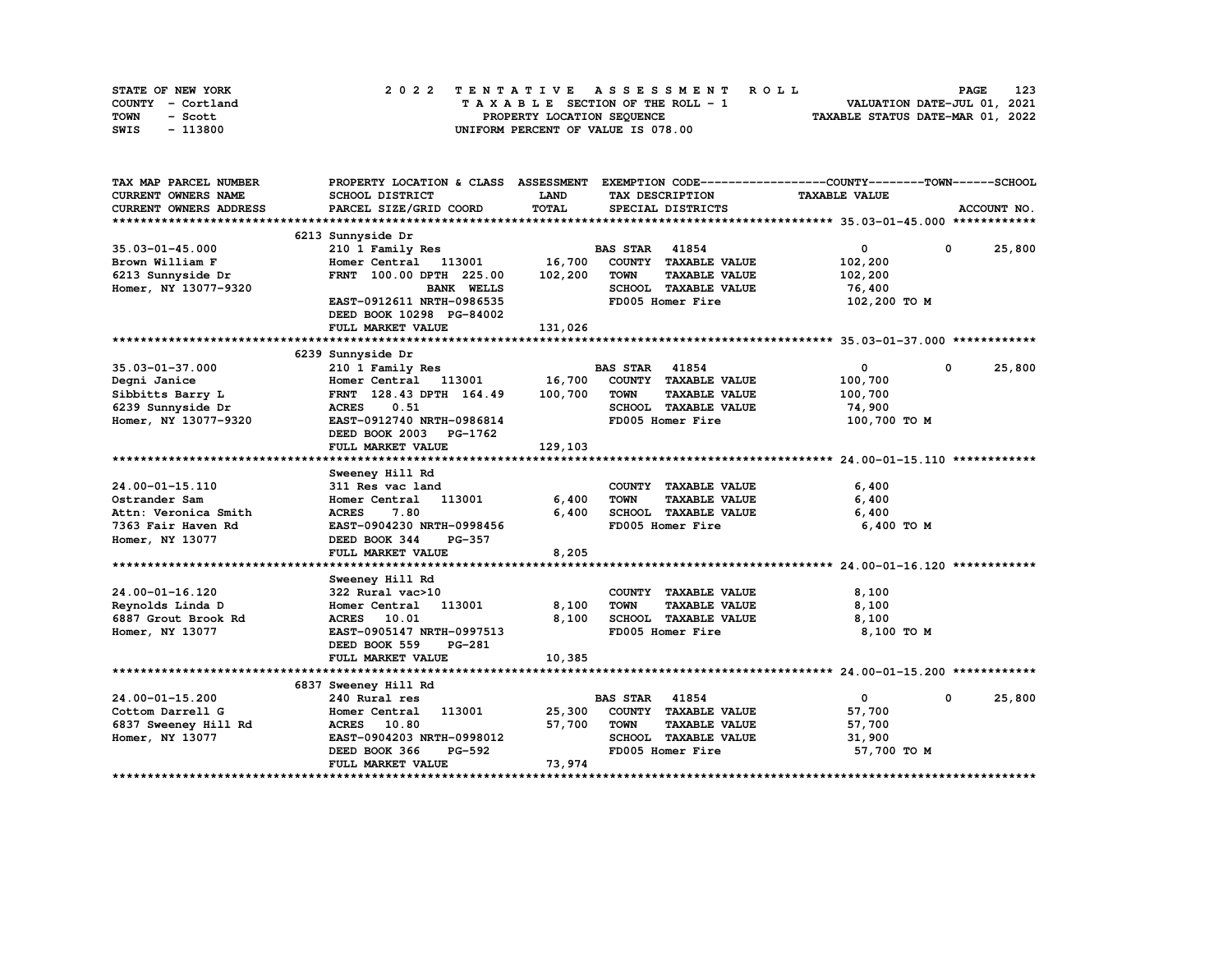| STATE OF NEW YORK | 2022 TENTATIVE ASSESSMENT ROLL     | 124<br><b>PAGE</b>               |
|-------------------|------------------------------------|----------------------------------|
| COUNTY - Cortland | TAXABLE SECTION OF THE ROLL - 1    | VALUATION DATE-JUL 01, 2021      |
| TOWN<br>- Scott   | PROPERTY LOCATION SEQUENCE         | TAXABLE STATUS DATE-MAR 01, 2022 |
| - 113800<br>SWIS  | UNIFORM PERCENT OF VALUE IS 078.00 |                                  |

| TAX MAP PARCEL NUMBER     | PROPERTY LOCATION & CLASS ASSESSMENT |             |                                     | EXEMPTION CODE------------------COUNTY-------TOWN------SCHOOL |
|---------------------------|--------------------------------------|-------------|-------------------------------------|---------------------------------------------------------------|
| CURRENT OWNERS NAME       | <b>SCHOOL DISTRICT</b>               | <b>LAND</b> | TAX DESCRIPTION                     | <b>TAXABLE VALUE</b>                                          |
| CURRENT OWNERS ADDRESS    | PARCEL SIZE/GRID COORD               | TOTAL       | SPECIAL DISTRICTS                   | ACCOUNT NO.                                                   |
|                           |                                      |             |                                     |                                                               |
|                           | 6860 Sweeney Hill Rd                 |             |                                     |                                                               |
| 24.00-01-16.110           | 240 Rural res                        |             | <b>ENH STAR 41834</b>               | $\mathbf{0}$<br>0<br>64,410                                   |
| Smith Brian F             | 113001<br>Homer Central              | 42,400      | COUNTY TAXABLE VALUE                | 67,500                                                        |
|                           |                                      |             |                                     |                                                               |
| Smith Crystal             | <b>ACRES</b><br>30.06                | 67,500      | <b>TAXABLE VALUE</b><br><b>TOWN</b> | 67,500                                                        |
| 6860 Sweeney Hill Rd      | EAST-0905222 NRTH-0998261            |             | SCHOOL TAXABLE VALUE                | 3,090                                                         |
| Homer, NY 13077-9727      | DEED BOOK 385<br><b>PG-326</b>       |             | FD005 Homer Fire                    | 67,500 TO M                                                   |
|                           | FULL MARKET VALUE                    | 86,538      |                                     |                                                               |
|                           |                                      |             |                                     |                                                               |
|                           | 6867 Sweeney Hill Rd                 |             |                                     |                                                               |
| $24.00 - 01 - 61.000$     | 270 Mfg housing                      |             | COUNTY TAXABLE VALUE                | 38,700                                                        |
| Ostrander Sam             | Homer Central 113001                 | 23,700      | <b>TOWN</b><br><b>TAXABLE VALUE</b> | 38,700                                                        |
| Smith Estate Veronica B   | <b>ACRES</b><br>6.90                 | 38,700      | SCHOOL TAXABLE VALUE                | 38,700                                                        |
| 7363 Fair Haven Rd        | EAST-0904145 NRTH-0997493            |             | FD005 Homer Fire                    | 38,700 TO M                                                   |
| Homer, NY 13077           | DEED BOOK 344<br>PG-357              |             |                                     |                                                               |
|                           |                                      |             |                                     |                                                               |
|                           | FULL MARKET VALUE                    | 49,615      |                                     |                                                               |
|                           |                                      |             |                                     |                                                               |
|                           | 6887 Sweeney Hill Rd                 |             |                                     |                                                               |
| 24.00-01-14.000           | 312 Vac w/imprv                      |             | COUNTY TAXABLE VALUE                | 10,600                                                        |
| Swindon Wayne             | Homer Central 113001                 | 10,500      | <b>TAXABLE VALUE</b><br><b>TOWN</b> | 10,600                                                        |
| Swindon Brian W           | 12.88<br><b>ACRES</b>                | 10,600      | SCHOOL TAXABLE VALUE                | 10,600                                                        |
| 1665 White Bridge Cir     | EAST-0904282 NRTH-0998885            |             | FD005 Homer Fire                    | 10,600 TO M                                                   |
| Homer, NY 13077           | DEED BOOK 10620 PG-87001             |             |                                     |                                                               |
|                           | FULL MARKET VALUE                    | 13,590      |                                     |                                                               |
|                           |                                      |             |                                     |                                                               |
|                           |                                      |             |                                     |                                                               |
|                           |                                      |             |                                     |                                                               |
|                           | 6912 Sweeney Hill Rd                 |             |                                     |                                                               |
| 24.00-01-13.000           | 210 1 Family Res                     |             | <b>ENH STAR 41834</b>               | $\mathbf 0$<br>$^{\circ}$<br>64,410                           |
| Esposito Brian J          | Homer Central 113001                 | 27,100      | COUNTY TAXABLE VALUE                | 83,800                                                        |
| 6912 Sweeney Hill Rd      | <b>ACRES</b><br>6.04                 | 83,800      | <b>TAXABLE VALUE</b><br>TOWN        | 83,800                                                        |
| Homer, NY 13077-8736      | EAST-0905329 NRTH-0998998            |             | SCHOOL TAXABLE VALUE                | 19,390                                                        |
|                           | DEED BOOK 531<br>PG-210              |             | FD005 Homer Fire                    | 83,800 TO M                                                   |
|                           | FULL MARKET VALUE                    | 107,436     |                                     |                                                               |
|                           |                                      |             |                                     |                                                               |
|                           | 6936 Sweeney Hill Rd                 |             |                                     |                                                               |
| 24.00-01-12.000           | 260 Seasonal res                     |             | COUNTY TAXABLE VALUE                | 19,300                                                        |
| Baldwin Bobby L           | Homer Central 113001                 | 10,900      | <b>TOWN</b><br><b>TAXABLE VALUE</b> | 19,300                                                        |
| Baldwin Betsy L           | FRNT 200.00 DPTH 100.00              |             | SCHOOL TAXABLE VALUE                | 19,300                                                        |
|                           |                                      | 19,300      |                                     |                                                               |
| 6754 Grout Brook Rd       | EAST-0905585 NRTH-0999124            |             | FD005 Homer Fire                    | 19,300 TO M                                                   |
| Homer, NY 13077           | DEED BOOK 2011 PG-2226               |             |                                     |                                                               |
|                           | FULL MARKET VALUE                    | 24,744      |                                     |                                                               |
|                           |                                      |             |                                     |                                                               |
|                           | Switch Rd                            |             |                                     |                                                               |
| $36.00 - 07 - 09.000$     | 322 Rural vac>10                     |             | AG-CEILING 41720                    | 10,505<br>10,505<br>10,505                                    |
| Villnave Richard          | 113001<br>Homer Central              | 23,200      | COUNTY TAXABLE VALUE                | 12,695                                                        |
| Villnave Lynnette M       | ACRES 33.40                          | 23,200      | <b>TOWN</b><br><b>TAXABLE VALUE</b> | 12,695                                                        |
| PO Box 11                 | EAST-0924771 NRTH-0987577            |             | SCHOOL TAXABLE VALUE                | 12,695                                                        |
| Little York, NY 13087     | DEED BOOK 2021 PG-527                |             | FD005 Homer Fire                    | 23,200 TO M                                                   |
|                           | FULL MARKET VALUE                    | 29,744      |                                     |                                                               |
| MAY BE SUBJECT TO PAYMENT |                                      |             |                                     |                                                               |
| UNDER AGDIST LAW TIL 2026 |                                      |             |                                     |                                                               |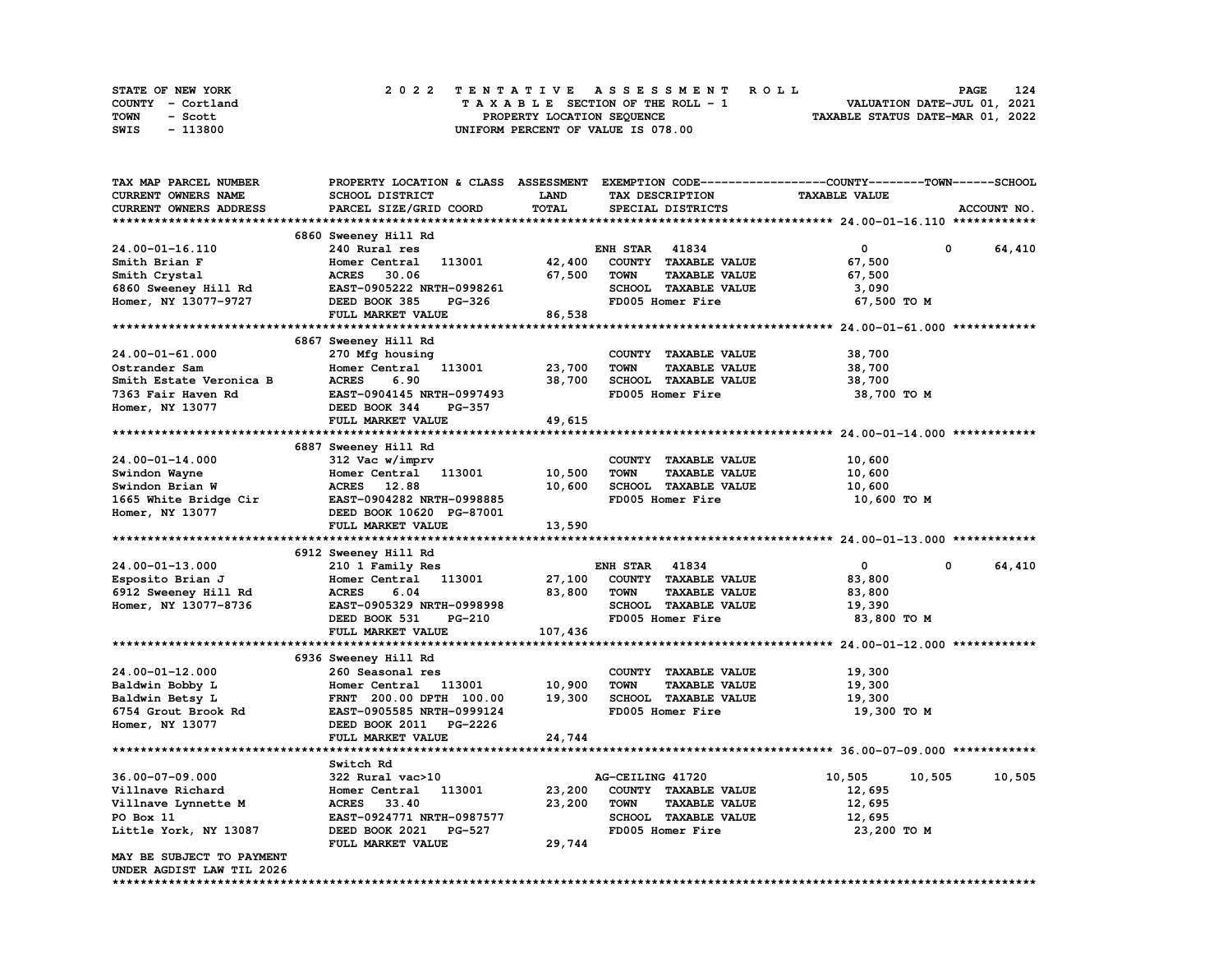| STATE OF NEW YORK | 2022 TENTATIVE ASSESSMENT ROLL     | 125<br><b>PAGE</b>               |
|-------------------|------------------------------------|----------------------------------|
| COUNTY - Cortland | TAXABLE SECTION OF THE ROLL - 1    | VALUATION DATE-JUL 01, 2021      |
| TOWN<br>- Scott   | PROPERTY LOCATION SEQUENCE         | TAXABLE STATUS DATE-MAR 01, 2022 |
| - 113800<br>SWIS  | UNIFORM PERCENT OF VALUE IS 078.00 |                                  |

| TAX MAP PARCEL NUMBER                       |                                                    |         |                                     | PROPERTY LOCATION & CLASS ASSESSMENT EXEMPTION CODE----------------COUNTY-------TOWN-----SCHOOL |
|---------------------------------------------|----------------------------------------------------|---------|-------------------------------------|-------------------------------------------------------------------------------------------------|
| CURRENT OWNERS NAME                         | SCHOOL DISTRICT                                    | LAND    | TAX DESCRIPTION                     | <b>TAXABLE VALUE</b>                                                                            |
| <b>CURRENT OWNERS ADDRESS</b>               | PARCEL SIZE/GRID COORD                             | TOTAL   | SPECIAL DISTRICTS                   | ACCOUNT NO.                                                                                     |
|                                             |                                                    |         |                                     |                                                                                                 |
|                                             | 6187 Switch Rd                                     |         |                                     |                                                                                                 |
| 36.00-07-14.000                             | 210 1 Family Res                                   |         | COUNTY TAXABLE VALUE                | 150,000                                                                                         |
| Knapp Jonathan                              | 113001 28,600<br>Homer Central                     |         | <b>TOWN</b><br><b>TAXABLE VALUE</b> | 150,000                                                                                         |
| 3446 McClary Rd                             | ACRES 10.06                                        | 150,000 | SCHOOL TAXABLE VALUE                | 150,000                                                                                         |
| Lafayette, NY 13084                         | EAST-0925366 NRTH-0986268                          |         | FD005 Homer Fire                    | 150,000 TO M                                                                                    |
|                                             | DEED BOOK 2020 PG-5851                             |         |                                     |                                                                                                 |
|                                             | FULL MARKET VALUE                                  | 192,308 |                                     |                                                                                                 |
|                                             |                                                    |         |                                     |                                                                                                 |
|                                             | 6310 Switch Rd                                     |         |                                     |                                                                                                 |
| 36.00-07-10.000                             | 312 Vac w/imprv                                    |         | COUNTY TAXABLE VALUE                | 9,200                                                                                           |
| Limber Tamison                              | Homer Central 113001                               | 3,100   | <b>TOWN</b><br><b>TAXABLE VALUE</b> | 9,200                                                                                           |
| Ramsey James                                | <b>ACRES</b><br>1.90                               | 9,200   | SCHOOL TAXABLE VALUE                | 9,200                                                                                           |
| 203 E Cortland St EAST-0925138 NRTH-0988071 |                                                    |         | FD005 Homer Fire                    | 9,200 TO M                                                                                      |
| Groton, NY 13073-1109                       | DEED BOOK 1995 PG-650                              |         |                                     |                                                                                                 |
|                                             | FULL MARKET VALUE                                  | 11,795  |                                     |                                                                                                 |
|                                             |                                                    |         |                                     |                                                                                                 |
|                                             | 6347 Switch Rd                                     |         |                                     |                                                                                                 |
| 36.00-05-04.000                             | 240 Rural res                                      |         | COUNTY TAXABLE VALUE                | 128,200                                                                                         |
| Cook James Anthony                          | 113001<br>Homer Central                            | 27,400  | <b>TOWN</b><br><b>TAXABLE VALUE</b> | 128,200                                                                                         |
| Cook Jennifer                               | ACRES 15.32                                        | 128,200 | SCHOOL TAXABLE VALUE                | 128,200                                                                                         |
| 1169 Long Rd                                |                                                    |         | FD005 Homer Fire                    | 128,200 TO M                                                                                    |
| PO Box 270                                  | EAST-0924285 NRTH-0988603<br>DEED BOOK 2022 PG-799 |         |                                     |                                                                                                 |
| Homer, NY 13077 FULL MARKET VALUE           |                                                    | 164,359 |                                     |                                                                                                 |
|                                             |                                                    |         |                                     |                                                                                                 |
| PRIOR OWNER ON 3/01/2022                    |                                                    |         |                                     |                                                                                                 |
| Cook James Anthony                          |                                                    |         |                                     |                                                                                                 |
|                                             |                                                    |         |                                     |                                                                                                 |
|                                             | 6361 Switch Rd                                     |         |                                     |                                                                                                 |
| 36.00-05-03.000                             | 240 Rural res                                      |         | COUNTY TAXABLE VALUE                | 125,000                                                                                         |
| Tucker James D                              | Homer Central 113001                               | 25,445  | TOWN<br><b>TAXABLE VALUE</b>        | 125,000                                                                                         |
| 65 N Main St                                | ACRES 15.45                                        | 125,000 | SCHOOL TAXABLE VALUE                | 125,000                                                                                         |
| Homer, NY 13077                             | EAST-0924282 NRTH-0989071                          |         | FD005 Homer Fire                    | 125,000 TO M                                                                                    |
|                                             | DEED BOOK 2015 PG-4842                             |         |                                     |                                                                                                 |
|                                             | FULL MARKET VALUE                                  | 160,256 |                                     |                                                                                                 |
|                                             |                                                    |         |                                     |                                                                                                 |
|                                             | 6389 Switch Rd                                     |         |                                     |                                                                                                 |
| 36.00-05-01.000                             | 240 Rural res                                      |         | COUNTY TAXABLE VALUE                | 158,800                                                                                         |
| Bean Kyle                                   | 113001<br>Homer Central                            | 39,800  | <b>TAXABLE VALUE</b><br><b>TOWN</b> | 158,800                                                                                         |
| 5405 Chapman Rd                             | ACRES 50.46                                        | 158,800 | SCHOOL TAXABLE VALUE                | 158,800                                                                                         |
| Cortland, NY 13045                          | EAST-0924539 NRTH-0989870                          |         | FD005 Homer Fire                    | 158,800 TO M                                                                                    |
|                                             | DEED BOOK 2009 PG-2753                             |         |                                     |                                                                                                 |
|                                             | FULL MARKET VALUE                                  | 203,590 |                                     |                                                                                                 |
|                                             |                                                    |         |                                     |                                                                                                 |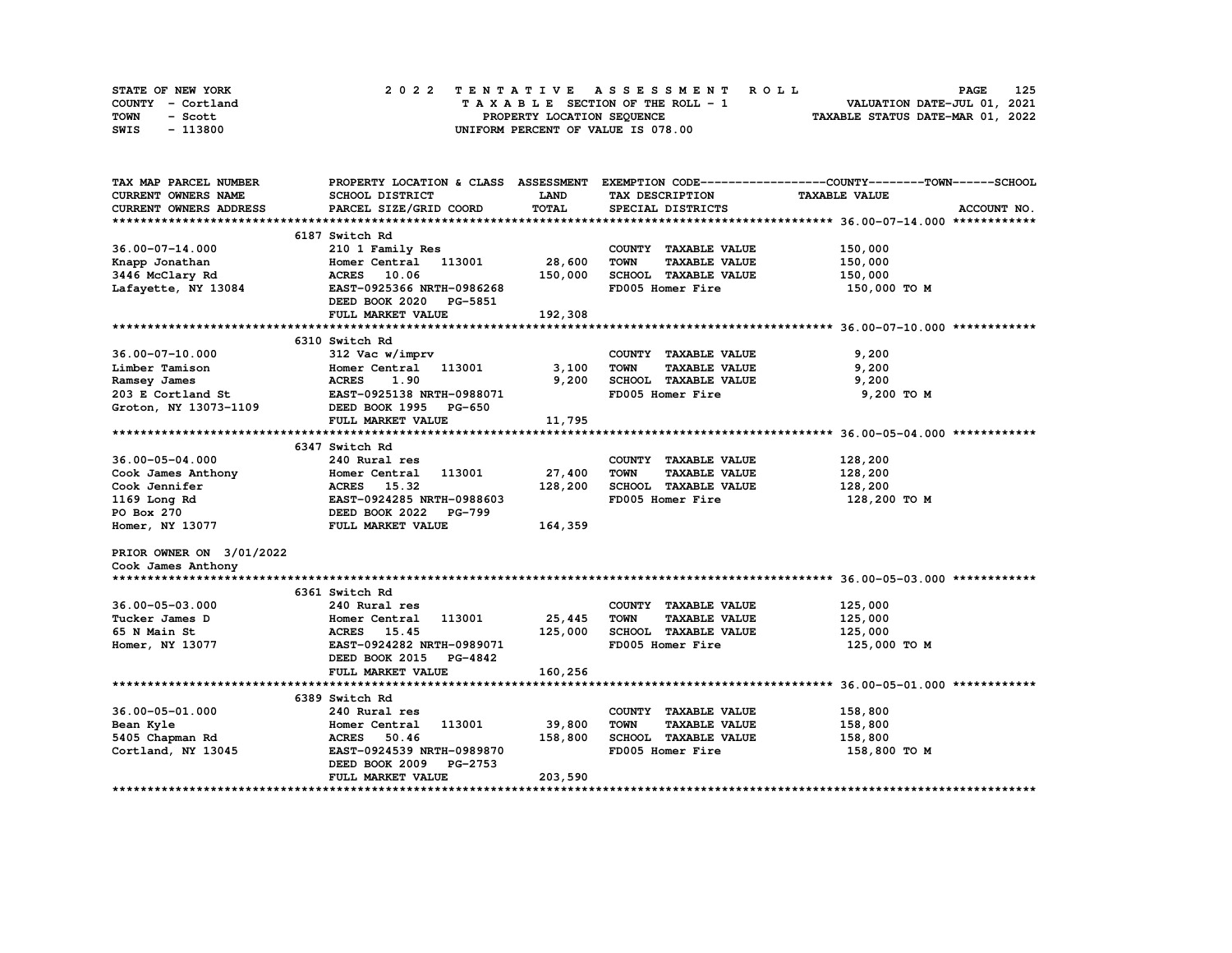| STATE OF NEW YORK | 2022 TENTATIVE ASSESSMENT ROLL     | 126<br><b>PAGE</b>               |
|-------------------|------------------------------------|----------------------------------|
| COUNTY - Cortland | TAXABLE SECTION OF THE ROLL - 1    | VALUATION DATE-JUL 01, 2021      |
| TOWN<br>- Scott   | PROPERTY LOCATION SEQUENCE         | TAXABLE STATUS DATE-MAR 01, 2022 |
| SWIS<br>- 113800  | UNIFORM PERCENT OF VALUE IS 078.00 |                                  |

| <b>LAND</b><br><b>TAXABLE VALUE</b><br>SCHOOL DISTRICT<br>TAX DESCRIPTION<br><b>TOTAL</b><br>ACCOUNT NO.<br>CURRENT OWNERS ADDRESS<br>PARCEL SIZE/GRID COORD<br>SPECIAL DISTRICTS<br>Vincent Hill Rd<br>$4.00 - 01 - 10.000$<br>322 Rural vac>10<br>NON-PROFIT 25300<br>136,825<br>136,825<br>136,825<br>Homer Central 113001 136,825<br>COUNTY TAXABLE VALUE<br>Finger Lakes Land Trust, Inc<br>0<br>0<br>202 E Court St<br>ACRES 153.30<br>136,825<br>TOWN<br><b>TAXABLE VALUE</b><br>Ithaca, NY 14850-4204<br>EAST-0907102 NRTH-1008241<br>SCHOOL TAXABLE VALUE<br>$\Omega$<br>DEED BOOK 549<br><b>PG-92</b><br>FD005 Homer Fire<br>0 TO M<br>FULL MARKET VALUE<br>175,417<br>136,825 EX<br>Vincent Hill Rd<br>314 Rural vac<10<br>COUNTY TAXABLE VALUE<br>5,100<br>5,100<br><b>TOWN</b><br><b>TAXABLE VALUE</b><br>Homer Central<br>113001<br>5,100<br><b>ACRES</b><br>5,100<br>SCHOOL TAXABLE VALUE<br>6.20<br>5,100<br>Oceanville, NJ 08231-0651<br>EAST-0908059 NRTH-1009334<br>FD005 Homer Fire<br>5,100 TO M<br>DEED BOOK 341<br>PG-1135<br>6,538<br>FULL MARKET VALUE<br>Vincent Hill Rd<br>$5.00 - 03 - 03.000$<br>311 Res vac land<br>COUNTY TAXABLE VALUE<br>4,900<br>Dugan Michael E<br>Homer Central<br>113001<br>4,900<br>TOWN<br><b>TAXABLE VALUE</b><br>4,900<br>4,900<br>SCHOOL TAXABLE VALUE<br>Dugan Katherine M<br><b>ACRES</b><br>3.00<br>4,900<br>12227 Legacy Bright St<br>EAST-0907680 NRTH-1009876<br>FD005 Homer Fire<br>4,900 TO M<br>Riverview, FL 33578<br>DEED BOOK 441<br><b>PG-254</b><br>6,282<br>FULL MARKET VALUE<br>Vincent Hill Rd<br>311 Res vac land<br>COUNTY TAXABLE VALUE<br>4,400<br>Homer Central 113001<br>4,400<br><b>TOWN</b><br>Dugan Michael<br><b>TAXABLE VALUE</b><br>4,400<br>2.73<br>4,400<br>SCHOOL TAXABLE VALUE<br>4,400<br>12227 Legacy Bright St<br><b>ACRES</b><br>FD005 Homer Fire<br>River View, FL 33578<br>EAST-0908159 NRTH-1009892<br>4,400 TO M<br>DEED BOOK 2018 PG-7399<br>FULL MARKET VALUE<br>5,641<br>Vincent Hill Rd<br>14.00-01-14.000<br>COUNTY TAXABLE VALUE<br>9,700<br>322 Rural vac>10<br>9,700<br><b>TOWN</b><br>VanBenschoten Gary<br>Homer Central 113001<br><b>TAXABLE VALUE</b><br>9,700<br>VanBenschoten Kim<br>9,700<br>SCHOOL TAXABLE VALUE<br><b>ACRES</b> 15.00<br>9,700<br>FD005 Homer Fire<br>EAST-0908064 NRTH-1007125<br>9,700 TO M<br>DEED BOOK 2002 PG-5138<br>FULL MARKET VALUE<br>12,436<br>Vincent Hill Rd<br>14.00-01-15.000<br>314 Rural vac<10<br>COUNTY TAXABLE VALUE<br>5,100<br>5,100<br>Tully Virginia<br>Homer Central 113001<br><b>TOWN</b><br><b>TAXABLE VALUE</b><br>5,100<br>5,100<br><b>ACRES</b><br>6.20<br>SCHOOL TAXABLE VALUE<br>5,100<br>Loveatz Judith<br>3843 Sid White Rd<br>Branchport, NY 14418-9502<br>FD005 Homer Fire<br>5,100 TO M<br>EAST-0907458 NRTH-1006116<br>DEED BOOK 2003 PG-2195<br>FULL MARKET VALUE<br>6,538 | TAX MAP PARCEL NUMBER   |  | PROPERTY LOCATION & CLASS ASSESSMENT EXEMPTION CODE----------------COUNTY-------TOWN-----SCHOOL |
|-------------------------------------------------------------------------------------------------------------------------------------------------------------------------------------------------------------------------------------------------------------------------------------------------------------------------------------------------------------------------------------------------------------------------------------------------------------------------------------------------------------------------------------------------------------------------------------------------------------------------------------------------------------------------------------------------------------------------------------------------------------------------------------------------------------------------------------------------------------------------------------------------------------------------------------------------------------------------------------------------------------------------------------------------------------------------------------------------------------------------------------------------------------------------------------------------------------------------------------------------------------------------------------------------------------------------------------------------------------------------------------------------------------------------------------------------------------------------------------------------------------------------------------------------------------------------------------------------------------------------------------------------------------------------------------------------------------------------------------------------------------------------------------------------------------------------------------------------------------------------------------------------------------------------------------------------------------------------------------------------------------------------------------------------------------------------------------------------------------------------------------------------------------------------------------------------------------------------------------------------------------------------------------------------------------------------------------------------------------------------------------------------------------------------------------------------------------------------------------------------------------------------------------------------------------------------------------------------------------------------------------------------------------------------------------------------------------------------------------------------------------------------------------------------------------------------------------------------------|-------------------------|--|-------------------------------------------------------------------------------------------------|
|                                                                                                                                                                                                                                                                                                                                                                                                                                                                                                                                                                                                                                                                                                                                                                                                                                                                                                                                                                                                                                                                                                                                                                                                                                                                                                                                                                                                                                                                                                                                                                                                                                                                                                                                                                                                                                                                                                                                                                                                                                                                                                                                                                                                                                                                                                                                                                                                                                                                                                                                                                                                                                                                                                                                                                                                                                                       | CURRENT OWNERS NAME     |  |                                                                                                 |
|                                                                                                                                                                                                                                                                                                                                                                                                                                                                                                                                                                                                                                                                                                                                                                                                                                                                                                                                                                                                                                                                                                                                                                                                                                                                                                                                                                                                                                                                                                                                                                                                                                                                                                                                                                                                                                                                                                                                                                                                                                                                                                                                                                                                                                                                                                                                                                                                                                                                                                                                                                                                                                                                                                                                                                                                                                                       |                         |  |                                                                                                 |
|                                                                                                                                                                                                                                                                                                                                                                                                                                                                                                                                                                                                                                                                                                                                                                                                                                                                                                                                                                                                                                                                                                                                                                                                                                                                                                                                                                                                                                                                                                                                                                                                                                                                                                                                                                                                                                                                                                                                                                                                                                                                                                                                                                                                                                                                                                                                                                                                                                                                                                                                                                                                                                                                                                                                                                                                                                                       |                         |  |                                                                                                 |
|                                                                                                                                                                                                                                                                                                                                                                                                                                                                                                                                                                                                                                                                                                                                                                                                                                                                                                                                                                                                                                                                                                                                                                                                                                                                                                                                                                                                                                                                                                                                                                                                                                                                                                                                                                                                                                                                                                                                                                                                                                                                                                                                                                                                                                                                                                                                                                                                                                                                                                                                                                                                                                                                                                                                                                                                                                                       |                         |  |                                                                                                 |
|                                                                                                                                                                                                                                                                                                                                                                                                                                                                                                                                                                                                                                                                                                                                                                                                                                                                                                                                                                                                                                                                                                                                                                                                                                                                                                                                                                                                                                                                                                                                                                                                                                                                                                                                                                                                                                                                                                                                                                                                                                                                                                                                                                                                                                                                                                                                                                                                                                                                                                                                                                                                                                                                                                                                                                                                                                                       |                         |  |                                                                                                 |
|                                                                                                                                                                                                                                                                                                                                                                                                                                                                                                                                                                                                                                                                                                                                                                                                                                                                                                                                                                                                                                                                                                                                                                                                                                                                                                                                                                                                                                                                                                                                                                                                                                                                                                                                                                                                                                                                                                                                                                                                                                                                                                                                                                                                                                                                                                                                                                                                                                                                                                                                                                                                                                                                                                                                                                                                                                                       |                         |  |                                                                                                 |
|                                                                                                                                                                                                                                                                                                                                                                                                                                                                                                                                                                                                                                                                                                                                                                                                                                                                                                                                                                                                                                                                                                                                                                                                                                                                                                                                                                                                                                                                                                                                                                                                                                                                                                                                                                                                                                                                                                                                                                                                                                                                                                                                                                                                                                                                                                                                                                                                                                                                                                                                                                                                                                                                                                                                                                                                                                                       |                         |  |                                                                                                 |
|                                                                                                                                                                                                                                                                                                                                                                                                                                                                                                                                                                                                                                                                                                                                                                                                                                                                                                                                                                                                                                                                                                                                                                                                                                                                                                                                                                                                                                                                                                                                                                                                                                                                                                                                                                                                                                                                                                                                                                                                                                                                                                                                                                                                                                                                                                                                                                                                                                                                                                                                                                                                                                                                                                                                                                                                                                                       |                         |  |                                                                                                 |
|                                                                                                                                                                                                                                                                                                                                                                                                                                                                                                                                                                                                                                                                                                                                                                                                                                                                                                                                                                                                                                                                                                                                                                                                                                                                                                                                                                                                                                                                                                                                                                                                                                                                                                                                                                                                                                                                                                                                                                                                                                                                                                                                                                                                                                                                                                                                                                                                                                                                                                                                                                                                                                                                                                                                                                                                                                                       |                         |  |                                                                                                 |
|                                                                                                                                                                                                                                                                                                                                                                                                                                                                                                                                                                                                                                                                                                                                                                                                                                                                                                                                                                                                                                                                                                                                                                                                                                                                                                                                                                                                                                                                                                                                                                                                                                                                                                                                                                                                                                                                                                                                                                                                                                                                                                                                                                                                                                                                                                                                                                                                                                                                                                                                                                                                                                                                                                                                                                                                                                                       |                         |  |                                                                                                 |
|                                                                                                                                                                                                                                                                                                                                                                                                                                                                                                                                                                                                                                                                                                                                                                                                                                                                                                                                                                                                                                                                                                                                                                                                                                                                                                                                                                                                                                                                                                                                                                                                                                                                                                                                                                                                                                                                                                                                                                                                                                                                                                                                                                                                                                                                                                                                                                                                                                                                                                                                                                                                                                                                                                                                                                                                                                                       |                         |  |                                                                                                 |
|                                                                                                                                                                                                                                                                                                                                                                                                                                                                                                                                                                                                                                                                                                                                                                                                                                                                                                                                                                                                                                                                                                                                                                                                                                                                                                                                                                                                                                                                                                                                                                                                                                                                                                                                                                                                                                                                                                                                                                                                                                                                                                                                                                                                                                                                                                                                                                                                                                                                                                                                                                                                                                                                                                                                                                                                                                                       |                         |  |                                                                                                 |
|                                                                                                                                                                                                                                                                                                                                                                                                                                                                                                                                                                                                                                                                                                                                                                                                                                                                                                                                                                                                                                                                                                                                                                                                                                                                                                                                                                                                                                                                                                                                                                                                                                                                                                                                                                                                                                                                                                                                                                                                                                                                                                                                                                                                                                                                                                                                                                                                                                                                                                                                                                                                                                                                                                                                                                                                                                                       |                         |  |                                                                                                 |
|                                                                                                                                                                                                                                                                                                                                                                                                                                                                                                                                                                                                                                                                                                                                                                                                                                                                                                                                                                                                                                                                                                                                                                                                                                                                                                                                                                                                                                                                                                                                                                                                                                                                                                                                                                                                                                                                                                                                                                                                                                                                                                                                                                                                                                                                                                                                                                                                                                                                                                                                                                                                                                                                                                                                                                                                                                                       | $4.00 - 01 - 12.000$    |  |                                                                                                 |
|                                                                                                                                                                                                                                                                                                                                                                                                                                                                                                                                                                                                                                                                                                                                                                                                                                                                                                                                                                                                                                                                                                                                                                                                                                                                                                                                                                                                                                                                                                                                                                                                                                                                                                                                                                                                                                                                                                                                                                                                                                                                                                                                                                                                                                                                                                                                                                                                                                                                                                                                                                                                                                                                                                                                                                                                                                                       | NYS Natural Foods Assoc |  |                                                                                                 |
|                                                                                                                                                                                                                                                                                                                                                                                                                                                                                                                                                                                                                                                                                                                                                                                                                                                                                                                                                                                                                                                                                                                                                                                                                                                                                                                                                                                                                                                                                                                                                                                                                                                                                                                                                                                                                                                                                                                                                                                                                                                                                                                                                                                                                                                                                                                                                                                                                                                                                                                                                                                                                                                                                                                                                                                                                                                       | PO Box 651              |  |                                                                                                 |
|                                                                                                                                                                                                                                                                                                                                                                                                                                                                                                                                                                                                                                                                                                                                                                                                                                                                                                                                                                                                                                                                                                                                                                                                                                                                                                                                                                                                                                                                                                                                                                                                                                                                                                                                                                                                                                                                                                                                                                                                                                                                                                                                                                                                                                                                                                                                                                                                                                                                                                                                                                                                                                                                                                                                                                                                                                                       |                         |  |                                                                                                 |
|                                                                                                                                                                                                                                                                                                                                                                                                                                                                                                                                                                                                                                                                                                                                                                                                                                                                                                                                                                                                                                                                                                                                                                                                                                                                                                                                                                                                                                                                                                                                                                                                                                                                                                                                                                                                                                                                                                                                                                                                                                                                                                                                                                                                                                                                                                                                                                                                                                                                                                                                                                                                                                                                                                                                                                                                                                                       |                         |  |                                                                                                 |
|                                                                                                                                                                                                                                                                                                                                                                                                                                                                                                                                                                                                                                                                                                                                                                                                                                                                                                                                                                                                                                                                                                                                                                                                                                                                                                                                                                                                                                                                                                                                                                                                                                                                                                                                                                                                                                                                                                                                                                                                                                                                                                                                                                                                                                                                                                                                                                                                                                                                                                                                                                                                                                                                                                                                                                                                                                                       |                         |  |                                                                                                 |
|                                                                                                                                                                                                                                                                                                                                                                                                                                                                                                                                                                                                                                                                                                                                                                                                                                                                                                                                                                                                                                                                                                                                                                                                                                                                                                                                                                                                                                                                                                                                                                                                                                                                                                                                                                                                                                                                                                                                                                                                                                                                                                                                                                                                                                                                                                                                                                                                                                                                                                                                                                                                                                                                                                                                                                                                                                                       |                         |  |                                                                                                 |
|                                                                                                                                                                                                                                                                                                                                                                                                                                                                                                                                                                                                                                                                                                                                                                                                                                                                                                                                                                                                                                                                                                                                                                                                                                                                                                                                                                                                                                                                                                                                                                                                                                                                                                                                                                                                                                                                                                                                                                                                                                                                                                                                                                                                                                                                                                                                                                                                                                                                                                                                                                                                                                                                                                                                                                                                                                                       |                         |  |                                                                                                 |
|                                                                                                                                                                                                                                                                                                                                                                                                                                                                                                                                                                                                                                                                                                                                                                                                                                                                                                                                                                                                                                                                                                                                                                                                                                                                                                                                                                                                                                                                                                                                                                                                                                                                                                                                                                                                                                                                                                                                                                                                                                                                                                                                                                                                                                                                                                                                                                                                                                                                                                                                                                                                                                                                                                                                                                                                                                                       |                         |  |                                                                                                 |
|                                                                                                                                                                                                                                                                                                                                                                                                                                                                                                                                                                                                                                                                                                                                                                                                                                                                                                                                                                                                                                                                                                                                                                                                                                                                                                                                                                                                                                                                                                                                                                                                                                                                                                                                                                                                                                                                                                                                                                                                                                                                                                                                                                                                                                                                                                                                                                                                                                                                                                                                                                                                                                                                                                                                                                                                                                                       |                         |  |                                                                                                 |
|                                                                                                                                                                                                                                                                                                                                                                                                                                                                                                                                                                                                                                                                                                                                                                                                                                                                                                                                                                                                                                                                                                                                                                                                                                                                                                                                                                                                                                                                                                                                                                                                                                                                                                                                                                                                                                                                                                                                                                                                                                                                                                                                                                                                                                                                                                                                                                                                                                                                                                                                                                                                                                                                                                                                                                                                                                                       |                         |  |                                                                                                 |
|                                                                                                                                                                                                                                                                                                                                                                                                                                                                                                                                                                                                                                                                                                                                                                                                                                                                                                                                                                                                                                                                                                                                                                                                                                                                                                                                                                                                                                                                                                                                                                                                                                                                                                                                                                                                                                                                                                                                                                                                                                                                                                                                                                                                                                                                                                                                                                                                                                                                                                                                                                                                                                                                                                                                                                                                                                                       |                         |  |                                                                                                 |
|                                                                                                                                                                                                                                                                                                                                                                                                                                                                                                                                                                                                                                                                                                                                                                                                                                                                                                                                                                                                                                                                                                                                                                                                                                                                                                                                                                                                                                                                                                                                                                                                                                                                                                                                                                                                                                                                                                                                                                                                                                                                                                                                                                                                                                                                                                                                                                                                                                                                                                                                                                                                                                                                                                                                                                                                                                                       |                         |  |                                                                                                 |
|                                                                                                                                                                                                                                                                                                                                                                                                                                                                                                                                                                                                                                                                                                                                                                                                                                                                                                                                                                                                                                                                                                                                                                                                                                                                                                                                                                                                                                                                                                                                                                                                                                                                                                                                                                                                                                                                                                                                                                                                                                                                                                                                                                                                                                                                                                                                                                                                                                                                                                                                                                                                                                                                                                                                                                                                                                                       |                         |  |                                                                                                 |
|                                                                                                                                                                                                                                                                                                                                                                                                                                                                                                                                                                                                                                                                                                                                                                                                                                                                                                                                                                                                                                                                                                                                                                                                                                                                                                                                                                                                                                                                                                                                                                                                                                                                                                                                                                                                                                                                                                                                                                                                                                                                                                                                                                                                                                                                                                                                                                                                                                                                                                                                                                                                                                                                                                                                                                                                                                                       |                         |  |                                                                                                 |
|                                                                                                                                                                                                                                                                                                                                                                                                                                                                                                                                                                                                                                                                                                                                                                                                                                                                                                                                                                                                                                                                                                                                                                                                                                                                                                                                                                                                                                                                                                                                                                                                                                                                                                                                                                                                                                                                                                                                                                                                                                                                                                                                                                                                                                                                                                                                                                                                                                                                                                                                                                                                                                                                                                                                                                                                                                                       |                         |  |                                                                                                 |
|                                                                                                                                                                                                                                                                                                                                                                                                                                                                                                                                                                                                                                                                                                                                                                                                                                                                                                                                                                                                                                                                                                                                                                                                                                                                                                                                                                                                                                                                                                                                                                                                                                                                                                                                                                                                                                                                                                                                                                                                                                                                                                                                                                                                                                                                                                                                                                                                                                                                                                                                                                                                                                                                                                                                                                                                                                                       |                         |  |                                                                                                 |
|                                                                                                                                                                                                                                                                                                                                                                                                                                                                                                                                                                                                                                                                                                                                                                                                                                                                                                                                                                                                                                                                                                                                                                                                                                                                                                                                                                                                                                                                                                                                                                                                                                                                                                                                                                                                                                                                                                                                                                                                                                                                                                                                                                                                                                                                                                                                                                                                                                                                                                                                                                                                                                                                                                                                                                                                                                                       | $5.00 - 03 - 05.000$    |  |                                                                                                 |
|                                                                                                                                                                                                                                                                                                                                                                                                                                                                                                                                                                                                                                                                                                                                                                                                                                                                                                                                                                                                                                                                                                                                                                                                                                                                                                                                                                                                                                                                                                                                                                                                                                                                                                                                                                                                                                                                                                                                                                                                                                                                                                                                                                                                                                                                                                                                                                                                                                                                                                                                                                                                                                                                                                                                                                                                                                                       |                         |  |                                                                                                 |
|                                                                                                                                                                                                                                                                                                                                                                                                                                                                                                                                                                                                                                                                                                                                                                                                                                                                                                                                                                                                                                                                                                                                                                                                                                                                                                                                                                                                                                                                                                                                                                                                                                                                                                                                                                                                                                                                                                                                                                                                                                                                                                                                                                                                                                                                                                                                                                                                                                                                                                                                                                                                                                                                                                                                                                                                                                                       |                         |  |                                                                                                 |
|                                                                                                                                                                                                                                                                                                                                                                                                                                                                                                                                                                                                                                                                                                                                                                                                                                                                                                                                                                                                                                                                                                                                                                                                                                                                                                                                                                                                                                                                                                                                                                                                                                                                                                                                                                                                                                                                                                                                                                                                                                                                                                                                                                                                                                                                                                                                                                                                                                                                                                                                                                                                                                                                                                                                                                                                                                                       |                         |  |                                                                                                 |
|                                                                                                                                                                                                                                                                                                                                                                                                                                                                                                                                                                                                                                                                                                                                                                                                                                                                                                                                                                                                                                                                                                                                                                                                                                                                                                                                                                                                                                                                                                                                                                                                                                                                                                                                                                                                                                                                                                                                                                                                                                                                                                                                                                                                                                                                                                                                                                                                                                                                                                                                                                                                                                                                                                                                                                                                                                                       |                         |  |                                                                                                 |
|                                                                                                                                                                                                                                                                                                                                                                                                                                                                                                                                                                                                                                                                                                                                                                                                                                                                                                                                                                                                                                                                                                                                                                                                                                                                                                                                                                                                                                                                                                                                                                                                                                                                                                                                                                                                                                                                                                                                                                                                                                                                                                                                                                                                                                                                                                                                                                                                                                                                                                                                                                                                                                                                                                                                                                                                                                                       |                         |  |                                                                                                 |
|                                                                                                                                                                                                                                                                                                                                                                                                                                                                                                                                                                                                                                                                                                                                                                                                                                                                                                                                                                                                                                                                                                                                                                                                                                                                                                                                                                                                                                                                                                                                                                                                                                                                                                                                                                                                                                                                                                                                                                                                                                                                                                                                                                                                                                                                                                                                                                                                                                                                                                                                                                                                                                                                                                                                                                                                                                                       |                         |  |                                                                                                 |
|                                                                                                                                                                                                                                                                                                                                                                                                                                                                                                                                                                                                                                                                                                                                                                                                                                                                                                                                                                                                                                                                                                                                                                                                                                                                                                                                                                                                                                                                                                                                                                                                                                                                                                                                                                                                                                                                                                                                                                                                                                                                                                                                                                                                                                                                                                                                                                                                                                                                                                                                                                                                                                                                                                                                                                                                                                                       |                         |  |                                                                                                 |
|                                                                                                                                                                                                                                                                                                                                                                                                                                                                                                                                                                                                                                                                                                                                                                                                                                                                                                                                                                                                                                                                                                                                                                                                                                                                                                                                                                                                                                                                                                                                                                                                                                                                                                                                                                                                                                                                                                                                                                                                                                                                                                                                                                                                                                                                                                                                                                                                                                                                                                                                                                                                                                                                                                                                                                                                                                                       |                         |  |                                                                                                 |
|                                                                                                                                                                                                                                                                                                                                                                                                                                                                                                                                                                                                                                                                                                                                                                                                                                                                                                                                                                                                                                                                                                                                                                                                                                                                                                                                                                                                                                                                                                                                                                                                                                                                                                                                                                                                                                                                                                                                                                                                                                                                                                                                                                                                                                                                                                                                                                                                                                                                                                                                                                                                                                                                                                                                                                                                                                                       |                         |  |                                                                                                 |
|                                                                                                                                                                                                                                                                                                                                                                                                                                                                                                                                                                                                                                                                                                                                                                                                                                                                                                                                                                                                                                                                                                                                                                                                                                                                                                                                                                                                                                                                                                                                                                                                                                                                                                                                                                                                                                                                                                                                                                                                                                                                                                                                                                                                                                                                                                                                                                                                                                                                                                                                                                                                                                                                                                                                                                                                                                                       |                         |  |                                                                                                 |
|                                                                                                                                                                                                                                                                                                                                                                                                                                                                                                                                                                                                                                                                                                                                                                                                                                                                                                                                                                                                                                                                                                                                                                                                                                                                                                                                                                                                                                                                                                                                                                                                                                                                                                                                                                                                                                                                                                                                                                                                                                                                                                                                                                                                                                                                                                                                                                                                                                                                                                                                                                                                                                                                                                                                                                                                                                                       |                         |  |                                                                                                 |
|                                                                                                                                                                                                                                                                                                                                                                                                                                                                                                                                                                                                                                                                                                                                                                                                                                                                                                                                                                                                                                                                                                                                                                                                                                                                                                                                                                                                                                                                                                                                                                                                                                                                                                                                                                                                                                                                                                                                                                                                                                                                                                                                                                                                                                                                                                                                                                                                                                                                                                                                                                                                                                                                                                                                                                                                                                                       | 105 Barrow St           |  |                                                                                                 |
|                                                                                                                                                                                                                                                                                                                                                                                                                                                                                                                                                                                                                                                                                                                                                                                                                                                                                                                                                                                                                                                                                                                                                                                                                                                                                                                                                                                                                                                                                                                                                                                                                                                                                                                                                                                                                                                                                                                                                                                                                                                                                                                                                                                                                                                                                                                                                                                                                                                                                                                                                                                                                                                                                                                                                                                                                                                       | Groton, NY 13073-1305   |  |                                                                                                 |
|                                                                                                                                                                                                                                                                                                                                                                                                                                                                                                                                                                                                                                                                                                                                                                                                                                                                                                                                                                                                                                                                                                                                                                                                                                                                                                                                                                                                                                                                                                                                                                                                                                                                                                                                                                                                                                                                                                                                                                                                                                                                                                                                                                                                                                                                                                                                                                                                                                                                                                                                                                                                                                                                                                                                                                                                                                                       |                         |  |                                                                                                 |
|                                                                                                                                                                                                                                                                                                                                                                                                                                                                                                                                                                                                                                                                                                                                                                                                                                                                                                                                                                                                                                                                                                                                                                                                                                                                                                                                                                                                                                                                                                                                                                                                                                                                                                                                                                                                                                                                                                                                                                                                                                                                                                                                                                                                                                                                                                                                                                                                                                                                                                                                                                                                                                                                                                                                                                                                                                                       |                         |  |                                                                                                 |
|                                                                                                                                                                                                                                                                                                                                                                                                                                                                                                                                                                                                                                                                                                                                                                                                                                                                                                                                                                                                                                                                                                                                                                                                                                                                                                                                                                                                                                                                                                                                                                                                                                                                                                                                                                                                                                                                                                                                                                                                                                                                                                                                                                                                                                                                                                                                                                                                                                                                                                                                                                                                                                                                                                                                                                                                                                                       |                         |  |                                                                                                 |
|                                                                                                                                                                                                                                                                                                                                                                                                                                                                                                                                                                                                                                                                                                                                                                                                                                                                                                                                                                                                                                                                                                                                                                                                                                                                                                                                                                                                                                                                                                                                                                                                                                                                                                                                                                                                                                                                                                                                                                                                                                                                                                                                                                                                                                                                                                                                                                                                                                                                                                                                                                                                                                                                                                                                                                                                                                                       |                         |  |                                                                                                 |
|                                                                                                                                                                                                                                                                                                                                                                                                                                                                                                                                                                                                                                                                                                                                                                                                                                                                                                                                                                                                                                                                                                                                                                                                                                                                                                                                                                                                                                                                                                                                                                                                                                                                                                                                                                                                                                                                                                                                                                                                                                                                                                                                                                                                                                                                                                                                                                                                                                                                                                                                                                                                                                                                                                                                                                                                                                                       |                         |  |                                                                                                 |
|                                                                                                                                                                                                                                                                                                                                                                                                                                                                                                                                                                                                                                                                                                                                                                                                                                                                                                                                                                                                                                                                                                                                                                                                                                                                                                                                                                                                                                                                                                                                                                                                                                                                                                                                                                                                                                                                                                                                                                                                                                                                                                                                                                                                                                                                                                                                                                                                                                                                                                                                                                                                                                                                                                                                                                                                                                                       |                         |  |                                                                                                 |
|                                                                                                                                                                                                                                                                                                                                                                                                                                                                                                                                                                                                                                                                                                                                                                                                                                                                                                                                                                                                                                                                                                                                                                                                                                                                                                                                                                                                                                                                                                                                                                                                                                                                                                                                                                                                                                                                                                                                                                                                                                                                                                                                                                                                                                                                                                                                                                                                                                                                                                                                                                                                                                                                                                                                                                                                                                                       |                         |  |                                                                                                 |
|                                                                                                                                                                                                                                                                                                                                                                                                                                                                                                                                                                                                                                                                                                                                                                                                                                                                                                                                                                                                                                                                                                                                                                                                                                                                                                                                                                                                                                                                                                                                                                                                                                                                                                                                                                                                                                                                                                                                                                                                                                                                                                                                                                                                                                                                                                                                                                                                                                                                                                                                                                                                                                                                                                                                                                                                                                                       |                         |  |                                                                                                 |
|                                                                                                                                                                                                                                                                                                                                                                                                                                                                                                                                                                                                                                                                                                                                                                                                                                                                                                                                                                                                                                                                                                                                                                                                                                                                                                                                                                                                                                                                                                                                                                                                                                                                                                                                                                                                                                                                                                                                                                                                                                                                                                                                                                                                                                                                                                                                                                                                                                                                                                                                                                                                                                                                                                                                                                                                                                                       |                         |  |                                                                                                 |
|                                                                                                                                                                                                                                                                                                                                                                                                                                                                                                                                                                                                                                                                                                                                                                                                                                                                                                                                                                                                                                                                                                                                                                                                                                                                                                                                                                                                                                                                                                                                                                                                                                                                                                                                                                                                                                                                                                                                                                                                                                                                                                                                                                                                                                                                                                                                                                                                                                                                                                                                                                                                                                                                                                                                                                                                                                                       |                         |  |                                                                                                 |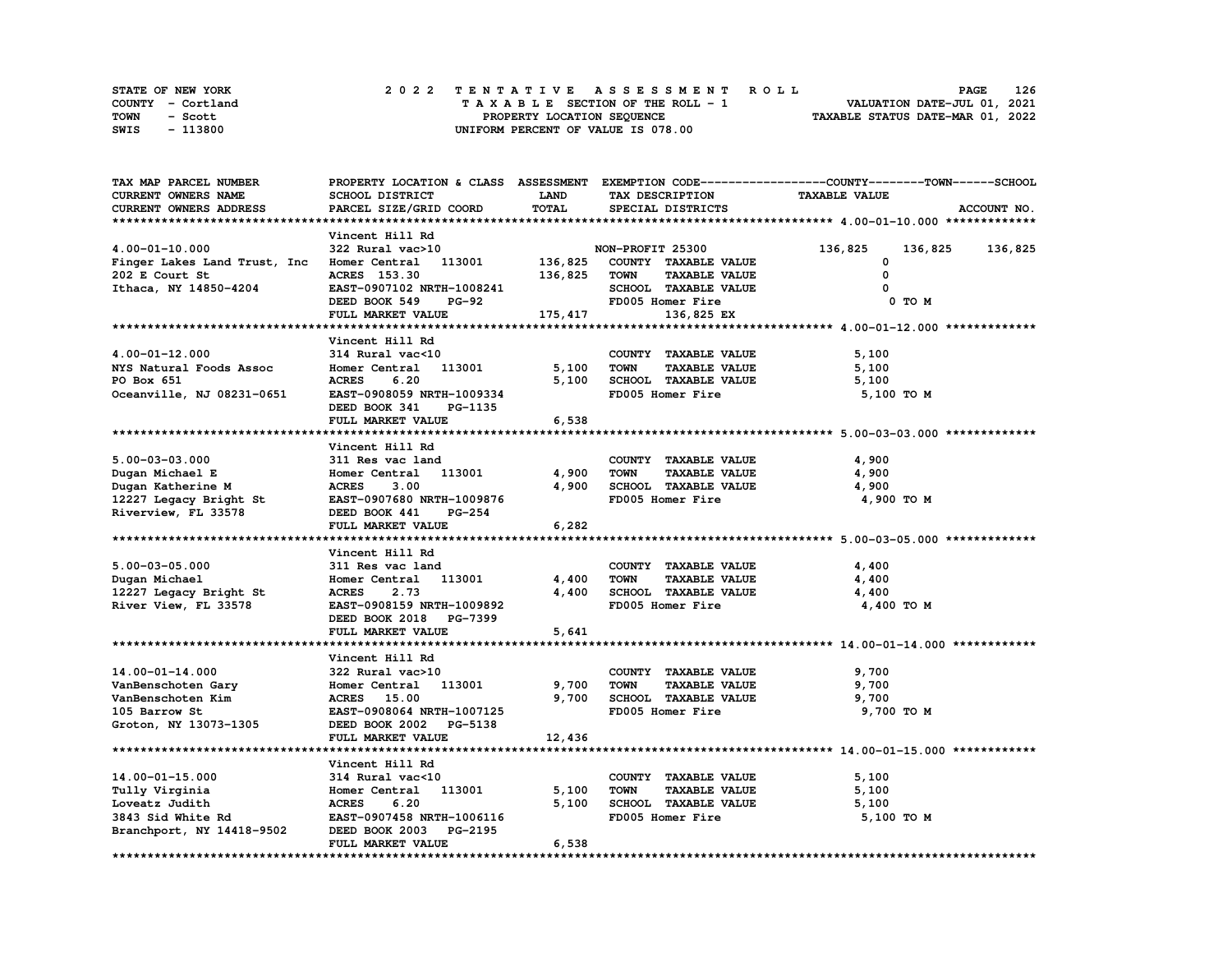| STATE OF NEW YORK | 2022 TENTATIVE ASSESSMENT ROLL     | 127<br><b>PAGE</b>               |
|-------------------|------------------------------------|----------------------------------|
| COUNTY - Cortland | TAXABLE SECTION OF THE ROLL - 1    | VALUATION DATE-JUL 01, 2021      |
| TOWN<br>- Scott   | PROPERTY LOCATION SEQUENCE         | TAXABLE STATUS DATE-MAR 01, 2022 |
| - 113800<br>SWIS  | UNIFORM PERCENT OF VALUE IS 078.00 |                                  |

| TAX MAP PARCEL NUMBER                |                                  |             |                                     | PROPERTY LOCATION & CLASS ASSESSMENT EXEMPTION CODE----------------COUNTY-------TOWN-----SCHOOL |
|--------------------------------------|----------------------------------|-------------|-------------------------------------|-------------------------------------------------------------------------------------------------|
| <b>CURRENT OWNERS NAME</b>           | SCHOOL DISTRICT                  | <b>LAND</b> | TAX DESCRIPTION                     | <b>TAXABLE VALUE</b>                                                                            |
| CURRENT OWNERS ADDRESS               | PARCEL SIZE/GRID COORD           | TOTAL       | SPECIAL DISTRICTS                   | ACCOUNT NO.                                                                                     |
|                                      |                                  |             |                                     |                                                                                                 |
|                                      | Vincent Hill Rd                  |             |                                     |                                                                                                 |
| 14.00-01-17.000                      | 314 Rural vac<10                 |             | COUNTY TAXABLE VALUE                | 6,500                                                                                           |
|                                      |                                  |             | <b>TOWN</b>                         |                                                                                                 |
| Lapp Stephen L                       | Homer Central 113001             | 6,500       | <b>TAXABLE VALUE</b>                | 6,500                                                                                           |
| Lapp Deborah                         | 7.94<br><b>ACRES</b>             | 6,500       | SCHOOL TAXABLE VALUE                | 6,500                                                                                           |
| 7142 Glen Haven Rd                   | EAST-0906666 NRTH-1005336        |             | FD005 Homer Fire                    | 6,500 TO M                                                                                      |
| Homer, NY 13077-9730                 | DEED BOOK 1995 PG-4460           |             |                                     |                                                                                                 |
|                                      | FULL MARKET VALUE                | 8,333       |                                     |                                                                                                 |
|                                      |                                  |             |                                     |                                                                                                 |
|                                      | Vincent Hill Rd                  |             |                                     |                                                                                                 |
| 14.00-01-18.000                      | 314 Rural vac<10                 |             | COUNTY TAXABLE VALUE                | 3,200                                                                                           |
| Abou-Shihata Ibraham                 | Homer Central<br>113001          | 3,200       | <b>TOWN</b><br><b>TAXABLE VALUE</b> | 3,200                                                                                           |
| 8523 Fort Hamilton Pkwy Apt 4E ACRES | 4.00                             | 3,200       | SCHOOL TAXABLE VALUE                | 3,200                                                                                           |
| Brooklyn, NY 11209                   | EAST-0907479 NRTH-1005702        |             | FD005 Homer Fire                    | 3,200 TO M                                                                                      |
|                                      | DEED BOOK 10463 PG-20001         |             |                                     |                                                                                                 |
|                                      | FULL MARKET VALUE                | 4,103       |                                     |                                                                                                 |
|                                      |                                  |             |                                     |                                                                                                 |
|                                      |                                  |             |                                     |                                                                                                 |
|                                      | Vincent Hill Rd                  |             |                                     |                                                                                                 |
| 14.00-01-19.000                      | 322 Rural vac>10                 |             | COUNTY TAXABLE VALUE                | 12,200                                                                                          |
| Young Emily                          | 113001<br>Homer Central          | 12,200      | <b>TOWN</b><br><b>TAXABLE VALUE</b> | 12,200                                                                                          |
| 5580 Edonna Dr                       | <b>ACRES</b> 15.00               | 12,200      | SCHOOL TAXABLE VALUE                | 12,200                                                                                          |
| Homer, NY 13077                      | EAST-0908091 NRTH-1006260        |             | FD005 Homer Fire                    | 12,200 TO M                                                                                     |
|                                      | DEED BOOK 10344 PG-89001         |             |                                     |                                                                                                 |
|                                      | FULL MARKET VALUE                | 15,641      |                                     |                                                                                                 |
|                                      |                                  |             |                                     |                                                                                                 |
|                                      | Vincent Hill Rd                  |             |                                     |                                                                                                 |
| 14.00-03-03.121                      | 314 Rural vac<10                 |             | COUNTY TAXABLE VALUE                | 7,100                                                                                           |
| Norton Robert E                      | Homer Central 113001             | 7,100       | <b>TOWN</b><br><b>TAXABLE VALUE</b> | 7,100                                                                                           |
| 7273 Vincent Hill Rd                 | FRNT 180.76 DPTH 213.15          | 7,100       | SCHOOL TAXABLE VALUE                | 7,100                                                                                           |
| Homer, NY 13077-9734                 | EAST-0905579 NRTH-1004850        |             | FD005 Homer Fire                    | 7,100 TO M                                                                                      |
|                                      |                                  |             |                                     |                                                                                                 |
|                                      | DEED BOOK 2000<br>PG-4211        |             |                                     |                                                                                                 |
|                                      | FULL MARKET VALUE                | 9,103       |                                     |                                                                                                 |
|                                      |                                  |             |                                     |                                                                                                 |
|                                      | Vincent Hill Rd                  |             |                                     |                                                                                                 |
| 14.00-03-03.200                      | 311 Res vac land                 |             | COUNTY TAXABLE VALUE                | 11,000                                                                                          |
| Norton Robert E                      | Homer Central 113001             | 11,000      | <b>TOWN</b><br><b>TAXABLE VALUE</b> | 11,000                                                                                          |
| Norton III Donald B                  | <b>ACRES</b><br>2.80             | 11,000      | SCHOOL TAXABLE VALUE                | 11,000                                                                                          |
| 7273 Vincent Hill Rd                 | EAST-0905847 NRTH-1005327        |             | FD005 Homer Fire                    | 11,000 TO M                                                                                     |
| <b>HOMER, NY 13077</b>               | DEED BOOK 2021 PG-5883           |             |                                     |                                                                                                 |
|                                      | FULL MARKET VALUE                | 14,103      |                                     |                                                                                                 |
|                                      |                                  |             |                                     |                                                                                                 |
|                                      | 7272 Vincent Hill Rd             |             |                                     |                                                                                                 |
| 14.00-03-06.000                      | 210 1 Family Res                 |             | <b>BAS STAR 41854</b>               | $\mathbf 0$<br>$\mathbf 0$<br>25,800                                                            |
|                                      |                                  |             |                                     |                                                                                                 |
| O'Keefe Brendan G                    | Homer Central 113001             | 22,400      | COUNTY TAXABLE VALUE                | 117,300                                                                                         |
| Blakely Michelle J                   | <b>ACRES</b><br>3.14 BANKCORELOG | 117,300     | <b>TOWN</b><br><b>TAXABLE VALUE</b> | 117,300                                                                                         |
| 7272 Vincent Hill Rd                 | EAST-0905648 NRTH-1004519        |             | SCHOOL TAXABLE VALUE                | 91,500                                                                                          |
| Homer, NY 13077-9734                 | DEED BOOK 10444 PG-27001         |             | FD005 Homer Fire                    | 117,300 TO M                                                                                    |
|                                      | FULL MARKET VALUE                | 150,385     |                                     |                                                                                                 |
|                                      |                                  |             |                                     |                                                                                                 |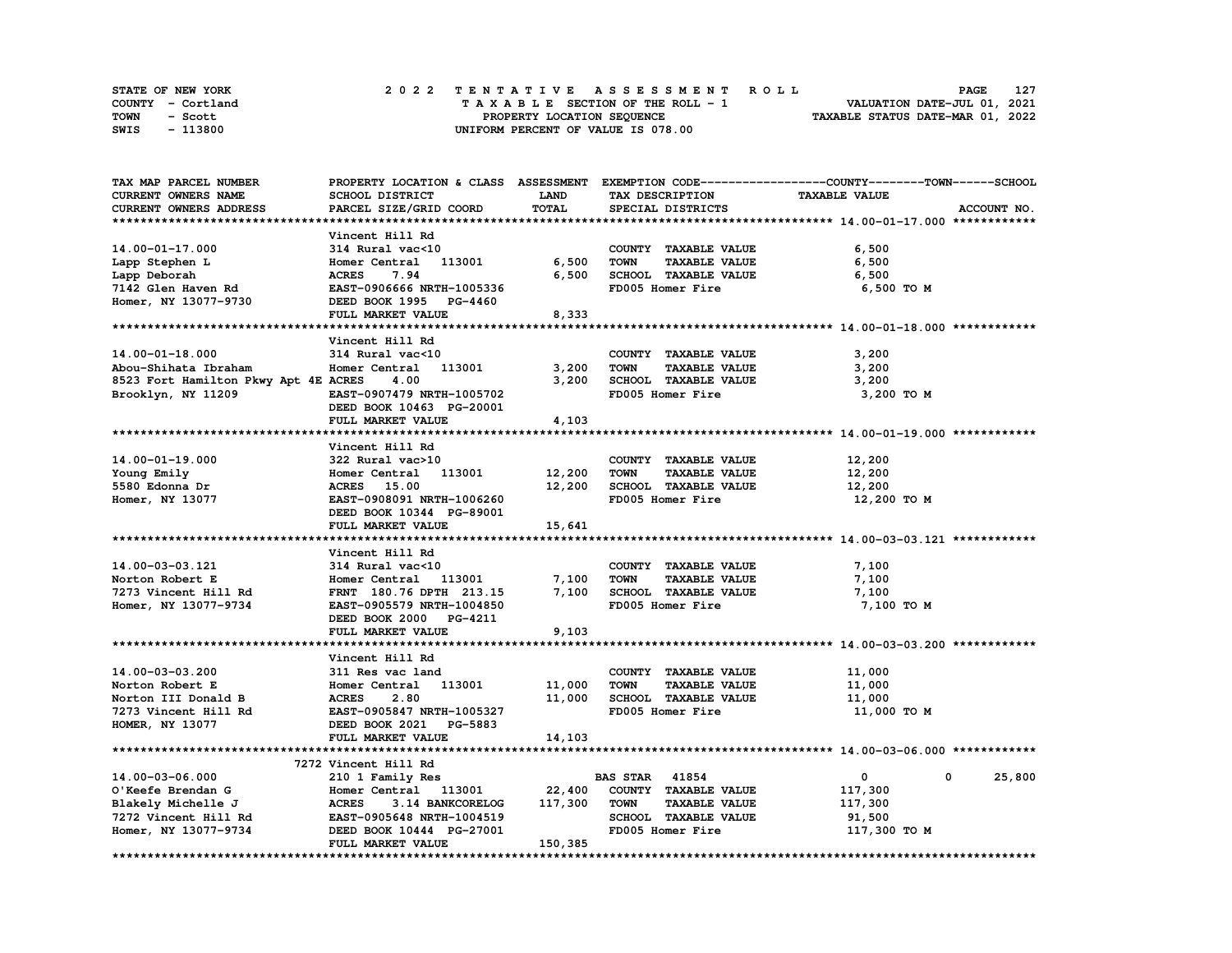| STATE OF NEW YORK | 2022 TENTATIVE ASSESSMENT ROLL     | 128<br><b>PAGE</b>               |
|-------------------|------------------------------------|----------------------------------|
| COUNTY - Cortland | TAXABLE SECTION OF THE ROLL - 1    | VALUATION DATE-JUL 01, 2021      |
| TOWN<br>- Scott   | PROPERTY LOCATION SEQUENCE         | TAXABLE STATUS DATE-MAR 01, 2022 |
| - 113800<br>SWIS  | UNIFORM PERCENT OF VALUE IS 078.00 |                                  |

| TAX MAP PARCEL NUMBER                      | PROPERTY LOCATION & CLASS ASSESSMENT EXEMPTION CODE-----------------COUNTY-------TOWN------SCHOOL                                                                                                                              |              |                                                                                                           |                      |                      |
|--------------------------------------------|--------------------------------------------------------------------------------------------------------------------------------------------------------------------------------------------------------------------------------|--------------|-----------------------------------------------------------------------------------------------------------|----------------------|----------------------|
| CURRENT OWNERS NAME                        | SCHOOL DISTRICT                                                                                                                                                                                                                | <b>LAND</b>  | TAX DESCRIPTION                                                                                           | <b>TAXABLE VALUE</b> |                      |
| CURRENT OWNERS ADDRESS                     | PARCEL SIZE/GRID COORD                                                                                                                                                                                                         | <b>TOTAL</b> | SPECIAL DISTRICTS                                                                                         |                      | ACCOUNT NO.          |
|                                            |                                                                                                                                                                                                                                |              |                                                                                                           |                      |                      |
|                                            | 7273 Vincent Hill Rd                                                                                                                                                                                                           |              |                                                                                                           |                      |                      |
| 14.00-03-04.000                            | 210 1 Family Res                                                                                                                                                                                                               |              | <b>BAS STAR</b> 41854                                                                                     | $\mathbf{0}$         | 25,800<br>$^{\circ}$ |
| Norton Robert E                            | Homer Central 113001 20,200 COUNTY TAXABLE VALUE                                                                                                                                                                               |              |                                                                                                           | 131,400              |                      |
| 7273 Vincent Hill Rd                       | 1.78 BANKCORELOG 131,400<br><b>ACRES</b>                                                                                                                                                                                       |              | <b>TAXABLE VALUE</b><br>TOWN                                                                              | 131,400              |                      |
| Homer, NY 13077-9734                       |                                                                                                                                                                                                                                |              | SCHOOL TAXABLE VALUE                                                                                      | 105,600              |                      |
|                                            |                                                                                                                                                                                                                                |              | FD005 Homer Fire                                                                                          |                      |                      |
|                                            | DEED BOOK 10222 PG-80001<br>FULL MARKET VALUE                                                                                                                                                                                  |              |                                                                                                           | 131,400 TO M         |                      |
|                                            |                                                                                                                                                                                                                                |              |                                                                                                           |                      |                      |
|                                            |                                                                                                                                                                                                                                |              |                                                                                                           |                      |                      |
|                                            | 7284 Vincent Hill Rd                                                                                                                                                                                                           |              |                                                                                                           |                      |                      |
|                                            |                                                                                                                                                                                                                                |              | <b>BAS STAR</b> 41854                                                                                     | $\mathbf{0}$         | 25,800<br>$^{\circ}$ |
|                                            |                                                                                                                                                                                                                                |              | 113001                  25,400      COUNTY    TAXABLE  VALUE<br>145,100         TOWN       TAXABLE  VALUE | 145,100              |                      |
|                                            |                                                                                                                                                                                                                                |              |                                                                                                           | 145,100              |                      |
|                                            |                                                                                                                                                                                                                                |              | SCHOOL TAXABLE VALUE                                                                                      | 119,300              |                      |
|                                            |                                                                                                                                                                                                                                |              | FD005 Homer Fire                                                                                          | 145,100 TO M         |                      |
|                                            | 14.00-03-05.100<br>Rawleigh Bruce A Homer Central 113001<br>Rawleigh Regina M ACRES 5.00 145,100<br>7284 Vincent Hill Rd EAST-0906059 NRTH-1004570<br>Homer, NY 13077-9734 DEED BOOK 1999 PG-2043<br>FULL MARKET VALUE 186,026 |              |                                                                                                           |                      |                      |
|                                            |                                                                                                                                                                                                                                |              |                                                                                                           |                      |                      |
|                                            | 7298 Vincent Hill Rd                                                                                                                                                                                                           |              |                                                                                                           |                      |                      |
| 14.00-03-05.200                            | 240 Rural res                                                                                                                                                                                                                  |              | <b>ENH STAR 41834</b>                                                                                     | $\mathbf{0}$         | 64,410<br>$^{\circ}$ |
| Coon Rodger                                | Homer Central 113001 17,600                                                                                                                                                                                                    |              | COUNTY TAXABLE VALUE                                                                                      | 82,520               |                      |
| 7298 Vincent Hill Rd                       | <b>ACRES</b> 20.70                                                                                                                                                                                                             | 82,520 TOWN  | <b>TAXABLE VALUE</b>                                                                                      | 82,520               |                      |
| Homer, NY 13077-9734                       |                                                                                                                                                                                                                                |              | SCHOOL TAXABLE VALUE                                                                                      | 18,110               |                      |
|                                            | EAST-0906769 NRTH-1004850<br>DEED BOOK 1999 PG-2109                                                                                                                                                                            |              | FD005 Homer Fire                                                                                          | 82,520 TO M          |                      |
|                                            | FULL MARKET VALUE                                                                                                                                                                                                              | 105,795      |                                                                                                           |                      |                      |
|                                            |                                                                                                                                                                                                                                |              |                                                                                                           |                      |                      |
|                                            | 7301 Vincent Hill Rd                                                                                                                                                                                                           |              |                                                                                                           |                      |                      |
| 14.00-03-02.000                            | 260 Seasonal res                                                                                                                                                                                                               |              | COUNTY TAXABLE VALUE                                                                                      | 115,400              |                      |
|                                            |                                                                                                                                                                                                                                | 19,500       | TOWN<br><b>TAXABLE VALUE</b>                                                                              | 115,400              |                      |
|                                            |                                                                                                                                                                                                                                |              | 115,400 SCHOOL TAXABLE VALUE                                                                              | 115,400              |                      |
|                                            |                                                                                                                                                                                                                                |              | FD005 Homer Fire                                                                                          | 115,400 TO M         |                      |
|                                            | Norton Donald B III Homer Central 113001<br>Norton Susan E ACRES 1.42<br>9 Labrea Dr EAST-0905888 NRTH-1005088<br>Rochester, NY 14624-4744 DEED BOOK 518 PG-3                                                                  |              |                                                                                                           |                      |                      |
|                                            | FULL MARKET VALUE                                                                                                                                                                                                              | 147,949      |                                                                                                           |                      |                      |
|                                            |                                                                                                                                                                                                                                |              |                                                                                                           |                      |                      |
|                                            | 7350 Vincent Hill Rd                                                                                                                                                                                                           |              |                                                                                                           |                      |                      |
| 14.00-01-16.000                            | 322 Rural vac>10                                                                                                                                                                                                               |              | COUNTY TAXABLE VALUE                                                                                      | 16,200               |                      |
|                                            |                                                                                                                                                                                                                                |              |                                                                                                           |                      |                      |
| Fairhaven Enterprises                      | Homer Central 113001                                                                                                                                                                                                           | 16,200       | <b>TOWN</b><br><b>TAXABLE VALUE</b>                                                                       | 16,200               |                      |
| 7450 Fair Haven Rd<br>Homer, NY 13077-9733 | <b>ACRES    20.00<br/>EAST-0906640 NRTH-1005916</b>                                                                                                                                                                            |              | 16,200 SCHOOL TAXABLE VALUE                                                                               | 16,200               |                      |
|                                            |                                                                                                                                                                                                                                |              | FD005 Homer Fire                                                                                          | 16,200 TO M          |                      |
|                                            | DEED BOOK 557<br>PG-343                                                                                                                                                                                                        |              |                                                                                                           |                      |                      |
|                                            | FULL MARKET VALUE                                                                                                                                                                                                              | 20,769       |                                                                                                           |                      |                      |
|                                            |                                                                                                                                                                                                                                |              |                                                                                                           |                      |                      |
|                                            | 7448 Vincent Hill Rd                                                                                                                                                                                                           |              |                                                                                                           |                      |                      |
|                                            | 14.00-01-10.000 314 Rural vac<10<br>Rusyniak Anthony J Homer Central 113001<br>PO Box 1142 ACRES 9.42                                                                                                                          |              | COUNTY TAXABLE VALUE                                                                                      | 6,200                |                      |
|                                            |                                                                                                                                                                                                                                | 6,200        | <b>TOWN</b><br><b>TAXABLE VALUE</b>                                                                       | 6,200                |                      |
|                                            |                                                                                                                                                                                                                                | 6,200        | SCHOOL TAXABLE VALUE                                                                                      | 6,200                |                      |
|                                            | Syracuse, NY 13201-1142 EAST-0906882 NRTH-1006476                                                                                                                                                                              |              | FD005 Homer Fire                                                                                          | 6,200 TO M           |                      |
|                                            | DEED BOOK 2002 PG-752                                                                                                                                                                                                          |              |                                                                                                           |                      |                      |
|                                            | FULL MARKET VALUE                                                                                                                                                                                                              | 7,949        |                                                                                                           |                      |                      |
|                                            |                                                                                                                                                                                                                                |              |                                                                                                           |                      |                      |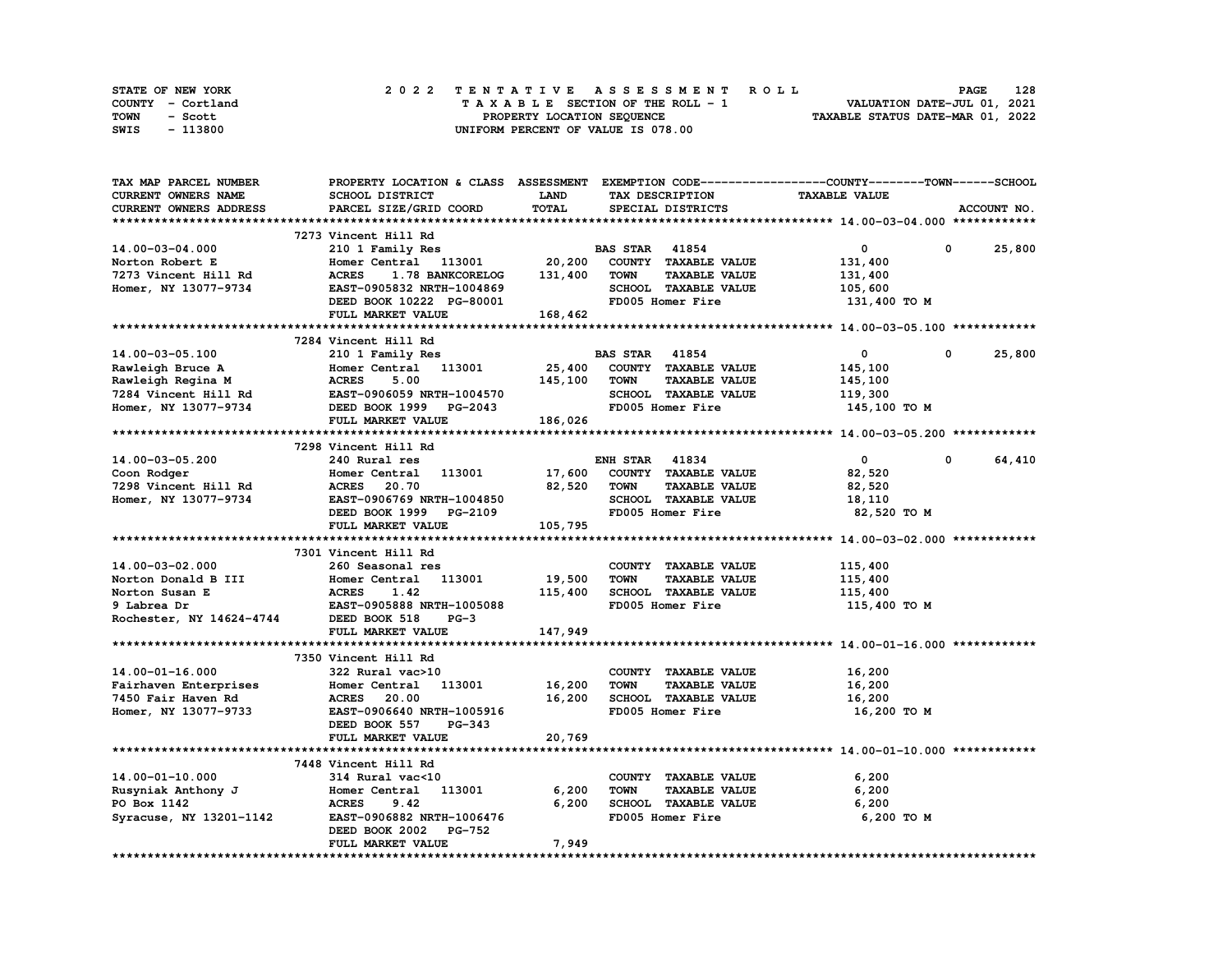| STATE OF NEW YORK | 2022 TENTATIVE ASSESSMENT ROLL     | 129<br><b>PAGE</b>               |
|-------------------|------------------------------------|----------------------------------|
| COUNTY - Cortland | TAXABLE SECTION OF THE ROLL - 1    | VALUATION DATE-JUL 01, 2021      |
| TOWN<br>- Scott   | PROPERTY LOCATION SEQUENCE         | TAXABLE STATUS DATE-MAR 01, 2022 |
| - 113800<br>SWIS  | UNIFORM PERCENT OF VALUE IS 078.00 |                                  |

| TAX MAP PARCEL NUMBER         |                                  |         |                                     | PROPERTY LOCATION & CLASS ASSESSMENT EXEMPTION CODE----------------COUNTY-------TOWN-----SCHOOL |             |
|-------------------------------|----------------------------------|---------|-------------------------------------|-------------------------------------------------------------------------------------------------|-------------|
| CURRENT OWNERS NAME           | SCHOOL DISTRICT                  | LAND    | TAX DESCRIPTION                     | <b>TAXABLE VALUE</b>                                                                            |             |
| CURRENT OWNERS ADDRESS        | PARCEL SIZE/GRID COORD           | TOTAL   | SPECIAL DISTRICTS                   |                                                                                                 | ACCOUNT NO. |
|                               |                                  |         |                                     |                                                                                                 |             |
|                               | 7454 Vincent Hill Rd             |         |                                     |                                                                                                 |             |
| 14.00-01-57.000               | 260 Seasonal res                 |         | COUNTY TAXABLE VALUE                | 29,000                                                                                          |             |
| VanBenschoten Gary N          | Homer Central<br>113001          | 5,100   | <b>TOWN</b><br><b>TAXABLE VALUE</b> | 29,000                                                                                          |             |
| VanBenschoten Kim I           | <b>ACRES</b><br>7.90             | 29,000  | SCHOOL TAXABLE VALUE                | 29,000                                                                                          |             |
| 105 Barrow St                 | EAST-0906752 NRTH-1006664        |         | FD005 Homer Fire                    | 29,000 TO M                                                                                     |             |
| Groton, NY 13073-1305         | DEED BOOK 1996 PG-3232           |         |                                     |                                                                                                 |             |
|                               | FULL MARKET VALUE                | 37,179  |                                     |                                                                                                 |             |
|                               |                                  |         |                                     |                                                                                                 |             |
|                               | 7556 Vincent Hill Rd             |         |                                     |                                                                                                 |             |
| $5.00 - 03 - 02.000$          | 210 1 Family Res                 |         | <b>BAS STAR 41854</b>               | $\mathbf 0$<br>$^{\circ}$                                                                       | 25,800      |
| Dugan James J                 | Homer Central<br>113001          | 21,700  | COUNTY TAXABLE VALUE                | 201,300                                                                                         |             |
| Dugan Melissa M               | <b>ACRES</b><br>2.73 BANKCORELOG | 201,300 | <b>TOWN</b><br><b>TAXABLE VALUE</b> | 201,300                                                                                         |             |
| 7556 Rt 41                    | EAST-0907426 NRTH-1009860        |         | SCHOOL TAXABLE VALUE                | 175,500                                                                                         |             |
| Homer, NY 13077-9718          | DEED BOOK 1999 PG-593            |         | FD005 Homer Fire                    | 201,300 TO M                                                                                    |             |
|                               | FULL MARKET VALUE                | 258,077 |                                     |                                                                                                 |             |
|                               |                                  |         |                                     |                                                                                                 |             |
|                               | 7560 Vincent Hill Rd             |         |                                     |                                                                                                 |             |
| $5.00 - 03 - 04.000$          | 210 1 Family Res                 |         | <b>BAS STAR 41854</b>               | 0<br>0                                                                                          | 25,800      |
| Dugan David P                 | Homer Central<br>113001          | 21,700  | COUNTY TAXABLE VALUE                | 197,100                                                                                         |             |
| 7560 Vincent Hill Rd          | <b>ACRES</b><br>2.73             | 197,100 | <b>TOWN</b><br><b>TAXABLE VALUE</b> | 197,100                                                                                         |             |
| Homer, NY 13077               | EAST-0907942 NRTH-1009893        |         | SCHOOL TAXABLE VALUE                | 171,300                                                                                         |             |
|                               | DEED BOOK 477<br>PG-177          |         | FD005 Homer Fire                    | 197,100 TO M                                                                                    |             |
|                               | FULL MARKET VALUE                | 252,692 |                                     |                                                                                                 |             |
|                               |                                  |         |                                     |                                                                                                 |             |
|                               | W Scott Rd                       |         |                                     |                                                                                                 |             |
| 34.00-01-01.000               | 322 Rural vac>10                 |         | COUNTY TAXABLE VALUE                | 23,170                                                                                          |             |
| Atwood David M                | Homer Central<br>113001          | 23,170  | <b>TOWN</b><br><b>TAXABLE VALUE</b> | 23,170                                                                                          |             |
| Atwood Donna M                | <b>ACRES</b><br>30.00            | 23,170  | SCHOOL TAXABLE VALUE                | 23,170                                                                                          |             |
| 2178 Watkins Rd               | EAST-0904598 NRTH-0991582        |         | FD005 Homer Fire                    | 23,170 TO M                                                                                     |             |
| Moravia, NY 13118-2389        | DEED BOOK 430<br>PG-237          |         |                                     |                                                                                                 |             |
|                               | FULL MARKET VALUE                | 29,705  |                                     |                                                                                                 |             |
|                               |                                  |         |                                     |                                                                                                 |             |
|                               | W Scott Rd                       |         |                                     |                                                                                                 |             |
| 34.00-01-07.000               | 105 Vac farmland                 |         | AG-CEILING 41720                    | 13,032<br>13,032                                                                                | 13,032      |
| Clark Mark                    | Homer Central<br>113001          | 43,000  | COUNTY TAXABLE VALUE                | 29,968                                                                                          |             |
| PO Box 303                    | <b>ACRES</b> 48.00               | 43,000  | <b>TOWN</b><br><b>TAXABLE VALUE</b> | 29,968                                                                                          |             |
| Homer, NY 13077               | EAST-0904654 NRTH-0989587        |         | SCHOOL TAXABLE VALUE                | 29,968                                                                                          |             |
|                               | DEED BOOK 2014 PG-3776           |         | FD005 Homer Fire                    | 43,000 TO M                                                                                     |             |
| MAY BE SUBJECT TO PAYMENT     | FULL MARKET VALUE                | 55,128  |                                     |                                                                                                 |             |
| UNDER AGDIST LAW TIL 2026     |                                  |         |                                     |                                                                                                 |             |
|                               |                                  |         |                                     |                                                                                                 |             |
|                               | W Scott Rd                       |         |                                     |                                                                                                 |             |
| 34.00-02-05.100               | 312 Vac w/imprv                  |         | COUNTY TAXABLE VALUE                | 10,500                                                                                          |             |
| Moore Lauretta                | Homer Central<br>113001          | 9,700   | <b>TOWN</b><br><b>TAXABLE VALUE</b> | 10,500                                                                                          |             |
|                               | <b>ACRES</b><br>6.01             | 10,500  | <b>SCHOOL TAXABLE VALUE</b>         | 10,500                                                                                          |             |
| Fox Gary E<br>6409 W Scott Rd | EAST-0907819 NRTH-0990352        |         | FD005 Homer Fire                    | 10,500 TO M                                                                                     |             |
| Homer, NY 13077               | DEED BOOK 2002<br>PG-2867        |         |                                     |                                                                                                 |             |
|                               | FULL MARKET VALUE                |         |                                     |                                                                                                 |             |
|                               |                                  | 13,462  |                                     |                                                                                                 |             |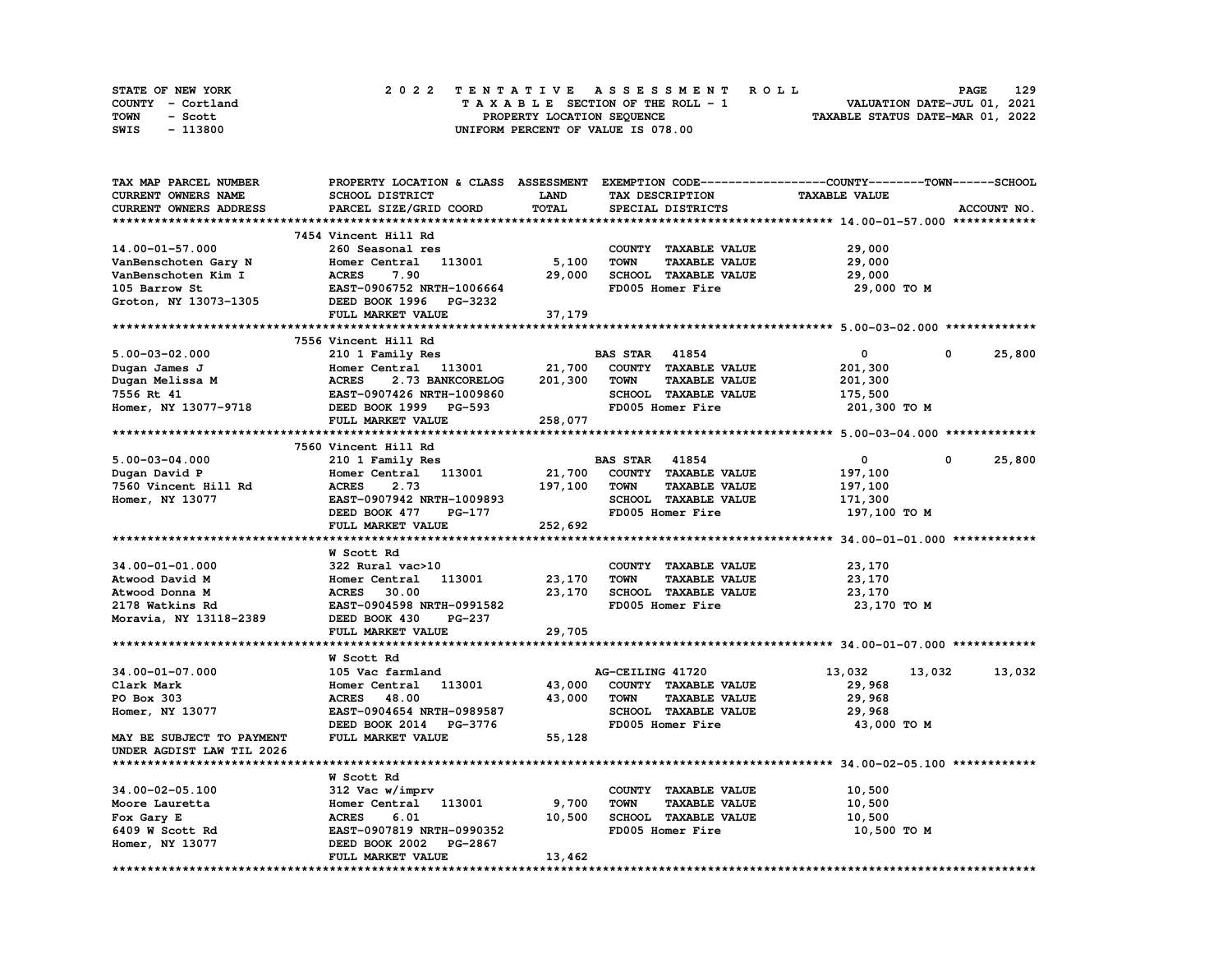|      | STATE OF NEW YORK |  | 2022 TENTATIVE ASSESSMENT ROLL |  |  |  |                                    |  |  |  |  |  |  |                                  | <b>PAGE</b>                 | 130 |
|------|-------------------|--|--------------------------------|--|--|--|------------------------------------|--|--|--|--|--|--|----------------------------------|-----------------------------|-----|
|      | COUNTY - Cortland |  |                                |  |  |  | TAXABLE SECTION OF THE ROLL - 1    |  |  |  |  |  |  |                                  | VALUATION DATE-JUL 01, 2021 |     |
| TOWN | - Scott           |  |                                |  |  |  | PROPERTY LOCATION SEQUENCE         |  |  |  |  |  |  | TAXABLE STATUS DATE-MAR 01, 2022 |                             |     |
| SWIS | - 113800          |  |                                |  |  |  | UNIFORM PERCENT OF VALUE IS 078.00 |  |  |  |  |  |  |                                  |                             |     |

| <b>CURRENT OWNERS NAME</b><br><b>LAND</b><br>SCHOOL DISTRICT<br>TAX DESCRIPTION<br><b>TAXABLE VALUE</b><br><b>TOTAL</b><br>CURRENT OWNERS ADDRESS<br>PARCEL SIZE/GRID COORD<br>SPECIAL DISTRICTS<br>ACCOUNT NO.<br>W Scott Rd<br>34.00-02-05.220<br>311 Res vac land<br>COUNTY TAXABLE VALUE<br>18,500<br>Atwater Charles Jr<br>Homer Central 113001 18,500<br><b>TOWN</b><br><b>TAXABLE VALUE</b><br>18,500<br>5.00<br>18,500<br>SCHOOL TAXABLE VALUE<br>Atwater Jessica<br><b>ACRES</b><br>18,500<br>32 North West St<br>EAST-0907861 NRTH-0991349<br>FD005 Homer Fire<br>18,500 TO M<br>Homer, NY 13077<br>DEED BOOK 2015 PG-5161<br>FULL MARKET VALUE<br>23,718<br>W Scott Rd<br>34.00-02-07.000<br>311 Res vac land<br>COUNTY TAXABLE VALUE<br>2,500<br>Homer Central 113001<br>2,500<br>TOWN<br><b>TAXABLE VALUE</b><br>2,500<br>Beatty Martin J<br>2,500 SCHOOL TAXABLE VALUE<br>Beatty Janice A<br><b>ACRES</b><br>6.54<br>2,500<br>EAST-0907599 NRTH-0991713<br>1926 12th St<br>FD005 Homer Fire<br>2,500 TO M<br>Bethlehem, PA 18020<br>DEED BOOK 2012 PG-1415<br>FULL MARKET VALUE<br>3,205<br>W Scott Rd<br>35.00-03-03.100<br>105 Vac farmland<br>AG-CEILING 41720<br>15,464<br>15,464<br>15,464<br>45,500<br>COUNTY TAXABLE VALUE<br>Cottrell Donna<br>Homer Central 113001<br>30,036<br>Cottrell David<br><b>ACRES</b><br>54.00<br>45,500<br><b>TOWN</b><br><b>TAXABLE VALUE</b><br>30,036<br>SCHOOL TAXABLE VALUE<br>6086 W Scott Rd<br>EAST-0911228 NRTH-0984151<br>30,036<br>DEED BOOK 2015 PG-5341<br>FD005 Homer Fire<br>45,500 TO M<br>Homer, NY 13077<br>FULL MARKET VALUE<br>58,333<br>MAY BE SUBJECT TO PAYMENT<br>UNDER AGDIST LAW TIL 2026<br>W Scott Rd<br>$35.00 - 04 - 02.000$<br>AG-CEILING 41720<br>101,398<br>101,398<br>101,398<br>112 Dairy farm<br>Homer Central 113001<br>221,500 AG IMPROV 42100<br>5,300<br>5,300<br>5,300<br>Adams Irrevocable Trust<br><b>ACRES</b> 179.80<br>254,800 COUNTY TAXABLE VALUE<br>6213 W Scott Rd<br>148,102<br>EAST-0910850 NRTH-0986116<br><b>TOWN</b><br><b>TAXABLE VALUE</b><br>Homer, NY 13077-9335<br>148,102<br>148,102<br>SCHOOL TAXABLE VALUE<br>DEED BOOK 2019 PG-1164<br>326,667 FD005 Homer Fire<br>FULL MARKET VALUE<br>249,500 TO M<br>MAY BE SUBJECT TO PAYMENT<br>5,300 EX<br>UNDER AGDIST LAW TIL 2026<br>W Scott Rd<br>35.00-05-01.000<br>COUNTY TAXABLE VALUE<br>500<br>311 Res vac land<br>500<br><b>TAXABLE VALUE</b><br>500<br>Hawks Nathan R<br>Homer Central 113001<br><b>TOWN</b><br>6399 W Scott Rd<br><b>FRNT</b><br>20.00 DPTH 425.00<br>500<br>SCHOOL TAXABLE VALUE<br>500<br>FD005 Homer Fire<br>Homer, NY 13077<br><b>BANKCORELOG</b><br>500 TO M<br>EAST-0908397 NRTH-0989449<br>DEED BOOK 2019 PG-1687<br>FULL MARKET VALUE<br>641 | TAX MAP PARCEL NUMBER |  | PROPERTY LOCATION & CLASS ASSESSMENT EXEMPTION CODE----------------COUNTY-------TOWN-----SCHOOL |  |
|-----------------------------------------------------------------------------------------------------------------------------------------------------------------------------------------------------------------------------------------------------------------------------------------------------------------------------------------------------------------------------------------------------------------------------------------------------------------------------------------------------------------------------------------------------------------------------------------------------------------------------------------------------------------------------------------------------------------------------------------------------------------------------------------------------------------------------------------------------------------------------------------------------------------------------------------------------------------------------------------------------------------------------------------------------------------------------------------------------------------------------------------------------------------------------------------------------------------------------------------------------------------------------------------------------------------------------------------------------------------------------------------------------------------------------------------------------------------------------------------------------------------------------------------------------------------------------------------------------------------------------------------------------------------------------------------------------------------------------------------------------------------------------------------------------------------------------------------------------------------------------------------------------------------------------------------------------------------------------------------------------------------------------------------------------------------------------------------------------------------------------------------------------------------------------------------------------------------------------------------------------------------------------------------------------------------------------------------------------------------------------------------------------------------------------------------------------------------------------------------------------------------------------------------------------------------------------------------------------------------------------------------------------------------------------------------------------------------------------------------|-----------------------|--|-------------------------------------------------------------------------------------------------|--|
|                                                                                                                                                                                                                                                                                                                                                                                                                                                                                                                                                                                                                                                                                                                                                                                                                                                                                                                                                                                                                                                                                                                                                                                                                                                                                                                                                                                                                                                                                                                                                                                                                                                                                                                                                                                                                                                                                                                                                                                                                                                                                                                                                                                                                                                                                                                                                                                                                                                                                                                                                                                                                                                                                                                                         |                       |  |                                                                                                 |  |
|                                                                                                                                                                                                                                                                                                                                                                                                                                                                                                                                                                                                                                                                                                                                                                                                                                                                                                                                                                                                                                                                                                                                                                                                                                                                                                                                                                                                                                                                                                                                                                                                                                                                                                                                                                                                                                                                                                                                                                                                                                                                                                                                                                                                                                                                                                                                                                                                                                                                                                                                                                                                                                                                                                                                         |                       |  |                                                                                                 |  |
|                                                                                                                                                                                                                                                                                                                                                                                                                                                                                                                                                                                                                                                                                                                                                                                                                                                                                                                                                                                                                                                                                                                                                                                                                                                                                                                                                                                                                                                                                                                                                                                                                                                                                                                                                                                                                                                                                                                                                                                                                                                                                                                                                                                                                                                                                                                                                                                                                                                                                                                                                                                                                                                                                                                                         |                       |  |                                                                                                 |  |
|                                                                                                                                                                                                                                                                                                                                                                                                                                                                                                                                                                                                                                                                                                                                                                                                                                                                                                                                                                                                                                                                                                                                                                                                                                                                                                                                                                                                                                                                                                                                                                                                                                                                                                                                                                                                                                                                                                                                                                                                                                                                                                                                                                                                                                                                                                                                                                                                                                                                                                                                                                                                                                                                                                                                         |                       |  |                                                                                                 |  |
|                                                                                                                                                                                                                                                                                                                                                                                                                                                                                                                                                                                                                                                                                                                                                                                                                                                                                                                                                                                                                                                                                                                                                                                                                                                                                                                                                                                                                                                                                                                                                                                                                                                                                                                                                                                                                                                                                                                                                                                                                                                                                                                                                                                                                                                                                                                                                                                                                                                                                                                                                                                                                                                                                                                                         |                       |  |                                                                                                 |  |
|                                                                                                                                                                                                                                                                                                                                                                                                                                                                                                                                                                                                                                                                                                                                                                                                                                                                                                                                                                                                                                                                                                                                                                                                                                                                                                                                                                                                                                                                                                                                                                                                                                                                                                                                                                                                                                                                                                                                                                                                                                                                                                                                                                                                                                                                                                                                                                                                                                                                                                                                                                                                                                                                                                                                         |                       |  |                                                                                                 |  |
|                                                                                                                                                                                                                                                                                                                                                                                                                                                                                                                                                                                                                                                                                                                                                                                                                                                                                                                                                                                                                                                                                                                                                                                                                                                                                                                                                                                                                                                                                                                                                                                                                                                                                                                                                                                                                                                                                                                                                                                                                                                                                                                                                                                                                                                                                                                                                                                                                                                                                                                                                                                                                                                                                                                                         |                       |  |                                                                                                 |  |
|                                                                                                                                                                                                                                                                                                                                                                                                                                                                                                                                                                                                                                                                                                                                                                                                                                                                                                                                                                                                                                                                                                                                                                                                                                                                                                                                                                                                                                                                                                                                                                                                                                                                                                                                                                                                                                                                                                                                                                                                                                                                                                                                                                                                                                                                                                                                                                                                                                                                                                                                                                                                                                                                                                                                         |                       |  |                                                                                                 |  |
|                                                                                                                                                                                                                                                                                                                                                                                                                                                                                                                                                                                                                                                                                                                                                                                                                                                                                                                                                                                                                                                                                                                                                                                                                                                                                                                                                                                                                                                                                                                                                                                                                                                                                                                                                                                                                                                                                                                                                                                                                                                                                                                                                                                                                                                                                                                                                                                                                                                                                                                                                                                                                                                                                                                                         |                       |  |                                                                                                 |  |
|                                                                                                                                                                                                                                                                                                                                                                                                                                                                                                                                                                                                                                                                                                                                                                                                                                                                                                                                                                                                                                                                                                                                                                                                                                                                                                                                                                                                                                                                                                                                                                                                                                                                                                                                                                                                                                                                                                                                                                                                                                                                                                                                                                                                                                                                                                                                                                                                                                                                                                                                                                                                                                                                                                                                         |                       |  |                                                                                                 |  |
|                                                                                                                                                                                                                                                                                                                                                                                                                                                                                                                                                                                                                                                                                                                                                                                                                                                                                                                                                                                                                                                                                                                                                                                                                                                                                                                                                                                                                                                                                                                                                                                                                                                                                                                                                                                                                                                                                                                                                                                                                                                                                                                                                                                                                                                                                                                                                                                                                                                                                                                                                                                                                                                                                                                                         |                       |  |                                                                                                 |  |
|                                                                                                                                                                                                                                                                                                                                                                                                                                                                                                                                                                                                                                                                                                                                                                                                                                                                                                                                                                                                                                                                                                                                                                                                                                                                                                                                                                                                                                                                                                                                                                                                                                                                                                                                                                                                                                                                                                                                                                                                                                                                                                                                                                                                                                                                                                                                                                                                                                                                                                                                                                                                                                                                                                                                         |                       |  |                                                                                                 |  |
|                                                                                                                                                                                                                                                                                                                                                                                                                                                                                                                                                                                                                                                                                                                                                                                                                                                                                                                                                                                                                                                                                                                                                                                                                                                                                                                                                                                                                                                                                                                                                                                                                                                                                                                                                                                                                                                                                                                                                                                                                                                                                                                                                                                                                                                                                                                                                                                                                                                                                                                                                                                                                                                                                                                                         |                       |  |                                                                                                 |  |
|                                                                                                                                                                                                                                                                                                                                                                                                                                                                                                                                                                                                                                                                                                                                                                                                                                                                                                                                                                                                                                                                                                                                                                                                                                                                                                                                                                                                                                                                                                                                                                                                                                                                                                                                                                                                                                                                                                                                                                                                                                                                                                                                                                                                                                                                                                                                                                                                                                                                                                                                                                                                                                                                                                                                         |                       |  |                                                                                                 |  |
|                                                                                                                                                                                                                                                                                                                                                                                                                                                                                                                                                                                                                                                                                                                                                                                                                                                                                                                                                                                                                                                                                                                                                                                                                                                                                                                                                                                                                                                                                                                                                                                                                                                                                                                                                                                                                                                                                                                                                                                                                                                                                                                                                                                                                                                                                                                                                                                                                                                                                                                                                                                                                                                                                                                                         |                       |  |                                                                                                 |  |
|                                                                                                                                                                                                                                                                                                                                                                                                                                                                                                                                                                                                                                                                                                                                                                                                                                                                                                                                                                                                                                                                                                                                                                                                                                                                                                                                                                                                                                                                                                                                                                                                                                                                                                                                                                                                                                                                                                                                                                                                                                                                                                                                                                                                                                                                                                                                                                                                                                                                                                                                                                                                                                                                                                                                         |                       |  |                                                                                                 |  |
|                                                                                                                                                                                                                                                                                                                                                                                                                                                                                                                                                                                                                                                                                                                                                                                                                                                                                                                                                                                                                                                                                                                                                                                                                                                                                                                                                                                                                                                                                                                                                                                                                                                                                                                                                                                                                                                                                                                                                                                                                                                                                                                                                                                                                                                                                                                                                                                                                                                                                                                                                                                                                                                                                                                                         |                       |  |                                                                                                 |  |
|                                                                                                                                                                                                                                                                                                                                                                                                                                                                                                                                                                                                                                                                                                                                                                                                                                                                                                                                                                                                                                                                                                                                                                                                                                                                                                                                                                                                                                                                                                                                                                                                                                                                                                                                                                                                                                                                                                                                                                                                                                                                                                                                                                                                                                                                                                                                                                                                                                                                                                                                                                                                                                                                                                                                         |                       |  |                                                                                                 |  |
|                                                                                                                                                                                                                                                                                                                                                                                                                                                                                                                                                                                                                                                                                                                                                                                                                                                                                                                                                                                                                                                                                                                                                                                                                                                                                                                                                                                                                                                                                                                                                                                                                                                                                                                                                                                                                                                                                                                                                                                                                                                                                                                                                                                                                                                                                                                                                                                                                                                                                                                                                                                                                                                                                                                                         |                       |  |                                                                                                 |  |
|                                                                                                                                                                                                                                                                                                                                                                                                                                                                                                                                                                                                                                                                                                                                                                                                                                                                                                                                                                                                                                                                                                                                                                                                                                                                                                                                                                                                                                                                                                                                                                                                                                                                                                                                                                                                                                                                                                                                                                                                                                                                                                                                                                                                                                                                                                                                                                                                                                                                                                                                                                                                                                                                                                                                         |                       |  |                                                                                                 |  |
|                                                                                                                                                                                                                                                                                                                                                                                                                                                                                                                                                                                                                                                                                                                                                                                                                                                                                                                                                                                                                                                                                                                                                                                                                                                                                                                                                                                                                                                                                                                                                                                                                                                                                                                                                                                                                                                                                                                                                                                                                                                                                                                                                                                                                                                                                                                                                                                                                                                                                                                                                                                                                                                                                                                                         |                       |  |                                                                                                 |  |
|                                                                                                                                                                                                                                                                                                                                                                                                                                                                                                                                                                                                                                                                                                                                                                                                                                                                                                                                                                                                                                                                                                                                                                                                                                                                                                                                                                                                                                                                                                                                                                                                                                                                                                                                                                                                                                                                                                                                                                                                                                                                                                                                                                                                                                                                                                                                                                                                                                                                                                                                                                                                                                                                                                                                         |                       |  |                                                                                                 |  |
|                                                                                                                                                                                                                                                                                                                                                                                                                                                                                                                                                                                                                                                                                                                                                                                                                                                                                                                                                                                                                                                                                                                                                                                                                                                                                                                                                                                                                                                                                                                                                                                                                                                                                                                                                                                                                                                                                                                                                                                                                                                                                                                                                                                                                                                                                                                                                                                                                                                                                                                                                                                                                                                                                                                                         |                       |  |                                                                                                 |  |
|                                                                                                                                                                                                                                                                                                                                                                                                                                                                                                                                                                                                                                                                                                                                                                                                                                                                                                                                                                                                                                                                                                                                                                                                                                                                                                                                                                                                                                                                                                                                                                                                                                                                                                                                                                                                                                                                                                                                                                                                                                                                                                                                                                                                                                                                                                                                                                                                                                                                                                                                                                                                                                                                                                                                         |                       |  |                                                                                                 |  |
|                                                                                                                                                                                                                                                                                                                                                                                                                                                                                                                                                                                                                                                                                                                                                                                                                                                                                                                                                                                                                                                                                                                                                                                                                                                                                                                                                                                                                                                                                                                                                                                                                                                                                                                                                                                                                                                                                                                                                                                                                                                                                                                                                                                                                                                                                                                                                                                                                                                                                                                                                                                                                                                                                                                                         |                       |  |                                                                                                 |  |
|                                                                                                                                                                                                                                                                                                                                                                                                                                                                                                                                                                                                                                                                                                                                                                                                                                                                                                                                                                                                                                                                                                                                                                                                                                                                                                                                                                                                                                                                                                                                                                                                                                                                                                                                                                                                                                                                                                                                                                                                                                                                                                                                                                                                                                                                                                                                                                                                                                                                                                                                                                                                                                                                                                                                         |                       |  |                                                                                                 |  |
|                                                                                                                                                                                                                                                                                                                                                                                                                                                                                                                                                                                                                                                                                                                                                                                                                                                                                                                                                                                                                                                                                                                                                                                                                                                                                                                                                                                                                                                                                                                                                                                                                                                                                                                                                                                                                                                                                                                                                                                                                                                                                                                                                                                                                                                                                                                                                                                                                                                                                                                                                                                                                                                                                                                                         |                       |  |                                                                                                 |  |
|                                                                                                                                                                                                                                                                                                                                                                                                                                                                                                                                                                                                                                                                                                                                                                                                                                                                                                                                                                                                                                                                                                                                                                                                                                                                                                                                                                                                                                                                                                                                                                                                                                                                                                                                                                                                                                                                                                                                                                                                                                                                                                                                                                                                                                                                                                                                                                                                                                                                                                                                                                                                                                                                                                                                         |                       |  |                                                                                                 |  |
|                                                                                                                                                                                                                                                                                                                                                                                                                                                                                                                                                                                                                                                                                                                                                                                                                                                                                                                                                                                                                                                                                                                                                                                                                                                                                                                                                                                                                                                                                                                                                                                                                                                                                                                                                                                                                                                                                                                                                                                                                                                                                                                                                                                                                                                                                                                                                                                                                                                                                                                                                                                                                                                                                                                                         |                       |  |                                                                                                 |  |
|                                                                                                                                                                                                                                                                                                                                                                                                                                                                                                                                                                                                                                                                                                                                                                                                                                                                                                                                                                                                                                                                                                                                                                                                                                                                                                                                                                                                                                                                                                                                                                                                                                                                                                                                                                                                                                                                                                                                                                                                                                                                                                                                                                                                                                                                                                                                                                                                                                                                                                                                                                                                                                                                                                                                         |                       |  |                                                                                                 |  |
|                                                                                                                                                                                                                                                                                                                                                                                                                                                                                                                                                                                                                                                                                                                                                                                                                                                                                                                                                                                                                                                                                                                                                                                                                                                                                                                                                                                                                                                                                                                                                                                                                                                                                                                                                                                                                                                                                                                                                                                                                                                                                                                                                                                                                                                                                                                                                                                                                                                                                                                                                                                                                                                                                                                                         |                       |  |                                                                                                 |  |
|                                                                                                                                                                                                                                                                                                                                                                                                                                                                                                                                                                                                                                                                                                                                                                                                                                                                                                                                                                                                                                                                                                                                                                                                                                                                                                                                                                                                                                                                                                                                                                                                                                                                                                                                                                                                                                                                                                                                                                                                                                                                                                                                                                                                                                                                                                                                                                                                                                                                                                                                                                                                                                                                                                                                         |                       |  |                                                                                                 |  |
|                                                                                                                                                                                                                                                                                                                                                                                                                                                                                                                                                                                                                                                                                                                                                                                                                                                                                                                                                                                                                                                                                                                                                                                                                                                                                                                                                                                                                                                                                                                                                                                                                                                                                                                                                                                                                                                                                                                                                                                                                                                                                                                                                                                                                                                                                                                                                                                                                                                                                                                                                                                                                                                                                                                                         |                       |  |                                                                                                 |  |
|                                                                                                                                                                                                                                                                                                                                                                                                                                                                                                                                                                                                                                                                                                                                                                                                                                                                                                                                                                                                                                                                                                                                                                                                                                                                                                                                                                                                                                                                                                                                                                                                                                                                                                                                                                                                                                                                                                                                                                                                                                                                                                                                                                                                                                                                                                                                                                                                                                                                                                                                                                                                                                                                                                                                         |                       |  |                                                                                                 |  |
|                                                                                                                                                                                                                                                                                                                                                                                                                                                                                                                                                                                                                                                                                                                                                                                                                                                                                                                                                                                                                                                                                                                                                                                                                                                                                                                                                                                                                                                                                                                                                                                                                                                                                                                                                                                                                                                                                                                                                                                                                                                                                                                                                                                                                                                                                                                                                                                                                                                                                                                                                                                                                                                                                                                                         |                       |  |                                                                                                 |  |
|                                                                                                                                                                                                                                                                                                                                                                                                                                                                                                                                                                                                                                                                                                                                                                                                                                                                                                                                                                                                                                                                                                                                                                                                                                                                                                                                                                                                                                                                                                                                                                                                                                                                                                                                                                                                                                                                                                                                                                                                                                                                                                                                                                                                                                                                                                                                                                                                                                                                                                                                                                                                                                                                                                                                         |                       |  |                                                                                                 |  |
|                                                                                                                                                                                                                                                                                                                                                                                                                                                                                                                                                                                                                                                                                                                                                                                                                                                                                                                                                                                                                                                                                                                                                                                                                                                                                                                                                                                                                                                                                                                                                                                                                                                                                                                                                                                                                                                                                                                                                                                                                                                                                                                                                                                                                                                                                                                                                                                                                                                                                                                                                                                                                                                                                                                                         |                       |  |                                                                                                 |  |
|                                                                                                                                                                                                                                                                                                                                                                                                                                                                                                                                                                                                                                                                                                                                                                                                                                                                                                                                                                                                                                                                                                                                                                                                                                                                                                                                                                                                                                                                                                                                                                                                                                                                                                                                                                                                                                                                                                                                                                                                                                                                                                                                                                                                                                                                                                                                                                                                                                                                                                                                                                                                                                                                                                                                         |                       |  |                                                                                                 |  |
|                                                                                                                                                                                                                                                                                                                                                                                                                                                                                                                                                                                                                                                                                                                                                                                                                                                                                                                                                                                                                                                                                                                                                                                                                                                                                                                                                                                                                                                                                                                                                                                                                                                                                                                                                                                                                                                                                                                                                                                                                                                                                                                                                                                                                                                                                                                                                                                                                                                                                                                                                                                                                                                                                                                                         |                       |  |                                                                                                 |  |
|                                                                                                                                                                                                                                                                                                                                                                                                                                                                                                                                                                                                                                                                                                                                                                                                                                                                                                                                                                                                                                                                                                                                                                                                                                                                                                                                                                                                                                                                                                                                                                                                                                                                                                                                                                                                                                                                                                                                                                                                                                                                                                                                                                                                                                                                                                                                                                                                                                                                                                                                                                                                                                                                                                                                         |                       |  |                                                                                                 |  |
|                                                                                                                                                                                                                                                                                                                                                                                                                                                                                                                                                                                                                                                                                                                                                                                                                                                                                                                                                                                                                                                                                                                                                                                                                                                                                                                                                                                                                                                                                                                                                                                                                                                                                                                                                                                                                                                                                                                                                                                                                                                                                                                                                                                                                                                                                                                                                                                                                                                                                                                                                                                                                                                                                                                                         |                       |  |                                                                                                 |  |
|                                                                                                                                                                                                                                                                                                                                                                                                                                                                                                                                                                                                                                                                                                                                                                                                                                                                                                                                                                                                                                                                                                                                                                                                                                                                                                                                                                                                                                                                                                                                                                                                                                                                                                                                                                                                                                                                                                                                                                                                                                                                                                                                                                                                                                                                                                                                                                                                                                                                                                                                                                                                                                                                                                                                         |                       |  |                                                                                                 |  |
|                                                                                                                                                                                                                                                                                                                                                                                                                                                                                                                                                                                                                                                                                                                                                                                                                                                                                                                                                                                                                                                                                                                                                                                                                                                                                                                                                                                                                                                                                                                                                                                                                                                                                                                                                                                                                                                                                                                                                                                                                                                                                                                                                                                                                                                                                                                                                                                                                                                                                                                                                                                                                                                                                                                                         |                       |  |                                                                                                 |  |
|                                                                                                                                                                                                                                                                                                                                                                                                                                                                                                                                                                                                                                                                                                                                                                                                                                                                                                                                                                                                                                                                                                                                                                                                                                                                                                                                                                                                                                                                                                                                                                                                                                                                                                                                                                                                                                                                                                                                                                                                                                                                                                                                                                                                                                                                                                                                                                                                                                                                                                                                                                                                                                                                                                                                         |                       |  |                                                                                                 |  |
|                                                                                                                                                                                                                                                                                                                                                                                                                                                                                                                                                                                                                                                                                                                                                                                                                                                                                                                                                                                                                                                                                                                                                                                                                                                                                                                                                                                                                                                                                                                                                                                                                                                                                                                                                                                                                                                                                                                                                                                                                                                                                                                                                                                                                                                                                                                                                                                                                                                                                                                                                                                                                                                                                                                                         |                       |  |                                                                                                 |  |
|                                                                                                                                                                                                                                                                                                                                                                                                                                                                                                                                                                                                                                                                                                                                                                                                                                                                                                                                                                                                                                                                                                                                                                                                                                                                                                                                                                                                                                                                                                                                                                                                                                                                                                                                                                                                                                                                                                                                                                                                                                                                                                                                                                                                                                                                                                                                                                                                                                                                                                                                                                                                                                                                                                                                         |                       |  |                                                                                                 |  |
|                                                                                                                                                                                                                                                                                                                                                                                                                                                                                                                                                                                                                                                                                                                                                                                                                                                                                                                                                                                                                                                                                                                                                                                                                                                                                                                                                                                                                                                                                                                                                                                                                                                                                                                                                                                                                                                                                                                                                                                                                                                                                                                                                                                                                                                                                                                                                                                                                                                                                                                                                                                                                                                                                                                                         |                       |  |                                                                                                 |  |
|                                                                                                                                                                                                                                                                                                                                                                                                                                                                                                                                                                                                                                                                                                                                                                                                                                                                                                                                                                                                                                                                                                                                                                                                                                                                                                                                                                                                                                                                                                                                                                                                                                                                                                                                                                                                                                                                                                                                                                                                                                                                                                                                                                                                                                                                                                                                                                                                                                                                                                                                                                                                                                                                                                                                         |                       |  |                                                                                                 |  |
|                                                                                                                                                                                                                                                                                                                                                                                                                                                                                                                                                                                                                                                                                                                                                                                                                                                                                                                                                                                                                                                                                                                                                                                                                                                                                                                                                                                                                                                                                                                                                                                                                                                                                                                                                                                                                                                                                                                                                                                                                                                                                                                                                                                                                                                                                                                                                                                                                                                                                                                                                                                                                                                                                                                                         |                       |  |                                                                                                 |  |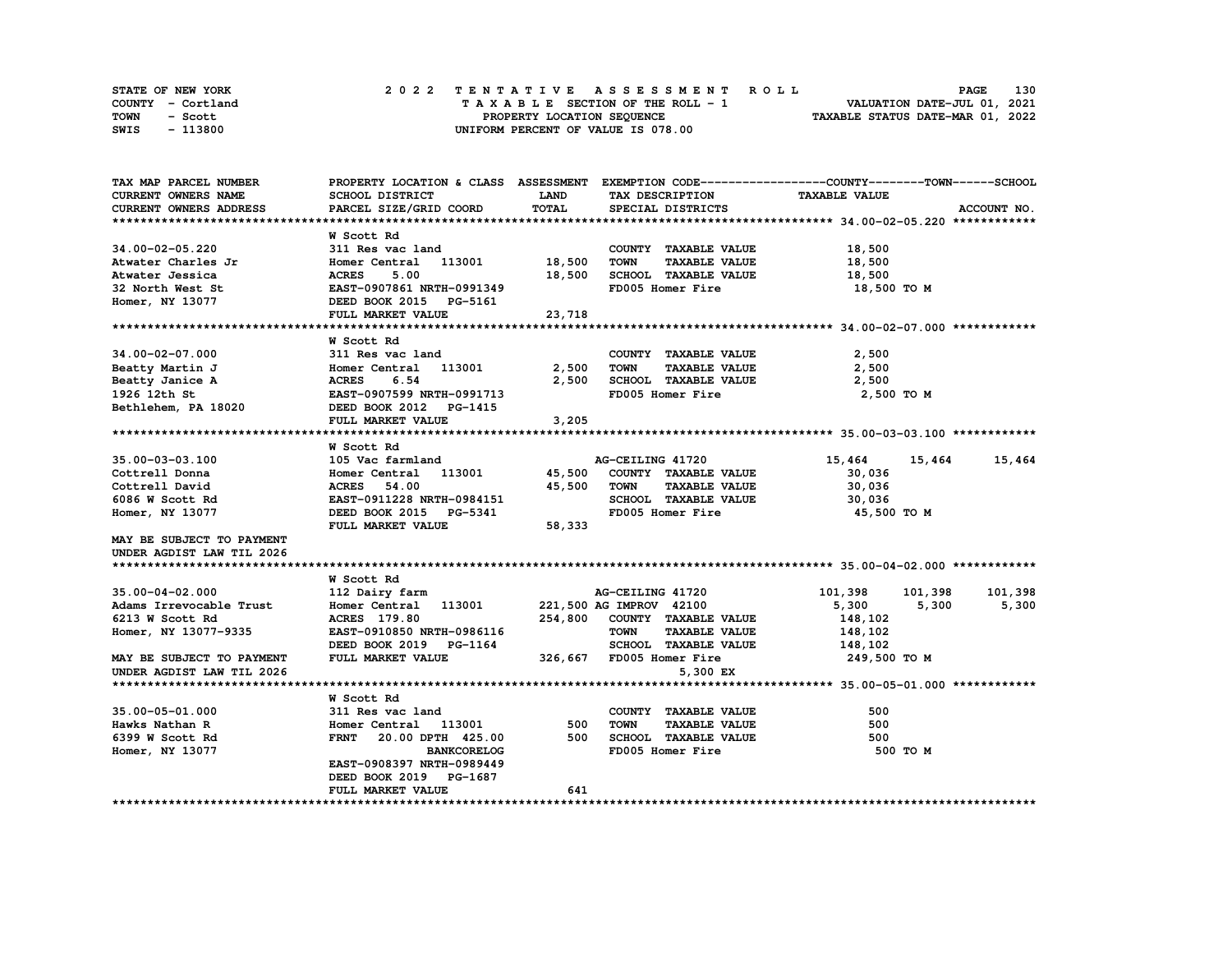| STATE OF NEW YORK | 2022 TENTATIVE ASSESSMENT ROLL     | 131<br><b>PAGE</b>               |
|-------------------|------------------------------------|----------------------------------|
| COUNTY - Cortland | TAXABLE SECTION OF THE ROLL - 1    | VALUATION DATE-JUL 01, 2021      |
| TOWN<br>- Scott   | PROPERTY LOCATION SEOUENCE         | TAXABLE STATUS DATE-MAR 01, 2022 |
| - 113800<br>SWIS  | UNIFORM PERCENT OF VALUE IS 078.00 |                                  |

| TAX MAP PARCEL NUMBER                                                                                                                 |                                                                                                                                         |             |                                               | PROPERTY LOCATION & CLASS ASSESSMENT EXEMPTION CODE----------------COUNTY-------TOWN-----SCHOOL |               |
|---------------------------------------------------------------------------------------------------------------------------------------|-----------------------------------------------------------------------------------------------------------------------------------------|-------------|-----------------------------------------------|-------------------------------------------------------------------------------------------------|---------------|
| <b>CURRENT OWNERS NAME</b>                                                                                                            | SCHOOL DISTRICT                                                                                                                         | <b>LAND</b> | TAX DESCRIPTION                               | <b>TAXABLE VALUE</b>                                                                            |               |
| CURRENT OWNERS ADDRESS                                                                                                                | PARCEL SIZE/GRID COORD                                                                                                                  | TOTAL       | SPECIAL DISTRICTS                             |                                                                                                 | ACCOUNT NO.   |
|                                                                                                                                       |                                                                                                                                         |             |                                               |                                                                                                 |               |
|                                                                                                                                       | W Scott Rd                                                                                                                              |             |                                               |                                                                                                 |               |
| $35.00 - 05 - 04.000$                                                                                                                 | 105 Vac farmland                                                                                                                        |             | AG-CEILING 41720                              | 13,474                                                                                          | 13,474 13,474 |
| Adams Irrevocable Trust                                                                                                               | Homer Central 113001 39,800 COUNTY TAXABLE VALUE                                                                                        |             |                                               | 26,326                                                                                          |               |
| 6213 W Scott Rd                                                                                                                       | ACRES 53.54                                                                                                                             | 39,800      | TOWN<br><b>TAXABLE VALUE</b>                  | 26,326                                                                                          |               |
| Homer, NY 13077-9335                                                                                                                  | EAST-0909726 NRTH-0989702                                                                                                               |             | SCHOOL TAXABLE VALUE                          | 26,326                                                                                          |               |
|                                                                                                                                       | DEED BOOK 2019 PG-1164                                                                                                                  |             | FD005 Homer Fire                              | 39,800 TO M                                                                                     |               |
| MAY BE SUBJECT TO PAYMENT<br>UNDER AGDIST LAW TIL 2026                                                                                | FULL MARKET VALUE                                                                                                                       | 51,026      |                                               |                                                                                                 |               |
|                                                                                                                                       |                                                                                                                                         |             |                                               |                                                                                                 |               |
|                                                                                                                                       | W Scott Rd                                                                                                                              |             |                                               |                                                                                                 |               |
| 35.00-05-06.000                                                                                                                       | $314$ Rural vac< $10$                                                                                                                   |             |                                               | 500                                                                                             |               |
| Hapgood Lucille                                                                                                                       |                                                                                                                                         |             |                                               | 500                                                                                             |               |
| 6364 W Scott Rd                                                                                                                       |                                                                                                                                         |             |                                               | 500                                                                                             |               |
| Homer, NY 13077-9335                                                                                                                  | 314 Rural vac<10<br>Homer Central 113001 500 TOWN TAXABLE VALUE<br>FRNT 149.64 DPTH 222.75 500 SCHOOL TAXABLE VALUE<br>FD005 Homer Fire |             |                                               | 500 TO M                                                                                        |               |
|                                                                                                                                       | EAST-0909552 NRTH-0989073                                                                                                               |             |                                               |                                                                                                 |               |
|                                                                                                                                       | DEED BOOK 2011 PG-5491                                                                                                                  |             |                                               |                                                                                                 |               |
|                                                                                                                                       | FULL MARKET VALUE                                                                                                                       | 641         |                                               |                                                                                                 |               |
|                                                                                                                                       |                                                                                                                                         |             |                                               |                                                                                                 |               |
|                                                                                                                                       | W Scott Rd                                                                                                                              |             |                                               |                                                                                                 |               |
| 35.00-05-07.000                                                                                                                       | 105 Vac farmland                                                                                                                        |             | AG-CEILING 41720                              | 13,892                                                                                          | 13,892 13,892 |
| Adams Irrevocable Trust                                                                                                               | Homer Central 113001 23,700                                                                                                             |             | COUNTY TAXABLE VALUE                          | 9,808                                                                                           |               |
| 6213 W Scott Rd                                                                                                                       | ACRES 13.52                                                                                                                             |             | 23,700 TOWN<br><b>TAXABLE VALUE</b>           | 9,808                                                                                           |               |
| Homer, NY 13077-9335                                                                                                                  | EAST-0910693 NRTH-0988489                                                                                                               |             | SCHOOL TAXABLE VALUE                          | 9,808                                                                                           |               |
|                                                                                                                                       | DEED BOOK 2019 PG-1164                                                                                                                  |             | FD005 Homer Fire                              | 23,700 TO M                                                                                     |               |
| MAY BE SUBJECT TO PAYMENT                                                                                                             | FULL MARKET VALUE                                                                                                                       | 30,385      |                                               |                                                                                                 |               |
| UNDER AGDIST LAW TIL 2026                                                                                                             |                                                                                                                                         |             |                                               |                                                                                                 |               |
|                                                                                                                                       |                                                                                                                                         |             |                                               |                                                                                                 |               |
|                                                                                                                                       | W Scott Rd                                                                                                                              |             |                                               |                                                                                                 |               |
| $35.00 - 05 - 09.000$                                                                                                                 | 105 Vac farmland                                                                                                                        |             | AG-CEILING 41720                              | 25,530                                                                                          | 25,530 25,530 |
| Adams Irrevocable Trust                                                                                                               | Homer Central 113001 66,600 COUNTY TAXABLE VALUE                                                                                        |             |                                               | 41,070                                                                                          |               |
| 6213 W Scott Rd                                                                                                                       | <b>ACRES</b> 108.90                                                                                                                     | 66,600 TOWN | <b>TAXABLE VALUE</b>                          | 41,070                                                                                          |               |
| Homer, NY 13077-9335                                                                                                                  | EAST-0908601 NRTH-0988896                                                                                                               |             | SCHOOL TAXABLE VALUE                          | 41,070                                                                                          |               |
|                                                                                                                                       | DEED BOOK 2019 PG-1164                                                                                                                  |             | FD005 Homer Fire                              | 66,600 то м                                                                                     |               |
| MAY BE SUBJECT TO PAYMENT                                                                                                             | FULL MARKET VALUE                                                                                                                       | 85,385      |                                               |                                                                                                 |               |
| UNDER AGDIST LAW TIL 2026                                                                                                             |                                                                                                                                         |             |                                               |                                                                                                 |               |
|                                                                                                                                       |                                                                                                                                         |             |                                               |                                                                                                 |               |
|                                                                                                                                       | 6073 W Scott Rd                                                                                                                         |             |                                               |                                                                                                 |               |
| 35.00-03-03.200                                                                                                                       | 241 Rural res&ag                                                                                                                        |             | COUNTY TAXABLE VALUE                          | 125,400                                                                                         |               |
| 35.00-03-03.200<br>Cottrell Matthew D<br>6073 W Scott Rd<br>Homer, NY 13077<br>EAST-0912481 NRTH-0984088<br>EAST-0912481 NRTH-0984088 |                                                                                                                                         |             | <b>TAXABLE VALUE</b><br>TOWN                  | 125,400                                                                                         |               |
|                                                                                                                                       |                                                                                                                                         |             | 2.40 BANK LERETA 125,400 SCHOOL TAXABLE VALUE | 125,400                                                                                         |               |
|                                                                                                                                       |                                                                                                                                         |             | FD005 Homer Fire                              | 125,400 TO M                                                                                    |               |
|                                                                                                                                       | DEED BOOK 2018 PG-5981                                                                                                                  |             |                                               |                                                                                                 |               |
|                                                                                                                                       | FULL MARKET VALUE                                                                                                                       | 160,769     |                                               |                                                                                                 |               |
|                                                                                                                                       |                                                                                                                                         |             |                                               |                                                                                                 |               |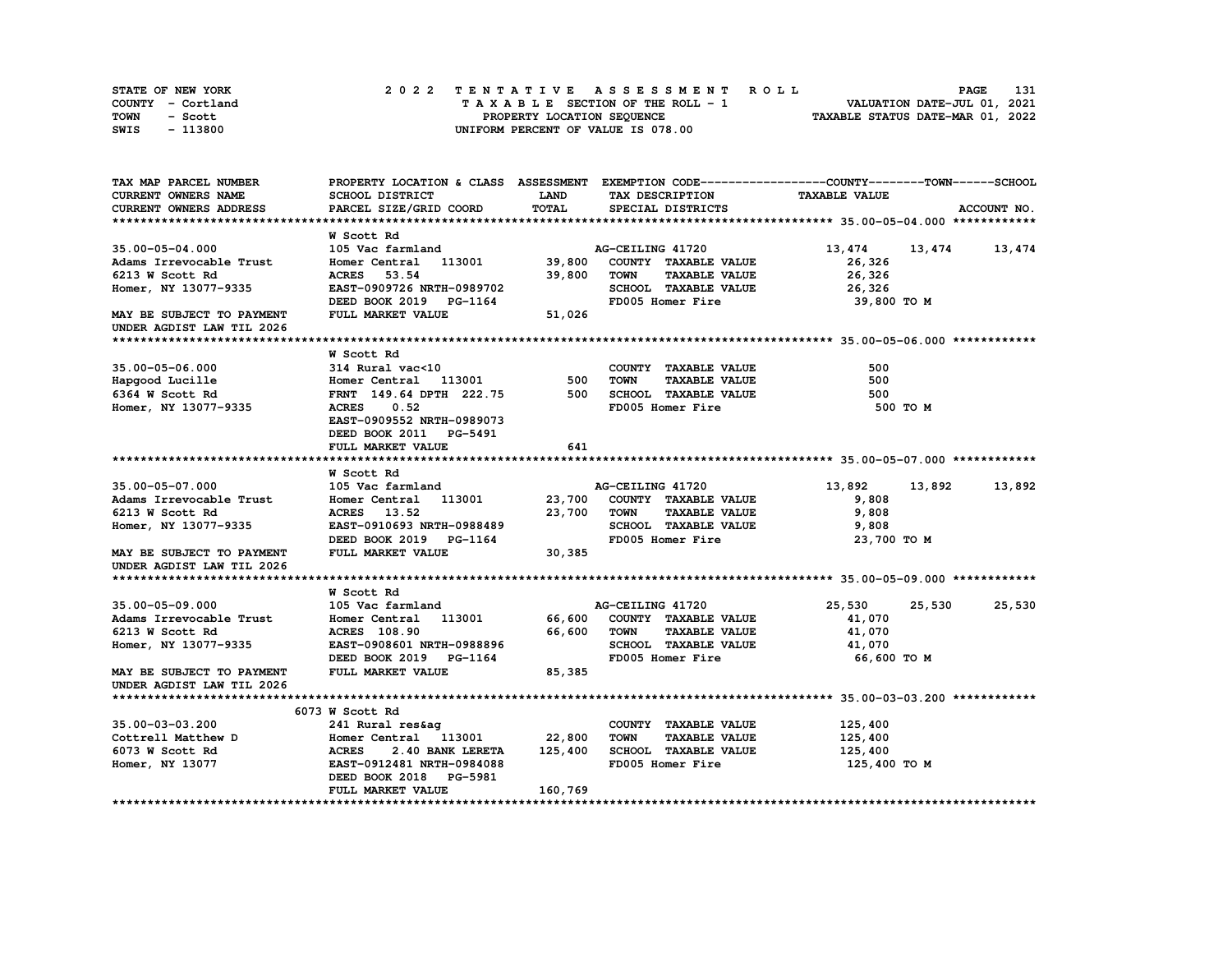| STATE OF NEW YORK | 2022 TENTATIVE ASSESSMENT ROLL     | 132<br><b>PAGE</b>               |
|-------------------|------------------------------------|----------------------------------|
| COUNTY - Cortland | TAXABLE SECTION OF THE ROLL - 1    | VALUATION DATE-JUL 01, 2021      |
| TOWN<br>- Scott   | PROPERTY LOCATION SEQUENCE         | TAXABLE STATUS DATE-MAR 01, 2022 |
| - 113800<br>SWIS  | UNIFORM PERCENT OF VALUE IS 078.00 |                                  |

| TAX MAP PARCEL NUMBER              | PROPERTY LOCATION & CLASS ASSESSMENT EXEMPTION CODE----------------COUNTY-------TOWN------SCHOOL                                                                                                                                                             |                     |                                    |                         |              |             |
|------------------------------------|--------------------------------------------------------------------------------------------------------------------------------------------------------------------------------------------------------------------------------------------------------------|---------------------|------------------------------------|-------------------------|--------------|-------------|
| CURRENT OWNERS NAME                | SCHOOL DISTRICT                                                                                                                                                                                                                                              | <b>LAND</b>         | TAX DESCRIPTION                    | <b>TAXABLE VALUE</b>    |              |             |
| CURRENT OWNERS ADDRESS             | PARCEL SIZE/GRID COORD                                                                                                                                                                                                                                       | TOTAL               | SPECIAL DISTRICTS                  |                         |              | ACCOUNT NO. |
|                                    |                                                                                                                                                                                                                                                              |                     |                                    |                         |              |             |
|                                    | 6086 W Scott Rd                                                                                                                                                                                                                                              |                     |                                    |                         |              |             |
| 35.00-03-06.000                    | 210 1 Family Res<br>Homer Central 113001 18,900 ENH STAR 41834                                                                                                                                                                                               |                     |                                    | 8,600                   | 8,600        | 0           |
| Cottrell David L                   |                                                                                                                                                                                                                                                              |                     |                                    | $\mathbf{0}$            | $^{\circ}$   | 64,410      |
|                                    |                                                                                                                                                                                                                                                              |                     | 84,700 COUNTY TAXABLE VALUE 76,100 |                         |              |             |
|                                    |                                                                                                                                                                                                                                                              |                     | <b>TOWN</b><br>TAXABLE VALUE       | 76,100                  |              |             |
|                                    | Cottrell Donna M<br>6086 W Scott Rd<br>6086 W Scott Rd<br>Homer, NY 13077-9336<br>ERST-0912581 NRTH-0984465<br>DEED BOOK 369 PG-390                                                                                                                          |                     | SCHOOL TAXABLE VALUE               | 20,290                  |              |             |
|                                    | FULL MARKET VALUE                                                                                                                                                                                                                                            |                     | 108,590 FD005 Homer Fire           | 84,700 TO M             |              |             |
|                                    |                                                                                                                                                                                                                                                              |                     |                                    |                         |              |             |
|                                    | 6123 W Scott Rd                                                                                                                                                                                                                                              |                     |                                    |                         |              |             |
| 35.00-03-05.000                    | 210 1 Family Res                                                                                                                                                                                                                                             |                     | <b>ENH STAR 41834</b>              | $\bullet$               | $\mathbf{0}$ | 64,410      |
| Robison Carl A                     | Homer Central 113001 19,900 COUNTY TAXABLE VALUE                                                                                                                                                                                                             |                     |                                    | 127,700                 |              |             |
| Robison Linda C                    |                                                                                                                                                                                                                                                              |                     | <b>TAXABLE VALUE</b>               | 127,700                 |              |             |
| 6123 W Scott Rd                    | Homer Central 113001<br>ACRES 1.61 127,700 TOWN<br>EAST-0912058 NRTH-0984887 SCHOO:<br>DEED BOOK 553 PG-339 163 718                                                                                                                                          |                     | SCHOOL TAXABLE VALUE 63,290        |                         |              |             |
| Homer, NY 13077-9336 DEED BOOK 553 |                                                                                                                                                                                                                                                              |                     | FD005 Homer Fire                   | 127,700 TO M            |              |             |
|                                    | <b>FULL MARKET VALUE</b>                                                                                                                                                                                                                                     | 163,718             |                                    |                         |              |             |
|                                    |                                                                                                                                                                                                                                                              |                     |                                    |                         |              |             |
|                                    | 6133 W Scott Rd                                                                                                                                                                                                                                              |                     |                                    |                         |              |             |
| 35.00-04-06.000                    | 210 1 Family Res                                                                                                                                                                                                                                             |                     | <b>BAS STAR</b> 41854              | $\overline{0}$          | $^{\circ}$   | 25,800      |
| Grinnell Neil                      |                                                                                                                                                                                                                                                              |                     |                                    | 143,400                 |              |             |
| 6133 W Scott Rd                    |                                                                                                                                                                                                                                                              |                     |                                    | 143,400                 |              |             |
| Homer, NY 13077-9335               | EAST-0911894 NRTH-0985151                                                                                                                                                                                                                                    |                     | SCHOOL TAXABLE VALUE               | 117,600                 |              |             |
|                                    | DEED BOOK 350                                                                                                                                                                                                                                                | H-0985151<br>PG-132 | FD005 Homer Fire                   | 143,400 TO M            |              |             |
|                                    | FULL MARKET VALUE                                                                                                                                                                                                                                            | 183,846             |                                    |                         |              |             |
|                                    |                                                                                                                                                                                                                                                              |                     |                                    |                         |              |             |
|                                    | 6197 W Scott Rd                                                                                                                                                                                                                                              |                     |                                    |                         |              |             |
| $35.00 - 04 - 03.000$              | 210 1 Family Res                                                                                                                                                                                                                                             |                     | VET COM CT 41131                   | 8,600 8,600             |              | 0           |
|                                    | 3.000 VET DIS CT 41141<br>Adams Trevor Thomas Homer Central 113001 20,500 VET DIS CT 41141<br>6197 W Scott Rd ACRES 2.03 85,600 BAS STAR 41854<br>Homer, NY 13077 EAST-0911424 NRTH-0986125 COUNTY TAXABLE VALUE                                             |                     |                                    | 17,200                  | 17,200       | $^{\circ}$  |
|                                    |                                                                                                                                                                                                                                                              |                     |                                    | $\overline{\mathbf{0}}$ | 0            | 25,800      |
|                                    |                                                                                                                                                                                                                                                              |                     | COUNTY TAXABLE VALUE 59,800        |                         |              |             |
|                                    | DEED BOOK 2013 PG-609                                                                                                                                                                                                                                        |                     | <b>TOWN</b><br>TAXABLE VALUE       | 59,800                  |              |             |
|                                    | FULL MARKET VALUE                                                                                                                                                                                                                                            |                     |                                    | 59,800                  |              |             |
|                                    |                                                                                                                                                                                                                                                              |                     | FD005 Homer Fire                   | 85,600 TO M             |              |             |
|                                    |                                                                                                                                                                                                                                                              |                     |                                    |                         |              |             |
|                                    | 6213 W Scott Rd                                                                                                                                                                                                                                              |                     |                                    |                         |              |             |
| 35.00-04-01.000                    | 210 1 Family Res                                                                                                                                                                                                                                             |                     | <b>ENH STAR 41834</b>              | $\mathbf{0}$            | $\mathbf{0}$ | 64,410      |
|                                    | Adams Irrevocable Trust [60] Homer Central 113001 [20,600 COUNTY TAXABLE VALUE                                                                                                                                                                               |                     |                                    | 76,300                  |              |             |
|                                    | 6213 W Scott Rd<br>Homer, NY 13077-9335<br>EAST-0911055 NRTH-0986796<br>From School<br>From School<br>From School<br>From School<br>From School<br>From School<br>From School<br>From School<br>From School<br>From School<br>From School<br>From School<br> |                     | <b>TAXABLE VALUE</b>               | 76,300                  |              |             |
|                                    |                                                                                                                                                                                                                                                              |                     | SCHOOL TAXABLE VALUE 11,890        |                         |              |             |
|                                    | DEED BOOK 2019 PG-1164                                                                                                                                                                                                                                       |                     | FD005 Homer Fire                   | 76,300 то м             |              |             |
|                                    | FULL MARKET VALUE                                                                                                                                                                                                                                            | 97,821              |                                    |                         |              |             |
|                                    |                                                                                                                                                                                                                                                              |                     |                                    |                         |              |             |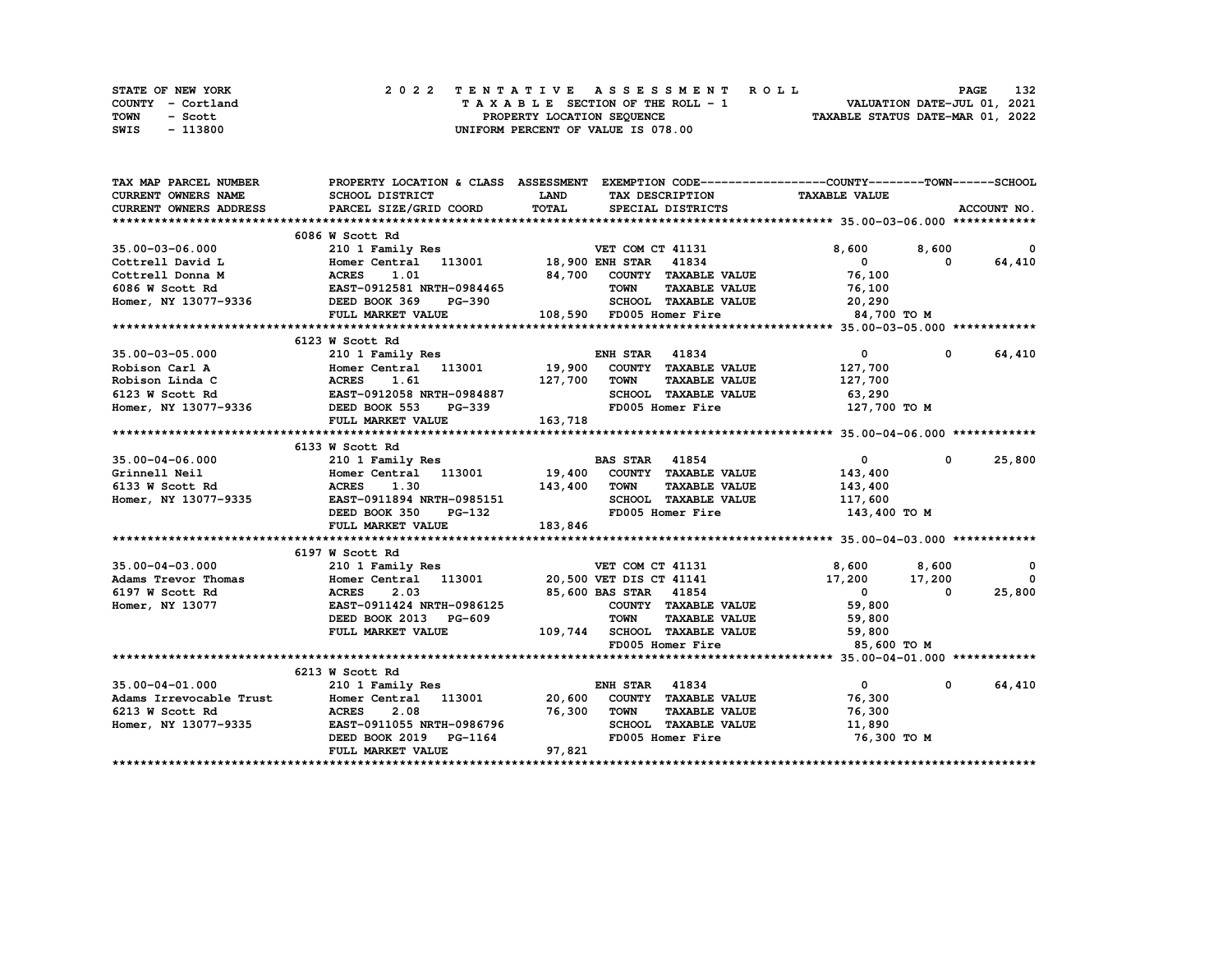| STATE OF NEW YORK | 2022 TENTATIVE ASSESSMENT ROLL     | 133<br><b>PAGE</b>               |
|-------------------|------------------------------------|----------------------------------|
| COUNTY - Cortland | TAXABLE SECTION OF THE ROLL - 1    | VALUATION DATE-JUL 01, 2021      |
| TOWN<br>- Scott   | PROPERTY LOCATION SEQUENCE         | TAXABLE STATUS DATE-MAR 01, 2022 |
| - 113800<br>SWIS  | UNIFORM PERCENT OF VALUE IS 078.00 |                                  |

| TAX MAP PARCEL NUMBER      | PROPERTY LOCATION & CLASS ASSESSMENT EXEMPTION CODE-----------------COUNTY-------TOWN-----SCHOOL |             |                       |                      |                      |             |             |
|----------------------------|--------------------------------------------------------------------------------------------------|-------------|-----------------------|----------------------|----------------------|-------------|-------------|
| CURRENT OWNERS NAME        | SCHOOL DISTRICT                                                                                  | <b>LAND</b> |                       | TAX DESCRIPTION      | <b>TAXABLE VALUE</b> |             |             |
| CURRENT OWNERS ADDRESS     | PARCEL SIZE/GRID COORD                                                                           | TOTAL       |                       | SPECIAL DISTRICTS    |                      |             | ACCOUNT NO. |
|                            |                                                                                                  |             |                       |                      |                      |             |             |
|                            | 6296 W Scott Rd                                                                                  |             |                       |                      |                      |             |             |
| 35.00-05-08.000            | 270 Mfg housing                                                                                  |             | <b>BAS STAR 41854</b> |                      | $\mathbf{0}$         | 0           | 25,800      |
| Adams Cody S               | Homer Central 113001                                                                             | 19,100      |                       | COUNTY TAXABLE VALUE | 65,700               |             |             |
| 6296 W Scott Rd            | <b>ACRES</b><br>1.13                                                                             | 65,700      | TOWN                  | <b>TAXABLE VALUE</b> | 65,700               |             |             |
|                            | EAST-0910492 NRTH-0988212                                                                        |             |                       | SCHOOL TAXABLE VALUE |                      |             |             |
| Homer, NY 13077            |                                                                                                  |             |                       |                      | 39,900               |             |             |
|                            | DEED BOOK 2012 PG-50                                                                             |             |                       | FD005 Homer Fire     | 65,700 TO M          |             |             |
|                            | FULL MARKET VALUE                                                                                | 84,231      |                       |                      |                      |             |             |
|                            |                                                                                                  |             |                       |                      |                      |             |             |
|                            | 6364 W Scott Rd                                                                                  |             |                       |                      |                      |             |             |
| $35.00 - 05 - 05.000$      | 210 1 Family Res                                                                                 |             | <b>ENH STAR 41834</b> |                      | $\mathbf 0$          | 0           | 64,410      |
| Tuttle Lucille             | Homer Central 113001                                                                             | 21,200      |                       | COUNTY TAXABLE VALUE | 118,200              |             |             |
| 6364 W Scott Rd            | <b>ACRES</b><br>3.00                                                                             | 118,200     | <b>TOWN</b>           | <b>TAXABLE VALUE</b> | 118,200              |             |             |
| Homer, NY 13077-9335       | EAST-0909275 NRTH-0989240                                                                        |             |                       | SCHOOL TAXABLE VALUE | 53,790               |             |             |
|                            | DEED BOOK 2011 PG-5491                                                                           |             |                       | FD005 Homer Fire     | 118,200 TO M         |             |             |
|                            | FULL MARKET VALUE                                                                                | 151,538     |                       |                      |                      |             |             |
|                            |                                                                                                  |             |                       |                      |                      |             |             |
|                            | 6396 W Scott Rd                                                                                  |             |                       |                      |                      |             |             |
| $35.00 - 05 - 03.000$      |                                                                                                  |             |                       | COUNTY TAXABLE VALUE |                      |             |             |
|                            | 557 Outdr sport                                                                                  |             |                       |                      | 42,300               |             |             |
| Stockwin John M            | Homer Central 113001                                                                             | 29,100      | <b>TOWN</b>           | <b>TAXABLE VALUE</b> | 42,300               |             |             |
| Stockwin Tamara J          | 8.20<br><b>ACRES</b>                                                                             | 42,300      |                       | SCHOOL TAXABLE VALUE | 42,300               |             |             |
| 6440 W Scott Rd            | ------<br>EAST-0908719 NRTH-0989754<br>DEED BOOK 2012 PG-5166                                    |             |                       | FD005 Homer Fire     | 42,300 TO M          |             |             |
| Homer, NY 13077            |                                                                                                  |             |                       |                      |                      |             |             |
|                            | FULL MARKET VALUE                                                                                | 54,231      |                       |                      |                      |             |             |
|                            |                                                                                                  |             |                       |                      |                      |             |             |
|                            | 6399 W Scott Rd                                                                                  |             |                       |                      |                      |             |             |
| 35.00-05-02.000            | 210 1 Family Res                                                                                 |             |                       | COUNTY TAXABLE VALUE | 157,500              |             |             |
| Hawks Nathan R             | Homer Central 113001                                                                             | 20,500      | <b>TOWN</b>           | <b>TAXABLE VALUE</b> | 157,500              |             |             |
| 6399 W Scott Rd            | 2.00 BANKCORELOG<br><b>ACRES</b>                                                                 | 157,500     |                       | SCHOOL TAXABLE VALUE | 157,500              |             |             |
| Homer, NY 13077            | EAST-0908478 NRTH-0989367                                                                        |             |                       | FD005 Homer Fire     | 157,500 то м         |             |             |
|                            | DEED BOOK 2019 PG-1687                                                                           |             |                       |                      |                      |             |             |
|                            | FULL MARKET VALUE                                                                                | 201,923     |                       |                      |                      |             |             |
|                            |                                                                                                  |             |                       |                      |                      |             |             |
|                            |                                                                                                  |             |                       |                      |                      |             |             |
|                            | 6409 W Scott Rd                                                                                  |             |                       |                      |                      |             |             |
| 34.00-02-04.000            | 270 Mfg housing                                                                                  |             | <b>BAS STAR 41854</b> |                      | $\mathbf{0}$         | $\mathbf 0$ | 25,800      |
| Moore Lauretta             | Homer Central 113001                                                                             | 20,800      |                       | COUNTY TAXABLE VALUE | 50,700               |             |             |
| Fox Gary E                 | <b>ACRES</b><br>2.18                                                                             | 50,700      | <b>TOWN</b>           | <b>TAXABLE VALUE</b> | 50,700               |             |             |
| $6409$ W Scott Rd<br>Home: | EAST-0908246 NRTH-0990370                                                                        |             |                       | SCHOOL TAXABLE VALUE | 24,900               |             |             |
| Homer, NY 13077-9335       | DEED BOOK 2002 PG-2969                                                                           |             |                       | FD005 Homer Fire     | 50,700 TO M          |             |             |
|                            | FULL MARKET VALUE                                                                                | 65,000      |                       |                      |                      |             |             |
|                            |                                                                                                  |             |                       |                      |                      |             |             |
|                            | 6437 W Scott Rd                                                                                  |             |                       |                      |                      |             |             |
| 34.00-02-05.210            | 270 Mfg housing                                                                                  |             |                       | COUNTY TAXABLE VALUE | 111,300              |             |             |
|                            |                                                                                                  | 28,200      | <b>TOWN</b>           | <b>TAXABLE VALUE</b> | 111,300              |             |             |
|                            |                                                                                                  |             |                       |                      |                      |             |             |
| Magee Michael              | Homer Central 113001                                                                             |             |                       |                      |                      |             |             |
| 6437 W Scott Rd            | ACRES 16.84 BANKCORELOG                                                                          | 111,300     |                       | SCHOOL TAXABLE VALUE | 111,300              |             |             |
| Scott, NY 13077            | EAST-0907587 NRTH-0990798                                                                        |             |                       | FD005 Homer Fire     | 111,300 TO M         |             |             |
|                            | DEED BOOK 2016 PG-385<br>FULL MARKET VALUE                                                       | 142,692     |                       |                      |                      |             |             |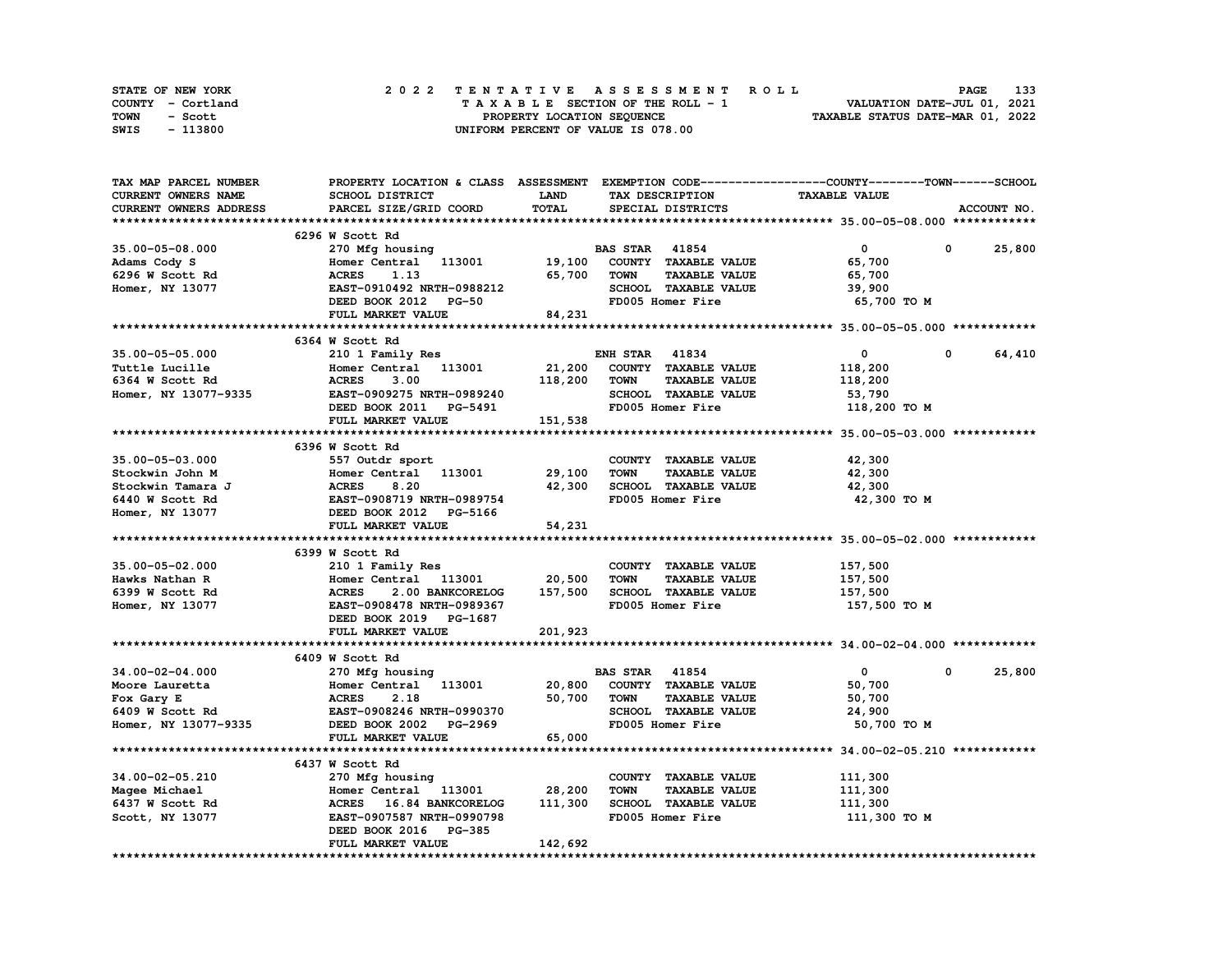| STATE OF NEW YORK | 2022 TENTATIVE ASSESSMENT ROLL     | 134<br><b>PAGE</b>               |
|-------------------|------------------------------------|----------------------------------|
| COUNTY - Cortland | TAXABLE SECTION OF THE ROLL - 1    | VALUATION DATE-JUL 01, 2021      |
| TOWN<br>- Scott   | PROPERTY LOCATION SEQUENCE         | TAXABLE STATUS DATE-MAR 01, 2022 |
| - 113800<br>SWIS  | UNIFORM PERCENT OF VALUE IS 078.00 |                                  |

| <b>TAX MAP PARCEL NUMBER</b>  | PROPERTY LOCATION & CLASS ASSESSMENT EXEMPTION CODE----------------COUNTY-------TOWN------SCHOOL |                       |                       |                         |                      |              |             |
|-------------------------------|--------------------------------------------------------------------------------------------------|-----------------------|-----------------------|-------------------------|----------------------|--------------|-------------|
| CURRENT OWNERS NAME           | SCHOOL DISTRICT                                                                                  | LAND                  |                       | TAX DESCRIPTION         | <b>TAXABLE VALUE</b> |              |             |
| CURRENT OWNERS ADDRESS        | PARCEL SIZE/GRID COORD                                                                           | TOTAL                 |                       | SPECIAL DISTRICTS       |                      |              | ACCOUNT NO. |
|                               |                                                                                                  |                       |                       |                         |                      |              |             |
|                               | 6440 W Scott Rd                                                                                  |                       |                       |                         |                      |              |             |
| $34.00 - 02 - 03.000$         | 240 Rural res                                                                                    |                       | <b>BAS STAR 41854</b> |                         | $\mathbf{0}$         | $^{\circ}$   | 25,800      |
| Stockwin John M               | Homer Central 113001                                                                             | 30,900                |                       | COUNTY TAXABLE VALUE    | 246,000              |              |             |
| Stockwin Tamara J             | ACRES 15.80 BANKCORELOG                                                                          | 246,000               | <b>TOWN</b>           | <b>TAXABLE VALUE</b>    | 246,000              |              |             |
| 6440 W Scott Rd               | EAST-0908890 NRTH-0990856                                                                        |                       |                       | SCHOOL TAXABLE VALUE    | 220,200              |              |             |
| Homer, NY 13077-9335          | DEED BOOK 10157 PG-17005                                                                         |                       |                       | FD005 Homer Fire        | 246,000 TO M         |              |             |
|                               | FULL MARKET VALUE                                                                                | 315,385               |                       |                         |                      |              |             |
|                               |                                                                                                  |                       |                       |                         |                      |              |             |
|                               | 6449 W Scott Rd                                                                                  |                       |                       |                         |                      |              |             |
| 34.00-02-06.000               | 215 1 Fam Res w/                                                                                 |                       | <b>BAS STAR 41854</b> |                         | $\mathbf{0}$         | 0            | 25,800      |
| Pierce Donald G               | Homer Central 113001                                                                             | 23,800                |                       | COUNTY TAXABLE VALUE    | 230,200              |              |             |
|                               |                                                                                                  |                       |                       |                         |                      |              |             |
| Lee Sandra<br>6449 W Scott Rd | 4.00 BANKCORELOG<br><b>ACRES</b> 4.00 BANKCORELOG<br>EAST-0908061 NRTH-0991027                   | 230,200               | TOWN                  | <b>TAXABLE VALUE</b>    | 230,200              |              |             |
|                               |                                                                                                  |                       |                       | SCHOOL TAXABLE VALUE    | 204,400              |              |             |
| Homer, NY 13077-9335          | DEED BOOK 2012 PG-1909                                                                           |                       |                       | FD005 Homer Fire        | 230,200 TO M         |              |             |
|                               | FULL MARKET VALUE                                                                                | 295,128               |                       |                         |                      |              |             |
|                               |                                                                                                  |                       |                       |                         |                      |              |             |
|                               | 6494 W Scott Rd                                                                                  |                       |                       |                         |                      |              |             |
| 34.00-02-02.000               | 210 1 Family Res                                                                                 |                       | <b>BAS STAR 41854</b> |                         | $\mathbf{0}$         | $^{\circ}$   | 25,800      |
| Slade Kenneth C               | Homer Central 113001                                                                             | 28,200                |                       | COUNTY TAXABLE VALUE    | 150,300              |              |             |
| Slade Heather J               | <b>ACRES</b><br>6.84 BANK LERETA                                                                 | 150,300               | <b>TOWN</b>           | <b>TAXABLE VALUE</b>    | 150,300              |              |             |
| 6494 W Scott Rd               | EAST-0908322 NRTH-0991496                                                                        |                       |                       | SCHOOL TAXABLE VALUE    | 124,500              |              |             |
| Homer, NY 13077               | DEED BOOK 2008 PG-6283                                                                           |                       |                       | FD005 Homer Fire        | 150,300 то м         |              |             |
|                               | FULL MARKET VALUE                                                                                | 192,692               |                       |                         |                      |              |             |
|                               |                                                                                                  |                       |                       |                         |                      |              |             |
|                               | 6520 W Scott Rd                                                                                  |                       |                       |                         |                      |              |             |
| 34.00-02-01.000               | 270 Mfg housing                                                                                  |                       | VET WAR CT 41121      |                         | 5,160                | 5,160        | 0           |
| Mahler Edward                 | Homer Central 113001                                                                             | 24,600 ENH STAR 41834 |                       |                         | $^{\circ}$           | 0            | 64,410      |
| Mahler Roberta                | 4.52<br><b>ACRES</b>                                                                             | 65,000                |                       | COUNTY TAXABLE VALUE    | 59,840               |              |             |
| 6520 W Scott Rd               | EAST-0908151 NRTH-0991934                                                                        |                       | <b>TOWN</b>           | <b>TAXABLE VALUE</b>    | 59,840               |              |             |
| Homer, NY 13077-8318          | DEED BOOK 2000<br><b>PG-2779</b>                                                                 |                       |                       | SCHOOL TAXABLE VALUE    | 590                  |              |             |
|                               | FULL MARKET VALUE                                                                                |                       |                       | 83,333 FD005 Homer Fire | 65,000 TO M          |              |             |
|                               |                                                                                                  |                       |                       |                         |                      |              |             |
|                               | 6523 W Scott Rd                                                                                  |                       |                       |                         |                      |              |             |
| 34.00-02-08.000               | 210 1 Family Res                                                                                 |                       |                       | COUNTY TAXABLE VALUE    | 26,750               |              |             |
| Beatty Martin J               | Homer Central 113001                                                                             | 17,500                | <b>TOWN</b>           | <b>TAXABLE VALUE</b>    | 26,750               |              |             |
| Beatty Janice A               | <b>ACRES</b><br>1.00                                                                             | 26,750                |                       | SCHOOL TAXABLE VALUE    | 26,750               |              |             |
| 1926 12th St                  | EAST-0907666 NRTH-0991954                                                                        |                       |                       | FD005 Homer Fire        | 26,750 TO M          |              |             |
| Bethlehem, PA 18020           | DEED BOOK 2012 PG-1415                                                                           |                       |                       |                         |                      |              |             |
|                               | FULL MARKET VALUE                                                                                | 34,295                |                       |                         |                      |              |             |
|                               |                                                                                                  |                       |                       |                         |                      |              |             |
|                               | 6539 W Scott Rd                                                                                  |                       |                       |                         |                      |              |             |
|                               |                                                                                                  |                       |                       |                         |                      | $\mathbf{0}$ |             |
| 34.00-02-09.000               | 240 Rural res                                                                                    |                       | <b>ENH STAR 41834</b> |                         | $\overline{0}$       |              | 64,410      |
| Sullivan Carol A              | 113001<br>Homer Central                                                                          | 30,800                |                       | COUNTY TAXABLE VALUE    | 102,000              |              |             |
| 6539 W Scott Rd               | ACRES 20.08                                                                                      | 102,000               | <b>TOWN</b>           | <b>TAXABLE VALUE</b>    | 102,000              |              |             |
| Homer, NY 13077-9728          | EAST-0906894 NRTH-0991663                                                                        |                       |                       | SCHOOL TAXABLE VALUE    | 37,590               |              |             |
|                               | <b>PG-208</b><br>DEED BOOK 510                                                                   |                       |                       | FD005 Homer Fire        | 102,000 TO M         |              |             |
|                               | FULL MARKET VALUE                                                                                | 130,769               |                       |                         |                      |              |             |
|                               |                                                                                                  |                       |                       |                         |                      |              |             |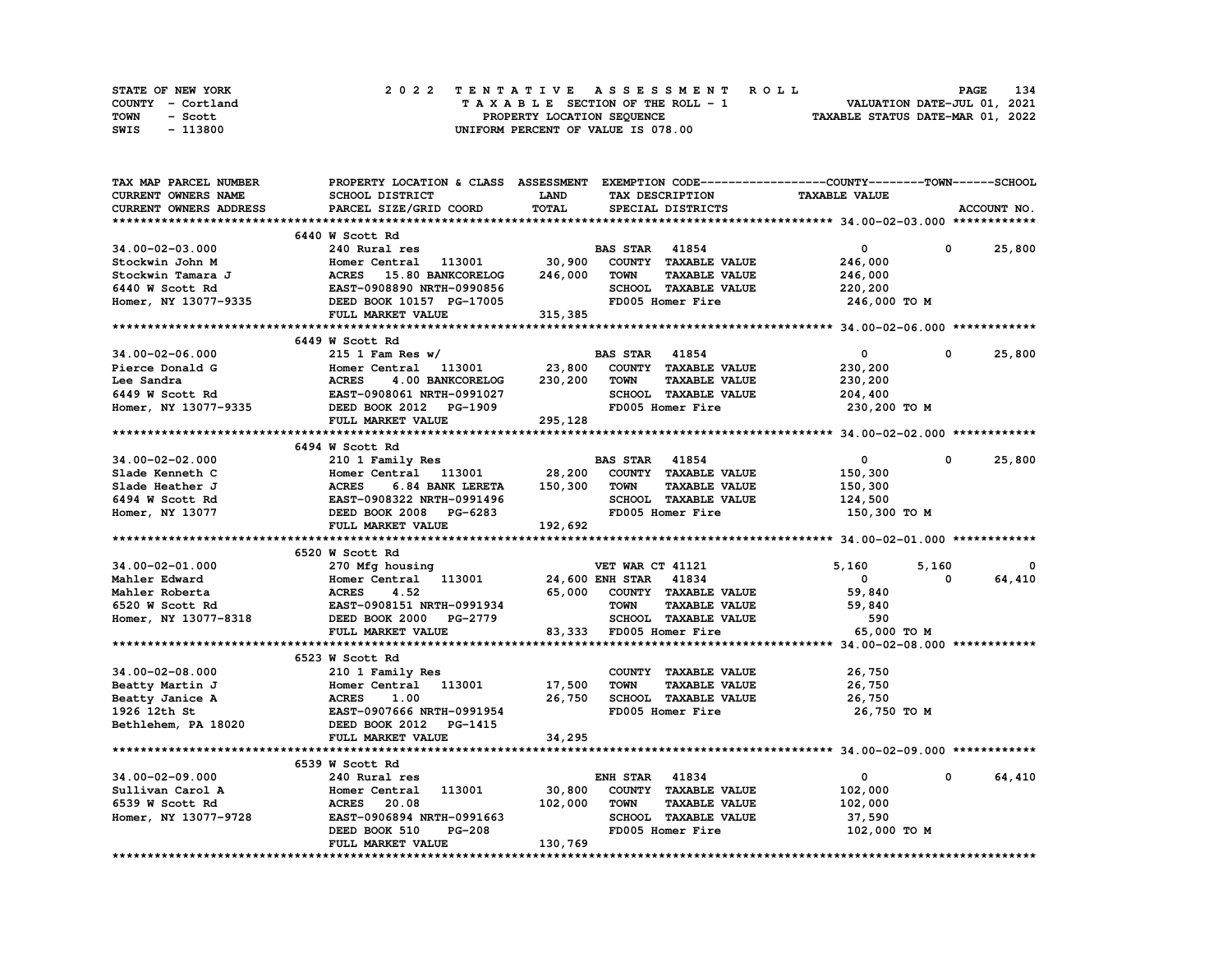|      | STATE OF NEW YORK |  | 2022 TENTATIVE ASSESSMENT ROLL |  |  |  |                                    |  |  |  |  |  |  |                                  | <b>PAGE</b> | 135 |
|------|-------------------|--|--------------------------------|--|--|--|------------------------------------|--|--|--|--|--|--|----------------------------------|-------------|-----|
|      | COUNTY - Cortland |  |                                |  |  |  | TAXABLE SECTION OF THE ROLL - 1    |  |  |  |  |  |  | VALUATION DATE-JUL 01, 2021      |             |     |
| TOWN | - Scott           |  |                                |  |  |  | PROPERTY LOCATION SEQUENCE         |  |  |  |  |  |  | TAXABLE STATUS DATE-MAR 01, 2022 |             |     |
| SWIS | - 113800          |  |                                |  |  |  | UNIFORM PERCENT OF VALUE IS 078.00 |  |  |  |  |  |  |                                  |             |     |

| TAX MAP PARCEL NUMBER         | PROPERTY LOCATION & CLASS ASSESSMENT EXEMPTION CODE----------------COUNTY-------TOWN-----SCHOOL |             |                       |                              |                         |             |             |
|-------------------------------|-------------------------------------------------------------------------------------------------|-------------|-----------------------|------------------------------|-------------------------|-------------|-------------|
| CURRENT OWNERS NAME           | SCHOOL DISTRICT                                                                                 | <b>LAND</b> |                       | TAX DESCRIPTION              | <b>TAXABLE VALUE</b>    |             |             |
| <b>CURRENT OWNERS ADDRESS</b> | PARCEL SIZE/GRID COORD                                                                          | TOTAL       |                       | SPECIAL DISTRICTS            |                         |             | ACCOUNT NO. |
|                               |                                                                                                 |             |                       |                              |                         |             |             |
|                               | 6578 W Scott Rd                                                                                 |             |                       |                              |                         |             |             |
| 34.00-01-02.100               | 240 Rural res                                                                                   |             | <b>ENH STAR 41834</b> |                              | $\mathbf 0$             | 0           | 64,410      |
| Riker Gerald L                | Homer Central 113001                                                                            | 105,600     |                       | COUNTY TAXABLE VALUE         | 182,100                 |             |             |
| Riker Mary Ann                | ACRES 134.87                                                                                    | 182,100     | <b>TOWN</b>           | <b>TAXABLE VALUE</b>         | 182,100                 |             |             |
| 6578 W Scott Rd               |                                                                                                 |             |                       | SCHOOL TAXABLE VALUE         | 117,690                 |             |             |
| Homer, NY 13077-9728          | ACRES 134.07<br>EAST-0905655 NRTH-0991670<br>CAST 100 DG-226                                    |             |                       | FD005 Homer Fire             | 182,100 TO M            |             |             |
|                               | FULL MARKET VALUE                                                                               | 233,462     |                       |                              |                         |             |             |
|                               |                                                                                                 |             |                       |                              |                         |             |             |
|                               | 6583 W Scott Rd                                                                                 |             |                       |                              |                         |             |             |
| 34.00-01-02.200               | 270 Mfg housing                                                                                 |             | <b>BAS STAR 41854</b> |                              | $\bullet$ $\bullet$     | $\mathbf 0$ | 25,800      |
| Riker Brian                   | Homer Central 113001                                                                            |             |                       | 21,300 COUNTY TAXABLE VALUE  | 91,400                  |             |             |
| 6583 W Scott Rd               | 2.47 BANKCORELOG 91,400<br><b>ACRES</b>                                                         |             | <b>TOWN</b>           | <b>TAXABLE VALUE</b>         | 91,400                  |             |             |
| Homer, NY 13077-9728          | EAST-0906118 NRTH-0992783                                                                       |             |                       | SCHOOL TAXABLE VALUE         | 65,600                  |             |             |
|                               | DEED BOOK 2003 PG-362                                                                           |             |                       | FD005 Homer Fire             | 91,400 TO M             |             |             |
|                               | FULL MARKET VALUE                                                                               | 117,179     |                       |                              |                         |             |             |
|                               |                                                                                                 |             |                       |                              |                         |             |             |
|                               | 6594 W Scott Rd                                                                                 |             |                       |                              |                         |             |             |
| 24.00-05-22.000               | 210 1 Family Res                                                                                |             | <b>ENH STAR 41834</b> |                              | $\mathbf{0}$            | $\mathbf 0$ | 64,410      |
| Allen Doris M                 | Homer Central 113001 18,900                                                                     |             |                       | COUNTY TAXABLE VALUE         | 82,600                  |             |             |
| 6594 W Scott Rd               | 1.00<br><b>ACRES</b>                                                                            | 82,600      | TOWN                  | <b>TAXABLE VALUE</b>         | 82,600                  |             |             |
| Homer, NY 13077-9728          | EAST-0906336 NRTH-0992983                                                                       |             |                       | SCHOOL TAXABLE VALUE         | 18,190                  |             |             |
|                               | DEED BOOK 307                                                                                   |             |                       | FD005 Homer Fire             | 82,600 TO M             |             |             |
|                               | FULL MARKET VALUE                                                                               | 105,897     |                       |                              |                         |             |             |
|                               |                                                                                                 |             |                       |                              |                         |             |             |
|                               | 6605 W Scott Rd                                                                                 |             |                       |                              |                         |             |             |
| 24.00-05-23.000               | 210 1 Family Res                                                                                |             | <b>ENH STAR 41834</b> |                              | $\mathbf{0}$            | 0           | 64,410      |
| Barrows Milton L              | Homer Central 113001                                                                            | 20,300      |                       | COUNTY TAXABLE VALUE         | 105,500                 |             |             |
| 6605 W Scott Rd               | <b>ACRES</b><br>1.89                                                                            | 105,500     | TOWN                  | <b>TAXABLE VALUE</b>         | 105,500                 |             |             |
| Homer, NY 13077-9728          | <b>EAST-0905847 NRTH-0992844</b>                                                                |             |                       | SCHOOL TAXABLE VALUE         | 41,090                  |             |             |
|                               | DEED BOOK 561<br>PG-276                                                                         |             |                       | FD005 Homer Fire             | 105,500 TO M            |             |             |
|                               | FULL MARKET VALUE                                                                               | 135,256     |                       |                              |                         |             |             |
|                               |                                                                                                 |             |                       |                              |                         |             |             |
|                               | 6614 W Scott Rd                                                                                 |             |                       |                              |                         |             |             |
| 24.00-05-24.000               | 210 1 Family Res                                                                                |             | VET COM CT 41131      |                              | 8,600                   | 8,600       | $\mathbf 0$ |
| Becker Neal N                 | Homer Central 113001 19,200 ENH STAR 41834                                                      |             |                       |                              | $\overline{\mathbf{0}}$ | $^{\circ}$  | 64,410      |
| Becker Connie                 | <b>ACRES</b><br>1.20                                                                            |             |                       | 103,900 COUNTY TAXABLE VALUE | 95,300                  |             |             |
| 6614 W Scott Rd               | EAST-0905641 NRTH-0993248                                                                       |             | <b>TOWN</b>           | <b>TAXABLE VALUE</b>         | 95,300                  |             |             |
| Homer, NY 13077-9728          | DEED BOOK 347<br>$PG-54$                                                                        |             |                       | SCHOOL TAXABLE VALUE         | 39,490                  |             |             |
|                               | FULL MARKET VALUE                                                                               |             |                       | 133,205 FD005 Homer Fire     | 103,900 TO M            |             |             |
|                               |                                                                                                 |             |                       |                              |                         |             |             |
|                               | 6083-6099 W Scott Rd                                                                            |             |                       |                              |                         |             |             |
| 35.00-03-07.100               | 113 Cattle farm                                                                                 |             | AG-CEILING 41720      |                              | 103,281                 | 103,281     | 103,281     |
| McMahon Michael               | Homer Central 113001                                                                            | 208,400     |                       | COUNTY TAXABLE VALUE         | 157,919                 |             |             |
| McMahon Peter                 | <b>ACRES</b> 99.80                                                                              | 261,200     | <b>TOWN</b>           | <b>TAXABLE VALUE</b>         | 157,919                 |             |             |
| 5005 Creal Rd                 | EAST-0913641 NRTH-0984769                                                                       |             |                       | SCHOOL TAXABLE VALUE         | 157,919                 |             |             |
| Homer, NY 13077-9360          | DEED BOOK 2002 PG-2557                                                                          |             |                       | FD005 Homer Fire             | 261,200 то м            |             |             |
|                               | FULL MARKET VALUE                                                                               | 334,872     |                       |                              |                         |             |             |
| MAY BE SUBJECT TO PAYMENT     |                                                                                                 |             |                       |                              |                         |             |             |
| UNDER AGDIST LAW TIL 2026     |                                                                                                 |             |                       |                              |                         |             |             |
|                               |                                                                                                 |             |                       |                              |                         |             |             |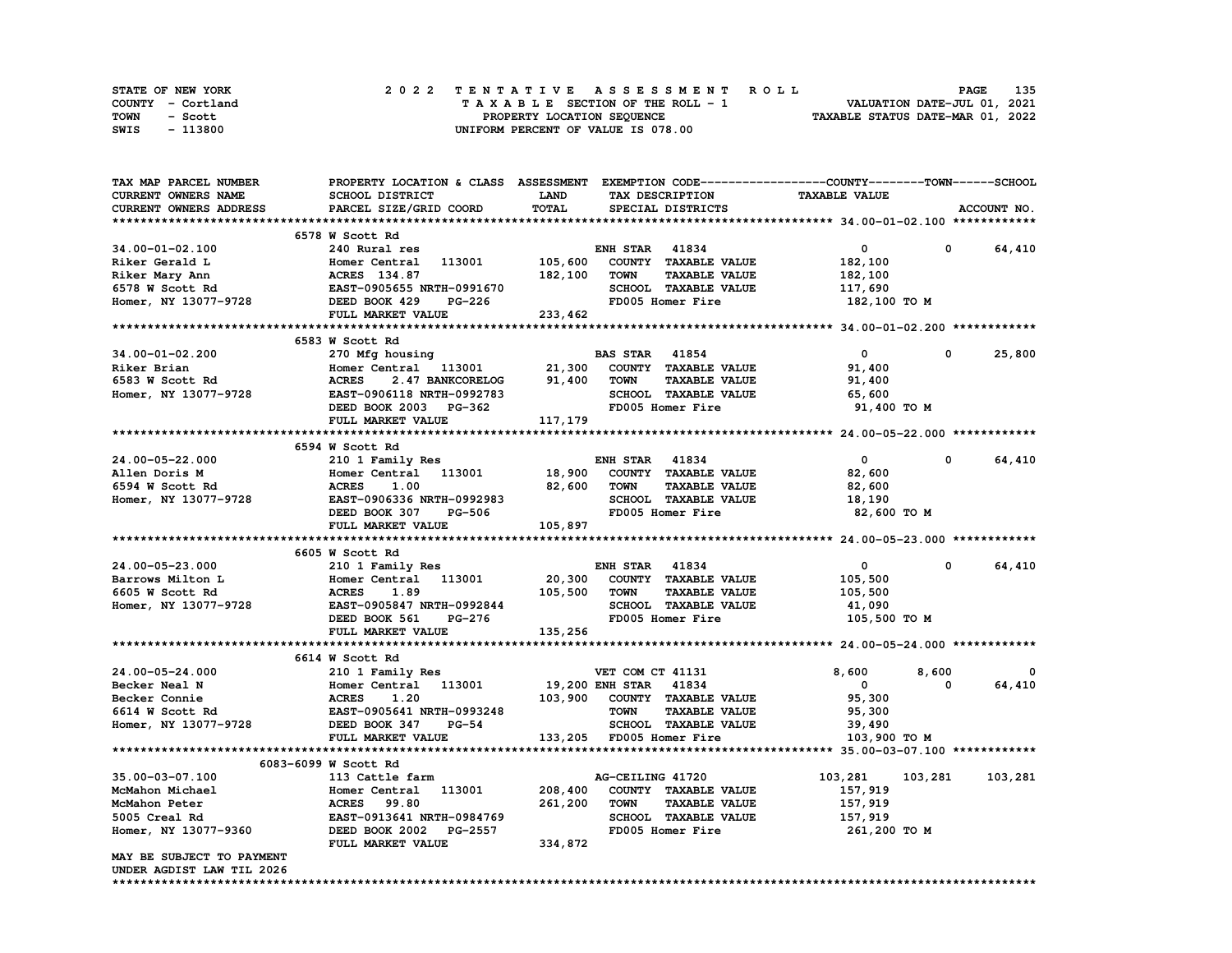|      | STATE OF NEW YORK |  |                                    |  |  |                                 |  |  |  | 2022 TENTATIVE ASSESSMENT ROLL |  |                                  | PAGE            | 136 |
|------|-------------------|--|------------------------------------|--|--|---------------------------------|--|--|--|--------------------------------|--|----------------------------------|-----------------|-----|
|      | COUNTY - Cortland |  |                                    |  |  | TAXABLE SECTION OF THE ROLL - 1 |  |  |  |                                |  | VALUATION DATE-JUL 01, 2021      |                 |     |
| TOWN | - Scott           |  |                                    |  |  |                                 |  |  |  |                                |  | TAXABLE STATUS DATE-MAR 01, 2022 |                 |     |
| SWIS | - 113800          |  | UNIFORM PERCENT OF VALUE IS 078.00 |  |  |                                 |  |  |  |                                |  |                                  | RPS150/V04/L015 |     |
|      |                   |  |                                    |  |  |                                 |  |  |  |                                |  | CURRENT DATE 5/02/2022           |                 |     |

# **\*\*\* S P E C I A L D I S T R I C T S U M M A R Y \*\*\***

|      |                      | <b>TOTAL</b><br><b>EXTENSION</b> | <b>EXTENSION</b> | AD VALOREM   | <b>EXEMPT</b> | <b>TAXABLE</b> |
|------|----------------------|----------------------------------|------------------|--------------|---------------|----------------|
| CODE | <b>DISTRICT NAME</b> | PARCELS<br>TYPE                  | <b>VALUE</b>     | <b>VALUE</b> | <b>AMOUNT</b> | <b>VALUE</b>   |
|      | FD005 Homer Fire     | 717 TOTAL M                      |                  | 58813,936    | 185,498       | 58628,438      |

## **\*\*\* S C H O O L D I S T R I C T S U M M A R Y \*\*\***

| <b>CODE</b> | DISTRICT NAME | TOTAL<br><b>PARCELS</b> | <b>ASSESSED</b><br>LAND | <b>ASSESSED</b><br><b>TOTAL</b> | <b>EXEMPT</b><br><b>AMOUNT</b> | TOTAL<br><b>TAXABLE</b> | <b>STAR</b><br><b>AMOUNT</b> | <b>STAR</b><br><b>TAXABLE</b> |
|-------------|---------------|-------------------------|-------------------------|---------------------------------|--------------------------------|-------------------------|------------------------------|-------------------------------|
| 113001      | Homer Central | 718                     | 20535,891               | 58821,836                       | 2507,420                       | 56314,416               | 9591,500                     | 46722,916                     |
|             | SUB-TOTAL     | 718                     | 20535,891               | 58821,836                       | 2507,420                       | 56314,416               | 9591,500                     | 46722,916                     |
|             | TOTAL         | 718                     | 20535,891               | 58821,836                       | 2507,420                       | 56314,416               | 9591,500                     | 46722,916                     |

### **\*\*\* S Y S T E M C O D E S S U M M A R Y \*\*\***

### **NO SYSTEM EXEMPTIONS AT THIS LEVEL**

### **\*\*\* E X E M P T I O N S U M M A R Y \*\*\***

|       |                    | TOTAL          |               |             |               |
|-------|--------------------|----------------|---------------|-------------|---------------|
| CODE  | <b>DESCRIPTION</b> | <b>PARCELS</b> | <b>COUNTY</b> | <b>TOWN</b> | <b>SCHOOL</b> |
| 25300 | NON-PROFIT         | 2              | 155,225       | 155,225     | 155,225       |
| 41121 | VET WAR CT         | 17             | 87,720        | 87,720      |               |
| 41122 | VET WAR C          | 8              | 41,280        |             |               |
| 41123 | VET WAR T          | 8              |               | 41,280      |               |
| 41131 | VET COM CT         | 11             | 94,600        | 94,600      |               |
| 41132 | VET COM C          | 5              | 40,700        |             |               |
| 41133 | VET COM T          | 5              |               | 40,700      |               |
| 41141 | VET DIS CT         | 10             | 160,210       | 160,210     |               |
| 41142 | VET DIS C          | 4              | 65,580        |             |               |
| 41143 | VET DIS T          | 4              |               | 65,580      |               |
| 41162 | $CW$ 15 $VET/$     | 5              | 25,800        |             |               |
| 41163 | $CW$ 15 $VET/$     | 5              |               | 25,800      |               |
| 41700 | AG 10-YR           |                | 244,800       | 244,800     | 244,800       |
| 41720 | <b>AG-CEILING</b>  | 62             | 1723,707      | 1723,707    | 1723,707      |
|       |                    |                |               |             |               |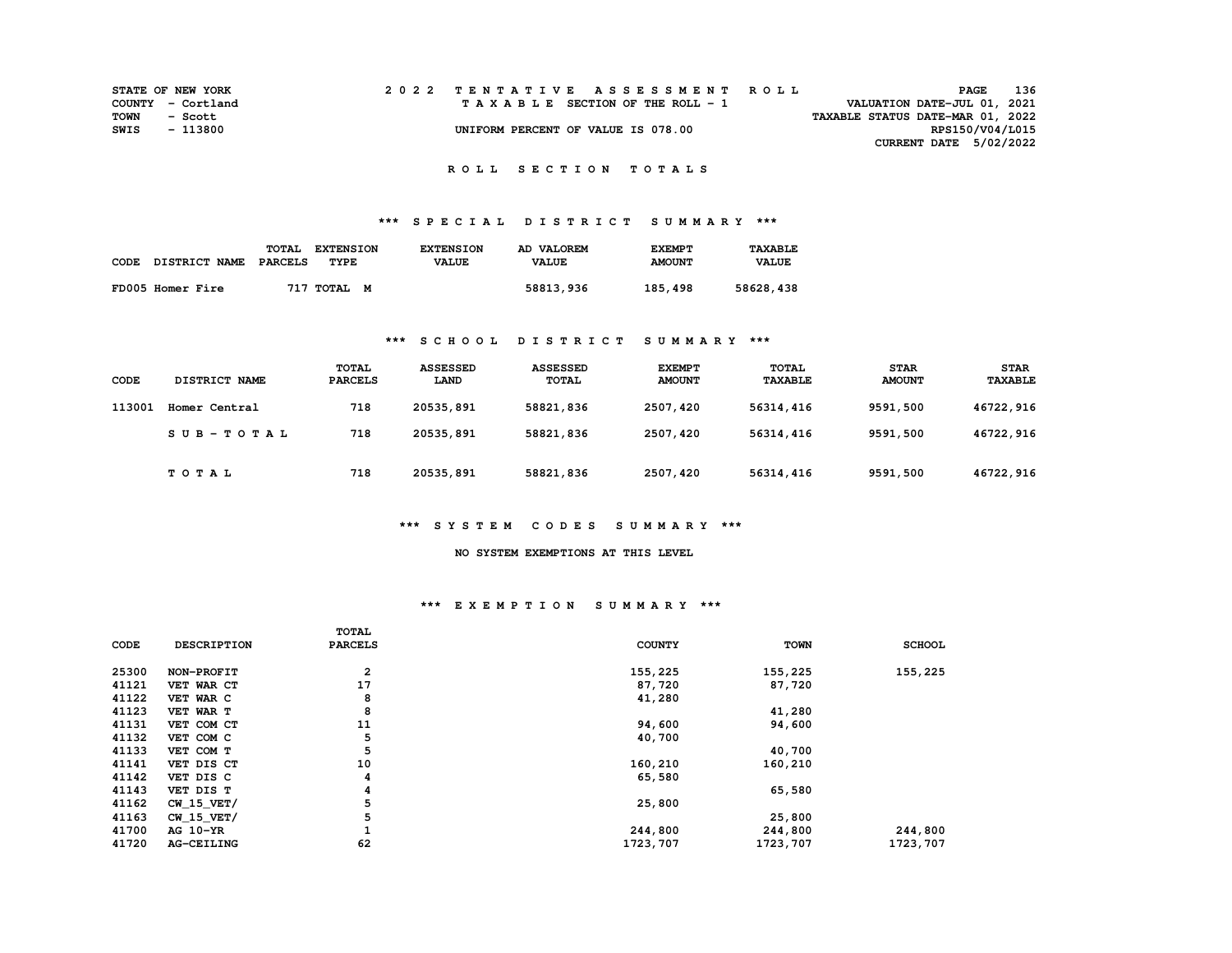|      | STATE OF NEW YORK |  |  |  |  |                                    |  |  |  | 2022 TENTATIVE ASSESSMENT ROLL |                                  | PAGE            | 137 |
|------|-------------------|--|--|--|--|------------------------------------|--|--|--|--------------------------------|----------------------------------|-----------------|-----|
|      | COUNTY - Cortland |  |  |  |  | TAXABLE SECTION OF THE ROLL - 1    |  |  |  |                                | VALUATION DATE-JUL 01, 2021      |                 |     |
| TOWN | - Scott           |  |  |  |  |                                    |  |  |  |                                | TAXABLE STATUS DATE-MAR 01, 2022 |                 |     |
| SWIS | - 113800          |  |  |  |  | UNIFORM PERCENT OF VALUE IS 078.00 |  |  |  |                                |                                  | RPS150/V04/L015 |     |
|      |                   |  |  |  |  |                                    |  |  |  |                                | CURRENT DATE 5/02/2022           |                 |     |

## **\*\*\* E X E M P T I O N S U M M A R Y \*\*\***

|             |                    | TOTAL          |               |             |               |
|-------------|--------------------|----------------|---------------|-------------|---------------|
| <b>CODE</b> | <b>DESCRIPTION</b> | <b>PARCELS</b> | <b>COUNTY</b> | <b>TOWN</b> | <b>SCHOOL</b> |
| 41730       | AG COMMIT          | 11             | 243,560       | 243,560     | 243,560       |
| 41802       | AGED C             | 4              | 158,820       |             |               |
| 41806       | AGED T&S           | 3              |               | 107,791     | 109,855       |
| 41834       | <b>ENH STAR</b>    | 82             |               |             | 5158,940      |
| 41854       | <b>BAS STAR</b>    | 169            |               |             | 4432,560      |
| 41932       | Dis & Lim          | л.             | 30,294        |             |               |
| 42100       | AG IMPROV          | 6              | 30,273        | 30,273      | 30,273        |
|             | TOTAL              | 423            | 3102,569      | 3021,246    | 12098,920     |

### **\*\*\* G R A N D T O T A L S \*\*\***

| <b>ROLL</b> |                    | <b>TOTAL</b>   | <b>ASSESSED</b> | <b>ASSESSED</b> | <b>TAXABLE</b> | <b>TAXABLE</b> | <b>TAXABLE</b> | <b>STAR</b>           |
|-------------|--------------------|----------------|-----------------|-----------------|----------------|----------------|----------------|-----------------------|
| <b>SEC</b>  | <b>DESCRIPTION</b> | <b>PARCELS</b> | LAND            | TOTAL           | COUNTY         | <b>TOWN</b>    | <b>SCHOOL</b>  | <b><i>TAXABLE</i></b> |
|             | <b>TAXABLE</b>     | 718            | 20535,891       | 58821,836       | 55719,267      | 55800,590      | 56314, 416     | 46722,916             |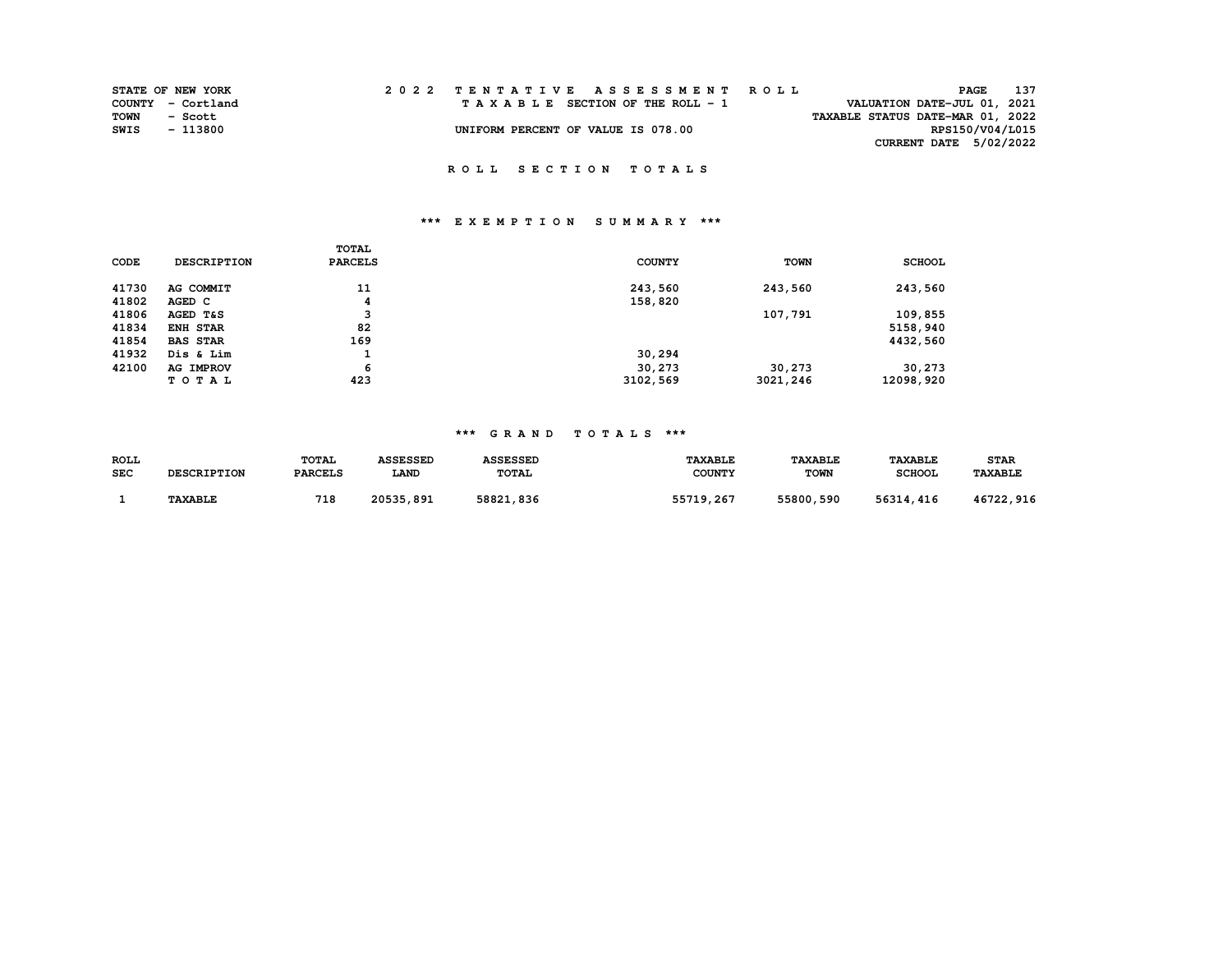|      | <b>STATE OF NEW YORK</b> | 2022 TENTATIVE ASSESSMENT ROLL                                          | PAGE | 138 |
|------|--------------------------|-------------------------------------------------------------------------|------|-----|
|      | COUNTY - Cortland        | VALUATION DATE-JUL 01, 2021<br>STATE OWNED LAND SECTION OF THE ROLL - 3 |      |     |
| TOWN | - Scott                  | TAXABLE STATUS DATE-MAR 01, 2022<br>PROPERTY LOCATION SEQUENCE          |      |     |
| SWIS | - 113800                 | UNIFORM PERCENT OF VALUE IS 078.00                                      |      |     |

| TAX MAP PARCEL NUMBER                     | PROPERTY LOCATION & CLASS ASSESSMENT EXEMPTION CODE-----------------COUNTY-------TOWN------SCHOOL |             |                  |                              |                         |              |              |
|-------------------------------------------|---------------------------------------------------------------------------------------------------|-------------|------------------|------------------------------|-------------------------|--------------|--------------|
| <b>CURRENT OWNERS NAME</b>                | SCHOOL DISTRICT                                                                                   | <b>LAND</b> |                  | TAX DESCRIPTION              | <b>TAXABLE VALUE</b>    |              |              |
| CURRENT OWNERS ADDRESS                    | PARCEL SIZE/GRID COORD                                                                            | TOTAL       |                  | SPECIAL DISTRICTS            |                         |              | ACCOUNT NO.  |
|                                           |                                                                                                   |             |                  |                              |                         |              |              |
|                                           | Brake Hill Rd                                                                                     |             |                  |                              |                         | 0180001      |              |
| 15.00-01-29.000                           | 932 Forest s532b                                                                                  |             | STATE LAND 32252 |                              | 2,100                   | 0            | 0            |
| State of New York                         | Homer Central 113001                                                                              | 2,100       |                  | COUNTY TAXABLE VALUE         | 0                       |              |              |
| 625 Broad Way                             | 2.40<br><b>ACRES</b>                                                                              | 2,100       | <b>TOWN</b>      | <b>TAXABLE VALUE</b>         | 2,100                   |              |              |
| Albany, NY 12233                          | EAST-0915122 NRTH-1000793                                                                         |             |                  | SCHOOL TAXABLE VALUE         | 2,100                   |              |              |
|                                           | DEED BOOK 2016 PG-5338                                                                            |             |                  | FD005 Homer Fire             | 2,100 TO M              |              |              |
|                                           | FULL MARKET VALUE                                                                                 | 2,692       |                  |                              |                         |              |              |
|                                           |                                                                                                   |             |                  |                              |                         |              |              |
|                                           | Brake Hill Rd                                                                                     |             |                  |                              |                         | 0120002      |              |
| 25.00-02-33.000                           | 932 Forest s532b                                                                                  |             | STATE LAND 32252 |                              | 27,900                  | $\Omega$     | $\mathbf 0$  |
| State of New York                         | Homer Central 113001 27,900                                                                       |             |                  | COUNTY TAXABLE VALUE         | $\overline{\mathbf{0}}$ |              |              |
| Attn: County Treasurer                    | ACRES 27.48                                                                                       | 27,900      | <b>TOWN</b>      | <b>TAXABLE VALUE</b>         | 27,900                  |              |              |
|                                           | EAST-0914934 NRTH-0999445                                                                         |             |                  | SCHOOL TAXABLE VALUE         | 27,900                  |              |              |
| 60 Central Ave<br>Cortland, NY 13045-2746 | FULL MARKET VALUE                                                                                 |             |                  | 35,769 FD005 Homer Fire      | 27,900 TO M             |              |              |
|                                           |                                                                                                   |             |                  |                              |                         |              |              |
|                                           | Hewitt Rd                                                                                         |             |                  |                              |                         | 0150001      |              |
| 15.00-01-07.000                           | 932 Forest s532b                                                                                  |             | STATE LAND 32252 |                              | 91,100                  | 0            | $\mathbf{o}$ |
| State of New York                         | 113001<br>Homer Central                                                                           | 91,100      |                  | COUNTY TAXABLE VALUE         | 0                       |              |              |
| Attn: County Treasurer                    | ACRES 66.13                                                                                       | 91,100      | <b>TOWN</b>      | <b>TAXABLE VALUE</b>         | 91,100                  |              |              |
| 60 Central Ave                            | EAST-0918131 NRTH-1003857                                                                         |             |                  | SCHOOL TAXABLE VALUE         | 91,100                  |              |              |
| Cortland, NY 13045-2746                   | FULL MARKET VALUE                                                                                 |             |                  | 116,795 FD005 Homer Fire     | 91,100 TO M             |              |              |
|                                           |                                                                                                   |             |                  |                              |                         |              |              |
|                                           | Hewitt Rd                                                                                         |             |                  |                              |                         | 0140001      |              |
| 15.00-01-30.000                           | 932 Forest s532b                                                                                  |             | STATE LAND 32252 |                              | 90,800                  | $\mathbf{0}$ | $\mathbf{o}$ |
| State of New York                         | Homer Central 113001                                                                              |             |                  | 90,800 COUNTY TAXABLE VALUE  | $^{\circ}$              |              |              |
| Attn: County Treasurer                    | <b>ACRES</b> 45.10                                                                                | 90,800      | TOWN             | <b>TAXABLE VALUE</b>         | 90,800                  |              |              |
| 60 Central Ave                            | EAST-0916201 NRTH-1001953                                                                         |             |                  | SCHOOL TAXABLE VALUE         | 90,800                  |              |              |
| Cortland, NY 13045-2746                   | FULL MARKET VALUE                                                                                 |             |                  | 116,410 FD005 Homer Fire     | 90,800 TO M             |              |              |
|                                           |                                                                                                   |             |                  |                              |                         |              |              |
|                                           | Hewitt Rd                                                                                         |             |                  |                              |                         | 0110002      |              |
| 15.00-01-31.000                           | 932 Forest s532b                                                                                  |             | STATE LAND 32252 |                              | 816,100                 | $\Omega$     | $\mathbf 0$  |
| State of New York                         | Homer Central 113001                                                                              |             |                  | 816,100 COUNTY TAXABLE VALUE | $^{\circ}$              |              |              |
| Attn: County Treasurer                    | ACRES 529.18                                                                                      | 816,100     | TOWN             | <b>TAXABLE VALUE</b>         | 816,100                 |              |              |
| 60 Central Ave                            | EAST-0917615 NRTH-1000120                                                                         |             |                  | SCHOOL TAXABLE VALUE         | 816,100                 |              |              |
| Cortland, NY 13045-2746                   | FULL MARKET VALUE                                                                                 |             |                  | 1046,282 FD005 Homer Fire    | 816,100 то м            |              |              |
|                                           |                                                                                                   |             |                  |                              |                         |              |              |
|                                           | Hewitt Rd                                                                                         |             |                  |                              |                         | 0120001      |              |
| 15.00-01-32.000                           | 932 Forest s532b                                                                                  |             | STATE LAND 32252 |                              | 113,500                 | $\mathbf{0}$ | 0            |
| State of New York                         | 113001<br>Homer Central                                                                           | 113,500     |                  | COUNTY TAXABLE VALUE         | 0                       |              |              |
| Attn: County Treasurer                    | ACRES 84.00                                                                                       | 113,500     | <b>TOWN</b>      | <b>TAXABLE VALUE</b>         | 113,500                 |              |              |
| 60 Central Ave                            | EAST-0914730 NRTH-1002171                                                                         |             |                  | SCHOOL TAXABLE VALUE         | 113,500                 |              |              |
| Cortland, NY 13045-2746                   | FULL MARKET VALUE                                                                                 |             |                  | 145,513 FD005 Homer Fire     | 113,500 TO M            |              |              |
|                                           |                                                                                                   |             |                  |                              |                         |              |              |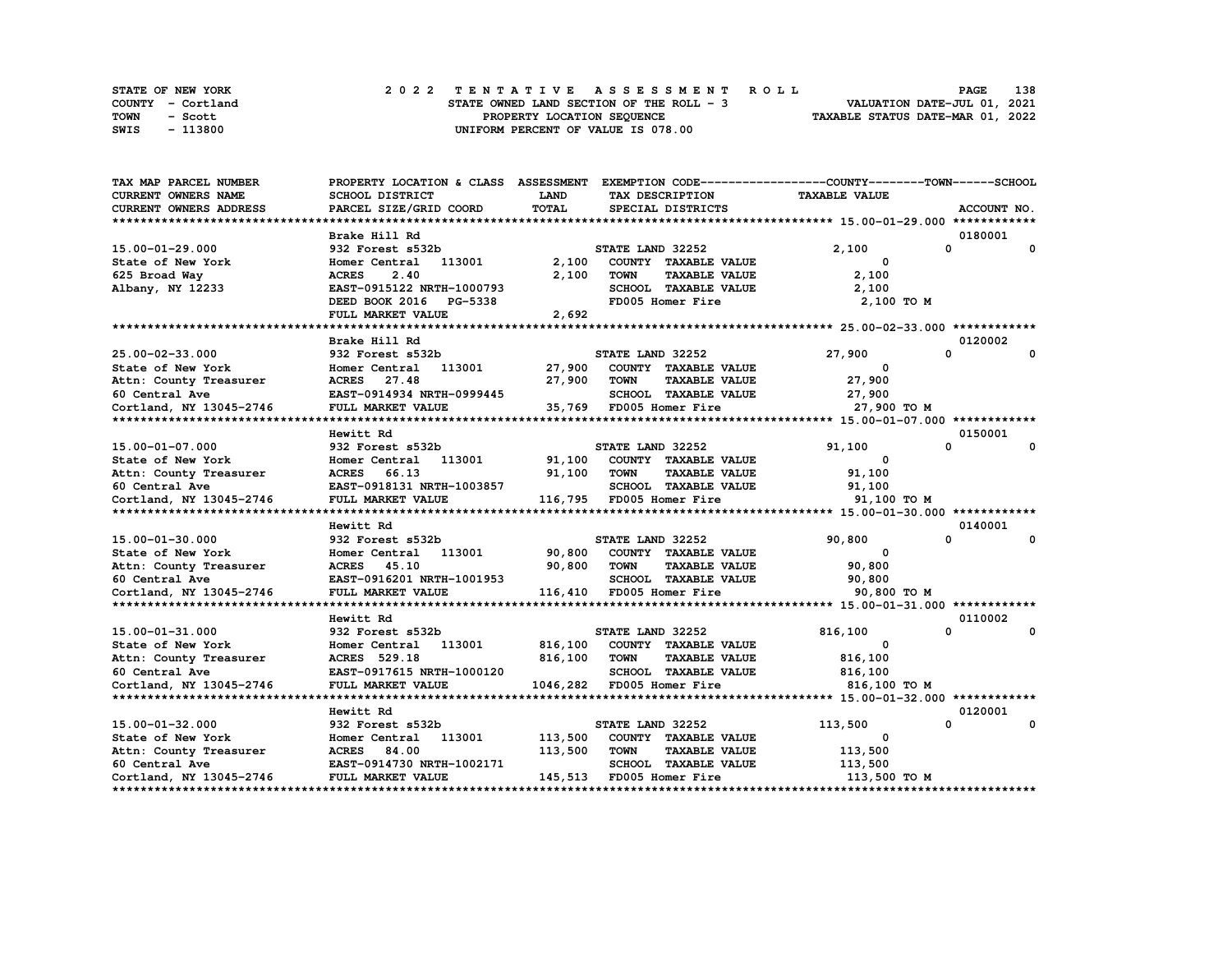|      | <b>STATE OF NEW YORK</b> | 2022 TENTATIVE ASSESSMENT ROLL           | 139<br><b>PAGE</b>               |
|------|--------------------------|------------------------------------------|----------------------------------|
|      | COUNTY - Cortland        | STATE OWNED LAND SECTION OF THE ROLL - 3 | VALUATION DATE-JUL 01, 2021      |
| TOWN | - Scott                  | PROPERTY LOCATION SEQUENCE               | TAXABLE STATUS DATE-MAR 01, 2022 |
| SWIS | - 113800                 | UNIFORM PERCENT OF VALUE IS 078.00       |                                  |

| TAX MAP PARCEL NUMBER                     | PROPERTY LOCATION & CLASS ASSESSMENT EXEMPTION CODE-----------------COUNTY-------TOWN------SCHOOL |             |                                     |                          |                          |
|-------------------------------------------|---------------------------------------------------------------------------------------------------|-------------|-------------------------------------|--------------------------|--------------------------|
| <b>CURRENT OWNERS NAME</b>                | SCHOOL DISTRICT                                                                                   | <b>LAND</b> | TAX DESCRIPTION TAXABLE VALUE       |                          |                          |
| CURRENT OWNERS ADDRESS                    | PARCEL SIZE/GRID COORD                                                                            |             | TOTAL SPECIAL DISTRICTS             |                          | ACCOUNT NO.              |
|                                           |                                                                                                   |             |                                     |                          |                          |
|                                           | Hewitt Rd                                                                                         |             |                                     |                          | 0130001                  |
| 15.00-01-33.000                           | 932 Forest s532b                                                                                  |             | STATE LAND 32252                    | 39,600                   | $^{\circ}$<br>$^{\circ}$ |
| State of New York                         | Homer Central 113001 39,600 COUNTY TAXABLE VALUE                                                  |             |                                     | 0                        |                          |
| Attn: County Treasurer                    | ACRES 31.63                                                                                       |             | <b>TAXABLE VALUE</b><br>39,600 TOWN | 39,600                   |                          |
| 60 Central Ave                            | EAST-0914884 NRTH-1000280                                                                         |             | SCHOOL TAXABLE VALUE 39,600         |                          |                          |
| Cortland, NY 13045-2746                   | FULL MARKET VALUE                                                                                 |             | 50,769 FD005 Homer Fire             | 39,600 то м              |                          |
|                                           |                                                                                                   |             |                                     |                          |                          |
|                                           | Off Brake Hill Rd                                                                                 |             |                                     |                          | 0160001                  |
| 25.00-02-38.000                           | 932 Forest s532b                                                                                  |             | STATE LAND 32252                    | 22,700                   | $\mathbf{0}$<br>0        |
| State of New York                         | Homer Central 113001 22,700 COUNTY TAXABLE VALUE                                                  |             |                                     |                          |                          |
| Attn: County Treasurer                    | <b>ACRES</b> 30.95                                                                                | 22,700 TOWN | <b>TAXABLE VALUE</b>                | 0<br>22, 700             |                          |
|                                           | EAST-0918201 NRTH-0996637                                                                         |             | SCHOOL TAXABLE VALUE                | 22,700                   |                          |
| 60 Central Ave<br>Cortland, NY 13045-2746 | FULL MARKET VALUE                                                                                 |             | 29,103 FD005 Homer Fire             | 22,700 TO M              |                          |
|                                           |                                                                                                   |             |                                     |                          |                          |
|                                           | Off Brake Hill Rd                                                                                 |             |                                     |                          | 0170002                  |
| 25.00-02-39.000                           | 932 Forest s532b                                                                                  |             | STATE LAND 32252                    | 95,400                   | $\Omega$<br>$\mathbf{o}$ |
| State of New York                         | Homer Central 113001 95,400 COUNTY TAXABLE VALUE                                                  |             |                                     | $\sim$ 0                 |                          |
| Attn: County Treasurer                    | ACRES 122.81                                                                                      |             | 95,400 TOWN<br><b>TAXABLE VALUE</b> | 95,400                   |                          |
| 60 Central Ave                            | EAST-0918837 NRTH-0995563                                                                         |             | SCHOOL TAXABLE VALUE 95,400         |                          |                          |
| Cortland, NY 13045-2746                   | FULL MARKET VALUE                                                                                 |             | 122,308 FD005 Homer Fire            | 95,400 TO M              |                          |
|                                           |                                                                                                   |             |                                     |                          |                          |
|                                           | Trans                                                                                             |             |                                     |                          | 8000002                  |
| 333.00-38-02.000                          | 993 Transition t                                                                                  |             | TOWN TAXBL 50005                    | 5,590                    | $\mathbf{0}$<br>5,590    |
| State of New York                         | Homer Central 113001                                                                              |             | 0 COUNTY TAXABLE VALUE              | 0                        |                          |
| Attn: County Treasurer                    |                                                                                                   | 5,590       | <b>TOWN</b><br>TAXABLE VALUE        | 5,590                    |                          |
| 60 Central Ave                            | FULL MARKET VALUE                                                                                 |             | 7,167 SCHOOL TAXABLE VALUE          | $\overline{\phantom{0}}$ |                          |
| Cortland, NY 13045-2746                   |                                                                                                   |             | FD005 Homer Fire                    | 5,590 TO M               |                          |
|                                           |                                                                                                   |             |                                     |                          |                          |
|                                           | Trans                                                                                             |             |                                     |                          | 8113001                  |
| 333.00-38-03.000                          | 993 Transition t                                                                                  |             | SCHL TAXBL 50001                    | 5,590                    | $\mathbf 0$<br>5,590     |
| State of New York                         | Homer Central 113001                                                                              |             | 0 COUNTY TAXABLE VALUE              | $\mathbf 0$              |                          |
| Attn: County Treasurer                    |                                                                                                   | 5,590       | TOWN<br><b>TAXABLE VALUE</b>        | $\Omega$                 |                          |
| 60 Central Ave                            | <b>FULL MARKET VALUE</b>                                                                          | 7,167       | SCHOOL TAXABLE VALUE                | 5,590                    |                          |
| Cortland, NY 13045-2746                   |                                                                                                   |             |                                     |                          |                          |
|                                           |                                                                                                   |             |                                     |                          |                          |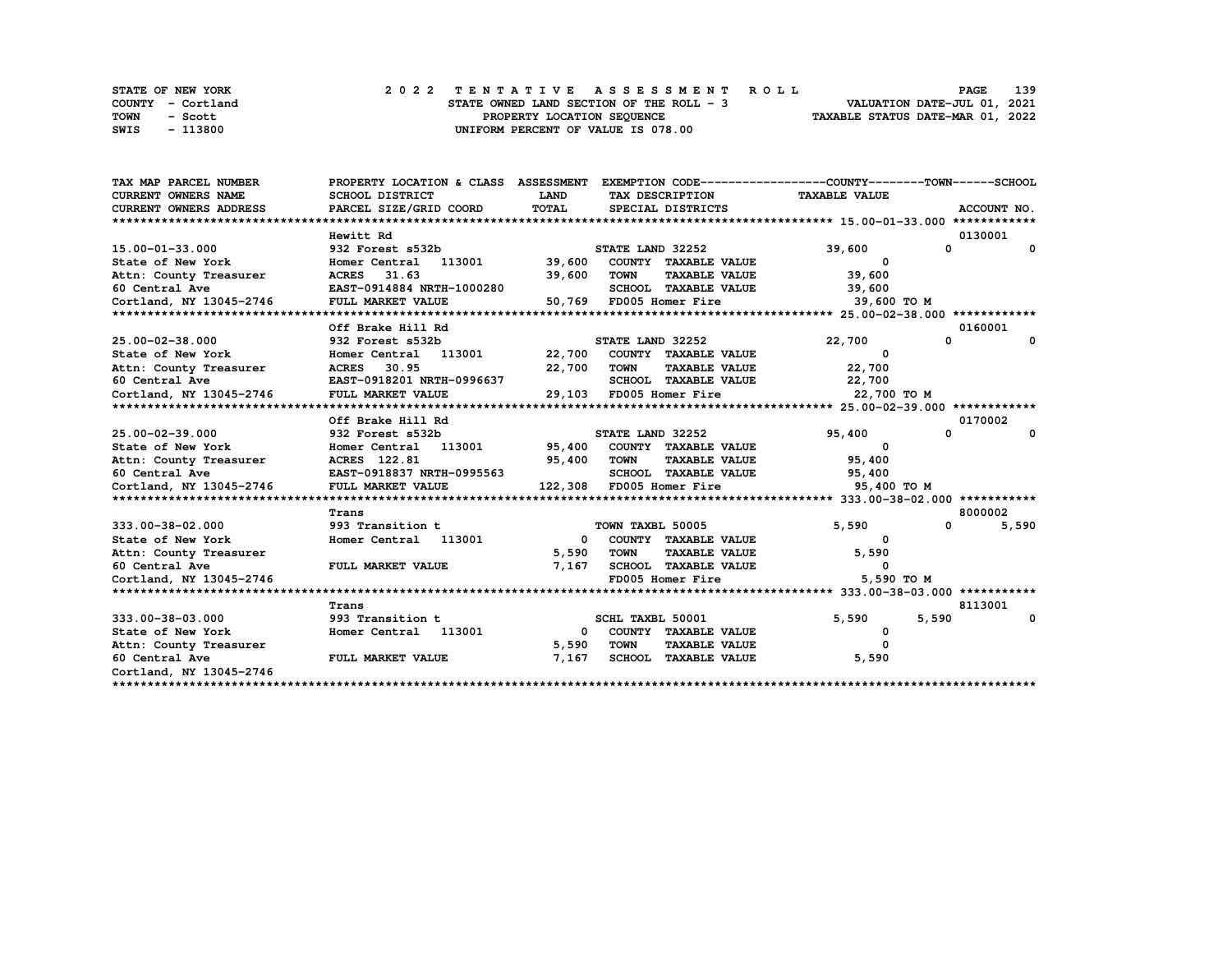| <b>STATE OF NEW YORK</b> |                   |  |  |  |  |  |                                          |  |  |  | 2022 TENTATIVE ASSESSMENT ROLL |  |                                  | PAGE            | 140 |
|--------------------------|-------------------|--|--|--|--|--|------------------------------------------|--|--|--|--------------------------------|--|----------------------------------|-----------------|-----|
|                          | COUNTY - Cortland |  |  |  |  |  | STATE OWNED LAND SECTION OF THE ROLL - 3 |  |  |  |                                |  | VALUATION DATE-JUL 01, 2021      |                 |     |
| TOWN                     | - Scott           |  |  |  |  |  |                                          |  |  |  |                                |  | TAXABLE STATUS DATE-MAR 01, 2022 |                 |     |
| SWIS                     | - 113800          |  |  |  |  |  | UNIFORM PERCENT OF VALUE IS 078.00       |  |  |  |                                |  |                                  | RPS150/V04/L015 |     |
|                          |                   |  |  |  |  |  |                                          |  |  |  |                                |  | CURRENT DATE 5/02/2022           |                 |     |

# **\*\*\* S P E C I A L D I S T R I C T S U M M A R Y \*\*\***

|      |                       | TOTAL<br><b>EXTENSION</b> | <b>EXTENSION</b> | AD VALOREM   | <b>EXEMPT</b> | <b>TAXABLE</b> |
|------|-----------------------|---------------------------|------------------|--------------|---------------|----------------|
| CODE | DISTRICT NAME PARCELS | TYPE                      | <b>VALUE</b>     | <b>VALUE</b> | <b>AMOUNT</b> | <b>VALUE</b>   |
|      |                       |                           |                  |              |               |                |
|      | FD005 Homer Fire      | 10 TOTAL M                |                  | 1304,790     |               | 1304,790       |

### **\*\*\* S C H O O L D I S T R I C T S U M M A R Y \*\*\***

| CODE   | <b>DISTRICT NAME</b> | TOTAL<br><b>PARCELS</b> | <b>ASSESSED</b><br>LAND | <b>ASSESSED</b><br><b>TOTAL</b> | <b>EXEMPT</b><br><b>AMOUNT</b> | TOTAL<br><b>TAXABLE</b> | <b>STAR</b><br><b>AMOUNT</b> | <b>STAR</b><br><b>TAXABLE</b> |
|--------|----------------------|-------------------------|-------------------------|---------------------------------|--------------------------------|-------------------------|------------------------------|-------------------------------|
| 113001 | Homer Central        | 11                      | 1299,200                | 1310,380                        | 5,590                          | 1304,790                |                              | 1304,790                      |
|        | $SUB - TO T AL$      | 11                      | 1299,200                | 1310,380                        | 5,590                          | 1304,790                |                              | 1304,790                      |
|        | <b>TOTAL</b>         | 11                      | 1299,200                | 1310,380                        | 5,590                          | 1304,790                |                              | 1304,790                      |

### **\*\*\* S Y S T E M C O D E S S U M M A R Y \*\*\***

| CODE  | <b>DESCRIPTION</b> | <b>TOTAL</b><br><b>PARCELS</b> | <b>COUNTY</b> | <b>TOWN</b> | <b>SCHOOL</b> |
|-------|--------------------|--------------------------------|---------------|-------------|---------------|
| 50001 | <b>SCHL TAXBL</b>  |                                | 5,590         | 5,590       |               |
| 50005 | TOWN TAXBL         |                                | 5,590         |             | 5,590         |
|       | TOTAL              |                                | 11,180        | 5,590       | 5,590         |

### **\*\*\* E X E M P T I O N S U M M A R Y \*\*\***

| CODE  | <b>DESCRIPTION</b>                | TOTAL<br><b>PARCELS</b> | <b>COUNTY</b>        | <b>TOWN</b> | <b>SCHOOL</b> |
|-------|-----------------------------------|-------------------------|----------------------|-------------|---------------|
| 32252 | <b>STATE LAND</b><br><b>TOTAL</b> |                         | 1299,200<br>1299,200 |             |               |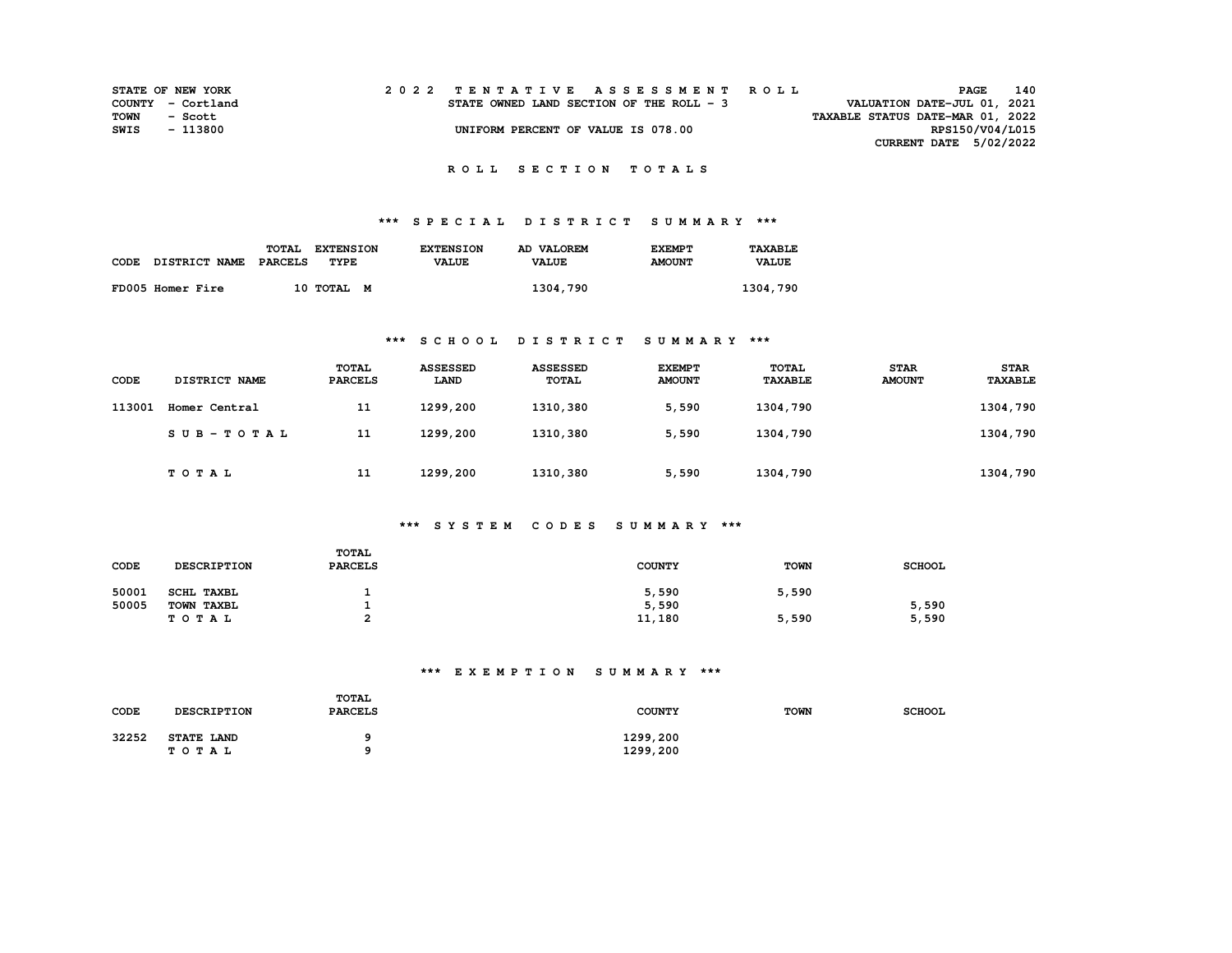|      | STATE OF NEW YORK |  |  | 2022 TENTATIVE ASSESSMENT ROLL           |  |  |  |  |  |  |  |  |                                  |  | PAGE | 141             |
|------|-------------------|--|--|------------------------------------------|--|--|--|--|--|--|--|--|----------------------------------|--|------|-----------------|
|      | COUNTY - Cortland |  |  | STATE OWNED LAND SECTION OF THE ROLL - 3 |  |  |  |  |  |  |  |  | VALUATION DATE-JUL 01, 2021      |  |      |                 |
| TOWN | - Scott           |  |  |                                          |  |  |  |  |  |  |  |  | TAXABLE STATUS DATE-MAR 01, 2022 |  |      |                 |
| SWIS | - 113800          |  |  | UNIFORM PERCENT OF VALUE IS 078.00       |  |  |  |  |  |  |  |  |                                  |  |      | RPS150/V04/L015 |
|      |                   |  |  |                                          |  |  |  |  |  |  |  |  | CURRENT DATE 5/02/2022           |  |      |                 |

### **\*\*\* G R A N D T O T A L S \*\*\***

| <b>ROLL</b> |                    | <b>TOTAL</b>     | <b>ASSESSED</b> | <b>ASSESSED</b> | <b>TAXABLE</b> | <b>TAXABLE</b> | <b>TAXABLE</b> | <b>STAR</b>    |
|-------------|--------------------|------------------|-----------------|-----------------|----------------|----------------|----------------|----------------|
| <b>SEC</b>  | <b>DESCRIPTION</b> | <b>PARCELS</b>   | <b>LAND</b>     | TOTAL           | <b>COUNTY</b>  | <b>TOWN</b>    | <b>SCHOOL</b>  | <b>TAXABLE</b> |
|             |                    |                  |                 |                 |                |                |                |                |
|             | STATE OWNED LAND   | 11<br><b>. .</b> | 1299,200        | 1310,380        |                | 1304,790       | 1304,790       | .790<br>1304   |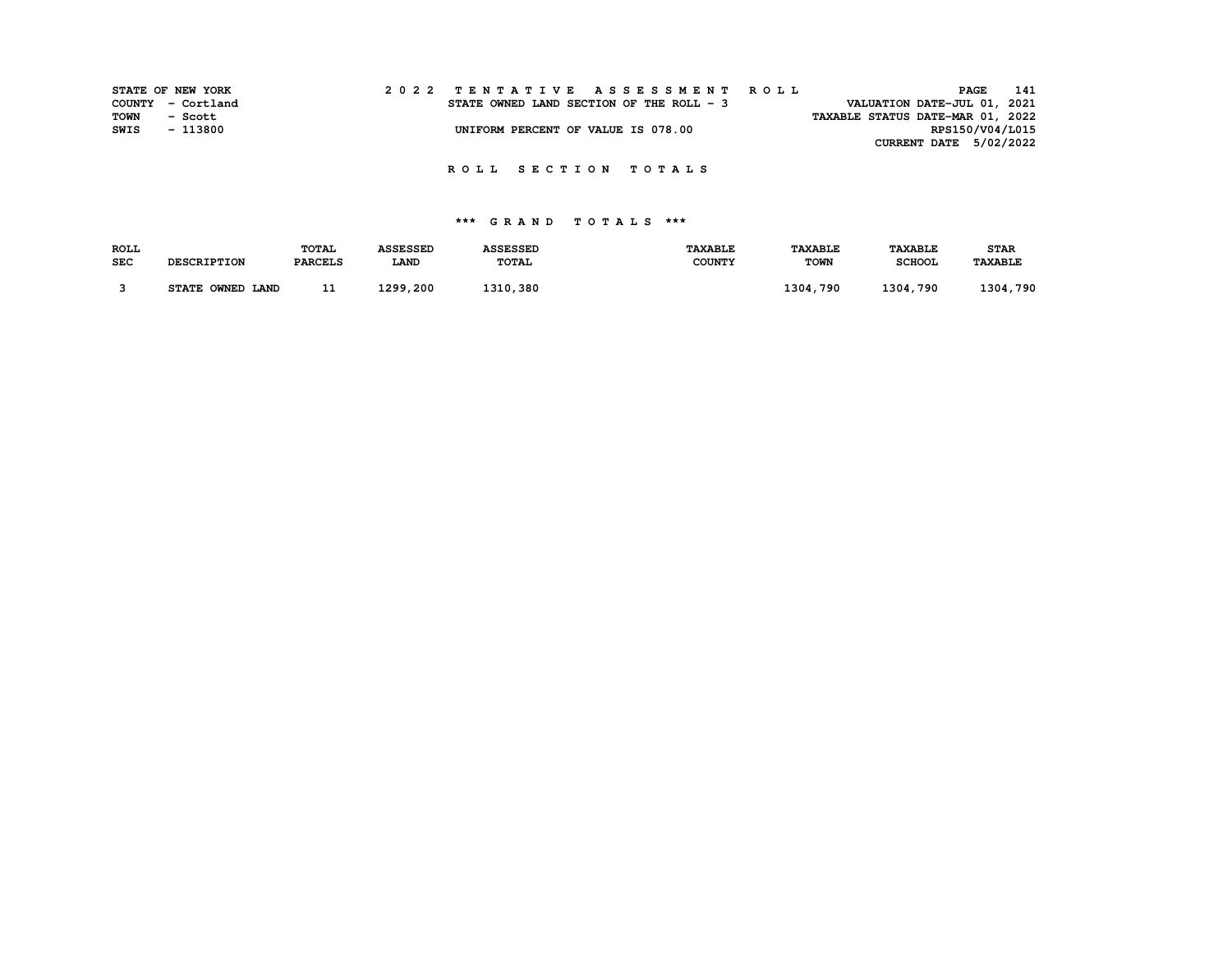| STATE OF NEW YORK | 2022 TENTATIVE ASSESSMENT ROLL            | 142<br><b>PAGE</b>               |
|-------------------|-------------------------------------------|----------------------------------|
| COUNTY - Cortland | SPECIAL FRANCHISE SECTION OF THE ROLL - 5 | VALUATION DATE-JUL 01, 2021      |
| TOWN<br>- Scott   | PROPERTY LOCATION SEQUENCE                | TAXABLE STATUS DATE-MAR 01, 2022 |
| - 113800<br>SWIS  | UNIFORM PERCENT OF VALUE IS 078.00        |                                  |

| TAX MAP PARCEL NUMBER         | PROPERTY LOCATION & CLASS ASSESSMENT |              |                                       | EXEMPTION CODE-----------------COUNTY-------TOWN-----SCHOOL |
|-------------------------------|--------------------------------------|--------------|---------------------------------------|-------------------------------------------------------------|
| <b>CURRENT OWNERS NAME</b>    | SCHOOL DISTRICT                      | <b>LAND</b>  | TAX DESCRIPTION                       | <b>TAXABLE VALUE</b>                                        |
| <b>CURRENT OWNERS ADDRESS</b> | PARCEL SIZE/GRID COORD               | <b>TOTAL</b> | SPECIAL DISTRICTS                     | ACCOUNT NO.                                                 |
| ************************      |                                      |              |                                       |                                                             |
|                               | Town of Scott                        |              |                                       |                                                             |
| 510.00-01-01.000              | 861 Elec & gas                       |              | <b>TAXABLE VALUE</b><br>COUNTY        | 576,170                                                     |
| Niagara Mohawk Power Corp     | Homer Central 113001                 | 0            | <b>TAXABLE VALUE</b><br>TOWN          | 576,170                                                     |
| DBA National Grid             | DEED BOOK 0000                       | 576,170      | <b>SCHOOL TAXABLE VALUE</b>           | 576,170                                                     |
| Real Estate Tax Dept          | FULL MARKET VALUE                    | 738,679      | FD005 Homer Fire                      | 576,170 TO M                                                |
| 300 Erie Blvd West            |                                      |              |                                       |                                                             |
| Syracuse, NY 13202-4250       |                                      |              |                                       |                                                             |
|                               |                                      |              |                                       |                                                             |
|                               | Town of Scott                        |              |                                       |                                                             |
| 510.00-03-01.000              | 866 Telephone                        |              | <b>TAXABLE VALUE</b><br>COUNTY        | 257,703                                                     |
| Verizon New York Inc          | Homer Central<br>113001              | $^{\circ}$   | TOWN<br><b>TAXABLE VALUE</b>          | 257,703                                                     |
| PO Box 2749                   | DEED BOOK 0000                       | 257,703      | SCHOOL TAXABLE VALUE                  | 257,703                                                     |
| Addison, TX 75001             | FULL MARKET VALUE                    | 330,388      | FD005 Homer Fire                      | 257,703 TO M                                                |
|                               |                                      |              |                                       |                                                             |
|                               | Town of Scott                        |              |                                       |                                                             |
| 510.00-20-01.000              | 869 Television                       |              | COUNTY<br><b>TAXABLE VALUE</b>        | 165,967                                                     |
| Time Warner of Syracuse       | 113001<br>Homer Central              | 0            | <b>TAXABLE VALUE</b><br>TOWN          | 165,967                                                     |
| PO Box 7467                   |                                      | 165,967      | <b>SCHOOL</b><br><b>TAXABLE VALUE</b> | 165,967                                                     |
| Charlotte, NC 28241-7467      | FULL MARKET VALUE                    | 212,778      | FD005 Homer Fire                      | 165,967 TO M                                                |
|                               |                                      |              |                                       |                                                             |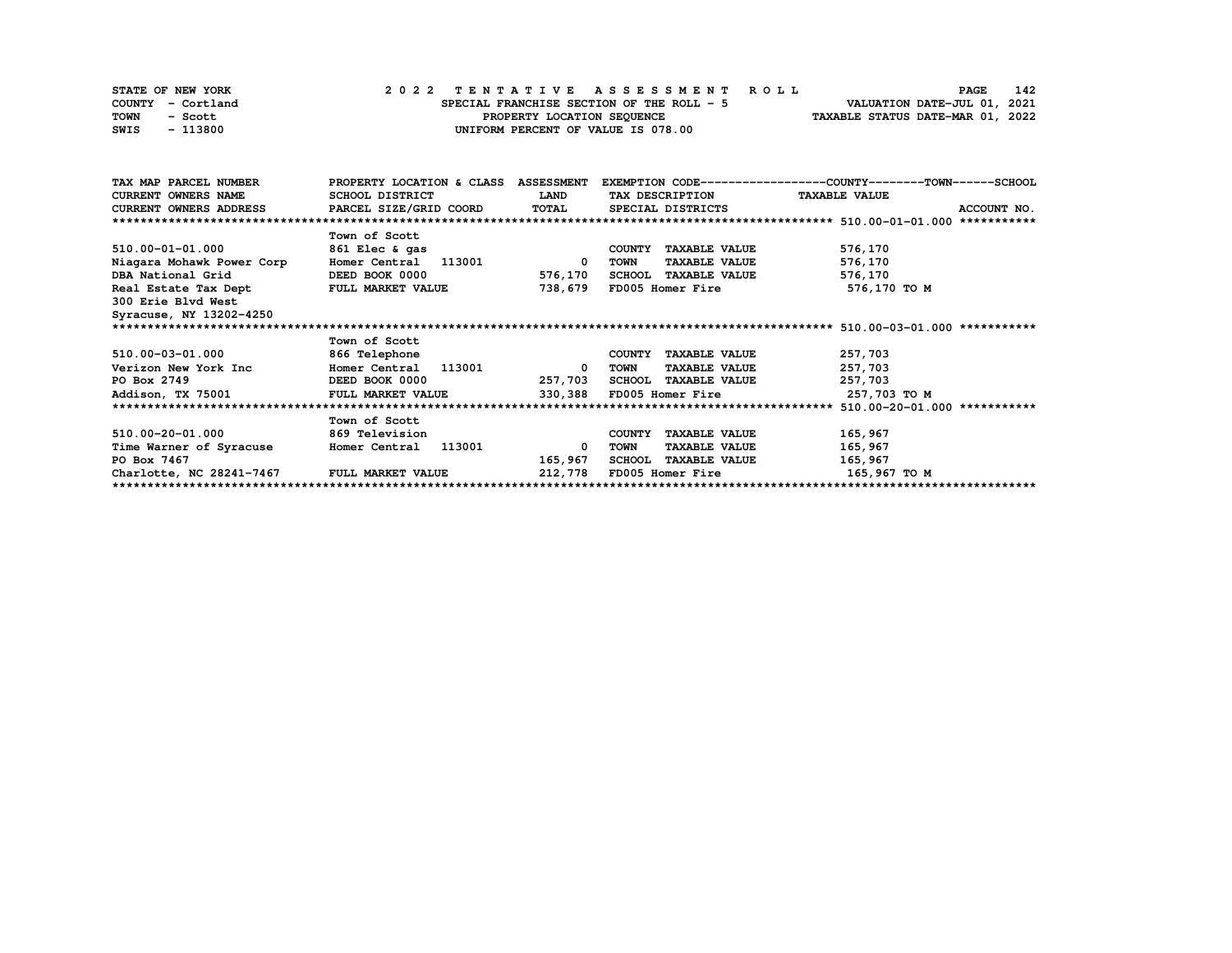|      | STATE OF NEW YORK |  |  |  |  |                                           |  |  |  |  |  | 2022 TENTATIVE ASSESSMENT ROLL |                                  |                 | PAGE | 143 |
|------|-------------------|--|--|--|--|-------------------------------------------|--|--|--|--|--|--------------------------------|----------------------------------|-----------------|------|-----|
|      | COUNTY - Cortland |  |  |  |  | SPECIAL FRANCHISE SECTION OF THE ROLL - 5 |  |  |  |  |  |                                | VALUATION DATE-JUL 01, 2021      |                 |      |     |
| TOWN | - Scott           |  |  |  |  |                                           |  |  |  |  |  |                                | TAXABLE STATUS DATE-MAR 01, 2022 |                 |      |     |
| SWIS | - 113800          |  |  |  |  | UNIFORM PERCENT OF VALUE IS 078.00        |  |  |  |  |  |                                |                                  | RPS150/V04/L015 |      |     |
|      |                   |  |  |  |  |                                           |  |  |  |  |  |                                | CURRENT DATE 5/02/2022           |                 |      |     |

# **\*\*\* S P E C I A L D I S T R I C T S U M M A R Y \*\*\***

|      |                  | <b>TOTAL</b><br><b>EXTENSION</b> | <b>EXTENSION</b> | AD VALOREM   | <b>EXEMPT</b> | <b>TAXABLE</b> |
|------|------------------|----------------------------------|------------------|--------------|---------------|----------------|
| CODE | DISTRICT NAME    | PARCELS<br>TYPE                  | <b>VALUE</b>     | <b>VALUE</b> | <b>AMOUNT</b> | <b>VALUE</b>   |
|      | FD005 Homer Fire | 3 TOTAL M                        |                  | 999,840      |               | 999,840        |

### **\*\*\* S C H O O L D I S T R I C T S U M M A R Y \*\*\***

| CODE   | <b>DISTRICT NAME</b> | TOTAL<br><b>PARCELS</b> | <b>ASSESSED</b><br>LAND | <b>ASSESSED</b><br><b>TOTAL</b> | <b>EXEMPT</b><br><b>AMOUNT</b> | TOTAL<br><b>TAXABLE</b> | <b>STAR</b><br><b>AMOUNT</b> | <b>STAR</b><br>TAXABLE |
|--------|----------------------|-------------------------|-------------------------|---------------------------------|--------------------------------|-------------------------|------------------------------|------------------------|
| 113001 | Homer Central        | 3                       |                         | 999,840                         |                                | 999,840                 |                              | 999,840                |
|        | $SUB - TO T AL$      | 3                       |                         | 999,840                         |                                | 999,840                 |                              | 999,840                |
|        | TOTAL                | 3                       |                         | 999,840                         |                                | 999,840                 |                              | 999,840                |

### **\*\*\* S Y S T E M C O D E S S U M M A R Y \*\*\***

#### **NO SYSTEM EXEMPTIONS AT THIS LEVEL**

### **\*\*\* E X E M P T I O N S U M M A R Y \*\*\***

#### **NO EXEMPTIONS AT THIS LEVEL**

### **\*\*\* G R A N D T O T A L S \*\*\***

| ROLL       | <b>DESCRIPTION</b> | <b>TOTAL</b>   | <b>ASSESSED</b> | <b>ASSESSED</b> | <b>TAXABLE</b> | <b>TAXABLE</b> | <b>TAXABLE</b> | <b>STAR</b>    |
|------------|--------------------|----------------|-----------------|-----------------|----------------|----------------|----------------|----------------|
| <b>SEC</b> |                    | <b>PARCELS</b> | <b>LAND</b>     | TOTAL           | <b>COUNTY</b>  | TOWN           | <b>SCHOOL</b>  | <b>TAXABLE</b> |
|            | SPECIAL FRANCHISE  |                |                 | 999,840         | 999,840        | 999,840        | 999,840        | 999,840        |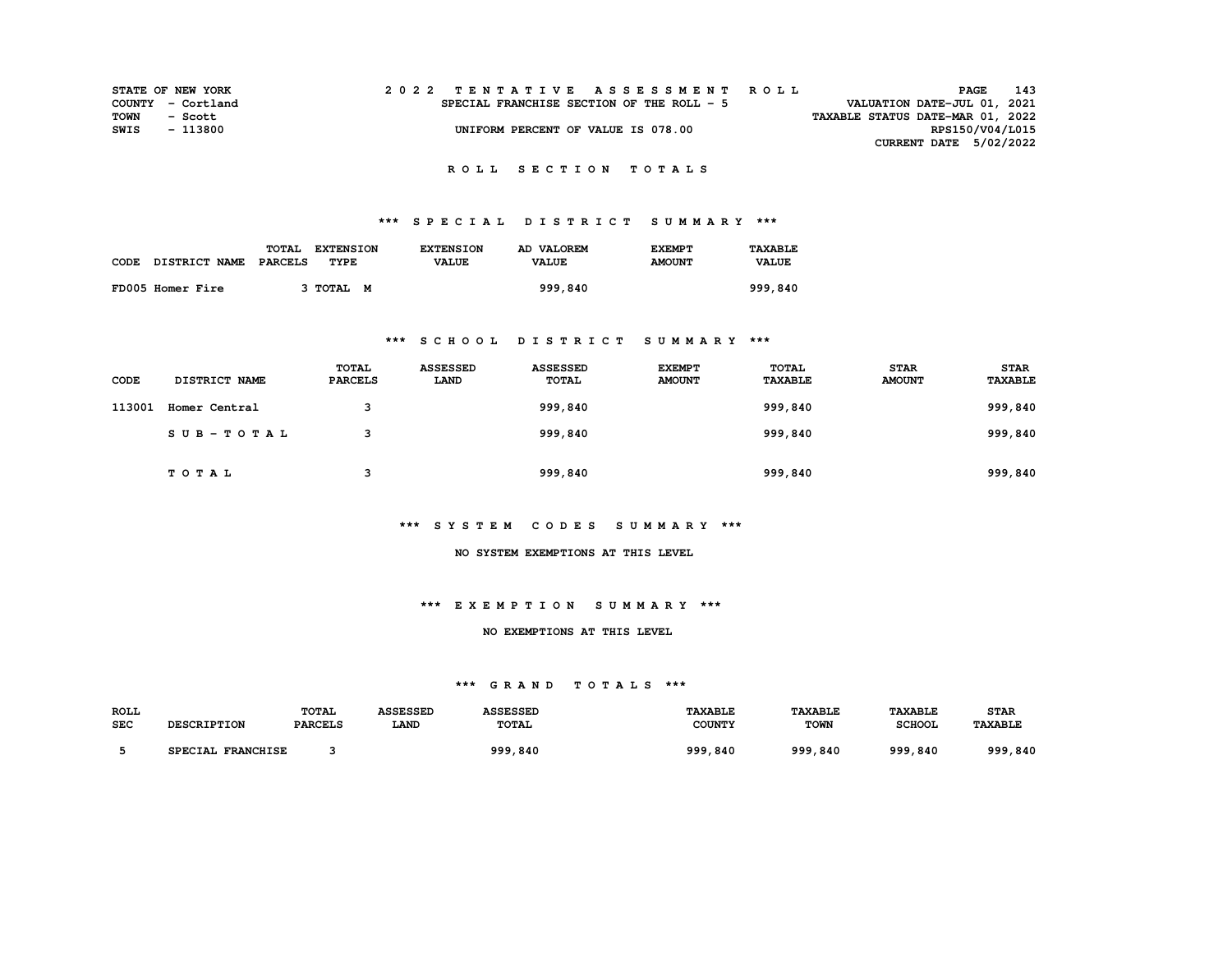|      | STATE OF NEW YORK | 2022 TENTATIVE ASSESSMENT ROLL |  |                                        |  |  |  |  |  |  |  |  |                                  | <b>PAGE</b> | 144 |
|------|-------------------|--------------------------------|--|----------------------------------------|--|--|--|--|--|--|--|--|----------------------------------|-------------|-----|
|      | COUNTY - Cortland |                                |  | UTILITY & R.R. SECTION OF THE ROLL - 6 |  |  |  |  |  |  |  |  | VALUATION DATE-JUL 01, 2021      |             |     |
| TOWN | - Scott           |                                |  | PROPERTY LOCATION SEQUENCE             |  |  |  |  |  |  |  |  | TAXABLE STATUS DATE-MAR 01, 2022 |             |     |
| SWIS | - 113800          |                                |  | UNIFORM PERCENT OF VALUE IS 078.00     |  |  |  |  |  |  |  |  |                                  |             |     |

| TAX MAP PARCEL NUMBER                               | PROPERTY LOCATION & CLASS ASSESSMENT EXEMPTION CODE-----------------COUNTY-------TOWN-----SCHOOL |              |                  |                               |               |        |             |
|-----------------------------------------------------|--------------------------------------------------------------------------------------------------|--------------|------------------|-------------------------------|---------------|--------|-------------|
| <b>CURRENT OWNERS NAME</b>                          | SCHOOL DISTRICT                                                                                  | <b>LAND</b>  |                  | TAX DESCRIPTION TAXABLE VALUE |               |        |             |
| CURRENT OWNERS ADDRESS PARCEL SIZE/GRID COORD       |                                                                                                  | <b>TOTAL</b> |                  | SPECIAL DISTRICTS             |               |        | ACCOUNT NO. |
|                                                     |                                                                                                  |              |                  |                               |               |        |             |
|                                                     | Gas Trans                                                                                        |              |                  |                               |               |        |             |
| 638.000-9999-810.800-2001 883 Gas Trans Impr        |                                                                                                  |              |                  | COUNTY TAXABLE VALUE          | 1818,357      |        |             |
| Dominion Resource Services Inc Homer Central 113001 |                                                                                                  | $^{\circ}$   | <b>TOWN</b>      | <b>TAXABLE VALUE</b>          | 1818, 357     |        |             |
| Attn: Tax Dept                                      |                                                                                                  | 1818, 357    |                  | SCHOOL TAXABLE VALUE          | 1818, 357     |        |             |
| PO Box 27026                                        | FULL MARKET VALUE                                                                                | 2331,227     |                  | FD005 Homer Fire              | 1818,357 TO M |        |             |
| Richmond, VA 23261-7026                             |                                                                                                  |              |                  |                               |               |        |             |
|                                                     |                                                                                                  |              |                  |                               |               |        |             |
|                                                     | Outside Plant                                                                                    |              |                  |                               |               |        |             |
| 638.000-9999-132.350-1881                           | 884 Elec Dist Out                                                                                |              |                  | COUNTY TAXABLE VALUE          | 501,448       |        |             |
| Niagara Mohawk Power Corp                           | Homer Central 113001                                                                             | $^{\circ}$   | TOWN             | <b>TAXABLE VALUE</b>          | 501,448       |        |             |
| DBA National Grid                                   |                                                                                                  | 501,448      |                  | SCHOOL TAXABLE VALUE          | 501,448       |        |             |
| Real Estate Tax Dept FULL MARKET VALUE              |                                                                                                  | 642,882      |                  | FD005 Homer Fire              | 501,448 TO M  |        |             |
| 300 Erie Blyd West                                  |                                                                                                  |              |                  |                               |               |        |             |
| Syracuse, NY 13202-4250                             |                                                                                                  |              |                  |                               |               |        |             |
|                                                     |                                                                                                  |              |                  |                               |               |        |             |
|                                                     | Outside Plant                                                                                    |              |                  |                               |               |        |             |
| 638.000-9999-631.900-1881                           | 836 Telecom. eq.                                                                                 |              | Mass Telec 47100 |                               | 14,397        | 14,397 | 14,397      |
| Verizon New York Inc                                | Homer Central 113001                                                                             |              |                  | 0 COUNTY TAXABLE VALUE        | 136,053       |        |             |
| PO Box 2749                                         |                                                                                                  | 150,450      | TOWN             | <b>TAXABLE VALUE</b>          | 136,053       |        |             |
| Addison, TX 75001                                   | FULL MARKET VALUE                                                                                | 192,885      |                  | SCHOOL TAXABLE VALUE          | 136,053       |        |             |
|                                                     |                                                                                                  |              |                  | FD005 Homer Fire              | 136,053 TO M  |        |             |
|                                                     |                                                                                                  |              |                  | 14,397 EX                     |               |        |             |
|                                                     |                                                                                                  |              |                  |                               |               |        |             |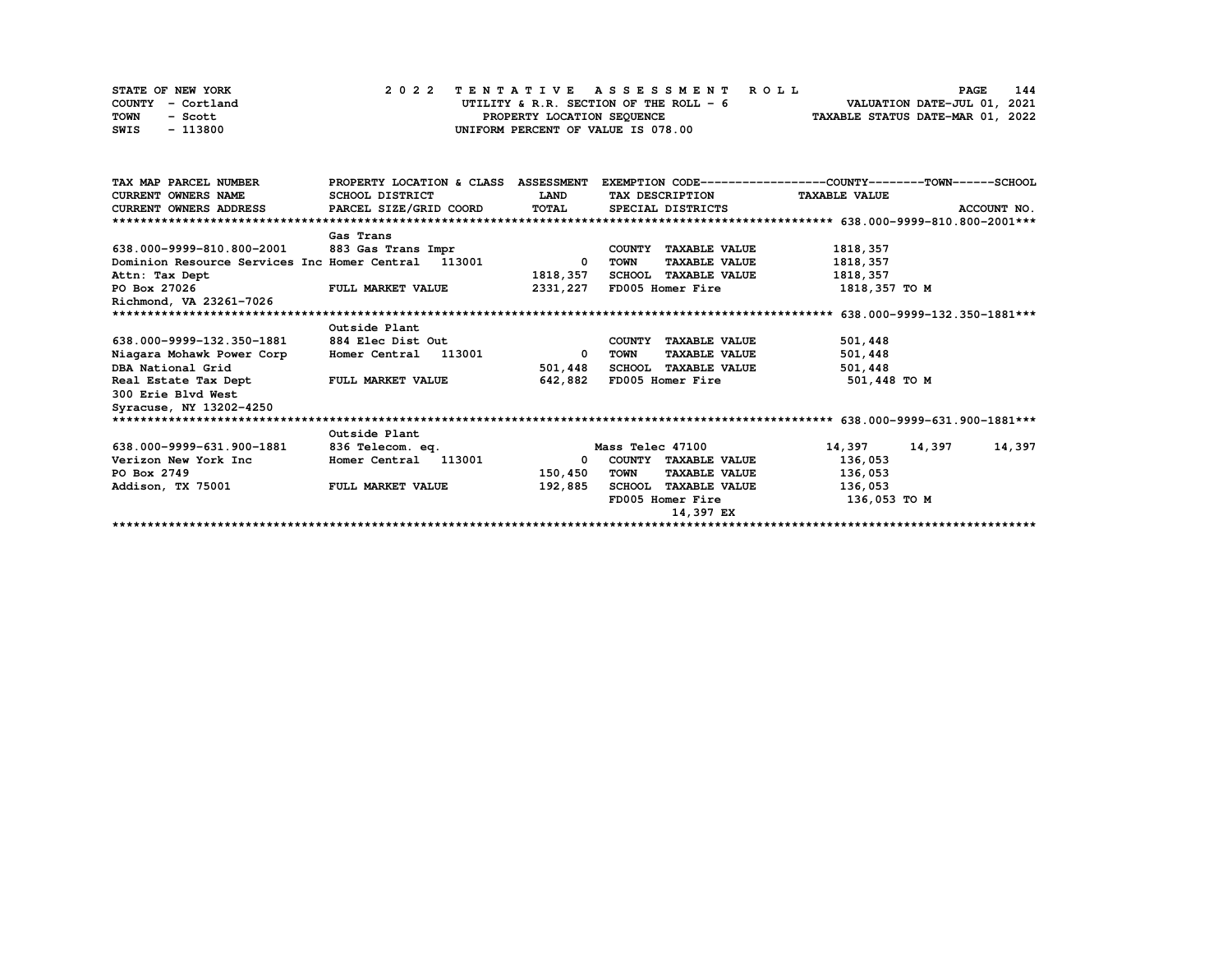| <b>STATE OF NEW YORK</b> |                   |  | 2022 TENTATIVE ASSESSMENT ROLL         |  |  |                                  | PAGE            | 145 |
|--------------------------|-------------------|--|----------------------------------------|--|--|----------------------------------|-----------------|-----|
|                          | COUNTY - Cortland |  | UTILITY & R.R. SECTION OF THE ROLL - 6 |  |  | VALUATION DATE-JUL 01, 2021      |                 |     |
| TOWN                     | - Scott           |  |                                        |  |  | TAXABLE STATUS DATE-MAR 01, 2022 |                 |     |
| SWIS                     | - 113800          |  | UNIFORM PERCENT OF VALUE IS 078.00     |  |  |                                  | RPS150/V04/L015 |     |
|                          |                   |  |                                        |  |  | <b>CURRENT DATE 5/02/2022</b>    |                 |     |

 **R O L L S E C T I O N T O T A L S** 

# **\*\*\* S P E C I A L D I S T R I C T S U M M A R Y \*\*\***

| CODE | <b>DISTRICT NAME</b> | TOTAL<br>PARCELS | <b>EXTENSION</b><br>TYPE | <b>EXTENSION</b><br><b>VALUE</b> | AD VALOREM<br><b>VALUE</b> | <b>EXEMPT</b><br><b>AMOUNT</b> | <b>TAXABLE</b><br><b>VALUE</b> |
|------|----------------------|------------------|--------------------------|----------------------------------|----------------------------|--------------------------------|--------------------------------|
|      | FD005 Homer Fire     |                  | 3 TOTAL M                |                                  | 2470,255                   | 14,397                         | 2455,858                       |

# **\*\*\* S C H O O L D I S T R I C T S U M M A R Y \*\*\***

| CODE   | <b>DISTRICT NAME</b> | <b>TOTAL</b><br><b>PARCELS</b> | <b>ASSESSED</b><br>LAND | <b>ASSESSED</b><br><b>TOTAL</b> | <b>EXEMPT</b><br><b>AMOUNT</b> | TOTAL<br>TAXABLE | <b>STAR</b><br><b>AMOUNT</b> | <b>STAR</b><br><b>TAXABLE</b> |
|--------|----------------------|--------------------------------|-------------------------|---------------------------------|--------------------------------|------------------|------------------------------|-------------------------------|
| 113001 | Homer Central        | 3                              |                         | 2470,255                        | 14,397                         | 2455,858         |                              | 2455,858                      |
|        | SUB-TOTAL            | з                              |                         | 2470,255                        | 14,397                         | 2455,858         |                              | 2455,858                      |
|        | <b>TOTAL</b>         | з                              |                         | 2470,255                        | 14,397                         | 2455,858         |                              | 2455,858                      |

#### **\*\*\* S Y S T E M C O D E S S U M M A R Y \*\*\***

#### **NO SYSTEM EXEMPTIONS AT THIS LEVEL**

#### **\*\*\* E X E M P T I O N S U M M A R Y \*\*\***

| CODE  | <b>DESCRIPTION</b> | <b>TOTAL</b><br><b>PARCELS</b> | <b>COUNTY</b> | <b>TOWN</b> | <b>SCHOOL</b> |
|-------|--------------------|--------------------------------|---------------|-------------|---------------|
| 47100 | Mass Telec         |                                | 14,397        | 14,397      | 14,397        |
|       | TOTAL              |                                | 14,397        | 14,397      | 14,397        |

| <b>ROLL</b> | <b>DESCRIPTION</b> | TOTAL          | <b>ASSESSED</b> | <b>ASSESSED</b> | <b>TAXABLE</b> | <b>TAXABLE</b> | <b>TAXABLE</b> | <b>STAR</b>           |
|-------------|--------------------|----------------|-----------------|-----------------|----------------|----------------|----------------|-----------------------|
| <b>SEC</b>  |                    | <b>PARCELS</b> | <b>LAND</b>     | TOTAL           | <b>COUNTY</b>  | TOWN           | <b>SCHOOL</b>  | <b><i>TAXABLE</i></b> |
|             | UTILITIES & N.C.   |                |                 | 2470,255        | 2455,858       | 2455,858       | 2455,858       | 2455,858              |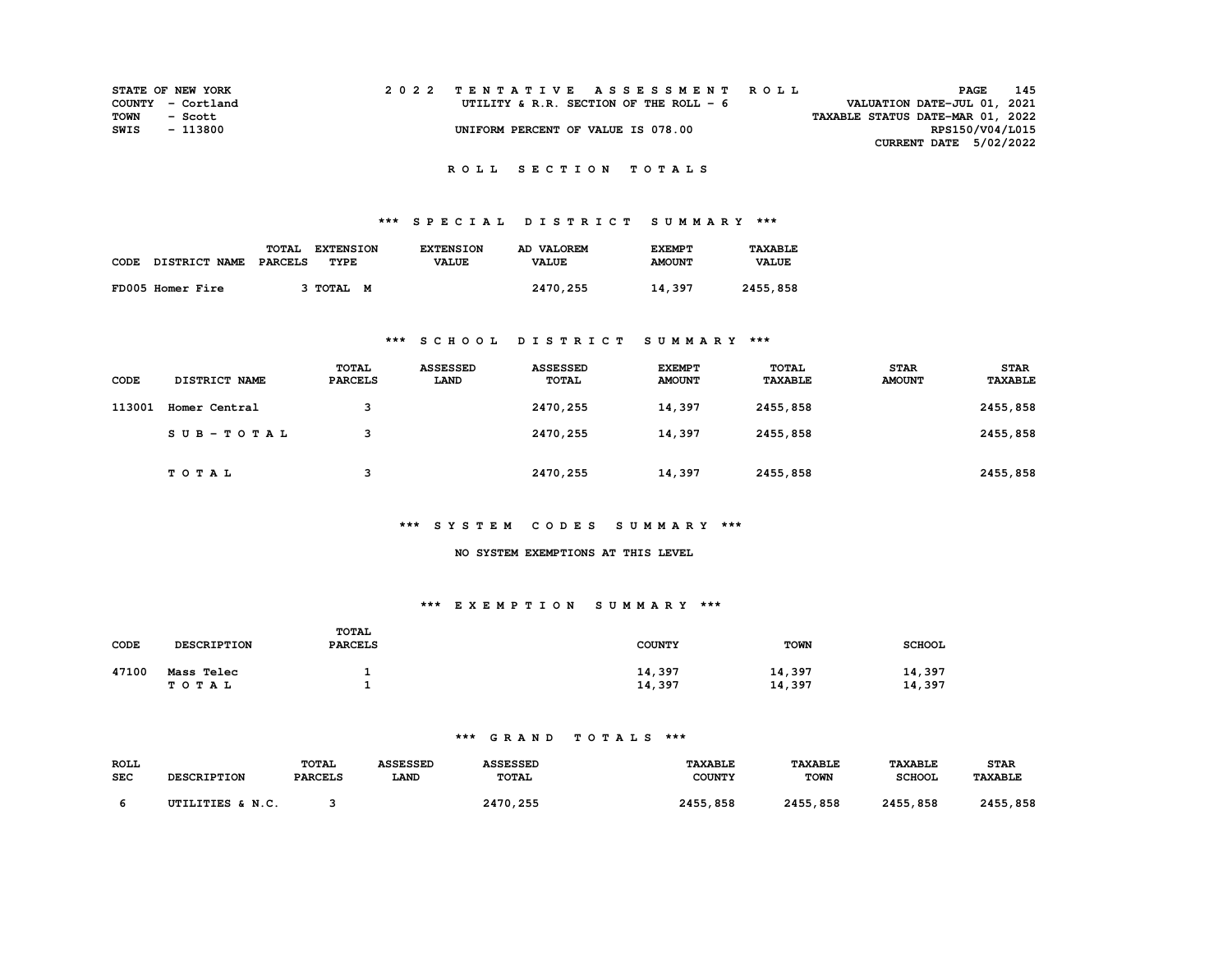| STATE OF NEW YORK      | 2022 TENTATIVE ASSESSMENT ROLL        | 146<br><b>PAGE</b>               |
|------------------------|---------------------------------------|----------------------------------|
| COUNTY - Cortland      | WHOLLY EXEMPT SECTION OF THE ROLL - 8 | VALUATION DATE-JUL 01, 2021      |
| <b>TOWN</b><br>- Scott | PROPERTY LOCATION SEQUENCE            | TAXABLE STATUS DATE-MAR 01, 2022 |
| SWIS<br>- 113800       | UNIFORM PERCENT OF VALUE IS 078.00    |                                  |

| TAX MAP PARCEL NUMBER                                                          | PROPERTY LOCATION & CLASS ASSESSMENT EXEMPTION CODE-----------------COUNTY--------TOWN-----SCHOOL |             |                                     |                      |               |             |
|--------------------------------------------------------------------------------|---------------------------------------------------------------------------------------------------|-------------|-------------------------------------|----------------------|---------------|-------------|
| <b>CURRENT OWNERS NAME</b>                                                     | SCHOOL DISTRICT                                                                                   | <b>LAND</b> | TAX DESCRIPTION                     | <b>TAXABLE VALUE</b> |               |             |
| <b>CURRENT OWNERS ADDRESS</b>                                                  | PARCEL SIZE/GRID COORD                                                                            | TOTAL       | SPECIAL DISTRICTS                   |                      |               | ACCOUNT NO. |
|                                                                                |                                                                                                   |             |                                     |                      |               |             |
|                                                                                | Brake Hill Rd                                                                                     |             |                                     |                      |               |             |
| $35.00 - 01 - 14.000$                                                          | 322 Rural vac>10                                                                                  |             | VETORG CTS 26100                    | 40,000               | 40,000 40,000 |             |
| Burns McAuliffe Post No 465                                                    | Homer Central 113001                                                                              |             | 40,000 COUNTY TAXABLE VALUE         | 0                    |               |             |
| 63 S Main St                                                                   | 58.30<br><b>ACRES</b>                                                                             | 40,000      | TOWN<br><b>TAXABLE VALUE</b>        | $\Omega$             |               |             |
| Homer, NY 13077-1609                                                           | EAST-0917631 NRTH-0990029                                                                         |             | SCHOOL TAXABLE VALUE                |                      |               |             |
|                                                                                | DEED BOOK 179<br>PG-594                                                                           |             | FD005 Homer Fire                    |                      | $0$ TO $M$    |             |
|                                                                                | FULL MARKET VALUE                                                                                 | 51,282      | 40,000 EX                           |                      |               |             |
|                                                                                |                                                                                                   |             |                                     |                      |               |             |
|                                                                                | Brake Hill Rd                                                                                     |             |                                     |                      |               |             |
| 36.00-08-07.000                                                                | 322 Rural vac>10                                                                                  |             | VETORG CTS 26100                    | 49,000               | 49,000        | 49,000      |
| Burns McCauliffe Post No 465 Homer Central 113001 49,000 COUNTY TAXABLE VALUE  |                                                                                                   |             |                                     | $\Omega$             |               |             |
| 63 S Main St                                                                   | ACRES 60.50                                                                                       | 49,000      | <b>TAXABLE VALUE</b><br>TOWN        |                      |               |             |
| Homer, NY 13077-1609                                                           | EAST-0922299 NRTH-0985112                                                                         |             | SCHOOL TAXABLE VALUE                |                      |               |             |
|                                                                                | DEED BOOK 189<br><b>PG-94</b>                                                                     |             | FD005 Homer Fire                    |                      | 0 TO M        |             |
|                                                                                | FULL MARKET VALUE                                                                                 | 62,821      | 49,000 EX                           |                      |               |             |
|                                                                                |                                                                                                   |             |                                     |                      |               |             |
|                                                                                | Cold Brook Rd                                                                                     |             |                                     |                      |               |             |
| $16.00 - 01 - 14.000$                                                          | 695 Cemetery                                                                                      |             | TWN CEME<br>13510                   | 8,500                | 8,500         | 8,500       |
| Cemetery Scott Theory Scott                                                    | Homer Central 113001 8,500                                                                        |             | COUNTY TAXABLE VALUE                | $\Omega$             |               |             |
| RD 1                                                                           | FRNT 100.00 DPTH 125.00 8,500 TOWN                                                                |             | <b>TAXABLE VALUE</b>                | $\Omega$             |               |             |
| Homer, NY 13077-9801                                                           | EAST-0922990 NRTH-1002124                                                                         |             | SCHOOL TAXABLE VALUE                |                      |               |             |
|                                                                                | FULL MARKET VALUE                                                                                 |             | 10,897 FD005 Homer Fire             |                      | 0 TO M        |             |
|                                                                                |                                                                                                   |             | 8,500 EX                            |                      |               |             |
|                                                                                |                                                                                                   |             |                                     |                      |               |             |
|                                                                                | 7315 Fair Haven Rd                                                                                |             |                                     |                      |               |             |
| $14.07 - 01 - 15.000$                                                          | 681 Culture bldg                                                                                  |             | 26250<br>HIST SOC                   | 51,500               | 51,500        | 51,500      |
| Glen Haven Historical Society Homer Central 113001 10,000 COUNTY TAXABLE VALUE |                                                                                                   |             |                                     | $\mathbf 0$          |               |             |
| PO Box 293                                                                     | FRNT 132.00 DPTH 82.50                                                                            | 51,500 TOWN | <b>TAXABLE VALUE</b>                | 0                    |               |             |
| Homer, NY 13077-0293                                                           | EAST-0905070 NRTH-1006074                                                                         |             | SCHOOL TAXABLE VALUE                |                      |               |             |
|                                                                                | DEED BOOK 364<br><b>PG-930</b>                                                                    |             | FD005 Homer Fire                    | 51,500 TO M          |               |             |
|                                                                                | FULL MARKET VALUE                                                                                 | 66,026      |                                     |                      |               |             |
|                                                                                |                                                                                                   |             |                                     |                      |               |             |
|                                                                                | Glen Haven Rd                                                                                     |             |                                     |                      |               |             |
| $14.00 - 01 - 02.000$                                                          | 314 Rural vac<10 - WTRFNT                                                                         |             | <b>NY STATE</b><br>12100            | 93,800               | 93,800        | 93,800      |
| State of New York                                                              | Homer Central 113001                                                                              |             | 93,800 COUNTY TAXABLE VALUE         | 0                    |               |             |
| 50 Wolf Rd                                                                     | 7.90<br><b>ACRES</b>                                                                              | 93,800      | <b>TOWN</b><br><b>TAXABLE VALUE</b> | $\Omega$             |               |             |
| Albany, NY 12233-1011 EAST-0904194 NRTH-1006776                                |                                                                                                   |             | <b>SCHOOL TAXABLE VALUE</b>         |                      |               |             |
|                                                                                | FULL MARKET VALUE                                                                                 |             | 120,256 FD005 Homer Fire            |                      | 0 TO M        |             |
|                                                                                |                                                                                                   |             | 93,800 EX                           |                      |               |             |
|                                                                                |                                                                                                   |             |                                     |                      |               |             |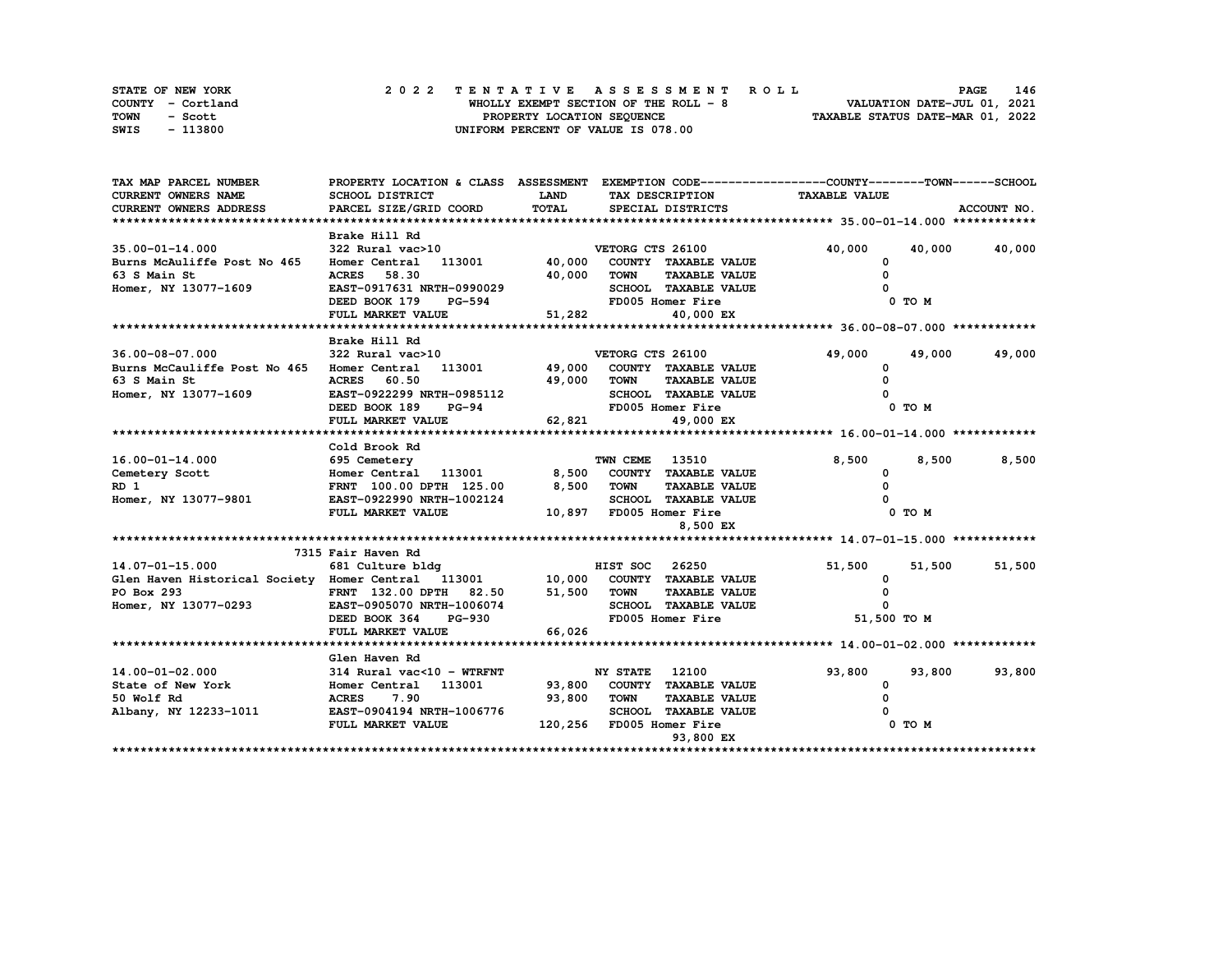| STATE OF NEW YORK | 2022 TENTATIVE ASSESSMENT ROLL        | 147<br>PAGE                      |
|-------------------|---------------------------------------|----------------------------------|
| COUNTY - Cortland | WHOLLY EXEMPT SECTION OF THE ROLL - 8 | VALUATION DATE-JUL 01, 2021      |
| TOWN<br>- Scott   | PROPERTY LOCATION SEQUENCE            | TAXABLE STATUS DATE-MAR 01, 2022 |
| SWIS<br>- 113800  | UNIFORM PERCENT OF VALUE IS 078.00    |                                  |

| TAX MAP PARCEL NUMBER                                                                           | PROPERTY LOCATION & CLASS ASSESSMENT EXEMPTION CODE----------------COUNTY-------TOWN-----SCHOOL          |              |                       |                                                               |                      |                 |             |
|-------------------------------------------------------------------------------------------------|----------------------------------------------------------------------------------------------------------|--------------|-----------------------|---------------------------------------------------------------|----------------------|-----------------|-------------|
| CURRENT OWNERS NAME                                                                             | <b>SCHOOL DISTRICT</b>                                                                                   | <b>LAND</b>  |                       | TAX DESCRIPTION                                               | <b>TAXABLE VALUE</b> |                 |             |
| <b>CURRENT OWNERS ADDRESS</b>                                                                   | PARCEL SIZE/GRID COORD                                                                                   | TOTAL        |                       | SPECIAL DISTRICTS                                             |                      |                 | ACCOUNT NO. |
|                                                                                                 |                                                                                                          |              |                       |                                                               |                      |                 |             |
|                                                                                                 | Glen Haven Rd                                                                                            |              |                       |                                                               |                      |                 |             |
| 14.00-01-55.000                                                                                 | 322 Rural vac>10 - WTRFNT                                                                                |              | <b>NY STATE</b> 12100 |                                                               | 102,700              | 102,700 102,700 |             |
| State of New York                                                                               | Homer Central 113001                                                                                     |              |                       | 102,700 COUNTY TAXABLE VALUE                                  | $\Omega$             |                 |             |
| 50 Wolf Rd                                                                                      | Homer Central<br>ACRES 10.85                                                                             | 102,700      | <b>TOWN</b>           | <b>TAXABLE VALUE</b>                                          |                      |                 |             |
| Albany, NY 12233-1011                                                                           |                                                                                                          |              |                       | SCHOOL TAXABLE VALUE                                          |                      |                 |             |
|                                                                                                 | - سنسمتر ACRES 10.85<br>EAST-0903989 NRTH-1006454 5CHOOL SOMET Fire<br>102.700 102.700 102.700 102.700 1 |              |                       |                                                               |                      | 0 TO M          |             |
|                                                                                                 |                                                                                                          |              |                       | 102,700 EX                                                    |                      |                 |             |
|                                                                                                 |                                                                                                          |              |                       |                                                               |                      |                 |             |
|                                                                                                 | Glen Haven Rd                                                                                            |              |                       |                                                               |                      |                 |             |
| $24.00 - 01 - 66.000$                                                                           | 314 Rural vac<10                                                                                         | NY STATE     |                       | 12100                                                         | 1,100                | 1,100           | 1,100       |
| State of New York [13001 1,100 COUNTY TAXABLE VALUE                                             |                                                                                                          |              |                       |                                                               | 0                    |                 |             |
| 50 Wolf Rd                                                                                      | FRNT 95.00 DPTH 53.45 1,100                                                                              |              | TOWN                  | <b>TAXABLE VALUE</b>                                          |                      |                 |             |
| Albany, NY 12233-1011                                                                           | <b>ACRES</b><br>0.06                                                                                     |              |                       | TOWN Income<br>SCHOOL TAXABLE VALUE                           |                      |                 |             |
|                                                                                                 | EAST-0905610 NRTH-0999279                                                                                |              |                       |                                                               |                      | 0 TO M          |             |
|                                                                                                 | DEED BOOK 297<br>PG-699                                                                                  |              |                       | 1,100 EX                                                      |                      |                 |             |
|                                                                                                 | FULL MARKET VALUE                                                                                        | 1,410        |                       |                                                               |                      |                 |             |
|                                                                                                 |                                                                                                          |              |                       |                                                               |                      |                 |             |
|                                                                                                 | 7330 Glen Haven Rd                                                                                       |              |                       |                                                               |                      |                 |             |
| 14.00-01-03.000                                                                                 |                                                                                                          |              | TWN WTHIN 13500       |                                                               | 71,800               | 71,800          | 71,800      |
| Scott Town of                                                                                   | 963 Municpl park TW<br>Homer Central 113001 61,000                                                       |              |                       | COUNTY TAXABLE VALUE                                          | $\Omega$             |                 |             |
| 6689 State Route 41 <b>ACRES</b> 22.00 71,800<br>Homer, NY 13077-9723 EAST-0904584 NRTH-1006427 |                                                                                                          |              | <b>TOWN</b>           | <b>TAXABLE VALUE</b>                                          | $\mathbf{o}$         |                 |             |
|                                                                                                 |                                                                                                          |              |                       | SCHOOL TAXABLE VALUE                                          |                      |                 |             |
|                                                                                                 | DEED BOOK 394                                                                                            | PG-201       |                       | FD005 Homer Fire                                              |                      | 0 TO M          |             |
|                                                                                                 | FULL MARKET VALUE                                                                                        | 92,051       |                       | 71,800 EX                                                     |                      |                 |             |
|                                                                                                 |                                                                                                          |              |                       |                                                               |                      |                 |             |
|                                                                                                 | 438 Ripley Hill Cross Rd                                                                                 |              |                       |                                                               |                      |                 |             |
| 15.00-05-13.000                                                                                 | 651 Highway gar                                                                                          |              | TWN WTHIN 13500       |                                                               | 207,400              | 207,400         | 207,400     |
| Scott Town of                                                                                   | Homer Central 113001 54,200 COUNTY TAXABLE VALUE                                                         |              |                       |                                                               | $\Omega$             |                 |             |
| 6689 State Route 41                                                                             | <b>ACRES</b><br>7.84                                                                                     | 207,400 TOWN |                       | <b>TAXABLE VALUE</b>                                          |                      |                 |             |
| Homer, NY 13077-9723                                                                            | ACRES 7.04<br>EAST-0910996 NRTH-1006263<br>-- ---- 1000 DG-2549                                          |              |                       | SCHOOL TAXABLE VALUE                                          |                      |                 |             |
|                                                                                                 |                                                                                                          |              |                       | FD005 Homer Fire                                              |                      | 0 TO M          |             |
|                                                                                                 | FULL MARKET VALUE                                                                                        | 265,897      |                       | 207,400 EX                                                    |                      |                 |             |
|                                                                                                 |                                                                                                          |              |                       |                                                               |                      |                 |             |
|                                                                                                 | Route 41                                                                                                 |              |                       |                                                               |                      |                 |             |
| 25.00-01-16.200                                                                                 | 311 Res vac land                                                                                         |              | VOLUN FIRE 26400      |                                                               | 16,200               | 16,200          | 16,200      |
| Scott Fire Safety Assoc Inc                                                                     | Homer Central 113001 16,200                                                                              |              |                       | COUNTY TAXABLE VALUE                                          | 0                    |                 |             |
| RD 1                                                                                            |                                                                                                          |              |                       |                                                               |                      |                 |             |
| Homer, NY 13077-9801                                                                            |                                                                                                          |              |                       |                                                               |                      |                 |             |
|                                                                                                 | DEED BOOK 370                                                                                            | PG-1146      |                       | TOWN TAXABLE VALUE<br>SCHOOL TAXABLE VALUE<br>ALL INTERNATIES |                      | 0 TO M          |             |
|                                                                                                 | FULL MARKET VALUE                                                                                        | 20,769       |                       | 16,200 EX                                                     |                      |                 |             |
|                                                                                                 |                                                                                                          |              |                       |                                                               |                      |                 |             |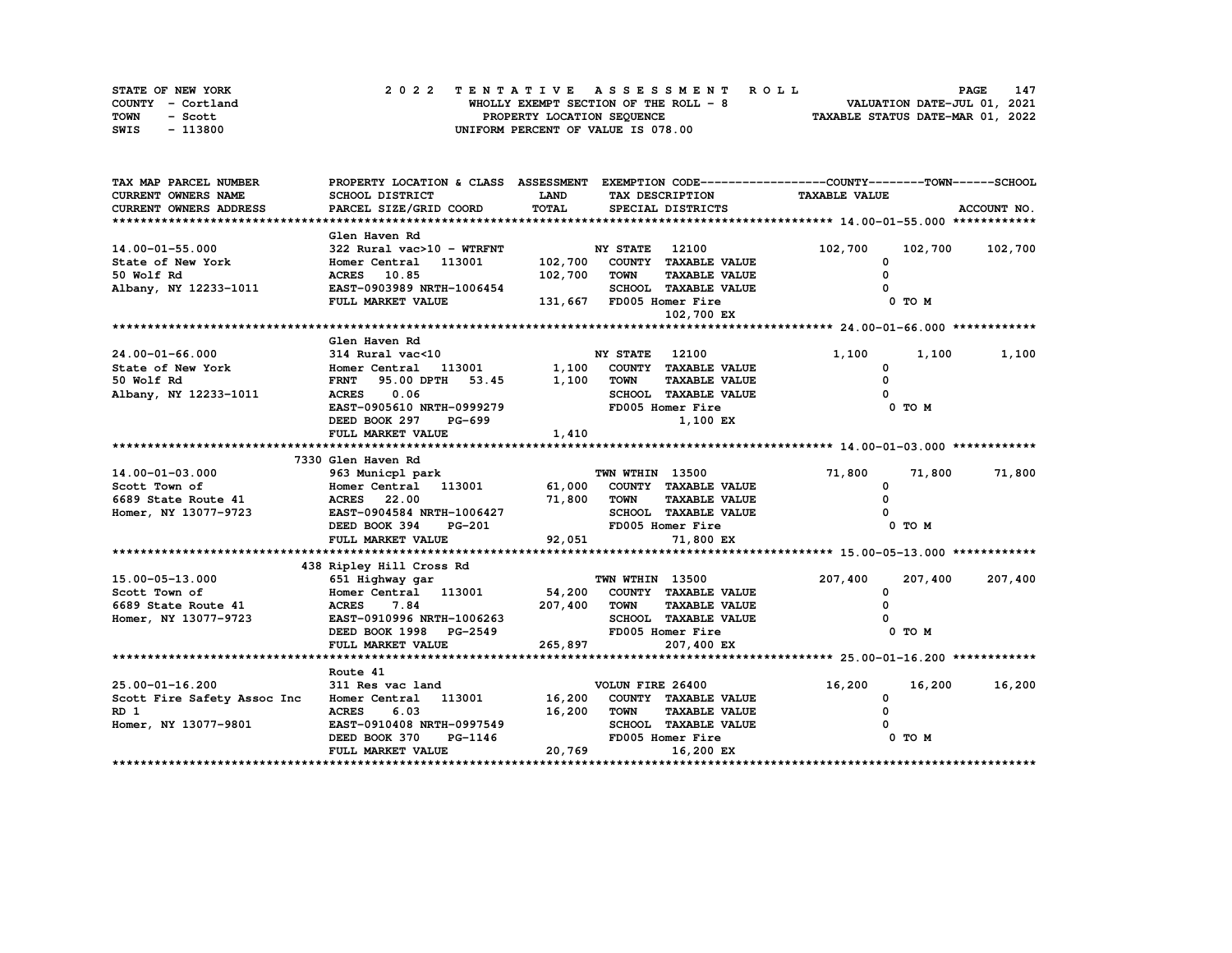| STATE OF NEW YORK | 2022 TENTATIVE ASSESSMENT ROLL        | 148<br><b>PAGE</b>               |
|-------------------|---------------------------------------|----------------------------------|
| COUNTY - Cortland | WHOLLY EXEMPT SECTION OF THE ROLL - 8 | VALUATION DATE-JUL 01, 2021      |
| TOWN<br>- Scott   | PROPERTY LOCATION SEOUENCE            | TAXABLE STATUS DATE-MAR 01, 2022 |
| SWIS<br>- 113800  | UNIFORM PERCENT OF VALUE IS 078.00    |                                  |

| TAX MAP PARCEL NUMBER                              | PROPERTY LOCATION & CLASS ASSESSMENT EXEMPTION CODE----------------COUNTY-------TOWN------SCHOOL |               |                                     |                                                     |        |             |
|----------------------------------------------------|--------------------------------------------------------------------------------------------------|---------------|-------------------------------------|-----------------------------------------------------|--------|-------------|
| CURRENT OWNERS NAME                                | SCHOOL DISTRICT                                                                                  | <b>LAND</b>   | TAX DESCRIPTION                     | <b>TAXABLE VALUE</b>                                |        |             |
| CURRENT OWNERS ADDRESS                             | PARCEL SIZE/GRID COORD                                                                           | TOTAL         | SPECIAL DISTRICTS                   |                                                     |        | ACCOUNT NO. |
|                                                    |                                                                                                  |               |                                     |                                                     |        |             |
|                                                    | Route 41                                                                                         |               |                                     |                                                     |        |             |
| 25.00-01-23.000                                    | 312 Vac w/imprv                                                                                  |               | NON PROFIT 25110                    | 1,200                                               | 1,200  | 1,200       |
| Church Scott United Methodist Homer Central 113001 |                                                                                                  | 300           | COUNTY TAXABLE VALUE                | $\Omega$                                            |        |             |
| 6816 Nys Route 41                                  | FRNT 61.50 DPTH 80.00 1,200                                                                      |               | <b>TOWN</b><br><b>TAXABLE VALUE</b> | $\Omega$                                            |        |             |
| Homer, NY 13077-9723                               | ACRES 0.10                                                                                       |               | SCHOOL TAXABLE VALUE                |                                                     |        |             |
|                                                    | EAST-0910957 NRTH-0997154                                                                        |               | FD005 Homer Fire                    |                                                     | 0 TO M |             |
|                                                    | DEED BOOK 513<br>PG-91                                                                           |               | 1,200 EX                            |                                                     |        |             |
|                                                    | FULL MARKET VALUE                                                                                | 1,538         |                                     |                                                     |        |             |
|                                                    |                                                                                                  |               |                                     |                                                     |        |             |
|                                                    | Route 41                                                                                         |               |                                     |                                                     |        |             |
| 25.01-02-03.000                                    | 695 Cemetery                                                                                     |               | <b>TWN CEME 13510</b>               | 15,600                                              | 15,600 | 15,600      |
| Cemetery Scott                                     | Homer Central 113001 15,600 COUNTY TAXABLE VALUE                                                 |               |                                     | 0                                                   |        |             |
| RD 1                                               | FRNT 225.00 DPTH 130.00 15,600                                                                   |               | <b>TOWN</b><br><b>TAXABLE VALUE</b> | $\mathbf{0}$                                        |        |             |
| Homer, NY 13077-9801                               | <b>ACRES</b><br>0.85                                                                             |               | SCHOOL TAXABLE VALUE                |                                                     |        |             |
|                                                    | EAST-0911053 NRTH-0996514                                                                        |               | FD005 Homer Fire                    |                                                     | 0 TO M |             |
|                                                    | FULL MARKET VALUE                                                                                | 20,000        | 15,600 EX                           |                                                     |        |             |
|                                                    |                                                                                                  |               |                                     |                                                     |        |             |
|                                                    | Route 41                                                                                         |               |                                     |                                                     |        |             |
| 25.03-01-10.000                                    | 330 Vacant comm                                                                                  |               | <b>TWN WTHIN 13500</b>              | 4,400                                               | 4,400  | 4,400       |
| Scott Town of                                      | Homer Central 113001                                                                             |               | 4,400 COUNTY TAXABLE VALUE          | 0                                                   |        |             |
| 6689 State Route 41                                | FRNT 160.00 DPTH 80.00                                                                           |               | 4,400 TOWN<br><b>TAXABLE VALUE</b>  | $^{\circ}$                                          |        |             |
| Homer, NY 13077-9999                               | EAST-0911433 NRTH-0994768                                                                        |               |                                     |                                                     |        |             |
|                                                    | DEED BOOK 259                                                                                    | <b>PG-240</b> |                                     | TOWN TAARDED<br>SCHOOL TAXABLE VALUE<br>-----Fire   | 0 TO M |             |
|                                                    | FULL MARKET VALUE                                                                                |               | 5,641<br>4,400 EX                   |                                                     |        |             |
|                                                    |                                                                                                  |               |                                     |                                                     |        |             |
|                                                    | Route 41                                                                                         |               |                                     |                                                     |        |             |
| 35.03-01-21.000                                    | 330 Vacant comm                                                                                  |               | TWN WTHIN 13500                     | 14,000                                              | 14,000 | 14,000      |
| Scott Town of                                      | Homer Central 113001 13,500 COUNTY TAXABLE VALUE                                                 |               |                                     | 0                                                   |        |             |
| 6689 State Route 41                                | FRNT 115.00 DPTH 280.00                                                                          | 14,000        | <b>TOWN</b><br><b>TAXABLE VALUE</b> | 0                                                   |        |             |
| Homer, NY 13077-9999                               | 0.76<br><b>ACRES</b>                                                                             |               | SCHOOL TAXABLE VALUE                |                                                     |        |             |
|                                                    | EAST-0913702 NRTH-0986264                                                                        |               | FD005 Homer Fire                    |                                                     | 0 TO M |             |
|                                                    | DEED BOOK 354<br><b>PG-408</b>                                                                   |               | 14,000 EX                           |                                                     |        |             |
|                                                    | FULL MARKET VALUE                                                                                | 17,949        |                                     |                                                     |        |             |
|                                                    |                                                                                                  |               |                                     |                                                     |        |             |
|                                                    | Route 41                                                                                         |               |                                     |                                                     |        |             |
| 35.03-01-22.000                                    | 591 Playground<br>--                                                                             |               | TWN WTHIN 13500                     | 22,200                                              | 22,200 | 22,200      |
| Scott Town of                                      | Homer Central 113001 16,200                                                                      |               | COUNTY TAXABLE VALUE                | $\Omega$                                            |        |             |
| 6689 State Route 41                                | <b>ACRES</b><br>1.43                                                                             | 22,200 TOWN   | <b>TAXABLE VALUE</b>                | $\mathbf{o}$                                        |        |             |
| Homer, NY 13077-9999                               | EAST-0913810 NRTH-0986139                                                                        |               |                                     |                                                     |        |             |
|                                                    | DEED BOOK 344                                                                                    | $PG-161$      |                                     | SCHOOL TAXABLE VALUE 0<br>FD005 Homer Fire 0 0 TO M |        |             |
|                                                    | FULL MARKET VALUE                                                                                | 28,462        | 22,200 EX                           |                                                     |        |             |
|                                                    |                                                                                                  |               |                                     |                                                     |        |             |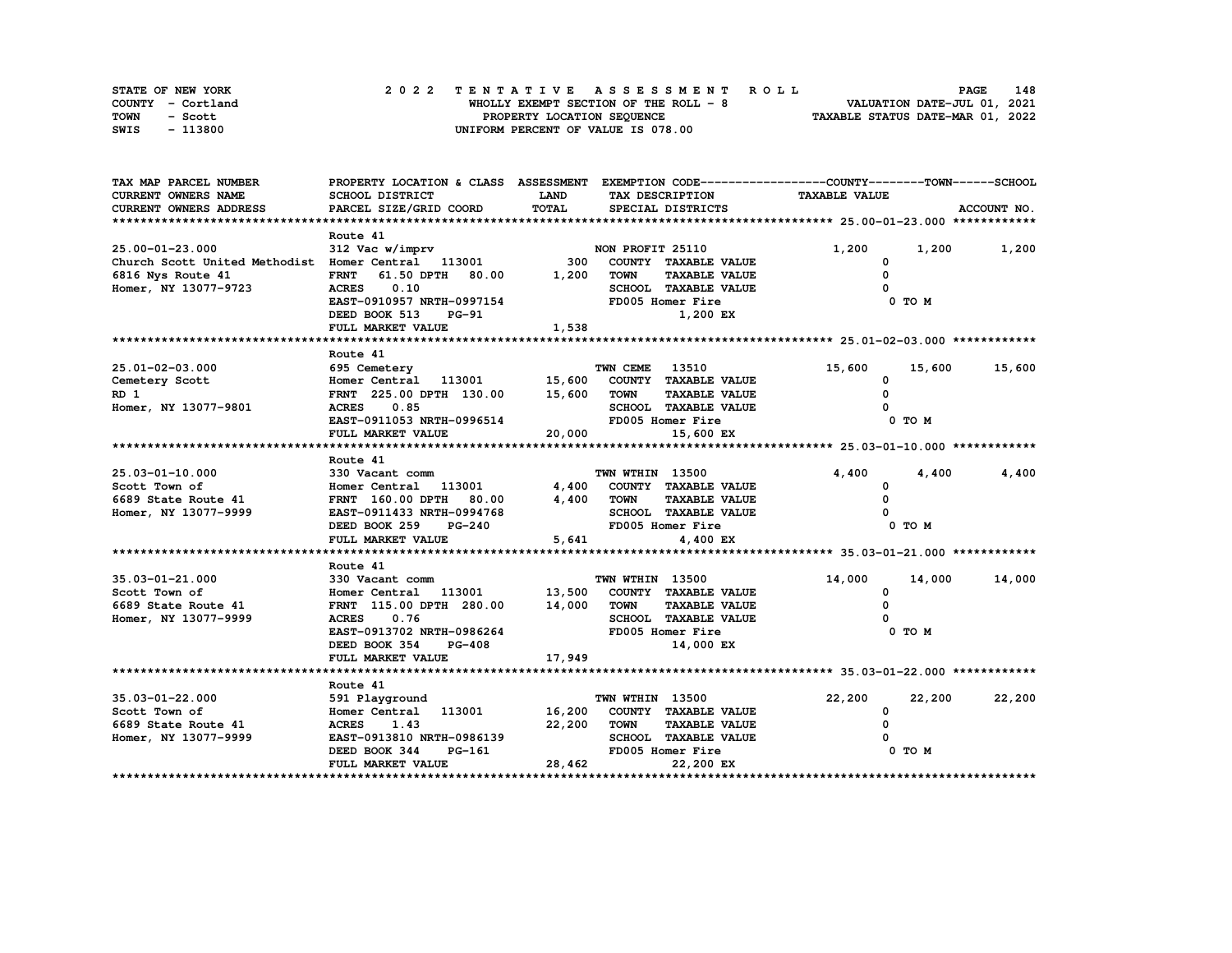| STATE OF NEW YORK | 2022 TENTATIVE ASSESSMENT ROLL        | 149<br><b>PAGE</b>               |
|-------------------|---------------------------------------|----------------------------------|
| COUNTY - Cortland | WHOLLY EXEMPT SECTION OF THE ROLL - 8 | VALUATION DATE-JUL 01, 2021      |
| TOWN<br>- Scott   | PROPERTY LOCATION SEQUENCE            | TAXABLE STATUS DATE-MAR 01, 2022 |
| SWIS<br>- 113800  | UNIFORM PERCENT OF VALUE IS 078.00    |                                  |

| TAX MAP PARCEL NUMBER                                                                                   | PROPERTY LOCATION & CLASS ASSESSMENT EXEMPTION CODE----------------COUNTY-------TOWN------SCHOOL       |                          |                       |                      |                      |                 |               |
|---------------------------------------------------------------------------------------------------------|--------------------------------------------------------------------------------------------------------|--------------------------|-----------------------|----------------------|----------------------|-----------------|---------------|
| CURRENT OWNERS NAME                                                                                     | SCHOOL DISTRICT                                                                                        | <b>LAND</b>              |                       | TAX DESCRIPTION      | <b>TAXABLE VALUE</b> |                 |               |
| CURRENT OWNERS ADDRESS                                                                                  | PARCEL SIZE/GRID COORD                                                                                 | TOTAL                    |                       | SPECIAL DISTRICTS    |                      |                 | ACCOUNT NO.   |
|                                                                                                         |                                                                                                        |                          |                       |                      |                      |                 |               |
|                                                                                                         | 6487 Route 41                                                                                          |                          |                       |                      |                      |                 |               |
| $35.00 - 01 - 10.000$                                                                                   | 695 Cemetery                                                                                           |                          | TWN CEME              | 13510                | 24,500               |                 | 24,500 24,500 |
|                                                                                                         |                                                                                                        |                          |                       |                      | 0                    |                 |               |
| Cemetery Scott Union Momer Central 113001 24,500 COUNTY TAXABLE VALUE<br>RD 1 24,500 TOWN TAXABLE VALUE |                                                                                                        |                          |                       | <b>TAXABLE VALUE</b> | $\Omega$             |                 |               |
| Homer, NY 13077-9801                                                                                    | EAST-0911600 NRTH-0991542                                                                              |                          |                       | SCHOOL TAXABLE VALUE |                      |                 |               |
|                                                                                                         | $PG-495$<br>DEED BOOK 369                                                                              |                          |                       | FD005 Homer Fire     |                      | 0 TO M          |               |
|                                                                                                         | FULL MARKET VALUE                                                                                      | 31,410                   |                       | 24,500 EX            |                      |                 |               |
|                                                                                                         |                                                                                                        |                          |                       |                      |                      |                 |               |
|                                                                                                         | 6689 Route 41                                                                                          |                          |                       |                      |                      |                 |               |
| 25.03-01-11.000                                                                                         | 652 Govt bldgs                                                                                         |                          | TWN WTHIN 13500       |                      | 70,300               |                 | 70,300 70,300 |
| Scott Town of                                                                                           | 652 Govt bldgs<br>Homer Central 113001 8,400 COUNTY TAXABLE VALUE                                      |                          |                       |                      | $\Omega$             |                 |               |
| 6689 State Route 41 FRNT 110.00 DPTH 165.00 70,300 TOWN                                                 |                                                                                                        |                          |                       | <b>TAXABLE VALUE</b> |                      |                 |               |
| Homer, NY 13077-9999 EAST-0911367 NRTH-0994895                                                          |                                                                                                        |                          |                       | SCHOOL TAXABLE VALUE |                      |                 |               |
|                                                                                                         | <b>PG-500</b><br>DEED BOOK 136                                                                         |                          |                       | FD005 Homer Fire     |                      | 0 TO M          |               |
|                                                                                                         | FULL MARKET VALUE                                                                                      | 90,128                   |                       | 70,300 EX            |                      |                 |               |
|                                                                                                         |                                                                                                        |                          |                       |                      |                      |                 |               |
|                                                                                                         | 6816 Route 41                                                                                          |                          |                       |                      |                      |                 |               |
| $25.00 - 02 - 14.000$                                                                                   | 620 Religious                                                                                          |                          | NON PROFIT 25110      |                      | 325,200              | 325,200 325,200 |               |
| Church Scott United Methodist Homer Central 113001 26,800 COUNTY TAXABLE VALUE                          |                                                                                                        |                          |                       |                      | $\Omega$             |                 |               |
| 6816 State Route 41<br><b>ACRES</b>                                                                     | 2.35                                                                                                   | 325,200 TOWN             |                       | <b>TAXABLE VALUE</b> |                      |                 |               |
| Homer, NY 13077-9723                                                                                    | EAST-0911287 NRTH-0997180<br>PG-49<br>PG-49                                                            |                          |                       | SCHOOL TAXABLE VALUE |                      |                 |               |
|                                                                                                         | DEED BOOK 469                                                                                          |                          |                       | FD005 Homer Fire     |                      | 0 TO M          |               |
|                                                                                                         | FULL MARKET VALUE                                                                                      | 416, 923                 |                       | 325,200 EX           |                      |                 |               |
|                                                                                                         |                                                                                                        |                          |                       |                      |                      |                 |               |
|                                                                                                         | Skaneateles Lk<br>972 Underwater                                                                       |                          |                       |                      |                      |                 |               |
| $4.00 - 01 - 13.000$                                                                                    |                                                                                                        |                          | <b>NY STATE</b> 12100 |                      | 158,800              | 158,800         | 158,800       |
| State of New York [60] Homer Central 113001 158,800 COUNTY TAXABLE VALUE                                |                                                                                                        |                          |                       |                      | 0                    |                 |               |
| 50 Wolf Rd                                                                                              | <b>ACRES</b> 98.00                                                                                     | 158,800 TOWN             |                       | <b>TAXABLE VALUE</b> |                      |                 |               |
| Albany, NY 12233-1011                                                                                   | EAST-0903993 NRTH-1008675                                                                              |                          |                       | SCHOOL TAXABLE VALUE |                      |                 |               |
|                                                                                                         | FULL MARKET VALUE                                                                                      | 203,590 FD005 Homer Fire |                       |                      |                      | 0 TO M          |               |
|                                                                                                         |                                                                                                        |                          |                       | 158,800 EX           |                      |                 |               |
|                                                                                                         | Sunnyside Acres                                                                                        |                          |                       |                      |                      |                 |               |
| 35.00-04-05.000                                                                                         | 312 Vac w/imprv                                                                                        |                          | TWN WTHIN 13500       |                      | 2,100                | 2,100           | 2,100         |
| Scott Town of                                                                                           | Homer Central 113001 1,400 COUNTY TAXABLE VALUE<br>41 FRNT 140.00 DPTH 260.00 2.100 TOPS TAXABLE VALUE |                          |                       |                      | 0                    |                 |               |
| 6689 State Route 41                                                                                     | Homer Central 11999-100<br>FRNT 140.00 DPTH 260.00 2,10                                                |                          |                       | <b>TAXABLE VALUE</b> |                      |                 |               |
| Homer, NY 13077-9999                                                                                    |                                                                                                        |                          |                       | SCHOOL TAXABLE VALUE |                      |                 |               |
|                                                                                                         | DEED BOOK 433                                                                                          | $PG-257$                 |                       | FD005 Homer Fire     |                      | 0 TO M          |               |
|                                                                                                         | FULL MARKET VALUE                                                                                      | 2,692                    |                       | 2,100 EX             |                      |                 |               |
|                                                                                                         |                                                                                                        |                          |                       |                      |                      |                 |               |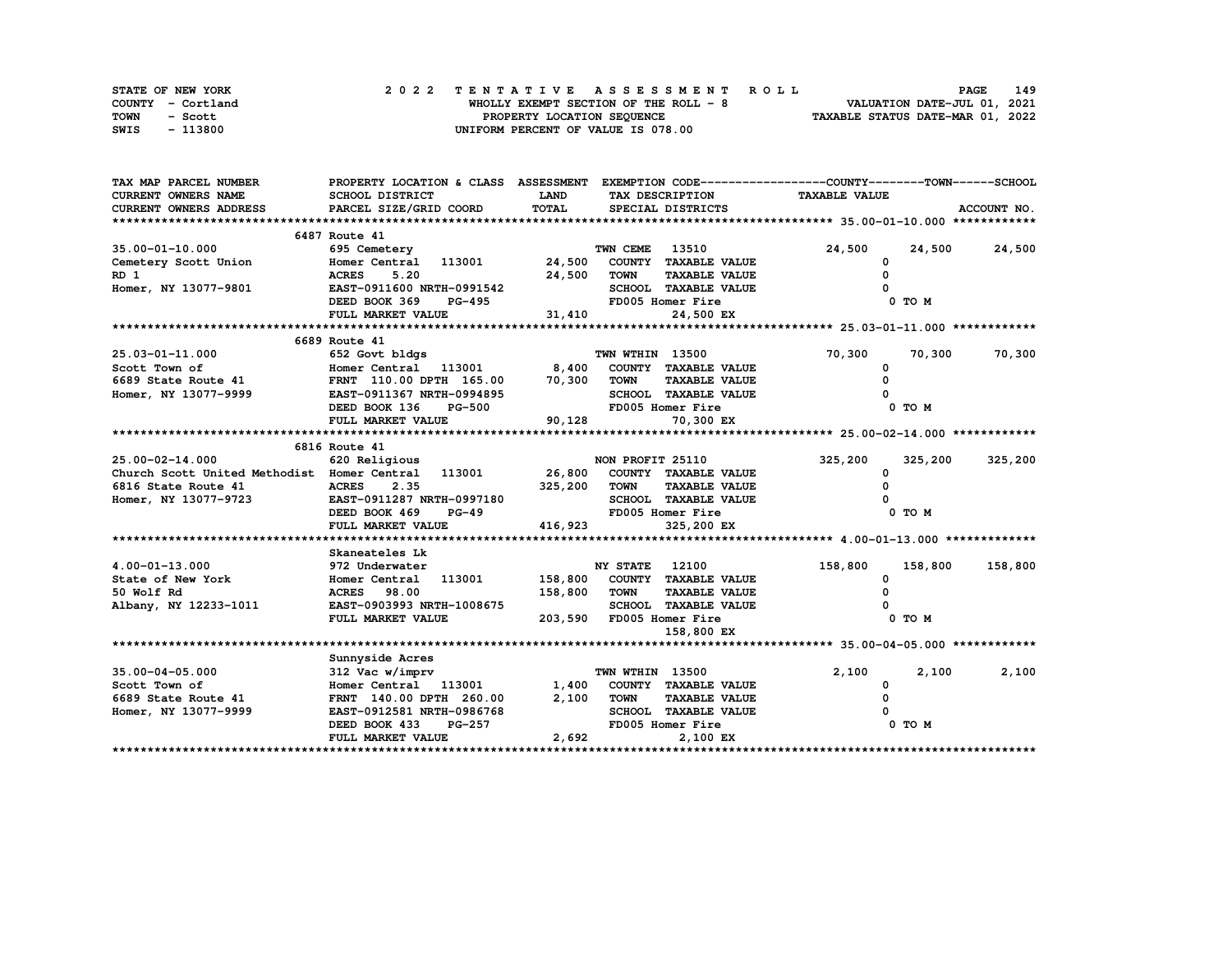| STATE OF NEW YORK | 2022 TENTATIVE ASSESSMENT ROLL        | <b>PAGE</b>                      | 150 |
|-------------------|---------------------------------------|----------------------------------|-----|
| COUNTY - Cortland | WHOLLY EXEMPT SECTION OF THE ROLL - 8 | VALUATION DATE-JUL 01, 2021      |     |
| TOWN<br>- Scott   | PROPERTY LOCATION SEQUENCE            | TAXABLE STATUS DATE-MAR 01, 2022 |     |
| - 113800<br>SWIS  | UNIFORM PERCENT OF VALUE IS 078.00    |                                  |     |

| TAX MAP PARCEL NUMBER         | PROPERTY LOCATION & CLASS        | <b>ASSESSMENT</b> |                  |                      | EXEMPTION CODE-----------------COUNTY-------TOWN------SCHOOL |            |             |
|-------------------------------|----------------------------------|-------------------|------------------|----------------------|--------------------------------------------------------------|------------|-------------|
| <b>CURRENT OWNERS NAME</b>    | SCHOOL DISTRICT                  | <b>LAND</b>       |                  | TAX DESCRIPTION      | <b>TAXABLE VALUE</b>                                         |            |             |
| <b>CURRENT OWNERS ADDRESS</b> | PARCEL SIZE/GRID COORD TOTAL     |                   |                  | SPECIAL DISTRICTS    |                                                              |            | ACCOUNT NO. |
|                               |                                  |                   |                  |                      |                                                              |            |             |
|                               | Switch Rd                        |                   |                  |                      |                                                              |            |             |
| 26.00-01-17.000               | 695 Cemetery                     |                   | TWN CEME         | 13510                | 7,700                                                        | 7,700      | 7,700       |
| Cemetery Scott                | Homer Central 113001             | 7,700             | <b>COUNTY</b>    | <b>TAXABLE VALUE</b> |                                                              |            |             |
| RD 1                          | <b>FRNT 120.00 DPTH</b><br>80.00 | 7,700             | TOWN             | <b>TAXABLE VALUE</b> |                                                              |            |             |
| Homer, NY 13077-9801          | EAST-0924855 NRTH-0991333        |                   | <b>SCHOOL</b>    | <b>TAXABLE VALUE</b> |                                                              |            |             |
|                               | FULL MARKET VALUE                | 9,872             | FD005 Homer Fire |                      |                                                              | $0$ TO $M$ |             |
|                               |                                  |                   |                  | 7,700 EX             |                                                              |            |             |
|                               |                                  |                   |                  |                      |                                                              |            |             |
|                               | W Scott Rd                       |                   |                  |                      |                                                              |            |             |
| 24.00-05-21.200               | 314 Rural vac<10                 |                   | <b>NY STATE</b>  | 12100                | 600                                                          | 600        | 600         |
| State of New York             | Homer Central 113001             | 600               | <b>COUNTY</b>    | <b>TAXABLE VALUE</b> |                                                              |            |             |
| 625 Broadway                  | FRNT 230.00 DPTH 100.00          | 600               | TOWN             | <b>TAXABLE VALUE</b> |                                                              |            |             |
| Albany, NY 12233              | EAST-0907423 NRTH-0992201        |                   | <b>SCHOOL</b>    | <b>TAXABLE VALUE</b> |                                                              |            |             |
|                               | DEED BOOK 2015 PG-6784           |                   | FD005 Homer Fire |                      |                                                              | 0 TO M     |             |
|                               | FULL MARKET VALUE                | 769               |                  | 600 EX               |                                                              |            |             |
|                               |                                  |                   |                  |                      |                                                              |            |             |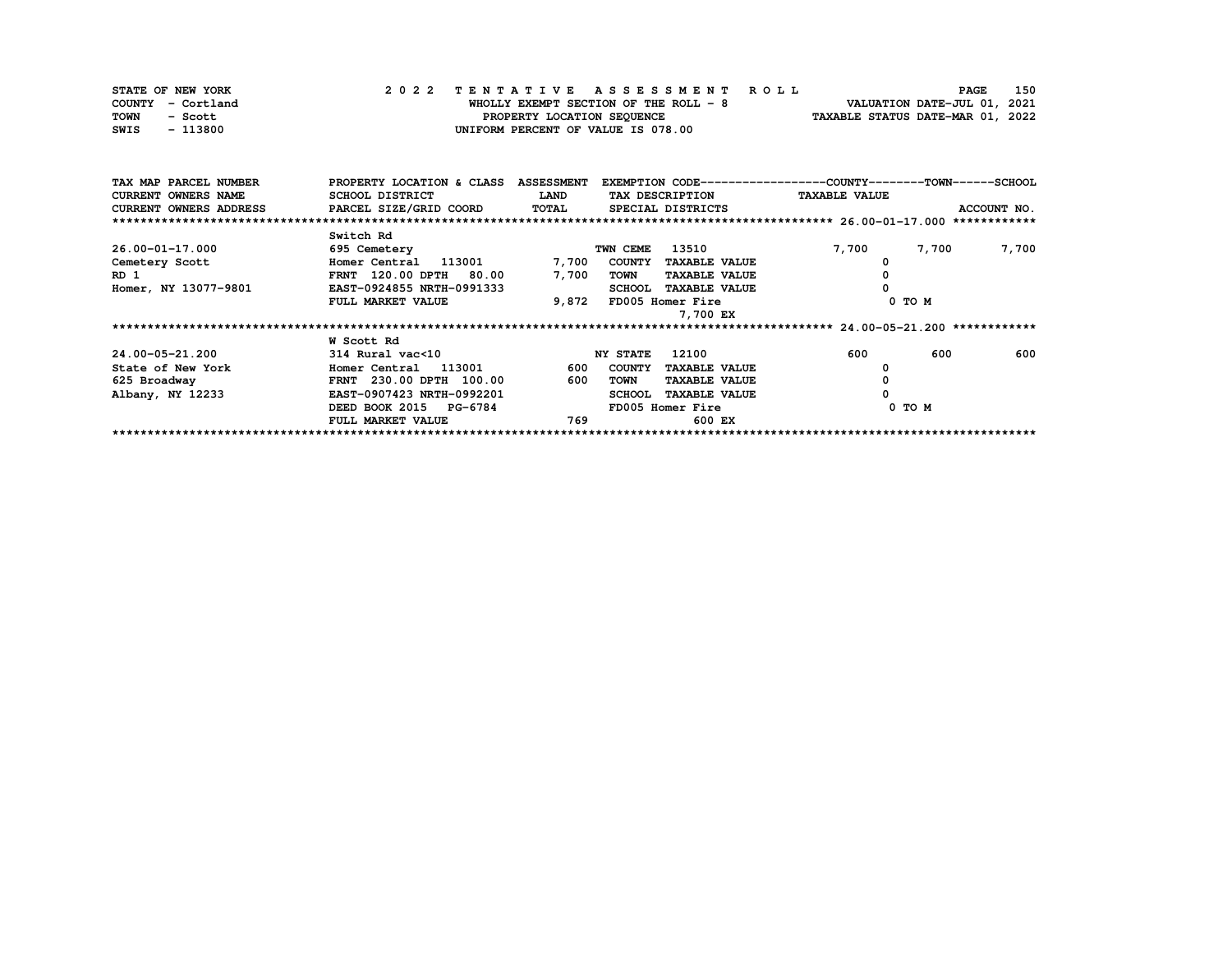| STATE OF NEW YORK |          |  |  |  |  |                                       |  |  |  | 2022 TENTATIVE ASSESSMENT ROLL |                                  | PAGE            | 151 |
|-------------------|----------|--|--|--|--|---------------------------------------|--|--|--|--------------------------------|----------------------------------|-----------------|-----|
| COUNTY - Cortland |          |  |  |  |  | WHOLLY EXEMPT SECTION OF THE ROLL - 8 |  |  |  |                                | VALUATION DATE-JUL 01, 2021      |                 |     |
| TOWN              | - Scott  |  |  |  |  |                                       |  |  |  |                                | TAXABLE STATUS DATE-MAR 01, 2022 |                 |     |
| SWIS              | - 113800 |  |  |  |  | UNIFORM PERCENT OF VALUE IS 078.00    |  |  |  |                                |                                  | RPS150/V04/L015 |     |
|                   |          |  |  |  |  |                                       |  |  |  |                                | CURRENT DATE 5/02/2022           |                 |     |

## **R O L L S E C T I O N T O T A L S**

# **\*\*\* S P E C I A L D I S T R I C T S U M M A R Y \*\*\***

| CODE | <b>DISTRICT NAME</b> | <b>TOTAL</b><br>PARCELS | <b>EXTENSION</b><br>TYPE | <b>EXTENSION</b><br><b>VALUE</b> | AD VALOREM<br><b>VALUE</b> | <b>EXEMPT</b><br><b>AMOUNT</b> | <b>TAXABLE</b><br><b>VALUE</b> |
|------|----------------------|-------------------------|--------------------------|----------------------------------|----------------------------|--------------------------------|--------------------------------|
|      | FD005 Homer Fire     |                         | 22 TOTAL M               |                                  | 1288,600                   | 1237,100                       | 51,500                         |

### **\*\*\* S C H O O L D I S T R I C T S U M M A R Y \*\*\***

| CODE   | <b>DISTRICT NAME</b> | TOTAL<br><b>PARCELS</b> | <b>ASSESSED</b><br>LAND | <b>ASSESSED</b><br><b>TOTAL</b> | <b>EXEMPT</b><br><b>AMOUNT</b> | TOTAL<br><b>TAXABLE</b> | <b>STAR</b><br><b>AMOUNT</b> | <b>STAR</b><br><b>TAXABLE</b> |
|--------|----------------------|-------------------------|-------------------------|---------------------------------|--------------------------------|-------------------------|------------------------------|-------------------------------|
| 113001 | Homer Central        | 22                      | 714,700                 | 1288,600                        | 1288,600                       |                         |                              |                               |
|        | SUB-TOTAL            | 22                      | 714,700                 | 1288,600                        | 1288,600                       |                         |                              |                               |
|        | <b>TOTAL</b>         | 22                      | 714,700                 | 1288,600                        | 1288,600                       |                         |                              |                               |

#### **\*\*\* S Y S T E M C O D E S S U M M A R Y \*\*\***

#### **NO SYSTEM EXEMPTIONS AT THIS LEVEL**

#### **\*\*\* E X E M P T I O N S U M M A R Y \*\*\***

| <b>CODE</b> | <b>DESCRIPTION</b> | <b>TOTAL</b><br><b>PARCELS</b> | <b>COUNTY</b> | <b>TOWN</b> | <b>SCHOOL</b> |
|-------------|--------------------|--------------------------------|---------------|-------------|---------------|
| 12100       | <b>NY STATE</b>    |                                | 357,000       | 357,000     | 357,000       |
| 13500       | TWN WTHIN          |                                | 392,200       | 392,200     | 392,200       |
| 13510       | TWN CEME           | 4                              | 56,300        | 56,300      | 56,300        |
| 25110       | NON PROFIT         | 2                              | 326,400       | 326,400     | 326,400       |
| 26100       | VETORG CTS         | 2                              | 89,000        | 89,000      | 89,000        |
| 26250       | HIST SOC           |                                | 51,500        | 51,500      | 51,500        |
| 26400       | <b>VOLUN FIRE</b>  |                                | 16,200        | 16,200      | 16,200        |
|             | TOTAL              | 22                             | 1288,600      | 1288,600    | 1288,600      |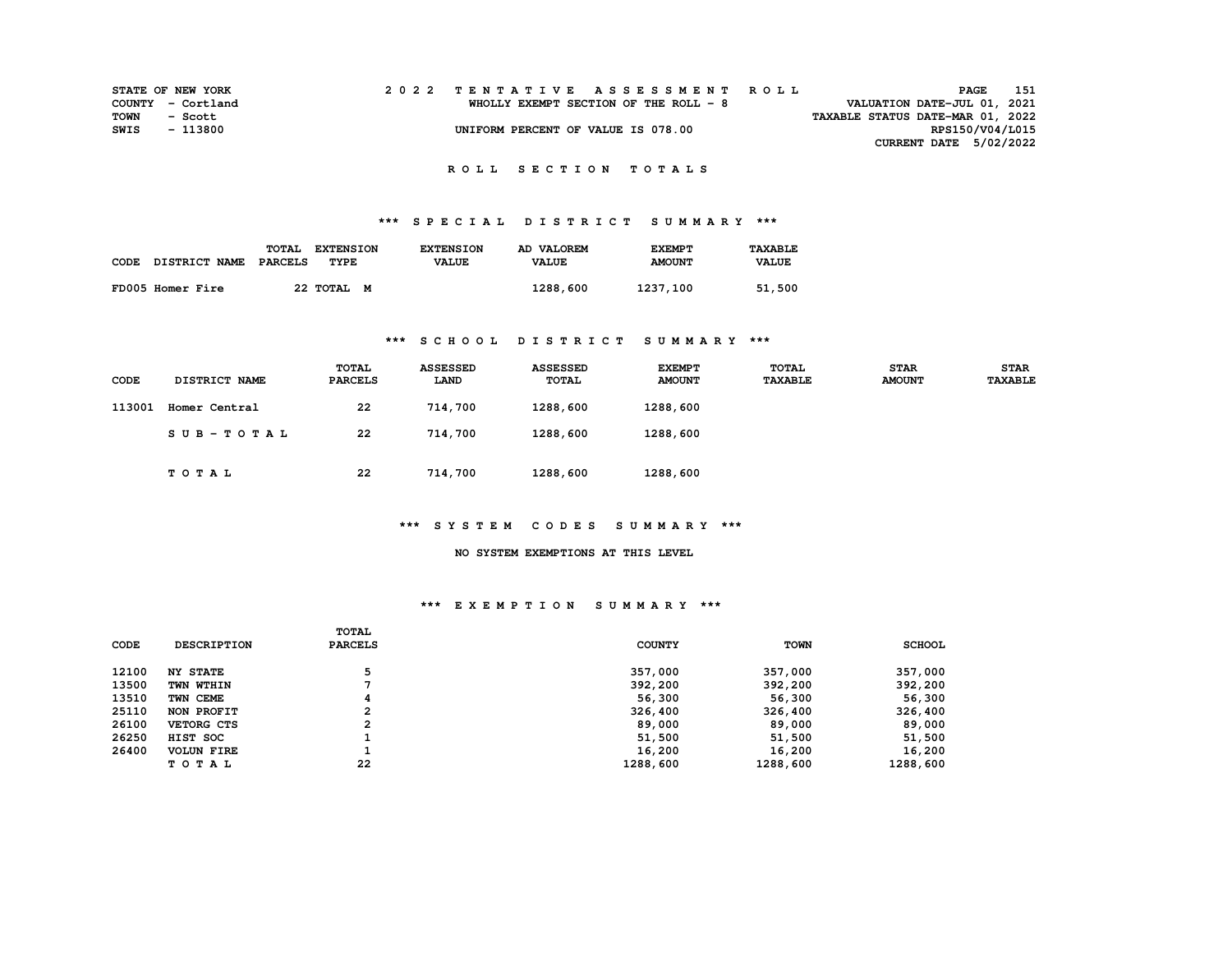|      | STATE OF NEW YORK |  |  |  |  |                                       |  |  |  |  | 2022 TENTATIVE ASSESSMENT ROLL |                                  |                 | PAGE | 152 |
|------|-------------------|--|--|--|--|---------------------------------------|--|--|--|--|--------------------------------|----------------------------------|-----------------|------|-----|
|      | COUNTY - Cortland |  |  |  |  | WHOLLY EXEMPT SECTION OF THE ROLL - 8 |  |  |  |  |                                | VALUATION DATE-JUL 01, 2021      |                 |      |     |
| TOWN | - Scott           |  |  |  |  |                                       |  |  |  |  |                                | TAXABLE STATUS DATE-MAR 01, 2022 |                 |      |     |
| SWIS | - 113800          |  |  |  |  | UNIFORM PERCENT OF VALUE IS 078.00    |  |  |  |  |                                |                                  | RPS150/V04/L015 |      |     |
|      |                   |  |  |  |  |                                       |  |  |  |  |                                | <b>CURRENT DATE 5/02/2022</b>    |                 |      |     |

 **R O L L S E C T I O N T O T A L S** 

| <b>ROLL</b> |                    | <b>TOTAL</b>   | <b>ASSESSED</b> | <b>ASSESSED</b> | <b>TAXABLE</b> | <b><i>TAXABLE</i></b> | <b><i>TAXABLE</i></b> | <b>STAR</b>    |
|-------------|--------------------|----------------|-----------------|-----------------|----------------|-----------------------|-----------------------|----------------|
| <b>SEC</b>  | <b>DESCRIPTION</b> | <b>PARCELS</b> | LAND            | TOTAL           | <b>COUNTY</b>  | <b>TOWN</b>           | <b>SCHOOL</b>         | <b>TAXABLE</b> |
|             | WHOLLY EXEMPT      | 22             | 700<br>714,     | 1288,600        |                |                       |                       |                |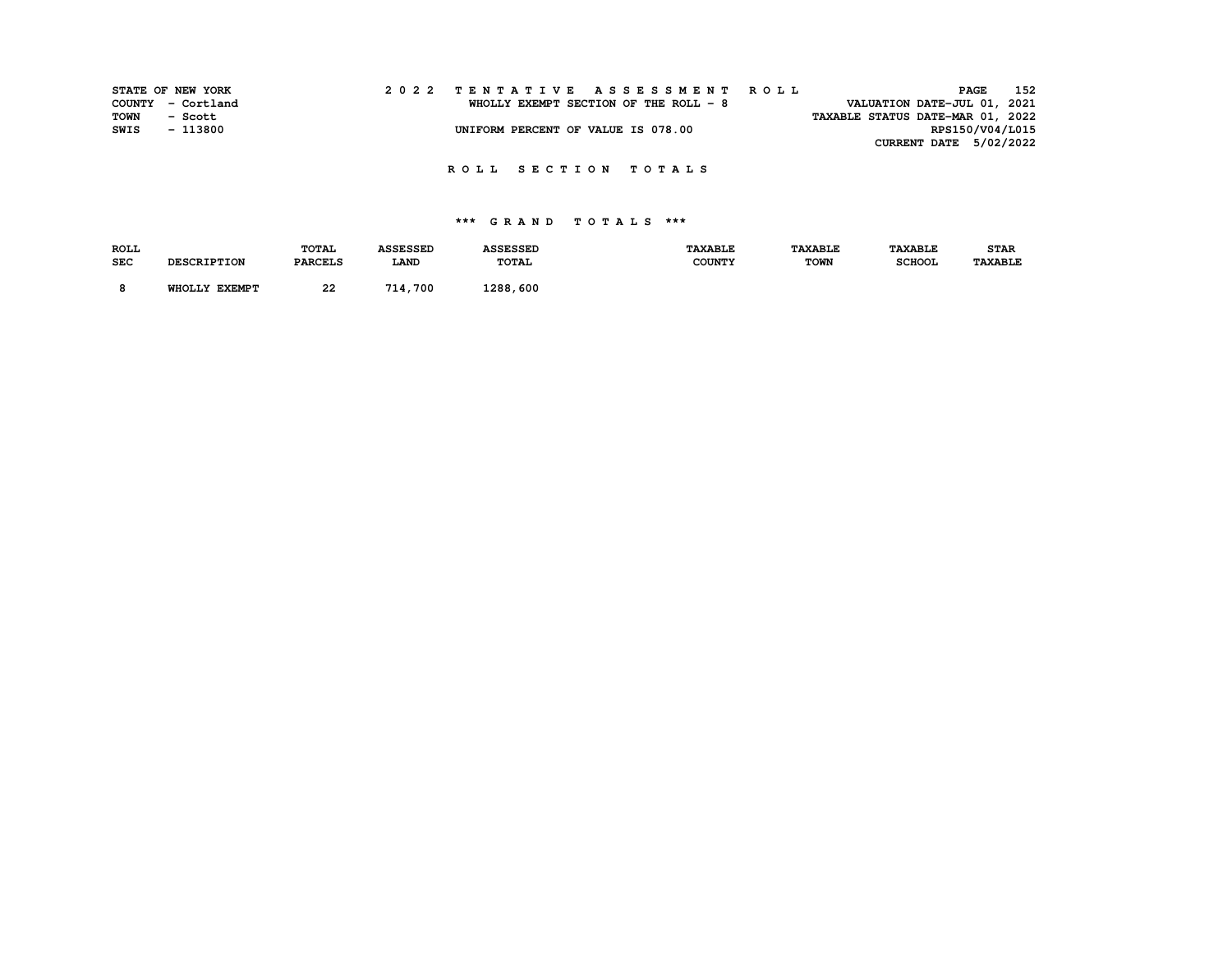|      | <b>STATE OF NEW YORK</b> | 2022 TENTATIVE ASSESSMENT ROLL     |             |  | <b>PAGE</b>                      | 153 |
|------|--------------------------|------------------------------------|-------------|--|----------------------------------|-----|
|      | COUNTY - Cortland        |                                    |             |  | VALUATION DATE-JUL 01, 2021      |     |
| TOWN | - Scott                  |                                    | SWIS TOTALS |  | TAXABLE STATUS DATE-MAR 01, 2022 |     |
| SWIS | - 113800                 | UNIFORM PERCENT OF VALUE IS 078.00 |             |  | RPS150/V04/L015                  |     |
|      |                          |                                    |             |  | CURRENT DATE 5/02/2022           |     |

#### **\*\*\* S P E C I A L D I S T R I C T S U M M A R Y \*\*\***

| CODE | DISTRICT NAME    | TOTAL<br>PARCELS | <b>EXTENSION</b><br>TYPE | <b>EXTENSION</b><br><b>VALUE</b> | AD VALOREM<br><b>VALUE</b> | <b>EXEMPT</b><br><b>AMOUNT</b> | <b>TAXABLE</b><br><b>VALUE</b> |
|------|------------------|------------------|--------------------------|----------------------------------|----------------------------|--------------------------------|--------------------------------|
|      | FD005 Homer Fire |                  | 755 TOTAL<br>M           |                                  | 64877,421                  | 1436,995                       | 63440,426                      |

### **\*\*\* S C H O O L D I S T R I C T S U M M A R Y \*\*\***

| <b>CODE</b> | DISTRICT NAME   | TOTAL<br><b>PARCELS</b> | <b>ASSESSED</b><br>LAND | <b>ASSESSED</b><br><b>TOTAL</b> | <b>EXEMPT</b><br><b>AMOUNT</b> | TOTAL<br><b>TAXABLE</b> | <b>STAR</b><br><b>AMOUNT</b> | <b>STAR</b><br><b>TAXABLE</b> |
|-------------|-----------------|-------------------------|-------------------------|---------------------------------|--------------------------------|-------------------------|------------------------------|-------------------------------|
| 113001      | Homer Central   | 757                     | 22549,791               | 64890, 911                      | 3816,007                       | 61074,904               | 9591,500                     | 51483,404                     |
|             | $SUB - TO T AL$ | 757                     | 22549,791               | 64890, 911                      | 3816,007                       | 61074,904               | 9591,500                     | 51483,404                     |
|             | TOTAL           | 757                     | 22549,791               | 64890,911                       | 3816,007                       | 61074,904               | 9591,500                     | 51483,404                     |

# **\*\*\* S Y S T E M C O D E S S U M M A R Y \*\*\***

| CODE  | <b>DESCRIPTION</b> | <b>TOTAL</b><br><b>PARCELS</b> | <b>COUNTY</b> | <b>TOWN</b> | <b>SCHOOL</b> |
|-------|--------------------|--------------------------------|---------------|-------------|---------------|
| 50001 | <b>SCHL TAXBL</b>  |                                | 5,590         | 5,590       |               |
| 50005 | TOWN TAXBL         |                                | 5,590         |             | 5,590         |
|       | TOTAL              |                                | 11,180        | 5,590       | 5,590         |

#### **\*\*\* E X E M P T I O N S U M M A R Y \*\*\***

| <b>CODE</b> | <b>DESCRIPTION</b> | <b>TOTAL</b><br><b>PARCELS</b> | <b>COUNTY</b> | <b>TOWN</b> | <b>SCHOOL</b> |
|-------------|--------------------|--------------------------------|---------------|-------------|---------------|
| 12100       | <b>NY STATE</b>    |                                | 357,000       | 357,000     | 357,000       |
| 13500       | TWN WTHIN          |                                | 392,200       | 392,200     | 392,200       |
| 13510       | TWN CEME           | 4                              | 56,300        | 56,300      | 56,300        |
| 25110       | NON PROFIT         | 2                              | 326,400       | 326,400     | 326,400       |
| 25300       | NON-PROFIT         | 2                              | 155,225       | 155,225     | 155,225       |
| 26100       | VETORG CTS         | 2                              | 89,000        | 89,000      | 89,000        |
| 26250       | HIST SOC           |                                | 51,500        | 51,500      | 51,500        |
| 26400       | <b>VOLUN FIRE</b>  |                                | 16,200        | 16,200      | 16,200        |
| 32252       | STATE LAND         | 9                              | 1299,200      |             |               |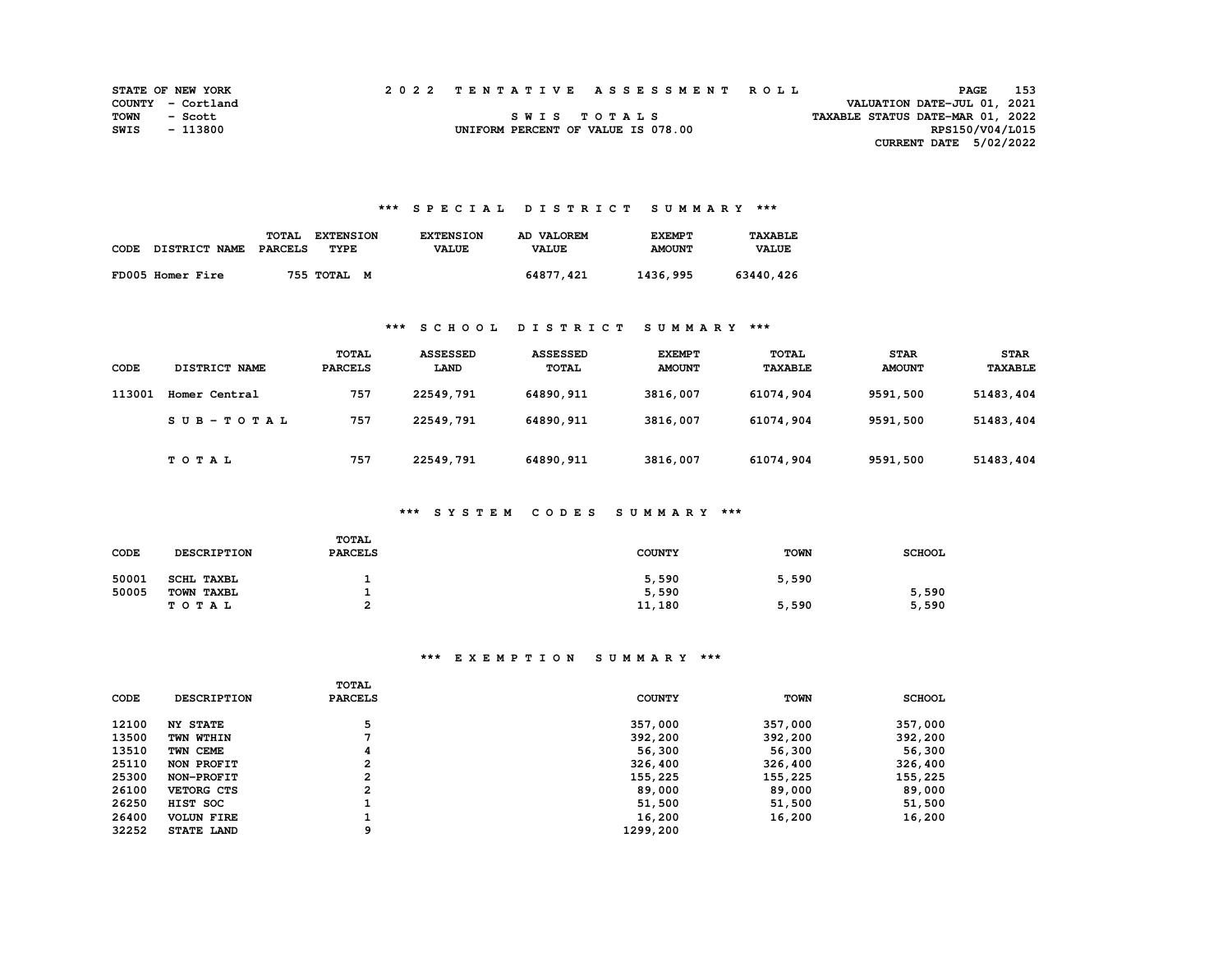| <b>STATE OF NEW YORK</b> |                                    | 2022 TENTATIVE ASSESSMENT ROLL |                                  | PAGE                          | -154 |
|--------------------------|------------------------------------|--------------------------------|----------------------------------|-------------------------------|------|
| COUNTY - Cortland        |                                    |                                | VALUATION DATE-JUL 01, 2021      |                               |      |
| TOWN<br>- Scott          | SWIS TOTALS                        |                                | TAXABLE STATUS DATE-MAR 01, 2022 |                               |      |
| SWIS<br>- 113800         | UNIFORM PERCENT OF VALUE IS 078.00 |                                |                                  | RPS150/V04/L015               |      |
|                          |                                    |                                |                                  | <b>CURRENT DATE 5/02/2022</b> |      |

#### **\*\*\* E X E M P T I O N S U M M A R Y \*\*\***

|       |                    | TOTAL          |               |             |               |
|-------|--------------------|----------------|---------------|-------------|---------------|
| CODE  | <b>DESCRIPTION</b> | <b>PARCELS</b> | <b>COUNTY</b> | <b>TOWN</b> | <b>SCHOOL</b> |
| 41121 | VET WAR CT         | 17             | 87,720        | 87,720      |               |
| 41122 | VET WAR C          | 8              | 41,280        |             |               |
| 41123 | VET WAR T          | 8              |               | 41,280      |               |
| 41131 | VET COM CT         | 11             | 94,600        | 94,600      |               |
| 41132 | VET COM C          | 5              | 40,700        |             |               |
| 41133 | VET COM T          | 5              |               | 40,700      |               |
| 41141 | VET DIS CT         | 10             | 160,210       | 160,210     |               |
| 41142 | VET DIS C          | 4              | 65,580        |             |               |
| 41143 | VET DIS T          | 4              |               | 65,580      |               |
| 41162 | CW 15 VET/         | 5              | 25,800        |             |               |
| 41163 | $CW_15_VET/$       | 5              |               | 25,800      |               |
| 41700 | AG 10-YR           |                | 244,800       | 244,800     | 244,800       |
| 41720 | AG-CEILING         | 62             | 1723, 707     | 1723,707    | 1723,707      |
| 41730 | AG COMMIT          | 11             | 243,560       | 243,560     | 243,560       |
| 41802 | AGED C             | 4              | 158,820       |             |               |
| 41806 | AGED T&S           | 3              |               | 107,791     | 109,855       |
| 41834 | ENH STAR           | 82             |               |             | 5158,940      |
| 41854 | <b>BAS STAR</b>    | 169            |               |             | 4432,560      |
| 41932 | Dis & Lim          |                | 30,294        |             |               |
| 42100 | AG IMPROV          | 6              | 30,273        | 30,273      | 30,273        |
| 47100 | Mass Telec         |                | 14,397        | 14,397      | 14,397        |
|       | TOTAL              | 455            | 5704,766      | 4324,243    | 13401, 917    |

| <b>ROLL</b><br><b>SEC</b> | <b>DESCRIPTION</b> | <b>TOTAL</b><br><b>PARCELS</b> | <b>ASSESSED</b><br><b>LAND</b> | <b>ASSESSED</b><br><b>TOTAL</b> | <b>TAXABLE</b><br><b>COUNTY</b> | <b>TAXABLE</b><br><b>TOWN</b> | <b>TAXABLE</b><br><b>SCHOOL</b> | <b>STAR</b><br><b>TAXABLE</b> |
|---------------------------|--------------------|--------------------------------|--------------------------------|---------------------------------|---------------------------------|-------------------------------|---------------------------------|-------------------------------|
|                           | <b>TAXABLE</b>     | 718                            | 20535,891                      | 58821,836                       | 55719,267                       | 55800,590                     | 56314,416                       | 46722,916                     |
|                           | STATE OWNED LAND   | 11                             | 1299,200                       | 1310,380                        |                                 | 1304,790                      | 1304,790                        | 1304,790                      |
|                           | SPECIAL FRANCHISE  |                                |                                | 999,840                         | 999,840                         | 999,840                       | 999,840                         | 999,840                       |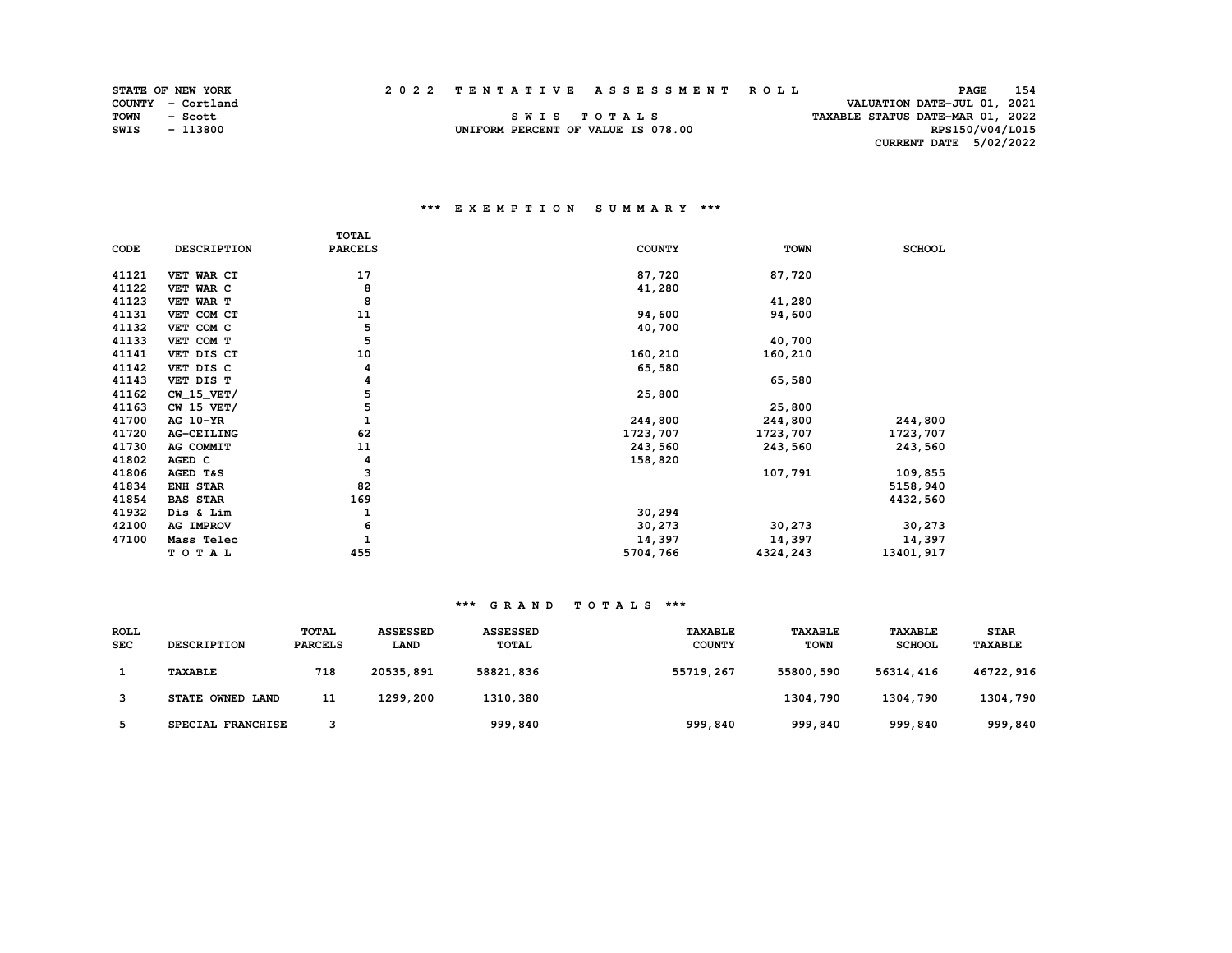|      | <b>STATE OF NEW YORK</b> | 2022 TENTATIVE ASSESSMENT ROLL     |             |  | <b>PAGE</b>                      | 155 |
|------|--------------------------|------------------------------------|-------------|--|----------------------------------|-----|
|      | COUNTY - Cortland        |                                    |             |  | VALUATION DATE-JUL 01, 2021      |     |
| TOWN | - Scott                  |                                    | SWIS TOTALS |  | TAXABLE STATUS DATE-MAR 01, 2022 |     |
| SWIS | - 113800                 | UNIFORM PERCENT OF VALUE IS 078.00 |             |  | RPS150/V04/L015                  |     |
|      |                          |                                    |             |  | CURRENT DATE 5/02/2022           |     |

| <b>ROLL</b><br><b>SEC</b> | <b>DESCRIPTION</b>         | <b>TOTAL</b><br><b>PARCELS</b> | <b>ASSESSED</b><br>LAND | <b>ASSESSED</b><br>TOTAL | <b>TAXABLE</b><br><b>COUNTY</b> | <b>TAXABLE</b><br><b>TOWN</b> | <b>TAXABLE</b><br><b>SCHOOL</b> | <b>STAR</b><br><b>TAXABLE</b> |
|---------------------------|----------------------------|--------------------------------|-------------------------|--------------------------|---------------------------------|-------------------------------|---------------------------------|-------------------------------|
| 6                         | UTILITIES & N.C.           | 3                              |                         | 2470,255                 | 2455,858                        | 2455,858                      | 2455,858                        | 2455,858                      |
| 8                         | WHOLLY EXEMPT              | 22                             | 714,700                 | 1288,600                 |                                 |                               |                                 |                               |
| $\star$                   | <b>SUB</b><br><b>TOTAL</b> | 757                            | 22549,791               | 64890, 911               | 59174,965                       | 60561,078                     | 61074,904                       | 51483,404                     |
| $***$                     | <b>GRAND TOTAL</b>         | 757                            | 22549,791               | 64890, 911               | 59174,965                       | 60561,078                     | 61074,904                       | 51483,404                     |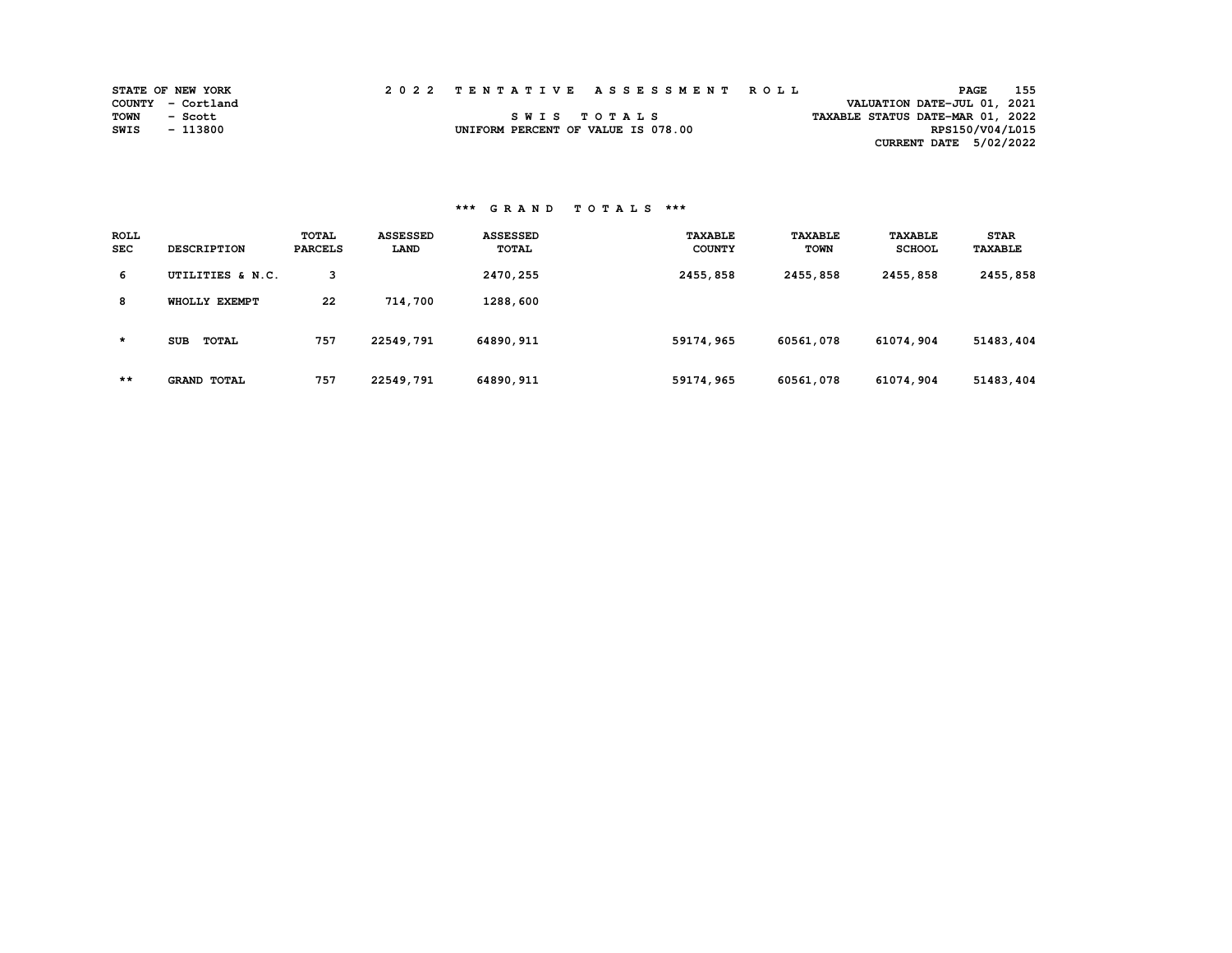|      | <b>STATE OF NEW YORK</b> |                                    | 2022 TENTATIVE ASSESSMENT ROLL | PAGE                             | 156 |
|------|--------------------------|------------------------------------|--------------------------------|----------------------------------|-----|
|      | COUNTY - Cortland        | TOWN TOTALS                        |                                | VALUATION DATE-JUL 01, 2021      |     |
| TOWN | - Scott                  |                                    |                                | TAXABLE STATUS DATE-MAR 01, 2022 |     |
| SWIS | - 1138                   | UNIFORM PERCENT OF VALUE IS 078.00 |                                | RPS150/V04/L015                  |     |
|      |                          |                                    |                                | CURRENT DATE 5/02/2022           |     |

#### **\*\*\* S P E C I A L D I S T R I C T S U M M A R Y \*\*\***

| CODE | DISTRICT NAME    | TOTAL<br>PARCELS | <b>EXTENSION</b><br>TYPE | <b>EXTENSION</b><br><b>VALUE</b> | AD VALOREM<br><b>VALUE</b> | <b>EXEMPT</b><br><b>AMOUNT</b> | TAXABLE<br><b>VALUE</b> |
|------|------------------|------------------|--------------------------|----------------------------------|----------------------------|--------------------------------|-------------------------|
|      | FD005 Homer Fire |                  | 755 TOTAL<br>M           |                                  | 64877,421                  | 1436,995                       | 63440,426               |

## **\*\*\* S C H O O L D I S T R I C T S U M M A R Y \*\*\***

| <b>CODE</b> | DISTRICT NAME   | TOTAL<br><b>PARCELS</b> | <b>ASSESSED</b><br>LAND | <b>ASSESSED</b><br><b>TOTAL</b> | <b>EXEMPT</b><br><b>AMOUNT</b> | TOTAL<br><b>TAXABLE</b> | <b>STAR</b><br><b>AMOUNT</b> | <b>STAR</b><br><b>TAXABLE</b> |
|-------------|-----------------|-------------------------|-------------------------|---------------------------------|--------------------------------|-------------------------|------------------------------|-------------------------------|
| 113001      | Homer Central   | 757                     | 22549,791               | 64890, 911                      | 3816,007                       | 61074,904               | 9591,500                     | 51483,404                     |
|             | $SUB - TO T AL$ | 757                     | 22549,791               | 64890, 911                      | 3816,007                       | 61074,904               | 9591,500                     | 51483,404                     |
|             | TOTAL           | 757                     | 22549,791               | 64890,911                       | 3816,007                       | 61074,904               | 9591,500                     | 51483,404                     |

# **\*\*\* S Y S T E M C O D E S S U M M A R Y \*\*\***

| CODE  | <b>DESCRIPTION</b> | <b>TOTAL</b><br><b>PARCELS</b> | <b>COUNTY</b> | <b>TOWN</b> | <b>SCHOOL</b> |
|-------|--------------------|--------------------------------|---------------|-------------|---------------|
| 50001 | SCHL TAXBL         |                                | 5,590         | 5,590       |               |
| 50005 | TOWN TAXBL         |                                | 5,590         |             | 5,590         |
|       | TOTAL              |                                | 11,180        | 5,590       | 5,590         |

#### **\*\*\* E X E M P T I O N S U M M A R Y \*\*\***

| CODE  | <b>DESCRIPTION</b> | <b>TOTAL</b><br><b>PARCELS</b> | <b>COUNTY</b> | <b>TOWN</b> | <b>SCHOOL</b> |
|-------|--------------------|--------------------------------|---------------|-------------|---------------|
| 12100 | <b>NY STATE</b>    |                                | 357,000       | 357,000     | 357,000       |
| 13500 | TWN WTHIN          |                                | 392,200       | 392,200     | 392,200       |
| 13510 | TWN CEME           | 4                              | 56,300        | 56,300      | 56,300        |
| 25110 | NON PROFIT         | 2                              | 326,400       | 326,400     | 326,400       |
| 25300 | NON-PROFIT         | 2                              | 155,225       | 155,225     | 155,225       |
| 26100 | VETORG CTS         | 2                              | 89,000        | 89,000      | 89,000        |
| 26250 | HIST SOC           |                                | 51,500        | 51,500      | 51,500        |
| 26400 | <b>VOLUN FIRE</b>  |                                | 16,200        | 16,200      | 16,200        |
| 32252 | STATE LAND         | 9                              | 1299,200      |             |               |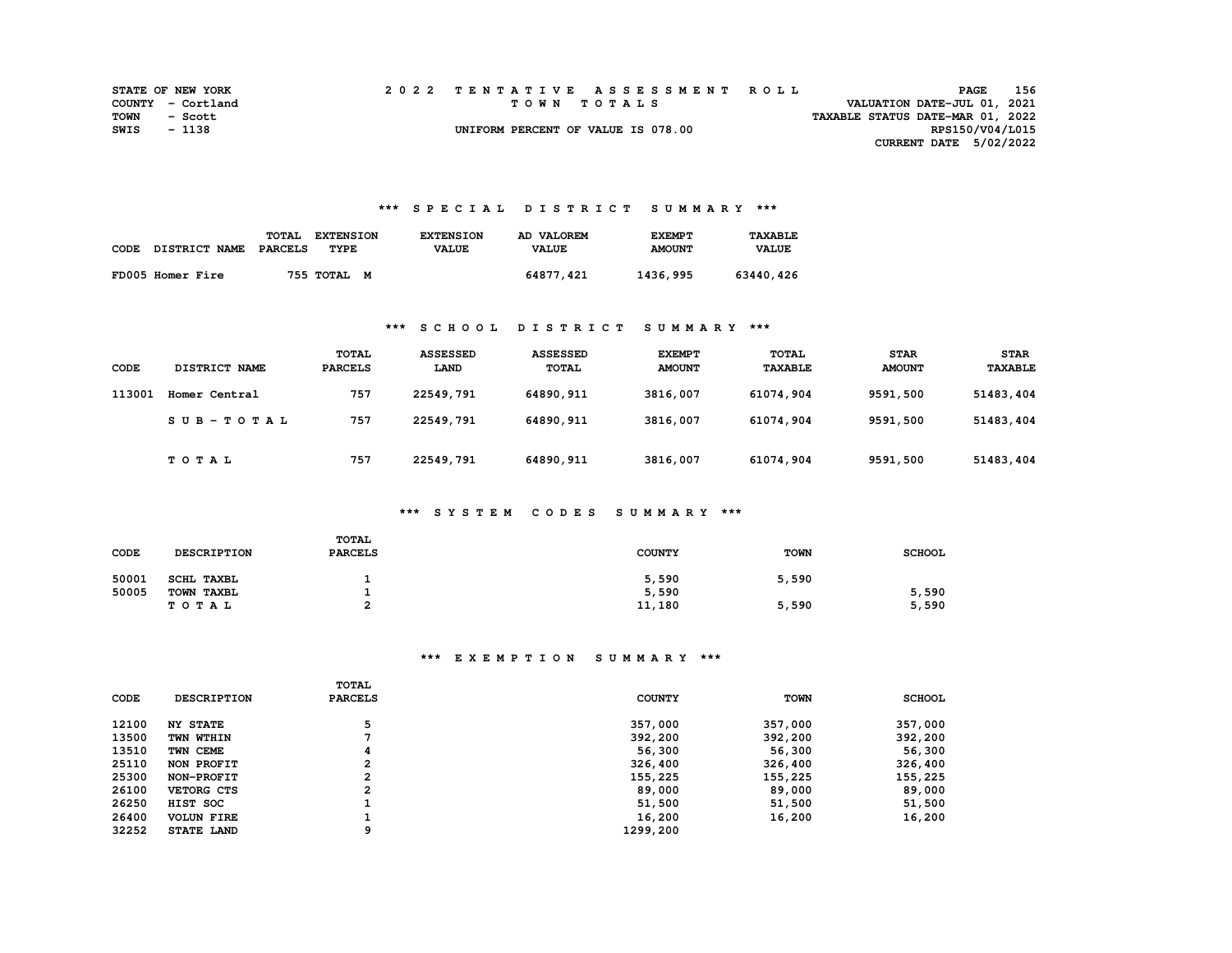|      | <b>STATE OF NEW YORK</b> |  | 2022 TENTATIVE ASSESSMENT ROLL     |                                  | PAGE            | 157 |
|------|--------------------------|--|------------------------------------|----------------------------------|-----------------|-----|
|      | COUNTY - Cortland        |  | TOWN TOTALS                        | VALUATION DATE-JUL 01, 2021      |                 |     |
| TOWN | - Scott                  |  |                                    | TAXABLE STATUS DATE-MAR 01, 2022 |                 |     |
| SWIS | $-1138$                  |  | UNIFORM PERCENT OF VALUE IS 078.00 |                                  | RPS150/V04/L015 |     |
|      |                          |  |                                    | CURRENT DATE 5/02/2022           |                 |     |

### **\*\*\* E X E M P T I O N S U M M A R Y \*\*\***

|       |                    | <b>TOTAL</b>   |               |             |               |
|-------|--------------------|----------------|---------------|-------------|---------------|
| CODE  | <b>DESCRIPTION</b> | <b>PARCELS</b> | <b>COUNTY</b> | <b>TOWN</b> | <b>SCHOOL</b> |
| 41121 | VET WAR CT         | 17             | 87,720        | 87,720      |               |
| 41122 | VET WAR C          | 8              | 41,280        |             |               |
| 41123 | VET WAR T          | 8              |               | 41,280      |               |
| 41131 | VET COM CT         | 11             | 94,600        | 94,600      |               |
| 41132 | VET COM C          | 5              | 40,700        |             |               |
| 41133 | VET COM T          | 5              |               | 40,700      |               |
| 41141 | VET DIS CT         | 10             | 160,210       | 160,210     |               |
| 41142 | VET DIS C          | 4              | 65,580        |             |               |
| 41143 | VET DIS T          | 4              |               | 65,580      |               |
| 41162 | CW 15 VET/         | 5              | 25,800        |             |               |
| 41163 | $CW_15_VET/$       | 5              |               | 25,800      |               |
| 41700 | AG 10-YR           |                | 244,800       | 244,800     | 244,800       |
| 41720 | AG-CEILING         | 62             | 1723,707      | 1723,707    | 1723,707      |
| 41730 | AG COMMIT          | 11             | 243,560       | 243,560     | 243,560       |
| 41802 | AGED C             | 4              | 158,820       |             |               |
| 41806 | AGED T&S           | 3              |               | 107,791     | 109,855       |
| 41834 | ENH STAR           | 82             |               |             | 5158,940      |
| 41854 | <b>BAS STAR</b>    | 169            |               |             | 4432,560      |
| 41932 | Dis & Lim          |                | 30,294        |             |               |
| 42100 | AG IMPROV          | 6              | 30,273        | 30,273      | 30,273        |
| 47100 | Mass Telec         |                | 14,397        | 14,397      | 14,397        |
|       | TOTAL              | 455            | 5704,766      | 4324,243    | 13401, 917    |

| <b>ROLL</b><br><b>SEC</b> | <b>DESCRIPTION</b> | TOTAL<br><b>PARCELS</b> | <b>ASSESSED</b><br><b>LAND</b> | <b>ASSESSED</b><br><b>TOTAL</b> | <b>TAXABLE</b><br><b>COUNTY</b> | <b>TAXABLE</b><br><b>TOWN</b> | <b>TAXABLE</b><br><b>SCHOOL</b> | <b>STAR</b><br>TAXABLE |
|---------------------------|--------------------|-------------------------|--------------------------------|---------------------------------|---------------------------------|-------------------------------|---------------------------------|------------------------|
|                           | <b>TAXABLE</b>     | 718                     | 20535,891                      | 58821,836                       | 55719,267                       | 55800,590                     | 56314,416                       | 46722,916              |
|                           | STATE OWNED LAND   | 11                      | 1299,200                       | 1310,380                        |                                 | 1304,790                      | 1304,790                        | 1304,790               |
|                           | SPECIAL FRANCHISE  |                         |                                | 999,840                         | 999,840                         | 999,840                       | 999,840                         | 999,840                |